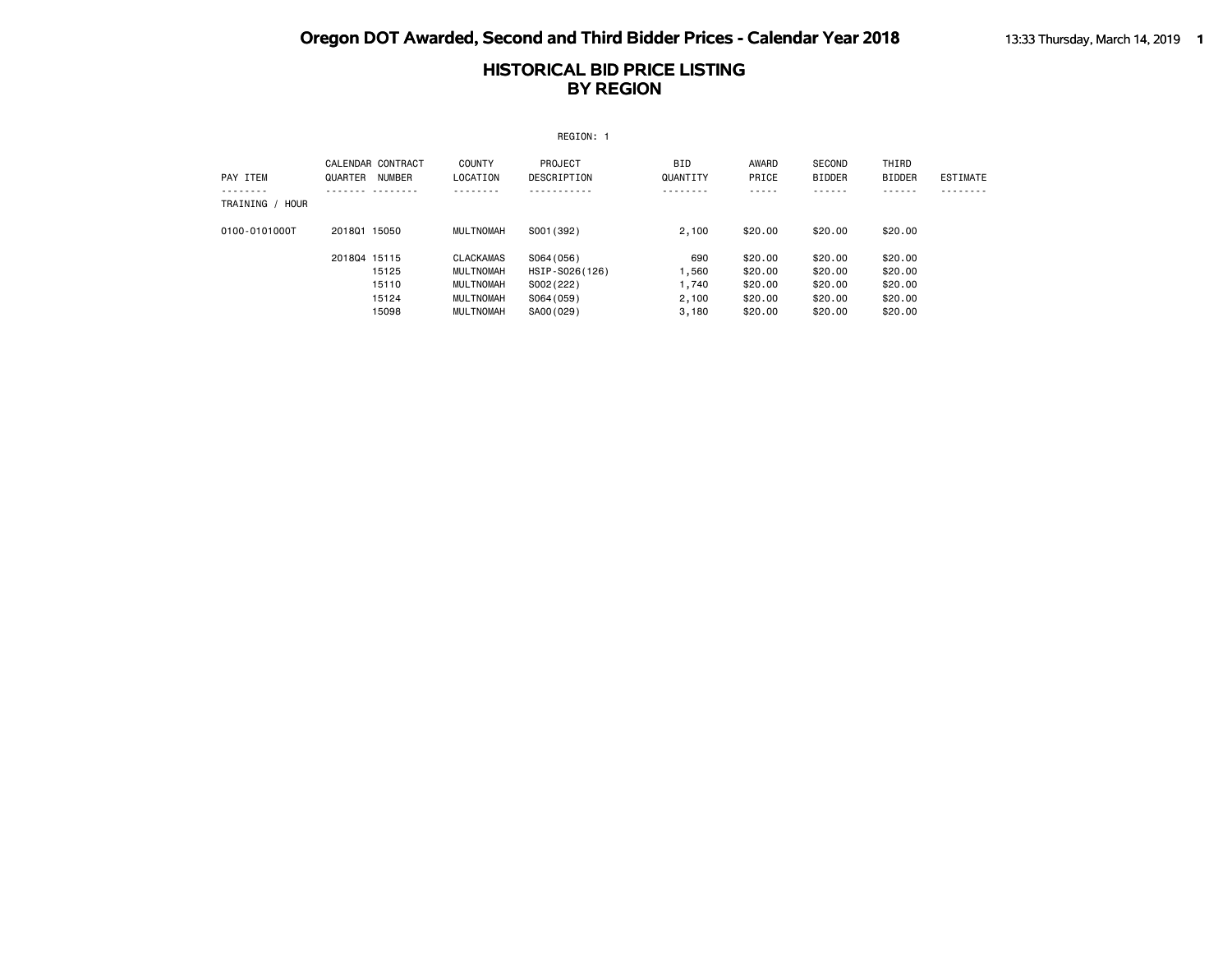| REGION: 1                            |                |                   |                           |                                      |                        |                       |                                |                        |                 |
|--------------------------------------|----------------|-------------------|---------------------------|--------------------------------------|------------------------|-----------------------|--------------------------------|------------------------|-----------------|
| PAY ITEM                             | QUARTER NUMBER | CALENDAR CONTRACT | <b>COUNTY</b><br>LOCATION | <b>PROJECT</b><br><b>DESCRIPTION</b> | <b>BID</b><br>QUANTITY | <b>AWARD</b><br>PRICE | <b>SECOND</b><br><b>BIDDER</b> | THIRD<br><b>BIDDER</b> | <b>ESTIMATE</b> |
| TEMPORARY SIGNS /                    | SQFT           | .                 | .                         | . <b>.</b> .                         | .                      | -----                 | ------                         | ------                 |                 |
| 0225-0102000J                        | 201801 15039   |                   | <b>MULTNOMAH</b>          | STP-S068(028)                        | 1,500                  | \$8.00                | \$14.00                        | \$18.00                |                 |
|                                      |                | 15043             | <b>CLACKAMAS</b>          | S026(122)                            | 1,735                  | \$14.00               | \$13.00                        | \$15.00                |                 |
|                                      |                | 15050             | <b>MULTNOMAH</b>          | S001 (392)                           | 3,500                  | \$16.00               | \$16.00                        | \$18.00                |                 |
|                                      | 2018Q2 15083   |                   | <b>MULTNOMAH</b>          | S064(051)                            | 150                    | \$20.00               | \$60.00                        |                        |                 |
|                                      |                | 15066             | <b>CLACKAMAS</b>          | S026(124)                            | 350                    | \$30.00               |                                |                        |                 |
|                                      |                | 15059             | <b>MULTNOMAH</b>          | S002(224)                            | 4,325                  | \$12.50               |                                |                        |                 |
|                                      | 201804 15103   |                   | <b>CLACKAMAS</b>          | S081 (076)                           | 285                    | \$39.50               | \$100.00                       |                        |                 |
|                                      |                | 15107             | HOOD RIVER                | S281 (012)                           | 392                    | \$16.50               | \$27.00                        |                        |                 |
|                                      |                | 15102             | WASHINGTON                | 3915 (000)                           | 735                    | \$17.00               | \$13.00                        | \$15.00                |                 |
|                                      |                | 15115             | <b>CLACKAMAS</b>          | S064 (056)                           | 1,145                  | \$20.00               | \$13.00                        | \$40.00                |                 |
|                                      |                | 15125             | <b>MULTNOMAH</b>          | HSIP-S026(126)                       | 1,865                  | \$15.00               | \$44.50                        | \$20.00                |                 |
|                                      |                | 15110             | <b>MULTNOMAH</b>          | S002(222)                            | 2,350                  | \$19.00               | \$26.50                        | \$16.50                |                 |
|                                      |                | 15119             | <b>MULTNOMAH</b>          | S001 (482)                           | 4,900                  | \$14.00               |                                |                        |                 |
|                                      |                | 15124             | <b>MULTNOMAH</b>          | S064 (059)                           | 5,710                  | \$20.00               | \$20.00                        | \$19.00                |                 |
|                                      |                | 15098             | <b>MULTNOMAH</b>          | SA00(029)                            | 10,700                 | \$0.01                | \$14.00                        | \$10.00                |                 |
| TEMPORARY BARRICADES, TYPE II / EACH |                |                   |                           |                                      |                        |                       |                                |                        |                 |
| 0225-0104000E                        | 2018Q1 15039   |                   | <b>MULTNOMAH</b>          | STP-S068(028)                        | 24                     | \$100.00              | \$35.00                        | \$75.00                |                 |
|                                      |                | 15050             | <b>MULTNOMAH</b>          | S001 (392)                           | 50                     | \$25.00               | \$25.00                        | \$50.00                |                 |
|                                      | 201802 15083   |                   | <b>MULTNOMAH</b>          | S064(051)                            | 35                     | \$50.00               | \$60.00                        |                        |                 |
|                                      | 201804 15107   |                   | HOOD RIVER                | S281 (012)                           | 10                     | \$33.00               | \$40.00                        |                        |                 |
|                                      |                | 15102             | WASHINGTON                | 3915 (000)                           | 22                     | \$88.00               | \$28.00                        | \$30.00                |                 |
|                                      |                | 15098             | <b>MULTNOMAH</b>          | SA00(029)                            | 25                     | \$0.01                | \$35.00                        | \$50.00                |                 |
|                                      |                | 15110             | <b>MULTNOMAH</b>          | S002(222)                            | 26                     | \$50.00               | \$35.00                        | \$25.00                |                 |
|                                      |                | 15119             | <b>MULTNOMAH</b>          | S001 (482)                           | 30                     | \$25.00               |                                |                        |                 |
|                                      |                | 15125             | <b>MULTNOMAH</b>          | HSIP-S026(126)                       | 40                     | \$35.00               | \$250.00                       | \$150.00               |                 |
| TEMP BARRICADES, TYPE III / EACH     |                |                   |                           |                                      |                        |                       |                                |                        |                 |
| 0225-0105000E                        | 201801 15043   |                   | <b>CLACKAMAS</b>          | S026(122)                            | 18                     | \$0.01                | \$80.00                        | \$75.00                |                 |
|                                      |                | 15039             | <b>MULTNOMAH</b>          | STP-S068(028)                        | 19                     | \$165.00              | \$100.00                       | \$165.00               |                 |
|                                      |                | 15050             | <b>MULTNOMAH</b>          | S001 (392)                           | 50                     | \$28,00               | \$28.00                        | \$200.00               |                 |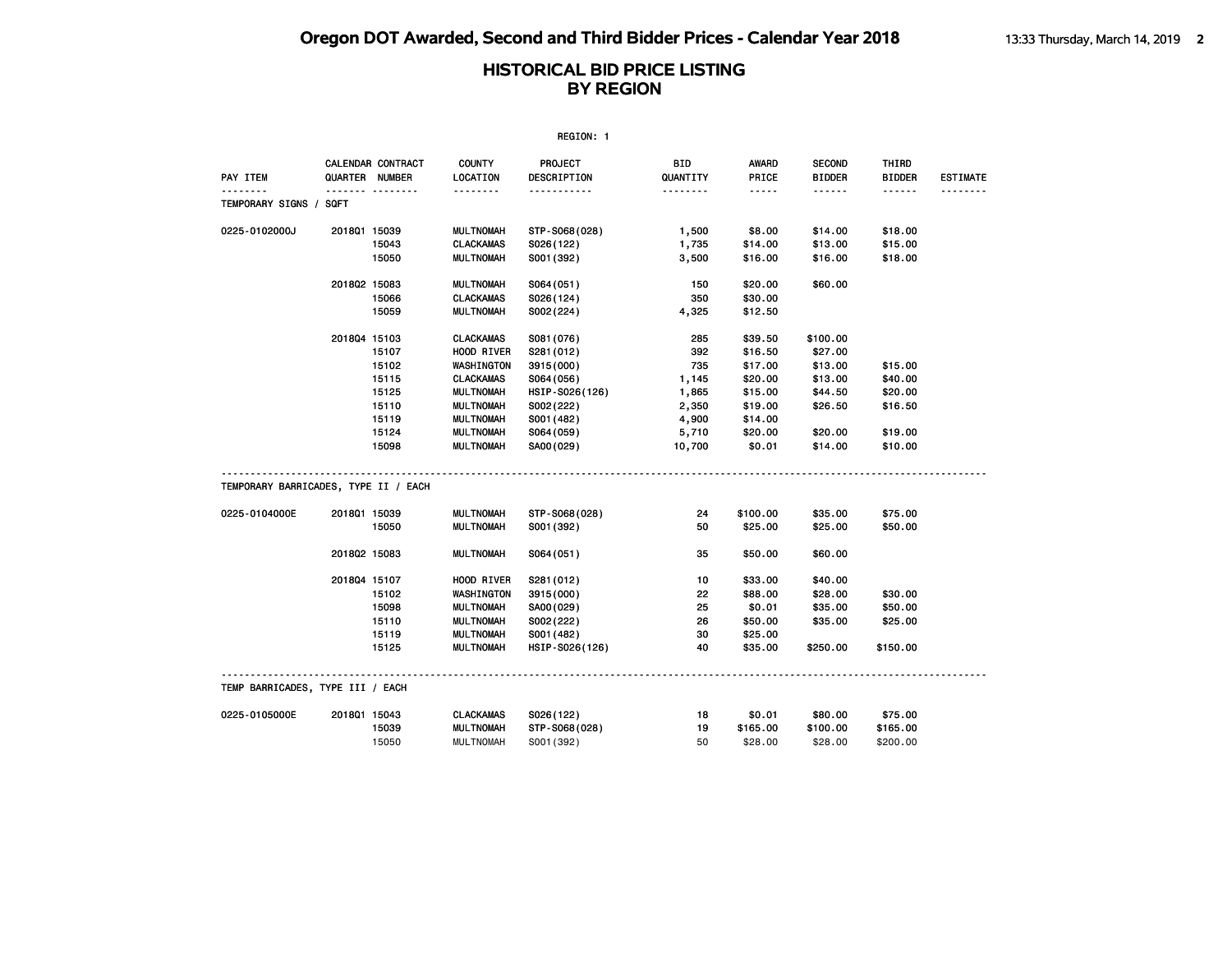|                              |                                       |                                      | REGION: 1               |                 |                                                                                                                                                      |                                |                        |                 |
|------------------------------|---------------------------------------|--------------------------------------|-------------------------|-----------------|------------------------------------------------------------------------------------------------------------------------------------------------------|--------------------------------|------------------------|-----------------|
| PAY ITEM                     | CALENDAR CONTRACT<br>QUARTER NUMBER   | <b>COUNTY</b><br>LOCATION            | PROJECT<br>DESCRIPTION  | BID<br>QUANTITY | AWARD<br>PRICE                                                                                                                                       | <b>SECOND</b><br><b>BIDDER</b> | THIRD<br><b>BIDDER</b> | <b>ESTIMATE</b> |
| <u>.</u>                     | .<br>TEMP BARRICADES, TYPE III / EACH | <u> - - - - - - -</u>                | -----------             | --------        | $\frac{1}{2} \left( \frac{1}{2} \right) \left( \frac{1}{2} \right) \left( \frac{1}{2} \right) \left( \frac{1}{2} \right) \left( \frac{1}{2} \right)$ | $\cdots\cdots\cdots$           | $- - - - - -$          | <u>.</u>        |
| 0225-0105000E                | 201802 15066<br>15059                 | <b>CLACKAMAS</b><br><b>MULTNOMAH</b> | S026(124)<br>S002(224)  | 13<br>46        | \$100.00<br>\$80.00                                                                                                                                  |                                |                        |                 |
|                              | 201804 15107                          | HOOD RIVER                           | S281 (012)              | 6               | \$115.00                                                                                                                                             | \$145.00                       |                        |                 |
|                              | 15102                                 | WASHINGTON                           | 3915 (000)              | 10              | \$90.00                                                                                                                                              | \$80.00                        | \$80.00                |                 |
|                              | 15103                                 | CLACKAMAS                            | S081 (076)              | 12              | \$150.00                                                                                                                                             | \$150.00                       |                        |                 |
|                              | 15115                                 | <b>CLACKAMAS</b>                     | S064 (056)              | 20              | \$95.00                                                                                                                                              | \$75.00                        | \$175.00               |                 |
|                              | 15110                                 | <b>MULTNOMAH</b>                     | S002(222)               | 45              | \$100.00                                                                                                                                             | \$110.00                       | \$80.00                |                 |
|                              | 15125                                 | <b>MULTNOMAH</b>                     | HSIP-S026(126)          | 49              | \$95.00                                                                                                                                              | \$350.00                       | \$150.00               |                 |
|                              | 15098                                 | <b>MULTNOMAH</b>                     | SA00(029)               | 84              | \$0.01                                                                                                                                               | \$85.00                        | \$110.00               |                 |
|                              | 15119                                 | MULTNOMAH                            | S001 (482)              | 115             | \$80.00                                                                                                                                              |                                |                        |                 |
|                              | 15124                                 | <b>MULTNOMAH</b>                     | S064 (059)              | 165             | \$70.00                                                                                                                                              | \$275.00                       | \$66.00                |                 |
| TEMP GRD TYPE 2A REFL / FOOT |                                       |                                      |                         |                 |                                                                                                                                                      |                                |                        |                 |
| 0225-0108000F                | 201801 15043                          | CLACKAMAS                            | S026(122)               | 237             | \$0.01                                                                                                                                               | \$20.25                        | \$21.00                |                 |
|                              | TEMP GRD TYPE 3 REFLECTORIZED / FOOT  |                                      |                         |                 |                                                                                                                                                      |                                |                        |                 |
| 0225-0110000F                | 201801 15043                          | CLACKAMAS                            | S026(122)               | 26              | \$0.01                                                                                                                                               | \$55.00                        | \$60.00                |                 |
|                              | TEMP GRD TERMINALS, NON-FLAR / EACH   |                                      |                         |                 |                                                                                                                                                      |                                |                        |                 |
| 0225-0115000E                | 201801 15043                          | <b>CLACKAMAS</b>                     | S026(122)               | $\overline{2}$  | \$0                                                                                                                                                  | \$1,800                        | \$1,900                |                 |
|                              | TEMP GUARDRAIL TRANSITION / EACH      |                                      |                         |                 |                                                                                                                                                      |                                |                        |                 |
| 0225-0117000E                | 201801 15043                          | <b>CLACKAMAS</b>                     | S026(122)               | $\overline{2}$  | \$0                                                                                                                                                  | \$1,975                        | \$2,000                |                 |
|                              | TEMP CONC BARR REFLECTORIZED / FOOT   |                                      |                         |                 |                                                                                                                                                      |                                |                        |                 |
|                              |                                       |                                      |                         |                 |                                                                                                                                                      |                                |                        |                 |
| 0225-0126000F                | 2018Q1 15043<br>15050                 | CLACKAMAS<br><b>MULTNOMAH</b>        | S026(122)<br>S001 (392) | 1,050<br>2,100  | \$30.00<br>\$12.00                                                                                                                                   | \$18.00<br>\$11.25             | \$23.00<br>\$12.00     |                 |
|                              | 201802 15059                          | MULTNOMAH                            | S002(224)               | 640             | \$13,00                                                                                                                                              |                                |                        |                 |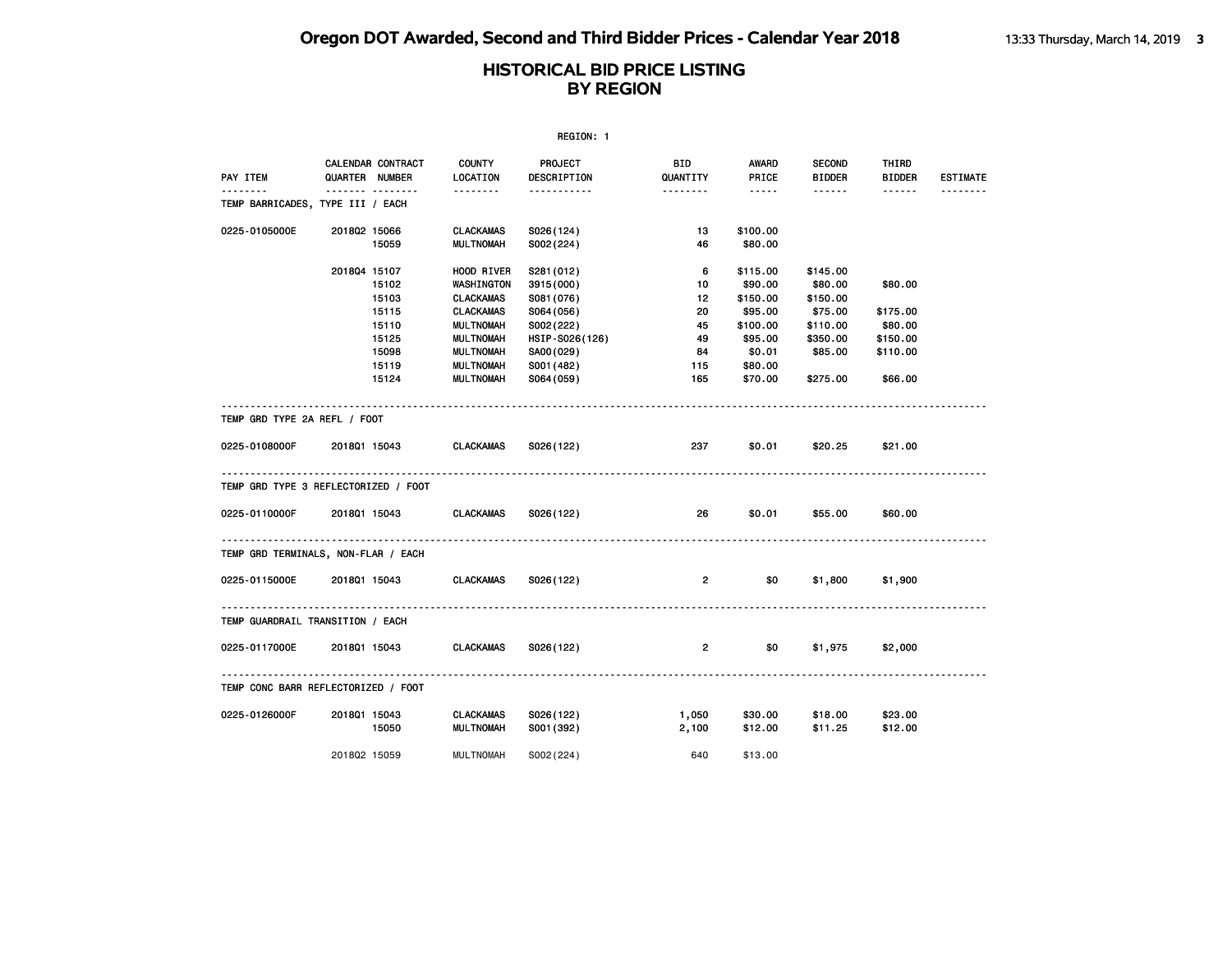|                                                |              |                                     |                           | REGION: 1              |                 |                |                                |                        |                 |
|------------------------------------------------|--------------|-------------------------------------|---------------------------|------------------------|-----------------|----------------|--------------------------------|------------------------|-----------------|
| PAY ITEM                                       |              | CALENDAR CONTRACT<br>QUARTER NUMBER | <b>COUNTY</b><br>LOCATION | PROJECT<br>DESCRIPTION | BID<br>QUANTITY | AWARD<br>PRICE | <b>SECOND</b><br><b>BIDDER</b> | THIRD<br><b>BIDDER</b> | <b>ESTIMATE</b> |
| TEMP CONC BARR REFLECTORIZED / FOOT            |              | <b>.</b>                            | .                         | .                      | .               | $- - - - -$    | .                              |                        |                 |
| 0225-0126000F                                  | 201804 15098 |                                     | <b>MULTNOMAH</b>          | SA00(029)              | 276             | \$100.00       | \$50.00                        | \$37.50                |                 |
|                                                |              | 15125                               | <b>MULTNOMAH</b>          | HSIP-S026(126)         | 1,000           | \$13.00        | \$14.00                        | \$11.50                |                 |
|                                                |              | 15119                               | <b>MULTNOMAH</b>          | S001 (482)             | 2,650           | \$12.75        |                                |                        |                 |
|                                                |              | 15115                               | <b>CLACKAMAS</b>          | S064(056)              | 3,788           | \$11.00        | \$25.00                        | \$12.00                |                 |
|                                                |              | 15110                               | <b>MULTNOMAH</b>          | S002(222)              | 6,301           | \$12.00        | \$11.75                        | \$11.75                |                 |
|                                                |              | 15124                               | <b>MULTNOMAH</b>          | S064 (059)             | 8,906           | \$10.85        | \$13.00                        | \$12.00                |                 |
| MOVING TEMPORARY CONC BARRIER / FOOT           |              |                                     |                           |                        |                 |                |                                |                        |                 |
| 0225-0132000F                                  | 201801 15043 |                                     | <b>CLACKAMAS</b>          | S026(122)              | 1,200           | \$0.01         | \$8.00                         | \$7.00                 |                 |
|                                                |              | 15050                               | <b>MULTNOMAH</b>          | S001 (392)             | 1,400           | \$10.00        | \$3.25                         | \$3.50                 |                 |
|                                                | 2018Q2 15059 |                                     | <b>MULTNOMAH</b>          | S002(224)              | 640             | \$7.00         |                                |                        |                 |
|                                                | 2018Q4 15125 |                                     | MULTNOMAH                 | HSIP-S026(126)         | 500             | \$9.00         | \$5.75                         | \$4.00                 |                 |
|                                                |              | 15098                               | <b>MULTNOMAH</b>          | SA00(029)              | 2,208           | \$20.00        | \$30.00                        | \$6.30                 |                 |
|                                                |              | 15115                               | <b>CLACKAMAS</b>          | S064(056)              | 2,263           | \$5.00         | \$7.00                         | \$6.00                 |                 |
|                                                |              | 15119                               | <b>MULTNOMAH</b>          | S001 (482)             | 4,300           | \$5.00         |                                |                        |                 |
|                                                |              | 15110                               | <b>MULTNOMAH</b>          | S002(222)              | 11,903          | \$1.75         | \$1.75                         | \$1.75                 |                 |
|                                                |              | 15124                               | <b>MULTNOMAH</b>          | S064 (059)             | 15,288          | \$5.00         | \$4.00                         | \$3.75                 |                 |
| TEMP IMPACT ATTENUATOR, SAND BARREL SYS / EACH |              |                                     |                           |                        |                 |                |                                |                        |                 |
| 0225-0133000E                                  | 201801 15050 |                                     | <b>MULTNOMAH</b>          | S001 (392)             | 6               | \$1,350        | \$1,350                        | \$1,350                |                 |
|                                                | 2018Q4 15115 |                                     | <b>CLACKAMAS</b>          | S064 (056)             | $\mathbf{1}$    | \$1,500        | \$3,000                        | \$1,550                |                 |
|                                                |              | 15119                               | <b>MULTNOMAH</b>          | S001 (482)             | 3               | \$1,250        |                                |                        |                 |
|                                                |              | 15124                               | <b>MULTNOMAH</b>          | S064(059)              | 13              | \$1,500        | \$1,400                        | \$1,250                |                 |
| TEMP IMP ATTEN NARW SITE SYS / EACH            |              |                                     |                           |                        |                 |                |                                |                        |                 |
| 0225-0134000E                                  | 2018Q1 15050 |                                     | <b>MULTNOMAH</b>          | S001 (392)             | 1               | \$1,750        | \$2,950                        | \$2,900                |                 |
|                                                |              | 15043                               | <b>CLACKAMAS</b>          | S026(122)              | 4               | \$4,000        | \$2,450                        | \$2,500                |                 |
|                                                | 201802 15059 |                                     | <b>MULTNOMAH</b>          | S002(224)              | $\mathbf{1}$    | \$1,750        |                                |                        |                 |
|                                                | 201804 15115 |                                     | <b>CLACKAMAS</b>          | S064 (056)             | $\overline{2}$  | \$1,800        | \$5,000                        | \$2,250                |                 |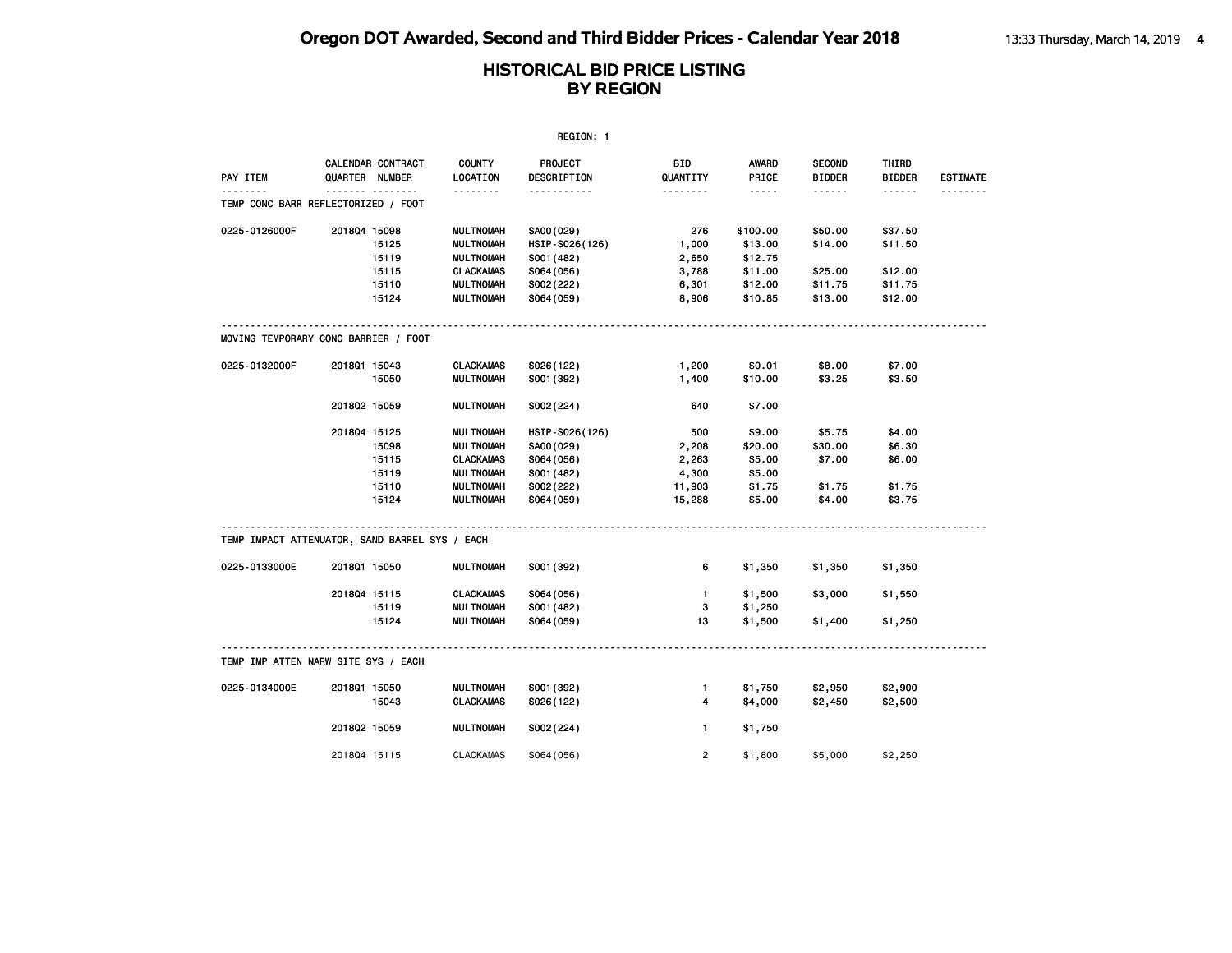| REGION: 1     |                                                 |                           |                        |                         |                       |                                |                        |                 |  |  |
|---------------|-------------------------------------------------|---------------------------|------------------------|-------------------------|-----------------------|--------------------------------|------------------------|-----------------|--|--|
| PAY ITEM      | CALENDAR CONTRACT<br>QUARTER NUMBER             | <b>COUNTY</b><br>LOCATION | PROJECT<br>DESCRIPTION | BID<br>QUANTITY         | <b>AWARD</b><br>PRICE | <b>SECOND</b><br><b>BIDDER</b> | THIRD<br><b>BIDDER</b> | <b>ESTIMATE</b> |  |  |
|               | TEMP IMP ATTEN NARW SITE SYS / EACH             | <u>.</u>                  | <u></u>                | <u>.</u>                | $- - - - -$           | ------                         |                        |                 |  |  |
| 0225-0134000E | (cont) 15110                                    | <b>MULTNOMAH</b>          | S002(222)              | 4                       | \$2,000               | \$1,950                        | \$1,950                |                 |  |  |
|               | 15124                                           | <b>MULTNOMAH</b>          | S064 (059)             | 4                       | \$2,250               | \$2,000                        | \$1,750                |                 |  |  |
|               | 15125                                           | <b>MULTNOMAH</b>          | HSIP-S026(126)         | 10                      | \$1,600               | \$1,800                        | \$1,900                |                 |  |  |
|               | MOVING TEMP IMPACT ATEN, SAND BARREL SYS / EACH |                           |                        |                         |                       |                                |                        |                 |  |  |
| 0225-0136000E | 201801 15050                                    | <b>MULTNOMAH</b>          | S001 (392)             | 11                      | \$350.00              | \$565.00                       | \$550.00               |                 |  |  |
|               | 201804 15115                                    | <b>CLACKAMAS</b>          | S064 (056)             | $\mathbf{1}$            | \$260                 | \$1,000                        | \$275                  |                 |  |  |
|               | 15119                                           | <b>MULTNOMAH</b>          | S001 (482)             | 6                       | \$450.00              |                                |                        |                 |  |  |
|               | 15124                                           | <b>MULTNOMAH</b>          | S064 (059)             | 18                      | \$450.00              | \$400.00                       | \$350.00               |                 |  |  |
|               | MOV TEMP IMP ATTEN NARW SITE / EACH             |                           |                        |                         |                       |                                |                        |                 |  |  |
| 0225-0137000E | 2018Q1 15050                                    | <b>MULTNOMAH</b>          | S001 (392)             | $\mathbf{1}$            | \$350.00              | \$565.00                       | \$550.00               |                 |  |  |
|               | 15043                                           | <b>CLACKAMAS</b>          | S026(122)              | 4                       | \$0.01                | \$325.00                       | \$500.00               |                 |  |  |
|               | 2018Q2 15059                                    | <b>MULTNOMAH</b>          | S002(224)              | $\overline{2}$          | \$300.00              |                                |                        |                 |  |  |
|               | 201804 15124                                    | <b>MULTNOMAH</b>          | S064 (059)             | 1                       | \$450.00              | \$400.00                       | \$350.00               |                 |  |  |
|               | 15125                                           | <b>MULTNOMAH</b>          | HSIP-S026(126)         | 5                       | \$475.00              | \$600.00                       | \$500.00               |                 |  |  |
|               | 15110                                           | <b>MULTNOMAH</b>          | S002(222)              | 11                      | \$375.00              | \$375.00                       | \$375.00               |                 |  |  |
|               | TEMP IMP ATTEN, TRUCK MOUNTED / EACH            |                           |                        |                         |                       |                                |                        |                 |  |  |
| 0225-0138000E | 2018Q1 15043                                    | <b>CLACKAMAS</b>          | S026(122)              | 2                       | \$4,000               | \$4,000                        | \$7,500                |                 |  |  |
|               | 15039                                           | <b>MULTNOMAH</b>          | STP-S068(028)          | з                       | \$10,000              | \$5,000                        | \$30,000               |                 |  |  |
|               | 15050                                           | <b>MULTNOMAH</b>          | S001 (392)             | 4                       | \$17,000              | \$29,230                       | \$20,000               |                 |  |  |
|               | 2018Q2 15059                                    | <b>MULTNOMAH</b>          | S002(224)              | 3                       | \$5,250               |                                |                        |                 |  |  |
|               | 201804 15102                                    | WASHINGTON                | 3915 (000)             | 1.                      | \$7,000               | \$10,000                       | \$5,000                |                 |  |  |
|               | 15110                                           | <b>MULTNOMAH</b>          | S002(222)              | $\overline{\mathbf{c}}$ | \$22,000              | \$24,950                       | \$12,000               |                 |  |  |
|               | 15115                                           | <b>CLACKAMAS</b>          | S064 (056)             | $\mathbf{2}$            | \$25,000              | \$15,000                       | \$25,000               |                 |  |  |
|               | 15098                                           | <b>MULTNOMAH</b>          | SA00 (029)             | 6                       | \$25,000              | \$15,000                       | \$5,000                |                 |  |  |
|               | 15119                                           | <b>MULTNOMAH</b>          | S001 (482)             | 6                       | \$18,500              |                                |                        |                 |  |  |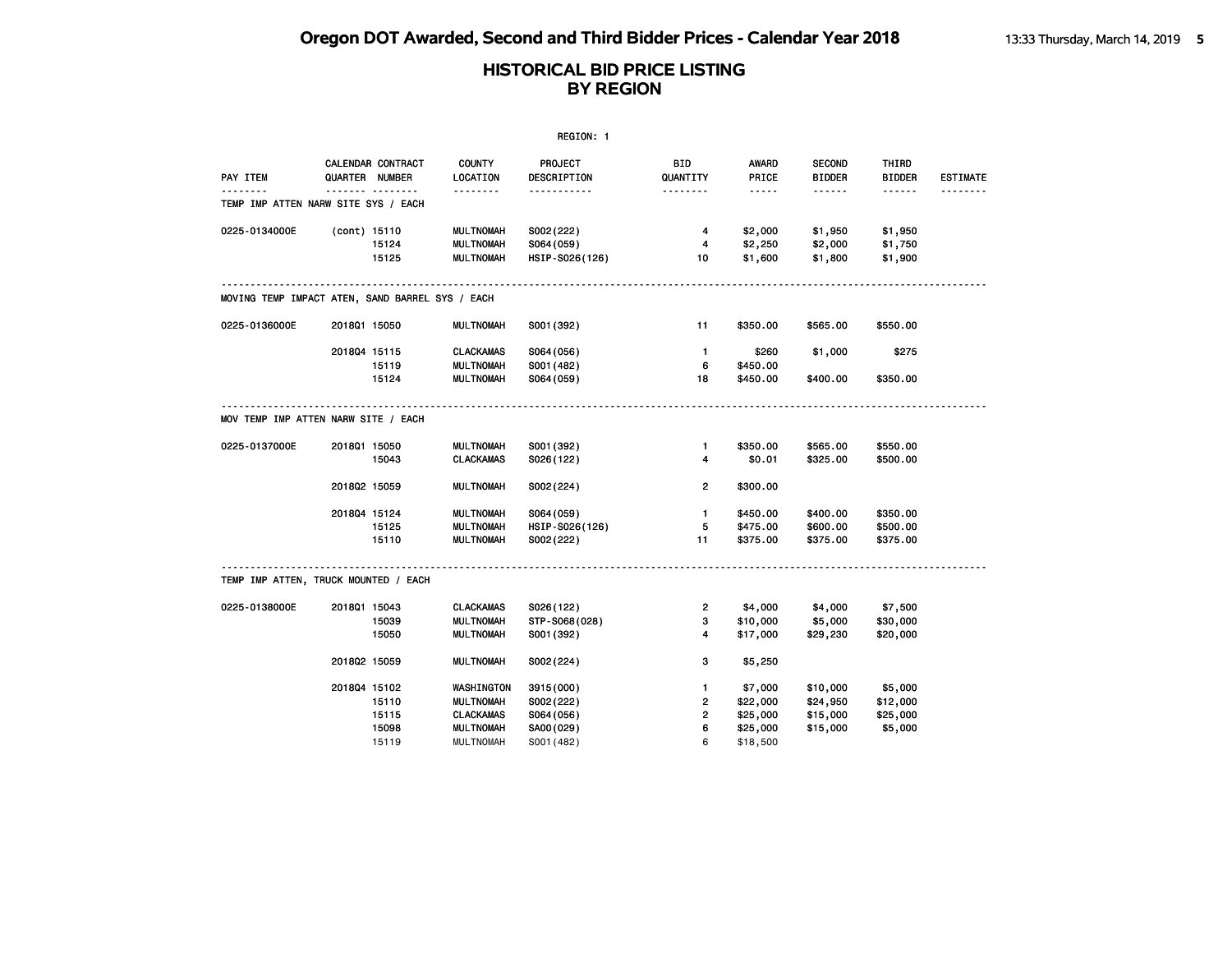| REGION: 1                                   |              |                                     |                                                          |                                           |                              |                                                                                                               |                                |                            |                 |
|---------------------------------------------|--------------|-------------------------------------|----------------------------------------------------------|-------------------------------------------|------------------------------|---------------------------------------------------------------------------------------------------------------|--------------------------------|----------------------------|-----------------|
| PAY ITEM                                    |              | CALENDAR CONTRACT<br>QUARTER NUMBER | COUNTY<br>LOCATION                                       | PROJECT<br>DESCRIPTION                    | <b>BID</b><br>QUANTITY       | AWARD<br>PRICE                                                                                                | <b>SECOND</b><br><b>BIDDER</b> | THIRD<br><b>BIDDER</b>     | <b>ESTIMATE</b> |
| TEMP IMP ATTEN, TRUCK MOUNTED / EACH        |              | .                                   | --------                                                 | <u>.</u>                                  | --------                     | $\frac{1}{2} \frac{1}{2} \frac{1}{2} \frac{1}{2} \frac{1}{2} \frac{1}{2} \frac{1}{2} \frac{1}{2} \frac{1}{2}$ | ------                         | ------                     |                 |
| 0225-0138000E                               |              | (cont) 15124                        | <b>MULTNOMAH</b>                                         | S064 (059)                                | 18                           | \$5,000                                                                                                       | \$16,000                       | \$0                        |                 |
| TEMPORARY GLARE SHIELDS / FOOT              |              |                                     |                                                          |                                           |                              |                                                                                                               |                                |                            |                 |
| 0225-0140000F                               | 201804 15110 |                                     | <b>MULTNOMAH</b>                                         | S002(222)                                 | 644                          | \$10.00                                                                                                       | \$10.00                        | \$9.69                     |                 |
| MOVING TEMP GLARE SHIELDS / FOOT            |              |                                     |                                                          |                                           |                              |                                                                                                               |                                |                            |                 |
| 0225-0141000F                               | 201804 15110 |                                     | <b>MULTNOMAH</b>                                         | S002(222)                                 | 438                          | \$5.50                                                                                                        | \$5.30                         | \$5.29                     |                 |
| REFLECTIVE BARRIER PANELS / EACH            |              |                                     |                                                          |                                           |                              |                                                                                                               |                                |                            |                 |
| 0225-0141100E                               | 201804 15125 | 15119<br>15110                      | <b>MULTNOMAH</b><br><b>MULTNOMAH</b><br><b>MULTNOMAH</b> | HSIP-S026(126)<br>S001 (482)<br>S002(222) | 176<br>416<br>1,268          | \$18.00<br>\$18.00<br>\$18.00                                                                                 | \$20.00<br>\$18.00             | \$19.00<br>\$18.00         |                 |
|                                             |              | 15124                               | <b>MULTNOMAH</b>                                         | S064 (059)                                | 2,753                        | \$18.00                                                                                                       | \$18.00                        | \$17.00                    |                 |
| REPAIR TEMP IMP ATTEN, NARROW SITE / EACH   |              |                                     |                                                          |                                           |                              |                                                                                                               |                                |                            |                 |
| 0225-0141300E                               | 201801 15043 | 15050                               | <b>CLACKAMAS</b><br><b>MULTNOMAH</b>                     | S026(122)<br>S001 (392)                   | $\mathbf{1}$<br>$\mathbf{1}$ | \$0.01<br>\$1.00                                                                                              | \$1.50<br>\$1.50               | \$1.00<br>\$1.00           |                 |
|                                             | 201802 15059 |                                     | <b>MULTNOMAH</b>                                         | S002(224)                                 | $\overline{2}$               | \$1.00                                                                                                        |                                |                            |                 |
|                                             |              | 201804 15124<br>15115<br>15110      | <b>MULTNOMAH</b><br><b>CLACKAMAS</b><br><b>MULTNOMAH</b> | S064 (059)<br>S064(056)<br>S002(222)      | 4<br>9<br>64                 | \$2.00<br>\$2.00<br>\$2.00                                                                                    | \$1.00<br>\$0.01<br>\$2.00     | \$1.00<br>\$2.55<br>\$2.00 |                 |
| REPAIR TEMP IMP ATTEN, TRUCK MOUNTED / EACH |              |                                     |                                                          |                                           |                              |                                                                                                               |                                |                            |                 |
| 0225-0141400E                               | 201801 15043 |                                     | CLACKAMAS                                                | S026(122)                                 | $\mathbf{1}$                 | \$0.01                                                                                                        | \$500.00                       | \$1.00                     |                 |
|                                             |              | 15050<br>15039                      | <b>MULTNOMAH</b><br><b>MULTNOMAH</b>                     | S001 (392)<br>STP-S068(028)               | $\overline{2}$<br>6          | \$0.01<br>\$2,000                                                                                             | \$200.00<br>\$0                | \$1.00<br>\$500            |                 |
|                                             | 201802 15059 |                                     | <b>MULTNOMAH</b>                                         | S002(224)                                 | $\overline{2}$               | \$1,00                                                                                                        |                                |                            |                 |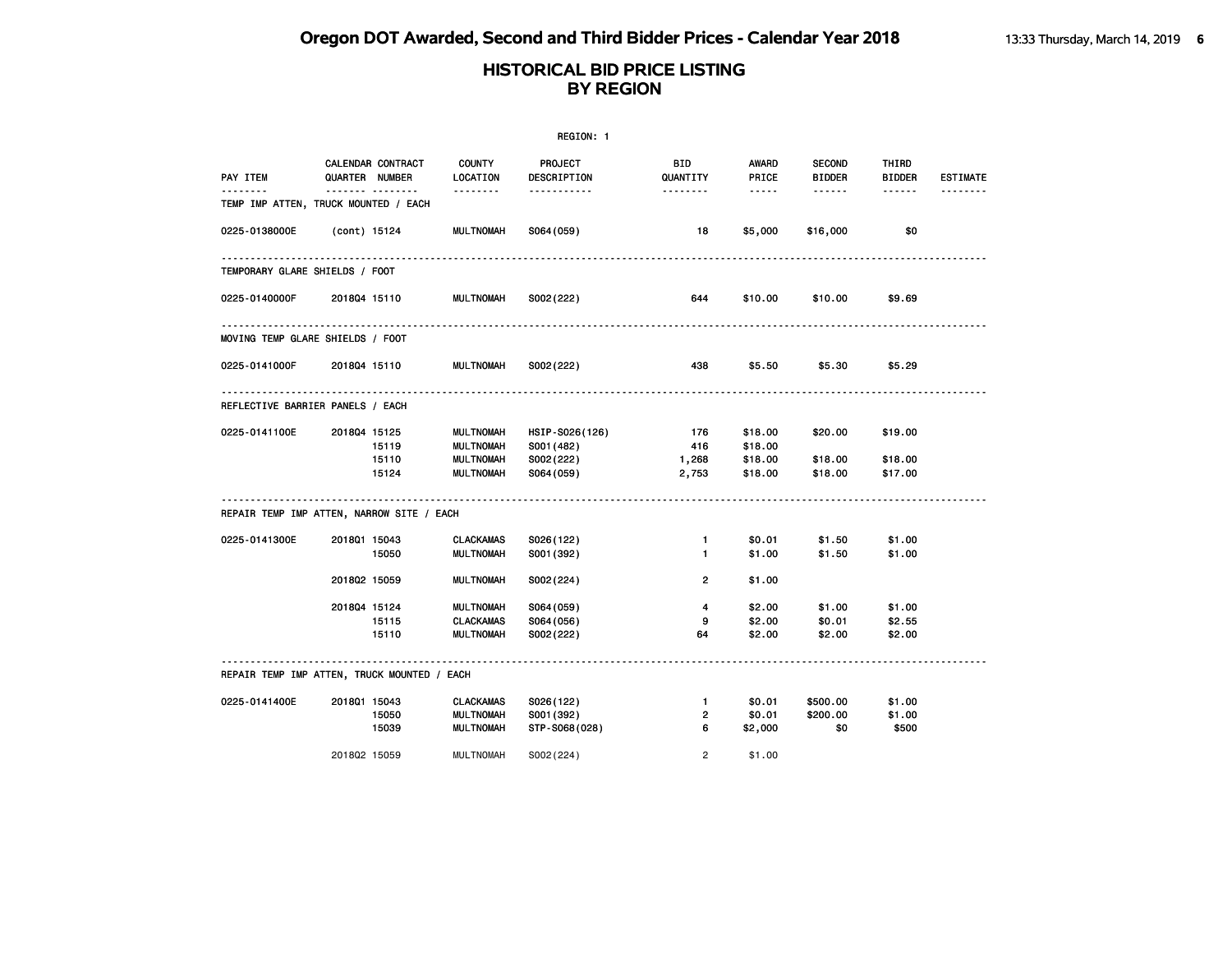| <b>PAY ITEM</b> | CALENDAR CONTRACT<br>QUARTER NUMBER                     | <b>COUNTY</b><br>LOCATION | PROJECT<br>DESCRIPTION | BID<br>QUANTITY | AWARD<br>PRICE                                                                                                | <b>SECOND</b><br><b>BIDDER</b> | THIRD<br><b>BIDDER</b> | <b>ESTIMATE</b> |
|-----------------|---------------------------------------------------------|---------------------------|------------------------|-----------------|---------------------------------------------------------------------------------------------------------------|--------------------------------|------------------------|-----------------|
|                 | <b>.</b><br>REPAIR TEMP IMP ATTEN, TRUCK MOUNTED / EACH | .                         | .                      | .               | $\frac{1}{2} \frac{1}{2} \frac{1}{2} \frac{1}{2} \frac{1}{2} \frac{1}{2} \frac{1}{2} \frac{1}{2} \frac{1}{2}$ | ------                         | ------                 |                 |
| 0225-0141400E   | 201804 15102                                            | WASHINGTON                | 3915(000)              | $\mathbf{1}$    | \$1.00                                                                                                        | \$1.00                         | \$0.01                 |                 |
|                 | 15115                                                   | <b>CLACKAMAS</b>          | S064 (056)             | $\overline{2}$  | \$18,000                                                                                                      | \$0                            | \$500                  |                 |
|                 | 15124                                                   | <b>MULTNOMAH</b>          | S064 (059)             | $\overline{2}$  | \$100.00                                                                                                      | \$1.00                         | \$0.01                 |                 |
|                 | 15098                                                   | <b>MULTNOMAH</b>          | SA00(029)              | 3               | \$0.01                                                                                                        | \$5.00                         | \$0.01                 |                 |
|                 | 15119                                                   | <b>MULTNOMAH</b>          | S001 (482)             | 3               | \$1.00                                                                                                        |                                |                        |                 |
|                 | 15110                                                   | <b>MULTNOMAH</b>          | S002(222)              | 8               | \$500.00                                                                                                      | \$100.00                       | \$100.00               |                 |
|                 | REPAIR TEMP IMP ATTEN, SAND MODULE / EACH               |                           |                        |                 |                                                                                                               |                                |                        |                 |
| 0225-0141500E   | 201801 15050                                            | <b>MULTNOMAH</b>          | S001 (392)             | 3               | \$1.00                                                                                                        | \$1.50                         | \$1.00                 |                 |
|                 | 201804 15115                                            | <b>CLACKAMAS</b>          | S064 (056)             | 43              | \$2.00                                                                                                        | \$0.01                         | \$2.00                 |                 |
|                 | 15119                                                   | <b>MULTNOMAH</b>          | S001 (482)             | 48              | \$2.00                                                                                                        |                                |                        |                 |
|                 | 15124                                                   | <b>MULTNOMAH</b>          | S064 (059)             | 90              | \$2.00                                                                                                        | \$1.00                         | \$1.00                 |                 |
| 0225-0141600F   | PEDESTRIAN CHANNELIZING DEVICES / FOOT<br>201801 15050  | <b>MULTNOMAH</b>          | S001 (392)             | 500             | \$20.00                                                                                                       | \$19.00                        | \$55.00                |                 |
|                 | 15039                                                   | <b>MULTNOMAH</b>          | STP-S068(028)          | 2,475           | \$15.00                                                                                                       | \$25.00                        | \$18.00                |                 |
|                 | 201802 15083                                            | <b>MULTNOMAH</b>          | S064(051)              | 400             | \$30.00                                                                                                       | \$75.00                        |                        |                 |
|                 | 201804 15098                                            | <b>MULTNOMAH</b>          | SA00(029)              | 100             | \$60.00                                                                                                       | \$50.00                        | \$31.10                |                 |
|                 | 15102                                                   | WASHINGTON                | 3915(000)              | 120             | \$23.00                                                                                                       | \$10.00                        | \$20.00                |                 |
|                 | 15110                                                   | <b>MULTNOMAH</b>          | S002(222)              | 430             | \$50.00                                                                                                       | \$20.00                        | \$30.00                |                 |
|                 | 15125                                                   | <b>MULTNOMAH</b>          | HSIP-S026(126)         | 5,350           | \$16.00                                                                                                       | \$50.00                        | \$36.99                |                 |
|                 | SECURING TEMPORARY CONCRETE BARRIER / FOOT              |                           |                        |                 |                                                                                                               |                                |                        |                 |
| 0225-0141650F   | 201804 15119                                            | <b>MULTNOMAH</b>          | S001 (482)             | 150             | \$5.00                                                                                                        |                                |                        |                 |
|                 | 15098                                                   | <b>MULTNOMAH</b>          | SA00(029)              | 450             | \$30.00                                                                                                       | \$30.00                        | \$12.40                |                 |
|                 | 15115                                                   | <b>CLACKAMAS</b>          | S064 (056)             | 3,538           | \$2.00                                                                                                        | \$2.00                         | \$2.00                 |                 |
|                 | 15110                                                   | <b>MULTNOMAH</b>          | S002(222)              | 4,837           | \$1.25                                                                                                        | \$1.25                         | \$1.25                 |                 |
|                 | BICYCLE CHANNELIZING DEVICES / FOOT                     |                           |                        |                 |                                                                                                               |                                |                        |                 |
| 0225-0141950F   | 201804 15125                                            | <b>MULTNOMAH</b>          | HSIP-S026(126)         | 4,350           | \$16.00                                                                                                       | \$37.00                        | \$46.67                |                 |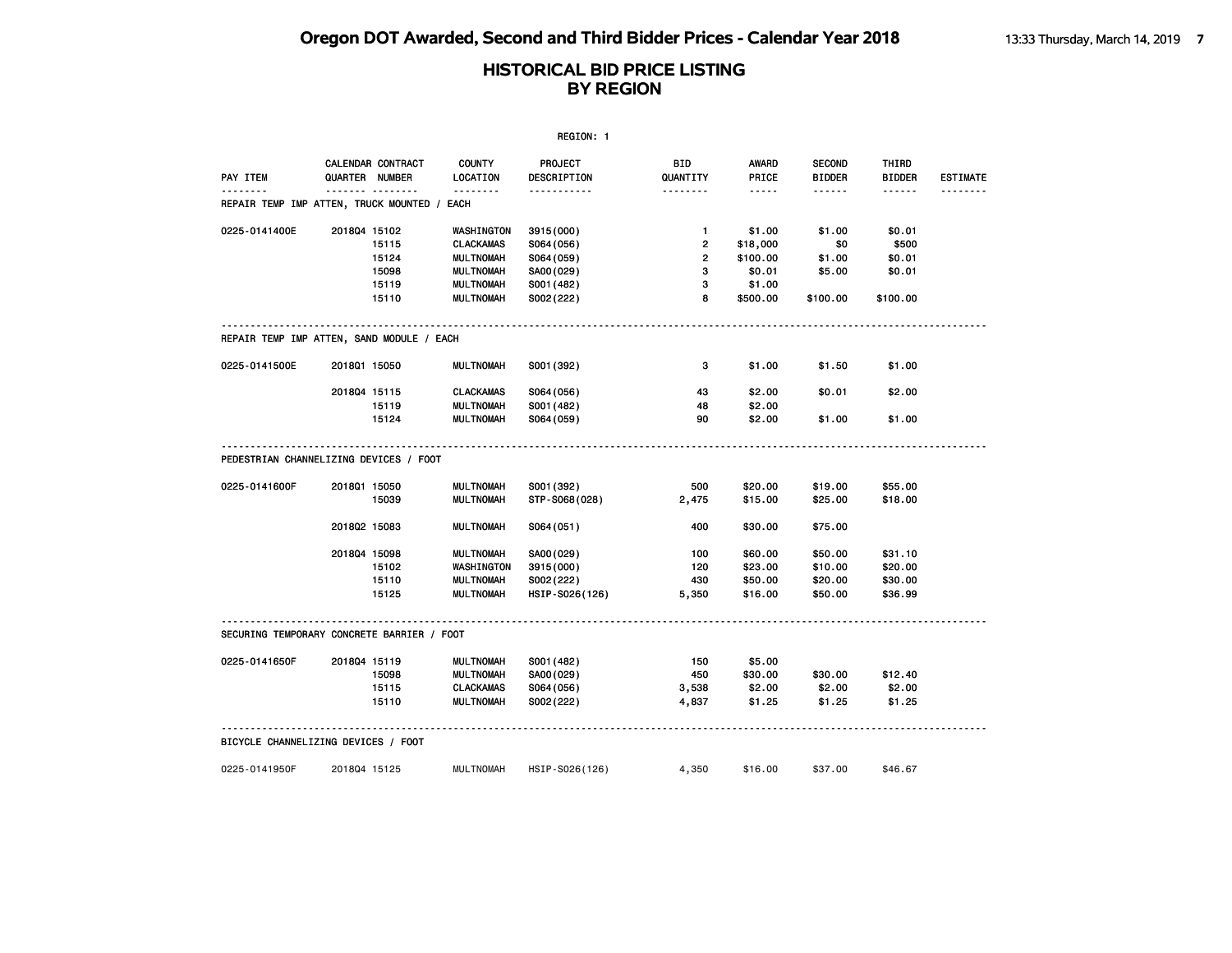| REGION: 1                           |              |                                     |                           |                        |                 |                       |                                |                        |                 |
|-------------------------------------|--------------|-------------------------------------|---------------------------|------------------------|-----------------|-----------------------|--------------------------------|------------------------|-----------------|
| PAY ITEM                            |              | CALENDAR CONTRACT<br>QUARTER NUMBER | <b>COUNTY</b><br>LOCATION | PROJECT<br>DESCRIPTION | BID<br>QUANTITY | <b>AWARD</b><br>PRICE | <b>SECOND</b><br><b>BIDDER</b> | THIRD<br><b>BIDDER</b> | <b>ESTIMATE</b> |
| TEMPORARY PLASTIC DRUMS / EACH      |              |                                     | .                         | .                      | <u>.</u>        | $- - - - -$           | ------                         |                        | --------        |
| 0225-0145000E                       | 201801 15043 |                                     | <b>CLACKAMAS</b>          | S026(122)              | 93              | \$80.00               | \$28.00                        | \$35.00                |                 |
|                                     |              | 15039                               | <b>MULTNOMAH</b>          | STP-S068(028)          | 104             | \$40.00               | \$80.00                        | \$65.00                |                 |
|                                     |              | 15050                               | <b>MULTNOMAH</b>          | S001 (392)             | 400             | \$28.00               | \$28.00                        | \$55.00                |                 |
|                                     | 201802 15066 |                                     | <b>CLACKAMAS</b>          | S026(124)              | 100             | \$50.00               |                                |                        |                 |
|                                     |              | 15059                               | <b>MULTNOMAH</b>          | S002(224)              | 617             | \$28.00               |                                |                        |                 |
|                                     | 201804 15102 |                                     | WASHINGTON                | 3915(000)              | 32              | \$60.00               | \$32.00                        | \$40.00                |                 |
|                                     |              | 15103                               | <b>CLACKAMAS</b>          | S081 (076)             | 70              | \$30.00               | \$60.00                        |                        |                 |
|                                     |              | 15125                               | <b>MULTNOMAH</b>          | HSIP-S026(126)         | 82              | \$30.00               | \$45.00                        | \$60.00                |                 |
|                                     |              | 15110                               | <b>MULTNOMAH</b>          | S002(222)              | 227             | \$35.00               | \$40.00                        | \$28.00                |                 |
|                                     |              | 15115                               | <b>CLACKAMAS</b>          | S064 (056)             | 335             | \$46.00               | \$80.00                        | \$75.00                |                 |
|                                     |              | 15119                               | <b>MULTNOMAH</b>          | S001 (482)             | 580             | \$28.00               |                                |                        |                 |
|                                     |              | 15098                               | <b>MULTNOMAH</b>          | SA00(029)              | 665             | \$0.01                | \$30.00                        | \$36.00                |                 |
|                                     |              | 15124                               | <b>MULTNOMAH</b>          | S064 (059)             | 2,125           | \$37.00               | \$20.00                        | \$36.00                |                 |
| TEMP REFLECTIVE PVMT MARKERS / EACH |              |                                     |                           |                        |                 |                       |                                |                        |                 |
| 0225-0148000E                       | 201804 15107 |                                     | HOOD RIVER                | S281 (012)             | 100             | \$6.00                | \$4.00                         |                        |                 |
|                                     |              | 15125                               | <b>MULTNOMAH</b>          | HSIP-S026(126)         | 490             | \$5.00                | \$5.60                         | \$5.25                 |                 |
|                                     |              | 15098                               | <b>MULTNOMAH</b>          | SA00(029)              | 1,100           | \$5.00                | \$5.00                         | \$10.00                |                 |
| TEMP FLEXIBLE PVMT MARKERS / EACH   |              |                                     |                           |                        |                 |                       |                                |                        |                 |
| 0225-0149000E                       | 201801 15043 |                                     | <b>CLACKAMAS</b>          | S026(122)              | 203             | \$2.00                | \$2.00                         | \$1.50                 |                 |
|                                     |              | 15039                               | <b>MULTNOMAH</b>          | STP-S068(028)          | 285             | \$12.00               | \$0.50                         | \$4.52                 |                 |
|                                     |              | 15050                               | <b>MULTNOMAH</b>          | S001 (392)             | 6,000           | \$1.10                | \$2.50                         | \$1.50                 |                 |
|                                     | 201804 15102 |                                     | WASHINGTON                | 3915(000)              | 162             | \$5.00                | \$5.00                         | \$0.50                 |                 |
|                                     |              | 15119                               | <b>MULTNOMAH</b>          | S001 (482)             | 1,100           | \$2.50                |                                |                        |                 |
| TEMPORARY REMOVABLE TAPE / FOOT     |              |                                     |                           |                        |                 |                       |                                |                        |                 |
| 0225-0150000F                       | 201801 15050 |                                     | <b>MULTNOMAH</b>          | S001 (392)             | 2,000           | \$1.15                | \$1.85                         | \$1.25                 |                 |
|                                     | 201804 15124 |                                     | <b>MULTNOMAH</b>          | S064 (059)             | 915             | \$2.85                | \$1.00                         | \$2.85                 |                 |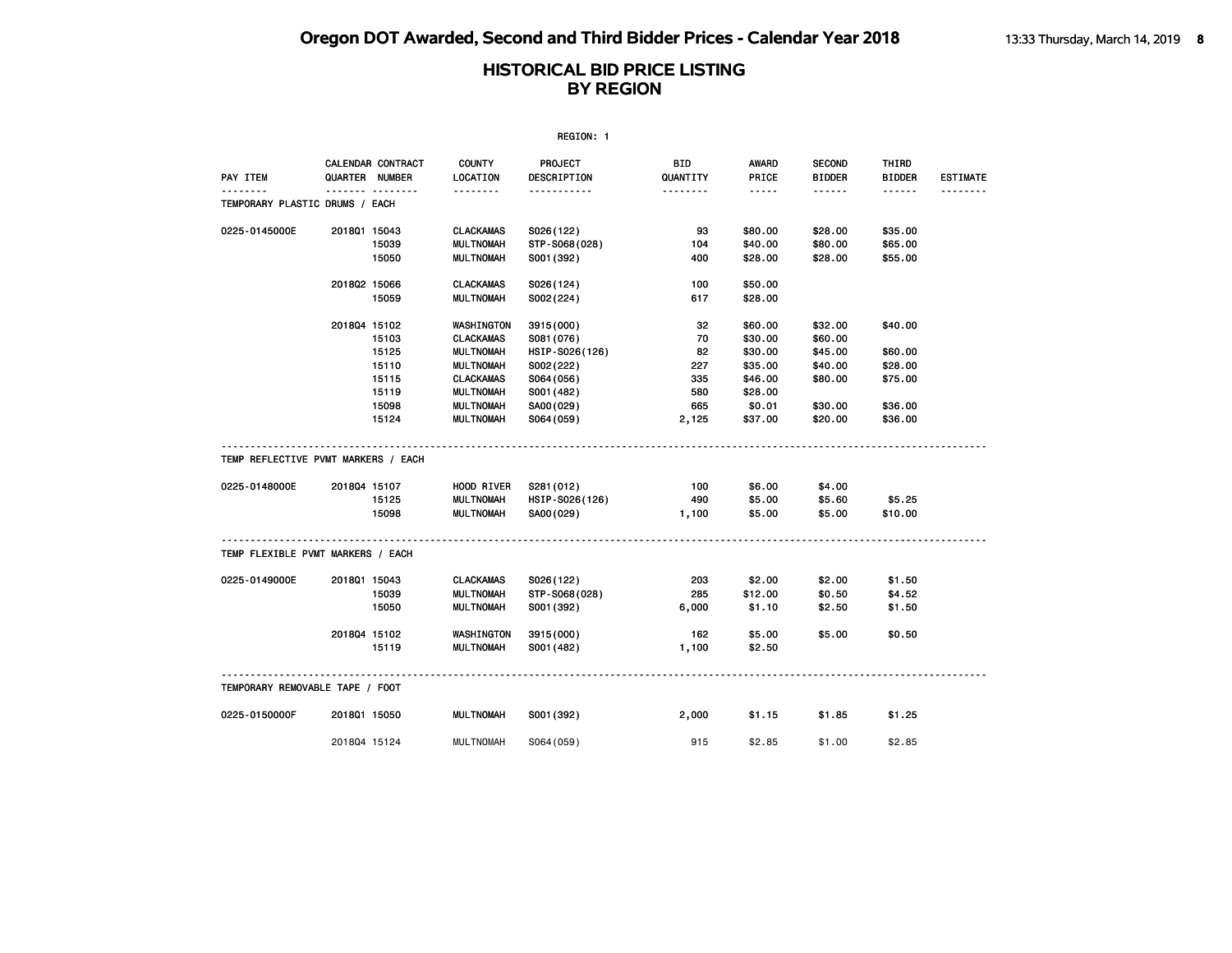|                                      |              |                                           |                                                                                                                | REGION: 1                                                                           |                                                           |                                                          |                                                |                                                |                 |
|--------------------------------------|--------------|-------------------------------------------|----------------------------------------------------------------------------------------------------------------|-------------------------------------------------------------------------------------|-----------------------------------------------------------|----------------------------------------------------------|------------------------------------------------|------------------------------------------------|-----------------|
| PAY ITEM                             |              | CALENDAR CONTRACT<br>QUARTER NUMBER       | <b>COUNTY</b><br>LOCATION                                                                                      | PROJECT<br>DESCRIPTION                                                              | BID<br>QUANTITY                                           | AWARD<br>PRICE                                           | <b>SECOND</b><br><b>BIDDER</b>                 | THIRD<br><b>BIDDER</b>                         | <b>ESTIMATE</b> |
| TEMPORARY REMOVABLE TAPE / FOOT      |              |                                           | <u>.</u>                                                                                                       | -----------                                                                         | <u>.</u>                                                  | $- - - - -$                                              | ------                                         | ------                                         |                 |
| 0225-0150000F                        | (cont) 15098 |                                           | <b>MULTNOMAH</b>                                                                                               | SA00(029)                                                                           | 15,000                                                    | \$1.25                                                   | \$2.25                                         | \$1.70                                         |                 |
| TEMPORARY NON-REFLECTIVE TAPE / FOOT |              |                                           |                                                                                                                |                                                                                     |                                                           |                                                          |                                                |                                                |                 |
| 0225-0152000F                        | 201804 15124 |                                           | <b>MULTNOMAH</b>                                                                                               | S064 (059)                                                                          | 1,620                                                     | \$3.75                                                   | \$2.50                                         | \$3.75                                         |                 |
| TEMPORARY STRIPING / FOOT            |              |                                           |                                                                                                                |                                                                                     |                                                           |                                                          |                                                |                                                |                 |
| 0225-0153000F                        | 201801 15043 | 15050                                     | <b>CLACKAMAS</b><br><b>MULTNOMAH</b>                                                                           | S026(122)<br>S001 (392)                                                             | 12,000<br>250,000                                         | \$0.01<br>\$0.10                                         | \$0.21<br>\$0.14                               | \$0.15<br>\$0.20                               |                 |
|                                      | 201802 15059 |                                           | MULTNOMAH                                                                                                      | S002(224)                                                                           | 20,000                                                    | \$0.30                                                   |                                                |                                                |                 |
|                                      | 201804 15102 | 15119<br>15115<br>15110<br>15124<br>15125 | WASHINGTON<br><b>MULTNOMAH</b><br><b>CLACKAMAS</b><br><b>MULTNOMAH</b><br><b>MULTNOMAH</b><br><b>MULTNOMAH</b> | 3915 (000)<br>S001 (482)<br>S064 (056)<br>S002(222)<br>S064 (059)<br>HSIP-S026(126) | 2,800<br>23,000<br>25,600<br>55,050<br>102,500<br>121,000 | \$1.00<br>\$0.19<br>\$0.20<br>\$0.15<br>\$0.09<br>\$0.12 | \$0.60<br>\$0.20<br>\$0.13<br>\$0.15<br>\$0.15 | \$0.70<br>\$0.16<br>\$0.13<br>\$0.09<br>\$0.14 |                 |
| TEMPORARY PAVEMENT LEGENDS / EACH    |              |                                           |                                                                                                                |                                                                                     |                                                           |                                                          |                                                |                                                |                 |
| 0225-0153100E                        | 201801 15050 |                                           | <b>MULTNOMAH</b>                                                                                               | S001 (392)                                                                          | 60                                                        | \$46.00                                                  | \$55.00                                        | \$75.00                                        |                 |
|                                      | 201804 15119 | 15125                                     | <b>MULTNOMAH</b><br><b>MULTNOMAH</b>                                                                           | S001 (482)<br>HSIP-S026(126)                                                        | 22<br>70                                                  | \$86.00<br>\$60.00                                       | \$63.00                                        | \$60.00                                        |                 |
| TEMPORARY PAVEMENT BARS / SQFT       |              |                                           |                                                                                                                |                                                                                     |                                                           |                                                          |                                                |                                                |                 |
| 0225-0153200J                        | 201801 15043 | 15039<br>15050                            | <b>CLACKAMAS</b><br><b>MULTNOMAH</b><br><b>MULTNOMAH</b>                                                       | S026(122)<br>STP-S068(028)<br>S001 (392)                                            | 48<br>2,860<br>3,500                                      | \$0.01<br>\$3.00<br>\$1.30                               | \$4.00<br>\$2.00<br>\$1.65                     | \$6.50<br>\$1.95<br>\$1.25                     |                 |
|                                      | 2018Q4 15110 | 15125                                     | <b>MULTNOMAH</b><br><b>MULTNOMAH</b>                                                                           | S002(222)<br>HSIP-S026(126)                                                         | 588<br>1,728                                              | \$2.50<br>\$1.50                                         | \$2.50<br>\$2.00                               | \$2.50<br>\$2.00                               |                 |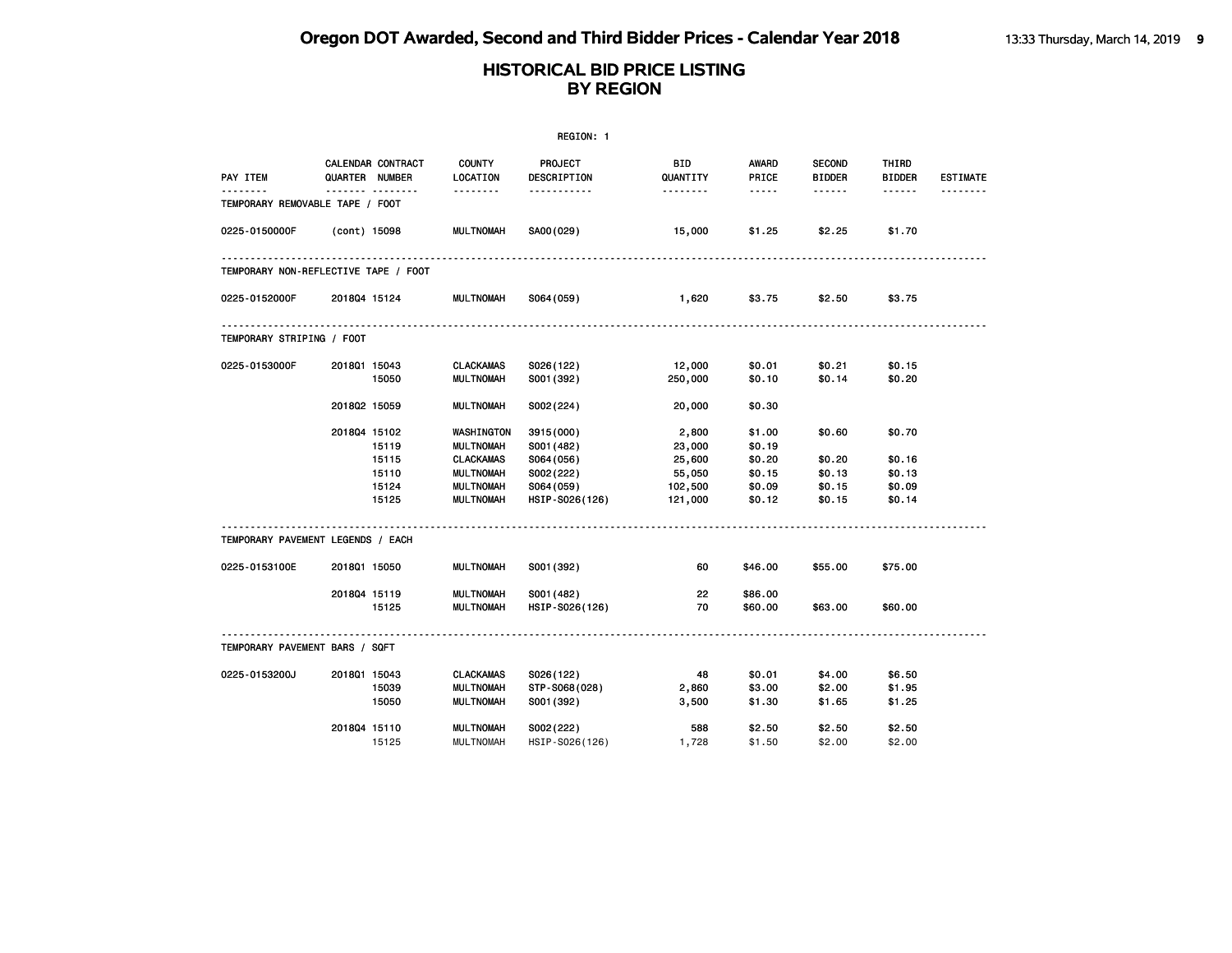|                                |                |                   |                           | REGION: 1              |                 |                       |                                |                        |                 |
|--------------------------------|----------------|-------------------|---------------------------|------------------------|-----------------|-----------------------|--------------------------------|------------------------|-----------------|
| PAY ITEM                       | QUARTER NUMBER | CALENDAR CONTRACT | <b>COUNTY</b><br>LOCATION | PROJECT<br>DESCRIPTION | BID<br>QUANTITY | <b>AWARD</b><br>PRICE | <b>SECOND</b><br><b>BIDDER</b> | THIRD<br><b>BIDDER</b> | <b>ESTIMATE</b> |
| <b>STRIPE REMOVAL / FOOT</b>   |                | <b>.</b>          | .                         | .                      | .               | .                     | ------                         |                        |                 |
| 0225-0154000F                  | 201801 15039   |                   | <b>MULTNOMAH</b>          | STP-S068(028)          | 170             | \$4.00                | \$3.00                         | \$1.25                 |                 |
|                                |                | 15043             | <b>CLACKAMAS</b>          | S026(122)              | 6,000           | \$0.01                | \$0.39                         | \$0.50                 |                 |
|                                |                | 15050             | <b>MULTNOMAH</b>          | S001 (392)             | 12,000          | \$0.45                | \$0.45                         | \$0.50                 |                 |
|                                | 201802 15059   |                   | <b>MULTNOMAH</b>          | S002(224)              | 4,300           | \$1.80                |                                |                        |                 |
|                                | 201804 15102   |                   | WASHINGTON                | 3915 (000)             | 810             | \$2.00                | \$1.50                         | \$1.50                 |                 |
|                                |                | 15110             | <b>MULTNOMAH</b>          | S002(222)              | 17,710          | \$0.45                | \$0.41                         | \$0.41                 |                 |
|                                |                | 15124             | <b>MULTNOMAH</b>          | S064 (059)             | 18,300          | \$0.48                | \$0.50                         | \$0.48                 |                 |
|                                |                | 15115             | <b>CLACKAMAS</b>          | S064 (056)             | 38,400          | \$0.40                | \$0.50                         | \$0.38                 |                 |
|                                |                | 15119             | <b>MULTNOMAH</b>          | S001 (482)             | 80,700          | \$0.27                |                                |                        |                 |
|                                |                | 15125             | <b>MULTNOMAH</b>          | HSIP-S026(126)         | 121,000         | \$0.30                | \$0.40                         | \$0.38                 |                 |
| LEGEND REMOVAL / SQFT          |                |                   |                           |                        |                 |                       |                                |                        |                 |
| 0225-0155100J                  | 201801 15039   |                   | <b>MULTNOMAH</b>          | STP-S068(028)          | 180             | \$5.00                | \$3.00                         | \$2.55                 |                 |
|                                | 201804 15119   |                   | <b>MULTNOMAH</b>          | S001 (482)             | 1,056           | \$2.00                |                                |                        |                 |
|                                |                | 15125             | <b>MULTNOMAH</b>          | HSIP-S026(126)         | 2,199           | \$3.00                | \$3.40                         | \$3.15                 |                 |
| BAR REMOVAL / SQFT             |                |                   |                           |                        |                 |                       |                                |                        |                 |
| 0225-0156000J                  | 201801 15039   |                   | <b>MULTNOMAH</b>          | STP-S068(028)          | 4,290           | \$3.00                | \$1.00                         | \$2.35                 |                 |
|                                | 201804 15110   |                   | <b>MULTNOMAH</b>          | S002(222)              | 543             | \$10.25               | \$2.50                         | \$2.50                 |                 |
|                                |                | 15125             | <b>MULTNOMAH</b>          | HSIP-S026(126)         | 1,976           | \$3.00                | \$3.45                         | \$3.15                 |                 |
| PORTABLE TRAFFIC SIGNAL / EACH |                |                   |                           |                        |                 |                       |                                |                        |                 |
|                                |                |                   |                           |                        |                 |                       |                                |                        |                 |
| 0225-0158000E                  | 201801 15039   |                   | <b>MULTNOMAH</b>          | STP-S068(028)          | 6               | \$400                 | \$2,000                        | \$5,000                |                 |
|                                |                | 15039             | <b>MULTNOMAH</b>          | STP-S068(028)          | 22              | \$1,500               | \$2,000                        | \$4,000                |                 |
| SEQUENTIAL ARROW SIGNS / EACH  |                |                   |                           |                        |                 |                       |                                |                        |                 |
|                                |                |                   |                           |                        |                 |                       |                                |                        |                 |
| 0225-0162000E                  | 201801 15039   |                   | <b>MULTNOMAH</b>          | STP-S068(028)          | $\overline{2}$  | \$5,000               | \$2,000                        | \$2,300                |                 |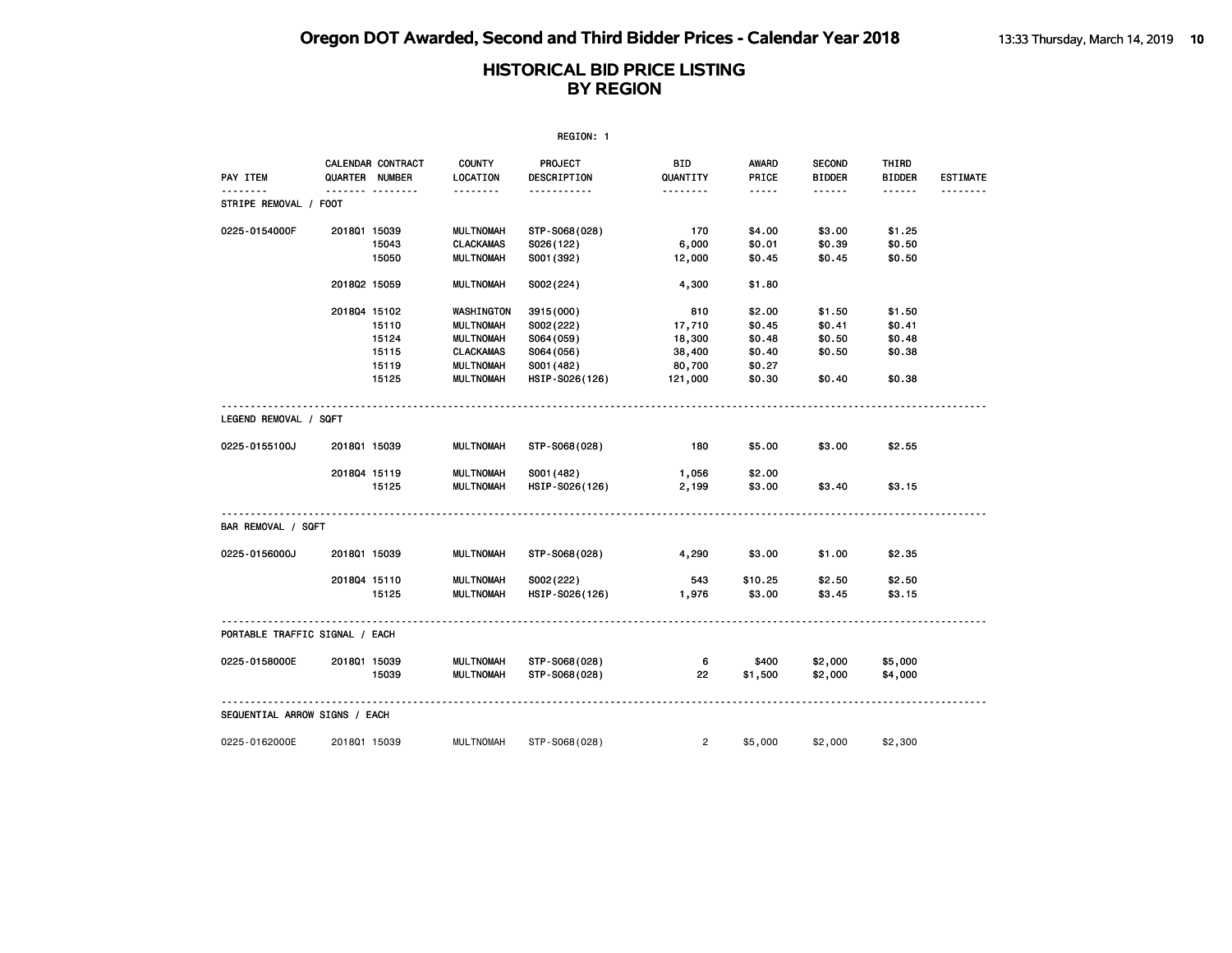| REGION: 1                                          |              |                                     |                           |                        |                         |                |                                |                        |                 |  |
|----------------------------------------------------|--------------|-------------------------------------|---------------------------|------------------------|-------------------------|----------------|--------------------------------|------------------------|-----------------|--|
| PAY ITEM                                           |              | CALENDAR CONTRACT<br>QUARTER NUMBER | <b>COUNTY</b><br>LOCATION | PROJECT<br>DESCRIPTION | BID<br>QUANTITY         | AWARD<br>PRICE | <b>SECOND</b><br><b>BIDDER</b> | THIRD<br><b>BIDDER</b> | <b>ESTIMATE</b> |  |
| $- - - - - - - -$<br>SEQUENTIAL ARROW SIGNS / EACH | --------     | ---------                           | .                         | <u>.</u>               | <u>.</u>                | -----          | .                              | ------                 | <u>.</u>        |  |
| 0225-0162000E                                      | (cont) 15043 |                                     | <b>CLACKAMAS</b>          | S026(122)              | $\overline{\mathbf{c}}$ | \$2,000        | \$700                          | \$2,500                |                 |  |
|                                                    |              | 15050                               | <b>MULTNOMAH</b>          | S001 (392)             | 6                       | \$2,650        | \$4,985                        | \$2,000                |                 |  |
|                                                    | 2018Q2 15066 |                                     | CLACKAMAS                 | S026(124)              | $\mathbf{1}$            | \$500.00       |                                |                        |                 |  |
|                                                    |              | 15059                               | <b>MULTNOMAH</b>          | S002(224)              | 2                       | \$1,500        |                                |                        |                 |  |
|                                                    | 201804 15102 |                                     | WASHINGTON                | 3915 (000)             | $\mathbf{1}$            | \$1,000        | \$2,260                        | \$1,500                |                 |  |
|                                                    |              | 15103                               | <b>CLACKAMAS</b>          | S081 (076)             | $\mathbf{2}$            | \$3,500        | \$1,000                        |                        |                 |  |
|                                                    |              | 15110                               | <b>MULTNOMAH</b>          | S002(222)              | $\mathbf{2}$            | \$5,000        | \$5,640                        | \$2,000                |                 |  |
|                                                    |              | 15115                               | <b>CLACKAMAS</b>          | S064 (056)             | $\mathbf{2}$            | \$9,000        | \$6,000                        | \$2,500                |                 |  |
|                                                    |              | 15125                               | <b>MULTNOMAH</b>          | HSIP-S026(126)         | $\overline{\mathbf{c}}$ | \$4,500        | \$2,800                        | \$3,500                |                 |  |
|                                                    |              | 15098                               | <b>MULTNOMAH</b>          | SA00(029)              | 6                       | \$6,000        | \$3,500                        | \$5,000                |                 |  |
|                                                    |              | 15119                               | <b>MULTNOMAH</b>          | S001 (482)             | $\overline{7}$          | \$4,500        |                                |                        |                 |  |
|                                                    |              | 15124                               | <b>MULTNOMAH</b>          | S064 (059)             | 17                      | \$3,000        | \$3,000                        | \$0                    |                 |  |
| PORTABLE CHGBLE MESSAGE SIGNS / EACH               |              |                                     |                           |                        |                         |                |                                |                        |                 |  |
| 0225-0164000E                                      | 2018Q1 15039 |                                     | <b>MULTNOMAH</b>          | STP-S068(028)          | 4                       | \$4,000        | \$8,000                        | \$7,200                |                 |  |
|                                                    |              | 15043                               | <b>CLACKAMAS</b>          | S026(122)              | 4                       | \$5,000        | \$5,000                        | \$7,500                |                 |  |
|                                                    |              | 15050                               | <b>MULTNOMAH</b>          | S001 (392)             | 25                      | \$6,750        | \$11,630                       | \$5,000                |                 |  |
|                                                    | 201802 15066 |                                     | <b>CLACKAMAS</b>          | S026(124)              | $\overline{\mathbf{c}}$ | \$1,000        |                                |                        |                 |  |
|                                                    |              | 15059                               | <b>MULTNOMAH</b>          | S002(224)              | 14                      | \$3,500        |                                |                        |                 |  |
|                                                    | 201804 15102 |                                     | <b>WASHINGTON</b>         | 3915 (000)             | 1                       | \$1,500        | \$5,000                        | \$4,000                |                 |  |
|                                                    |              | 15110                               | <b>MULTNOMAH</b>          | S002(222)              | 4                       | \$15,000       | \$13,100                       | \$7,000                |                 |  |
|                                                    |              | 15115                               | <b>CLACKAMAS</b>          | S064 (056)             | 4                       | \$11,000       | \$15,000                       | \$15,000               |                 |  |
|                                                    |              | 15107                               | HOOD RIVER                | S281 (012)             | 5                       | \$2,150        | \$5,500                        |                        |                 |  |
|                                                    |              | 15125                               | <b>MULTNOMAH</b>          | HSIP-S026(126)         | 5                       | \$15,000       | \$5,900                        | \$10,000               |                 |  |
|                                                    |              | 15103                               | <b>CLACKAMAS</b>          | S081 (076)             | $\overline{7}$          | \$5,000        | \$2,000                        |                        |                 |  |
|                                                    |              | 15098                               | <b>MULTNOMAH</b>          | SA00(029)              | 10                      | \$20,000       | \$7,500                        | \$20,000               |                 |  |
|                                                    |              | 15119                               | <b>MULTNOMAH</b>          | S001 (482)             | 13                      | \$7,500        |                                |                        |                 |  |
|                                                    |              | 15124                               | <b>MULTNOMAH</b>          | S064 (059)             | 38                      | \$1,000        | \$14,000                       | \$10,000               |                 |  |
| SMART WORK ZONE SYSTEM MOBILIZATION / EACH         |              |                                     |                           |                        |                         |                |                                |                        |                 |  |
| 0225-0167100E                                      | 201804 15119 |                                     | <b>MULTNOMAH</b>          | S001 (482)             | 2                       | \$3,750        |                                |                        |                 |  |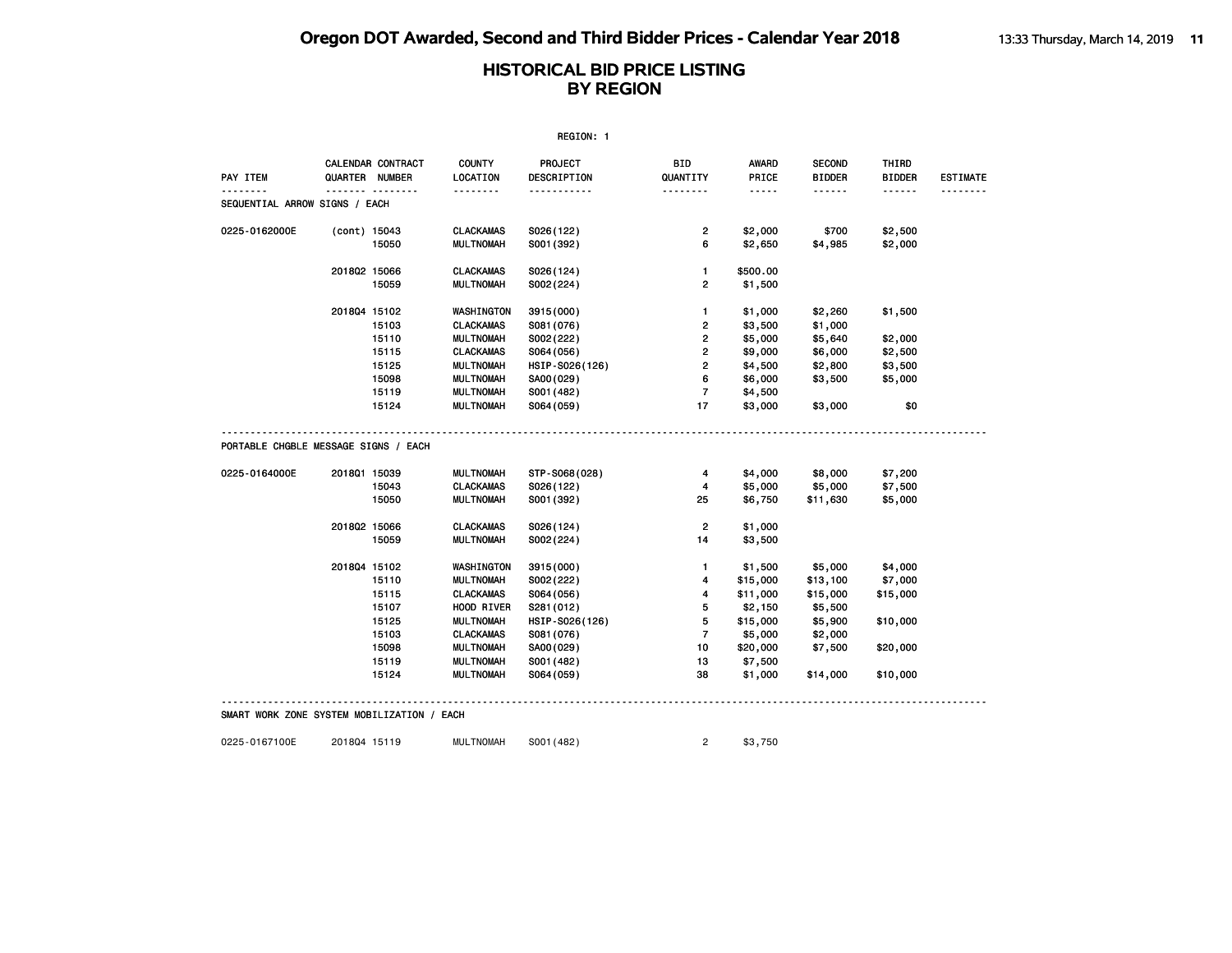|                                                 |                |                   |                                            | REGION: 1                             |                                    |                                 |                                |                        |                 |
|-------------------------------------------------|----------------|-------------------|--------------------------------------------|---------------------------------------|------------------------------------|---------------------------------|--------------------------------|------------------------|-----------------|
| PAY ITEM                                        | QUARTER NUMBER | CALENDAR CONTRACT | <b>COUNTY</b><br>LOCATION                  | <b>PROJECT</b><br>DESCRIPTION         | BID<br>QUANTITY                    | AWARD<br>PRICE                  | <b>SECOND</b><br><b>BIDDER</b> | THIRD<br><b>BIDDER</b> | <b>ESTIMATE</b> |
| .<br>SMART WORK ZONE SYSTEM / DAY               |                | .                 | --------                                   | -----------                           | --------                           | $\cdots \cdots$                 | ------                         | ------                 |                 |
| 0225-0167200U                                   | 201804 15119   |                   | <b>MULTNOMAH</b>                           | S001 (482)                            | 12                                 | \$2,550                         |                                |                        |                 |
| PORTABLE CHGBLE MESSAGE SIGNS, ROLL MNTD / EACH |                |                   |                                            |                                       |                                    |                                 |                                |                        |                 |
| 0225-0167300E                                   | 201801 15050   |                   | <b>MULTNOMAH</b>                           | S001 (392)                            | $\overline{2}$                     | \$650                           | \$4,850                        | \$20,000               |                 |
|                                                 | 201804 15110   | 15124             | <b>MULTNOMAH</b><br><b>MULTNOMAH</b>       | S002(222)<br>S064 (059)               | $\overline{2}$<br>$\overline{2}$   | \$750<br>\$1,000                | \$1,750<br>\$10,000            | \$750<br>\$7,000       |                 |
| RADAR SPEED TRAILER / EACH                      |                |                   |                                            |                                       |                                    |                                 |                                |                        |                 |
| 0225-0167500E                                   | 201801 15050   |                   | <b>MULTNOMAH</b>                           | S001 (392)                            | $\overline{2}$                     | \$1,250                         | \$27,690                       | \$10,000               |                 |
|                                                 | 201804 15110   | 15119<br>15124    | <b>MULTNOMAH</b><br>MULTNOMAH<br>MULTNOMAH | S002(222)<br>S001 (482)<br>S064 (059) | $2^{\circ}$<br>$\overline{2}$<br>3 | \$10,000<br>\$20,000<br>\$5,000 | \$9,360<br>\$15,000            | \$12,500<br>\$6,000    |                 |
| TEMPORARY SIDEWALK RAMP, PARALLEL / EACH        |                |                   |                                            |                                       |                                    |                                 |                                |                        |                 |
| 0225-0167610E                                   | 2018Q1 15050   |                   | MULTNOMAH                                  | S001 (392)                            | 24                                 | \$1,200                         | \$830                          | \$1,500                |                 |
| TEMPORARY CURB RAMP, PARALLEL / EACH            |                |                   |                                            |                                       |                                    |                                 |                                |                        |                 |
| 0225-0167640E                                   | 201802 15083   |                   | <b>MULTNOMAH</b>                           | S064(051)                             | $\blacksquare$                     | \$2,500                         | \$2,800                        |                        |                 |
|                                                 | 201804 15102   | 15125             | WASHINGTON<br>MULTNOMAH                    | 3915 (000)<br>HSIP-S026(126)          | $\mathbf{1}$<br>10                 | \$800<br>\$1,000                | \$2,800<br>\$365               | \$2,000<br>\$500       |                 |
| TEMPORARY CURB RAMP, CONSTRUCTED / EACH         |                |                   |                                            |                                       |                                    |                                 |                                |                        |                 |
| 0225-0167660E 2018Q4 15110                      |                |                   | MULTNOMAH                                  | S002(222)                             | 3                                  | \$1,500                         | \$800                          | \$2,450                |                 |
| <b>FLAGGERS / HOUR</b>                          |                |                   |                                            |                                       |                                    |                                 |                                |                        |                 |
| 0225-0168000T                                   | 201801 15043   |                   | CLACKAMAS                                  | S026(122)                             | 600                                | \$0.01                          | \$49.00                        | \$50.00                |                 |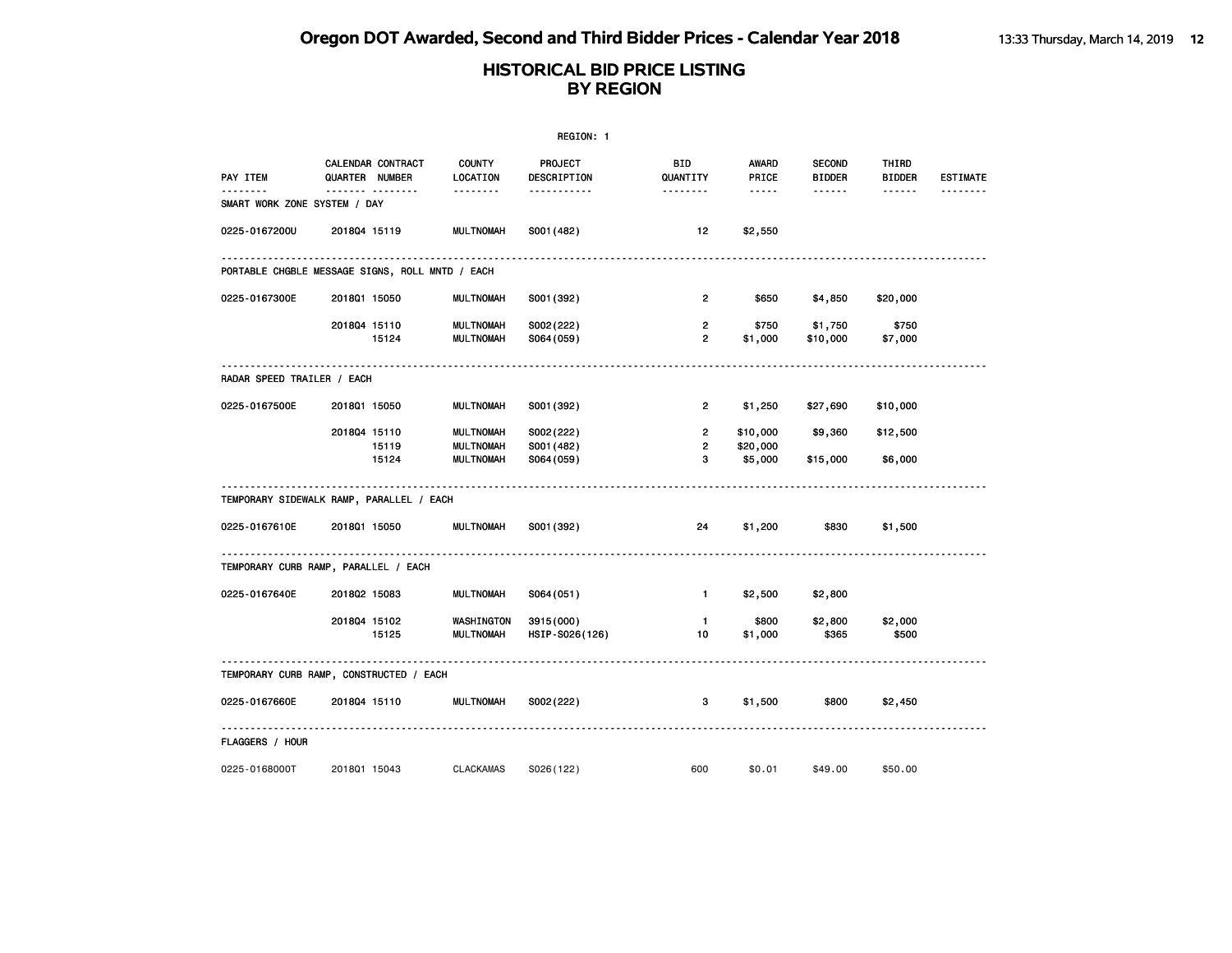|                                    |                |                   |                           | REGION: 1              |                       |                |                                |                        |                 |
|------------------------------------|----------------|-------------------|---------------------------|------------------------|-----------------------|----------------|--------------------------------|------------------------|-----------------|
| <b>PAY ITEM</b>                    | QUARTER NUMBER | CALENDAR CONTRACT | <b>COUNTY</b><br>LOCATION | PROJECT<br>DESCRIPTION | BID<br>QUANTITY       | AWARD<br>PRICE | <b>SECOND</b><br><b>BIDDER</b> | THIRD<br><b>BIDDER</b> | <b>ESTIMATE</b> |
| <u>.</u><br><b>FLAGGERS / HOUR</b> |                | <b>.</b>          | <u> - - - - - - -</u>     | .                      | <u> - - - - - - -</u> | -----          | ------                         | ------                 | .               |
|                                    |                |                   |                           |                        |                       |                |                                |                        |                 |
| 0225-0168000T                      | (cont) 15039   |                   | <b>MULTNOMAH</b>          | STP-S068(028)          | 900                   | \$57.00        | \$60.00                        | \$49.00                |                 |
|                                    |                | 15050             | <b>MULTNOMAH</b>          | S001 (392)             | 1,000                 | \$53.00        | \$54.00                        | \$58.00                |                 |
|                                    | 201802 15083   |                   | <b>MULTNOMAH</b>          | S064(051)              | 200                   | \$55.00        | \$65.00                        |                        |                 |
|                                    | 201804 15102   |                   | WASHINGTON                | 3915 (000)             | 200                   | \$40.00        | \$52.00                        | \$55.00                |                 |
|                                    |                | 15115             | <b>CLACKAMAS</b>          | S064 (056)             | 320                   | \$55.00        | \$60.00                        | \$60.00                |                 |
|                                    |                | 15098             | <b>MULTNOMAH</b>          | SA00 (029)             | 1,700                 | \$0.01         | \$51.00                        | \$50.00                |                 |
|                                    |                | 15119             | <b>MULTNOMAH</b>          | S001 (482)             | 1,760                 | \$56.75        |                                |                        |                 |
|                                    |                | 15103             | <b>CLACKAMAS</b>          | S081 (076)             | 1,800                 | \$52.50        | \$60.00                        |                        |                 |
|                                    |                | 15107             | HOOD RIVER                | S281 (012)             | 1,800                 | \$60.00        | \$58.00                        |                        |                 |
|                                    |                | 15124             | <b>MULTNOMAH</b>          | S064 (059)             | 2,500                 | \$53.00        | \$55.00                        | \$0.01                 |                 |
|                                    |                | 15110             | <b>MULTNOMAH</b>          | S002(222)              | 3,000                 | \$50.80        | \$56.25                        | \$52.00                |                 |
|                                    |                | 15125             | <b>MULTNOMAH</b>          | HSIP-S026(126)         | 12,820                | \$52.00        | \$59.00                        | \$52.25                |                 |
| FLAGGER STATION LIGHTING / EACH    |                |                   |                           |                        |                       |                |                                |                        |                 |
| 0225-0168100E                      | 201801 15043   |                   | <b>CLACKAMAS</b>          | S026(122)              | 2                     | \$0            | \$1,300                        | \$1,300                |                 |
|                                    |                | 15039             | <b>MULTNOMAH</b>          | STP-S068(028)          | з                     | \$4,000        | \$2,500                        | \$5,000                |                 |
|                                    |                | 15050             | <b>MULTNOMAH</b>          | S001 (392)             | 4                     | \$1,250        | \$3,460                        | \$4,000                |                 |
|                                    | 201804 15102   |                   | WASHINGTON                | 3915(000)              | $\mathbf{1}$          | \$200          | \$1,250                        | \$500                  |                 |
|                                    |                | 15103             | <b>CLACKAMAS</b>          | S081 (076)             | з                     | \$5,000        | \$1,000                        |                        |                 |
|                                    |                | 15098             | <b>MULTNOMAH</b>          | SA00 (029)             | 4                     | \$0            | \$2,500                        | \$3,500                |                 |
|                                    |                | 15110             | <b>MULTNOMAH</b>          | S002(222)              | 5                     | \$1,200        | \$2,500                        | \$2,500                |                 |
|                                    |                | 15124             | <b>MULTNOMAH</b>          | S064 (059)             | 6                     | \$1,000        | \$7,500                        | \$1,450                |                 |
|                                    |                | 15119             | <b>MULTNOMAH</b>          | S001 (482)             | 9                     | \$1,250        |                                |                        |                 |
|                                    |                | 15125             | <b>MULTNOMAH</b>          | HSIP-S026(126)         | 15                    | \$1,500        | \$940                          | \$750                  |                 |
| TRAFFIC CONTROL SUPERVISOR / EACH  |                |                   |                           |                        |                       |                |                                |                        |                 |
| 0225-0169000E                      | 201801 15043   |                   | <b>CLACKAMAS</b>          | S026(122)              | 40                    | \$600.00       | \$475.00                       | \$300.00               |                 |
|                                    |                | 15039             | MULTNOMAH                 | STP-S068(028)          | 72                    | \$200.00       | \$700.00                       | \$432.00               |                 |
|                                    |                | 15050             | <b>MULTNOMAH</b>          | S001 (392)             | 150                   | \$1,200        | \$790                          | \$1,200                |                 |
|                                    | 201802 15059   |                   | <b>MULTNOMAH</b>          | S002(224)              | 100                   | \$250.00       |                                |                        |                 |
|                                    | 201804 15102   |                   | WASHINGTON                | 3915 (000)             | 20                    | \$765.00       | \$400.00                       | \$250.00               |                 |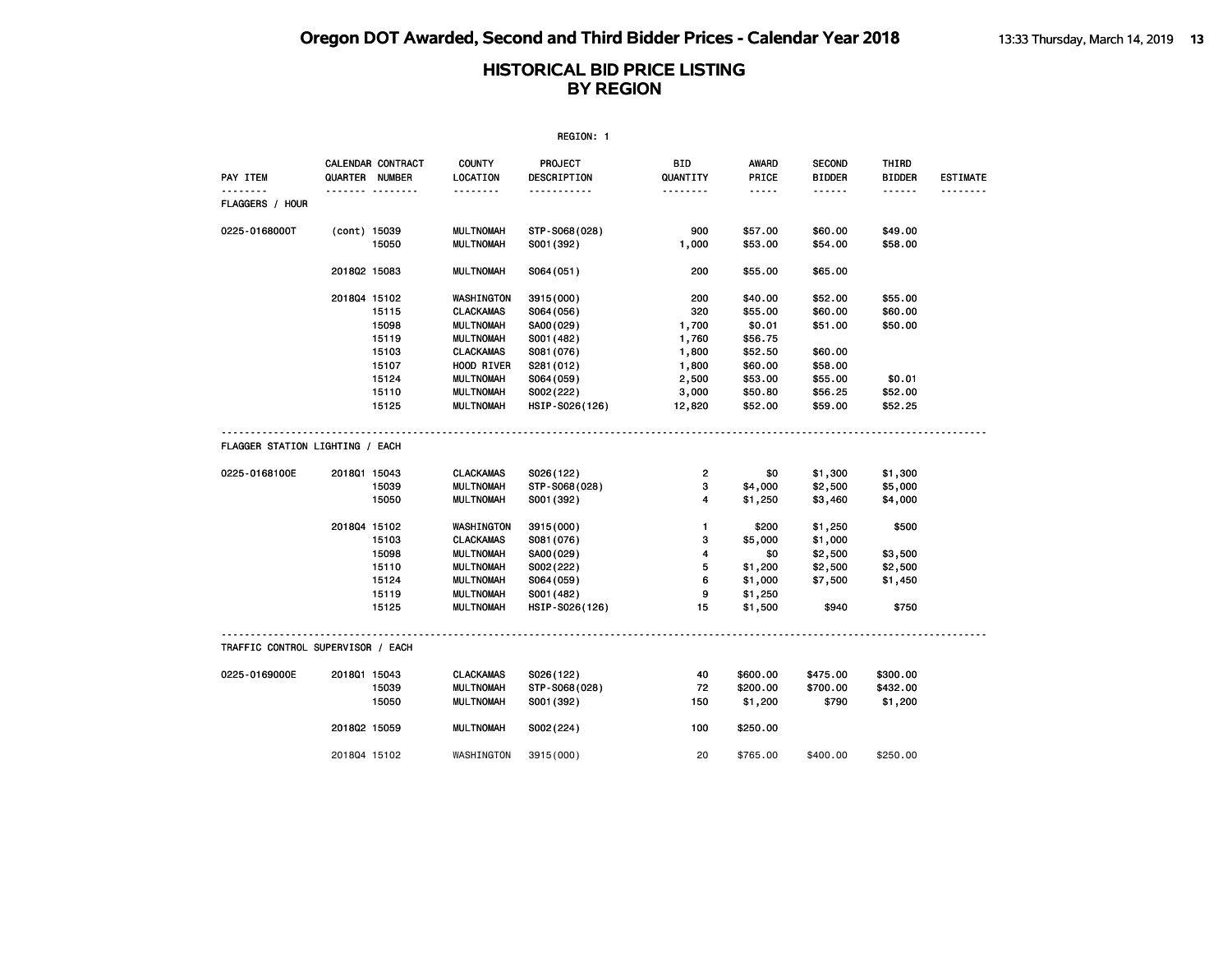| REGION: 1                                      |                |                                                    |                                                                                                                                          |                                                                                                 |                                               |                                                                                                                                                                                                   |                                                                    |                                                       |                 |  |  |  |
|------------------------------------------------|----------------|----------------------------------------------------|------------------------------------------------------------------------------------------------------------------------------------------|-------------------------------------------------------------------------------------------------|-----------------------------------------------|---------------------------------------------------------------------------------------------------------------------------------------------------------------------------------------------------|--------------------------------------------------------------------|-------------------------------------------------------|-----------------|--|--|--|
| PAY ITEM                                       | QUARTER NUMBER | CALENDAR CONTRACT                                  | <b>COUNTY</b><br><b>LOCATION</b>                                                                                                         | PROJECT<br><b>DESCRIPTION</b>                                                                   | <b>BID</b><br>QUANTITY                        | AWARD<br>PRICE                                                                                                                                                                                    | <b>SECOND</b><br><b>BIDDER</b>                                     | THIRD<br><b>BIDDER</b>                                | <b>ESTIMATE</b> |  |  |  |
| TRAFFIC CONTROL SUPERVISOR / EACH              |                |                                                    | <u>.</u>                                                                                                                                 |                                                                                                 | <u>.</u>                                      | -----                                                                                                                                                                                             | .                                                                  | ------                                                |                 |  |  |  |
| 0225-0169000E                                  | (cont) 15103   | 15119<br>15115<br>15125<br>15098<br>15110<br>15124 | <b>CLACKAMAS</b><br><b>MULTNOMAH</b><br><b>CLACKAMAS</b><br><b>MULTNOMAH</b><br><b>MULTNOMAH</b><br><b>MULTNOMAH</b><br><b>MULTNOMAH</b> | S081 (076)<br>S001 (482)<br>S064 (056)<br>HSIP-S026(126)<br>SA00(029)<br>S002(222)<br>S064(059) | 60<br>60<br>200<br>384<br>560<br>650<br>1,080 | \$450.00<br>\$600.00<br>\$300.00<br>\$120.00<br>\$0.01<br>\$485.00<br>\$1.00                                                                                                                      | \$500.00<br>\$0.01<br>\$330.00<br>\$750.00<br>\$100.00<br>\$175.00 | \$950.00<br>\$100.00<br>\$925.00<br>\$65.00<br>\$0.01 |                 |  |  |  |
| RAILROAD FLAGGER SERVICES / EACH               |                |                                                    |                                                                                                                                          |                                                                                                 |                                               |                                                                                                                                                                                                   |                                                                    |                                                       |                 |  |  |  |
| 0225-0170000E                                  | 201804 15124   |                                                    | <b>MULTNOMAH</b>                                                                                                                         | S064(059)                                                                                       | 18                                            | \$1,000                                                                                                                                                                                           | \$2,000                                                            | \$2,000                                               |                 |  |  |  |
|                                                |                |                                                    |                                                                                                                                          | REGION: 1                                                                                       |                                               |                                                                                                                                                                                                   |                                                                    |                                                       |                 |  |  |  |
| PAY ITEM<br>TEMP TYPE CL CHAIN LINK FNC / FOOT | QUARTER NUMBER | CALENDAR CONTRACT                                  | <b>COUNTY</b><br>LOCATION<br>.                                                                                                           | PROJECT<br>DESCRIPTION                                                                          | <b>BID</b><br>QUANTITY<br><u>.</u>            | AWARD<br>PRICE<br>$\frac{1}{2} \left( \frac{1}{2} \right) \left( \frac{1}{2} \right) \left( \frac{1}{2} \right) \left( \frac{1}{2} \right) \left( \frac{1}{2} \right) \left( \frac{1}{2} \right)$ | <b>SECOND</b><br><b>BIDDER</b><br>------                           | THIRD<br><b>BIDDER</b><br>.                           | <b>ESTIMATE</b> |  |  |  |
| 0270-0114000F                                  | 201801 15043   |                                                    | <b>CLACKAMAS</b>                                                                                                                         | S026(122)                                                                                       | 80                                            | \$10.00                                                                                                                                                                                           | \$4,50                                                             | \$6.00                                                |                 |  |  |  |
|                                                | 201804 15124   | 15125                                              | <b>MULTNOMAH</b><br><b>MULTNOMAH</b>                                                                                                     | S064 (059)<br>HSIP-S026(126)                                                                    | 2,260<br>2,600                                | \$22.00<br>\$7.00                                                                                                                                                                                 | \$20.00<br>\$11.50                                                 | \$18.00<br>\$13.00                                    |                 |  |  |  |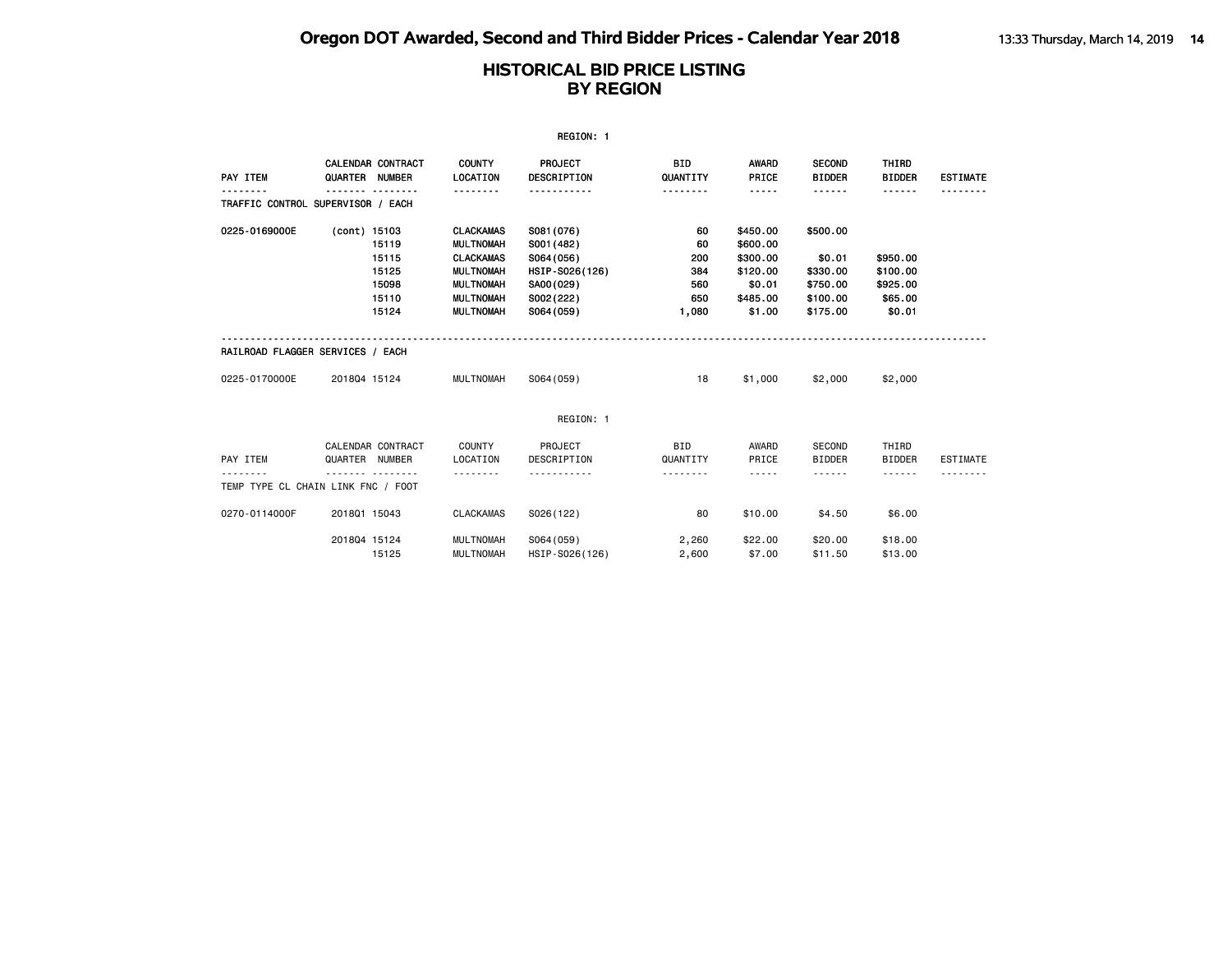|                                       |                |                   |                           | REGION: 1              |                        |                |                                |                        |                 |
|---------------------------------------|----------------|-------------------|---------------------------|------------------------|------------------------|----------------|--------------------------------|------------------------|-----------------|
| PAY ITEM                              | QUARTER NUMBER | CALENDAR CONTRACT | <b>COUNTY</b><br>LOCATION | PROJECT<br>DESCRIPTION | <b>BID</b><br>QUANTITY | AWARD<br>PRICE | <b>SECOND</b><br><b>BIDDER</b> | THIRD<br><b>BIDDER</b> | <b>ESTIMATE</b> |
| PLASTIC SHEETING / SQYD               |                |                   | .                         | <u>.</u>               | --------               | -----          | ------                         | ------                 |                 |
| 0280-0101000J                         | 2018Q1 15043   |                   | <b>CLACKAMAS</b>          | S026(122)              | 200                    | \$2.00         | \$0.95                         | \$2.50                 |                 |
|                                       | 201802 15066   |                   | <b>CLACKAMAS</b>          | S026(124)              | 350                    | \$2.00         |                                |                        |                 |
|                                       | 201804 15102   |                   | WASHINGTON                | 3915 (000)             | 200                    | \$0.10         | \$2.00                         | \$2.00                 |                 |
|                                       |                | 15107             | HOOD RIVER                | S281 (012)             | 200                    | \$3.00         | \$2.50                         |                        |                 |
|                                       |                | 15115             | <b>CLACKAMAS</b>          | S064 (056)             | 250                    | \$2.00         | \$3.00                         | \$5.00                 |                 |
|                                       |                | 15110             | <b>MULTNOMAH</b>          | S002(222)              | 500                    | \$5.00         | \$2.80                         | \$15.00                |                 |
|                                       |                | 15124             | <b>MULTNOMAH</b>          | S064 (059)             | 2,700                  | \$1.00         | \$1.50                         | \$1.70                 |                 |
| TEMPORARY MULCHING, HYDROMULCH / ACRE |                |                   |                           |                        |                        |                |                                |                        |                 |
| 0280-0104010R                         | 201802 15083   |                   | <b>MULTNOMAH</b>          | S064(051)              | 0.50                   | \$3,000        | \$6,500                        |                        |                 |
| TEMPORARY MULCHING, STRAW / ACRE      |                |                   |                           |                        |                        |                |                                |                        |                 |
| 0280-0104020R                         | 2018Q1 15050   |                   | <b>MULTNOMAH</b>          | S001 (392)             | 0.20                   | \$3,750        | \$2,300                        | \$2,500                |                 |
|                                       |                | 15043             | <b>CLACKAMAS</b>          | S026(122)              | 1.50                   | \$500          | \$2,300                        | \$2,400                |                 |
|                                       | 201802 15066   |                   | <b>CLACKAMAS</b>          | S026(124)              | 0.10                   | \$5,000        |                                |                        |                 |
|                                       | 201804 15107   |                   | HOOD RIVER                | S281 (012)             | 0.05                   | \$17,000       | \$4,000                        |                        |                 |
|                                       |                | 15124             | <b>MULTNOMAH</b>          | S064 (059)             | 3.30                   | \$1,800        | \$2,500                        | \$2,275                |                 |
| MATTING, TYPE A / SQYD                |                |                   |                           |                        |                        |                |                                |                        |                 |
| 0280-0105010J                         | 201801 15043   |                   | <b>CLACKAMAS</b>          | S026(122)              | 7,260                  | \$1.20         | \$1.10                         | \$1.20                 |                 |
|                                       | 201804 15110   |                   | <b>MULTNOMAH</b>          | S002(222)              | 500                    | \$5.00         | \$3.00                         | \$2.60                 |                 |
| MATTING, TYPE D / SQYD                |                |                   |                           |                        |                        |                |                                |                        |                 |
| 0280-0105040J                         | 201804 15115   |                   | <b>CLACKAMAS</b>          | S064 (056)             | 5,370                  | \$2.60         | \$3.00                         | \$4.50                 |                 |
| MATTING, TYPE E / SQYD                |                |                   |                           |                        |                        |                |                                |                        |                 |
|                                       |                |                   |                           |                        |                        |                |                                |                        |                 |
| 0280-0105050J                         | 201804 15102   |                   | WASHINGTON                | 3915(000)              | 13                     | \$10.00        | \$38.00                        | \$40.00                |                 |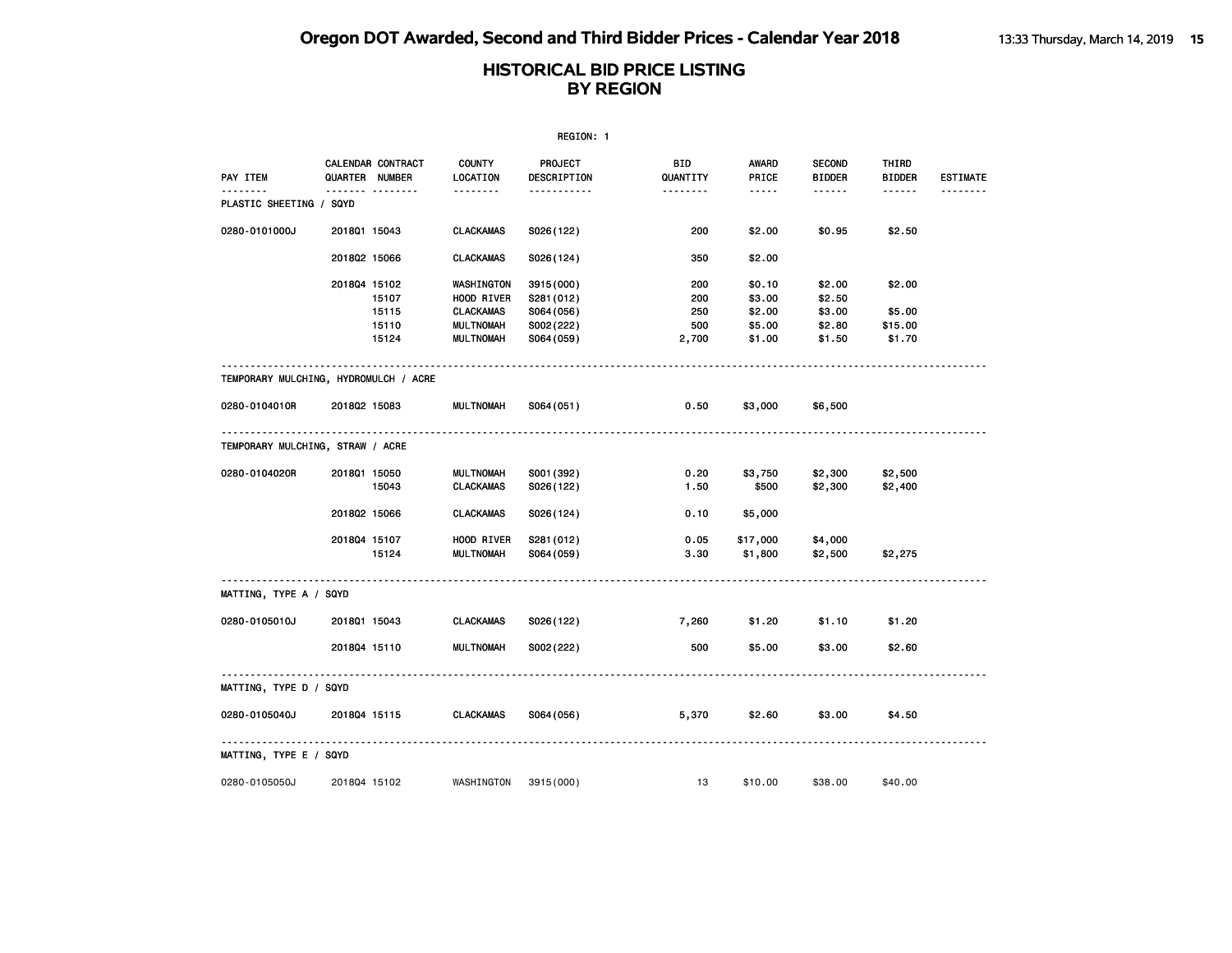| REGION: 1                            |                |                                  |                                                                                      |                                                                  |                                                   |                                                       |                                                       |                                             |                 |  |
|--------------------------------------|----------------|----------------------------------|--------------------------------------------------------------------------------------|------------------------------------------------------------------|---------------------------------------------------|-------------------------------------------------------|-------------------------------------------------------|---------------------------------------------|-----------------|--|
| PAY ITEM                             | QUARTER NUMBER | CALENDAR CONTRACT                | <b>COUNTY</b><br>LOCATION                                                            | PROJECT<br>DESCRIPTION                                           | BID<br>QUANTITY                                   | AWARD<br>PRICE                                        | <b>SECOND</b><br><b>BIDDER</b>                        | THIRD<br><b>BIDDER</b>                      | <b>ESTIMATE</b> |  |
| .<br>MATTING, TYPE F / SQYD          |                | .                                |                                                                                      | <u></u>                                                          |                                                   | $\cdots \cdots$                                       | ------                                                |                                             | .               |  |
| 0280-0105060J                        | 201801 15043   |                                  | <b>CLACKAMAS</b>                                                                     | S026(122)                                                        | 1,200                                             | \$4.00                                                | \$4.00                                                | \$4.00                                      |                 |  |
| COMPOST EROSION BLANKET / SQYD       |                |                                  |                                                                                      |                                                                  |                                                   |                                                       |                                                       |                                             |                 |  |
| 0280-0105100J                        | 201801 15050   | 15043                            | <b>MULTNOMAH</b><br><b>CLACKAMAS</b>                                                 | S001 (392)<br>S026(122)                                          | 650<br>7,400                                      | \$5.30<br>\$2.40                                      | \$5.30<br>\$2.20                                      | \$5.00<br>\$2.25                            |                 |  |
|                                      | 201802 15066   |                                  | <b>CLACKAMAS</b>                                                                     | S026(124)                                                        | 360                                               | \$8.00                                                |                                                       |                                             |                 |  |
|                                      | 2018Q4 15102   | 15125<br>15110<br>15124          | WASHINGTON<br><b>MULTNOMAH</b><br><b>MULTNOMAH</b><br><b>MULTNOMAH</b>               | 3915(000)<br>HSIP-S026(126)<br>S002(222)<br>S064(059)            | 3,400<br>7,891<br>22,921<br>72,500                | \$1.00<br>\$2.50<br>\$2.90<br>\$2.50                  | \$3.00<br>\$2.70<br>\$2.90<br>\$2.50                  | \$3.00<br>\$2.50<br>\$2.90<br>\$2.20        |                 |  |
| CHECK DAM, TYPE 1 / EACH             |                |                                  |                                                                                      |                                                                  |                                                   |                                                       |                                                       |                                             |                 |  |
| 0280-0106010E                        | 201804 15115   |                                  | <b>CLACKAMAS</b>                                                                     | S064(056)                                                        | 25                                                | \$400.00                                              | \$100.00                                              | \$150.00                                    |                 |  |
| CHECK DAM, TYPE 3 / EACH             |                |                                  |                                                                                      |                                                                  |                                                   |                                                       |                                                       |                                             |                 |  |
| 0280-0106030E                        | 201804 15102   | 15124<br>15107<br>15115<br>15110 | WASHINGTON<br><b>MULTNOMAH</b><br>HOOD RIVER<br><b>CLACKAMAS</b><br><b>MULTNOMAH</b> | 3915(000)<br>S064 (059)<br>S281 (012)<br>S064 (056)<br>S002(222) | $\overline{2}$<br>$\overline{2}$<br>3<br>31<br>56 | \$333.00<br>\$85.00<br>\$80.00<br>\$400.00<br>\$25.00 | \$96.00<br>\$100.00<br>\$80.00<br>\$75.00<br>\$300.00 | \$200.00<br>\$180.00<br>\$225.00<br>\$81.00 |                 |  |
| CHECK DAM, TYPE 6 / EACH             |                |                                  |                                                                                      |                                                                  |                                                   |                                                       |                                                       |                                             |                 |  |
| 0280-0106060E                        | 2018Q1 15043   |                                  | <b>CLACKAMAS</b>                                                                     | S026(122)                                                        | $\overline{7}$                                    | \$100.00                                              | \$80.00                                               | \$150.00                                    |                 |  |
|                                      | 201804 15124   |                                  | <b>MULTNOMAH</b>                                                                     | S064 (059)                                                       | 15                                                | \$85.00                                               | \$60.00                                               | \$85.00                                     |                 |  |
| CONSTRUCTION ENTRANCE, TYPE 1 / EACH |                |                                  |                                                                                      |                                                                  |                                                   |                                                       |                                                       |                                             |                 |  |
| 0280-0110010E                        | 201801 15043   |                                  | <b>CLACKAMAS</b>                                                                     | S026(122)                                                        | 4                                                 | \$0                                                   | \$2,500                                               | \$1,600                                     |                 |  |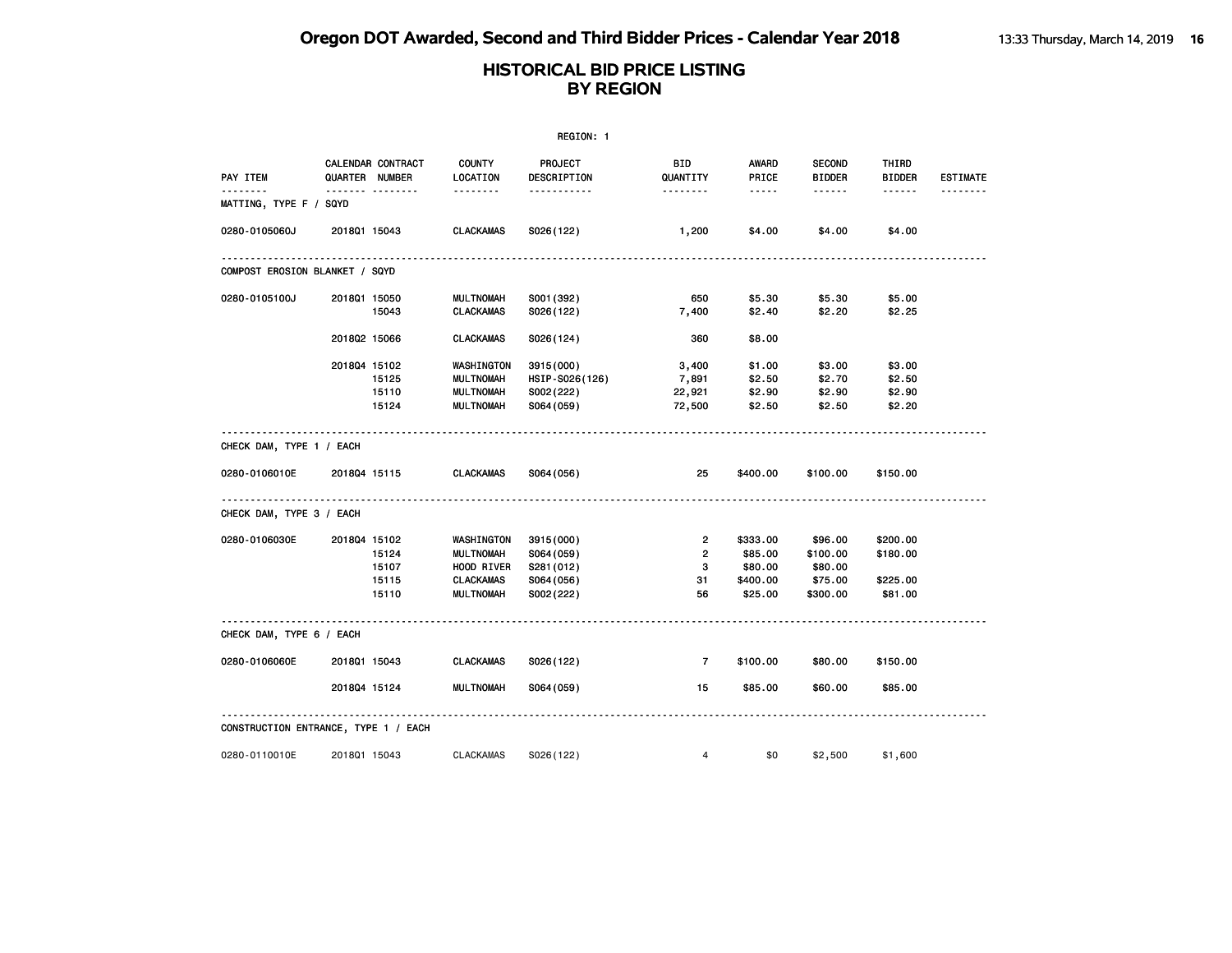|                                      |              |                                     |                           | REGION: 1              |                 |                       |                                |                        |          |
|--------------------------------------|--------------|-------------------------------------|---------------------------|------------------------|-----------------|-----------------------|--------------------------------|------------------------|----------|
| PAY ITEM                             |              | CALENDAR CONTRACT<br>QUARTER NUMBER | <b>COUNTY</b><br>LOCATION | PROJECT<br>DESCRIPTION | BID<br>QUANTITY | <b>AWARD</b><br>PRICE | <b>SECOND</b><br><b>BIDDER</b> | THIRD<br><b>BIDDER</b> | ESTIMATE |
| CONSTRUCTION ENTRANCE, TYPE 1 / EACH |              | .                                   | <u>.</u>                  | .                      | <u>.</u>        | $- - - - -$           | ------                         | ------                 |          |
| 0280-0110010E                        | 201804 15102 |                                     | WASHINGTON                | 3915 (000)             | $\overline{2}$  | \$500                 | \$3,200                        | \$0                    |          |
|                                      |              | 15110                               | <b>MULTNOMAH</b>          | S002(222)              | 10              | \$3,000               | \$2,500                        | \$2,700                |          |
|                                      |              | 15115                               | <b>CLACKAMAS</b>          | S064 (056)             | 11              | \$500                 | \$0                            | \$2,000                |          |
|                                      |              | 15125                               | <b>MULTNOMAH</b>          | HSIP-S026(126)         | 40              | \$500                 | \$1,000                        | \$250                  |          |
|                                      |              | 15124                               | <b>MULTNOMAH</b>          | S064 (059)             | 50              | \$2,200               | \$2,000                        | \$3,000                |          |
| CONCRETE WASHOUT FACILITY / EACH     |              |                                     |                           |                        |                 |                       |                                |                        |          |
| 0280-0112500E                        | 201804 15124 |                                     | <b>MULTNOMAH</b>          | S064 (059)             | $\overline{2}$  | \$6,000               | \$5,000                        | \$600                  |          |
|                                      |              | 15110                               | <b>MULTNOMAH</b>          | S002(222)              | 4               | \$300                 | \$2,500                        | \$2,000                |          |
| SEDIMENT FENCE / FOOT                |              |                                     |                           |                        |                 |                       |                                |                        |          |
| 0280-0113000F                        | 201804 15125 |                                     | <b>MULTNOMAH</b>          | HSIP-S026(126)         | 1,190           | \$3.00                | \$3.00                         | \$3.00                 |          |
|                                      |              | 15110                               | <b>MULTNOMAH</b>          | S002(222)              | 4,491           | \$2.65                | \$2.65                         | \$2.65                 |          |
| INLET PROTECTION, TYPE 3 / EACH      |              |                                     |                           |                        |                 |                       |                                |                        |          |
| 0280-0114030E                        | 201801 15043 |                                     | CLACKAMAS                 | S026(122)              | 7               | \$100.00              | \$50.00                        | \$55.00                |          |
|                                      |              | 15039                               | <b>MULTNOMAH</b>          | STP-S068(028)          | 23              | \$80.00               | \$75.00                        | \$300.00               |          |
|                                      |              | 15050                               | <b>MULTNOMAH</b>          | S001 (392)             | 340             | \$100.00              | \$95.00                        | \$90.00                |          |
|                                      | 201802 15083 |                                     | <b>MULTNOMAH</b>          | S064(051)              | 20              | \$100.00              | \$265.00                       |                        |          |
|                                      |              | 15059                               | <b>MULTNOMAH</b>          | S002(224)              | 90              | \$100.00              |                                |                        |          |
|                                      | 2018Q4 15102 |                                     | WASHINGTON                | 3915(000)              | 5               | \$100.00              | \$112.00                       | \$50.00                |          |
|                                      |              | 15107                               | HOOD RIVER                | S281 (012)             | 9               | \$50.00               | \$100.00                       |                        |          |
|                                      |              | 15119                               | <b>MULTNOMAH</b>          | S001 (482)             | 30              | \$150.00              |                                |                        |          |
|                                      |              | 15115                               | <b>CLACKAMAS</b>          | S064 (056)             | 36              | \$83.00               | \$100.00                       | \$150.00               |          |
|                                      |              | 15110                               | <b>MULTNOMAH</b>          | S002(222)              | 40              | \$100.00              | \$85.00                        | \$95.00                |          |
|                                      |              | 15098                               | <b>MULTNOMAH</b>          | SA00(029)              | 110             | \$50.00               | \$200.00                       | \$100.00               |          |
|                                      |              | 15125                               | <b>MULTNOMAH</b>          | HSIP-S026(126)         | 124             | \$70.00               | \$67.00                        | \$60.00                |          |
|                                      |              | 15124                               | <b>MULTNOMAH</b>          | S064 (059)             | 250             | \$80.00               | \$40.00                        | \$90.00                |          |
| INLET PROTECTION, TYPE 4 / EACH      |              |                                     |                           |                        |                 |                       |                                |                        |          |
| 0280-0114040E                        | 201801 15043 |                                     | <b>CLACKAMAS</b>          | S026(122)              | 8               | \$100.00              | \$12.00                        | \$15.00                |          |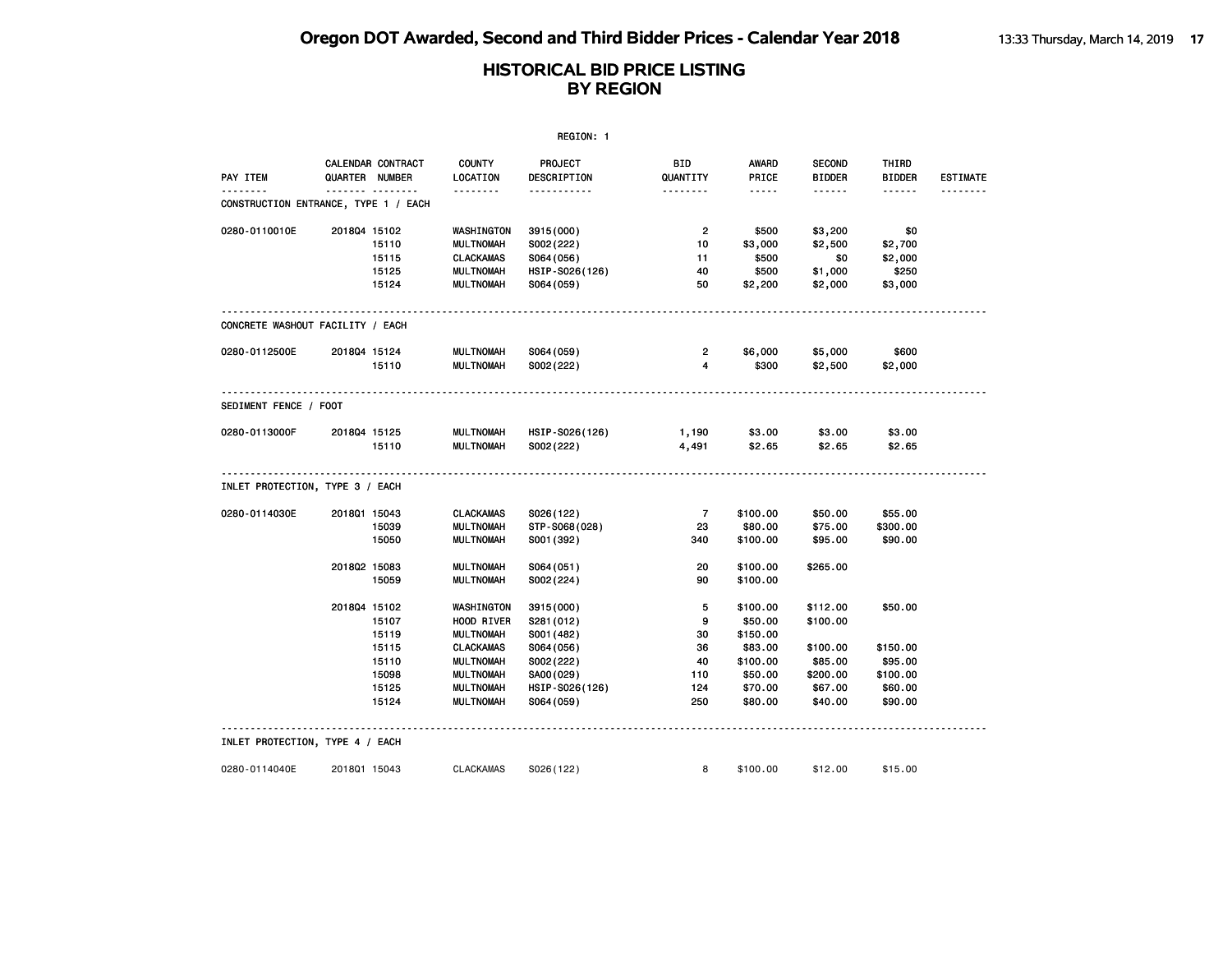|                                 | REGION: 1                    |                                           |                                                                                                          |                                                                                    |                                           |                                                           |                                                            |                                                 |                 |  |  |
|---------------------------------|------------------------------|-------------------------------------------|----------------------------------------------------------------------------------------------------------|------------------------------------------------------------------------------------|-------------------------------------------|-----------------------------------------------------------|------------------------------------------------------------|-------------------------------------------------|-----------------|--|--|
| PAY ITEM                        | QUARTER NUMBER               | CALENDAR CONTRACT                         | <b>COUNTY</b><br>LOCATION                                                                                | PROJECT<br>DESCRIPTION                                                             | BID<br>QUANTITY                           | AWARD<br>PRICE                                            | <b>SECOND</b><br><b>BIDDER</b>                             | THIRD<br><b>BIDDER</b>                          | <b>ESTIMATE</b> |  |  |
| INLET PROTECTION, TYPE 4 / EACH |                              |                                           | .                                                                                                        | <u>.</u>                                                                           |                                           | -----                                                     | .                                                          | ------                                          | --------        |  |  |
| 0280-0114040E                   | 201804 15119                 | 15098                                     | <b>MULTNOMAH</b><br><b>MULTNOMAH</b>                                                                     | S001 (482)<br>SA00(029)                                                            | 4<br>50                                   | \$350.00<br>\$50.00                                       | \$125.00                                                   | \$100.00                                        |                 |  |  |
| INLET PROTECTION, TYPE 7 / EACH |                              |                                           |                                                                                                          |                                                                                    |                                           |                                                           |                                                            |                                                 |                 |  |  |
| 0280-0114070E                   | 201804 15110                 | 15102<br>15103<br>15110                   | <b>MULTNOMAH</b><br>WASHINGTON<br><b>CLACKAMAS</b><br><b>MULTNOMAH</b>                                   | S002(222)<br>3915 (000)<br>S081 (076)<br>S002(222)                                 | 3<br>4<br>10<br>16                        | \$400.00<br>\$100.00<br>\$200.00<br>\$250.00              | \$170.00<br>\$320.00<br>\$200.00<br>\$170.00               | \$125.00<br>\$50.00<br>\$105.00                 |                 |  |  |
| SEDIMENT BARRIER, TYPE 2 / EACH |                              |                                           |                                                                                                          |                                                                                    |                                           |                                                           |                                                            |                                                 |                 |  |  |
| 0280-0115020E                   | 201801 15039<br>201802 15083 | 15043<br>15050                            | <b>MULTNOMAH</b><br><b>CLACKAMAS</b><br><b>MULTNOMAH</b><br><b>MULTNOMAH</b>                             | STP-S068(028)<br>S026(122)<br>S001 (392)<br>S064 (051)                             | 15<br>50<br>50<br>20                      | \$40.00<br>\$15.00<br>\$45.00<br>\$20.00                  | \$60.00<br>\$12.00<br>\$135.00<br>\$265.00                 | \$350.00<br>\$15.00<br>\$90.00                  |                 |  |  |
| SEDIMENT BARRIER, TYPE 3 / FOOT |                              |                                           |                                                                                                          |                                                                                    |                                           |                                                           |                                                            |                                                 |                 |  |  |
| 0280-0115030F                   | 201801 15043                 |                                           | <b>CLACKAMAS</b>                                                                                         | S026(122)                                                                          | 100                                       | \$4.00                                                    | \$3.10                                                     | \$4.00                                          |                 |  |  |
|                                 | 201802 15083                 |                                           | <b>MULTNOMAH</b>                                                                                         | S064(051)                                                                          | 100                                       | \$4.00                                                    | \$20.00                                                    |                                                 |                 |  |  |
|                                 | 201804 15102                 | 15124<br>15125<br>15115<br>15107<br>15110 | WASHINGTON<br><b>MULTNOMAH</b><br><b>MULTNOMAH</b><br><b>CLACKAMAS</b><br>HOOD RIVER<br><b>MULTNOMAH</b> | 3915(000)<br>S064 (059)<br>HSIP-S026(126)<br>S064 (056)<br>S281 (012)<br>S002(222) | 12<br>100<br>200<br>300<br>1,827<br>4,559 | \$25.00<br>\$2.95<br>\$3.00<br>\$6.00<br>\$2.75<br>\$2.60 | \$111.00<br>\$2.00<br>\$3.75<br>\$4.00<br>\$3.00<br>\$2.60 | \$20.00<br>\$3.00<br>\$5.00<br>\$6.00<br>\$2.60 |                 |  |  |
| SEDIMENT BARRIER, TYPE 8 / FOOT |                              |                                           |                                                                                                          |                                                                                    |                                           |                                                           |                                                            |                                                 |                 |  |  |
| 0280-0115080F                   | 201801 15043                 |                                           | <b>CLACKAMAS</b>                                                                                         | S026(122)                                                                          | 2,100                                     | \$5.00                                                    | \$6.25                                                     | \$6.50                                          |                 |  |  |
|                                 | 201804 15124                 |                                           | <b>MULTNOMAH</b>                                                                                         | S064 (059)                                                                         | 4,600                                     | \$3.45                                                    | \$5.00                                                     | \$4.45                                          |                 |  |  |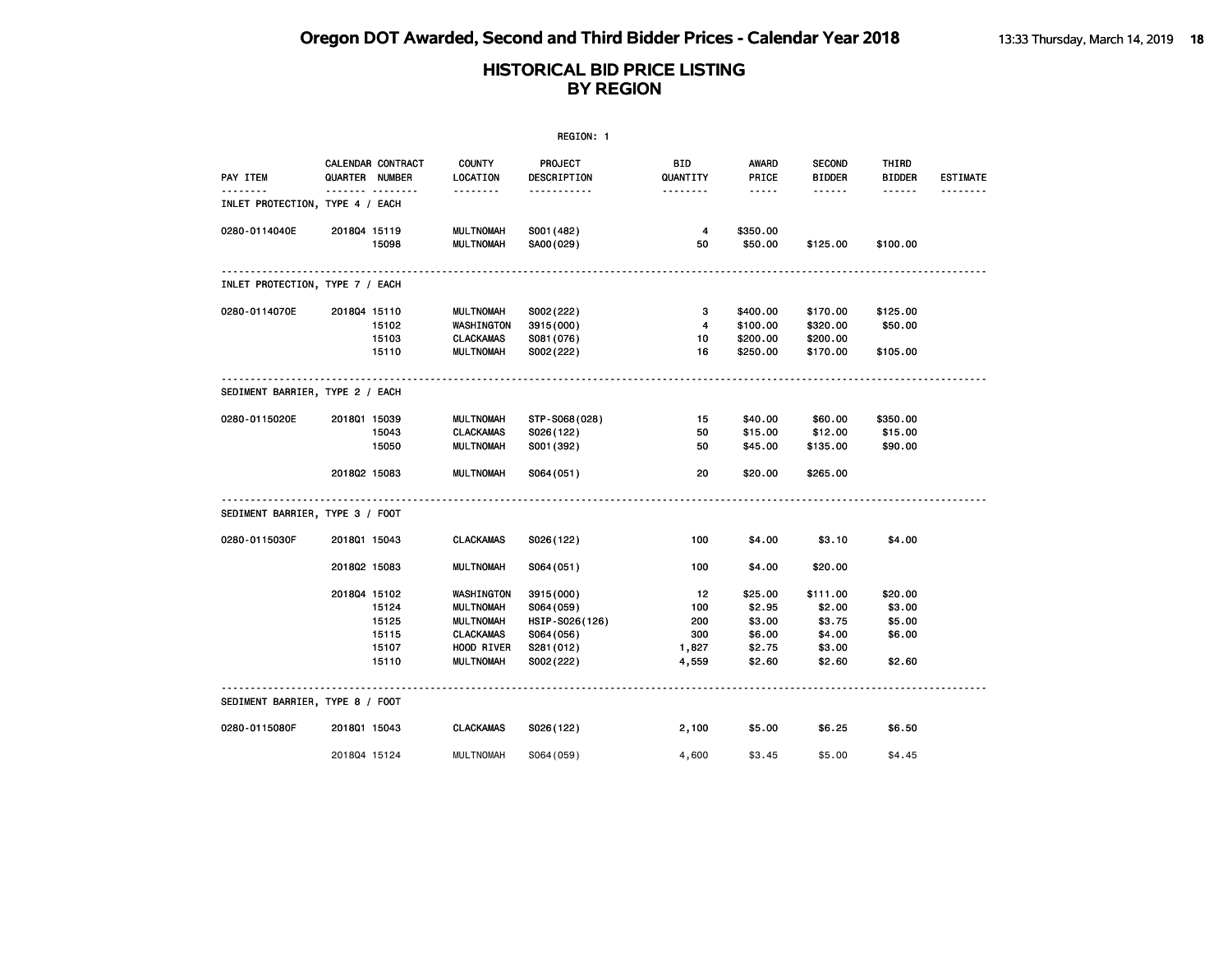|                                             |                |                         |                                                                        | REGION: 1                                              |                                |                                                                                                                                                                        |                                            |                                         |                 |
|---------------------------------------------|----------------|-------------------------|------------------------------------------------------------------------|--------------------------------------------------------|--------------------------------|------------------------------------------------------------------------------------------------------------------------------------------------------------------------|--------------------------------------------|-----------------------------------------|-----------------|
| PAY ITEM                                    | QUARTER NUMBER | CALENDAR CONTRACT<br>.  | <b>COUNTY</b><br>LOCATION<br><u>.</u>                                  | PROJECT<br>DESCRIPTION<br><u></u>                      | BID<br>QUANTITY                | <b>AWARD</b><br>PRICE<br>$- - - - -$                                                                                                                                   | <b>SECOND</b><br><b>BIDDER</b><br>------   | THIRD<br><b>BIDDER</b><br>$- - - - - -$ | <b>ESTIMATE</b> |
| SEDIMENT BARRIER, TYPE 9 / EACH             |                |                         |                                                                        |                                                        |                                |                                                                                                                                                                        |                                            |                                         |                 |
| 0280-0115090E                               | 201804 15124   |                         | <b>MULTNOMAH</b>                                                       | S064 (059)                                             | 930                            | \$2.95                                                                                                                                                                 | \$10.00                                    | \$2.75                                  |                 |
| SEDIMENT BARRIER, TYPE 9 / FOOT             |                |                         |                                                                        |                                                        |                                |                                                                                                                                                                        |                                            |                                         |                 |
| 0280-0115090F                               | 201801 15043   |                         | <b>CLACKAMAS</b>                                                       | S026(122)                                              | 2,900                          | \$2.00                                                                                                                                                                 | \$2.60                                     | \$2.75                                  |                 |
|                                             | 201802 15066   |                         | <b>CLACKAMAS</b>                                                       | S026(124)                                              | 140                            | \$15.00                                                                                                                                                                |                                            |                                         |                 |
|                                             | 201804 15102   | 15125<br>15115<br>15110 | WASHINGTON<br><b>MULTNOMAH</b><br><b>CLACKAMAS</b><br><b>MULTNOMAH</b> | 3915 (000)<br>HSIP-S026(126)<br>S064(056)<br>S002(222) | 480<br>1,791<br>1,815<br>1,944 | \$9.00<br>\$4.00<br>\$3.00<br>\$3.10                                                                                                                                   | \$3.00<br>\$4.60<br>\$3.00<br>\$3.10       | \$3.00<br>\$5.00<br>\$12.00<br>\$3.10   |                 |
| STRAW BALE / EACH                           |                |                         |                                                                        |                                                        |                                |                                                                                                                                                                        |                                            |                                         |                 |
| 0280-0119000E                               | 201804 15115   | 15124                   | <b>CLACKAMAS</b><br><b>MULTNOMAH</b>                                   | S064(056)<br>S064 (059)                                | 10<br>50                       | \$60.00<br>\$25.00                                                                                                                                                     | \$50.00<br>\$60,00                         | \$15.00<br>\$37,00                      |                 |
|                                             |                |                         |                                                                        | REGION: 1                                              |                                |                                                                                                                                                                        |                                            |                                         |                 |
| PAY ITEM<br>CONTAMINATED SOIL REMOVAL / TON | QUARTER NUMBER | CALENDAR CONTRACT<br>.  | COUNTY<br>LOCATION<br>.                                                | PROJECT<br>DESCRIPTION<br><u>.</u>                     | BID<br>QUANTITY                | AWARD<br>PRICE<br>$\frac{1}{2} \left( \frac{1}{2} \right) \left( \frac{1}{2} \right) \left( \frac{1}{2} \right) \left( \frac{1}{2} \right) \left( \frac{1}{2} \right)$ | <b>SECOND</b><br><b>BIDDER</b><br><b>.</b> | THIRD<br><b>BIDDER</b><br>$- - - - - -$ | ESTIMATE        |
| 0294-0200000M                               | 201801 15039   | 15050                   | <b>MULTNOMAH</b><br><b>MULTNOMAH</b>                                   | STP-S068(028)<br>S001 (392)                            | 94<br>100                      | \$150.00<br>\$225.00                                                                                                                                                   | \$100.00<br>\$100.00                       | \$150.00<br>\$170.00                    |                 |
|                                             | 201802 15083   |                         | <b>MULTNOMAH</b>                                                       | S064(051)                                              | 33                             | \$165.00                                                                                                                                                               | \$140.00                                   |                                         |                 |
|                                             | 201804 15107   |                         | HOOD RIVER                                                             | S281 (012)                                             | 1,936                          | \$45.00                                                                                                                                                                | \$55.00                                    |                                         |                 |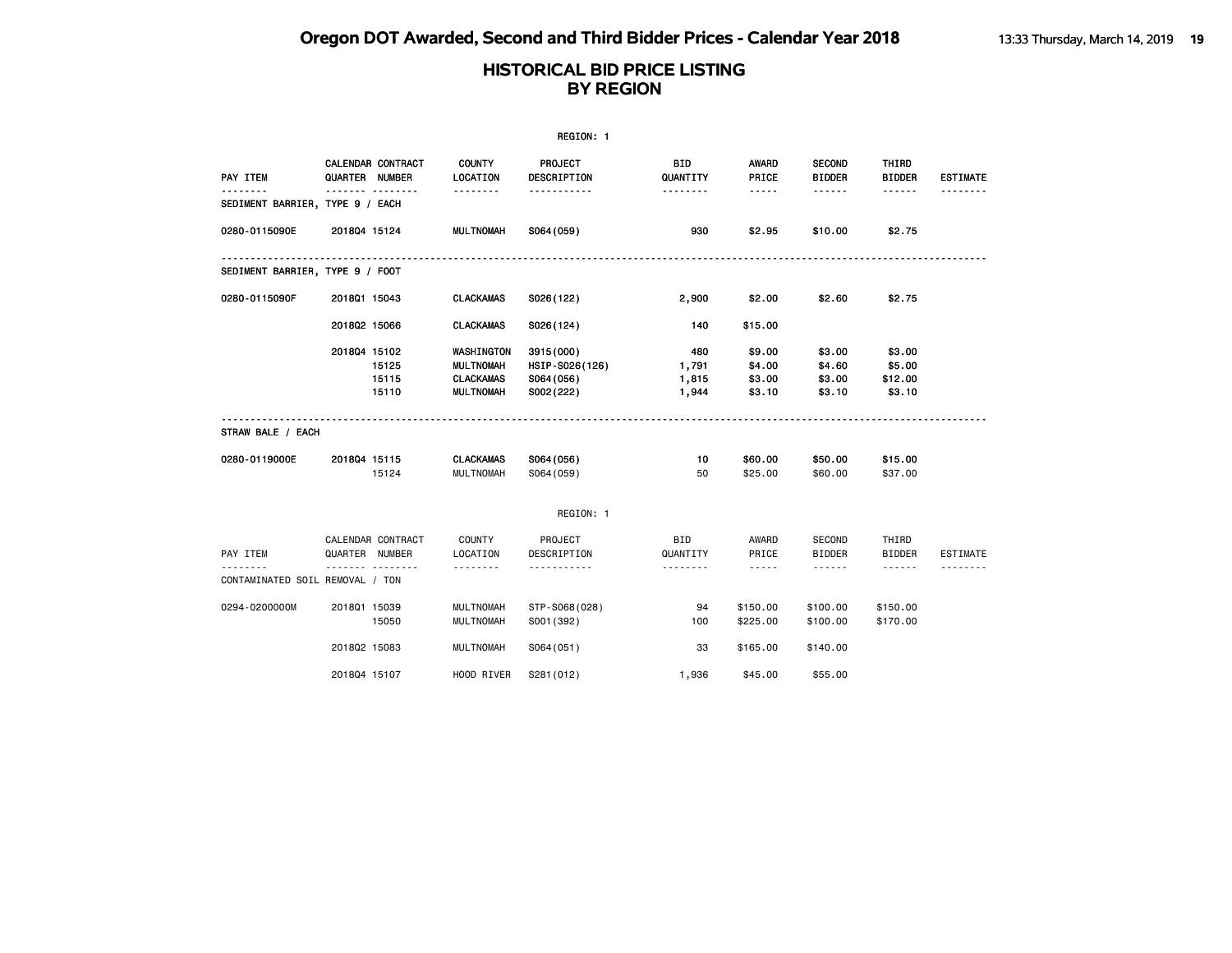|                        |                                            |                                  | REGION: 1                            |                        |                       |                                |                        |                 |
|------------------------|--------------------------------------------|----------------------------------|--------------------------------------|------------------------|-----------------------|--------------------------------|------------------------|-----------------|
| PAY ITEM               | <b>CALENDAR CONTRACT</b><br>QUARTER NUMBER | <b>COUNTY</b><br>LOCATION        | PROJECT<br>DESCRIPTION               | <b>BID</b><br>QUANTITY | <b>AWARD</b><br>PRICE | <b>SECOND</b><br><b>BIDDER</b> | THIRD<br><b>BIDDER</b> | <b>ESTIMATE</b> |
| PAINTED CONCRETE / TON |                                            |                                  |                                      |                        | -----                 | ------                         | ------                 |                 |
|                        |                                            |                                  |                                      |                        |                       |                                |                        |                 |
| 0296-0100000M          | 201801 15043                               | <b>CLACKAMAS</b>                 | S026(122)                            | 250                    | \$0.01                | \$58.00                        | \$110.00               |                 |
|                        | 15050                                      | <b>MULTNOMAH</b>                 | S001 (392)                           | 700                    | \$125.00              | \$150.00                       | \$350.00               |                 |
|                        | 201804 15102                               | WASHINGTON                       | 3915 (000)                           | 5                      | \$915.00              | \$500.00                       | \$100.00               |                 |
| SEPARATED PAINT / LB   |                                            |                                  |                                      |                        |                       |                                |                        |                 |
| 0296-03000000          | 201804 15103                               | <b>CLACKAMAS</b>                 | S081 (076)                           | 20                     | \$1.00                | \$500.00                       |                        |                 |
|                        |                                            |                                  | REGION: 1                            |                        |                       |                                |                        |                 |
| PAY ITEM               | <b>CALENDAR CONTRACT</b><br>QUARTER NUMBER | <b>COUNTY</b><br><b>LOCATION</b> | <b>PROJECT</b><br><b>DESCRIPTION</b> | <b>BID</b><br>QUANTITY | AWARD<br>PRICE        | <b>SECOND</b><br><b>BIDDER</b> | THIRD<br><b>BIDDER</b> | <b>ESTIMATE</b> |
|                        | DECOM UNDERGROUND INJECT CNTL SYSTEMS /    | EACH                             |                                      |                        | -----                 | ------                         |                        |                 |
| 0299-0100000E          | 201804 15125                               | <b>MULTNOMAH</b>                 | HSIP-S026(126)                       | 4                      | \$5,500               | \$4,800                        | \$5,000                |                 |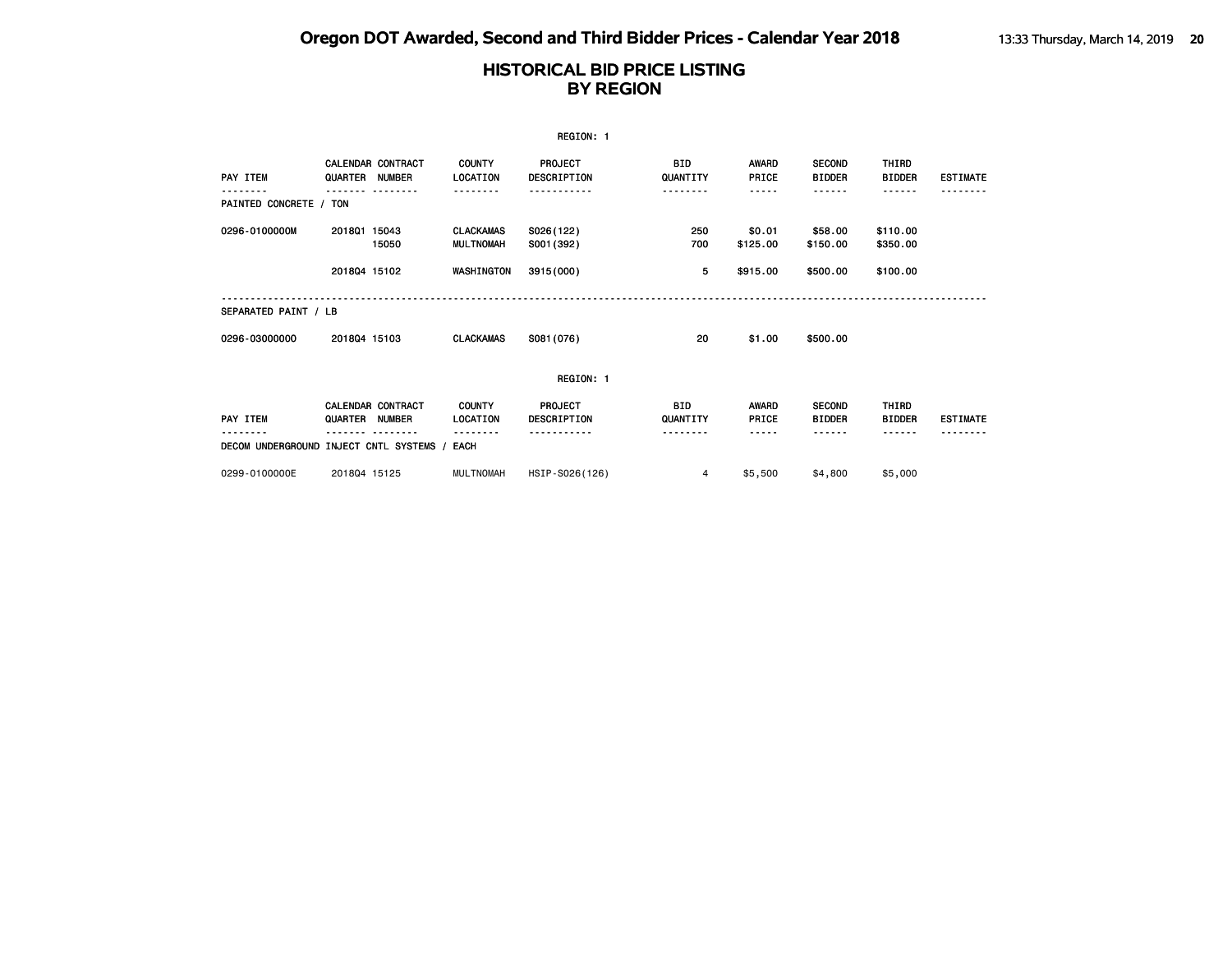|                                    | REGION: 1    |                                     |                           |                        |                 |                       |                                |                        |                 |  |  |
|------------------------------------|--------------|-------------------------------------|---------------------------|------------------------|-----------------|-----------------------|--------------------------------|------------------------|-----------------|--|--|
| PAY ITEM                           |              | CALENDAR CONTRACT<br>QUARTER NUMBER | <b>COUNTY</b><br>LOCATION | PROJECT<br>DESCRIPTION | BID<br>QUANTITY | <b>AWARD</b><br>PRICE | <b>SECOND</b><br><b>BIDDER</b> | THIRD<br><b>BIDDER</b> | <b>ESTIMATE</b> |  |  |
| REMOVAL OF PIPES / FOOT            |              | .                                   | <u>.</u>                  | <u>.</u>               |                 | $- - - - -$           | ------                         | $- - - - - -$          | <u>.</u>        |  |  |
| 0310-0100000F                      | 201801 15043 |                                     | <b>CLACKAMAS</b>          | S026(122)              | 50              | \$15.00               | \$15.00                        | \$15.00                |                 |  |  |
|                                    | 201802 15083 |                                     | <b>MULTNOMAH</b>          | S064(051)              | 5               | \$100.00              | \$180.00                       |                        |                 |  |  |
|                                    | 201804 15107 |                                     | HOOD RIVER                | S281 (012)             | 51              | \$20.00               | \$12.00                        |                        |                 |  |  |
|                                    |              | 15125                               | <b>MULTNOMAH</b>          | HSIP-S026(126)         | 337             | \$55.00               | \$30.00                        | \$9.00                 |                 |  |  |
|                                    |              | 15124                               | <b>MULTNOMAH</b>          | S064 (059)             | 4,259           | \$63.00               | \$50.00                        | \$12.50                |                 |  |  |
| REMOVAL OF CURBS / FOOT            |              |                                     |                           |                        |                 |                       |                                |                        |                 |  |  |
| 0310-0101000F                      | 201801 15050 |                                     | <b>MULTNOMAH</b>          | S001 (392)             | 1,400           | \$6.50                | \$5.00                         | \$15.00                |                 |  |  |
|                                    | 201802 15083 |                                     | <b>MULTNOMAH</b>          | S064(051)              | 160             | \$12.00               | \$15.00                        |                        |                 |  |  |
| REMV OF WALKS AND DRIVEWAYS / SQYD |              |                                     |                           |                        |                 |                       |                                |                        |                 |  |  |
| 0310-0102000J                      | 201801 15050 |                                     | <b>MULTNOMAH</b>          | S001 (392)             | 860             | \$56.00               | \$16.00                        | \$20.00                |                 |  |  |
|                                    | 201802 15083 |                                     | <b>MULTNOMAH</b>          | S064(051)              | 36.60           | \$25.00               | \$25.00                        |                        |                 |  |  |
| REMOVAL OF SURFACINGS / SQYD       |              |                                     |                           |                        |                 |                       |                                |                        |                 |  |  |
| 0310-0103000J                      | 201802 15083 |                                     | <b>MULTNOMAH</b>          | S064(051)              | 175             | \$10.00               | \$12.00                        |                        |                 |  |  |
| REMOVAL OF INLETS / EACH           |              |                                     |                           |                        |                 |                       |                                |                        |                 |  |  |
| 0310-0104000E                      | 201801 15043 |                                     | <b>CLACKAMAS</b>          | S026(122)              | $\overline{2}$  | \$500.00              | \$300.00                       | \$300.00               |                 |  |  |
|                                    | 201802 15083 |                                     | <b>MULTNOMAH</b>          | S064 (051)             | $\mathbf{1}$    | \$400.00              | \$450.00                       |                        |                 |  |  |
|                                    | 201804 15107 |                                     | HOOD RIVER                | S281 (012)             | $\mathbf{1}$    | \$500.00              | \$550.00                       |                        |                 |  |  |
|                                    |              | 15125                               | <b>MULTNOMAH</b>          | HSIP-S026(126)         | 19              | \$600.00              | \$285.00                       | \$375.00               |                 |  |  |
|                                    |              | 15124                               | <b>MULTNOMAH</b>          | S064 (059)             | 57              | \$200.00              | \$500.00                       | \$550.00               |                 |  |  |
| REMOVAL OF MANHOLES / EACH         |              |                                     |                           |                        |                 |                       |                                |                        |                 |  |  |
| 0310-0105000E                      | 201804 15124 |                                     | MULTNOMAH                 | S064 (059)             | 4               | \$600                 | \$1,500                        | \$2,000                |                 |  |  |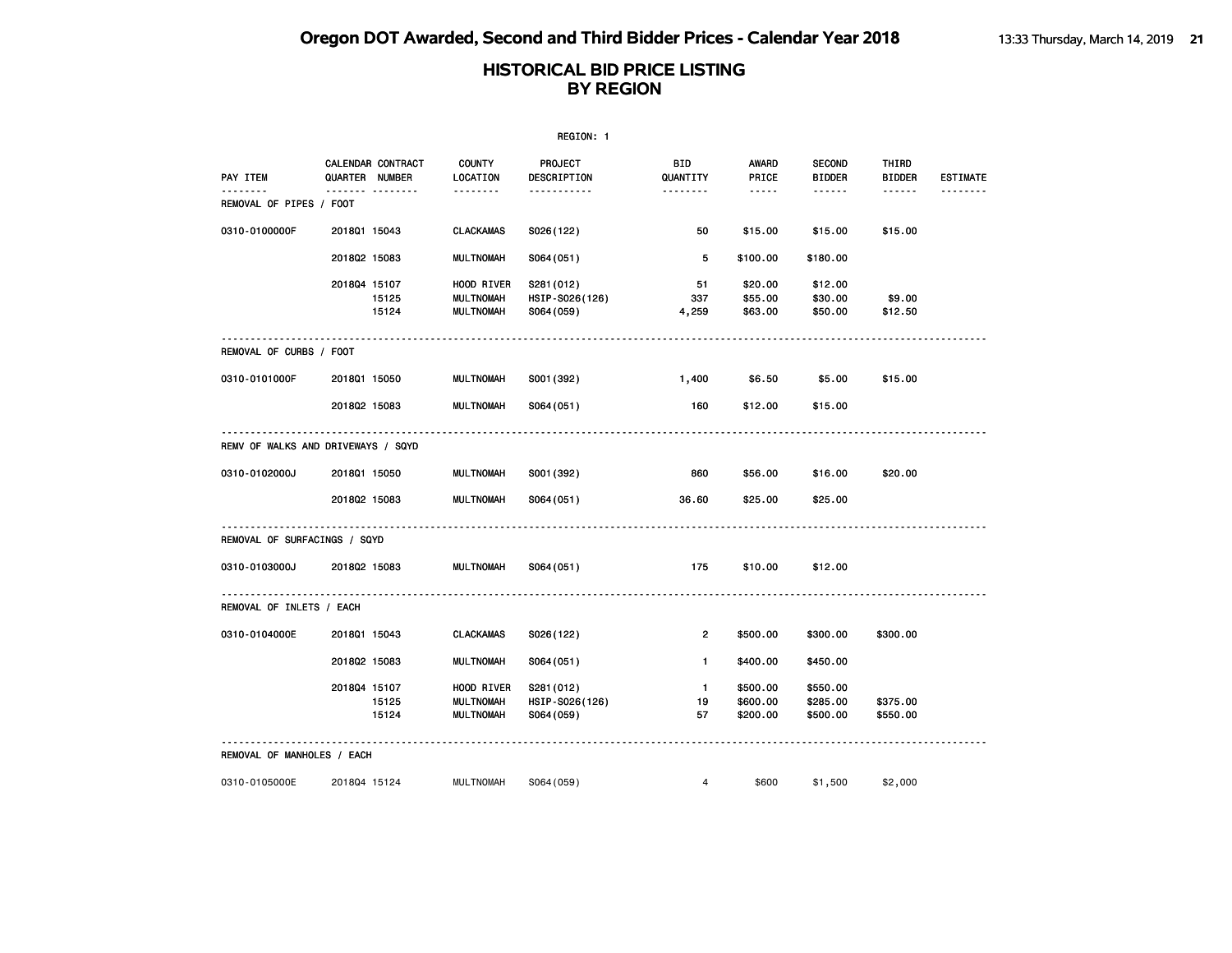|                               | REGION: 1    |                                            |                                                                  |                                                      |                                        |                                                      |                                                   |                                  |                 |  |
|-------------------------------|--------------|--------------------------------------------|------------------------------------------------------------------|------------------------------------------------------|----------------------------------------|------------------------------------------------------|---------------------------------------------------|----------------------------------|-----------------|--|
| PAY ITEM                      |              | CALENDAR CONTRACT<br><b>QUARTER NUMBER</b> | <b>COUNTY</b><br>LOCATION                                        | PROJECT<br>DESCRIPTION                               | <b>BID</b><br>QUANTITY                 | AWARD<br>PRICE                                       | <b>SECOND</b><br><b>BIDDER</b>                    | THIRD<br><b>BIDDER</b>           | <b>ESTIMATE</b> |  |
| REMOVAL OF BARRIERS / FOOT    |              | .                                          | <u> - - - - - - -</u>                                            | -----------                                          | <u>.</u>                               | $- - - - -$                                          | .                                                 |                                  | <u>.</u>        |  |
| 0310-0108000A                 | 201804 15119 |                                            | <b>MULTNOMAH</b>                                                 | S001 (482)                                           | 1,553                                  | \$5.80                                               |                                                   |                                  |                 |  |
| REMOVAL OF GUARDRAIL / FOOT   |              |                                            |                                                                  |                                                      |                                        |                                                      |                                                   |                                  |                 |  |
| 0310-0113000A                 | 201801 15043 |                                            | <b>CLACKAMAS</b>                                                 | S026(122)                                            | 1,500                                  | \$4.00                                               | \$10.67                                           | \$4.13                           |                 |  |
| ASPH PVMNT SAW CUTTING / FOOT |              |                                            |                                                                  |                                                      |                                        |                                                      |                                                   |                                  |                 |  |
| 0310-0119000F                 | 2018Q1 15050 | 15043                                      | <b>MULTNOMAH</b><br><b>CLACKAMAS</b>                             | S001 (392)<br>S026(122)                              | 1,400<br>2,400                         | \$8.00<br>\$2.00                                     | \$2.00<br>\$3.12                                  | \$0.75<br>\$1.60                 |                 |  |
|                               | 201802 15083 |                                            | <b>MULTNOMAH</b>                                                 | S064(051)                                            | 550                                    | \$2.00                                               | \$3.00                                            |                                  |                 |  |
|                               | 201804 15102 | 15107<br>15115<br>15124                    | WASHINGTON<br>HOOD RIVER<br><b>CLACKAMAS</b><br><b>MULTNOMAH</b> | 3915 (000)<br>S281 (012)<br>S064 (056)<br>S064 (059) | 1,500<br>1,829<br>10,640<br>40,500     | \$4.75<br>\$1.15<br>\$6.00<br>\$2.50                 | \$4.00<br>\$3.00<br>\$3.50<br>\$4.50              | \$4.00<br>\$0.95<br>\$4.50       |                 |  |
|                               |              |                                            |                                                                  | REGION: 1                                            |                                        |                                                      |                                                   |                                  |                 |  |
| PAY ITEM<br><u>.</u>          |              | CALENDAR CONTRACT<br>QUARTER NUMBER<br>.   | COUNTY<br>LOCATION<br>.                                          | PROJECT<br>DESCRIPTION<br>.                          | BID<br>QUANTITY<br>.                   | AWARD<br>PRICE<br>$\sim$ $\sim$ $\sim$ $\sim$ $\sim$ | SECOND<br><b>BIDDER</b><br>$\cdots \cdots \cdots$ | THIRD<br><b>BIDDER</b>           | ESTIMATE<br>.   |  |
| CLEARING AND GRUBBING / ACRE  |              |                                            |                                                                  |                                                      |                                        |                                                      |                                                   |                                  |                 |  |
| 0320-0100000A                 | 201801 15039 | 15043                                      | MULTNOMAH<br><b>CLACKAMAS</b>                                    | STP-S068(028)<br>S026(122)                           | 0.02<br>1.90                           | \$750,000<br>\$13,158                                | \$100,000<br>\$11,421                             | \$250,000<br>\$3,947             |                 |  |
|                               | 201802 15066 | 15083                                      | <b>CLACKAMAS</b><br><b>MULTNOMAH</b>                             | S026(124)<br>S064(051)                               | 0.10<br>0.40                           | \$120,000<br>\$275,000                               | \$300,000                                         |                                  |                 |  |
|                               | 201804 15102 | 15107<br>15110                             | WASHINGTON<br>HOOD RIVER<br><b>MULTNOMAH</b>                     | 3915 (000)<br>S281(012)<br>S002(222)                 | 0.30<br>0.65<br>$\mathbf{1}$           | \$3,333<br>\$23,077<br>\$75,000                      | \$33,333<br>\$23,077<br>\$12,700                  | \$26,667<br>\$20,000             |                 |  |
|                               |              | 15124<br>15125<br>15115                    | <b>MULTNOMAH</b><br><b>MULTNOMAH</b><br><b>CLACKAMAS</b>         | S064 (059)<br>HSIP-S026(126)<br>S064 (056)           | $\overline{1}$<br>$\mathbf{1}$<br>3.60 | \$30,000<br>\$125,000<br>\$2,778                     | \$50,000<br>\$75,000<br>\$4,444                   | \$12,000<br>\$474,000<br>\$8,333 |                 |  |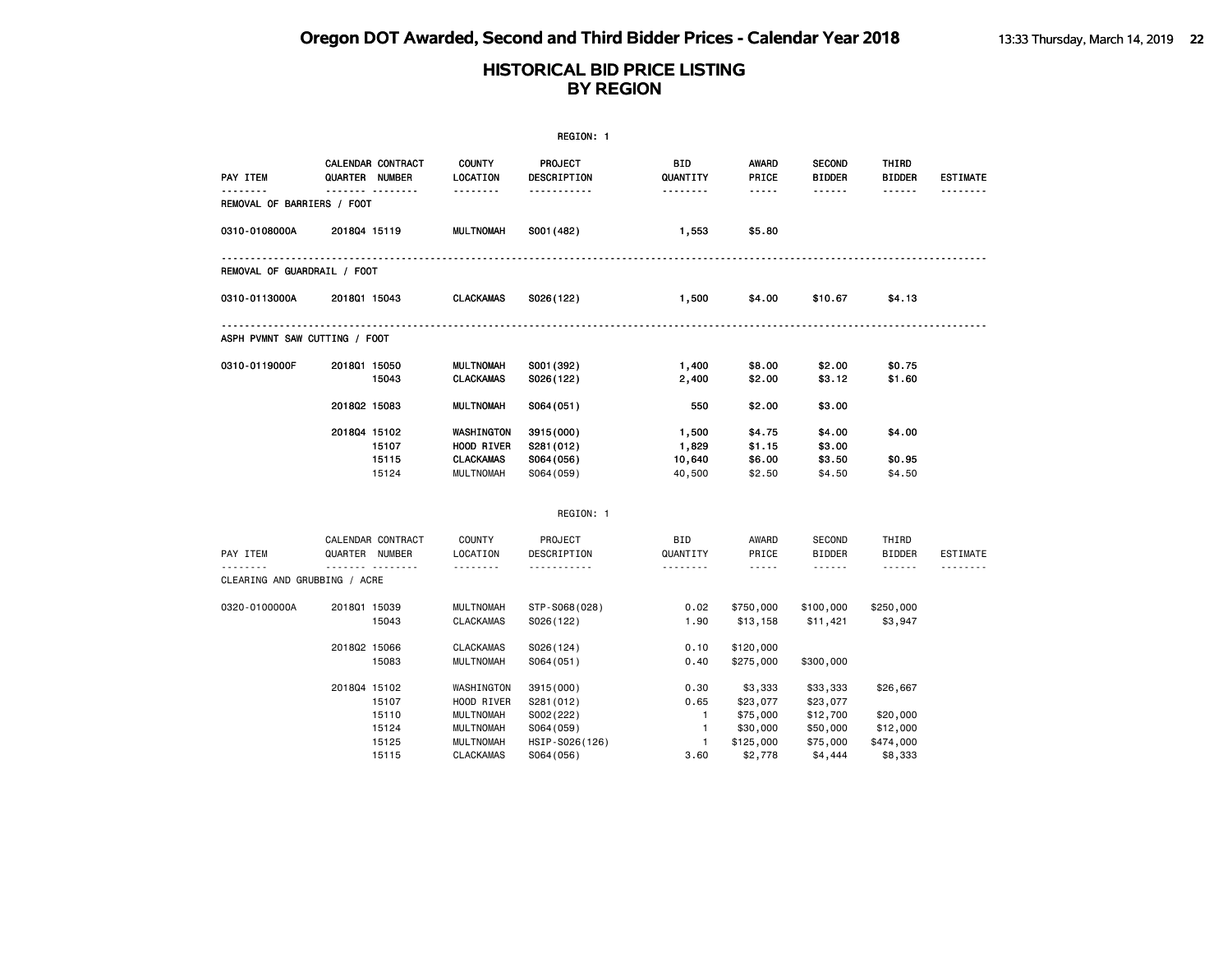|                                      | REGION: 1                           |                |                                      |                               |                 |                    |                                |                        |                 |  |  |
|--------------------------------------|-------------------------------------|----------------|--------------------------------------|-------------------------------|-----------------|--------------------|--------------------------------|------------------------|-----------------|--|--|
| PAY ITEM                             | CALENDAR CONTRACT<br>QUARTER NUMBER |                | <b>COUNTY</b><br>LOCATION            | <b>PROJECT</b><br>DESCRIPTION | BID<br>QUANTITY | AWARD<br>PRICE     | <b>SECOND</b><br><b>BIDDER</b> | THIRD<br><b>BIDDER</b> | <b>ESTIMATE</b> |  |  |
| DITCH EXCAVATION / CUYD              | <u>------- --------</u>             |                | .                                    | .                             | --------        | -----              | ------                         | ------                 |                 |  |  |
| 0330-0101000K                        | 201801 15043                        |                | <b>CLACKAMAS</b>                     | S026(122)                     | 20              | \$40.00            | \$146.00                       | \$75.00                |                 |  |  |
|                                      | 201804 15110                        | 15115          | <b>MULTNOMAH</b><br><b>CLACKAMAS</b> | S002(222)<br>S064 (056)       | 19<br>49        | \$25.00<br>\$60.00 | \$18.75<br>\$50.00             | \$30.00<br>\$85.00     |                 |  |  |
| GENERAL EXCAVATION / CUYD            |                                     |                |                                      |                               |                 |                    |                                |                        |                 |  |  |
| 0330-0105000K                        | 201801 15050                        |                | <b>MULTNOMAH</b>                     | S001 (392)                    | 50              | \$140.00           | \$70.00                        | \$200.00               |                 |  |  |
|                                      | 201802 15083                        |                | <b>MULTNOMAH</b>                     | S064(051)                     | 54.40           | \$30.00            | \$100.00                       |                        |                 |  |  |
|                                      | 201804 15107                        |                | HOOD RIVER                           | S281 (012)                    | 786             | \$31.00            | \$39.00                        |                        |                 |  |  |
|                                      |                                     | 15125          | <b>MULTNOMAH</b>                     | HSIP-S026(126)                | 6,800           | \$30.00            | \$42.00                        | \$30.00                |                 |  |  |
|                                      |                                     | 15115<br>15124 | <b>CLACKAMAS</b><br><b>MULTNOMAH</b> | S064(056)<br>S064 (059)       | 8,774<br>18,000 | \$36.00<br>\$38.00 | \$19.00<br>\$30.00             | \$45.00<br>\$28.02     |                 |  |  |
| EMBANKMENT IN PLACE / CUYD           |                                     |                |                                      |                               |                 |                    |                                |                        |                 |  |  |
| 0330-0123000K                        | 201801 15043                        |                | <b>CLACKAMAS</b>                     | S026(122)                     | 1,300           | \$37.00            | \$34.00                        | \$27.00                |                 |  |  |
|                                      | 201804 15102                        |                | WASHINGTON                           | 3915 (000)                    | 120             | \$91.00            | \$65.00                        | \$70.00                |                 |  |  |
|                                      |                                     | 15110          | <b>MULTNOMAH</b>                     | S002(222)                     | 9,300           | \$24.50            | \$35.50                        | \$49.00                |                 |  |  |
| STONE EMBANKMENT / CUYD              |                                     |                |                                      |                               |                 |                    |                                |                        |                 |  |  |
| 0330-0126000K                        | 201801 15043                        |                | <b>CLACKAMAS</b>                     | S026(122)                     | 3,325           | \$25.00            | \$44.25                        | \$33.00                |                 |  |  |
|                                      | 201804 15115                        |                | <b>CLACKAMAS</b>                     | S064 (056)                    | 2,634           | \$40.00            | \$48.00                        | \$105.00               |                 |  |  |
| EX FOR SELECTED GRANULAR MATL / CUYD |                                     |                |                                      |                               |                 |                    |                                |                        |                 |  |  |
| 0330-0131000K                        | 201804 15110                        |                | MULTNOMAH                            | S002(222)                     | 19              | \$60.00            | \$48.00                        | \$150.00               |                 |  |  |
| EX FOR SELECTED GRAN EMB MATL / CUYD |                                     |                |                                      |                               |                 |                    |                                |                        |                 |  |  |
| 0330-0134000K                        | 201804 15124                        |                | <b>MULTNOMAH</b>                     | S064 (059)                    | 900             | \$38.00            | \$60.00                        | \$72.00                |                 |  |  |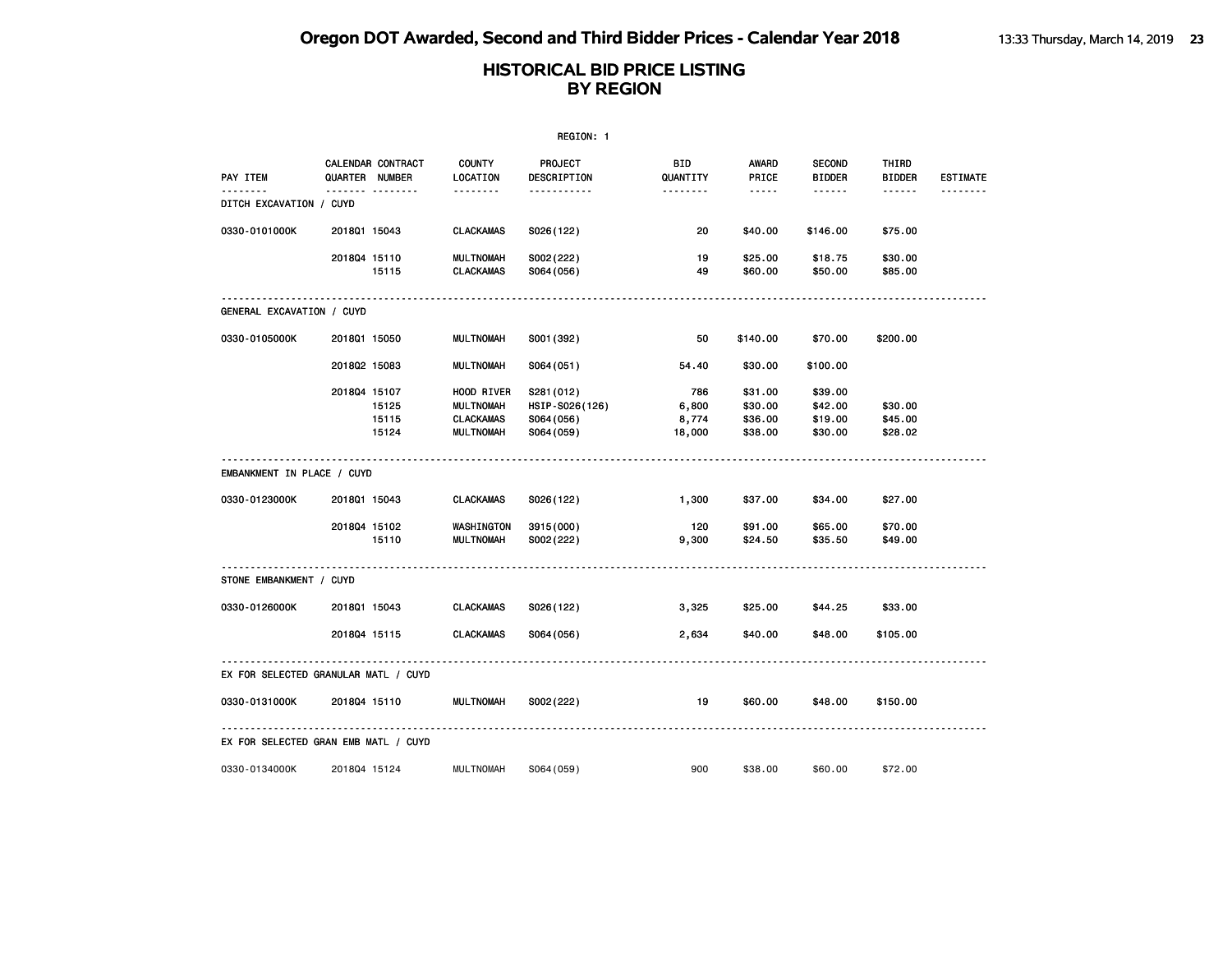|                 |                                            |                               | REGION: 1                            |                             |                         |                                               |                                  |                 |
|-----------------|--------------------------------------------|-------------------------------|--------------------------------------|-----------------------------|-------------------------|-----------------------------------------------|----------------------------------|-----------------|
| PAY ITEM        | <b>CALENDAR CONTRACT</b><br>QUARTER NUMBER | <b>COUNTY</b><br>LOCATION     | <b>PROJECT</b><br><b>DESCRIPTION</b> | <b>BID</b><br>QUANTITY      | <b>AWARD</b><br>PRICE   | <b>SECOND</b><br><b>BIDDER</b>                | <b>THIRD</b><br><b>BIDDER</b>    | <b>ESTIMATE</b> |
|                 | 12 INCH SUBGRADE STABILIZATION / SQYD      |                               |                                      | <u>.</u>                    | -----                   | ------                                        | ------                           |                 |
| 0331-0106000J   | 201804 15125                               | <b>MULTNOMAH</b>              | HSIP-S026(126)                       | 1,000                       | \$30.00                 | \$36.00                                       | \$31.95                          |                 |
|                 | 18 INCH SUBGRADE STABILIZATION / SQYD      |                               |                                      |                             |                         |                                               |                                  |                 |
| 0331-0109000J   | 201804 15115                               | <b>CLACKAMAS</b>              | S064(056)                            | 1,936                       | \$41.00                 | \$43.00                                       | \$25.00                          |                 |
|                 | 24 INCH SUBGRADE STABILIZATION / SQYD      |                               |                                      |                             |                         |                                               |                                  |                 |
| 0331-0112000J   | 201804 15124<br>15110                      | MULTNOMAH<br><b>MULTNOMAH</b> | S064(059)<br>S002(222)               | 2,800<br>7,325              | \$54.00<br>\$55.02      | \$55.00<br>\$51.30                            | \$44.00<br>\$62.00               |                 |
|                 |                                            |                               | REGION: 1                            |                             |                         |                                               |                                  |                 |
| PAY ITEM        | CALENDAR CONTRACT<br>QUARTER NUMBER        | <b>COUNTY</b><br>LOCATION     | PROJECT<br>DESCRIPTION               | <b>BID</b><br>QUANTITY<br>. | AWARD<br>PRICE<br>----- | <b>SECOND</b><br><b>BIDDER</b><br>- - - - - - | THIRD<br><b>BIDDER</b><br>------ | <b>ESTIMATE</b> |
| WATERING / MGAL |                                            |                               |                                      |                             |                         |                                               |                                  |                 |
| 0340-0100000Q   | 201804 15124                               | <b>MULTNOMAH</b>              | S064 (059)                           | 130                         | \$1,00                  | \$125.00                                      | \$670.00                         |                 |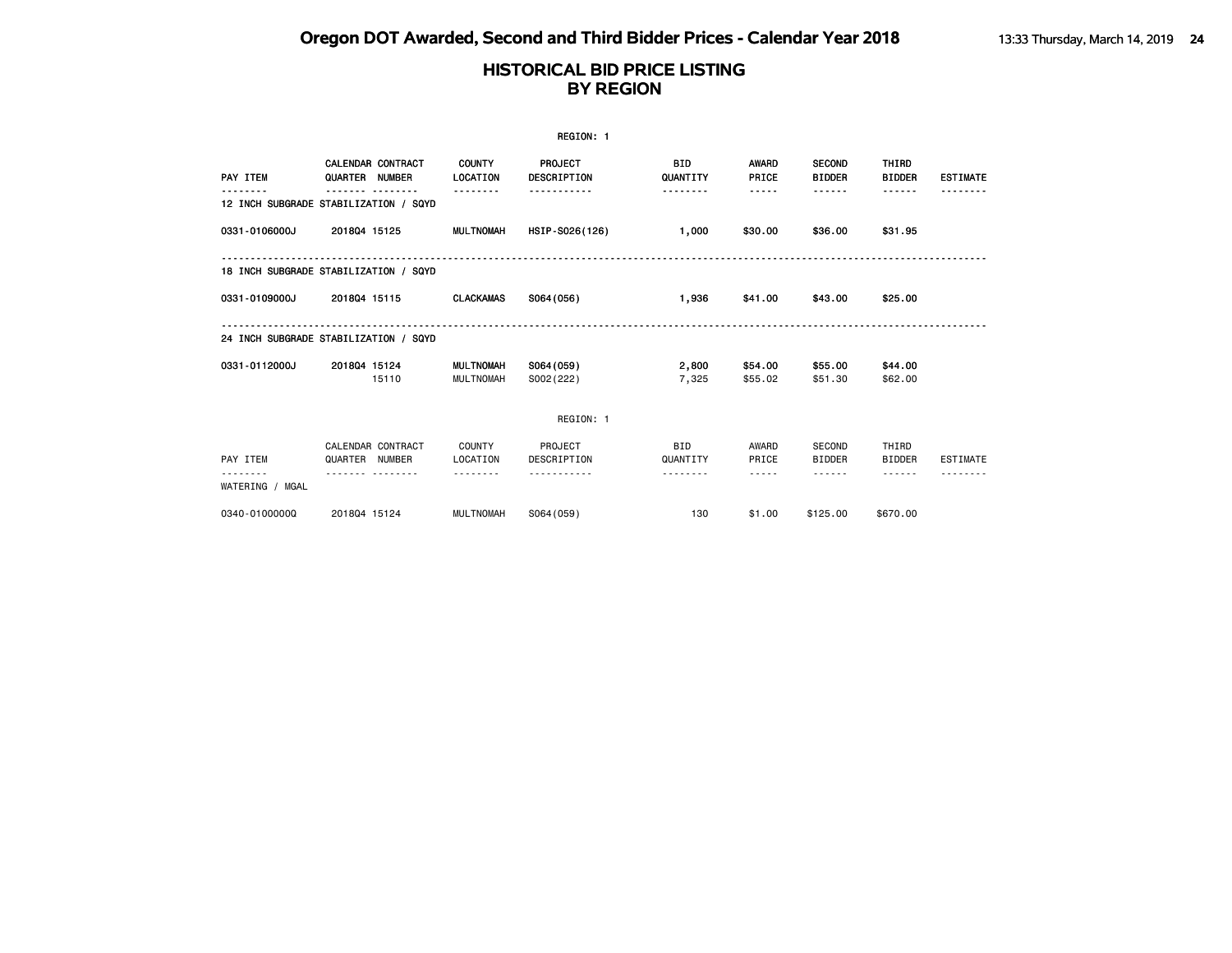|                                                | REGION: 1    |                                     |                                                                              |                                                                      |                                              |                                                |                                                |                                      |                 |  |  |  |
|------------------------------------------------|--------------|-------------------------------------|------------------------------------------------------------------------------|----------------------------------------------------------------------|----------------------------------------------|------------------------------------------------|------------------------------------------------|--------------------------------------|-----------------|--|--|--|
| PAY ITEM                                       |              | CALENDAR CONTRACT<br>QUARTER NUMBER | <b>COUNTY</b><br>LOCATION                                                    | PROJECT<br>DESCRIPTION                                               | BID<br>QUANTITY                              | AWARD<br>PRICE                                 | <b>SECOND</b><br><b>BIDDER</b>                 | THIRD<br><b>BIDDER</b>               | <b>ESTIMATE</b> |  |  |  |
| <u>.</u><br>DRAINAGE GEOTEXTILE, TYPE 1 / SQYD |              | <u>--- --------</u>                 | --------                                                                     | <u>.</u>                                                             | --------                                     | $\cdots \cdots \cdots$                         | ------                                         | ------                               |                 |  |  |  |
| 0350-0100000J                                  | 201801 15043 |                                     | <b>CLACKAMAS</b>                                                             | S026(122)                                                            | 50                                           | \$10.00                                        | \$6.20                                         | \$7.00                               |                 |  |  |  |
|                                                | 201802 15083 |                                     | <b>MULTNOMAH</b>                                                             | S064(051)                                                            | 60                                           | \$15.00                                        | \$10.00                                        |                                      |                 |  |  |  |
|                                                | 201804 15119 | 15124                               | <b>MULTNOMAH</b><br><b>MULTNOMAH</b>                                         | S001 (482)<br>S064 (059)                                             | 10<br>10,400                                 | \$22.00<br>\$1.00                              | \$1.50                                         | \$3.00                               |                 |  |  |  |
| DRAINAGE GEOTEXTILE, TYPE 2 / SQYD             |              |                                     |                                                                              |                                                                      |                                              |                                                |                                                |                                      |                 |  |  |  |
| 0350-0101000J                                  | 201804 15110 |                                     | MULTNOMAH                                                                    | S002(222)                                                            | 87                                           | \$10.00                                        | \$4.00                                         | \$2.50                               |                 |  |  |  |
| RIPRAP GEOTEXTILE, TYPE 1 / SQYD               |              |                                     |                                                                              |                                                                      |                                              |                                                |                                                |                                      |                 |  |  |  |
| 0350-0103000J                                  | 201801 15043 |                                     | <b>CLACKAMAS</b>                                                             | S026(122)                                                            | 50                                           | \$10.00                                        | \$10.00                                        | \$7.00                               |                 |  |  |  |
|                                                | 201804 15102 |                                     | WASHINGTON                                                                   | 3915 (000)                                                           | $\overline{4}$                               | \$25.00                                        | \$50.00                                        | \$30.00                              |                 |  |  |  |
| SUBGRADE GEOTEXTILE / SQYD                     |              |                                     |                                                                              |                                                                      |                                              |                                                |                                                |                                      |                 |  |  |  |
| 0350-0105000J                                  | 201801 15043 |                                     | <b>CLACKAMAS</b>                                                             | S026(122)                                                            | 2,765                                        | \$3.00                                         | \$1.00                                         | \$1.10                               |                 |  |  |  |
|                                                | 201804 15107 | 15125<br>15115<br>15124<br>15110    | HOOD RIVER<br><b>MULTNOMAH</b><br><b>CLACKAMAS</b><br>MULTNOMAH<br>MULTNOMAH | S281 (012)<br>HSIP-S026(126)<br>S064(056)<br>S064 (059)<br>S002(222) | 1,829<br>4,800<br>10,751<br>13,000<br>14,650 | \$1.50<br>\$1.00<br>\$2.00<br>\$1.00<br>\$3.03 | \$1.00<br>\$1.30<br>\$3.00<br>\$1.50<br>\$1.00 | \$1.50<br>\$2.25<br>\$2.00<br>\$1.12 |                 |  |  |  |
| PAVEMENT OVERLAY GEOTEXTILE / SQYD             |              |                                     |                                                                              |                                                                      |                                              |                                                |                                                |                                      |                 |  |  |  |
| 0350-0106000J                                  | 201804 15115 |                                     | <b>CLACKAMAS</b>                                                             | S064 (056)                                                           | 556                                          | \$15.00                                        | \$15.00                                        | \$3.75                               |                 |  |  |  |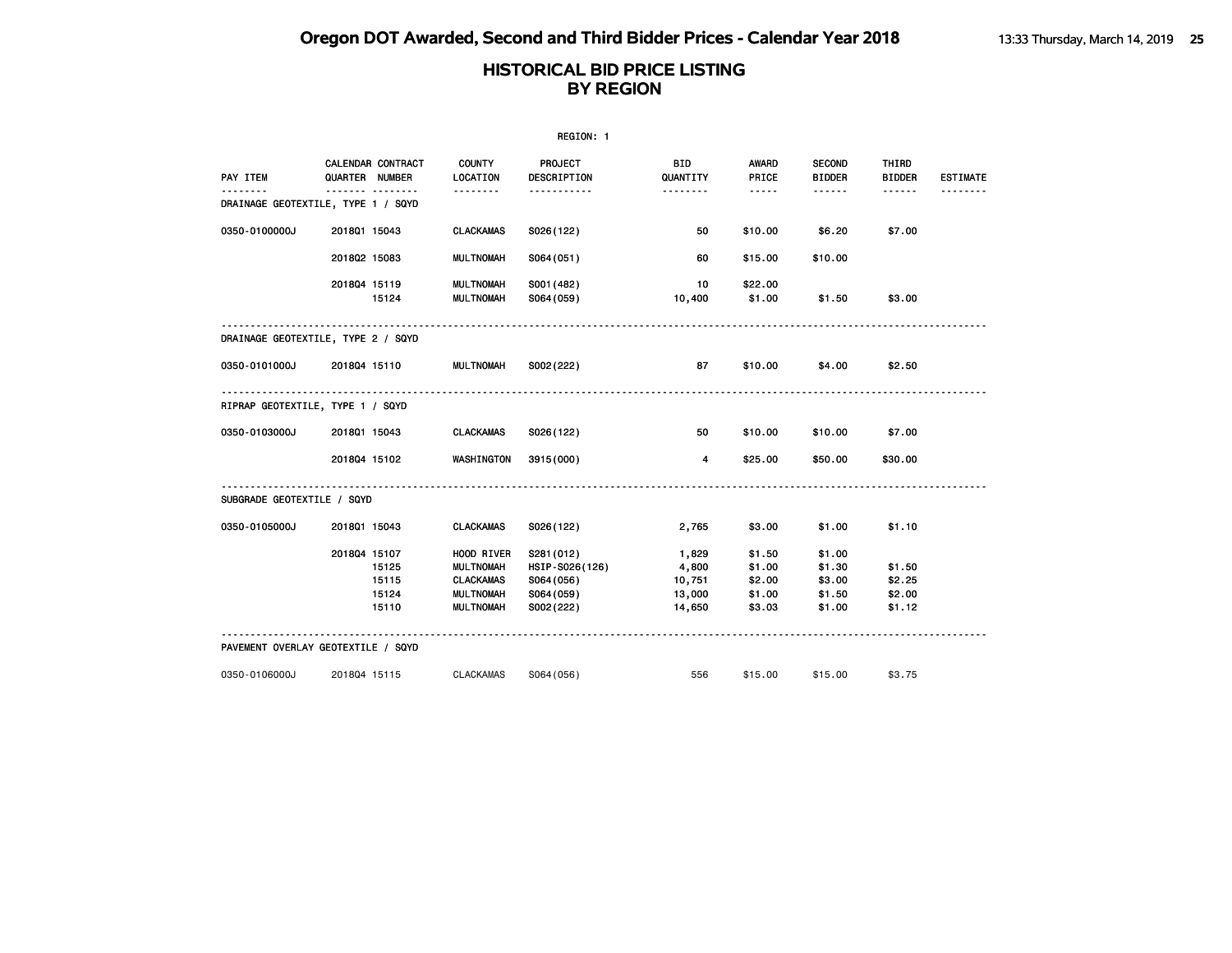|                                           |                                                 |                                                                  | REGION: 1                                           |                                    |                                                      |                                                |                                  |                             |
|-------------------------------------------|-------------------------------------------------|------------------------------------------------------------------|-----------------------------------------------------|------------------------------------|------------------------------------------------------|------------------------------------------------|----------------------------------|-----------------------------|
| PAY ITEM                                  | CALENDAR CONTRACT<br>QUARTER NUMBER             | <b>COUNTY</b><br>LOCATION                                        | <b>PROJECT</b><br>DESCRIPTION                       | BID<br>QUANTITY                    | <b>AWARD</b><br>PRICE                                | <b>SECOND</b><br><b>BIDDER</b>                 | THIRD<br><b>BIDDER</b>           | <b>ESTIMATE</b>             |
| <u>.</u><br>LOOSE RIPRAP, CLASS 50 / CUYD | .                                               | <u> - - - - - - -</u>                                            | -----------                                         | .                                  | $- - - - -$                                          | ------                                         | ------                           | <u>.</u>                    |
| 0390-0105000K                             | 201804 15124                                    | <b>MULTNOMAH</b>                                                 | S064 (059)                                          | 4                                  | \$300.00                                             | \$200.00                                       | \$310.00                         |                             |
| LOOSE RIPRAP, CLASS 50 / TON              |                                                 |                                                                  |                                                     |                                    |                                                      |                                                |                                  |                             |
| 0390-0105000M                             | 2018Q1 15043                                    | <b>CLACKAMAS</b>                                                 | S026(122)                                           | 30                                 | \$80.00                                              | \$75.00                                        | \$95.00                          |                             |
|                                           | 2018Q4 15102<br>15110                           | WASHINGTON<br><b>MULTNOMAH</b>                                   | 3915 (000)<br>S002(222)                             | 0.50<br>$\overline{7}$             | \$700.00<br>\$100.00                                 | \$500.00<br>\$138.00                           | \$700.00<br>\$225.00             |                             |
|                                           |                                                 |                                                                  | REGION: 1                                           |                                    |                                                      |                                                |                                  |                             |
| PAY ITEM                                  | CALENDAR CONTRACT<br>QUARTER NUMBER             | <b>COUNTY</b><br>LOCATION                                        | PROJECT<br>DESCRIPTION                              | BID<br>QUANTITY                    | <b>AWARD</b><br>PRICE                                | <b>SECOND</b><br><b>BIDDER</b>                 | THIRD<br><b>BIDDER</b>           | <b>ESTIMATE</b>             |
| .<br>BOULDER EXCAVATION / CUYD            | .                                               | .                                                                | .                                                   | <u>.</u>                           | -----                                                | .                                              |                                  |                             |
| 0405-0104000K                             | 201804 15115                                    | <b>CLACKAMAS</b>                                                 | S064 (056)                                          | 103                                | \$600.00                                             | \$0.01                                         | \$300.00                         |                             |
|                                           |                                                 |                                                                  | REGION: 1                                           |                                    |                                                      |                                                |                                  |                             |
| PAY ITEM<br>.                             | CALENDAR CONTRACT<br>QUARTER NUMBER<br><u>.</u> | <b>COUNTY</b><br>LOCATION<br><u>.</u>                            | PROJECT<br>DESCRIPTION<br><u>.</u>                  | <b>BID</b><br>QUANTITY<br><u>.</u> | AWARD<br>PRICE<br>$\sim$ $\sim$ $\sim$ $\sim$ $\sim$ | <b>SECOND</b><br><b>BIDDER</b>                 | THIRD<br><b>BIDDER</b><br>------ | <b>ESTIMATE</b><br>-------- |
|                                           | MAINLINE VIDEO INSPECTION / FOOT                |                                                                  |                                                     |                                    |                                                      | ------                                         |                                  |                             |
| 0415-0100000F                             | 201801 15039<br>15043                           | <b>MULTNOMAH</b><br><b>CLACKAMAS</b>                             | STP-S068(028)<br>S026(122)                          | 155<br>290                         | \$15.00<br>\$5.00                                    | \$5.00<br>\$7.00                               | \$6.33<br>\$5.00                 |                             |
|                                           | 201802 15083                                    | <b>MULTNOMAH</b>                                                 | S064(051)                                           | 50                                 | \$22.00                                              | \$10.00                                        |                                  |                             |
|                                           | 201804 15107<br>15102<br>15115<br>15110         | HOOD RIVER<br>WASHINGTON<br><b>CLACKAMAS</b><br><b>MULTNOMAH</b> | S281 (012)<br>3915 (000)<br>S064 (056)<br>S002(222) | 150<br>637<br>681<br>3,911         | \$4.00<br>\$5.00<br>\$5.00<br>\$3.39                 | \$5.00<br>\$3.00<br>\$5.00<br>\$3.80<br>\$2.30 | \$5.00<br>\$2.50<br>\$1.40       |                             |
|                                           | 15125<br>15124                                  | <b>MULTNOMAH</b><br><b>MULTNOMAH</b>                             | HSIP-S026(126)<br>S064 (059)                        | 5,488<br>16,074                    | \$3.00<br>\$3.50                                     | \$4.50                                         | \$3.15<br>\$4.75                 |                             |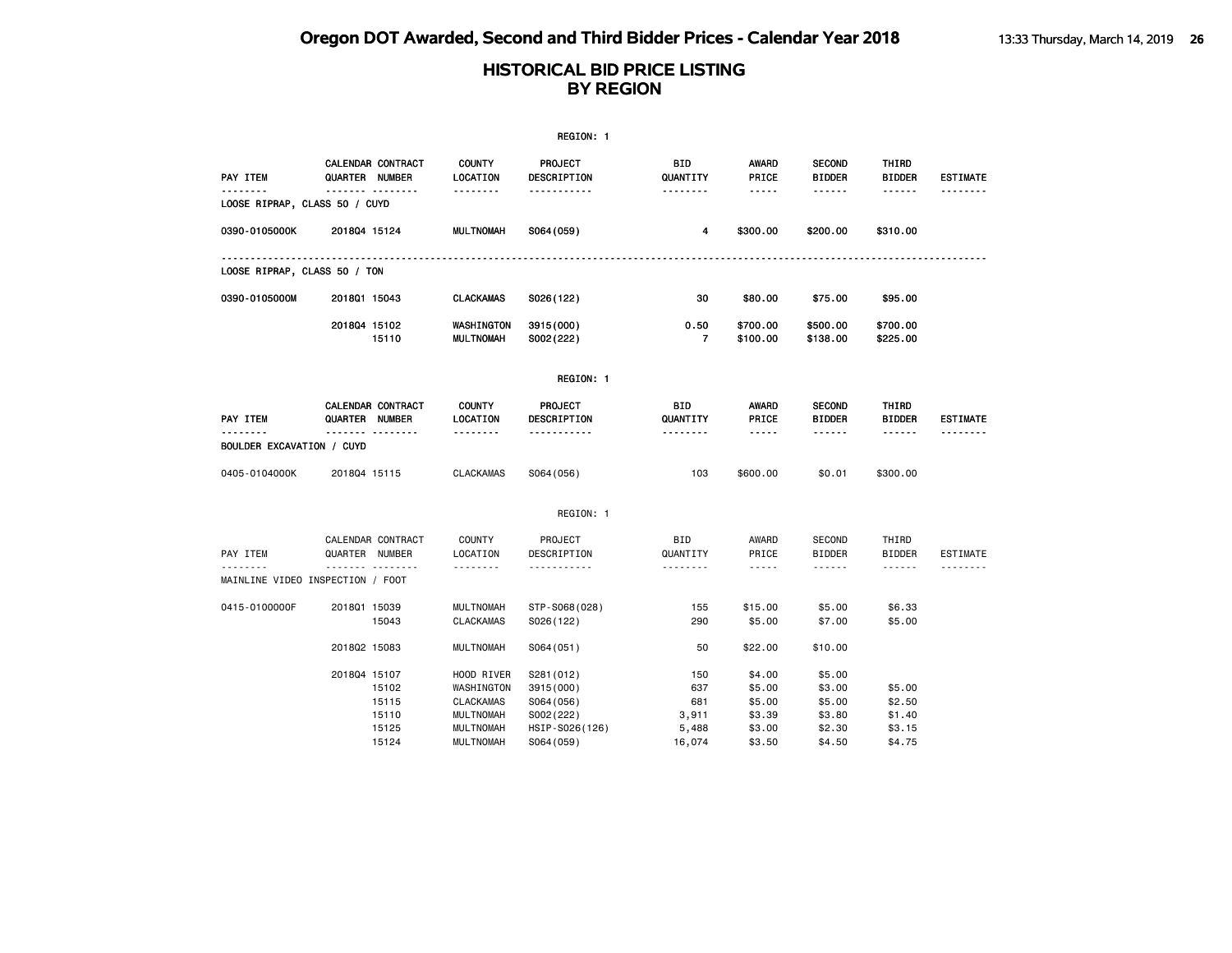|                                 |              |                                           |                           | REGION: 1              |                        |                       |                                |                               |                 |
|---------------------------------|--------------|-------------------------------------------|---------------------------|------------------------|------------------------|-----------------------|--------------------------------|-------------------------------|-----------------|
| PAY ITEM                        | QUARTER      | <b>CALENDAR CONTRACT</b><br><b>NUMBER</b> | <b>COUNTY</b><br>LOCATION | PROJECT<br>DESCRIPTION | <b>BID</b><br>QUANTITY | <b>AWARD</b><br>PRICE | <b>SECOND</b><br><b>BIDDER</b> | <b>THIRD</b><br><b>BIDDER</b> | <b>ESTIMATE</b> |
| 4 INCH DRAIN PIPE / FOOT        |              |                                           |                           |                        | -----                  | - - - - -             | - - - - - -                    | .                             |                 |
| 0430-0100040F                   | 201802 15083 |                                           | <b>MULTNOMAH</b>          | S064(051)              | 42                     | \$40.00               | \$90.00                        |                               |                 |
| 6 INCH DRAIN PIPE / FOOT        |              |                                           |                           |                        |                        |                       |                                |                               |                 |
| 0430-0100060F                   | 201804 15124 |                                           | <b>MULTNOMAH</b>          | S064 (059)             | 8,959                  | \$35.00               | \$28.00                        | \$8.50                        |                 |
| SUBSURFACE DRAIN OUTLETS / EACH |              |                                           |                           |                        |                        |                       |                                |                               |                 |
| 0430-0101000E                   | 201802 15083 |                                           | <b>MULTNOMAH</b>          | S064(051)              | 1.                     | \$1,200               | \$2,000                        |                               |                 |
|                                 | 201804 15124 |                                           | <b>MULTNOMAH</b>          | S064 (059)             | 65                     | \$1,450               | \$1,600                        | \$900                         |                 |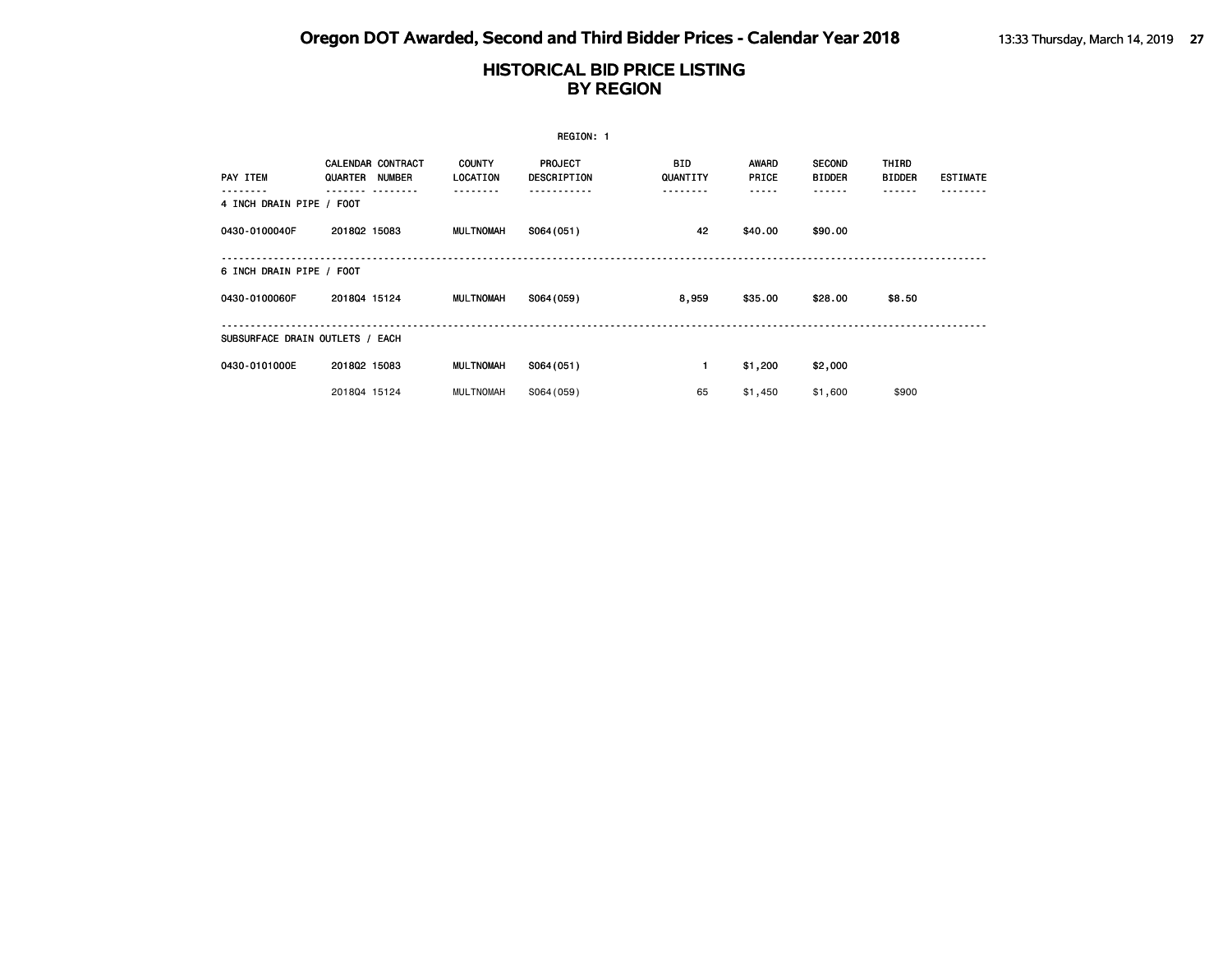|                                                  |                |                          |                                | REGION: 1               |                 |                                                                                                                                                      |                                |                        |                 |
|--------------------------------------------------|----------------|--------------------------|--------------------------------|-------------------------|-----------------|------------------------------------------------------------------------------------------------------------------------------------------------------|--------------------------------|------------------------|-----------------|
| PAY ITEM                                         | QUARTER NUMBER | <b>CALENDAR CONTRACT</b> | <b>COUNTY</b><br>LOCATION      | PROJECT<br>DESCRIPTION  | BID<br>QUANTITY | AWARD<br>PRICE                                                                                                                                       | <b>SECOND</b><br><b>BIDDER</b> | THIRD<br><b>BIDDER</b> | <b>ESTIMATE</b> |
| <u>.</u><br>12 INCH CULV PIPE, 5 FT DEPTH / FOOT |                | <u> </u>                 | <u> - - - - - - -</u>          | -----------             | 1.1.1.1.1.1.1   | $\frac{1}{2} \left( \frac{1}{2} \right) \left( \frac{1}{2} \right) \left( \frac{1}{2} \right) \left( \frac{1}{2} \right) \left( \frac{1}{2} \right)$ | ------                         | ------                 | <u>.</u>        |
| 0445-010012AF                                    | 201801 15043   |                          | <b>CLACKAMAS</b>               | S026(122)               | 186             | \$90.00                                                                                                                                              | \$90.00                        | \$65.00                |                 |
|                                                  | 201804 15107   |                          | HOOD RIVER                     | S281 (012)              | 110             | \$92.00                                                                                                                                              | \$97.00                        |                        |                 |
| 6 INCH STORM SEW PIPE, 5 FT / FOOT               |                |                          | .                              |                         |                 |                                                                                                                                                      |                                |                        |                 |
| 0445-035006AF                                    | 201804 15107   | 15110                    | HOOD RIVER<br><b>MULTNOMAH</b> | S281 (012)<br>S002(222) | 73<br>90        | \$55.00<br>\$110.00                                                                                                                                  | \$62.00<br>\$73.00             | \$85.00                |                 |
| 8 INCH STORM SEW PIPE, 5 FT / FOOT               |                |                          |                                |                         |                 |                                                                                                                                                      |                                |                        |                 |
| 0445-035008AF                                    | 201801 15039   |                          | MULTNOMAH                      | STP-S068(028)           | 53              | \$120.00                                                                                                                                             | \$200.00                       | \$250.00               |                 |
|                                                  | 201804 15125   |                          | MULTNOMAH                      | HSIP-S026(126)          | 22              | \$55.00                                                                                                                                              | \$90.00                        | \$105.00               |                 |
| 10 INCH STORM SEW PIPE, 5 FT / FOOT              |                |                          |                                |                         |                 |                                                                                                                                                      |                                |                        |                 |
| 0445-035010AF                                    |                | 201804 15107             | HOOD RIVER S281(012)           |                         | 116             | \$72.00                                                                                                                                              | \$70.00                        |                        |                 |
| 12 INCH STORM SEW PIPE, 5 FT / FOOT              |                |                          |                                |                         |                 |                                                                                                                                                      |                                |                        |                 |
| 0445-035012AF                                    | 201801 15043   |                          | CLACKAMAS                      | S026(122)               | 96              | \$90.00                                                                                                                                              | \$91.00                        | \$70.00                |                 |
|                                                  | 201802 15083   |                          | <b>MULTNOMAH</b>               | S064(051)               | 5               | \$125.00                                                                                                                                             | \$290.00                       |                        |                 |
|                                                  | 201804 15107   |                          | HOOD RIVER                     | S281 (012)              | 34              | \$78.00                                                                                                                                              | \$88.00                        |                        |                 |
|                                                  |                | 15115                    | CLACKAMAS                      | S064 (056)              | 476             | \$92.00                                                                                                                                              | \$140.00                       | \$200.00               |                 |
|                                                  |                | 15102                    | WASHINGTON                     | 3915 (000)              | 563             | \$66.00                                                                                                                                              | \$70.00                        | \$170.00               |                 |
|                                                  |                | 15110                    | MULTNOMAH                      | S002(222)               | 1,023           | \$82.00                                                                                                                                              | \$85.50                        | \$105.00               |                 |
|                                                  |                | 15124                    | <b>MULTNOMAH</b>               | S064 (059)              | 2,775           | \$100.00                                                                                                                                             | \$90.00                        | \$125.00               |                 |
|                                                  |                | 15125                    | MULTNOMAH                      | HSIP-S026(126)          | 4,671           | \$70.00                                                                                                                                              | \$83.00                        | \$75.00                |                 |
| 12 INCH STORM SEW PIPE, 10 FT / FOOT             |                |                          |                                |                         |                 |                                                                                                                                                      |                                |                        |                 |
| 0445-035012BF                                    | 201801 15039   |                          | <b>MULTNOMAH</b>               | STP-S068(028)           | 91              | \$150.00                                                                                                                                             | \$300.00                       | \$320.00               |                 |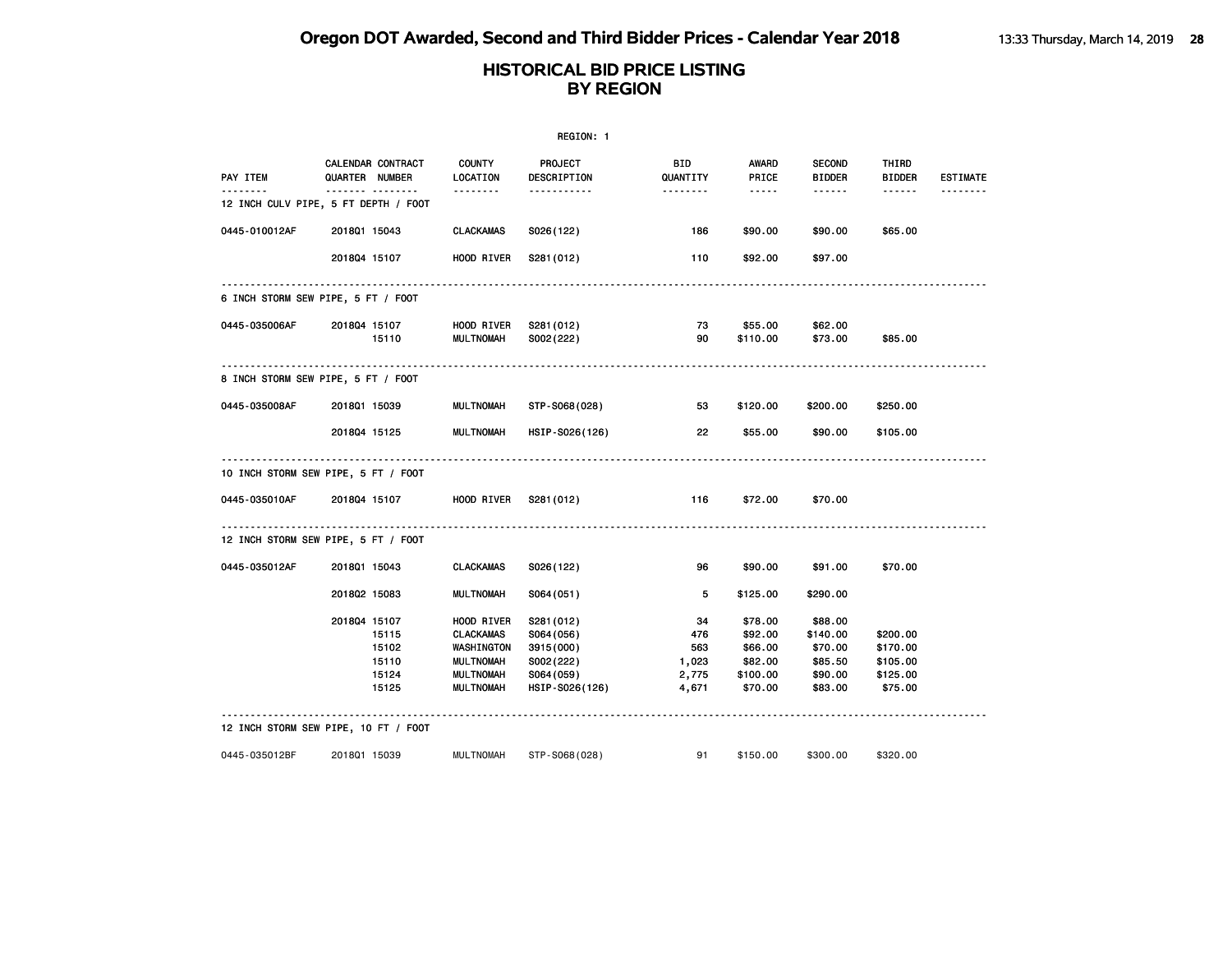|               | REGION: 1                                        |                                      |                         |                 |                       |                                |                        |                 |  |  |  |  |
|---------------|--------------------------------------------------|--------------------------------------|-------------------------|-----------------|-----------------------|--------------------------------|------------------------|-----------------|--|--|--|--|
| PAY ITEM      | CALENDAR CONTRACT<br>QUARTER NUMBER              | <b>COUNTY</b><br>LOCATION            | PROJECT<br>DESCRIPTION  | BID<br>QUANTITY | <b>AWARD</b><br>PRICE | <b>SECOND</b><br><b>BIDDER</b> | THIRD<br><b>BIDDER</b> | <b>ESTIMATE</b> |  |  |  |  |
|               | <b>.</b><br>12 INCH STORM SEW PIPE, 10 FT / FOOT | <u>.</u>                             | -----------             | .               | -----                 | ------                         | ------                 |                 |  |  |  |  |
| 0445-035012BF | 201804 15115                                     | <b>CLACKAMAS</b>                     | S064 (056)              | 24              | \$175.00              | \$275.00                       | \$240.00               |                 |  |  |  |  |
|               | 15110                                            | <b>MULTNOMAH</b>                     | S002(222)               | 154             | \$117.00              | \$98.00                        | \$140.00               |                 |  |  |  |  |
|               | 15124                                            | <b>MULTNOMAH</b>                     | S064 (059)              | 388             | \$100.00              | \$115.00                       | \$170.00               |                 |  |  |  |  |
|               | 15125                                            | <b>MULTNOMAH</b>                     | HSIP-S026(126)          | 795             | \$80.00               | \$100.00                       | \$106.56               |                 |  |  |  |  |
|               | 12 INCH STORM SEW PIPE, 20 FT / FOOT             |                                      |                         |                 |                       |                                |                        |                 |  |  |  |  |
| 0445-035012CF | 201804 15124                                     | <b>MULTNOMAH</b>                     | S064 (059)              | 17              | \$220.00              | \$250.00                       | \$415.00               |                 |  |  |  |  |
|               | 15 INCH STORM SEW PIPE, 5 FT / FOOT              |                                      |                         |                 |                       |                                |                        |                 |  |  |  |  |
| 0445-035015AF | 201804 15115                                     | <b>CLACKAMAS</b>                     | S064 (056)              | 87              | \$120.00              | \$320.00                       | \$200.00               |                 |  |  |  |  |
|               | 15 INCH STORM SEW PIPE, 10 FT / FOOT             |                                      |                         |                 |                       |                                |                        |                 |  |  |  |  |
| 0445-035015BF | 201804 15124                                     | <b>MULTNOMAH</b>                     | S064 (059)              | 388             | \$140.00              | \$120.00                       | \$165.00               |                 |  |  |  |  |
|               | 15 INCH STORM SEW PIPE, 20 FT / FOOT             |                                      |                         |                 |                       |                                |                        |                 |  |  |  |  |
| 0445-035015CF | 201804 15124                                     | <b>MULTNOMAH</b>                     | S064 (059)              | 85              | \$160.00              | \$200.00                       | \$335.00               |                 |  |  |  |  |
|               | 18 INCH STORM SEW PIPE, 5 FT / FOOT              |                                      |                         |                 |                       |                                |                        |                 |  |  |  |  |
| 0445-035018AF | 201804 15110                                     | <b>MULTNOMAH</b>                     | S002(222)               | 357             | \$105.00              | \$118.00                       | \$100.00               |                 |  |  |  |  |
|               | 18 INCH STORM SEW PIPE, 10 FT / FOOT             |                                      |                         |                 |                       |                                |                        |                 |  |  |  |  |
| 0445-035018BF | 201804 15110<br>15115                            | <b>MULTNOMAH</b><br><b>CLACKAMAS</b> | S002(222)<br>S064 (056) | 67<br>94        | \$130.00<br>\$100.00  | \$147.00<br>\$190.00           | \$145.00<br>\$240.00   |                 |  |  |  |  |
|               |                                                  |                                      |                         |                 |                       |                                |                        |                 |  |  |  |  |
|               | 3 INCH PVC PIPE, 5 FT DEPTH / FOOT               |                                      |                         |                 |                       |                                |                        |                 |  |  |  |  |
| 0445-052003AF | 201802 15083                                     | <b>MULTNOMAH</b>                     | S064(051)               | 100             | \$40.00               | \$70.00                        |                        |                 |  |  |  |  |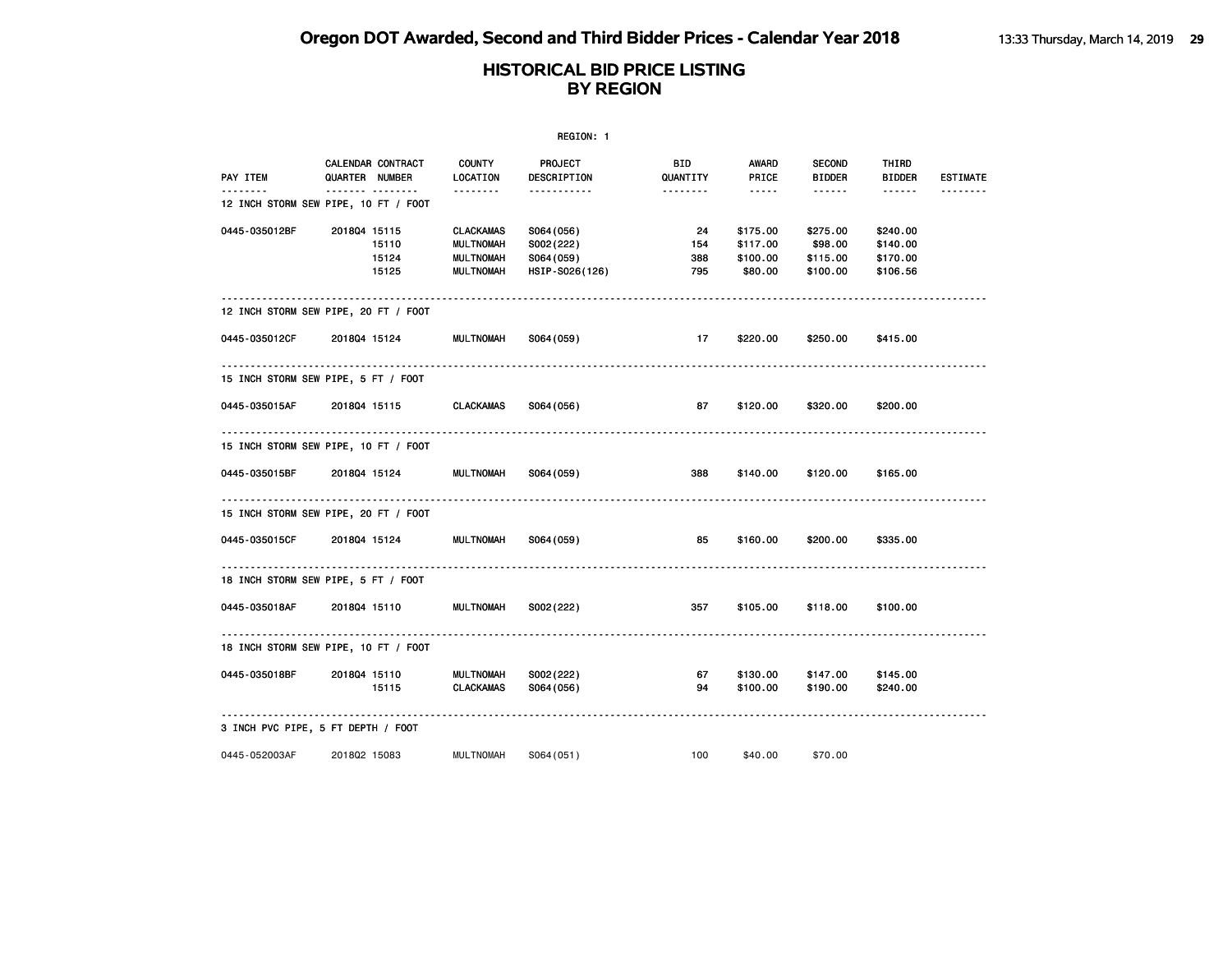|                                     |              |                                                |                                                    | REGION: 1                             |                                    |                                  |                                                               |                                                              |                 |
|-------------------------------------|--------------|------------------------------------------------|----------------------------------------------------|---------------------------------------|------------------------------------|----------------------------------|---------------------------------------------------------------|--------------------------------------------------------------|-----------------|
| PAY ITEM                            |              | CALENDAR CONTRACT<br><b>QUARTER NUMBER</b><br> | <b>COUNTY</b><br>LOCATION<br><u>.</u>              | PROJECT<br>DESCRIPTION                | <b>BID</b><br>QUANTITY<br><u>.</u> | <b>AWARD</b><br>PRICE            | <b>SECOND</b><br><b>BIDDER</b>                                | THIRD<br><b>BIDDER</b>                                       | <b>ESTIMATE</b> |
| 8 INCH DUCT IRON PIPE, 5 FT / FOOT  |              |                                                |                                                    | <u></u>                               |                                    | $- - - - -$                      |                                                               | $- - - - - -$                                                |                 |
| 0445-060008AF                       | 201801 15039 |                                                | <b>MULTNOMAH</b>                                   | STP-S068(028)                         | 11                                 | \$130.00                         | \$260.00                                                      | \$380.00                                                     |                 |
| 12 INCH DUCT IRON PIPE, 5 FT / FOOT |              |                                                |                                                    |                                       |                                    |                                  |                                                               |                                                              |                 |
| 0445-060012AF                       | 201804 15102 | 15124<br>15110                                 | WASHINGTON<br><b>MULTNOMAH</b><br><b>MULTNOMAH</b> | 3915 (000)<br>S064 (059)<br>S002(222) | 74<br>260<br>286                   | \$335.00<br>\$115.00<br>\$120.00 | \$260.00<br>\$90.00<br>\$105.50                               | \$200.00<br>\$165.00<br>\$90.00                              |                 |
| SLOPED END SECTIONS, 12 INCH / EACH |              |                                                |                                                    |                                       |                                    |                                  |                                                               |                                                              |                 |
| 0445-0700120E                       | 201801 15043 |                                                | <b>CLACKAMAS</b>                                   | S026(122)                             | 10                                 | \$500.00                         | \$140.00                                                      | \$225.00                                                     |                 |
|                                     | 201804 15115 |                                                | <b>CLACKAMAS</b>                                   | S064 (056)                            | 2                                  | \$250                            | \$500                                                         | \$3,500                                                      |                 |
| CONCRETE PIPE ANCHORS / EACH        |              |                                                |                                                    |                                       |                                    |                                  |                                                               |                                                              |                 |
| 0445-0735010E                       | 201801 15043 |                                                | <b>CLACKAMAS</b>                                   | S026(122)                             | $\overline{2}$                     | \$700.00                         | \$350.00                                                      | \$350.00                                                     |                 |
|                                     | 201804 15124 | 15110                                          | <b>MULTNOMAH</b><br><b>MULTNOMAH</b>               | S064 (059)<br>S002(222)               | $\mathbf{1}$<br>$\overline{2}$     | \$800<br>\$1,500                 | \$2,000<br>\$1,080                                            | \$865<br>\$2,000                                             |                 |
|                                     |              |                                                |                                                    | REGION: 1                             |                                    |                                  |                                                               |                                                              |                 |
| PAY ITEM<br><u>.</u>                |              | CALENDAR CONTRACT<br>QUARTER NUMBER<br>.       | COUNTY<br>LOCATION<br>.                            | PROJECT<br>DESCRIPTION<br><u>.</u>    | BID<br>QUANTITY<br>.               | AWARD<br>PRICE<br>$\frac{1}{2}$  | SECOND<br><b>BIDDER</b><br>$\sim$ $\sim$ $\sim$ $\sim$ $\sim$ | THIRD<br><b>BIDDER</b><br>$\sim$ $\sim$ $\sim$ $\sim$ $\sim$ | ESTIMATE<br>.   |
| PAVED CULVERT END SLOPES / SQFT     |              |                                                |                                                    |                                       |                                    |                                  |                                                               |                                                              |                 |
| 0460-0100000J                       | 201801 15043 |                                                | <b>CLACKAMAS</b>                                   | S026(122)                             | 78                                 | \$50.00                          | \$38.00                                                       | \$30.00                                                      |                 |
|                                     | 201804 15102 | 15124<br>15110                                 | WASHINGTON<br><b>MULTNOMAH</b><br><b>MULTNOMAH</b> | 3915 (000)<br>S064 (059)<br>S002(222) | 32<br>32<br>93                     | \$213.00<br>\$28.00<br>\$20.00   | \$30.00<br>\$150.00<br>\$25.50                                | \$50.00<br>\$81.00<br>\$22.00                                |                 |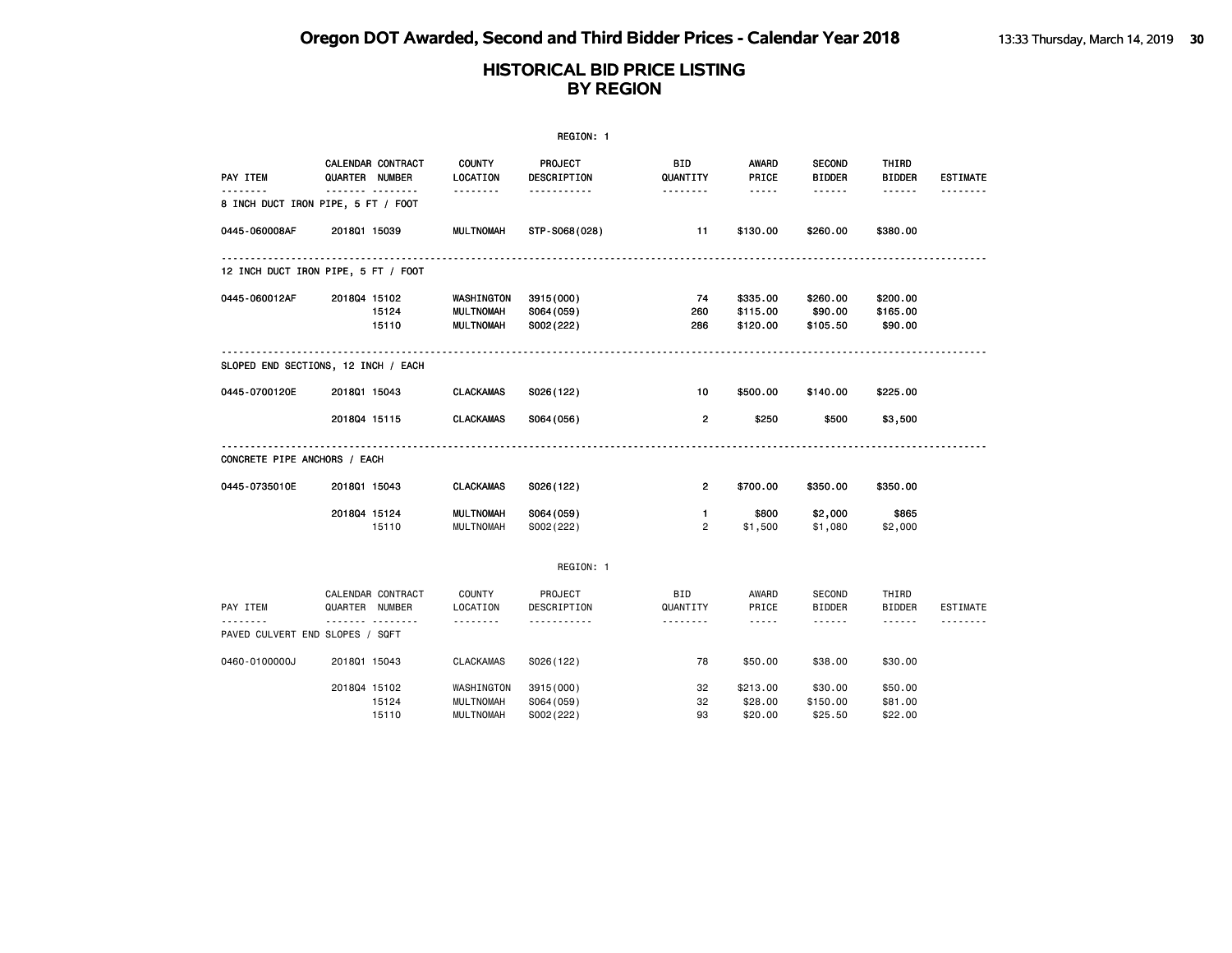|                                                  |              |                                                   |                                                    | REGION: 1                             |                                                |                               |                                         |                                 |                 |
|--------------------------------------------------|--------------|---------------------------------------------------|----------------------------------------------------|---------------------------------------|------------------------------------------------|-------------------------------|-----------------------------------------|---------------------------------|-----------------|
| PAY ITEM                                         |              | <b>CALENDAR CONTRACT</b><br><b>QUARTER NUMBER</b> | <b>COUNTY</b><br>LOCATION                          | PROJECT<br>DESCRIPTION                | BID<br>QUANTITY                                | AWARD<br>PRICE                | <b>SECOND</b><br><b>BIDDER</b>          | THIRD<br><b>BIDDER</b>          | <b>ESTIMATE</b> |
| <u>.</u><br>CONCRETE STORM SEWER MANHOLES / EACH |              | .                                                 | <u>.</u>                                           | -----------                           | <u> - - - - - - -</u>                          | $\sim$ $\sim$ $\sim$ $\sim$   | $\cdots\cdots\cdots$                    |                                 | <u>.</u>        |
| 0470-0101000E                                    | 201801 15043 |                                                   | <b>CLACKAMAS</b>                                   | S026(122)                             | $\mathbf{1}$                                   | \$5,000                       | \$5,500                                 | \$2,700                         |                 |
|                                                  | 201804 15107 | 15110<br>15115                                    | <b>HOOD RIVER</b><br><b>MULTNOMAH</b><br>CLACKAMAS | S281 (012)<br>S002(222)<br>S064 (056) | $\mathbf{1}$<br>$\mathbf{1}$<br>$\blacksquare$ | \$6,000<br>\$3,900<br>\$4,600 | \$3,900<br>\$4,380<br>\$7,000           | \$7,000<br>\$5,000              |                 |
|                                                  |              | 15125<br>15124                                    | MULTNOMAH<br>MULTNOMAH                             | HSIP-S026(126)<br>S064(059)           | 3<br>5                                         | \$5,000<br>\$3,200            | \$4,000<br>\$5,000                      | \$4,500<br>\$4,400              |                 |
| CONCRETE MANHOLES, WITH INLET / EACH             |              |                                                   |                                                    |                                       |                                                |                               |                                         |                                 |                 |
| 0470-0103000E                                    | 201804 15110 | 15124                                             | <b>MULTNOMAH</b><br><b>MULTNOMAH</b>               | S002(222)<br>S064 (059)               | $\blacksquare$<br>6                            | \$5,700<br>\$5,000            | \$4,560<br>\$5,500                      | \$8,000<br>\$4,800              |                 |
| CONC MH STORM SEW POLLN CTL / EACH               |              |                                                   | --------                                           |                                       |                                                |                               |                                         |                                 |                 |
| 0470-0104000E                                    | 201804 15102 |                                                   | WASHINGTON                                         | 3915 (000)                            | $\sim$ 1                                       |                               | \$10,000 \$8,000                        | \$8,000                         |                 |
| CONCRETE MANHOLES, SHALLOW / EACH                |              |                                                   | <u>.</u>                                           |                                       |                                                |                               |                                         |                                 |                 |
| 0470-0105000E                                    | 201804 15124 |                                                   | MULTNOMAH                                          | S064 (059)                            | $\blacksquare$                                 | \$3,000                       | \$3,500                                 | \$3,200                         |                 |
| CONC MANHOLES, LARGE PCAST / EACH                |              |                                                   |                                                    |                                       |                                                |                               |                                         |                                 |                 |
| 0470-0106000E                                    | 201804 15110 | 15115<br>15124                                    | MULTNOMAH<br>CLACKAMAS<br>MULTNOMAH                | S002(222)<br>S064 (056)<br>S064 (059) | $1 -$<br>$\mathbf{1}$<br>$1 -$                 | \$8,000<br>\$5,000            | \$6,800 \$6,900<br>\$10,000<br>\$15,000 | \$12,000<br>\$14,000<br>\$6,000 |                 |
| CONC MANHOLES, SEDIMENTATION / EACH              |              |                                                   |                                                    |                                       |                                                |                               |                                         |                                 |                 |
| 0470-0113000E                                    | 201804 15125 |                                                   | MULTNOMAH                                          | HSIP-S026(126)                        | $\sim$ 17                                      | \$10,000                      | \$6,700                                 | \$8,913                         |                 |
| CONC MH W/ INLET, LARGE / EACH                   |              |                                                   |                                                    |                                       |                                                |                               |                                         |                                 |                 |
| 0470-0118000E                                    | 201804 15124 |                                                   | <b>MULTNOMAH</b>                                   | S064 (059)                            | $\mathbf{1}$                                   | \$10,000                      | \$16,000                                | \$8,000                         |                 |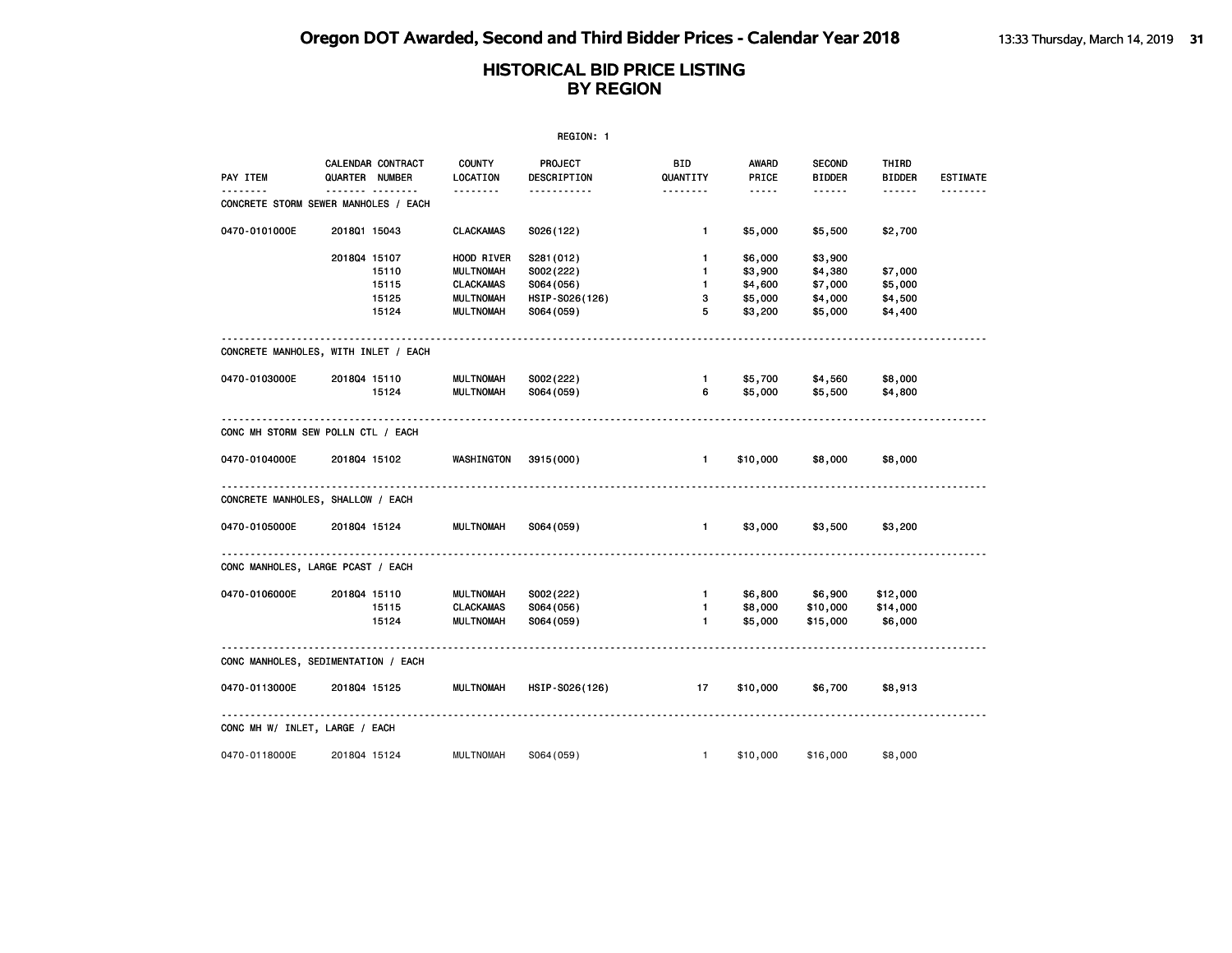|                                    |              |                                     | REGION: 1                 |                        |                        |                |                                |                        |                 |
|------------------------------------|--------------|-------------------------------------|---------------------------|------------------------|------------------------|----------------|--------------------------------|------------------------|-----------------|
| PAY ITEM                           |              | CALENDAR CONTRACT<br>QUARTER NUMBER | <b>COUNTY</b><br>LOCATION | PROJECT<br>DESCRIPTION | <b>BID</b><br>QUANTITY | AWARD<br>PRICE | <b>SECOND</b><br><b>BIDDER</b> | THIRD<br><b>BIDDER</b> | <b>ESTIMATE</b> |
| CONCRETE INLETS, TYPE CG-2 / EACH  |              |                                     | .                         | <u>.</u>               | .                      | $- - - - -$    |                                |                        | .               |
| 0470-0307000E                      | 201804 15107 |                                     | HOOD RIVER                | S281 (012)             | $\mathbf{1}$           | \$2,500        | \$2,000                        |                        |                 |
|                                    |              | 15125                               | <b>MULTNOMAH</b>          | HSIP-S026(126)         | 20                     | \$3,000        | \$2,300                        | \$3,000                |                 |
| CONCRETE INLETS, TYPE CG-3 / EACH  |              |                                     |                           |                        |                        |                |                                |                        |                 |
| 0470-0309000E                      | 201801 15039 |                                     | <b>MULTNOMAH</b>          | STP-S068(028)          | 4                      | \$2,500        | \$3,000                        | \$3,000                |                 |
|                                    | 201804 15102 |                                     | WASHINGTON                | 3915(000)              | 4                      | \$2,900        | \$2,500                        | \$3,000                |                 |
|                                    |              | 15125                               | <b>MULTNOMAH</b>          | HSIP-S026(126)         | 50                     | \$3,200        | \$2,000                        | \$3,000                |                 |
| CONCRETE INLETS, TYPE D / EACH     |              |                                     |                           |                        |                        |                |                                |                        |                 |
| 0470-0311000E                      | 201804 15107 |                                     | HOOD RIVER                | S281 (012)             | $\blacksquare$         | \$2,600        | \$2,000                        |                        |                 |
|                                    |              | 15115                               | <b>CLACKAMAS</b>          | S064 (056)             | $\mathbf{1}$           | \$1,700        | \$3,000                        | \$3,500                |                 |
| CONCRETE INLETS, TYPE G-1 / EACH   |              |                                     |                           |                        |                        |                |                                |                        |                 |
| 0470-0313000E                      | 201801 15039 |                                     | <b>MULTNOMAH</b>          | STP-S068(028)          | 5                      | \$2,200        | \$2,000                        | \$3,000                |                 |
| CONCRETE INLETS, TYPE G-2 / EACH   |              |                                     |                           |                        |                        |                |                                |                        |                 |
| 0470-0315000E                      | 201801 15039 |                                     | MULTNOMAH                 | STP-S068(028)          | 2                      | \$2,700        | \$2,300                        | \$3,000                |                 |
|                                    |              | 15043                               | <b>CLACKAMAS</b>          | S026(122)              | $\overline{2}$         | \$3,000        | \$2,000                        | \$1,700                |                 |
|                                    | 201802 15083 |                                     | <b>MULTNOMAH</b>          | S064(051)              | $\mathbf{1}$           | \$2,500        | \$2,100                        |                        |                 |
|                                    | 201804 15125 |                                     | <b>MULTNOMAH</b>          | HSIP-S026(126)         | $\mathbf{1}$           | \$3,000        | \$1,900                        | \$3,000                |                 |
|                                    |              | 15115                               | <b>CLACKAMAS</b>          | S064 (056)             | 5                      | \$2,200        | \$4,000                        | \$3,500                |                 |
|                                    |              | 15110                               | <b>MULTNOMAH</b>          | S002(222)              | 17                     | \$2,900        | \$2,370                        | \$4,200                |                 |
|                                    |              | 15124                               | <b>MULTNOMAH</b>          | S064 (059)             | 49                     | \$1,800        | \$2,000                        | \$3,200                |                 |
| CONCRETE INLETS, TYPE G-2MA / EACH |              |                                     |                           |                        |                        |                |                                |                        |                 |
| 0470-0319000E                      | 201804 15110 |                                     | <b>MULTNOMAH</b>          | S002(222)              | $\mathbf{1}$           | \$2,500        | \$2,875                        | \$4,100                |                 |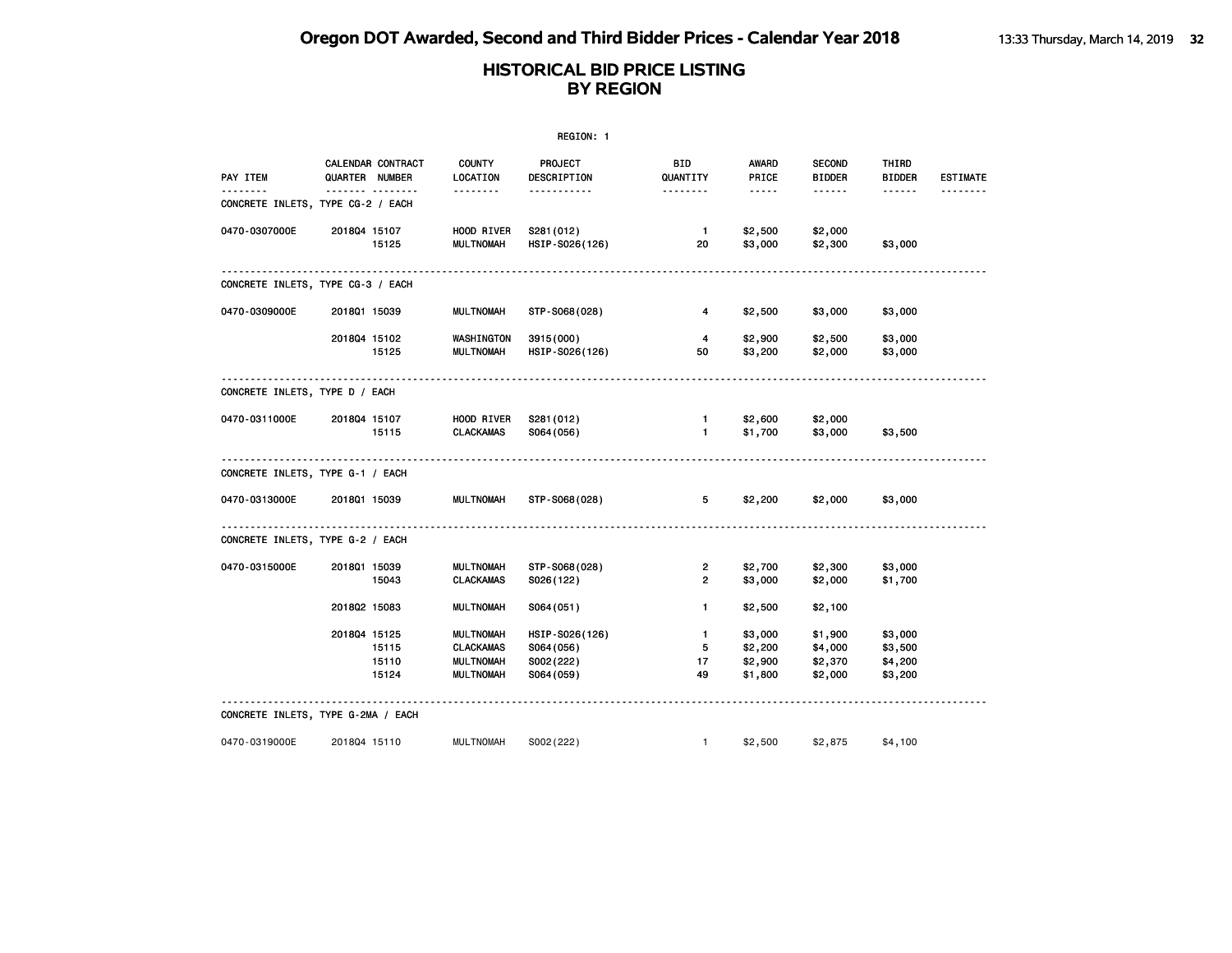| REGION: 1                          |                |                          |                                                                        |                                                        |                         |                                          |                                          |                                          |                 |  |  |  |
|------------------------------------|----------------|--------------------------|------------------------------------------------------------------------|--------------------------------------------------------|-------------------------|------------------------------------------|------------------------------------------|------------------------------------------|-----------------|--|--|--|
| PAY ITEM                           | QUARTER NUMBER | <b>CALENDAR CONTRACT</b> | <b>COUNTY</b><br><b>LOCATION</b>                                       | <b>PROJECT</b><br>DESCRIPTION                          | BID.<br>QUANTITY        | <b>AWARD</b><br>PRICE                    | <b>SECOND</b><br><b>BIDDER</b>           | THIRD<br><b>BIDDER</b>                   | <b>ESTIMATE</b> |  |  |  |
| CONCRETE INLETS, TYPE G-2MA / EACH |                |                          |                                                                        |                                                        | .                       | -----                                    | ------                                   | ------                                   |                 |  |  |  |
| 0470-0319000E                      | (cont) 15124   |                          | MULTNOMAH                                                              | S064 (059)                                             | 3                       | \$2,200                                  | \$2,000                                  | \$3,200                                  |                 |  |  |  |
| CONCRETE INLETS, TYPE M-E / EACH   |                |                          |                                                                        |                                                        |                         |                                          |                                          |                                          |                 |  |  |  |
| 0470-0321000E                      | 201804 15110   |                          | MULTNOMAH                                                              | S002(222)                                              | 1.                      | \$2,200                                  | \$3,500                                  | \$4,350                                  |                 |  |  |  |
|                                    |                |                          |                                                                        | REGION: 1                                              |                         |                                          |                                          |                                          |                 |  |  |  |
| PAY ITEM                           | QUARTER NUMBER | CALENDAR CONTRACT        | COUNTY<br>LOCATION                                                     | PROJECT<br>DESCRIPTION                                 | BID<br>QUANTITY         | AWARD<br>PRICE                           | <b>SECOND</b><br><b>BIDDER</b>           | THIRD<br><b>BIDDER</b>                   | ESTIMATE        |  |  |  |
| <u>.</u><br>DRAINAGE CURBS / FOOT  |                |                          |                                                                        |                                                        | .                       | $- - - - -$                              | ------                                   | - - - - - -                              |                 |  |  |  |
| 0480-0100000F                      | 201801 15043   |                          | <b>CLACKAMAS</b>                                                       | S026(122)                                              | 30                      | \$40,00                                  | \$44,00                                  | \$35,00                                  |                 |  |  |  |
|                                    | 201804 15102   | 15115<br>15125<br>15110  | WASHINGTON<br><b>CLACKAMAS</b><br><b>MULTNOMAH</b><br><b>MULTNOMAH</b> | 3915(000)<br>S064 (056)<br>HSIP-S026(126)<br>S002(222) | 25<br>210<br>367<br>913 | \$82.00<br>\$15.00<br>\$33.00<br>\$26.00 | \$30.00<br>\$25.00<br>\$25.00<br>\$15.00 | \$50,00<br>\$12.00<br>\$22.54<br>\$25.00 |                 |  |  |  |
|                                    |                |                          |                                                                        |                                                        |                         |                                          |                                          |                                          |                 |  |  |  |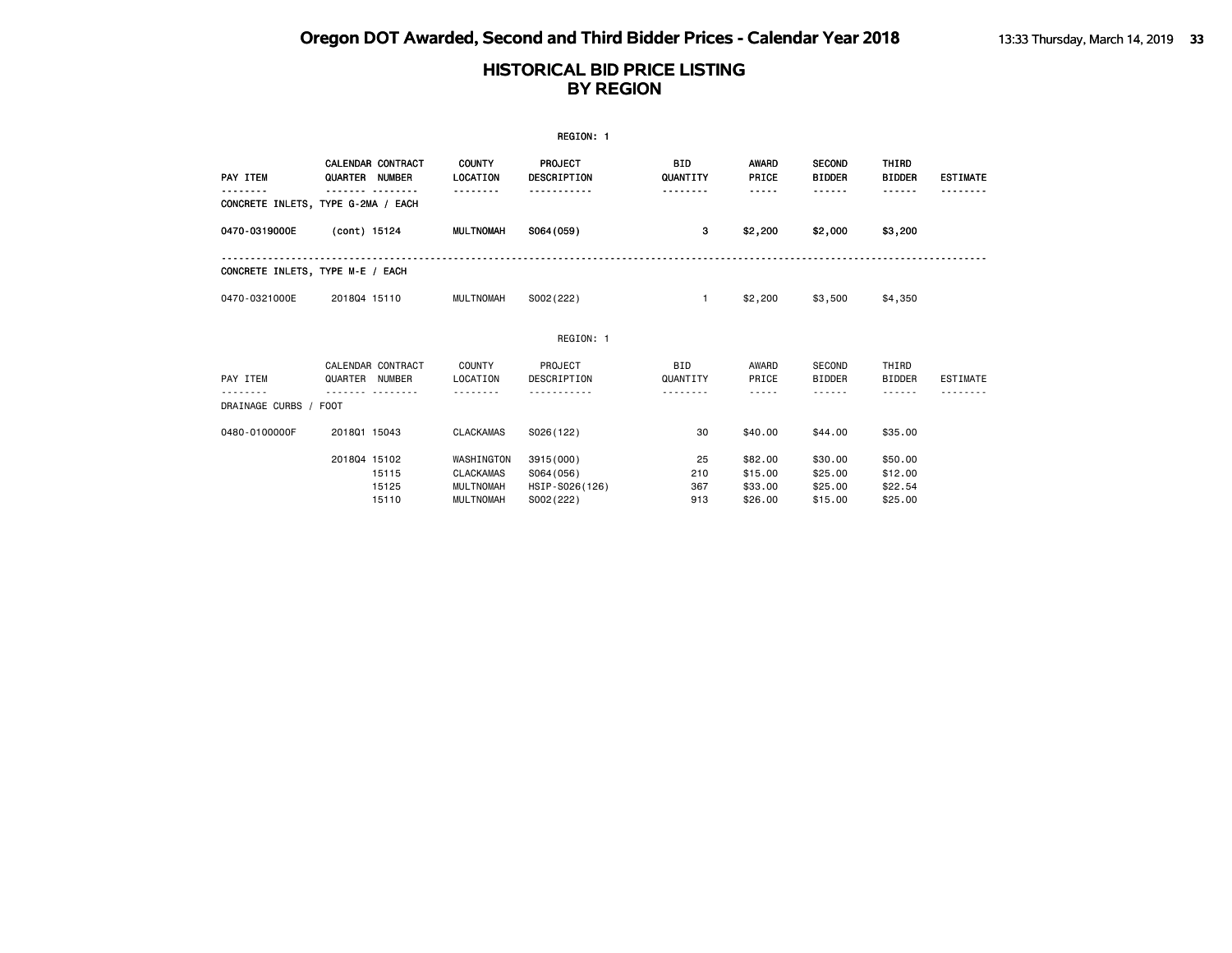| <b>REGION: 1</b>                     |                |                         |                                                          |                                            |                                   |                                |                                |                             |          |  |  |
|--------------------------------------|----------------|-------------------------|----------------------------------------------------------|--------------------------------------------|-----------------------------------|--------------------------------|--------------------------------|-----------------------------|----------|--|--|
| PAY ITEM                             | QUARTER NUMBER | CALENDAR CONTRACT       | <b>COUNTY</b><br>LOCATION                                | <b>PROJECT</b><br>DESCRIPTION              | <b>BID</b><br>QUANTITY            | <b>AWARD</b><br>PRICE          | <b>SECOND</b><br><b>BIDDER</b> | THIRD<br><b>BIDDER</b>      | ESTIMATE |  |  |
| .<br>ADJUSTING BOXES / EACH          |                | <u> </u>                | .                                                        | .                                          | --------                          | -----                          | ------                         | ------                      |          |  |  |
| 0490-0100000E                        | 2018Q1 15050   | 15039                   | <b>MULTNOMAH</b><br>MULTNOMAH                            | S001 (392)<br>STP-S068(028)                | $\overline{2}$<br>21              | \$1,300<br>\$444.00            | \$200<br>\$400.00              | \$4,000<br>\$500.00         |          |  |  |
|                                      | 201804 15102   | 15107                   | <b>WASHINGTON</b><br>HOOD RIVER                          | 3915 (000)<br>S281 (012)                   | $\mathbf{1}$<br>з                 | \$520.00<br>\$175.00           | \$360.00<br>\$200.00           | \$500.00                    |          |  |  |
|                                      |                | 15125<br>15125          | <b>MULTNOMAH</b><br><b>MULTNOMAH</b>                     | HSIP-S026(126)<br>HSIP-S026(126)           | 48<br>103                         | \$300.00<br>\$300.00           | \$95.00<br>\$120.00            | \$40.00<br>\$40.70          |          |  |  |
| CONNECTION TO EXTG STRUCTURES / EACH |                |                         |                                                          |                                            |                                   |                                |                                |                             |          |  |  |
| 0490-0104000E                        | 201801 15039   |                         | MULTNOMAH                                                | STP-S068(028)                              | 8                                 | \$350                          | \$1,500                        | \$2,000                     |          |  |  |
|                                      | 2018Q4 15115   | 15110<br>15125          | <b>CLACKAMAS</b><br><b>MULTNOMAH</b><br><b>MULTNOMAH</b> | S064 (056)<br>S002(222)<br>HSIP-S026(126)  | 6<br>10<br>11                     | \$1,600<br>\$2,600<br>\$1,500  | \$1,500<br>\$945<br>\$700      | \$750<br>\$1,500<br>\$1,000 |          |  |  |
| ADJUSTING INLETS / EACH              |                | 15124                   | <b>MULTNOMAH</b>                                         | S064 (059)                                 | 25                                | \$1,200                        | \$1,500                        | \$2,400                     |          |  |  |
| 0490-0105000E                        | 2018Q1 15039   | 15050                   | MULTNOMAH<br><b>MULTNOMAH</b>                            | STP-S068(028)<br>S001 (392)                | 4<br>155                          | \$1,300<br>\$725.00            | \$1,500<br>\$925.00            | \$1,500<br>\$850.00         |          |  |  |
|                                      | 201804 15102   | 15119                   | WASHINGTON<br><b>MULTNOMAH</b>                           | 3915 (000)<br>S001 (482)                   | $\mathbf{1}$<br>$\mathbf{1}$      | \$1,000<br>\$4,250             | \$700                          | \$700                       |          |  |  |
|                                      |                | 15124<br>15125<br>15115 | <b>MULTNOMAH</b><br><b>MULTNOMAH</b><br><b>CLACKAMAS</b> | S064 (059)<br>HSIP-S026(126)<br>S064 (056) | $\overline{\mathbf{c}}$<br>3<br>5 | \$990.00<br>\$1,000<br>\$1,000 | \$600.00<br>\$400<br>\$900     | \$700.00<br>\$400<br>\$800  |          |  |  |
|                                      |                | 15110                   | <b>MULTNOMAH</b>                                         | S002(222)                                  | 6                                 | \$500                          | \$1,095                        | \$500                       |          |  |  |
| FILLING ABANDONED STRUCTURES / EACH  |                |                         |                                                          |                                            |                                   |                                |                                |                             |          |  |  |
| 0490-0117000E                        | 2018Q4 15125   | 15115                   | <b>MULTNOMAH</b><br><b>CLACKAMAS</b>                     | HSIP-S026(126)<br>S064 (056)               | з<br>11                           | \$1,200<br>\$1,200             | \$650<br>\$500                 | \$1,250<br>\$500            |          |  |  |
| MINOR ADJUSTMENT OF MANHOLES / EACH  |                |                         |                                                          |                                            |                                   |                                |                                |                             |          |  |  |
| 0490-0120000E                        | 201801 15043   |                         | <b>CLACKAMAS</b>                                         | S026(122)                                  | 4                                 | \$500                          | \$1,695                        | \$800                       |          |  |  |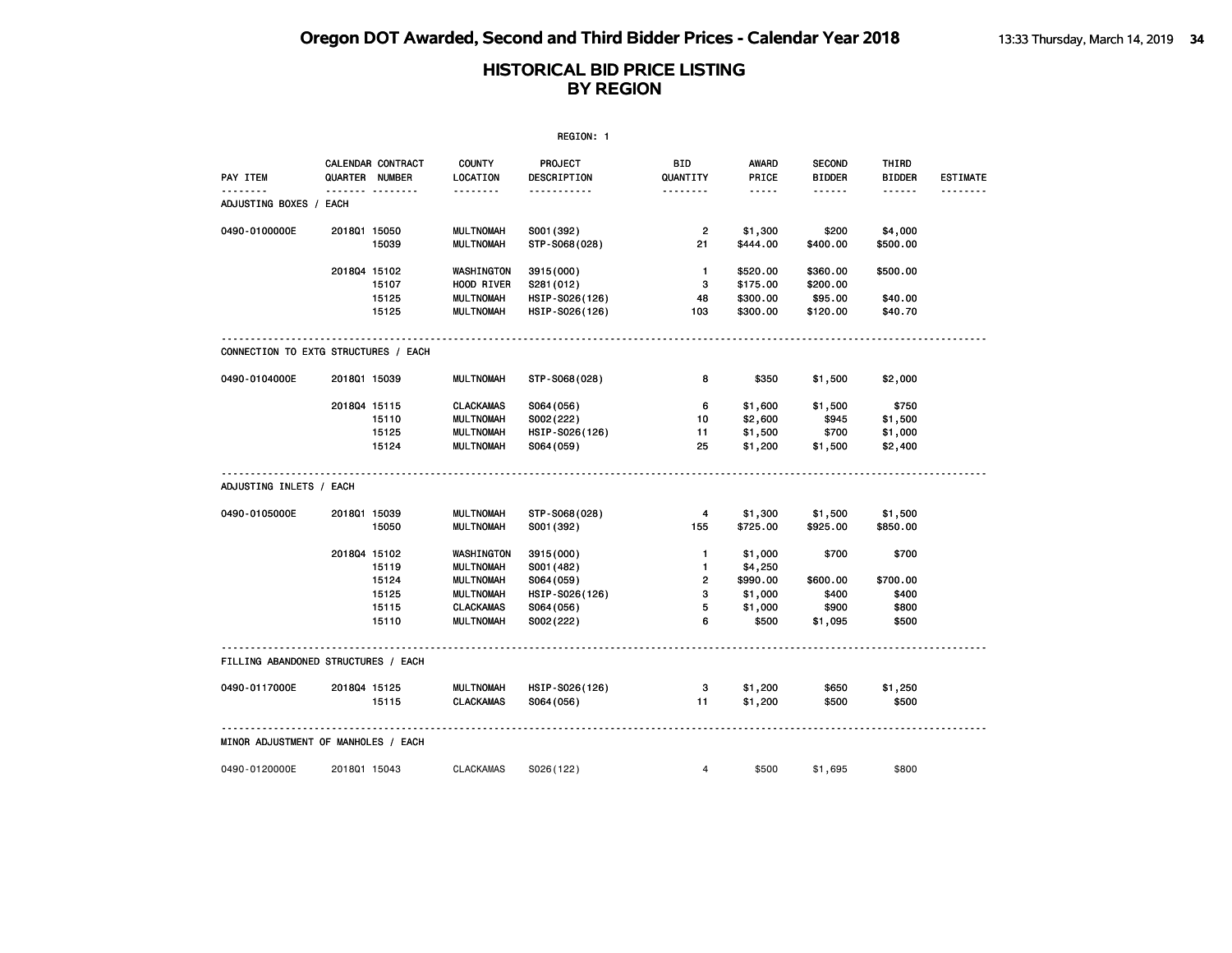| REGION: 1                                       |                           |                                  |                                                                                            |                                                                       |                                |                                                        |                                                          |                                                        |                 |  |  |
|-------------------------------------------------|---------------------------|----------------------------------|--------------------------------------------------------------------------------------------|-----------------------------------------------------------------------|--------------------------------|--------------------------------------------------------|----------------------------------------------------------|--------------------------------------------------------|-----------------|--|--|
| PAY ITEM                                        | QUARTER NUMBER            | CALENDAR CONTRACT                | <b>COUNTY</b><br>LOCATION                                                                  | <b>PROJECT</b><br>DESCRIPTION                                         | BID<br>QUANTITY                | AWARD<br>PRICE                                         | <b>SECOND</b><br><b>BIDDER</b>                           | THIRD<br><b>BIDDER</b>                                 | <b>ESTIMATE</b> |  |  |
| --------<br>MINOR ADJUSTMENT OF MANHOLES / EACH |                           | . <sub>.</sub>                   | <u>.</u>                                                                                   | <u>.</u>                                                              | <u>.</u>                       | $- - - - -$                                            | ------                                                   | ------                                                 | --------        |  |  |
| 0490-0120000E                                   | (cont) 15050              |                                  | <b>MULTNOMAH</b>                                                                           | S001 (392)                                                            | 23                             | \$3,500                                                | \$1,660                                                  | \$850                                                  |                 |  |  |
|                                                 | 201804 15115              | 15110<br>15124<br>15125          | <b>CLACKAMAS</b><br><b>MULTNOMAH</b><br><b>MULTNOMAH</b><br><b>MULTNOMAH</b>               | S064 (056)<br>S002(222)<br>S064 (059)<br>HSIP-S026(126)               | 4<br>5<br>15<br>30             | \$700<br>\$1,000<br>\$1,000<br>\$450.00                | \$1,200<br>\$1,140<br>\$600<br>\$530.00                  | \$850<br>\$500<br>\$1,385<br>\$676.48                  |                 |  |  |
| MAJOR ADJUSTMENT OF MANHOLES / EACH             |                           |                                  |                                                                                            |                                                                       |                                |                                                        |                                                          |                                                        |                 |  |  |
| 0490-0121000E                                   | 201801 15039              | 15050                            | <b>MULTNOMAH</b><br><b>MULTNOMAH</b>                                                       | STP-S068(028)<br>S001 (392)                                           | $\mathbf{1}$<br>20             | \$5,500<br>\$0                                         | \$2,000<br>\$3,400                                       | \$5,000<br>\$2,000                                     |                 |  |  |
|                                                 | 201804 15124              |                                  | <b>MULTNOMAH</b>                                                                           | S064 (059)                                                            | з                              | \$2,800                                                | \$1,500                                                  | \$9,500                                                |                 |  |  |
| EXTRA FOR MANHOLES OVER EXISTING SEWERS / EACH  |                           |                                  |                                                                                            |                                                                       |                                |                                                        |                                                          |                                                        |                 |  |  |
| 0490-0123000E                                   | 201801 15043              |                                  | <b>CLACKAMAS</b>                                                                           | S026(122)                                                             | $\mathbf{1}$                   | \$1,500                                                | \$1,300                                                  | \$2,500                                                |                 |  |  |
|                                                 | 2018Q4 15115              | 15124                            | <b>CLACKAMAS</b><br><b>MULTNOMAH</b>                                                       | S064 (056)<br>S064 (059)                                              | $\mathbf{1}$<br>4              | \$2,200<br>\$1,200                                     | \$1,500<br>\$2,000                                       | \$5,000<br>\$3,100                                     |                 |  |  |
| CAPPING EXISTING CONCRETE STRUCTURES / EACH     |                           |                                  |                                                                                            |                                                                       |                                |                                                        |                                                          |                                                        |                 |  |  |
| 0490-0125000E                                   | 201804 15119              | 15124                            | <b>MULTNOMAH</b><br><b>MULTNOMAH</b>                                                       | S001 (482)<br>S064 (059)                                              | $\mathbf{1}$<br>8              | \$4,600<br>\$1,100                                     | \$1,000                                                  | \$1,750                                                |                 |  |  |
|                                                 |                           |                                  |                                                                                            | REGION: 1                                                             |                                |                                                        |                                                          |                                                        |                 |  |  |
| PAY ITEM                                        | QUARTER NUMBER<br>$- - -$ | CALENDAR CONTRACT<br>.           | <b>COUNTY</b><br>LOCATION<br>.                                                             | PROJECT<br>DESCRIPTION<br>.                                           | <b>BID</b><br>QUANTITY<br>.    | AWARD<br>PRICE<br>$- - - - -$                          | <b>SECOND</b><br><b>BIDDER</b><br>.                      | THIRD<br><b>BIDDER</b><br>------                       | <b>ESTIMATE</b> |  |  |
| TRENCH RESURFACING / SQYD                       |                           |                                  |                                                                                            |                                                                       |                                |                                                        |                                                          |                                                        |                 |  |  |
| 0495-0100000J                                   | 201801 15039              |                                  | <b>MULTNOMAH</b>                                                                           | STP-S068(028)                                                         | 30                             | \$150.00                                               | \$150.00                                                 | \$135.02                                               |                 |  |  |
|                                                 | 201802 15083              |                                  | <b>MULTNOMAH</b>                                                                           | S064(051)                                                             | 60                             | \$60.00                                                | \$85.00                                                  |                                                        |                 |  |  |
|                                                 | 201804 15102              | 15115<br>15124<br>15110<br>15125 | WASHINGTON<br><b>CLACKAMAS</b><br><b>MULTNOMAH</b><br><b>MULTNOMAH</b><br><b>MULTNOMAH</b> | 3915 (000)<br>S064 (056)<br>S064 (059)<br>S002(222)<br>HSIP-S026(126) | 19<br>42<br>74<br>406<br>1,804 | \$337.00<br>\$90.00<br>\$125.00<br>\$50.00<br>\$120.00 | \$116.00<br>\$100.00<br>\$150.00<br>\$100.00<br>\$200.00 | \$125.00<br>\$450.00<br>\$195.00<br>\$85.00<br>\$81.69 |                 |  |  |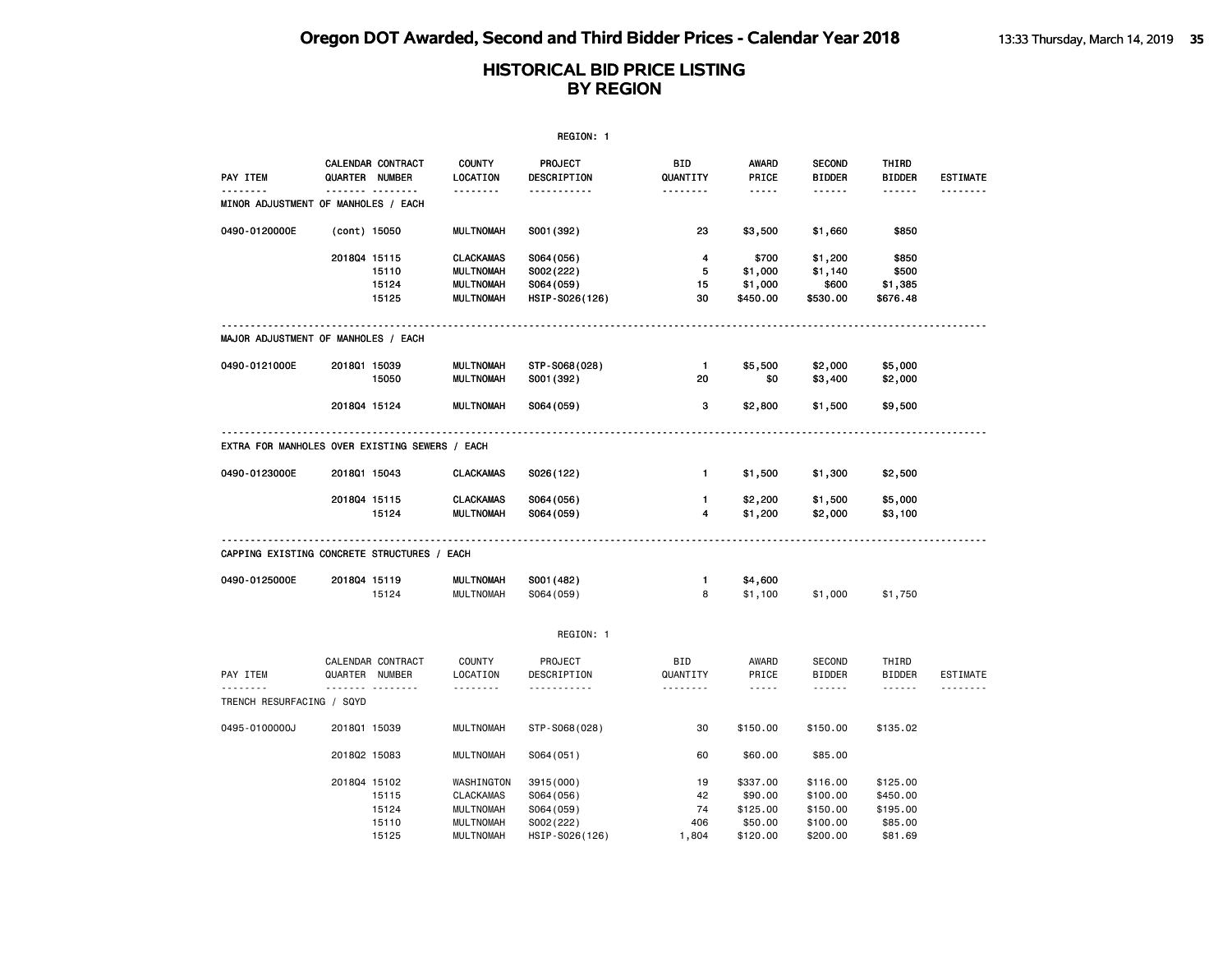|                            | REGION: 1    |                                           |                           |                               |                        |                       |                                |                        |                 |  |  |  |  |
|----------------------------|--------------|-------------------------------------------|---------------------------|-------------------------------|------------------------|-----------------------|--------------------------------|------------------------|-----------------|--|--|--|--|
| PAY ITEM                   | QUARTER      | <b>CALENDAR CONTRACT</b><br><b>NUMBER</b> | <b>COUNTY</b><br>LOCATION | <b>PROJECT</b><br>DESCRIPTION | <b>BID</b><br>QUANTITY | <b>AWARD</b><br>PRICE | <b>SECOND</b><br><b>BIDDER</b> | THIRD<br><b>BIDDER</b> | <b>ESTIMATE</b> |  |  |  |  |
| BRIDGE REMOVAL WORK / SQFT |              |                                           |                           |                               |                        |                       |                                |                        |                 |  |  |  |  |
| 0501-0100000A              | 201801 15050 |                                           | <b>MULTNOMAH</b>          | S001 (392)                    |                        | \$3,000               | \$12,500                       | \$3,000                |                 |  |  |  |  |
|                            |              | 15043                                     | <b>CLACKAMAS</b>          | S026(122)                     | 3,225                  | \$24.81               | \$50.23                        | \$46.51                |                 |  |  |  |  |
|                            | 201804 15115 |                                           | <b>CLACKAMAS</b>          | S064 (056)                    |                        | \$7,500               | \$6,000                        | \$15,000               |                 |  |  |  |  |
|                            |              | 15115                                     | <b>CLACKAMAS</b>          | S064 (056)                    |                        | \$7,500               | \$6,000                        | \$15,000               |                 |  |  |  |  |
|                            |              | 15124                                     | MULTNOMAH                 | S064 (059)                    |                        | \$3,790               | \$15,000                       | \$2,000                |                 |  |  |  |  |
|                            |              | 15119                                     | <b>MULTNOMAH</b>          | S001 (482)                    | 13                     | \$11,538              |                                |                        |                 |  |  |  |  |
|                            |              | 15124                                     | <b>MULTNOMAH</b>          | S064 (059)                    | 100                    | \$37.90               | \$150.00                       | \$20.00                |                 |  |  |  |  |
|                            |              | 15124                                     | MULTNOMAH                 | S064 (059)                    | 100                    | \$37.90               | \$150.00                       | \$20.00                |                 |  |  |  |  |
|                            |              | 15124                                     | MULTNOMAH                 | S064 (059)                    | 100                    | \$37.90               | \$150.00                       | \$20.00                |                 |  |  |  |  |
|                            |              | 15124                                     | MULTNOMAH                 | S064 (059)                    | 100                    | \$156.00              | \$250.00                       | \$120.00               |                 |  |  |  |  |
|                            |              | 15110                                     | MULTNOMAH                 | S002(222)                     | 5,220                  | \$12.45               | \$16.28                        | \$30.94                |                 |  |  |  |  |
|                            |              | 15110                                     | MULTNOMAH                 | S002(222)                     | 5,406                  | \$12.02               | \$13.87                        | \$35.28                |                 |  |  |  |  |

REGION: 1

|                                                |              | CALENDAR CONTRACT | <b>COUNTY</b>    | PROJECT     | <b>BID</b> | AWARD       | SECOND  | THIRD   |          |
|------------------------------------------------|--------------|-------------------|------------------|-------------|------------|-------------|---------|---------|----------|
| PAY ITEM                                       |              | QUARTER NUMBER    | LOCATION         | DESCRIPTION | QUANTITY   | PRICE       | BIDDER  | BIDDER  | ESTIMATE |
|                                                |              |                   |                  |             |            | $- - - - -$ |         | .       |          |
| BRIDGE DECK COLD PLN PVMT REM, 0-2 INCH / SQYD |              |                   |                  |             |            |             |         |         |          |
| 0503-0101000J                                  | 201801 15050 |                   | <b>MULTNOMAH</b> | S001 (392)  | 5,300      | \$7.25      | \$6.00  | \$8.50  |          |
|                                                | 201804 15124 |                   | MULTNOMAH        | S064 (059)  | 187        | \$50.00     | \$50.00 | \$24.00 |          |
|                                                |              | 15124             | <b>MULTNOMAH</b> | S064 (059)  | 187        | \$50.00     | \$50.00 | \$24.00 |          |
|                                                |              | 15098             | <b>MULTNOMAH</b> | SA00(029)   | 433        | \$50.00     | \$35.00 | \$25.54 |          |
|                                                |              | 15098             | <b>MULTNOMAH</b> | SA00 (029)  | 667        | \$35.00     | \$30.00 | \$24.00 |          |
|                                                |              | 15098             | MULTNOMAH        | SA00 (029)  | 1,306      | \$40.00     | \$50.00 | \$24.20 |          |
|                                                |              | 15098             | <b>MULTNOMAH</b> | SA00(029)   | 4,374      | \$25.00     | \$30,00 | \$23.60 |          |
| BRIDGE END PANEL CLD PLN PVMT REM, / SQYD      |              |                   |                  |             |            |             |         |         |          |
| 0503-0103000J                                  | 201804 15098 |                   | MULTNOMAH        | SA00(029)   | 142        | \$60,00     | \$42.50 | \$27.80 |          |
|                                                |              | 15124             | MULTNOMAH        | S064 (059)  | 280        | \$40.00     | \$35.00 | \$12.00 |          |
|                                                |              | 15124             | MULTNOMAH        | S064 (059)  | 360        | \$40.00     | \$28.00 | \$12.00 |          |
|                                                |              | 15115             | CLACKAMAS        | S064(056)   | 450        | \$20.00     | \$7.00  | \$17.00 |          |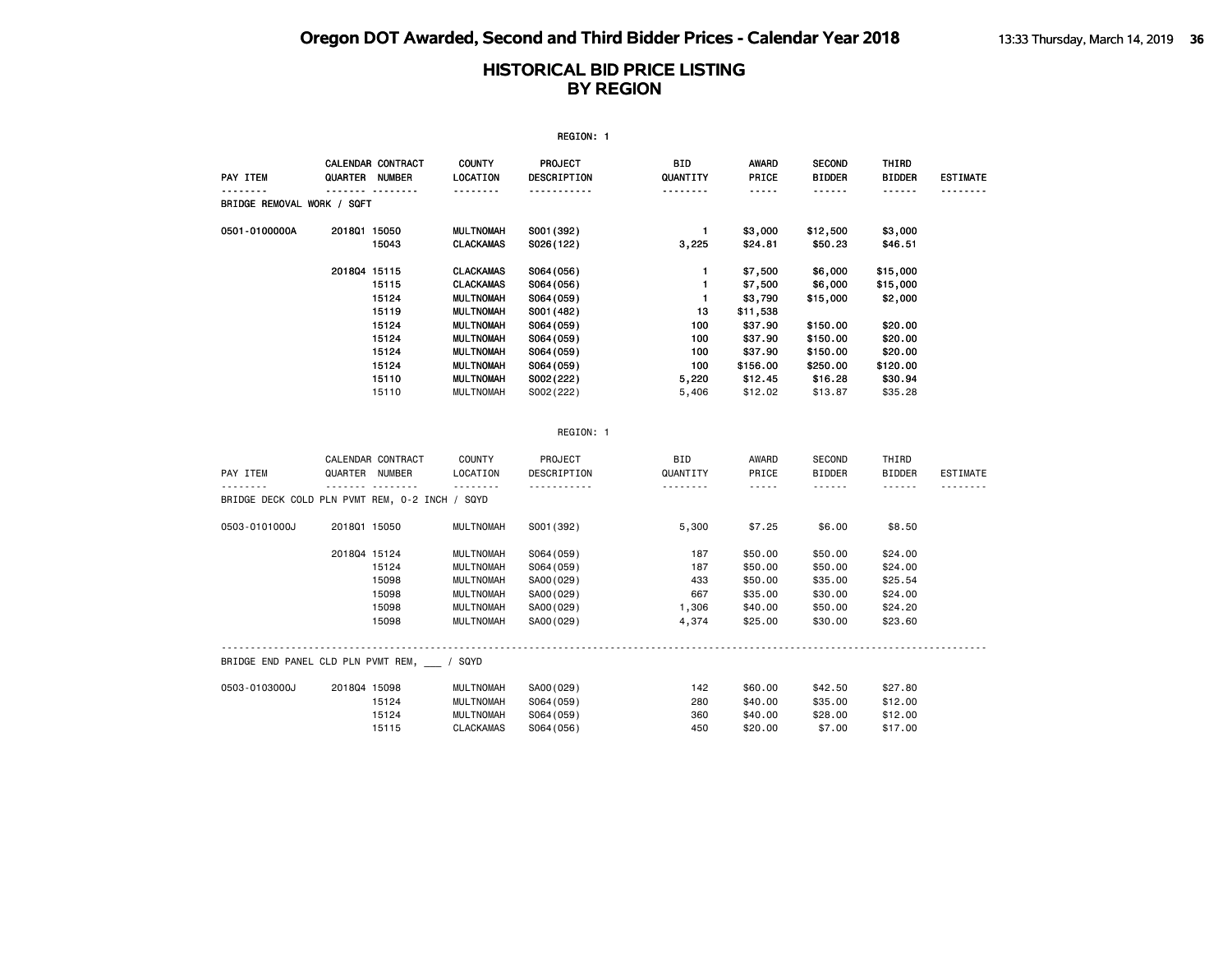|                                         |                                                 |                                                          | REGION: 1                            |                        |                                                                                                                                                      |                                 |                                                                                                                                                                                                                                                                                                                                                                                                                                                                            |                 |
|-----------------------------------------|-------------------------------------------------|----------------------------------------------------------|--------------------------------------|------------------------|------------------------------------------------------------------------------------------------------------------------------------------------------|---------------------------------|----------------------------------------------------------------------------------------------------------------------------------------------------------------------------------------------------------------------------------------------------------------------------------------------------------------------------------------------------------------------------------------------------------------------------------------------------------------------------|-----------------|
| PAY ITEM                                | CALENDAR CONTRACT<br>QUARTER NUMBER             | <b>COUNTY</b><br>LOCATION                                | PROJECT<br>DESCRIPTION               | <b>BID</b><br>QUANTITY | <b>AWARD</b><br>PRICE                                                                                                                                | <b>SECOND</b><br><b>BIDDER</b>  | THIRD<br><b>BIDDER</b>                                                                                                                                                                                                                                                                                                                                                                                                                                                     | <b>ESTIMATE</b> |
| <u>.</u><br>STRUCTURE EXCAVATION / CUYD | <u> </u>                                        | .                                                        | -----------                          | .                      | $\frac{1}{2} \left( \frac{1}{2} \right) \left( \frac{1}{2} \right) \left( \frac{1}{2} \right) \left( \frac{1}{2} \right) \left( \frac{1}{2} \right)$ | $- - - - - -$                   | $- - - - - -$                                                                                                                                                                                                                                                                                                                                                                                                                                                              | .               |
| 0510-0101000A                           | 201804 15110<br>15110                           | <b>MULTNOMAH</b><br><b>MULTNOMAH</b>                     | S002(222)<br>S002(222)               | 63<br>95               | \$4,111<br>\$842.11                                                                                                                                  | \$17<br>\$21.95                 | \$317<br>\$263.16                                                                                                                                                                                                                                                                                                                                                                                                                                                          |                 |
| GRANULAR WALL BACKFILL / CUYD           |                                                 |                                                          |                                      |                        |                                                                                                                                                      |                                 |                                                                                                                                                                                                                                                                                                                                                                                                                                                                            |                 |
| 0510-0106000A                           | 201804 15110<br>15110<br>15124                  | <b>MULTNOMAH</b><br><b>MULTNOMAH</b><br><b>MULTNOMAH</b> | S002(222)<br>S002(222)<br>S064 (059) | 36<br>36<br>2,100      | \$55.56<br>\$69.44<br>\$95.24                                                                                                                        | \$111.11<br>\$111.11<br>\$85.71 | \$555.56<br>\$416.67<br>\$95.24                                                                                                                                                                                                                                                                                                                                                                                                                                            |                 |
| GRANULAR WALL BACKFILL / CUYD           |                                                 | ____________________________________                     |                                      |                        |                                                                                                                                                      |                                 |                                                                                                                                                                                                                                                                                                                                                                                                                                                                            |                 |
| 0510-0106000K                           | 201804 15119                                    | <b>MULTNOMAH</b>                                         | S001 (482)                           | $\overline{2}$         | \$750.00                                                                                                                                             |                                 |                                                                                                                                                                                                                                                                                                                                                                                                                                                                            |                 |
|                                         | GRANULAR STRUCTURE BACKFILL / CUYD              |                                                          |                                      |                        |                                                                                                                                                      |                                 |                                                                                                                                                                                                                                                                                                                                                                                                                                                                            |                 |
| 0510-0108000A                           | 201801 15043                                    | CLACKAMAS                                                | S026(122)                            | 20                     | \$200.00                                                                                                                                             | \$522.25                        | \$100.00                                                                                                                                                                                                                                                                                                                                                                                                                                                                   |                 |
|                                         |                                                 |                                                          | REGION: 1                            |                        |                                                                                                                                                      |                                 |                                                                                                                                                                                                                                                                                                                                                                                                                                                                            |                 |
| PAY ITEM                                | CALENDAR CONTRACT<br>QUARTER NUMBER             | COUNTY<br>LOCATION                                       | PROJECT<br>DESCRIPTION               | <b>BID</b><br>QUANTITY | AWARD<br>PRICE                                                                                                                                       | SECOND<br><b>BIDDER</b>         | THIRD<br><b>BIDDER</b>                                                                                                                                                                                                                                                                                                                                                                                                                                                     | <b>ESTIMATE</b> |
| <u>.</u>                                | <u> </u><br>FURN PP 16 X 0.5 STEEL PILES / FOOT | .                                                        | .                                    | .                      | $\frac{1}{2}$                                                                                                                                        | $- - - - - - -$                 | $\frac{1}{2} \left( \frac{1}{2} \right) \left( \frac{1}{2} \right) \left( \frac{1}{2} \right) \left( \frac{1}{2} \right) \left( \frac{1}{2} \right) \left( \frac{1}{2} \right) \left( \frac{1}{2} \right) \left( \frac{1}{2} \right) \left( \frac{1}{2} \right) \left( \frac{1}{2} \right) \left( \frac{1}{2} \right) \left( \frac{1}{2} \right) \left( \frac{1}{2} \right) \left( \frac{1}{2} \right) \left( \frac{1}{2} \right) \left( \frac{1}{2} \right) \left( \frac$ |                 |
| 0520-0127000F                           | 201804 15110<br>15110                           | <b>MULTNOMAH</b><br><b>MULTNOMAH</b>                     | S002(222)<br>S002(222)               | 1,282<br>1,379         | \$63.00<br>\$65.00                                                                                                                                   | \$62.50<br>\$65.00              | \$73.00<br>\$68.00                                                                                                                                                                                                                                                                                                                                                                                                                                                         |                 |
|                                         | DRIVE PP 16 X 0.5 STEEL PILES / EACH            |                                                          |                                      |                        |                                                                                                                                                      |                                 |                                                                                                                                                                                                                                                                                                                                                                                                                                                                            |                 |
| 0520-0312000E                           | 201804 15110<br>15110                           | MULTNOMAH<br><b>MULTNOMAH</b>                            | S002(222)<br>S002(222)               | 26<br>26               | \$2,000<br>\$2,000                                                                                                                                   | \$1,000<br>\$1,000              | \$700<br>\$700                                                                                                                                                                                                                                                                                                                                                                                                                                                             |                 |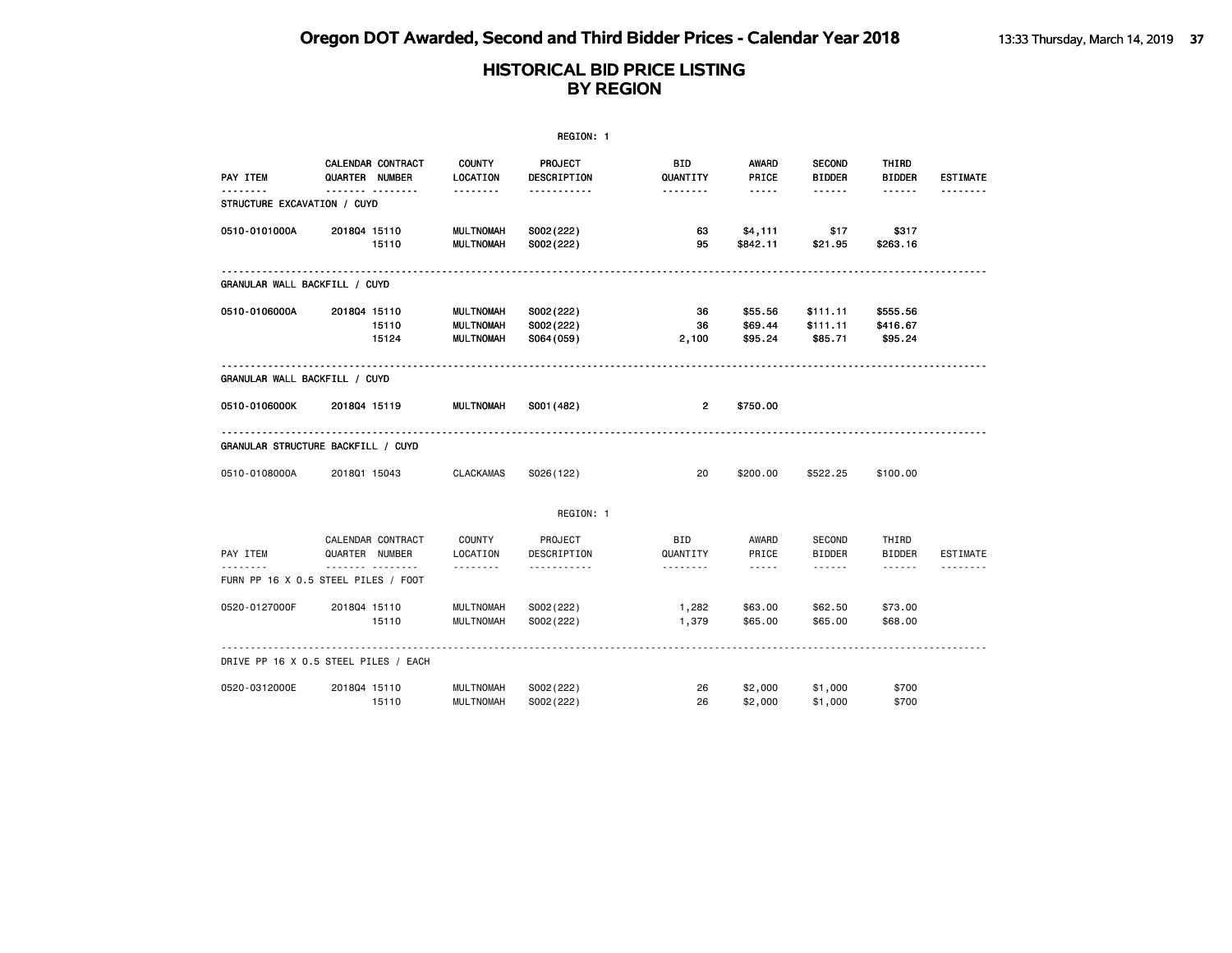|                                  |                |                          |                                     | REGION: 1               |                                     |                      |                                  |                           |                      |
|----------------------------------|----------------|--------------------------|-------------------------------------|-------------------------|-------------------------------------|----------------------|----------------------------------|---------------------------|----------------------|
| PAY ITEM                         | QUARTER NUMBER | <b>CALENDAR CONTRACT</b> | <b>COUNTY</b><br><b>LOCATION</b>    | PROJECT<br>DESCRIPTION  | <b>BID</b><br>QUANTITY              | AWARD<br>PRICE       | <b>SECOND</b><br><b>BIDDER</b>   | THIRD<br><b>BIDDER</b>    | <b>ESTIMATE</b>      |
| REINFORCEMENT / LB               |                |                          | <b>.</b>                            | .                       | .                                   | -----                | .                                | ------                    |                      |
| 0530-0100000A                    | 201801 15043   |                          | <b>CLACKAMAS</b>                    | S026(122)               | 8,500                               | \$1.18               | \$2.59                           | \$1.18                    |                      |
|                                  | 201804 15098   |                          | <b>MULTNOMAH</b>                    | SA00(029)               | 1,490                               | \$2.68               | \$8.39                           | \$5.70                    |                      |
|                                  |                | 15098                    | <b>MULTNOMAH</b>                    | SA00(029)               | 3,160                               | \$2.22               | \$7.91                           | \$3.64                    |                      |
|                                  |                | 15098                    | <b>MULTNOMAH</b>                    | SA00(029)               | 3,350                               | \$1.79               | \$6.72                           | \$7.46                    |                      |
|                                  |                | 15098                    | <b>MULTNOMAH</b>                    | SA00(029)               | 4,650                               | \$1.72               | \$8.60                           | \$7.53                    |                      |
|                                  |                | 15098                    | <b>MULTNOMAH</b>                    | SA00(029)               | 5,020                               | \$2.39               | \$7.97                           | \$4.98                    |                      |
|                                  |                | 15098                    | <b>MULTNOMAH</b>                    | SA00(029)               | 8,300                               | \$1.69               | \$6.02                           | \$3.87                    |                      |
|                                  |                | 15098                    | <b>MULTNOMAH</b>                    | SA00(029)               | 10,700                              | \$1.50               | \$6.54                           | \$4.49                    |                      |
|                                  |                | 15110                    | <b>MULTNOMAH</b>                    | S002(222)               | 19,700                              | \$1.52               | \$1.78                           | \$1.78                    |                      |
|                                  |                | 15110                    | <b>MULTNOMAH</b>                    | S002(222)               | 19,800                              | \$1.52               | \$1.52                           | \$1.77                    |                      |
| COATED REINFORCEMENT / LB        |                |                          |                                     |                         |                                     |                      |                                  |                           |                      |
| 0530-0103000A                    | 201804 15110   |                          | <b>MULTNOMAH</b>                    | S002(222)               | 46,600                              | \$1.93               | \$1.72                           | \$1.76                    |                      |
|                                  |                | 15110                    | <b>MULTNOMAH</b>                    | S002(222)               | 46,700                              | \$1.93               | \$1.50                           | \$1.76                    |                      |
|                                  |                |                          |                                     | REGION: 1               |                                     |                      |                                  |                           |                      |
|                                  |                |                          |                                     |                         |                                     |                      |                                  |                           |                      |
|                                  |                | CALENDAR CONTRACT        | COUNTY                              | PROJECT                 | BID                                 | AWARD                | SECOND                           | THIRD                     |                      |
| PAY ITEM<br><u>.</u>             | QUARTER NUMBER | <u>.</u>                 | LOCATION<br><u> - - - - - - - -</u> | DESCRIPTION<br><u>.</u> | QUANTITY<br><u> - - - - - - - -</u> | PRICE<br>$- - - - -$ | <b>BIDDER</b><br>$- - - - - - -$ | <b>BIDDER</b><br><b>.</b> | ESTIMATE<br><u>.</u> |
| CONCRETE AND CRACK SEALER / SQFT |                |                          |                                     |                         |                                     |                      |                                  |                           |                      |
| 0539-0100000J                    | 201802 15059   |                          | <b>MULTNOMAH</b>                    | S002(224)               | 45,000                              | \$1.76               |                                  |                           |                      |
|                                  | 201804 15115   |                          | <b>CLACKAMAS</b>                    | S064 (056)              | 18,400                              | \$2.00               | \$2.00                           | \$3,25                    |                      |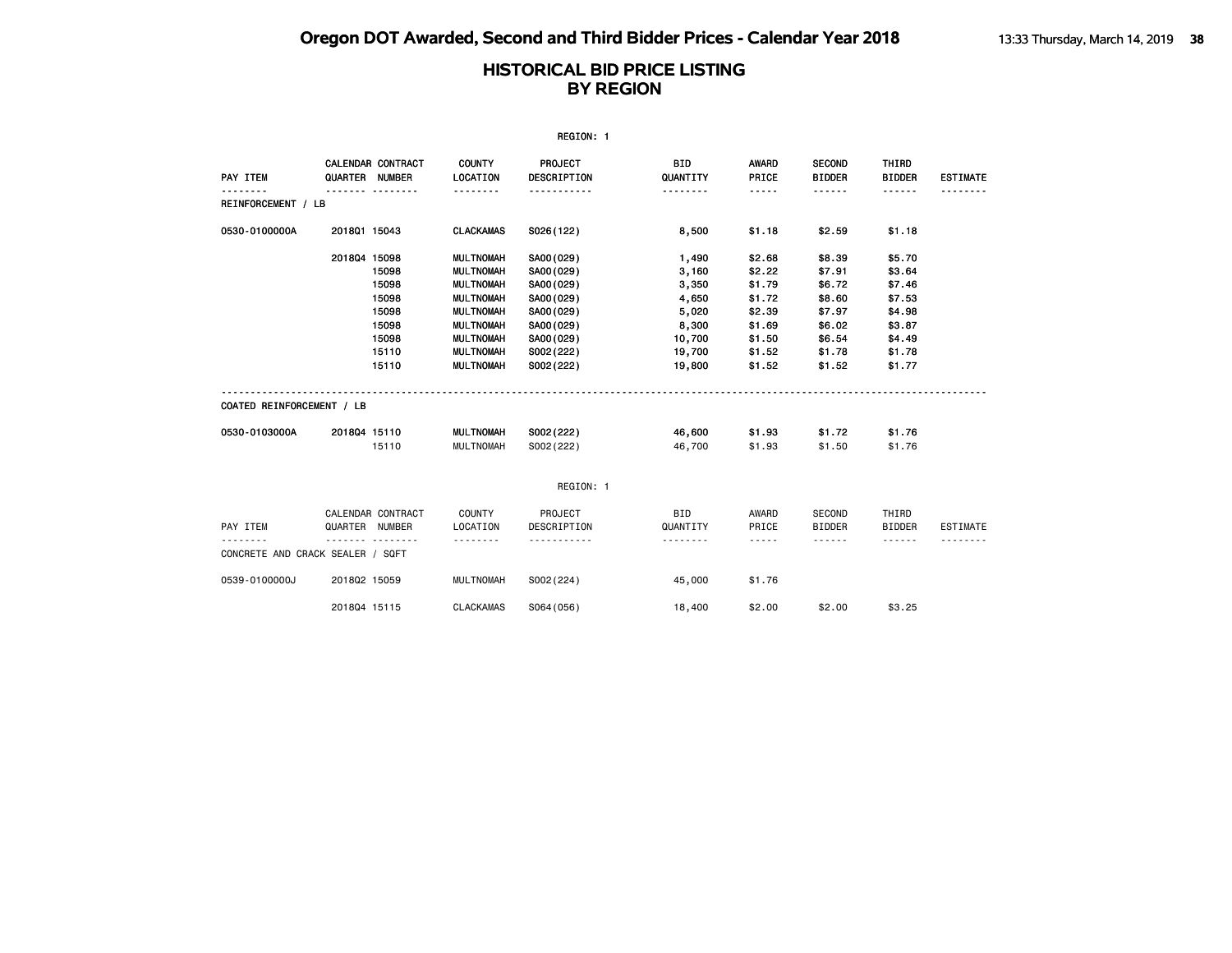|                                          |                |                                      |                                      | REGION: 1                          |                             |                                |                                                                                                                                               |                                                                                                                                       |                             |
|------------------------------------------|----------------|--------------------------------------|--------------------------------------|------------------------------------|-----------------------------|--------------------------------|-----------------------------------------------------------------------------------------------------------------------------------------------|---------------------------------------------------------------------------------------------------------------------------------------|-----------------------------|
| PAY ITEM<br><u>.</u>                     | QUARTER NUMBER | <b>CALENDAR CONTRACT</b><br><b>.</b> | <b>COUNTY</b><br>LOCATION<br>.       | <b>PROJECT</b><br>DESCRIPTION<br>. | BID<br>QUANTITY<br><u>.</u> | <b>AWARD</b><br>PRICE<br>----- | <b>SECOND</b><br><b>BIDDER</b><br>------                                                                                                      | THIRD<br><b>BIDDER</b><br>------                                                                                                      | <b>ESTIMATE</b>             |
| DECK CONCRETE, CLASS HPC4000 / CUYD      |                |                                      |                                      |                                    |                             |                                |                                                                                                                                               |                                                                                                                                       |                             |
| 0540-0203000A                            | 201801 15043   |                                      | <b>CLACKAMAS</b>                     | S026(122)                          | 80                          | \$1,438                        | \$794                                                                                                                                         | \$1,563                                                                                                                               |                             |
| DECK CONCRETE, CLASS HPC5000 / CUYD      |                |                                      |                                      |                                    |                             |                                |                                                                                                                                               |                                                                                                                                       |                             |
| 0540-0204000A                            | 201804 15110   | 15110                                | <b>MULTNOMAH</b><br><b>MULTNOMAH</b> | S002(222)<br>S002(222)             | 202<br>203                  | \$841.58<br>\$837.44           | \$767.33<br>\$738.92                                                                                                                          | \$900.99<br>\$896.55                                                                                                                  |                             |
| GENERAL STRC CONCRETE, CLASS 4000 / CUYD |                |                                      |                                      |                                    |                             |                                |                                                                                                                                               |                                                                                                                                       |                             |
| 0540-0302000A                            | 201801 15043   |                                      | <b>CLACKAMAS</b>                     | S026(122)                          | 4                           | \$3,500                        | \$25,000                                                                                                                                      | \$250                                                                                                                                 |                             |
|                                          | 201804 15110   | 15110                                | <b>MULTNOMAH</b><br><b>MULTNOMAH</b> | S002(222)<br>S002(222)             | 134<br>135                  | \$634.33<br>\$629.63           | \$597.01<br>\$555.56                                                                                                                          | \$850.75<br>\$844.44                                                                                                                  |                             |
| SAW CUT TEXTURING / SQYD                 |                |                                      |                                      |                                    |                             |                                |                                                                                                                                               |                                                                                                                                       |                             |
| 0540-0401000J                            | 201801 15043   |                                      | <b>CLACKAMAS</b>                     | S026(122)                          | 1,261                       | \$4.00                         | \$6.00                                                                                                                                        | \$3.50                                                                                                                                |                             |
|                                          | 201804 15110   | 15110                                | <b>MULTNOMAH</b><br><b>MULTNOMAH</b> | S002(222)<br>S002(222)             | 524<br>524                  | \$7.00<br>\$7.00               | \$4.50<br>\$4.50                                                                                                                              | \$3.55<br>\$3.55                                                                                                                      |                             |
|                                          |                |                                      |                                      | REGION: 1                          |                             |                                |                                                                                                                                               |                                                                                                                                       |                             |
| PAY ITEM                                 | QUARTER NUMBER | CALENDAR CONTRACT<br><b>.</b>        | <b>COUNTY</b><br>LOCATION<br>.       | PROJECT<br>DESCRIPTION<br><u>.</u> | <b>BID</b><br>QUANTITY<br>. | AWARD<br>PRICE<br>$- - - - -$  | <b>SECOND</b><br><b>BIDDER</b><br>.                                                                                                           | THIRD<br><b>BIDDER</b><br>------                                                                                                      | ESTIMATE                    |
| REINF CONC BRIDGE END PANELS / SQYD      |                |                                      |                                      |                                    |                             |                                |                                                                                                                                               |                                                                                                                                       |                             |
| 0545-0100000J                            | 201801 15043   |                                      | <b>CLACKAMAS</b>                     | S026(122)                          | 302                         | \$400.00                       | \$310.00                                                                                                                                      | \$340.00                                                                                                                              |                             |
|                                          | 201804 15110   | 15110                                | <b>MULTNOMAH</b><br><b>MULTNOMAH</b> | S002(222)<br>S002(222)             | 346<br>346                  | \$250.00<br>\$250.00           | \$265.00<br>\$265.00                                                                                                                          | \$210.00<br>\$210.00                                                                                                                  |                             |
|                                          |                |                                      |                                      | REGION: 1                          |                             |                                |                                                                                                                                               |                                                                                                                                       |                             |
| PAY ITEM                                 | QUARTER NUMBER | CALENDAR CONTRACT<br><u> </u>        | <b>COUNTY</b><br>LOCATION<br>.       | PROJECT<br>DESCRIPTION<br>.        | <b>BID</b><br>QUANTITY<br>. | AWARD<br>PRICE<br>$- - - -$    | <b>SECOND</b><br><b>BIDDER</b><br>$\begin{array}{cccccccccc} \bullet & \bullet & \bullet & \bullet & \bullet & \bullet & \bullet \end{array}$ | THIRD<br><b>BIDDER</b><br>$\begin{array}{cccccccccc} \bullet & \bullet & \bullet & \bullet & \bullet & \bullet & \bullet \end{array}$ | <b>ESTIMATE</b><br><u>.</u> |
| 33 INCH PCAST PRESTR BOX BM / FOOT       |                |                                      |                                      |                                    |                             |                                |                                                                                                                                               |                                                                                                                                       |                             |
| 0550-0142000F                            | 201804 15110   | 15110                                | <b>MULTNOMAH</b><br><b>MULTNOMAH</b> | S002(222)<br>S002(222)             | 743<br>743                  | \$310.00<br>\$310.00           | \$315.00<br>\$315.00                                                                                                                          | \$370.00<br>\$370.00                                                                                                                  |                             |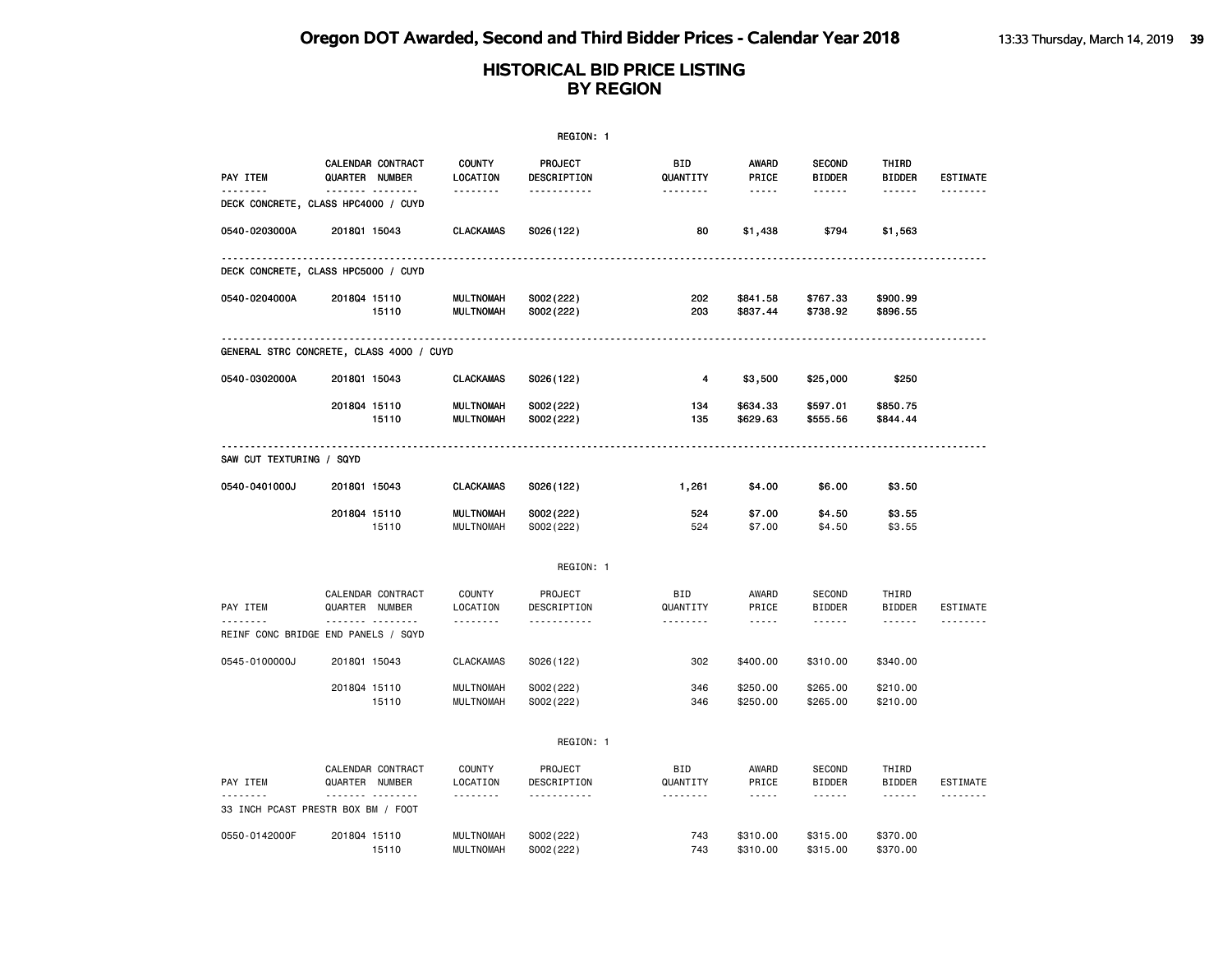| REGION: 1            |              |                                           |                               |                               |                  |                       |                                |                               |                 |  |  |
|----------------------|--------------|-------------------------------------------|-------------------------------|-------------------------------|------------------|-----------------------|--------------------------------|-------------------------------|-----------------|--|--|
| <b>PAY ITEM</b>      | QUARTER      | <b>CALENDAR CONTRACT</b><br><b>NUMBER</b> | <b>COUNTY</b><br>LOCATION     | <b>PROJECT</b><br>DESCRIPTION | BID<br>QUANTITY  | <b>AWARD</b><br>PRICE | <b>SECOND</b><br><b>BIDDER</b> | <b>THIRD</b><br><b>BIDDER</b> | <b>ESTIMATE</b> |  |  |
| POST-TENSIONING / LB |              |                                           | .                             |                               | .                | -----                 | ------                         | ------                        | - - - - - - - - |  |  |
| 0555-0010100A        | 201804 15110 | 15110                                     | <b>MULTNOMAH</b><br>MULTNOMAH | S002(222)<br>S002(222)        | 13.200<br>13,200 | \$6.44<br>\$6.44      | \$4.92<br>\$5.30               | \$3.98<br>\$3,98              |                 |  |  |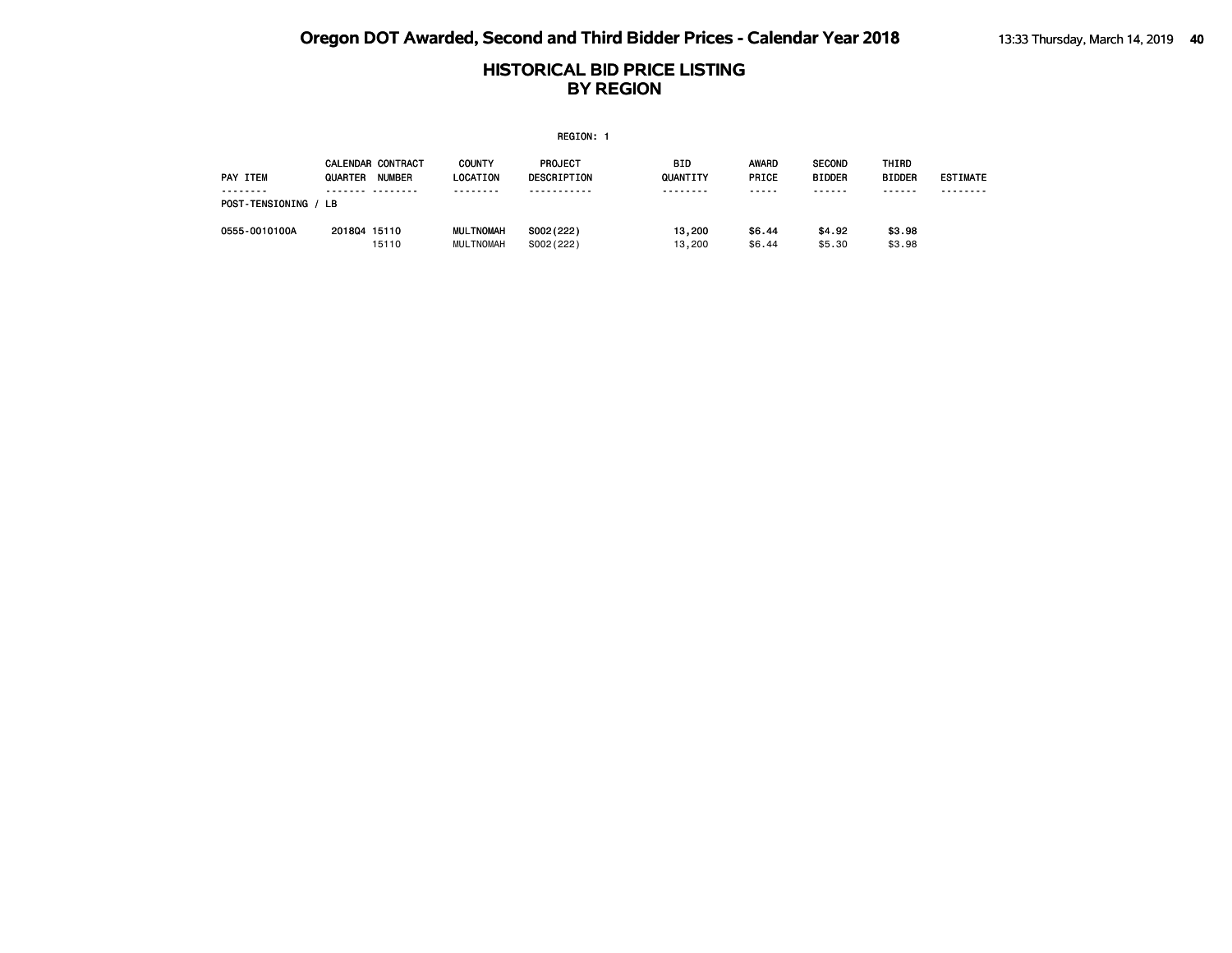| REGION: 1                                |                |                   |                           |                        |                        |                |                                |                        |          |  |
|------------------------------------------|----------------|-------------------|---------------------------|------------------------|------------------------|----------------|--------------------------------|------------------------|----------|--|
| PAY ITEM                                 | QUARTER NUMBER | CALENDAR CONTRACT | <b>COUNTY</b><br>LOCATION | PROJECT<br>DESCRIPTION | <b>BID</b><br>QUANTITY | AWARD<br>PRICE | <b>SECOND</b><br><b>BIDDER</b> | THIRD<br><b>BIDDER</b> | ESTIMATE |  |
|                                          |                | <u>.</u>          | .                         | <u>.</u>               | .                      | $\frac{1}{2}$  |                                | .                      |          |  |
| CLASS 2 PREPARATION / SQYD               |                |                   |                           |                        |                        |                |                                |                        |          |  |
| 0557-0100000J                            | 201801 15050   |                   | <b>MULTNOMAH</b>          | S001 (392)             | 530                    | \$580.00       | \$600.00                       | \$525.00               |          |  |
|                                          | 201804 15098   |                   | <b>MULTNOMAH</b>          | SA00 (029)             | 10                     | \$0.01         | \$300.00                       | \$0.01                 |          |  |
|                                          |                | 15124             | <b>MULTNOMAH</b>          | S064 (059)             | 20                     | \$150.00       | \$160.00                       | \$255.00               |          |  |
|                                          |                | 15124             | <b>MULTNOMAH</b>          | S064 (059)             | 24                     | \$150.00       | \$160.00                       | \$256.00               |          |  |
|                                          |                | 15098             | <b>MULTNOMAH</b>          | SA00 (029)             | 76                     | \$0.01         | \$250.00                       | \$0.01                 |          |  |
|                                          |                | 15098             | <b>MULTNOMAH</b>          | SA00 (029)             | 177                    | \$0.01         | \$265.00                       | \$0.01                 |          |  |
|                                          |                | 15098             | <b>MULTNOMAH</b>          | SA00 (029)             | 202                    | \$0.01         | \$250.00                       | \$0.01                 |          |  |
|                                          |                | 15098             | <b>MULTNOMAH</b>          | SA00 (029)             | 267                    | \$0.01         | \$250.00                       | \$0.01                 |          |  |
|                                          |                | 15098             | <b>MULTNOMAH</b>          | SA00 (029)             | 333                    | \$0.01         | \$250.00                       | \$0.01                 |          |  |
|                                          |                | 15098             | <b>MULTNOMAH</b>          | SA00 (029)             | 333                    | \$0.01         | \$260.00                       | \$0.01                 |          |  |
| FURNISH PREMIXED POLYMER CONCRETE / CUYD |                |                   |                           |                        |                        |                |                                |                        |          |  |
| 0557-0102000K                            | 201804 15115   |                   | <b>CLACKAMAS</b>          | S064 (056)             | 2.78                   | \$3,500        | \$7,000                        | \$4,000                |          |  |
|                                          |                | 15098             | <b>MULTNOMAH</b>          | SA00 (029)             | $\overline{7}$         | \$2,300        | \$2,750                        | \$2,275                |          |  |
|                                          |                | 15098             | <b>MULTNOMAH</b>          | SA00 (029)             | 8                      | \$2,300        | \$2,750                        | \$2,275                |          |  |
|                                          |                | 15098             | <b>MULTNOMAH</b>          | SA00 (029)             | 9                      | \$2,300        | \$2,750                        | \$2,275                |          |  |
|                                          |                | 15124             | <b>MULTNOMAH</b>          | S064 (059)             | 14                     | \$2,263        | \$2,500                        | \$3,750                |          |  |
|                                          |                | 15098             | <b>MULTNOMAH</b>          | SA00 (029)             | 17                     | \$2,300        | \$2,750                        | \$2,275                |          |  |
|                                          |                | 15124             | <b>MULTNOMAH</b>          | S064 (059)             | 18                     | \$2,263        | \$2,500                        | \$3,800                |          |  |
|                                          |                | 15098             | <b>MULTNOMAH</b>          | SA00 (029)             | 42                     | \$2,300        | \$2,750                        | \$2,275                |          |  |
|                                          |                | 15098             | <b>MULTNOMAH</b>          | SA00 (029)             | 83                     | \$2,300        | \$2,500                        | \$2,275                |          |  |
|                                          |                | 15098             | <b>MULTNOMAH</b>          | SA00 (029)             | 315                    | \$2,300        | \$2,500                        | \$2,275                |          |  |
|                                          |                | 15098             | <b>MULTNOMAH</b>          | SA00 (029)             | 333.30                 | \$2,300        | \$2,500                        | \$2,275                |          |  |
|                                          |                | 15098             | <b>MULTNOMAH</b>          | SA00 (029)             | 420                    | \$2,300        | \$2,500                        | \$2,275                |          |  |
| CONSTRUCT PPC OVERLAY / SQYD             |                |                   |                           |                        |                        |                |                                |                        |          |  |
|                                          |                |                   |                           |                        |                        |                |                                |                        |          |  |
| 0557-0104000J                            | 201804 15124   |                   | <b>MULTNOMAH</b>          | S064 (059)             | 467                    | \$89.30        | \$100.00                       | \$240.00               |          |  |
|                                          |                | 15124             | <b>MULTNOMAH</b>          | S064 (059)             | 547                    | \$89.30        | \$100.00                       | \$230.00               |          |  |
|                                          |                | 15098             | <b>MULTNOMAH</b>          | SA00 (029)             | 570                    | \$35.00        | \$45.00                        | \$26.10                |          |  |
|                                          |                | 15098             | <b>MULTNOMAH</b>          | SA00 (029)             | 1,417                  | \$35.00        | \$32.00                        | \$26.10                |          |  |
|                                          |                | 15098             | <b>MULTNOMAH</b>          | SA00 (029)             | 2,987                  | \$65.00        | \$35.00                        | \$45.00                |          |  |
|                                          |                | 15098             | <b>MULTNOMAH</b>          | SA00 (029)             | 11,350                 | \$35.00        | \$30.00                        | \$25.00                |          |  |
|                                          |                | 15098             | <b>MULTNOMAH</b>          | SA00 (029)             | 12,000                 | \$35.00        | \$30.00                        | \$21.00                |          |  |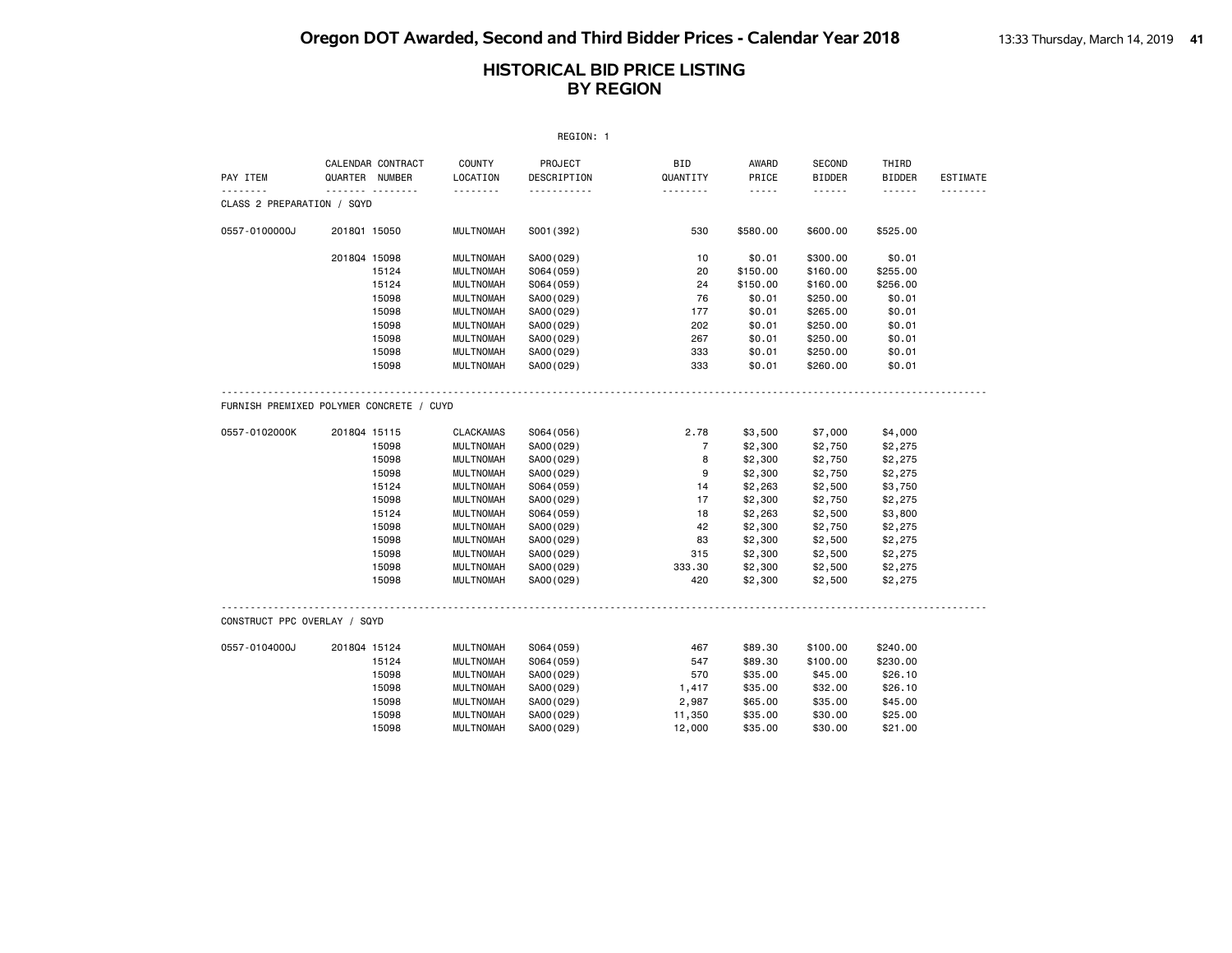|                            | 15098                                   | <b>MULTNOMAH</b>                                                             | SA00(029)                                        | 15,120                   | \$35.00                                                                                                                   | \$27.50                        | \$25.00                                                                                                                                                                                                                                                                                                                                                                                                                                                                    |                 |
|----------------------------|-----------------------------------------|------------------------------------------------------------------------------|--------------------------------------------------|--------------------------|---------------------------------------------------------------------------------------------------------------------------|--------------------------------|----------------------------------------------------------------------------------------------------------------------------------------------------------------------------------------------------------------------------------------------------------------------------------------------------------------------------------------------------------------------------------------------------------------------------------------------------------------------------|-----------------|
|                            |                                         |                                                                              | REGION: 1                                        |                          |                                                                                                                           |                                |                                                                                                                                                                                                                                                                                                                                                                                                                                                                            |                 |
| PAY ITEM                   | CALENDAR CONTRACT<br>QUARTER NUMBER     | <b>COUNTY</b><br>LOCATION                                                    | PROJECT<br>DESCRIPTION                           | <b>BID</b><br>QUANTITY   | <b>AWARD</b><br>PRICE                                                                                                     | <b>SECOND</b><br><b>BIDDER</b> | THIRD<br><b>BIDDER</b>                                                                                                                                                                                                                                                                                                                                                                                                                                                     | <b>ESTIMATE</b> |
| CLASS 2 PREPARATION / SQYD | .                                       | .                                                                            | -----------                                      | <u>.</u>                 | -----                                                                                                                     | ------                         | ------                                                                                                                                                                                                                                                                                                                                                                                                                                                                     | .               |
| 0559-0102000J              | 201802 15059<br>15059<br>15059<br>15059 | <b>MULTNOMAH</b><br><b>MULTNOMAH</b><br><b>MULTNOMAH</b><br><b>MULTNOMAH</b> | S002(224)<br>S002(224)<br>S002(224)<br>S002(224) | 200<br>460<br>510<br>610 | \$430.00<br>\$275.00<br>\$275.00<br>\$275.00                                                                              |                                |                                                                                                                                                                                                                                                                                                                                                                                                                                                                            |                 |
|                            | 201804 15098                            | <b>MULTNOMAH</b>                                                             | SA00(029)                                        | 1,715                    | \$0.01                                                                                                                    | \$175.00                       | \$0.01                                                                                                                                                                                                                                                                                                                                                                                                                                                                     |                 |
|                            |                                         |                                                                              | REGION: 1                                        |                          |                                                                                                                           |                                |                                                                                                                                                                                                                                                                                                                                                                                                                                                                            |                 |
| PAY ITEM                   | CALENDAR CONTRACT<br>QUARTER NUMBER     | COUNTY<br>LOCATION                                                           | PROJECT<br>DESCRIPTION                           | <b>BID</b><br>QUANTITY   | AWARD<br>PRICE                                                                                                            | SECOND<br><b>BIDDER</b>        | THIRD<br><b>BIDDER</b>                                                                                                                                                                                                                                                                                                                                                                                                                                                     | <b>ESTIMATE</b> |
| .                          | .<br>BEARING DEVICES, BENT / EACH       | <u>.</u>                                                                     | .                                                | .                        | $\frac{1}{2} \frac{1}{2} \frac{1}{2} \frac{1}{2} \frac{1}{2} \frac{1}{2} \frac{1}{2} \frac{1}{2} \frac{1}{2} \frac{1}{2}$ | ------                         | $\cdots \cdots \cdots$                                                                                                                                                                                                                                                                                                                                                                                                                                                     | .               |
| 0582-0100000E              | 201801 15043<br>15043                   | <b>CLACKAMAS</b><br><b>CLACKAMAS</b>                                         | S026(122)<br>S026(122)                           | 5<br>5                   | \$1,000<br>\$1,000                                                                                                        | \$725<br>\$725                 | \$800<br>\$800                                                                                                                                                                                                                                                                                                                                                                                                                                                             |                 |
|                            | 201804 15110<br>15110                   | <b>MULTNOMAH</b><br><b>MULTNOMAH</b>                                         | S002(222)<br>S002(222)                           | 7<br>$\overline{7}$      | \$3,000<br>\$3,000                                                                                                        | \$3,000<br>\$3,000             | \$2,715<br>\$2,715                                                                                                                                                                                                                                                                                                                                                                                                                                                         |                 |
|                            |                                         |                                                                              | REGION: 1                                        |                          |                                                                                                                           |                                |                                                                                                                                                                                                                                                                                                                                                                                                                                                                            |                 |
| PAY ITEM                   | CALENDAR CONTRACT<br>QUARTER NUMBER     | COUNTY<br>LOCATION                                                           | PROJECT<br>DESCRIPTION                           | <b>BID</b><br>QUANTITY   | AWARD<br>PRICE                                                                                                            | <b>SECOND</b><br><b>BIDDER</b> | THIRD<br><b>BIDDER</b>                                                                                                                                                                                                                                                                                                                                                                                                                                                     | <b>ESTIMATE</b> |
|                            | .<br>3/4 INCH ELECTRICAL CONDUIT / FOOT | .                                                                            | <u>.</u>                                         |                          | $- - - - -$                                                                                                               |                                | $\frac{1}{2} \left( \frac{1}{2} \right) \left( \frac{1}{2} \right) \left( \frac{1}{2} \right) \left( \frac{1}{2} \right) \left( \frac{1}{2} \right) \left( \frac{1}{2} \right) \left( \frac{1}{2} \right) \left( \frac{1}{2} \right) \left( \frac{1}{2} \right) \left( \frac{1}{2} \right) \left( \frac{1}{2} \right) \left( \frac{1}{2} \right) \left( \frac{1}{2} \right) \left( \frac{1}{2} \right) \left( \frac{1}{2} \right) \left( \frac{1}{2} \right) \left( \frac$ |                 |
| 0583-0101000F              | 201804 15110<br>15110                   | <b>MULTNOMAH</b><br><b>MULTNOMAH</b>                                         | S002(222)<br>S002(222)                           | 234<br>262               | \$12.00<br>\$12.00                                                                                                        | \$12.00<br>\$12.00             | \$12.00<br>\$12.00                                                                                                                                                                                                                                                                                                                                                                                                                                                         |                 |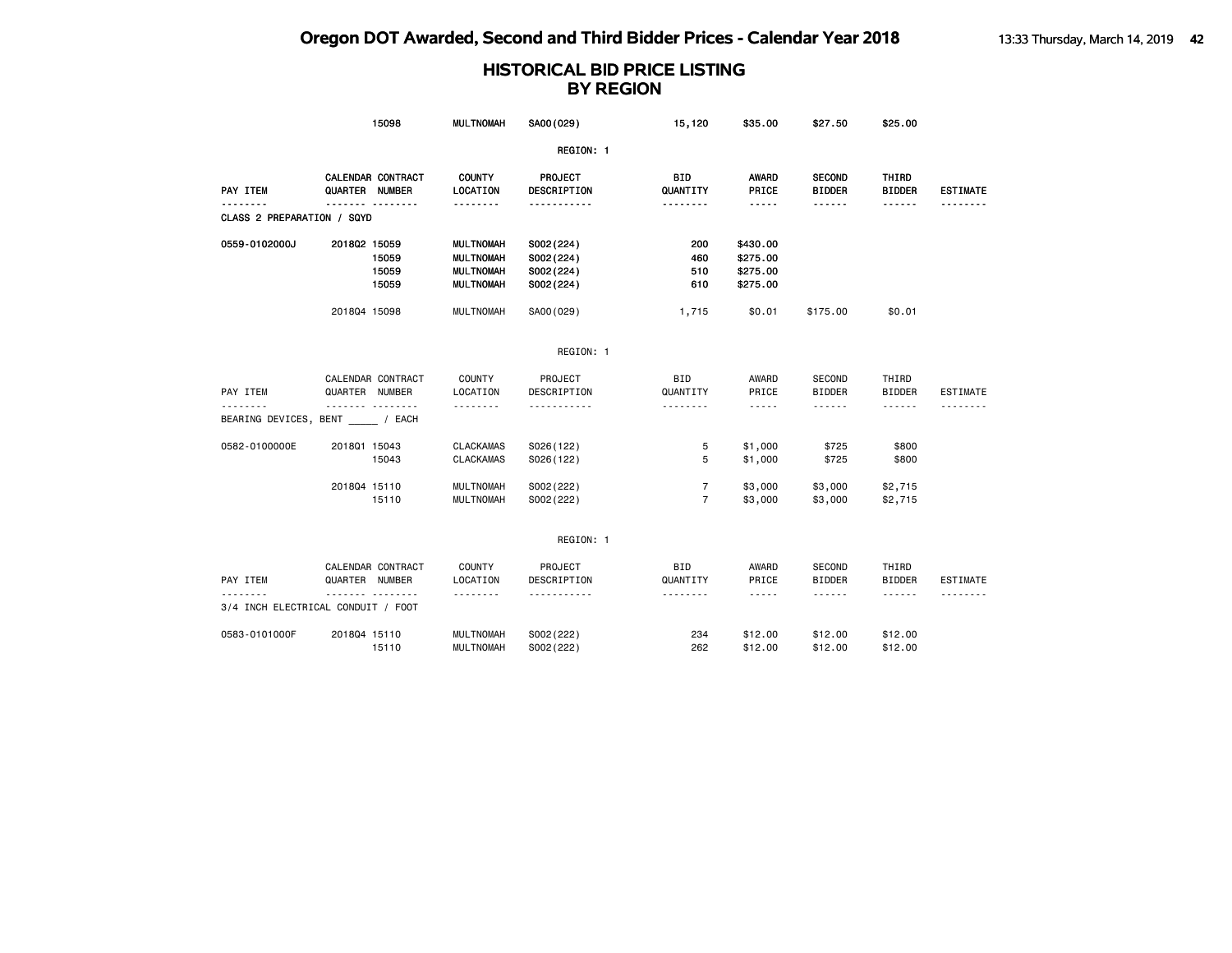| REGION: 1                                 |                |                          |                                  |                               |                        |                         |                                     |                                  |                 |  |
|-------------------------------------------|----------------|--------------------------|----------------------------------|-------------------------------|------------------------|-------------------------|-------------------------------------|----------------------------------|-----------------|--|
| PAY ITEM                                  | QUARTER NUMBER | <b>CALENDAR CONTRACT</b> | <b>COUNTY</b><br><b>LOCATION</b> | PROJECT<br><b>DESCRIPTION</b> | <b>BID</b><br>QUANTITY | AWARD<br>PRICE<br>----- | <b>SECOND</b><br><b>BIDDER</b><br>. | THIRD<br><b>BIDDER</b><br>------ | <b>ESTIMATE</b> |  |
| ELASTOMERIC CONCRETE NOSING / FOOT        |                |                          |                                  |                               |                        |                         |                                     |                                  |                 |  |
| 0584-0100000F                             | 201801 15043   |                          | <b>CLACKAMAS</b>                 | S026(122)                     | 128                    | \$120.00                | \$115.00                            | \$100.00                         |                 |  |
|                                           | 201802 15059   |                          | <b>MULTNOMAH</b>                 | S002(224)                     | 22                     | \$400.00                |                                     |                                  |                 |  |
|                                           |                | 15059                    | <b>MULTNOMAH</b>                 | S002(224)                     | 66                     | \$300.00                |                                     |                                  |                 |  |
|                                           |                | 15059                    | <b>MULTNOMAH</b>                 | S002(224)                     | 74                     | \$300.00                |                                     |                                  |                 |  |
|                                           |                | 15059                    | <b>MULTNOMAH</b>                 | S002(224)                     | 96                     | \$300.00                |                                     |                                  |                 |  |
| ELASTOMERIC CONC NOSING MATERIAL / CUYD   |                |                          |                                  |                               |                        |                         |                                     |                                  |                 |  |
| 0584-0101000K                             | 201804 15124   |                          | <b>MULTNOMAH</b>                 | S064 (059)                    | $\overline{2}$         | \$1,500                 | \$3,000                             | \$3,675                          |                 |  |
|                                           |                | 15124                    | <b>MULTNOMAH</b>                 | S064 (059)                    | $\overline{2}$         | \$1,500                 | \$3,000                             | \$3,675                          |                 |  |
| REPAIR ELASTOMERIC CONCRETE NOSING / FOOT |                |                          |                                  |                               |                        |                         |                                     |                                  |                 |  |
| 0584-0102000F                             | 201804 15124   |                          | <b>MULTNOMAH</b>                 | S064 (059)                    | 148                    | \$130.00                | \$150.00                            | \$160.00                         |                 |  |
|                                           |                | 15124                    | <b>MULTNOMAH</b>                 | S064 (059)                    | 148                    | \$130.00                | \$150.00                            | \$160.00                         |                 |  |
|                                           |                | 15115                    | <b>CLACKAMAS</b>                 | S064 (056)                    | 161                    | \$253,00                | \$250,00                            | \$495.00                         |                 |  |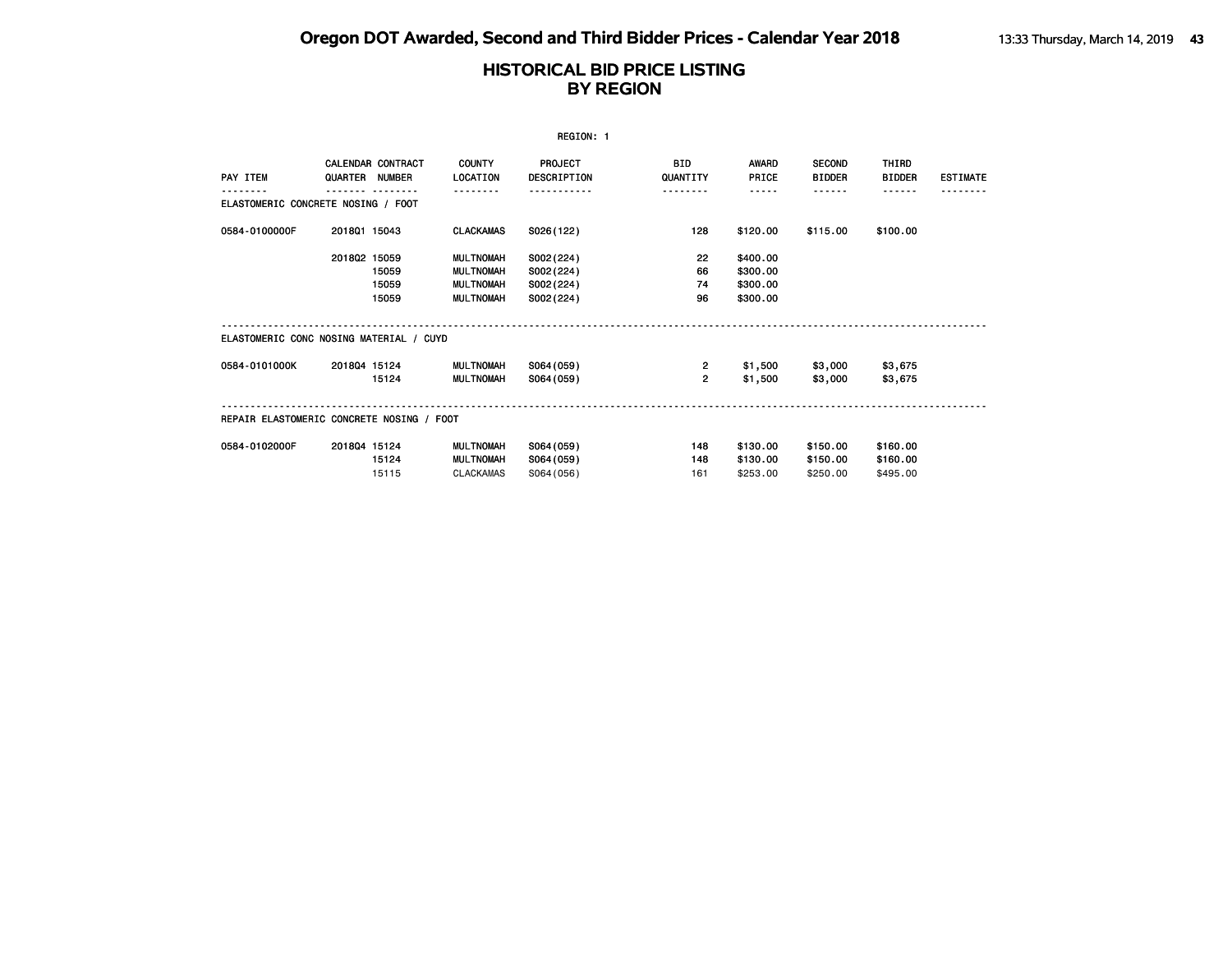| REGION: 1                        |                                     |                           |                        |                        |                                                                                                   |                                |                        |                 |  |
|----------------------------------|-------------------------------------|---------------------------|------------------------|------------------------|---------------------------------------------------------------------------------------------------|--------------------------------|------------------------|-----------------|--|
| PAY ITEM                         | CALENDAR CONTRACT<br>QUARTER NUMBER | <b>COUNTY</b><br>LOCATION | PROJECT<br>DESCRIPTION | <b>BID</b><br>QUANTITY | <b>AWARD</b><br>PRICE                                                                             | <b>SECOND</b><br><b>BIDDER</b> | THIRD<br><b>BIDDER</b> | <b>ESTIMATE</b> |  |
| .<br>ASPHALTIC PLUG SEALS / FOOT | .                                   | <u> - - - - - - -</u>     | -----------            | --------               | $\begin{array}{cccccccccc} \bullet & \bullet & \bullet & \bullet & \bullet & \bullet \end{array}$ | ------                         | $- - - - - -$          |                 |  |
| 0585-0200000A                    | 201801 15050                        | <b>MULTNOMAH</b>          | S001 (392)             | 340                    | \$167.65                                                                                          | \$165.02                       | \$161.76               |                 |  |
|                                  | ASPHALTIC PLUG SEAL MATERIAL / CUYD |                           |                        |                        |                                                                                                   |                                |                        |                 |  |
| 0585-0201000K                    | 201801 15050                        | MULTNOMAH                 | S001 (392)             | 5 <sub>1</sub>         | \$7,500                                                                                           | \$7,250                        | \$7,500                |                 |  |
| POURED SEALS / FOOT              |                                     |                           |                        |                        |                                                                                                   |                                |                        |                 |  |
| 0585-0206000A                    | 201801 15050                        | MULTNOMAH                 | S001 (392)             | 470                    | \$25.53                                                                                           | \$24.94                        | \$27.66                |                 |  |
|                                  | 201804 15115                        | <b>CLACKAMAS</b>          | S064 (056)             | 161                    | \$173.91                                                                                          | \$62.11                        | \$192.55               |                 |  |
|                                  | TYPE "C" COMPRESSION SEALS / FOOT   |                           |                        |                        |                                                                                                   |                                |                        |                 |  |
| 0585-0210000A                    | 201801 15043                        | CLACKAMAS                 | S026(122)              | 128                    | \$78.13                                                                                           | \$71.09                        | \$39.06                |                 |  |
|                                  | TYPE "D" COMPRESSION SEALS / FOOT   |                           |                        |                        |                                                                                                   |                                |                        |                 |  |
| 0585-0211000A                    | 201802 15059                        | MULTNOMAH                 | S002(224)              | 98                     | \$204.08                                                                                          |                                |                        |                 |  |
|                                  | 15059                               | MULTNOMAH                 | S002(224)              | 152                    | \$131.58                                                                                          |                                |                        |                 |  |
|                                  | 15059                               | <b>MULTNOMAH</b>          | S002(224)              | 288                    | \$138.89                                                                                          |                                |                        |                 |  |
|                                  | 15059                               | <b>MULTNOMAH</b>          | S002(224)              | 322                    | \$124.22                                                                                          |                                |                        |                 |  |
|                                  | 201804 15124                        | MULTNOMAH                 | S064 (059)             | 74                     | \$114.86                                                                                          | \$128.38                       | \$135.14               |                 |  |
|                                  | 15124                               | MULTNOMAH                 | S064 (059)             | 74                     | \$114.86                                                                                          | \$128.38                       | \$135.14               |                 |  |
|                                  | TYPE "E" COMPRESSION SEALS / FOOT   |                           |                        |                        |                                                                                                   |                                |                        |                 |  |
| 0585-0212000A                    | 201802 15059                        | MULTNOMAH                 | S002(224)              | 118                    | \$211.86                                                                                          |                                |                        |                 |  |
|                                  | 15059                               | MULTNOMAH                 | S002(224)              | 160                    | \$187.50                                                                                          |                                |                        |                 |  |
|                                  | 15059                               | <b>MULTNOMAH</b>          | S002(224)              | 205                    | \$195.12                                                                                          |                                |                        |                 |  |
|                                  | 15059                               | <b>MULTNOMAH</b>          | S002(224)              | 275                    | \$181.82                                                                                          |                                |                        |                 |  |
|                                  | 201804 15124                        | MULTNOMAH                 | S064 (059)             | 74                     | \$114.86                                                                                          | \$128.38                       | \$148.65               |                 |  |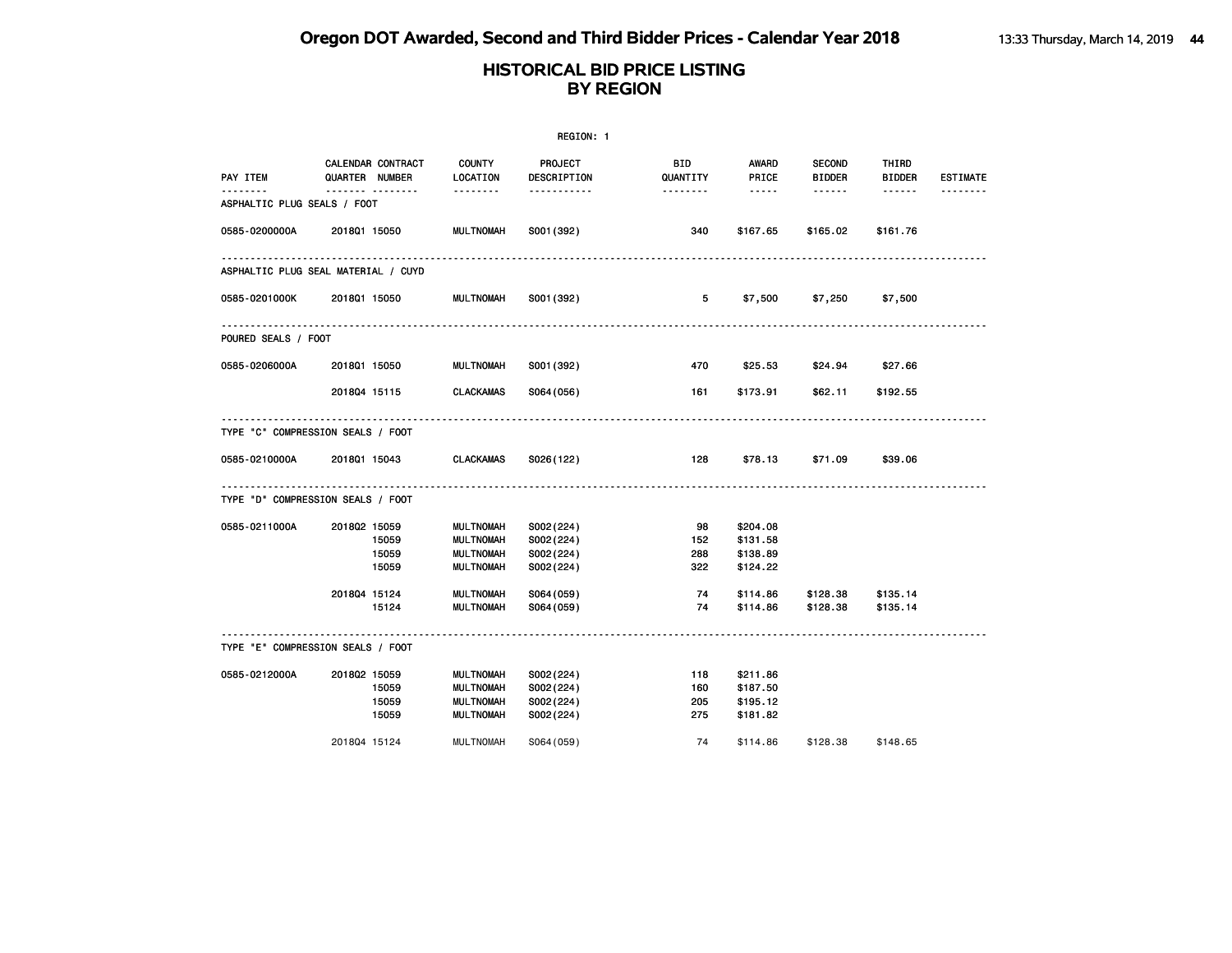|                                     |                |                                                    |                                                                                                                                          | REGION: 1                                                                                |                                          |                                                                                                               |                                                                             |                                                                             |                      |
|-------------------------------------|----------------|----------------------------------------------------|------------------------------------------------------------------------------------------------------------------------------------------|------------------------------------------------------------------------------------------|------------------------------------------|---------------------------------------------------------------------------------------------------------------|-----------------------------------------------------------------------------|-----------------------------------------------------------------------------|----------------------|
| PAY ITEM                            | QUARTER NUMBER | CALENDAR CONTRACT                                  | <b>COUNTY</b><br>LOCATION                                                                                                                | PROJECT<br>DESCRIPTION                                                                   | BID<br>QUANTITY                          | <b>AWARD</b><br>PRICE                                                                                         | <b>SECOND</b><br><b>BIDDER</b>                                              | THIRD<br><b>BIDDER</b>                                                      | <b>ESTIMATE</b>      |
| TYPE "E" COMPRESSION SEALS / FOOT   |                | .                                                  | .                                                                                                                                        | -----------                                                                              | .                                        | $\frac{1}{2} \frac{1}{2} \frac{1}{2} \frac{1}{2} \frac{1}{2} \frac{1}{2} \frac{1}{2} \frac{1}{2} \frac{1}{2}$ | ------                                                                      | $- - - - - -$                                                               | --------             |
| 0585-0212000A                       | (cont) 15124   |                                                    | <b>MULTNOMAH</b>                                                                                                                         | S064 (059)                                                                               | 74                                       | \$114.86                                                                                                      | \$128.38                                                                    | \$148.65                                                                    |                      |
| TYPE "F" COMPRESSION SEALS / FOOT   |                |                                                    |                                                                                                                                          |                                                                                          |                                          |                                                                                                               |                                                                             |                                                                             |                      |
| 0585-0213000A                       | 201802 15059   | 15059                                              | MULTNOMAH<br><b>MULTNOMAH</b>                                                                                                            | S002(224)<br>S002(224)                                                                   | 21<br>31                                 | \$476.19<br>\$322.58                                                                                          |                                                                             |                                                                             |                      |
| STRIP SEALS / FOOT                  |                |                                                    |                                                                                                                                          |                                                                                          |                                          |                                                                                                               |                                                                             |                                                                             |                      |
| 0585-0214000A                       | 201804 15098   | 15110<br>15110<br>15098<br>15098<br>15098<br>15098 | <b>MULTNOMAH</b><br><b>MULTNOMAH</b><br><b>MULTNOMAH</b><br><b>MULTNOMAH</b><br><b>MULTNOMAH</b><br><b>MULTNOMAH</b><br><b>MULTNOMAH</b> | SA00(029)<br>S002(222)<br>S002(222)<br>SA00(029)<br>SA00(029)<br>SA00(029)<br>SA00 (029) | 40<br>57<br>58<br>79<br>80<br>255<br>279 | \$1,125<br>\$877.19<br>\$862.07<br>\$1,076<br>\$563<br>\$1,039<br>\$1,075                                     | \$1,625<br>\$526.32<br>\$431.03<br>\$1,266<br>\$1,500<br>\$1,275<br>\$1,254 | \$1,923<br>\$438.60<br>\$431.03<br>\$1,987<br>\$2,025<br>\$1,471<br>\$1,649 |                      |
|                                     |                |                                                    |                                                                                                                                          | REGION: 1                                                                                |                                          |                                                                                                               |                                                                             |                                                                             |                      |
| PAY ITEM<br>--------                | QUARTER NUMBER | CALENDAR CONTRACT<br><u>.</u>                      | COUNTY<br>LOCATION<br>.                                                                                                                  | PROJECT<br>DESCRIPTION<br><u>.</u>                                                       | BID<br>QUANTITY                          | AWARD<br>PRICE<br>$- - - - -$                                                                                 | SECOND<br><b>BIDDER</b><br>------                                           | THIRD<br><b>BIDDER</b><br>$- - - - - - -$                                   | ESTIMATE<br>-------- |
| CONCRETE BRIDGE RAIL / FOOT         |                |                                                    |                                                                                                                                          |                                                                                          |                                          |                                                                                                               |                                                                             |                                                                             |                      |
| 0587-0109000A                       | 201804 15119   |                                                    | <b>MULTNOMAH</b>                                                                                                                         | S001 (482)                                                                               | 13                                       | \$384.62                                                                                                      |                                                                             |                                                                             |                      |
| TYPE "F" CONCRETE RAIL / FOOT       |                |                                                    |                                                                                                                                          |                                                                                          |                                          |                                                                                                               |                                                                             |                                                                             |                      |
| 0587-0120000A                       | 201804 15110   | 15110                                              | <b>MULTNOMAH</b><br><b>MULTNOMAH</b>                                                                                                     | S002(222)<br>S002(222)                                                                   | 343<br>343                               | \$174.93<br>\$174.93                                                                                          | \$160.35<br>\$174.93                                                        | \$86.01<br>\$86.01                                                          |                      |
| TYPE "F" CONC RAIL, RETROFIT / FOOT |                |                                                    |                                                                                                                                          |                                                                                          |                                          |                                                                                                               |                                                                             |                                                                             |                      |
| 0587-0125000A                       | 201801 15043   |                                                    | <b>CLACKAMAS</b>                                                                                                                         | S026(122)                                                                                | 705                                      | \$226.95                                                                                                      | \$167.38                                                                    | \$269.50                                                                    |                      |
|                                     | 201802 15059   | 15059<br>15059                                     | MULTNOMAH<br><b>MULTNOMAH</b><br><b>MULTNOMAH</b>                                                                                        | S002(224)<br>S002(224)<br>S002(224)                                                      | 2,809<br>2,973<br>3,753                  | \$252.76<br>\$252.27<br>\$239.81                                                                              |                                                                             |                                                                             |                      |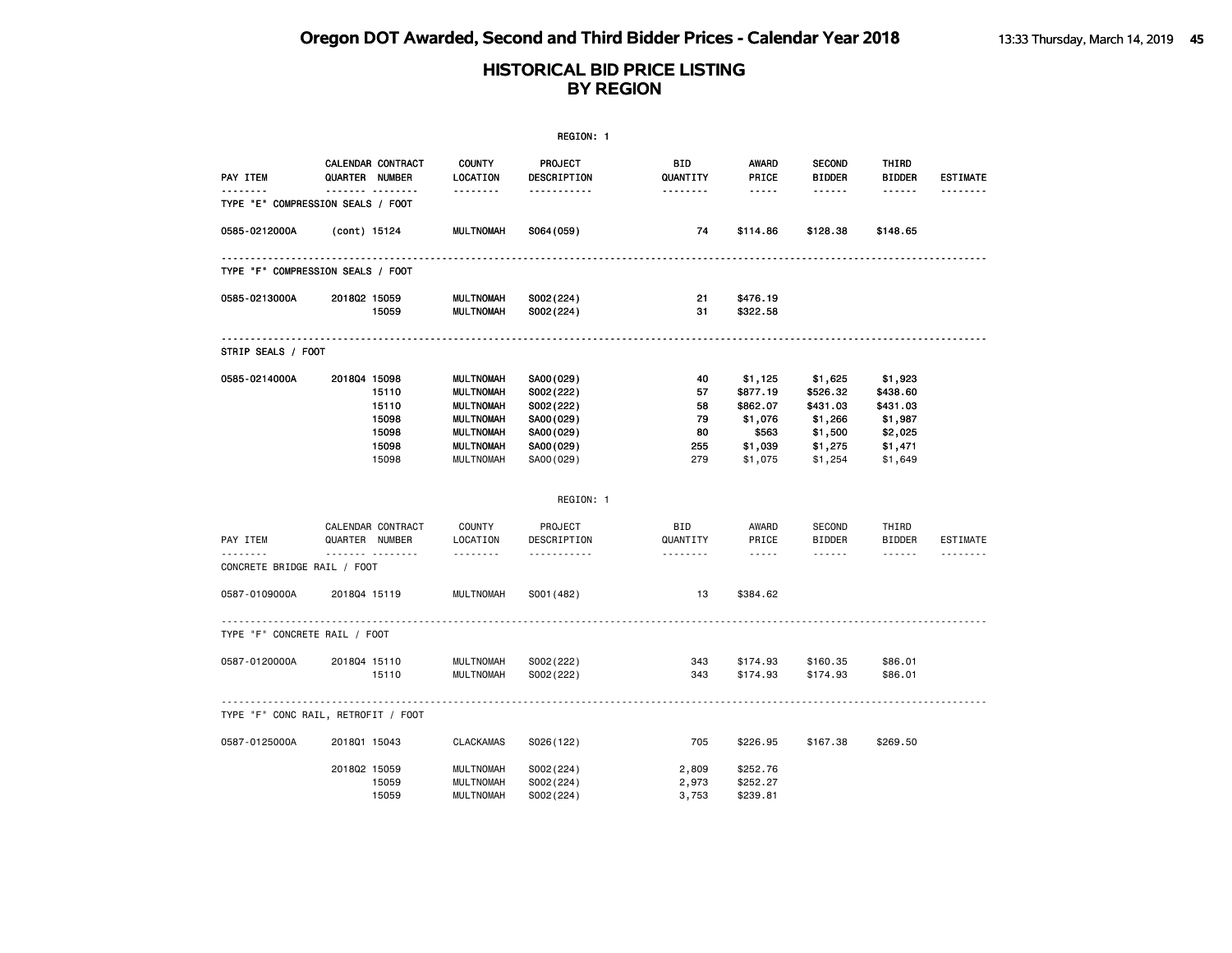|                                   |                |                                     |                                                                              | REGION: 1                                          |                                  |                                                                                                                                                                                 |                                            |                                            |                 |
|-----------------------------------|----------------|-------------------------------------|------------------------------------------------------------------------------|----------------------------------------------------|----------------------------------|---------------------------------------------------------------------------------------------------------------------------------------------------------------------------------|--------------------------------------------|--------------------------------------------|-----------------|
| PAY ITEM                          | QUARTER NUMBER | CALENDAR CONTRACT                   | <b>COUNTY</b><br>LOCATION                                                    | PROJECT<br>DESCRIPTION                             | BID<br>QUANTITY                  | <b>AWARD</b><br>PRICE                                                                                                                                                           | <b>SECOND</b><br><b>BIDDER</b>             | THIRD<br><b>BIDDER</b>                     | <b>ESTIMATE</b> |
| .<br>RETAINING WALL, MSE / SQFT   |                | <u> </u>                            | <u>.</u>                                                                     | <u>.</u>                                           | <u>.</u>                         | $- - - - -$                                                                                                                                                                     |                                            | ------                                     | .               |
| 0596-A002000A                     | 201804 15125   | 15110<br>15110                      | <b>MULTNOMAH</b><br><b>MULTNOMAH</b><br><b>MULTNOMAH</b>                     | HSIP-S026(126)<br>S002(222)<br>S002(222)           | 80<br>2,541<br>2,686             | \$81.25<br>\$83.83<br>\$78.18                                                                                                                                                   | \$62.50<br>\$48.86<br>\$45.03              | \$50.00<br>\$72.81<br>\$68.88              |                 |
|                                   |                |                                     |                                                                              | REGION: 1                                          |                                  |                                                                                                                                                                                 |                                            |                                            |                 |
| PAY ITEM                          |                | CALENDAR CONTRACT<br>QUARTER NUMBER | COUNTY<br>LOCATION                                                           | PROJECT<br>DESCRIPTION                             | <b>BID</b><br>QUANTITY           | AWARD<br>PRICE                                                                                                                                                                  | <b>SECOND</b><br><b>BIDDER</b>             | THIRD<br><b>BIDDER</b>                     | <b>ESTIMATE</b> |
| .<br>SOUND WALLS / SQFT           |                | .                                   | <u>.</u>                                                                     | <u>.</u>                                           | <u>.</u>                         | $\sim$ $\sim$ $\sim$ $\sim$ $\sim$                                                                                                                                              | .                                          | ------                                     |                 |
| 0597-0100000J                     | 201804 15125   |                                     | <b>MULTNOMAH</b>                                                             | HSIP-S026(126)                                     | 4,530                            | \$36.00                                                                                                                                                                         | \$44.00                                    | \$42.50                                    |                 |
|                                   |                |                                     |                                                                              | REGION: 1                                          |                                  |                                                                                                                                                                                 |                                            |                                            |                 |
| PAY ITEM                          | QUARTER NUMBER | CALENDAR CONTRACT                   | <b>COUNTY</b><br>LOCATION                                                    | PROJECT<br>DESCRIPTION                             | <b>BID</b><br>QUANTITY           | AWARD<br>PRICE                                                                                                                                                                  | <b>SECOND</b><br><b>BIDDER</b>             | THIRD<br><b>BIDDER</b>                     | <b>ESTIMATE</b> |
| .<br>CONCRETE SLOPE PAVING / SQFT |                | .                                   | .                                                                            | .                                                  |                                  | $\frac{1}{2} \left( \frac{1}{2} \right) \left( \frac{1}{2} \right) \left( \frac{1}{2} \right) \left( \frac{1}{2} \right) \left( \frac{1}{2} \right) \left( \frac{1}{2} \right)$ | <b>.</b>                                   | ------                                     |                 |
| 0599-0100000J                     | 201804 15110   | 15110<br>15124<br>15124             | <b>MULTNOMAH</b><br><b>MULTNOMAH</b><br><b>MULTNOMAH</b><br><b>MULTNOMAH</b> | S002(222)<br>S002(222)<br>S064 (059)<br>S064(059)  | 1,410<br>1,480<br>2,856<br>3,403 | \$30.00<br>\$30.00<br>\$10.00<br>\$10.00                                                                                                                                        | \$19.00<br>\$19.00<br>\$10.00<br>\$10.00   | \$17.25<br>\$17.25<br>\$41.00<br>\$41.00   |                 |
| SLOPE PAVING CURBS / FOOT         |                |                                     |                                                                              |                                                    |                                  |                                                                                                                                                                                 |                                            |                                            |                 |
| 0599-0103000F                     | 201804 15110   | 15110<br>15124<br>15124             | <b>MULTNOMAH</b><br><b>MULTNOMAH</b><br><b>MULTNOMAH</b><br><b>MULTNOMAH</b> | S002(222)<br>S002(222)<br>S064 (059)<br>S064 (059) | 46<br>49<br>110<br>114           | \$125.00<br>\$125.00<br>\$40.00<br>\$40.00                                                                                                                                      | \$133.00<br>\$133.00<br>\$40.00<br>\$40.00 | \$125.50<br>\$125.50<br>\$46.00<br>\$46.00 |                 |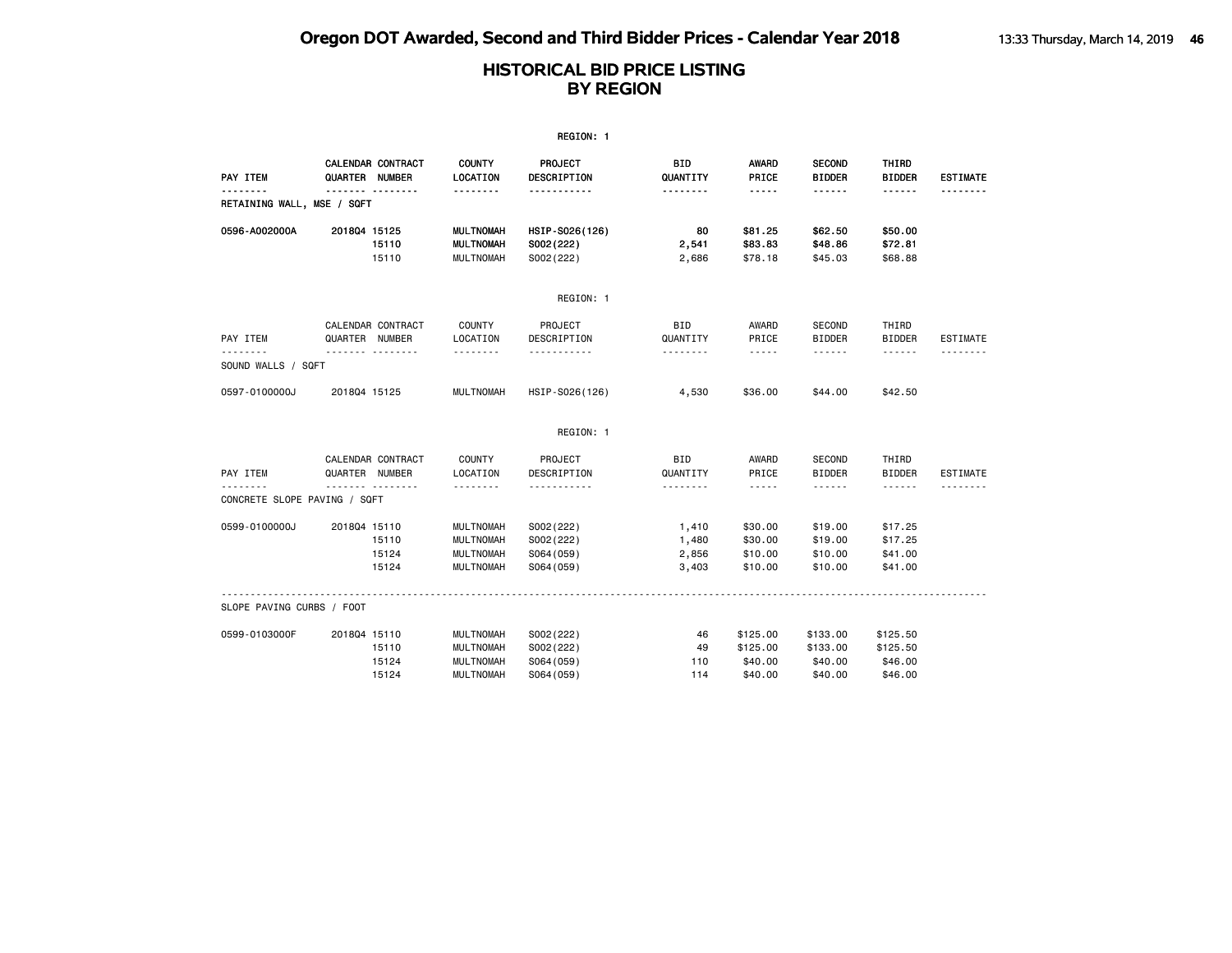|               |                                                 |                                      | REGION: 1                   |                 |                        |                                |                        |                 |
|---------------|-------------------------------------------------|--------------------------------------|-----------------------------|-----------------|------------------------|--------------------------------|------------------------|-----------------|
| PAY ITEM      | CALENDAR CONTRACT<br>QUARTER NUMBER             | COUNTY<br>LOCATION                   | PROJECT<br>DESCRIPTION      | BID<br>QUANTITY | AWARD<br>PRICE         | <b>SECOND</b><br><b>BIDDER</b> | THIRD<br><b>BIDDER</b> | <b>ESTIMATE</b> |
| ------        | <u></u><br>COLD PLN PVMT REMV 0 - 1 INCH / SQYD | --------                             | -----------                 | --------        | $\cdots \cdots \cdots$ | ------                         | ------                 |                 |
| 0620-0103000J | 201804 15098                                    | <b>MULTNOMAH</b>                     | SA00(029)                   | 570             | \$40.00                | \$10.00                        | \$26.70                |                 |
|               | COLD PLN PVMT REMV 0 - 2 INCH / SQYD            |                                      |                             |                 |                        |                                |                        |                 |
| 0620-0104000J | 201801 15043                                    | <b>CLACKAMAS</b>                     | S026(122)                   | 720             | \$15.00                | \$11.00                        | \$15.00                |                 |
|               | 201804 15098<br>15110                           | <b>MULTNOMAH</b><br><b>MULTNOMAH</b> | SA00(029)<br>S002(222)      | 1,390<br>9,300  | \$30.00<br>\$8.00      | \$10.00<br>\$3.70              | \$46.10<br>\$7.10      |                 |
|               | COLD PLN PVMT REMV 0 - 2 1/2 INCH / SQYD        |                                      |                             |                 |                        |                                |                        |                 |
| 0620-0105000J | 201804 15107                                    | HOOD RIVER                           | S281 (012)                  | 2,019           | \$7.50                 | \$10.00                        |                        |                 |
|               | COLD PLN PVMT REMV 0 - 3 INCH / SQYD            |                                      |                             |                 |                        |                                |                        |                 |
| 0620-0106000J | 201804 15110                                    | <b>MULTNOMAH</b>                     | S002(222)                   | 2,900           | \$8.00                 | \$8.35                         | \$7.10                 |                 |
|               | COLD PLN PVMT REMV 0 - 4 INCH / SQYD            |                                      |                             |                 |                        |                                |                        |                 |
| 0620-0107000J | 201804 15110                                    | <b>MULTNOMAH</b>                     | S002(222)                   | 1,300           | \$7.80                 | \$9.60                         | \$7.10                 |                 |
|               | COLD PLN PVMT REMV 0 - 5 INCH / SQYD            |                                      |                             |                 |                        |                                |                        |                 |
| 0620-0108000J | 201804 15110<br>15125                           | <b>MULTNOMAH</b><br><b>MULTNOMAH</b> | S002(222)<br>HSIP-S026(126) | 350<br>15,039   | \$7.80<br>\$6.00       | \$22.45<br>\$4.30              | \$7.10<br>\$7.97       |                 |
|               | COLD PLN PVMT REMV 0 - 6 INCH / SQYD            |                                      |                             |                 |                        |                                |                        |                 |
| 0620-0109000J | 201804 15110                                    | MULTNOMAH                            | S002(222)                   | 750             | \$7.80                 | \$11.80                        | \$7.10                 |                 |
|               | COLD PLN PVMT REMV 1 - 2 INCH / SQYD            |                                      |                             |                 |                        |                                |                        |                 |
| 0620-0111000J | 201802 15059                                    | <b>MULTNOMAH</b>                     | S002(224)                   | 1,100           | \$10.00                |                                |                        |                 |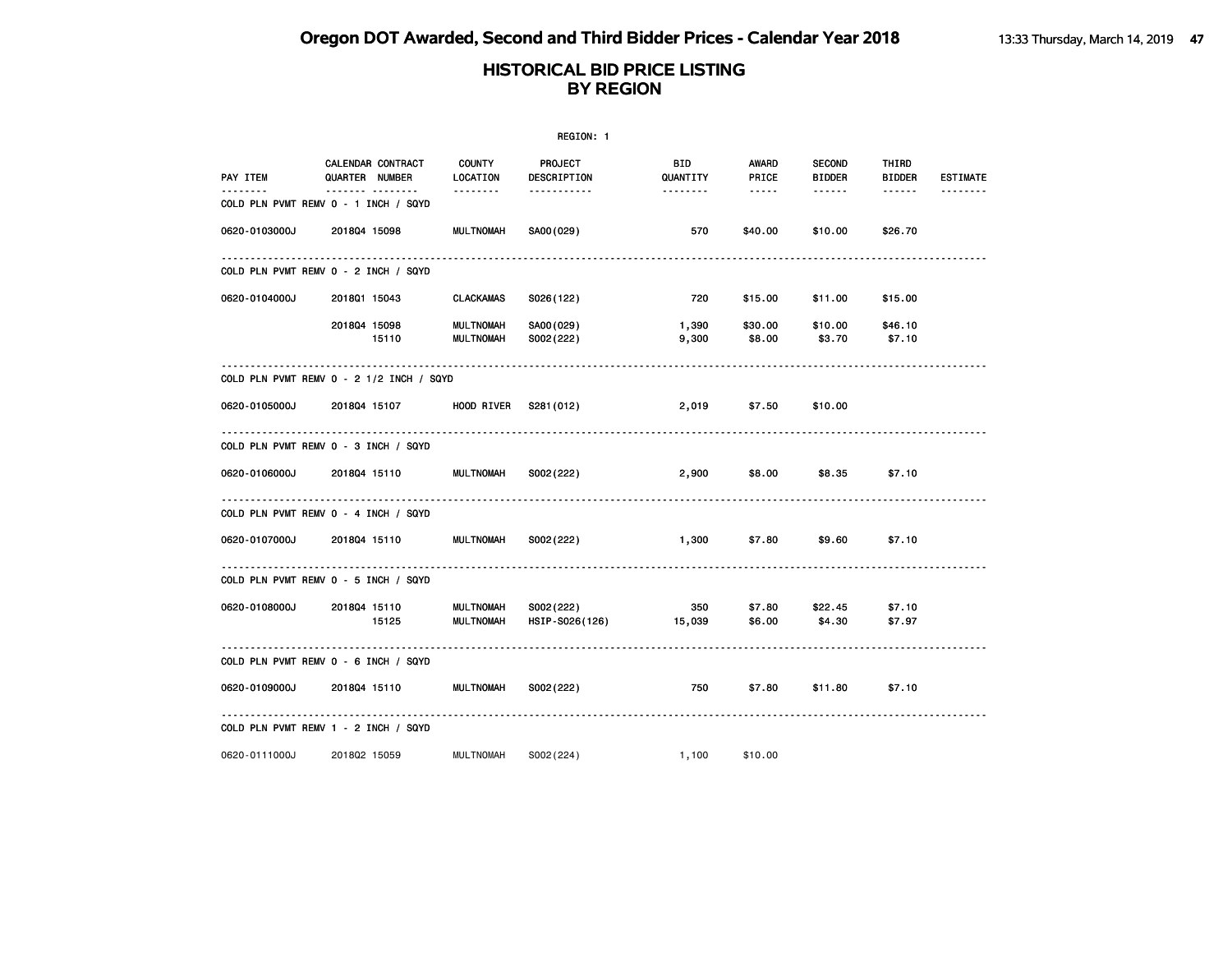|               |                                                          |                                      | REGION: 1                   |                  |                   |                                |                        |                 |
|---------------|----------------------------------------------------------|--------------------------------------|-----------------------------|------------------|-------------------|--------------------------------|------------------------|-----------------|
| PAY ITEM      | CALENDAR CONTRACT<br>QUARTER NUMBER                      | <b>COUNTY</b><br>LOCATION            | PROJECT<br>DESCRIPTION      | BID<br>QUANTITY  | AWARD<br>PRICE    | <b>SECOND</b><br><b>BIDDER</b> | THIRD<br><b>BIDDER</b> | <b>ESTIMATE</b> |
| <u>.</u>      | ------- --------<br>COLD PLN PVMT REMV 1 - 2 INCH / SQYD | --------                             | -----------                 | --------         | $\cdots \cdots$   | ------                         | ------                 |                 |
| 0620-0111000J | 201804 15124                                             | MULTNOMAH                            | S064 (059)                  | 1,200            | \$4.00            | \$10.00                        | \$1.35                 |                 |
|               | COLD PLN PVMT REMV 2 - 4 INCH / SQYD                     |                                      |                             |                  |                   |                                |                        |                 |
| 0620-0112000J | 201801 15050                                             | MULTNOMAH                            | S001 (392)                  | 4,000            | \$2.10            | \$2.00                         | \$5.00                 |                 |
|               | 201802 15083                                             | <b>MULTNOMAH</b>                     | S064(051)                   | 510              | \$3.00            | \$12.00                        |                        |                 |
|               | 201804 15115                                             | <b>CLACKAMAS</b>                     | S064(056)                   | 24,414           | \$3.60            | \$4.00                         | \$4.50                 |                 |
|               | COLD PLN PVMT REMV 2 - 6 INCH / SQYD                     |                                      |                             |                  |                   |                                |                        |                 |
| 0620-0113000J | 201802 15083                                             | MULTNOMAH                            | S064(051)                   | 2,900            | \$7.00            | \$14.00                        |                        |                 |
|               | COLD PLN PVMT REMV 4 - 6 INCH / SQYD                     |                                      |                             |                  |                   |                                |                        |                 |
| 0620-0114000J | 201804 15119                                             | MULTNOMAH                            | S001 (482)                  | 310              | \$30.00           |                                |                        |                 |
|               | COLD PLN PVMT REMV 3/4 INCH / SQYD                       |                                      |                             |                  |                   |                                |                        |                 |
| 0620-0117000J | 201801 15050                                             | MULTNOMAH                            | S001 (392)                  | 15,000           | \$2.70            | \$2.00                         | \$5.00                 |                 |
|               | COLD PLN PVMT REMV 2 INCH / SQYD                         |                                      |                             |                  |                   |                                |                        |                 |
| 0620-0120000J | 201801 15039<br>15050                                    | <b>MULTNOMAH</b><br><b>MULTNOMAH</b> | STP-S068(028)<br>S001 (392) | 3,700<br>139,000 | \$30.00<br>\$1.85 | \$8.00<br>\$2.00               | \$14.04<br>\$4.50      |                 |
|               | 201802 15083                                             | <b>MULTNOMAH</b>                     | S064(051)                   | 38.40            | \$4.00            | \$90.00                        |                        |                 |
|               | 201804 15102<br>15110                                    | WASHINGTON<br>MULTNOMAH              | 3915 (000)<br>S002(222)     | 1,100<br>2,900   | \$22.00<br>\$9.00 | \$8.00<br>\$5.80               | \$10.00<br>\$7.10      |                 |
|               | COLD PLN PVMT REMV 2 1/2 INCH / SQYD                     |                                      |                             |                  |                   |                                |                        |                 |
| 0620-0121000J | 201802 15059                                             | MULTNOMAH                            | S002(224)                   | 840              | \$10.50           |                                |                        |                 |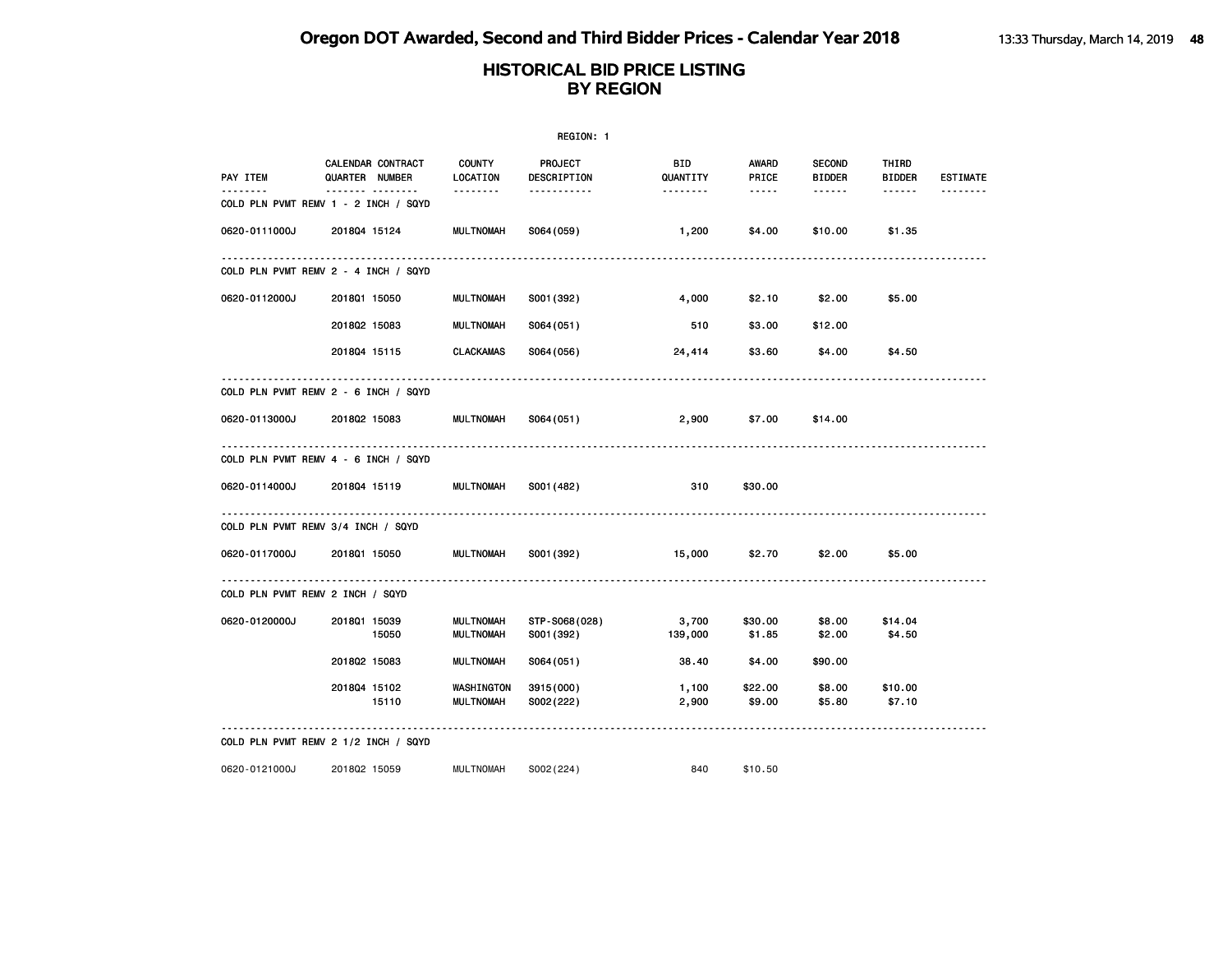|                                      | REGION: 1      |                        |                                              |                                       |                        |                                                                                                                                                      |                                          |                                    |                      |  |
|--------------------------------------|----------------|------------------------|----------------------------------------------|---------------------------------------|------------------------|------------------------------------------------------------------------------------------------------------------------------------------------------|------------------------------------------|------------------------------------|----------------------|--|
| PAY ITEM                             | QUARTER NUMBER | CALENDAR CONTRACT      | <b>COUNTY</b><br>LOCATION                    | PROJECT<br>DESCRIPTION                | BID<br>QUANTITY        | AWARD<br>PRICE                                                                                                                                       | <b>SECOND</b><br><b>BIDDER</b>           | THIRD<br><b>BIDDER</b>             | <b>ESTIMATE</b>      |  |
| COLD PLN PVMT REMV 2 1/2 INCH / SQYD |                | ------- --------       | <u>.</u>                                     | -----------                           | <u>.</u>               | $- - - - -$                                                                                                                                          | ------                                   | $- - - - - -$                      | <u>.</u>             |  |
| 0620-0121000J                        | 201804 15124   |                        | <b>MULTNOMAH</b>                             | S064 (059)                            | 93,500                 | \$1.80                                                                                                                                               | \$1.00                                   | \$1.49                             |                      |  |
| COLD PLN PVMT REMV 3 INCH / SQYD     |                |                        |                                              |                                       |                        |                                                                                                                                                      |                                          |                                    |                      |  |
| 0620-0122000J                        | 201801 15050   |                        | <b>MULTNOMAH</b>                             | S001 (392)                            | 15,500                 | \$1.95                                                                                                                                               | \$4.50                                   | \$6.00                             |                      |  |
|                                      | 201804 15110   |                        | <b>MULTNOMAH</b>                             | S002(222)                             | 5,800                  | \$8.00                                                                                                                                               | \$4.90                                   | \$7.10                             |                      |  |
| COLD PLN PVMT REMV 4 INCH / SQYD     |                |                        |                                              |                                       |                        |                                                                                                                                                      |                                          |                                    |                      |  |
| 0620-0123000J                        | 201801 15050   |                        | <b>MULTNOMAH</b>                             | S001 (392)                            | 156,000                | \$2.15                                                                                                                                               | \$4.75                                   | \$6.00                             |                      |  |
|                                      |                |                        |                                              | REGION: 1                             |                        |                                                                                                                                                      |                                          |                                    |                      |  |
| PAY ITEM                             | QUARTER NUMBER | CALENDAR CONTRACT      | COUNTY<br>LOCATION                           | PROJECT<br>DESCRIPTION                | <b>BID</b><br>QUANTITY | AWARD<br>PRICE                                                                                                                                       | <b>SECOND</b><br><b>BIDDER</b>           | THIRD<br><b>BIDDER</b>             | <b>ESTIMATE</b>      |  |
| GRIND CONCRETE PAVEMENT / SQYD       |                | <u>.</u>               | .                                            | .                                     | --------               | $\frac{1}{2} \left( \frac{1}{2} \right) \left( \frac{1}{2} \right) \left( \frac{1}{2} \right) \left( \frac{1}{2} \right) \left( \frac{1}{2} \right)$ | ------                                   | ------                             |                      |  |
| 0622-0100000J                        | 201801 15050   |                        | <b>MULTNOMAH</b>                             | S001 (392)                            | 38,000                 | \$30,00                                                                                                                                              | \$26,00                                  | \$31,00                            |                      |  |
|                                      |                |                        |                                              | REGION: 1                             |                        |                                                                                                                                                      |                                          |                                    |                      |  |
| PAY ITEM<br>.                        | QUARTER NUMBER | CALENDAR CONTRACT<br>. | COUNTY<br>LOCATION<br>.                      | PROJECT<br>DESCRIPTION<br><u>.</u>    | BID<br>QUANTITY<br>.   | AWARD<br>PRICE<br>$\sim$ $\sim$ $\sim$ $\sim$ $\sim$                                                                                                 | <b>SECOND</b><br><b>BIDDER</b><br>------ | THIRD<br><b>BIDDER</b><br><b>.</b> | <b>ESTIMATE</b><br>. |  |
| AGGREGATE BASE / TON                 |                |                        |                                              |                                       |                        |                                                                                                                                                      |                                          |                                    |                      |  |
| 0640-0100000M                        | 201801 15050   | 15039                  | <b>MULTNOMAH</b><br><b>MULTNOMAH</b>         | S001 (392)<br>STP-S068(028)           | 410<br>524             | \$175.00<br>\$70.00                                                                                                                                  | \$50.00<br>\$60.00                       | \$75.00<br>\$70.00                 |                      |  |
|                                      | 201802 15083   |                        | <b>MULTNOMAH</b>                             | S064(051)                             | 91                     | \$65.00                                                                                                                                              | \$125,00                                 |                                    |                      |  |
|                                      | 201804 15102   | 15107<br>15115         | WASHINGTON<br>HOOD RIVER<br><b>CLACKAMAS</b> | 3915(000)<br>S281 (012)<br>S064 (056) | 560<br>1,332<br>5,061  | \$66.00<br>\$46.00<br>\$36.00                                                                                                                        | \$62.00<br>\$40.00<br>\$28.00            | \$45.00<br>\$42.00                 |                      |  |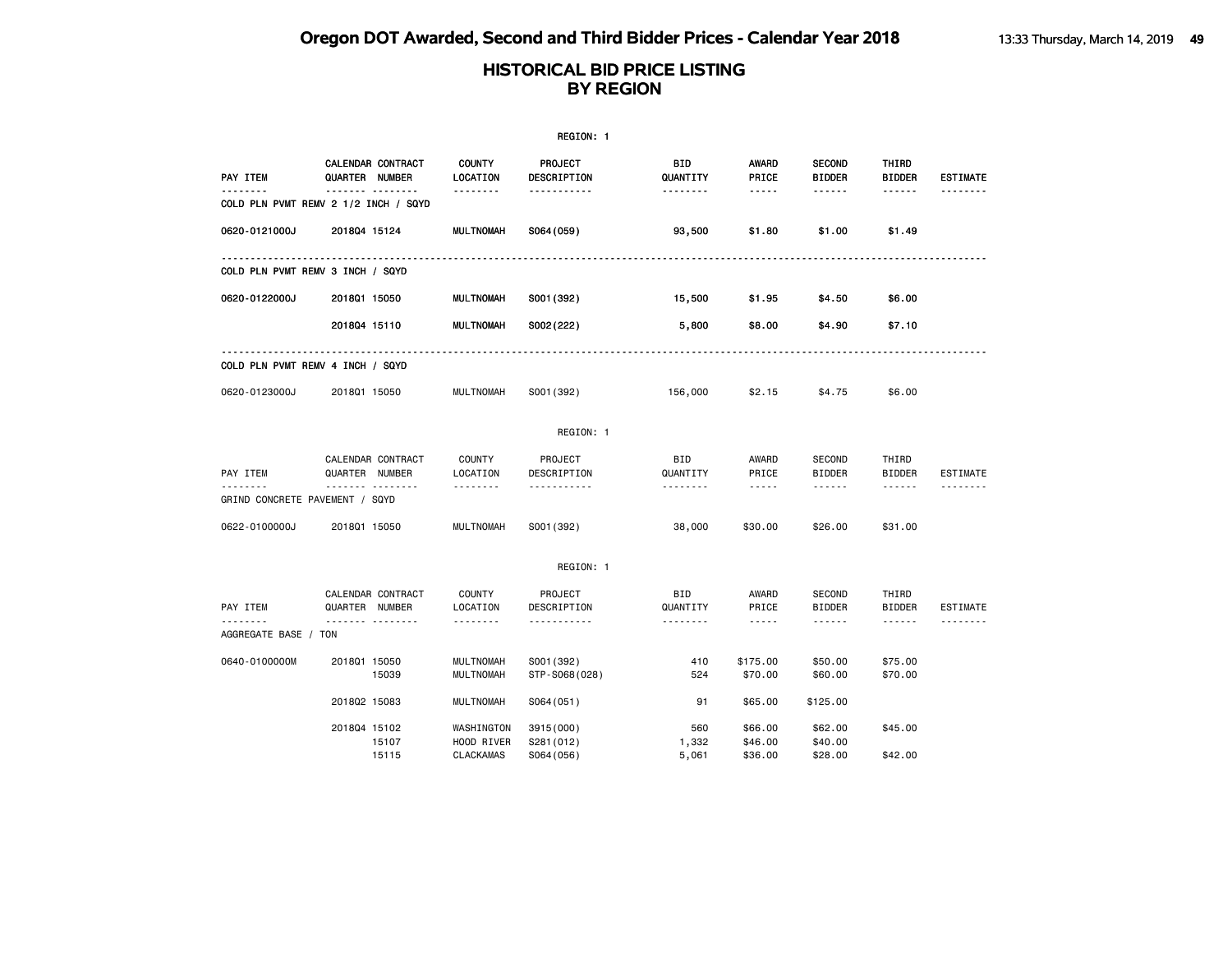|                                  |                                                                       |                                                                              | REGION: 1                                               |                             |                                                                                                                                                                                 |                                          |                                      |                             |
|----------------------------------|-----------------------------------------------------------------------|------------------------------------------------------------------------------|---------------------------------------------------------|-----------------------------|---------------------------------------------------------------------------------------------------------------------------------------------------------------------------------|------------------------------------------|--------------------------------------|-----------------------------|
| PAY ITEM<br><u>.</u>             | <b>CALENDAR CONTRACT</b><br><b>QUARTER NUMBER</b><br>------- -------- | <b>COUNTY</b><br>LOCATION<br>--------                                        | PROJECT<br>DESCRIPTION<br>-----------                   | BID<br>QUANTITY<br><u>.</u> | AWARD<br>PRICE<br>$- - - - -$                                                                                                                                                   | <b>SECOND</b><br><b>BIDDER</b><br>------ | THIRD<br><b>BIDDER</b><br>------     | <b>ESTIMATE</b><br><u>.</u> |
| <b>AGGREGATE BASE / TON</b>      |                                                                       |                                                                              |                                                         |                             |                                                                                                                                                                                 |                                          |                                      |                             |
| 0641-0102000M                    | 201804 15124<br>15110                                                 | <b>MULTNOMAH</b><br><b>MULTNOMAH</b>                                         | S064 (059)<br>S002(222)                                 | 5,900<br>22,620             | \$40.00<br>\$33.00                                                                                                                                                              | \$40.00<br>\$34.60                       | \$41.00<br>\$35.00                   |                             |
|                                  | 3/4 INCH - 0 AGGREGATE BASE / TON                                     |                                                                              |                                                         |                             |                                                                                                                                                                                 |                                          |                                      |                             |
| 0641-0112000M                    | 201804 15125                                                          | <b>MULTNOMAH</b>                                                             | HSIP-S026(126)                                          | 7,800                       | \$40.00                                                                                                                                                                         | \$40.00                                  | \$50.00                              |                             |
|                                  | 1 INCH - 0 AGGREGATE BASE / TON                                       |                                                                              |                                                         |                             |                                                                                                                                                                                 |                                          |                                      |                             |
| 0641-0115000M                    | 201801 15043                                                          | <b>CLACKAMAS</b>                                                             | S026(122)                                               | 4,200                       | \$15.00                                                                                                                                                                         | \$30.00                                  | \$26.00                              |                             |
| <b>AGGREGATE SHOULDERS / TON</b> |                                                                       |                                                                              |                                                         |                             |                                                                                                                                                                                 |                                          |                                      |                             |
| 0641-0130000M                    | 201804 15107                                                          | HOOD RIVER                                                                   | S281 (012)                                              | 31                          | \$50.00                                                                                                                                                                         | \$59.00                                  |                                      |                             |
|                                  |                                                                       |                                                                              | REGION: 1                                               |                             |                                                                                                                                                                                 |                                          |                                      |                             |
| PAY ITEM                         | CALENDAR CONTRACT<br>QUARTER NUMBER                                   | <b>COUNTY</b><br>LOCATION                                                    | PROJECT<br>DESCRIPTION                                  | BID<br>QUANTITY             | AWARD<br>PRICE                                                                                                                                                                  | <b>SECOND</b><br><b>BIDDER</b>           | THIRD<br><b>BIDDER</b>               | <b>ESTIMATE</b>             |
| --------                         | .<br>EMULS ASPHALT IN FOG COAT / TON                                  | --------                                                                     | <u>.</u>                                                | --------                    | $\frac{1}{2} \frac{1}{2} \frac{1}{2} \frac{1}{2} \frac{1}{2} \frac{1}{2} \frac{1}{2} \frac{1}{2} \frac{1}{2} \frac{1}{2} \frac{1}{2} \frac{1}{2}$                               | ------                                   | ------                               |                             |
| 0705-0101000M                    | 201801 15050                                                          | <b>MULTNOMAH</b>                                                             | S001 (392)                                              | 10                          | \$430                                                                                                                                                                           | \$1,200                                  | \$1,000                              |                             |
|                                  | 201804 15124                                                          | <b>MULTNOMAH</b>                                                             | S064 (059)                                              | 10                          | \$1,200                                                                                                                                                                         | \$1,000                                  | \$885                                |                             |
|                                  |                                                                       |                                                                              | REGION: 1                                               |                             |                                                                                                                                                                                 |                                          |                                      |                             |
| PAY ITEM                         | CALENDAR CONTRACT<br>QUARTER NUMBER                                   | <b>COUNTY</b><br>LOCATION                                                    | PROJECT<br>DESCRIPTION                                  | <b>BID</b><br>QUANTITY      | AWARD<br>PRICE                                                                                                                                                                  | <b>SECOND</b><br><b>BIDDER</b>           | THIRD<br><b>BIDDER</b>               | <b>ESTIMATE</b>             |
| --------                         | <u>.</u><br>EMULSIFIED ASPHALT FOR TACK COAT / TON                    | <u>.</u>                                                                     | .                                                       | --------                    | $\frac{1}{2} \left( \frac{1}{2} \right) \left( \frac{1}{2} \right) \left( \frac{1}{2} \right) \left( \frac{1}{2} \right) \left( \frac{1}{2} \right) \left( \frac{1}{2} \right)$ | ------                                   | $- - - - - -$                        | <u>.</u>                    |
| 0730-0100000M                    | 201801 15050                                                          | <b>MULTNOMAH</b>                                                             | S001 (392)                                              | 110                         | \$430                                                                                                                                                                           | \$1                                      | \$1,000                              |                             |
|                                  | 201804 15125<br>15115<br>15110<br>15124                               | <b>MULTNOMAH</b><br><b>CLACKAMAS</b><br><b>MULTNOMAH</b><br><b>MULTNOMAH</b> | HSIP-S026(126)<br>S064 (056)<br>S002(222)<br>S064 (059) | 12.96<br>13<br>25<br>43     | \$2,400<br>\$1,436<br>\$1.00<br>\$600.00                                                                                                                                        | \$2,500<br>\$0<br>\$625.00<br>\$1.00     | \$2,276<br>\$1<br>\$1.00<br>\$600.00 |                             |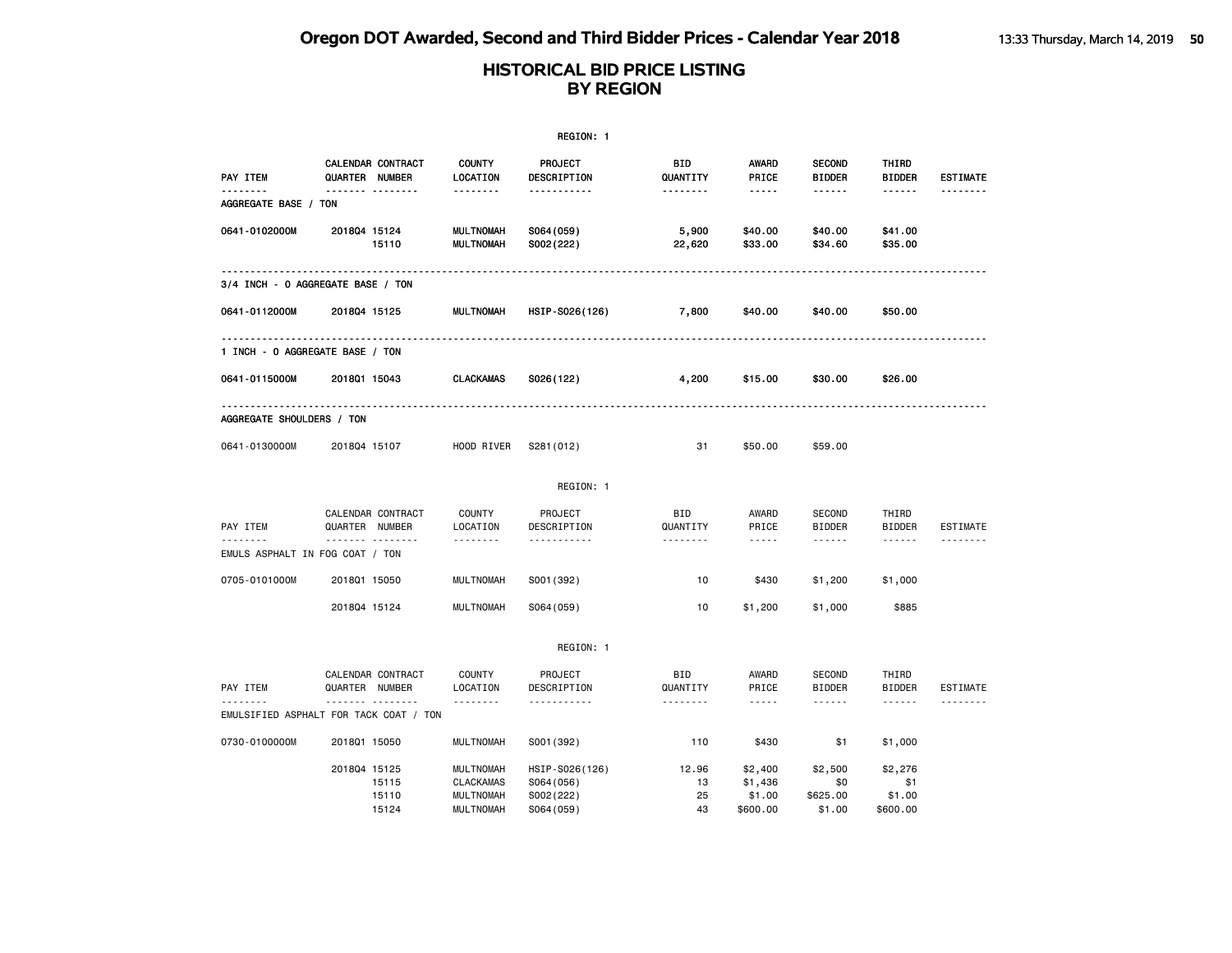|                            |                                               |                                | REGION: 1                     |                        |                       |                                |                        |                 |
|----------------------------|-----------------------------------------------|--------------------------------|-------------------------------|------------------------|-----------------------|--------------------------------|------------------------|-----------------|
| PAY ITEM                   | CALENDAR CONTRACT<br>QUARTER NUMBER           | <b>COUNTY</b><br>LOCATION      | <b>PROJECT</b><br>DESCRIPTION | <b>BID</b><br>QUANTITY | <b>AWARD</b><br>PRICE | <b>SECOND</b><br><b>BIDDER</b> | THIRD<br><b>BIDDER</b> | <b>ESTIMATE</b> |
|                            | LEVEL 2, 1/2 INCH ACP MIXTURE / TON           |                                | .                             | .                      | $- - - - -$           | ------                         | ------                 |                 |
| 0744-0202000M              | 201804 15107                                  | <b>HOOD RIVER</b>              | S281(012)                     | 870                    | \$120.00              | \$133.00                       |                        |                 |
|                            | LEVEL 2, 3/8 INCH ACP MIXTURE / TON           |                                |                               |                        |                       |                                |                        |                 |
| 0744-0203000M 2018Q2 15083 |                                               | <b>MULTNOMAH</b>               | SO64(051)                     | 420                    | \$200.00              | \$300.00                       |                        |                 |
|                            | LEVEL 2, 3/8 IN ACP MIXTURE IN LEVELING / TON |                                |                               |                        |                       |                                |                        |                 |
| 0744-0232000M              | 201802 15083                                  | <b>MULTNOMAH</b>               | S064(051)                     | 2.20                   | \$520.00              | \$630.00                       |                        |                 |
|                            | LEVEL 3, 1/2 INCH ACP MIXTURE / TON           |                                |                               |                        |                       |                                |                        |                 |
| 0744-0302000M              | 201801 15043                                  | <b>CLACKAMAS</b>               | S026(122)                     | 1,800                  | \$70.00               | \$95.00                        | \$80.00                |                 |
|                            | 201804 15119<br>15102                         | MULTNOMAH<br><b>WASHINGTON</b> | S001 (482)<br>3915 (000)      | - 80<br>270            | \$400.00<br>\$207.00  | \$175.00                       | \$170.00               |                 |
|                            | LEVEL 3, 1/2 IN ACP MIXTURE IN LEVELING / TON |                                |                               |                        |                       |                                |                        |                 |
| 0744-0331000M              | 201801 15043                                  | CLACKAMAS                      | S026(122)                     | 210                    | \$90.00               | \$122,00                       | \$87,00                |                 |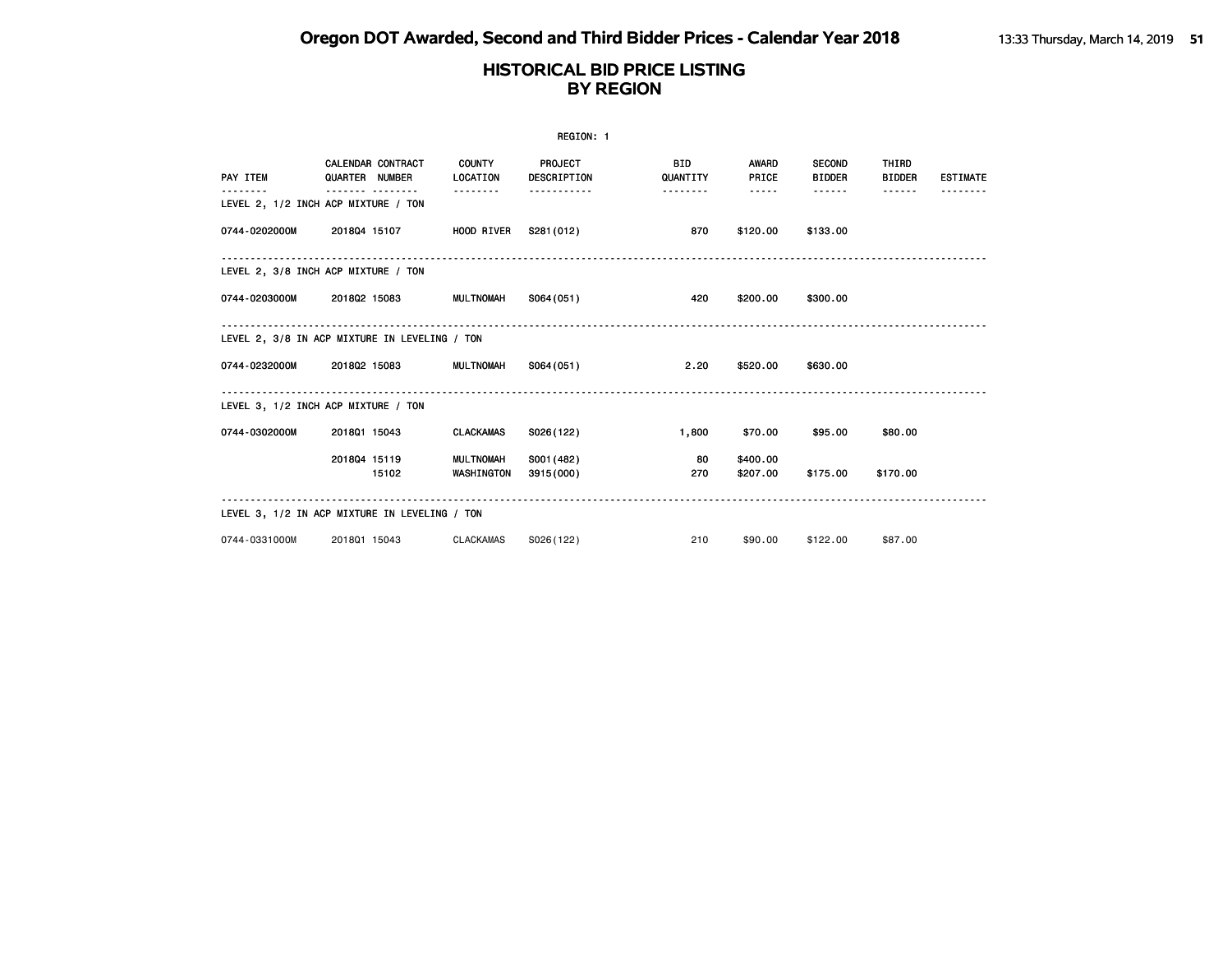|                                          |              |                                     |                                                                              | REGION: 1                                               |                                   |                                           |                                             |                                            |                 |
|------------------------------------------|--------------|-------------------------------------|------------------------------------------------------------------------------|---------------------------------------------------------|-----------------------------------|-------------------------------------------|---------------------------------------------|--------------------------------------------|-----------------|
| PAY ITEM                                 |              | CALENDAR CONTRACT<br>QUARTER NUMBER | <b>COUNTY</b><br>LOCATION                                                    | PROJECT<br>DESCRIPTION                                  | BID.<br>QUANTITY                  | <b>AWARD</b><br>PRICE                     | <b>SECOND</b><br><b>BIDDER</b>              | THIRD<br><b>BIDDER</b>                     | <b>ESTIMATE</b> |
| LEVEL 3, $1/2$ INCH ACP $/$ TON          |              | . <sub>.</sub>                      | --------                                                                     | .                                                       | --------                          | -----                                     | ------                                      | ------                                     |                 |
| 0745-0302000M                            | 201804 15115 | 15125<br>15110                      | <b>CLACKAMAS</b><br><b>MULTNOMAH</b><br><b>MULTNOMAH</b>                     | S064 (056)<br>HSIP-S026(126)<br>S002(222)               | 2,194<br>4,500<br>8,170           | \$98.62<br>\$115.00<br>\$83.00            | \$110.00<br>\$123.00<br>\$97.00             | \$125.00<br>\$112.55<br>\$82.00            |                 |
| LEVEL 3, 1/2 INCH ACP IN LEVELING / TON  |              |                                     |                                                                              |                                                         |                                   |                                           |                                             |                                            |                 |
| 0745-0331000M                            | 201804 15110 | 15125                               | MULTNOMAH<br><b>MULTNOMAH</b>                                                | S002(222)<br>HSIP-S026(126)                             | 100<br>2,100                      | \$92.00<br>\$115.00                       | \$130.00<br>\$100.00                        | \$90.00<br>\$110.54                        |                 |
| LEVEL 3, 1/2 INCH ACP IN TEMPORARY / TON |              |                                     |                                                                              |                                                         |                                   |                                           |                                             |                                            |                 |
| 0745-0341000M                            | 201804 15125 |                                     | MULTNOMAH                                                                    | HSIP-S026(126)                                          | 500                               | \$155.00                                  | \$170.00                                    | \$149.50                                   |                 |
| LEVEL 4, $1/2$ INCH ACP $/$ TON          |              |                                     |                                                                              |                                                         |                                   |                                           |                                             |                                            |                 |
| 0745-0402000M                            | 201801 15039 | 15050                               | MULTNOMAH<br><b>MULTNOMAH</b>                                                | STP-S068(028)<br>S001 (392)                             | 674<br>60,000                     | \$148.00<br>\$83.00                       | \$140.00<br>\$71.00                         | \$150.00<br>\$90.50                        |                 |
|                                          | 201802 15059 |                                     | <b>MULTNOMAH</b>                                                             | S002(224)                                               | 250                               | \$285.00                                  |                                             |                                            |                 |
|                                          | 201804 15125 | 15115<br>15110<br>15124             | <b>MULTNOMAH</b><br><b>CLACKAMAS</b><br><b>MULTNOMAH</b><br><b>MULTNOMAH</b> | HSIP-S026(126)<br>S064 (056)<br>S002(222)<br>S064 (059) | 4,300<br>4,316<br>7,000<br>17,500 | \$112.00<br>\$91.20<br>\$84.00<br>\$91.50 | \$118.00<br>\$100.00<br>\$107.00<br>\$90.00 | \$106.97<br>\$130.00<br>\$82.50<br>\$88.00 |                 |
| LEVEL 4, 3/8 INCH ACP / TON              |              |                                     |                                                                              |                                                         |                                   |                                           |                                             |                                            |                 |
| 0745-0403000M                            | 201804 15098 |                                     | <b>MULTNOMAH</b>                                                             | SA00(029)                                               | 120                               | \$800.00                                  | \$500.00                                    | \$600.00                                   |                 |
| LEVEL 4, 1/2 INCH ACP IN LEVELING / TON  |              |                                     |                                                                              |                                                         |                                   |                                           |                                             |                                            |                 |
| 0745-0431000M                            | 201801 15050 |                                     | <b>MULTNOMAH</b>                                                             | S001 (392)                                              | 88                                | \$130.00                                  | \$100.00                                    | \$200.00                                   |                 |
|                                          | 201804 15124 |                                     | <b>MULTNOMAH</b>                                                             | S064 (059)                                              | 130                               | \$153.00                                  | \$125.00                                    | \$500.00                                   |                 |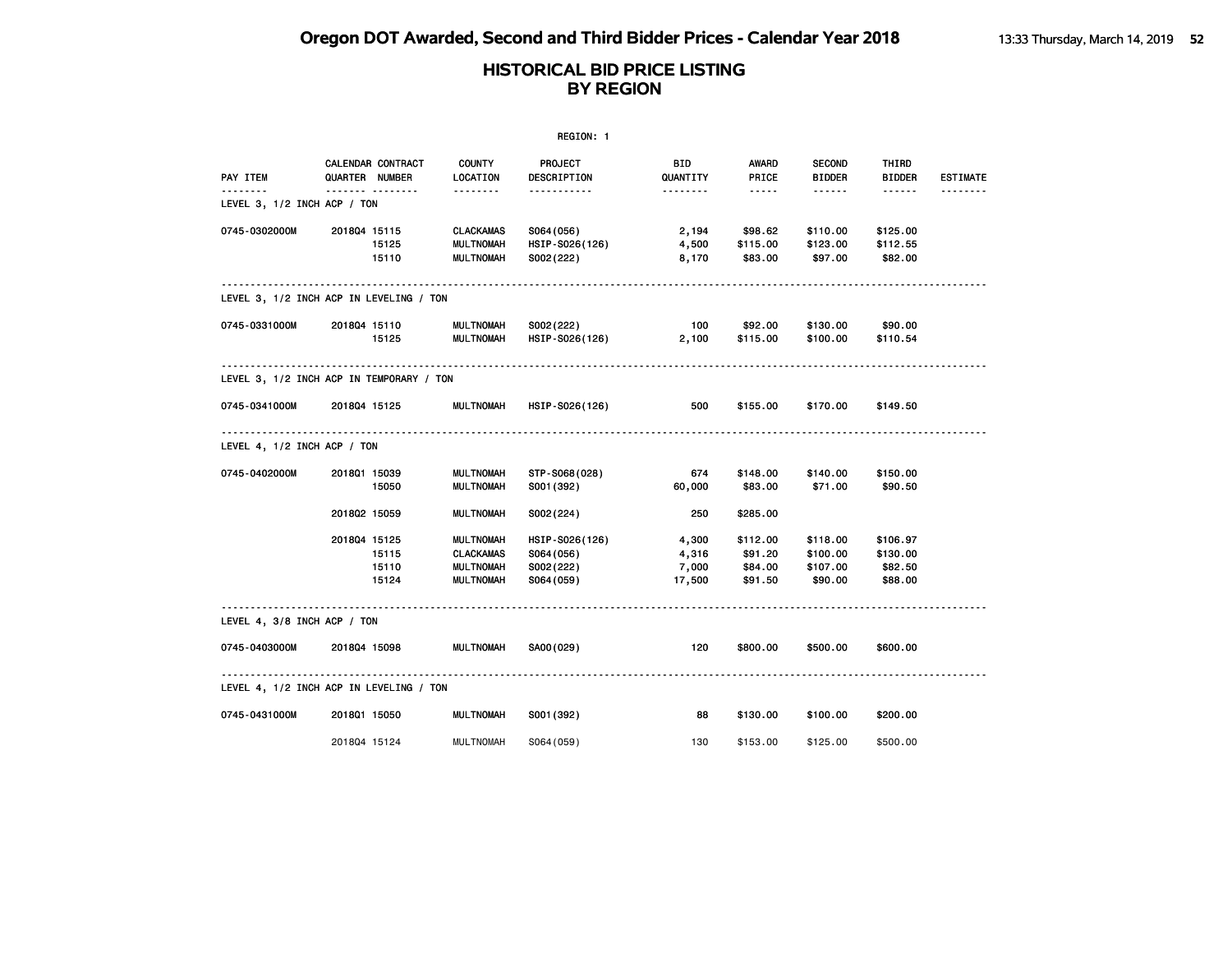|                                                |              |                                     |                                       | REGION: 1                          |                             |                                 |                                |                         |                                    |
|------------------------------------------------|--------------|-------------------------------------|---------------------------------------|------------------------------------|-----------------------------|---------------------------------|--------------------------------|-------------------------|------------------------------------|
| PAY ITEM<br><u>.</u>                           |              | CALENDAR CONTRACT<br>QUARTER NUMBER | <b>COUNTY</b><br>LOCATION<br><u>.</u> | PROJECT<br>DESCRIPTION<br><u>.</u> | BID<br>QUANTITY<br><u>.</u> | AWARD<br>PRICE<br>$\frac{1}{2}$ | <b>SECOND</b><br><b>BIDDER</b> | THIRD<br><b>BIDDER</b>  | <b>ESTIMATE</b><br>- - - - - - - - |
| LEVEL 4, 1/2 INCH ACP IN TEMPORARY / TON       |              | ------- --------                    |                                       |                                    |                             |                                 |                                |                         |                                    |
| 0745-0441000M                                  | 201801 15039 |                                     | <b>MULTNOMAH</b>                      | STP-S068(028)                      | 82                          | \$180.00                        | \$190.00                       | \$250.00                |                                    |
| PG 64-22 ASPHALT IN _____ ACP / TON            |              |                                     |                                       |                                    |                             |                                 |                                |                         |                                    |
| 0745-0620000M                                  | 201804 15125 |                                     | <b>MULTNOMAH</b>                      | HSIP-S026(126)                     | 30                          | \$1.00                          | \$1.00                         | \$1.05                  |                                    |
|                                                |              | 15115                               | <b>CLACKAMAS</b>                      | S064 (056)                         | 132                         | \$1.16                          | \$0.01                         | \$1.00                  |                                    |
|                                                |              | 15125                               | <b>MULTNOMAH</b>                      | HSIP-S026(126)                     | 350                         | \$1.00                          | \$1.00                         | \$1.05                  |                                    |
|                                                |              | 15110                               | <b>MULTNOMAH</b>                      | S002(222)                          | 474                         | \$1.00                          | \$1.00                         | \$1.00                  |                                    |
| PG 70-22ER ASPHALT IN ACP / TON                |              |                                     |                                       |                                    |                             |                                 |                                |                         |                                    |
| 0745-0640100M                                  | 201801 15039 |                                     | <b>MULTNOMAH</b>                      | STP-S068(028)                      | 42                          | \$100.00                        | \$0.01                         | \$1.00                  |                                    |
|                                                |              | 15050                               | <b>MULTNOMAH</b>                      | S001 (392)                         | 3,600                       | \$0.01                          | \$1.00                         | \$1.00                  |                                    |
|                                                | 201802 15059 |                                     | <b>MULTNOMAH</b>                      | S002(224)                          | 15                          | \$1.00                          |                                |                         |                                    |
|                                                | 201804 15098 |                                     | <b>MULTNOMAH</b>                      | SA00(029)                          | 8                           | \$0.01                          | \$5.00                         | \$0.01                  |                                    |
|                                                |              | 15115                               | <b>CLACKAMAS</b>                      | S064 (056)                         | 259                         | \$1.16                          | \$0.01                         | \$1.00                  |                                    |
|                                                |              | 15125                               | <b>MULTNOMAH</b>                      | HSIP-S026(126)                     | 390                         | \$1.00                          | \$1.00                         | \$1.05                  |                                    |
|                                                |              | 15110                               | <b>MULTNOMAH</b>                      | S002(222)                          | 405                         | \$1.00                          | \$1.00                         | \$1.00                  |                                    |
|                                                |              | 15124                               | <b>MULTNOMAH</b>                      | S064 (059)                         | 1,100                       | \$1.00                          | \$1.00                         | \$0.01                  |                                    |
| CORE CORRELAT OF NUCLEAR GAUGE READINGS / EACH |              |                                     |                                       |                                    |                             |                                 |                                |                         |                                    |
| 0745-0900000E                                  | 201801 15050 |                                     | <b>MULTNOMAH</b>                      | S001 (392)                         | $\overline{\mathbf{c}}$     | \$1,000                         | \$850                          | \$500                   |                                    |
|                                                | 201804 15124 |                                     | <b>MULTNOMAH</b>                      | S064 (059)                         | $\overline{2}$              | \$1,250                         | \$1,200                        | \$2,000                 |                                    |
|                                                |              |                                     |                                       | REGION: 1                          |                             |                                 |                                |                         |                                    |
|                                                |              | CALENDAR CONTRACT                   | COUNTY                                | PROJECT                            | BID                         | AWARD                           | SECOND                         | THIRD                   |                                    |
| PAY ITEM                                       |              | QUARTER NUMBER<br><u>.</u>          | LOCATION<br>.                         | DESCRIPTION<br>.                   | QUANTITY<br><u>.</u>        | PRICE<br>$\frac{1}{2}$          | <b>BIDDER</b><br>------        | <b>BIDDER</b><br>------ | <b>ESTIMATE</b><br>.               |
| 9 INCH ASPH CONC PAVEMENT REPAIR / SQYD        |              |                                     |                                       |                                    |                             |                                 |                                |                         |                                    |
| 0748-0104000J                                  | 201802 15083 |                                     | <b>MULTNOMAH</b>                      | S064(051)                          | 220                         | \$110.00                        | \$95.00                        |                         |                                    |
|                                                |              |                                     |                                       |                                    |                             |                                 |                                |                         |                                    |
| 16 INCH ASPH CONC PAVEMENT REPAIR / SQYD       |              |                                     |                                       |                                    |                             |                                 |                                |                         |                                    |
| 0748-0109000J                                  | 201802 15083 |                                     | <b>MULTNOMAH</b>                      | S064(051)                          | 5                           | \$200.00                        | \$75.00                        |                         |                                    |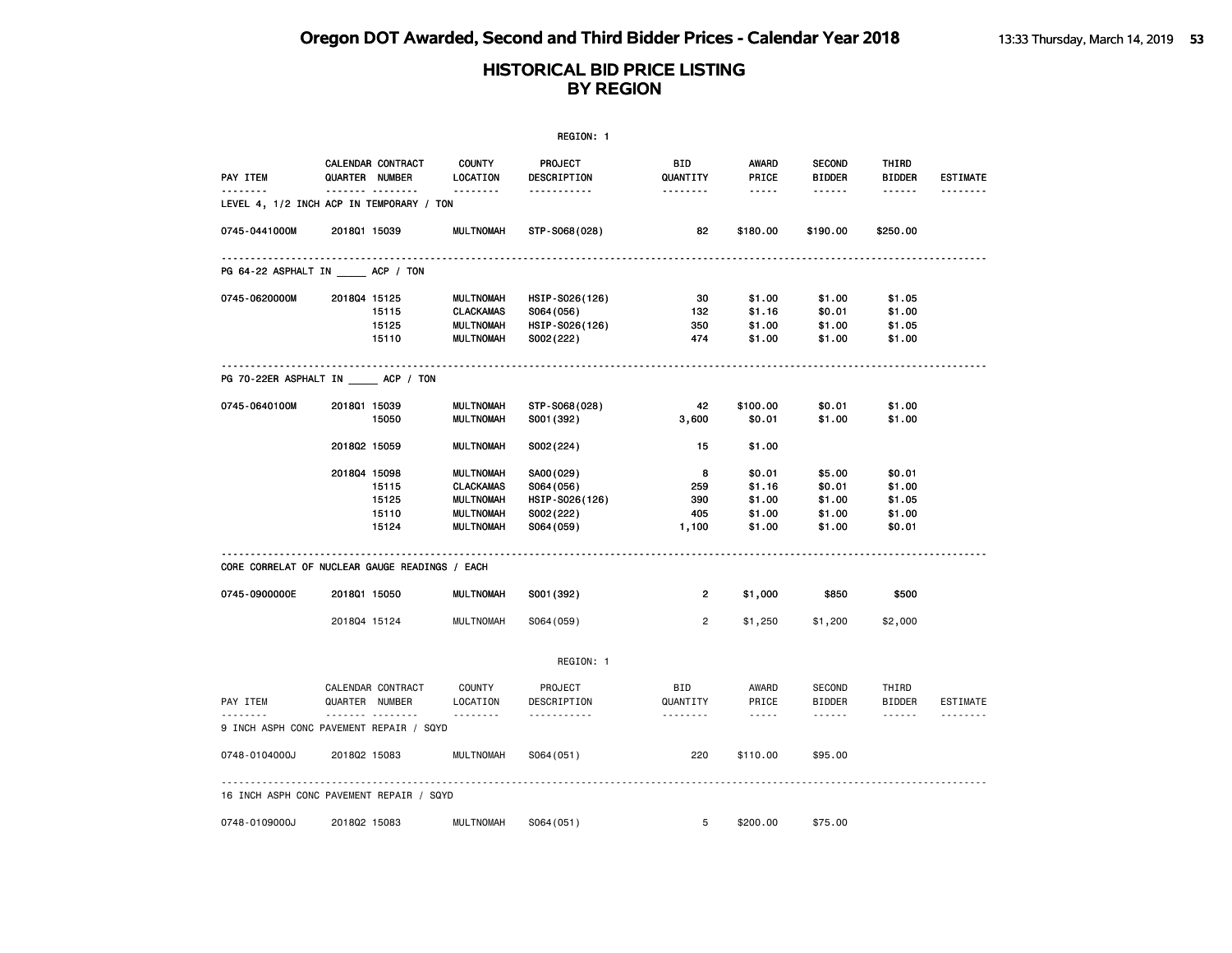|                                      |              |                                            |                                                    | REGION: 1                                 |                                        |                                |                                                 |                                         |                 |
|--------------------------------------|--------------|--------------------------------------------|----------------------------------------------------|-------------------------------------------|----------------------------------------|--------------------------------|-------------------------------------------------|-----------------------------------------|-----------------|
| PAY ITEM                             |              | <b>CALENDAR CONTRACT</b><br>QUARTER NUMBER | <b>COUNTY</b><br>LOCATION<br>--------              | <b>PROJECT</b><br>DESCRIPTION             | BID<br>QUANTITY<br>.                   | <b>AWARD</b><br>PRICE<br>----- | <b>SECOND</b><br><b>BIDDER</b><br>------        | <b>THIRD</b><br><b>BIDDER</b><br>------ | <b>ESTIMATE</b> |
| EXTRA FOR ASPHALT APPROACHES / EACH  |              |                                            |                                                    |                                           |                                        |                                |                                                 |                                         |                 |
| 0749-0100000E                        | 201801 15043 | 15050                                      | <b>CLACKAMAS</b><br><b>MULTNOMAH</b>               | S026(122)<br>S001 (392)                   | $\overline{7}$<br>39                   | \$500<br>\$1,250               | \$1,435                                         | \$2,020 \$550<br>\$1,000                |                 |
|                                      | 201804 15102 | 15110<br>15125                             | WASHINGTON<br><b>MULTNOMAH</b><br><b>MULTNOMAH</b> | 3915 (000)<br>S002(222)<br>HSIP-S026(126) | $\overline{2}$<br>$\overline{4}$<br>53 | \$800.00<br>\$500.00           | \$100.00<br>\$950.00<br>\$2,700 \$1,675 \$1,132 | \$500.00<br>\$400.00                    |                 |
| EXTRA FOR PEDESTRIAN LANDINGS / EACH |              |                                            |                                                    |                                           |                                        |                                |                                                 |                                         |                 |
| 0749-0102000E                        | 201804 15125 |                                            | MULTNOMAH                                          | HSIP-S026(126)                            | 3                                      | \$1,000                        |                                                 | $$1,300$ $$1,200$                       |                 |
| EXTRA FOR ASPH SLOPE PAVING / SQFT   |              |                                            |                                                    |                                           |                                        |                                |                                                 |                                         |                 |
| 0749-0108000J                        | 201804 15125 |                                            | <b>MULTNOMAH</b>                                   |                                           | HSIP-S026(126) 6,905 \$2.50            |                                |                                                 | $$3.00$ $$2.47$                         |                 |
| ASPHALT APPROACHES / EACH            |              |                                            |                                                    |                                           |                                        |                                |                                                 |                                         |                 |
| 0749-0110000E                        |              |                                            |                                                    | 2018Q4 15107 HOOD RIVER S281(012)         | $\overline{2}$                         | \$1,500                        | \$4,800                                         |                                         |                 |
| ASPHALT SLOPE PAVING / SQFT          |              |                                            |                                                    |                                           |                                        |                                |                                                 |                                         |                 |
| 0749-0116000J                        | 201801 15039 |                                            | MULTNOMAH                                          | STP-S068(028)                             | 4,259                                  | \$5.00                         | \$6.50                                          | \$7.95                                  |                 |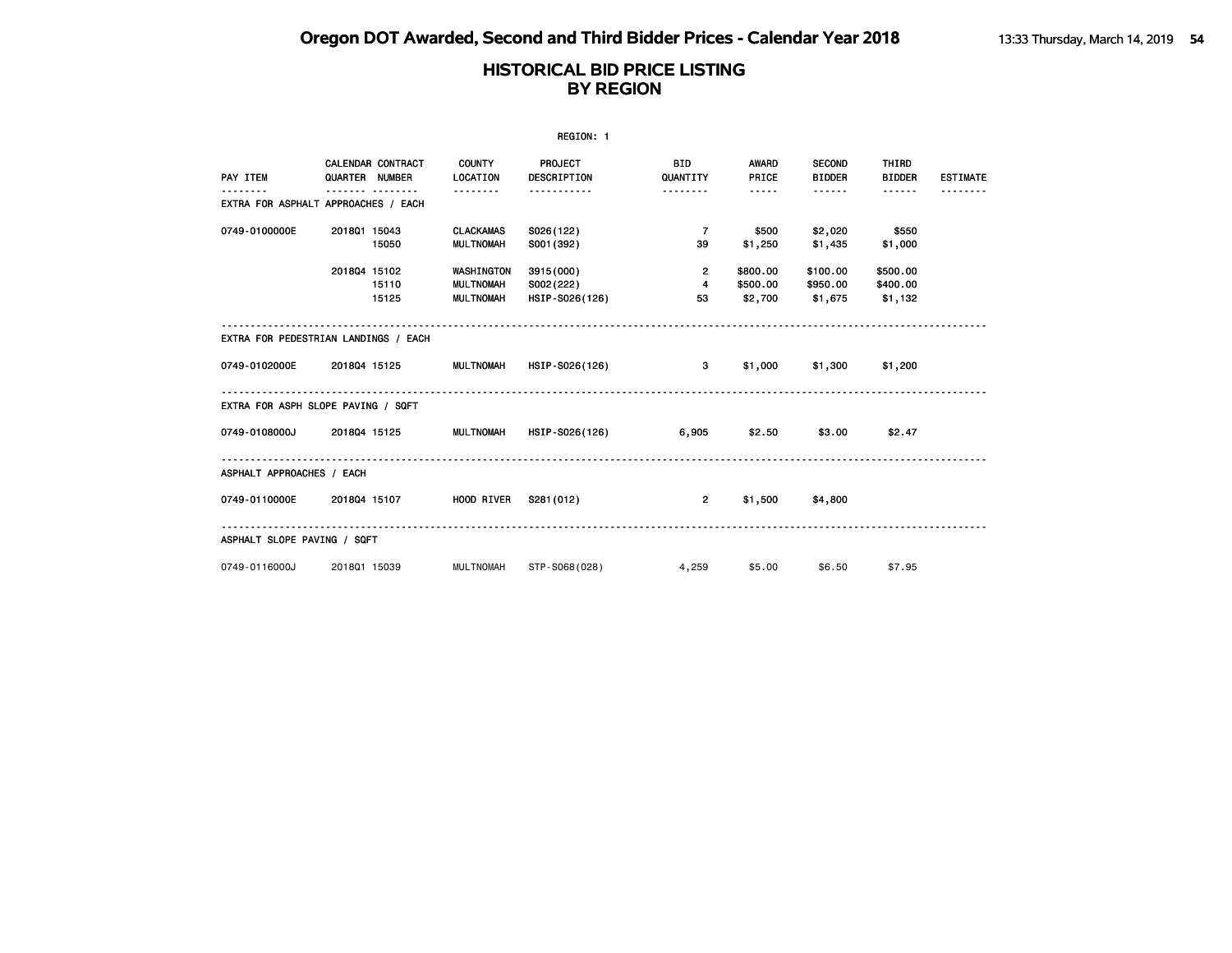|                               |                                                           |                           | REGION: 1                     |                 |                        |                                |                        |                 |
|-------------------------------|-----------------------------------------------------------|---------------------------|-------------------------------|-----------------|------------------------|--------------------------------|------------------------|-----------------|
| PAY ITEM                      | CALENDAR CONTRACT<br>QUARTER NUMBER                       | <b>COUNTY</b><br>LOCATION | <b>PROJECT</b><br>DESCRIPTION | BID<br>QUANTITY | AWARD<br>PRICE         | <b>SECOND</b><br><b>BIDDER</b> | THIRD<br><b>BIDDER</b> | <b>ESTIMATE</b> |
|                               | .<br>CONT REINF CONC PVMT 8 IN THICK / SQYD               | .                         | <u>.</u>                      | .               | -----                  | $- - - - - -$                  |                        | <u>.</u>        |
| 0755-0104000J                 | 201804 15115                                              | <b>CLACKAMAS</b>          | S064 (056)                    | 4,494           | \$93.00                | \$110.00                       | \$115.00               |                 |
|                               | <u>.</u><br>CONT REINF CONC PVMT 10 IN THICK / SQYD       |                           |                               |                 |                        |                                |                        |                 |
| 0755-0106000J                 | 201804 15124                                              | <b>MULTNOMAH</b>          | S064 (059)                    | 9,700           | \$88.00                | \$115.00                       | \$100.00               |                 |
|                               | REINF CONC PVMT 10 INCH THICK / SQYD                      |                           |                               |                 |                        |                                |                        |                 |
| 0755-0115000J                 | 201804 15125                                              | <b>MULTNOMAH</b>          | HSIP-S026(126)                | 890             | \$150.00               | \$155.00                       | \$140.00               |                 |
|                               | FLEXIBLE TO RIGID PAVEMENT TRANSITIONS / EACH             |                           |                               |                 |                        |                                |                        |                 |
| 0755-0300000E                 | 201804 15115                                              | <b>CLACKAMAS</b>          | S064 (056)                    | $\overline{2}$  | \$3,600                | \$8,000                        | \$3,750                |                 |
|                               |                                                           |                           | REGION: 1                     |                 |                        |                                |                        |                 |
| <b>PAY ITEM</b>               | <b>CALENDAR CONTRACT</b><br>QUARTER NUMBER                | <b>COUNTY</b><br>LOCATION | PROJECT<br>DESCRIPTION        | BID<br>QUANTITY | AWARD<br>PRICE         | <b>SECOND</b><br><b>BIDDER</b> | THIRD<br><b>BIDDER</b> | <b>ESTIMATE</b> |
|                               | .<br><u>.</u><br>PLN CONC PVMT UNDWLD 10 INCHES TH / SQYD | --------                  | -----------                   | --------        | $\cdots \cdots \cdots$ | ------                         | ------                 |                 |
| 0756-0106000J                 | 201804 15125                                              | <b>MULTNOMAH</b>          | HSIP-S026(126)                | 4,280           | \$115.00               | \$145,00                       | \$110.00               |                 |
|                               |                                                           |                           | REGION: 1                     |                 |                        |                                |                        |                 |
| PAY ITEM                      | CALENDAR CONTRACT<br>QUARTER NUMBER                       | <b>COUNTY</b><br>LOCATION | PROJECT<br>DESCRIPTION        | BID<br>QUANTITY | AWARD<br>PRICE         | SECOND<br><b>BIDDER</b>        | THIRD<br><b>BIDDER</b> | ESTIMATE        |
| REINF CONC PVMT REPAIR / SQYD | <b>.</b>                                                  | .                         | -----------                   | --------        | $\cdots \cdots \cdots$ | $\cdots \cdots \cdots$         | ------                 |                 |
| 0758-0202000J                 | 201804 15124                                              | <b>MULTNOMAH</b>          | S064 (059)                    | 380             | \$800.00               | \$335.00                       | \$300.00               |                 |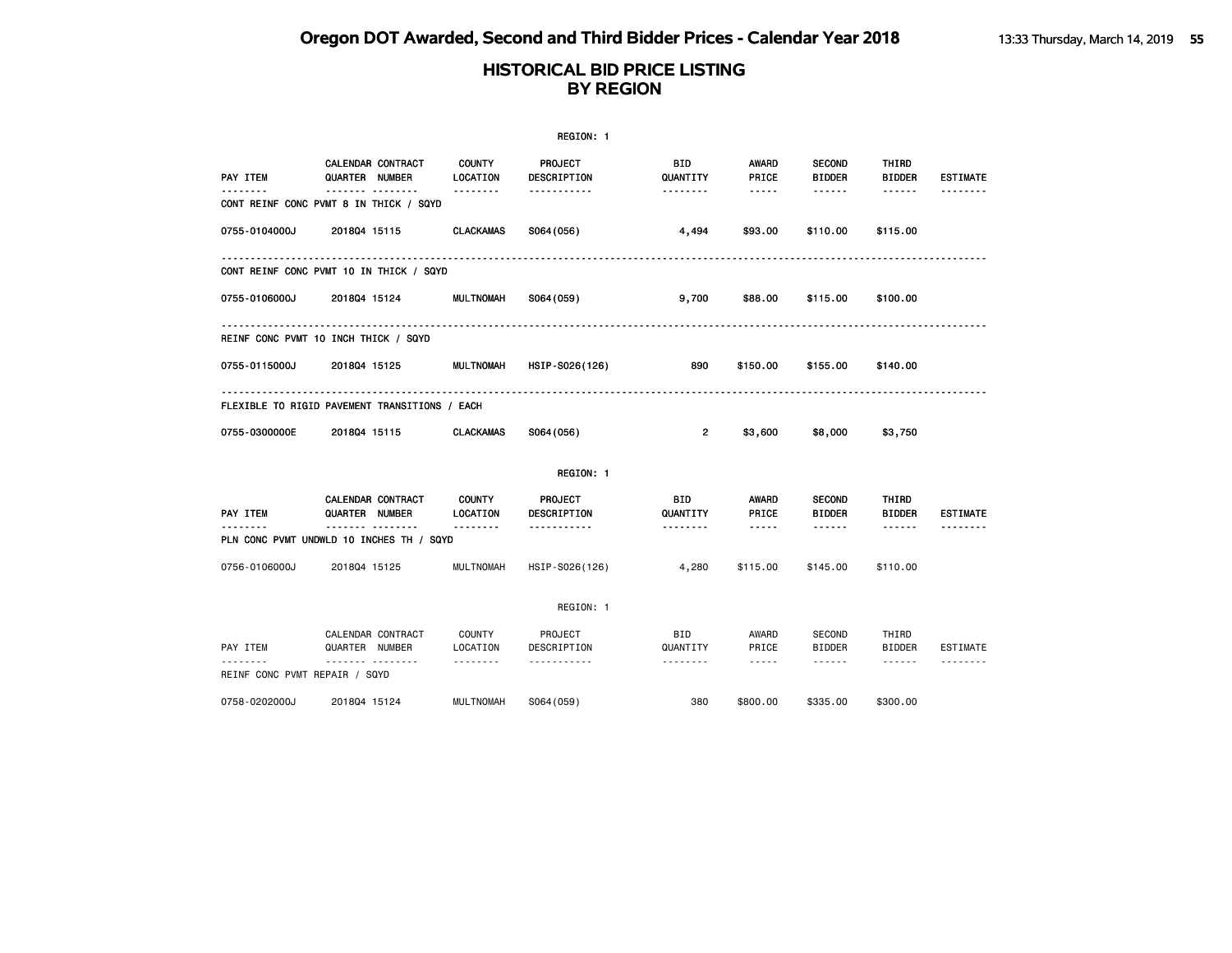|                                        |                            |                   |                                      | REGION: 1                   |                                          |                                          |                                     |                                  |                 |
|----------------------------------------|----------------------------|-------------------|--------------------------------------|-----------------------------|------------------------------------------|------------------------------------------|-------------------------------------|----------------------------------|-----------------|
| PAY ITEM<br>.<br>CONCRETE CURBS / FOOT | <b>QUARTER NUMBER</b><br>. | CALENDAR CONTRACT | <b>COUNTY</b><br>LOCATION            | PROJECT<br>DESCRIPTION<br>. | BID<br>QUANTITY<br><u> - - - - - - -</u> | <b>AWARD</b><br>PRICE<br>$\cdots \cdots$ | <b>SECOND</b><br><b>BIDDER</b><br>. | THIRD<br><b>BIDDER</b><br>------ | <b>ESTIMATE</b> |
| 0759-0100000F                          | 201801 15039               |                   | <b>MULTNOMAH</b>                     | STP-S068(028)               | 52                                       | \$85.00                                  | \$40.00                             | \$35.00                          |                 |
|                                        | 201804 15102               |                   | WASHINGTON                           | 3915 (000)                  | 1,500                                    | \$36.00                                  | \$24.00                             | \$27.00                          |                 |
| CONC CURBS, CURB AND GUTTER / FOOT     |                            |                   |                                      |                             |                                          |                                          |                                     |                                  |                 |
| 0759-0103000F                          | 2018Q1 15050               |                   | <b>MULTNOMAH</b>                     | S001 (392)                  | 1,400                                    | \$52.00                                  | \$45.00                             | \$75.00                          |                 |
|                                        | 201804 15110               |                   | <b>MULTNOMAH</b>                     | S002(222)                   | 225                                      | \$41.00                                  | \$44.50                             | \$47.00                          |                 |
| CONC CURBS, CURB & GUTTER, MOD / FOOT  |                            |                   |                                      |                             |                                          |                                          |                                     |                                  |                 |
| 0759-0105000F                          | 201804 15125               |                   | <b>MULTNOMAH</b>                     | HSIP-S026(126)              | $\frac{1}{1,181}$                        | \$25.00                                  | \$40.00                             | \$30.53                          |                 |
| CONC CURB, LOW PRFIL MNTBL CURB / FOOT | .                          |                   |                                      |                             |                                          |                                          |                                     |                                  |                 |
| 0759-0106000F                          | 201801 15050               |                   | MULTNOMAH                            | S001 (392)                  | 420                                      | \$48.00                                  | \$38.00                             | \$100.00                         |                 |
|                                        | 201804 15110               | 15124             | <b>MULTNOMAH</b><br><b>MULTNOMAH</b> | S002(222)<br>S064 (059)     | 642<br>5,400                             | \$35.00<br>\$29.00                       | \$38.50<br>\$32.00                  | \$40.50<br>\$27.00               |                 |
| CONC CURB, LOW PRFIL MNTBL, MOD / FOOT |                            |                   |                                      |                             |                                          |                                          |                                     |                                  |                 |
| 0759-0109000F                          | 201804 15124               |                   | <b>MULTNOMAH</b>                     | S064 (059)                  | 900                                      | \$30.00                                  | \$38.00                             | \$30.00                          |                 |
| CONCRETE CURBS, STANDARD CURB / FOOT   |                            |                   |                                      |                             |                                          |                                          |                                     |                                  |                 |
| 0759-0110000F                          | 201801 15039               | 15050             | MULTNOMAH<br><b>MULTNOMAH</b>        | STP-S068(028)<br>S001 (392) | - 5<br>640                               | \$155.00<br>\$37.00                      | \$50.00<br>\$35.00                  | \$70.00<br>\$75.00               |                 |
|                                        | 201802 15083               |                   | <b>MULTNOMAH</b>                     | S064(051)                   | 390                                      | \$25.00                                  | \$45.00                             |                                  |                 |
|                                        | 201804 15110               | 15125             | <b>MULTNOMAH</b><br><b>MULTNOMAH</b> | S002(222)<br>HSIP-S026(126) | 495<br>7,690                             | \$35.00<br>\$18.00                       | \$39.50<br>\$20.00                  | \$41.50<br>\$20.00               |                 |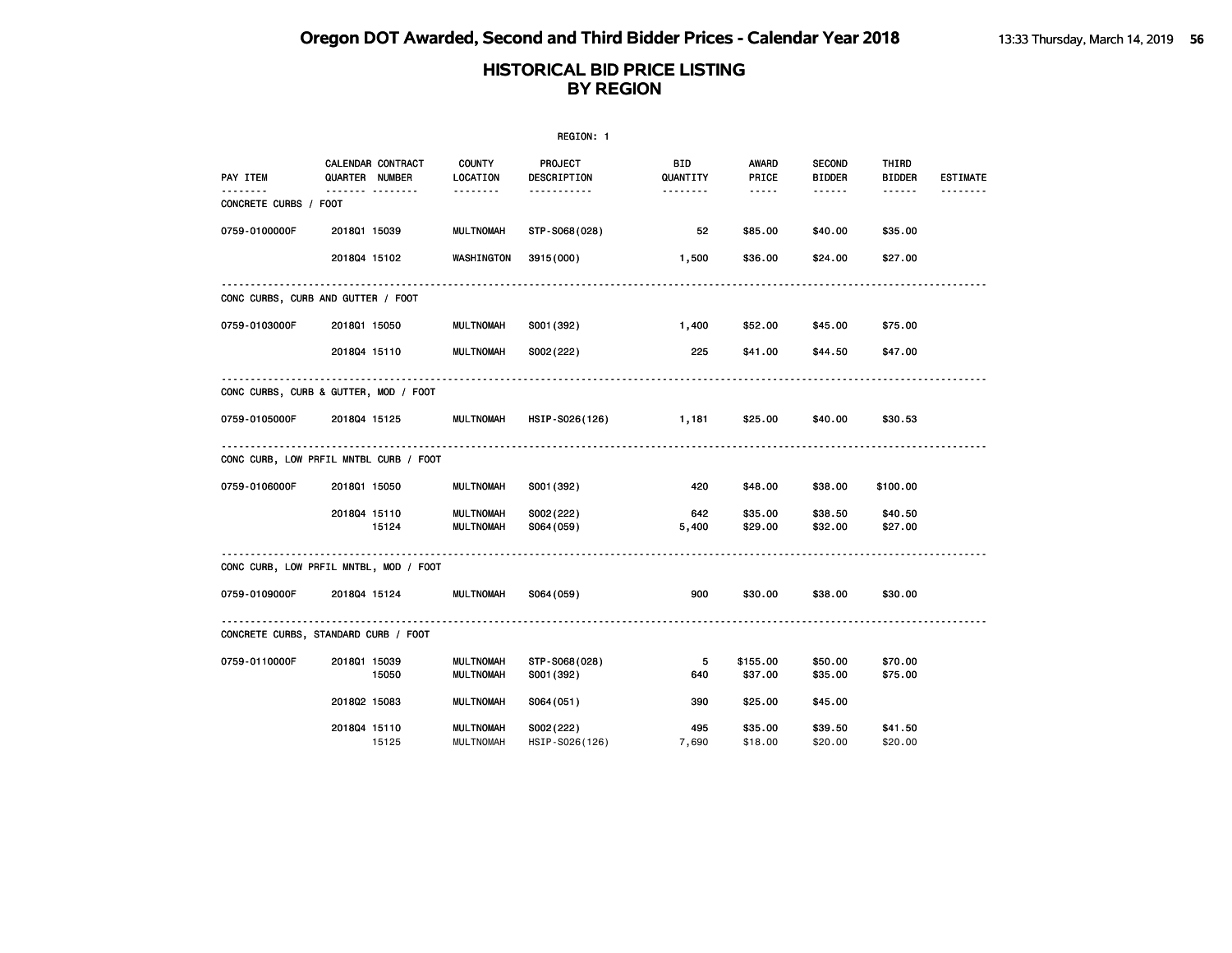|                                         |              |                                     |                                      | REGION: 1                     |                      |                                      |                                          |                                  |                 |
|-----------------------------------------|--------------|-------------------------------------|--------------------------------------|-------------------------------|----------------------|--------------------------------------|------------------------------------------|----------------------------------|-----------------|
| PAY ITEM                                |              | CALENDAR CONTRACT<br>QUARTER NUMBER | <b>COUNTY</b><br>LOCATION<br>.       | <b>PROJECT</b><br>DESCRIPTION | BID<br>QUANTITY<br>. | <b>AWARD</b><br>PRICE<br>$- - - - -$ | <b>SECOND</b><br><b>BIDDER</b><br>------ | THIRD<br><b>BIDDER</b><br>------ | <b>ESTIMATE</b> |
| CONCRETE CURBS, MOUNTABLE CURB / FOOT   |              |                                     |                                      |                               |                      |                                      |                                          |                                  |                 |
| 0759-0118000F                           | 201804 15110 |                                     | <b>MULTNOMAH</b>                     | S002(222)                     | 202                  | \$35.00                              | \$40.50                                  | \$74.25                          |                 |
| CONCRETE ISLANDS / SQFT                 |              |                                     |                                      |                               |                      |                                      |                                          |                                  |                 |
| 0759-0122000J                           | 201801 15039 |                                     | <b>MULTNOMAH</b>                     | STP-S068(028)                 | 546                  | \$20.00                              | \$30.00                                  | \$20.00                          |                 |
|                                         |              | 15050                               | <b>MULTNOMAH</b>                     | S001 (392)                    | 1,200                | \$33.00                              | \$32.00                                  | \$40.00                          |                 |
|                                         | 201804 15125 |                                     | <b>MULTNOMAH</b>                     | HSIP-S026(126)                | 1,950                | \$22.00                              | \$35.00                                  | \$12.50                          |                 |
| CONCRETE DRIVEWAYS / SQFT               |              |                                     |                                      |                               |                      |                                      |                                          |                                  |                 |
| 0759-0126000J                           | 201801 15050 |                                     | <b>MULTNOMAH</b>                     | S001 (392)                    | 180                  | \$29.00                              | \$24.00                                  | \$60.00                          |                 |
|                                         |              | 15039                               | <b>MULTNOMAH</b>                     | STP-S068(028)                 | 1,016                | \$12.00                              | \$20.00                                  | \$16.00                          |                 |
|                                         | 201802 15083 |                                     | <b>MULTNOMAH</b>                     | S064(051)                     | 220                  | \$10.00                              | \$31.00                                  |                                  |                 |
|                                         | 201804 15102 |                                     | WASHINGTON                           | 3915 (000)                    | 860                  | \$14.00                              | \$7.70                                   | \$12.00                          |                 |
|                                         |              | 15125                               | <b>MULTNOMAH</b>                     | HSIP-S026(126)                | 21,030               | \$15.00                              | \$14.00                                  | \$10.00                          |                 |
| CONCRETE WALKS / SQFT                   |              |                                     |                                      |                               |                      |                                      |                                          |                                  |                 |
| 0759-0128000J                           | 201801 15039 |                                     | <b>MULTNOMAH</b>                     | STP-S068(028)                 | 25                   | \$80.00                              | \$35.00                                  | \$20.00                          |                 |
|                                         |              | 15050                               | <b>MULTNOMAH</b>                     | S001 (392)                    | 8,400                | \$20.00                              | \$14.00                                  | \$35.00                          |                 |
|                                         | 201802 15083 |                                     | <b>MULTNOMAH</b>                     | S064(051)                     | 1,200                | \$8.00                               | \$22.00                                  |                                  |                 |
|                                         | 201804 15102 |                                     | WASHINGTON                           | 3915 (000)                    | 8,300                | \$7.00                               | \$7.00                                   | \$9.00                           |                 |
|                                         |              | 15110<br>15125                      | <b>MULTNOMAH</b><br><b>MULTNOMAH</b> | S002(222)<br>HSIP-S026(126)   | 8,500<br>82,990      | \$11.00<br>\$6.50                    | \$10.25<br>\$10.00                       | \$12.36<br>\$7.95                |                 |
|                                         |              |                                     |                                      |                               |                      |                                      |                                          |                                  |                 |
| MONOLITHIC CURB AND SIDEWALKS / SQFT    |              |                                     |                                      |                               |                      |                                      |                                          |                                  |                 |
| 0759-0134000J                           | 201801 15039 |                                     | <b>MULTNOMAH</b>                     | STP-S068(028)                 | 330                  | \$15.00                              | \$20.00                                  | \$18.00                          |                 |
|                                         |              | 15039                               | <b>MULTNOMAH</b>                     | STP-S068(028)                 | 9,317                | \$9.00                               | \$25.00                                  | \$17.00                          |                 |
| VALLEY GUTTER CONCRETE SURFACING / SQFT |              |                                     |                                      |                               |                      |                                      |                                          |                                  |                 |
| 0759-0135000J                           | 201802 15083 |                                     | <b>MULTNOMAH</b>                     | S064(051)                     | 200                  | \$30.00                              | \$29.00                                  |                                  |                 |
|                                         |              |                                     |                                      |                               |                      |                                      |                                          |                                  |                 |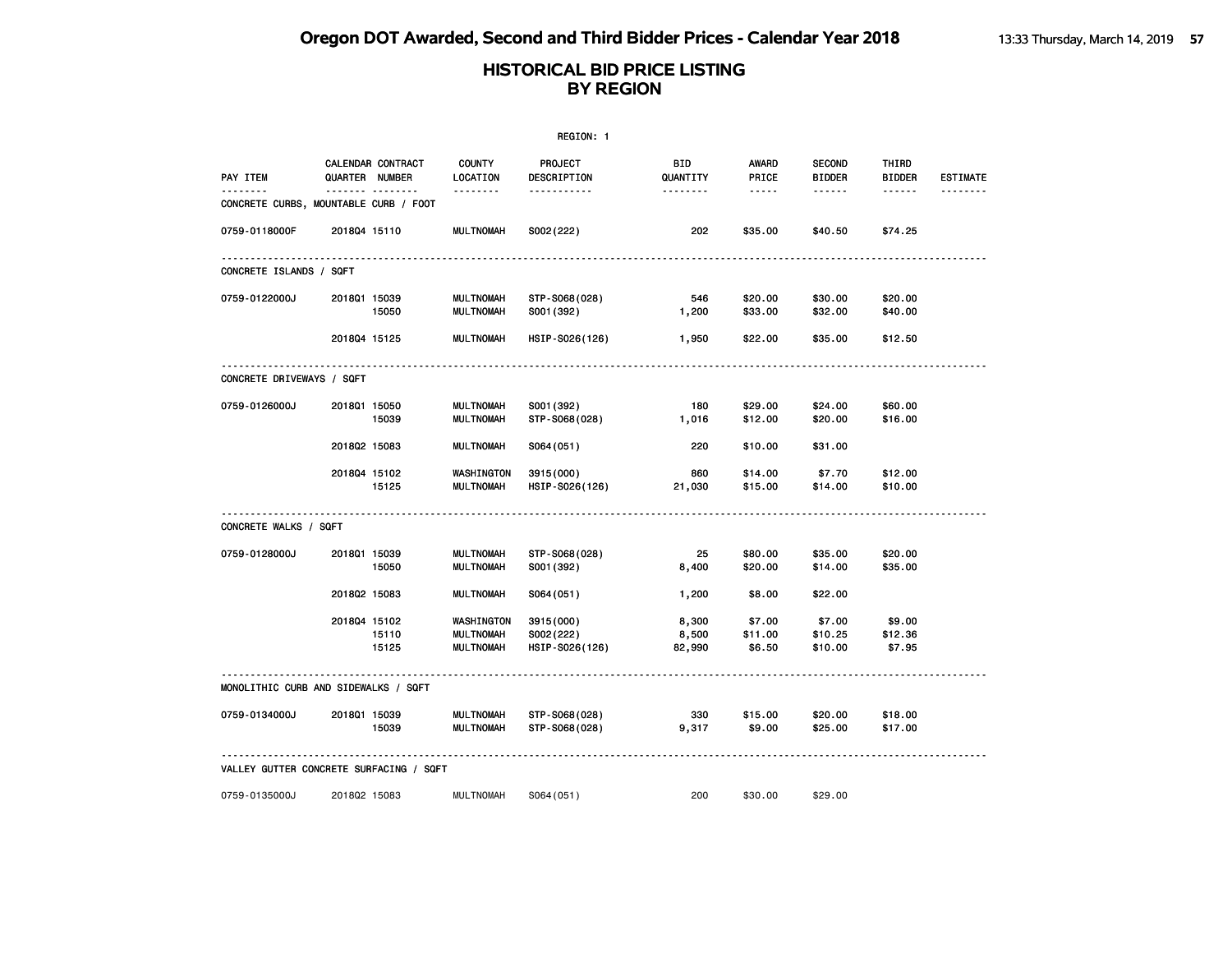|                                      |                            |                   |                                | REGION: 1                   |                                    |                            |                                                        |                                  |                 |
|--------------------------------------|----------------------------|-------------------|--------------------------------|-----------------------------|------------------------------------|----------------------------|--------------------------------------------------------|----------------------------------|-----------------|
| <b>PAY ITEM</b>                      | QUARTER NUMBER<br><u> </u> | CALENDAR CONTRACT | <b>COUNTY</b><br>LOCATION<br>. | PROJECT<br>DESCRIPTION<br>. | <b>BID</b><br>QUANTITY<br>-------- | AWARD<br>PRICE<br>$\cdots$ | <b>SECOND</b><br><b>BIDDER</b><br>$\cdots\cdots\cdots$ | THIRD<br><b>BIDDER</b><br>------ | <b>ESTIMATE</b> |
|                                      | 201804 15102               |                   | <b>WASHINGTON</b>              | 3915(000)                   | 55                                 | \$30.00                    | \$46.00                                                | \$55.00                          |                 |
| 6 INCH CONCRETE SURFACING / SQFT     |                            |                   |                                |                             |                                    |                            |                                                        |                                  |                 |
| 0759-0140000J                        | 201801 15050               |                   | MULTNOMAH                      | S001 (392)                  | 2,200                              | \$20.00                    | \$11.00                                                | \$40.00                          |                 |
|                                      | 201804 15124               |                   | <b>MULTNOMAH</b>               | S064 (059)                  | 23,500                             | \$9.00                     | \$6.50                                                 | \$10.00                          |                 |
| 8 INCH CONCRETE SURFACING / SQFT     | .                          |                   |                                |                             |                                    |                            |                                                        |                                  |                 |
| 0759-0142000J 2018Q4 15124           |                            |                   | MULTNOMAH                      | S064 (059)                  | 140                                | \$23.90                    | \$17.00                                                | \$11.25                          |                 |
| PATTERNED CONCRETE SURFACING / SQFT  | .                          |                   |                                |                             |                                    |                            |                                                        |                                  |                 |
| 0759-0147000J 2018Q4 15125 MULTNOMAH |                            |                   |                                | HSIP-S026(126)              | $3,410$ \$18.00 \$14.00            |                            |                                                        | \$20.00                          |                 |
| CONCRETE STAIRS / CUYD               |                            |                   |                                |                             |                                    |                            |                                                        |                                  |                 |
| 0759-0150000K 2018Q4 15125           |                            |                   | MULTNOMAH                      | HSIP-S026(126)              | $\overline{2}$                     |                            | \$2,000 \$1,450                                        | \$2,250                          |                 |
| CONCRETE DRIVEWAY CONNECTIONS / SQFT |                            |                   |                                |                             |                                    |                            |                                                        |                                  |                 |
| 0759-0152000J 2018Q4 15102           |                            |                   | WASHINGTON 3915(000)           |                             | 150                                | \$18.00                    | \$8.00                                                 | \$12.00                          |                 |
| EXTRA FOR NEW SIDEWALK RAMPS / EACH  | .                          |                   |                                |                             |                                    |                            |                                                        |                                  |                 |
| 0759-0154000E                        | 201801 15039               | 15050             | MULTNOMAH<br>MULTNOMAH         | STP-S068(028)<br>S001 (392) | 25<br>57                           | \$700<br>\$850.00          | \$500<br>\$800.00                                      | \$1,000<br>\$500.00              |                 |
| EXTRA FOR CURB RAMPS / EACH          |                            |                   |                                |                             |                                    |                            |                                                        |                                  |                 |
| 0759-0154100E                        | 201802 15083               |                   | MULTNOMAH                      | S064(051)                   | 9                                  | \$2,500                    | \$650                                                  |                                  |                 |
|                                      | 201804 15102               |                   | WASHINGTON                     | 3915 (000)                  | $\overline{2}$                     | \$1,500                    | \$1,330                                                | \$2,000                          |                 |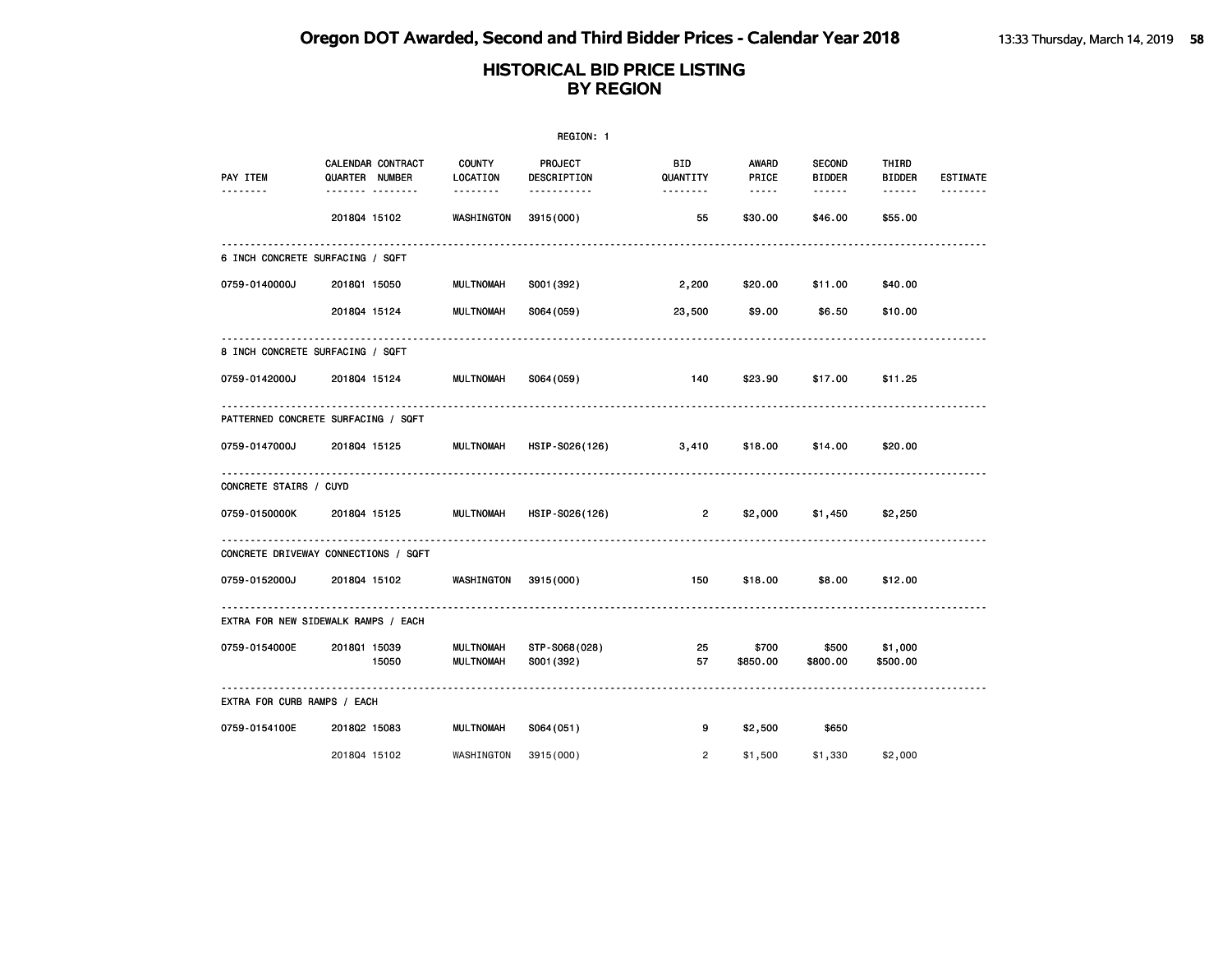|                                        |                |                          |                                             | REGION: 1                                 |                        |                                  |                                  |                                  |                 |
|----------------------------------------|----------------|--------------------------|---------------------------------------------|-------------------------------------------|------------------------|----------------------------------|----------------------------------|----------------------------------|-----------------|
| PAY ITEM                               | QUARTER NUMBER | <b>CALENDAR CONTRACT</b> | <b>COUNTY</b><br>LOCATION                   | <b>PROJECT</b><br><b>DESCRIPTION</b>      | <b>BID</b><br>QUANTITY | <b>AWARD</b><br>PRICE            | <b>SECOND</b><br><b>BIDDER</b>   | <b>THIRD</b><br><b>BIDDER</b>    | <b>ESTIMATE</b> |
| EXTRA FOR CURB RAMPS / EACH            |                |                          |                                             |                                           |                        | -----                            | - - - - - -                      |                                  |                 |
| 0759-0154100E                          | (cont) 15110   | 15125                    | <b>MULTNOMAH</b><br><b>MULTNOMAH</b>        | S002(222)<br>HSIP-S026(126)               | 12<br>77               | \$5,000<br>\$400                 | \$4,050<br>\$230                 | \$4,048<br>\$1,350               |                 |
| CONCRETE BUS SHELTER PADS / EACH       |                |                          |                                             |                                           |                        |                                  |                                  |                                  |                 |
| 0759-0156000E                          | 201804 15125   |                          | MULTNOMAH                                   | HSIP-S026(126)                            | $\overline{4}$         | \$2,100                          | \$6,000                          | \$3,500                          |                 |
| TRUNCATED DOMES ON NEW SURFACES / EACH |                |                          |                                             |                                           |                        |                                  |                                  |                                  |                 |
| 0759-0510000E                          | 201801 15039   | 15050                    | <b>MULTNOMAH</b><br><b>MULTNOMAH</b>        | STP-S068(028)<br>S001 (392)               | 25<br>57               | \$375<br>\$650.00                | \$500<br>\$600.00                | \$1,000<br>\$500.00              |                 |
|                                        | 201802 15083   |                          | <b>MULTNOMAH</b>                            | S064(051)                                 | 9                      | \$700.00                         | \$650.00                         |                                  |                 |
|                                        | 201804 15102   | 15110<br>15125           | WASHINGTON<br>MULTNOMAH<br><b>MULTNOMAH</b> | 3915 (000)<br>S002(222)<br>HSIP-S026(126) | 2<br>10<br>77          | \$300.00<br>\$500.00<br>\$500,00 | \$300.00<br>\$500.00<br>\$550,00 | \$500.00<br>\$500.00<br>\$370.00 |                 |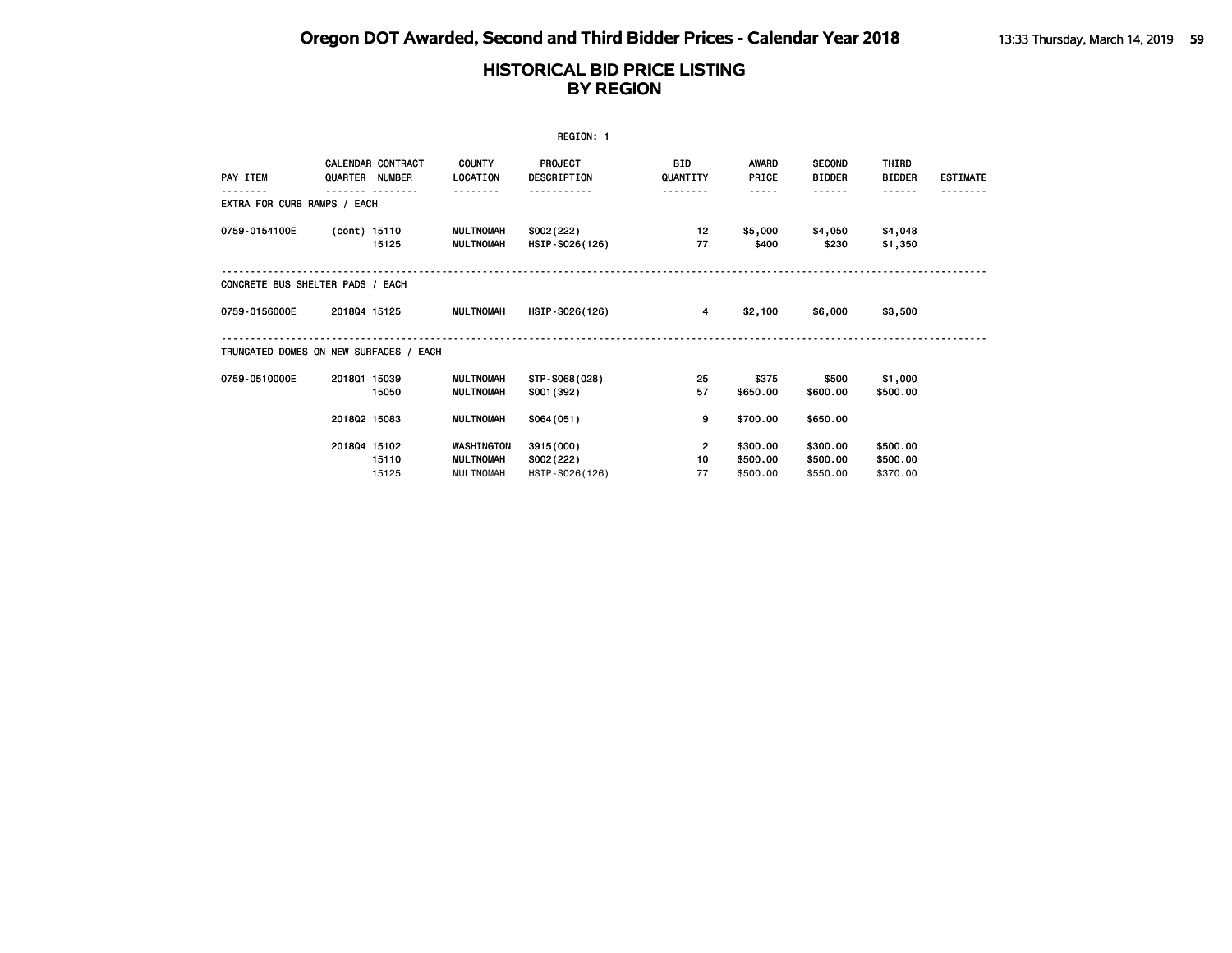|                                      |                |                   |                                      | REGION: 1               |                        |                                                                                                                                                      |                                |                        |                 |
|--------------------------------------|----------------|-------------------|--------------------------------------|-------------------------|------------------------|------------------------------------------------------------------------------------------------------------------------------------------------------|--------------------------------|------------------------|-----------------|
| PAY ITEM                             | QUARTER NUMBER | CALENDAR CONTRACT | COUNTY<br>LOCATION                   | PROJECT<br>DESCRIPTION  | <b>BID</b><br>QUANTITY | AWARD<br>PRICE                                                                                                                                       | <b>SECOND</b><br><b>BIDDER</b> | THIRD<br><b>BIDDER</b> | <b>ESTIMATE</b> |
| GUARDRAIL, TYPE 2A / FOOT            |                | <u></u>           | --------                             | .                       | --------               | $\frac{1}{2} \left( \frac{1}{2} \right) \left( \frac{1}{2} \right) \left( \frac{1}{2} \right) \left( \frac{1}{2} \right) \left( \frac{1}{2} \right)$ | ------                         | $- - - - - -$          |                 |
| 0810-0104000F                        | 201801 15043   |                   | <b>CLACKAMAS</b>                     | S026(122)               | 1,025                  | \$24.85                                                                                                                                              | \$24.85                        | \$25.00                |                 |
| GUARDRAIL, TYPE 3 / FOOT             |                |                   |                                      |                         |                        |                                                                                                                                                      |                                |                        |                 |
| 0810-0107000F                        | 201801 15043   |                   | <b>CLACKAMAS</b>                     | S026(122)               | 50                     | \$58.00                                                                                                                                              | \$58.00                        | \$60.00                |                 |
| METAL MEDIAN BARRIER / FOOT          |                |                   |                                      |                         |                        |                                                                                                                                                      |                                |                        |                 |
| 0810-0117000F                        | 201804 15124   | 15110             | <b>MULTNOMAH</b><br><b>MULTNOMAH</b> | S064 (059)<br>S002(222) | 438<br>1,738           | \$88.00<br>\$80.00                                                                                                                                   | \$95.00<br>\$78.00             | \$88.00<br>\$70.00     |                 |
| GUARDRAIL ANCHORS, TYPE 1 MOD / EACH |                |                   | .                                    |                         |                        |                                                                                                                                                      |                                |                        |                 |
| 0810-0120000E                        | 201801 15043   | 15050             | <b>CLACKAMAS</b><br><b>MULTNOMAH</b> | S026(122)<br>S001 (392) | 4<br>4                 | \$685.00<br>\$850                                                                                                                                    | \$685.00<br>\$1,400            | \$700.00<br>\$1,500    |                 |
|                                      | 201804 15110   | 15124             | <b>MULTNOMAH</b><br><b>MULTNOMAH</b> | S002(222)<br>S064 (059) | $\overline{2}$<br>4    | \$900.00<br>\$900                                                                                                                                    | \$900.00<br>\$1,000            | \$700.00<br>\$900      |                 |
| GUARDRAIL END PIECES, TYPE B / EACH  |                |                   |                                      |                         |                        |                                                                                                                                                      |                                |                        |                 |
| 0810-0122000E                        | 201801 15050   | 15043             | <b>MULTNOMAH</b><br><b>CLACKAMAS</b> | S001 (392)<br>S026(122) | 2<br>4                 | \$100.00<br>\$70.00                                                                                                                                  | \$75.00<br>\$70.00             | \$80.00<br>\$75.00     |                 |
|                                      | 201804 15124   | 15110             | <b>MULTNOMAH</b><br><b>MULTNOMAH</b> | S064 (059)<br>S002(222) | 4<br>6                 | \$78.25<br>\$100.00                                                                                                                                  | \$100.00<br>\$100.00           | \$78.25<br>\$90.00     |                 |
| GUARDRAIL END PIECES, TYPE C / EACH  |                |                   |                                      |                         |                        |                                                                                                                                                      |                                |                        |                 |
| 0810-0123000E                        | 201801 15050   |                   | <b>MULTNOMAH</b>                     | S001 (392)              | 3                      | \$150.00                                                                                                                                             | \$100.00                       | \$115.00               |                 |
| GUARDRAIL TRANSITION / EACH          |                |                   |                                      |                         |                        |                                                                                                                                                      |                                |                        |                 |
| 0810-0126000E                        | 201801 15050   |                   | <b>MULTNOMAH</b>                     | S001 (392)              | $\overline{2}$         | \$3,500                                                                                                                                              | \$4,000                        | \$4,500                |                 |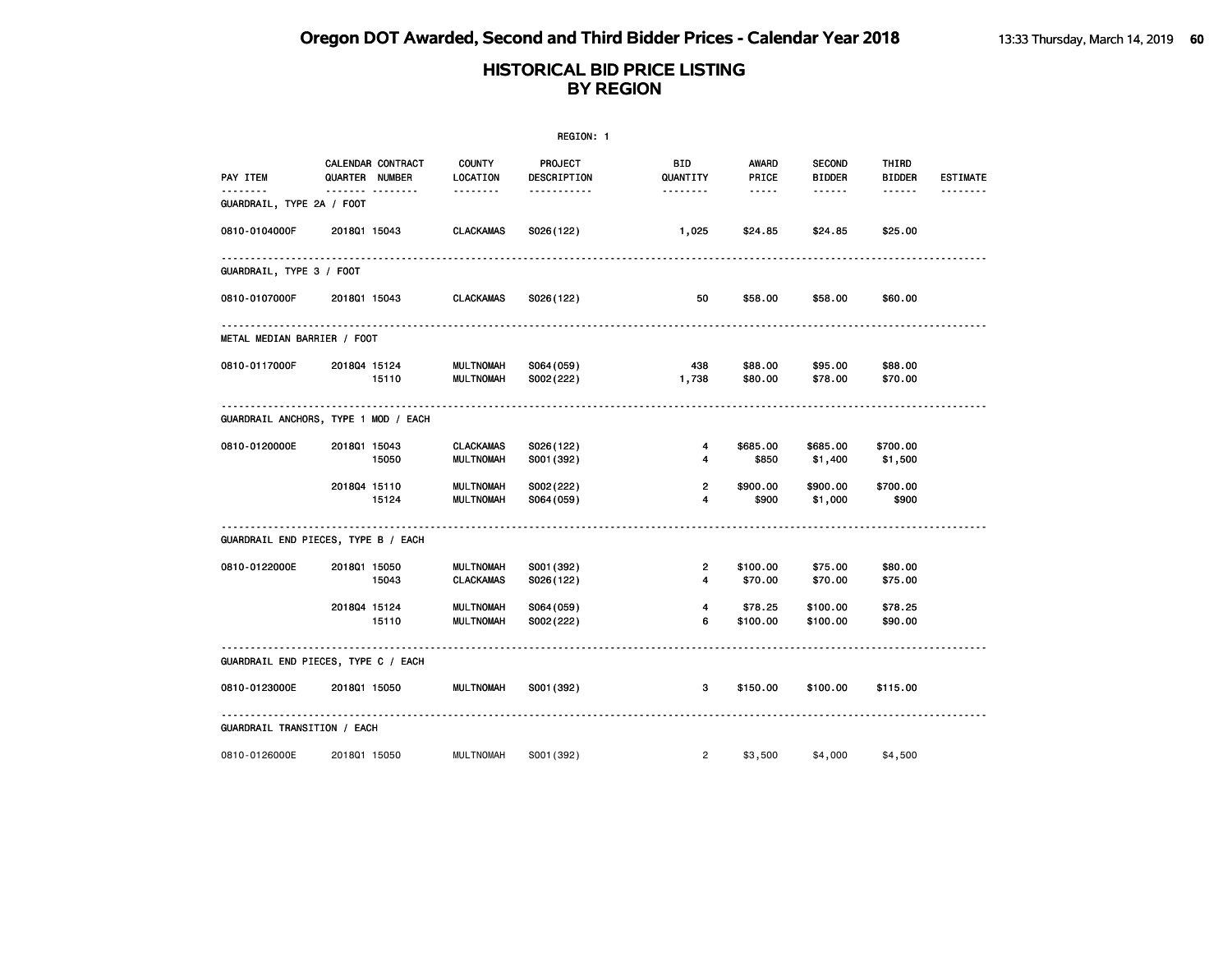|                                                |                |                               |                                      | REGION: 1                   |                                    |                                      |                                |                                  |                 |
|------------------------------------------------|----------------|-------------------------------|--------------------------------------|-----------------------------|------------------------------------|--------------------------------------|--------------------------------|----------------------------------|-----------------|
| PAY ITEM<br><u>.</u>                           | QUARTER NUMBER | CALENDAR CONTRACT<br><u> </u> | <b>COUNTY</b><br>LOCATION<br>.       | PROJECT<br>DESCRIPTION<br>. | <b>BID</b><br>QUANTITY<br><u>.</u> | <b>AWARD</b><br>PRICE<br>$- - - - -$ | <b>SECOND</b><br><b>BIDDER</b> | THIRD<br><b>BIDDER</b><br>------ | <b>ESTIMATE</b> |
| <b>GUARDRAIL TRANSITION / EACH</b>             |                |                               |                                      |                             |                                    |                                      | ------                         |                                  |                 |
| 0810-0126000E                                  | (cont) 15043   |                               | <b>CLACKAMAS</b>                     | S026(122)                   | 4                                  | \$2,000                              | \$2,000                        | \$2,050                          |                 |
|                                                | 201804 15115   | 15110                         | <b>CLACKAMAS</b><br><b>MULTNOMAH</b> | S064(056)<br>S002(222)      | $\mathbf{1}$<br>$\overline{7}$     | \$2,900<br>\$3,500                   | \$3,000<br>\$3,500             | \$3,000<br>\$3,650               |                 |
| GUARDRAIL CONNECTIONS / EACH                   |                |                               |                                      |                             |                                    |                                      |                                |                                  |                 |
| 0810-0128000E                                  | 2018Q1 15050   | 15043                         | <b>MULTNOMAH</b><br><b>CLACKAMAS</b> | S001 (392)<br>S026(122)     | $\overline{\mathbf{c}}$<br>4       | \$600<br>\$300.00                    | \$1,000<br>\$550.00            | \$1,200<br>\$325.00              |                 |
|                                                | 201804 15115   | 15110                         | <b>CLACKAMAS</b><br><b>MULTNOMAH</b> | S064(056)<br>S002(222)      | $\mathbf{1}$<br>5                  | \$400.00<br>\$1,200                  | \$500.00<br>\$1,200            | \$450.00<br>\$400                |                 |
| GUARDRAIL TERMINALS, NON-FLAR / EACH           |                |                               |                                      |                             |                                    |                                      |                                |                                  |                 |
| 0810-0129000E                                  | 201801 15050   | 15043                         | <b>MULTNOMAH</b><br><b>CLACKAMAS</b> | S001 (392)<br>S026(122)     | $\overline{\mathbf{c}}$<br>4       | \$3,400<br>\$2,600                   | \$3,500<br>\$2,600             | \$3,500<br>\$2,650               |                 |
|                                                | 201804 15115   | 15110                         | <b>CLACKAMAS</b><br><b>MULTNOMAH</b> | S064 (056)<br>S002(222)     | 1<br>4                             | \$3,200<br>\$5,000                   | \$4,000<br>\$5,000             | \$3,750<br>\$4,100               |                 |
| GUARDRAIL TERMINALS, FLARED / EACH             |                |                               |                                      |                             |                                    |                                      |                                |                                  |                 |
| 0810-0130000E                                  | 201801 15050   | 15043                         | <b>MULTNOMAH</b><br><b>CLACKAMAS</b> | S001 (392)<br>S026(122)     | 1<br>4                             | \$2,550<br>\$2,100                   | \$3,070<br>\$2,100             | \$3,500<br>\$2,150               |                 |
| GRD TERM NON-FLAR TEST LVL 2 / EACH            |                |                               |                                      |                             |                                    |                                      |                                |                                  |                 |
| 0810-0131000E                                  | 201804 15124   |                               | <b>MULTNOMAH</b>                     | S064 (059)                  | 4                                  | \$4,200                              | \$4,500                        | \$4,200                          |                 |
| EXTRA FOR 8 FOOT POSTS / EACH                  |                |                               |                                      |                             |                                    |                                      |                                |                                  |                 |
| 0810-0133000E                                  | 201801 15043   |                               | <b>CLACKAMAS</b>                     | S026(122)                   | 126                                | \$41.00                              | \$41.00                        | \$42.00                          |                 |
| EXTRA FOR HAND DUG GUARDRAIL POST HOLES / EACH |                |                               |                                      |                             |                                    |                                      |                                |                                  |                 |
| 0810-0145000E                                  | 201801 15043   |                               | <b>CLACKAMAS</b>                     | S026(122)                   | 18                                 | \$225.00                             | \$225.00                       | \$230.00                         |                 |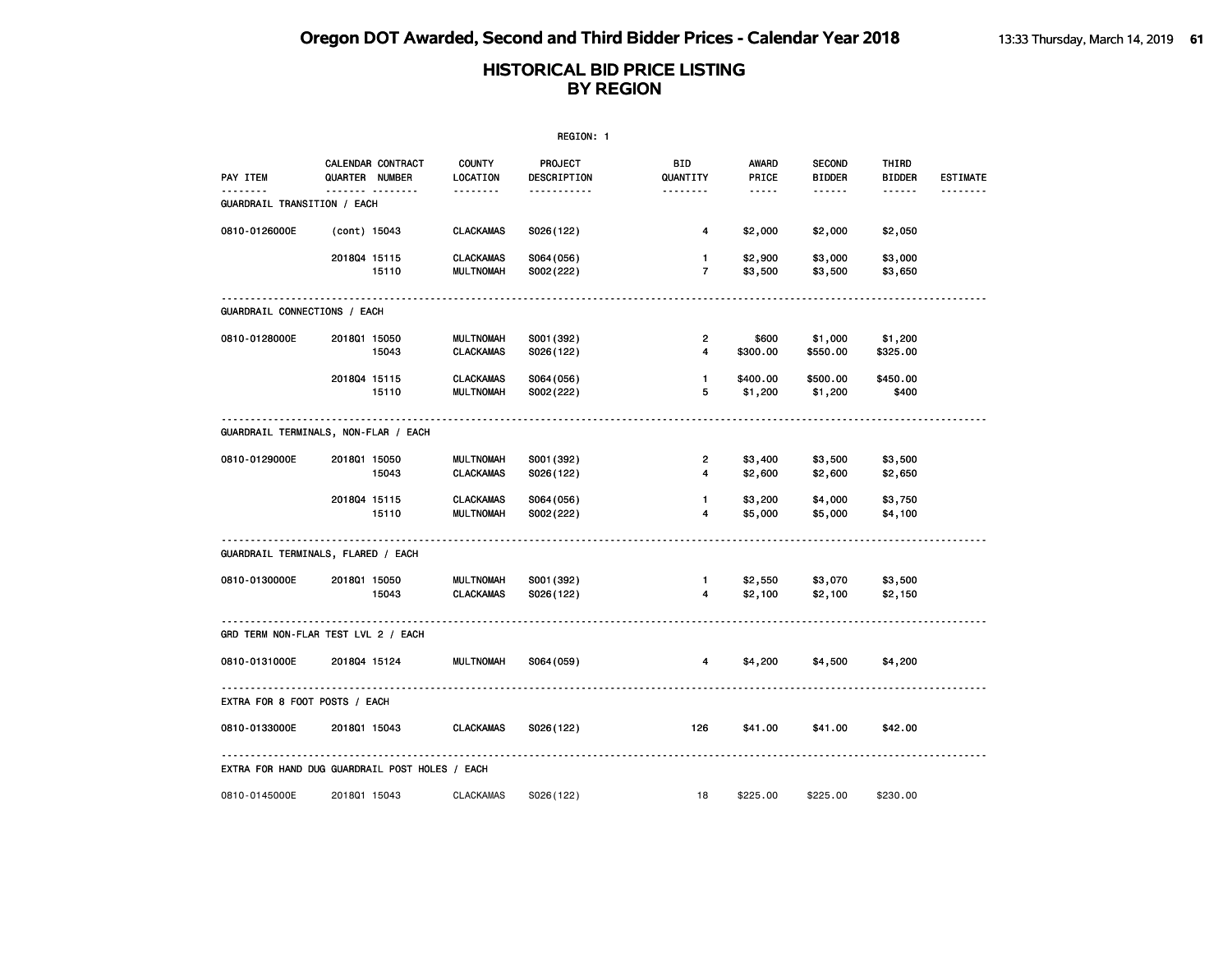|                            |                                                               |                                                                                                  | REGION: 1                                                        |                                            |                                                      |                                                                                                                                               |                                                     |                             |
|----------------------------|---------------------------------------------------------------|--------------------------------------------------------------------------------------------------|------------------------------------------------------------------|--------------------------------------------|------------------------------------------------------|-----------------------------------------------------------------------------------------------------------------------------------------------|-----------------------------------------------------|-----------------------------|
| PAY ITEM                   | <b>CALENDAR CONTRACT</b><br><b>QUARTER NUMBER</b><br><b>.</b> | <b>COUNTY</b><br>LOCATION<br><u>.</u>                                                            | PROJECT<br>DESCRIPTION<br>.                                      | <b>BID</b><br>QUANTITY                     | <b>AWARD</b><br>PRICE<br>$- - - - -$                 | <b>SECOND</b><br><b>BIDDER</b>                                                                                                                | THIRD<br><b>BIDDER</b><br>------                    | <b>ESTIMATE</b><br><u>.</u> |
|                            | 31 INCH GUARDRAIL, TYPE / FOOT                                |                                                                                                  |                                                                  |                                            |                                                      |                                                                                                                                               |                                                     |                             |
| 0810-0146000F              | 201801 15050<br>15050                                         | <b>MULTNOMAH</b><br><b>MULTNOMAH</b>                                                             | S001 (392)<br>S001 (392)                                         | 12.50<br>512.50                            | \$76.00<br>\$26.00                                   | \$200.00<br>\$26.00                                                                                                                           | \$250.00<br>\$30.00                                 |                             |
|                            | 201804 15115<br>15110<br>15115<br>15124<br>15110              | <b>CLACKAMAS</b><br><b>MULTNOMAH</b><br><b>CLACKAMAS</b><br><b>MULTNOMAH</b><br><b>MULTNOMAH</b> | S064 (056)<br>S002(222)<br>S064 (056)<br>S064 (059)<br>S002(222) | 12.50<br>87.50<br>487.50<br>3,900<br>6,513 | \$64.00<br>\$54.00<br>\$30.00<br>\$23.00<br>\$24.00  | \$70.00<br>\$54.00<br>\$35.00<br>\$25.00<br>\$24.00                                                                                           | \$75.00<br>\$60.00<br>\$35.00<br>\$23.00<br>\$23.00 |                             |
|                            | GUARDRAIL HEIGHT CONVERSION, TYPE _____ / EACH                |                                                                                                  |                                                                  |                                            |                                                      |                                                                                                                                               |                                                     |                             |
| 0810-0147000E              | 201804 15110<br>15124                                         | <b>MULTNOMAH</b><br><b>MULTNOMAH</b>                                                             | S002(222)<br>S064 (059)                                          | 2<br>10                                    | \$1,500<br>\$750.00                                  | \$1,214<br>\$750.00                                                                                                                           | \$650<br>\$750.00                                   |                             |
|                            |                                                               |                                                                                                  | REGION: 1                                                        |                                            |                                                      |                                                                                                                                               |                                                     |                             |
| PAY ITEM<br>.              | CALENDAR CONTRACT<br>QUARTER NUMBER<br>.                      | <b>COUNTY</b><br>LOCATION<br>.                                                                   | PROJECT<br>DESCRIPTION<br>.                                      | BID<br>QUANTITY<br>.                       | AWARD<br>PRICE<br>$\sim$ $\sim$ $\sim$ $\sim$ $\sim$ | <b>SECOND</b><br><b>BIDDER</b><br>$\begin{array}{cccccccccc} \bullet & \bullet & \bullet & \bullet & \bullet & \bullet & \bullet \end{array}$ | THIRD<br><b>BIDDER</b><br><b>.</b>                  | <b>ESTIMATE</b><br>.        |
| ADJUSTING GUARDRAIL / FOOT |                                                               |                                                                                                  |                                                                  |                                            |                                                      |                                                                                                                                               |                                                     |                             |
| 0812-0101000F              | 201801 15050<br>15043                                         | <b>MULTNOMAH</b><br><b>CLACKAMAS</b>                                                             | S001 (392)<br>S026(122)                                          | 460<br>662                                 | \$11.00<br>\$4.60                                    | \$10,00<br>\$4.60                                                                                                                             | \$12.00<br>\$5.00                                   |                             |
|                            |                                                               |                                                                                                  | REGION: 1                                                        |                                            |                                                      |                                                                                                                                               |                                                     |                             |
| PAY ITEM<br>.              | CALENDAR CONTRACT<br>QUARTER NUMBER<br>.                      | <b>COUNTY</b><br>LOCATION<br>.                                                                   | PROJECT<br>DESCRIPTION<br><u>.</u>                               | BID<br>QUANTITY<br>.                       | AWARD<br>PRICE<br>$- - - - -$                        | <b>SECOND</b><br><b>BIDDER</b><br>------                                                                                                      | THIRD<br><b>BIDDER</b><br>------                    | <b>ESTIMATE</b><br><u>.</u> |
| BOLLARDS / EACH            |                                                               |                                                                                                  |                                                                  |                                            |                                                      |                                                                                                                                               |                                                     |                             |
| 0815-0100000E              | 201801 15039                                                  | <b>MULTNOMAH</b>                                                                                 | STP-S068(028)                                                    | 16                                         | \$800                                                | \$800                                                                                                                                         | \$1,000                                             |                             |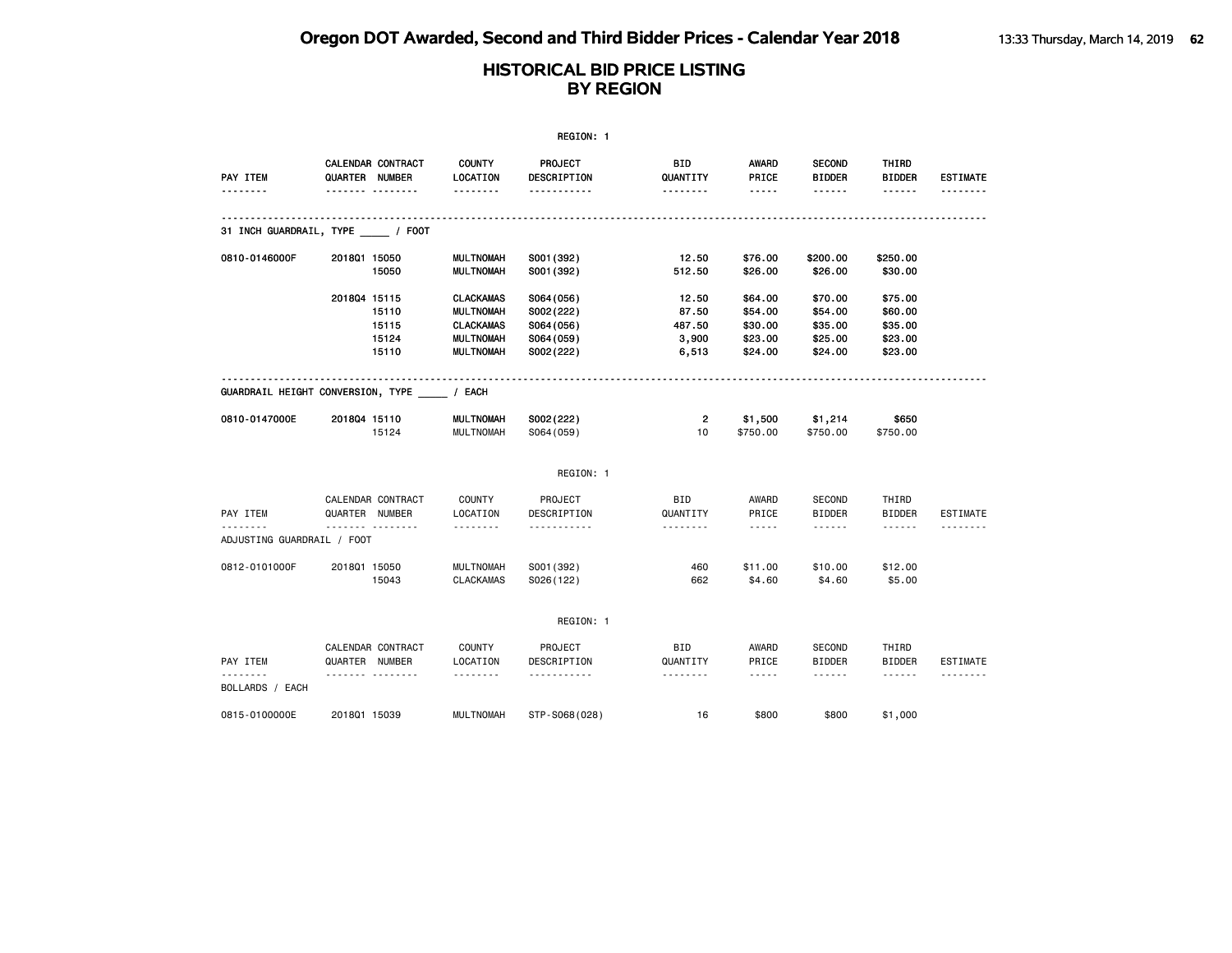|                                  |                |                   |                           | REGION: 1              |                 |                       |                                |                        |                 |
|----------------------------------|----------------|-------------------|---------------------------|------------------------|-----------------|-----------------------|--------------------------------|------------------------|-----------------|
| PAY ITEM                         | QUARTER NUMBER | CALENDAR CONTRACT | <b>COUNTY</b><br>LOCATION | PROJECT<br>DESCRIPTION | BID<br>QUANTITY | <b>AWARD</b><br>PRICE | <b>SECOND</b><br><b>BIDDER</b> | THIRD<br><b>BIDDER</b> | <b>ESTIMATE</b> |
| CONCRETE BARRIER / FOOT          |                | <b>.</b>          | --------                  | <u>.</u>               | --------        | $- - - - -$           | ------                         | ------                 |                 |
| 0820-0100000F                    | 201802 15059   |                   | <b>MULTNOMAH</b>          | S002(224)              | 33              | \$350.00              |                                |                        |                 |
|                                  | 201804 15119   |                   | <b>MULTNOMAH</b>          | S001 (482)             | 10              | \$40.00               |                                |                        |                 |
|                                  |                | 15119             | <b>MULTNOMAH</b>          | S001 (482)             | 12.50           | \$40.00               |                                |                        |                 |
|                                  |                | 15119             | <b>MULTNOMAH</b>          | S001 (482)             | 25              | \$40.00               |                                |                        |                 |
|                                  |                | 15110             | <b>MULTNOMAH</b>          | S002(222)              | 50              | \$80.00               | \$74.29                        | \$74.29                |                 |
|                                  |                | 15119             | <b>MULTNOMAH</b>          | S001 (482)             | 925             | \$40.00               |                                |                        |                 |
|                                  |                | 15115             | <b>CLACKAMAS</b>          | S064 (056)             | 1,645           | \$30.00               | \$30.00                        | \$35.00                |                 |
|                                  |                | 15124             | <b>MULTNOMAH</b>          | S064 (059)             | 7,341           | \$44.50               | \$45.00                        | \$42.00                |                 |
| CONCRETE BARRIER, TALL / FOOT    |                |                   |                           |                        |                 |                       |                                |                        |                 |
| 0820-0127000F                    | 201801 15050   |                   | <b>MULTNOMAH</b>          | S001 (392)             | 38              | \$100.00              | \$70.00                        | \$80.00                |                 |
|                                  |                | 15050             | <b>MULTNOMAH</b>          | S001 (392)             | 1,325           | \$70.00               | \$65.00                        | \$70.00                |                 |
|                                  |                | 15050             | <b>MULTNOMAH</b>          | S001 (392)             | 1,400           | \$70.00               | \$65.00                        | \$70.00                |                 |
|                                  |                | 15050             | <b>MULTNOMAH</b>          | S001 (392)             | 2,063           | \$70.00               | \$65.00                        | \$70.00                |                 |
|                                  | 201804 15119   |                   | <b>MULTNOMAH</b>          | S001 (482)             | 583.20          | \$37.50               |                                |                        |                 |
|                                  |                | 15115             | <b>CLACKAMAS</b>          | S064 (056)             | 1,313           | \$15.00               | \$15.00                        | \$18.00                |                 |
|                                  |                | 15124             | <b>MULTNOMAH</b>          | S064 (059)             | 3,977           | \$50.00               | \$50.00                        | \$40.00                |                 |
| SECURING CONCRETE BARRIER / FOOT |                |                   |                           |                        |                 |                       |                                |                        |                 |
| 0820-0400000F                    | 201804 15119   |                   | <b>MULTNOMAH</b>          | S001 (482)             | 583.20          | \$5.00                |                                |                        |                 |
|                                  |                | 15115             | <b>CLACKAMAS</b>          | S064 (056)             | 2,958           | \$1.00                | \$1.00                         | \$1.00                 |                 |
|                                  |                | 15124             | <b>MULTNOMAH</b>          | S064 (059)             | 10,222          | \$1.25                | \$6.00                         | \$5.50                 |                 |
|                                  |                |                   |                           | REGION: 1              |                 |                       |                                |                        |                 |
|                                  |                |                   |                           |                        |                 |                       |                                |                        |                 |
| PAY ITEM                         | QUARTER NUMBER | CALENDAR CONTRACT | <b>COUNTY</b><br>LOCATION | PROJECT<br>DESCRIPTION | BID<br>QUANTITY | AWARD<br>PRICE        | SECOND<br><b>BIDDER</b>        | THIRD<br><b>BIDDER</b> | <b>ESTIMATE</b> |
| IMPACT ATTENUATOR, TYPE J / EACH |                |                   | .                         | .                      | .               | .                     | .                              | ------                 | .               |
| 0830-0123000E                    | 201801 15050   |                   | <b>MULTNOMAH</b>          | S001 (392)             | 9               | \$36,000              | \$37,900                       | \$40,000               |                 |
|                                  | 201802 15059   |                   | <b>MULTNOMAH</b>          | S002(224)              | 3               | \$40,000              |                                |                        |                 |
|                                  |                |                   |                           |                        |                 |                       |                                |                        |                 |
| IMPACT ATTENUATOR, TYPE K / EACH |                |                   |                           |                        |                 |                       |                                |                        |                 |
| 0830-0124000E                    | 201801 15050   |                   | <b>MULTNOMAH</b>          | S001 (392)             | 3               | \$39,000              | \$47,400                       | \$55,000               |                 |
|                                  | 201804 15115   |                   | <b>CLACKAMAS</b>          | S064 (056)             | $\mathbf{1}$    | \$35,500              | \$40,000                       | \$40,000               |                 |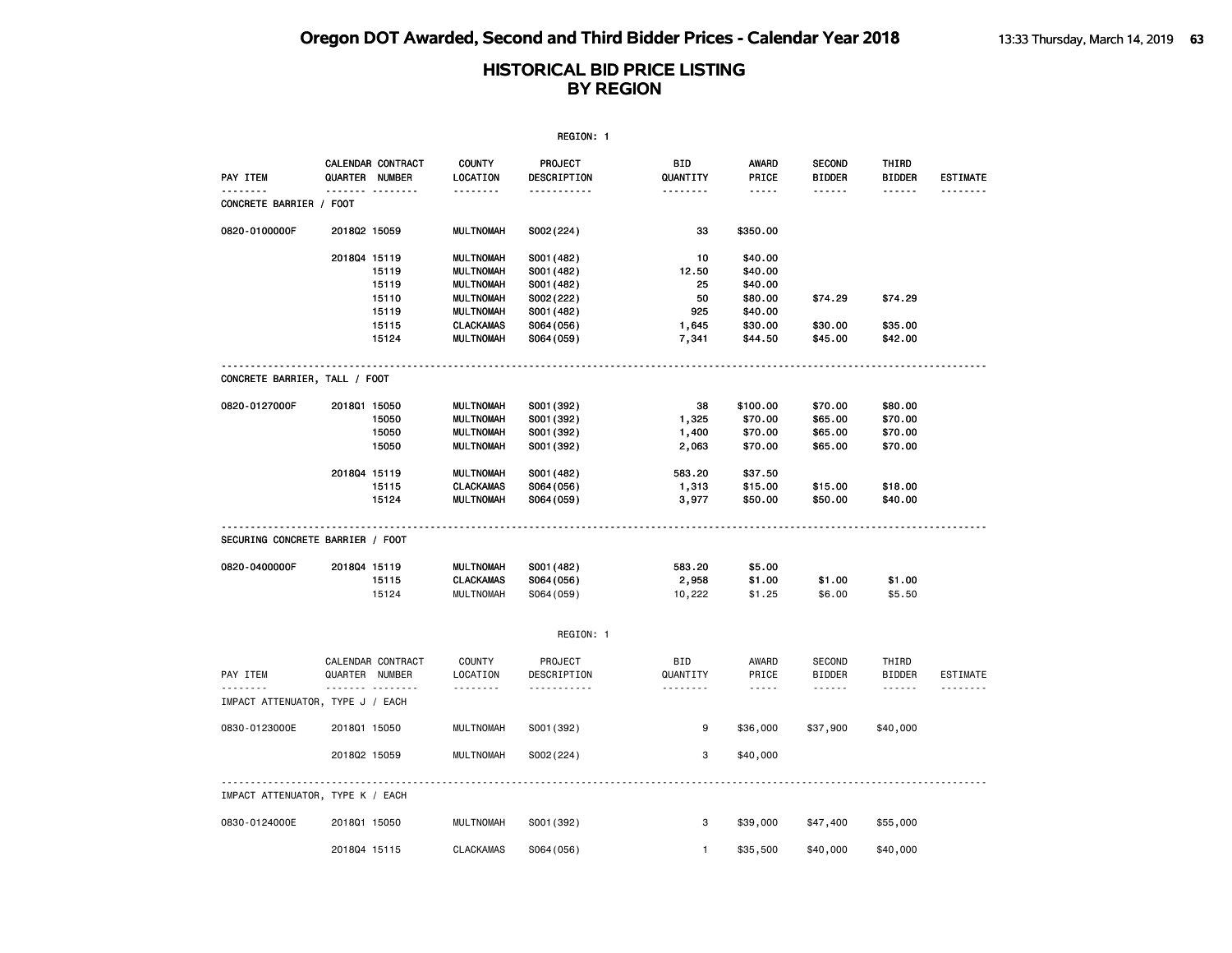| REGION: 1                              |              |                                     |                                                          |                                        |                            |                               |                                |                               |                 |  |  |
|----------------------------------------|--------------|-------------------------------------|----------------------------------------------------------|----------------------------------------|----------------------------|-------------------------------|--------------------------------|-------------------------------|-----------------|--|--|
| PAY ITEM                               |              | CALENDAR CONTRACT<br>QUARTER NUMBER | <b>COUNTY</b><br>LOCATION                                | <b>PROJECT</b><br>DESCRIPTION          | <b>BID</b><br>QUANTITY     | AWARD<br>PRICE                | <b>SECOND</b><br><b>BIDDER</b> | THIRD<br><b>BIDDER</b>        | <b>ESTIMATE</b> |  |  |
| <u>.</u><br>DELINEATORS, TYPE 1 / EACH |              | .                                   | <u>.</u>                                                 | <u>.</u>                               |                            | $- - - - -$                   | $- - - - - -$                  | ------                        |                 |  |  |
| 0840-0100000E                          | 201801 15043 | 15050                               | CLACKAMAS<br><b>MULTNOMAH</b>                            | S026(122)<br>S001 (392)                | $\blacksquare$<br>250      | \$100.00<br>\$41.00           | \$111.00<br>\$41.00            | \$75.00<br>\$45.00            |                 |  |  |
|                                        | 201804 15110 | 15115<br>15124                      | <b>MULTNOMAH</b><br><b>CLACKAMAS</b><br><b>MULTNOMAH</b> | S002(222)<br>S064 (056)<br>S064 (059)  | $\overline{4}$<br>10<br>50 | \$60.00<br>\$40.00<br>\$37.50 | \$55.00<br>\$40.00<br>\$45.00  | \$60.00<br>\$40.00<br>\$40.00 |                 |  |  |
| DELINEATORS, TYPE 2 / EACH             |              |                                     |                                                          |                                        |                            |                               |                                |                               |                 |  |  |
| 0840-0102000E                          | 201804 15107 |                                     | HOOD RIVER                                               | S281 (012)                             | 12                         | \$45.00                       | \$57.00                        |                               |                 |  |  |
| DELINEATORS, TYPE 4 ALTERNATE 2 / EACH |              |                                     |                                                          |                                        |                            |                               |                                |                               |                 |  |  |
| 0840-0104200E                          | 201804 15110 | 15124                               | <b>MULTNOMAH</b><br><b>MULTNOMAH</b>                     | S002(222)<br>S064 (059)                | 36<br>209                  | \$30.00<br>\$31.00            | \$55.00<br>\$30.00             | \$32.00<br>\$27.00            |                 |  |  |
| DELINEATORS, TYPE 5 / EACH             |              |                                     |                                                          |                                        |                            |                               |                                |                               |                 |  |  |
| 0840-0105000E                          | 2018Q1 15050 |                                     | <b>MULTNOMAH</b>                                         | S001 (392)                             | 2,000                      | \$10.00                       | \$10.00                        | \$4.50                        |                 |  |  |
|                                        | 201802 15059 |                                     | <b>MULTNOMAH</b>                                         | S002(224)                              | 290                        | \$15.00                       |                                |                               |                 |  |  |
|                                        | 201804 15115 | 15119<br>15124                      | <b>CLACKAMAS</b><br><b>MULTNOMAH</b><br><b>MULTNOMAH</b> | S064 (056)<br>S001 (482)<br>S064 (059) | 40<br>40<br>154            | \$10.00<br>\$12.00<br>\$9.80  | \$25.00<br>\$15.00             | \$10.00<br>\$10.25            |                 |  |  |
| MILEPOST MARKER POSTS / EACH           |              |                                     |                                                          |                                        |                            |                               |                                |                               |                 |  |  |
| 0840-0106000E                          | 2018Q1 15050 |                                     | <b>MULTNOMAH</b>                                         | S001 (392)                             | 8                          | \$194.00                      | \$194.00                       | \$200.00                      |                 |  |  |
|                                        | 201804 15124 |                                     | <b>MULTNOMAH</b>                                         | S064 (059)                             | $\overline{2}$             | \$202.00                      | \$300.00                       | \$215.00                      |                 |  |  |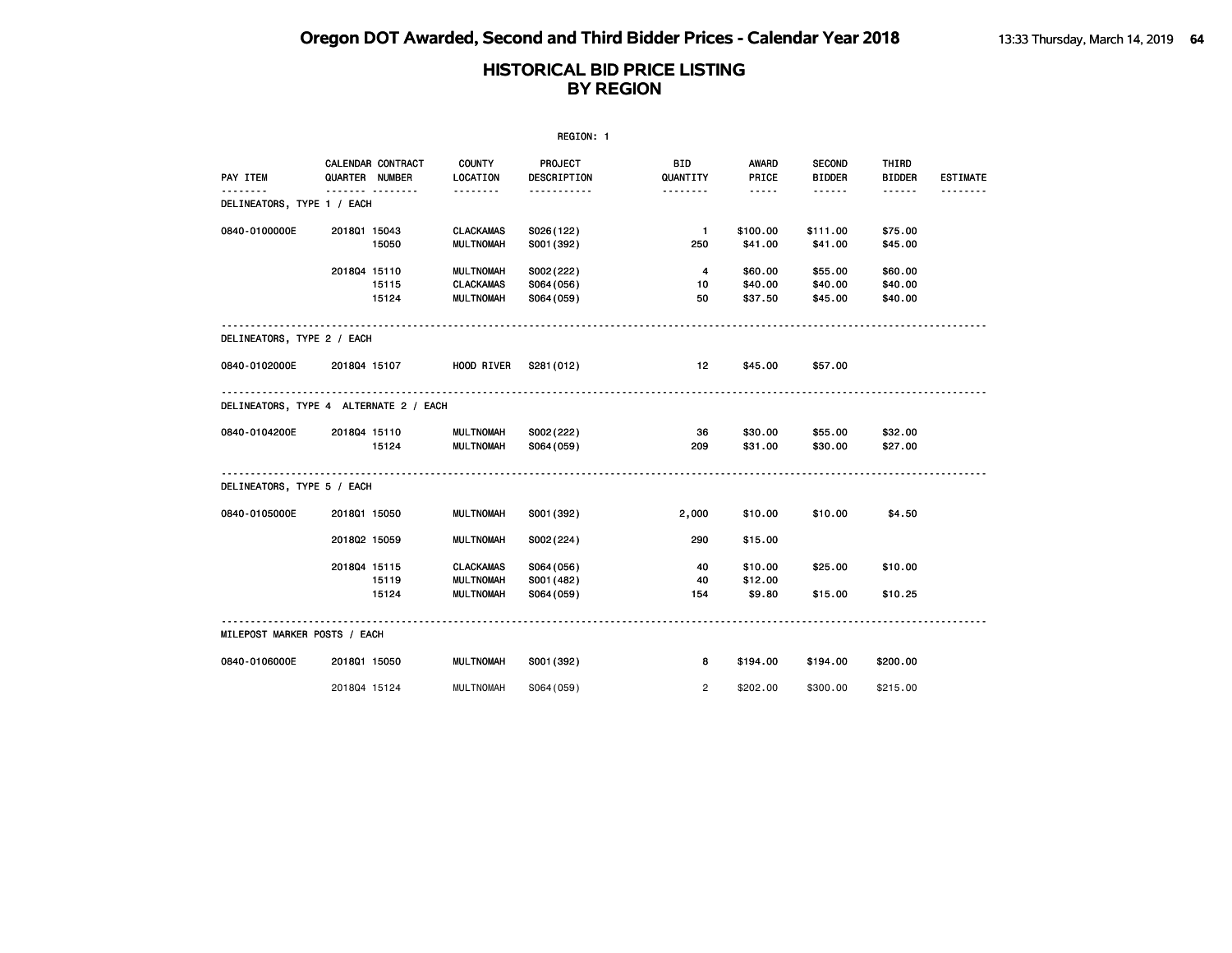|                                                   |              |                                         |                                                          | REGION: 1                                               |                        |                                             |                                            |                                |                 |
|---------------------------------------------------|--------------|-----------------------------------------|----------------------------------------------------------|---------------------------------------------------------|------------------------|---------------------------------------------|--------------------------------------------|--------------------------------|-----------------|
| PAY ITEM                                          |              | CALENDAR CONTRACT<br>QUARTER NUMBER     | <b>COUNTY</b><br>LOCATION                                | PROJECT<br>DESCRIPTION                                  | <b>BID</b><br>QUANTITY | AWARD<br>PRICE                              | <b>SECOND</b><br><b>BIDDER</b>             | THIRD<br>BIDDER                | <b>ESTIMATE</b> |
| .<br>FIELD FACILITY MARKERS, TYPE S1 GREEN / EACH |              | .                                       | <u> - - - - - - -</u>                                    | -----------                                             | --------               | $\cdots \cdots \cdots$                      | $- - - - - -$                              | $- - - - - -$                  | .               |
| 0842-0101000E 2018Q4 15107                        |              |                                         |                                                          | HOOD RIVER S281 (012)                                   | $\overline{4}$         | \$105.00                                    | \$86.00                                    |                                |                 |
| FIELD FACILITY MARKERS, TYPE S1 RED / EACH        |              |                                         |                                                          |                                                         |                        |                                             |                                            |                                |                 |
| 0842-0102000E                                     |              |                                         | 2018Q4 15107 HOOD RIVER S281 (012)                       |                                                         | $\overline{4}$         | \$105.00                                    | \$86.00                                    |                                |                 |
| FIELD FACILITY MARKERS, TYPE S2 / EACH            |              |                                         |                                                          |                                                         |                        |                                             |                                            |                                |                 |
| 0842-0103000E                                     | 201801 15043 |                                         | CLACKAMAS                                                | S026(122)                                               | 6                      | \$100.00                                    | \$95.80                                    | \$70.00                        |                 |
|                                                   |              | 201804 15124<br>15110<br>15125<br>15107 | MULTNOMAH<br>MULTNOMAH<br>MULTNOMAH<br><b>HOOD RIVER</b> | S064 (059)<br>S002(222)<br>HSIP-S026(126)<br>S281 (012) | 4<br>5<br>6<br>8       | \$47.70<br>\$150.00<br>\$150.00<br>\$150.00 | \$100.00<br>\$95.00<br>\$25.00<br>\$120.00 | \$50.00<br>\$75.00<br>\$120.00 |                 |
| FIELD FACILITY MARKERS, TYPE S3 / EACH            |              |                                         | .                                                        |                                                         |                        |                                             |                                            |                                |                 |
| 0842-0104000E 2018Q4 15125                        |              |                                         |                                                          | MULTNOMAH HSIP-S026(126) 13                             |                        | \$150.00                                    | \$25.00                                    | \$120.00                       |                 |
| CULVERT DRAINAGE MARKERS, TYPE 1 / EACH           |              |                                         |                                                          |                                                         |                        |                                             |                                            |                                |                 |
| 0842-0201000E                                     |              | 201801 15043                            | <b>CLACKAMAS</b>                                         | S026(122)                                               | $\overline{4}$         | \$15.00                                     | \$72.20                                    | \$25.00                        |                 |
| CULVERT DRAINAGE MARKERS, TYPE 2 / EACH           |              |                                         |                                                          |                                                         |                        |                                             |                                            |                                |                 |
| 0842-0202000E 2018Q4 15102                        |              |                                         | WASHINGTON 3915(000)                                     |                                                         | $1 -$                  | \$200.00                                    | \$194.00                                   | \$200.00                       |                 |
| BRIDGE IDENTIFICATION MARKERS / EACH              |              |                                         |                                                          |                                                         |                        |                                             |                                            |                                |                 |
| 0842-0401000E                                     |              | 201801 15043                            | CLACKAMAS                                                | S026(122)                                               | $\overline{2}$         | \$100.00                                    | \$315.00                                   | \$150.00                       |                 |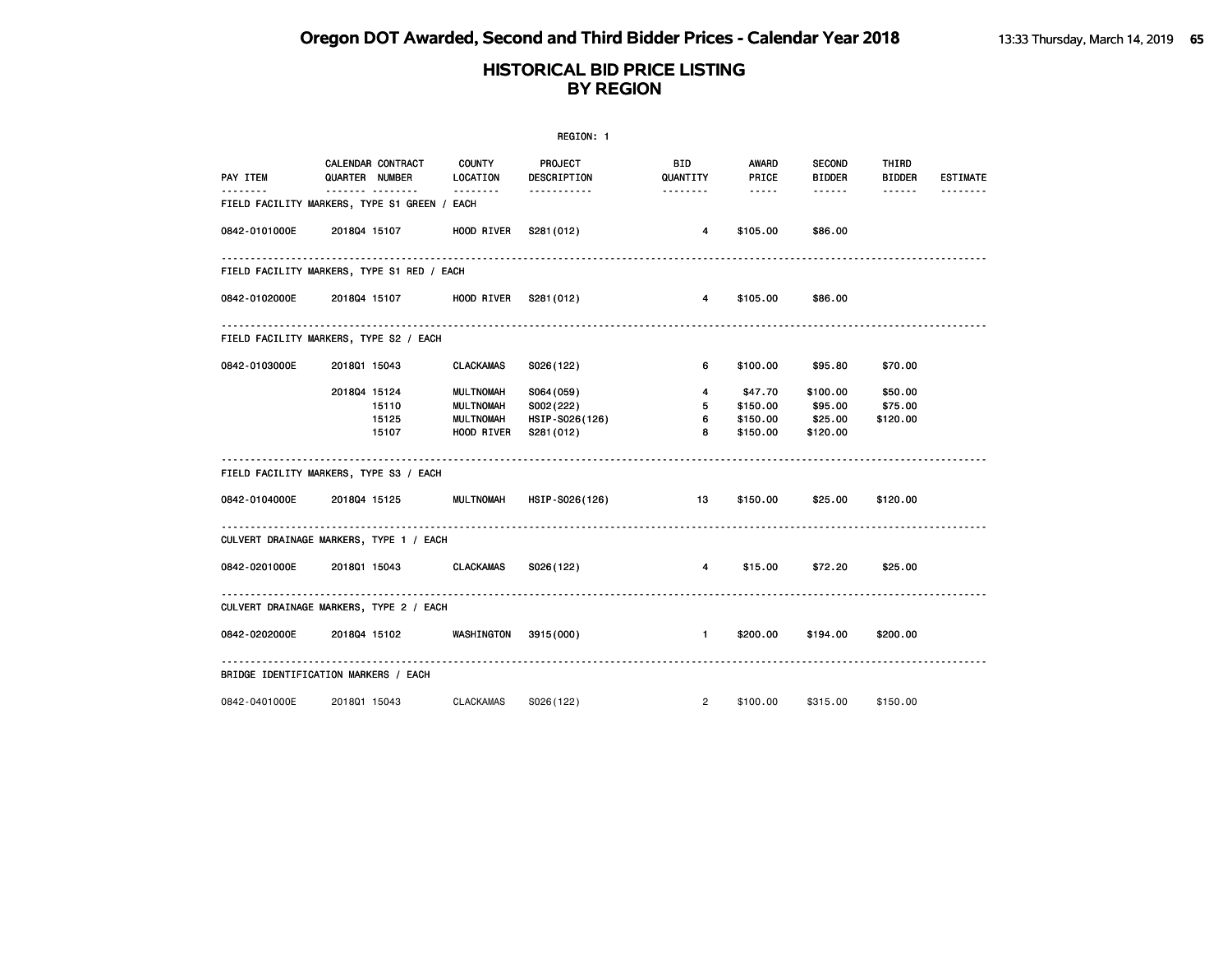|                                                         |              |                                     |                                                                        | REGION: 1                                           |                                       |                                       |                                      |                                       |                 |
|---------------------------------------------------------|--------------|-------------------------------------|------------------------------------------------------------------------|-----------------------------------------------------|---------------------------------------|---------------------------------------|--------------------------------------|---------------------------------------|-----------------|
| <b>PAY ITEM</b>                                         |              | CALENDAR CONTRACT<br>QUARTER NUMBER | <b>COUNTY</b><br>LOCATION                                              | PROJECT<br>DESCRIPTION                              | BID<br>QUANTITY                       | AWARD<br>PRICE                        | <b>SECOND</b><br><b>BIDDER</b>       | THIRD<br><b>BIDDER</b>                | <b>ESTIMATE</b> |
| <u>.</u><br><b>MONO-DIR WHITE TYPE 1 MARKERS / EACH</b> |              | .                                   | .                                                                      | <u>.</u>                                            | <u>.</u>                              | -----                                 | $- - - - - -$                        | .                                     | <u>.</u>        |
| 0855-0100000E                                           | 201804 15119 |                                     | <b>MULTNOMAH</b>                                                       | S001 (482)                                          | 1,150                                 | \$4.25                                |                                      |                                       |                 |
| <b>MONO-DIR WHITE TYPE 1AR MARKERS / EACH</b>           |              |                                     |                                                                        |                                                     |                                       |                                       |                                      |                                       |                 |
| 0855-0101000E                                           | 201801 15050 |                                     | <b>MULTNOMAH</b>                                                       | S001 (392)                                          | 3,100                                 | \$3.75                                | \$4.25                               | \$4.25                                |                 |
|                                                         | 201802 15059 |                                     | <b>MULTNOMAH</b>                                                       | S002(224)                                           | 200                                   | \$8.00                                |                                      |                                       |                 |
|                                                         | 201804 15102 | 15115<br>15098<br>15124             | WASHINGTON<br><b>CLACKAMAS</b><br><b>MULTNOMAH</b><br><b>MULTNOMAH</b> | 3915 (000)<br>S064 (056)<br>SA00(029)<br>S064 (059) | $\overline{2}$<br>320<br>790<br>1,899 | \$50.00<br>\$6.50<br>\$5.00<br>\$3.75 | \$9.00<br>\$7.00<br>\$5.00<br>\$5.00 | \$20.00<br>\$6.50<br>\$6.85<br>\$3.75 |                 |
| BI-DIR YELLOW TYPE 1 MARKERS / EACH                     |              |                                     |                                                                        |                                                     |                                       |                                       |                                      |                                       |                 |
| 0855-0102000E                                           | 201804 15125 |                                     | <b>MULTNOMAH</b>                                                       | HSIP-S026(126)                                      | 220                                   | \$6.00                                | \$6.00                               | \$6.50                                |                 |
| BI-DIR YELLOW TYPE 1AR MARKERS / EACH                   | .            |                                     |                                                                        |                                                     |                                       |                                       |                                      |                                       |                 |
| 0855-0103000E                                           | 201801 15043 | 15050                               | <b>CLACKAMAS</b><br><b>MULTNOMAH</b>                                   | S026(122)<br>S001 (392)                             | 35<br>85                              | \$5.25<br>\$3.75                      | \$10.00<br>\$4.25                    | \$6.00<br>\$4.25                      |                 |
| MONO-DIR WHITE TYPE 1AR , RECESSED / EACH               |              |                                     |                                                                        |                                                     |                                       |                                       |                                      |                                       |                 |
| 0855-0106000E                                           | 201804 15110 |                                     | <b>MULTNOMAH</b>                                                       | S002(222)                                           | 111                                   | \$12.50                               | \$12.50                              | \$12.50                               |                 |
| BI-DIR BLUE TYPE 1AR MARKERS / EACH                     |              |                                     |                                                                        |                                                     |                                       |                                       |                                      |                                       |                 |
| 0855-0108000E                                           | 201804 15124 |                                     | <b>MULTNOMAH</b>                                                       | S064 (059)                                          | 6                                     | \$3.75                                | \$25.00                              | \$3.75                                |                 |
|                                                         |              |                                     |                                                                        | REGION: 1                                           |                                       |                                       |                                      |                                       |                 |
| PAY ITEM                                                |              | CALENDAR CONTRACT<br>QUARTER NUMBER | COUNTY<br>LOCATION                                                     | PROJECT<br>DESCRIPTION                              | <b>BID</b><br>QUANTITY                | AWARD<br>PRICE                        | SECOND<br><b>BIDDER</b>              | THIRD<br><b>BIDDER</b>                | ESTIMATE        |
| LONGITUDINAL PAVEMENT MARKINGS - PAINT / FOOT           |              | . <sub>.</sub>                      | .                                                                      | <u>.</u>                                            | .                                     | .                                     | ------                               | ------                                | .               |
| 0860-0200000F                                           | 201801 15039 |                                     | <b>MULTNOMAH</b>                                                       | STP-S068(028)                                       | 740                                   | \$1.00                                | \$0.65                               | \$0.65                                |                 |
|                                                         | 201804 15102 | 15125<br>15107                      | WASHINGTON<br><b>MULTNOMAH</b><br>HOOD RIVER                           | 3915 (000)<br>HSIP-S026(126)<br>S281(012)           | 1,400<br>1,977<br>3,743               | \$0.80<br>\$1.00<br>\$0.75            | \$0.75<br>\$1.25<br>\$1.00           | \$0.75<br>\$1.05                      |                 |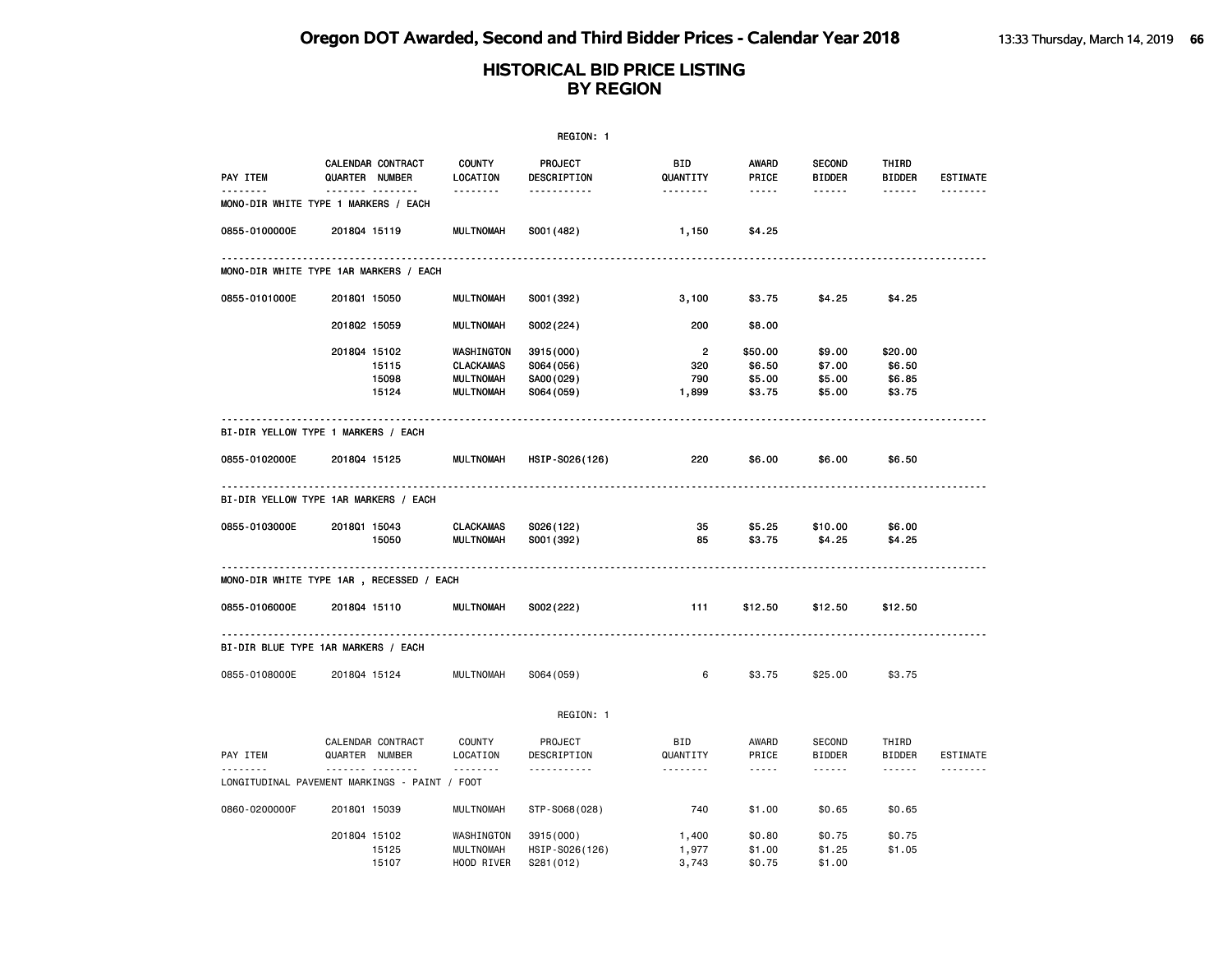|               |                                                   |                                | REGION: 1                    |                 |                                                                                                               |                                |                                      |                 |
|---------------|---------------------------------------------------|--------------------------------|------------------------------|-----------------|---------------------------------------------------------------------------------------------------------------|--------------------------------|--------------------------------------|-----------------|
| PAY ITEM      | <b>CALENDAR CONTRACT</b><br>QUARTER NUMBER        | <b>COUNTY</b><br>LOCATION      | PROJECT<br>DESCRIPTION       | BID<br>QUANTITY | AWARD<br>PRICE                                                                                                | <b>SECOND</b><br><b>BIDDER</b> | THIRD<br><b>BIDDER</b>               | <b>ESTIMATE</b> |
| -------       | .<br>METHYL METHACRYLATE, EXTR, SURF, PROF / FOOT | .                              | -----------                  | <u>.</u>        | $\frac{1}{2} \frac{1}{2} \frac{1}{2} \frac{1}{2} \frac{1}{2} \frac{1}{2} \frac{1}{2} \frac{1}{2} \frac{1}{2}$ | ------                         | ------                               | --------        |
| 0865-0116500F | 201801 15050                                      | <b>MULTNOMAH</b>               | S001 (392)                   | 250,000         | \$1.55                                                                                                        | \$1.80                         | \$1.75                               |                 |
|               | 201802 15059                                      | <b>MULTNOMAH</b>               | S002(224)                    | 20,000          | \$2.75                                                                                                        |                                |                                      |                 |
|               | 201804 15115                                      | <b>CLACKAMAS</b>               | S064 (056)                   | 16,500          | \$2.28                                                                                                        | \$2.28                         | \$2.30                               |                 |
|               | 15098                                             | <b>MULTNOMAH</b>               | SA00(029)                    | 36,555          | \$1.92                                                                                                        | \$2.00                         | \$3.70                               |                 |
|               | 15119                                             | <b>MULTNOMAH</b>               | S001 (482)                   | 49,200          | \$1.76                                                                                                        |                                |                                      |                 |
|               | 15124                                             | <b>MULTNOMAH</b>               | S064 (059)                   | 62,672          | \$1.85                                                                                                        | \$2.00                         | \$1.85                               |                 |
|               | METHYL METHACRYLATE, EXTR, SURF, N-PROF / FOOT    |                                |                              |                 |                                                                                                               |                                |                                      |                 |
| 0865-0116510F | 201804 15119                                      | <b>MULTNOMAH</b>               | S001 (482)                   | 11,000          | \$1.47                                                                                                        |                                |                                      |                 |
|               | THERMOPLASTIC, EXTRUDED, SURFACE, PROF / FOOT     |                                |                              |                 |                                                                                                               |                                |                                      |                 |
| 0865-0116600F | 201801 15039                                      | <b>MULTNOMAH</b>               | STP-S068(028)                | 650             | \$3.00                                                                                                        | \$2.48                         | \$2.48                               |                 |
|               | 201804 15102<br>15125                             | WASHINGTON<br><b>MULTNOMAH</b> | 3915 (000)<br>HSIP-S026(126) | 3,000<br>18,145 | \$1.25<br>\$1.00                                                                                              | \$1.50<br>\$1.25               | \$1.45<br>\$1.21                     |                 |
|               | THERMOPLASTIC, EXTRUDED, SURFACE, N-PROF / FOOT   |                                |                              |                 |                                                                                                               |                                |                                      |                 |
| 0865-0116610F | 201801 15043                                      | <b>CLACKAMAS</b>               | S026(122)                    | 5,500           | \$0.93                                                                                                        | \$1.06                         | \$1.00                               |                 |
|               | 201804 15125                                      | <b>MULTNOMAH</b>               | HSIP-S026(126)               | 17,295          | \$1.00                                                                                                        | \$1.40                         | \$1.36                               |                 |
|               | METHYL METHACRYLATE, WET, GRVD, NON-PROF / FOOT   |                                |                              |                 |                                                                                                               |                                |                                      |                 |
| 0865-0203000F | 201804 15110                                      | <b>MULTNOMAH</b>               | S002(222)                    | 24,200          | \$2.05                                                                                                        | \$2.05                         | \$2.05                               |                 |
|               |                                                   |                                | REGION: 1                    |                 |                                                                                                               |                                |                                      |                 |
| PAY ITEM      | CALENDAR CONTRACT<br>QUARTER NUMBER               | <b>COUNTY</b><br>LOCATION      | PROJECT<br>DESCRIPTION       | BID<br>QUANTITY | AWARD<br>PRICE                                                                                                | <b>SECOND</b><br><b>BIDDER</b> | THIRD<br><b>BIDDER</b>               | ESTIMATE        |
|               | .<br>HI-BUILD PAINT, SPRAYED, WET, SURFACE / FOOT | .                              | .                            | .               | $\frac{1}{2}$                                                                                                 |                                | $\omega$ is a second set of $\omega$ | .               |
| 0866-0119000F | 201804 15103                                      | <b>CLACKAMAS</b>               | S081 (076)                   | 450             | \$13.00                                                                                                       | \$10.00                        |                                      |                 |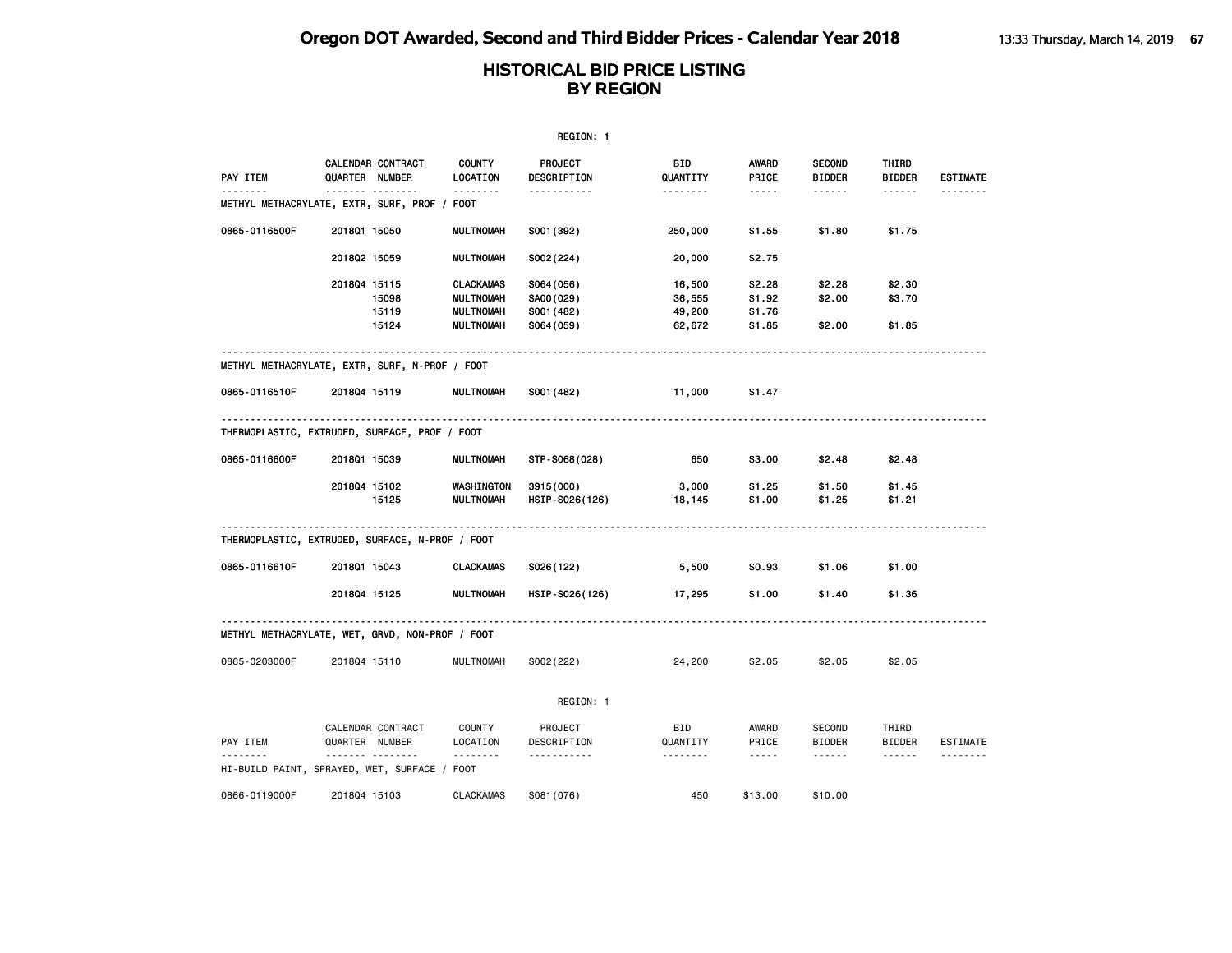|                                                 |              |                                            |                           | REGION: 1              |                 |                |                                |                        |                 |
|-------------------------------------------------|--------------|--------------------------------------------|---------------------------|------------------------|-----------------|----------------|--------------------------------|------------------------|-----------------|
| PAY ITEM                                        |              | CALENDAR CONTRACT<br><b>QUARTER NUMBER</b> | <b>COUNTY</b><br>LOCATION | PROJECT<br>DESCRIPTION | BID<br>QUANTITY | AWARD<br>PRICE | <b>SECOND</b><br><b>BIDDER</b> | THIRD<br><b>BIDDER</b> | <b>ESTIMATE</b> |
| ------<br>PVMT LEGEND, TYPE B-HS: ARROWS / EACH |              | .                                          | .                         | .                      | --------        | $- - - - -$    | ------                         | ------                 |                 |
| 0867-0103100E                                   | 201801 15039 |                                            | <b>MULTNOMAH</b>          | STP-S068(028)          | 20              | \$300.00       | \$258.00                       | \$258.00               |                 |
|                                                 |              | 15050                                      | <b>MULTNOMAH</b>          | S001 (392)             | 59              | \$0.01         | \$335.00                       | \$0.01                 |                 |
|                                                 | 201804 15110 |                                            | <b>MULTNOMAH</b>          | S002(222)              | 16              | \$295.00       | \$295.00                       | \$295.00               |                 |
|                                                 |              | 15125                                      | <b>MULTNOMAH</b>          | HSIP-S026(126)         | 22              | \$350.00       | \$335.00                       | \$351.29               |                 |
| PVMT LEGEND, TYPE B-HS: "ONLY" / EACH           |              |                                            |                           |                        |                 |                |                                |                        |                 |
| 0867-0107100E                                   | 201801 15050 |                                            | <b>MULTNOMAH</b>          | S001 (392)             | 5               | \$300.00       | \$450.00                       | \$350.00               |                 |
| PVMT LEGEND, TYPE B-HS: HOV DIAMOND / EACH      |              |                                            |                           |                        |                 |                |                                |                        |                 |
| 0867-0127100E                                   | 201801 15050 |                                            | <b>MULTNOMAH</b>          | S001 (392)             | 23              | \$190.00       | \$315.00                       | \$215.00               |                 |
| PVMT LEGEND, TYPE B-HS: BIKE LANE / EACH        |              |                                            |                           |                        |                 |                |                                |                        |                 |
| 0867-0131000E                                   | 201801 15050 |                                            | MULTNOMAH                 | S001 (392)             | $\mathbf{1}$    | \$230.00       | \$300.00                       | \$250.00               |                 |
|                                                 |              | 15039                                      | <b>MULTNOMAH</b>          | STP-S068(028)          | $\overline{2}$  | \$400.00       | \$275.00                       | \$275.00               |                 |
|                                                 | 201804 15102 |                                            | WASHINGTON                | 3915(000)              | $\overline{2}$  | \$300.00       | \$300.00                       | \$300.00               |                 |
|                                                 |              | 15110                                      | <b>MULTNOMAH</b>          | S002(222)              | 6               | \$295.00       | \$295.00                       | \$295.00               |                 |
|                                                 |              | 15125                                      | <b>MULTNOMAH</b>          | HSIP-S026(126)         | 26              | \$350.00       | \$325.00                       | \$340.81               |                 |
| PAVEMENT BAR, TYPE B-HS / SQFT                  |              |                                            |                           |                        |                 |                |                                |                        |                 |
| 0867-0145100J                                   | 201801 15043 |                                            | <b>CLACKAMAS</b>          | S026(122)              | 20              | \$12.25        | \$10.00                        | \$13.00                |                 |
|                                                 |              | 15039                                      | <b>MULTNOMAH</b>          | STP-S068(028)          | 1,600           | \$10.00        | \$8.85                         | \$8.85                 |                 |
|                                                 |              | 15050                                      | <b>MULTNOMAH</b>          | S001 (392)             | 3,500           | \$7.65         | \$9.20                         | \$8.50                 |                 |
|                                                 | 201802 15059 |                                            | <b>MULTNOMAH</b>          | S002(224)              | 21              | \$22.00        |                                |                        |                 |
|                                                 | 201804 15115 |                                            | <b>CLACKAMAS</b>          | S064 (056)             | 30              | \$14.55        | \$15.00                        | \$15.00                |                 |
|                                                 |              | 15107                                      | HOOD RIVER                | S281 (012)             | 58              | \$21.00        | \$20.00                        |                        |                 |
|                                                 |              | 15110                                      | <b>MULTNOMAH</b>          | S002(222)              | 710             | \$8.05         | \$8.05                         | \$8.05                 |                 |
|                                                 |              | 15125                                      | <b>MULTNOMAH</b>          | HSIP-S026(126)         | 2,079           | \$8.00         | \$8.00                         | \$8.49                 |                 |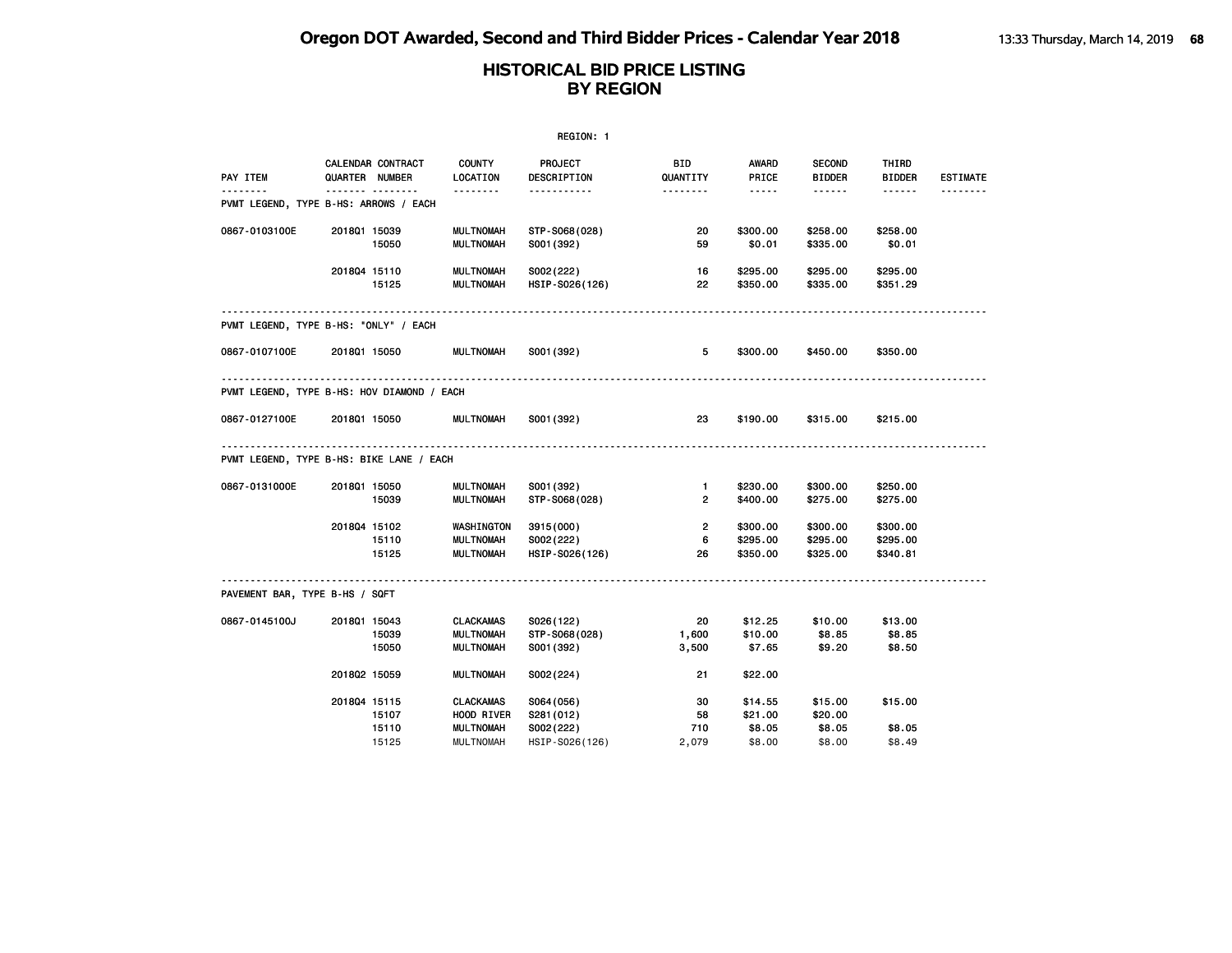|                                          |                                                |                                | REGION: 1                |                 |                       |                                |                        |                 |
|------------------------------------------|------------------------------------------------|--------------------------------|--------------------------|-----------------|-----------------------|--------------------------------|------------------------|-----------------|
| PAY ITEM                                 | CALENDAR CONTRACT<br>QUARTER NUMBER            | <b>COUNTY</b><br>LOCATION      | PROJECT<br>DESCRIPTION   | BID<br>QUANTITY | <b>AWARD</b><br>PRICE | <b>SECOND</b><br><b>BIDDER</b> | THIRD<br><b>BIDDER</b> | <b>ESTIMATE</b> |
| --------<br>PAVEMENT BAR: TYPE AB / SQFT | <u> </u>                                       | <u>.</u>                       | -----------              | <u>.</u>        | $- - - - -$           | ------                         | ------                 | <u>.</u>        |
| 0867-0145500J                            | 201804 15124                                   | <b>MULTNOMAH</b>               | S064 (059)               | 315             | \$12.25               | \$9.00                         | \$12.25                |                 |
|                                          | PVMNT LEGEND, TYPE B-HS: "BUS" / EACH          |                                |                          |                 |                       |                                |                        |                 |
| 0867-0157100E                            | 201801 15050                                   | <b>MULTNOMAH</b>               | S001 (392)               | 5.              | \$275.00              | \$365.00                       | \$300.00               |                 |
|                                          | PVMNT LEGEND, TYPE B-HS: YIELD LINE TRI / EACH |                                |                          |                 |                       |                                |                        |                 |
| 0867-0169100E                            | 201801 15050                                   | <b>MULTNOMAH</b>               | S001 (392)               | 5               | \$46.00               | \$45.00                        | \$50.00                |                 |
|                                          | 201804 15107                                   | HOOD RIVER                     | S281 (012)               | 12              | \$63.50               | \$63.00                        |                        |                 |
|                                          |                                                |                                | REGION: 1                |                 |                       |                                |                        |                 |
| PAY ITEM                                 | CALENDAR CONTRACT<br>QUARTER NUMBER            | <b>COUNTY</b><br>LOCATION      | PROJECT<br>DESCRIPTION   | BID<br>QUANTITY | AWARD<br>PRICE        | <b>SECOND</b><br><b>BIDDER</b> | THIRD<br><b>BIDDER</b> | <b>ESTIMATE</b> |
| .                                        | <br>CROSSWALK CLOSURE BARRICADES / EACH        | <u>.</u>                       | <u>.</u>                 | .               | $- - - - -$           | ------                         | ------                 | <u>.</u>        |
| 0902-0100000E                            | 201801 15050                                   | <b>MULTNOMAH</b>               | S001 (392)               | 9               | \$395.00              | \$392.00                       | \$600.00               |                 |
|                                          | 201804 15125                                   | <b>MULTNOMAH</b>               | HSIP-S026(126)           | 6               | \$550.00              | \$660.00                       | \$764.46               |                 |
|                                          |                                                |                                | REGION: 1                |                 |                       |                                |                        |                 |
| PAY ITEM                                 | CALENDAR CONTRACT<br>QUARTER NUMBER            | <b>COUNTY</b><br>LOCATION      | PROJECT<br>DESCRIPTION   | BID<br>QUANTITY | AWARD<br>PRICE        | <b>SECOND</b><br><b>BIDDER</b> | THIRD<br><b>BIDDER</b> | <b>ESTIMATE</b> |
| .<br>WOOD SIGN POSTS / FBM               | <b>.</b>                                       | .                              | .                        | .               | $- - - - -$           | ------                         | ------                 | .               |
| 0910-0100000K                            | 201801 15043                                   | <b>CLACKAMAS</b>               | S026(122)                | 32              | \$9.00                | \$9.00                         | \$10.00                |                 |
|                                          | 2018Q2 15083                                   | <b>MULTNOMAH</b>               | S064(051)                | 290             | \$18.00               | \$21.00                        |                        |                 |
|                                          | 201804 15115<br>15107                          | <b>CLACKAMAS</b><br>HOOD RIVER | S064 (056)<br>S281 (012) | 60<br>240       | \$6.50<br>\$10.00     | \$10.00<br>\$17.00             | \$7.75                 |                 |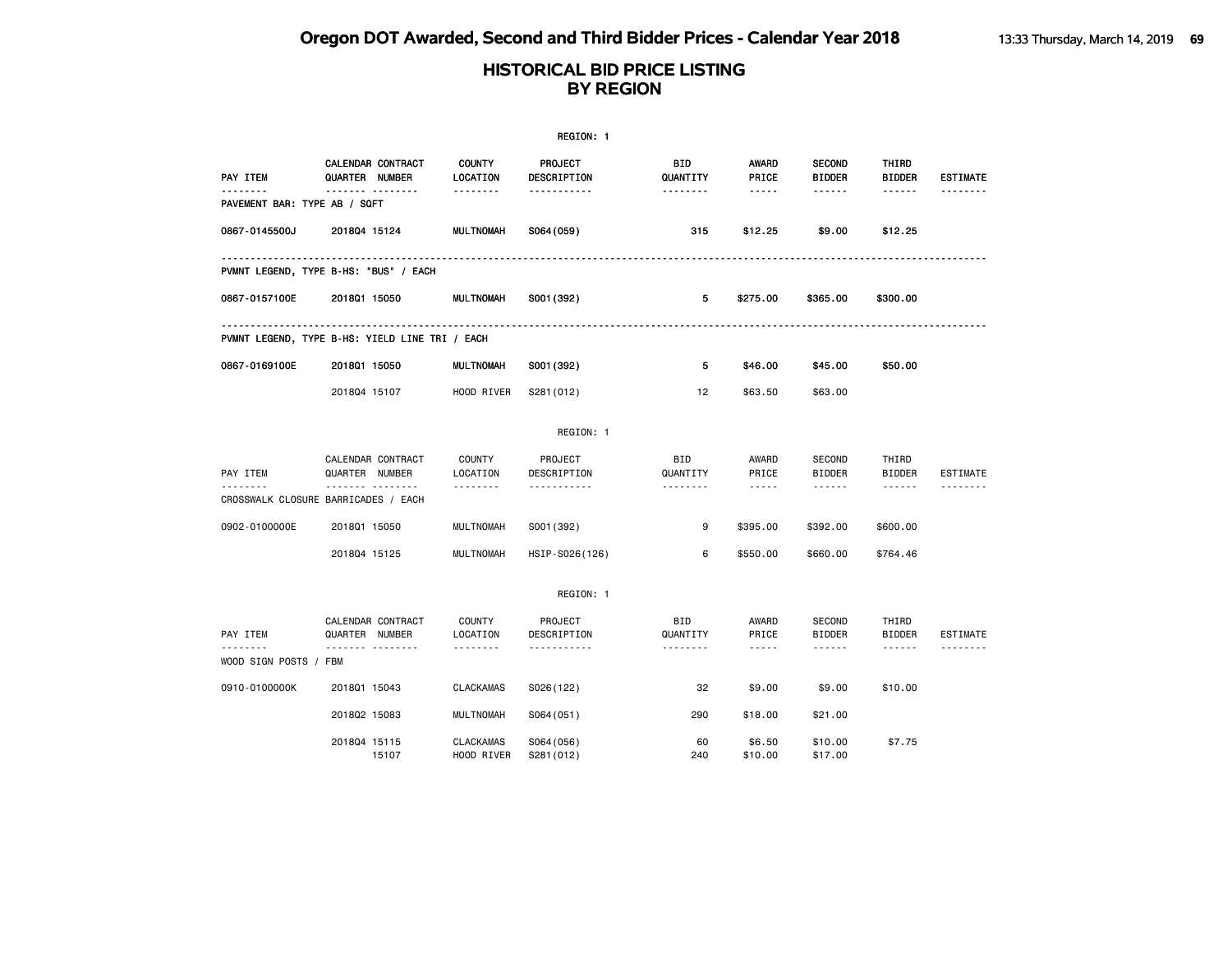|                                                             |                       |                   |                           | REGION: 1                            |                 |                                                                                                                                                      |                                |                        |                 |
|-------------------------------------------------------------|-----------------------|-------------------|---------------------------|--------------------------------------|-----------------|------------------------------------------------------------------------------------------------------------------------------------------------------|--------------------------------|------------------------|-----------------|
| <b>PAY ITEM</b>                                             | <b>QUARTER NUMBER</b> | CALENDAR CONTRACT | <b>COUNTY</b><br>LOCATION | <b>PROJECT</b><br><b>DESCRIPTION</b> | BID<br>QUANTITY | AWARD<br>PRICE                                                                                                                                       | <b>SECOND</b><br><b>BIDDER</b> | THIRD<br><b>BIDDER</b> | <b>ESTIMATE</b> |
| SIGN SUPPORT FOOTINGS / CUYD                                |                       | <u>--------</u>   | <u>.</u>                  | <u>.</u>                             |                 | $- - - - -$                                                                                                                                          | ------                         | ------                 | --------        |
| 0920-0100000A                                               | 201801 15039          |                   | <b>MULTNOMAH</b>          | STP-S068(028)                        | 0.90            | \$2,333                                                                                                                                              | \$2,222                        | \$5,000                |                 |
|                                                             |                       | 15050             | MULTNOMAH                 | S001 (392)                           | 36.40           | \$1,538                                                                                                                                              | \$1,538                        | \$1,923                |                 |
|                                                             | 201802 15059          |                   | <b>MULTNOMAH</b>          | S002(224)                            | 0.20            | \$6,750                                                                                                                                              |                                |                        |                 |
|                                                             | 201804 15102          |                   | WASHINGTON                | 3915(000)                            | 0.30            | \$3,333                                                                                                                                              | \$2,100                        | \$3,333                |                 |
|                                                             |                       | 15103             | <b>CLACKAMAS</b>          | S081 (076)                           | 0.83            | \$4,217                                                                                                                                              | \$30,120                       |                        |                 |
|                                                             |                       | 15107             | HOOD RIVER                | S281 (012)                           | $\mathbf{1}$    | \$900.00                                                                                                                                             | \$690.00                       |                        |                 |
|                                                             |                       | 15124             | <b>MULTNOMAH</b>          | S064 (059)                           | $\mathbf{1}$    | \$14,000                                                                                                                                             | \$15,000                       | \$8,500                |                 |
|                                                             |                       | 15110             | MULTNOMAH                 | S002(222)                            | 3.90            | \$3,333                                                                                                                                              | \$1,026                        | \$1,149                |                 |
|                                                             |                       | 15125             | <b>MULTNOMAH</b>          | HSIP-S026(126)                       | 4.10            | \$2,073                                                                                                                                              | \$976                          | \$2,440                |                 |
|                                                             |                       | 15115             | <b>CLACKAMAS</b>          | S064 (056)                           | 4.29            | \$916                                                                                                                                                | \$932                          | \$1,049                |                 |
|                                                             |                       |                   |                           | REGION: 1                            |                 |                                                                                                                                                      |                                |                        |                 |
|                                                             |                       | CALENDAR CONTRACT | COUNTY                    | PROJECT                              | BID             | AWARD                                                                                                                                                | <b>SECOND</b>                  | THIRD                  |                 |
| PAY ITEM                                                    | QUARTER NUMBER        |                   | LOCATION                  | DESCRIPTION                          | QUANTITY        | PRICE                                                                                                                                                | <b>BIDDER</b>                  | <b>BIDDER</b>          | ESTIMATE        |
| <u>.</u><br>60 IN DIA SIGN SUPP DRILL SHAFT FOUNDATN / FOOT |                       | .                 | .                         | .                                    | <u>.</u>        | $\frac{1}{2} \left( \frac{1}{2} \right) \left( \frac{1}{2} \right) \left( \frac{1}{2} \right) \left( \frac{1}{2} \right) \left( \frac{1}{2} \right)$ | ------                         | .                      | <u>.</u>        |
| 0921-0501000F                                               | 201804 15103          |                   | <b>CLACKAMAS</b>          | S081 (076)                           | 12.50           | \$6,500                                                                                                                                              | \$5,500                        |                        |                 |
|                                                             |                       | 15115             | <b>CLACKAMAS</b>          | S064 (056)                           | 20              | \$2,000                                                                                                                                              | \$1,500                        | \$1,750                |                 |
|                                                             |                       | 15115             | <b>CLACKAMAS</b>          | S064 (056)                           | 25              | \$2,000                                                                                                                                              | \$2,500                        | \$1,750                |                 |
|                                                             |                       | 15124             | <b>MULTNOMAH</b>          | S064 (059)                           | 40              | \$1,667                                                                                                                                              | \$1,850                        | \$2,000                |                 |
|                                                             |                       | 15124             | <b>MULTNOMAH</b>          | S064 (059)                           | 44              | \$1,673                                                                                                                                              | \$1,850                        | \$1,800                |                 |
|                                                             |                       | 15124             | <b>MULTNOMAH</b>          | S064 (059)                           | 47              | \$1,674                                                                                                                                              | \$1,850                        | \$1,700                |                 |
|                                                             |                       | 15124             | <b>MULTNOMAH</b>          | S064 (059)                           | 61              | \$1,666                                                                                                                                              | \$1,850                        | \$1,540                |                 |
|                                                             |                       | 15124             | <b>MULTNOMAH</b>          | S064 (059)                           | 77              | \$1,670                                                                                                                                              | \$1,850                        | \$2,200                |                 |
|                                                             |                       | 15124             | <b>MULTNOMAH</b>          | S064 (059)                           | 78              | \$1,669                                                                                                                                              | \$1,850                        | \$1,900                |                 |
|                                                             |                       | 15124             | <b>MULTNOMAH</b>          | S064 (059)                           | 84              | \$1,667                                                                                                                                              | \$1,850                        | \$1,850                |                 |
|                                                             |                       | 15124             | <b>MULTNOMAH</b>          | S064 (059)                           | 85              | \$1,666                                                                                                                                              | \$1,850                        | \$1,740                |                 |
|                                                             |                       | 15124             | <b>MULTNOMAH</b>          | S064 (059)                           | 86              | \$1,667                                                                                                                                              | \$1,850                        | \$1,800                |                 |
|                                                             |                       | 15124             | <b>MULTNOMAH</b>          | S064 (059)                           | 86              | \$1,666                                                                                                                                              | \$1,850                        | \$1,900                |                 |
|                                                             |                       | 15124             | <b>MULTNOMAH</b>          | S064 (059)                           | 92              | \$1,657                                                                                                                                              | \$1,850                        | \$2,000                |                 |
|                                                             |                       | 15124             | <b>MULTNOMAH</b>          | S064 (059)                           | 92              | \$1,657                                                                                                                                              | \$1,850                        | \$2,000                |                 |
|                                                             |                       | 15124             | MULTNOMAH                 | S064 (059)                           | 94              | \$1,656                                                                                                                                              | \$1,850                        | \$2,100                |                 |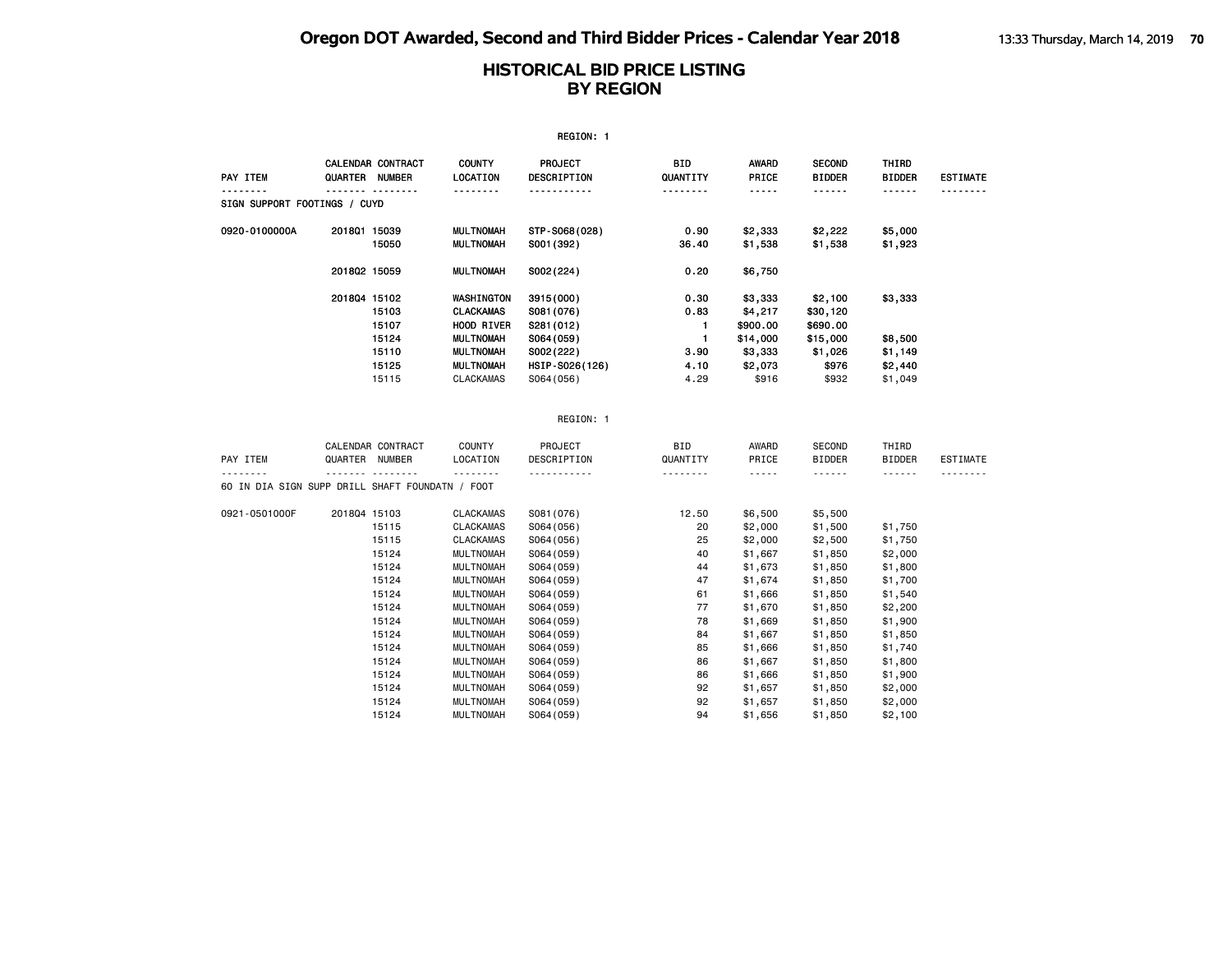| REGION: 1                                |              |                                     |                           |                        |                        |                       |                                |                        |                 |
|------------------------------------------|--------------|-------------------------------------|---------------------------|------------------------|------------------------|-----------------------|--------------------------------|------------------------|-----------------|
| PAY ITEM                                 |              | CALENDAR CONTRACT<br>QUARTER NUMBER | <b>COUNTY</b><br>LOCATION | PROJECT<br>DESCRIPTION | <b>BID</b><br>QUANTITY | <b>AWARD</b><br>PRICE | <b>SECOND</b><br><b>BIDDER</b> | THIRD<br><b>BIDDER</b> | <b>ESTIMATE</b> |
| TRUSS SIGN BRIDGE / LB                   |              |                                     | .                         | .                      | <u>.</u>               | -----                 | .                              | .                      |                 |
| 0930-0101000A                            | 201804 15124 |                                     | <b>MULTNOMAH</b>          | S064 (059)             | 35,600                 | \$0.56                | \$1.69                         | \$0.51                 |                 |
|                                          |              | 15124                               | <b>MULTNOMAH</b>          | S064 (059)             | 43,800                 | \$0.46                | \$1.37                         | \$0.41                 |                 |
|                                          |              | 15124                               | <b>MULTNOMAH</b>          | S064 (059)             | 61,900                 | \$0.71                | \$0.97                         | \$0.66                 |                 |
| MONOTUBE SIGN BRIDGE / LB                |              |                                     |                           |                        |                        |                       |                                |                        |                 |
| 0930-0102000A                            | 201804 15124 |                                     | <b>MULTNOMAH</b>          | S064(059)              | 27,700                 | \$0.58                | \$2.35                         | \$0.54                 |                 |
|                                          |              | 15124                               | <b>MULTNOMAH</b>          | S064 (059)             | 28,300                 | \$0.57                | \$2.12                         | \$0.53                 |                 |
|                                          |              | 15124                               | <b>MULTNOMAH</b>          | S064 (059)             | 28,700                 | \$0.63                | \$2.09                         | \$0.59                 |                 |
|                                          |              | 15124                               | <b>MULTNOMAH</b>          | S064 (059)             | 29,500                 | \$0.61                | \$2.03                         | \$0.58                 |                 |
|                                          |              | 15124                               | <b>MULTNOMAH</b>          | S064 (059)             | 31,300                 | \$0.51                | \$2.08                         | \$0.48                 |                 |
|                                          |              | 15124                               | <b>MULTNOMAH</b>          | S064 (059)             | 34,000                 | \$0.53                | \$1.76                         | \$0.50                 |                 |
| MONOTUBE CANTILEVER SIGN STRUCTURES / LB |              |                                     |                           |                        |                        |                       |                                |                        |                 |
| 0930-0104000A                            | 201804 15124 |                                     | <b>MULTNOMAH</b>          | S064 (059)             | 12,200                 | \$0.33                | \$4.10                         | \$0.26                 |                 |
|                                          |              | 15115                               | <b>CLACKAMAS</b>          | S064 (056)             | 12,740                 | \$4.58                | \$5.49                         | \$5.10                 |                 |
|                                          |              | 15115                               | <b>CLACKAMAS</b>          | S064 (056)             | 12,830                 | \$4.54                | \$5.46                         | \$5.07                 |                 |
|                                          |              | 15124                               | <b>MULTNOMAH</b>          | S064 (059)             | 13,900                 | \$0.29                | \$3.60                         | \$0.23                 |                 |
|                                          |              | 15124                               | <b>MULTNOMAH</b>          | S064 (059)             | 14,900                 | \$0.40                | \$4.03                         | \$0.35                 |                 |
|                                          |              | 15103                               | <b>CLACKAMAS</b>          | S081 (076)             | 15,000                 | \$5.73                | \$6.33                         |                        |                 |
|                                          |              | 15124                               | <b>MULTNOMAH</b>          | S064 (059)             | 15,900                 | \$0.25                | \$3.14                         | \$0.20                 |                 |
| BRIDGE STRUCTURE MOUNTS / LB             |              |                                     |                           |                        |                        |                       |                                |                        |                 |
| 0930-0105000A                            | 201801 15050 |                                     | <b>MULTNOMAH</b>          | S001 (392)             | 2,300                  | \$5.98                | \$5.98                         | \$6.52                 |                 |
|                                          | 201802 15059 |                                     | <b>MULTNOMAH</b>          | S002(224)              | 100                    | \$22.70               |                                |                        |                 |
|                                          | 201804 15115 |                                     | <b>CLACKAMAS</b>          | S064(056)              | 1,120                  | \$12.95               | \$15.18                        | \$13.39                |                 |
|                                          |              | 15124                               | <b>MULTNOMAH</b>          | S064 (059)             | 4,600                  | \$9.35                | \$3.26                         | \$6.96                 |                 |
|                                          |              | 15124                               | <b>MULTNOMAH</b>          | S064 (059)             | 4,700                  | \$8.51                | \$3.19                         | \$6.38                 |                 |
|                                          |              | 15124                               | <b>MULTNOMAH</b>          | S064 (059)             | 5,800                  | \$4.48                | \$2.59                         | \$3.45                 |                 |
|                                          |              | 15110                               | <b>MULTNOMAH</b>          | S002(222)              | 5,980                  | \$6.02                | \$4.63                         | \$4.06                 |                 |
|                                          |              | 15124                               | <b>MULTNOMAH</b>          | S064 (059)             | 8,500                  | \$10.00               | \$6.47                         | \$8.24                 |                 |
|                                          |              | 15124                               | <b>MULTNOMAH</b>          | S064 (059)             | 14,100                 | \$8.51                | \$2.48                         | \$7.45                 |                 |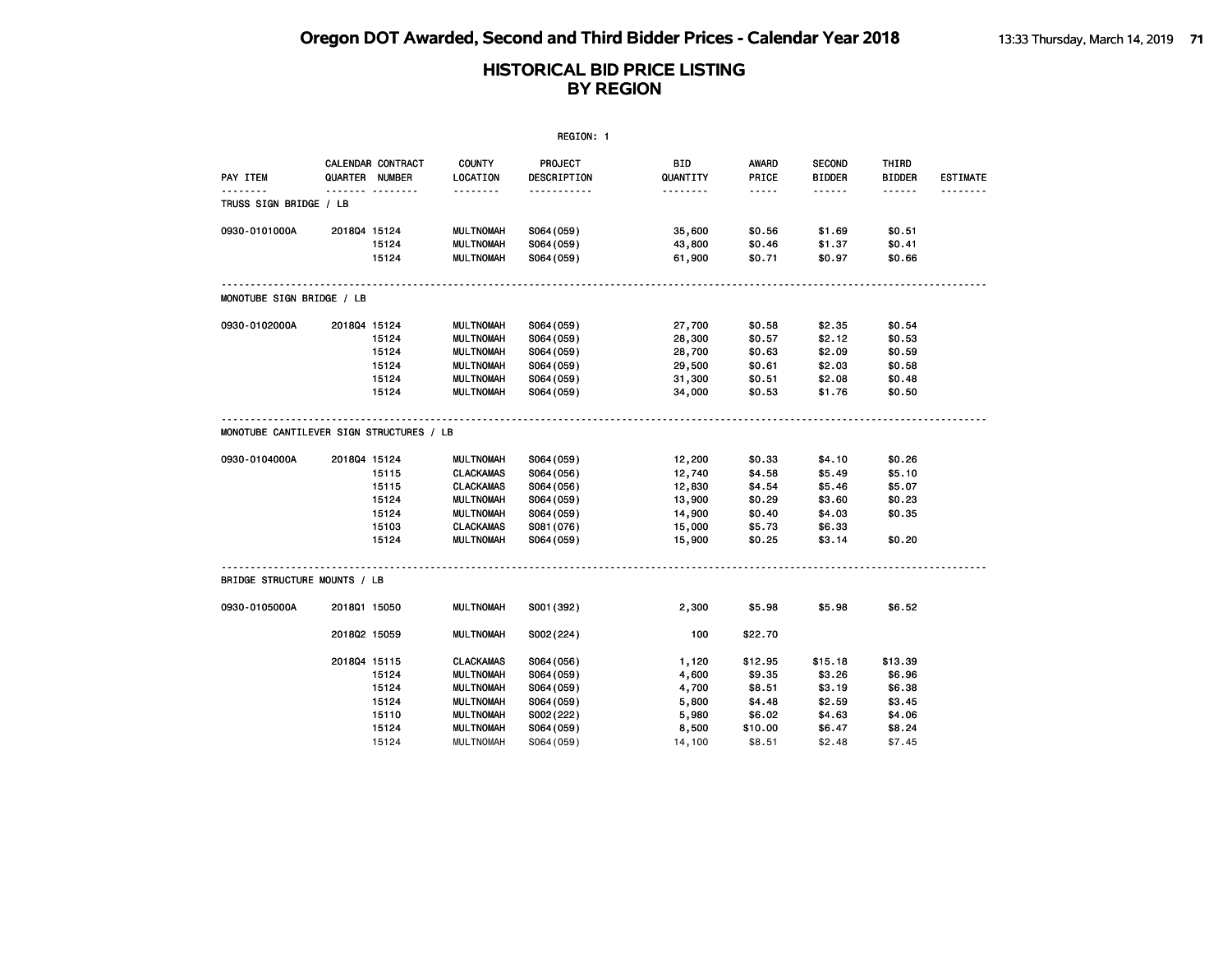|                                          |              |                                     |                                                                       | REGION: 1                                           |                              |                                                                                                               |                                        |                                         |                 |
|------------------------------------------|--------------|-------------------------------------|-----------------------------------------------------------------------|-----------------------------------------------------|------------------------------|---------------------------------------------------------------------------------------------------------------|----------------------------------------|-----------------------------------------|-----------------|
| PAY ITEM                                 |              | CALENDAR CONTRACT<br>QUARTER NUMBER | <b>COUNTY</b><br>LOCATION                                             | <b>PROJECT</b><br>DESCRIPTION                       | <b>BID</b><br>QUANTITY       | <b>AWARD</b><br>PRICE                                                                                         | <b>SECOND</b><br><b>BIDDER</b>         | THIRD<br><b>BIDDER</b>                  | <b>ESTIMATE</b> |
| EXIT NUMBER SIGN MOUNTS / LB             |              | <u> </u>                            | <u>.</u>                                                              | <u>.</u>                                            | <u> - - - - - - -</u>        | $\frac{1}{2} \frac{1}{2} \frac{1}{2} \frac{1}{2} \frac{1}{2} \frac{1}{2} \frac{1}{2} \frac{1}{2} \frac{1}{2}$ | .                                      | ------                                  | .               |
| 0930-0106000A                            | 201801 15050 |                                     | <b>MULTNOMAH</b>                                                      | S001 (392)                                          | 720                          | \$5.21                                                                                                        | \$5.21                                 | \$6.94                                  |                 |
|                                          | 201804 15115 | 15124                               | <b>CLACKAMAS</b><br><b>MULTNOMAH</b>                                  | S064 (056)<br>S064 (059)                            | 160<br>798                   | \$9.69<br>\$8.77                                                                                              | \$12.50<br>\$12.53                     | \$12.50<br>\$6.89                       |                 |
| SIGNAL POLE MOUNTS / LB                  |              |                                     |                                                                       |                                                     |                              |                                                                                                               |                                        |                                         |                 |
| 0930-0107000A                            | 201804 15110 | 15102<br>15125                      | MULTNOMAH<br>WASHINGTON<br><b>MULTNOMAH</b>                           | S002(222)<br>3915 (000)<br>HSIP-S026(126)           | 95<br>171<br>350             | \$24.21<br>\$5.85<br>\$11.43                                                                                  | \$40.21<br>\$13.45<br>\$17.14          | \$26.32<br>\$17.54<br>\$314.29          |                 |
| ADJUSTABLE SIGN MOUNTS / LB              |              |                                     |                                                                       |                                                     |                              |                                                                                                               |                                        |                                         |                 |
| 0930-0108000A                            | 201804 15125 |                                     | MULTNOMAH                                                             | HSIP-S026(126)                                      | 30                           | \$33.33                                                                                                       | \$63.33                                | \$133.33                                |                 |
| VERTICAL SIGN MOUNTS, EXISTING STRC / LB |              |                                     |                                                                       |                                                     |                              |                                                                                                               |                                        |                                         |                 |
| 0930-0109000A                            | 201801 15050 |                                     | <b>MULTNOMAH</b>                                                      | S001 (392)                                          | 2,000                        | \$17.90                                                                                                       | \$17.90                                | \$25.00                                 |                 |
|                                          | 201804 15124 | 15098<br>15124<br>15124             | <b>MULTNOMAH</b><br><b>MULTNOMAH</b><br><b>MULTNOMAH</b><br>MULTNOMAH | S064 (059)<br>SA00(029)<br>S064 (059)<br>S064 (059) | 300<br>680<br>2,100<br>6,600 | \$23.33<br>\$7.35<br>\$16.19<br>\$11.36                                                                       | \$83.33<br>\$13.24<br>\$6.67<br>\$2.12 | \$16.67<br>\$19.26<br>\$14.29<br>\$9.85 |                 |
| SECONDARY SIGN MOUNTS / LB               |              |                                     |                                                                       |                                                     |                              |                                                                                                               |                                        |                                         |                 |
| 0930-0110000A                            | 201804 15115 | 15124<br>15110                      | <b>CLACKAMAS</b><br><b>MULTNOMAH</b><br><b>MULTNOMAH</b>              | S064 (056)<br>S064 (059)<br>S002(222)               | 84<br>254<br>285             | \$13.93<br>\$1.57<br>\$4.21                                                                                   | \$17.86<br>\$5.91<br>\$4.04            | \$17.86<br>\$1.57<br>\$2.72             |                 |
| MULTIPST BRKWY SIGN SUPPORTS / LB        |              |                                     |                                                                       |                                                     |                              |                                                                                                               |                                        |                                         |                 |
| 0930-0111000A                            | 201801 15050 |                                     | <b>MULTNOMAH</b>                                                      | S001 (392)                                          | 1,500                        | \$4.95                                                                                                        | \$4.95                                 | \$6.67                                  |                 |
|                                          | 201804 15124 |                                     | <b>MULTNOMAH</b>                                                      | S064 (059)                                          | 903                          | \$5.54                                                                                                        | \$8.31                                 | \$6.64                                  |                 |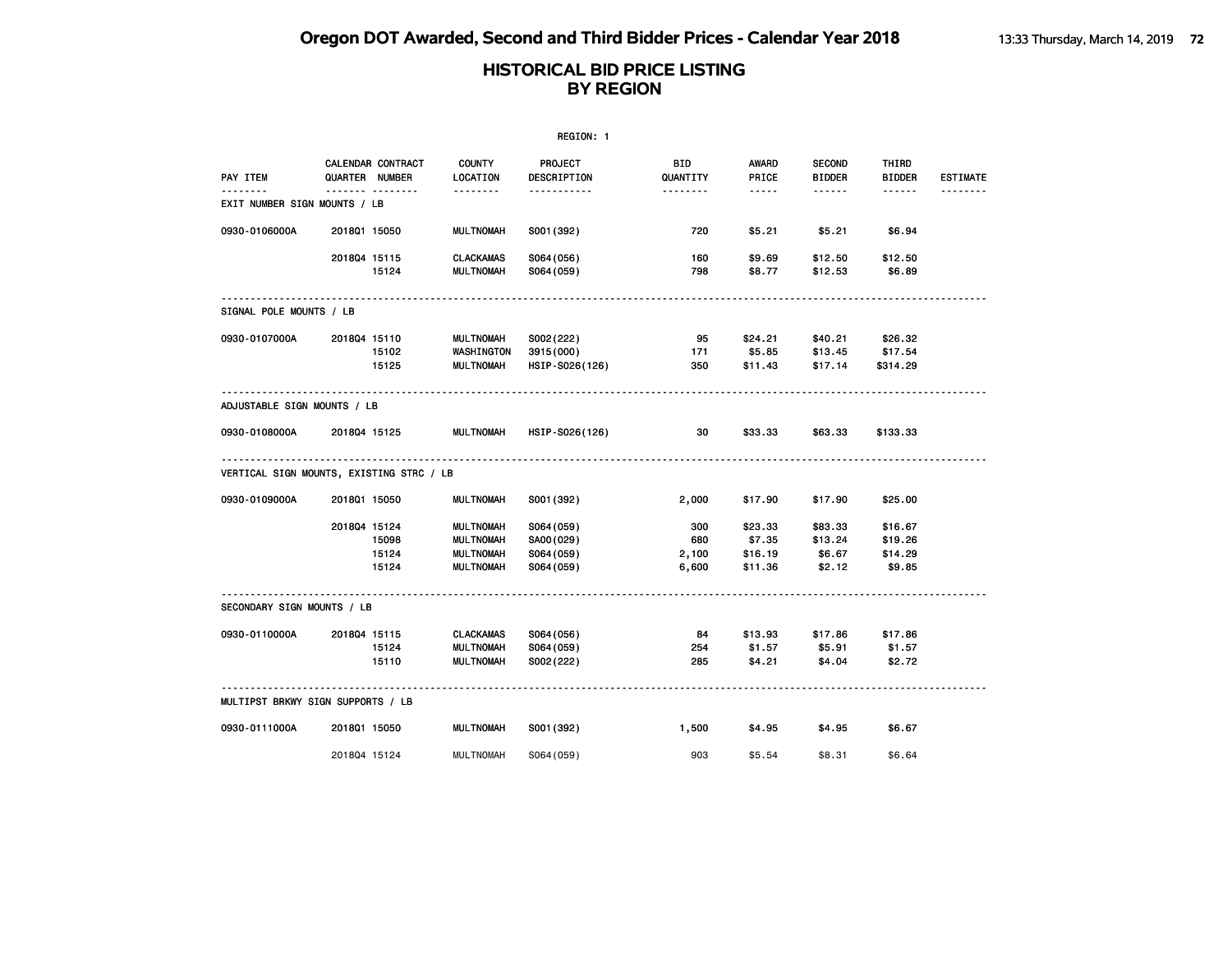| REGION: 1                                     |                |                   |                                      |                        |                        |                                                                                                                                                      |                                |                        |                 |
|-----------------------------------------------|----------------|-------------------|--------------------------------------|------------------------|------------------------|------------------------------------------------------------------------------------------------------------------------------------------------------|--------------------------------|------------------------|-----------------|
| PAY ITEM                                      | QUARTER NUMBER | CALENDAR CONTRACT | <b>COUNTY</b><br>LOCATION            | PROJECT<br>DESCRIPTION | <b>BID</b><br>QUANTITY | AWARD<br>PRICE                                                                                                                                       | <b>SECOND</b><br><b>BIDDER</b> | THIRD<br><b>BIDDER</b> | <b>ESTIMATE</b> |
| <u>.</u><br>MULTIPST BRKWY SIGN SUPPORTS / LB |                |                   | <u>.</u>                             | -----------            |                        | $\frac{1}{2} \left( \frac{1}{2} \right) \left( \frac{1}{2} \right) \left( \frac{1}{2} \right) \left( \frac{1}{2} \right) \left( \frac{1}{2} \right)$ | $- - - - - -$                  | $- - - - - -$          | .               |
| 0930-0111000A                                 |                |                   | (cont) 15115 CLACKAMAS               | S064(056)              | 1,870                  | \$4.88                                                                                                                                               | \$5.35                         | \$5.35                 |                 |
| TRIANG BASE BRKWY SIGN SUPP / LB              |                |                   |                                      |                        |                        |                                                                                                                                                      |                                |                        |                 |
| 0930-0112000A                                 | 201801 15050   |                   | <b>MULTNOMAH</b>                     | S001 (392)             | 5,800                  | \$5.03                                                                                                                                               | \$5.03                         | \$6.90                 |                 |
|                                               | 201804 15115   |                   | CLACKAMAS                            | S064(056)              | 270                    | \$6.85                                                                                                                                               | \$7.41                         | \$7.41                 |                 |
|                                               |                | 15110<br>15124    | <b>MULTNOMAH</b><br><b>MULTNOMAH</b> | S002(222)<br>S064(059) | 982<br>986             | \$8.86<br>\$8.11                                                                                                                                     | \$7.02<br>\$0.10               | \$7.92<br>\$10.14      |                 |
|                                               |                |                   |                                      |                        |                        |                                                                                                                                                      |                                |                        |                 |
| PERF STEEL SQR TUBE SLIP BASE SIGN SUPP / LB  |                |                   |                                      |                        |                        |                                                                                                                                                      |                                |                        |                 |
| 0930-0114000A                                 | 201801 15050   |                   | <b>MULTNOMAH</b>                     | S001 (392)             | 5,900                  | \$2.83                                                                                                                                               | \$2.83                         | \$3.39                 |                 |
|                                               | 201802 15059   |                   | <b>MULTNOMAH</b>                     | S002(224)              | 120                    | \$3.83                                                                                                                                               |                                |                        |                 |
|                                               | 201804 15124   |                   | MULTNOMAH                            | S064(059)              | 58                     | \$37.93                                                                                                                                              | \$34.48                        | \$14.66                |                 |
|                                               |                | 15110             | <b>MULTNOMAH</b>                     | S002(222)              | 90                     | \$13.33                                                                                                                                              | \$15.56                        | \$13.33                |                 |
|                                               |                | 15103             | <b>CLACKAMAS</b>                     | S081 (076)             | 109                    | \$4.59                                                                                                                                               | \$9.17                         |                        |                 |
|                                               |                | 15102             | WASHINGTON                           | 3915 (000)             | 185                    | \$6.49                                                                                                                                               | \$5.03                         | \$5.41                 |                 |
|                                               |                | 15125             | MULTNOMAH                            | HSIP-S026(126)         | 914.50                 | \$3.01                                                                                                                                               | \$6.01                         | \$6.31                 |                 |
| PERF STEEL SQR TUBE ANCHOR SIGN SUPPORTS / LB |                |                   |                                      |                        |                        |                                                                                                                                                      |                                |                        |                 |
| 0930-0117000A                                 | 201801 15039   |                   | <b>MULTNOMAH</b>                     | STP-S068(028)          | 565.54                 | \$5.30                                                                                                                                               | \$3.54                         | \$3.18                 |                 |
|                                               |                | 15050             | <b>MULTNOMAH</b>                     | S001 (392)             | 4,100                  | \$3.12                                                                                                                                               | \$3.12                         | \$3.66                 |                 |
|                                               | 201802 15059   |                   | <b>MULTNOMAH</b>                     | S002(224)              | 55.60                  | \$5.22                                                                                                                                               |                                |                        |                 |
|                                               | 201804 15107   |                   | HOOD RIVER                           | S281 (012)             | 42                     | \$12.14                                                                                                                                              | \$27.38                        |                        |                 |
|                                               |                | 15102             | WASHINGTON                           | 3915(000)              | 105                    | \$2.38                                                                                                                                               | \$2.95                         | \$4.76                 |                 |
|                                               |                | 15110             | MULTNOMAH                            | S002(222)              | 190                    | \$8.68                                                                                                                                               | \$7.37                         | \$9.16                 |                 |
|                                               |                | 15124             | <b>MULTNOMAH</b>                     | S064 (059)             | 276                    | \$0.91                                                                                                                                               | \$7.25                         | \$6.07                 |                 |
|                                               |                | 15103             | <b>CLACKAMAS</b>                     | S081 (076)             | 310                    | \$1.94                                                                                                                                               | \$8.06                         |                        |                 |
|                                               |                | 15125             | <b>MULTNOMAH</b>                     | HSIP-S026(126)         | 1,413                  | \$3.54                                                                                                                                               | \$4.60                         | \$4.52                 |                 |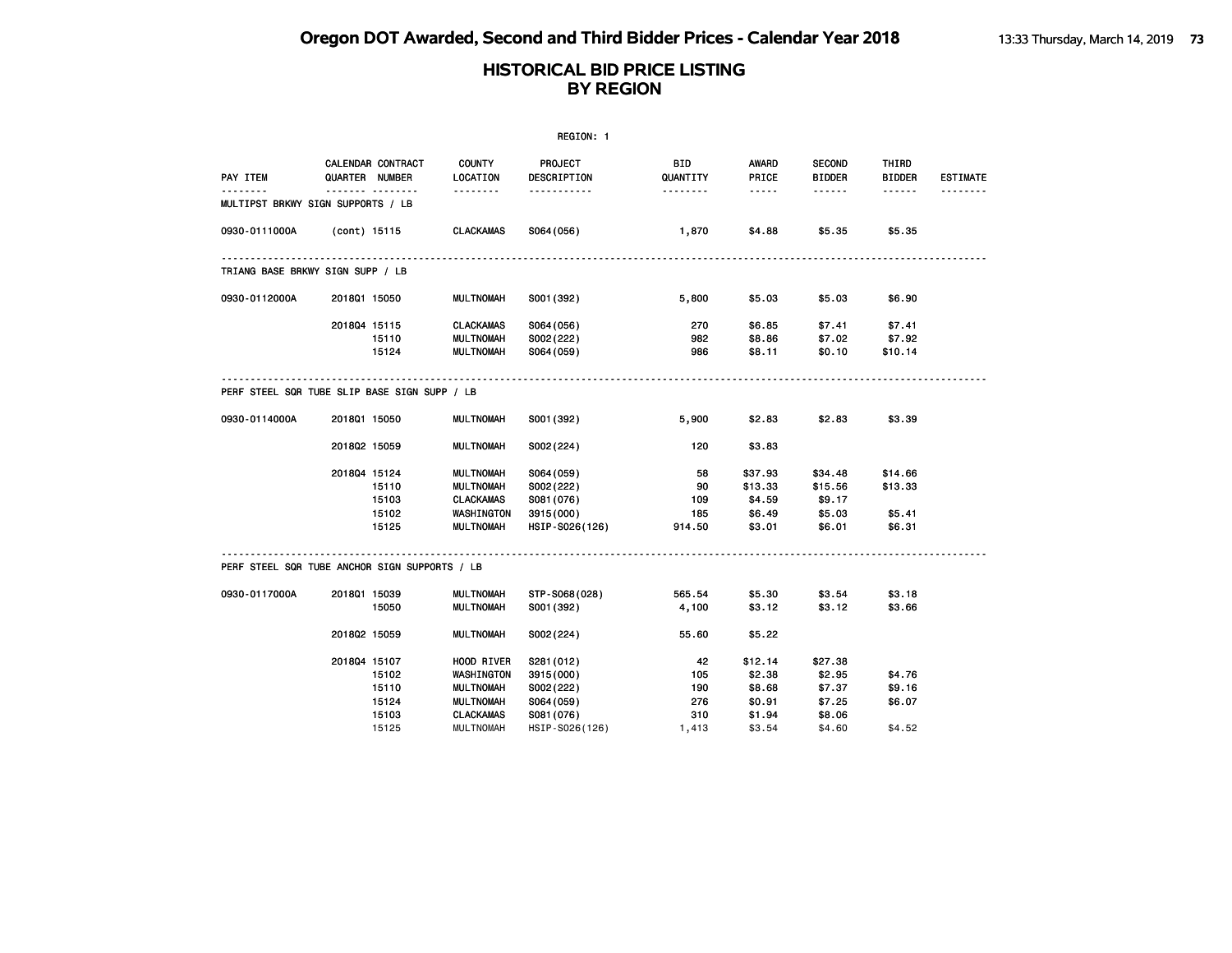|                                                 |                |                   |                           | REGION: 1                     |                        |                |                                |                        |                         |
|-------------------------------------------------|----------------|-------------------|---------------------------|-------------------------------|------------------------|----------------|--------------------------------|------------------------|-------------------------|
| PAY ITEM<br>-------                             | QUARTER NUMBER | CALENDAR CONTRACT | <b>COUNTY</b><br>LOCATION | <b>PROJECT</b><br>DESCRIPTION | <b>BID</b><br>QUANTITY | AWARD<br>PRICE | <b>SECOND</b><br><b>BIDDER</b> | THIRD<br><b>BIDDER</b> | <b>ESTIMATE</b><br>---- |
| SIGNS, STANDARD SHEETING, EXTRUDED AL / SQFT    |                |                   | .                         | .                             | .                      | -----          | .                              | ------                 |                         |
| 0940-0201000J                                   | 201801 15039   |                   | <b>MULTNOMAH</b>          | STP-S068(028)                 | 10                     | \$100.00       | \$50.00                        | \$52.00                |                         |
|                                                 |                | 15050             | <b>MULTNOMAH</b>          | S001 (392)                    | 1,500                  | \$23.00        | \$23.00                        | \$25.00                |                         |
|                                                 | 201804 15103   |                   | <b>CLACKAMAS</b>          | S081 (076)                    | 24                     | \$50.00        | \$30.00                        |                        |                         |
|                                                 |                | 15125             | <b>MULTNOMAH</b>          | HSIP-S026(126)                | 91                     | \$32.00        | \$40.00                        | \$62.92                |                         |
|                                                 |                | 15110             | <b>MULTNOMAH</b>          | S002(222)                     | 270                    | \$36.00        | \$50.00                        | \$29.00                |                         |
|                                                 |                | 15124             | <b>MULTNOMAH</b>          | S064 (059)                    | 374                    | \$23.00        | \$45.00                        | \$25.00                |                         |
|                                                 |                | 15115             | <b>CLACKAMAS</b>          | S064 (056)                    | 840                    | \$30.00        | \$33.00                        | \$36.00                |                         |
| SIGNS, STANDARD SHEETING, SHEET ALUMINUM / SQFT |                |                   |                           |                               |                        |                |                                |                        |                         |
| 0940-0202000J                                   | 201801 15043   |                   | <b>CLACKAMAS</b>          | S026(122)                     | 9                      | \$15.00        | \$15.00                        | \$20.00                |                         |
|                                                 |                | 15039             | <b>MULTNOMAH</b>          | STP-S068(028)                 | 350                    | \$40.00        | \$25.00                        | \$39.75                |                         |
|                                                 |                | 15050             | <b>MULTNOMAH</b>          | S001 (392)                    | 1,400                  | \$14.00        | \$14.00                        | \$15.00                |                         |
|                                                 | 201802 15059   |                   | <b>MULTNOMAH</b>          | S002(224)                     | 68.80                  | \$15.00        |                                |                        |                         |
|                                                 |                | 15083             | <b>MULTNOMAH</b>          | S064(051)                     | 89.40                  | \$35.00        | \$60.00                        |                        |                         |
|                                                 | 201804 15102   |                   | WASHINGTON                | 3915 (000)                    | 12                     | \$20.00        | \$15.00                        | \$40.00                |                         |
|                                                 |                | 15115             | <b>CLACKAMAS</b>          | S064 (056)                    | 16                     | \$17.00        | \$33.00                        | \$20.00                |                         |
|                                                 |                | 15124             | <b>MULTNOMAH</b>          | S064 (059)                    | 79                     | \$17.00        | \$25.00                        | \$14.00                |                         |
|                                                 |                | 15107             | HOOD RIVER                | S281 (012)                    | 92.50                  | \$18.50        | \$34.00                        |                        |                         |
|                                                 |                | 15103             | <b>CLACKAMAS</b>          | S081 (076)                    | 110                    | \$20.00        | \$60.00                        |                        |                         |
|                                                 |                | 15110             | <b>MULTNOMAH</b>          | S002(222)                     | 127.40                 | \$24.00        | \$28.00                        | \$15.00                |                         |
|                                                 |                | 15125             | <b>MULTNOMAH</b>          | HSIP-S026(126)                | 635                    | \$20.00        | \$25.00                        | \$20.97                |                         |
| SIGNS, STANDARD SHEETING, PLYWOOD / SQFT        |                |                   |                           |                               |                        |                |                                |                        |                         |
| 0940-0203000J                                   | 201801 15050   |                   | <b>MULTNOMAH</b>          | S001 (392)                    | 410                    | \$15.00        | \$15.00                        | \$16.00                |                         |
|                                                 | 201804 15107   |                   | HOOD RIVER                | S281 (012)                    | 49                     | \$16.50        | \$40.00                        |                        |                         |
| SIGNS, TYPE IX SHEETING, EXTRUDED AL / SQFT     |                |                   |                           |                               |                        |                |                                |                        |                         |
| 0940-0204000J                                   | 201801 15050   |                   | <b>MULTNOMAH</b>          | S001 (392)                    | 4,000                  | \$25.00        | \$25.00                        | \$28.00                |                         |
|                                                 | 201804 15103   |                   | <b>CLACKAMAS</b>          | S081 (076)                    | 6                      | \$35.00        | \$30.00                        |                        |                         |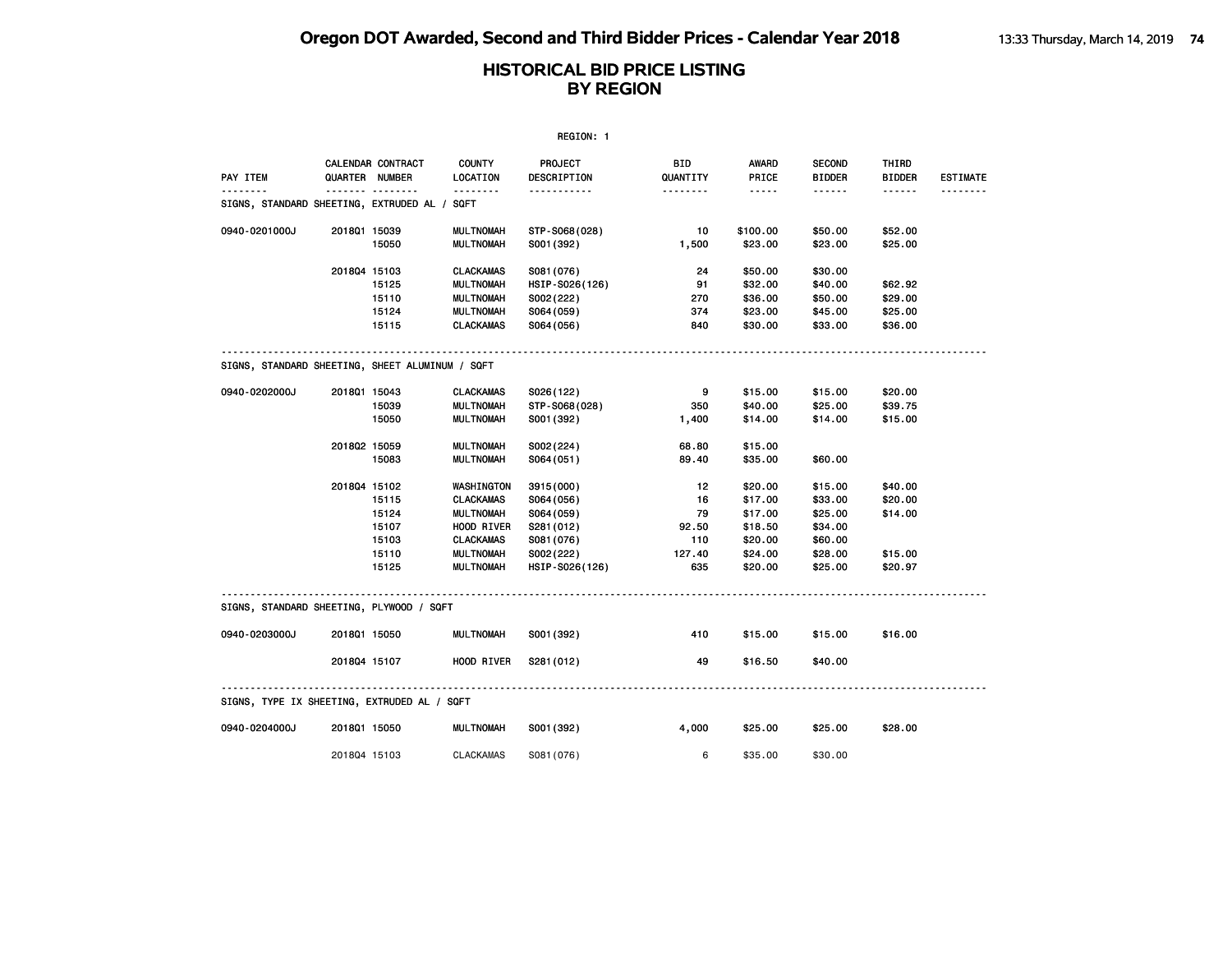|                      |                                                        | REGION: 1                 |                        |                        |                                                                                                                                                      |                                |                                                                                                                                                                                                                                                                                                                                                                                                                                                                            |                 |  |
|----------------------|--------------------------------------------------------|---------------------------|------------------------|------------------------|------------------------------------------------------------------------------------------------------------------------------------------------------|--------------------------------|----------------------------------------------------------------------------------------------------------------------------------------------------------------------------------------------------------------------------------------------------------------------------------------------------------------------------------------------------------------------------------------------------------------------------------------------------------------------------|-----------------|--|
| PAY ITEM             | CALENDAR CONTRACT<br>QUARTER NUMBER                    | <b>COUNTY</b><br>LOCATION | PROJECT<br>DESCRIPTION | <b>BID</b><br>QUANTITY | AWARD<br>PRICE                                                                                                                                       | <b>SECOND</b><br><b>BIDDER</b> | THIRD<br><b>BIDDER</b>                                                                                                                                                                                                                                                                                                                                                                                                                                                     | <b>ESTIMATE</b> |  |
|                      | .<br>SIGNS, TYPE IX SHEETING, EXTRUDED AL / SQFT       | .                         |                        | .                      | -----                                                                                                                                                | .                              | ------                                                                                                                                                                                                                                                                                                                                                                                                                                                                     |                 |  |
| 0940-0204000J        | (cont) 15102                                           | WASHINGTON                | 3915 (000)             | 16.30                  | \$40.00                                                                                                                                              | \$32.00                        | \$40.00                                                                                                                                                                                                                                                                                                                                                                                                                                                                    |                 |  |
|                      | 15115                                                  | <b>CLACKAMAS</b>          | S064 (056)             | 88                     | \$30.00                                                                                                                                              | \$33.00                        | \$35.00                                                                                                                                                                                                                                                                                                                                                                                                                                                                    |                 |  |
|                      | 15098                                                  | <b>MULTNOMAH</b>          | SA00(029)              | 300                    | \$75.00                                                                                                                                              | \$17.50                        | \$43.75                                                                                                                                                                                                                                                                                                                                                                                                                                                                    |                 |  |
|                      | 15124                                                  | <b>MULTNOMAH</b>          | S064 (059)             | 4,006                  | \$34.00                                                                                                                                              | \$35.00                        | \$28.00                                                                                                                                                                                                                                                                                                                                                                                                                                                                    |                 |  |
|                      | SIGNS, TYPE IX SHEETING, SHEET ALUMINUM / SQFT         |                           |                        |                        |                                                                                                                                                      |                                |                                                                                                                                                                                                                                                                                                                                                                                                                                                                            |                 |  |
| <b>0940-0205000J</b> | 201801 15050                                           | <b>MULTNOMAH</b>          | S001 (392)             | 720                    | \$16.00                                                                                                                                              | \$16.00                        | \$18.00                                                                                                                                                                                                                                                                                                                                                                                                                                                                    |                 |  |
|                      | 201804 15110                                           | <b>MULTNOMAH</b>          | S002(222)              | 16.25                  | \$31.00                                                                                                                                              | \$35.00                        | \$17.00                                                                                                                                                                                                                                                                                                                                                                                                                                                                    |                 |  |
|                      | 15124                                                  | <b>MULTNOMAH</b>          | S064 (059)             | 223                    | \$11.00                                                                                                                                              | \$25.00                        | \$22.50                                                                                                                                                                                                                                                                                                                                                                                                                                                                    |                 |  |
|                      | SIGNS, TYPE IX SHEETING, PLYWOOD / SQFT                |                           |                        |                        |                                                                                                                                                      |                                |                                                                                                                                                                                                                                                                                                                                                                                                                                                                            |                 |  |
| 0940-0206000J        | 201801 15050                                           | <b>MULTNOMAH</b>          | S001 (392)             | 210                    | \$15.00                                                                                                                                              | \$15.00                        | \$17.00                                                                                                                                                                                                                                                                                                                                                                                                                                                                    |                 |  |
|                      | 201804 15102                                           | WASHINGTON                | 3915(000)              | 26                     | \$25.00                                                                                                                                              | \$19,00                        | \$40.00                                                                                                                                                                                                                                                                                                                                                                                                                                                                    |                 |  |
|                      |                                                        |                           | REGION: 1              |                        |                                                                                                                                                      |                                |                                                                                                                                                                                                                                                                                                                                                                                                                                                                            |                 |  |
|                      |                                                        |                           |                        |                        |                                                                                                                                                      |                                |                                                                                                                                                                                                                                                                                                                                                                                                                                                                            |                 |  |
|                      | CALENDAR CONTRACT                                      | COUNTY                    | PROJECT                | <b>BID</b>             | AWARD                                                                                                                                                | SECOND                         | THIRD                                                                                                                                                                                                                                                                                                                                                                                                                                                                      |                 |  |
| PAY ITEM             | QUARTER NUMBER                                         | LOCATION                  | DESCRIPTION            | QUANTITY               | PRICE                                                                                                                                                | <b>BIDDER</b>                  | <b>BIDDER</b>                                                                                                                                                                                                                                                                                                                                                                                                                                                              | <b>ESTIMATE</b> |  |
|                      | <u>.</u><br>42 IN DIA SIGNAL SUPP DRILLED SHAFT / FOOT | <u>.</u>                  | .                      | .                      | $\frac{1}{2} \left( \frac{1}{2} \right) \left( \frac{1}{2} \right) \left( \frac{1}{2} \right) \left( \frac{1}{2} \right) \left( \frac{1}{2} \right)$ | <b>.</b>                       | $\frac{1}{2} \left( \frac{1}{2} \right) \left( \frac{1}{2} \right) \left( \frac{1}{2} \right) \left( \frac{1}{2} \right) \left( \frac{1}{2} \right) \left( \frac{1}{2} \right) \left( \frac{1}{2} \right) \left( \frac{1}{2} \right) \left( \frac{1}{2} \right) \left( \frac{1}{2} \right) \left( \frac{1}{2} \right) \left( \frac{1}{2} \right) \left( \frac{1}{2} \right) \left( \frac{1}{2} \right) \left( \frac{1}{2} \right) \left( \frac{1}{2} \right) \left( \frac$ |                 |  |
|                      |                                                        |                           |                        |                        |                                                                                                                                                      |                                |                                                                                                                                                                                                                                                                                                                                                                                                                                                                            |                 |  |
| 0963-0102000F        | 201801 15039                                           | <b>MULTNOMAH</b>          | STP-S068(028)          | 150                    | \$700                                                                                                                                                | \$900                          | \$1,600                                                                                                                                                                                                                                                                                                                                                                                                                                                                    |                 |  |
|                      | 201804 15110                                           | <b>MULTNOMAH</b>          | S002(222)              | 68                     | \$700.00                                                                                                                                             | \$635.00                       | \$635.00                                                                                                                                                                                                                                                                                                                                                                                                                                                                   |                 |  |
|                      | 15125                                                  | <b>MULTNOMAH</b>          | HSIP-S026(126)         | 92                     | \$530.00                                                                                                                                             | \$525,00                       | \$503.35                                                                                                                                                                                                                                                                                                                                                                                                                                                                   |                 |  |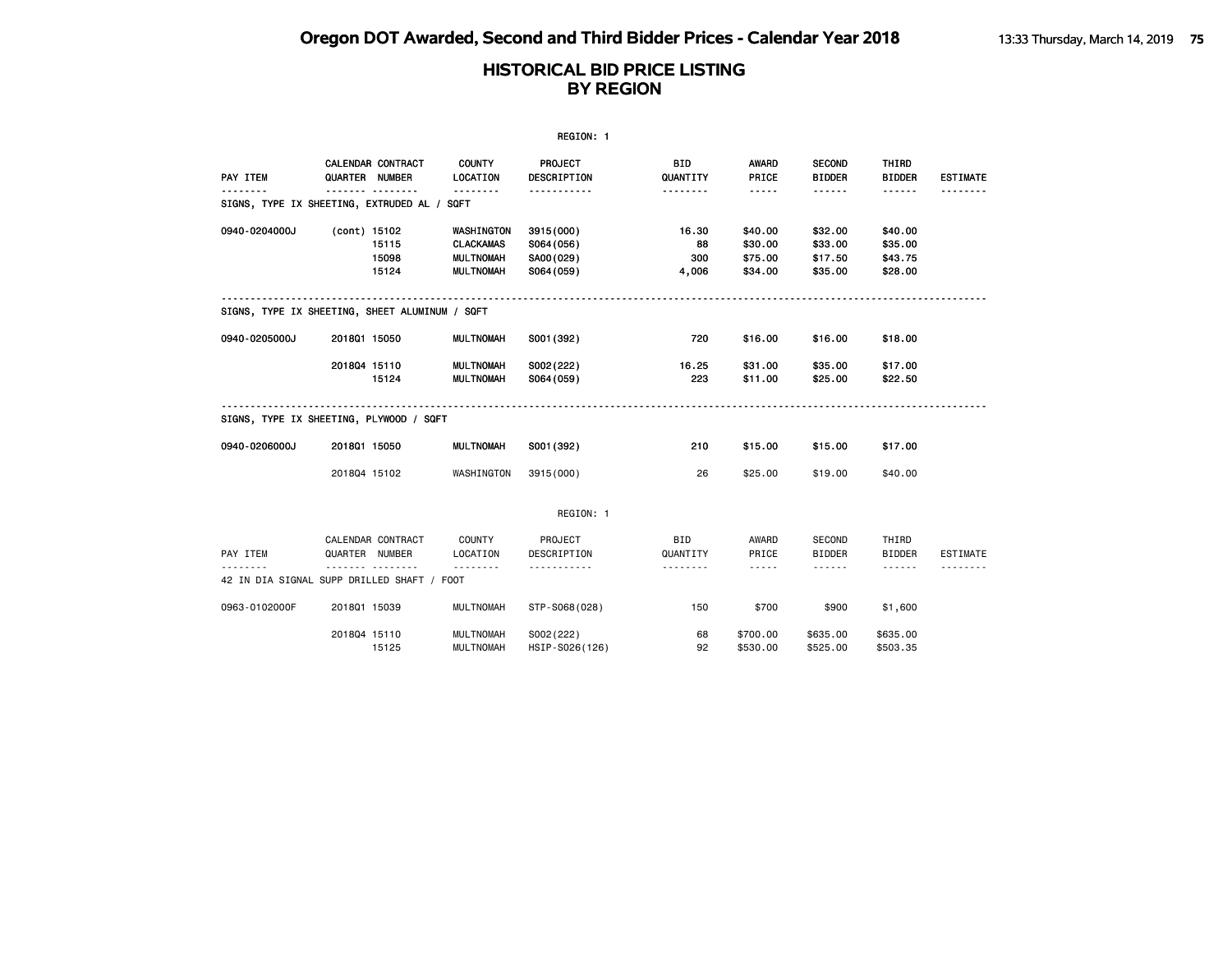| REGION: 1                             |              |                                           |                                                                                                  |                                                                       |                                            |                                                       |                                                       |                                           |                 |
|---------------------------------------|--------------|-------------------------------------------|--------------------------------------------------------------------------------------------------|-----------------------------------------------------------------------|--------------------------------------------|-------------------------------------------------------|-------------------------------------------------------|-------------------------------------------|-----------------|
| PAY ITEM                              | QUARTER      | <b>CALENDAR CONTRACT</b><br><b>NUMBER</b> | <b>COUNTY</b><br>LOCATION                                                                        | PROJECT<br>DESCRIPTION                                                | <b>BID</b><br>QUANTITY                     | <b>AWARD</b><br>PRICE                                 | <b>SECOND</b><br><b>BIDDER</b>                        | THIRD<br><b>BIDDER</b>                    | <b>ESTIMATE</b> |
| POLE FOUNDATIONS /                    | EACH         |                                           |                                                                                                  |                                                                       |                                            |                                                       |                                                       |                                           |                 |
| 0970-0100000A                         | 201804 15103 | 15124<br>15110<br>15115<br>15125          | <b>CLACKAMAS</b><br><b>MULTNOMAH</b><br><b>MULTNOMAH</b><br><b>CLACKAMAS</b><br><b>MULTNOMAH</b> | S081 (076)<br>S064 (059)<br>S002(222)<br>S064 (056)<br>HSIP-S026(126) | 5<br>10<br>38                              | \$30,000<br>\$19,652<br>\$3,000<br>\$2,897<br>\$1,184 | \$4,000<br>\$20,000<br>\$2,900<br>\$4,000<br>\$1,053  | \$20,000<br>\$2,900<br>\$4,000<br>\$1,127 |                 |
| SWITCHING, CONDUIT, AND WIRING / FOOT |              |                                           |                                                                                                  |                                                                       |                                            |                                                       |                                                       |                                           |                 |
| 0970-0105000A                         | 201801 15050 |                                           | <b>MULTNOMAH</b>                                                                                 | S001 (392)                                                            |                                            | \$5,000                                               | \$6,064                                               | \$10,000                                  |                 |
|                                       | 201804 15103 | 15110<br>15115<br>15125<br>15124          | <b>CLACKAMAS</b><br><b>MULTNOMAH</b><br>CLACKAMAS<br><b>MULTNOMAH</b><br><b>MULTNOMAH</b>        | S081 (076)<br>S002(222)<br>S064(056)<br>HSIP-S026(126)<br>S064 (059)  | 1,000<br>1,000<br>1,930<br>7,344<br>20,000 | \$280.00<br>\$130.00<br>\$30.32<br>\$26.14<br>\$6.80  | \$270.00<br>\$130.00<br>\$41.45<br>\$24.51<br>\$12.00 | \$130.00<br>\$45.60<br>\$25.19<br>\$7.00  |                 |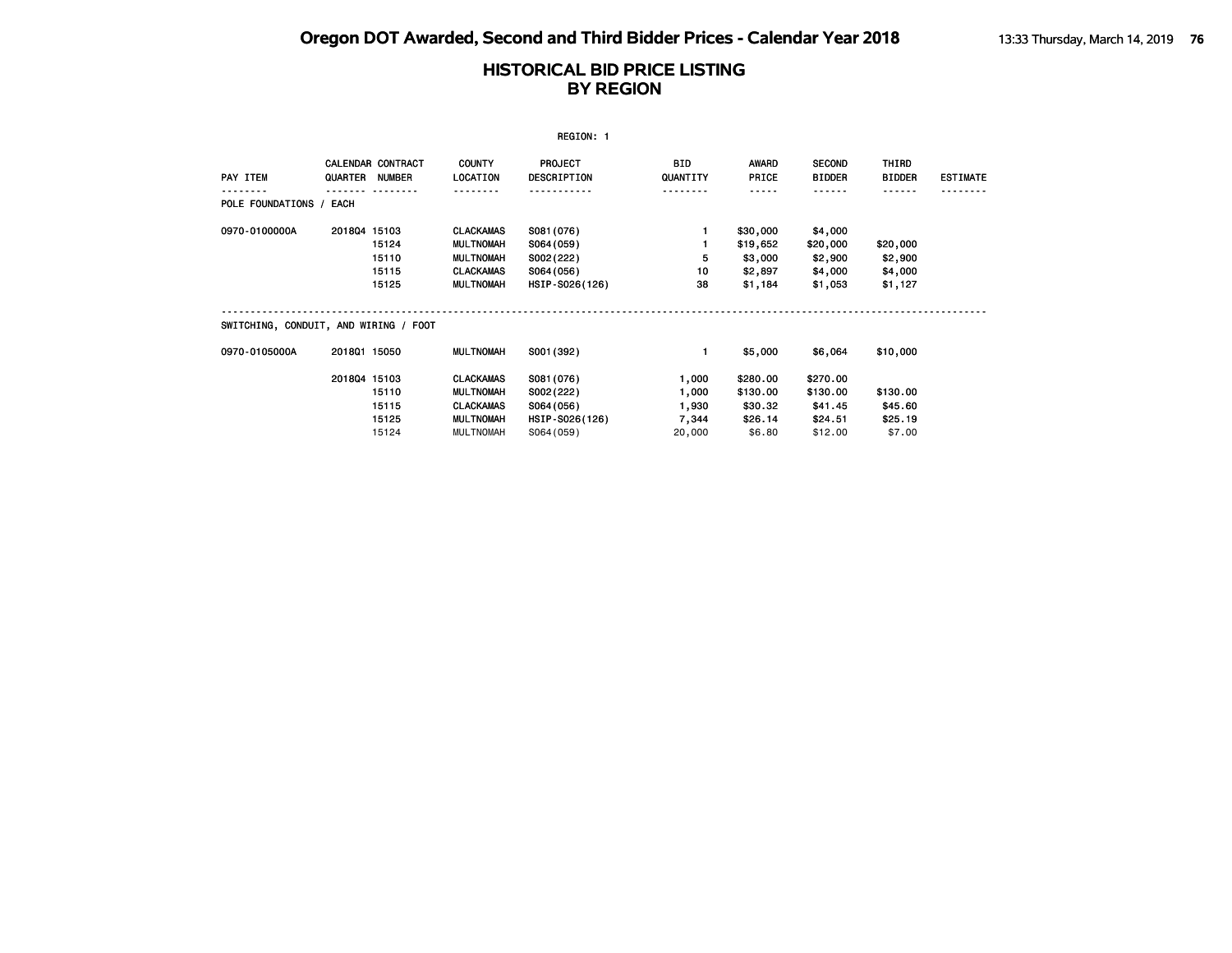| REGION: 1                              |              |                                         |                           |                        |                 |                     |                                |                                         |                             |
|----------------------------------------|--------------|-----------------------------------------|---------------------------|------------------------|-----------------|---------------------|--------------------------------|-----------------------------------------|-----------------------------|
| PAY ITEM<br><u>.</u>                   |              | CALENDAR CONTRACT<br>QUARTER NUMBER<br> | <b>COUNTY</b><br>LOCATION | PROJECT<br>DESCRIPTION | BID<br>QUANTITY | AWARD<br>PRICE<br>. | <b>SECOND</b><br><b>BIDDER</b> | THIRD<br><b>BIDDER</b><br>$- - - - - -$ | <b>ESTIMATE</b><br><u>.</u> |
| TRAFFIC SIGNAL INSTALLATION, / EACH    |              |                                         | .                         | <u>.</u>               | <u>.</u>        |                     | $- - - - - -$                  |                                         |                             |
| 0990-0101000A                          | 201801 15039 |                                         | <b>MULTNOMAH</b>          | STP-S068(028)          | $\mathbf{1}$    | \$300,000           | \$290,000                      | \$147,982                               |                             |
|                                        |              | 15039                                   | <b>MULTNOMAH</b>          | STP-S068(028)          | $\mathbf{1}$    | \$300,000           | \$300,000                      | \$178,384                               |                             |
|                                        |              | 15039                                   | <b>MULTNOMAH</b>          | STP-S068(028)          | $\mathbf{1}$    | \$275,000           | \$260,000                      | \$150,388                               |                             |
|                                        | 201804 15125 |                                         | <b>MULTNOMAH</b>          | HSIP-S026(126)         | 1.              | \$250,000           | \$266,000                      | \$250,000                               |                             |
|                                        |              | 15125                                   | <b>MULTNOMAH</b>          | HSIP-S026(126)         | $\mathbf{1}$    | \$250,000           | \$260,000                      | \$240,000                               |                             |
| TRAFFIC SIGNAL MODIFICATION, __ / EACH |              |                                         |                           |                        |                 |                     |                                |                                         |                             |
| 0990-0102000A                          | 201801 15050 |                                         | <b>MULTNOMAH</b>          | S001 (392)             | $\mathbf{1}$    | \$36,500            | \$38,921                       | \$50,000                                |                             |
|                                        |              | 15050                                   | <b>MULTNOMAH</b>          | S001 (392)             | $\mathbf{1}$    | \$5,200             | \$9,798                        | \$15,000                                |                             |
|                                        |              | 15050                                   | <b>MULTNOMAH</b>          | S001 (392)             | $\mathbf{1}$    | \$30,000            | \$39,530                       | \$50,000                                |                             |
|                                        |              | 15050                                   | <b>MULTNOMAH</b>          | S001 (392)             | $\mathbf{1}$    | \$16,500            | \$19,431                       | \$25,000                                |                             |
|                                        |              | 15050                                   | <b>MULTNOMAH</b>          | S001 (392)             | $\mathbf{1}$    | \$20,000            | \$25,552                       | \$35,000                                |                             |
|                                        | 201804 15110 |                                         | <b>MULTNOMAH</b>          | S002(222)              | $\mathbf{1}$    | \$260,000           | \$258,000                      | \$258,000                               |                             |
|                                        |              | 15110                                   | <b>MULTNOMAH</b>          | S002(222)              | $\mathbf{1}$    | \$200,000           | \$190,000                      | \$190,000                               |                             |
| DETECTOR INSTALLATION, / EACH          |              |                                         |                           |                        |                 |                     |                                |                                         |                             |
| 0990-0103000A                          | 201801 15050 |                                         | <b>MULTNOMAH</b>          | S001 (392)             | 1.              | \$40,000            | \$34,729                       | \$45,000                                |                             |
|                                        |              | 15050                                   | <b>MULTNOMAH</b>          | S001 (392)             | $\mathbf{1}$    | \$20,500            | \$21,728                       | \$30,000                                |                             |
|                                        |              | 15050                                   | <b>MULTNOMAH</b>          | S001 (392)             | 1.              | \$22,000            | \$14,023                       | \$20,000                                |                             |
|                                        |              | 15050                                   | <b>MULTNOMAH</b>          | S001 (392)             | $\mathbf{1}$    | \$20,000            | \$24,035                       | \$35,000                                |                             |
|                                        |              | 15050                                   | <b>MULTNOMAH</b>          | S001 (392)             | $\mathbf{1}$    | \$40,000            | \$29,226                       | \$40,000                                |                             |
|                                        |              | 15050                                   | <b>MULTNOMAH</b>          | S001 (392)             | $\mathbf{1}$    | \$65,000            | \$75,399                       | \$100,000                               |                             |
|                                        |              | 15050                                   | <b>MULTNOMAH</b>          | S001 (392)             | $\mathbf{1}$    | \$28,500            | \$22,637                       | \$30,000                                |                             |
| RAMP METER SIGNAL INSTALLATION, / EACH |              |                                         |                           |                        |                 |                     |                                |                                         |                             |
| 0990-0104000A                          | 201801 15050 |                                         | <b>MULTNOMAH</b>          | S001 (392)             | 1.              | \$34,500            | \$38,369                       | \$50,000                                |                             |
|                                        |              | 15050                                   | <b>MULTNOMAH</b>          | S001 (392)             | $\mathbf{1}$    | \$34,500            | \$33,100                       | \$50,000                                |                             |
|                                        |              | 15050                                   | <b>MULTNOMAH</b>          | S001 (392)             | 1.              | \$22,500            | \$16,213                       | \$20,000                                |                             |
|                                        |              | 15050                                   | <b>MULTNOMAH</b>          | S001 (392)             | $\mathbf{1}$    | \$42,500            | \$32,621                       | \$50,000                                |                             |
|                                        |              | 15050                                   | <b>MULTNOMAH</b>          | S001 (392)             | $\mathbf{1}$    | \$21,500            | \$18,387                       | \$20,000                                |                             |
|                                        |              | 15050                                   | <b>MULTNOMAH</b>          | S001 (392)             | $\mathbf{1}$    | \$10,500            | \$17,577                       | \$25,000                                |                             |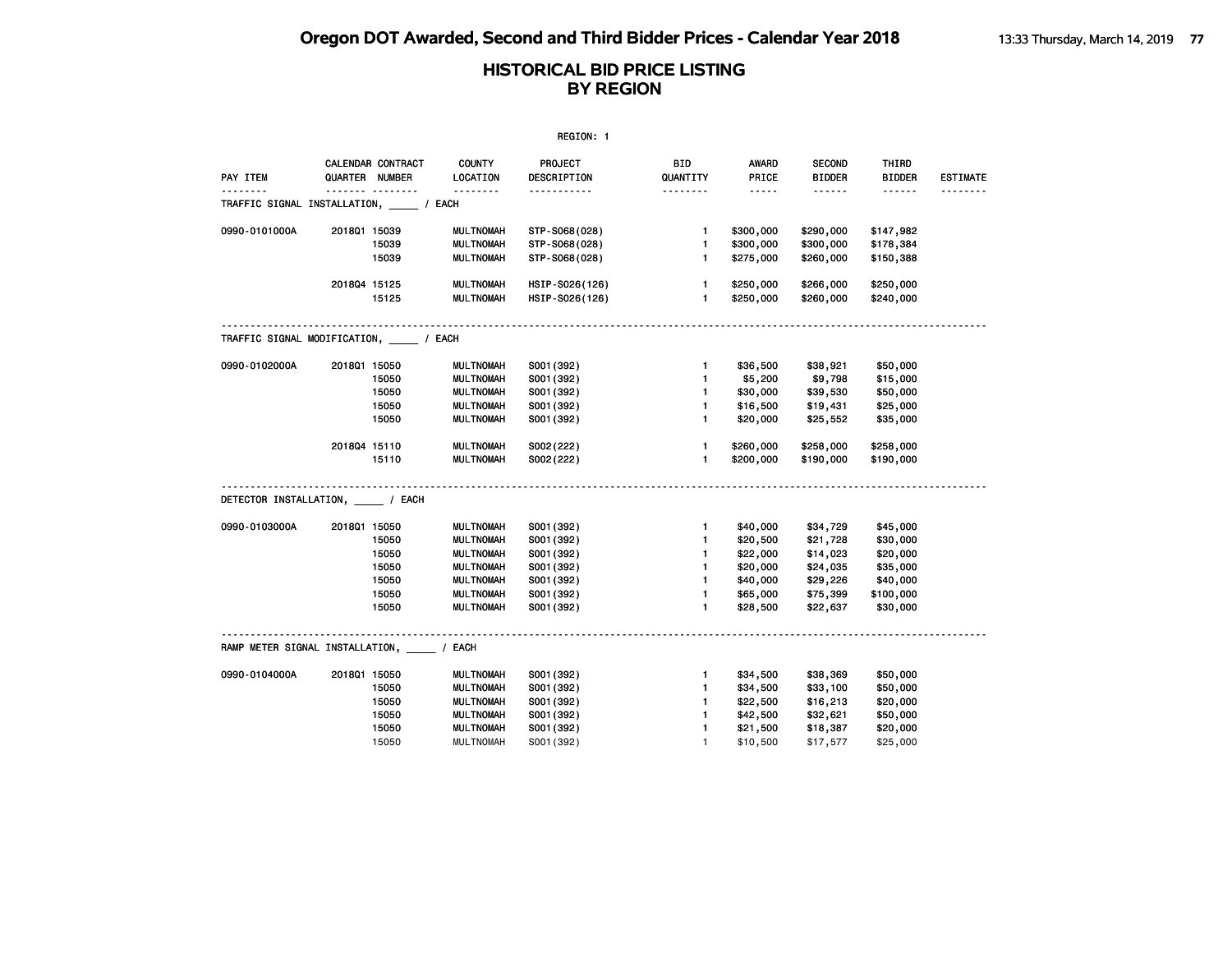| REGION: 1                               |              |                                     |                           |                        |                        |                |                                |                        |                 |
|-----------------------------------------|--------------|-------------------------------------|---------------------------|------------------------|------------------------|----------------|--------------------------------|------------------------|-----------------|
| PAY ITEM                                |              | CALENDAR CONTRACT<br>QUARTER NUMBER | <b>COUNTY</b><br>LOCATION | PROJECT<br>DESCRIPTION | <b>BID</b><br>QUANTITY | AWARD<br>PRICE | <b>SECOND</b><br><b>BIDDER</b> | THIRD<br><b>BIDDER</b> | <b>ESTIMATE</b> |
| RAMP METER SIGNAL INSTALLATION,         |              |                                     | --------<br>EACH          | .                      | --------               | $- - - - -$    | ------                         | ------                 |                 |
| 0990-0104000A                           | (cont) 15050 |                                     | <b>MULTNOMAH</b>          | S001 (392)             | $\mathbf{1}$           | \$28,500       | \$27,153                       | \$35,000               |                 |
|                                         |              | 15050                               | <b>MULTNOMAH</b>          | S001 (392)             | 1.                     | \$20           | \$11,530                       | \$15,000               |                 |
|                                         |              | 15050                               | <b>MULTNOMAH</b>          | S001 (392)             | 1.                     | \$32,500       | \$16,342                       | \$20,000               |                 |
|                                         |              | 15050                               | <b>MULTNOMAH</b>          | S001 (392)             | $\mathbf{1}$           | \$32,500       | \$50,965                       | \$75,000               |                 |
|                                         |              | 15050                               | <b>MULTNOMAH</b>          | S001 (392)             | 1.                     | \$40,000       | \$38,365                       | \$50,000               |                 |
|                                         |              | 15050                               | <b>MULTNOMAH</b>          | S001 (392)             | $\mathbf{1}$           | \$43,500       | \$42,796                       | \$50,000               |                 |
|                                         |              | 15050                               | <b>MULTNOMAH</b>          | S001 (392)             | $\mathbf{1}$           | \$13,500       | \$15,043                       | \$25,000               |                 |
|                                         |              | 15050                               | <b>MULTNOMAH</b>          | S001 (392)             | $\mathbf{1}$           | \$10,000       | \$18,133                       | \$25,000               |                 |
|                                         |              | 15050                               | <b>MULTNOMAH</b>          | S001 (392)             | $\blacksquare$         | \$35,000       | \$38,345                       | \$50,000               |                 |
|                                         |              | 15050                               | <b>MULTNOMAH</b>          | S001 (392)             | $\mathbf{1}$           | \$27,500       | \$29,082                       | \$40,000               |                 |
|                                         | 201804 15115 |                                     | <b>CLACKAMAS</b>          | S064 (056)             | 1.                     | \$33,817       | \$35,000                       | \$40,000               |                 |
|                                         |              | 15124                               | <b>MULTNOMAH</b>          | S064 (059)             | $\mathbf{1}$           | \$37,099       | \$30,000                       | \$40,000               |                 |
|                                         |              | 15124                               | <b>MULTNOMAH</b>          | S064 (059)             | $\mathbf{1}$           | \$29,844       | \$35,000                       | \$30,000               |                 |
|                                         |              | 15124                               | <b>MULTNOMAH</b>          | S064 (059)             | $\mathbf{1}$           | \$26,920       | \$25,000                       | \$30,000               |                 |
| FLASHING BEACON INSTALLATION, / EACH    |              |                                     |                           |                        |                        |                |                                |                        |                 |
| 0990-0106000A                           | 201804 15103 |                                     | CLACKAMAS                 | S081 (076)             | $\mathbf{1}$           | \$5,500        | \$5,000                        |                        |                 |
|                                         |              | 15125                               | <b>MULTNOMAH</b>          | HSIP-S026(126)         | $\mathbf{1}$           | \$25,000       | \$28,000                       | \$25,850               |                 |
|                                         |              | 15125                               | <b>MULTNOMAH</b>          | HSIP-S026(126)         | $\mathbf{1}$           | \$35,000       | \$38,000                       | \$35,280               |                 |
|                                         |              | 15125                               | <b>MULTNOMAH</b>          | HSIP-S026(126)         | $\mathbf{1}$           | \$35,000       | \$36,000                       | \$34,404               |                 |
| AUTOMATIC TRAFFIC RECORDER INST, / EACH |              |                                     |                           |                        |                        |                |                                |                        |                 |
|                                         |              |                                     |                           |                        |                        |                |                                |                        |                 |
| 0990-0107000A                           | 201801 15050 |                                     | <b>MULTNOMAH</b>          | S001 (392)             | 1.                     | \$6,500        | \$11,546                       | \$15,000               |                 |
|                                         |              | 15050                               | <b>MULTNOMAH</b>          | S001 (392)             | $\mathbf{1}$           | \$8,000        | \$12,026                       | \$15,000               |                 |
|                                         | 201802 15059 |                                     | <b>MULTNOMAH</b>          | S002(224)              | $\mathbf{1}$           | \$10,000       |                                |                        |                 |
|                                         | 201804 15110 |                                     | <b>MULTNOMAH</b>          | S002(222)              | 1                      | \$15,000       | \$13,000                       | \$13,000               |                 |
|                                         |              | 15124                               | <b>MULTNOMAH</b>          | S064 (059)             | 1                      | \$28,748       | \$65,000                       | \$30,000               |                 |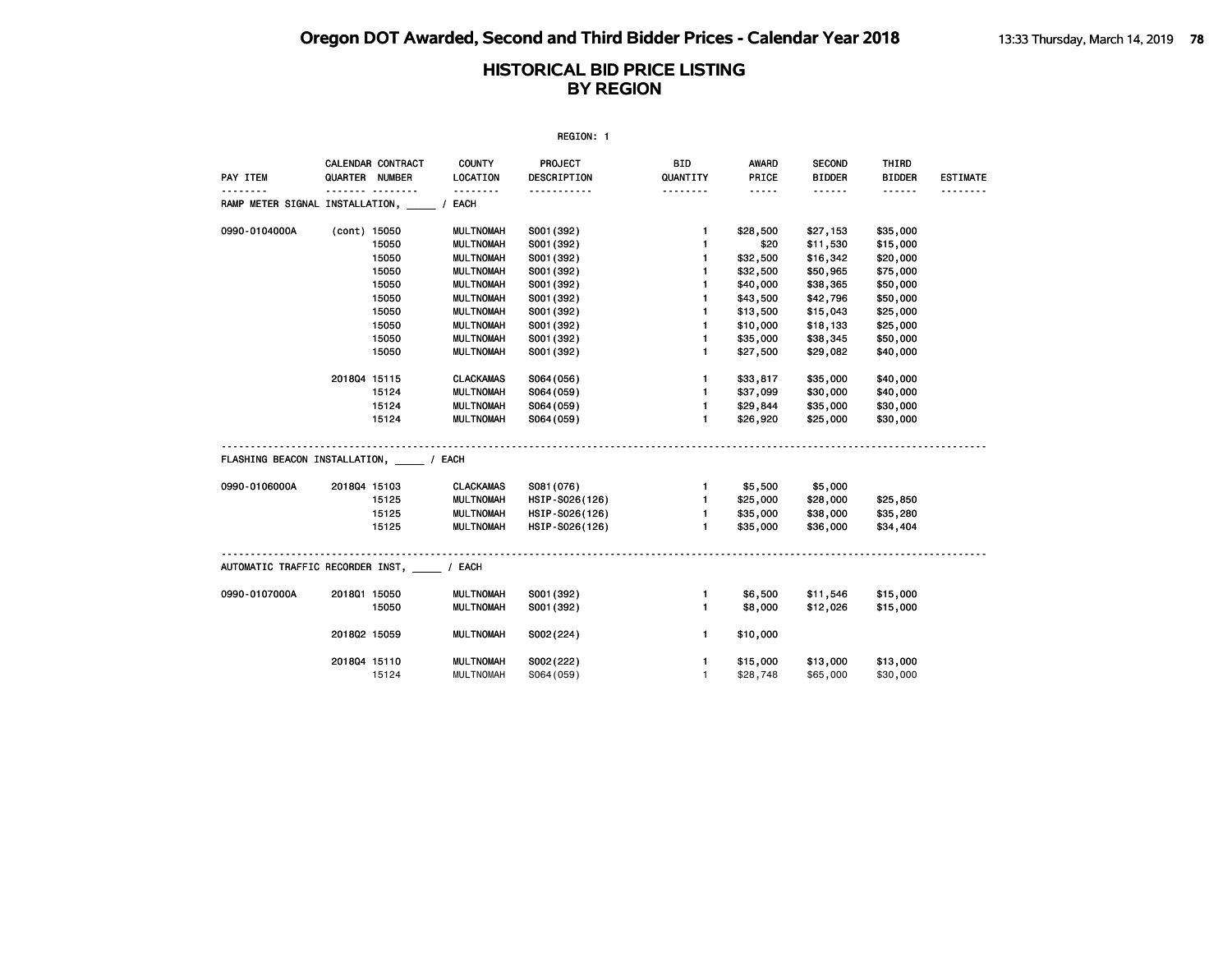|                               |              |                                     |                                      | REGION: 1               |                       |                    |                                |                                                                                                                       |                 |
|-------------------------------|--------------|-------------------------------------|--------------------------------------|-------------------------|-----------------------|--------------------|--------------------------------|-----------------------------------------------------------------------------------------------------------------------|-----------------|
| PAY ITEM                      |              | CALENDAR CONTRACT<br>QUARTER NUMBER | <b>COUNTY</b><br>LOCATION            | PROJECT<br>DESCRIPTION  | BID<br>QUANTITY       | AWARD<br>PRICE     | <b>SECOND</b><br><b>BIDDER</b> | THIRD<br><b>BIDDER</b>                                                                                                | <b>ESTIMATE</b> |
| WEED CONTROL / ACRE           |              | .                                   | <u>.</u>                             | .                       | <u> - - - - - - -</u> | .                  |                                | $\begin{array}{cccccccccc} \bullet & \bullet & \bullet & \bullet & \bullet & \bullet & \bullet & \bullet \end{array}$ | .               |
| 1030-0101000R                 | 201801 15050 | 15043                               | <b>MULTNOMAH</b><br><b>CLACKAMAS</b> | S001 (392)              | 0.10<br>1.50          | \$12,500           | \$12,500                       | \$13,000                                                                                                              |                 |
|                               | 201804 15115 |                                     | <b>CLACKAMAS</b>                     | S026(122)<br>S064 (056) | 0.96                  | \$1,000<br>\$2,800 | \$1,800<br>\$2,000             | \$1,850<br>\$2,000                                                                                                    |                 |
|                               |              | 15110                               | <b>MULTNOMAH</b>                     | S002(222)               | 5.20                  | \$1,200            | \$1,200                        | \$1,200                                                                                                               |                 |
| SEEDING MOBILIZATION / EACH   |              |                                     |                                      |                         |                       |                    |                                |                                                                                                                       |                 |
| 1030-0102000E                 | 201801 15043 |                                     | <b>CLACKAMAS</b>                     | S026(122)               | $\mathbf{1}$          | \$1,000            | \$350                          | \$375                                                                                                                 |                 |
|                               | 201804 15115 |                                     | <b>CLACKAMAS</b>                     | S064 (056)              | $\mathbf{1}$          | \$150              | \$1,000                        | \$1,000                                                                                                               |                 |
|                               |              | 15124                               | <b>MULTNOMAH</b>                     | S064 (059)              | $\overline{2}$        | \$150              | \$1,000                        | \$1,000                                                                                                               |                 |
|                               |              | 15110                               | <b>MULTNOMAH</b>                     | S002(222)               | 3                     | \$700.00           | \$700.00                       | \$700.00                                                                                                              |                 |
| TEMPORARY SEEDING / ACRE      |              |                                     |                                      |                         |                       |                    |                                |                                                                                                                       |                 |
| 1030-0103000R                 | 201804 15107 |                                     | HOOD RIVER                           | S281 (012)              | 0.20                  | \$11,000           | \$8,300                        |                                                                                                                       |                 |
|                               |              | 15125                               | <b>MULTNOMAH</b>                     | HSIP-S026(126)          | 2.87                  | \$3,500            | \$3,600                        | \$3,356                                                                                                               |                 |
| PERMANENT SEEDING / ACRE      |              |                                     |                                      |                         |                       |                    |                                |                                                                                                                       |                 |
| 1030-0108000R                 | 201804 15107 |                                     | HOOD RIVER                           | S281 (012)              | 0.20                  | \$12,500           | \$9,200                        |                                                                                                                       |                 |
|                               |              | 15124                               | <b>MULTNOMAH</b>                     | S064 (059)              | 12.20                 | \$2,250            | \$2,500                        | \$2,700                                                                                                               |                 |
| PERM SEEDING, MIX NO 1 / ACRE |              |                                     |                                      |                         |                       |                    |                                |                                                                                                                       |                 |
| 1030-0109000R                 | 201801 15050 |                                     | <b>MULTNOMAH</b>                     | S001 (392)              | 0.10                  | \$37,500           | \$37,500                       | \$50,000                                                                                                              |                 |
|                               | 201804 15115 |                                     | <b>CLACKAMAS</b>                     | S064 (056)              | 0.15                  | \$16,350           | \$17,000                       | \$0                                                                                                                   |                 |
|                               |              | 15102                               | WASHINGTON                           | 3915 (000)              | 0.70                  | \$750              | \$5,100                        | \$3,000                                                                                                               |                 |
|                               |              | 15110                               | <b>MULTNOMAH</b>                     | S002(222)               | 4.80                  | \$4,000            | \$4,000                        | \$4,000                                                                                                               |                 |
| PERM SEEDING, MIX NO 3 / ACRE |              |                                     |                                      |                         |                       |                    |                                |                                                                                                                       |                 |
| 1030-0111000R                 | 201804 15110 |                                     | <b>MULTNOMAH</b>                     | S002(222)               | 0.10                  | \$6,000            | \$6,000                        | \$6,000                                                                                                               |                 |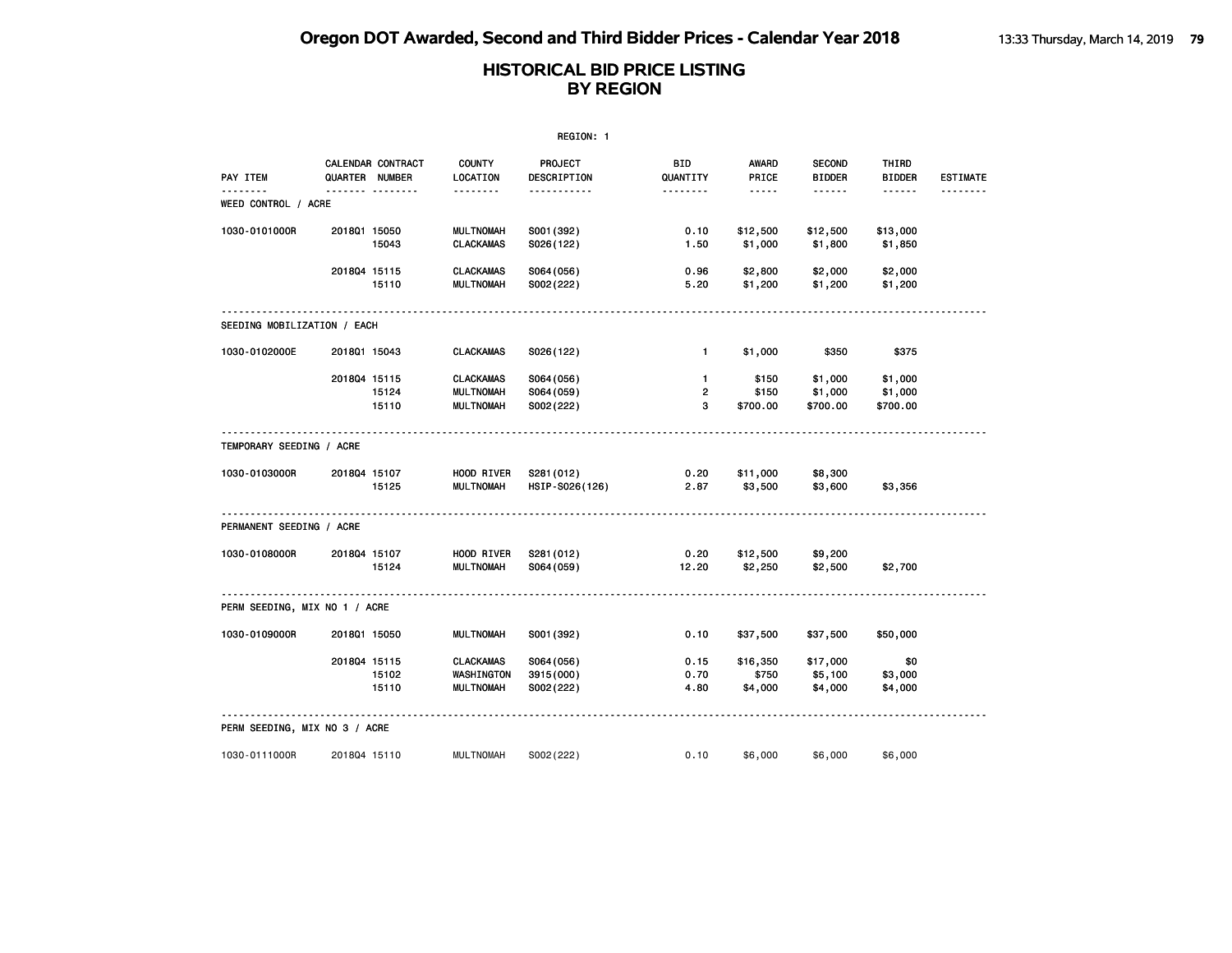| REGION: 1                          |                                     |                                |                          |                        |                     |                                |                        |                 |  |
|------------------------------------|-------------------------------------|--------------------------------|--------------------------|------------------------|---------------------|--------------------------------|------------------------|-----------------|--|
| PAY ITEM                           | CALENDAR CONTRACT<br>QUARTER NUMBER | <b>COUNTY</b><br>LOCATION      | PROJECT<br>DESCRIPTION   | <b>BID</b><br>QUANTITY | AWARD<br>PRICE      | <b>SECOND</b><br><b>BIDDER</b> | THIRD<br><b>BIDDER</b> | <b>ESTIMATE</b> |  |
| .<br>PERM SEEDING, MIX NO 3 / ACRE | .                                   | <u>.</u>                       | -----------              | <u> - - - - - - -</u>  | $\cdots \cdots$     | ------                         |                        | .               |  |
| 1030-0111000R                      | (cont) 15110                        | <b>MULTNOMAH</b>               | S002 (222)               | 0.30                   | \$6,150             | \$6,150                        | \$6,150                |                 |  |
| WATER QUALITY SEEDING / ACRE       |                                     |                                |                          |                        |                     |                                |                        |                 |  |
| 1030-0118000R                      | 201804 15124                        | <b>MULTNOMAH</b>               | S064 (059)               | 0.10                   | \$7,500             | \$15,000                       | \$13,500               |                 |  |
|                                    | WATER QLTY SEEDING, MIX NO 1 / ACRE |                                |                          |                        |                     |                                |                        |                 |  |
| 1030-0119000R                      | 201801 15043                        | <b>CLACKAMAS</b>               | S026(122)                | 0.20                   | \$5,250             | \$5,250                        | \$5,400                |                 |  |
|                                    | 201804 15107<br>15115               | HOOD RIVER<br><b>CLACKAMAS</b> | S281 (012)<br>S064 (056) | 0.30<br>0.81           | \$10,000<br>\$3,500 | \$9,200<br>\$3,500             | \$5,800                |                 |  |
| NATIVE PLANT SEEDING / ACRE        |                                     |                                |                          |                        |                     |                                |                        |                 |  |
| 1030-0128000R                      | 201804 15125                        | <b>MULTNOMAH</b>               | HSIP-S026(126)           | $\sim$ 1.66            | \$6,500             | \$6,900                        | \$6,344                |                 |  |
| WILDFLOWER SEEDING / ACRE          |                                     |                                |                          |                        |                     |                                |                        |                 |  |
| 1030-0133000R                      | 201804 15124                        | <b>MULTNOMAH</b>               | S064(059)                | $\overline{4}$         | \$5,450             | \$5,000                        | \$4,700                |                 |  |
|                                    | WILDFLOWER SEEDING, MIX NO 1 / ACRE |                                |                          |                        |                     |                                |                        |                 |  |
| 1030-0134000R                      | 201801 15043                        | CLACKAMAS                      | S026(122)                | 1.50                   | \$3,100             | \$3,100                        | \$3,200                |                 |  |
| LAWN SEEDING / SQYD                |                                     |                                |                          |                        |                     |                                |                        |                 |  |
| 1030-0138000J                      | 201801 15039                        | <b>MULTNOMAH</b>               | STP-S068(028)            | 49                     | \$50.00             | \$50.00                        | \$35.00                |                 |  |
|                                    | 201802 15083                        | <b>MULTNOMAH</b>               | S064(051)                | 250                    | \$9.00              | \$85.00                        |                        |                 |  |
|                                    | 201804 15102                        | WASHINGTON                     | 3915 (000)               | 62                     | \$7.00              | \$14,00                        | \$15.00                |                 |  |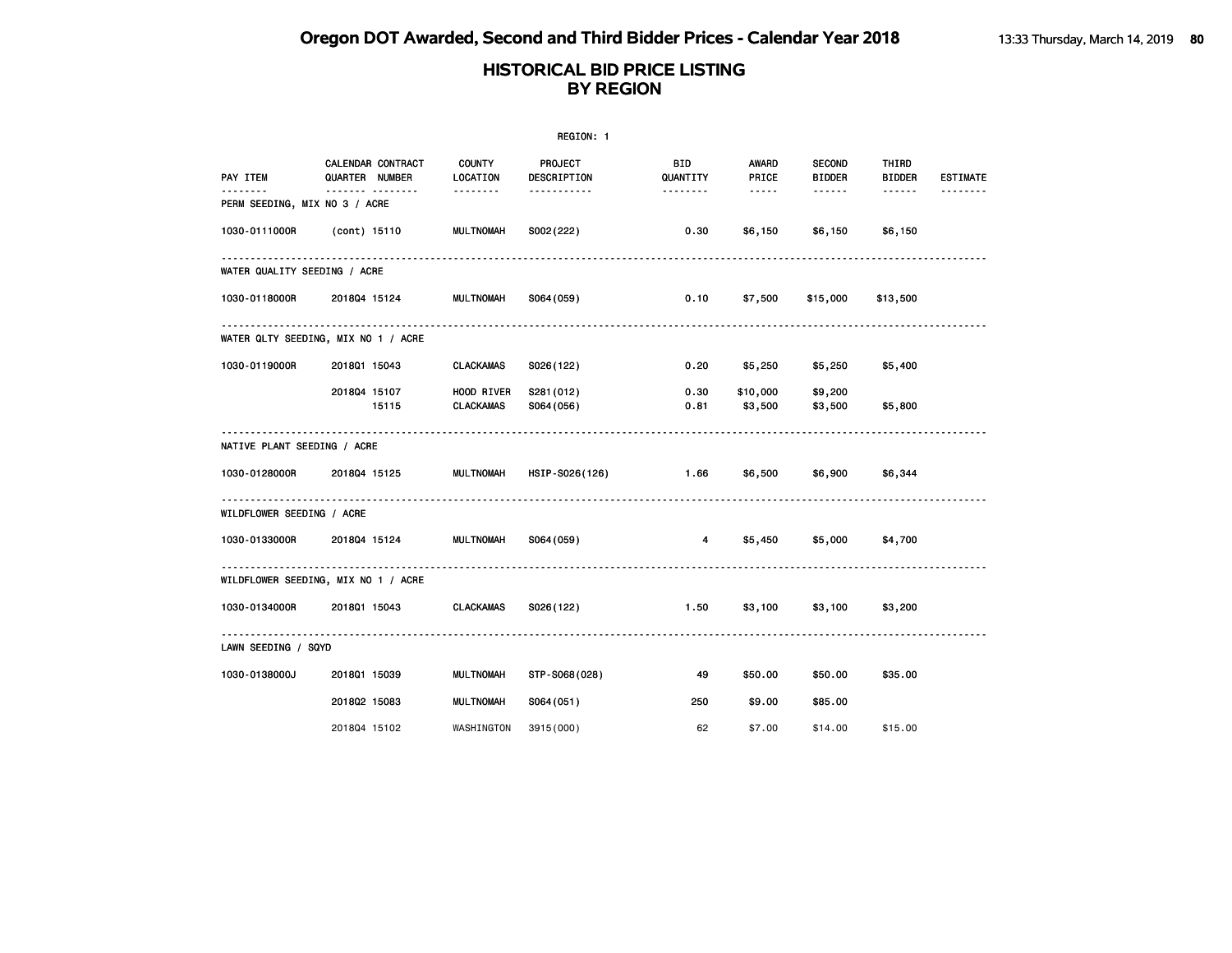|                             |                                        |                                             | REGION: 1                                 |                      |                               |                                |                               |                 |
|-----------------------------|----------------------------------------|---------------------------------------------|-------------------------------------------|----------------------|-------------------------------|--------------------------------|-------------------------------|-----------------|
| PAY ITEM                    | CALENDAR CONTRACT<br>QUARTER NUMBER    | <b>COUNTY</b><br>LOCATION                   | <b>PROJECT</b><br>DESCRIPTION             | BID<br>QUANTITY      | AWARD<br>PRICE                | <b>SECOND</b><br><b>BIDDER</b> | THIRD<br><b>BIDDER</b>        | <b>ESTIMATE</b> |
| <u>.</u><br>TOPSOIL / CUYD  | .                                      | <u> - - - - - - -</u>                       | <u> - - - - - - - - - - -</u>             |                      | $- - - - -$                   | $- - - - - -$                  | $- - - - - -$                 | <u>.</u>        |
| 1040-0101000K               | 201801 15039<br>15043                  | <b>MULTNOMAH</b><br><b>CLACKAMAS</b>        | STP-S068(028)<br>S026(122)                | 6<br>500             | \$600.00<br>\$45.00           | \$200.00<br>\$43.00            | \$175.00<br>\$44.00           |                 |
|                             | 201802 15083                           | <b>MULTNOMAH</b>                            | S064(051)                                 | 3                    | \$75.00                       | \$330.00                       |                               |                 |
|                             | 201804 15124<br>15102<br>15125         | <b>MULTNOMAH</b><br>WASHINGTON<br>MULTNOMAH | S064 (059)<br>3915(000)<br>HSIP-S026(126) | 168<br>170<br>954.44 | \$42.00<br>\$62.00<br>\$39.64 | \$55.00<br>\$56.00<br>\$38.00  | \$50.00<br>\$65.00<br>\$36.96 |                 |
| SOIL CONDITIONER / CUYD     |                                        |                                             |                                           |                      |                               |                                |                               |                 |
| 1040-0107000K               | 201804 15124                           | <b>MULTNOMAH</b>                            | S064 (059)                                | 72                   | \$35.00                       | \$70.00                        | \$65.00                       |                 |
|                             | CONIFER TREES, 4 FT HEIGHT / EACH      |                                             |                                           |                      |                               |                                |                               |                 |
| 1040-0112000E               | 201804 15124                           | MULTNOMAH                                   | S064 (059)                                | 15                   | \$195.00                      | \$150.00                       | \$150.00                      |                 |
|                             | DECIDUOUS TREES, 2 INCH CALIPER / EACH |                                             |                                           |                      |                               |                                |                               |                 |
| 1040-0130000E               | 201804 15124                           | <b>MULTNOMAH</b>                            | S064 (059)                                | 17 <sub>1</sub>      | \$495.00                      | \$300.00                       | \$360.00                      |                 |
| SHRUBS, #1 CONTAINER / EACH |                                        |                                             |                                           |                      |                               |                                |                               |                 |
| 1040-0153000E               | 201804 15124                           | MULTNOMAH                                   | S064 (059)                                | 184                  | \$9.00                        | \$8.00                         | \$8.25                        |                 |
| SHRUBS, #2 CONTAINER / EACH |                                        |                                             |                                           |                      |                               |                                |                               |                 |
| 1040-0154000E               | 201802 15083                           | <b>MULTNOMAH</b>                            | S064 (051)                                | 8                    | \$60.00                       | \$330.00                       |                               |                 |
|                             | GROUNDCOVERS, #1 CONTAINER / EACH      |                                             |                                           |                      |                               |                                |                               |                 |
| 1040-0171000E               | 201804 15124                           | <b>MULTNOMAH</b>                            | S064 (059)                                | 245                  | \$9.00                        | \$8.00                         | \$8.25                        |                 |
| BARK MULCH / CUYD           |                                        |                                             |                                           |                      |                               |                                |                               |                 |
| 1040-0190000K               | 201801 15039                           | <b>MULTNOMAH</b>                            | STP-S068(028)                             | 6                    | \$450.00                      | \$200.00                       | \$180.00                      |                 |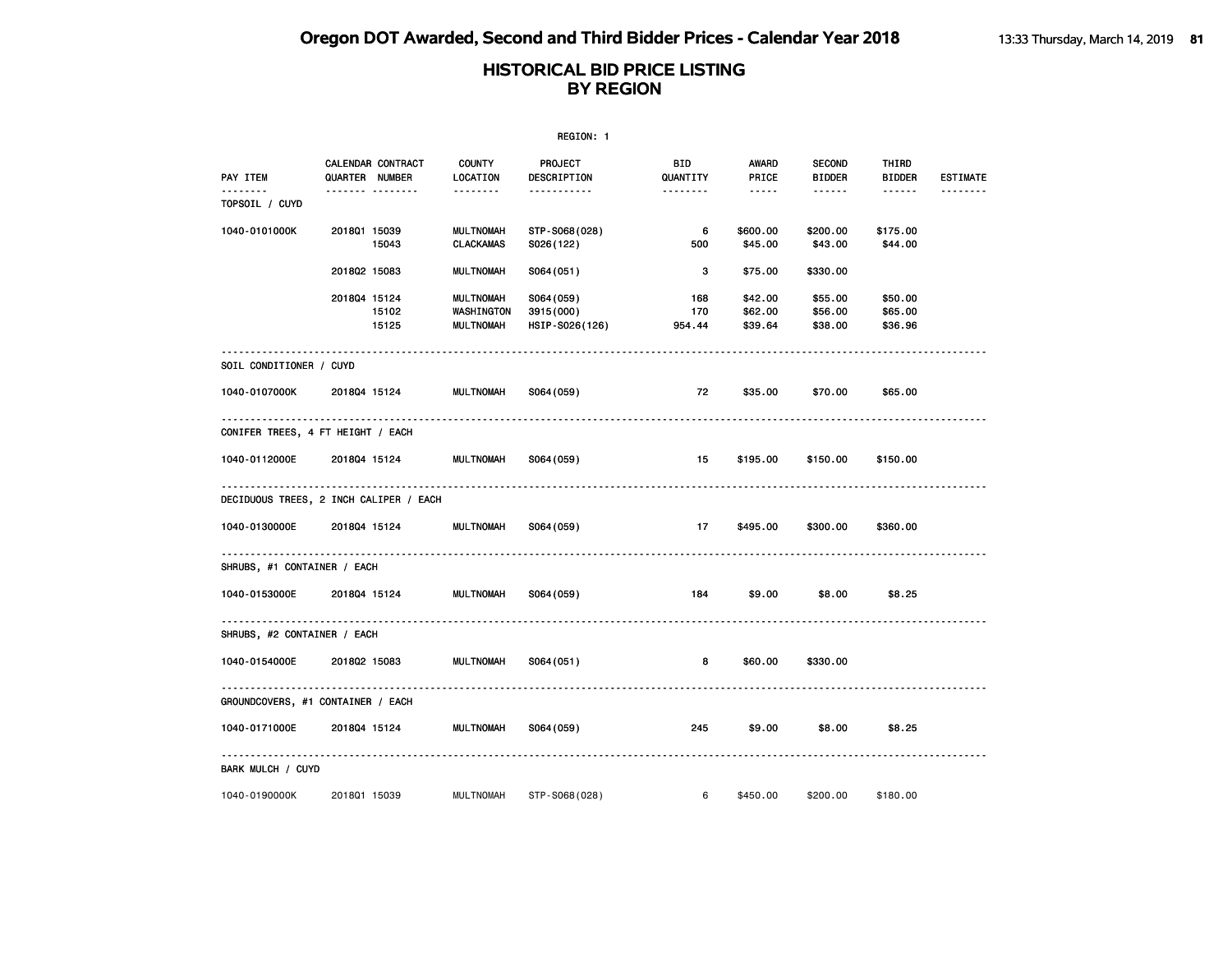|                        |                |                   |                                  | REGION: 1                     |                        |                |                                |                        |                 |
|------------------------|----------------|-------------------|----------------------------------|-------------------------------|------------------------|----------------|--------------------------------|------------------------|-----------------|
| PAY ITEM               | QUARTER NUMBER | CALENDAR CONTRACT | <b>COUNTY</b><br><b>LOCATION</b> | <b>PROJECT</b><br>DESCRIPTION | <b>BID</b><br>QUANTITY | AWARD<br>PRICE | <b>SECOND</b><br><b>BIDDER</b> | THIRD<br><b>BIDDER</b> | <b>ESTIMATE</b> |
|                        |                |                   | <b>.</b>                         |                               | <b>.</b>               | -----          | ------                         | ------                 |                 |
|                        | 201802 15083   |                   | <b>MULTNOMAH</b>                 | S064(051)                     | 3                      | \$75.00        | \$330.00                       |                        |                 |
|                        | 201804 15102   |                   | WASHINGTON                       | 3915 (000)                    | 76.50                  | \$72.00        | \$55.00                        | \$65.00                |                 |
|                        |                | 15125             | <b>MULTNOMAH</b>                 | HSIP-S026(126)                | 569                    | \$55.00        | \$58.00                        | \$56.63                |                 |
|                        |                |                   |                                  |                               |                        |                |                                |                        |                 |
| COMPOST MULCH / CUYD   |                |                   |                                  |                               |                        |                |                                |                        |                 |
| 1040-0194000K          | 201802 15083   |                   | <b>MULTNOMAH</b>                 | S064(051)                     | 6                      | \$75.00        | \$330.00                       |                        |                 |
|                        | 201804 15102   |                   | WASHINGTON                       | 3915 (000)                    | 186                    | \$40.00        | \$56.00                        | \$65.00                |                 |
| ROCK MULCH / TON       |                |                   |                                  |                               |                        |                |                                |                        |                 |
|                        |                |                   |                                  |                               |                        |                |                                |                        |                 |
| 1040-0196000M          | 201804 15124   |                   | <b>MULTNOMAH</b>                 | S064(059)                     | 48                     | \$88.00        | \$80.00                        | \$80.00                |                 |
| <b>BOULDERS / EACH</b> |                |                   |                                  |                               |                        |                |                                |                        |                 |
| 1040-0203000E          | 201802 15083   |                   | <b>MULTNOMAH</b>                 | S064(051)                     | $\overline{7}$         | \$250.00       | \$660.00                       |                        |                 |
|                        |                |                   |                                  |                               |                        |                |                                |                        |                 |
| ROOT BARRIER / FOOT    |                |                   |                                  |                               |                        |                |                                |                        |                 |
| 1040-0206000F          | 201804 15125   |                   | <b>MULTNOMAH</b>                 | HSIP-S026(126)                | 232                    | \$6,00         | \$6.50                         | \$6.55                 |                 |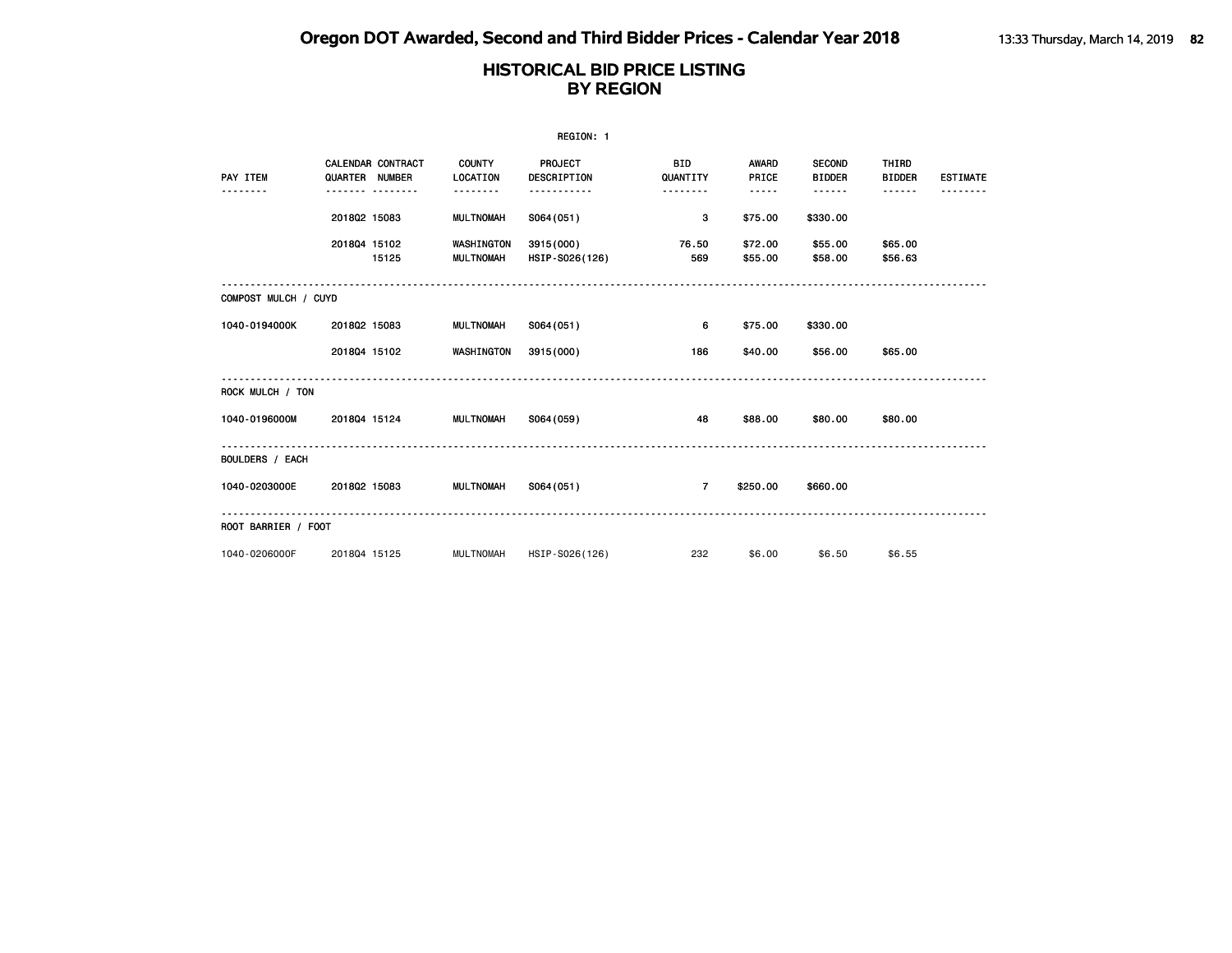| REGION: 1                            |                |                                  |                                                                                                  |                                                               |                                |                                                |                                                     |                                                          |                 |
|--------------------------------------|----------------|----------------------------------|--------------------------------------------------------------------------------------------------|---------------------------------------------------------------|--------------------------------|------------------------------------------------|-----------------------------------------------------|----------------------------------------------------------|-----------------|
| PAY ITEM                             | QUARTER NUMBER | CALENDAR CONTRACT                | <b>COUNTY</b><br>LOCATION                                                                        | PROJECT<br>DESCRIPTION                                        | <b>BID</b><br>QUANTITY         | AWARD<br>PRICE                                 | <b>SECOND</b><br><b>BIDDER</b>                      | THIRD<br><b>BIDDER</b>                                   | <b>ESTIMATE</b> |
| TYPE 1 FENCE / FOOT                  |                |                                  | <b>.</b>                                                                                         |                                                               | <u>.</u>                       | -----                                          | ------                                              | ------                                                   |                 |
| 1050-0100000F                        | 201801 15043   |                                  | <b>CLACKAMAS</b>                                                                                 | S026(122)                                                     | 110                            | \$20.00                                        | \$16.85                                             | \$21.00                                                  |                 |
| CHAIN LINK FENCE / FOOT              |                |                                  |                                                                                                  |                                                               |                                |                                                |                                                     |                                                          |                 |
| 1050-0135000F                        | 201804 15110   | 15110<br>15124                   | <b>MULTNOMAH</b><br><b>MULTNOMAH</b><br><b>MULTNOMAH</b>                                         | S002(222)<br>S002(222)<br>S064 (059)                          | 400<br>490<br>2,260            | \$56.00<br>\$41.00<br>\$29.00                  | \$28.00<br>\$23.00<br>\$30.00                       | \$28.00<br>\$23.00<br>\$20.00                            |                 |
| FT TYPE PROTECTIVE FENCE / FOOT      |                |                                  |                                                                                                  |                                                               |                                |                                                |                                                     |                                                          |                 |
| 1050-0224000F                        | 201801 15043   |                                  | <b>CLACKAMAS</b>                                                                                 | S026(122)                                                     | 574                            | \$80.00                                        | \$80.00                                             | \$85,00                                                  |                 |
|                                      | 201802 15059   | 15059<br>15059                   | <b>MULTNOMAH</b><br><b>MULTNOMAH</b><br><b>MULTNOMAH</b>                                         | S002(224)<br>S002(224)<br>S002(224)                           | 510<br>920<br>1,200            | \$125.00<br>\$125.00<br>\$125.00               |                                                     |                                                          |                 |
|                                      | 201804 15124   |                                  | <b>MULTNOMAH</b>                                                                                 | S064(059)                                                     | 1,195                          | \$31.00                                        | \$32.00                                             | \$28.00                                                  |                 |
| REMOVING AND REBUILDING FENCE / FOOT |                |                                  |                                                                                                  |                                                               |                                |                                                |                                                     |                                                          |                 |
| 1050-0240000F                        | 201804 15098   | 15098<br>15098<br>15098<br>15098 | <b>MULTNOMAH</b><br><b>MULTNOMAH</b><br><b>MULTNOMAH</b><br><b>MULTNOMAH</b><br><b>MULTNOMAH</b> | SA00(029)<br>SA00(029)<br>SA00(029)<br>SA00(029)<br>SA00(029) | 40<br>120<br>160<br>240<br>280 | \$0.01<br>\$0.01<br>\$0.01<br>\$0.01<br>\$0.01 | \$12.00<br>\$12.00<br>\$12.00<br>\$12.00<br>\$12.00 | \$153.00<br>\$153.00<br>\$153.00<br>\$153.00<br>\$153.00 |                 |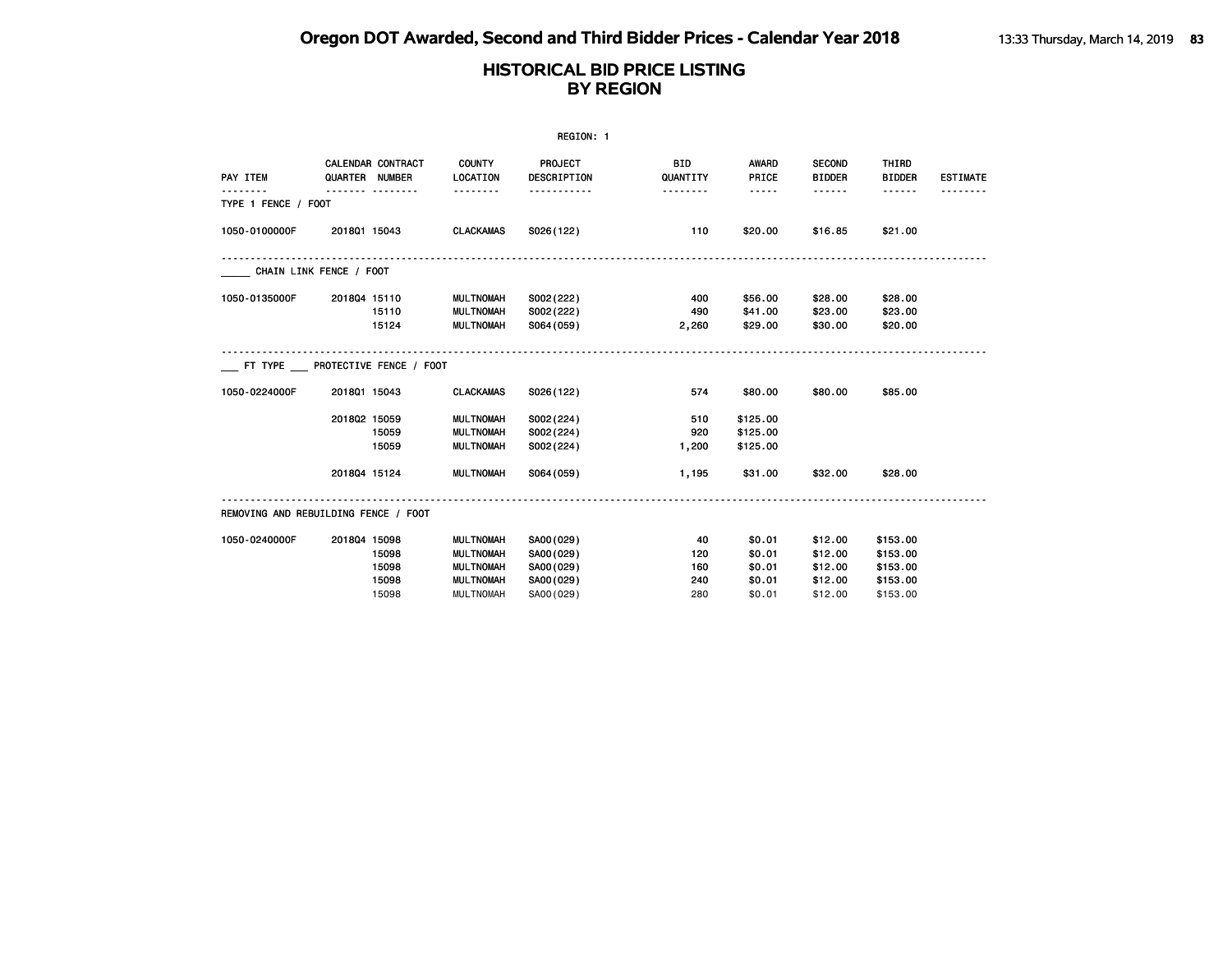| <b>BID</b><br><b>CALENDAR CONTRACT</b><br><b>COUNTY</b><br>AWARD<br><b>SECOND</b><br>THIRD<br>PROJECT<br>PAY ITEM<br>QUARTER NUMBER<br>PRICE<br><b>BIDDER</b><br><b>BIDDER</b><br>LOCATION<br><b>DESCRIPTION</b><br>QUANTITY<br><b>ESTIMATE</b><br><b>.</b><br>------<br>.<br>SINGLE MAILBOX SUPPORTS / EACH |  |
|--------------------------------------------------------------------------------------------------------------------------------------------------------------------------------------------------------------------------------------------------------------------------------------------------------------|--|
|                                                                                                                                                                                                                                                                                                              |  |
|                                                                                                                                                                                                                                                                                                              |  |
| 1070-0100000E<br>201804 15107<br><b>HOOD RIVER</b><br>S281 (012)<br>\$300.00<br>\$280.00<br>$\blacksquare$<br>15125<br>HSIP-S026(126)<br>\$500.00<br>\$800.00<br><b>MULTNOMAH</b><br>12<br>\$461.40                                                                                                          |  |
| MULTIPLE MAILBOX SUPPORTS / EACH                                                                                                                                                                                                                                                                             |  |
| <b>CLACKAMAS</b><br>S026(122)<br>3<br>\$285,00<br>\$285.00<br>\$375.00<br>1070-0101000E<br>201801 15043                                                                                                                                                                                                      |  |
| 201804 15125<br>13<br>\$1,100<br>\$640<br><b>MULTNOMAH</b><br>HSIP-S026(126)<br>\$700                                                                                                                                                                                                                        |  |
| MAILBOX CONCRETE COLLARS / EACH                                                                                                                                                                                                                                                                              |  |
| <b>CLACKAMAS</b><br>3<br>1070-0102000E<br>201801 15043<br>S026(122)<br>\$200.00<br>\$200.00<br>\$55.00                                                                                                                                                                                                       |  |
| REMOVE & REINST MBOX SUPPORTS / EACH                                                                                                                                                                                                                                                                         |  |
| 201804 15107<br><b>HOOD RIVER</b><br>1070-0103000E<br>\$500.00<br>\$890.00<br>S281 (012)<br>3<br>15125<br>\$580<br><b>MULTNOMAH</b><br>HSIP-S026(126)<br>\$1,000<br>\$524<br>10                                                                                                                              |  |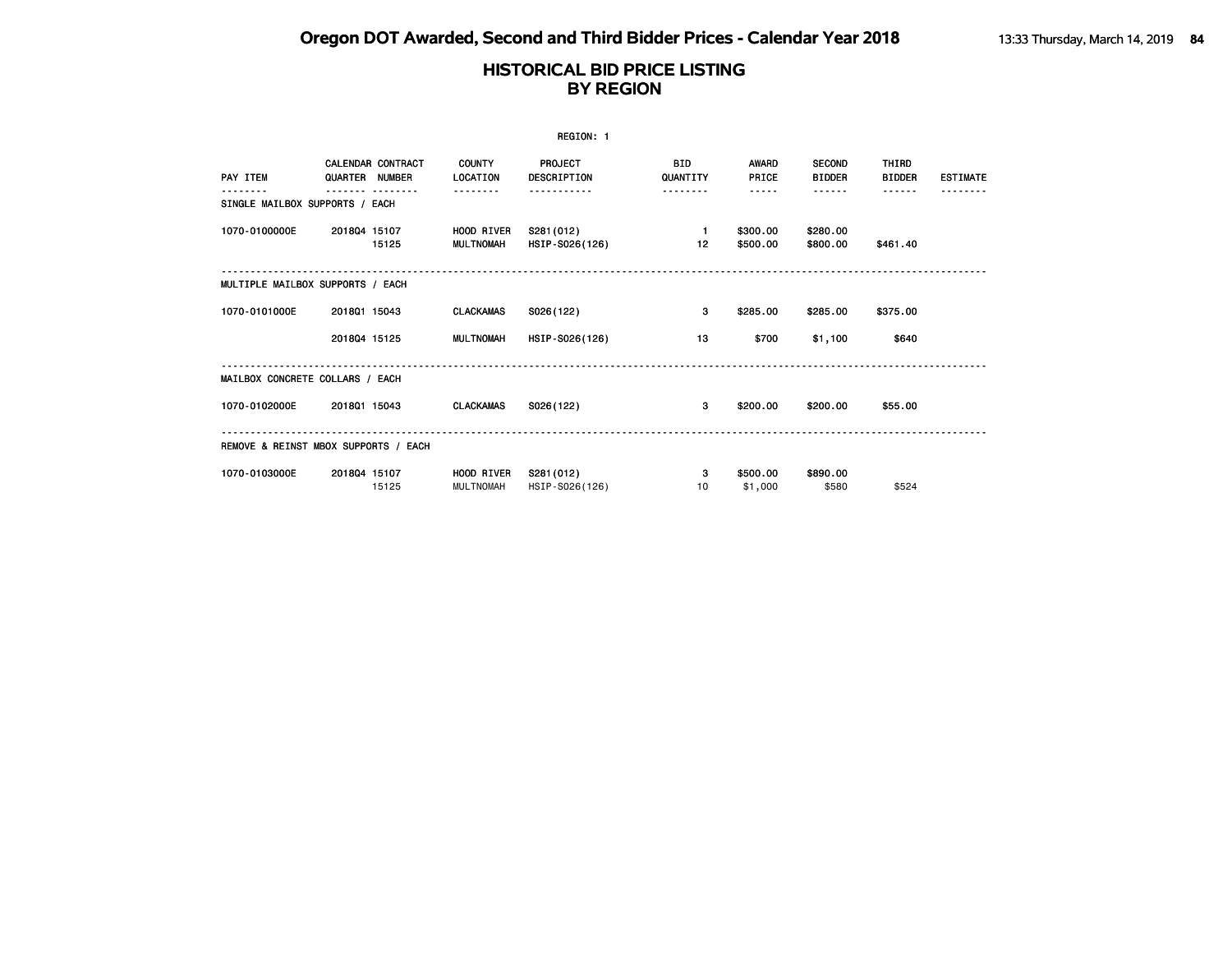| PAY ITEM                                                   |                           | CALENDAR CONTRACT | COUNTY                            | PROJECT          | BID                  | AWARD                                       | <b>SECOND</b>           | THIRD<br><b>BIDDER</b> | <b>ESTIMATE</b> |
|------------------------------------------------------------|---------------------------|-------------------|-----------------------------------|------------------|----------------------|---------------------------------------------|-------------------------|------------------------|-----------------|
| .                                                          | QUARTER NUMBER<br><u></u> |                   | LOCATION<br><u> - - - - - - -</u> | DESCRIPTION<br>. | QUANTITY<br>-------- | PRICE<br>$\cdots \cdots$                    | <b>BIDDER</b><br>------ | ------                 | .               |
| EXTRA TRENCH EXC W/ CLASS BACKFILL / CUYD                  |                           |                   |                                   |                  |                      |                                             |                         |                        |                 |
| 1140-0190000K                                              | 201804 15125              |                   | <b>MULTNOMAH</b>                  | HSIP-S026(126)   | 270                  | \$75.00                                     | \$105.00                | \$74.00                |                 |
| IN DUC PIPE W RES JN & CLS ___ BKFL / FOOT                 |                           |                   |                                   |                  |                      |                                             |                         |                        |                 |
| 1140-0500000F                                              | 201804 15125              |                   | <b>MULTNOMAH</b>                  | HSIP-S026(126)   | - 38                 | \$85.00                                     | \$125.00                | \$231.55               |                 |
|                                                            |                           | 15125             | <b>MULTNOMAH</b>                  | HSIP-S026(126)   | 424                  | \$90.00                                     | \$98.00                 | \$101.03               |                 |
|                                                            |                           | 15125             | <b>MULTNOMAH</b>                  | HSIP-S026(126)   | 513                  | \$95.00                                     | \$110.00                | \$118.65               |                 |
|                                                            |                           | 15125             | MULTNOMAH                         | HSIP-S026(126)   | 4,200                | \$125.00                                    | \$105.00                | \$106.00               |                 |
| DUCTILE IRON PIPE TEES, MINCH / EACH                       |                           |                   |                                   |                  |                      |                                             |                         |                        |                 |
| 1140-0610000E                                              | 201804 15125              |                   | <b>MULTNOMAH</b>                  | HSIP-S026(126)   | $\blacksquare$       | \$675                                       | \$725                   | \$1,250                |                 |
|                                                            |                           | 15125             | MULTNOMAH                         | HSIP-S026(126)   | $\overline{2}$       | \$350                                       | \$330                   | \$1,000                |                 |
|                                                            |                           | 15125             | <b>MULTNOMAH</b>                  | HSIP-S026(126)   | 5                    | \$425.00                                    | \$420.00                | \$882.02               |                 |
|                                                            |                           | 15125             | <b>MULTNOMAH</b>                  | HSIP-S026(126)   | $\mathbf{7}$         | \$750                                       | \$800                   | \$1,103                |                 |
|                                                            |                           |                   |                                   |                  | 10                   | \$700                                       | \$760                   | \$1,382                |                 |
|                                                            |                           | 15125             | MULTNOMAH                         | HSIP-S026(126)   |                      |                                             |                         |                        |                 |
|                                                            |                           |                   |                                   |                  |                      |                                             |                         |                        |                 |
|                                                            | 201804 15125              |                   | MULTNOMAH                         | HSIP-S026(126)   | $2^{\circ}$          | \$275                                       | \$260                   | \$1,100                |                 |
| DUCTILE IRON PIPE BEND, _____ INCH / EACH<br>1140-0650000E |                           | 15125             | MULTNOMAH                         | HSIP-S026(126)   | 8                    | \$350.00                                    | \$350.00                | \$769.22               |                 |
|                                                            |                           | 15125             | <b>MULTNOMAH</b>                  | HSIP-S026(126)   | 9                    | \$725                                       | \$720                   | \$1,152                |                 |
|                                                            |                           |                   |                                   |                  |                      |                                             |                         |                        |                 |
| DUCTILE IRON PIPE REDUCER, INCH / EACH<br>1140-0670000E    | 201804 15125              |                   | MULTNOMAH                         | HSIP-S026(126)   | $\overline{2}$       | \$450                                       | \$450                   | \$1,000                |                 |
|                                                            |                           | 15125             | MULTNOMAH                         | HSIP-S026(126)   | $\overline{2}$       | \$175                                       | \$200                   | \$1,000                |                 |
|                                                            |                           |                   |                                   | REGION: 1        |                      |                                             |                         |                        |                 |
|                                                            |                           | CALENDAR CONTRACT | COUNTY                            | PROJECT          | BID                  | AWARD                                       | SECOND                  | THIRD                  |                 |
|                                                            | QUARTER NUMBER<br>.       |                   | LOCATION                          | DESCRIPTION      | QUANTITY             | PRICE<br>$\sim$ $\sim$ $\sim$ $\sim$ $\sim$ | BIDDER                  | BIDDER                 |                 |
| PAY ITEM<br><u>.</u><br>INCH VALVE / EACH                  |                           |                   | .                                 | -----------      | .                    |                                             | .                       | $\cdots \cdots \cdots$ | ESTIMATE<br>.   |
|                                                            | 201804 15125              |                   | <b>MULTNOMAH</b>                  | HSIP-S026(126)   | $\overline{2}$       | \$700                                       | \$725                   | \$1,100                |                 |
| 1150-0100000E                                              |                           | 15125             | <b>MULTNOMAH</b>                  | HSIP-S026(126)   | $\overline{7}$       | \$850.00                                    | \$860.00                | \$848.59               |                 |
|                                                            |                           | 15125             | <b>MULTNOMAH</b>                  | HSIP-S026(126)   | $\overline{7}$       | \$1,250                                     | \$1,300                 | \$1,271                |                 |
|                                                            |                           | 15125             | <b>MULTNOMAH</b>                  | HSIP-S026(126)   | 8                    | \$850                                       | \$850                   | \$1,000                |                 |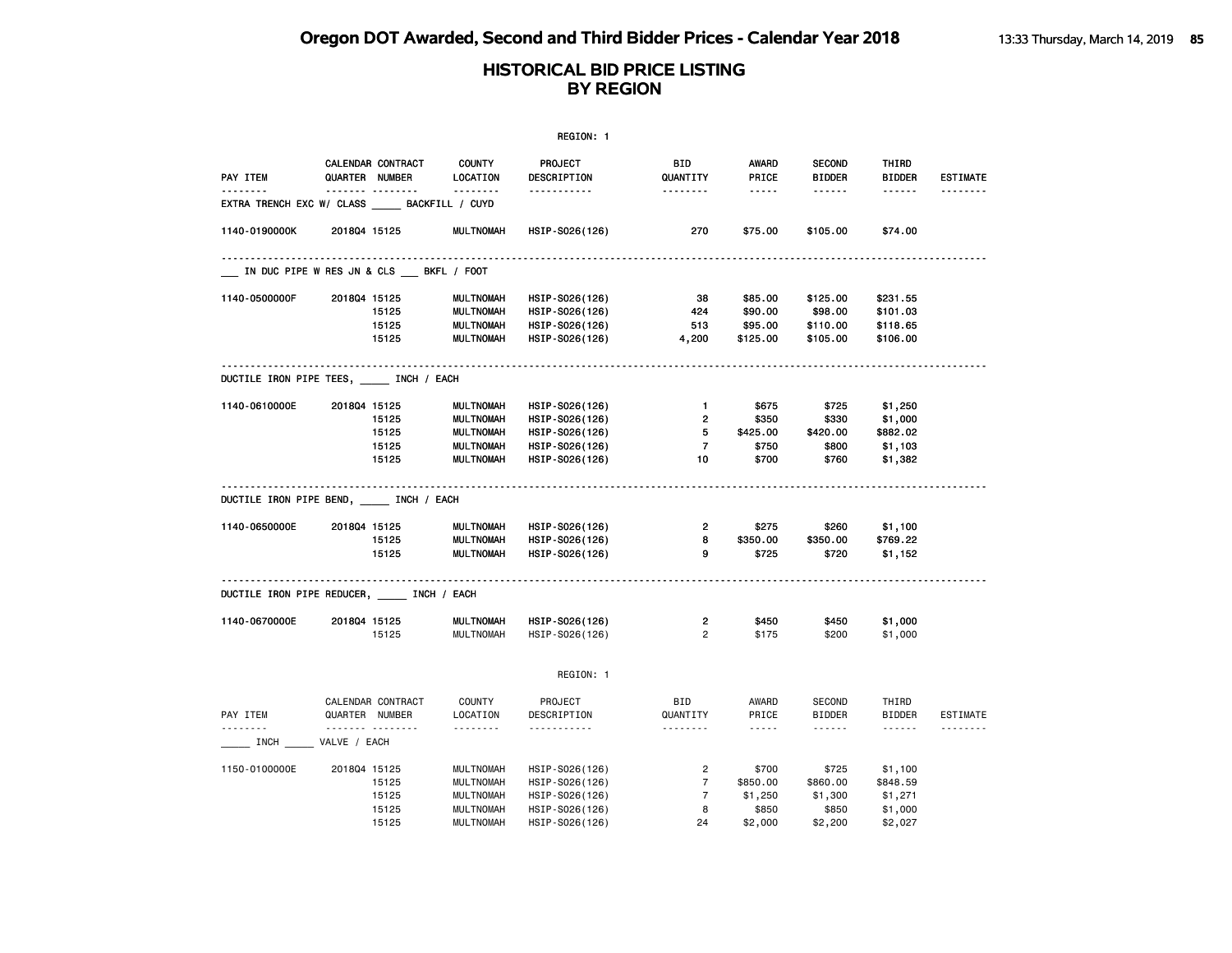|                                       |                                                         |                                      | REGION: 1                        |                        |                                                                                                                                                      |                                |                        |                 |
|---------------------------------------|---------------------------------------------------------|--------------------------------------|----------------------------------|------------------------|------------------------------------------------------------------------------------------------------------------------------------------------------|--------------------------------|------------------------|-----------------|
| PAY ITEM                              | CALENDAR CONTRACT<br><b>QUARTER NUMBER</b>              | <b>COUNTY</b><br>LOCATION            | <b>PROJECT</b><br>DESCRIPTION    | BID<br>QUANTITY        | <b>AWARD</b><br>PRICE                                                                                                                                | <b>SECOND</b><br><b>BIDDER</b> | THIRD<br><b>BIDDER</b> | <b>ESTIMATE</b> |
| <u>.</u><br>HYDRANT ASSEMBLIES / EACH | ------- --------                                        | --------                             | <u>.</u>                         | --------               | .                                                                                                                                                    | ------                         | ------                 |                 |
| 1160-0100000E                         | 201804 15125                                            | <b>MULTNOMAH</b>                     | HSIP-S026(126)                   | 8                      | \$4,500                                                                                                                                              | \$3,300                        | \$3,258                |                 |
|                                       |                                                         |                                      | REGION: 1                        |                        |                                                                                                                                                      |                                |                        |                 |
| PAY ITEM                              | CALENDAR CONTRACT<br>QUARTER NUMBER                     | <b>COUNTY</b><br>LOCATION            | PROJECT<br>DESCRIPTION           | BID<br>QUANTITY        | AWARD<br>PRICE                                                                                                                                       | <b>SECOND</b><br><b>BIDDER</b> | THIRD<br><b>BIDDER</b> | ESTIMATE        |
|                                       | .<br>INCH WATER SERVICE LINE / FOOT                     |                                      | .                                | <u>.</u>               | $\frac{1}{2} \left( \frac{1}{2} \right) \left( \frac{1}{2} \right) \left( \frac{1}{2} \right) \left( \frac{1}{2} \right) \left( \frac{1}{2} \right)$ | ------                         | <b>.</b>               | .               |
| 1170-0109000F                         | 201804 15125<br>15125                                   | <b>MULTNOMAH</b><br><b>MULTNOMAH</b> | HSIP-S026(126)<br>HSIP-S026(126) | 157<br>1,538           | \$65.00<br>\$60.00                                                                                                                                   | \$85.00<br>\$75.00             | \$172.49<br>\$61.68    |                 |
|                                       | INCH WATER METER ASSEMBLY / EACH                        |                                      |                                  |                        |                                                                                                                                                      |                                |                        |                 |
| 1170-0110000E                         | 201804 15125<br>15125                                   | <b>MULTNOMAH</b><br><b>MULTNOMAH</b> | HSIP-S026(126)<br>HSIP-S026(126) | 6<br>48                | \$3,000<br>\$1,500                                                                                                                                   | \$2,500<br>\$950               | \$2,027<br>\$843       |                 |
|                                       |                                                         |                                      | REGION: 1                        |                        |                                                                                                                                                      |                                |                        |                 |
| PAY ITEM                              | CALENDAR CONTRACT<br>QUARTER NUMBER                     | <b>COUNTY</b><br>LOCATION            | PROJECT<br>DESCRIPTION           | BID<br>QUANTITY        | AWARD<br>PRICE                                                                                                                                       | <b>SECOND</b><br><b>BIDDER</b> | THIRD<br><b>BIDDER</b> | ESTIMATE        |
| <u>.</u>                              | <u>.</u><br>.<br>REPAIR DAMAGED REINFORCING BARS / EACH | .                                    | .                                | .                      | $\frac{1}{2}$                                                                                                                                        | $- - - - - -$                  | $- - - - - -$          | <u>.</u>        |
| 1220-0100000E                         | 201802 15066                                            | <b>CLACKAMAS</b>                     | S026(124)                        | $\overline{c}$         | \$500.00                                                                                                                                             |                                |                        |                 |
|                                       |                                                         |                                      | REGION: 1                        |                        |                                                                                                                                                      |                                |                        |                 |
| PAY ITEM                              | CALENDAR CONTRACT<br>QUARTER NUMBER                     | <b>COUNTY</b><br>LOCATION            | PROJECT<br>DESCRIPTION           | <b>BID</b><br>QUANTITY | AWARD<br>PRICE                                                                                                                                       | <b>SECOND</b><br><b>BIDDER</b> | THIRD<br><b>BIDDER</b> | <b>ESTIMATE</b> |
| <u>.</u>                              | .<br>LOCATE DAMAGED CONCRETE / SQFT                     | .                                    | .                                | .                      | $\frac{1}{2} \frac{1}{2} \frac{1}{2} \frac{1}{2} \frac{1}{2} \frac{1}{2} \frac{1}{2} \frac{1}{2} \frac{1}{2}$                                        | ------                         | ------                 | <u>.</u>        |
| 1235-0200000A                         | 201802 15066                                            | <b>CLACKAMAS</b>                     | S026(124)                        | 1                      | \$3,000                                                                                                                                              |                                |                        |                 |
|                                       | REPAIR DAMAGED CONCRETE / SQYD                          |                                      |                                  |                        |                                                                                                                                                      |                                |                        |                 |
| 1235-0400000J                         | 201802 15066                                            | <b>CLACKAMAS</b>                     | S026(124)                        | 7.50                   | \$2,000                                                                                                                                              |                                |                        |                 |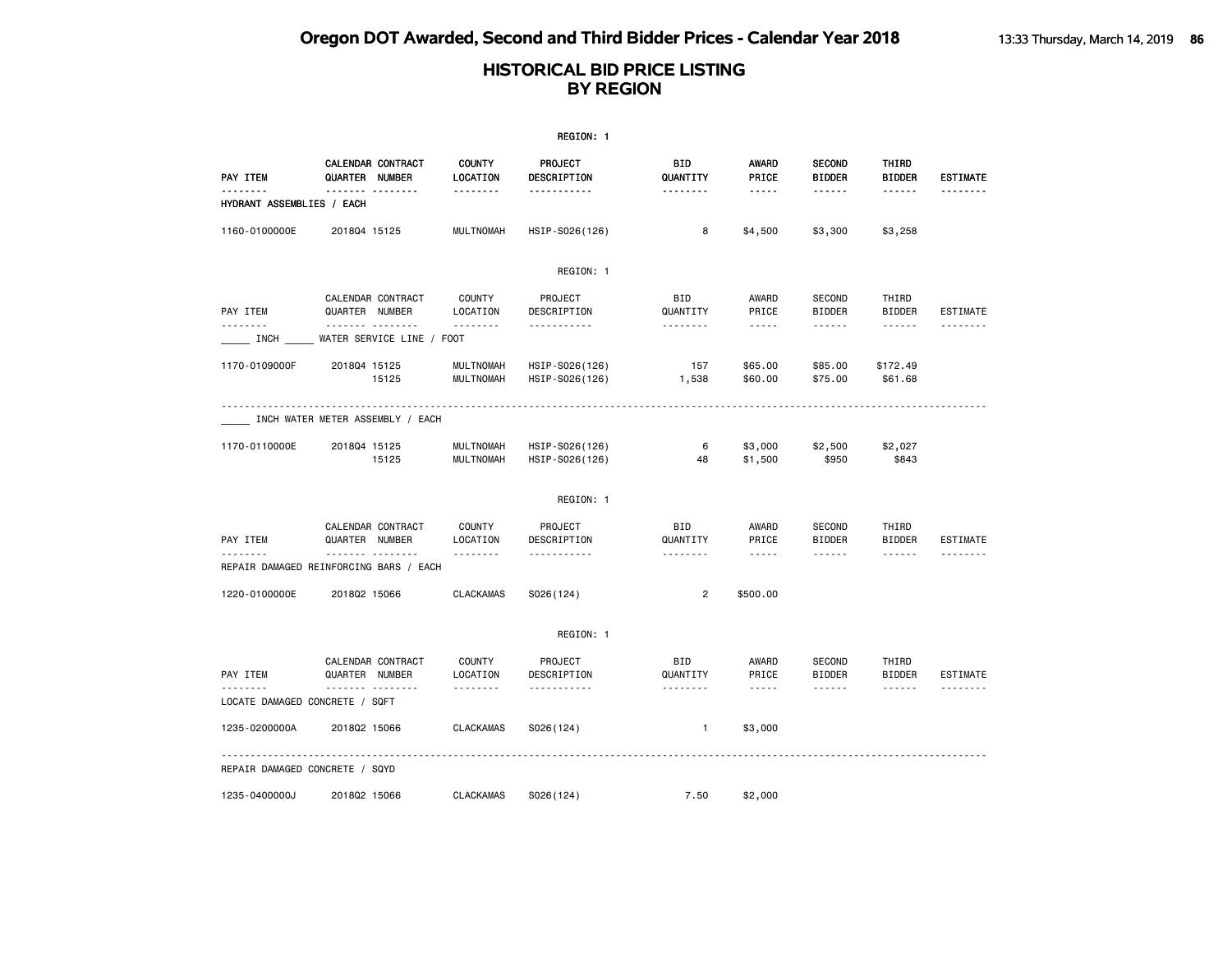| REGION: 2       |              |                                           |                                                         |                                                       |                              |                                          |                                          |                                          |                 |  |  |  |
|-----------------|--------------|-------------------------------------------|---------------------------------------------------------|-------------------------------------------------------|------------------------------|------------------------------------------|------------------------------------------|------------------------------------------|-----------------|--|--|--|
| PAY ITEM        | QUARTER      | <b>CALENDAR CONTRACT</b><br><b>NUMBER</b> | <b>COUNTY</b><br>LOCATION                               | PROJECT<br><b>DESCRIPTION</b>                         | BID<br>QUANTITY              | <b>AWARD</b><br>PRICE                    | <b>SECOND</b><br><b>BIDDER</b>           | THIRD<br><b>BIDDER</b>                   | <b>ESTIMATE</b> |  |  |  |
| TRAINING / HOUR |              |                                           |                                                         |                                                       |                              | . <b>.</b>                               |                                          |                                          |                 |  |  |  |
| 0100-0101000T   | 201801 15044 |                                           | YAMHILL                                                 | C071 (020)                                            | 690                          | \$20.00                                  | \$20.00                                  | \$20.00                                  |                 |  |  |  |
|                 | 201802 15080 | 15067<br>15074<br>15077                   | LINCOLN<br><b>POLK</b><br>LANE<br>LANE                  | S027(012)<br>STP-S081 (065)<br>SA00(023)<br>S227(018) | 540<br>780<br>1,100<br>3,100 | \$20.00<br>\$20.00<br>\$20.00<br>\$20.00 | \$20.00<br>\$20.00<br>\$20.00<br>\$20.00 | \$20.00<br>\$20.00<br>\$20.00            |                 |  |  |  |
|                 | 201803 15082 |                                           | <b>CLATSOP</b>                                          | 0315(019)                                             | 1,620                        | \$20.00                                  | \$20.00                                  | \$20.00                                  |                 |  |  |  |
|                 | 201804 15094 | 15114<br>15095<br>15109                   | <b>LINCOLN</b><br>LANE<br><b>POLK</b><br><b>CLATSOP</b> | S009(482)<br>2605 (008)<br>S091 (079)<br>S009(445)    | 500<br>550<br>720<br>1,300   | \$20.00<br>\$20.00<br>\$20.00<br>\$20.00 | \$20.00<br>\$20.00<br>\$20.00<br>\$20.00 | \$20.00<br>\$20.00<br>\$20.00<br>\$20.00 |                 |  |  |  |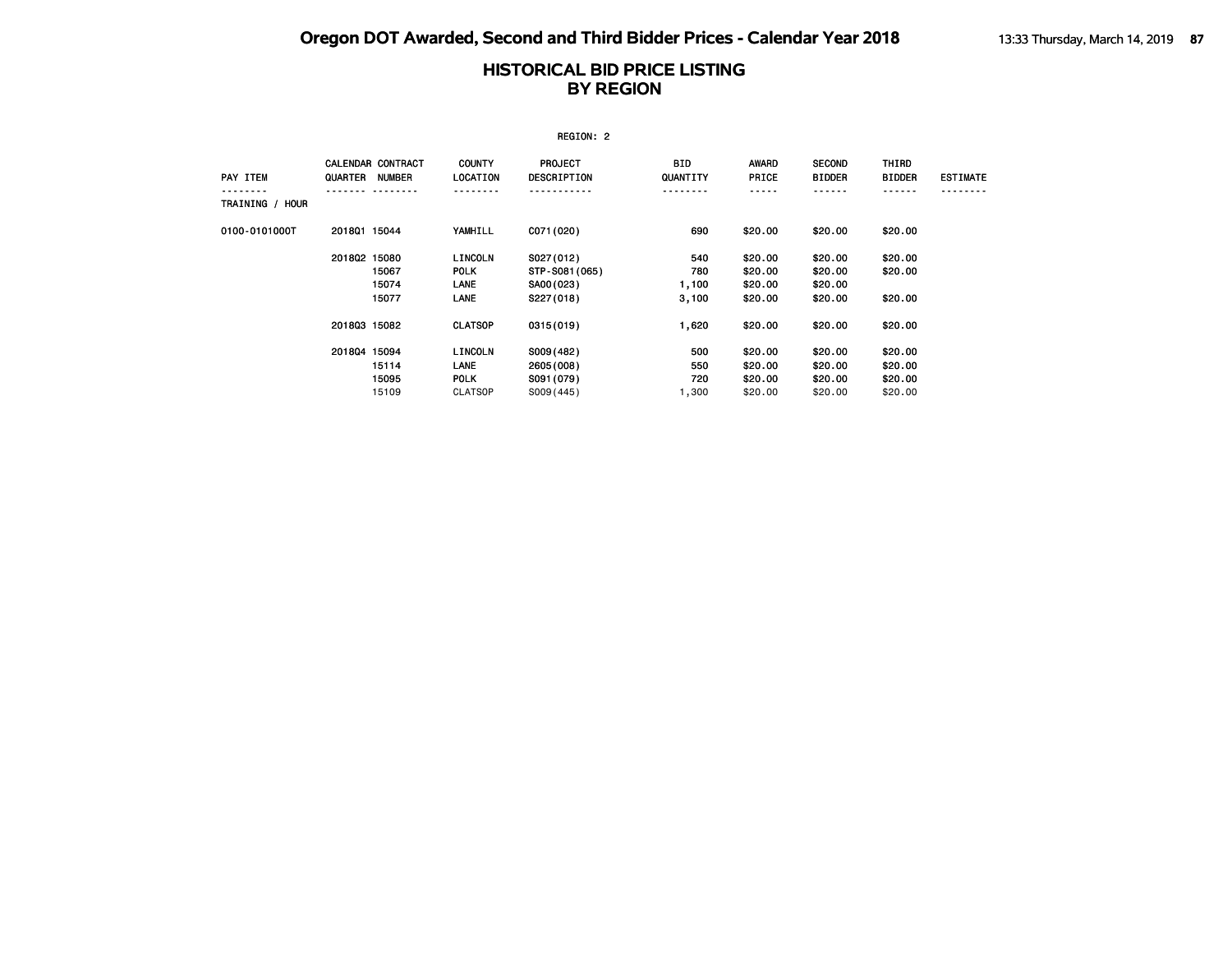|                                      | REGION: 2             |                   |                           |                        |                         |                |                                |                        |          |  |  |
|--------------------------------------|-----------------------|-------------------|---------------------------|------------------------|-------------------------|----------------|--------------------------------|------------------------|----------|--|--|
| PAY ITEM                             | <b>QUARTER NUMBER</b> | CALENDAR CONTRACT | <b>COUNTY</b><br>LOCATION | PROJECT<br>DESCRIPTION | BID<br>QUANTITY         | AWARD<br>PRICE | <b>SECOND</b><br><b>BIDDER</b> | THIRD<br><b>BIDDER</b> | ESTIMATE |  |  |
| TEMPORARY SIGNS /                    | <b>SQFT</b>           | <b>.</b>          |                           | .                      | .                       | .              | .                              |                        | <u>.</u> |  |  |
| 0225-0102000J                        | 2018Q1 15044          |                   | YAMHILL                   | C071 (020)             | 600                     | \$13.00        | \$12.50                        | \$12.50                |          |  |  |
|                                      |                       | 15036             | LANE                      | SA00(019)              | 705                     | \$20.00        | \$20.00                        |                        |          |  |  |
|                                      | 201802 15071          |                   | LINCOLN                   | S009(435)              | 405                     | \$16.00        |                                |                        |          |  |  |
|                                      |                       | 15080             | LINCOLN                   | S027(012)              | 605                     | \$26.00        | \$16.50                        | \$26.50                |          |  |  |
|                                      |                       | 15074             | LANE                      | SA00(023)              | 1,000                   | \$15.00        | \$20.00                        |                        |          |  |  |
|                                      |                       | 15077             | LANE                      | S227(018)              | 2,540                   | \$18.00        | \$17.00                        | \$20.00                |          |  |  |
|                                      |                       | 15067             | POLK                      | STP-S081 (065)         | 2,675                   | \$22.00        | \$22.00                        | \$17.00                |          |  |  |
|                                      |                       | 15057             | LANE                      | S069(021)              | 2,705                   | \$25.40        | \$17.75                        | \$14.00                |          |  |  |
|                                      | 201803 15088          |                   | <b>CLATSOP</b>            | STP-S009(458)          | 241                     | \$15.00        | \$25.00                        | \$25.00                |          |  |  |
|                                      |                       | 15091             | LANE                      | S015(033)              | 265                     | \$20.00        | \$22.00                        | \$19.00                |          |  |  |
|                                      |                       | 15086             | LANE                      | S018(050)              | 395                     | \$5.00         | \$20.00                        | \$17.67                |          |  |  |
|                                      |                       | 15092             | POLK                      | S030(025)              | 565                     | \$13.00        | \$15.56                        | \$15.00                |          |  |  |
|                                      |                       | 15082             | <b>CLATSOP</b>            | 0315 (019)             | 790                     | \$26.00        | \$28.00                        | \$26.00                |          |  |  |
|                                      |                       | 15085             | MARION                    | S001 (487)             | 825                     | \$15.00        | \$5.00                         |                        |          |  |  |
|                                      | 201804 15100          |                   | <b>CLATSOP</b>            | S009(476)              | 255                     | \$14.00        | \$23.00                        | \$25.00                |          |  |  |
|                                      |                       | 15094             | LINCOLN                   | S009(482)              | 280                     | \$15.00        | \$15.00                        | \$20.00                |          |  |  |
|                                      |                       | 15109             | <b>CLATSOP</b>            | S009(445)              | 635                     | \$30.75        | \$25.00                        | \$20.00                |          |  |  |
|                                      |                       | 15126             | LANE                      | S062(041)              | 790                     | \$17.00        | \$19.52                        | \$15.00                |          |  |  |
|                                      |                       | 15117             | MARION                    | S162(057)              | 940                     | \$16.00        | \$21.00                        | \$16.00                |          |  |  |
|                                      |                       | 15095             | <b>POLK</b>               | S091 (079)             | 1,170                   | \$14.50        | \$12.50                        | \$12.50                |          |  |  |
|                                      |                       | 15113             | YAMHILL                   | S039(050)              | 1,580                   | \$13.00        | \$12.50                        |                        |          |  |  |
|                                      |                       | 15114             | LANE                      | 2605 (008)             | 1,940                   | \$12.50        | \$14.70                        | \$14.50                |          |  |  |
| TEMPORARY BARRICADES, TYPE II / EACH |                       |                   |                           |                        |                         |                |                                |                        |          |  |  |
| 0225-0104000E                        | 201801 15036          |                   | LANE                      | SA00(019)              | 11                      | \$25.00        | \$250.00                       |                        |          |  |  |
|                                      | 201802 15074          |                   | LANE                      | SA00(023)              | $\overline{2}$          | \$100.00       | \$35.00                        |                        |          |  |  |
|                                      |                       | 15071             | LINCOLN                   | S009(435)              | $\overline{\mathbf{4}}$ | \$55.00        |                                |                        |          |  |  |
|                                      |                       | 15077             | LANE                      | S227(018)              | 4                       | \$30.00        | \$25.00                        | \$75.00                |          |  |  |
|                                      |                       | 15080             | LINCOLN                   | S027 (012)             | 4                       | \$42.00        | \$25.00                        | \$45.00                |          |  |  |
|                                      |                       | 15067             | <b>POLK</b>               | STP-S081 (065)         | 46                      | \$54.00        | \$33.00                        | \$40.00                |          |  |  |
|                                      | 201803 15086          |                   | LANE                      | S018(050)              | $\overline{2}$          | \$100.00       | \$55.00                        | \$79.25                |          |  |  |
|                                      |                       | 15088             | <b>CLATSOP</b>            | STP-S009(458)          | $\overline{2}$          | \$45.00        | \$20.00                        | \$75.00                |          |  |  |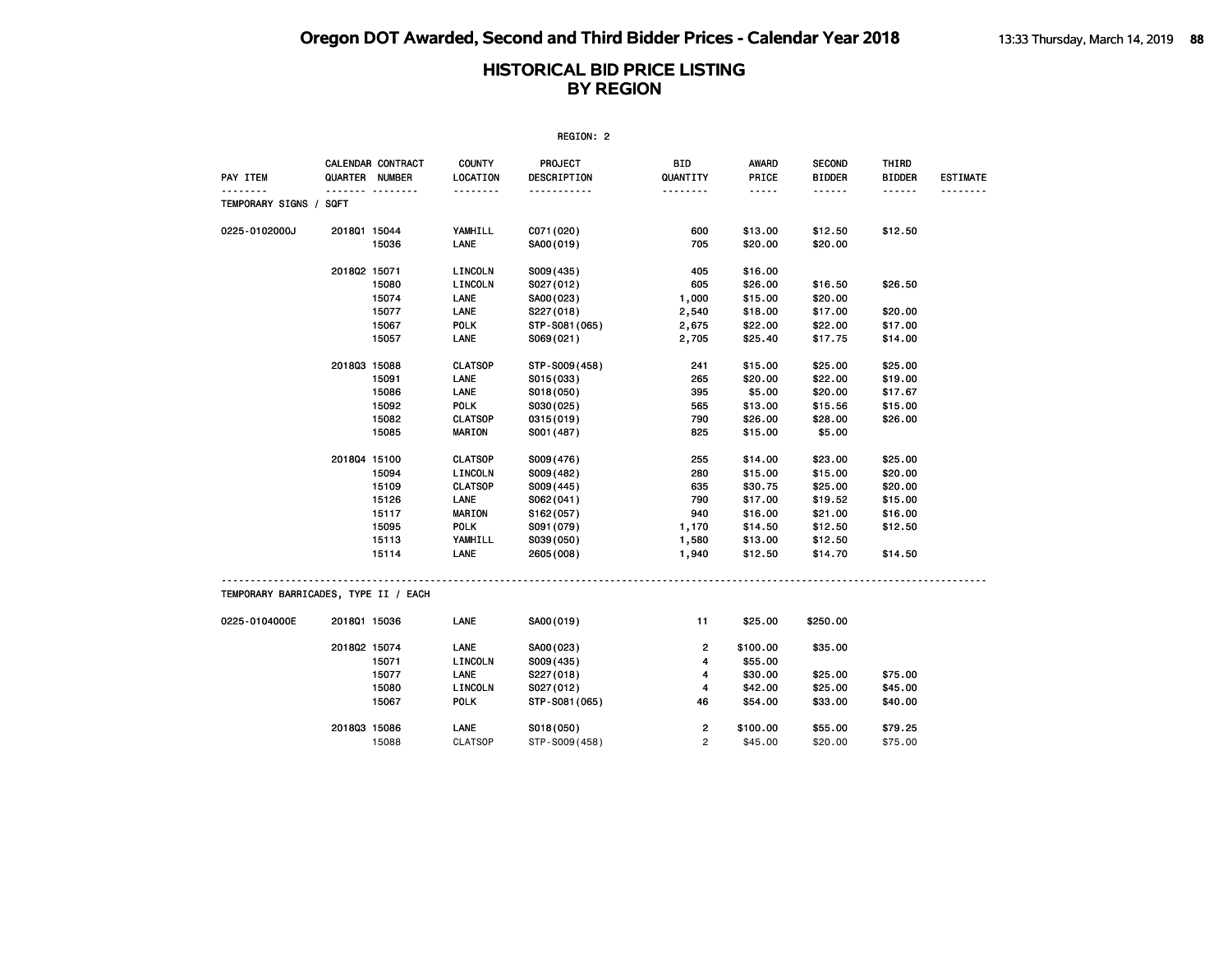|                                      |              |                                     |                           | REGION: 2              |                 |                       |                                |                        |                      |
|--------------------------------------|--------------|-------------------------------------|---------------------------|------------------------|-----------------|-----------------------|--------------------------------|------------------------|----------------------|
| PAY ITEM<br><u>.</u>                 |              | CALENDAR CONTRACT<br>QUARTER NUMBER | <b>COUNTY</b><br>LOCATION | PROJECT<br>DESCRIPTION | BID<br>QUANTITY | <b>AWARD</b><br>PRICE | <b>SECOND</b><br><b>BIDDER</b> | THIRD<br><b>BIDDER</b> | <b>ESTIMATE</b><br>. |
| TEMPORARY BARRICADES, TYPE II / EACH |              | .                                   | .                         | <u>.</u>               | <u>.</u>        | $- - - - -$           |                                | $- - - - - -$          |                      |
| 0225-0104000E                        | (cont) 15091 |                                     | LANE                      | S015(033)              | $\overline{2}$  | \$20.00               | \$90.00                        | \$45.00                |                      |
|                                      |              | 15085                               | <b>MARION</b>             | S001 (487)             | з               | \$100.00              | \$10.00                        |                        |                      |
|                                      |              | 15082                               | <b>CLATSOP</b>            | 0315 (019)             | 25              | \$50.00               | \$53.00                        | \$50.00                |                      |
|                                      | 201804 15100 |                                     | <b>CLATSOP</b>            | S009(476)              | $\overline{2}$  | \$50.00               | \$50.00                        | \$200.00               |                      |
|                                      |              | 15109                               | <b>CLATSOP</b>            | S009(445)              | 5               | \$69.00               | \$50.00                        | \$71.00                |                      |
|                                      |              | 15126                               | LANE                      | S062(041)              | 6               | \$100.00              | \$60.94                        | \$100.00               |                      |
|                                      |              | 15094                               | LINCOLN                   | S009(482)              | 15              | \$75.00               | \$65.00                        | \$50.00                |                      |
|                                      |              | 15114                               | LANE                      | 2605 (008)             | 51              | \$25.00               | \$55.00                        | \$37.00                |                      |
| TEMP BARRICADES, TYPE III / EACH     |              |                                     |                           |                        |                 |                       |                                |                        |                      |
| 0225-0105000E                        | 201801 15044 |                                     | YAMHILL                   | C071 (020)             | 4               | \$80.00               | \$80.00                        | \$80.00                |                      |
|                                      |              | 15036                               | LANE                      | SA00(019)              | 5               | \$100.00              | \$300.00                       |                        |                      |
|                                      | 201802 15071 |                                     | LINCOLN                   | S009(435)              | 4               | \$110.00              |                                |                        |                      |
|                                      |              | 15074                               | LANE                      | SA00(023)              | 6               | \$150.00              | \$95.00                        |                        |                      |
|                                      |              | 15080                               | LINCOLN                   | S027(012)              | $\overline{7}$  | \$95.00               | \$80.00                        | \$95.00                |                      |
|                                      |              | 15077                               | LANE                      | S227 (018)             | 17              | \$90.00               | \$85.00                        | \$150.00               |                      |
|                                      |              | 15057                               | LANE                      | S069(021)              | 21              | \$95.50               | \$115.00                       | \$150.00               |                      |
|                                      |              | 15067                               | <b>POLK</b>               | STP-S081 (065)         | 34              | \$104.00              | \$125.00                       | \$85.00                |                      |
|                                      | 201803 15091 |                                     | LANE                      | S015(033)              | $\overline{2}$  | \$50.00               | \$190.00                       | \$95.00                |                      |
|                                      |              | 15088                               | <b>CLATSOP</b>            | STP-S009(458)          | 4               | \$85.00               | \$30.00                        | \$200.00               |                      |
|                                      |              | 15086                               | LANE                      | S018(050)              | 6               | \$100.00              | \$165.00                       | \$100.95               |                      |
|                                      |              | 15092                               | <b>POLK</b>               | S030(025)              | 8               | \$80.00               | \$95.73                        | \$90.00                |                      |
|                                      |              | 15082                               | <b>CLATSOP</b>            | 0315 (019)             | 14              | \$125.00              | \$130.00                       | \$142.25               |                      |
|                                      |              | 15085                               | MARION                    | S001 (487)             | 14              | \$150.00              | \$50.00                        |                        |                      |
|                                      | 201804 15094 |                                     | LINCOLN                   | S009(482)              | 2               | \$175.00              | \$170.00                       | \$100.00               |                      |
|                                      |              | 15100                               | <b>CLATSOP</b>            | S009 (476)             | 2               | \$75.00               | \$165.00                       | \$200.00               |                      |
|                                      |              | 15126                               | LANE                      | S062(041)              | 6               | \$100.00              | \$96.54                        | \$130.00               |                      |
|                                      |              | 15117                               | <b>MARION</b>             | S162(057)              | 9               | \$105.00              | \$84.00                        | \$105.00               |                      |
|                                      |              | 15109                               | <b>CLATSOP</b>            | S009(445)              | 15              | \$111.00              | \$100.00                       | \$213.00               |                      |
|                                      |              | 15114                               | LANE                      | 2605 (008)             | 19              | \$80.00               | \$180.00                       | \$94.00                |                      |
|                                      |              | 15113                               | YAMHILL                   | S039(050)              | 22              | \$85.00               | \$80.00                        |                        |                      |
|                                      |              | 15095                               | <b>POLK</b>               | S091 (079)             | 26              | \$100.00              | \$80.00                        | \$80.00                |                      |
| TEMP GRD TYPE 2A REFL / FOOT         |              |                                     |                           |                        |                 |                       |                                |                        |                      |
| 0225-0108000F                        | 201802 15080 |                                     | LINCOLN                   | S027(012)              | 61              | \$39.75               | \$18.00                        | \$42.00                |                      |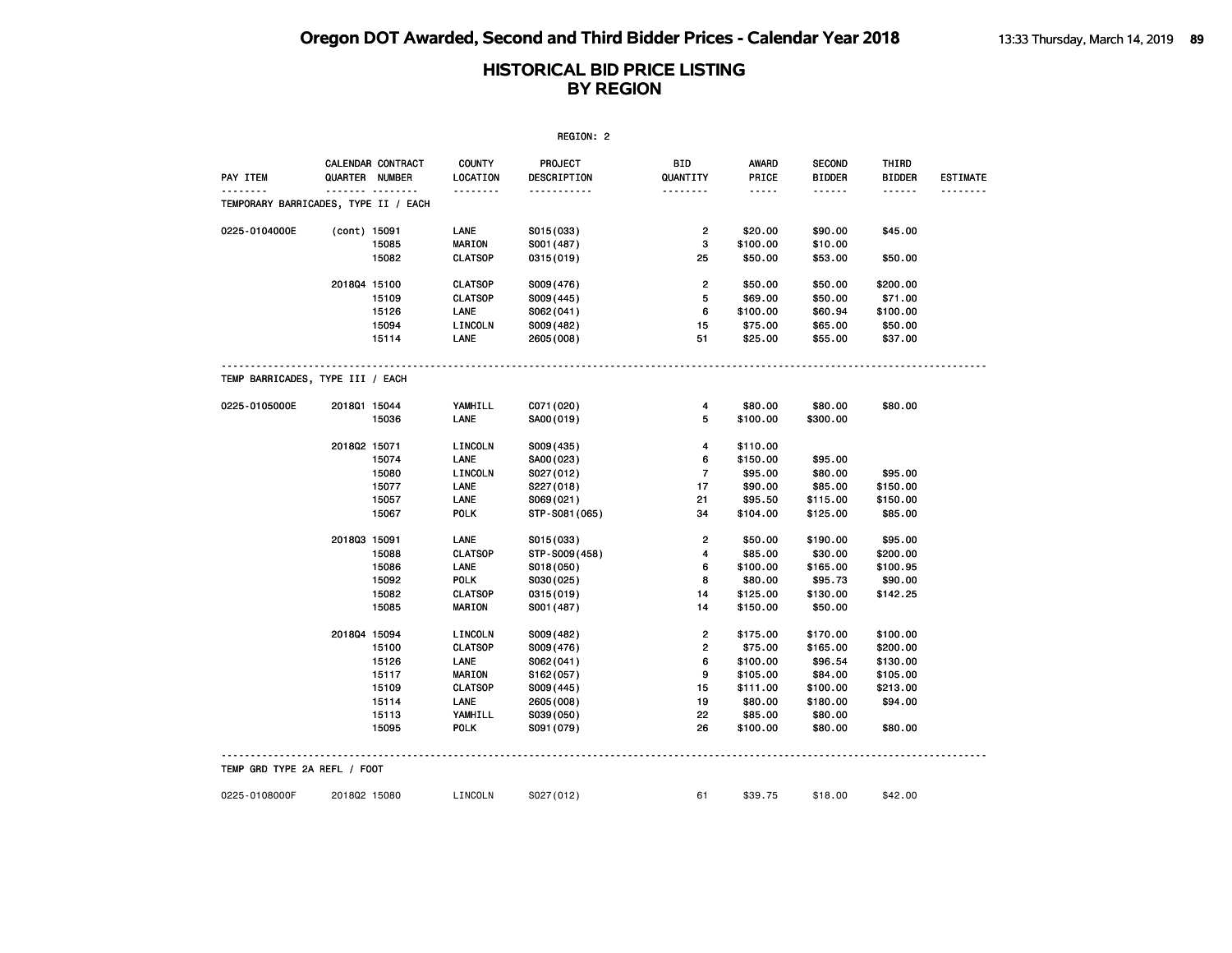|                                      |              |                                                |                                                          | REGION: 2                                                         |                                    |                                                                                                                     |                                           |                               |                      |
|--------------------------------------|--------------|------------------------------------------------|----------------------------------------------------------|-------------------------------------------------------------------|------------------------------------|---------------------------------------------------------------------------------------------------------------------|-------------------------------------------|-------------------------------|----------------------|
| PAY ITEM<br>.                        |              | CALENDAR CONTRACT COUNTY<br>QUARTER NUMBER<br> | LOCATION<br><b></b>                                      | <b>PROJECT</b><br>DESCRIPTION<br><u></u>                          | <b>BID</b><br>QUANTITY<br><u>.</u> | AWARD<br>PRICE<br>$\begin{array}{cccccccccc} \bullet & \bullet & \bullet & \bullet & \bullet & \bullet \end{array}$ | <b>SECOND</b><br><b>BIDDER</b><br><b></b> | THIRD<br><b>BIDDER</b>        | <b>ESTIMATE</b><br>. |
|                                      |              | 201803 15092                                   | POLK                                                     | S030(025)                                                         | 113                                | \$25.00                                                                                                             | \$35.84                                   | \$36.00                       |                      |
| TEMP GRD TYPE 3 REFLECTORIZED / FOOT |              |                                                |                                                          |                                                                   |                                    |                                                                                                                     |                                           |                               |                      |
| 0225-0110000F 2018Q3 15092           |              |                                                | <b>POLK</b>                                              | S030(025)                                                         | 38                                 | \$100.00                                                                                                            | \$54.74                                   | \$55.00                       |                      |
| TEMP GRD TYPE 4 REFLECTORIZED / FOOT |              |                                                |                                                          |                                                                   |                                    |                                                                                                                     |                                           |                               |                      |
| 0225-0112000F 2018Q3 15092           |              |                                                | <b>POLK</b>                                              | S030(025)                                                         | 44                                 | \$110.00                                                                                                            | \$68.03                                   | \$68.00                       |                      |
| TEMP GRD TERMINALS, NON-FLAR / EACH  | .            |                                                |                                                          |                                                                   |                                    |                                                                                                                     |                                           |                               |                      |
| 0225-0115000E 2018Q2 15071           |              | 15080                                          | <b>LINCOLN</b><br>LINCOLN                                | S009(435)<br>S027(012)                                            | $\mathbf{1}$<br>$\overline{2}$     | \$3,250<br>\$3,100                                                                                                  | \$2,500                                   | \$3,200                       |                      |
| TEMP GUARDRAIL TRANSITION / EACH     |              |                                                |                                                          |                                                                   |                                    |                                                                                                                     |                                           |                               |                      |
| 0225-0117000E 2018Q3 15092           |              | <b>POLK</b>                                    |                                                          | S030(025)                                                         | $\overline{4}$                     | \$2,700                                                                                                             | \$2,423                                   | \$2,455                       |                      |
| TEMPORARY BRIDGE CONNECTIONS / EACH  |              |                                                |                                                          |                                                                   |                                    |                                                                                                                     |                                           |                               |                      |
| 0225-0119000E 2018Q2 15077           |              |                                                | LANE                                                     | S227(018)                                                         |                                    | 1 \$3,000                                                                                                           | \$1,000                                   | \$2,000                       |                      |
| TEMP CONC BARR REFLECTORIZED / FOOT  |              |                                                |                                                          |                                                                   |                                    |                                                                                                                     |                                           |                               |                      |
| 0225-0126000F                        | 201802 15077 | 15067<br>15080<br>15071<br>15074               | <b>LANE</b><br><b>POLK</b><br>LINCOLN<br>LINCOLN<br>LANE | S227(018)<br>STP-S081(065)<br>S027(012)<br>S009(435)<br>SA00(023) | 263<br>504<br>566<br>629<br>810    | \$0.02<br>\$15.00<br>\$17.50<br>\$18.00<br>\$17.00                                                                  | \$17.70<br>\$17.00<br>\$17.50<br>\$20.00  | \$25.00<br>\$15.00<br>\$18.50 |                      |
|                                      | 201803 15092 |                                                | <b>POLK</b>                                              | S030(025)                                                         | 1,322                              | \$14.00                                                                                                             | \$16.75                                   | \$16.00                       |                      |
|                                      | 201804 15095 |                                                | POLK                                                     | S091(079)                                                         | 3,486                              | \$12,00                                                                                                             | \$12,00                                   | \$12.00                       |                      |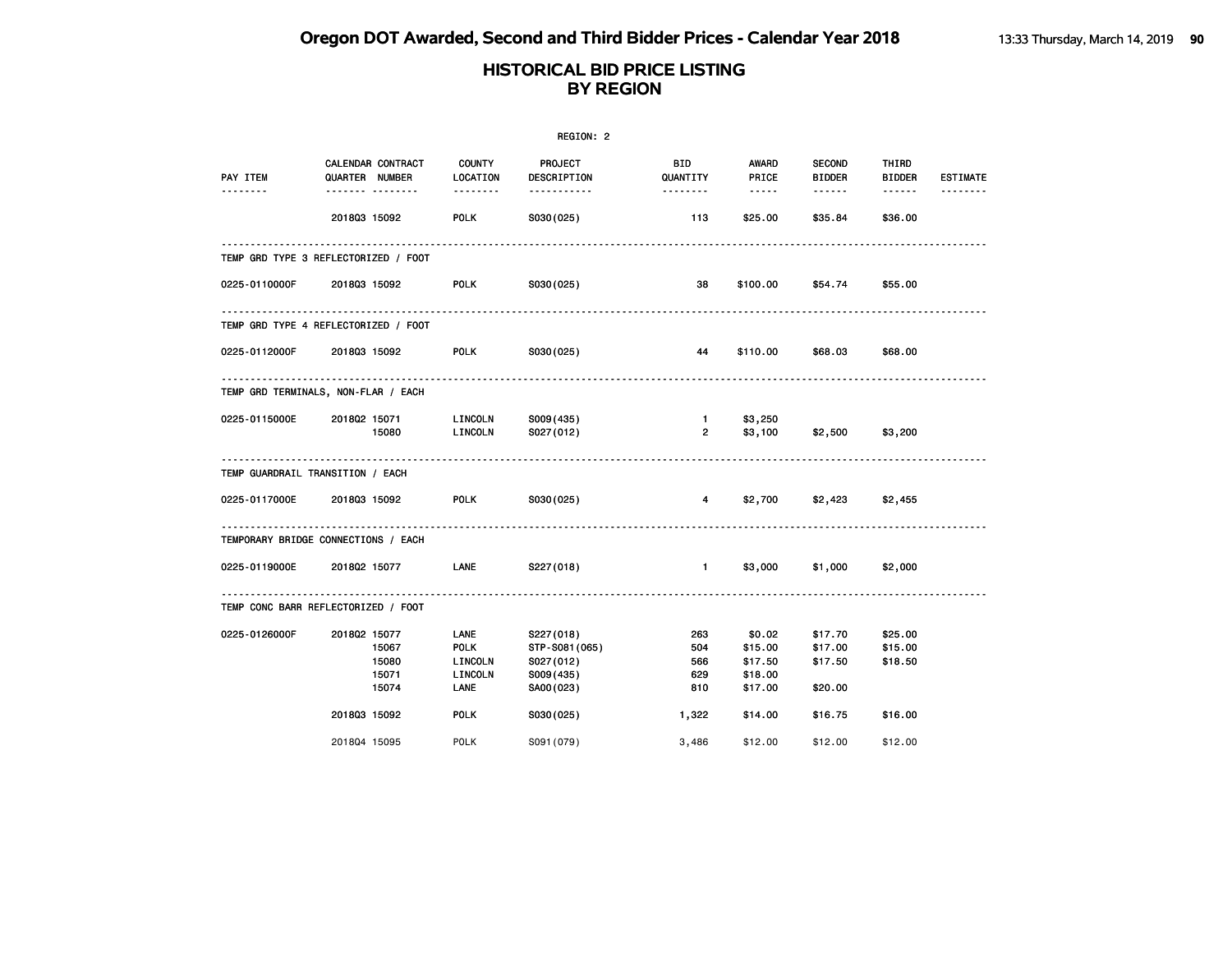|               |                                                 |                           | REGION: 2              |                 |                               |                                |                        |                 |
|---------------|-------------------------------------------------|---------------------------|------------------------|-----------------|-------------------------------|--------------------------------|------------------------|-----------------|
| PAY ITEM      | CALENDAR CONTRACT<br>QUARTER NUMBER             | <b>COUNTY</b><br>LOCATION | PROJECT<br>DESCRIPTION | BID<br>QUANTITY | AWARD<br>PRICE<br>$- - - - -$ | <b>SECOND</b><br><b>BIDDER</b> | THIRD<br><b>BIDDER</b> | <b>ESTIMATE</b> |
|               | .<br>TEMP CONC BARR TALL, REFL / FOOT           | .                         | .                      | --------        |                               | ------                         | ------                 |                 |
| 0225-0131000F | 201802 15077                                    | LANE                      | S227(018)              | 8,945           | \$0.02                        | \$44.00                        | \$12.00                |                 |
|               | MOVING TEMPORARY CONC BARRIER / FOOT            |                           |                        |                 |                               |                                |                        |                 |
| 0225-0132000F | 201802 15080                                    | LINCOLN                   | S027(012)              | 63              | \$5.00                        | \$5.00                         | \$5.00                 |                 |
|               | 15074                                           | LANE                      | SA00(023)              | 401             | \$5.00                        | \$6.00                         |                        |                 |
|               | 15067                                           | <b>POLK</b>               | STP-S081(065)          | 1,144           | \$5.00                        | \$9.00                         | \$5.00                 |                 |
|               | 15077                                           | LANE                      | S227(018)              | 32,590          | \$0.02                        | \$3.25                         | \$8.00                 |                 |
|               | 201803 15092                                    | <b>POLK</b>               | S030(025)              | 176             | \$7.00                        | \$4.30                         | \$8.00                 |                 |
|               | 201804 15095                                    | <b>POLK</b>               | S091 (079)             | 1,560           | \$2.00                        | \$2.00                         | \$2.00                 |                 |
|               | TEMP IMPACT ATTENUATOR, SAND BARREL SYS / EACH  |                           |                        |                 |                               |                                |                        |                 |
| 0225-0133000E | 201802 15077                                    | LANE                      | S227(018)              | з               | \$2,000                       | \$1,000                        | \$2,000                |                 |
|               | 201803 15092                                    | <b>POLK</b>               | S030(025)              | 1.              | \$2,000                       | \$2,393                        | \$2,300                |                 |
|               | TEMP IMP ATTEN NARW SITE SYS / EACH             |                           |                        |                 |                               |                                |                        |                 |
| 0225-0134000E | 201802 15071                                    | LINCOLN                   | S009(435)              | $\overline{2}$  | \$2,150                       |                                |                        |                 |
|               | 15074                                           | LANE                      | SA00(023)              | $\overline{2}$  | \$1,750                       | \$1,850                        |                        |                 |
|               | 15067                                           | <b>POLK</b>               | STP-S081(065)          | 4               | \$2,500                       | \$1,900                        | \$2,000                |                 |
|               | 15080                                           | LINCOLN                   | S027(012)              | 4               | \$1,750                       | \$1,750                        | \$1,855                |                 |
|               | 15077                                           | LANE                      | S227(018)              | 5               | \$2,500                       | \$1,650                        | \$2,400                |                 |
|               | 201803 15092                                    | <b>POLK</b>               | S030(025)              | 3               | \$1,750                       | \$2,094                        | \$2,000                |                 |
|               | 201804 15095                                    | <b>POLK</b>               | S091 (079)             | 10              | \$1,500                       | \$1,500                        | \$1,500                |                 |
|               | MOVING TEMP IMPACT ATEN, SAND BARREL SYS / EACH |                           |                        |                 |                               |                                |                        |                 |
| 0225-0136000E | 201802 15077                                    | LANE                      | S227 (018)             | 8               | \$1,000                       | \$500                          | \$300                  |                 |
|               | MOV TEMP IMP ATTEN NARW SITE / EACH             |                           |                        |                 |                               |                                |                        |                 |
| 0225-0137000E | 201802 15074                                    | LANE                      | SA00(023)              | $\overline{2}$  | \$300.00                      | \$350.00                       |                        |                 |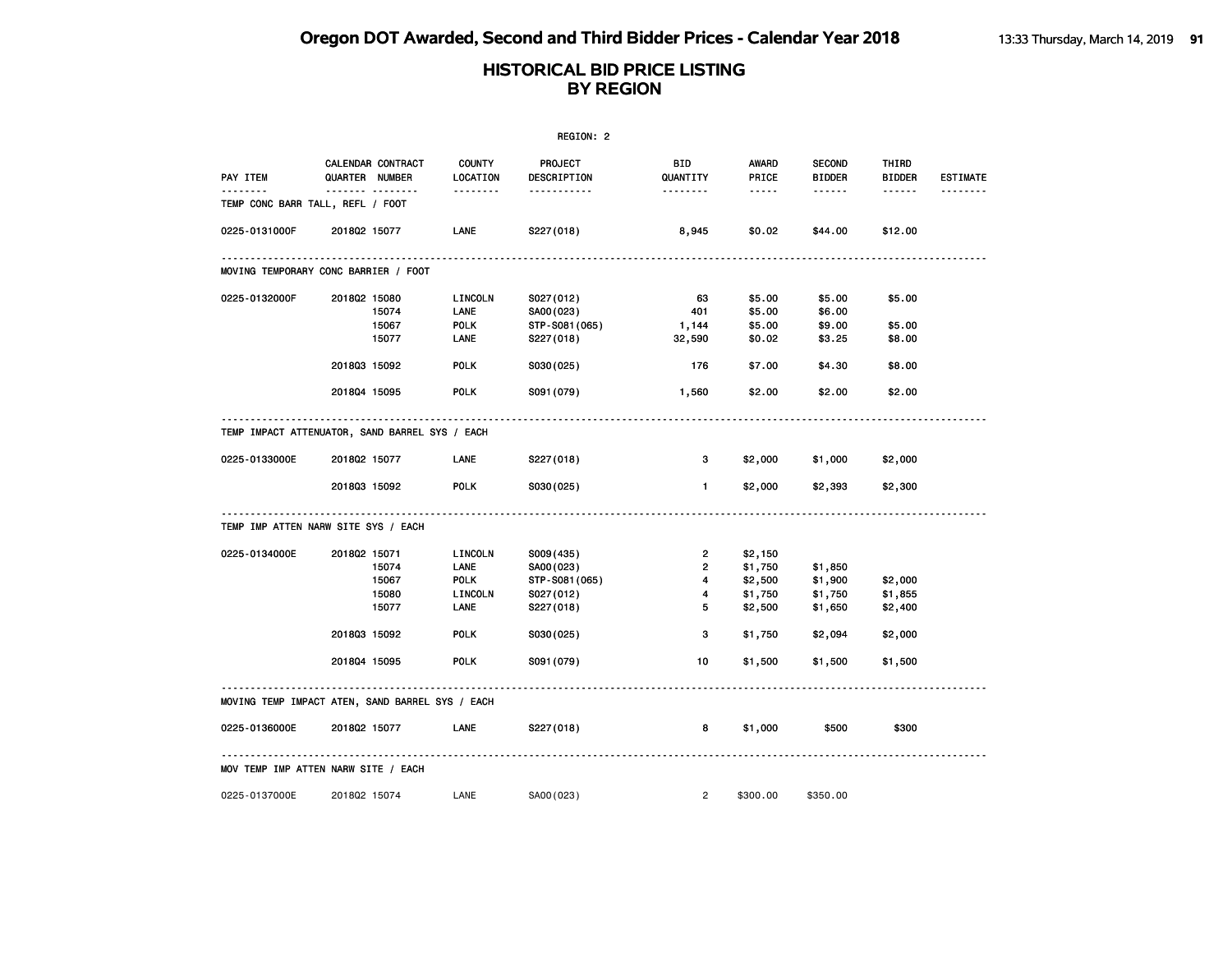|                                           |                       |                       |                                | REGION: 2                                 |                                    |                                  |                                |                                         |                      |
|-------------------------------------------|-----------------------|-----------------------|--------------------------------|-------------------------------------------|------------------------------------|----------------------------------|--------------------------------|-----------------------------------------|----------------------|
| PAY ITEM<br>.                             | <b>QUARTER NUMBER</b> | CALENDAR CONTRACT<br> | <b>COUNTY</b><br>LOCATION<br>. | <b>PROJECT</b><br>DESCRIPTION<br><u>.</u> | <b>BID</b><br>QUANTITY<br><u>.</u> | <b>AWARD</b><br>PRICE<br>1.1.1.1 | <b>SECOND</b><br><b>BIDDER</b> | THIRD<br><b>BIDDER</b><br>$- - - - - -$ | <b>ESTIMATE</b><br>. |
|                                           |                       | 15080                 | LINCOLN                        | S027(012)                                 | $\overline{2}$                     | \$250.00                         | \$250.00                       | \$500.00                                |                      |
| MOV TEMP IMP ATTEN NARW SITE / EACH       |                       |                       |                                |                                           |                                    |                                  |                                |                                         |                      |
| 0225-0137000E                             | (cont) 15067          |                       | <b>POLK</b>                    | STP-S081 (065)                            | 4                                  | \$750                            | \$350                          | \$1,000                                 |                      |
|                                           |                       | 15077                 | LANE                           | S227(018)                                 | 6                                  | \$1,000                          | \$500                          | \$400                                   |                      |
|                                           | 201803 15092          |                       | <b>POLK</b>                    | S030(025)                                 | $\mathbf{1}$                       | \$350.00                         | \$418.82                       | \$400.00                                |                      |
|                                           | 2018Q4 15095          |                       | <b>POLK</b>                    | S091 (079)                                | 4                                  | \$300.00                         | \$300.00                       | \$300.00                                |                      |
| TEMP IMP ATTEN, TRUCK MOUNTED / EACH      |                       |                       |                                |                                           |                                    |                                  |                                |                                         |                      |
| 0225-0138000E                             | 201802 15067          |                       | <b>POLK</b>                    | STP-S081 (065)                            | 1.                                 | \$40,000                         | \$16,000                       | \$20,000                                |                      |
|                                           |                       | 15071                 | LINCOLN                        | S009(435)                                 | $\mathbf{1}$                       | \$14,000                         |                                |                                         |                      |
|                                           |                       | 15074                 | LANE                           | SA00(023)                                 | $\overline{2}$                     | \$15,000                         | \$20,000                       |                                         |                      |
|                                           |                       | 15077                 | LANE                           | S227(018)                                 | $\overline{2}$                     | \$25,000                         | \$20,000                       | \$10,000                                |                      |
|                                           |                       | 15057                 | LANE                           | S069(021)                                 | 5                                  | \$17,640                         | \$22,000                       | \$12,000                                |                      |
|                                           | 201803 15085          |                       | <b>MARION</b>                  | S001 (487)                                | 2                                  | \$6,000                          | \$6,000                        |                                         |                      |
|                                           | 201804 15095          |                       | <b>POLK</b>                    | S091 (079)                                | $\blacksquare$                     | \$17,500                         | \$20,000                       | \$21,120                                |                      |
|                                           |                       | 15113                 | YAMHILL                        | S039(050)                                 | $\overline{2}$                     | \$6,000                          | \$12,500                       |                                         |                      |
| REFLECTIVE BARRIER PANELS / EACH          |                       |                       |                                |                                           |                                    |                                  |                                |                                         |                      |
| 0225-0141100E                             | 2018Q2 15077          |                       | LANE                           | S227(018)                                 | 1,248                              | \$0.02                           | \$18.00                        | \$10.00                                 |                      |
|                                           | 201803 15092          |                       | <b>POLK</b>                    | S030(025)                                 | 250                                | \$16.50                          | \$19.75                        | \$18.50                                 |                      |
|                                           | 2018Q4 15095          |                       | <b>POLK</b>                    | S091 (079)                                | 136                                | \$20.00                          | \$17.00                        | \$17.00                                 |                      |
| REPAIR TEMP IMP ATTEN, NARROW SITE / EACH |                       |                       |                                |                                           |                                    |                                  |                                |                                         |                      |
| 0225-0141300E                             | 201802 15071          |                       | LINCOLN                        | S009(435)                                 | $\mathbf{1}$                       | \$1.75                           |                                |                                         |                      |
|                                           |                       | 15067                 | <b>POLK</b>                    | STP-S081 (065)                            | $\overline{2}$                     | \$5.00                           | \$1.00                         | \$0.01                                  |                      |
|                                           |                       | 15074                 | LANE                           | SA00(023)                                 | 3                                  | \$1.00                           | \$1.00                         |                                         |                      |
|                                           |                       | 15077                 | LANE                           | S227(018)                                 | 4                                  | \$0.02                           | \$1.75                         | \$1.00                                  |                      |
|                                           |                       | 15080                 | LINCOLN                        | S027(012)                                 | 4                                  | \$1.00                           | \$1.00                         | \$1.00                                  |                      |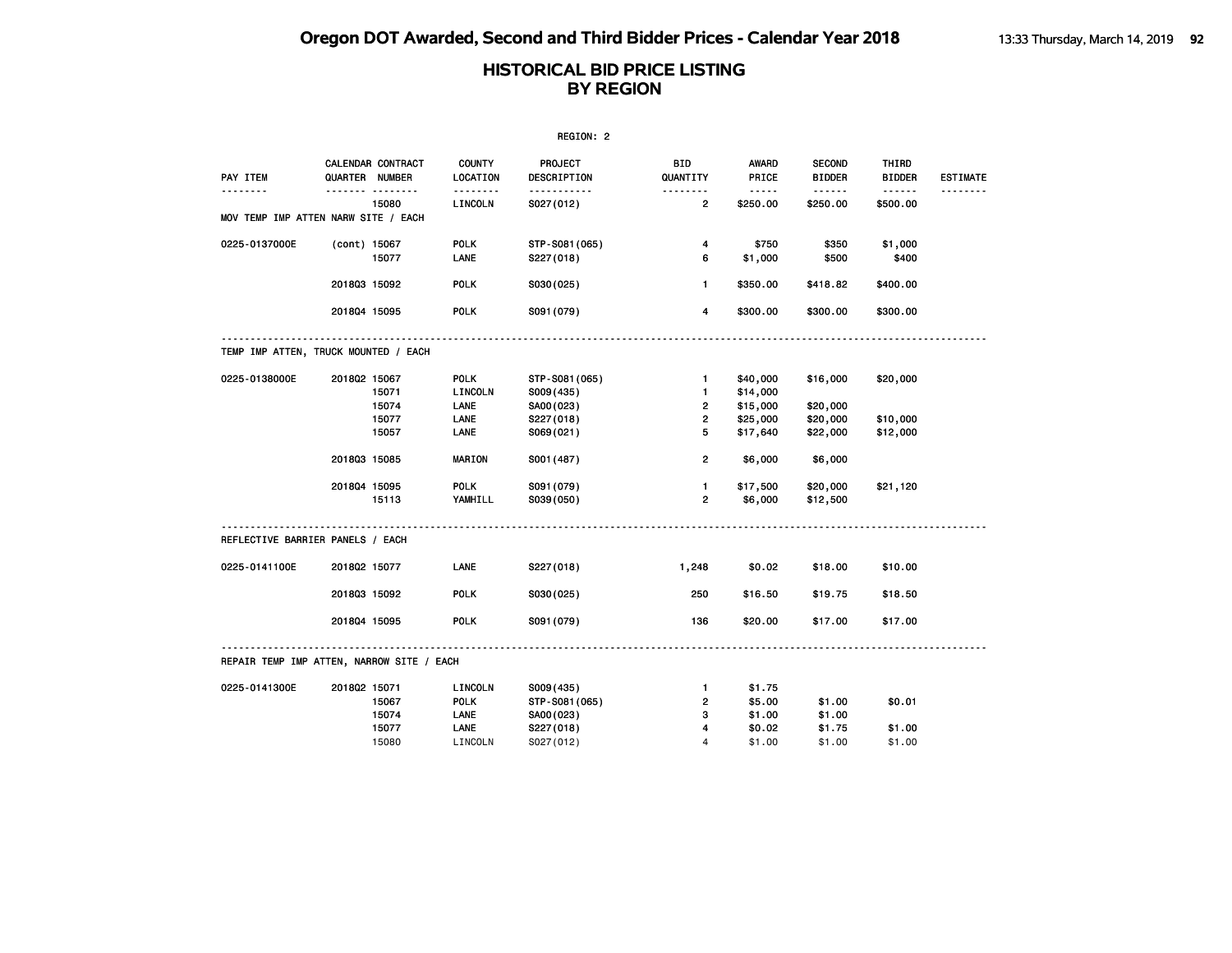|                                             |              |                                     |                    | REGION: 2              |                        |                       |                                |                        |                 |
|---------------------------------------------|--------------|-------------------------------------|--------------------|------------------------|------------------------|-----------------------|--------------------------------|------------------------|-----------------|
| PAY ITEM                                    |              | CALENDAR CONTRACT<br>QUARTER NUMBER | COUNTY<br>LOCATION | PROJECT<br>DESCRIPTION | <b>BID</b><br>QUANTITY | <b>AWARD</b><br>PRICE | <b>SECOND</b><br><b>BIDDER</b> | THIRD<br><b>BIDDER</b> | <b>ESTIMATE</b> |
| REPAIR TEMP IMP ATTEN, NARROW SITE / EACH   |              |                                     | .                  | .                      | <u> - - - - - - -</u>  | $- - - - -$           | ------                         | ------                 | $- - - -$       |
| 0225-0141300E                               | 201803 15092 |                                     | <b>POLK</b>        | S030(025)              | 4                      | \$1.00                | \$1.20                         | \$1.50                 |                 |
|                                             | 201804 15095 |                                     | <b>POLK</b>        | S091 (079)             | 10                     | \$1.00                | \$1.00                         | \$1.00                 |                 |
| REPAIR TEMP IMP ATTEN, TRUCK MOUNTED / EACH |              |                                     |                    |                        |                        |                       |                                |                        |                 |
| 0225-0141400E                               | 201802 15067 |                                     | <b>POLK</b>        | STP-S081(065)          | $\mathbf{1}$           | \$1,700               | \$1,000                        | \$0                    |                 |
|                                             |              | 15077                               | LANE               | S227(018)              | $\mathbf{1}$           | \$0.02                | \$1.00                         | \$1.00                 |                 |
|                                             |              | 15071                               | LINCOLN            | S009(435)              | $\overline{2}$         | \$500.00              |                                |                        |                 |
|                                             |              | 15074                               | LANE               | SA00(023)              | $\overline{2}$         | \$1,000               | \$2,000                        |                        |                 |
|                                             |              | 15057                               | LANE               | S069(021)              | 12                     | \$100                 | \$2,500                        | \$1,000                |                 |
|                                             | 201803 15085 |                                     | <b>MARION</b>      | S001 (487)             | 6                      | \$0.01                | \$0.01                         |                        |                 |
|                                             | 201804 15113 |                                     | YAMHILL            | S039(050)              | 4                      | \$535.00              | \$0.01                         |                        |                 |
| REPAIR TEMP IMP ATTEN, SAND MODULE / EACH   |              |                                     |                    |                        |                        |                       |                                |                        |                 |
| 0225-0141500E                               | 201802 15077 |                                     | <b>LANE</b>        | S227(018)              | 36                     | \$0.02                | \$1.75                         | \$1.00                 |                 |
|                                             | 201803 15092 |                                     | <b>POLK</b>        | S030(025)              | 9                      | \$1.00                | \$1.20                         | \$1.50                 |                 |
| PEDESTRIAN CHANNELIZING DEVICES / FOOT      |              |                                     |                    |                        |                        |                       |                                |                        |                 |
| 0225-0141600F                               | 201802 15077 |                                     | LANE               | S227(018)              | 150                    | \$30.00               | \$30.00                        | \$50.00                |                 |
|                                             |              | 15074                               | LANE               | SA00(023)              | 230                    | \$25.00               | \$15.00                        |                        |                 |
|                                             |              | 15080                               | LINCOLN            | S027(012)              | 740                    | \$21.03               | \$22.00                        | \$19.50                |                 |
|                                             |              | 15067                               | <b>POLK</b>        | STP-S081(065)          | 1,815                  | \$30.00               | \$15.00                        | \$25.00                |                 |
|                                             | 201803 15092 |                                     | <b>POLK</b>        | S030(025)              | 200                    | \$18.70               | \$28.03                        | \$14.50                |                 |
|                                             |              | 15082                               | <b>CLATSOP</b>     | 0315 (019)             | 300                    | \$62.00               | \$22.00                        | \$25.00                |                 |
|                                             | 201804 15109 |                                     | <b>CLATSOP</b>     | S009(445)              | 50                     | \$33.00               | \$10.00                        | \$27.00                |                 |
|                                             |              | 15113                               | YAMHILL            | S039(050)              | 96                     | \$27.00               | \$45.00                        |                        |                 |
|                                             |              | 15117                               | <b>MARION</b>      | S162(057)              | 200                    | \$29.00               | \$34.00                        | \$28.50                |                 |
|                                             |              | 15094                               | LINCOLN            | S009(482)              | 380                    | \$30.00               | \$25.00                        | \$12.00                |                 |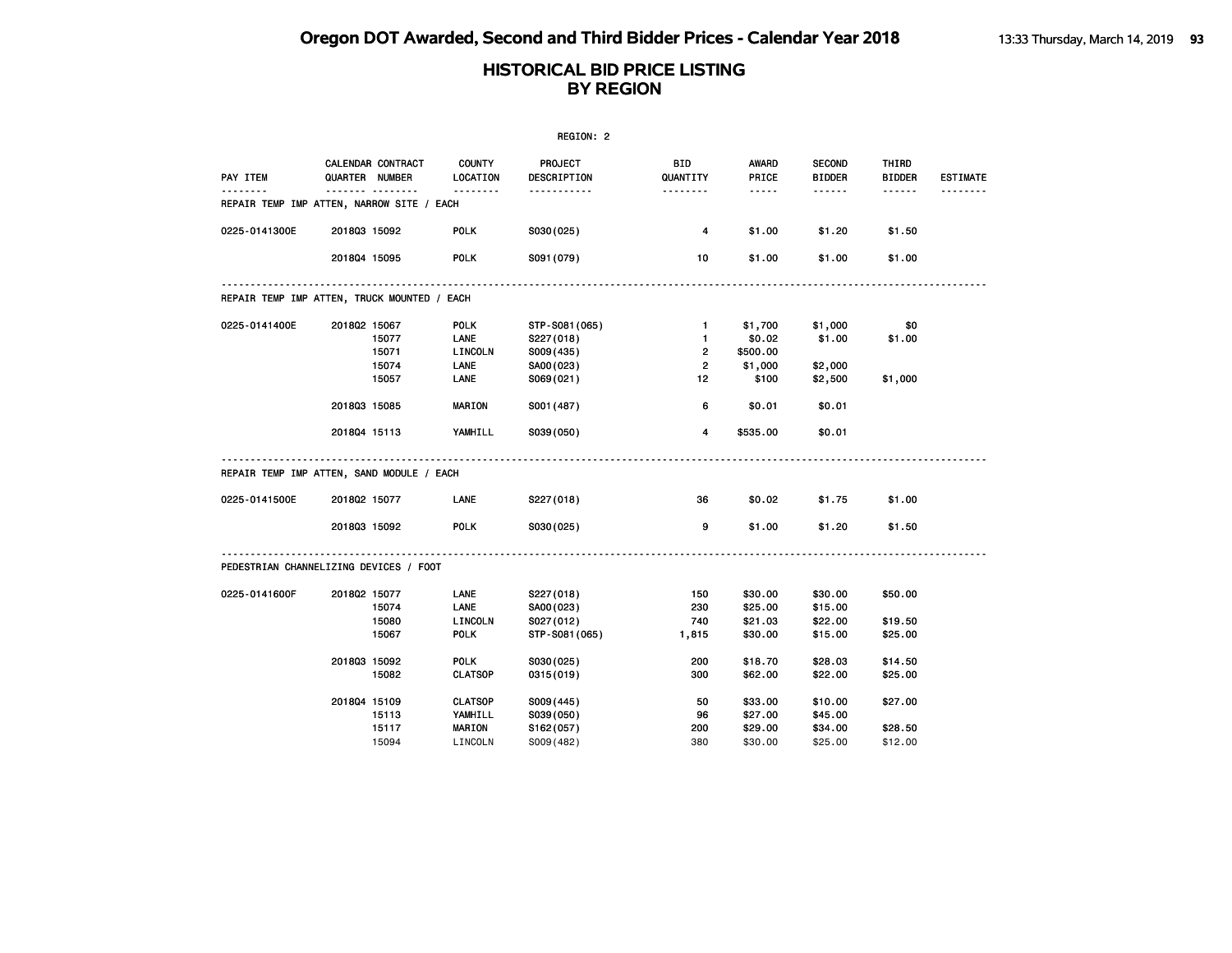|                                            |              |                                     |                    | REGION: 2              |                        |                       |                                |                        |                 |
|--------------------------------------------|--------------|-------------------------------------|--------------------|------------------------|------------------------|-----------------------|--------------------------------|------------------------|-----------------|
| PAY ITEM                                   |              | CALENDAR CONTRACT<br>QUARTER NUMBER | COUNTY<br>LOCATION | PROJECT<br>DESCRIPTION | <b>BID</b><br>QUANTITY | <b>AWARD</b><br>PRICE | <b>SECOND</b><br><b>BIDDER</b> | THIRD<br><b>BIDDER</b> | <b>ESTIMATE</b> |
| PEDESTRIAN CHANNELIZING DEVICES / FOOT     |              | <u> </u>                            | .                  | <u>.</u>               | --------               | $- - - - -$           | ------                         | $- - - - - -$          |                 |
| 0225-0141600F                              |              | (cont) 15114                        | LANE               | 2605 (008)             | 720                    | \$25.00               | \$18.00                        | \$92.00                |                 |
| SECURING TEMPORARY CONCRETE BARRIER / FOOT |              |                                     |                    |                        |                        |                       |                                |                        |                 |
| 0225-0141650F                              | 201802 15080 |                                     | LINCOLN            | S027(012)              | 630                    | \$3.00                | \$3.00                         | \$14.00                |                 |
|                                            |              | 15067                               | <b>POLK</b>        | STP-S081(065)          | 768                    | \$3.00                | \$3.50                         | \$3.00                 |                 |
|                                            |              | 15077                               | <b>LANE</b>        | S227(018)              | 47,357                 | \$0.02                | \$6.00                         | \$5.00                 |                 |
|                                            | 201803 15092 |                                     | <b>POLK</b>        | S030(025)              | 1,500                  | \$3.50                | \$4.19                         | \$4.00                 |                 |
|                                            | 201804 15095 |                                     | <b>POLK</b>        | S091 (079)             | 5,046                  | \$1.00                | \$1.50                         | \$1.50                 |                 |
| SURFACE MOUNTED TUBULAR MRK / EACH         |              |                                     |                    |                        |                        |                       |                                |                        |                 |
| 0225-0142000E                              | 201802 15067 |                                     | <b>POLK</b>        | STP-S081(065)          | 22                     | \$115.00              | \$75.00                        | \$50.00                |                 |
| REPL SURFACE MNTD TUBULAR MRK / EACH       |              |                                     |                    |                        |                        |                       |                                |                        |                 |
| 0225-0143000E                              |              | 201802 15067                        | <b>POLK</b>        | STP-S081(065)          | 29                     | \$93.00               | \$90.00                        | \$45.00                |                 |
| TEMPORARY PLASTIC DRUMS / EACH             |              |                                     |                    |                        |                        |                       |                                |                        |                 |
| 0225-0145000E                              | 201801 15044 |                                     | YAMHILL            | C071 (020)             | 32                     | \$28.00               | \$28.00                        | \$28.00                |                 |
|                                            |              | 15036                               | LANE               | SA00(019)              | 40                     | \$25.00               | \$55.00                        |                        |                 |
|                                            | 201802 15071 |                                     | LINCOLN            | S009(435)              | 50                     | \$23.00               |                                |                        |                 |
|                                            |              | 15080                               | LINCOLN            | S027(012)              | 75                     | \$43.00               | \$28.00                        | \$45.00                |                 |
|                                            |              | 15067                               | <b>POLK</b>        | STP-S081 (065)         | 84                     | \$52.00               | \$50.00                        | \$95.00                |                 |
|                                            |              | 15074                               | LANE               | SA00(023)              | 100                    | \$55.00               | \$48.00                        |                        |                 |
|                                            |              | 15077                               | LANE               | S227(018)              | 270                    | \$80.00               | \$30.00                        | \$40.00                |                 |
|                                            |              | 15057                               | LANE               | S069(021)              | 521                    | \$75.00               | \$32.00                        | \$50.00                |                 |
|                                            | 201803 15086 |                                     | LANE               | S018(050)              | 12                     | \$50.00               | \$60.00                        | \$16.27                |                 |
|                                            |              | 15082                               | <b>CLATSOP</b>     | 0315 (019)             | 15                     | \$46.00               | \$49.00                        | \$50.00                |                 |
|                                            |              | 15091                               | LANE               | S015(033)              | 28                     | \$30.00               | \$50.00                        | \$49.00                |                 |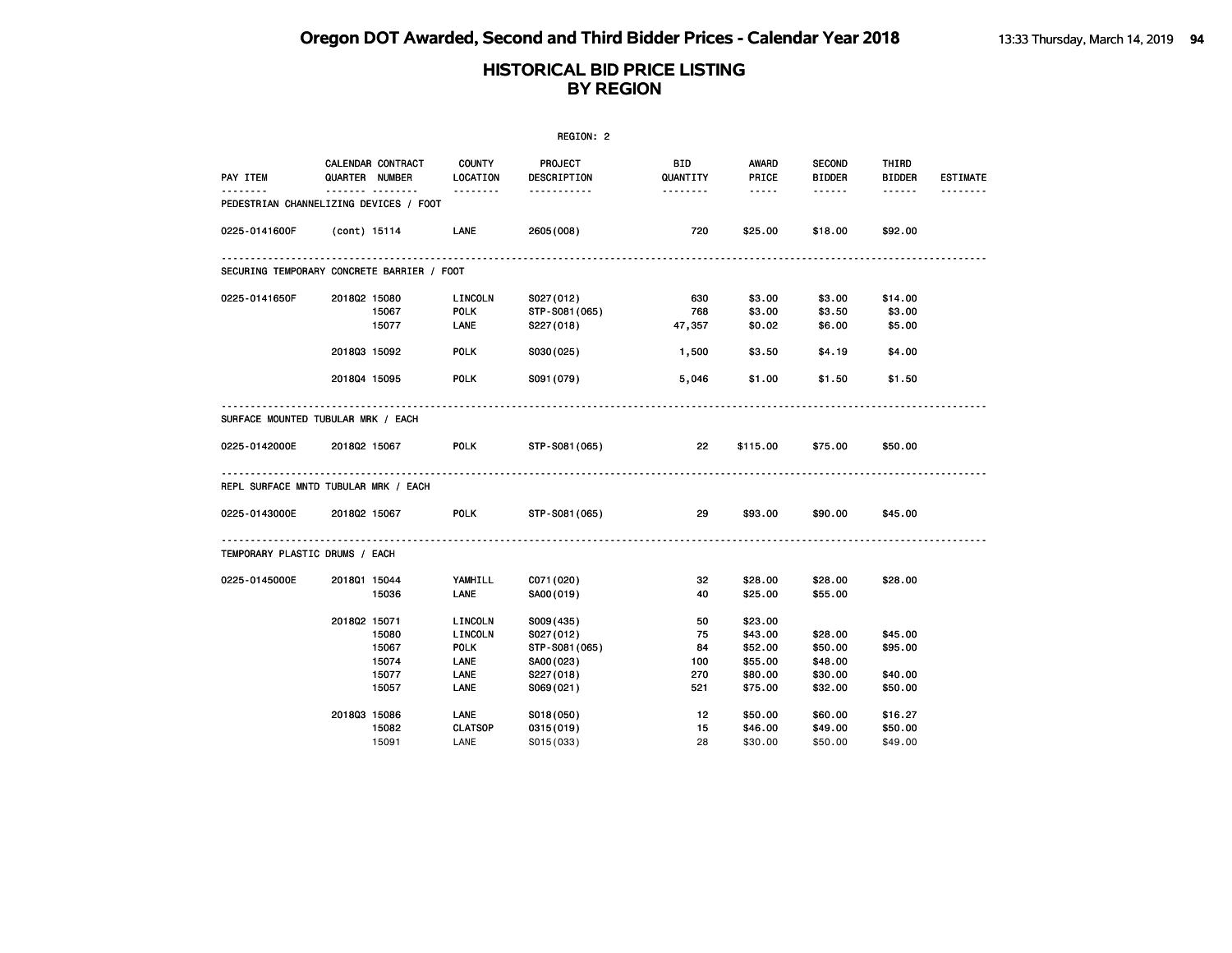|                                   |                |                   |                           | REGION: 2              |                 |                |                                |                        |                 |
|-----------------------------------|----------------|-------------------|---------------------------|------------------------|-----------------|----------------|--------------------------------|------------------------|-----------------|
| PAY ITEM                          | QUARTER NUMBER | CALENDAR CONTRACT | <b>COUNTY</b><br>LOCATION | PROJECT<br>DESCRIPTION | BID<br>QUANTITY | AWARD<br>PRICE | <b>SECOND</b><br><b>BIDDER</b> | THIRD<br><b>BIDDER</b> | <b>ESTIMATE</b> |
| TEMPORARY PLASTIC DRUMS / EACH    |                | ------            | .                         | -----------            | <u>.</u>        | $- - - - -$    | .                              |                        | <u>.</u>        |
| 0225-0145000E                     | (cont) 15092   |                   | <b>POLK</b>               | S030(025)              | 58              | \$28.00        | \$33.51                        | \$32.00                |                 |
|                                   |                | 15088             | <b>CLATSOP</b>            | STP-S009(458)          | 89              | \$28.00        | \$45.00                        | \$40.00                |                 |
|                                   |                | 15085             | <b>MARION</b>             | S001 (487)             | 200             | \$30.00        | \$80.00                        |                        |                 |
|                                   | 201804 15094   |                   | LINCOLN                   | S009(482)              | 12              | \$50.00        | \$55.00                        | \$10.00                |                 |
|                                   |                | 15100             | <b>CLATSOP</b>            | S009(476)              | 12              | \$35.00        | \$45.00                        | \$50.00                |                 |
|                                   |                | 15114             | LANE                      | 2605 (008)             | 27              | \$5.00         | \$49.00                        | \$63.00                |                 |
|                                   |                | 15109             | <b>CLATSOP</b>            | S009(445)              | 107             | \$39.00        | \$30.00                        | \$56.00                |                 |
|                                   |                | 15113             | YAMHILL                   | S039(050)              | 110             | \$32.00        | \$28.00                        |                        |                 |
|                                   |                | 15117             | MARION                    | S162(057)              | 167             | \$32.00        | \$30.00                        | \$31.00                |                 |
|                                   |                | 15095             | <b>POLK</b>               | S091 (079)             | 229             | \$40.00        | \$28.00                        | \$28.00                |                 |
|                                   |                | 15126             | LANE                      | S062(041)              | 242             | \$45.00        | \$23.73                        | \$60.00                |                 |
| TEMP FLEXIBLE PVMT MARKERS / EACH |                |                   |                           |                        |                 |                |                                |                        |                 |
| 0225-0149000E                     | 201802 15080   |                   | LINCOLN                   | S027(012)              | 400             | \$2.00         | \$2.00                         | \$1.80                 |                 |
|                                   |                | 15067             | <b>POLK</b>               | STP-S081 (065)         | 2,800           | \$4.00         | \$2.00                         | \$1.20                 |                 |
|                                   |                | 15074             | LANE                      | SA00(023)              | 19,000          | \$1.00         | \$2.00                         |                        |                 |
|                                   | 201803 15091   |                   | LANE                      | S015(033)              | 138             | \$1.00         | \$2.00                         | \$1.50                 |                 |
|                                   |                | 15092             | <b>POLK</b>               | S030(025)              | 590             | \$2.00         | \$2.99                         | \$1.50                 |                 |
|                                   |                | 15085             | <b>MARION</b>             | S001 (487)             | 600             | \$4.00         | \$0.50                         |                        |                 |
|                                   | 201804 15094   |                   | LINCOLN                   | S009(482)              | 180             | \$1.50         | \$5.00                         | \$1.00                 |                 |
|                                   |                | 15126             | LANE                      | S062(041)              | 1,183           | \$2.00         | \$2.73                         | \$0.50                 |                 |
|                                   |                | 15095             | <b>POLK</b>               | S091 (079)             | 1,400           | \$8.00         | \$1.50                         | \$1.00                 |                 |
|                                   |                | 15100             | <b>CLATSOP</b>            | S009(476)              | 6,013           | \$0.01         | \$1.40                         | \$1.50                 |                 |
|                                   |                | 15113             | YAMHILL                   | S039(050)              | 9,041           | \$1.35         | \$0.01                         |                        |                 |
| TEMPORARY REMOVABLE TAPE / FOOT   |                |                   |                           |                        |                 |                |                                |                        |                 |
| 0225-0150000F                     | 2018Q2 15067   |                   | <b>POLK</b>               | STP-S081 (065)         | 25              | \$9.00         | \$6.60                         | \$6.00                 |                 |
|                                   |                | 15080             | LINCOLN                   | S027(012)              | 750             | \$1.95         | \$2.00                         | \$1.95                 |                 |
|                                   |                | 15071             | LINCOLN                   | S009(435)              | 4,000           | \$1.45         |                                |                        |                 |
|                                   | 201803 15088   |                   | <b>CLATSOP</b>            | STP-S009(458)          | 48              | \$25.00        | \$6.00                         | \$25.00                |                 |
|                                   | 201804 15126   |                   | LANE                      | S062(041)              | 90              | \$6.00         | \$5.27                         | \$8.00                 |                 |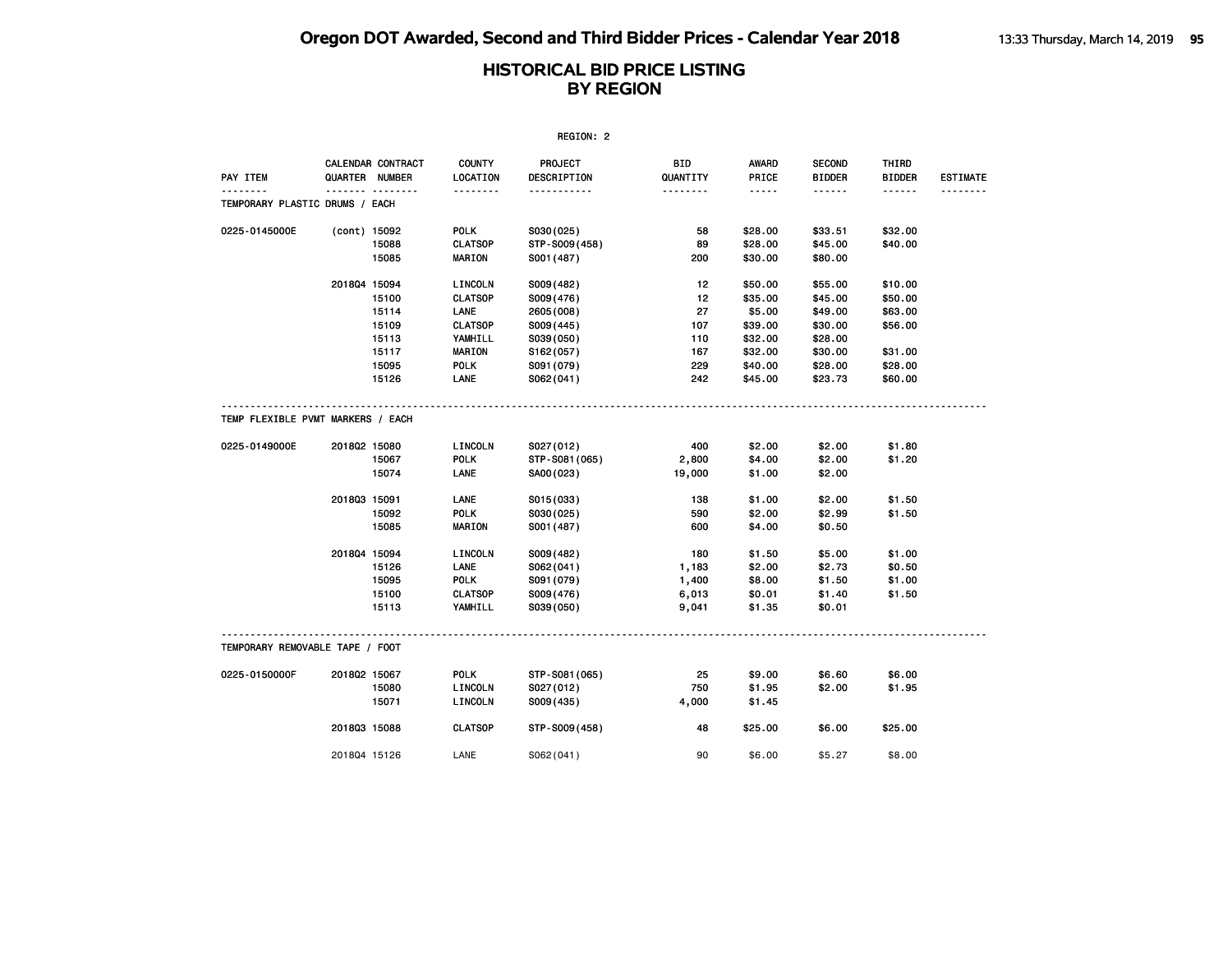|                                      | REGION: 2    |                                     |                                |                                         |                               |                            |                                |                            |                 |  |  |
|--------------------------------------|--------------|-------------------------------------|--------------------------------|-----------------------------------------|-------------------------------|----------------------------|--------------------------------|----------------------------|-----------------|--|--|
| PAY ITEM                             |              | CALENDAR CONTRACT<br>QUARTER NUMBER | <b>COUNTY</b><br>LOCATION      | PROJECT<br>DESCRIPTION                  | <b>BID</b><br>QUANTITY        | <b>AWARD</b><br>PRICE      | <b>SECOND</b><br><b>BIDDER</b> | THIRD<br><b>BIDDER</b>     | <b>ESTIMATE</b> |  |  |
| TEMPORARY NON-REFLECTIVE TAPE / FOOT |              | .                                   | .                              | .                                       | <u>.</u>                      | -----                      | ------                         | ------                     |                 |  |  |
| 0225-0152000F                        | 201804 15114 |                                     | LANE                           | 2605 (008)                              | 116                           | \$3.00                     | \$3.25                         | \$4.00                     |                 |  |  |
| TEMPORARY STRIPING / FOOT            |              |                                     |                                |                                         |                               |                            |                                |                            |                 |  |  |
| 0225-0153000F                        | 2018Q1 15044 |                                     | YAMHILL                        | C071 (020)                              | 6,000                         | \$0.27                     | \$0.27                         | \$0.27                     |                 |  |  |
|                                      | 201802 15071 | 15080<br>15074                      | LINCOLN<br>LINCOLN<br>LANE     | S009(435)<br>S027(012)<br>SA00(023)     | 3,360<br>7,000<br>22,600      | \$0.23<br>\$0.21<br>\$0.13 | \$0.25<br>\$0.15               | \$0.22                     |                 |  |  |
|                                      |              | 15067<br>15077<br>15057             | <b>POLK</b><br>LANE<br>LANE    | STP-S081(065)<br>S227(018)<br>S069(021) | 103,544<br>122,899<br>422,893 | \$0.15<br>\$0.14<br>\$0.10 | \$0.17<br>\$0.13<br>\$0.01     | \$0.15<br>\$0.15<br>\$0.01 |                 |  |  |
|                                      | 201803 15086 | 15092                               | LANE<br><b>POLK</b>            | S018(050)<br>S030(025)                  | 2,200<br>17,330               | \$1.50<br>\$0.16           | \$0.90<br>\$0.34               | \$1.08<br>\$0.18           |                 |  |  |
|                                      | 201804 15114 | 15095<br>15113                      | LANE<br><b>POLK</b><br>YAMHILL | 2605 (008)<br>S091 (079)<br>S039(050)   | 24,390<br>34,015<br>51,660    | \$0.16<br>\$0.18<br>\$0.16 | \$0.17<br>\$0.22<br>\$0.10     | \$0.50<br>\$0.18           |                 |  |  |
| TEMPORARY PAVEMENT LEGENDS / EACH    |              |                                     |                                |                                         |                               |                            |                                |                            |                 |  |  |
| 0225-0153100E                        | 201802 15067 |                                     | <b>POLK</b>                    | STP-S081(065)                           | 8                             | \$85.00                    | \$72.60                        | \$75.00                    |                 |  |  |
|                                      | 201803 15082 |                                     | <b>CLATSOP</b>                 | 0315(019)                               | $\overline{4}$                | \$185.00                   | \$195.00                       | \$200.00                   |                 |  |  |
|                                      | 201804 15114 |                                     | LANE                           | 2605 (008)                              | 21                            | \$60.00                    | \$65.00                        | \$60.00                    |                 |  |  |
| TEMPORARY PAVEMENT BARS / SQFT       |              |                                     |                                |                                         |                               |                            |                                |                            |                 |  |  |
| 0225-0153200J                        | 201802 15080 | 15067                               | LINCOLN<br><b>POLK</b>         | S027(012)<br>STP-S081(065)              | 168<br>2,372                  | \$3.46<br>\$3.00           | \$3.50<br>\$1.65               | \$3.55<br>\$2.35           |                 |  |  |
|                                      | 201803 15092 |                                     | <b>POLK</b>                    | S030(025)                               | 30                            | \$5.25                     | \$5.98                         | \$6.00                     |                 |  |  |
|                                      | 201804 15100 |                                     | <b>CLATSOP</b>                 | S009(476)                               | 60                            | \$3.28                     | \$3.50                         | \$5.50                     |                 |  |  |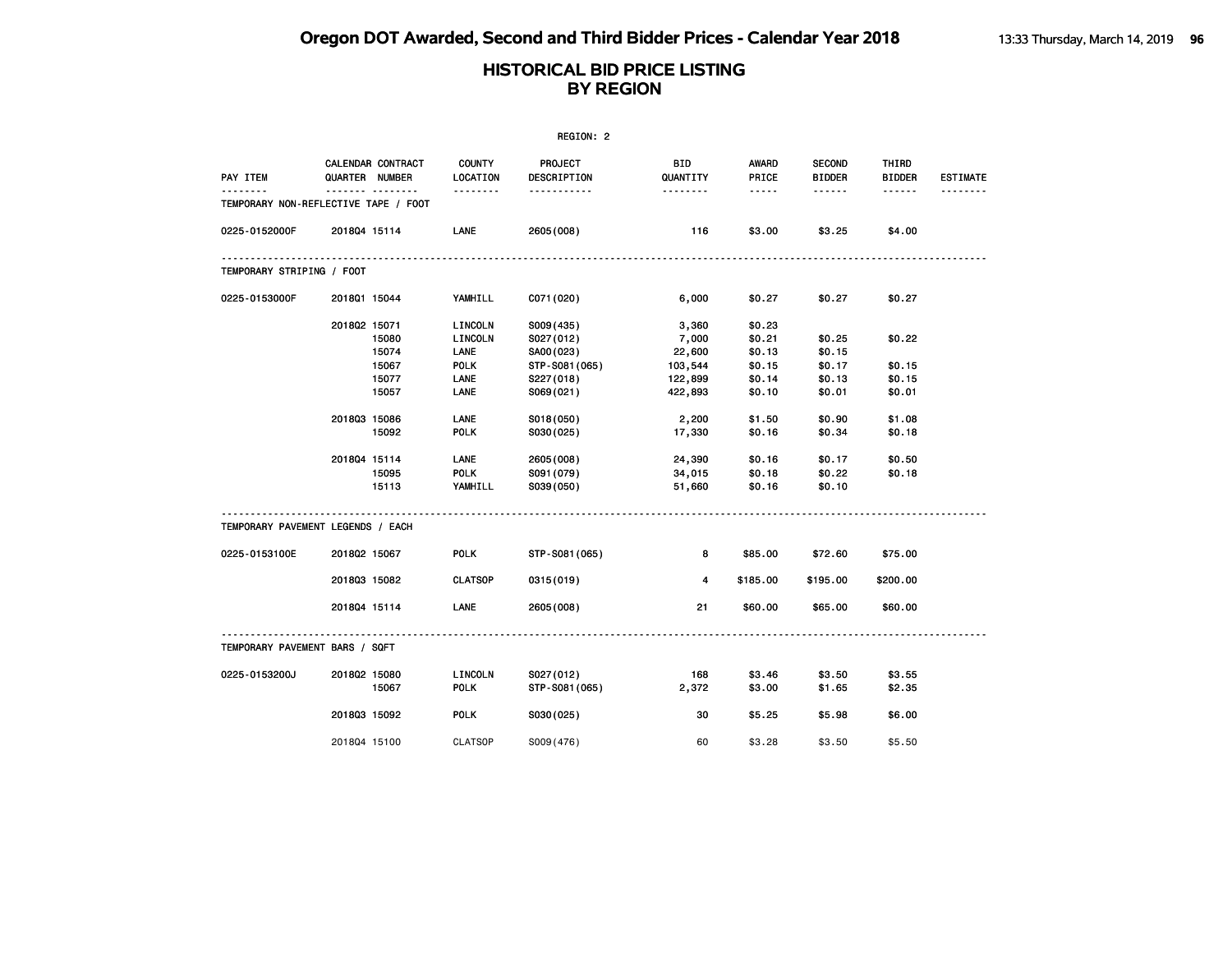|                                           |                |                         |                                                  | REGION: 2                                         |                             |                                      |                                      |                            |                 |
|-------------------------------------------|----------------|-------------------------|--------------------------------------------------|---------------------------------------------------|-----------------------------|--------------------------------------|--------------------------------------|----------------------------|-----------------|
| PAY ITEM                                  | QUARTER NUMBER | CALENDAR CONTRACT       | <b>COUNTY</b><br>LOCATION                        | PROJECT<br>DESCRIPTION                            | <b>BID</b><br>QUANTITY      | <b>AWARD</b><br>PRICE                | <b>SECOND</b><br><b>BIDDER</b>       | THIRD<br><b>BIDDER</b>     | <b>ESTIMATE</b> |
| TEMPORARY PAVEMENT BARS / SQFT            |                | <u>.</u>                | .                                                | .                                                 | <u>.</u>                    | -----                                | .                                    | ------                     |                 |
| 0225-0153200J                             | (cont) 15095   | 15114                   | POLK<br>LANE                                     | S091 (079)<br>2605 (008)                          | 232<br>1,860                | \$2.75<br>\$1.75                     | \$3.50<br>\$1.90                     | \$2.75<br>\$2.00           |                 |
| TEMPORARY TRANSVERSE RUMBLE STRIPS / FOOT |                |                         |                                                  |                                                   |                             |                                      |                                      |                            |                 |
| 0225-0153800F                             | 201804 15100   | 15126                   | <b>CLATSOP</b><br><b>LANE</b>                    | S009(476)<br>S062(041)                            | 132<br>132                  | \$72.17<br>\$15.00                   | \$230.00<br>\$79.13                  | \$20.00<br>\$11.00         |                 |
| STRIPE REMOVAL / FOOT                     |                |                         |                                                  |                                                   |                             |                                      |                                      |                            |                 |
| 0225-0154000F                             | 201801 15036   | 15044                   | LANE<br>YAMHILL                                  | SA00(019)<br>C071 (020)                           | 1,570<br>6,000              | \$1.00<br>\$0.39                     | \$2.00<br>\$0.39                     | \$0.40                     |                 |
|                                           | 201802 15080   | 15071                   | LINCOLN<br>LINCOLN                               | S027(012)<br>S009(435)                            | 3,000<br>6,720              | \$0.85<br>\$0.56                     | \$0.85                               | \$0.85                     |                 |
|                                           |                | 15057<br>15074<br>15067 | LANE<br>LANE<br><b>POLK</b>                      | S069(021)<br>SA00(023)<br>STP-S081 (065)          | 13,000<br>20,900<br>83,485  | \$0.37<br>\$0.52<br>\$0.43           | \$0.35<br>\$0.60<br>\$0.33           | \$0.33<br>\$0.55           |                 |
|                                           |                | 15077                   | LANE                                             | S227(018)                                         | 123,357                     | \$0.40                               | \$0.39                               | \$0.42                     |                 |
|                                           | 201803 15086   | 15092                   | LANE<br><b>POLK</b>                              | S018(050)<br>S030(025)                            | 4,400<br>9,200              | \$1.50<br>\$0.45                     | \$1.10<br>\$0.90                     | \$1.08<br>\$0.50           |                 |
|                                           | 201804 15113   | 15100<br>15126<br>15095 | YAMHILL<br><b>CLATSOP</b><br>LANE<br><b>POLK</b> | S039(050)<br>S009(476)<br>S062(041)<br>S091 (079) | 450<br>540<br>725<br>18,390 | \$2.40<br>\$2.73<br>\$2.50<br>\$0.42 | \$1.25<br>\$2.50<br>\$2.11<br>\$0.46 | \$1.25<br>\$1.00<br>\$0.42 |                 |
| LEGEND REMOVAL / SQFT                     |                |                         |                                                  |                                                   |                             |                                      |                                      |                            |                 |
| 0225-0155100J                             | 201801 15036   |                         | LANE                                             | SA00(019)                                         | 129                         | \$3.10                               | \$3.00                               |                            |                 |
|                                           | 201802 15067   |                         | <b>POLK</b>                                      | STP-S081(065)                                     | 96                          | \$3.50                               | \$3.30                               | \$3.00                     |                 |
|                                           | 201803 15082   |                         | <b>CLATSOP</b>                                   | 0315 (019)                                        | 24                          | \$24.00                              | \$26.00                              | \$28.45                    |                 |
| BAR REMOVAL / SQFT                        |                |                         |                                                  |                                                   |                             |                                      |                                      |                            |                 |
| 0225-0156000J                             | 201801 15036   |                         | LANE                                             | SA00(019)                                         | 283                         | \$3.20                               | \$6.00                               |                            |                 |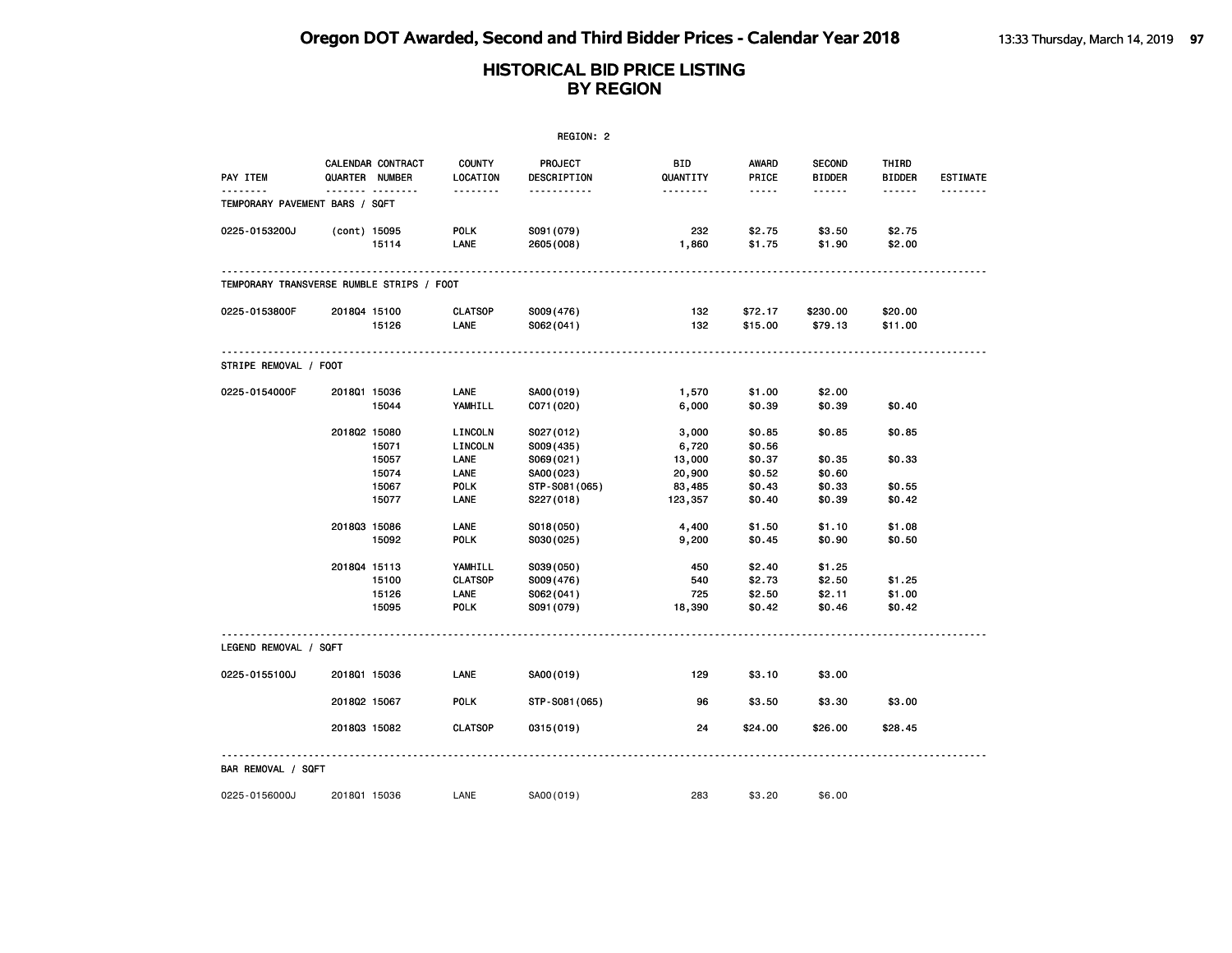|                                      |              |                                         |                                | REGION: 2                   |                                          |                     |                                     |                        |                      |
|--------------------------------------|--------------|-----------------------------------------|--------------------------------|-----------------------------|------------------------------------------|---------------------|-------------------------------------|------------------------|----------------------|
| PAY ITEM<br><u>.</u>                 |              | CALENDAR CONTRACT<br>QUARTER NUMBER<br> | <b>COUNTY</b><br>LOCATION<br>. | PROJECT<br>DESCRIPTION<br>. | BID<br>QUANTITY<br><u> - - - - - - -</u> | AWARD<br>PRICE<br>. | <b>SECOND</b><br><b>BIDDER</b><br>. | THIRD<br><b>BIDDER</b> | <b>ESTIMATE</b><br>. |
|                                      | 201802 15080 | 15067                                   | LINCOLN<br><b>POLK</b>         | S027(012)<br>STP-S081(065)  | 84<br>1,570                              | \$2.85<br>\$2.00    | \$2.85<br>\$2.75                    | \$2.85<br>\$1.85       |                      |
|                                      | 2018Q3 15092 |                                         | <b>POLK</b>                    | S030(025)                   | 30                                       | \$5.25              | \$9.57                              | \$6.00                 |                      |
|                                      | 201804 15095 |                                         | <b>POLK</b>                    | S091 (079)                  | 183                                      | \$3.00              | \$7.65                              | \$3.00                 |                      |
| SEQUENTIAL ARROW SIGNS / EACH        |              |                                         |                                |                             |                                          |                     |                                     |                        |                      |
| 0225-0162000E                        | 201801 15036 |                                         | LANE                           | SA00(019)                   | $\overline{2}$                           | \$1,000             | \$1,525                             |                        |                      |
|                                      | 2018Q2 15080 |                                         | LINCOLN                        | S027(012)                   | $\mathbf{1}$                             | \$1,500             | \$3,000                             | \$800                  |                      |
|                                      |              | 15057                                   | LANE                           | S069(021)                   | $\overline{2}$                           | \$1,350             | \$3,300                             | \$2,000                |                      |
|                                      |              | 15077                                   | LANE                           | S227(018)                   | $\overline{4}$                           | \$6,000             | \$2,500                             | \$3,000                |                      |
|                                      | 201803 15092 |                                         | <b>POLK</b>                    | S030(025)                   | $\mathbf{1}$                             | \$5,400             | \$2,948                             | \$1,745                |                      |
|                                      |              | 15085                                   | <b>MARION</b>                  | S001 (487)                  | $\overline{2}$                           | \$2,500             | \$2,500                             |                        |                      |
|                                      | 201804 15109 |                                         | <b>CLATSOP</b>                 | S009(445)                   | $\mathbf{1}$                             | \$6,900             | \$3,000                             | \$650                  |                      |
|                                      |              | 15113                                   | YAMHILL                        | S039(050)                   | $\overline{2}$                           | \$2,500             | \$1,200                             |                        |                      |
|                                      |              | 15114                                   | LANE                           | 2605 (008)                  | $\overline{2}$                           | \$2,500             | \$1,650                             | \$6,000                |                      |
| PORTABLE CHGBLE MESSAGE SIGNS / EACH |              |                                         |                                |                             |                                          |                     |                                     |                        |                      |
| 0225-0164000E                        | 201801 15036 |                                         | <b>LANE</b>                    | SA00(019)                   | 3                                        | \$2,000             | \$2,200                             |                        |                      |
|                                      | 201802 15071 |                                         | LINCOLN                        | S009 (435)                  | $\overline{2}$                           | \$5,000             |                                     |                        |                      |
|                                      |              | 15074                                   | LANE                           | SA00(023)                   | $\overline{2}$                           | \$6,500             | \$6,000                             |                        |                      |
|                                      |              | 15080                                   | LINCOLN                        | S027(012)                   | $\overline{2}$                           | \$3,000             | \$9,000                             | \$6,500                |                      |
|                                      |              | 15077                                   | LANE                           | S227(018)                   | 3                                        | \$25,000            | \$8,500                             | \$10,000               |                      |
|                                      |              | 15067                                   | <b>POLK</b>                    | STP-S081(065)               | $\overline{4}$                           | \$20,000            | \$12,000                            | \$15,000               |                      |
|                                      |              | 15057                                   | LANE                           | S069(021)                   | 8                                        | \$4,490             | \$4,000                             | \$5,000                |                      |
|                                      | 201803 15085 |                                         | <b>MARION</b>                  | S001 (487)                  | $\overline{2}$                           | \$4,000             | \$6,000                             |                        |                      |
|                                      |              | 15086                                   | LANE                           | S018(050)                   | $\overline{2}$                           | \$4,000             | \$4,000                             | \$4,183                |                      |
|                                      |              | 15088                                   | <b>CLATSOP</b>                 | STP-S009(458)               | $\overline{2}$                           | \$3,105             | \$4,500                             | \$11,000               |                      |
|                                      |              | 15091                                   | LANE                           | S015(033)                   | $\overline{2}$                           | \$1,500             | \$5,000                             | \$2,000                |                      |
|                                      |              | 15092                                   | <b>POLK</b>                    | S030(025)                   | $\overline{2}$                           | \$12,000            | \$4,005                             | \$7,300                |                      |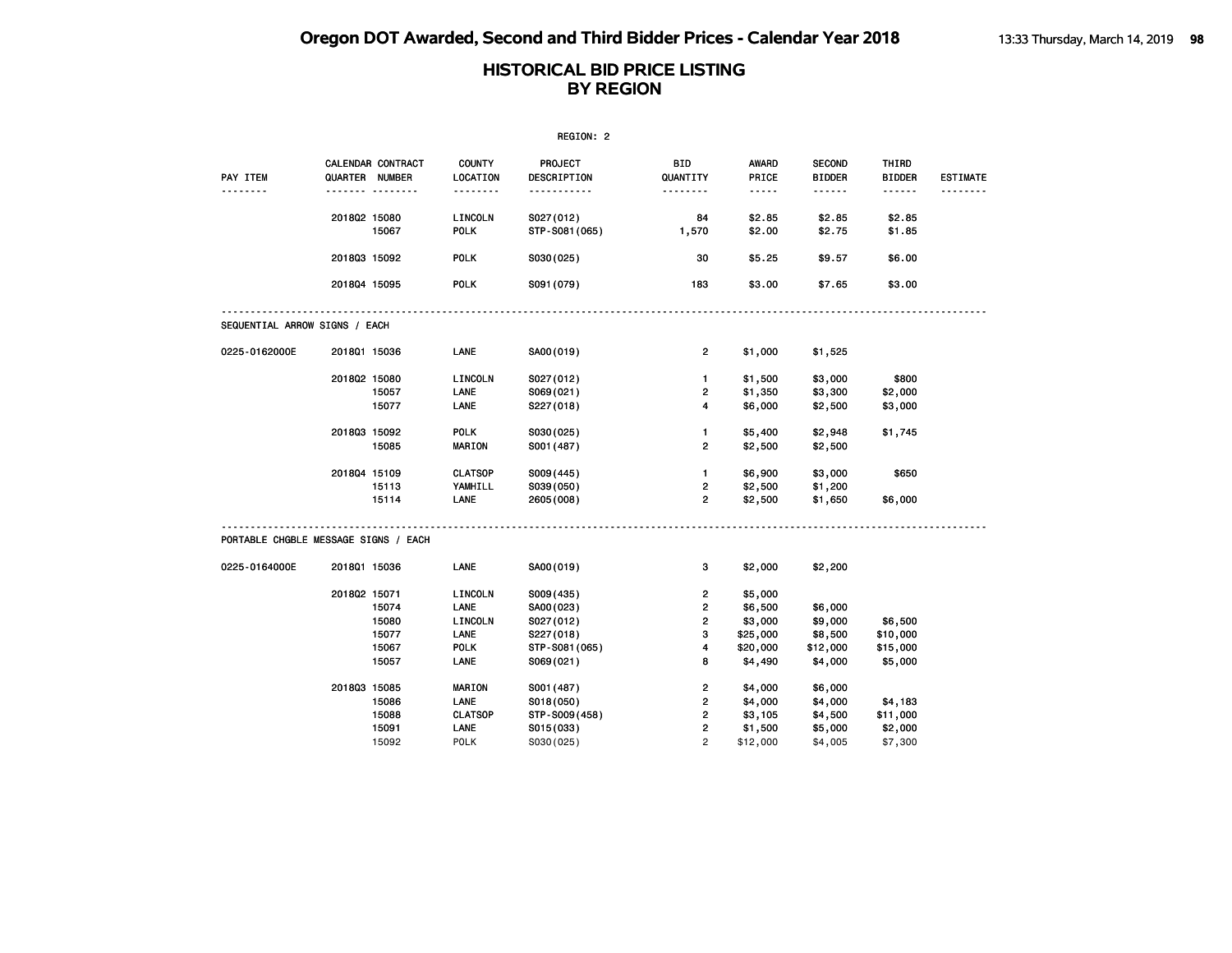|                                                 |                                     |       |                           | REGION: 2              |                         |                                                                                                               |                                |                        |                 |
|-------------------------------------------------|-------------------------------------|-------|---------------------------|------------------------|-------------------------|---------------------------------------------------------------------------------------------------------------|--------------------------------|------------------------|-----------------|
| PAY ITEM                                        | CALENDAR CONTRACT<br>QUARTER NUMBER |       | <b>COUNTY</b><br>LOCATION | PROJECT<br>DESCRIPTION | BID<br>QUANTITY         | AWARD<br>PRICE                                                                                                | <b>SECOND</b><br><b>BIDDER</b> | THIRD<br><b>BIDDER</b> | <b>ESTIMATE</b> |
| PORTABLE CHGBLE MESSAGE SIGNS / EACH            | <u></u>                             |       | <u>.</u>                  | .                      | --------                | $\frac{1}{2} \frac{1}{2} \frac{1}{2} \frac{1}{2} \frac{1}{2} \frac{1}{2} \frac{1}{2} \frac{1}{2} \frac{1}{2}$ | ------                         | ------                 |                 |
| 0225-0164000E                                   | 201804 15094                        |       | LINCOLN                   | S009(482)              | $\overline{2}$          | \$12,000                                                                                                      | \$12,000                       | \$5,000                |                 |
|                                                 |                                     | 15100 | <b>CLATSOP</b>            | S009(476)              | $\overline{\mathbf{c}}$ | \$1,367                                                                                                       | \$6,000                        | \$1,500                |                 |
|                                                 |                                     | 15126 | LANE                      | S062(041)              | $\overline{\mathbf{c}}$ | \$4,000                                                                                                       | \$4,782                        | \$4,500                |                 |
|                                                 |                                     | 15114 | LANE                      | 2605 (008)             | 3                       | \$3,000                                                                                                       | \$9,800                        | \$15,000               |                 |
|                                                 |                                     | 15095 | <b>POLK</b>               | S091 (079)             | 4                       | \$8,000                                                                                                       | \$10,000                       | \$10,000               |                 |
|                                                 |                                     | 15113 | YAMHILL                   | S039(050)              | 4                       | \$5,000                                                                                                       | \$4,000                        |                        |                 |
|                                                 |                                     | 15109 | <b>CLATSOP</b>            | S009(445)              | 6                       | \$7,700                                                                                                       | \$6,000                        | \$1,290                |                 |
|                                                 |                                     | 15117 | MARION                    | S162(057)              | 9                       | \$6,000                                                                                                       | \$5,000                        | \$2,600                |                 |
| SMART WORK ZONE SYSTEM MOBILIZATION / EACH      |                                     |       |                           |                        |                         |                                                                                                               |                                |                        |                 |
| 0225-0167100E                                   | 201802 15057                        |       | LANE                      | S069(021)              | $\mathbf{1}$            | \$2,800                                                                                                       | \$1,700                        | \$3,000                |                 |
|                                                 |                                     | 15071 | LINCOLN                   | S009(435)              | $\mathbf{1}$            | \$2,800                                                                                                       |                                |                        |                 |
| SMART WORK ZONE SYSTEM / DAY                    |                                     |       |                           |                        |                         |                                                                                                               |                                |                        |                 |
|                                                 |                                     |       |                           |                        |                         |                                                                                                               |                                |                        |                 |
| 0225-0167200U                                   | 201802 15071                        |       | LINCOLN                   | S009(435)              | 45                      | \$475.00                                                                                                      |                                |                        |                 |
|                                                 |                                     | 15057 | LANE                      | S069(021)              | 60                      | \$425.00                                                                                                      | \$270.00                       | \$350.00               |                 |
| PORTABLE CHGBLE MESSAGE SIGNS, ROLL MNTD / EACH |                                     |       |                           |                        |                         |                                                                                                               |                                |                        |                 |
| 0225-0167300E                                   | 201802 15057                        |       | LANE                      | S069(021)              | $\overline{2}$          | \$10,550                                                                                                      | \$8,400                        | \$8,000                |                 |
| RADAR SPEED TRAILER / EACH                      |                                     |       |                           |                        |                         |                                                                                                               |                                |                        |                 |
| 0225-0167500E                                   | 201802 15057                        |       | LANE                      | S069(021)              | $\overline{2}$          | \$4,050                                                                                                       | \$5,500                        | \$2,500                |                 |
|                                                 |                                     |       |                           |                        |                         |                                                                                                               |                                |                        |                 |
|                                                 | 201803 15085                        |       | <b>MARION</b>             | S001 (487)             | $\mathbf{1}$            | \$5,000                                                                                                       | \$6,000                        |                        |                 |
| TEMPORARY SIDEWALK RAMP, PARALLEL / EACH        |                                     |       |                           |                        |                         |                                                                                                               |                                |                        |                 |
| 0225-0167610E                                   | 201802 15067                        |       | <b>POLK</b>               | STP-S081(065)          | $\mathbf{1}$            | \$2,200                                                                                                       | \$2,000                        | \$1,000                |                 |
| TEMPORARY SIDEWALK RAMP, PERPENDICULAR / EACH   |                                     |       |                           |                        |                         |                                                                                                               |                                |                        |                 |
| 0225-0167620E                                   | 201802 15067                        |       | POLK                      | STP-S081 (065)         | 6                       | \$2,200                                                                                                       | \$2,000                        | \$1,000                |                 |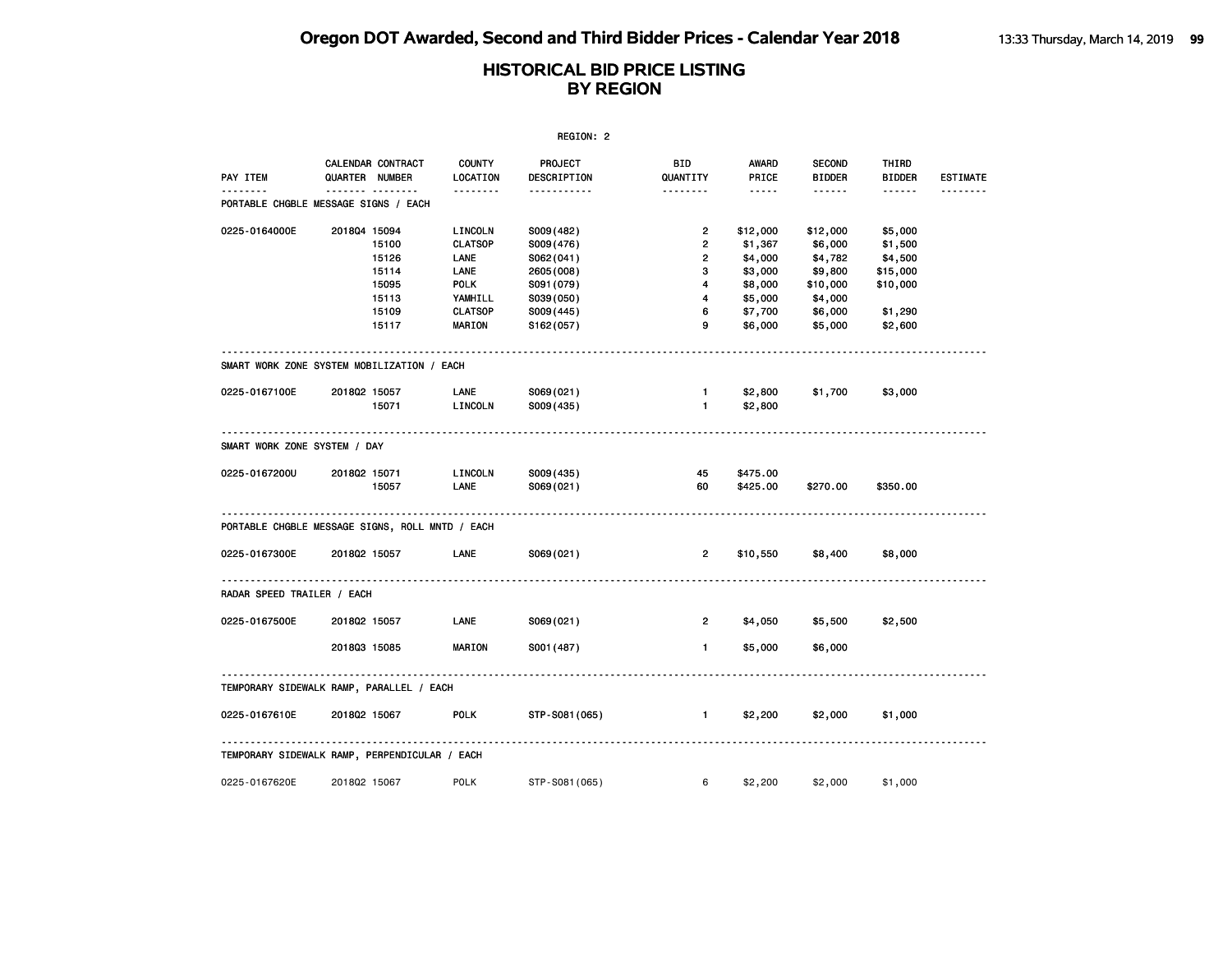|                                                  |              |                                            | REGION: 2                 |                        |                        |                                                                                                                           |                                |                        |                 |
|--------------------------------------------------|--------------|--------------------------------------------|---------------------------|------------------------|------------------------|---------------------------------------------------------------------------------------------------------------------------|--------------------------------|------------------------|-----------------|
| PAY ITEM                                         |              | CALENDAR CONTRACT<br><b>QUARTER NUMBER</b> | <b>COUNTY</b><br>LOCATION | PROJECT<br>DESCRIPTION | <b>BID</b><br>QUANTITY | <b>AWARD</b><br>PRICE                                                                                                     | <b>SECOND</b><br><b>BIDDER</b> | THIRD<br><b>BIDDER</b> | <b>ESTIMATE</b> |
| .<br>TEMPORARY SIDEWALK RAMP, CONSTRUCTED / EACH |              |                                            | .                         | .                      | --------               | $\frac{1}{2} \left( \frac{1}{2} \right) \left( \frac{1}{2} \right) \left( \frac{1}{2} \right) \left( \frac{1}{2} \right)$ | ------                         | ------                 |                 |
| 0225-0167630E                                    |              | 2018Q2 15074                               | LANE                      | SA00(023)              | 2                      | \$1,500                                                                                                                   | \$1,000                        |                        |                 |
|                                                  |              | 15067                                      | <b>POLK</b>               | STP-S081 (065)         | 60                     | \$1,500                                                                                                                   | \$600                          | \$1,000                |                 |
| TEMPORARY CURB RAMP, PARALLEL / EACH             |              |                                            |                           |                        |                        |                                                                                                                           |                                |                        |                 |
| 0225-0167640E                                    |              | 201804 15114                               | LANE                      | 2605 (008)             | 2                      | \$500                                                                                                                     | \$555                          | \$1,500                |                 |
|                                                  |              | 15094                                      | LINCOLN                   | S009(482)              | 3                      | \$1,500                                                                                                                   | \$2,100                        | \$1,000                |                 |
| TEMPORARY CURB RAMP, PERPENDICULAR / EACH        |              |                                            |                           |                        |                        |                                                                                                                           |                                |                        |                 |
| 0225-0167650E                                    | 2018Q2 15080 |                                            | LINCOLN                   | S027(012)              | $\overline{2}$         | \$500.00                                                                                                                  | \$350.00                       | \$755.00               |                 |
|                                                  |              | 201804 15094                               | LINCOLN                   | S009(482)              | $\overline{2}$         | \$1,500                                                                                                                   | \$5,000                        | \$1,000                |                 |
| FLAGGERS / HOUR                                  |              |                                            |                           |                        |                        |                                                                                                                           |                                |                        |                 |
| 0225-0168000T                                    |              | 2018Q1 15044                               | YAMHILL                   | C071 (020)             | 100                    | \$44.50                                                                                                                   | \$50.00                        | \$53.00                |                 |
|                                                  |              | 15036                                      | LANE                      | SA00(019)              | 210                    | \$60.00                                                                                                                   | \$40.00                        |                        |                 |
|                                                  | 201802 15077 |                                            | LANE                      | S227(018)              | 240                    | \$60.00                                                                                                                   | \$51.00                        | \$55.00                |                 |
|                                                  |              | 15071                                      | LINCOLN                   | S009(435)              | 800                    | \$53.00                                                                                                                   |                                |                        |                 |
|                                                  |              | 15057                                      | LANE                      | S069(021)              | 1,100                  | \$54.00                                                                                                                   | \$51.50                        | \$50.00                |                 |
|                                                  |              | 15080                                      | LINCOLN                   | S027(012)              | 2,800                  | \$58.50                                                                                                                   | \$51.50                        | \$60.00                |                 |
|                                                  |              | 15074                                      | LANE                      | SA00(023)              | 3,500                  | \$55.00                                                                                                                   | \$52.00                        |                        |                 |
|                                                  |              | 15067                                      | <b>POLK</b>               | STP-S081 (065)         | 6,000                  | \$60.00                                                                                                                   | \$55.00                        | \$53.00                |                 |
|                                                  | 201803 15091 |                                            | LANE                      | S015(033)              | 400                    | \$50.00                                                                                                                   | \$55.00                        | \$48.00                |                 |
|                                                  |              | 15092                                      | <b>POLK</b>               | S030(025)              | 600                    | \$55.85                                                                                                                   | \$62.70                        | \$62.00                |                 |
|                                                  |              | 15088                                      | <b>CLATSOP</b>            | STP-S009(458)          | 1,360                  | \$52.00                                                                                                                   | \$60.50                        | \$65.00                |                 |
|                                                  |              | 15082                                      | <b>CLATSOP</b>            | 0315 (019)             | 1,680                  | \$60.00                                                                                                                   | \$68.00                        | \$51.50                |                 |
|                                                  |              | 15086                                      | LANE                      | S018(050)              | 1,920                  | \$0.01                                                                                                                    | \$56.00                        | \$54.26                |                 |
|                                                  | 201804 15100 |                                            | <b>CLATSOP</b>            | S009(476)              | 500                    | \$54.50                                                                                                                   | \$53.00                        | \$49.00                |                 |
|                                                  |              | 15114                                      | LANE                      | 2605 (008)             | 1,360                  | \$56.00                                                                                                                   | \$62.25                        | \$60.00                |                 |
|                                                  |              | 15117                                      | <b>MARION</b>             | S162(057)              | 2,000                  | \$55.00                                                                                                                   | \$56.00                        | \$59.00                |                 |
|                                                  |              | 15094                                      | LINCOLN                   | S009(482)              | 2,200                  | \$64.00                                                                                                                   | \$60.00                        | \$50.00                |                 |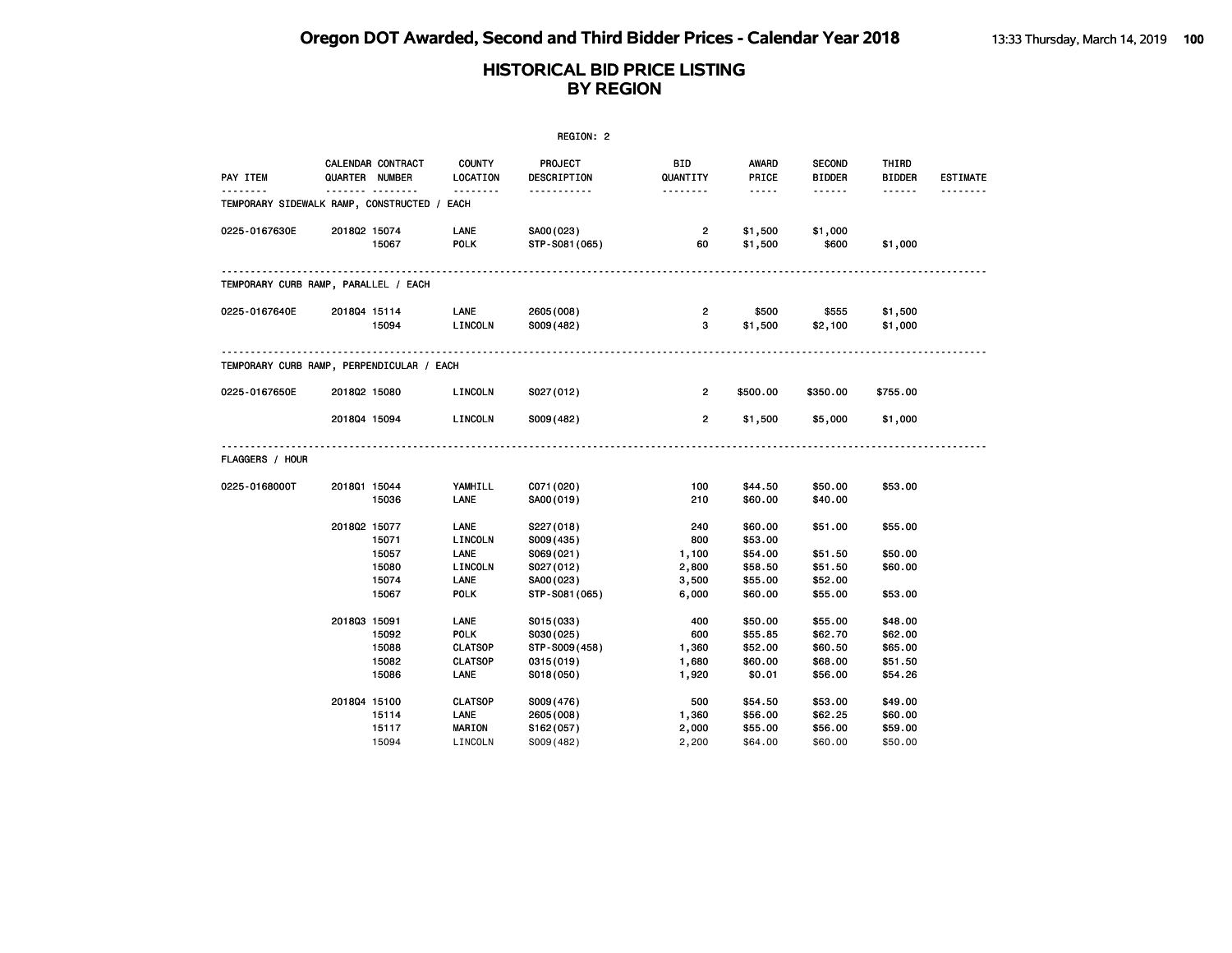|                                   |                |                                     |                           | REGION: 2              |                         |                         |                                |                        |                              |
|-----------------------------------|----------------|-------------------------------------|---------------------------|------------------------|-------------------------|-------------------------|--------------------------------|------------------------|------------------------------|
| PAY ITEM                          | QUARTER NUMBER | CALENDAR CONTRACT<br>. <sub>.</sub> | <b>COUNTY</b><br>LOCATION | PROJECT<br>DESCRIPTION | <b>BID</b><br>QUANTITY  | AWARD<br>PRICE<br>----- | <b>SECOND</b><br><b>BIDDER</b> | THIRD<br><b>BIDDER</b> | <b>ESTIMATE</b><br>- - - - - |
| <b>FLAGGERS / HOUR</b>            |                |                                     | --------                  | .                      | <u>.</u>                |                         | .                              | ------                 |                              |
| 0225-0168000T                     | (cont) 15095   |                                     | <b>POLK</b>               | S091 (079)             | 2,400                   | \$56.50                 | \$51.00                        | \$50.00                |                              |
|                                   |                | 15113                               | YAMHILL                   | S039(050)              | 2,500                   | \$55.00                 | \$67.00                        |                        |                              |
|                                   |                | 15126                               | LANE                      | S062(041)              | 4,600                   | \$59.00                 | \$51.64                        | \$60.00                |                              |
|                                   |                | 15109                               | <b>CLATSOP</b>            | S009(445)              | 12,000                  | \$0.01                  | \$51.25                        | \$59.00                |                              |
| FLAGGER STATION LIGHTING / EACH   |                |                                     |                           |                        |                         |                         |                                |                        |                              |
| 0225-0168100E                     | 201802 15071   |                                     | LINCOLN                   | S009(435)              | 4                       | \$3,000                 |                                |                        |                              |
|                                   |                | 15077                               | LANE                      | S227 (018)             | 4                       | \$0                     | \$1,750                        | \$1,200                |                              |
|                                   |                | 15057                               | LANE                      | S069(021)              | 6                       | \$3,255                 | \$2,500                        | \$2,000                |                              |
|                                   |                | 15080                               | LINCOLN                   | S027(012)              | 6                       | \$1,000                 | \$1,700                        | \$2,100                |                              |
|                                   |                | 15074                               | LANE                      | SA00(023)              | 8                       | \$1,500                 | \$2,400                        |                        |                              |
|                                   |                | 15067                               | <b>POLK</b>               | STP-S081 (065)         | 9                       | \$2,000                 | \$3,000                        | \$500                  |                              |
|                                   | 201803 15082   |                                     | <b>CLATSOP</b>            | 0315 (019)             | $\overline{2}$          | \$1,995                 | \$3,000                        | \$3,000                |                              |
|                                   |                | 15088                               | <b>CLATSOP</b>            | STP-S009(458)          | $\overline{2}$          | \$3,300                 | \$4,200                        | \$3,500                |                              |
|                                   |                | 15091                               | LANE                      | S015(033)              | $\overline{\mathbf{c}}$ | \$0                     | \$3,000                        | \$500                  |                              |
|                                   |                | 15092                               | <b>POLK</b>               | S030(025)              | 5                       | \$800                   | \$1,544                        | \$1,800                |                              |
|                                   | 201804 15094   |                                     | LINCOLN                   | S009(482)              | $\overline{\mathbf{c}}$ | \$5,175                 | \$5,000                        | \$3,000                |                              |
|                                   |                | 15109                               | <b>CLATSOP</b>            | S009(445)              | $\mathbf{2}$            | \$5,000                 | \$5,000                        | \$3,750                |                              |
|                                   |                | 15100                               | <b>CLATSOP</b>            | S009(476)              | 4                       | \$1,500                 | \$2,000                        | \$1,500                |                              |
|                                   |                | 15117                               | <b>MARION</b>             | S162(057)              | 4                       | \$2,000                 | \$900                          | \$1,920                |                              |
|                                   |                | 15126                               | LANE                      | S062(041)              | 5                       | \$2,100                 | \$942                          | \$1,600                |                              |
|                                   |                | 15095                               | <b>POLK</b>               | S091 (079)             | 6                       | \$1,900                 | \$1,000                        | \$1,000                |                              |
|                                   |                | 15113                               | YAMHILL                   | S039(050)              | 8                       | \$1,500                 | \$1,500                        |                        |                              |
|                                   |                | 15114                               | LANE                      | 2605 (008)             | 10                      | \$750                   | \$1,400                        | \$1,100                |                              |
| FLAGGER STATION LIGHTING / HOUR   |                |                                     |                           |                        |                         |                         |                                |                        |                              |
| 0225-0168100T                     | 201801 15036   |                                     | LANE                      | SA00(019)              | 210                     | \$5.00                  | \$15.00                        |                        |                              |
| TRAFFIC CONTROL SUPERVISOR / EACH |                |                                     |                           |                        |                         |                         |                                |                        |                              |
| 0225-0169000E                     | 2018Q1 15044   |                                     | YAMHILL                   | C071 (020)             | 15                      | \$1.00                  | \$100.00                       | \$400.00               |                              |
|                                   | 201802 15057   |                                     | LANE                      | S069(021)              | 75                      | \$1,100                 | \$600                          | \$2,600                |                              |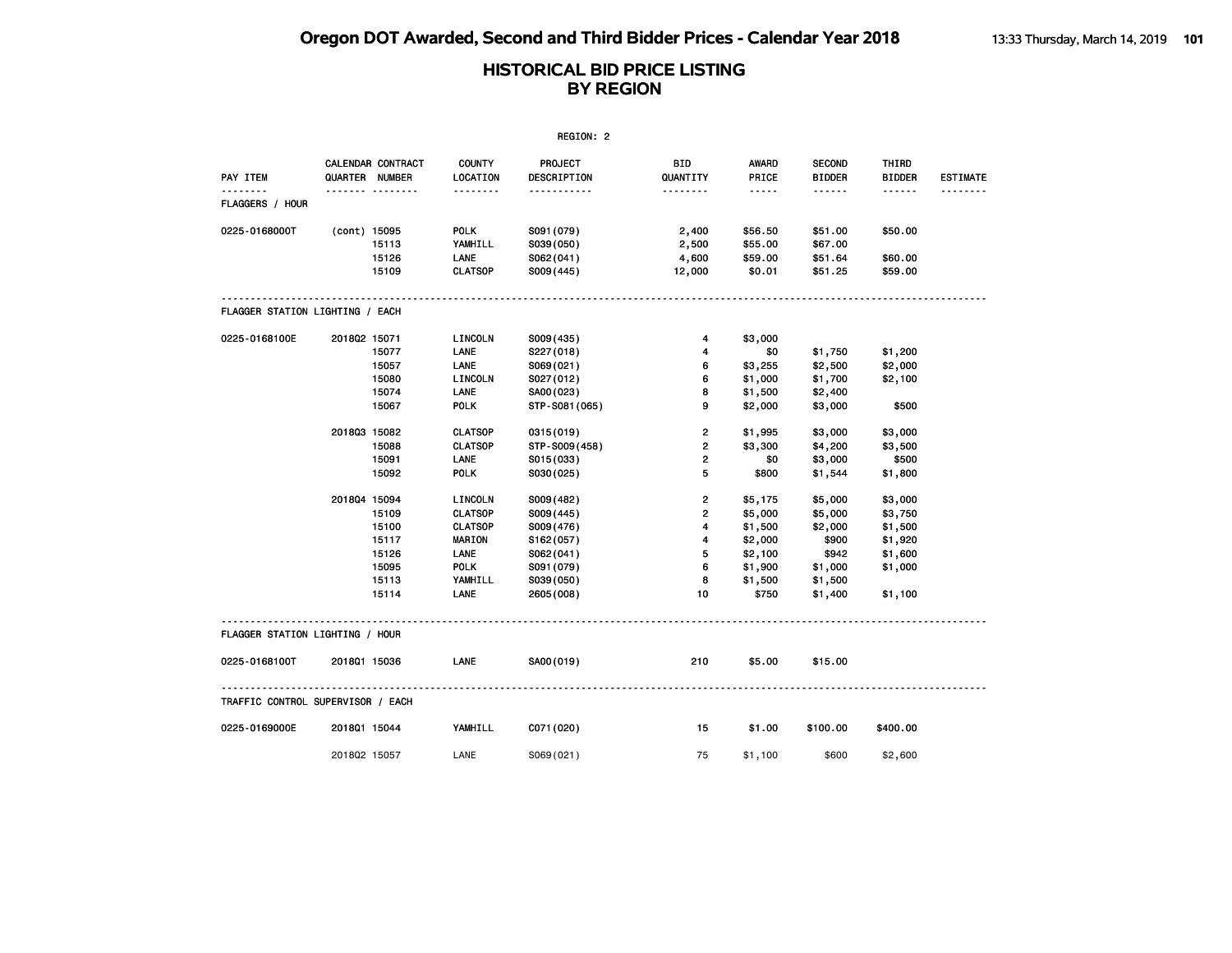|                                    |                |                         |                                                    | REGION: 2                                        |                             |                                                      |                                          |                                |                 |
|------------------------------------|----------------|-------------------------|----------------------------------------------------|--------------------------------------------------|-----------------------------|------------------------------------------------------|------------------------------------------|--------------------------------|-----------------|
| PAY ITEM                           | QUARTER NUMBER | CALENDAR CONTRACT       | <b>COUNTY</b><br>LOCATION                          | PROJECT<br>DESCRIPTION                           | <b>BID</b><br>QUANTITY      | <b>AWARD</b><br>PRICE                                | <b>SECOND</b><br><b>BIDDER</b>           | THIRD<br><b>BIDDER</b>         | <b>ESTIMATE</b> |
| TRAFFIC CONTROL SUPERVISOR / EACH  |                | <u></u>                 | <u>.</u>                                           | <u>.</u>                                         | <u>.</u>                    | $- - - - -$                                          | ------                                   | ------                         |                 |
| 0225-0169000E                      | (cont) 15067   | 15074<br>15077          | <b>POLK</b><br>LANE<br>LANE                        | STP-S081 (065)<br>SA00(023)<br>S227(018)         | 240<br>250<br>364           | \$600.00<br>\$100.00<br>\$0.02                       | \$650.00<br>\$500.00<br>\$350.00         | \$210.00<br>\$1.00             |                 |
|                                    | 201803 15085   |                         | <b>MARION</b>                                      | S001 (487)                                       | 40                          | \$0.01                                               | \$0.01                                   |                                |                 |
|                                    | 201804 15109   | 15113<br>15114          | <b>CLATSOP</b><br>YAMHILL<br>LANE                  | S009(445)<br>S039(050)<br>2605 (008)             | 20<br>82<br>90              | \$500<br>\$824.00<br>\$400.00                        | \$400<br>\$0.01<br>\$625.00              | \$1,050<br>\$500.00            |                 |
| RAILROAD FLAGGER SERVICES / EACH   |                |                         |                                                    |                                                  |                             |                                                      |                                          |                                |                 |
| 0225-0170000E                      | 201802 15077   |                         | LANE                                               | S227(018)                                        | 30                          | \$0                                                  | \$1,200                                  | \$1,500                        |                 |
| PILOT CARS / HOUR                  |                |                         |                                                    |                                                  |                             |                                                      |                                          |                                |                 |
| 0225-0172000T                      | 201802 15080   | 15074<br>15057          | LINCOLN<br>LANE<br>LANE                            | S027(012)<br>SA00(023)<br>S069(021)              | 480<br>650<br>800           | \$74.00<br>\$70.00<br>\$70.00                        | \$62.00<br>\$65.00<br>\$68.00            | \$72.50<br>\$65.00             |                 |
|                                    | 201803 15092   | 15086<br>15088          | POLK<br>LANE<br><b>CLATSOP</b>                     | S030(025)<br>S018(050)<br>STP-S009(458)          | 120<br>480<br>680           | \$60.00<br>\$0.01<br>\$74.00                         | \$78.98<br>\$68.00<br>\$235.50           | \$82.00<br>\$65.10<br>\$74.00  |                 |
|                                    | 201804 15100   | 15113<br>15117<br>15126 | <b>CLATSOP</b><br>YAMHILL<br><b>MARION</b><br>LANE | S009(476)<br>S039(050)<br>S162(057)<br>S062(041) | 40<br>300<br>500<br>1,008   | \$110.00<br>\$75.00<br>\$71.00<br>\$58.00            | \$71.50<br>\$90.00<br>\$64.00<br>\$55.06 | \$58.00<br>\$75.50<br>\$100.00 |                 |
|                                    |                |                         |                                                    | REGION: 2                                        |                             |                                                      |                                          |                                |                 |
| PAY ITEM                           | QUARTER NUMBER | CALENDAR CONTRACT<br>.  | <b>COUNTY</b><br>LOCATION<br><u>.</u>              | PROJECT<br>DESCRIPTION<br>.                      | <b>BID</b><br>QUANTITY<br>. | AWARD<br>PRICE<br>$\sim$ $\sim$ $\sim$ $\sim$ $\sim$ | <b>SECOND</b><br><b>BIDDER</b><br>------ | THIRD<br><b>BIDDER</b><br>.    | ESTIMATE        |
| TEMP TYPE CL CHAIN LINK FNC / FOOT |                |                         |                                                    |                                                  |                             |                                                      |                                          |                                |                 |
| 0270-0114000F                      | 201803 15082   |                         | <b>CLATSOP</b>                                     | 0315 (019)                                       | 2,420                       | \$16.00                                              | \$7.50                                   | \$12.50                        |                 |
| TEMPORARY GATES / EACH             |                |                         |                                                    |                                                  |                             |                                                      |                                          |                                |                 |
| 0270-0117000E                      | 201803 15082   |                         | <b>CLATSOP</b>                                     | 0315 (019)                                       | 11                          | \$1,200                                              | \$1,250                                  | \$2,100                        |                 |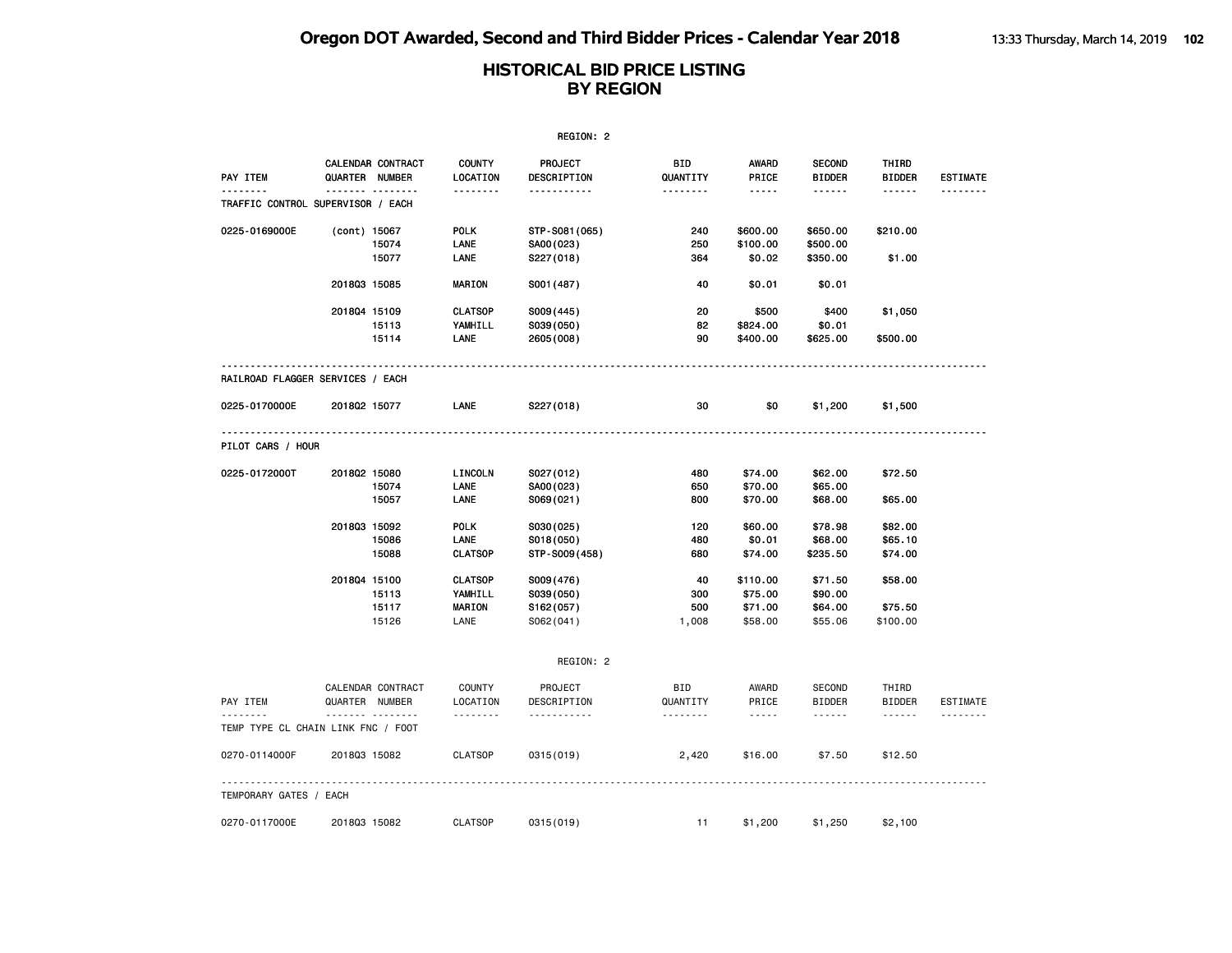|                                       |                |                   |                           | REGION: 2                     |                        |                       |                                |                        |                 |
|---------------------------------------|----------------|-------------------|---------------------------|-------------------------------|------------------------|-----------------------|--------------------------------|------------------------|-----------------|
| PAY ITEM                              | QUARTER NUMBER | CALENDAR CONTRACT | <b>COUNTY</b><br>LOCATION | <b>PROJECT</b><br>DESCRIPTION | <b>BID</b><br>QUANTITY | <b>AWARD</b><br>PRICE | <b>SECOND</b><br><b>BIDDER</b> | THIRD<br><b>BIDDER</b> | <b>ESTIMATE</b> |
| .<br>PLASTIC SHEETING / SQYD          |                | . <sub>.</sub>    | <u>.</u>                  | <u>.</u>                      |                        | $- - - - -$           |                                | $- - - - - -$          | <u>.</u>        |
| 0280-0101000J                         | 2018Q2 15074   |                   | LANE                      | SA00(023)                     | 100                    | \$5.00                | \$4.00                         |                        |                 |
|                                       |                | 15067             | <b>POLK</b>               | STP-S081 (065)                | 200                    | \$5.00                | \$4.00                         | \$2.00                 |                 |
|                                       |                | 15071             | LINCOLN                   | S009(435)                     | 400                    | \$3.00                |                                |                        |                 |
|                                       |                | 15080             | LINCOLN                   | S027(012)                     | 500                    | \$1.00                | \$1.00                         | \$3.55                 |                 |
|                                       | 201803 15092   |                   | <b>POLK</b>               | S030(025)                     | 200                    | \$1.00                | \$1.47                         | \$4.00                 |                 |
|                                       |                | 15091             | LANE                      | S015(033)                     | 250                    | \$1.00                | \$1.60                         | \$2.50                 |                 |
|                                       | 2018Q4 15094   |                   | LINCOLN                   | S009(482)                     | 20                     | \$5.00                | \$200.00                       | \$5.00                 |                 |
|                                       |                | 15114             | LANE                      | 2605 (008)                    | 100                    | \$5.00                | \$1.00                         | \$2.00                 |                 |
|                                       |                | 15095             | <b>POLK</b>               | S091 (079)                    | 250                    | \$25.00               | \$10.00                        | \$1.60                 |                 |
|                                       |                | 15117             | MARION                    | S162(057)                     | 250                    | \$3.00                | \$3.00                         | \$1.50                 |                 |
|                                       |                | 15126             | LANE                      | S062(041)                     | 1,000                  | \$3.50                | \$0.92                         | \$3.00                 |                 |
| TEMPORARY MULCHING, HYDROMULCH / ACRE |                |                   |                           |                               |                        |                       |                                |                        |                 |
| 0280-0104010R                         | 201801 15044   |                   | YAMHILL                   | C071 (020)                    | 0.14                   | \$14,335              | \$14,000                       | \$14,000               |                 |
|                                       | 201802 15071   |                   | LINCOLN                   | S009(435)                     | 0.66                   | \$7,250               |                                |                        |                 |
|                                       | 201804 15126   |                   | <b>LANE</b>               | S062(041)                     | 2                      | \$1,660               | \$1,582                        | \$1,400                |                 |
| TEMPORARY MULCHING, STRAW / ACRE      |                |                   |                           |                               |                        |                       |                                |                        |                 |
| 0280-0104020R                         | 2018Q2 15080   |                   | LINCOLN                   | S027(012)                     | 0.23                   | \$2,000               | \$2,000                        | \$2,100                |                 |
|                                       | 201803 15092   |                   | <b>POLK</b>               | S030(025)                     | 0.23                   | \$8,000               | \$9,364                        | \$8,700                |                 |
| MATTING, TYPE C / SQYD                |                |                   |                           |                               |                        |                       |                                |                        |                 |
| 0280-0105030J                         | 2018Q2 15067   |                   | <b>POLK</b>               | STP-S081 (065)                | 2,500                  | \$5.00                | \$4.90                         | \$4.50                 |                 |
|                                       |                | 15080             | LINCOLN                   | S027(012)                     | 2,878                  | \$6.25                | \$6.25                         | \$6.30                 |                 |
|                                       | 201803 15092   |                   | <b>POLK</b>               | S030(025)                     | 2,070                  | \$6.00                | \$5.39                         | \$5.00                 |                 |
| MATTING, TYPE D / SQYD                |                |                   |                           |                               |                        |                       |                                |                        |                 |
| 0280-0105040J                         | 201802 15077   |                   | LANE                      | S227(018)                     | 2,696                  | \$4.00                | \$4.25                         | \$4.25                 |                 |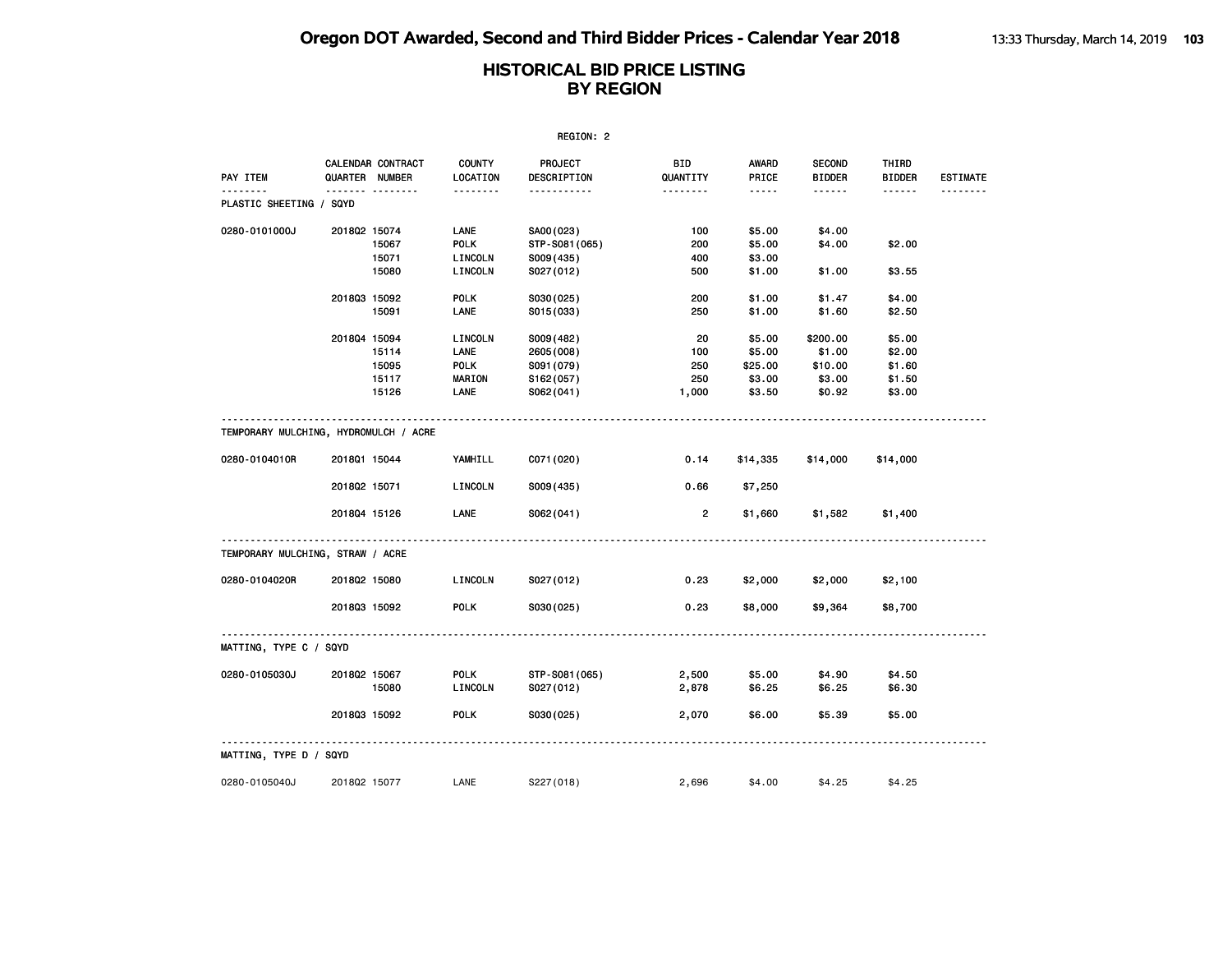|                                    |              |                                     |                           | REGION: 2                  |                      |                      |                                |                        |                 |
|------------------------------------|--------------|-------------------------------------|---------------------------|----------------------------|----------------------|----------------------|--------------------------------|------------------------|-----------------|
| PAY ITEM                           |              | CALENDAR CONTRACT<br>QUARTER NUMBER | <b>COUNTY</b><br>LOCATION | PROJECT<br>DESCRIPTION     | BID<br>QUANTITY      | AWARD<br>PRICE       | <b>SECOND</b><br><b>BIDDER</b> | THIRD<br><b>BIDDER</b> | <b>ESTIMATE</b> |
| <u>.</u><br>MATTING, TYPE D / SQYD |              | <u>.</u>                            | <u>.</u>                  | .                          | <u>.</u>             | -----                | ------                         | ------                 | .               |
| 0280-0105040J                      | (cont) 15074 |                                     | LANE                      | SA00(023)                  | 6,870                | \$1.05               | \$1.10                         |                        |                 |
|                                    | 201804 15126 |                                     | <b>LANE</b>               | S062(041)                  | 20,888               | \$1.00               | \$1.00                         | \$1.00                 |                 |
| MATTING, TYPE E / SQYD             |              |                                     |                           |                            |                      |                      |                                |                        |                 |
| 0280-0105050J                      | 2018Q2 15080 | 15071                               | LINCOLN<br>LINCOLN        | S027(012)<br>S009(435)     | 11<br>1,258          | \$40.00<br>\$6.75    | \$40.00                        | \$40.00                |                 |
| MATTING, TYPE F / SQYD             |              |                                     |                           |                            |                      |                      |                                |                        |                 |
| 0280-0105060J                      | 201801 15044 |                                     | YAMHILL                   | C071 (020)                 | 440                  | \$4.10               | \$4.00                         | \$4.00                 |                 |
|                                    | 201802 15074 |                                     | LANE                      | SA00(023)                  | 130                  | \$7.04               | \$7.50                         |                        |                 |
|                                    | 201803 15092 |                                     | <b>POLK</b>               | S030(025)                  | 183                  | \$6.40               | \$5.39                         | \$5.00                 |                 |
|                                    | 201804 15095 | 15126                               | <b>POLK</b><br>LANE       | S091 (079)<br>S062(041)    | 310<br>7,529         | \$5.00<br>\$4.00     | \$4.05<br>\$4.01               | \$4.05<br>\$5.75       |                 |
| COMPOST EROSION BLANKET / SQYD     |              |                                     |                           |                            |                      |                      |                                |                        |                 |
| 0280-0105100J                      | 201802 15080 | 15074                               | LINCOLN<br>LANE           | S027(012)<br>SA00(023)     | 5,518<br>6,870       | \$4.25<br>\$2.15     | \$4.25<br>\$2.25               | \$4.30                 |                 |
| CHECK DAM, TYPE 1 / EACH           |              |                                     |                           |                            |                      |                      |                                |                        |                 |
| 0280-0106010E                      | 201802 15067 | 15071                               | <b>POLK</b><br>LINCOLN    | STP-S081(065)<br>S009(435) | $\overline{2}$<br>12 | \$400.00<br>\$150.00 | \$130.00                       | \$300.00               |                 |
|                                    | 201804 15126 | 15095                               | LANE<br><b>POLK</b>       | S062(041)<br>S091 (079)    | 2<br>з               | \$100.00<br>\$100    | \$156.73<br>\$500              | \$135.00<br>\$1,000    |                 |
| CHECK DAM, TYPE 2 / EACH           |              |                                     |                           |                            |                      |                      |                                |                        |                 |
| 0280-0106020E                      | 201801 15044 |                                     | YAMHILL                   | C071 (020)                 | $\overline{7}$       | \$142.00             | \$150.00                       | \$200.00               |                 |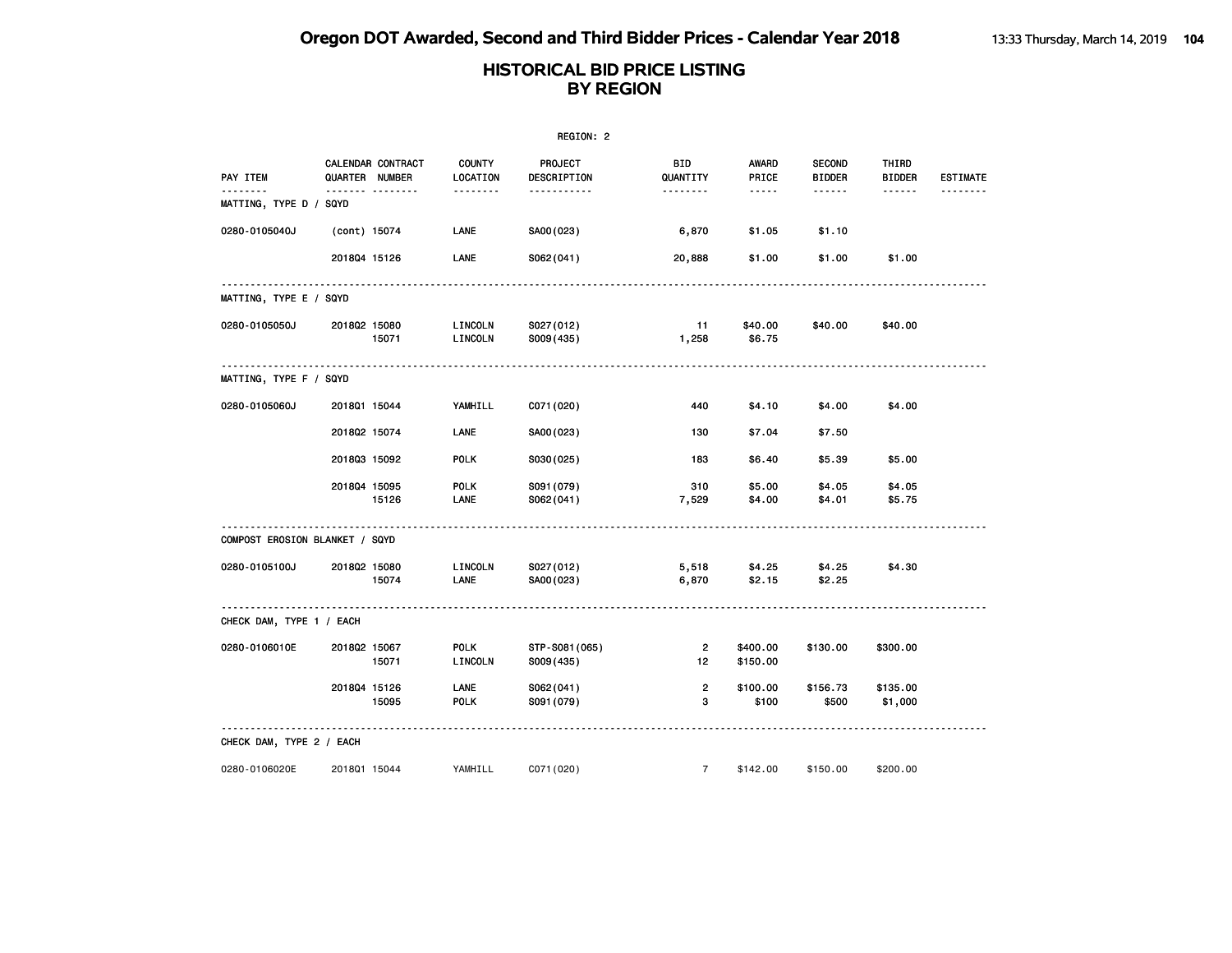|                                      |                                            |                    | REGION: 2              |                        |                                                                                                               |                                |                        |                 |
|--------------------------------------|--------------------------------------------|--------------------|------------------------|------------------------|---------------------------------------------------------------------------------------------------------------|--------------------------------|------------------------|-----------------|
| PAY ITEM                             | CALENDAR CONTRACT<br><b>QUARTER NUMBER</b> | COUNTY<br>LOCATION | PROJECT<br>DESCRIPTION | <b>BID</b><br>QUANTITY | <b>AWARD</b><br>PRICE                                                                                         | <b>SECOND</b><br><b>BIDDER</b> | THIRD<br><b>BIDDER</b> | <b>ESTIMATE</b> |
| <u>.</u><br>CHECK DAM, TYPE 3 / EACH | .                                          | .                  | .                      | --------               | $\frac{1}{2} \frac{1}{2} \frac{1}{2} \frac{1}{2} \frac{1}{2} \frac{1}{2} \frac{1}{2} \frac{1}{2} \frac{1}{2}$ | ------                         | ------                 | .               |
| 0280-0106030E                        | 201804 15095                               | <b>POLK</b>        | S091 (079)             | 32                     | \$70.00                                                                                                       | \$60.00                        | \$60.00                |                 |
| CHECK DAM, TYPE 6 / EACH             |                                            |                    |                        |                        |                                                                                                               |                                |                        |                 |
| 0280-0106060E                        | 201802 15067                               | <b>POLK</b>        | STP-S081(065)          | 17                     | \$70.00                                                                                                       | \$300.00                       | \$125.00               |                 |
|                                      | 15074                                      | LANE               | SA00(023)              | 21                     | \$100.00                                                                                                      | \$160.00                       |                        |                 |
|                                      | 15080                                      | LINCOLN            | S027(012)              | 34                     | \$250.00                                                                                                      | \$75.00                        | \$165.00               |                 |
|                                      | 201803 15092                               | <b>POLK</b>        | S030(025)              | 4                      | \$80.00                                                                                                       | \$136.09                       | \$90.00                |                 |
|                                      | 201804 15095                               | <b>POLK</b>        | S091 (079)             | 26                     | \$65.00                                                                                                       | \$55.00                        | \$55.00                |                 |
|                                      | 15126                                      | LANE               | S062(041)              | 64                     | \$100.00                                                                                                      | \$100.22                       | \$145.00               |                 |
|                                      |                                            |                    |                        |                        |                                                                                                               |                                |                        |                 |
| TEMPORARY SLOPE DRAIN / EACH         |                                            |                    |                        |                        |                                                                                                               |                                |                        |                 |
| 0280-0108000E                        | 201802 15071                               | LINCOLN            | S009(435)              | $\mathbf{1}$           | \$2,400                                                                                                       |                                |                        |                 |
|                                      | CONSTRUCTION ENTRANCE, TYPE 1 / EACH       |                    |                        |                        |                                                                                                               |                                |                        |                 |
| 0280-0110010E                        | 201801 15044                               | YAMHILL            | C071 (020)             | $\overline{2}$         | \$2,000                                                                                                       | \$1,500                        | \$900                  |                 |
|                                      | 201802 15067                               | <b>POLK</b>        | STP-S081 (065)         | 1.                     | \$1,800                                                                                                       | \$2,400                        | \$3,000                |                 |
|                                      | 15077                                      | LANE               | S227(018)              | $\mathbf{1}$           | \$3,000                                                                                                       | \$1,500                        | \$1,600                |                 |
|                                      | 15071                                      | LINCOLN            | S009(435)              | 2                      | \$1,800                                                                                                       |                                |                        |                 |
|                                      | 15080                                      | LINCOLN            | S027(012)              | $\overline{2}$         | \$1,000                                                                                                       | \$1,700                        | \$2,400                |                 |
|                                      | 201803 15092                               | <b>POLK</b>        | S030(025)              | 3                      | \$2,000                                                                                                       | \$1,606                        | \$1,500                |                 |
|                                      | 201804 15117                               | <b>MARION</b>      | S162(057)              | $\mathbf{1}$           | \$1,200                                                                                                       | \$2,000                        | \$3,200                |                 |
|                                      | 15126                                      | LANE               | S062(041)              | $\mathbf{1}$           | \$2,500                                                                                                       | \$2,134                        | \$3,400                |                 |
|                                      | 15095                                      | <b>POLK</b>        | S091 (079)             | 3                      | \$3,000                                                                                                       | \$1,700                        | \$2,162                |                 |
|                                      | CONSTRUCTION ENTRANCE, TYPE 3 / EACH       |                    |                        |                        |                                                                                                               |                                |                        |                 |
| 0280-0110030E                        | 201802 15077                               | LANE               | S227(018)              | $\mathbf{1}$           | \$3,000                                                                                                       | \$1,800                        | \$2,500                |                 |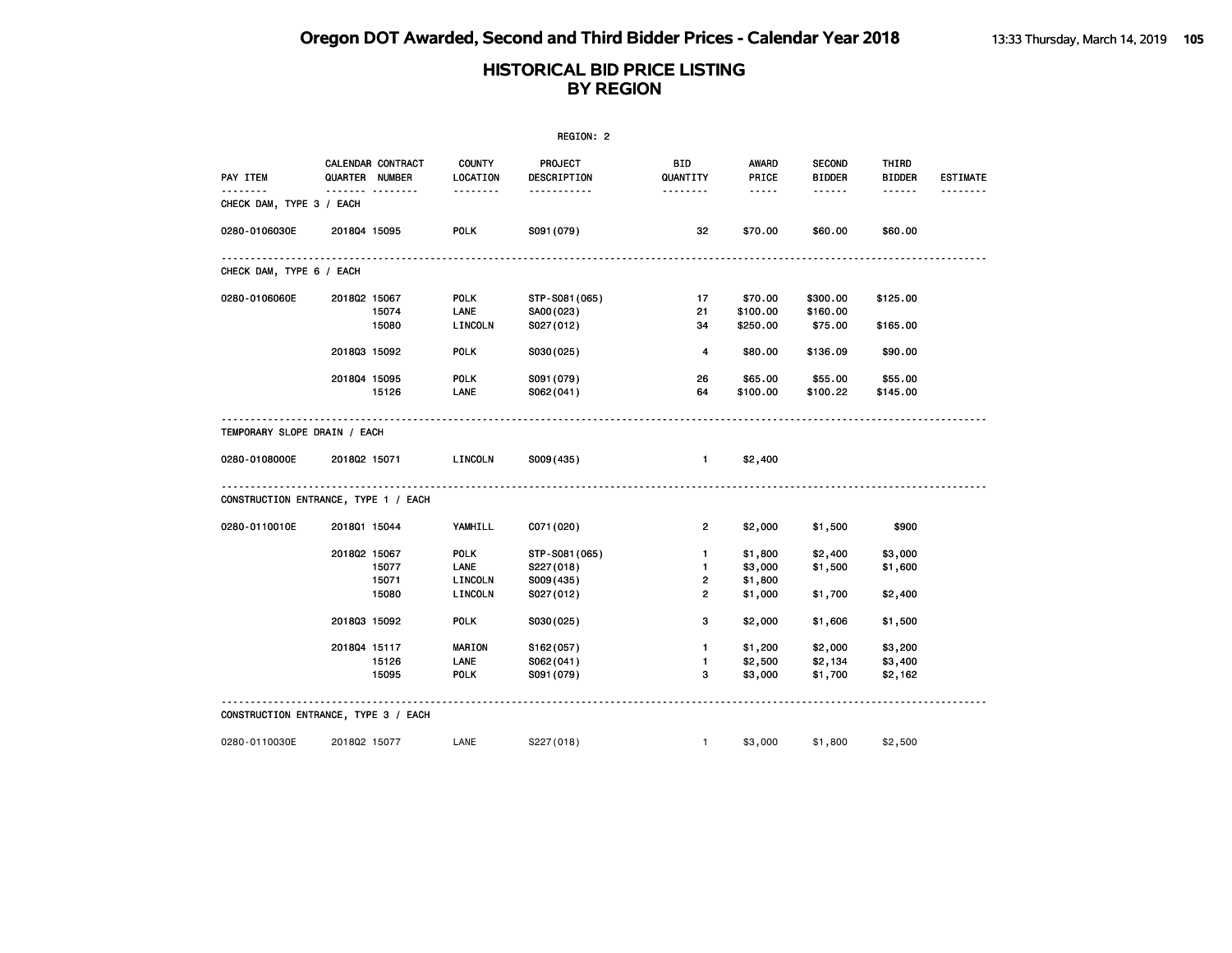|                                   |              |                                     |                                           | REGION: 2                                            |                                 |                                         |                                |                                  |                 |
|-----------------------------------|--------------|-------------------------------------|-------------------------------------------|------------------------------------------------------|---------------------------------|-----------------------------------------|--------------------------------|----------------------------------|-----------------|
| PAY ITEM                          |              | CALENDAR CONTRACT<br>QUARTER NUMBER | COUNTY<br>LOCATION                        | PROJECT<br>DESCRIPTION                               | BID<br>QUANTITY                 | AWARD<br>PRICE                          | <b>SECOND</b><br><b>BIDDER</b> | THIRD<br><b>BIDDER</b>           | <b>ESTIMATE</b> |
| <u>.</u><br>SEDIMENT FENCE / FOOT |              | <b>.</b>                            | <u> - - - - - - -</u>                     | -----------                                          | <u>.</u>                        | $\cdots \cdots$                         | ------                         | $- - - - - -$                    | <u>.</u>        |
| 0280-0113000F                     | 201801 15044 |                                     | YAMHILL                                   | C071 (020)                                           | 651                             | \$4.50                                  | \$4.00                         | \$4.00                           |                 |
|                                   | 2018Q2 15067 | 15077                               | POLK<br>LANE                              | STP-S081(065)<br>S227(018)                           | 250<br>4,347                    | \$7.00<br>\$3.50                        | \$5.00<br>\$2.90               | \$5.00<br>\$3.00                 |                 |
|                                   | 201803 15082 | 15091                               | <b>CLATSOP</b><br>LANE                    | 0315 (019)<br>S015(033)                              | 80<br>200                       | \$6.00<br>\$10.00                       | \$3.50<br>\$2.87               | \$10.00<br>\$3.50                |                 |
|                                   | 201804 15095 |                                     | <b>POLK</b>                               | S091 (079)                                           | 287                             | \$10.00                                 | \$5.25                         | \$5.25                           |                 |
| INLET PROTECTION, TYPE 3 / EACH   |              |                                     |                                           |                                                      |                                 |                                         |                                |                                  |                 |
| 0280-0114030E                     | 201801 15044 |                                     | YAMHILL                                   | C071 (020)                                           | 13                              | \$50.00                                 | \$77.00                        | \$55.00                          |                 |
|                                   | 201802 15071 | 15080<br>15077<br>15067             | LINCOLN<br>LINCOLN<br>LANE<br><b>POLK</b> | S009(435)<br>S027(012)<br>S227(018)<br>STP-S081(065) | $\overline{4}$<br>4<br>32<br>56 | \$90.00<br>\$50.00<br>\$0.02<br>\$70.00 | \$50.00<br>\$100.00<br>\$60.00 | \$105.00<br>\$110.00<br>\$100.00 |                 |
|                                   | 201804 15094 | 15114                               | LINCOLN<br>LANE                           | S009(482)<br>2605 (008)                              | $\blacksquare$<br>51            | \$200.00<br>\$85.00                     | \$500.00<br>\$50.00            | \$300.00<br>\$48.00              |                 |
| INLET PROTECTION, TYPE 4 / EACH   |              |                                     |                                           |                                                      |                                 |                                         |                                |                                  |                 |
| 0280-0114040E                     | 201802 15067 |                                     | <b>POLK</b>                               | STP-S081(065)                                        | 21                              | \$100.00                                | \$90.00                        | \$110.00                         |                 |
|                                   | 201804 15114 |                                     | LANE                                      | 2605 (008)                                           | $\blacksquare$                  | \$200.00                                | \$245.00                       | \$38.00                          |                 |
| INLET PROTECTION, TYPE 7 / EACH   |              |                                     |                                           |                                                      |                                 |                                         |                                |                                  |                 |
| 0280-0114070E                     | 201803 15082 |                                     | <b>CLATSOP</b>                            | 0315 (019)                                           | 24                              | \$105.00                                | \$170.00                       | \$200.00                         |                 |
| SEDIMENT BARRIER, TYPE 2 / EACH   |              |                                     |                                           |                                                      |                                 |                                         |                                |                                  |                 |
| 0280-0115020E                     | 201802 15080 |                                     | LINCOLN                                   | S027(012)                                            | 24                              | \$100.00                                | \$3.50                         | \$101.00                         |                 |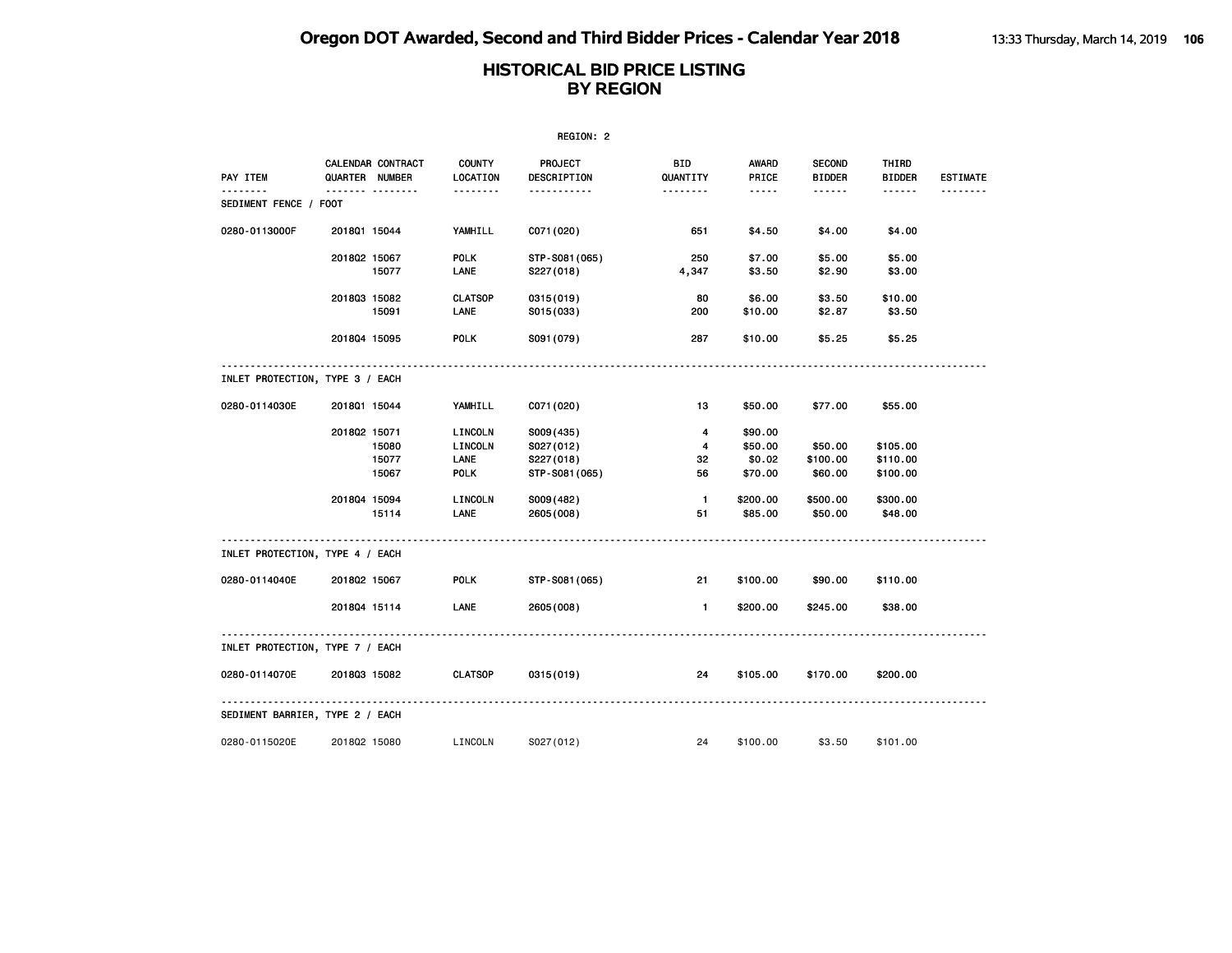|                                      |              |                                     |                               | REGION: 2                           |                       |                             |                                |                        |                 |
|--------------------------------------|--------------|-------------------------------------|-------------------------------|-------------------------------------|-----------------------|-----------------------------|--------------------------------|------------------------|-----------------|
| PAY ITEM                             |              | CALENDAR CONTRACT<br>QUARTER NUMBER | COUNTY<br>LOCATION            | PROJECT<br>DESCRIPTION              | BID<br>QUANTITY       | AWARD<br>PRICE              | <b>SECOND</b><br><b>BIDDER</b> | THIRD<br><b>BIDDER</b> | <b>ESTIMATE</b> |
| .<br>SEDIMENT BARRIER, TYPE 2 / EACH |              | .                                   |                               | <u> - - - - - - - - - - -</u>       | <u> - - - - - - -</u> | $- - - - -$                 | ------                         | ------                 | <u>.</u>        |
| 0280-0115020E                        | (cont) 15071 |                                     | LINCOLN                       | S009(435)                           | 32                    | \$80.00                     |                                |                        |                 |
|                                      | 201803 15092 |                                     | <b>POLK</b>                   | S030(025)                           | 24                    | \$10.00                     | \$8.72                         | \$17.00                |                 |
|                                      | 201804 15126 |                                     | LANE                          | S062(041)                           | 20                    | \$100.00                    | \$7.59                         | \$38.00                |                 |
| SEDIMENT BARRIER, TYPE 3 / EACH      |              |                                     |                               |                                     |                       |                             |                                |                        |                 |
| 0280-0115030E                        | 201802 15080 |                                     | LINCOLN                       | S027(012)                           | 24                    | \$150.00                    | \$50.00                        | \$55.00                |                 |
| SEDIMENT BARRIER, TYPE 3 / FOOT      |              |                                     |                               |                                     |                       |                             |                                |                        |                 |
| 0280-0115030F                        | 201802 15071 |                                     | LINCOLN                       | S009(435)                           | 460                   | \$6.00                      |                                |                        |                 |
|                                      | 201804 15094 | 15113<br>15126                      | LINCOLN<br>YAMHILL<br>LANE    | S009(482)<br>S039(050)<br>S062(041) | 25<br>1,310<br>4,304  | \$20.00<br>\$4.50<br>\$3.50 | \$175.00<br>\$4.30<br>\$3.01   | \$20.00<br>\$3.25      |                 |
| SEDIMENT BARRIER, TYPE 8 / FOOT      |              |                                     |                               |                                     |                       |                             |                                |                        |                 |
| 0280-0115080F                        | 201802 15067 | 15080                               | <b>POLK</b><br>LINCOLN        | STP-S081 (065)<br>S027(012)         | 900<br>930            | \$7.00<br>\$10.00           | \$7.00<br>\$10.00              | \$5.00<br>\$12.00      |                 |
|                                      | 201803 15082 | 15092                               | <b>CLATSOP</b><br><b>POLK</b> | 0315 (019)<br>S030(025)             | 450<br>1,255          | \$12.00<br>\$7.00           | \$9.00<br>\$9.27               | \$8.00<br>\$9.00       |                 |
|                                      | 201804 15117 | 15095                               | <b>MARION</b><br><b>POLK</b>  | S162(057)<br>S091 (079)             | 480<br>2,014          | \$5.00<br>\$6.00            | \$8.00<br>\$5.10               | \$10.75<br>\$5.10      |                 |
| SEDIMENT BARRIER, TYPE 9 / EACH      |              |                                     |                               |                                     |                       |                             |                                |                        |                 |
| 0280-0115090E                        | 201802 15067 |                                     | <b>POLK</b>                   | STP-S081 (065)                      | 20                    | \$12.00                     | \$60.00                        | \$35.00                |                 |
| TEMPORARY ENERGY DISSIPATER / EACH   |              |                                     |                               |                                     |                       |                             |                                |                        |                 |
| 0280-0117000E                        | 201802 15071 |                                     | LINCOLN                       | S009(435)                           | $\mathbf{1}$          | \$750.00                    |                                |                        |                 |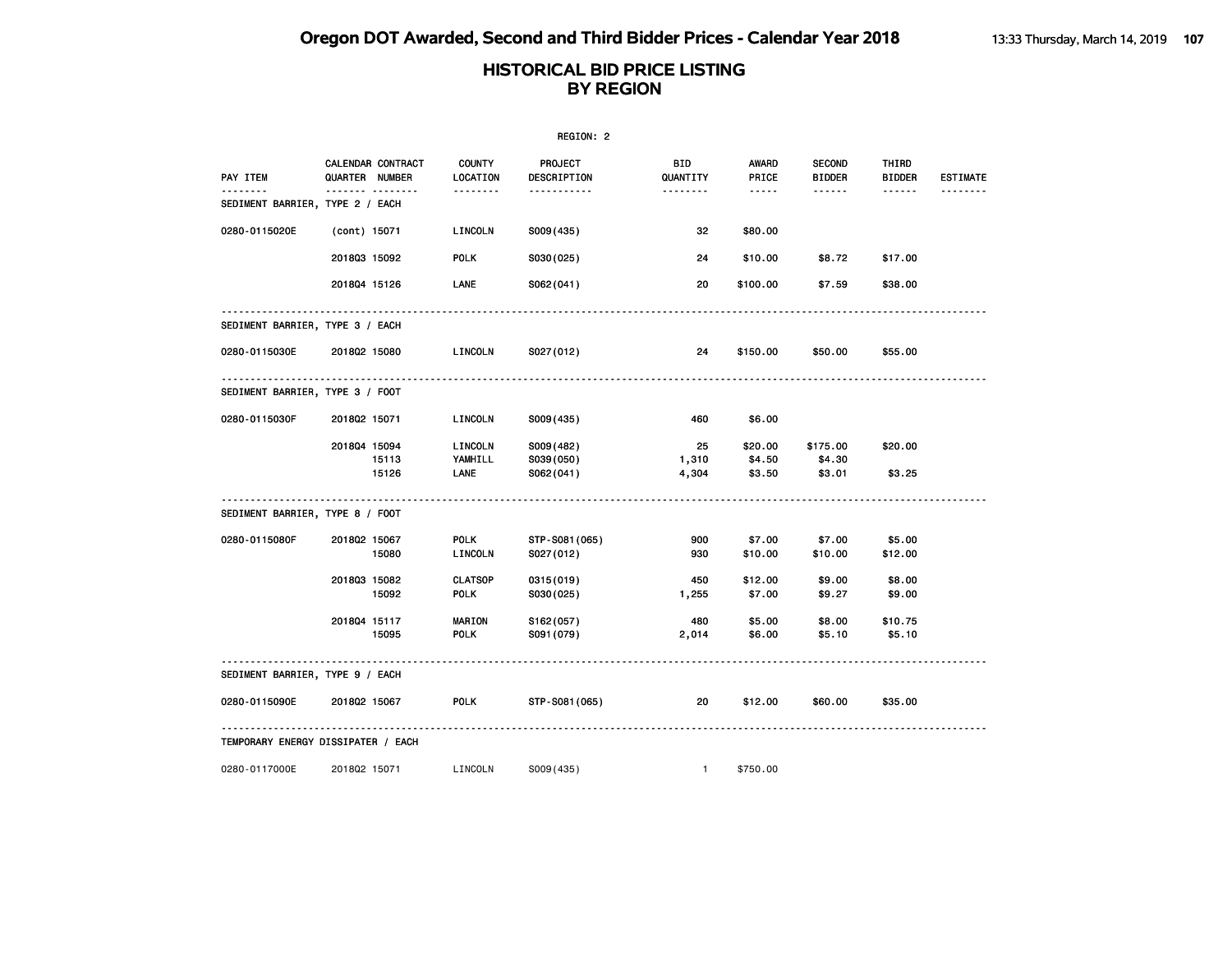|                                              |                |                         |                                                 | REGION: 2                                         |                        |                                                                                                                                                                                 |                                            |                                                                                                                                                                                                                                                                                                                                                                                                                                                                            |                             |
|----------------------------------------------|----------------|-------------------------|-------------------------------------------------|---------------------------------------------------|------------------------|---------------------------------------------------------------------------------------------------------------------------------------------------------------------------------|--------------------------------------------|----------------------------------------------------------------------------------------------------------------------------------------------------------------------------------------------------------------------------------------------------------------------------------------------------------------------------------------------------------------------------------------------------------------------------------------------------------------------------|-----------------------------|
| PAY ITEM                                     | QUARTER NUMBER | CALENDAR CONTRACT       | <b>COUNTY</b><br>LOCATION                       | <b>PROJECT</b><br>DESCRIPTION                     | BID<br>QUANTITY        | <b>AWARD</b><br>PRICE                                                                                                                                                           | <b>SECOND</b><br><b>BIDDER</b>             | THIRD<br><b>BIDDER</b>                                                                                                                                                                                                                                                                                                                                                                                                                                                     | <b>ESTIMATE</b><br><u>.</u> |
| .<br>STRAW BALE / EACH                       |                | <b>.</b>                | .                                               | .                                                 | <u> - - - - - - -</u>  | -----                                                                                                                                                                           | ------                                     | ------                                                                                                                                                                                                                                                                                                                                                                                                                                                                     |                             |
| 0280-0119000E                                | 201802 15071   | 15080<br>15074          | LINCOLN<br>LINCOLN<br>LANE                      | S009(435)<br>S027(012)<br>SA00(023)               | 10<br>12<br>25         | \$24.00<br>\$25.00<br>\$25.00                                                                                                                                                   | \$35.00<br>\$54.00                         | \$28.00                                                                                                                                                                                                                                                                                                                                                                                                                                                                    |                             |
|                                              | 201803 15091   | 15092                   | <b>LANE</b><br><b>POLK</b>                      | S015(033)<br>S030(025)                            | 10<br>10               | \$30.00<br>\$30.00                                                                                                                                                              | \$27.45<br>\$77.78                         | \$14.00<br>\$78.00                                                                                                                                                                                                                                                                                                                                                                                                                                                         |                             |
|                                              | 201804 15095   | 15117<br>15100<br>15126 | <b>POLK</b><br>MARION<br><b>CLATSOP</b><br>LANE | S091 (079)<br>S162(057)<br>S009(476)<br>S062(041) | 10<br>10<br>30<br>50   | \$52.00<br>\$80.00<br>\$30.00<br>\$5.00                                                                                                                                         | \$50.00<br>\$54.00<br>\$35.00<br>\$24.43   | \$35.00<br>\$75.00<br>\$16.00<br>\$25.00                                                                                                                                                                                                                                                                                                                                                                                                                                   |                             |
|                                              |                |                         |                                                 | REGION: 2                                         |                        |                                                                                                                                                                                 |                                            |                                                                                                                                                                                                                                                                                                                                                                                                                                                                            |                             |
| PAY ITEM                                     | QUARTER NUMBER | CALENDAR CONTRACT       | COUNTY<br>LOCATION                              | PROJECT<br>DESCRIPTION                            | BID<br>QUANTITY        | AWARD<br>PRICE                                                                                                                                                                  | <b>SECOND</b><br><b>BIDDER</b>             | THIRD<br><b>BIDDER</b>                                                                                                                                                                                                                                                                                                                                                                                                                                                     | <b>ESTIMATE</b>             |
| --------<br>CONTAMINATED SOIL REMOVAL / TON  |                | <u>.</u>                | .                                               | .                                                 | .                      | $\frac{1}{2} \left( \frac{1}{2} \right) \left( \frac{1}{2} \right) \left( \frac{1}{2} \right) \left( \frac{1}{2} \right) \left( \frac{1}{2} \right) \left( \frac{1}{2} \right)$ | ------                                     | ------                                                                                                                                                                                                                                                                                                                                                                                                                                                                     | <u>.</u>                    |
| 0294-0200000M                                | 201802 15080   | 15067<br>15074          | LINCOLN<br><b>POLK</b><br>LANE                  | S027(012)<br>STP-S081 (065)<br>SA00(023)          | 170<br>1,100<br>1,640  | \$100.00<br>\$150.00<br>\$60.00                                                                                                                                                 | \$88.00<br>\$95.00<br>\$83.00              | \$82.50<br>\$113.00                                                                                                                                                                                                                                                                                                                                                                                                                                                        |                             |
|                                              | 201803 15082   |                         | <b>CLATSOP</b>                                  | 0315(019)                                         | 2,400                  | \$73.00                                                                                                                                                                         | \$200.00                                   | \$110.37                                                                                                                                                                                                                                                                                                                                                                                                                                                                   |                             |
|                                              | 201804 15095   |                         | <b>POLK</b>                                     | S091 (079)                                        | 1,360                  | \$50,00                                                                                                                                                                         | \$61,00                                    | \$78.73                                                                                                                                                                                                                                                                                                                                                                                                                                                                    |                             |
| CONTAMINATED GROUNDWATER REMOVAL / GAL       |                |                         |                                                 |                                                   |                        |                                                                                                                                                                                 |                                            |                                                                                                                                                                                                                                                                                                                                                                                                                                                                            |                             |
| 0294-0400000P                                | 201802 15067   |                         | <b>POLK</b>                                     | STP-S081 (065)                                    | 1,000                  | \$10.00                                                                                                                                                                         | \$15.00                                    | \$5.65                                                                                                                                                                                                                                                                                                                                                                                                                                                                     |                             |
|                                              |                |                         |                                                 | REGION: 2                                         |                        |                                                                                                                                                                                 |                                            |                                                                                                                                                                                                                                                                                                                                                                                                                                                                            |                             |
| PAY ITEM                                     | QUARTER NUMBER | CALENDAR CONTRACT       | <b>COUNTY</b><br>LOCATION<br>.                  | PROJECT<br>DESCRIPTION                            | <b>BID</b><br>QUANTITY | AWARD<br>PRICE                                                                                                                                                                  | <b>SECOND</b><br><b>BIDDER</b><br><u>.</u> | THIRD<br><b>BIDDER</b>                                                                                                                                                                                                                                                                                                                                                                                                                                                     | ESTIMATE<br><u>.</u>        |
| REMOVE ASBESTOS MATERIAL, NON-FRIABLE / FOOT |                |                         |                                                 | .                                                 | <u>.</u>               | $\sim$ $\sim$ $\sim$ $\sim$ $\sim$                                                                                                                                              |                                            | $\frac{1}{2} \left( \frac{1}{2} \right) \left( \frac{1}{2} \right) \left( \frac{1}{2} \right) \left( \frac{1}{2} \right) \left( \frac{1}{2} \right) \left( \frac{1}{2} \right) \left( \frac{1}{2} \right) \left( \frac{1}{2} \right) \left( \frac{1}{2} \right) \left( \frac{1}{2} \right) \left( \frac{1}{2} \right) \left( \frac{1}{2} \right) \left( \frac{1}{2} \right) \left( \frac{1}{2} \right) \left( \frac{1}{2} \right) \left( \frac{1}{2} \right) \left( \frac$ |                             |
| 0295-0200000F                                | 201802 15067   |                         | <b>POLK</b>                                     | STP-S081 (065)                                    | 2,400                  | \$26.00                                                                                                                                                                         | \$16.00                                    | \$44.00                                                                                                                                                                                                                                                                                                                                                                                                                                                                    |                             |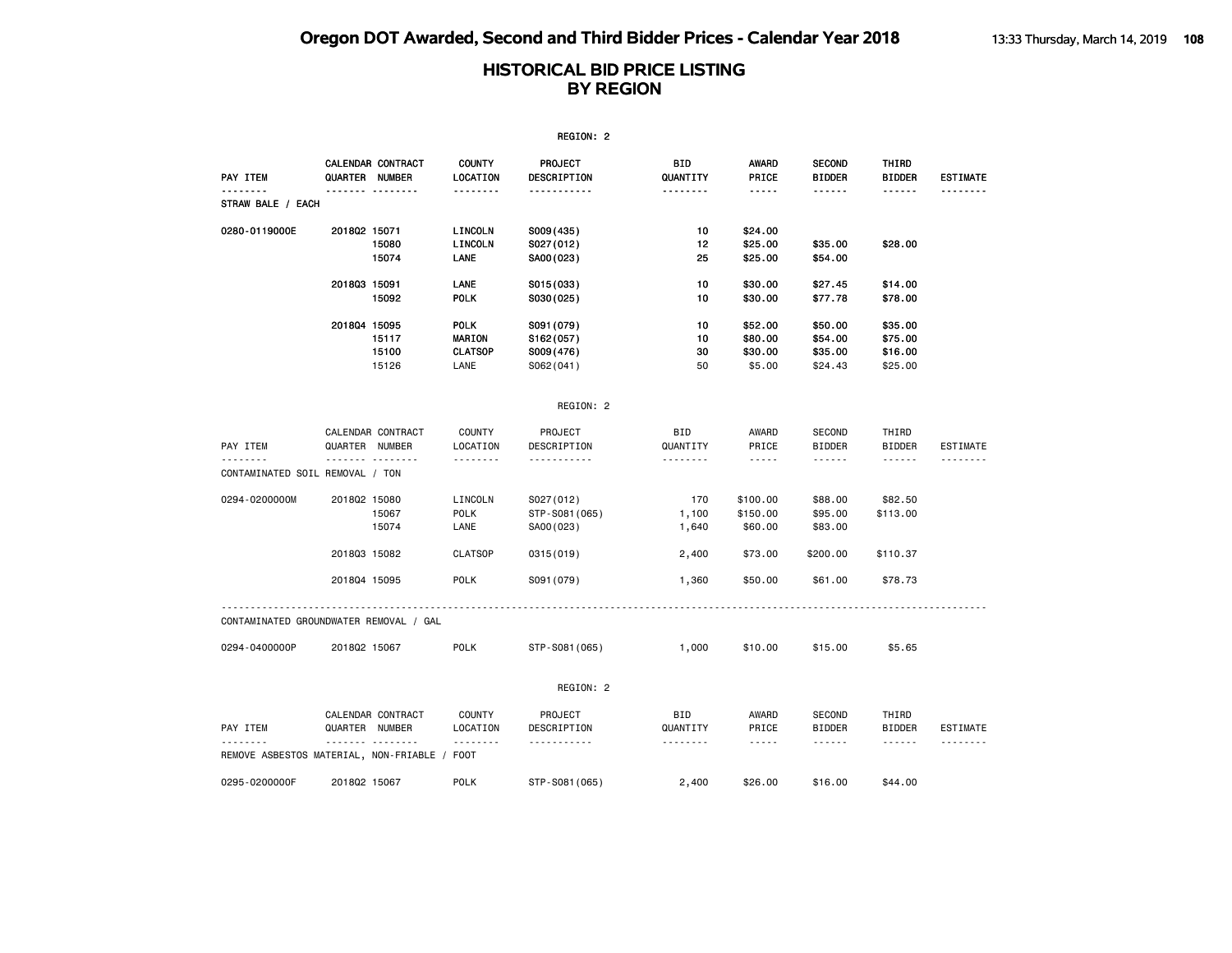|                               |                                                |                                                    | REGION: 2                             |                               |                                          |                              |                   |                             |
|-------------------------------|------------------------------------------------|----------------------------------------------------|---------------------------------------|-------------------------------|------------------------------------------|------------------------------|-------------------|-----------------------------|
| PAY ITEM<br>.                 | <b>CALENDAR CONTRACT</b><br>QUARTER NUMBER<br> | <b>COUNTY</b><br>LOCATION<br><u> - - - - - - -</u> | PROJECT<br>DESCRIPTION<br>----------- | <b>BID</b><br>QUANTITY        | AWARD<br>PRICE<br>$\cdots \cdots \cdots$ | <b>SECOND</b><br>BIDDER<br>. | THIRD<br>BIDDER   | <b>ESTIMATE</b><br><u>.</u> |
| REMOVAL OF PIPES / FOOT       |                                                |                                                    |                                       |                               |                                          |                              |                   |                             |
| 0310-0100000F                 | 201802 15071                                   | LINCOLN                                            | S009(435)                             | 291                           | \$7.00                                   |                              |                   |                             |
|                               | 201804 15113                                   | YAMHILL                                            | S039(050)                             | 280                           | \$22.85                                  | \$6.25                       |                   |                             |
| REMOVAL OF CURBS / FOOT       |                                                |                                                    |                                       |                               |                                          |                              |                   |                             |
| 0310-0101000F 201802 15071    |                                                | LINCOLN                                            | S009(435)                             | 287                           | \$5.00                                   |                              |                   |                             |
| REMOVAL OF SURFACINGS / SQYD  |                                                |                                                    |                                       |                               |                                          |                              |                   |                             |
| 0310-0103000J                 | 201804 15113                                   | YAMHILL                                            | S039(050)                             | 698                           | \$24.95                                  | \$11.50                      |                   |                             |
| REMOVAL OF MANHOLES / EACH    |                                                |                                                    |                                       |                               |                                          |                              |                   |                             |
| 0310-0105000E                 | 201802 15071                                   | LINCOLN                                            | S009(435)                             | $\mathbf{1}$ and $\mathbf{1}$ | \$1,300                                  |                              |                   |                             |
| REMOVAL OF BARRIERS / FOOT    |                                                |                                                    |                                       |                               |                                          |                              |                   |                             |
| 0310-0108000A                 | 201804 15113                                   | YAMHILL                                            | S039(050)                             | 462.50                        | \$1.14                                   | \$7.57                       |                   |                             |
| REMOVAL OF GUARDRAIL / FOOT   |                                                |                                                    |                                       |                               |                                          |                              |                   |                             |
| 0310-0113000A 2018Q2 15071    |                                                | <b>LINCOLN</b>                                     | S009(435)                             | 225                           | \$8.89                                   |                              |                   |                             |
|                               | 201804 15113                                   | YAMHILL                                            | S039(050)                             | 4,950                         | \$3.23                                   | \$3.03                       |                   |                             |
| ASPH PVMNT SAW CUTTING / FOOT |                                                |                                                    |                                       |                               |                                          |                              |                   |                             |
| 0310-0119000F                 | 201801 15044                                   | YAMHILL                                            | C071 (020)                            | 900                           | \$3.25                                   | \$1.00                       | \$1.00            |                             |
|                               | 2018Q2 15077<br>15080                          | LANE<br>LINCOLN                                    | S227(018)<br>S027(012)                | 724<br>1,400                  | \$5.00<br>\$3.00                         | \$2.50<br>\$2.00             | \$3.00<br>\$12.00 |                             |
|                               | 201803 15082                                   | <b>CLATSOP</b>                                     | 0315 (019)                            | 997                           | \$8,00                                   | \$2.50                       | \$10.00           |                             |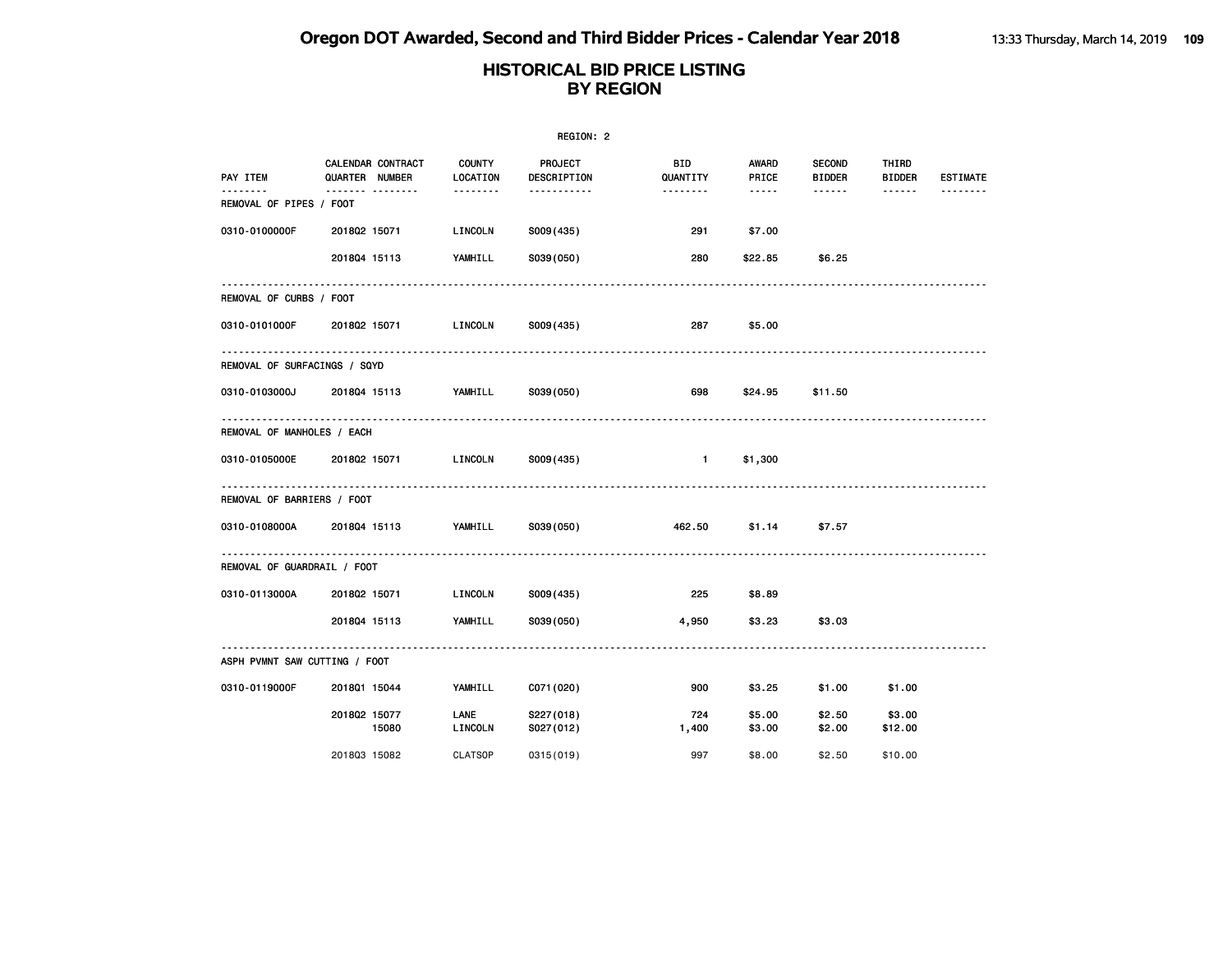|                               |                                            |                         |                                              | REGION: 2                                             |                                              |                                            |                                  |                                    |                 |
|-------------------------------|--------------------------------------------|-------------------------|----------------------------------------------|-------------------------------------------------------|----------------------------------------------|--------------------------------------------|----------------------------------|------------------------------------|-----------------|
| PAY ITEM                      | <b>CALENDAR CONTRACT</b><br>QUARTER NUMBER |                         | <b>COUNTY</b><br><b>LOCATION</b><br><u>.</u> | PROJECT<br>DESCRIPTION<br>.                           | <b>BID</b><br>QUANTITY<br><u>.</u>           | <b>AWARD</b><br>PRICE<br>$- - - - -$       | <b>SECOND</b><br><b>BIDDER</b>   | THIRD<br><b>BIDDER</b><br>------   | <b>ESTIMATE</b> |
| ASPH PVMNT SAW CUTTING / FOOT |                                            |                         |                                              |                                                       |                                              |                                            | .                                |                                    |                 |
| 0310-0119000F                 | 201804 15113                               |                         | YAMHILL                                      | S039(050)                                             | 2,450                                        | \$1.60                                     | \$4.00                           |                                    |                 |
|                               |                                            |                         |                                              | REGION: 2                                             |                                              |                                            |                                  |                                    |                 |
| PAY ITEM                      | <b>CALENDAR CONTRACT</b><br>QUARTER NUMBER |                         | <b>COUNTY</b><br><b>LOCATION</b>             | PROJECT<br>DESCRIPTION                                | <b>BID</b><br>QUANTITY                       | AWARD<br>PRICE                             | <b>SECOND</b><br><b>BIDDER</b>   | THIRD<br><b>BIDDER</b>             | <b>ESTIMATE</b> |
| CLEARING AND GRUBBING / ACRE  |                                            | ------                  | .                                            | .                                                     | .                                            | $- - - - -$                                | <u>.</u>                         | ------                             |                 |
| 0320-0100000A                 | 201801 15044                               |                         | YAMHILL                                      | C071 (020)                                            | 1                                            | \$11,000                                   | \$50,000                         | \$4,000                            |                 |
|                               | 201802 15067                               | 15080<br>15071<br>15077 | <b>POLK</b><br>LINCOLN<br>LINCOLN<br>LANE    | STP-S081 (065)<br>S027(012)<br>S009(435)<br>S227(018) | $\mathbf{1}$<br>$\mathbf{1}$<br>1.27<br>2.10 | \$30,000<br>\$7,500<br>\$21,260<br>\$9,524 | \$50,000<br>\$12,000<br>\$14,286 | \$25,000<br>\$19,335<br>\$7,143    |                 |
|                               | 201803 15091                               | 15086<br>15092          | LANE<br>LANE<br><b>POLK</b>                  | S015(033)<br>S018(050)<br>S030(025)                   | 0.20<br>0.50<br>1.30                         | \$35,000<br>\$70,000<br>\$11,193           | \$5,860<br>\$184,000<br>\$30,769 | \$110,000<br>\$100,000<br>\$17,948 |                 |
|                               | 201804 15114                               | 15126                   | <b>LANE</b><br><b>LANE</b>                   | 2605 (008)<br>SO62(041)                               | $\blacksquare$<br>9.30                       | \$8,500<br>\$12,903                        | \$13,400<br>\$14,137             | \$20,000<br>\$5,914                |                 |
| CLEARING AND GRUBBING / ACRE  |                                            |                         |                                              |                                                       |                                              |                                            |                                  |                                    |                 |
| 0320-0100000R                 | 201802 15074                               |                         | <b>LANE</b>                                  | SA00(023)                                             | 1.60                                         | \$25,000                                   | \$30,000                         |                                    |                 |
|                               | 201804 15095                               |                         | <b>POLK</b>                                  | S091 (079)                                            | 2.20                                         | \$6,500                                    | \$18,000                         | \$25,925                           |                 |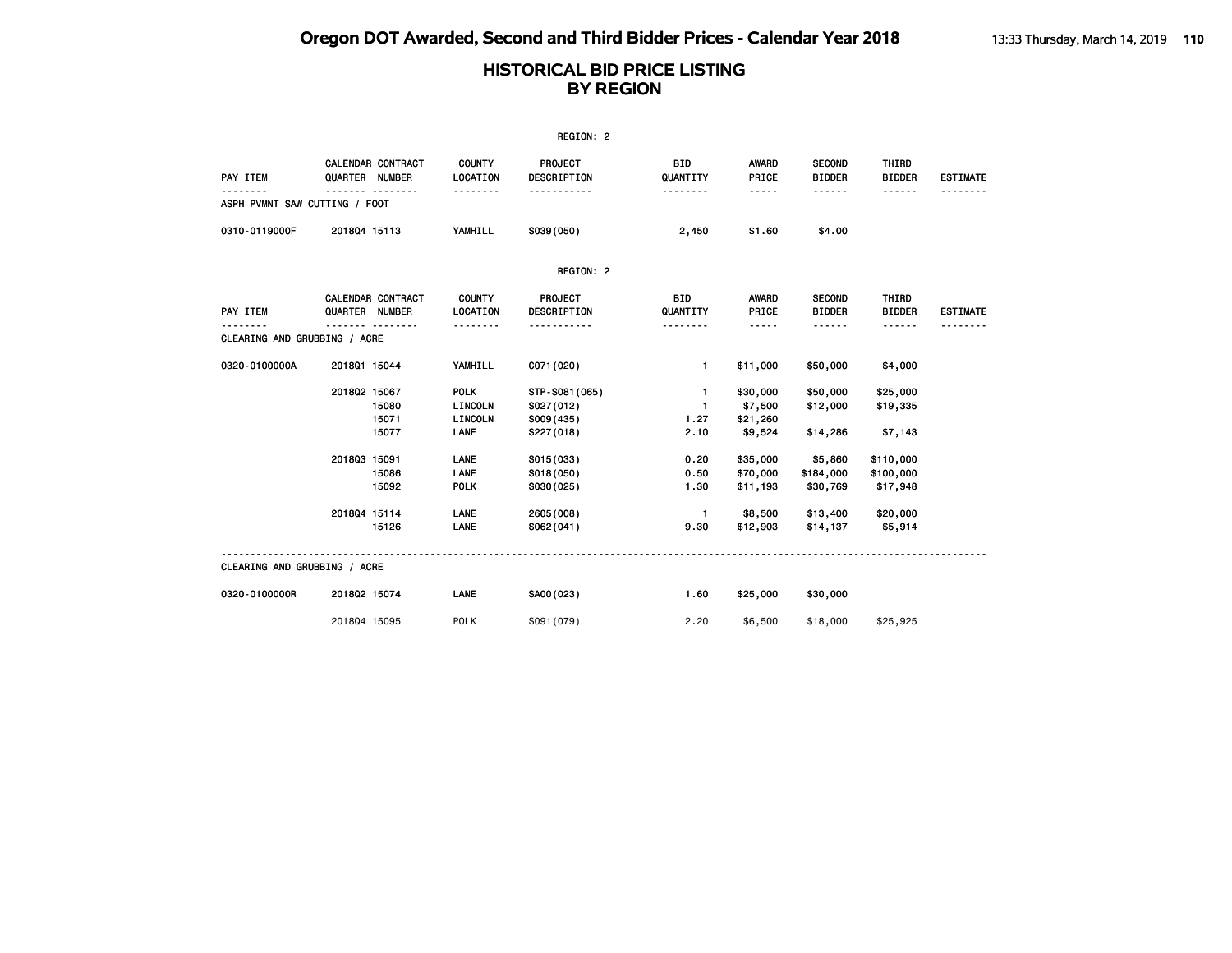| REGION: 2                                |              |                                     |                    |                        |                        |                       |                                |                        |                 |
|------------------------------------------|--------------|-------------------------------------|--------------------|------------------------|------------------------|-----------------------|--------------------------------|------------------------|-----------------|
| PAY ITEM                                 |              | CALENDAR CONTRACT<br>QUARTER NUMBER | COUNTY<br>LOCATION | PROJECT<br>DESCRIPTION | <b>BID</b><br>QUANTITY | <b>AWARD</b><br>PRICE | <b>SECOND</b><br><b>BIDDER</b> | THIRD<br><b>BIDDER</b> | <b>ESTIMATE</b> |
| $- - - - - -$<br>DITCH EXCAVATION / CUYD |              |                                     | .                  | <u></u>                | <u>.</u>               | $- - - - -$           | .                              |                        | <u>.</u>        |
| 0330-0101000K                            | 201802 15071 |                                     | LINCOLN            | S009(435)              | 71                     | \$33.00               |                                |                        |                 |
|                                          |              | 15077                               | LANE               | S227(018)              | 164                    | \$30.00               | \$38.00                        | \$40.00                |                 |
| GENERAL EXCAVATION / CUYD                |              |                                     |                    |                        |                        |                       |                                |                        |                 |
| 0330-0105000K                            | 201801 15036 |                                     | <b>LANE</b>        | SA00(019)              | 200                    | \$1.00                | \$150.00                       |                        |                 |
|                                          |              | 15044                               | YAMHILL            | C071 (020)             | 460                    | \$30.00               | \$22.00                        | \$30.00                |                 |
|                                          | 201802 15071 |                                     | LINCOLN            | S009(435)              | 865                    | \$27.00               |                                |                        |                 |
|                                          |              | 15057                               | LANE               | S069(021)              | 2,728                  | \$31.60               | \$36.00                        | \$25.00                |                 |
|                                          |              | 15080                               | LINCOLN            | S027(012)              | 5,024                  | \$27.87               | \$30.00                        | \$22.00                |                 |
|                                          |              | 15074                               | LANE               | SA00(023)              | 5,852                  | \$25.00               | \$30.00                        |                        |                 |
|                                          |              | 15067                               | <b>POLK</b>        | STP-S081 (065)         | 15,390                 | \$30.00               | \$40.00                        | \$30.00                |                 |
|                                          | 201803 15082 |                                     | <b>CLATSOP</b>     | 0315(019)              | 1,145                  | \$18.85               | \$40.00                        | \$18.50                |                 |
|                                          | 201804 15113 |                                     | YAMHILL            | S039(050)              | 918                    | \$26.75               | \$20.00                        |                        |                 |
|                                          |              | 15117                               | <b>MARION</b>      | S162(057)              | 2,722                  | \$32.00               | \$38.00                        | \$34.00                |                 |
|                                          |              | 15114                               | LANE               | 2605 (008)             | 3,550                  | \$29.00               | \$50.15                        | \$85.00                |                 |
|                                          |              | 15095                               | <b>POLK</b>        | S091 (079)             | 9,981                  | \$16.50               | \$25.00                        | \$17.80                |                 |
|                                          |              | 15126                               | LANE               | S062(041)              | 18,138                 | \$6.20                | \$14.91                        | \$17.75                |                 |
| EMBANKMENT IN PLACE / CUYD               |              |                                     |                    |                        |                        |                       |                                |                        |                 |
| 0330-0123000K                            | 2018Q2 15077 |                                     | LANE               | S227(018)              | 6,817                  | \$16.00               | \$27.00                        | \$22.00                |                 |
|                                          | 201803 15092 |                                     | <b>POLK</b>        | S030(025)              | 468                    | \$32.00               | \$64.58                        | \$66.00                |                 |
| STONE EMBANKMENT / CUYD                  |              |                                     |                    |                        |                        |                       |                                |                        |                 |
| 0330-0126000K                            | 201802 15080 |                                     | LINCOLN            | S027(012)              | 103                    | \$48.56               | \$38.00                        | \$59.50                |                 |
|                                          |              | 15071                               | LINCOLN            | S009(435)              | 305                    | \$37.00               |                                |                        |                 |
|                                          |              | 15074                               | LANE               | SA00(023)              | 1,305                  | \$38.00               | \$50.00                        |                        |                 |
|                                          |              | 15077                               | LANE               | S227(018)              | 9,256                  | \$39.00               | \$50.00                        | \$33.00                |                 |
|                                          | 201803 15092 |                                     | <b>POLK</b>        | S030(025)              | 392                    | \$32,00               | \$63.99                        | \$12.00                |                 |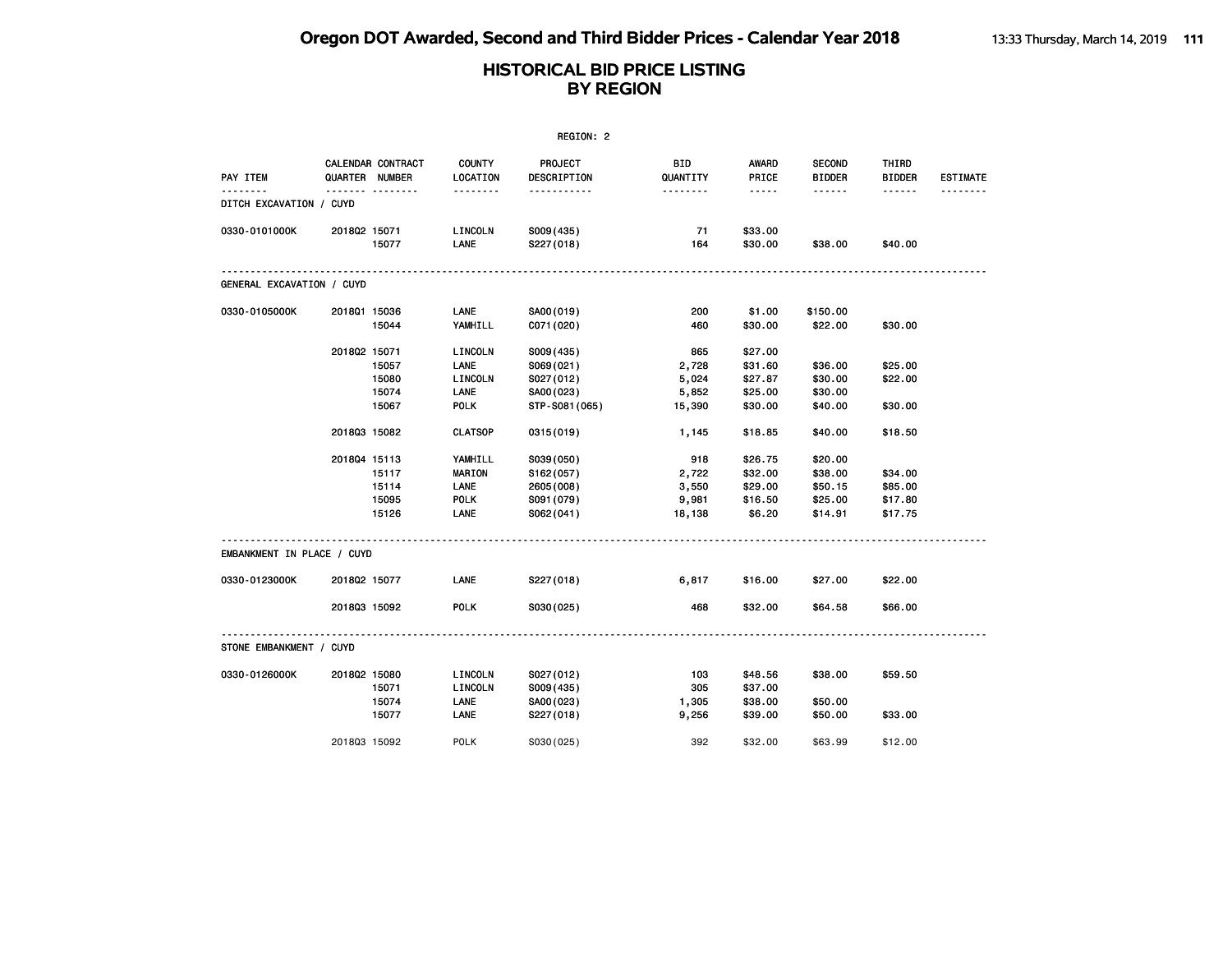|                         |                                            |                           | REGION: 2                     |                 |                    |                                |                        |                 |
|-------------------------|--------------------------------------------|---------------------------|-------------------------------|-----------------|--------------------|--------------------------------|------------------------|-----------------|
| PAY ITEM                | CALENDAR CONTRACT<br>QUARTER NUMBER        | <b>COUNTY</b><br>LOCATION | <b>PROJECT</b><br>DESCRIPTION | BID<br>QUANTITY | AWARD<br>PRICE     | <b>SECOND</b><br><b>BIDDER</b> | THIRD<br><b>BIDDER</b> | <b>ESTIMATE</b> |
| STONE EMBANKMENT / CUYD | ---------                                  | .                         | <u>.</u>                      | <u>.</u>        | $- - - - -$        | ------                         | ------                 |                 |
| 0330-0126000K           | 201804 15126                               | LANE                      | S062(041)                     | 12,714          | \$26.00            | \$35.92                        | \$30.25                |                 |
|                         | EXTRA FOR SELECTED EMB MATL / CUYD         |                           |                               |                 |                    |                                |                        |                 |
| 0330-0130000K           | 201802 15071                               | LINCOLN                   | S009(435)                     | 38.50           | \$27.00            |                                |                        |                 |
|                         | EX FOR SELECTED TOPSOIL MATL / CUYD        |                           |                               |                 |                    |                                |                        |                 |
| 0330-0141000K           | 201802 15071                               | LINCOLN                   | S009(435)                     | 185             | \$16.00            |                                |                        |                 |
|                         |                                            |                           | REGION: 2                     |                 |                    |                                |                        |                 |
| PAY ITEM                | CALENDAR CONTRACT<br>QUARTER NUMBER        | COUNTY<br>LOCATION        | PROJECT<br>DESCRIPTION        | BID<br>QUANTITY | AWARD<br>PRICE     | SECOND<br><b>BIDDER</b>        | THIRD<br><b>BIDDER</b> | <b>ESTIMATE</b> |
|                         | .<br>18 INCH SUBGRADE STABILIZATION / SQYD |                           | .                             | .               | $- - - - -$        | $- - - - - -$                  | $- - - - - -$          | --------        |
| 0331-0109000J           | 201802 15074<br>15080                      | LANE<br>LINCOLN           | SA00(023)<br>S027(012)        | 1,400<br>2,312  | \$40.00<br>\$30.00 | \$44.00<br>\$32.00             | \$35.00                |                 |
|                         | 24 INCH SUBGRADE STABILIZATION / SQYD      |                           |                               |                 |                    |                                |                        |                 |
| 0331-0112000J           | 201801 15044                               | YAMHILL                   | C071 (020)                    | 80              | \$49.00            | \$25.00                        | \$75.00                |                 |
|                         | 201802 15067                               | <b>POLK</b>               | STP-S081(065)                 | 14,711          | \$25.00            | \$48.00                        | \$30.00                |                 |
|                         | 201804 15117<br>15126                      | MARION<br>LANE            | S162(057)<br>S062(041)        | 3,278<br>8,335  | \$35.00<br>\$17.70 | \$55.00<br>\$32.78             | \$36.00<br>\$32.00     |                 |
|                         | 36 INCH SUBGRADE STABILIZATION / SQYD      |                           |                               |                 |                    |                                |                        |                 |
| 0331-0115000J           | 201804 15095                               | <b>POLK</b>               | S091 (079)                    | 8,337           | \$0.01             | \$45.00                        | \$48.12                |                 |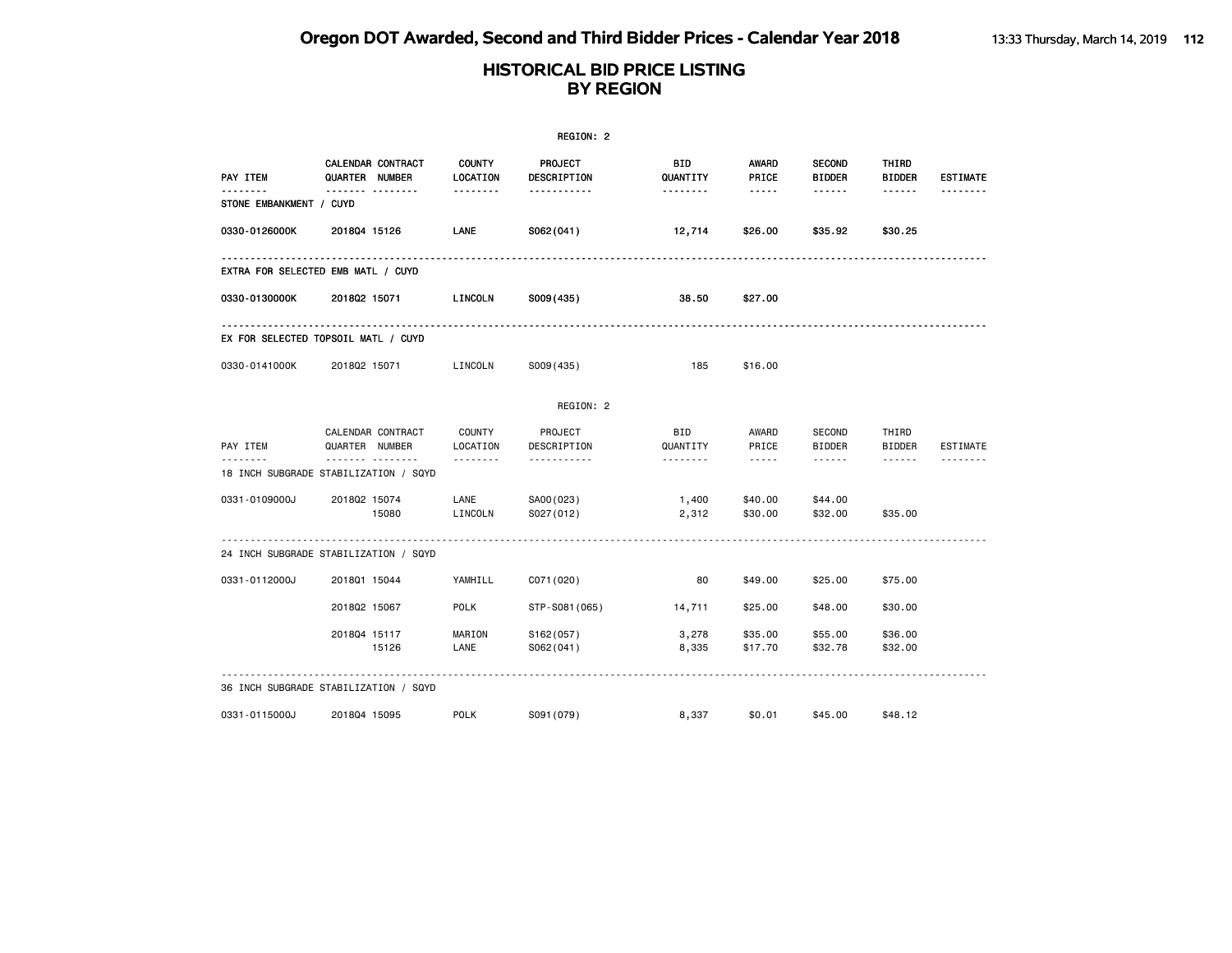|                                    |              |                                                |                                        | REGION: 2                                             |                                          |                                                                                                                                 |                                          |                                  |                             |
|------------------------------------|--------------|------------------------------------------------|----------------------------------------|-------------------------------------------------------|------------------------------------------|---------------------------------------------------------------------------------------------------------------------------------|------------------------------------------|----------------------------------|-----------------------------|
| PAY ITEM                           |              | CALENDAR CONTRACT<br>QUARTER NUMBER<br><u></u> | <b>COUNTY</b><br>LOCATION<br><u>.</u>  | PROJECT<br>DESCRIPTION<br>.                           | BID<br>QUANTITY<br><u> - - - - - - -</u> | AWARD<br>PRICE<br>$\frac{1}{2} \frac{1}{2} \frac{1}{2} \frac{1}{2} \frac{1}{2} \frac{1}{2} \frac{1}{2} \frac{1}{2} \frac{1}{2}$ | <b>SECOND</b><br><b>BIDDER</b><br>------ | THIRD<br><b>BIDDER</b><br>------ | <b>ESTIMATE</b><br>-------- |
| DRAINAGE GEOTEXTILE, TYPE 1 / SQYD |              |                                                |                                        |                                                       |                                          |                                                                                                                                 |                                          |                                  |                             |
| 0350-0100000J                      | 201802 15071 |                                                | LINCOLN                                | S009(435)                                             | 89                                       | \$1.75                                                                                                                          |                                          |                                  |                             |
|                                    | 201804 15126 | 15095                                          | LANE<br><b>POLK</b>                    | S062(041)<br>S091 (079)                               | 156<br>426                               | \$1.50<br>\$2.00                                                                                                                | \$4.93<br>\$2.50                         | \$7.00<br>\$4.00                 |                             |
| DRAINAGE GEOTEXTILE, TYPE 2 / SQYD |              |                                                |                                        |                                                       |                                          |                                                                                                                                 |                                          |                                  |                             |
| 0350-0101000J                      | 201802 15080 |                                                | LINCOLN                                | S027(012)                                             | 2,585                                    | \$2.00                                                                                                                          | \$1.80                                   | \$1.75                           |                             |
| RIPRAP GEOTEXTILE, TYPE 1 / SQYD   |              |                                                |                                        |                                                       |                                          |                                                                                                                                 |                                          |                                  |                             |
| 0350-0103000J                      | 201802 15074 | 15077                                          | LANE<br>LANE                           | SA00(023)<br>S227(018)                                | $\overline{7}$<br>$\overline{7}$         | \$40.00<br>\$30.00                                                                                                              | \$10.00<br>\$1.00                        | \$15.00                          |                             |
| RIPRAP GEOTEXTILE, TYPE 2 / SQYD   |              |                                                |                                        |                                                       |                                          |                                                                                                                                 |                                          |                                  |                             |
| 0350-0104000J                      | 201802 15080 | 15071                                          | LINCOLN<br>LINCOLN                     | S027(012)<br>S009(435)                                | 26<br>337                                | \$3.00<br>\$2.00                                                                                                                | \$6.00                                   | \$24.00                          |                             |
|                                    | 201803 15082 |                                                | <b>CLATSOP</b>                         | 0315 (019)                                            | 361                                      | \$2.70                                                                                                                          | \$1.50                                   | \$15.00                          |                             |
|                                    | 201804 15095 | 15126                                          | <b>POLK</b><br>LANE                    | S091 (079)<br>S062(041)                               | 480<br>1,066                             | \$3.00<br>\$2.00                                                                                                                | \$2.50<br>\$2.41                         | \$1.22<br>\$3.00                 |                             |
| SUBGRADE GEOTEXTILE / SQYD         |              |                                                |                                        |                                                       |                                          |                                                                                                                                 |                                          |                                  |                             |
| 0350-0105000J                      | 201801 15044 |                                                | YAMHILL                                | C071 (020)                                            | 400                                      | \$1.30                                                                                                                          | \$2.50                                   | \$2.00                           |                             |
|                                    | 201802 15077 | 15080<br>15074<br>15067                        | LANE<br>LINCOLN<br>LANE<br><b>POLK</b> | S227(018)<br>S027(012)<br>SA00(023)<br>STP-S081 (065) | 3,787<br>4,750<br>4,900<br>14,711        | \$5.00<br>\$1.50<br>\$1.00<br>\$2.00                                                                                            | \$1.75<br>\$1.00<br>\$1.25<br>\$1.00     | \$1.10<br>\$1.50<br>\$0.11       |                             |
|                                    | 201803 15092 | 15082                                          | <b>POLK</b><br><b>CLATSOP</b>          | S030(025)<br>0315 (019)                               | 262<br>1,040                             | \$1.00<br>\$1.45                                                                                                                | \$3.66<br>\$1.00                         | \$2.30<br>\$5.00                 |                             |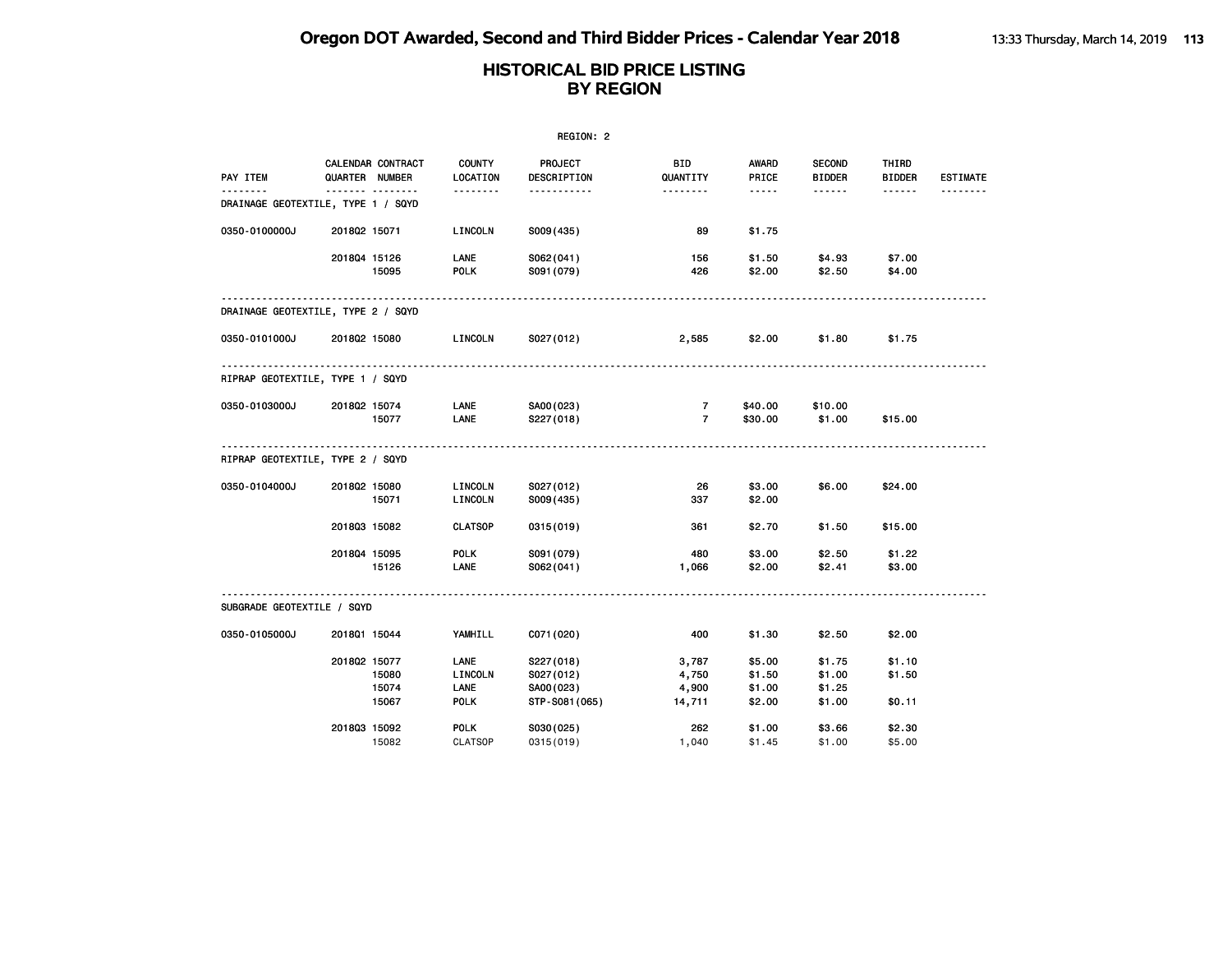|                                  |              |                                                       |                                           | REGION: 2                                                       |                                          |                                                                                                                                                      |                                                |                                      |                             |
|----------------------------------|--------------|-------------------------------------------------------|-------------------------------------------|-----------------------------------------------------------------|------------------------------------------|------------------------------------------------------------------------------------------------------------------------------------------------------|------------------------------------------------|--------------------------------------|-----------------------------|
| PAY ITEM                         |              | CALENDAR CONTRACT<br>QUARTER NUMBER                   | <b>COUNTY</b><br>LOCATION                 | PROJECT<br>DESCRIPTION                                          | <b>BID</b><br>QUANTITY                   | AWARD<br>PRICE                                                                                                                                       | SECOND<br><b>BIDDER</b>                        | THIRD<br><b>BIDDER</b>               | ESTIMATE                    |
| SUBGRADE GEOTEXTILE / SQYD       |              | .                                                     | --------                                  | <u>.</u>                                                        | .                                        | $\frac{1}{2} \left( \frac{1}{2} \right) \left( \frac{1}{2} \right) \left( \frac{1}{2} \right) \left( \frac{1}{2} \right) \left( \frac{1}{2} \right)$ | ------                                         | ------                               |                             |
| 0350-0105000J                    | 201804 15113 | 15117<br>15114<br>15095<br>15126                      | YAMHILL<br>MARION<br>LANE<br>POLK<br>LANE | S039(050)<br>S162(057)<br>2605 (008)<br>S091 (079)<br>S062(041) | 709<br>3,278<br>3,400<br>8,337<br>17,985 | \$1.60<br>\$0.80<br>\$2.00<br>\$1.00<br>\$0.75                                                                                                       | \$4.00<br>\$0.90<br>\$0.50<br>\$1.10<br>\$0.90 | \$1.00<br>\$1.00<br>\$1.19<br>\$0.62 |                             |
|                                  |              |                                                       |                                           | REGION: 2                                                       |                                          |                                                                                                                                                      |                                                |                                      |                             |
| PAY ITEM                         |              | CALENDAR CONTRACT<br>QUARTER NUMBER                   | <b>COUNTY</b><br>LOCATION                 | PROJECT<br>DESCRIPTION                                          | <b>BID</b><br>QUANTITY                   | AWARD<br>PRICE                                                                                                                                       | <b>SECOND</b><br><b>BIDDER</b>                 | THIRD<br><b>BIDDER</b>               | <b>ESTIMATE</b>             |
| GRANULAR DRAINAGE BLANKET / CUYD |              |                                                       | .                                         | .                                                               | .                                        | $\frac{1}{2} \left( \frac{1}{2} \right) \left( \frac{1}{2} \right) \left( \frac{1}{2} \right) \left( \frac{1}{2} \right) \left( \frac{1}{2} \right)$ | <b>.</b>                                       | $\cdots \cdots \cdots \cdots$        |                             |
| 0360-0102000K                    | 201802 15080 |                                                       | LINCOLN                                   | S027(012)                                                       | 825                                      | \$39.37                                                                                                                                              | \$42,00                                        | \$45,00                              |                             |
|                                  |              |                                                       |                                           | REGION: 2                                                       |                                          |                                                                                                                                                      |                                                |                                      |                             |
| PAY ITEM<br>.                    |              | CALENDAR CONTRACT<br>QUARTER NUMBER<br>. <sub>.</sub> | <b>COUNTY</b><br>LOCATION<br>.            | PROJECT<br>DESCRIPTION<br><u>.</u>                              | <b>BID</b><br>QUANTITY<br><u>.</u>       | AWARD<br>PRICE<br>$- - - - -$                                                                                                                        | SECOND<br><b>BIDDER</b>                        | THIRD<br><b>BIDDER</b>               | <b>ESTIMATE</b><br>-------- |
| SCALERS / HOUR                   |              |                                                       |                                           |                                                                 |                                          |                                                                                                                                                      |                                                |                                      |                             |
| 0380-0154000T                    | 201803 15086 |                                                       | LANE                                      | S018(050)                                                       | 460                                      | \$100.00                                                                                                                                             | \$101.00                                       | \$199.06                             |                             |
| MACHINE SCALING / HOUR           |              |                                                       |                                           |                                                                 |                                          |                                                                                                                                                      |                                                |                                      |                             |
| 0380-0157000T                    | 201803 15086 |                                                       | LANE                                      | S018(050)                                                       | 100                                      | \$150.00                                                                                                                                             | \$260.00                                       | \$729.96                             |                             |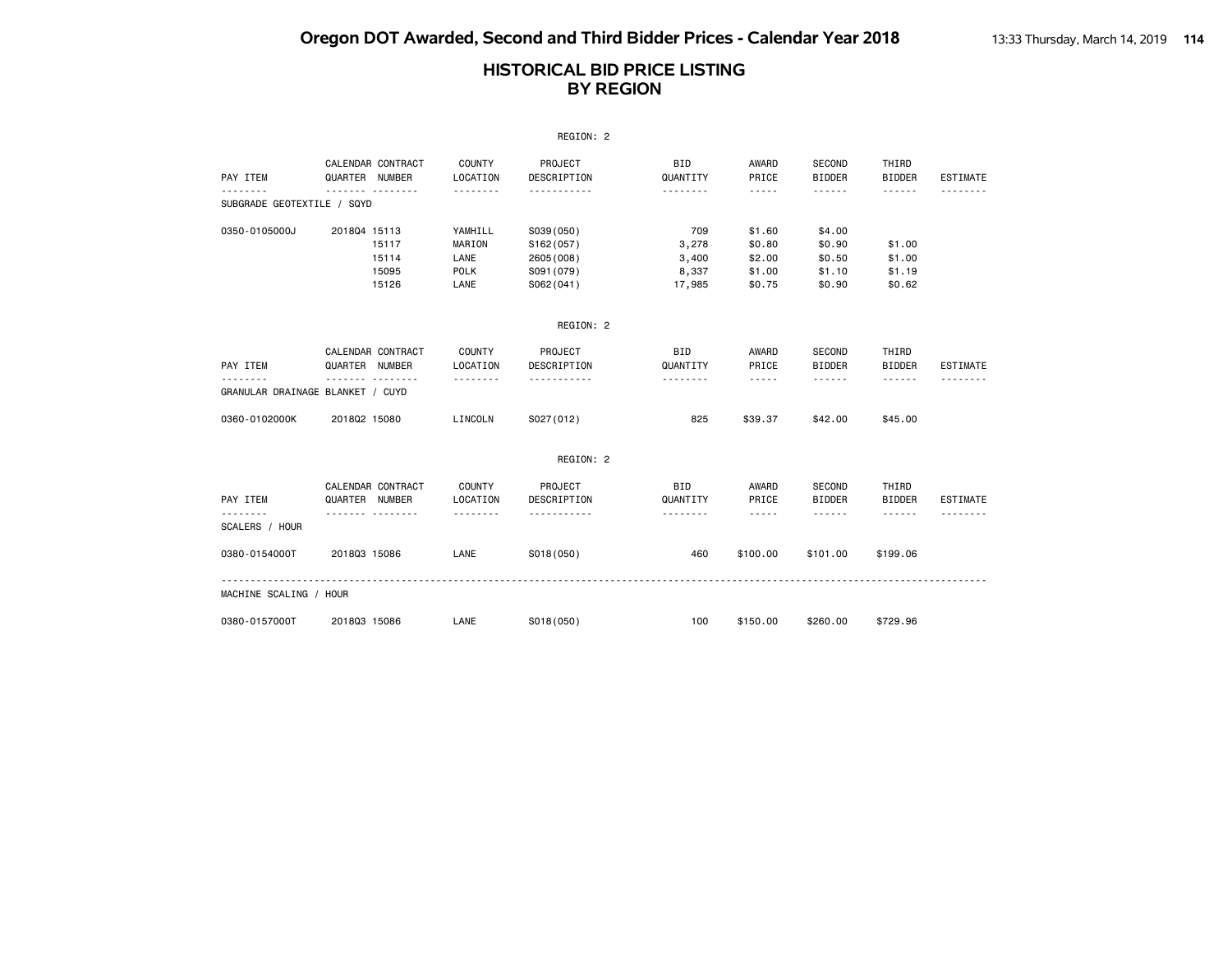|                                 |                                     |                               | REGION: 2                           |                        |                                                                                                                                                      |                                |                        |                 |
|---------------------------------|-------------------------------------|-------------------------------|-------------------------------------|------------------------|------------------------------------------------------------------------------------------------------------------------------------------------------|--------------------------------|------------------------|-----------------|
| PAY ITEM<br>.                   | CALENDAR CONTRACT<br>QUARTER NUMBER | COUNTY<br>LOCATION            | PROJECT<br><b>DESCRIPTION</b>       | <b>BID</b><br>QUANTITY | AWARD<br>PRICE                                                                                                                                       | <b>SECOND</b><br><b>BIDDER</b> | THIRD<br><b>BIDDER</b> | <b>ESTIMATE</b> |
| FILTER BLANKET / SQYD           | .                                   | <u> - - - - - - -</u>         | <u>.</u>                            | <u> - - - - - - -</u>  | $\frac{1}{2} \left( \frac{1}{2} \right) \left( \frac{1}{2} \right) \left( \frac{1}{2} \right) \left( \frac{1}{2} \right) \left( \frac{1}{2} \right)$ | .                              | $- - - - - -$          | <u>.</u>        |
| 0390-0101000J                   | 201803 15082                        | <b>CLATSOP</b>                | 0315(019)                           | 252                    | \$39.00                                                                                                                                              | \$25.00                        | \$32.50                |                 |
| RIPRAP BACKING / SQYD           |                                     |                               |                                     |                        |                                                                                                                                                      |                                |                        |                 |
| 0390-0104000J 2018Q3 15082      |                                     | <b>CLATSOP</b>                | 0315 (019)                          | 51                     | \$4.00                                                                                                                                               | \$3.00                         | \$15.00                |                 |
| LOOSE RIPRAP, CLASS 50 / CUYD   |                                     |                               |                                     |                        |                                                                                                                                                      |                                |                        |                 |
| 0390-0105000K                   | 2018Q2 15077<br>15074<br>15071      | LANE<br>LANE<br>LINCOLN       | S227(018)<br>SA00(023)<br>S009(435) | 1.50<br>3.50<br>48     | \$300.00<br>\$300.00<br>\$95.00                                                                                                                      | \$550.00<br>\$230.00           | \$250.00               |                 |
|                                 | 15080                               | LINCOLN                       | S027(012)                           | 340                    | \$52.77                                                                                                                                              | \$44.00                        | \$68.00                |                 |
|                                 | 201804 15126<br>15095               | LANE<br><b>POLK</b>           | SO62(041)<br>S091 (079)             | 78<br>355              | \$60.00<br>\$100.00                                                                                                                                  | \$190.83<br>\$50.00            | \$80.00<br>\$56.32     |                 |
| LOOSE RIPRAP, CLASS 100 / CUYD  |                                     |                               |                                     |                        |                                                                                                                                                      |                                |                        |                 |
| 0390-0108000K                   | 201802 15080                        | LINCOLN                       | S027(012)                           | 250                    | \$53.00                                                                                                                                              | \$44.00                        | \$75.00                |                 |
|                                 | 201803 15082<br>15092               | <b>CLATSOP</b><br><b>POLK</b> | 0315 (019)<br>S030(025)             | 45<br>107              | \$78.00<br>\$50.00                                                                                                                                   | \$163.00<br>\$78.73            | \$60.00<br>\$105.00    |                 |
| LOOSE RIPRAP, CLASS 2000 / CUYD |                                     |                               |                                     |                        |                                                                                                                                                      |                                |                        |                 |
| 0390-0116000K                   | 201803 15082                        | CLATSOP                       | 0315 (019)                          | 477                    | \$78.00                                                                                                                                              | \$97.00                        | \$70.00                |                 |
| RIPRAP BASINS / EACH            |                                     |                               |                                     |                        |                                                                                                                                                      |                                |                        |                 |
| 0390-0139000E                   | 201801 15044                        | YAMHILL                       | C071(020)                           | $\mathbf{1}$           | \$700                                                                                                                                                | \$500                          | \$1,000                |                 |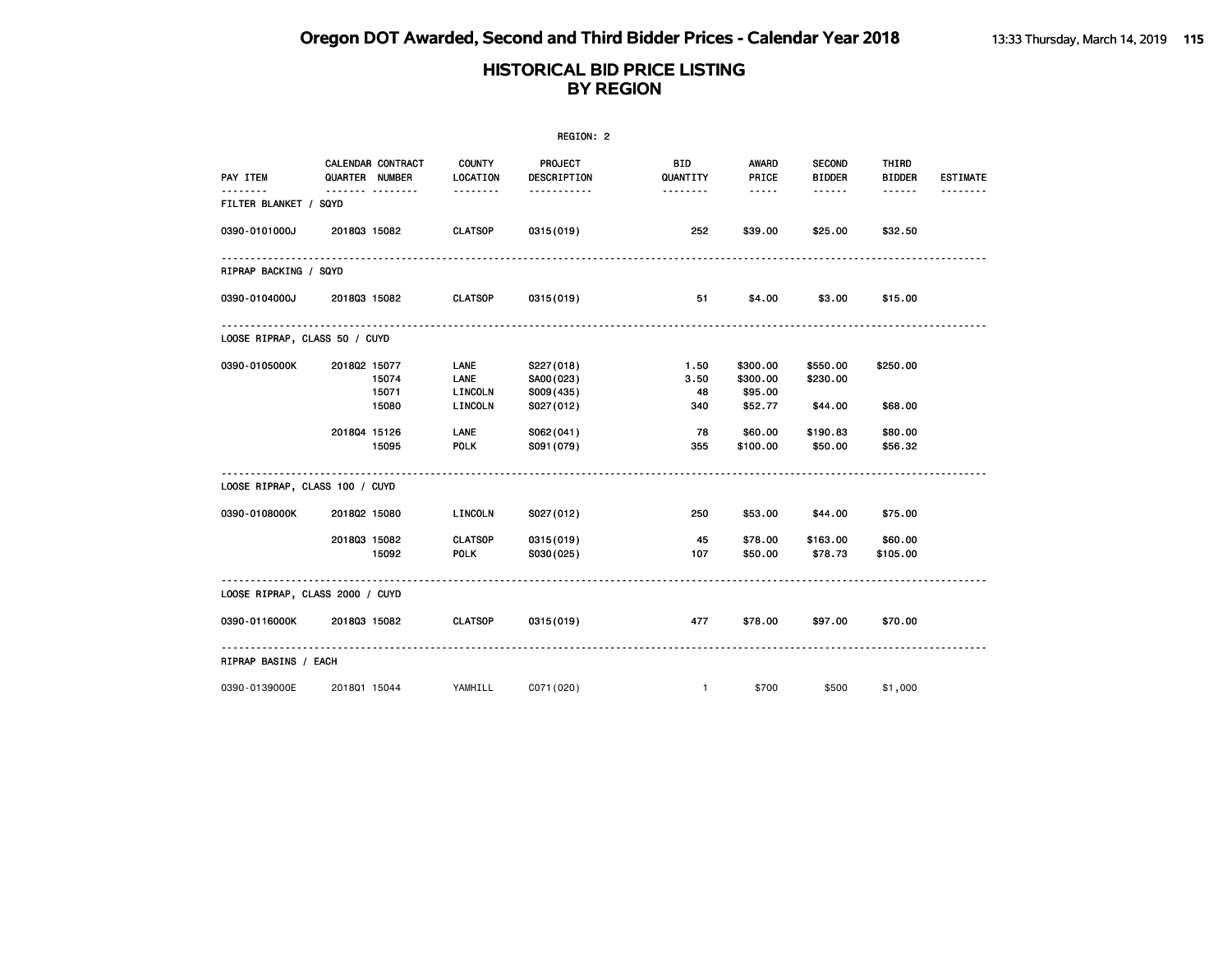#### **HISTORICAL BID PRICE LISTING BY REGION**

|                              |                                                |                           | REGION: 2              |                        |                       |                                |                               |                 |
|------------------------------|------------------------------------------------|---------------------------|------------------------|------------------------|-----------------------|--------------------------------|-------------------------------|-----------------|
| PAY ITEM                     | CALENDAR CONTRACT<br>QUARTER NUMBER            | <b>COUNTY</b><br>LOCATION | PROJECT<br>DESCRIPTION | <b>BID</b><br>QUANTITY | <b>AWARD</b><br>PRICE | <b>SECOND</b><br><b>BIDDER</b> | THIRD<br><b>BIDDER</b>        | <b>ESTIMATE</b> |
| ROCK REINFORCING BOLT / FOOT |                                                |                           |                        |                        |                       |                                | ------                        |                 |
| 0398-0105000F                | 201803 15086                                   | LANE                      | S018(050)              | 225                    | \$130.00              | \$105.00                       | \$321.15                      |                 |
|                              | HIGH TENSILE STRNG WIRE MESH SLOPE PROT / SQFT |                           |                        |                        |                       |                                |                               |                 |
| 0398-0112000J                | 201803 15086                                   | LANE                      | S018(050)              | 117,680                | \$5.50                | \$5.98                         | \$5.66                        |                 |
|                              |                                                |                           | REGION: 2              |                        |                       |                                |                               |                 |
| PAY ITEM                     | <b>CALENDAR CONTRACT</b><br>QUARTER NUMBER     | <b>COUNTY</b><br>LOCATION | PROJECT<br>DESCRIPTION | <b>BID</b><br>QUANTITY | <b>AWARD</b><br>PRICE | <b>SECOND</b><br><b>BIDDER</b> | <b>THIRD</b><br><b>BIDDER</b> | <b>ESTIMATE</b> |
| TRENCH FOUNDATION / CUYD     |                                                |                           |                        |                        |                       | ------                         | ------                        |                 |
| 0405-0106000K                | 201803 15082                                   | <b>CLATSOP</b>            | 0315(019)              | 85                     | \$68,50               | \$100,00                       | \$125.00                      |                 |
|                              |                                                |                           | REGION: 2              |                        |                       |                                |                               |                 |
| PAY ITEM                     | CALENDAR CONTRACT<br>QUARTER NUMBER            | COUNTY<br>LOCATION        | PROJECT<br>DESCRIPTION | <b>BID</b><br>QUANTITY | AWARD<br>PRICE        | <b>SECOND</b><br><b>BIDDER</b> | THIRD<br><b>BIDDER</b>        | <b>ESTIMATE</b> |
| PIPE BURSTING, INCH / FOOT   |                                                |                           |                        |                        | -----                 | ------                         |                               |                 |

0411-0100000F 2018Q2 15071 LINCOLN S009(435) 433 \$924.00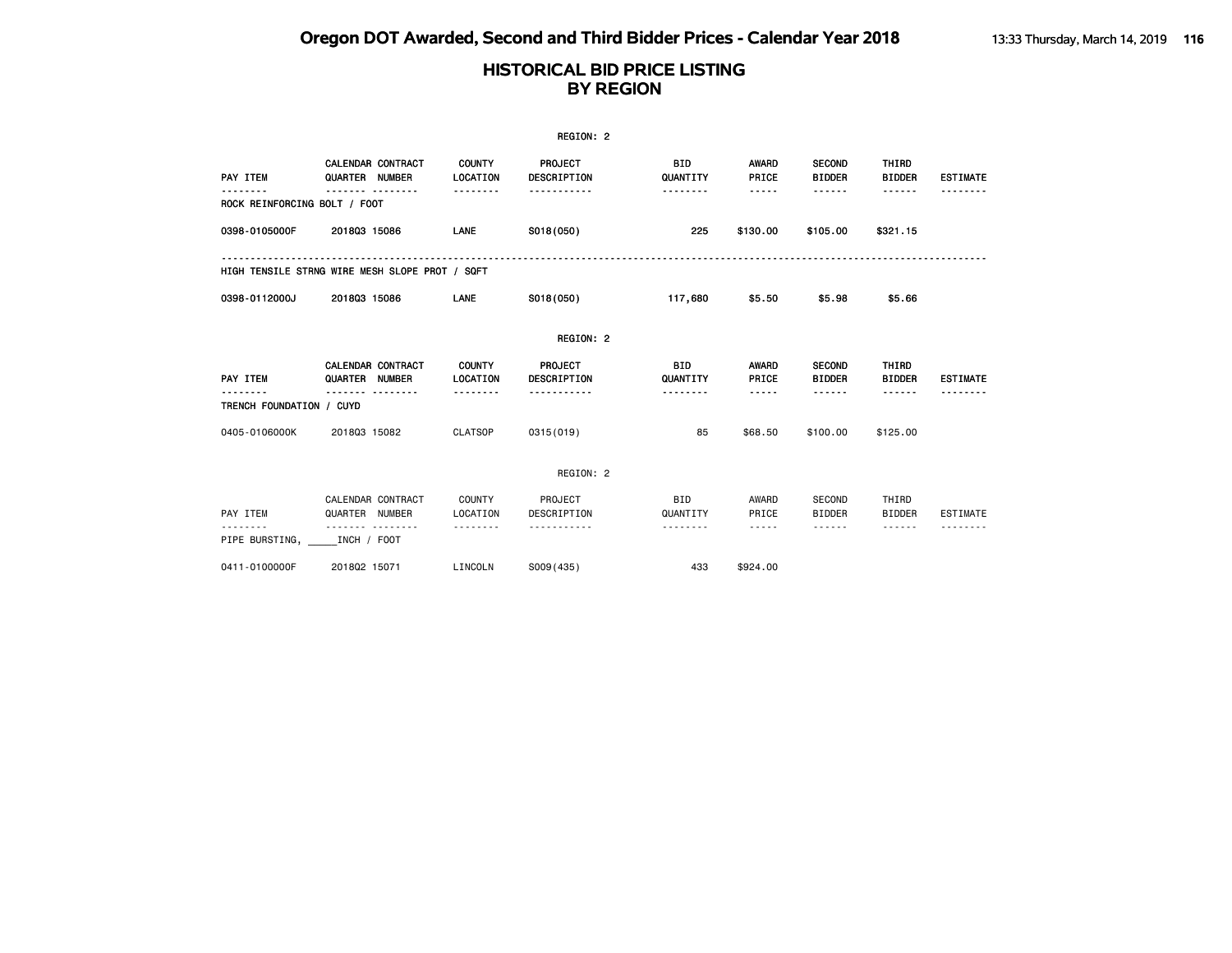|                                                                                     |                                              |                                                    |                                                                                                                         | REGION: 2                                                                                                                |                                                                   |                                                                                         |                                                                               |                                                                     |                 |
|-------------------------------------------------------------------------------------|----------------------------------------------|----------------------------------------------------|-------------------------------------------------------------------------------------------------------------------------|--------------------------------------------------------------------------------------------------------------------------|-------------------------------------------------------------------|-----------------------------------------------------------------------------------------|-------------------------------------------------------------------------------|---------------------------------------------------------------------|-----------------|
| PAY ITEM                                                                            | <b>CALENDAR CONTRACT</b><br>QUARTER NUMBER   |                                                    | <b>COUNTY</b><br>LOCATION                                                                                               | <b>PROJECT</b><br>DESCRIPTION                                                                                            | <b>BID</b><br>QUANTITY                                            | <b>AWARD</b><br>PRICE                                                                   | <b>SECOND</b><br><b>BIDDER</b>                                                | THIRD<br><b>BIDDER</b>                                              | <b>ESTIMATE</b> |
| .<br>MAINLINE VIDEO INSPECTION / FOOT                                               |                                              |                                                    | <u>.</u>                                                                                                                | <u>.</u>                                                                                                                 | .                                                                 | -----                                                                                   |                                                                               | ------                                                              |                 |
| 0415-0100000F                                                                       | 201801 15044                                 |                                                    | YAMHILL                                                                                                                 | C071 (020)                                                                                                               | 199                                                               | \$7.00                                                                                  | \$1.00                                                                        | \$5.00                                                              |                 |
|                                                                                     | 201802 15077<br>201803 15082<br>201804 15095 | 15080<br>15074<br>15071<br>15067<br>15126<br>15114 | LANE<br>LINCOLN<br><b>LANE</b><br>LINCOLN<br><b>POLK</b><br><b>CLATSOP</b><br><b>POLK</b><br><b>LANE</b><br><b>LANE</b> | S227(018)<br>S027(012)<br>SA00(023)<br>S009(435)<br>STP-S081(065)<br>0315 (019)<br>S091 (079)<br>SO62(041)<br>2605 (008) | 274<br>521<br>750<br>868<br>4,037<br>1,224<br>142<br>250<br>1,213 | \$5.00<br>\$3.34<br>\$3.00<br>\$3.00<br>\$6.00<br>\$5.00<br>\$25.00<br>\$7.00<br>\$2.00 | \$9.00<br>\$3.35<br>\$5.00<br>\$3.00<br>\$25.00<br>\$6.00<br>\$2.77<br>\$4.25 | \$3.00<br>\$3.50<br>\$3.35<br>\$2.50<br>\$12.35<br>\$4,00<br>\$4.00 |                 |
| SERVICE LINE VIDEO INSP, LAUNCH CAMERA / EACH<br>0415-0200000E 201803 15082 CLATSOP |                                              |                                                    |                                                                                                                         | 0315(019)                                                                                                                | 3                                                                 | \$1,200                                                                                 | \$600                                                                         | \$150                                                               |                 |
| SERVICE LINE VIDEO INSP, PUSH CAMERA / EACH                                         |                                              |                                                    |                                                                                                                         |                                                                                                                          |                                                                   |                                                                                         |                                                                               |                                                                     |                 |
| 0415-0300000E                                                                       | 201803 15082                                 |                                                    | CLATSOP                                                                                                                 | 0315(019)                                                                                                                | 29                                                                | \$500.00                                                                                | \$300,00                                                                      | \$150.00                                                            |                 |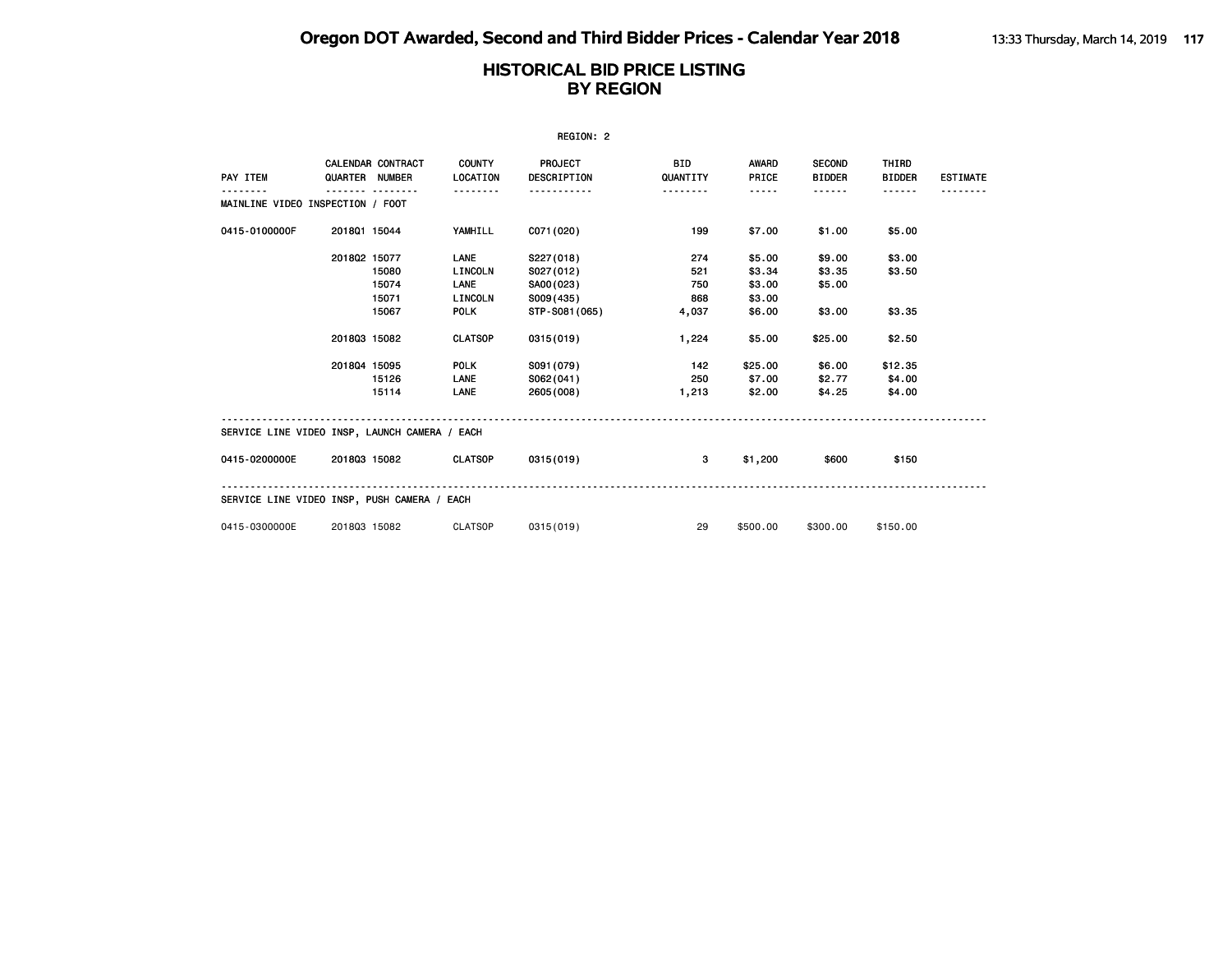|                                 |                |                   |                         | REGION: 2              |                        |                |                  |                        |          |
|---------------------------------|----------------|-------------------|-------------------------|------------------------|------------------------|----------------|------------------|------------------------|----------|
| PAY ITEM                        | QUARTER NUMBER | CALENDAR CONTRACT | COUNTY<br>LOCATION      | PROJECT<br>DESCRIPTION | <b>BID</b><br>QUANTITY | AWARD<br>PRICE | SECOND<br>BIDDER | THIRD<br><b>BIDDER</b> | ESTIMATE |
| 3 INCH DRAIN PIPE / FOOT        |                | --------          | <u> - - - - - - - -</u> |                        |                        | $- - - - -$    | <u>.</u>         | $- - - - - -$          |          |
| 0430-0100030F                   | 201802 15080   |                   | LINCOLN                 | S027(012)              | 21                     | \$59.53        | \$21.00          | \$97.00                |          |
| 4 INCH DRAIN PIPE / FOOT        |                |                   |                         |                        |                        |                |                  |                        |          |
| 0430-0100040F                   | 201802 15080   |                   | LINCOLN S027(012)       |                        | 39                     | \$48.34        | \$28.00          | \$88,00                |          |
| 8 INCH DRAIN PIPE / FOOT        |                |                   |                         |                        |                        |                |                  |                        |          |
| 0430-0100080F                   | 201802 15080   |                   | LINCOLN                 | S027(012)              | 103                    | \$70.10        | \$36.00          | \$83,00                |          |
| 12 INCH DRAIN PIPE / FOOT       |                |                   |                         |                        |                        |                |                  |                        |          |
| 0430-0100120F                   | 201802 15071   |                   | LINCOLN                 | S009(435)              | 100                    | \$50,00        |                  |                        |          |
| SUBSURFACE DRAIN OUTLETS / EACH |                |                   |                         |                        |                        |                |                  |                        |          |
| 0430-0101000E                   | 201802 15080   |                   | LINCOLN                 | S027(012)              | $\mathbf{1}$           | \$250          | \$600            | \$2,400                |          |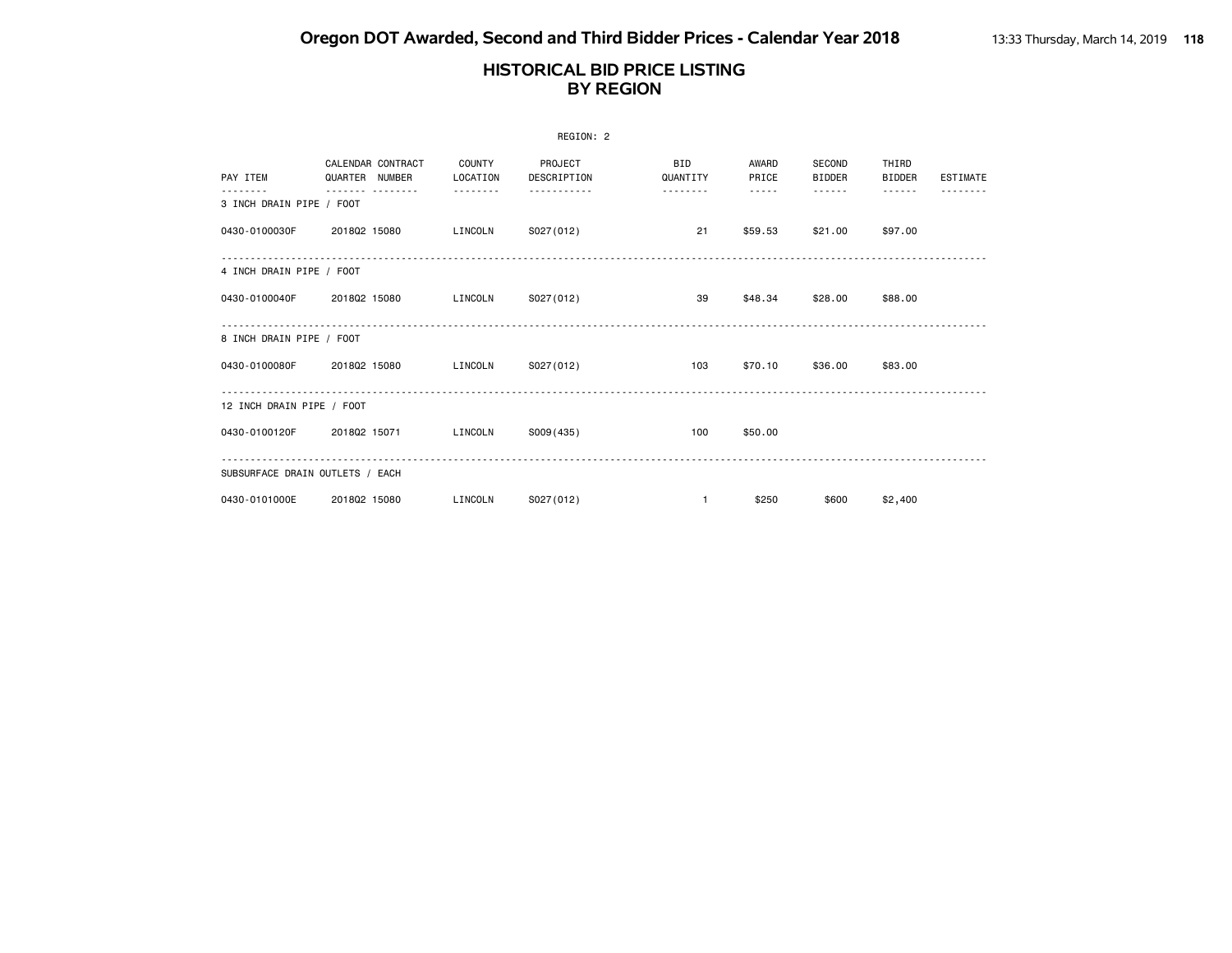|               |                                                          |                       | REGION: 2               |                  |                        |                                |                        |                 |
|---------------|----------------------------------------------------------|-----------------------|-------------------------|------------------|------------------------|--------------------------------|------------------------|-----------------|
| PAY ITEM      | CALENDAR CONTRACT<br>QUARTER NUMBER                      | COUNTY<br>LOCATION    | PROJECT<br>DESCRIPTION  | BID.<br>QUANTITY | AWARD<br>PRICE         | <b>SECOND</b><br><b>BIDDER</b> | THIRD<br><b>BIDDER</b> | <b>ESTIMATE</b> |
| .             | ------- --------<br>12 INCH CULV PIPE, 5 FT DEPTH / FOOT | <u> - - - - - - -</u> | -----------             | --------         | $\cdots \cdots \cdots$ | $- - - - - -$                  | $- - - - - -$          | <u>.</u>        |
| 0445-010012AF | 201802 15074<br>15080                                    | LANE<br>LINCOLN       | SA00(023)<br>S027(012)  | 200<br>221       | \$75.00<br>\$83.53     | \$120.00<br>\$82.00            | \$108.00               |                 |
|               | 201803 15092                                             | <b>POLK</b>           | S030(025)               | 134              | \$85.00                | \$59.55                        | \$100.00               |                 |
| .             | 12 INCH CULV PIPE, 10 FT DP / FOOT                       | .                     |                         |                  |                        |                                |                        |                 |
| 0445-010012BF | 201802 15080                                             | LINCOLN               | S027(012)               | 140              | \$111.11               | \$98.00                        | \$215.00               |                 |
|               | 18 INCH CULV PIPE, 5 FT DEPTH / FOOT                     |                       |                         |                  |                        |                                |                        |                 |
| 0445-010018AF | 201802 15074                                             | LANE                  | SA00(023)               | 216              | \$85.00                | \$160.00                       |                        |                 |
|               | 201804 15095<br>15126                                    | <b>POLK</b><br>LANE   | S091 (079)<br>S062(041) | 78<br>160        | \$115.00<br>\$100.00   | \$130.00<br>\$138.68           | \$92.29<br>\$130.00    |                 |
|               | 24 INCH CULV PIPE, 5 FT DEPTH / FOOT                     |                       |                         |                  |                        |                                |                        |                 |
| 0445-010024AF | 201802 15074                                             | LANE                  | SA00(023)               | 196              | \$100.00               | \$215.00                       |                        |                 |
|               | 201804 15126                                             | LANE                  | S062(041)               | 90               | \$78.00                | \$99.61                        | \$150.00               |                 |
|               | 4 INCH SAN SEW PIPE, 5 FT DP / FOOT                      |                       |                         |                  |                        |                                |                        |                 |
| 0445-030004AF | 201803 15082                                             | <b>CLATSOP</b>        | 0315 (019)              | 74               | \$100.00               | \$90.00                        | \$135.00               |                 |
|               | 6 INCH SAN SEW PIPE, 5 FT DP / FOOT                      |                       |                         |                  |                        |                                |                        |                 |
| 0445-030006AF | 201803 15082                                             | CLATSOP               | 0315 (019)              | 49               | \$116.00               | \$122.00                       | \$185.00               |                 |
|               | 6 INCH STORM SEW PIPE, 5 FT / FOOT                       |                       |                         |                  |                        |                                |                        |                 |
| 0445-035006AF | 201802 15080                                             | LINCOLN               | S027(012)               | 76               | \$121.06               | \$70.00                        | \$90.00                |                 |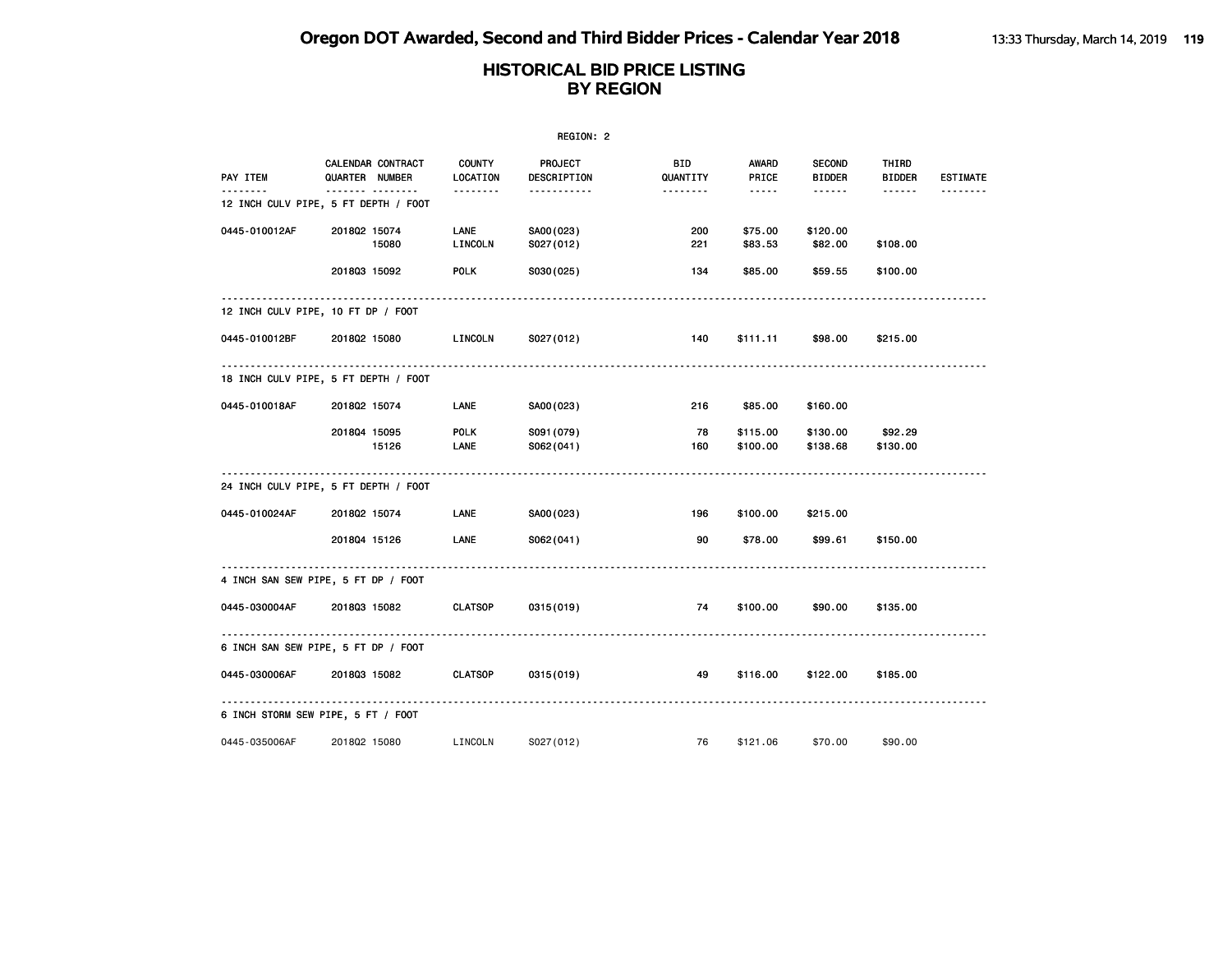| REGION: 2     |                                        |                           |                        |                 |                      |                                |                        |                 |  |
|---------------|----------------------------------------|---------------------------|------------------------|-----------------|----------------------|--------------------------------|------------------------|-----------------|--|
| PAY ITEM      | CALENDAR CONTRACT<br>QUARTER NUMBER    | <b>COUNTY</b><br>LOCATION | PROJECT<br>DESCRIPTION | BID<br>QUANTITY | AWARD<br>PRICE       | <b>SECOND</b><br><b>BIDDER</b> | THIRD<br><b>BIDDER</b> | <b>ESTIMATE</b> |  |
|               | <br>6 INCH STORM SEW PIPE, 5 FT / FOOT | <u> - - - - - - -</u>     | <u>.</u>               | .               | $\cdots \cdots$      | $\cdots\cdots\cdots$           | $- - - - - -$          |                 |  |
| 0445-035006AF | 201804 15114                           | LANE                      | 2605 (008)             | 16              | \$80.00              | \$139.00                       | \$145.00               |                 |  |
|               | 8 INCH STORM SEW PIPE, 5 FT / FOOT     |                           |                        |                 |                      |                                |                        |                 |  |
| 0445-035008AF | 201803 15082                           | <b>CLATSOP</b>            | 0315 (019)             | 122             | \$109.50             | \$135.00                       | \$110.00               |                 |  |
|               | 8 INCH STORM SEW PIPE, 10 FT / FOOT    |                           |                        |                 |                      |                                |                        |                 |  |
| 0445-035008BF | 201803 15082                           | <b>CLATSOP</b>            | 0315 (019)             | 91              | \$218.00             | \$260.00                       | \$190.00               |                 |  |
|               | 10 INCH STORM SEW PIPE, 5 FT / FOOT    |                           |                        |                 |                      |                                |                        |                 |  |
| 0445-035010AF | 201801 15044                           | YAMHILL                   | C071 (020)             | 93              | \$75.00              | \$46.00                        | \$80.00                |                 |  |
|               | 12 INCH STORM SEW PIPE, 5 FT / FOOT    |                           |                        |                 |                      |                                |                        |                 |  |
| 0445-035012AF | 2018Q1 15044                           | YAMHILL                   | C071 (020)             | 106             | \$60.00              | \$50.00                        | \$85.00                |                 |  |
|               | 201802 15071                           | LINCOLN                   | S009(435)              | 29              | \$110.00             |                                |                        |                 |  |
|               | 15080                                  | LINCOLN                   | S027(012)              | 30              | \$163.34             | \$92.00                        | \$110.00               |                 |  |
|               | 15074                                  | LANE                      | SA00(023)              | 116             | \$75.00              | \$130.00                       |                        |                 |  |
|               | 15067                                  | <b>POLK</b>               | STP-S081(065)          | 501             | \$208.00             | \$99.00                        | \$65.00                |                 |  |
|               | 201803 15082                           | <b>CLATSOP</b>            | 0315(019)              | 38              | \$125.00             | \$155.00                       | \$150.00               |                 |  |
|               | 201804 15114                           | LANE                      | 2605 (008)             | 921             | \$84.00              | \$78.00                        | \$121.00               |                 |  |
|               | 12 INCH STORM SEW PIPE, 10 FT / FOOT   |                           |                        |                 |                      |                                |                        |                 |  |
| 0445-035012BF | 201802 15077<br>15071                  | <b>LANE</b><br>LINCOLN    | S227(018)<br>S009(435) | 9<br>103        | \$225.00<br>\$110.00 | \$230.00                       | \$85.00                |                 |  |
|               | 201803 15082                           | <b>CLATSOP</b>            | 0315 (019)             | 87              | \$234,00             | \$203.00                       | \$215.00               |                 |  |
|               | 201804 15114                           | LANE                      | 2605 (008)             | 12              | \$150.00             | \$270.00                       | \$610.00               |                 |  |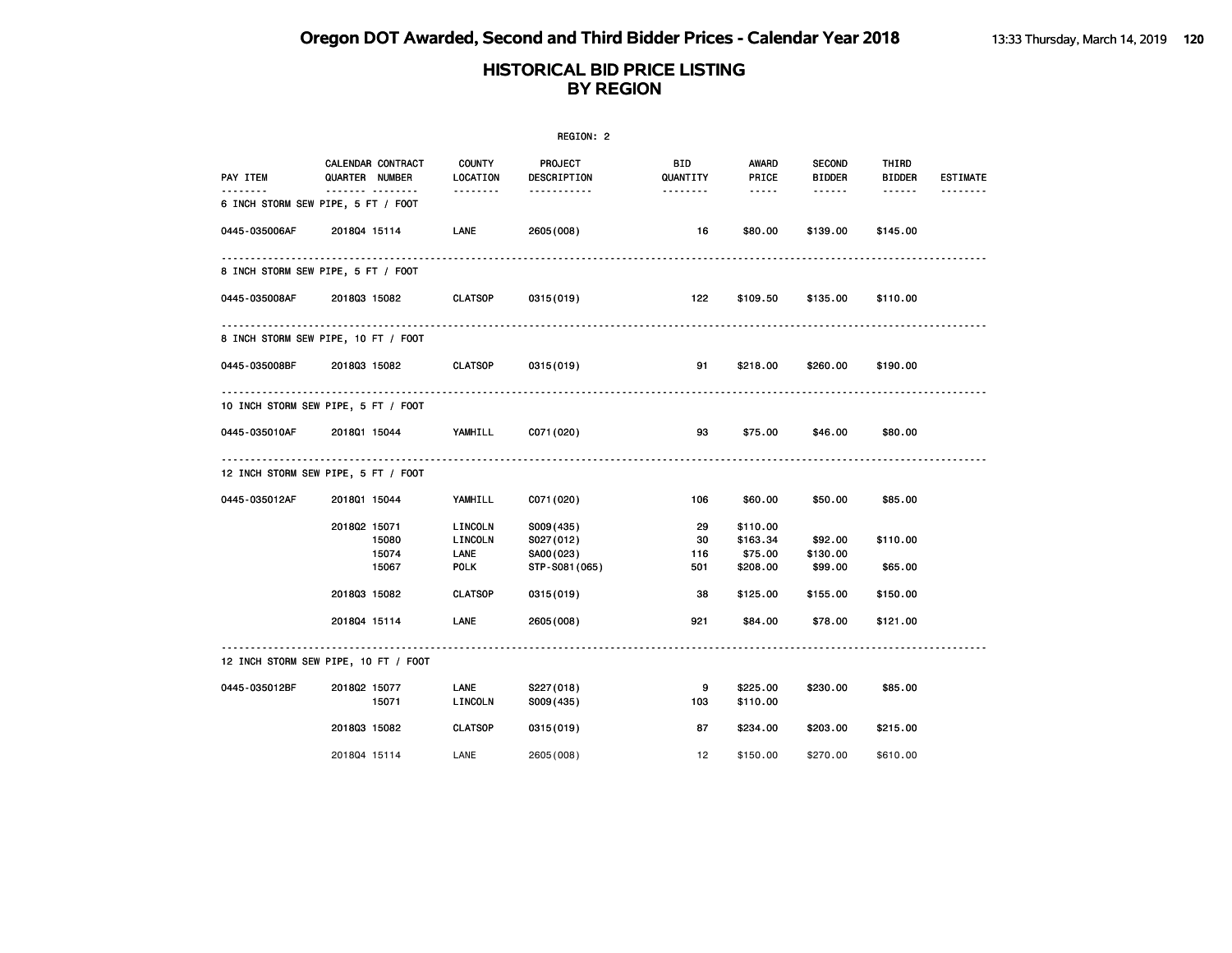|                                                  |                                            |                |                                   | REGION: 2                            |                       |                                  |                                |                        |                 |
|--------------------------------------------------|--------------------------------------------|----------------|-----------------------------------|--------------------------------------|-----------------------|----------------------------------|--------------------------------|------------------------|-----------------|
| PAY ITEM                                         | <b>CALENDAR CONTRACT</b><br>QUARTER NUMBER |                | <b>COUNTY</b><br>LOCATION         | PROJECT<br>DESCRIPTION               | BID<br>QUANTITY       | <b>AWARD</b><br>PRICE            | <b>SECOND</b><br><b>BIDDER</b> | THIRD<br><b>BIDDER</b> | <b>ESTIMATE</b> |
| <u>.</u><br>12 INCH STORM SEW PIPE, 20 FT / FOOT | .                                          |                | <u> - - - - - - -</u>             | -----------                          | <u> - - - - - - -</u> | $\cdots \cdots$                  | .                              | ------                 | <u>.</u>        |
| 0445-035012CF                                    |                                            | 201803 15082   | <b>CLATSOP</b>                    | 0315 (019)                           | 54                    | \$398.00                         | \$285.00                       | \$400.00               |                 |
| 15 INCH STORM SEW PIPE, 10 FT / FOOT             |                                            |                |                                   |                                      |                       |                                  |                                |                        |                 |
| 0445-035015BF                                    |                                            | 201802 15071   | <b>LINCOLN</b>                    | S009(435)                            | 45                    | \$140.00                         |                                |                        |                 |
| 18 INCH STORM SEW PIPE, 5 FT / FOOT              |                                            |                |                                   |                                      |                       |                                  |                                |                        |                 |
| 0445-035018AF                                    |                                            | 201802 15067   | <b>POLK</b>                       | STP-S081(065)                        | $\sim$ 1,660 $\,$     | \$175.00                         | \$112.00                       | \$92.00                |                 |
| 18 INCH STORM SEW PIPE, 10 FT / FOOT             |                                            |                |                                   |                                      |                       |                                  |                                |                        |                 |
| 0445-035018BF                                    | 201802 15080                               | 15071<br>15077 | <b>LINCOLN</b><br>LINCOLN<br>LANE | S027(012)<br>S009 (435)<br>S227(018) | 61<br>77<br>265       | \$102.63<br>\$180.00<br>\$225.00 | \$132.00<br>\$180.00           | \$230.00<br>\$85.00    |                 |
|                                                  | 201803 15082                               |                | <b>CLATSOP</b>                    | 0315 (019)                           | 78                    | \$248.00                         | \$355.00                       | \$275.00               |                 |
| 24 INCH STORM SEW PIPE, 5 FT / FOOT              |                                            |                |                                   |                                      |                       |                                  |                                |                        |                 |
| 0445-035024AF                                    | 201802 15074                               | 15067          | LANE<br><b>POLK</b>               | SA00(023)<br>STP-S081(065)           | 22<br>372             | \$190.00<br>\$240.00             | \$250.00<br>\$109.00           | \$115.00               |                 |
|                                                  | 201803 15082                               |                | <b>CLATSOP</b>                    | 0315 (019)                           | 34                    | \$139.00                         | \$183.00                       | \$210.00               |                 |
| 24 INCH STORM SEW PIPE, 10 FT / FOOT             |                                            |                |                                   |                                      |                       |                                  |                                |                        |                 |
| 0445-035024BF                                    | 201802 15071                               |                | LINCOLN                           | S009(435)                            | 157                   | \$170.00                         |                                |                        |                 |
| 24 INCH STORM SEW PIPE, 20 FT / FOOT             |                                            |                |                                   |                                      |                       |                                  |                                |                        |                 |
| 0445-035024CF                                    | 201802 15071                               |                | LINCOLN                           | S009(435)                            | 190                   | \$170.00                         |                                |                        |                 |
|                                                  | 201803 15082                               |                | <b>CLATSOP</b>                    | 0315 (019)                           | 120                   | \$468.00                         | \$432.00                       | \$450.00               |                 |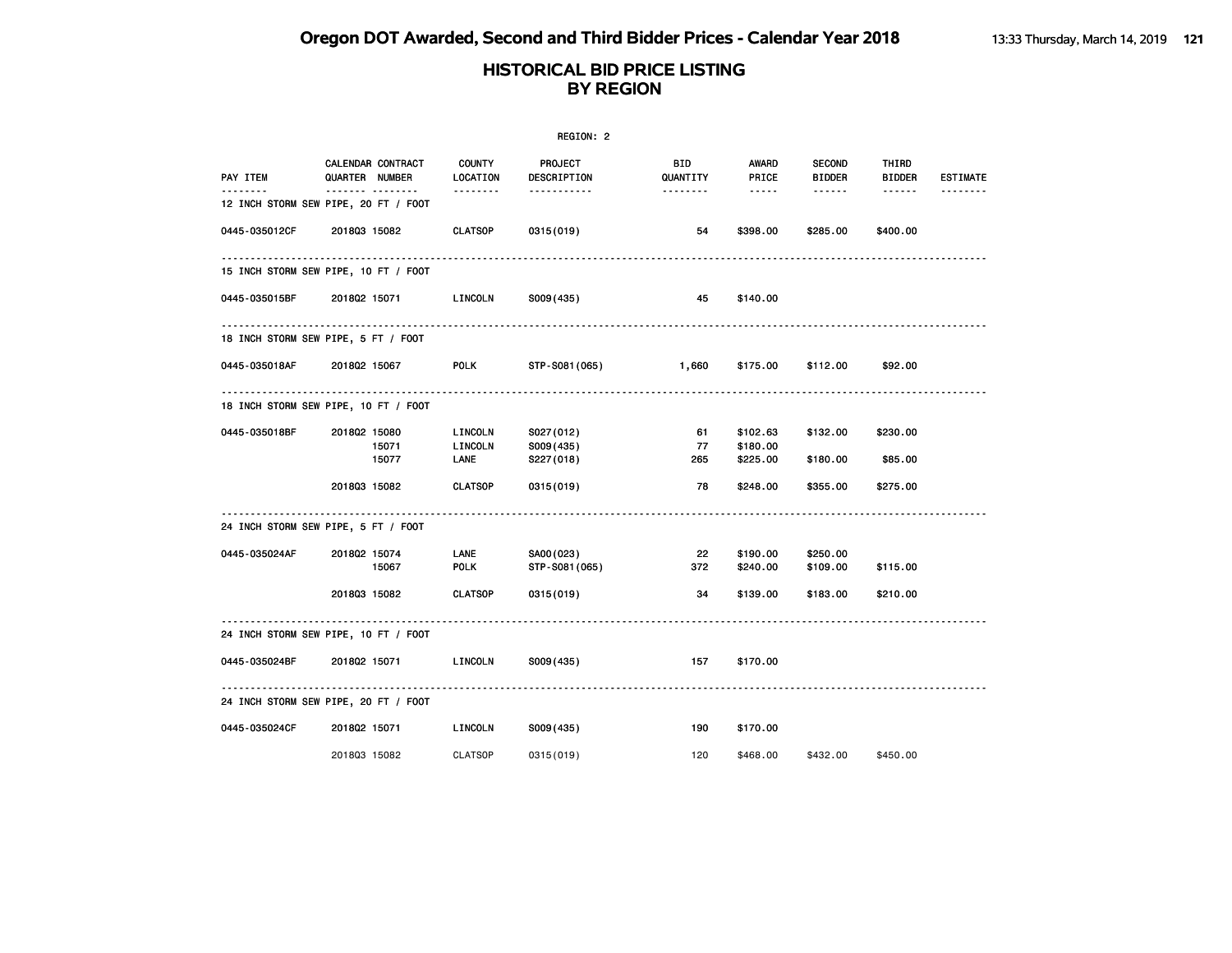|                                      |              |                                     |                                  | REGION: 2                |                                   |                                                                                                                                                      |                                |                        |                 |
|--------------------------------------|--------------|-------------------------------------|----------------------------------|--------------------------|-----------------------------------|------------------------------------------------------------------------------------------------------------------------------------------------------|--------------------------------|------------------------|-----------------|
| PAY ITEM                             |              | CALENDAR CONTRACT<br>QUARTER NUMBER | COUNTY<br>LOCATION               | PROJECT<br>DESCRIPTION   | BID<br>QUANTITY                   | AWARD<br>PRICE                                                                                                                                       | <b>SECOND</b><br><b>BIDDER</b> | THIRD<br><b>BIDDER</b> | <b>ESTIMATE</b> |
| 36 INCH STORM SEW PIPE, 10 FT / FOOT |              |                                     | <u> - - - - - - -</u>            | <u>.</u>                 | <u> - - - - - - -</u>             | $\frac{1}{2} \left( \frac{1}{2} \right) \left( \frac{1}{2} \right) \left( \frac{1}{2} \right) \left( \frac{1}{2} \right) \left( \frac{1}{2} \right)$ | $- - - - - -$                  | $- - - - - -$          |                 |
| 0445-035036BF                        | 201802 15077 |                                     | <b>LANE</b>                      | S227(018)                | 5                                 | \$225.00                                                                                                                                             | \$700.00                       | \$250.00               |                 |
|                                      | 201803 15082 |                                     | <b>CLATSOP</b>                   | 0315 (019)               | 9                                 | \$485.00                                                                                                                                             | \$671.00                       | \$700.00               |                 |
| 42 INCH STORM SEW PIPE, 5 FT / FOOT  |              |                                     |                                  |                          |                                   |                                                                                                                                                      |                                |                        |                 |
| 0445-035042AF                        | 201802 15067 |                                     | <b>POLK</b>                      | STP-S081(065)            | $\overline{7}$ and $\overline{7}$ | \$635.00                                                                                                                                             | \$578.00                       | \$550.00               |                 |
| 42 INCH STORM SEW P > 20 FT / FOOT   |              |                                     |                                  |                          |                                   |                                                                                                                                                      |                                |                        |                 |
| 0445-035042DF                        | 201802 15071 |                                     | <b>LINCOLN</b>                   | S009 (435)               | 12                                | \$220.00                                                                                                                                             |                                |                        |                 |
| 12 INCH DUCT IRON PIPE, 5 FT / FOOT  |              |                                     |                                  |                          |                                   |                                                                                                                                                      |                                |                        |                 |
| 0445-060012AF                        | 201802 15067 |                                     | <b>POLK</b>                      | STP-S081(065)            | 555                               | \$303.00                                                                                                                                             | \$146.00                       | \$115.00               |                 |
|                                      | 201804 15095 | 15114                               | <b>POLK</b><br>LANE              | S091 (079)<br>2605 (008) | 64<br>264                         | \$90.00<br>\$105.00                                                                                                                                  | \$70.00<br>\$112.00            | \$116.07<br>\$123.00   |                 |
| 18 INCH DUCT IRON PIPE, 5 FT / FOOT  |              |                                     |                                  |                          |                                   |                                                                                                                                                      |                                |                        |                 |
| 0445-060018AF                        | 201802 15067 |                                     | <b>POLK</b>                      | STP-S081(065)            | 851                               | \$233.00                                                                                                                                             | \$167.00                       | \$122.00               |                 |
| 24 INCH DUCT IRON PIPE, 5 FT / FOOT  | <u>.</u>     |                                     |                                  |                          |                                   |                                                                                                                                                      |                                |                        |                 |
| 0445-060024AF                        | 201802 15067 |                                     | POLK                             | STP-S081(065)            | 91                                | \$320.00                                                                                                                                             | \$221.00                       | \$141.00               |                 |
| .<br>PIPE TEES, ______ INCH / EACH   |              |                                     |                                  |                          |                                   |                                                                                                                                                      |                                |                        |                 |
| 0445-0650000E                        | 201803 15082 | 15082                               | <b>CLATSOP</b><br><b>CLATSOP</b> | 0315(019)<br>0315(019)   | $\mathbf{1}$<br>$\mathbf{1}$      | \$800<br>\$880                                                                                                                                       | \$500<br>\$600                 | \$1,000<br>\$1,000     |                 |
| SLOPED END SECTIONS, 12 INCH / EACH  |              |                                     |                                  |                          |                                   |                                                                                                                                                      |                                |                        |                 |
| 0445-0700120E                        | 201802 15067 |                                     | <b>POLK</b>                      | STP-S081(065)            | 1                                 | \$500.00                                                                                                                                             | \$700.00                       | \$392.00               |                 |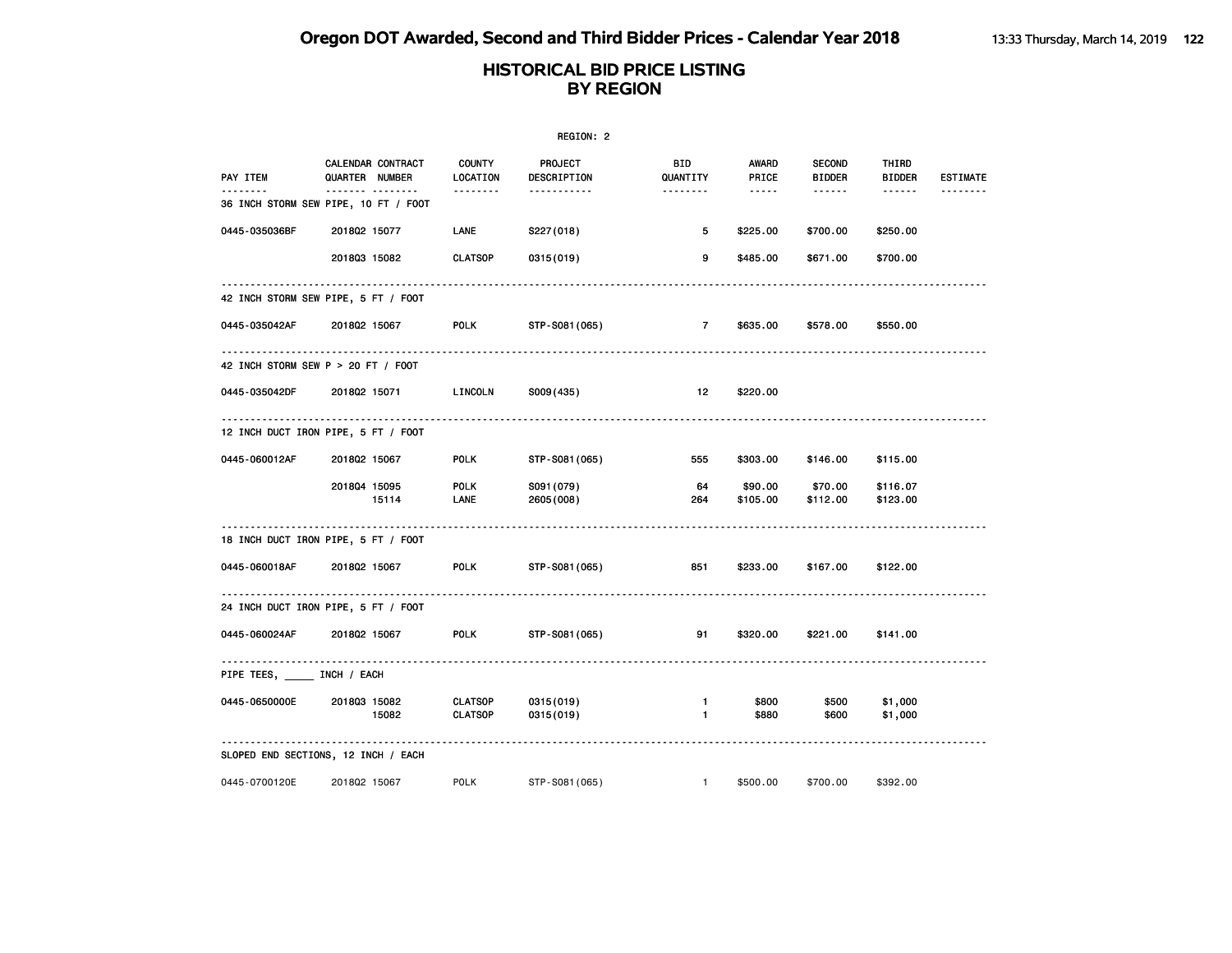|                                     |              |                                     |                                           | REGION: 2                                             |                                        |                                           |                                 |                            |                 |
|-------------------------------------|--------------|-------------------------------------|-------------------------------------------|-------------------------------------------------------|----------------------------------------|-------------------------------------------|---------------------------------|----------------------------|-----------------|
| PAY ITEM                            |              | CALENDAR CONTRACT<br>QUARTER NUMBER | <b>COUNTY</b><br>LOCATION                 | <b>PROJECT</b><br>DESCRIPTION                         | BID<br>QUANTITY                        | <b>AWARD</b><br>PRICE                     | <b>SECOND</b><br><b>BIDDER</b>  | THIRD<br><b>BIDDER</b>     | <b>ESTIMATE</b> |
| SLOPED END SECTIONS, 12 INCH / EACH |              | .                                   | .                                         | .                                                     | <u>.</u>                               | -----                                     | ------                          | ------                     | .               |
| 0445-0700120E                       | (cont) 15074 | 15080                               | LANE<br>LINCOLN                           | SA00(023)<br>S027(012)                                | 3<br>11                                | \$100.00<br>\$50.00                       | \$515.00<br>\$400.00            | \$555.00                   |                 |
| SLOPED END SECTIONS, 15 INCH / EACH |              |                                     |                                           |                                                       |                                        |                                           |                                 |                            |                 |
| 0445-0700150E                       | 201802 15071 |                                     | LINCOLN                                   | S009(435)                                             | $\mathbf{1}$                           | \$200.00                                  |                                 |                            |                 |
| SLOPED END SECTIONS, 18 INCH / EACH |              |                                     |                                           |                                                       |                                        |                                           |                                 |                            |                 |
| 0445-0700180E                       | 201802 15071 | 15080<br>15067<br>15074             | LINCOLN<br>LINCOLN<br><b>POLK</b><br>LANE | S009(435)<br>S027(012)<br>STP-S081 (065)<br>SA00(023) | $\mathbf{1}$<br>$\mathbf{1}$<br>3<br>6 | \$250.00<br>\$100.00<br>\$500<br>\$200.00 | \$600.00<br>\$1,100<br>\$675.00 | \$660.00<br>\$560          |                 |
|                                     | 201804 15126 |                                     | LANE                                      | S062(041)                                             | 4                                      | \$50.00                                   | \$36.92                         | \$160.00                   |                 |
| SLOPED END SECTIONS, 24 INCH / EACH |              |                                     |                                           |                                                       |                                        |                                           |                                 |                            |                 |
| 0445-0700240E                       | 201802 15067 | 15074                               | <b>POLK</b><br>LANE                       | STP-S081 (065)<br>SA00(023)                           | $\mathbf{1}$<br>3                      | \$500<br>\$300.00                         | \$1,600<br>\$950.00             | \$840                      |                 |
|                                     | 201804 15126 |                                     | LANE                                      | S062(041)                                             | $\overline{2}$                         | \$50.00                                   | \$36.92                         | \$190.00                   |                 |
| SLOPED END SECTIONS, 42 INCH / EACH |              |                                     |                                           |                                                       |                                        |                                           |                                 |                            |                 |
| 0445-0700420E                       | 201802 15071 |                                     | LINCOLN                                   | S009(435)                                             | $\mathbf{1}$                           | \$500.00                                  |                                 |                            |                 |
| CONCRETE IN BLOCKS / CUYD           |              |                                     |                                           |                                                       |                                        |                                           |                                 |                            |                 |
| 0445-0735030K                       | 201802 15067 |                                     | <b>POLK</b>                               | STP-S081 (065)                                        | 41                                     | \$1,000                                   | \$450                           | \$190                      |                 |
|                                     | 201803 15082 |                                     | <b>CLATSOP</b>                            | 0315 (019)                                            | 3                                      | \$1,265                                   | \$1,900                         | \$1,000                    |                 |
|                                     |              |                                     |                                           | REGION: 2                                             |                                        |                                           |                                 |                            |                 |
| PAY ITEM                            |              | CALENDAR CONTRACT<br>QUARTER NUMBER | COUNTY<br>LOCATION                        | PROJECT<br>DESCRIPTION                                | BID<br>QUANTITY                        | AWARD<br>PRICE                            | <b>SECOND</b><br><b>BIDDER</b>  | THIRD<br><b>BIDDER</b>     | <b>ESTIMATE</b> |
| TRENCH DRAIN, TYPE 2 / FOOT         |              | .                                   | .                                         | <u>.</u>                                              | .                                      | $\frac{1}{2}$                             | .                               | $\cdots\cdots\cdots\cdots$ | .               |
| 0446-0101000F                       | 201804 15114 |                                     | LANE                                      | 2605 (008)                                            | 68                                     | \$310.00                                  | \$150.00                        | \$121.00                   |                 |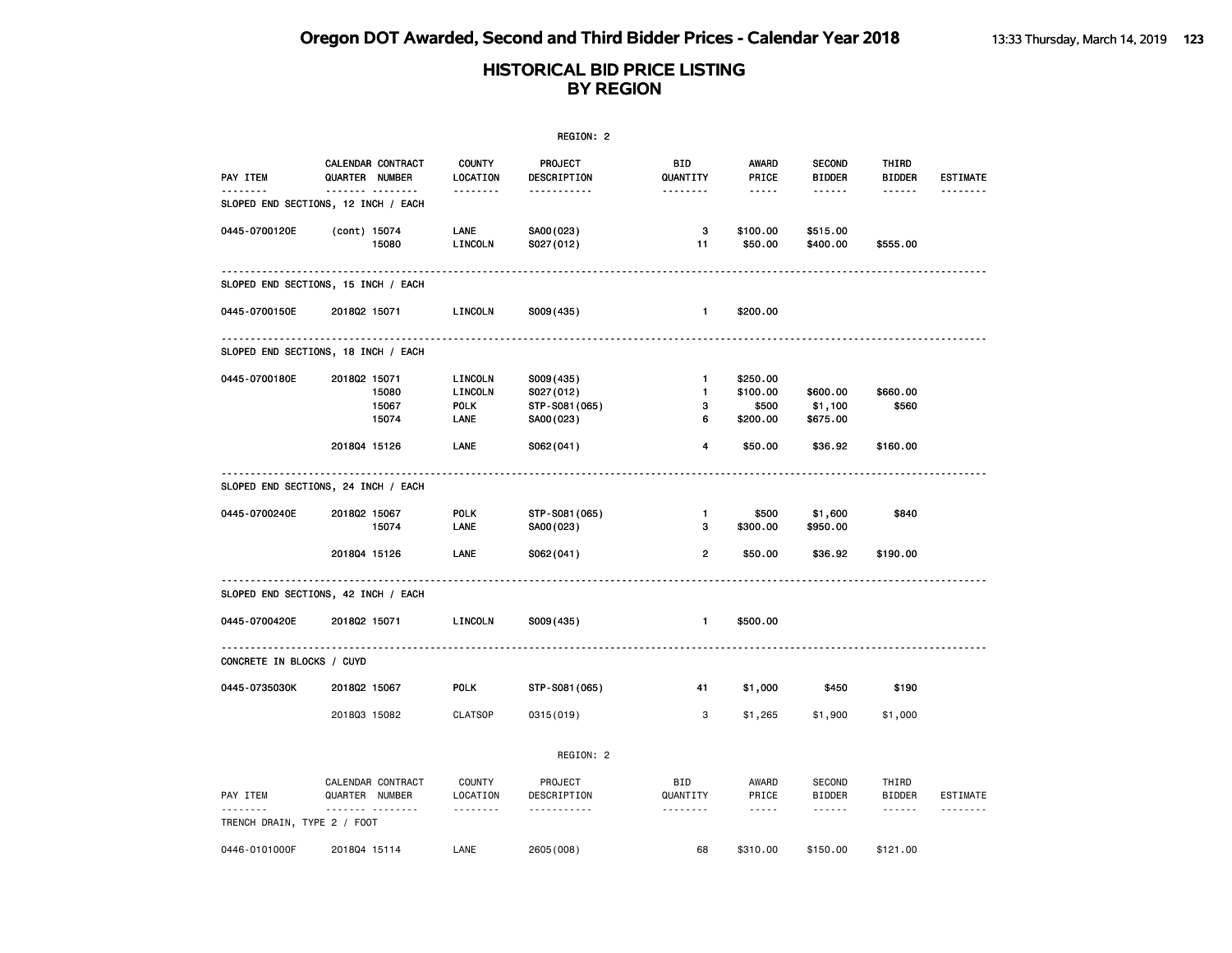|                                             |                                            |                                  | REGION: 2                            |                        |                       |                                |                        |                 |
|---------------------------------------------|--------------------------------------------|----------------------------------|--------------------------------------|------------------------|-----------------------|--------------------------------|------------------------|-----------------|
| PAY ITEM                                    | <b>CALENDAR CONTRACT</b><br>QUARTER NUMBER | <b>COUNTY</b><br><b>LOCATION</b> | <b>PROJECT</b><br><b>DESCRIPTION</b> | BID<br>QUANTITY        | <b>AWARD</b><br>PRICE | <b>SECOND</b><br><b>BIDDER</b> | THIRD<br><b>BIDDER</b> | <b>ESTIMATE</b> |
| INCH X                                      | INCH STR PLATE PIPE ARCH / FOOT            |                                  |                                      |                        |                       |                                | .                      |                 |
| 0450-0110000F                               | 201803 15092                               | <b>POLK</b>                      | S030(025)                            | 107.20                 | \$566.00              | \$281.51                       | \$580.00               |                 |
| STRC PLATE CONC FOOTINGS & HEADWALLS / CUYD |                                            |                                  |                                      |                        |                       |                                |                        |                 |
| 0450-0190000K                               | 201803 15092                               | POLK                             | S030(025)                            | 24                     | \$1,000               | \$986                          | \$388                  |                 |
|                                             |                                            |                                  | REGION: 2                            |                        |                       |                                |                        |                 |
| PAY ITEM                                    | CALENDAR CONTRACT<br>QUARTER NUMBER        | <b>COUNTY</b><br>LOCATION        | PROJECT<br>DESCRIPTION               | <b>BID</b><br>QUANTITY | AWARD<br>PRICE        | SECOND<br><b>BIDDER</b>        | THIRD<br><b>BIDDER</b> | ESTIMATE        |
| PAVED CULVERT END SLOPES / SQFT             |                                            |                                  |                                      |                        |                       |                                |                        |                 |
| 0460-0100000J                               | 201802 15067                               | <b>POLK</b>                      | STP-S081 (065)                       | 177                    | \$40,00               | \$45,00                        | \$40,00                |                 |
|                                             | 201804 15095                               | <b>POLK</b>                      | S091 (079)                           | 79                     | \$17.50               | \$25.00                        | \$50.00                |                 |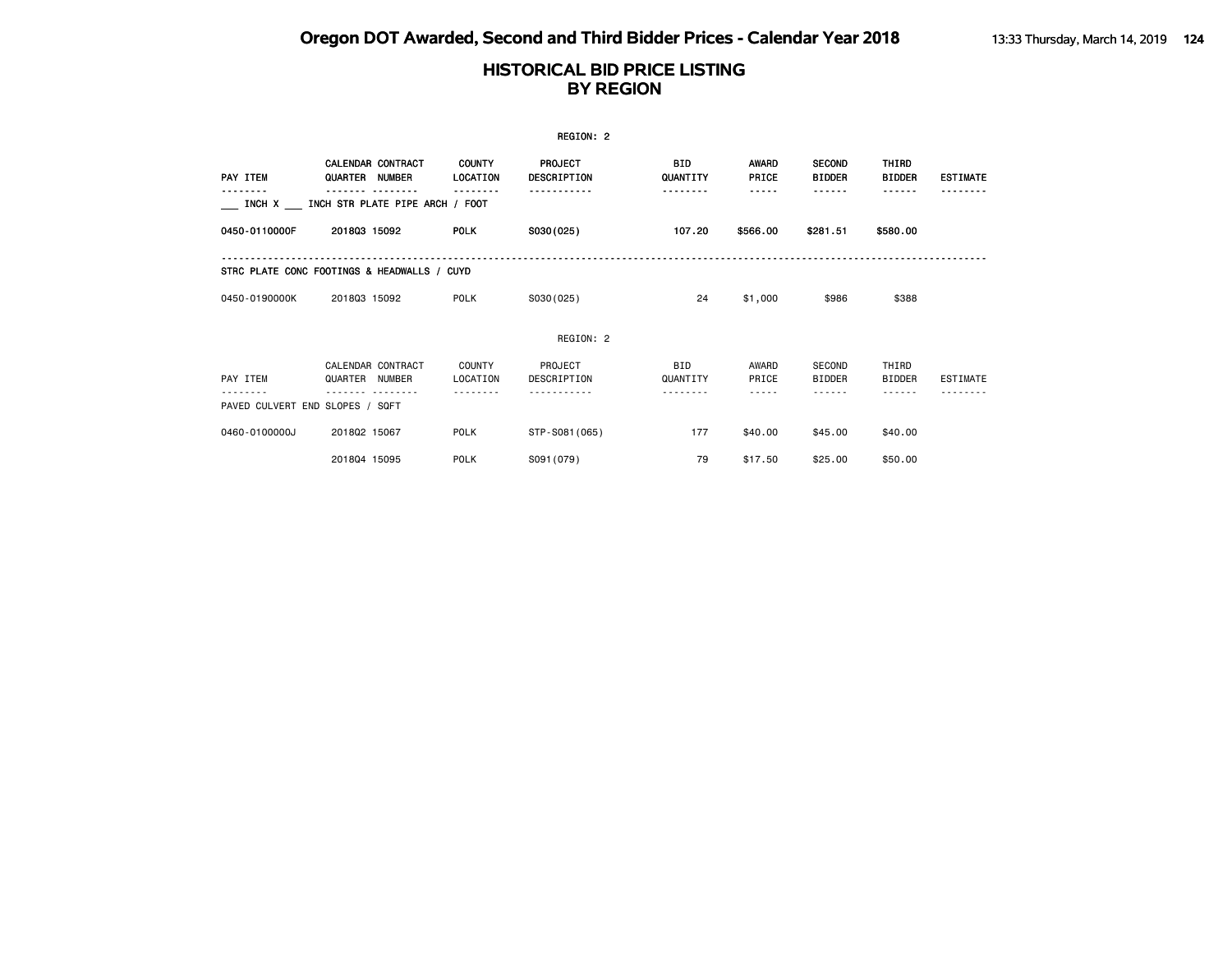|                                           | REGION: 2    |                                     |                           |                        |                       |                |                                |                        |                 |  |  |
|-------------------------------------------|--------------|-------------------------------------|---------------------------|------------------------|-----------------------|----------------|--------------------------------|------------------------|-----------------|--|--|
| PAY ITEM                                  |              | CALENDAR CONTRACT<br>QUARTER NUMBER | <b>COUNTY</b><br>LOCATION | PROJECT<br>DESCRIPTION | BID<br>QUANTITY       | AWARD<br>PRICE | <b>SECOND</b><br><b>BIDDER</b> | THIRD<br><b>BIDDER</b> | <b>ESTIMATE</b> |  |  |
| .<br>CONCRETE STORM SEWER MANHOLES / EACH |              | .                                   | <u>.</u>                  | -----------            | <u> - - - - - - -</u> | $- - - - -$    | ------                         | ------                 |                 |  |  |
| 0470-0101000E                             | 201802 15071 |                                     | LINCOLN                   | S009(435)              | $\mathbf{1}$          | \$3,200        |                                |                        |                 |  |  |
|                                           |              | 15080                               | LINCOLN                   | S027(012)              | $\mathbf{1}$          | \$2,900        | \$3,200                        | \$7,800                |                 |  |  |
|                                           |              | 15077                               | LANE                      | S227(018)              | $\overline{2}$        | \$5,000        | \$9,000                        | \$4,000                |                 |  |  |
|                                           | 201803 15082 |                                     | <b>CLATSOP</b>            | 0315 (019)             | 10                    | \$6,680        | \$4,200                        | \$6,000                |                 |  |  |
|                                           | 201804 15114 |                                     | LANE                      | 2605 (008)             | 6                     | \$3,250        | \$5,600                        | \$4,700                |                 |  |  |
| CONCRETE MANHOLES, WITH INLET / EACH      |              |                                     |                           |                        |                       |                |                                |                        |                 |  |  |
|                                           |              |                                     |                           |                        |                       |                |                                |                        |                 |  |  |
| 0470-0103000E                             | 201802 15074 |                                     | LANE                      | SA00(023)              | $\mathbf{1}$          | \$5,000        | \$3,200                        |                        |                 |  |  |
|                                           |              | 15067                               | <b>POLK</b>               | STP-S081 (065)         | 3                     | \$6,200        | \$4,700                        | \$16,000               |                 |  |  |
|                                           |              | 15067                               | <b>POLK</b>               | STP-S081(065)          | 4                     | \$5,800        | \$4,900                        | \$9,300                |                 |  |  |
|                                           | 201804 15114 |                                     | LANE                      | 2605 (008)             | $\overline{7}$        | \$3,400        | \$7,400                        | \$5,400                |                 |  |  |
| CONCRETE MANHOLES, SHALLOW / EACH         |              |                                     |                           |                        |                       |                |                                |                        |                 |  |  |
| 0470-0105000E                             | 201802 15067 |                                     | <b>POLK</b>               | STP-S081(065)          | 12 <sub>2</sub>       | \$5,800        | \$4,500                        | \$7,000                |                 |  |  |
|                                           | 201804 15114 |                                     | LANE                      | 2605 (008)             | $\overline{7}$        | \$2,900        | \$4,620                        | \$5,000                |                 |  |  |
| CONC MANHOLES, LARGE PCAST / EACH         |              |                                     |                           |                        |                       |                |                                |                        |                 |  |  |
| 0470-0106000E                             | 201802 15071 |                                     | LINCOLN                   | S009(435)              | $\mathbf{1}$          | \$12,000       |                                |                        |                 |  |  |
|                                           |              | 15067                               | <b>POLK</b>               | STP-S081 (065)         | 3                     | \$7,000        | \$6,200                        | \$9,400                |                 |  |  |
|                                           |              | 15071                               | LINCOLN                   | S009(435)              | 3                     | \$7,000        |                                |                        |                 |  |  |
|                                           |              | 15067                               | <b>POLK</b>               | STP-S081 (065)         | 4                     | \$6,400        | \$7,700                        | \$29,000               |                 |  |  |
| CONC MH DROP TYPE, LARGE / EACH           |              |                                     |                           |                        |                       |                |                                |                        |                 |  |  |
| 0470-0108000E                             | 201802 15071 |                                     | LINCOLN                   | S009(435)              | $\overline{2}$        | \$43,000       |                                |                        |                 |  |  |
|                                           |              |                                     |                           |                        |                       |                |                                |                        |                 |  |  |
| CONC MH W/ INLET, LARGE / EACH            |              |                                     |                           |                        |                       |                |                                |                        |                 |  |  |
| 0470-0118000E                             | 201802 15071 |                                     | LINCOLN                   | S009(435)              | $\mathbf{1}$          | \$6,200        |                                |                        |                 |  |  |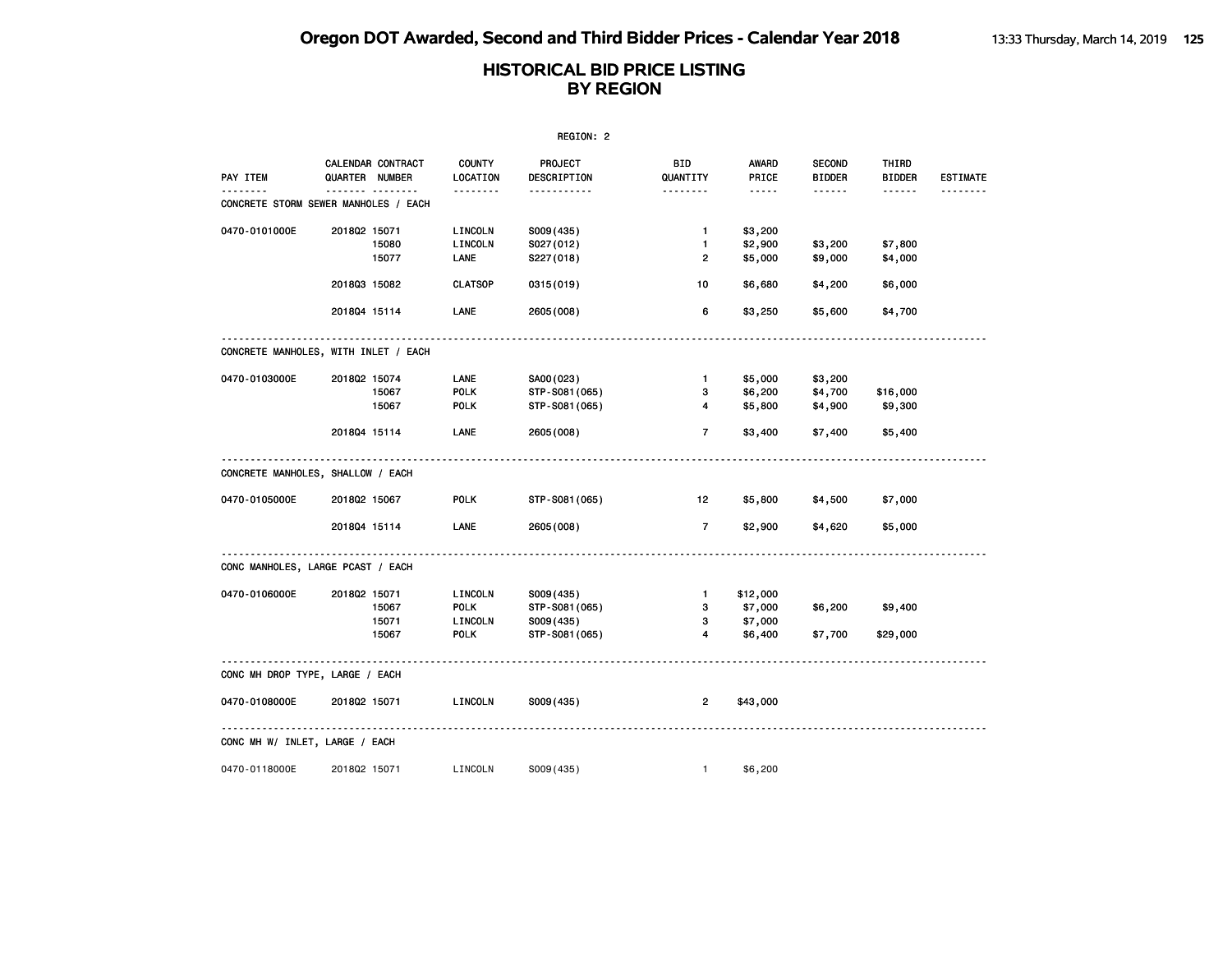|                                | REGION: 2                                    |                                |                                         |                                                  |                               |                                |                        |                 |  |  |  |
|--------------------------------|----------------------------------------------|--------------------------------|-----------------------------------------|--------------------------------------------------|-------------------------------|--------------------------------|------------------------|-----------------|--|--|--|
| PAY ITEM                       | CALENDAR CONTRACT<br>QUARTER NUMBER          | <b>COUNTY</b><br>LOCATION      | <b>PROJECT</b><br>DESCRIPTION           | <b>BID</b><br>QUANTITY                           | AWARD<br>PRICE                | <b>SECOND</b><br><b>BIDDER</b> | THIRD<br><b>BIDDER</b> | <b>ESTIMATE</b> |  |  |  |
| .                              | <u></u><br>CONCRETE INLETS, TYPE B-SL / EACH | --------                       | .                                       | --------                                         | $\cdots \cdots$               | ------                         | $- - - - - -$          |                 |  |  |  |
| 0470-0303000E                  | 201802 15071                                 | LINCOLN                        | S009(435)                               | $\mathbf{1}$                                     | \$2,700                       |                                |                        |                 |  |  |  |
|                                | CONCRETE INLETS, TYPE CG-1 / EACH            |                                |                                         |                                                  |                               |                                |                        |                 |  |  |  |
| 0470-0304000E                  | 201803 15082                                 | <b>CLATSOP</b>                 | 0315 (019)                              | $\overline{2}$                                   | \$4,500                       | \$2,500                        | \$2,000                |                 |  |  |  |
|                                | CONC INLETS, TYPE CG-1 (MOD / EACH           |                                |                                         |                                                  |                               |                                |                        |                 |  |  |  |
| 0470-0305000E                  | 201802 15080                                 | LINCOLN                        | S027(012)                               | $\overline{2}$                                   | \$1,188                       | \$2,000                        | \$2,750                |                 |  |  |  |
|                                | CONCRETE INLETS, TYPE CG-2 / EACH            |                                |                                         |                                                  |                               |                                |                        |                 |  |  |  |
| 0470-0307000E                  | 201802 15067                                 | <b>POLK</b>                    | STP-S081(065)                           | 31                                               | \$2,000                       | \$3,100                        | \$2,400                |                 |  |  |  |
|                                | 201804 15114                                 | LANE                           | 2605 (008)                              | 26                                               | \$2,100                       | \$4,200                        | \$4,200                |                 |  |  |  |
|                                | CONCRETE INLETS, TYPE CG-3 / EACH            |                                |                                         |                                                  |                               |                                |                        |                 |  |  |  |
| 0470-0309000E                  | 201802 15067                                 | <b>POLK</b>                    | STP-S081(065)                           | 13                                               | \$2,000                       | \$2,400                        | \$2,500                |                 |  |  |  |
|                                | 201803 15082                                 | <b>CLATSOP</b>                 | 0315 (019)                              | $\mathbf{1}$                                     | \$2,755                       | \$2,500                        | \$1,500                |                 |  |  |  |
| CONCRETE INLETS, TYPE D / EACH |                                              |                                |                                         |                                                  |                               |                                |                        |                 |  |  |  |
| 0470-0311000E                  | 201802 15077<br>15067<br>15071               | LANE<br><b>POLK</b><br>LINCOLN | S227(018)<br>STP-S081(065)<br>S009(435) | $\mathbf{1}$<br>$\overline{2}$<br>$\overline{2}$ | \$2,500<br>\$2,000<br>\$2,500 | \$4,750<br>\$2,200             | \$2,000<br>\$2,600     |                 |  |  |  |
|                                | CONCRETE INLETS, TYPE G-1 / EACH             |                                |                                         |                                                  |                               |                                |                        |                 |  |  |  |
| 0470-0313000E                  | 201802 15067                                 | <b>POLK</b>                    | STP-S081(065)                           | $\mathbf{1}$                                     | \$2,000                       | \$2,300                        | \$2,400                |                 |  |  |  |
|                                | 201803 15082                                 | <b>CLATSOP</b>                 | 0315 (019)                              | 5                                                | \$4,950                       | \$2,500                        | \$1,800                |                 |  |  |  |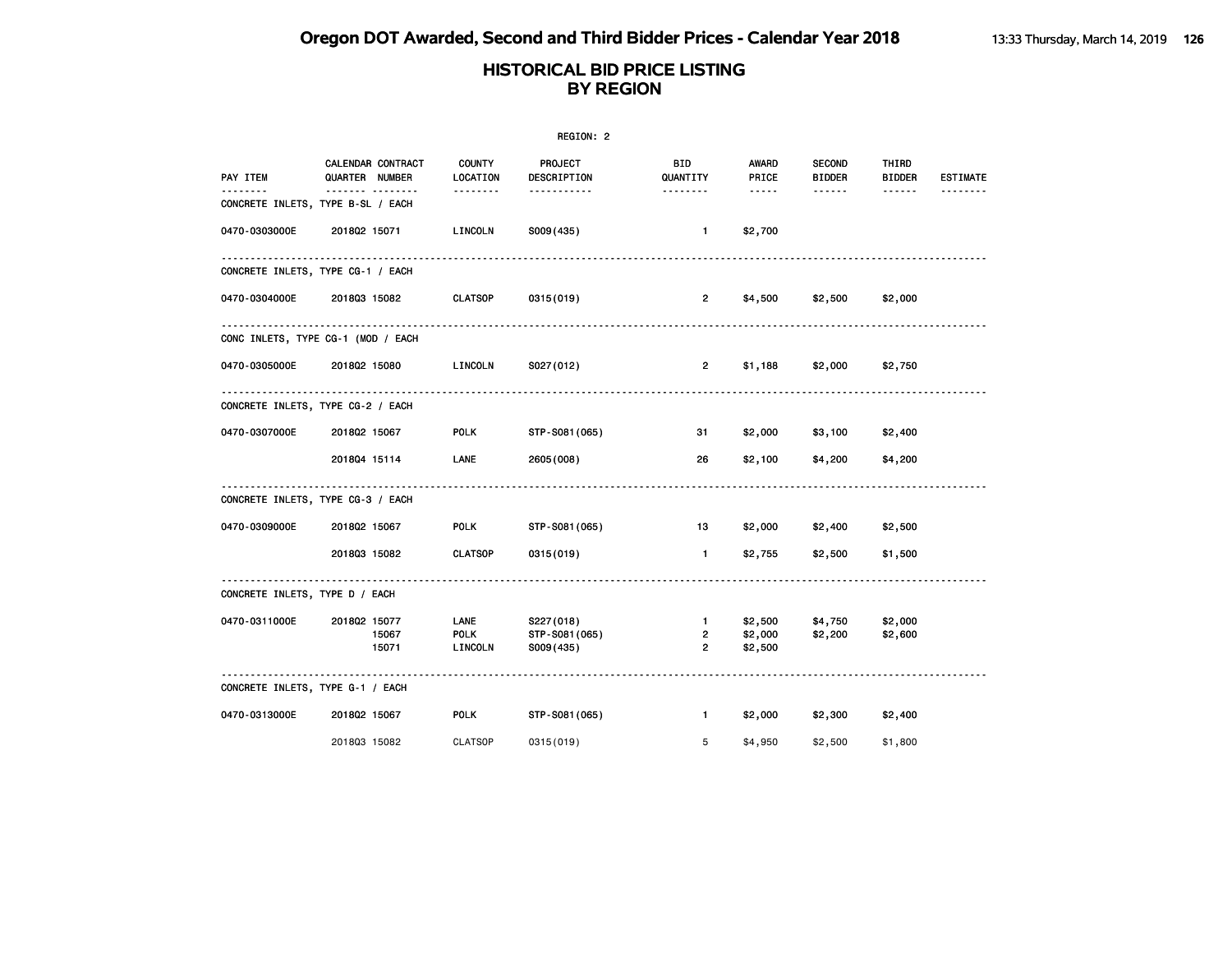|                                              | REGION: 2    |                                          |                            |                                     |                                                |                                                      |                                |                                                                                                                           |                      |  |  |  |
|----------------------------------------------|--------------|------------------------------------------|----------------------------|-------------------------------------|------------------------------------------------|------------------------------------------------------|--------------------------------|---------------------------------------------------------------------------------------------------------------------------|----------------------|--|--|--|
| PAY ITEM                                     |              | CALENDAR CONTRACT<br>QUARTER NUMBER      | <b>COUNTY</b><br>LOCATION  | PROJECT<br>DESCRIPTION              | <b>BID</b><br>QUANTITY                         | AWARD<br>PRICE                                       | <b>SECOND</b><br><b>BIDDER</b> | THIRD<br><b>BIDDER</b>                                                                                                    | <b>ESTIMATE</b>      |  |  |  |
| <u>.</u><br>CONCRETE INLETS, TYPE G-2 / EACH |              | .                                        | <u>.</u>                   | <u></u>                             | <u>.</u>                                       | $- - - - -$                                          | $- - - - - -$                  | $- - - - - -$                                                                                                             | .                    |  |  |  |
| 0470-0315000E                                | 201801 15036 | 15044                                    | <b>LANE</b><br>YAMHILL     | SA00(019)<br>C071 (020)             | $\overline{2}$<br>з                            | \$2,500<br>\$1,800                                   | \$6,000<br>\$1,450             | \$1,500                                                                                                                   |                      |  |  |  |
|                                              | 201802 15077 | 15080<br>15071                           | LANE<br>LINCOLN<br>LINCOLN | S227(018)<br>S027(012)<br>S009(435) | $\mathbf{1}$<br>$\mathbf{1}$<br>$\overline{2}$ | \$3,000<br>\$1,513<br>\$2,500                        | \$4,750<br>\$2,000             | \$2,300<br>\$2,895                                                                                                        |                      |  |  |  |
|                                              |              | 15067                                    | <b>POLK</b>                | STP-S081 (065)                      | 3                                              | \$2,000                                              | \$2,300                        | \$2,400                                                                                                                   |                      |  |  |  |
| CONCRETE INLETS, TYPE G-2MA / EACH           |              |                                          |                            |                                     |                                                |                                                      |                                |                                                                                                                           |                      |  |  |  |
| 0470-0319000E                                | 201802 15071 |                                          | LINCOLN                    | S009(435)                           | $\mathbf{1}$                                   | \$2,500                                              |                                |                                                                                                                           |                      |  |  |  |
| MANHOLE SLOPE PROTECTORS / EACH              |              |                                          |                            |                                     |                                                |                                                      |                                |                                                                                                                           |                      |  |  |  |
| 0470-0330000E                                | 201802 15071 |                                          | LINCOLN                    | S009(435)                           | 2                                              | \$3,000                                              |                                |                                                                                                                           |                      |  |  |  |
|                                              |              |                                          |                            | REGION: 2                           |                                                |                                                      |                                |                                                                                                                           |                      |  |  |  |
| PAY ITEM<br>.                                |              | CALENDAR CONTRACT<br>QUARTER NUMBER<br>. | COUNTY<br>LOCATION<br>.    | PROJECT<br>DESCRIPTION              | BID<br>QUANTITY<br>.                           | AWARD<br>PRICE<br>$\sim$ $\sim$ $\sim$ $\sim$ $\sim$ | SECOND<br><b>BIDDER</b>        | THIRD<br><b>BIDDER</b>                                                                                                    | <b>ESTIMATE</b><br>. |  |  |  |
| DRAINAGE CURBS / FOOT                        |              |                                          |                            | .                                   |                                                |                                                      |                                | $\begin{array}{cccccccccccccc} \bullet & \bullet & \bullet & \bullet & \bullet & \bullet & \bullet & \bullet \end{array}$ |                      |  |  |  |
| 0480-0100000F                                | 201801 15044 |                                          | YAMHILL                    | C071 (020)                          | 100                                            | \$25.00                                              | \$23.00                        | \$23.00                                                                                                                   |                      |  |  |  |
|                                              | 201802 15077 | 15071                                    | LANE<br>LINCOLN            | S227(018)<br>S009(435)              | 20<br>287                                      | \$40.00<br>\$40.00                                   | \$50,00                        | \$20.00                                                                                                                   |                      |  |  |  |
|                                              | 201803 15082 | 15080                                    | LINCOLN<br><b>CLATSOP</b>  | S027(012)<br>0315(019)              | 326<br>147                                     | \$27.00<br>\$36.00                                   | \$24.00<br>\$38.00             | \$26.00<br>\$40.00                                                                                                        |                      |  |  |  |
|                                              | 201804 15095 |                                          | <b>POLK</b>                | S091 (079)                          | 167                                            | \$23,00                                              | \$11.00                        | \$25,00                                                                                                                   |                      |  |  |  |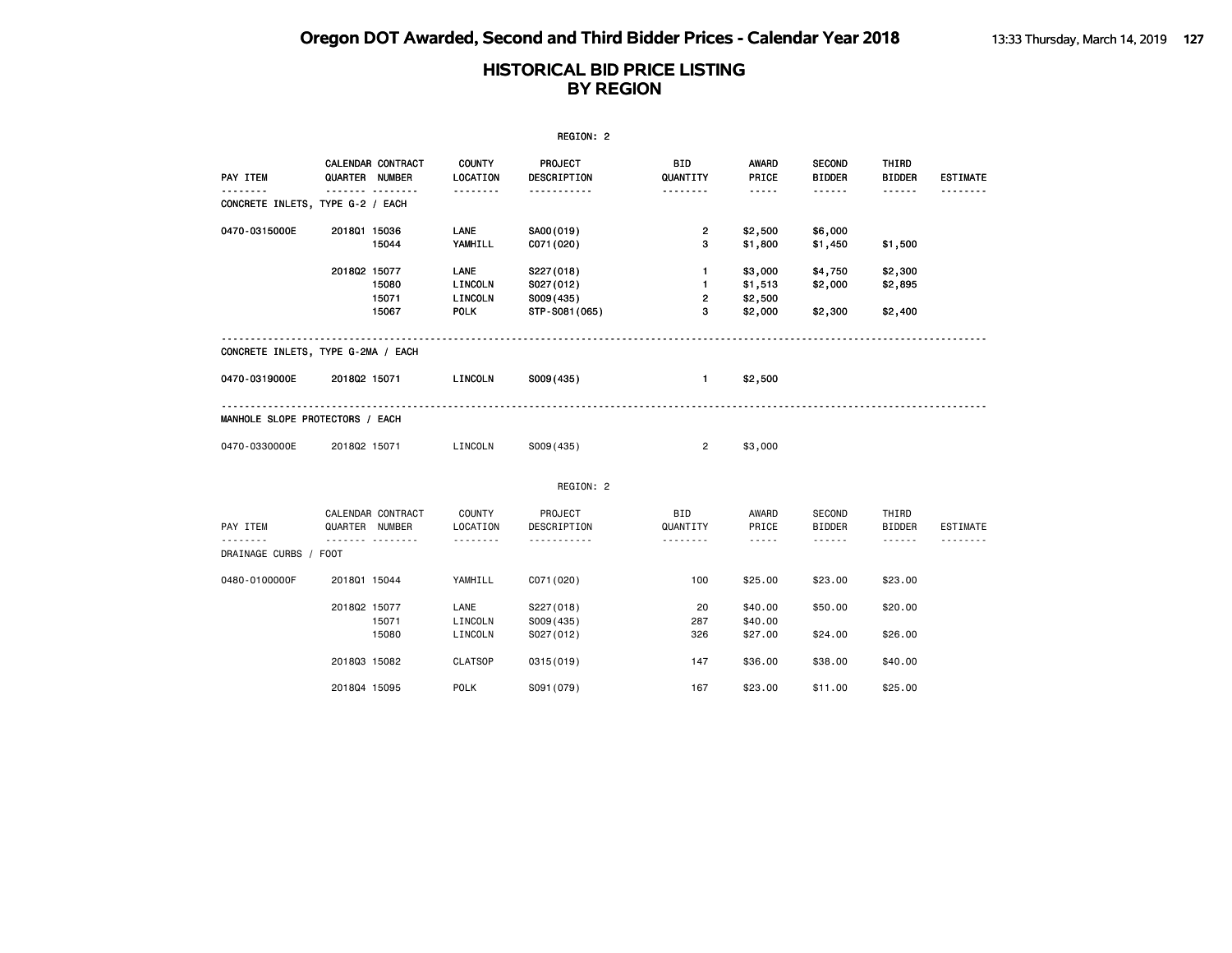|                                      |              |                                         |                                       | REGION: 2                   |                         |                                |                                                 |                        |                             |
|--------------------------------------|--------------|-----------------------------------------|---------------------------------------|-----------------------------|-------------------------|--------------------------------|-------------------------------------------------|------------------------|-----------------------------|
| PAY ITEM                             |              | CALENDAR CONTRACT<br>QUARTER NUMBER<br> | <b>COUNTY</b><br>LOCATION<br><u>.</u> | PROJECT<br>DESCRIPTION<br>. | BID<br>QUANTITY<br>.    | <b>AWARD</b><br>PRICE<br>----- | <b>SECOND</b><br><b>BIDDER</b><br>$- - - - - -$ | THIRD<br><b>BIDDER</b> | <b>ESTIMATE</b><br><u>.</u> |
| ADJUSTING BOXES / EACH               |              |                                         |                                       |                             |                         |                                |                                                 |                        |                             |
| 0490-0100000E                        | 201802 15080 |                                         | LINCOLN                               | S027(012)                   | 10                      | \$150.00                       | \$600.00                                        | \$310.00               |                             |
|                                      | 201803 15082 |                                         | <b>CLATSOP</b>                        | 0315 (019)                  | $\mathbf{1}$            | \$405                          | \$250                                           | \$1,000                |                             |
|                                      | 201804 15114 |                                         | <b>LANE</b>                           | 2605 (008)                  | 28                      | \$900.00                       | \$390.00                                        | \$215.00               |                             |
| CONNECTION TO EXTG STRUCTURES / EACH |              |                                         |                                       |                             |                         |                                |                                                 |                        |                             |
| 0490-0104000E                        | 201802 15077 |                                         | LANE                                  | S227(018)                   | $\overline{\mathbf{c}}$ | \$1,000                        | \$550                                           | \$1,000                |                             |
|                                      |              | 15080                                   | LINCOLN                               | S027(012)                   | 3                       | \$500                          | \$400                                           | \$1,100                |                             |
|                                      |              | 15071<br>15067                          | LINCOLN<br><b>POLK</b>                | S009(435)<br>STP-S081 (065) | 5<br>8                  | \$1,000<br>\$1,000             | \$1,800                                         |                        |                             |
|                                      |              |                                         |                                       |                             |                         |                                |                                                 | \$4,000                |                             |
|                                      | 201803 15082 |                                         | <b>CLATSOP</b>                        | 0315 (019)                  | 15                      | \$553                          | \$600                                           | \$1,000                |                             |
|                                      | 201804 15114 |                                         | LANE                                  | 2605 (008)                  | 6                       | \$300.00                       | \$365.00                                        | \$300.00               |                             |
| ADJUSTING INLETS / EACH              |              |                                         |                                       |                             |                         |                                |                                                 |                        |                             |
| 0490-0105000E                        | 2018Q2 15077 |                                         | LANE                                  | S227(018)                   | 6                       | \$1,000                        | \$1,600                                         | \$600                  |                             |
|                                      |              | 15067                                   | <b>POLK</b>                           | STP-S081(065)               | 22                      | \$1,100                        | \$1,500                                         | \$1,750                |                             |
|                                      | 201803 15082 |                                         | <b>CLATSOP</b>                        | 0315 (019)                  | 3                       | \$855                          | \$400                                           | \$1,000                |                             |
|                                      | 201804 15114 |                                         | LANE                                  | 2605 (008)                  | $\overline{\mathbf{c}}$ | \$950                          | \$2,875                                         | \$1,000                |                             |
| FILLING ABANDONED STRUCTURES / EACH  |              |                                         |                                       |                             |                         |                                |                                                 |                        |                             |
| 0490-0117000E                        | 201803 15082 |                                         | <b>CLATSOP</b>                        | 0315 (019)                  | 5                       | \$514                          | \$1,000                                         | \$3,000                |                             |
| MINOR ADJUSTMENT OF MANHOLES / EACH  |              |                                         |                                       |                             |                         |                                |                                                 |                        |                             |
| 0490-0120000E                        | 201802 15080 |                                         | LINCOLN                               | S027(012)                   | $\mathbf{1}$            | \$250                          | \$400                                           | \$1,300                |                             |
|                                      |              | 15057                                   | LANE                                  | S069(021)                   | 2                       | \$2,520                        | \$3,000                                         | \$4,000                |                             |
|                                      |              | 15067                                   | <b>POLK</b>                           | STP-S081 (065)              | 3                       | \$1,500                        | \$1,400                                         | \$3,500                |                             |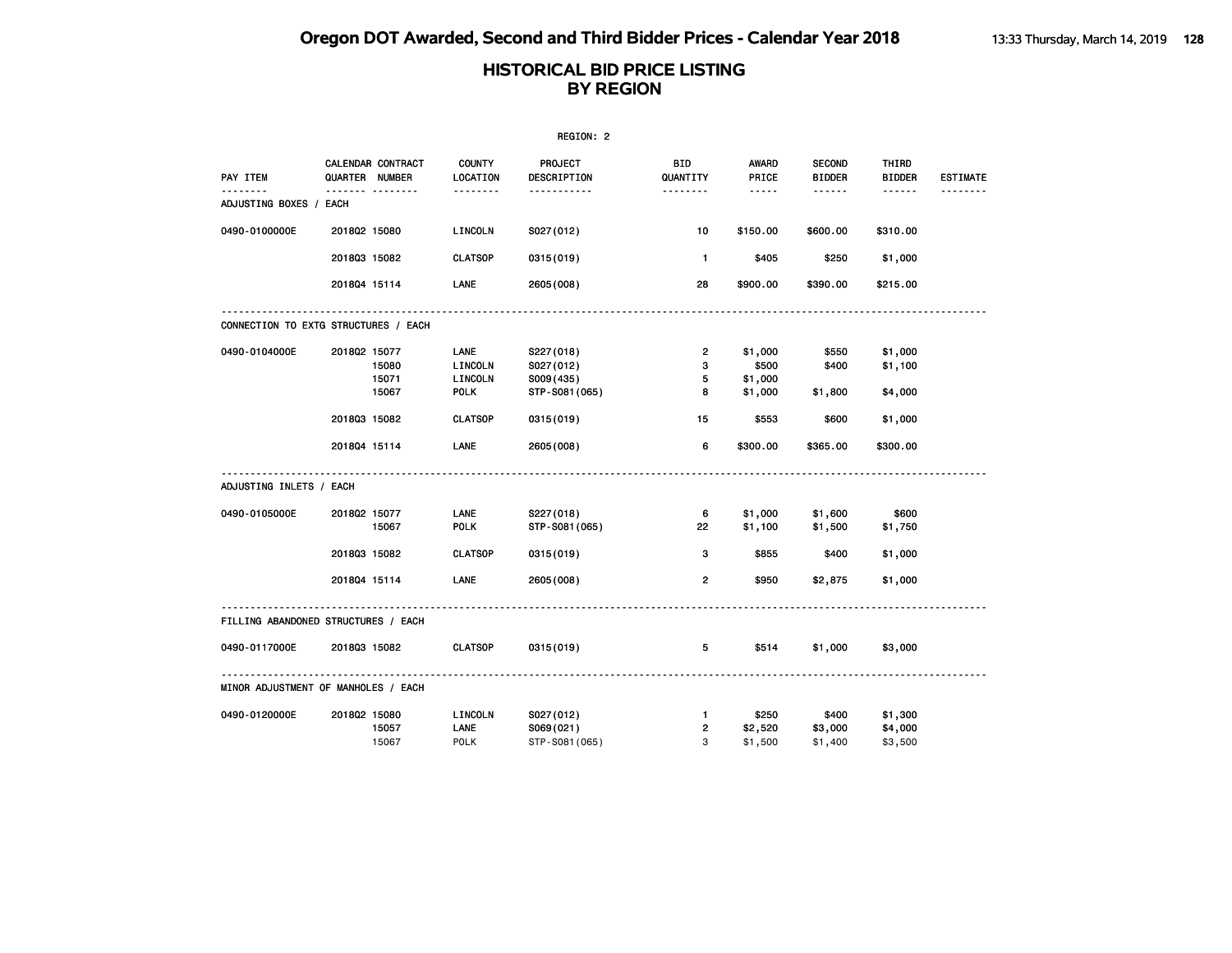| REGION: 2                 |                                                |                           |                               |                        |                     |                                |                        |                 |  |  |  |
|---------------------------|------------------------------------------------|---------------------------|-------------------------------|------------------------|---------------------|--------------------------------|------------------------|-----------------|--|--|--|
| PAY ITEM                  | CALENDAR CONTRACT<br>QUARTER NUMBER            | <b>COUNTY</b><br>LOCATION | <b>PROJECT</b><br>DESCRIPTION | BID<br>QUANTITY        | AWARD<br>PRICE      | <b>SECOND</b><br><b>BIDDER</b> | THIRD<br><b>BIDDER</b> | <b>ESTIMATE</b> |  |  |  |
| .                         | .<br>MINOR ADJUSTMENT OF MANHOLES / EACH       | .                         | <u>.</u>                      | <u>.</u>               | -----               | ------                         | ------                 | - - - - - - - - |  |  |  |
| 0490-0120000E             | 201803 15082                                   | <b>CLATSOP</b>            | 0315(019)                     | 4                      | \$1,230             | \$500                          | \$1,000                |                 |  |  |  |
|                           | 201804 15114                                   | LANE                      | 2605 (008)                    | 5                      | \$400               | \$460                          | \$1,850                |                 |  |  |  |
|                           | MAJOR ADJUSTMENT OF MANHOLES / EACH            |                           |                               |                        |                     |                                |                        |                 |  |  |  |
| 0490-0121000E             | 201802 15067                                   | <b>POLK</b>               | STP-S081 (065)                | 8                      | \$2,000             | \$2,600                        | \$5,600                |                 |  |  |  |
|                           | 201803 15082                                   | <b>CLATSOP</b>            | 0315 (019)                    | $\overline{2}$         | \$2,655             | \$1,000                        | \$3,000                |                 |  |  |  |
|                           | EXTRA FOR MANHOLES OVER EXISTING SEWERS / EACH |                           |                               |                        |                     |                                |                        |                 |  |  |  |
| 0490-0123000E             | 201802 15077                                   | LANE                      | S227(018)                     | 2                      | \$1,500             | \$1,375                        | \$1,800                |                 |  |  |  |
|                           | 201803 15082                                   | <b>CLATSOP</b>            | 0315 (019)                    | з                      | \$2,300             | \$2,500                        | \$1,750                |                 |  |  |  |
|                           | 201804 15114                                   | LANE                      | 2605 (008)                    | 19                     | \$1,200             | \$1,100                        | \$325                  |                 |  |  |  |
|                           | CAPPING EXISTING CONCRETE STRUCTURES / EACH    |                           |                               |                        |                     |                                |                        |                 |  |  |  |
| 0490-0125000E             | 201802 15077                                   | LANE                      | S227(018)                     | 3                      | \$1,500             | \$2,500                        | \$700                  |                 |  |  |  |
|                           |                                                |                           | REGION: 2                     |                        |                     |                                |                        |                 |  |  |  |
| PAY ITEM                  | CALENDAR CONTRACT<br>QUARTER NUMBER            | COUNTY<br>LOCATION        | PROJECT<br>DESCRIPTION        | <b>BID</b><br>QUANTITY | AWARD<br>PRICE      | <b>SECOND</b><br><b>BIDDER</b> | THIRD<br><b>BIDDER</b> | <b>ESTIMATE</b> |  |  |  |
| TRENCH RESURFACING / SQYD | . <sub>.</sub>                                 | .                         | .                             | .                      | $\frac{1}{2}$       | $- - - - - -$                  | ------                 | <u>.</u>        |  |  |  |
| 0495-0100000J             | 201802 15071<br>15067                          | LINCOLN<br>POLK           | S009(435)<br>STP-S081 (065)   | 33<br>108              | \$1,000<br>\$240.00 | \$110.00                       | \$125.00               |                 |  |  |  |
|                           | 201803 15082                                   | <b>CLATSOP</b>            | 0315(019)                     | 168                    | \$116.00            | \$56.00                        | \$100.00               |                 |  |  |  |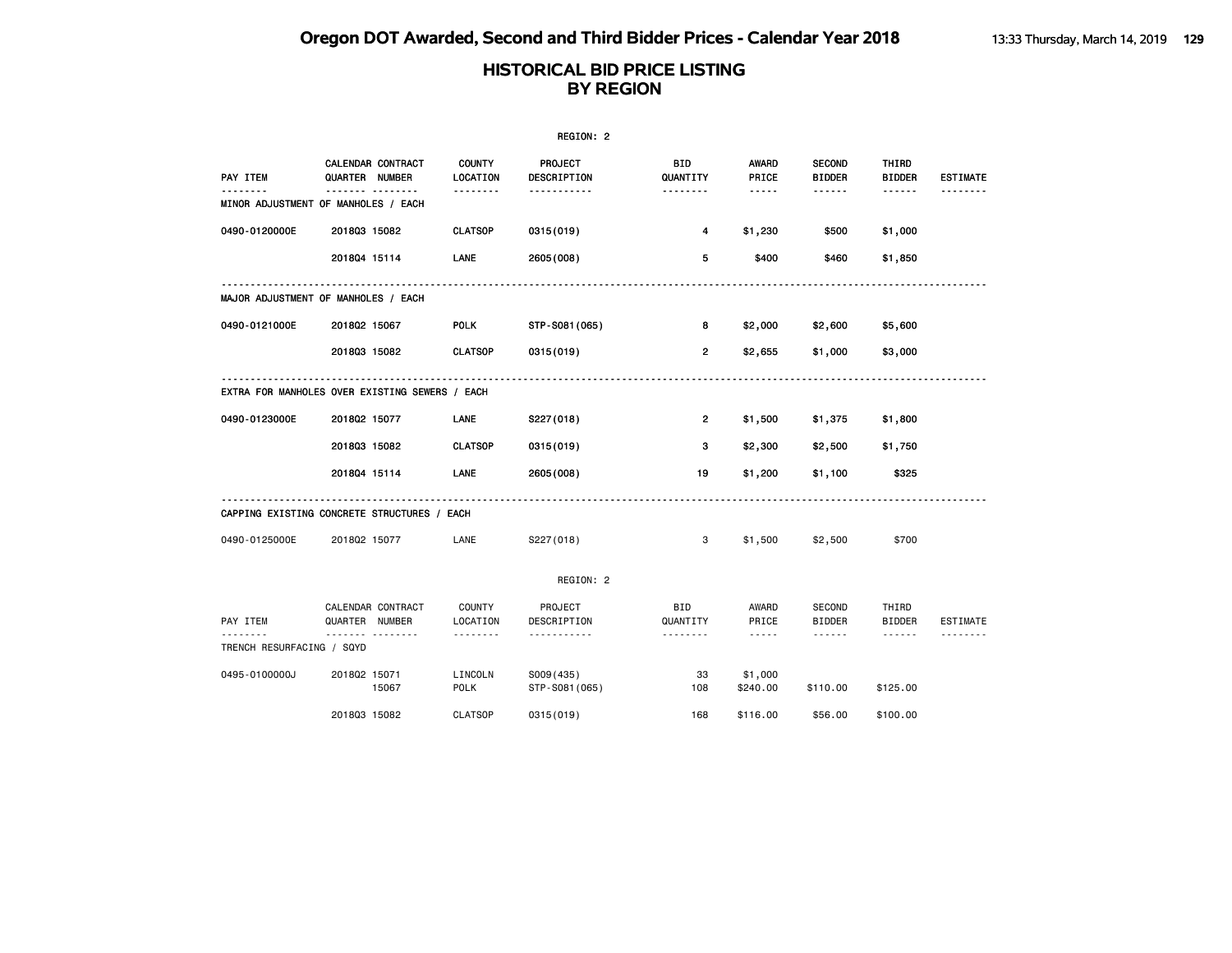|                                   |              |                                            |                 | REGION: 2                     |                        |                |                                |                        |                 |
|-----------------------------------|--------------|--------------------------------------------|-----------------|-------------------------------|------------------------|----------------|--------------------------------|------------------------|-----------------|
| PAY ITEM                          |              | <b>CALENDAR CONTRACT</b><br>QUARTER NUMBER | <b>LOCATION</b> | COUNTY PROJECT<br>DESCRIPTION | <b>BID</b><br>QUANTITY | AWARD<br>PRICE | <b>SECOND</b><br><b>BIDDER</b> | THIRD<br><b>BIDDER</b> | <b>ESTIMATE</b> |
| <b>BRIDGE REMOVAL WORK / SQFT</b> |              |                                            | .               |                               | <u>.</u>               | $- - - - -$    | .                              |                        |                 |
| 0501-0100000A                     |              | 201801 15044                               | YAMHILL         | C071 (020)                    | $\sim$ 1.              | \$142,000      | \$145,000                      | \$190,000              |                 |
|                                   | 201802 15074 |                                            | <b>LANE</b>     | SA00(023)                     | 150                    |                | \$16.67 \$6.67                 |                        |                 |
|                                   |              | 15077                                      | LANE            | S227(018)                     | 326.17                 | \$122.64       | \$45.99                        | \$107.31               |                 |
|                                   |              | 15077                                      | LANE            | S227(018)                     | 1,174                  | \$85.17        | \$68.13                        | \$85.17                |                 |
|                                   |              | 15077                                      | LANE            | S227(018)                     | 1,247                  | \$80.20        | \$64.16                        | \$104.26               |                 |
|                                   |              | 15080                                      | LINCOLN         | SO27(012)                     | 1,995                  | \$25.06        | \$20.55                        | \$24.39                |                 |
|                                   |              | 15077                                      | LANE            | S227 (018)                    | 3,885                  | \$60.49        | \$38.61                        | \$64.35                |                 |
|                                   |              | 15077                                      | LANE            | S227(018)                     | 4,019                  | \$55.99        | \$42.30                        | \$74.65                |                 |
|                                   |              | 15077                                      | LANE            | S227(018)                     | 4,053                  | \$55.51        | \$49.34                        | \$61.68                |                 |
|                                   |              | 15077                                      | LANE            | S227 (018)                    | 6,452                  | \$34.10        | \$23.25                        | \$31.00                |                 |
|                                   |              | 15077                                      | LANE            | S227(018)                     | 22,616                 | \$2.65         | \$2.06                         | \$17.69                |                 |
|                                   | 201803 15082 |                                            | <b>CLATSOP</b>  | 0315 (019)                    | 1,725                  | \$37.68        | \$25.48                        | \$34.78                |                 |
|                                   |              | 15082                                      | <b>CLATSOP</b>  | 0315(019)                     | 2,100                  | \$22.80        | \$20.93                        | \$28.57                |                 |
|                                   |              | 15082                                      | <b>CLATSOP</b>  | 0315(019)                     | 2,500                  | \$23.56        | \$17.58                        | \$34.00                |                 |
|                                   |              | 15082                                      | CLATSOP         | 0315(019)                     | 2,640                  | \$22.35        | \$16.48                        | \$27.46                |                 |
|                                   |              | 15082                                      | <b>CLATSOP</b>  | 0315(019) 2,820               |                        | \$24.47        | \$15.92                        | \$23.05                |                 |
|                                   |              | 15082                                      | <b>CLATSOP</b>  | 0315(019)                     | 3,320                  | \$21.79        | \$18.92                        | \$25.60                |                 |
|                                   | 201804 15109 |                                            | <b>CLATSOP</b>  | S009(445)                     | 30                     | \$1,000        | \$5,000                        | \$519                  |                 |
|                                   |              | 15113                                      | YAMHILL         | S039(050)                     | 42                     | \$380.95       | \$523.81                       |                        |                 |
|                                   |              | 15117                                      | <b>MARION</b>   | S162(057)                     | - 46                   | \$260.87       | \$217.39                       | \$260.87               |                 |
|                                   |              | 15095                                      | <b>POLK</b>     | S091 (079)                    | 930                    | \$48.39        | \$43.01                        | \$26.88                |                 |
|                                   |              | 15095                                      | <b>POLK</b>     | S091 (079)                    | 1,225                  | \$24.49        | \$24.49                        | \$44,90                |                 |
|                                   |              |                                            |                 |                               |                        |                |                                |                        |                 |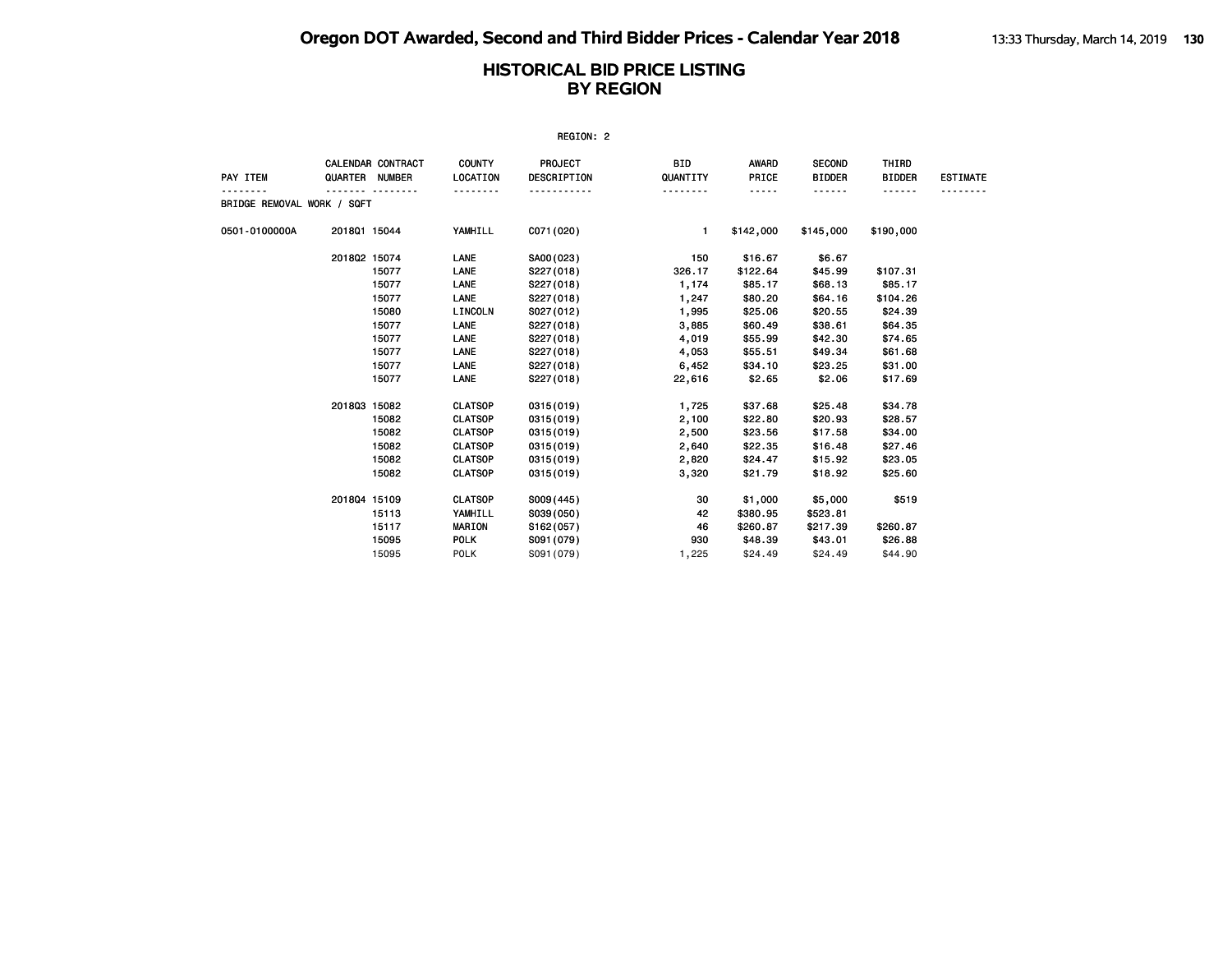|                                                |              |                                            |                           | REGION: 2              |                        |                       |                                |                        |                 |
|------------------------------------------------|--------------|--------------------------------------------|---------------------------|------------------------|------------------------|-----------------------|--------------------------------|------------------------|-----------------|
| PAY ITEM                                       |              | <b>CALENDAR CONTRACT</b><br>QUARTER NUMBER | <b>COUNTY</b><br>LOCATION | PROJECT<br>DESCRIPTION | <b>BID</b><br>QUANTITY | <b>AWARD</b><br>PRICE | <b>SECOND</b><br><b>BIDDER</b> | THIRD<br><b>BIDDER</b> | <b>ESTIMATE</b> |
| BRIDGE DECK COLD PLN PVMT REM, 0-2 INCH / SQYD |              |                                            | .                         |                        | <u>.</u>               | $- - - - -$           | <b></b>                        |                        |                 |
| 0503-0101000J                                  | 201802 15074 |                                            | LANE                      | SA00(023)              | 19                     | \$500.00              | \$142.00                       |                        |                 |
|                                                |              | 201804 15113                               | YAMHILL                   | S039(050)              | 62                     | \$32.00               | \$12.50                        |                        |                 |
| BRIDGE DECK COLD PLN PVMT REM, 2-4 INCH / SQYD |              |                                            |                           |                        |                        |                       |                                |                        |                 |
| 0503-0102000J                                  | 201802 15074 |                                            | <b>LANE</b>               | SA00(023)              | 67                     | \$150.00              | \$115.00                       |                        |                 |
|                                                |              | 15067                                      | <b>POLK</b>               | STP-S081(065)          | 260                    | \$75.00               | \$16.00                        | \$15.00                |                 |
|                                                |              | 15074                                      | LANE                      | SA00(023)              | 360                    | \$20.00               | \$22.00                        |                        |                 |
|                                                |              | 15057                                      | LANE                      | S069(021)              | 472                    | \$40.00               | \$38.00                        | \$22.00                |                 |
|                                                |              | 15074                                      | LANE                      | SA00(023)              | 550                    | \$20.00               | \$20.00                        |                        |                 |
|                                                |              | 15057                                      | LANE                      | S069(021)              | 870                    | \$40.00               | \$38.00                        | \$20.00                |                 |
|                                                |              | 201804 15113                               | YAMHILL                   | S039(050)              | 530                    | \$31.90               | \$14.00                        |                        |                 |
| BRIDGE END PANEL CLD PLN PVMT REM, / SQYD      |              |                                            |                           |                        |                        |                       |                                |                        |                 |
| 0503-0103000J                                  | 201802 15074 |                                            | LANE                      | SA00(023)              | 195                    | \$20.00               | \$22.00                        |                        |                 |
|                                                |              | 15074                                      | LANE                      | SA00(023)              | 245                    | \$20.00               | \$35.00                        |                        |                 |
|                                                |              | 15074                                      | LANE                      | SA00(023)              | 302                    | \$20.00               | \$22.00                        |                        |                 |
|                                                |              | 15057                                      | LANE                      | S069(021)              | 369                    | \$22.00               | \$24.00                        | \$30.00                |                 |
|                                                |              | 15057                                      | LANE                      | S069(021)              | 385                    | \$22.00               | \$24.00                        | \$30.00                |                 |
|                                                |              | 15057                                      | LANE                      | S069(021)              | 410                    | \$22.00               | \$24.00                        | \$30.00                |                 |
|                                                |              | 15057                                      | LANE                      | S069(021)              | 435                    | \$22.00               | \$24.00                        | \$30.00                |                 |
|                                                |              | 15057                                      | LANE                      | S069(021)              | 574                    | \$22.00               | \$22.00                        | \$22.00                |                 |
|                                                |              | 15057                                      | LANE                      | S069(021)              | 574                    | \$22.00               | \$22.00                        | \$22.00                |                 |
|                                                |              | 15057                                      | LANE                      | S069(021)              | 745                    | \$22.00               | \$24,00                        | \$20,00                |                 |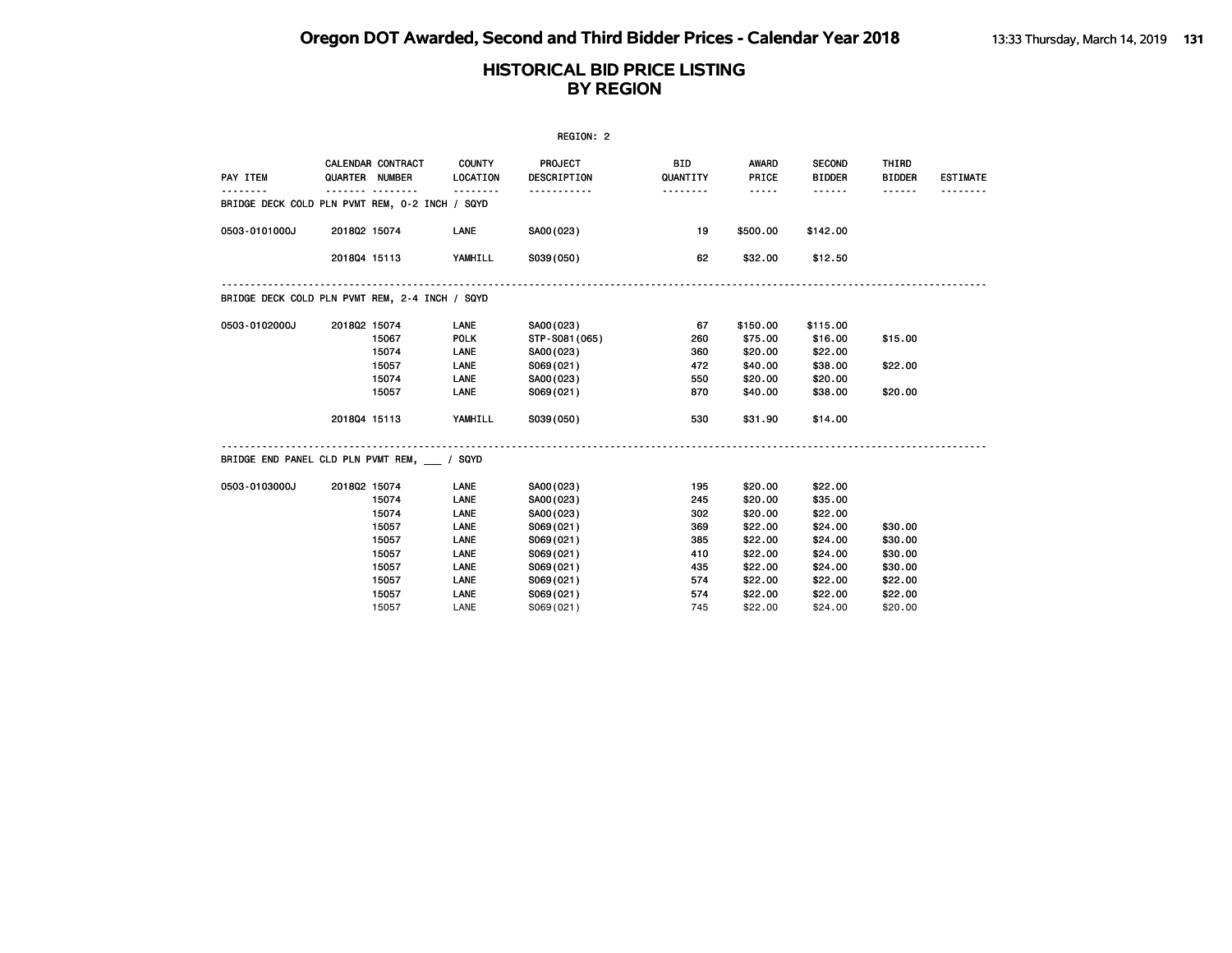| REGION: 2                                     |              |                                     |                           |                               |                 |                                                                                                                                                      |                                |                        |                 |  |  |
|-----------------------------------------------|--------------|-------------------------------------|---------------------------|-------------------------------|-----------------|------------------------------------------------------------------------------------------------------------------------------------------------------|--------------------------------|------------------------|-----------------|--|--|
| PAY ITEM                                      |              | CALENDAR CONTRACT<br>QUARTER NUMBER | <b>COUNTY</b><br>LOCATION | <b>PROJECT</b><br>DESCRIPTION | BID<br>QUANTITY | AWARD<br>PRICE                                                                                                                                       | <b>SECOND</b><br><b>BIDDER</b> | THIRD<br><b>BIDDER</b> | <b>ESTIMATE</b> |  |  |
| .<br>SHORING, CRIBBING, AND COFFERDAMS / SQYD |              | .                                   | .                         | .                             | .               | $\frac{1}{2} \left( \frac{1}{2} \right) \left( \frac{1}{2} \right) \left( \frac{1}{2} \right) \left( \frac{1}{2} \right) \left( \frac{1}{2} \right)$ | $- - - - - -$                  | $- - - - - -$          | .               |  |  |
| 0510-0100000A                                 | 201803 15092 |                                     | <b>POLK</b>               | S030(025)                     | $\mathbf{1}$    | \$37,000                                                                                                                                             | \$32,753                       | \$39,900               |                 |  |  |
|                                               |              | 15082                               | <b>CLATSOP</b>            | 0315 (019)                    | 9               | \$704.89                                                                                                                                             | \$352.89                       | \$0.11                 |                 |  |  |
|                                               |              | 15082                               | <b>CLATSOP</b>            | 0315 (019)                    | 12              | \$325.00                                                                                                                                             | \$264.67                       | \$0.08                 |                 |  |  |
|                                               |              | 15082                               | <b>CLATSOP</b>            | 0315 (019)                    | 12              | \$325.00                                                                                                                                             | \$264.67                       | \$0.08                 |                 |  |  |
|                                               |              | 15082                               | <b>CLATSOP</b>            | 0315 (019)                    | 18              | \$263.89                                                                                                                                             | \$176.46                       | \$0.06                 |                 |  |  |
|                                               | 201804 15126 |                                     | LANE                      | S062(041)                     | 93              | \$69.89                                                                                                                                              | \$260.20                       | \$134.41               |                 |  |  |
|                                               |              | 15095                               | <b>POLK</b>               | S091 (079)                    | 300             | \$283.33                                                                                                                                             | \$50.00                        | \$183.33               |                 |  |  |
| STRUCTURE EXCAVATION / CUYD                   |              |                                     |                           |                               |                 |                                                                                                                                                      |                                |                        |                 |  |  |
| 0510-0101000A                                 | 201801 15044 |                                     | YAMHILL                   | C071 (020)                    | 52              | \$34.62                                                                                                                                              | \$288.46                       | \$19.23                |                 |  |  |
|                                               | 201802 15080 |                                     | LINCOLN                   | S027(012)                     | 80              | \$56.25                                                                                                                                              | \$106.25                       | \$240.69               |                 |  |  |
|                                               | 201803 15082 |                                     | <b>CLATSOP</b>            | 0315 (019)                    | 5               | \$211.00                                                                                                                                             | \$140.00                       | \$250.00               |                 |  |  |
|                                               |              | 15082                               | <b>CLATSOP</b>            | 0315 (019)                    | 6               | \$225.83                                                                                                                                             | \$125.00                       | \$250.00               |                 |  |  |
|                                               |              | 15082                               | <b>CLATSOP</b>            | 0315 (019)                    | 34              | \$97.06                                                                                                                                              | \$73.53                        | \$44.12                |                 |  |  |
|                                               |              | 15082                               | <b>CLATSOP</b>            | 0315 (019)                    | 67              | \$47.39                                                                                                                                              | \$65.67                        | \$22.39                |                 |  |  |
|                                               |              | 15082                               | <b>CLATSOP</b>            | 0315 (019)                    | 74              | \$44.59                                                                                                                                              | \$54.05                        | \$20.27                |                 |  |  |
|                                               |              | 15082                               | <b>CLATSOP</b>            | 0315 (019)                    | 87              | \$57.07                                                                                                                                              | \$64.37                        | \$17.24                |                 |  |  |
|                                               |              | 15092                               | <b>POLK</b>               | S030(025)                     | 703             | \$36.98                                                                                                                                              | \$28.88                        | \$43.00                |                 |  |  |
|                                               | 201804 15113 |                                     | YAMHILL                   | S039(050)                     | 50              | \$80.00                                                                                                                                              | \$100.00                       |                        |                 |  |  |
|                                               |              | 15114                               | LANE                      | 2605 (008)                    | 51              | \$68.63                                                                                                                                              | \$121.57                       | \$109.80               |                 |  |  |
|                                               |              | 15117                               | <b>MARION</b>             | S162(057)                     | 82              | \$170.73                                                                                                                                             | \$60.98                        | \$48.78                |                 |  |  |
|                                               |              | 15095                               | <b>POLK</b>               | S091 (079)                    | 120             | \$33.33                                                                                                                                              | \$83.33                        | \$40.00                |                 |  |  |
|                                               |              | 15126                               | LANE                      | S062(041)                     | 528             | \$15.34                                                                                                                                              | \$63.92                        | \$23.67                |                 |  |  |
|                                               |              | 15095                               | <b>POLK</b>               | S091 (079)                    | 1,900           | \$34.21                                                                                                                                              | \$10.53                        | \$25.58                |                 |  |  |
| GRANULAR WALL BACKFILL / CUYD                 |              |                                     |                           |                               |                 |                                                                                                                                                      |                                |                        |                 |  |  |
| 0510-0106000A                                 | 201801 15044 |                                     | YAMHILL                   | C071 (020)                    | 11              | \$200.00                                                                                                                                             | \$454.55                       | \$136.36               |                 |  |  |
|                                               | 201802 15080 |                                     | LINCOLN                   | S027(012)                     | 6               | \$583.33                                                                                                                                             | \$833.33                       | \$400.00               |                 |  |  |
|                                               | 201804 15095 |                                     | POLK                      | S091 (079)                    | 30              | \$116.67                                                                                                                                             | \$100.00                       | \$93.33                |                 |  |  |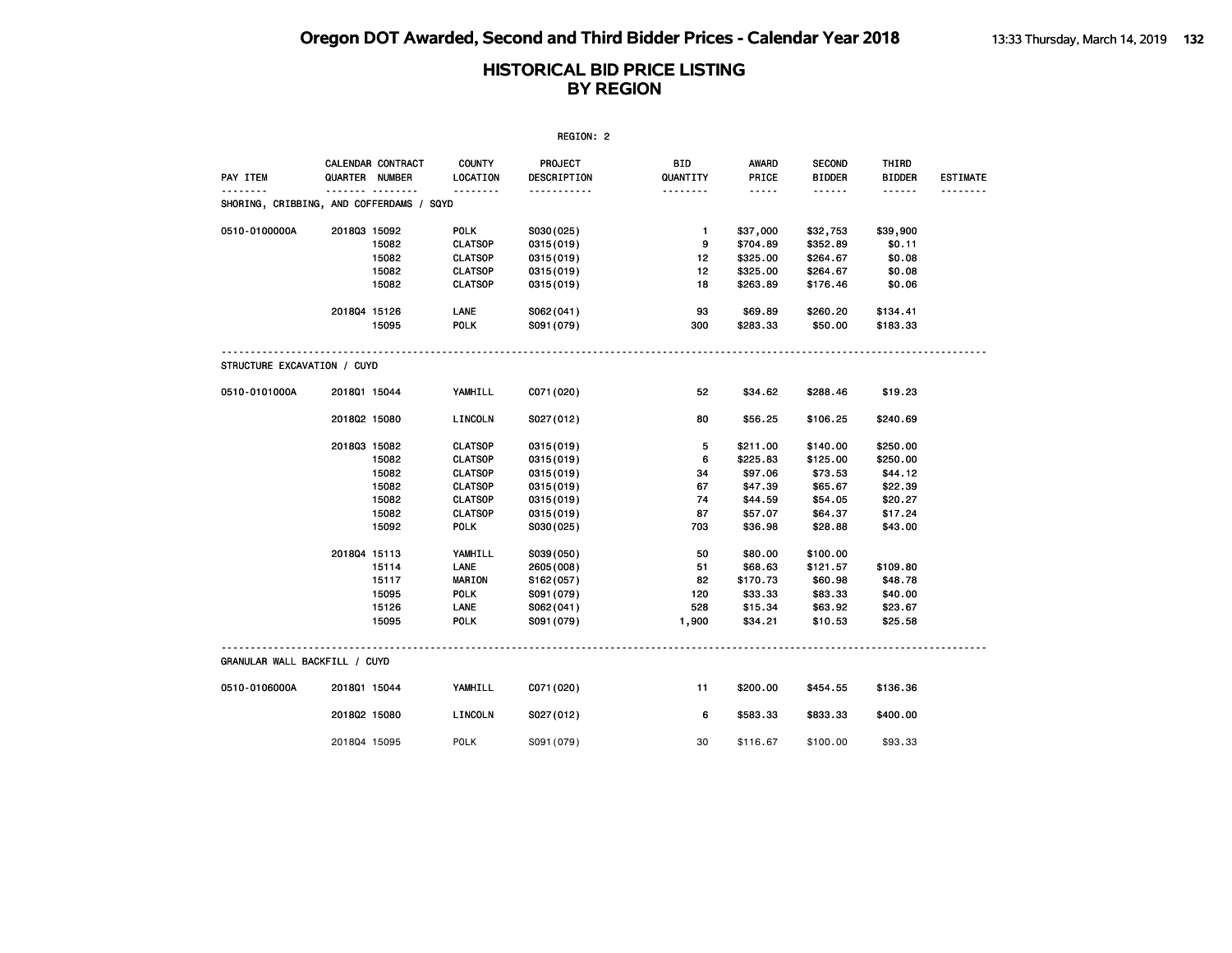|                                         |              |                                     |                           | REGION: 2              |                 |                                    |                                |                        |                 |
|-----------------------------------------|--------------|-------------------------------------|---------------------------|------------------------|-----------------|------------------------------------|--------------------------------|------------------------|-----------------|
| PAY ITEM                                |              | CALENDAR CONTRACT<br>QUARTER NUMBER | <b>COUNTY</b><br>LOCATION | PROJECT<br>DESCRIPTION | BID<br>QUANTITY | AWARD<br>PRICE                     | <b>SECOND</b><br><b>BIDDER</b> | THIRD<br><b>BIDDER</b> | <b>ESTIMATE</b> |
| .<br>GRANULAR STRUCTURE BACKFILL / CUYD |              | <b>.</b>                            | .                         | -----------            | <u>.</u>        | $- - - - -$                        | ------                         |                        | <u>.</u>        |
| 0510-0108000A                           | 201803 15082 |                                     | <b>CLATSOP</b>            | 0315 (019)             | 3               | \$408.33                           | \$300.00                       | \$500.00               |                 |
|                                         |              | 15082                               | <b>CLATSOP</b>            | 0315 (019)             | 11              | \$316.18                           | \$477.27                       | \$90.91                |                 |
|                                         |              | 15082                               | <b>CLATSOP</b>            | 0315 (019)             | 14              | \$235.71                           | \$464.29                       | \$71.43                |                 |
|                                         |              | 15082                               | <b>CLATSOP</b>            | 0315 (019)             | 15              | \$213.33                           | \$350.00                       | \$66.67                |                 |
|                                         |              | 15082                               | <b>CLATSOP</b>            | 0315 (019)             | 18              | \$229.17                           | \$208.33                       | \$83.33                |                 |
|                                         |              | 15092                               | <b>POLK</b>               | S030(025)              | 560             | \$196.43                           | \$95.25                        | \$132.89               |                 |
|                                         | 201804 15113 |                                     | YAMHILL                   | S039(050)              | 20              | \$240.75                           | \$175.00                       |                        |                 |
|                                         |              | 15095                               | <b>POLK</b>               | S091 (079)             | 30              | \$216.67                           | \$333.33                       | \$333.33               |                 |
|                                         |              | 15117                               | <b>MARION</b>             | S162(057)              | 30              | \$233.33                           | \$83.33                        | \$183.33               |                 |
|                                         |              | 15126                               | LANE                      | S062(041)              | 344             | \$37.79                            | \$52.75                        | \$36.34                |                 |
|                                         |              | 15095                               | <b>POLK</b>               | S091 (079)             | 570             | \$78.95                            | \$38.60                        | \$55.09                |                 |
|                                         |              |                                     |                           | REGION: 2              |                 |                                    |                                |                        |                 |
|                                         |              | CALENDAR CONTRACT                   | COUNTY                    | PROJECT                | BID             | AWARD                              | SECOND                         | THIRD                  |                 |
| PAY ITEM                                |              | QUARTER NUMBER                      | LOCATION                  | DESCRIPTION            | QUANTITY        | PRICE                              | <b>BIDDER</b>                  | <b>BIDDER</b>          | <b>ESTIMATE</b> |
|                                         |              | .                                   | .                         | <u>.</u>               | <u>.</u>        | $\sim$ $\sim$ $\sim$ $\sim$ $\sim$ | $\cdots \cdots \cdots$         |                        | .               |
| DRILLED SHAFT CONCRETE / CUYD           |              |                                     |                           |                        |                 |                                    |                                |                        |                 |
| 0512-0101000A                           | 201801 15044 |                                     | YAMHILL                   | C071 (020)             | 145             | \$448.28                           | \$410.34                       | \$713.79               |                 |
| DRILLED SHAFT REINFORCEMENT / LB        |              |                                     |                           |                        |                 |                                    |                                |                        |                 |
| 0512-0103000A                           | 201801 15044 |                                     | YAMHILL                   | C071 (020)             | 40,700          | \$1.35                             | \$1.97                         | \$1,60                 |                 |
| CSL TEST ACCESS TUBES / FOOT            |              |                                     |                           |                        |                 |                                    |                                |                        |                 |
| 0512-0105000F                           | 201801 15044 |                                     | YAMHILL                   | C071 (020)             | 1,244           | \$11.00                            | \$8.00                         | \$4.00                 |                 |
| CSL TESTS / EACH                        |              |                                     |                           |                        |                 |                                    |                                |                        |                 |
| 0512-0106000E                           | 201801 15044 |                                     | YAMHILL                   | C071 (020)             | 10              | \$900.00                           | \$594.00                       | \$595.00               |                 |
|                                         |              |                                     |                           |                        |                 |                                    |                                |                        |                 |
| DRILLED SHAFT EXC, 48 INCH DIA / FOOT   |              |                                     |                           |                        |                 |                                    |                                |                        |                 |
| 0512-0110000F                           | 201801 15044 |                                     | YAMHILL                   | C071 (020)             | 311             | \$392.00                           | \$305.00                       | \$400.00               |                 |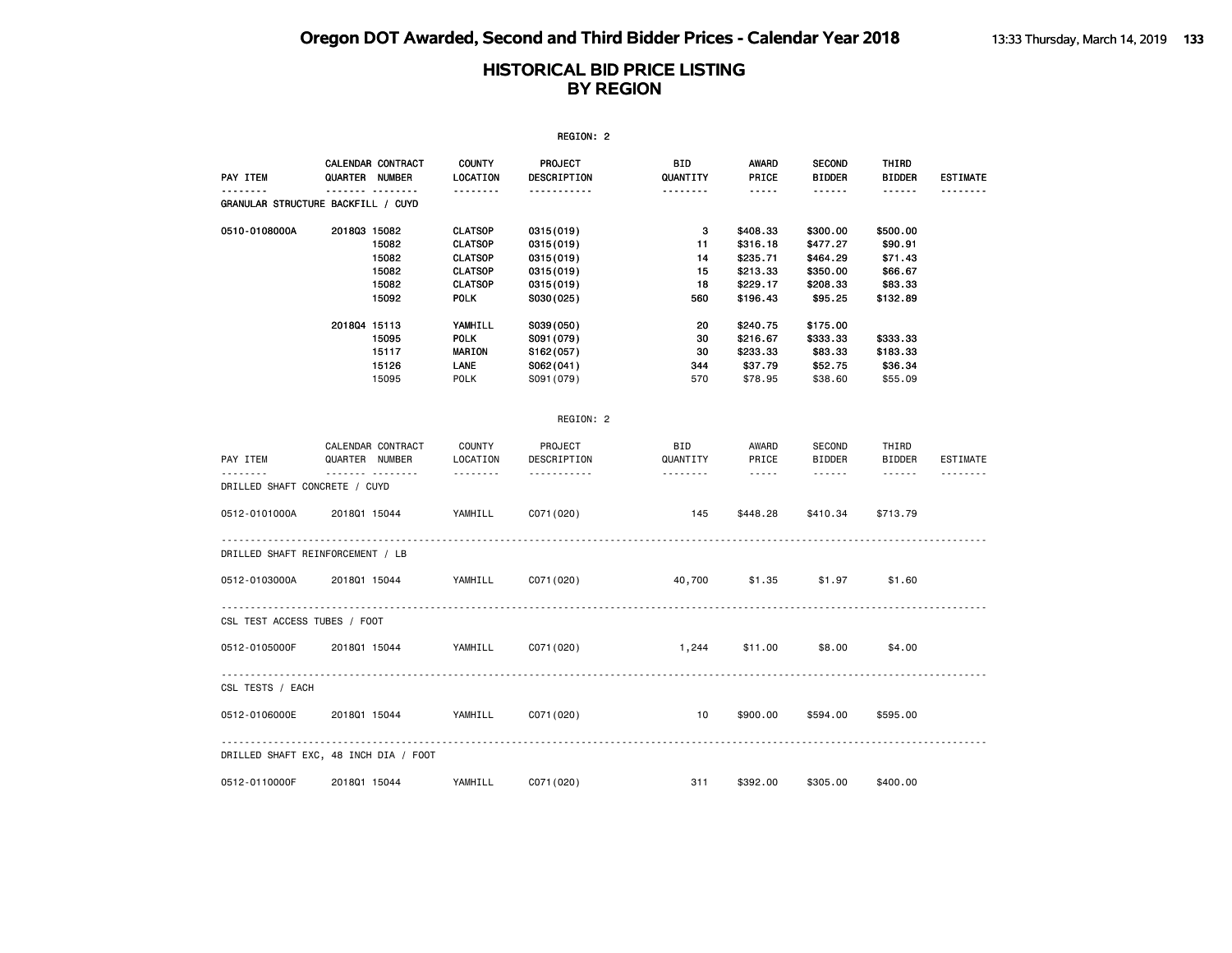| REGION: 2                            |              |                                     |                           |                        |                        |                 |                                |                        |                 |
|--------------------------------------|--------------|-------------------------------------|---------------------------|------------------------|------------------------|-----------------|--------------------------------|------------------------|-----------------|
| PAY ITEM                             |              | CALENDAR CONTRACT<br>QUARTER NUMBER | <b>COUNTY</b><br>LOCATION | PROJECT<br>DESCRIPTION | <b>BID</b><br>QUANTITY | AWARD<br>PRICE  | <b>SECOND</b><br><b>BIDDER</b> | THIRD<br><b>BIDDER</b> | <b>ESTIMATE</b> |
| FURN HP 14 X 117 STEEL PILES / FOOT  |              | <u></u>                             | --------                  | <u>.</u>               | <u> - - - - - - -</u>  | $\cdots \cdots$ | ------                         | ------                 |                 |
| 0520-0113000F                        | 201803 15091 |                                     | LANE                      | S015(033)              | 1,050                  | \$62.00         | \$62.03                        | \$63.50                |                 |
| FURN PP 16 X 0.5 STEEL PILES / FOOT  |              |                                     |                           |                        |                        |                 |                                |                        |                 |
| 0520-0127000F                        | 201804 15095 |                                     | <b>POLK</b>               | S091 (079)             | 700                    | \$60.00         | \$59.00                        | \$52.90                |                 |
| FURN PP 24 X 0.5 STEEL PILES / FOOT  |              |                                     |                           |                        |                        |                 |                                |                        |                 |
| 0520-0137000F                        | 201802 15080 |                                     | LINCOLN                   | S027(012)              | 1,028                  | \$94.36         | \$130.00                       | \$124.50               |                 |
|                                      | 201803 15082 |                                     | <b>CLATSOP</b>            | 0315(019)              | 1,428                  | \$100.00        | \$117.59                       | \$100.00               |                 |
|                                      |              | 15082                               | <b>CLATSOP</b>            | 0315(019)              | 1,587                  | \$105.00        | \$118.75                       | \$100.00               |                 |
|                                      |              | 15082                               | <b>CLATSOP</b>            | 0315 (019)             | 1,605                  | \$100.00        | \$118.54                       | \$100.00               |                 |
|                                      |              | 15082                               | <b>CLATSOP</b>            | 0315 (019)             | 1,608                  | \$105.00        | \$116.00                       | \$100.00               |                 |
|                                      |              | 15082                               | <b>CLATSOP</b>            | 0315 (019)             | 1,725                  | \$102.00        | \$117.10                       | \$100.00               |                 |
|                                      |              | 15082                               | <b>CLATSOP</b>            | 0315 (019)             | 1,768                  | \$102.00        | \$118.00                       | \$100.00               |                 |
| DRIVE PP 16 X 0.5 STEEL PILES / EACH |              |                                     |                           |                        |                        |                 |                                |                        |                 |
| 0520-0312000E                        | 201804 15095 |                                     | <b>POLK</b>               | S091 (079)             | 14                     | \$1,400         | \$1,000                        | \$650                  |                 |
| DRIVE PP 24 X 0.5 STEEL PILES / EACH |              |                                     |                           |                        |                        |                 |                                |                        |                 |
| 0520-0322000E                        | 201802 15080 |                                     | LINCOLN                   | S027(012)              | 16                     | \$3,173         | \$1,400                        | \$1,200                |                 |
|                                      | 201803 15082 |                                     | <b>CLATSOP</b>            | 0315 (019)             | 21                     | \$1,085         | \$2,356                        | \$1,500                |                 |
|                                      |              | 15082                               | <b>CLATSOP</b>            | 0315 (019)             | 21                     | \$1,200         | \$2,447                        | \$1,500                |                 |
|                                      |              | 15082                               | <b>CLATSOP</b>            | 0315 (019)             | 21                     | \$1,095         | \$2,754                        | \$1,500                |                 |
|                                      |              | 15082                               | <b>CLATSOP</b>            | 0315(019)              | 22                     | \$1,200         | \$3,122                        | \$1,500                |                 |
|                                      |              | 15082                               | <b>CLATSOP</b>            | 0315 (019)             | 23                     | \$1,200         | \$2,723                        | \$1,500                |                 |
|                                      |              | 15082                               | <b>CLATSOP</b>            | 0315 (019)             | 23                     | \$1,200         | \$3,412                        | \$1,500                |                 |
| PREBORING PILES / FOOT               |              |                                     |                           |                        |                        |                 |                                |                        |                 |
| 0520-0326000F                        | 201803 15082 |                                     | <b>CLATSOP</b>            | 0315 (019)             | 51                     | \$380.00        | \$186.14                       | \$360.00               |                 |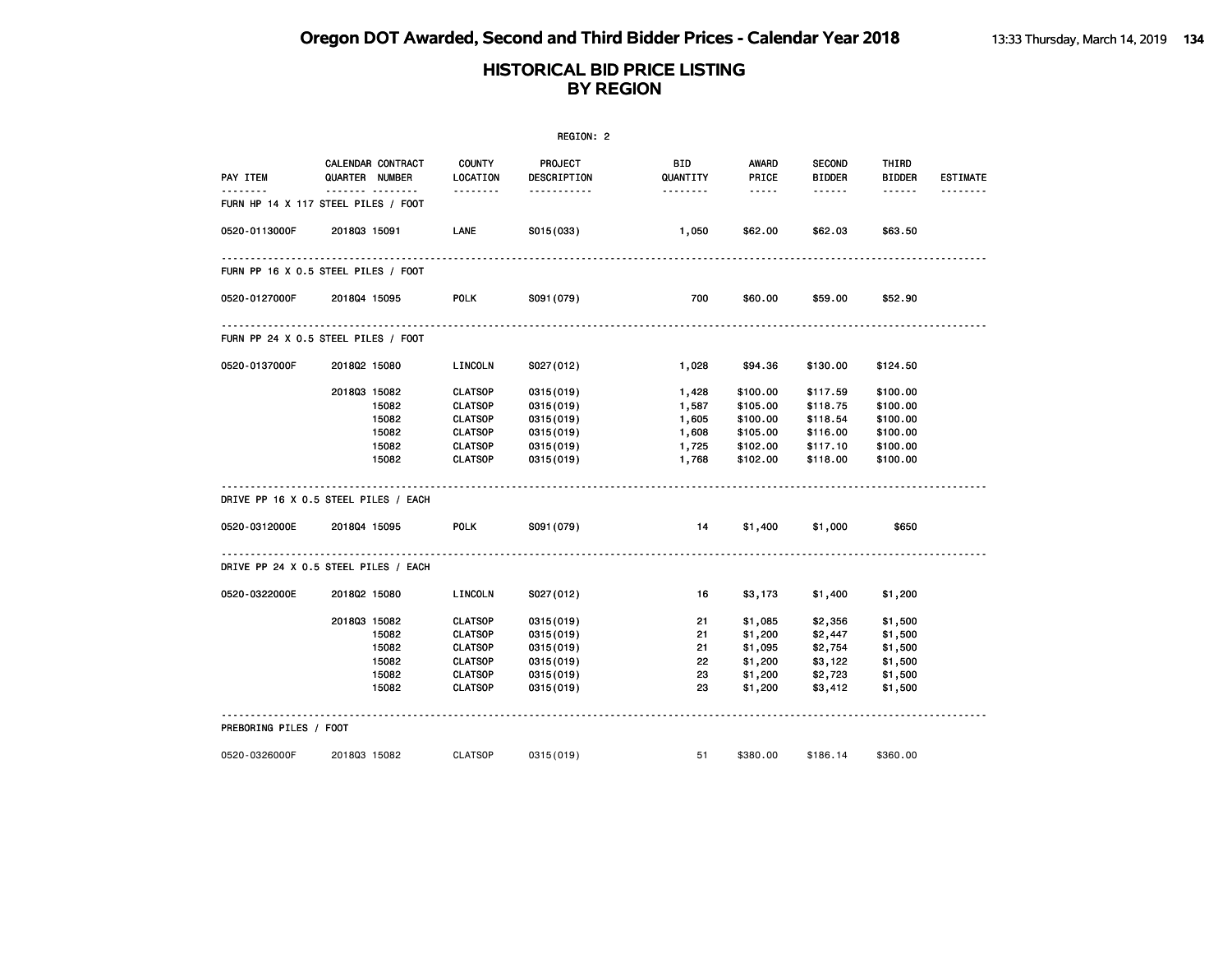|                                                  |                |                   |                | REGION: 2          |                |             |               |               |                 |
|--------------------------------------------------|----------------|-------------------|----------------|--------------------|----------------|-------------|---------------|---------------|-----------------|
|                                                  |                | CALENDAR CONTRACT | <b>COUNTY</b>  | PROJECT            | <b>BID</b>     | AWARD       | <b>SECOND</b> | THIRD         |                 |
| PAY ITEM                                         | QUARTER NUMBER |                   | LOCATION       | <b>DESCRIPTION</b> | QUANTITY       | PRICE       | <b>BIDDER</b> | <b>BIDDER</b> | <b>ESTIMATE</b> |
| PREBORING PILES / FOOT                           |                |                   | .              | .                  | .              | $- - - - -$ |               | .             |                 |
| 0520-0326000F                                    | (cont) 15082   |                   | <b>CLATSOP</b> | 0315 (019)         | 102            | \$266.00    | \$259.09      | \$250.00      |                 |
|                                                  |                | 15082             | <b>CLATSOP</b> | 0315 (019)         | 188            | \$195.00    | \$132.00      | \$200.00      |                 |
|                                                  |                | 15082             | <b>CLATSOP</b> | 0315 (019)         | 191            | \$192.50    | \$133.50      | \$225.00      |                 |
|                                                  |                | 15082             | <b>CLATSOP</b> | 0315 (019)         | 207            | \$195.00    | \$128.00      | \$200.00      |                 |
|                                                  |                | 15082             | <b>CLATSOP</b> | 0315 (019)         | 271            | \$185.00    | \$91.00       | \$200.00      |                 |
|                                                  |                | 15091             | LANE           | S015(033)          | 1,050          | \$113.00    | \$94.10       | \$94.00       |                 |
|                                                  | 201804 15095   |                   | <b>POLK</b>    | S091 (079)         | 128            | \$125.00    | \$125.00      | \$108.00      |                 |
| PILE LOAD TEST (DYNAMIC) / EACH<br>0520-0329000E | 201802 15080   |                   | <b>LINCOLN</b> | S027(012)          | $\mathbf{1}$   | \$8,000     | \$8,000       | \$4,300       |                 |
|                                                  |                |                   |                |                    |                |             |               |               |                 |
|                                                  | 201804 15095   |                   | <b>POLK</b>    | S091 (079)         | $\overline{2}$ | \$4,000     | \$2,000       | \$1,525       |                 |
| PP 24 X 0.5 STL PILE SPLICES / EACH              |                |                   |                |                    |                |             |               |               |                 |
| 0520-0433000E                                    | 201802 15080   |                   | LINCOLN        | S027(012)          | $\overline{2}$ | \$1,000     | \$600         | \$586         |                 |
|                                                  | 201803 15082   |                   | <b>CLATSOP</b> | 0315 (019)         | 5              | \$555       | \$819         | \$1,000       |                 |
|                                                  |                | 15082             | <b>CLATSOP</b> | 0315 (019)         | 5              | \$556.00    | \$818.00      | \$600.00      |                 |
|                                                  |                | 15082             | <b>CLATSOP</b> | 0315 (019)         | 6              | \$500.00    | \$819.00      | \$600.00      |                 |
|                                                  |                | 15082             | <b>CLATSOP</b> | 0315 (019)         | 6              | \$500.00    | \$819.00      | \$600.00      |                 |
|                                                  |                | 15082             | <b>CLATSOP</b> | 0315 (019)         | 6              | \$500.00    | \$818.98      | \$600.00      |                 |
|                                                  |                | 15082             | <b>CLATSOP</b> | 0315(019)          | 6              | \$500,00    | \$818.98      | \$600.00      |                 |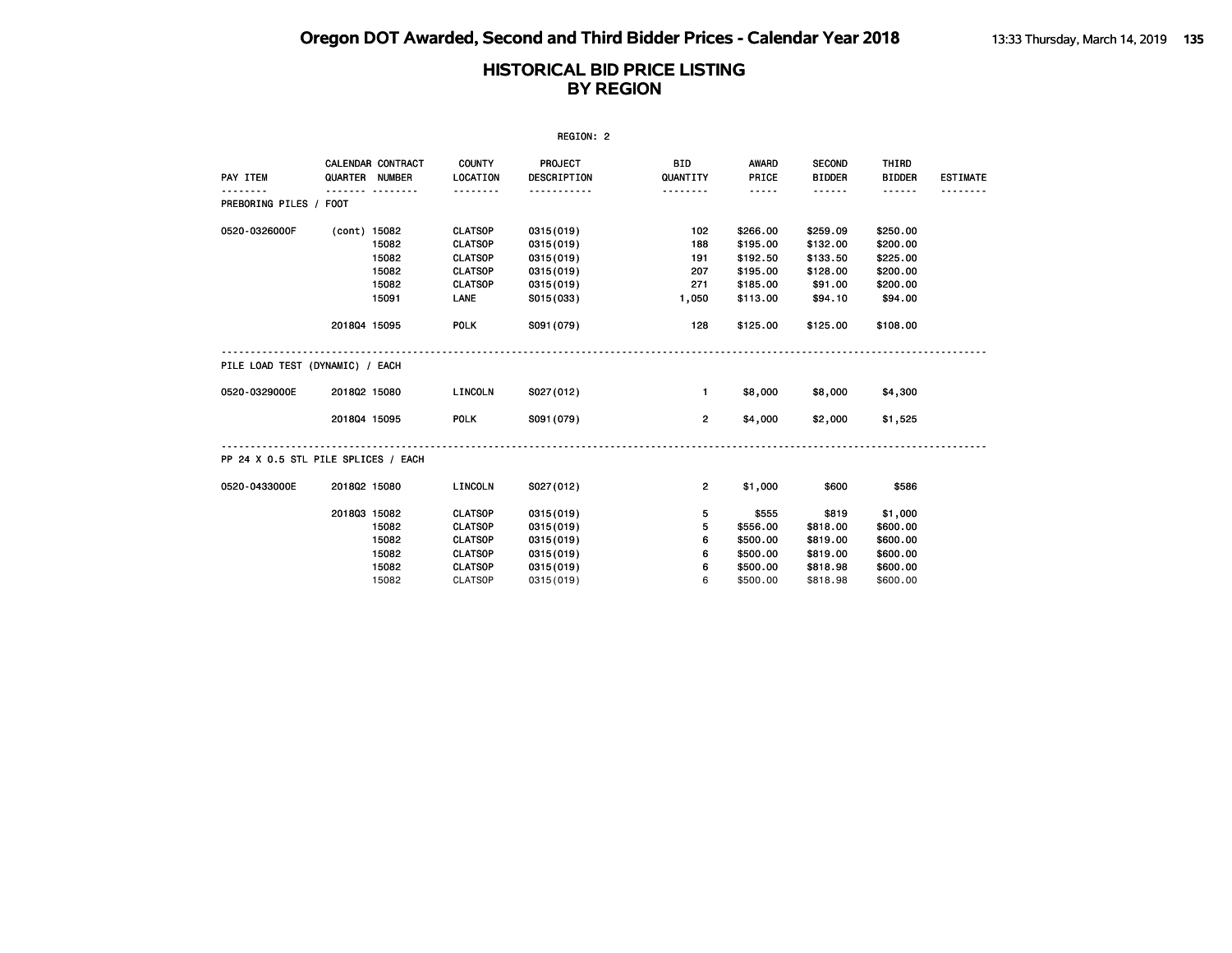| REGION: 2                          |                                     |                           |                        |                        |                                    |                                |                        |                 |  |  |
|------------------------------------|-------------------------------------|---------------------------|------------------------|------------------------|------------------------------------|--------------------------------|------------------------|-----------------|--|--|
| PAY ITEM                           | CALENDAR CONTRACT<br>QUARTER NUMBER | <b>COUNTY</b><br>LOCATION | PROJECT<br>DESCRIPTION | BID<br>QUANTITY        | <b>AWARD</b><br>PRICE              | <b>SECOND</b><br><b>BIDDER</b> | THIRD<br><b>BIDDER</b> | <b>ESTIMATE</b> |  |  |
| --------<br>REINFORCEMENT / LB     |                                     | .                         | -----------            | <u>.</u>               | -----                              | ------                         | ------                 | --------        |  |  |
| 0530-0100000A                      | 201801 15044                        | YAMHILL                   | C071 (020)             | 112,300                | \$1.07                             | \$1.34                         | \$1.02                 |                 |  |  |
|                                    | 201802 15077                        | LANE                      | S227(018)              | 330                    | \$9.09                             | \$7.58                         | \$6.06                 |                 |  |  |
|                                    | 15077                               | LANE                      | S227(018)              | 330                    | \$9.09                             | \$9.09                         | \$4.55                 |                 |  |  |
|                                    | 15077                               | LANE                      | S227(018)              | 2,280                  | \$3.07                             | \$4.39                         | \$2.19                 |                 |  |  |
|                                    | 15077                               | LANE                      | S227 (018)             | 2,280                  | \$3.07                             | \$4.39                         | \$2.19                 |                 |  |  |
|                                    | 15077                               | LANE                      | S227(018)              | 5,010                  | \$3.39                             | \$3.99                         | \$2.99                 |                 |  |  |
|                                    | 15077                               | LANE                      | S227(018)              | 9,110                  | \$3.07                             | \$3.29                         | \$1.65                 |                 |  |  |
|                                    | 201803 15092                        | <b>POLK</b>               | S030(025)              | 3,100                  | \$2.58                             | \$2.70                         | \$2.41                 |                 |  |  |
|                                    | 15082                               | <b>CLATSOP</b>            | 0315 (019)             | 6,000                  | \$10.17                            | \$8.12                         | \$2.67                 |                 |  |  |
|                                    | 15082                               | <b>CLATSOP</b>            | 0315 (019)             | 10,500                 | \$6.00                             | \$5.33                         | \$2.71                 |                 |  |  |
|                                    | 15082                               | <b>CLATSOP</b>            | 0315 (019)             | 11,000                 | \$5.42                             | \$4.51                         | \$2.73                 |                 |  |  |
|                                    | 15082                               | <b>CLATSOP</b>            | 0315(019)              | 11,000                 | \$6.59                             | \$4.42                         | \$2.73                 |                 |  |  |
|                                    | 15082                               | <b>CLATSOP</b>            | 0315 (019)             | 13,500                 | \$5.11                             | \$4.86                         | \$2.59                 |                 |  |  |
|                                    | 15082                               | <b>CLATSOP</b>            | 0315(019)              | 15,400                 | \$4.71                             | \$3.86                         | \$2.76                 |                 |  |  |
|                                    | 201804 15113                        | YAMHILL                   | S039(050)              | 1,200                  | \$8.96                             | \$10.00                        |                        |                 |  |  |
|                                    | 15114                               | LANE                      | 2605 (008)             | 3,075                  | \$0.81                             | \$10.47                        | \$1.59                 |                 |  |  |
|                                    | 15109                               | <b>CLATSOP</b>            | S009(445)              | 6,200                  | \$12.10                            | \$24.19                        | \$13.08                |                 |  |  |
|                                    | 15117                               | MARION                    | S162(057)              | 6,600                  | \$1.52                             | \$2.58                         | \$3.17                 |                 |  |  |
|                                    | 15095                               | <b>POLK</b>               | S091 (079)             | 23,345                 | \$1.29                             | \$1.58                         | \$1.16                 |                 |  |  |
| REINFORCEMENT / LB                 |                                     |                           |                        |                        |                                    |                                |                        |                 |  |  |
| 0530-01000000                      | 201804 15113                        | YAMHILL                   | S039(050)              | 5,850                  | \$2.70                             | \$3.40                         |                        |                 |  |  |
| STAINLESS STEEL REINFORCEMENT / LB |                                     |                           |                        |                        |                                    |                                |                        |                 |  |  |
| 0530-0100100A                      | 201802 15080                        | LINCOLN                   | S027(012)              | 31,800                 | \$3.86                             | \$3.24                         | \$3.48                 |                 |  |  |
|                                    |                                     |                           | REGION: 2              |                        |                                    |                                |                        |                 |  |  |
|                                    |                                     |                           |                        |                        |                                    |                                |                        |                 |  |  |
| PAY ITEM                           | CALENDAR CONTRACT<br>QUARTER NUMBER | COUNTY<br>LOCATION        | PROJECT<br>DESCRIPTION | <b>BID</b><br>QUANTITY | AWARD<br>PRICE                     | SECOND<br><b>BIDDER</b>        | THIRD<br><b>BIDDER</b> | ESTIMATE        |  |  |
| INJECT AND SEAL CRACKS / FOOT      | .                                   | .                         | .                      | <u>.</u>               | $\sim$ $\sim$ $\sim$ $\sim$ $\sim$ | ------                         | ------                 |                 |  |  |
| 0538-0100000F                      | 201804 15117                        | MARION                    |                        | 60                     | \$52.00                            | \$51.00                        | \$51.00                |                 |  |  |
|                                    | 15109                               | <b>CLATSOP</b>            | S162(057)<br>S009(445) | 1,000                  | \$56.00                            | \$45.00                        | \$59.00                |                 |  |  |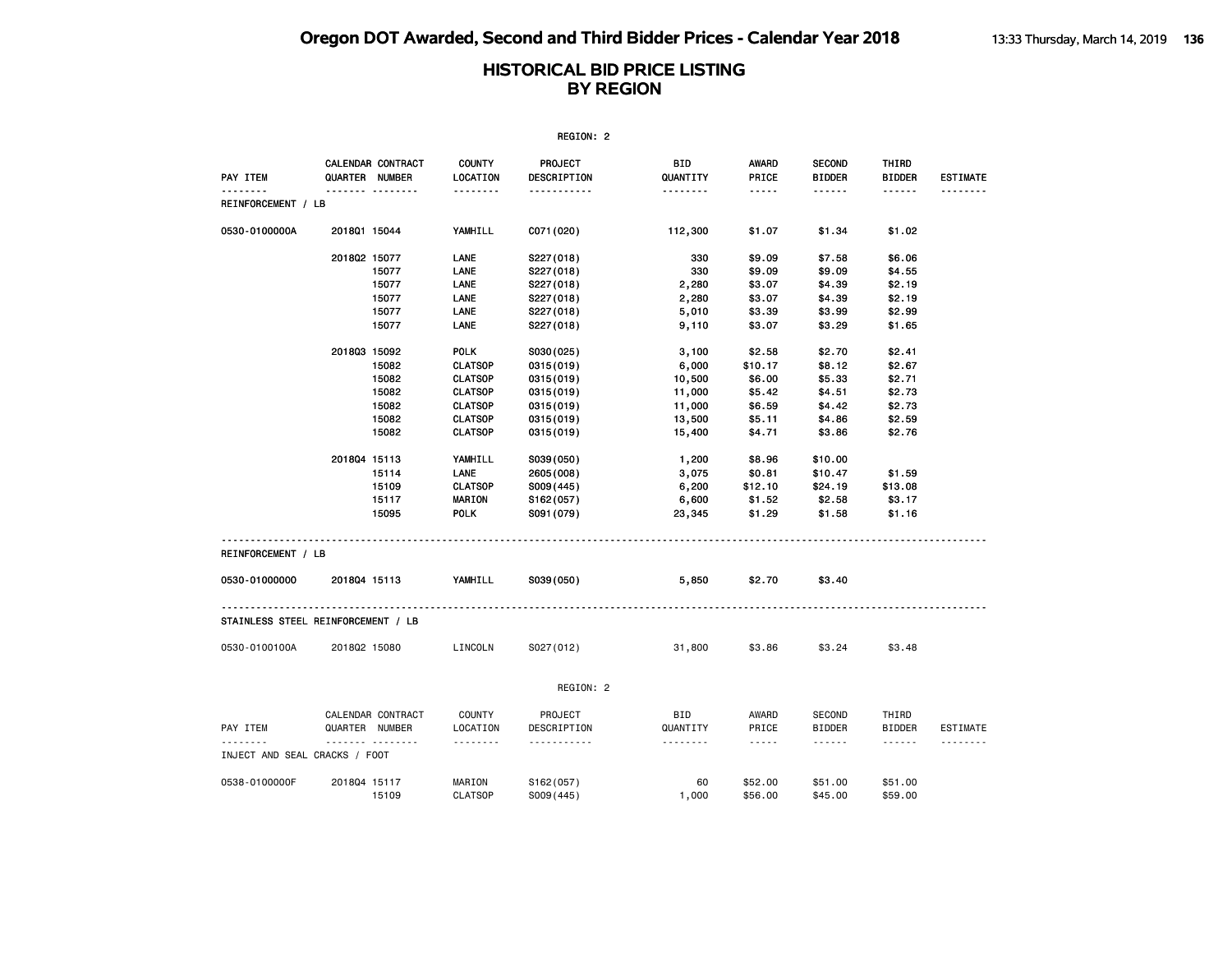|                      |                                                           |                                              | REGION: 2                                                                  |                              |                                                                |                                                                |                                                                |                      |
|----------------------|-----------------------------------------------------------|----------------------------------------------|----------------------------------------------------------------------------|------------------------------|----------------------------------------------------------------|----------------------------------------------------------------|----------------------------------------------------------------|----------------------|
| PAY ITEM<br>.        | CALENDAR CONTRACT<br>QUARTER NUMBER<br><u>.</u>           | COUNTY<br>LOCATION<br><u>.</u>               | PROJECT<br>DESCRIPTION<br><u>.</u>                                         | BID<br>QUANTITY              | AWARD<br>PRICE<br>-----                                        | SECOND<br><b>BIDDER</b><br>.                                   | THIRD<br><b>BIDDER</b><br>.                                    | ESTIMATE             |
|                      | CONCRETE AND CRACK SEALER / SQFT                          |                                              |                                                                            |                              |                                                                |                                                                |                                                                |                      |
| 0539-0100000J        | 201801 15044                                              | YAMHILL                                      | C071 (020)                                                                 | 9,120                        | \$1.00                                                         | \$1.75                                                         | \$1.15                                                         |                      |
|                      |                                                           |                                              | REGION: 2                                                                  |                              |                                                                |                                                                |                                                                |                      |
| PAY ITEM<br>-------- | CALENDAR CONTRACT<br>QUARTER NUMBER<br><u>.</u>           | COUNTY<br>LOCATION<br>.                      | PROJECT<br>DESCRIPTION<br><u>.</u>                                         | BID<br>QUANTITY              | AWARD<br>PRICE<br>$\frac{1}{2}$                                | <b>SECOND</b><br><b>BIDDER</b><br>------                       | THIRD<br><b>BIDDER</b><br>------                               | ESTIMATE<br>-------- |
|                      | FOUNDATION CONCRETE, CLASS 4000 / CUYD                    |                                              |                                                                            |                              |                                                                |                                                                |                                                                |                      |
| 0540-0102000A        | 201804 15114                                              | LANE                                         | 2605 (008)                                                                 | 36                           | \$208.33                                                       | \$547.64                                                       | \$972.22                                                       |                      |
|                      | DECK CONCRETE, CLASS HPC4000 / CUYD                       |                                              |                                                                            |                              |                                                                |                                                                |                                                                |                      |
| 0540-0203000A        | 201801 15044                                              | YAMHILL                                      | C071 (020)                                                                 | 300                          | \$600.00                                                       | \$600.00                                                       | \$800.00                                                       |                      |
|                      | 201802 15080                                              | LINCOLN                                      | S027(012)                                                                  | 102                          | \$922                                                          | \$1,119                                                        | \$1,101                                                        |                      |
|                      | DECK CONCRETE, CLASS 5000 / CUYD                          |                                              |                                                                            |                              |                                                                |                                                                |                                                                |                      |
| 0540-0206000K        | 201804 15095                                              | <b>POLK</b>                                  | S091 (079)                                                                 | 48                           | \$1,100                                                        | \$900                                                          | \$850                                                          |                      |
|                      | GENERAL STRC CONCRETE, CLASS 3300 / CUYD                  |                                              |                                                                            |                              |                                                                |                                                                |                                                                |                      |
| 0540-0301000A        | 201804 15095                                              | <b>POLK</b>                                  | S091 (079)                                                                 | 44                           | \$909.09                                                       | \$795.45                                                       | \$681.82                                                       |                      |
|                      | GENERAL STRC CONCRETE, CLASS 4000 / CUYD                  |                                              |                                                                            |                              |                                                                |                                                                |                                                                |                      |
| 0540-0302000A        | 201801 15044                                              | YAMHILL                                      | C071 (020)                                                                 | 152                          | \$1,086                                                        | \$605                                                          | \$1,217                                                        |                      |
|                      | 201802 15077<br>15077<br>15077<br>15077<br>15077<br>15077 | LANE<br>LANE<br>LANE<br>LANE<br>LANE<br>LANE | S227(018)<br>S227(018)<br>S227(018)<br>S227(018)<br>S227(018)<br>S227(018) | 3<br>3<br>9<br>9<br>34<br>52 | \$2,667<br>\$2,667<br>\$2,222<br>\$2,222<br>\$2,206<br>\$1,346 | \$3,167<br>\$2,500<br>\$3,333<br>\$3,333<br>\$2,941<br>\$1,442 | \$3,333<br>\$3,333<br>\$2,778<br>\$2,778<br>\$2,206<br>\$1,442 |                      |
|                      | GENERAL STRC CONCRETE, CLASS 5000 / CUYD                  |                                              |                                                                            |                              |                                                                |                                                                |                                                                |                      |
| 0540-0303000A        | 201804 15117                                              | MARION                                       | S162(057)                                                                  | 47                           | \$1,702                                                        | \$766                                                          | \$1,128                                                        |                      |
|                      | GENERAL STRC CONCRETE, CLASS HPC4000 / CUYD               |                                              |                                                                            |                              |                                                                |                                                                |                                                                |                      |
| 0540-0307000A        | 201802 15080                                              | LINCOLN                                      | S027(012)                                                                  | 60                           | \$1,367                                                        | \$1,633                                                        | \$2,224                                                        |                      |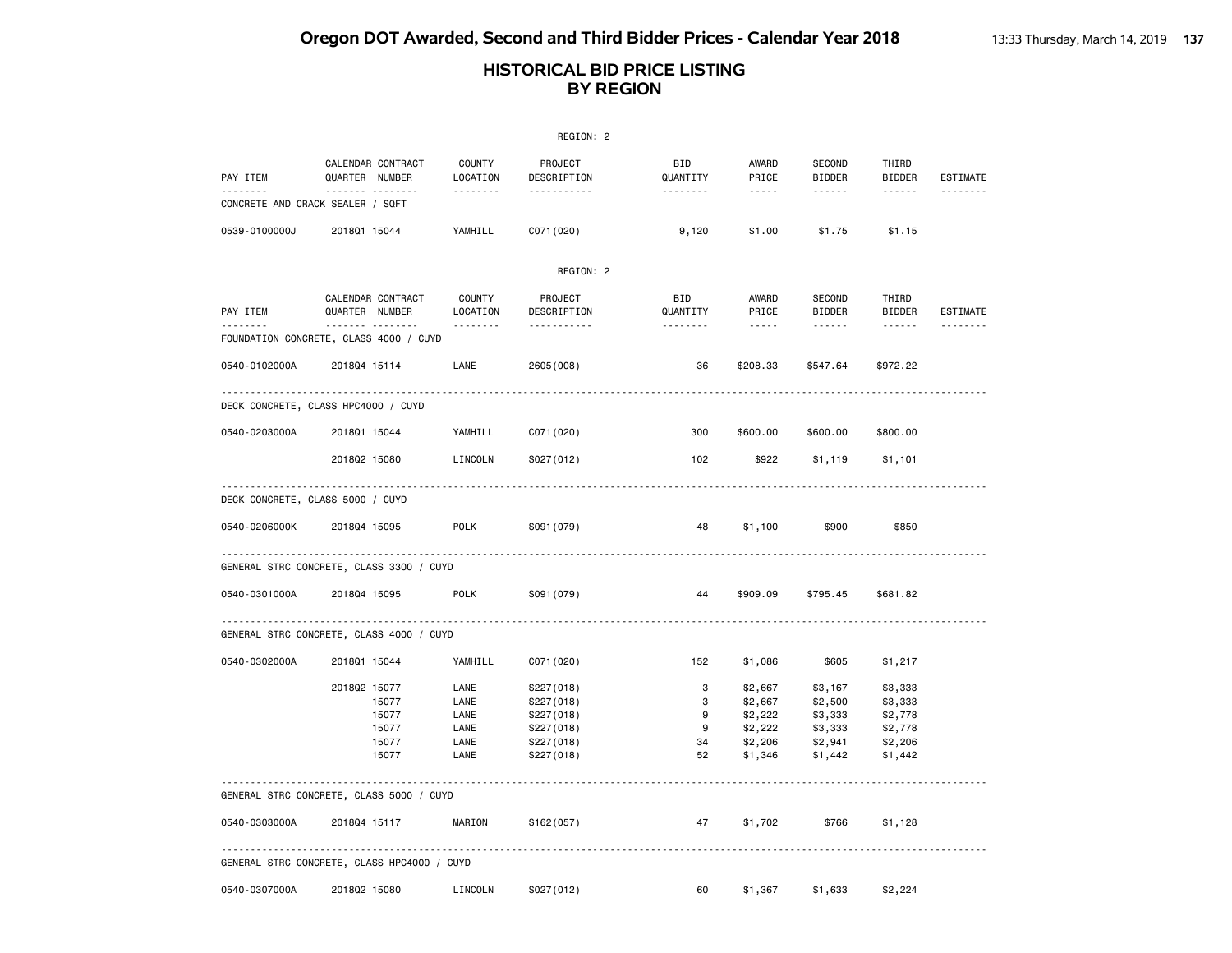|                                          |              |                                                             |                                                                 | REGION: 2                                                                                            |                                                      |                                                                                                                                                                        |                                                                                              |                                                                                                                                                                                                                                                                                                                                                                                                                                                                                                      |                 |
|------------------------------------------|--------------|-------------------------------------------------------------|-----------------------------------------------------------------|------------------------------------------------------------------------------------------------------|------------------------------------------------------|------------------------------------------------------------------------------------------------------------------------------------------------------------------------|----------------------------------------------------------------------------------------------|------------------------------------------------------------------------------------------------------------------------------------------------------------------------------------------------------------------------------------------------------------------------------------------------------------------------------------------------------------------------------------------------------------------------------------------------------------------------------------------------------|-----------------|
| PAY ITEM                                 |              | CALENDAR CONTRACT<br>QUARTER NUMBER                         | <b>COUNTY</b><br>LOCATION                                       | PROJECT<br>DESCRIPTION                                                                               | <b>BID</b><br>QUANTITY                               | AWARD<br>PRICE                                                                                                                                                         | <b>SECOND</b><br><b>BIDDER</b>                                                               | THIRD<br><b>BIDDER</b>                                                                                                                                                                                                                                                                                                                                                                                                                                                                               | <b>ESTIMATE</b> |
| GENERAL STRC CONCRETE, CLASS 3300 / CUYD |              |                                                             |                                                                 | <u>.</u>                                                                                             | <u>.</u>                                             | $- - - - -$                                                                                                                                                            | $- - - - - -$                                                                                |                                                                                                                                                                                                                                                                                                                                                                                                                                                                                                      | .               |
| 0540-0311000K                            | 201804 15113 | 15113                                                       | YAMHILL<br>YAMHILL                                              | S039(050)<br>S039(050)                                                                               | $\overline{7}$<br>50                                 | \$1,500<br>\$1,390                                                                                                                                                     | \$2,700<br>\$1,500                                                                           |                                                                                                                                                                                                                                                                                                                                                                                                                                                                                                      |                 |
| SAW CUT TEXTURING / SQYD                 |              |                                                             |                                                                 |                                                                                                      |                                                      |                                                                                                                                                                        |                                                                                              |                                                                                                                                                                                                                                                                                                                                                                                                                                                                                                      |                 |
| 0540-0401000J                            | 201801 15044 |                                                             | YAMHILL                                                         | C071 (020)                                                                                           | 853                                                  | \$6.00                                                                                                                                                                 | \$3.00                                                                                       | \$5.00                                                                                                                                                                                                                                                                                                                                                                                                                                                                                               |                 |
|                                          | 201802 15080 |                                                             | LINCOLN                                                         | S027(012)                                                                                            | 461                                                  | \$11.24                                                                                                                                                                | \$11.00                                                                                      | \$7.85                                                                                                                                                                                                                                                                                                                                                                                                                                                                                               |                 |
|                                          | 201804 15095 |                                                             | <b>POLK</b>                                                     | S091 (079)                                                                                           | 527                                                  | \$5.55                                                                                                                                                                 | \$5.75                                                                                       | \$6.00                                                                                                                                                                                                                                                                                                                                                                                                                                                                                               |                 |
|                                          |              |                                                             |                                                                 | REGION: 2                                                                                            |                                                      |                                                                                                                                                                        |                                                                                              |                                                                                                                                                                                                                                                                                                                                                                                                                                                                                                      |                 |
| PAY ITEM                                 |              | CALENDAR CONTRACT<br>QUARTER NUMBER<br>.                    | COUNTY<br>LOCATION                                              | PROJECT<br>DESCRIPTION<br><u>.</u>                                                                   | <b>BID</b><br>QUANTITY<br>.                          | AWARD<br>PRICE<br>$\frac{1}{2} \left( \frac{1}{2} \right) \left( \frac{1}{2} \right) \left( \frac{1}{2} \right) \left( \frac{1}{2} \right) \left( \frac{1}{2} \right)$ | SECOND<br><b>BIDDER</b><br><b>.</b>                                                          | THIRD<br><b>BIDDER</b><br>$\frac{1}{2} \left( \frac{1}{2} \right) \left( \frac{1}{2} \right) \left( \frac{1}{2} \right) \left( \frac{1}{2} \right) \left( \frac{1}{2} \right) \left( \frac{1}{2} \right) \left( \frac{1}{2} \right) \left( \frac{1}{2} \right) \left( \frac{1}{2} \right) \left( \frac{1}{2} \right) \left( \frac{1}{2} \right) \left( \frac{1}{2} \right) \left( \frac{1}{2} \right) \left( \frac{1}{2} \right) \left( \frac{1}{2} \right) \left( \frac{1}{2} \right) \left( \frac$ | <b>ESTIMATE</b> |
| REINF CONC BRIDGE END PANELS / SQYD      |              |                                                             |                                                                 |                                                                                                      |                                                      |                                                                                                                                                                        |                                                                                              |                                                                                                                                                                                                                                                                                                                                                                                                                                                                                                      |                 |
| 0545-0100000J                            | 201802 15077 | 15077<br>15077<br>15077<br>15077<br>15080<br>15077<br>15077 | LANE<br>LANE<br>LANE<br>LANE<br>LANE<br>LINCOLN<br>LANE<br>LANE | S227(018)<br>S227(018)<br>S227(018)<br>S227(018)<br>S227(018)<br>S027(012)<br>S227(018)<br>S227(018) | 98<br>99<br>99<br>133<br>174<br>284.50<br>327<br>573 | \$450.00<br>\$525.00<br>\$525.00<br>\$500.00<br>\$475.00<br>\$744.58<br>\$475.00<br>\$425.00                                                                           | \$500.00<br>\$500.00<br>\$500.00<br>\$500.00<br>\$500.00<br>\$750.00<br>\$500.00<br>\$500.00 | \$300.00<br>\$315.00<br>\$325.00<br>\$325.00<br>\$325.00<br>\$780.00<br>\$300.00<br>\$300.00                                                                                                                                                                                                                                                                                                                                                                                                         |                 |
|                                          | 201804 15095 |                                                             | <b>POLK</b>                                                     | S091 (079)                                                                                           | 315                                                  | \$235.00                                                                                                                                                               | \$210.00                                                                                     | \$265,00                                                                                                                                                                                                                                                                                                                                                                                                                                                                                             |                 |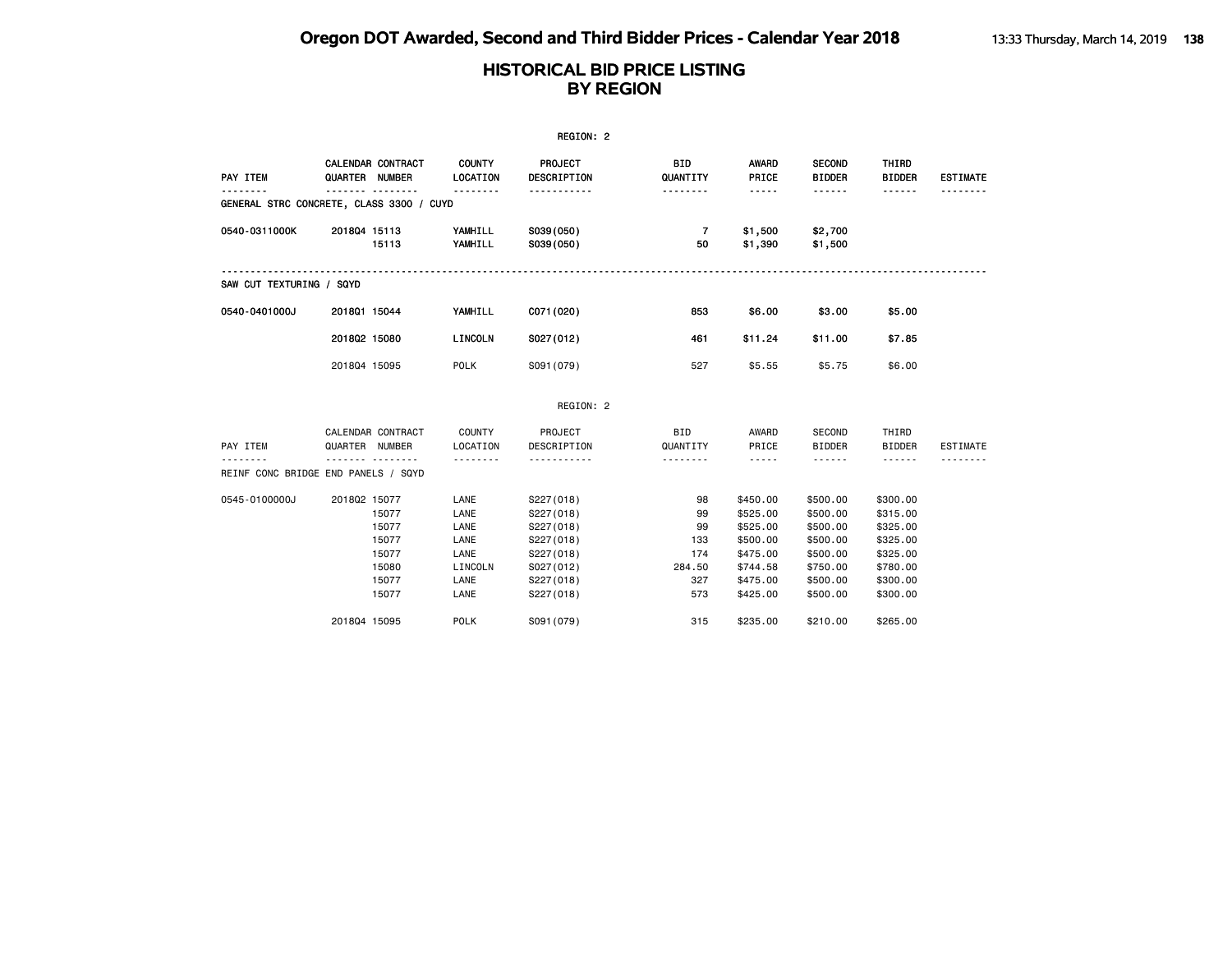| REGION: 2                           |              |                                     |                                  |                        |                        |                       |                                |                        |                 |  |
|-------------------------------------|--------------|-------------------------------------|----------------------------------|------------------------|------------------------|-----------------------|--------------------------------|------------------------|-----------------|--|
| PAY ITEM                            |              | CALENDAR CONTRACT<br>QUARTER NUMBER | <b>COUNTY</b><br><b>LOCATION</b> | PROJECT<br>DESCRIPTION | <b>BID</b><br>QUANTITY | <b>AWARD</b><br>PRICE | <b>SECOND</b><br><b>BIDDER</b> | THIRD<br><b>BIDDER</b> | <b>ESTIMATE</b> |  |
| 12 INCH PRECAST PRESTR SLABS / FOOT |              |                                     | <u>.</u>                         | .                      |                        | $- - - - -$           | ------                         | ------                 |                 |  |
| 0550-0134000F                       | 201803 15082 |                                     | <b>CLATSOP</b>                   | 0315 (019)             | 26                     | \$392.50              | \$486.00                       | \$350.00               |                 |  |
|                                     |              | 15082                               | <b>CLATSOP</b>                   | 0315 (019)             | 39                     | \$305.00              | \$384.00                       | \$330.00               |                 |  |
|                                     |              | 15082                               | <b>CLATSOP</b>                   | 0315 (019)             | 59                     | \$296.50              | \$340.00                       | \$315.00               |                 |  |
|                                     |              | 15082                               | <b>CLATSOP</b>                   | 0315 (019)             | 92                     | \$320.00              | \$353.76                       | \$350.00               |                 |  |
| 15 INCH PRECAST PRESTR SLABS / FOOT |              |                                     |                                  |                        |                        |                       |                                |                        |                 |  |
| 0550-0135000F                       | 201801 15044 |                                     | YAMHILL                          | C071 (020)             | 186                    | \$220.00              | \$241.00                       | \$225.00               |                 |  |
|                                     | 201803 15082 |                                     | <b>CLATSOP</b>                   | 0315 (019)             | 75                     | \$280.00              | \$226.09                       | \$225.00               |                 |  |
|                                     |              | 15082                               | <b>CLATSOP</b>                   | 0315 (019)             | 102                    | \$330.50              | \$288.00                       | \$265,00               |                 |  |
|                                     |              | 15082                               | <b>CLATSOP</b>                   | 0315 (019)             | 137                    | \$295.00              | \$253.11                       | \$275.00               |                 |  |
|                                     |              | 15082                               | <b>CLATSOP</b>                   | 0315 (019)             | 138                    | \$294.00              | \$267.00                       | \$240.00               |                 |  |
|                                     |              | 15082                               | <b>CLATSOP</b>                   | 0315(019)              | 152                    | \$245.00              | \$246.86                       | \$225.00               |                 |  |
|                                     |              | 15082                               | <b>CLATSOP</b>                   | 0315(019)              | 173                    | \$275.00              | \$271.00                       | \$250.00               |                 |  |
| 18 INCH PRECAST PRESTR SLABS / FOOT |              |                                     |                                  |                        |                        |                       |                                |                        |                 |  |
| 0550-0136000F                       | 201803 15082 |                                     | <b>CLATSOP</b>                   | 0315 (019)             | 262                    | \$237.00              | \$296.79                       | \$225.00               |                 |  |
|                                     |              | 15082                               | <b>CLATSOP</b>                   | 0315(019)              | 265                    | \$228.00              | \$271.03                       | \$250.00               |                 |  |
|                                     | 201804 15095 |                                     | <b>POLK</b>                      | S091 (079)             | 245                    | \$280.00              | \$326,00                       | \$235.00               |                 |  |
| 30 INCH PRECAST PRESTR SLABS / FOOT |              |                                     |                                  |                        |                        |                       |                                |                        |                 |  |
| 0550-0139000F                       | 201801 15044 |                                     | YAMHILL                          | C071 (020)             | 1,931                  | \$205.00              | \$224.00                       | \$225.00               |                 |  |
|                                     | 201802 15080 |                                     | LINCOLN                          | S027(012)              | 808.33                 | \$374.90              | \$365,00                       | \$370.00               |                 |  |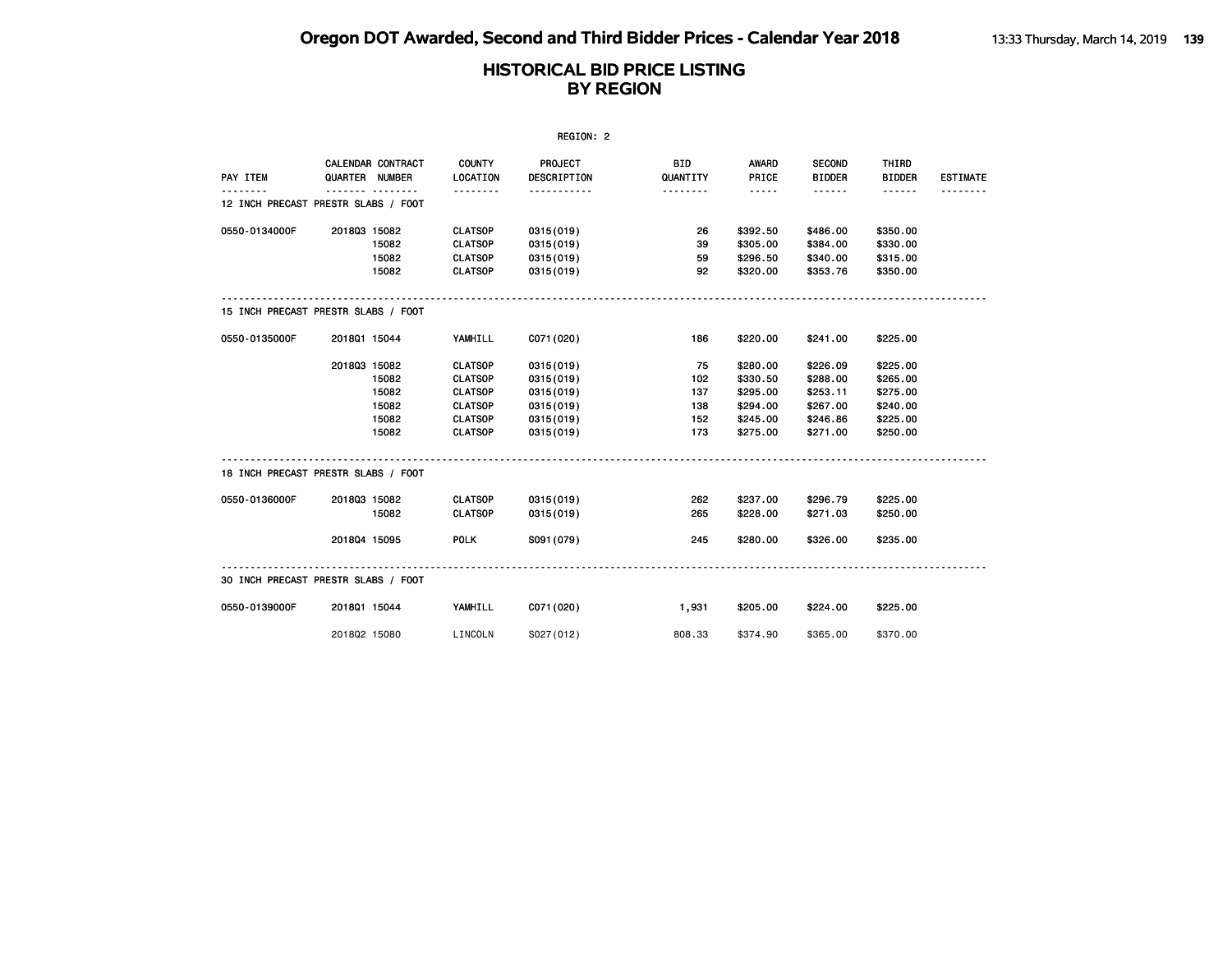|                                          |              |                                     |                           | REGION: 2                     |                        |                                                                                                                           |                                |                        |                 |
|------------------------------------------|--------------|-------------------------------------|---------------------------|-------------------------------|------------------------|---------------------------------------------------------------------------------------------------------------------------|--------------------------------|------------------------|-----------------|
| <b>PAY ITEM</b>                          |              | CALENDAR CONTRACT<br>QUARTER NUMBER | <b>COUNTY</b><br>LOCATION | PROJECT<br><b>DESCRIPTION</b> | <b>BID</b><br>QUANTITY | <b>AWARD</b><br>PRICE                                                                                                     | <b>SECOND</b><br><b>BIDDER</b> | THIRD<br><b>BIDDER</b> | <b>ESTIMATE</b> |
| .<br><b>CLASS 2 PREPARATION / SQYD</b>   |              | .                                   | <u>.</u>                  | <u>.</u>                      |                        | $\frac{1}{2} \left( \frac{1}{2} \right) \left( \frac{1}{2} \right) \left( \frac{1}{2} \right) \left( \frac{1}{2} \right)$ | $- - - - - -$                  | .                      | <u>.</u>        |
| 0557-0100000J                            | 201802 15077 |                                     | LANE                      | S227(018)                     | 5                      | \$0.02                                                                                                                    | \$500.00                       | \$250.00               |                 |
|                                          |              | 15077                               | LANE                      | S227(018)                     | 5                      | \$0.02                                                                                                                    | \$500.00                       | \$300.00               |                 |
|                                          |              | 15077                               | LANE                      | S227(018)                     | 20                     | \$0.02                                                                                                                    | \$450.00                       | \$250.00               |                 |
|                                          |              | 15077                               | LANE                      | S227(018)                     | 20                     | \$0.02                                                                                                                    | \$500.00                       | \$250.00               |                 |
|                                          |              | 15077                               | LANE                      | S227(018)                     | 30                     | \$0.02                                                                                                                    | \$500.00                       | \$250.00               |                 |
|                                          | 201804 15113 |                                     | YAMHILL                   | S039(050)                     | 50                     | \$250.00                                                                                                                  | \$257.29                       |                        |                 |
| FURNISH PREMIXED POLYMER CONCRETE / CUYD |              |                                     |                           |                               |                        |                                                                                                                           |                                |                        |                 |
| 0557-0102000K                            | 201802 15077 |                                     | LANE                      | S227(018)                     | 17                     | \$2,500                                                                                                                   | \$2,400                        | \$2,500                |                 |
|                                          |              | 15077                               | LANE                      | S227(018)                     | 18                     | \$2,500                                                                                                                   | \$2,400                        | \$2,500                |                 |
|                                          |              | 15077                               | LANE                      | S227(018)                     | 19                     | \$2,500                                                                                                                   | \$2,400                        | \$2,500                |                 |
|                                          |              | 15077                               | LANE                      | S227(018)                     | 130                    | \$2,500                                                                                                                   | \$2,400                        | \$2,500                |                 |
|                                          |              | 15077                               | LANE                      | S227(018)                     | 136                    | \$2,500                                                                                                                   | \$2,400                        | \$2,500                |                 |
|                                          |              | 15077                               | LANE                      | S227(018)                     | 224                    | \$2,500                                                                                                                   | \$2,400                        | \$2,500                |                 |
|                                          | 201803 15085 |                                     | <b>MARION</b>             | S001 (487)                    | 203                    | \$2,200                                                                                                                   | \$2,300                        |                        |                 |
|                                          | 201804 15113 |                                     | YAMHILL                   | S039(050)                     | 44                     | \$3,015                                                                                                                   | \$3,200                        |                        |                 |
| CONSTRUCT PPC OVERLAY / SQYD             |              |                                     |                           |                               |                        |                                                                                                                           |                                |                        |                 |
| 0557-0104000J                            | 201802 15077 |                                     | LANE                      | S227(018)                     | 811                    | \$20.00                                                                                                                   | \$15.50                        | \$20.00                |                 |
|                                          |              | 15077                               | LANE                      | S227(018)                     | 831                    | \$20.00                                                                                                                   | \$15.50                        | \$20.00                |                 |
|                                          |              | 15077                               | LANE                      | S227(018)                     | 895                    | \$20.00                                                                                                                   | \$15.50                        | \$20.00                |                 |
|                                          |              | 15077                               | LANE                      | S227(018)                     | 6,237                  | \$15.00                                                                                                                   | \$11.50                        | \$15.00                |                 |
|                                          |              | 15077                               | LANE                      | S227(018)                     | 6,486                  | \$15.00                                                                                                                   | \$11.50                        | \$15.00                |                 |
|                                          |              | 15077                               | LANE                      | S227(018)                     | 10,728                 | \$15.00                                                                                                                   | \$11.50                        | \$15.00                |                 |
|                                          | 201803 15085 |                                     | <b>MARION</b>             | S001 (487)                    | 7,281                  | \$50.00                                                                                                                   | \$50.00                        |                        |                 |
|                                          | 201804 15113 |                                     | YAMHILL                   | S039(050)                     | 2,100                  | \$36.50                                                                                                                   | \$33.00                        |                        |                 |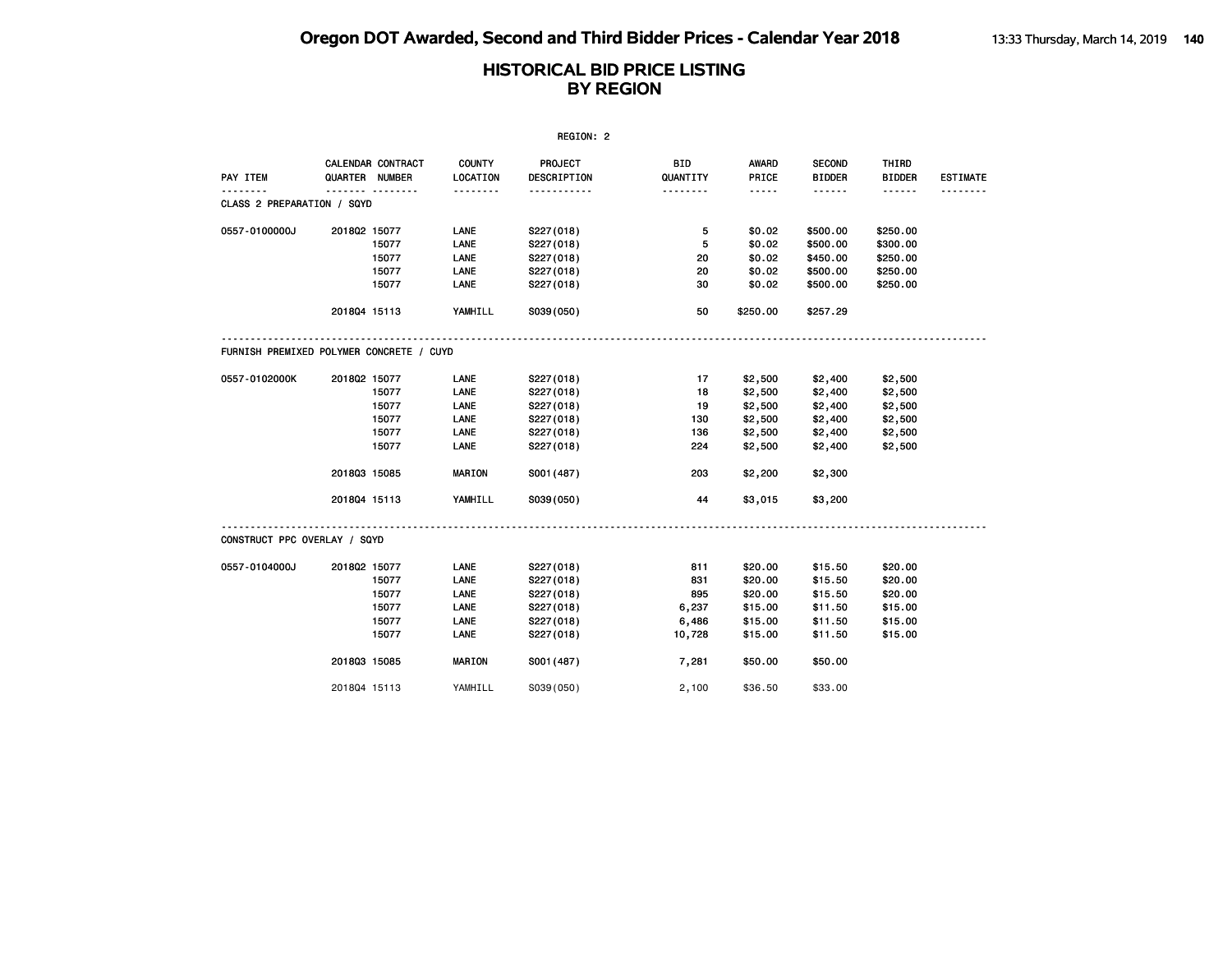|                                              |              |                                                 |                                                                                                          | REGION: 2                                                                        |                                         |                                                                |                                                                |                                                                |                             |
|----------------------------------------------|--------------|-------------------------------------------------|----------------------------------------------------------------------------------------------------------|----------------------------------------------------------------------------------|-----------------------------------------|----------------------------------------------------------------|----------------------------------------------------------------|----------------------------------------------------------------|-----------------------------|
| PAY ITEM                                     |              | CALENDAR CONTRACT<br>QUARTER NUMBER             | <b>COUNTY</b><br>LOCATION                                                                                | <b>PROJECT</b><br>DESCRIPTION<br><u>.</u>                                        | BID<br>QUANTITY                         | <b>AWARD</b><br>PRICE<br>-----                                 | <b>SECOND</b><br><b>BIDDER</b>                                 | THIRD<br><b>BIDDER</b>                                         | <b>ESTIMATE</b><br><u>.</u> |
| CLASS 2 PREPARATION / SQYD                   |              |                                                 | .                                                                                                        |                                                                                  | .                                       |                                                                | ------                                                         | ------                                                         |                             |
| 0559-0102000J                                | 201802 15077 | 15077                                           | LANE<br>LANE                                                                                             | S227(018)<br>S227(018)                                                           | 45<br>1,200                             | \$0.02<br>\$0.02                                               | \$50.00<br>\$50.00                                             | \$185.00<br>\$100.00                                           |                             |
| SAW CUT TEXTURING / SQYD                     |              |                                                 |                                                                                                          |                                                                                  |                                         |                                                                |                                                                |                                                                |                             |
| 0559-0401000J                                | 201802 15077 | 15077                                           | LANE<br>LANE                                                                                             | S227(018)<br>S227(018)                                                           | 249<br>7,653                            | \$4.00<br>\$4.00                                               | \$3.00<br>\$3.00                                               | \$3.25<br>\$3.25                                               |                             |
|                                              |              |                                                 |                                                                                                          | REGION: 2                                                                        |                                         |                                                                |                                                                |                                                                |                             |
| PAY ITEM                                     |              | CALENDAR CONTRACT<br>QUARTER NUMBER<br>.        | <b>COUNTY</b><br>LOCATION<br><u>.</u>                                                                    | PROJECT<br>DESCRIPTION<br>.                                                      | BID<br>QUANTITY<br><u>.</u>             | <b>AWARD</b><br>PRICE<br>-----                                 | <b>SECOND</b><br><b>BIDDER</b><br>------                       | THIRD<br><b>BIDDER</b><br>------                               | <b>ESTIMATE</b><br>-------- |
| TIMBER AND LUMBER / MFBM                     |              |                                                 |                                                                                                          |                                                                                  |                                         |                                                                |                                                                |                                                                |                             |
| 0570-0100000K                                | 201803 15082 | 15082<br>15082<br>15082<br>15082<br>15082       | <b>CLATSOP</b><br><b>CLATSOP</b><br><b>CLATSOP</b><br><b>CLATSOP</b><br><b>CLATSOP</b><br><b>CLATSOP</b> | 0315 (019)<br>0315 (019)<br>0315 (019)<br>0315 (019)<br>0315 (019)<br>0315 (019) | 4<br>5<br>5<br>6<br>$\overline{7}$<br>8 | \$6,450<br>\$4,800<br>\$6,150<br>\$4,888<br>\$4,650<br>\$5,800 | \$3,821<br>\$3,619<br>\$3,654<br>\$3,503<br>\$3,446<br>\$3,783 | \$2,000<br>\$2,000<br>\$2,500<br>\$2,500<br>\$1,700<br>\$2,000 |                             |
|                                              |              |                                                 |                                                                                                          | REGION: 2                                                                        |                                         |                                                                |                                                                |                                                                |                             |
| PAY ITEM<br>--------<br>BRIDGE DRAINS / EACH |              | CALENDAR CONTRACT<br>QUARTER NUMBER<br><u></u>  | COUNTY<br>LOCATION<br><u>.</u>                                                                           | PROJECT<br>DESCRIPTION<br><u>.</u>                                               | BID<br>QUANTITY<br><u>.</u>             | AWARD<br>PRICE<br>$- - - - -$                                  | <b>SECOND</b><br><b>BIDDER</b>                                 | THIRD<br><b>BIDDER</b><br>$- - - - - -$                        | <b>ESTIMATE</b>             |
| 0581-0100000E                                | 201802 15077 | 15077<br>15077                                  | LANE<br>LANE<br>LANE                                                                                     | S227(018)<br>S227 (018)<br>S227(018)                                             | $\mathbf{1}$<br>$\mathbf{1}$<br>4       | \$15,000<br>\$15,000<br>\$15,000                               | \$30,000<br>\$25,000<br>\$27,500                               | \$10,000<br>\$10,000<br>\$10,000                               |                             |
|                                              |              |                                                 |                                                                                                          | REGION: 2                                                                        |                                         |                                                                |                                                                |                                                                |                             |
| PAY ITEM<br>.                                |              | CALENDAR CONTRACT<br>QUARTER NUMBER<br><u>.</u> | COUNTY<br>LOCATION<br><u>.</u>                                                                           | PROJECT<br>DESCRIPTION<br><u> - - - - - - - - - -</u>                            | BID<br>QUANTITY<br>.                    | AWARD<br>PRICE<br>$- - - - -$                                  | <b>SECOND</b><br><b>BIDDER</b><br>------                       | THIRD<br><b>BIDDER</b><br>------                               | <b>ESTIMATE</b><br>-------- |
| BEARING DEVICES, BENT / EACH                 |              |                                                 |                                                                                                          |                                                                                  |                                         |                                                                |                                                                |                                                                |                             |
| 0582-0100000E                                | 201801 15044 |                                                 | YAMHILL                                                                                                  | C071 (020)                                                                       | 8                                       | \$11,000                                                       | \$4,000                                                        | \$2,000                                                        |                             |
|                                              | 201804 15109 |                                                 | <b>CLATSOP</b>                                                                                           | S009(445)                                                                        | 56                                      | \$3,000                                                        | \$3,500                                                        | \$3,108                                                        |                             |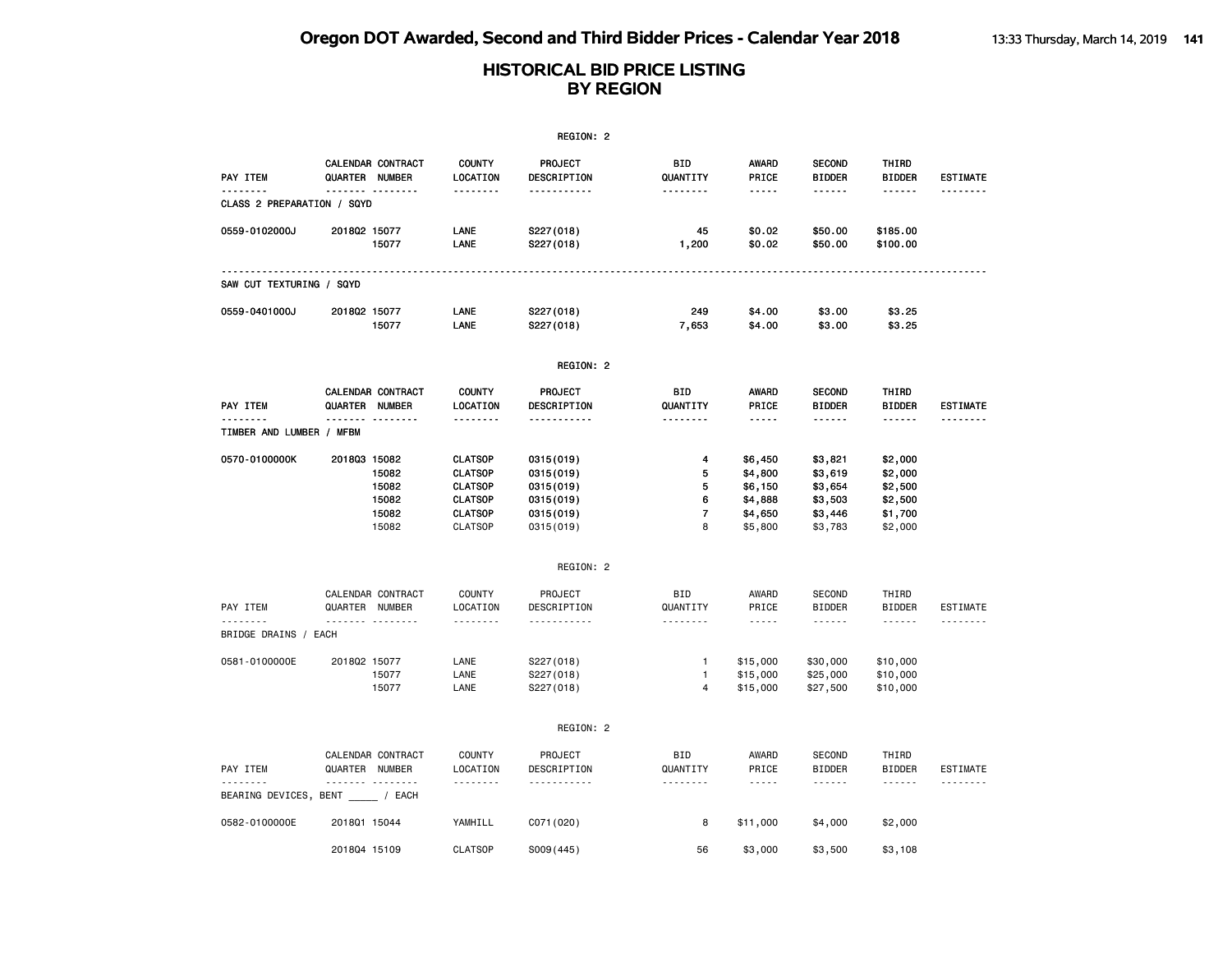| REGION: 2                            |              |                                            |                           |                                      |                 |                |                                |                        |                 |  |
|--------------------------------------|--------------|--------------------------------------------|---------------------------|--------------------------------------|-----------------|----------------|--------------------------------|------------------------|-----------------|--|
| PAY ITEM                             |              | <b>CALENDAR CONTRACT</b><br>QUARTER NUMBER | <b>COUNTY</b><br>LOCATION | <b>PROJECT</b><br><b>DESCRIPTION</b> | BID<br>QUANTITY | AWARD<br>PRICE | <b>SECOND</b><br><b>BIDDER</b> | THIRD<br><b>BIDDER</b> | <b>ESTIMATE</b> |  |
| 1-1/4 INCH ELECTRICAL CONDUIT / FOOT |              |                                            |                           |                                      |                 | -----          | ------                         |                        |                 |  |
| 0583-0103000F                        | 201803 15082 |                                            | <b>CLATSOP</b>            | 0315 (019)                           | 10              | \$170.00       | \$157.00                       | \$200.00               |                 |  |
|                                      |              | 15082                                      | <b>CLATSOP</b>            | 0315 (019)                           | 18              | \$115.00       | \$157.00                       | \$150.00               |                 |  |
|                                      |              | 15082                                      | <b>CLATSOP</b>            | 0315 (019)                           | 40              | \$75.00        | \$157.00                       | \$100.00               |                 |  |
|                                      |              | 15082                                      | <b>CLATSOP</b>            | 0315 (019)                           | 73              | \$60.00        | \$157.00                       | \$70.00                |                 |  |
|                                      |              |                                            |                           |                                      |                 |                |                                |                        |                 |  |
| 2 INCH ELECTRICAL CONDUIT / FOOT     |              |                                            |                           |                                      |                 |                |                                |                        |                 |  |
| 0583-0105000F                        | 201802 15077 |                                            | LANE                      | S227(018)                            | 306             | \$30.00        | \$28.00                        | \$30.00                |                 |  |
|                                      |              | 15077                                      | LANE                      | S227(018)                            | 328             | \$30.00        | \$28.00                        | \$30.00                |                 |  |
|                                      |              | 15077                                      | LANE                      | S227(018)                            | 1,315           | \$30.00        | \$28.00                        | \$30.00                |                 |  |
|                                      |              | 15077                                      | LANE                      | S227(018)                            | 1,399           | \$30.00        | \$28.00                        | \$30.00                |                 |  |
|                                      |              | 15077                                      | LANE                      | S227(018)                            | 3,759           | \$30.00        | \$28.00                        | \$30.00                |                 |  |
|                                      |              |                                            |                           | REGION: 2                            |                 |                |                                |                        |                 |  |

|                               | CALENDAR CONTRACT | <b>COUNTY</b> | PROJECT     | BID      | AWARD    | SECOND        | THIRD         |          |
|-------------------------------|-------------------|---------------|-------------|----------|----------|---------------|---------------|----------|
| PAY ITEM                      | NUMBER<br>QUARTER | LOCATION      | DESCRIPTION | QUANTITY | PRICE    | <b>BIDDER</b> | <b>BIDDER</b> | ESTIMATE |
| --------                      | -------           | --------      | ----------- | -------- | -----    | ------        | ------        | -------- |
| ELASTOMERIC CONCRETE NOSING / | <b>FOOT</b>       |               |             |          |          |               |               |          |
|                               |                   |               |             |          |          |               |               |          |
| 0584-0100000F                 | 201802 15077      | LANE          | S227(018)   | 26       | \$125,00 | \$250,00      | \$115,00      |          |
|                               | 15077             | LANE          | S227(018)   | 29       | \$125,00 | \$275,00      | \$115,00      |          |
|                               | 15077             | LANE          | S227(018)   | 168      | \$125,00 | \$225,00      | \$115,00      |          |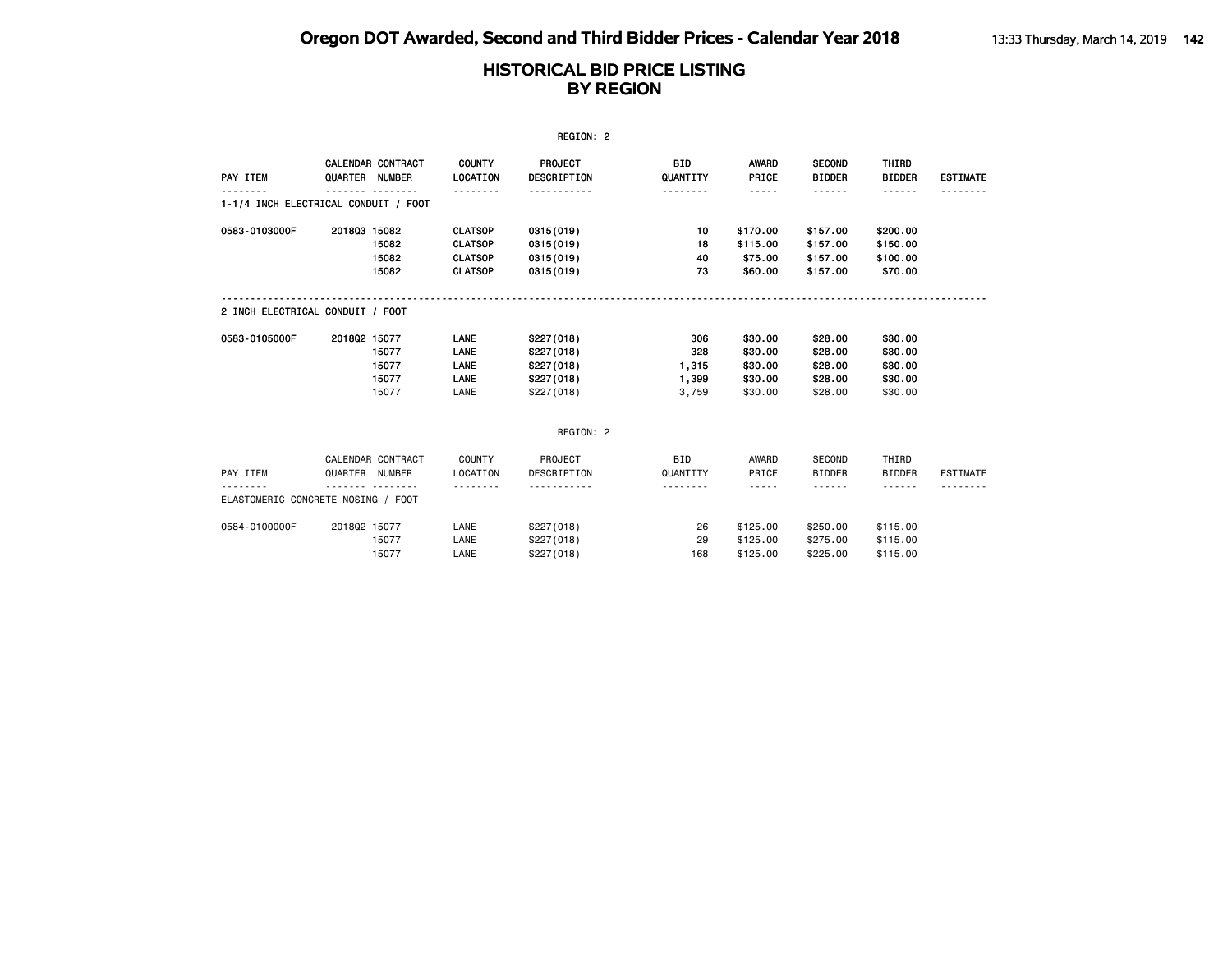|                                         |                                                                                                                                                  |                                                                                                     | REGION: 2                                                                                                                      |                                                               |                                                                                                            |                                                                                                            |                                                                                      |                 |
|-----------------------------------------|--------------------------------------------------------------------------------------------------------------------------------------------------|-----------------------------------------------------------------------------------------------------|--------------------------------------------------------------------------------------------------------------------------------|---------------------------------------------------------------|------------------------------------------------------------------------------------------------------------|------------------------------------------------------------------------------------------------------------|--------------------------------------------------------------------------------------|-----------------|
| PAY ITEM                                | CALENDAR CONTRACT<br>QUARTER NUMBER                                                                                                              | <b>COUNTY</b><br>LOCATION                                                                           | <b>PROJECT</b><br>DESCRIPTION                                                                                                  | <b>BID</b><br>QUANTITY                                        | AWARD<br>PRICE                                                                                             | <b>SECOND</b><br><b>BIDDER</b>                                                                             | THIRD<br><b>BIDDER</b>                                                               | <b>ESTIMATE</b> |
| <u>.</u><br>ASPHALTIC PLUG SEALS / FOOT | ------- --------                                                                                                                                 |                                                                                                     | <u>.</u>                                                                                                                       | 1.1.1.1.1.1.1                                                 | $\cdots \cdots$                                                                                            | $- - - - - -$                                                                                              | $- - - - - -$                                                                        |                 |
| 0585-0200000A                           | 201802 15057                                                                                                                                     | LANE                                                                                                | S069(021)                                                                                                                      | 85                                                            | \$148.24                                                                                                   | \$117.65                                                                                                   | \$105.88                                                                             |                 |
|                                         | ASPHALTIC PLUG SEAL MATERIAL / CUYD                                                                                                              |                                                                                                     |                                                                                                                                |                                                               |                                                                                                            |                                                                                                            |                                                                                      |                 |
|                                         | 0585-0201000K 2018Q2 15057                                                                                                                       | LANE                                                                                                | S069(021)                                                                                                                      |                                                               |                                                                                                            | 1.81 \$5,400 \$7,500                                                                                       | \$5,750                                                                              |                 |
| POURED SEALS / FOOT                     |                                                                                                                                                  |                                                                                                     |                                                                                                                                |                                                               |                                                                                                            |                                                                                                            |                                                                                      |                 |
| 0585-0206000A                           | 201801 15044                                                                                                                                     | YAMHILL                                                                                             | C071 (020)                                                                                                                     | 54                                                            | \$48.15                                                                                                    | \$46.30                                                                                                    | \$37.04                                                                              |                 |
| 0585-0210000A                           | 2018Q2 15077<br>15077<br>15077<br>15077<br>15077<br>15077<br>15077<br>201804 15113<br>15109<br>TYPE "C" COMPRESSION SEALS / FOOT<br>201804 15113 | LANE<br><b>LANE</b><br>LANE<br>LANE<br>LANE<br>LANE<br>LANE<br>YAMHILL<br><b>CLATSOP</b><br>YAMHILL | S227(018)<br>S227(018)<br>S227(018)<br>S227(018)<br>S227(018)<br>S227(018)<br>S227(018)<br>S039(050)<br>S009(445)<br>S039(050) | 28<br>56<br>58<br>90<br>102<br>172<br>353<br>76<br>514<br>114 | \$71.43<br>\$71.43<br>\$68.97<br>\$66.67<br>\$58.82<br>\$58.14<br>\$56.66<br>\$45.39<br>\$48.64<br>\$72.98 | \$44.64<br>\$21.43<br>\$20.69<br>\$42.22<br>\$44.12<br>\$39.24<br>\$34.70<br>\$46.47<br>\$29.18<br>\$75.04 | \$71.43<br>\$53.57<br>\$51.72<br>\$44.44<br>\$39.22<br>\$43.60<br>\$33.99<br>\$37.65 |                 |
|                                         |                                                                                                                                                  |                                                                                                     |                                                                                                                                |                                                               |                                                                                                            |                                                                                                            |                                                                                      |                 |
|                                         | TYPE "D" COMPRESSION SEALS / FOOT                                                                                                                |                                                                                                     |                                                                                                                                |                                                               |                                                                                                            |                                                                                                            |                                                                                      |                 |
| 0585-0211000A                           | 201802 15077                                                                                                                                     | LANE                                                                                                | S227(018)                                                                                                                      | 85                                                            | \$94.12                                                                                                    | \$82.35                                                                                                    | \$47.06                                                                              |                 |
| STRIP SEALS / FOOT                      |                                                                                                                                                  |                                                                                                     |                                                                                                                                |                                                               |                                                                                                            |                                                                                                            |                                                                                      |                 |
| 0585-0214000A                           | 201801 15044                                                                                                                                     | YAMHILL                                                                                             | C071 (020)                                                                                                                     | 54                                                            | \$333.33                                                                                                   | \$333.33                                                                                                   | \$370.37                                                                             |                 |
|                                         | 201802 15077                                                                                                                                     | LANE                                                                                                | S227(018)                                                                                                                      | 28                                                            | \$857.14                                                                                                   | \$803.57                                                                                                   | \$714.29                                                                             |                 |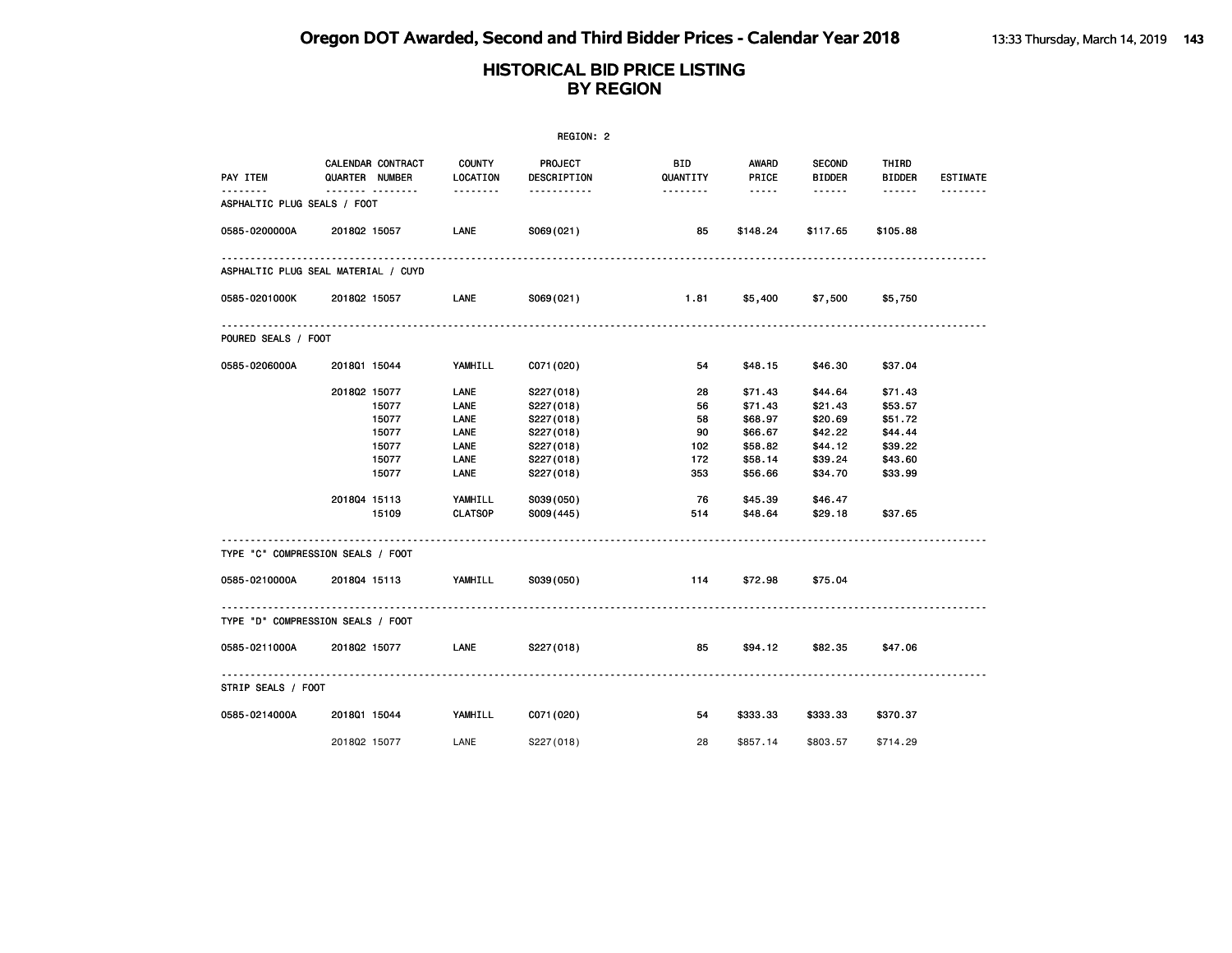| REGION: 2                                 |                              |                                           |                                                 |                                                                            |                                                 |                                                                      |                                                                      |                                                                      |                             |
|-------------------------------------------|------------------------------|-------------------------------------------|-------------------------------------------------|----------------------------------------------------------------------------|-------------------------------------------------|----------------------------------------------------------------------|----------------------------------------------------------------------|----------------------------------------------------------------------|-----------------------------|
| PAY ITEM                                  |                              | CALENDAR CONTRACT<br>QUARTER NUMBER       | <b>COUNTY</b><br>LOCATION                       | PROJECT<br>DESCRIPTION                                                     | BID<br>QUANTITY                                 | AWARD<br>PRICE                                                       | <b>SECOND</b><br><b>BIDDER</b>                                       | THIRD<br><b>BIDDER</b>                                               | <b>ESTIMATE</b>             |
| STRIP SEALS / FOOT                        |                              | .                                         | .                                               | -----------                                                                | --------                                        | -----                                                                | ------                                                               | ------                                                               |                             |
| 0585-0214000A                             | (cont) 15077                 | 15077<br>15077<br>15077                   | LANE<br>LANE<br>LANE<br>LANE                    | S227(018)<br>S227(018)<br>S227(018)<br>S227(018)                           | 91<br>103<br>143<br>145                         | \$714.29<br>\$660<br>\$699<br>\$690                                  | \$824.18<br>\$1,311<br>\$1,573<br>\$1,552                            | \$549.45<br>\$388<br>\$629<br>\$414                                  |                             |
|                                           |                              |                                           |                                                 | REGION: 2                                                                  |                                                 |                                                                      |                                                                      |                                                                      |                             |
| PAY ITEM<br><u>.</u>                      |                              | CALENDAR CONTRACT<br>QUARTER NUMBER<br>   | <b>COUNTY</b><br>LOCATION<br><u>.</u>           | PROJECT<br>DESCRIPTION<br>-----------                                      | BID<br>QUANTITY<br><u>.</u>                     | AWARD<br>PRICE<br>$- - - - -$                                        | <b>SECOND</b><br><b>BIDDER</b>                                       | THIRD<br><b>BIDDER</b><br>$- - - - - -$                              | <b>ESTIMATE</b><br><u>.</u> |
| 2 TUBE STEEL RAIL / FOOT<br>0587-0101000A | 201802 15074                 |                                           | LANE                                            | SA00(023)                                                                  | 46                                              | \$543.48                                                             | \$467.39                                                             |                                                                      |                             |
| TYPE "F" CONCRETE RAIL / FOOT             |                              |                                           |                                                 |                                                                            |                                                 |                                                                      |                                                                      |                                                                      |                             |
| 0587-0120000A                             | 201801 15044                 |                                           | YAMHILL                                         | C071 (020)                                                                 | 731                                             | \$116.28                                                             | \$82.08                                                              | \$102.60                                                             |                             |
|                                           | 201802 15080                 | 15077<br>15077<br>15077<br>15077<br>15077 | LINCOLN<br>LANE<br>LANE<br>LANE<br>LANE<br>LANE | S027(012)<br>S227(018)<br>S227(018)<br>S227(018)<br>S227(018)<br>S227(018) | 262.42<br>736<br>863<br>2,506<br>2,672<br>2,875 | \$203.27<br>\$203.80<br>\$196.99<br>\$183.56<br>\$177.77<br>\$182.61 | \$190.53<br>\$203.80<br>\$202.78<br>\$179.57<br>\$177.77<br>\$173.91 | \$240.07<br>\$251.36<br>\$260.72<br>\$239.43<br>\$243.26<br>\$208.70 |                             |
| TYPE "F" CONC RAIL, RETROFIT / FOOT       |                              |                                           |                                                 |                                                                            |                                                 |                                                                      |                                                                      |                                                                      |                             |
| 0587-0125000A                             | 201801 15044<br>201802 15067 |                                           | YAMHILL<br><b>POLK</b>                          | C071 (020)<br>STP-S081 (065)                                               | 768<br>162                                      | \$156.25<br>\$339.51                                                 | \$117.19<br>\$382.72                                                 | \$130.21<br>\$370.37                                                 |                             |
| TYPE "F" CONCRETE RAIL, 42 INCH / FOOT    |                              |                                           |                                                 |                                                                            |                                                 |                                                                      |                                                                      |                                                                      |                             |
| 0587-0126100A                             | 201804 15095                 |                                           | <b>POLK</b>                                     | S091 (079)                                                                 | 203                                             | \$147.78                                                             | \$123.15                                                             | \$147.78                                                             |                             |
| THRIE BEAM STL RAIL, RETROFIT / FOOT      |                              |                                           |                                                 |                                                                            |                                                 |                                                                      |                                                                      |                                                                      |                             |
| 0587-0138000A                             | 201804 15113                 |                                           | YAMHILL                                         | S039(050)                                                                  | 230                                             | \$116.30                                                             | \$221.74                                                             |                                                                      |                             |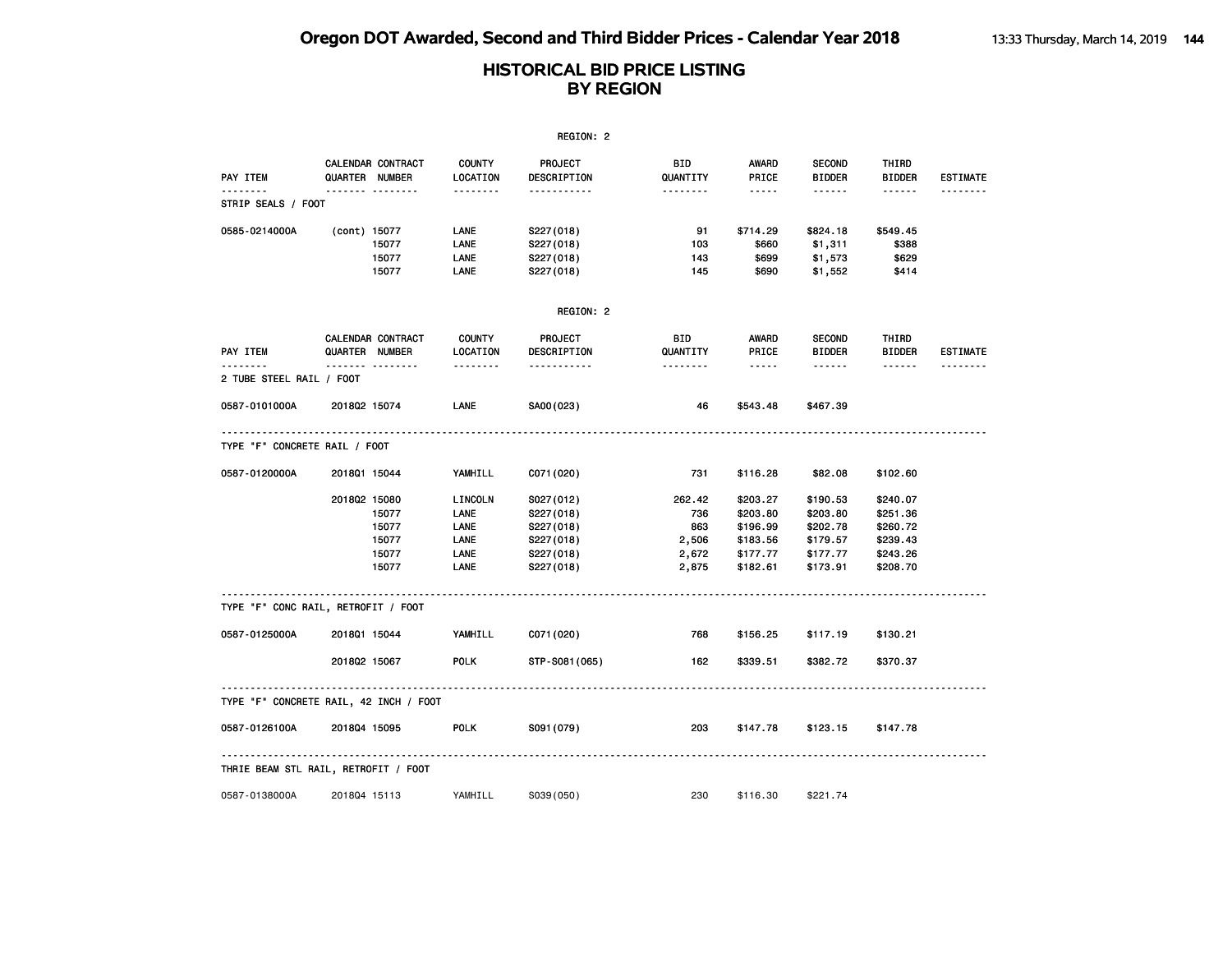|                                                 |                |                                           |                                                                                                          | REGION: 2                                                                       |                                            |                                                                                                                                                      |                                                                |                                                                |                 |
|-------------------------------------------------|----------------|-------------------------------------------|----------------------------------------------------------------------------------------------------------|---------------------------------------------------------------------------------|--------------------------------------------|------------------------------------------------------------------------------------------------------------------------------------------------------|----------------------------------------------------------------|----------------------------------------------------------------|-----------------|
| PAY ITEM                                        | QUARTER        | <b>CALENDAR CONTRACT</b><br><b>NUMBER</b> | <b>COUNTY</b><br>LOCATION                                                                                | PROJECT<br>DESCRIPTION                                                          | <b>BID</b><br>QUANTITY                     | <b>AWARD</b><br>PRICE                                                                                                                                | <b>SECOND</b><br><b>BIDDER</b>                                 | THIRD<br><b>BIDDER</b>                                         | <b>ESTIMATE</b> |
| . <b>.</b><br>POLYMER MEMBRANE /                | SQFT           | <b>.</b>                                  | <u>.</u>                                                                                                 | .                                                                               | <u>.</u>                                   | -----                                                                                                                                                | ------                                                         | ------                                                         | <u>.</u>        |
| 0590-0100000J                                   | 201802 15067   | 15057                                     | <b>POLK</b><br>LANE                                                                                      | STP-S081 (065)<br>S069(021)                                                     | 2,340<br>9,278                             | \$10.00<br>\$7.75                                                                                                                                    | \$8.50<br>\$8.00                                               | \$10.00<br>\$7.50                                              |                 |
|                                                 | 201804 15117   | 15113                                     | <b>MARION</b><br>YAMHILL                                                                                 | S162(057)<br>S039(050)                                                          | 3,472<br>4,560                             | \$5.20<br>\$6.70                                                                                                                                     | \$5.00<br>\$5.00                                               | \$6.00                                                         |                 |
|                                                 |                |                                           |                                                                                                          | REGION: 2                                                                       |                                            |                                                                                                                                                      |                                                                |                                                                |                 |
| PAY ITEM                                        | QUARTER NUMBER | CALENDAR CONTRACT                         | <b>COUNTY</b><br>LOCATION                                                                                | PROJECT<br>DESCRIPTION                                                          | <b>BID</b><br>QUANTITY                     | AWARD<br>PRICE                                                                                                                                       | <b>SECOND</b><br><b>BIDDER</b>                                 | THIRD<br><b>BIDDER</b>                                         | <b>ESTIMATE</b> |
| WARRANTED SPRAY WATERPROOFING MEMBRANE / SQFT   |                | . <sub>.</sub>                            | .                                                                                                        | <u>.</u>                                                                        | .                                          | $\frac{1}{2} \left( \frac{1}{2} \right) \left( \frac{1}{2} \right) \left( \frac{1}{2} \right) \left( \frac{1}{2} \right) \left( \frac{1}{2} \right)$ | $- - - - - -$                                                  | $- - - - - -$                                                  |                 |
| 0591-0100000J                                   | 201803 15082   | 15082<br>15082<br>15082<br>15082<br>15082 | <b>CLATSOP</b><br><b>CLATSOP</b><br><b>CLATSOP</b><br><b>CLATSOP</b><br><b>CLATSOP</b><br><b>CLATSOP</b> | 0315 (019)<br>0315(019)<br>0315 (019)<br>0315 (019)<br>0315 (019)<br>0315 (019) | 590<br>666<br>692<br>748<br>1,084<br>1,288 | \$11.50<br>\$11.50<br>\$11.50<br>\$11.25<br>\$11.50<br>\$11.50                                                                                       | \$11.13<br>\$11.13<br>\$11.13<br>\$13.30<br>\$11.13<br>\$11.13 | \$12.00<br>\$12.00<br>\$12.00<br>\$12.00<br>\$12.00<br>\$12.00 |                 |
|                                                 |                |                                           |                                                                                                          | REGION: 2                                                                       |                                            |                                                                                                                                                      |                                                                |                                                                |                 |
| PAY ITEM                                        | QUARTER NUMBER | CALENDAR CONTRACT                         | <b>COUNTY</b><br>LOCATION                                                                                | PROJECT<br>DESCRIPTION                                                          | BID<br>QUANTITY                            | AWARD<br>PRICE                                                                                                                                       | <b>SECOND</b><br><b>BIDDER</b>                                 | THIRD<br><b>BIDDER</b>                                         | <b>ESTIMATE</b> |
| .<br>PACK RUST REMOVAL / FOOT                   | .              | . <b>.</b>                                | .                                                                                                        | .                                                                               | .                                          | $- - - -$                                                                                                                                            |                                                                | ------                                                         | .               |
| 0594-0108000F                                   | 201804 15113   | 15094                                     | YAMHILL<br>LINCOLN                                                                                       | S039(050)<br>S009(482)                                                          | 50<br>1,000                                | \$100.00<br>\$100.00                                                                                                                                 | \$275.00<br>\$55.00                                            | \$20.00                                                        |                 |
|                                                 |                |                                           |                                                                                                          | REGION: 2                                                                       |                                            |                                                                                                                                                      |                                                                |                                                                |                 |
| PAY ITEM                                        | QUARTER NUMBER | CALENDAR CONTRACT                         | <b>COUNTY</b><br>LOCATION                                                                                | PROJECT<br>DESCRIPTION                                                          | <b>BID</b><br>QUANTITY                     | AWARD<br>PRICE                                                                                                                                       | <b>SECOND</b><br><b>BIDDER</b>                                 | THIRD<br><b>BIDDER</b>                                         | <b>ESTIMATE</b> |
| .<br>REINF CONCRETE BOX CULVERTS / FOOT         |                | .                                         | .                                                                                                        | .                                                                               | .                                          | $- - - - -$                                                                                                                                          | $\cdots\cdots\cdots$                                           | ------                                                         | .               |
| 0595-0100000F                                   | 201804 15095   |                                           | <b>POLK</b>                                                                                              | S091 (079)                                                                      | 100                                        | \$4,350                                                                                                                                              | \$5,500                                                        | \$5,700                                                        |                 |
| PRECAST REINFORCED CONCRETE BOX CULVERTS / FOOT |                |                                           |                                                                                                          |                                                                                 |                                            |                                                                                                                                                      |                                                                |                                                                |                 |
| 0595-0100200F                                   | 201804 15126   |                                           | LANE                                                                                                     | S062(041)                                                                       | 88                                         | \$1,300                                                                                                                                              | \$952                                                          | \$1,050                                                        |                 |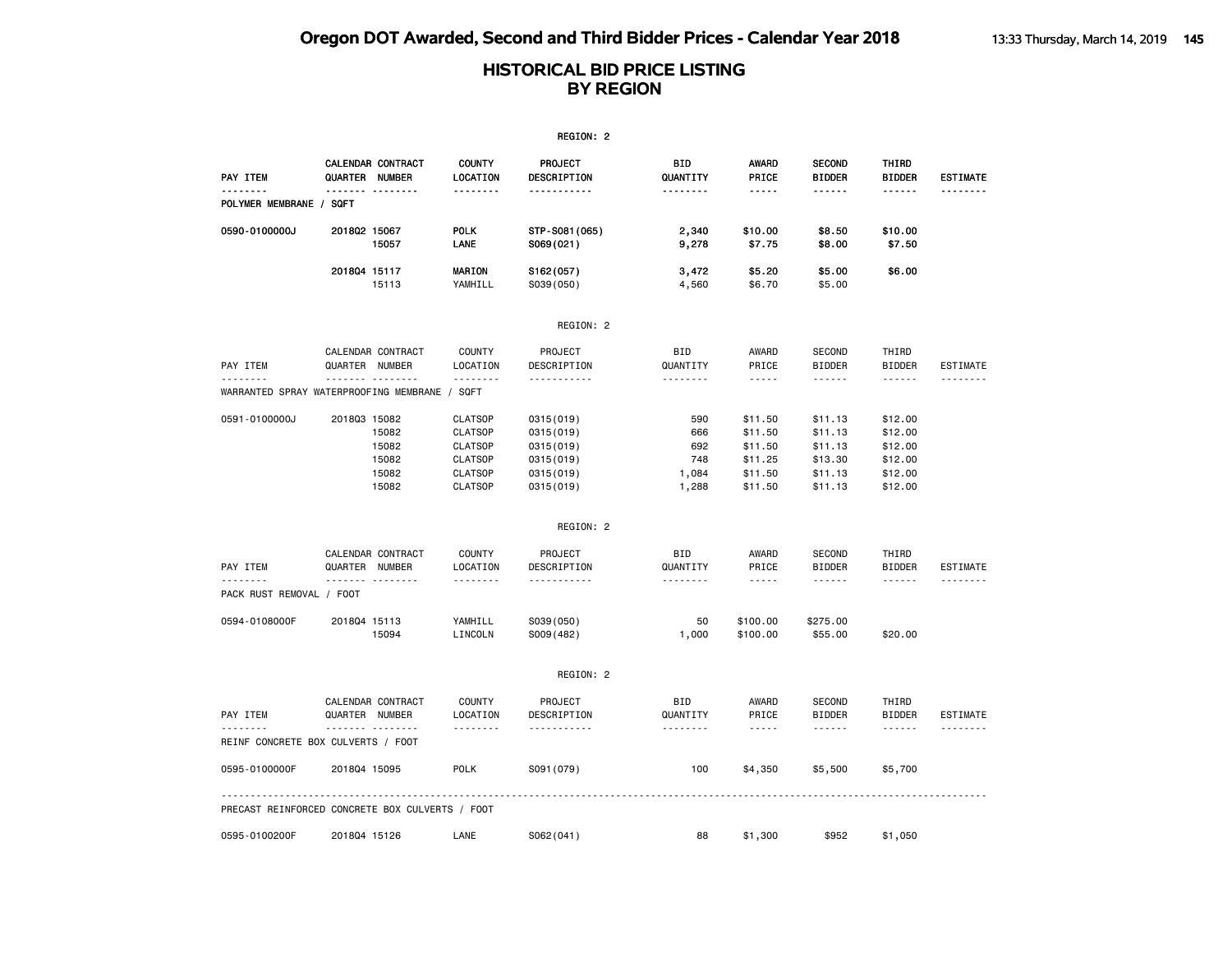**Oregon DOT Awarded, Second and Third Bidder Prices - Calendar Year 2018** 13:33 Thursday, March 14, 2019 146

| REGION: 2                                     |              |                          |               |                    |          |              |               |               |                 |  |  |
|-----------------------------------------------|--------------|--------------------------|---------------|--------------------|----------|--------------|---------------|---------------|-----------------|--|--|
|                                               |              | <b>CALENDAR CONTRACT</b> | <b>COUNTY</b> | PROJECT            | BID.     | <b>AWARD</b> | <b>SECOND</b> | THIRD         |                 |  |  |
| PAY ITEM                                      | QUARTER      | <b>NUMBER</b>            | LOCATION      | <b>DESCRIPTION</b> | QUANTITY | PRICE        | <b>BIDDER</b> | <b>BIDDER</b> | <b>ESTIMATE</b> |  |  |
|                                               |              |                          |               |                    |          |              |               |               |                 |  |  |
| RETAINING WALL, MSE /                         | SQFT         |                          |               |                    |          |              |               |               |                 |  |  |
| 0596-A002000A                                 | 201802 15077 |                          | LANE          | S227(018)          | 271      | \$184.50     | \$129.15      | \$110.70      |                 |  |  |
|                                               |              | 15077                    | <b>LANE</b>   | S227(018)          | 655      | \$122.14     | \$83.97       | \$106.87      |                 |  |  |
| RETAINING WALL, CIP CONC RIGID GRAVITY / SQFT |              |                          |               |                    |          |              |               |               |                 |  |  |
| 0596-C002000A                                 | 201802 15067 |                          | <b>POLK</b>   | STP-S081(065)      | 330      | \$139.39     | \$66.67       | \$121.21      |                 |  |  |
|                                               |              | 15067                    | <b>POLK</b>   | STP-S081 (065)     | 420      | \$109.52     | \$69,05       | \$119.05      |                 |  |  |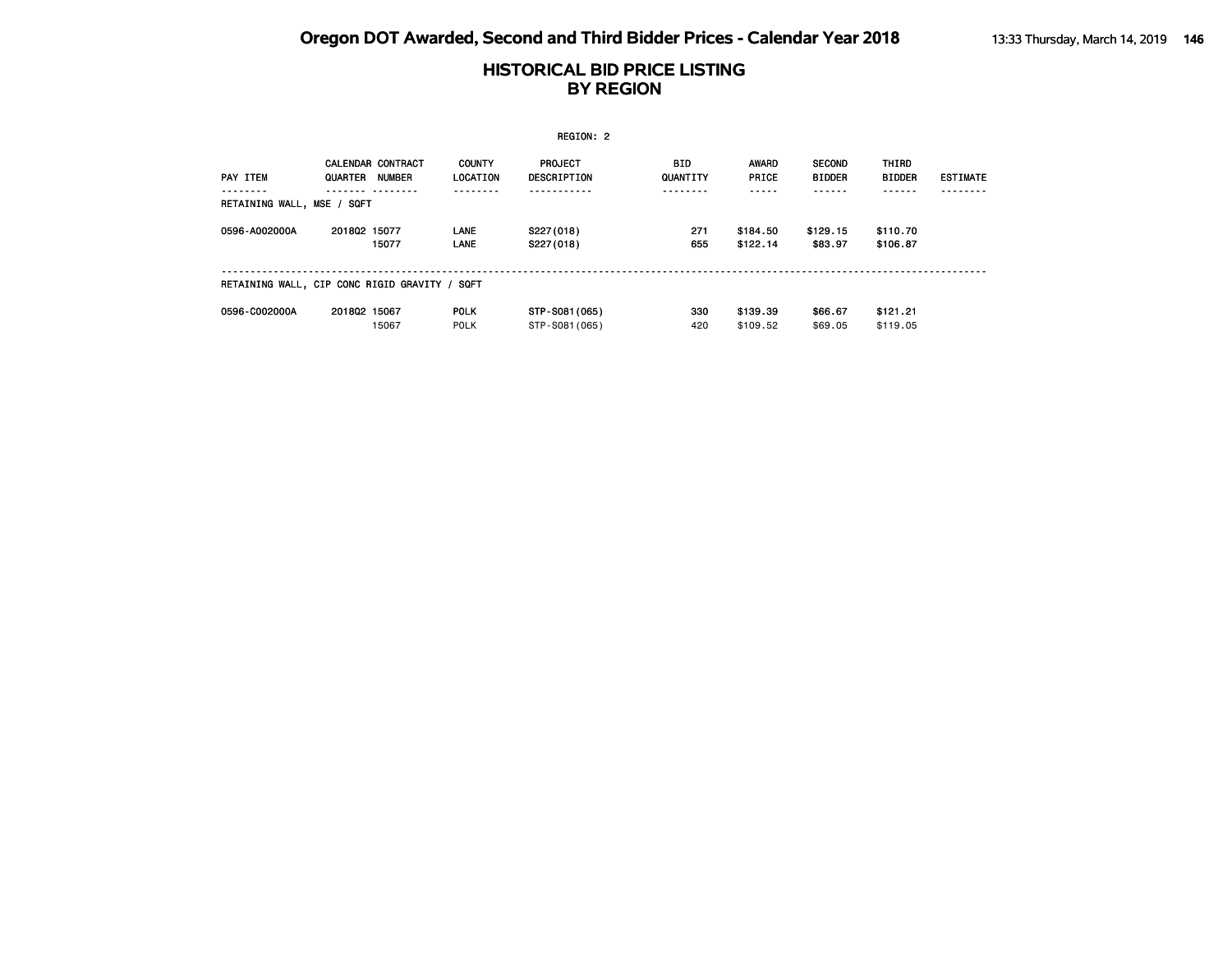|               |                                                 |                               | REGION: 2                           |                     |                                                                                                               |                                |                        |                 |
|---------------|-------------------------------------------------|-------------------------------|-------------------------------------|---------------------|---------------------------------------------------------------------------------------------------------------|--------------------------------|------------------------|-----------------|
| PAY ITEM      | CALENDAR CONTRACT<br>QUARTER NUMBER             | <b>COUNTY</b><br>LOCATION     | <b>PROJECT</b><br>DESCRIPTION       | BID<br>QUANTITY     | AWARD<br>PRICE                                                                                                | <b>SECOND</b><br><b>BIDDER</b> | THIRD<br><b>BIDDER</b> | <b>ESTIMATE</b> |
| .             | <u></u><br>COLD PLN PVMT REMV 0 - 2 INCH / SQYD | <u>.</u>                      | -----------                         | <u>.</u>            | $\frac{1}{2} \frac{1}{2} \frac{1}{2} \frac{1}{2} \frac{1}{2} \frac{1}{2} \frac{1}{2} \frac{1}{2} \frac{1}{2}$ | ------                         | $- - - - - -$          | <u>.</u>        |
| 0620-0104000J | 2018Q2 15080<br>15067                           | LINCOLN<br><b>POLK</b>        | S027(012)<br>STP-S081(065)          | 593<br>1,600        | \$10.00<br>\$15.00                                                                                            | \$16.00<br>\$4.50              | \$16.75<br>\$4.00      |                 |
|               | 15074                                           | LANE                          | SA00(023)                           | 5,800               | \$12.00                                                                                                       | \$13.50                        |                        |                 |
|               | 201803 15091<br>15085                           | LANE<br><b>MARION</b>         | S015(033)<br>S001 (487)             | 1,423<br>2,372      | \$3.00<br>\$14.00                                                                                             | \$5.88<br>\$25.00              | \$6.00                 |                 |
|               | 201804 15126                                    | LANE                          | S062(041)                           | 401                 | \$10.00                                                                                                       | \$5.44                         | \$8.50                 |                 |
|               | COLD PLN PVMT REMV 0 - 3 INCH / SQYD            |                               |                                     |                     |                                                                                                               |                                |                        |                 |
| 0620-0106000J | 201804 15095                                    | <b>POLK</b>                   | S091 (079)                          | 1,049               | \$7.50                                                                                                        | \$3.19                         | \$4.60                 |                 |
|               | COLD PLN PVMT REMV 2 - 4 INCH / SQYD            |                               |                                     |                     |                                                                                                               |                                |                        |                 |
| 0620-0112000J | 201802 15067<br>15074                           | <b>POLK</b><br>LANE           | STP-S081(065)<br>SA00(023)          | 1,045<br>7,300      | \$15.00<br>\$2.00                                                                                             | \$7.50<br>\$3.15               | \$5.50                 |                 |
|               | 201804 15113<br>15117                           | YAMHILL<br><b>MARION</b>      | S039(050)<br>S162(057)              | 100<br>280          | \$8.45<br>\$30.00                                                                                             | \$2.70<br>\$22.00              | \$19.00                |                 |
|               | 15113<br>15114                                  | YAMHILL<br>LANE               | S039(050)<br>2605 (008)             | 560<br>2,050        | \$8.45<br>\$2.50                                                                                              | \$2.70<br>\$18.00              | \$6.00                 |                 |
|               | COLD PLN PVMT REMV 2 - 6 INCH / SQYD            |                               |                                     |                     |                                                                                                               |                                |                        |                 |
| 0620-0113000J | 201802 15067                                    | <b>POLK</b>                   | STP-S081(065)                       | 13,279              | \$5.00                                                                                                        | \$5.60                         | \$5.00                 |                 |
|               | 201804 15114                                    | LANE                          | 2605 (008)                          | 710                 | \$3.00                                                                                                        | \$14.15                        | \$8.00                 |                 |
|               | COLD PLN PVMT REMV 4 - 6 INCH / SQYD            |                               |                                     |                     |                                                                                                               |                                |                        |                 |
| 0620-0114000J | 201804 15113<br>15113<br>15113                  | YAMHILL<br>YAMHILL<br>YAMHILL | S039(050)<br>S039(050)<br>S039(050) | 310<br>530<br>2,325 | \$8.45<br>\$8.45<br>\$8.45                                                                                    | \$2.70<br>\$2.70<br>\$2.70     |                        |                 |
|               | COLD PLN PVMT REMV 6 - 10 INCH / SQYD           |                               |                                     |                     |                                                                                                               |                                |                        |                 |
| 0620-0115000J | 201802 15067                                    | POLK                          | STP-S081(065)                       | 2,311               | \$12.00                                                                                                       | \$11.00                        | \$11.00                |                 |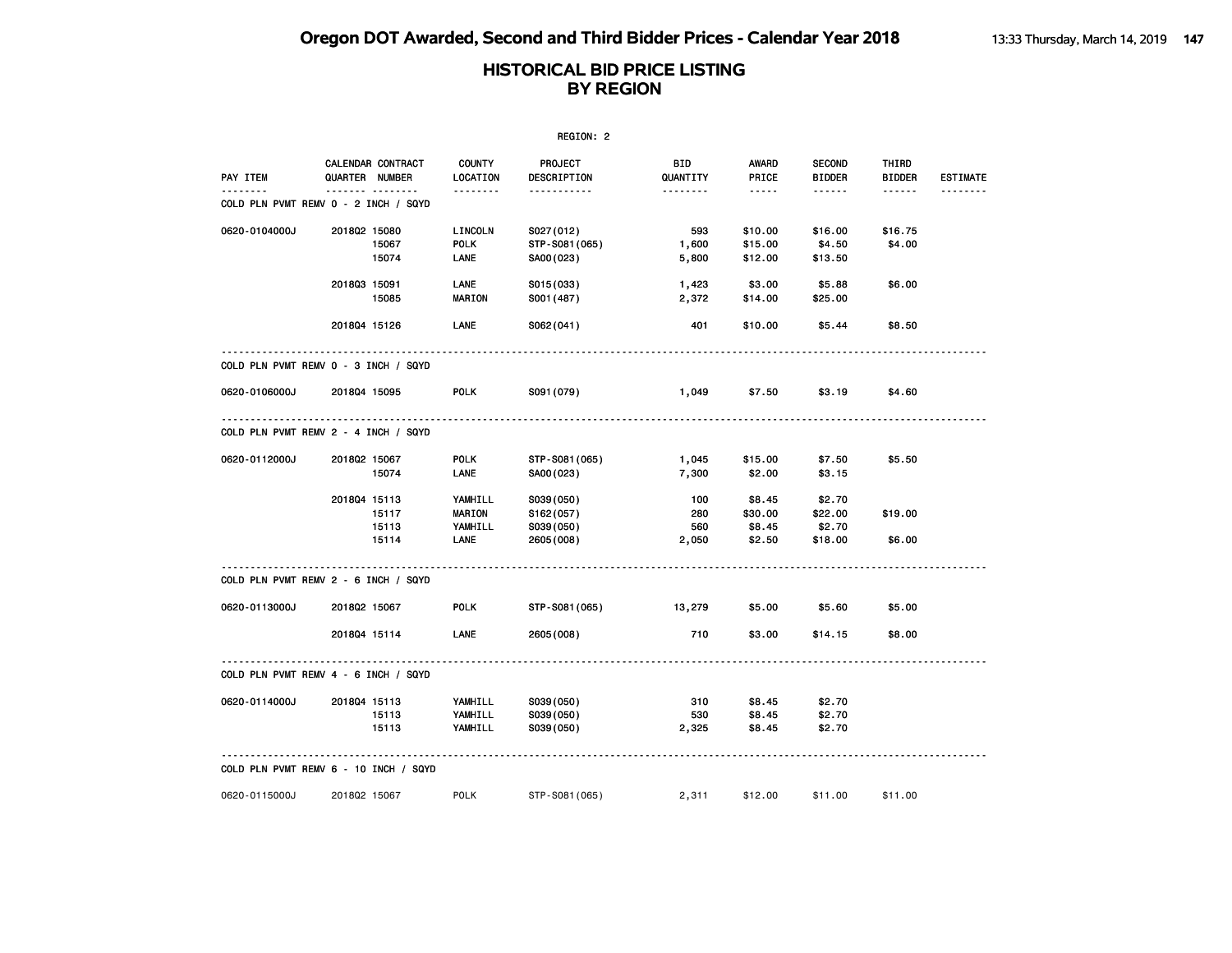**Oregon DOT Awarded, Second and Third Bidder Prices - Calendar Year 2018** 13:33 Thursday, March 14, 2019 **148**

|                                      |              |                                          |                                                           | REGION: 2                                         |                                          |                                                                                                                                             |                                       |                                  |                             |
|--------------------------------------|--------------|------------------------------------------|-----------------------------------------------------------|---------------------------------------------------|------------------------------------------|---------------------------------------------------------------------------------------------------------------------------------------------|---------------------------------------|----------------------------------|-----------------------------|
| PAY ITEM<br><u>.</u>                 |              | CALENDAR CONTRACT<br>QUARTER NUMBER<br>. | COUNTY<br>LOCATION<br><u>.</u>                            | PROJECT<br>DESCRIPTION<br>-----------             | BID<br>QUANTITY<br><u> - - - - - - -</u> | AWARD<br>PRICE<br>$\frac{1}{2} \left( \frac{1}{2} \right) \left( \frac{1}{2} \right) \left( \frac{1}{2} \right) \left( \frac{1}{2} \right)$ | <b>SECOND</b><br><b>BIDDER</b><br>.   | THIRD<br><b>BIDDER</b><br>------ | <b>ESTIMATE</b><br><u>.</u> |
| COLD PLN PVMT REMV 2 INCH / SQYD     |              |                                          |                                                           |                                                   |                                          |                                                                                                                                             |                                       |                                  |                             |
| 0620-0120000J                        | 201801 15036 | 15044                                    | LANE<br>YAMHILL                                           | SA00(019)<br>C071 (020)                           | 72<br>861                                | \$50.00<br>\$9.00                                                                                                                           | \$110.00<br>\$8.59                    | \$10.00                          |                             |
|                                      | 201802 15077 | 15074                                    | LANE<br>LANE                                              | S227(018)<br>SA00(023)                            | 3,920<br>108,800                         | \$0.02<br>\$0.90                                                                                                                            | \$9.96<br>\$1.80                      | \$2.00                           |                             |
|                                      | 201803 15092 |                                          | <b>POLK</b>                                               | S030(025)                                         | 4,622                                    | \$5.00                                                                                                                                      | \$4.65                                | \$3.50                           |                             |
|                                      | 201804 15126 | 15114                                    | LANE<br>LANE                                              | S062(041)<br>2605 (008)                           | 523<br>24,860                            | \$10.00<br>\$2.00                                                                                                                           | \$4.78<br>\$7.50                      | \$8.50<br>\$3.00                 |                             |
| COLD PLN PVMT REMV 2 1/2 INCH / SQYD |              |                                          |                                                           |                                                   |                                          |                                                                                                                                             |                                       |                                  |                             |
| 0620-0121000J                        | 201802 15057 |                                          | LANE                                                      | S069(021)                                         | 317,025                                  | \$1.50                                                                                                                                      | \$1.90                                | \$4.00                           |                             |
| COLD PLN PVMT REMV 3 INCH / SQYD     |              |                                          |                                                           |                                                   |                                          |                                                                                                                                             |                                       |                                  |                             |
| 0620-0122000J                        | 2018Q2 15080 | 15067                                    | LINCOLN<br><b>POLK</b>                                    | S027(012)<br>STP-S081(065)                        | 18<br>25,848                             | \$10.00<br>\$4.00                                                                                                                           | \$16.00<br>\$4.00                     | \$15.50<br>\$3.50                |                             |
|                                      | 201803 15091 |                                          | LANE                                                      | S015(033)                                         | 312                                      | \$6.00                                                                                                                                      | \$8.19                                | \$9.00                           |                             |
|                                      | 201804 15117 | 15095<br>15100<br>15113                  | <b>MARION</b><br><b>POLK</b><br><b>CLATSOP</b><br>YAMHILL | S162(057)<br>S091 (079)<br>S009(476)<br>S039(050) | 68<br>6,972<br>55,014<br>55,923          | \$51.00<br>\$7.50<br>\$1.17<br>\$2.45                                                                                                       | \$19.00<br>\$3.00<br>\$1.77<br>\$1.50 | \$38.00<br>\$4.60<br>\$1.00      |                             |
| COLD PLN PVMT REMV 4 INCH / SQYD     |              |                                          |                                                           |                                                   |                                          |                                                                                                                                             |                                       |                                  |                             |
| 0620-0123000J                        | 201802 15067 | 15074                                    | <b>POLK</b><br>LANE                                       | STP-S081(065)<br>SA00(023)                        | 5,563<br>29,800                          | \$8.00<br>\$2.00                                                                                                                            | \$5.75<br>\$3.25                      | \$5.00                           |                             |
| COLD PLN PVMT REMV 5 INCH / SQYD     |              |                                          |                                                           |                                                   |                                          |                                                                                                                                             |                                       |                                  |                             |
| 0620-0124000J                        | 201802 15057 |                                          | LANE                                                      | S069(021)                                         | 2,240                                    | \$2.55                                                                                                                                      | \$5.00                                | \$7.00                           |                             |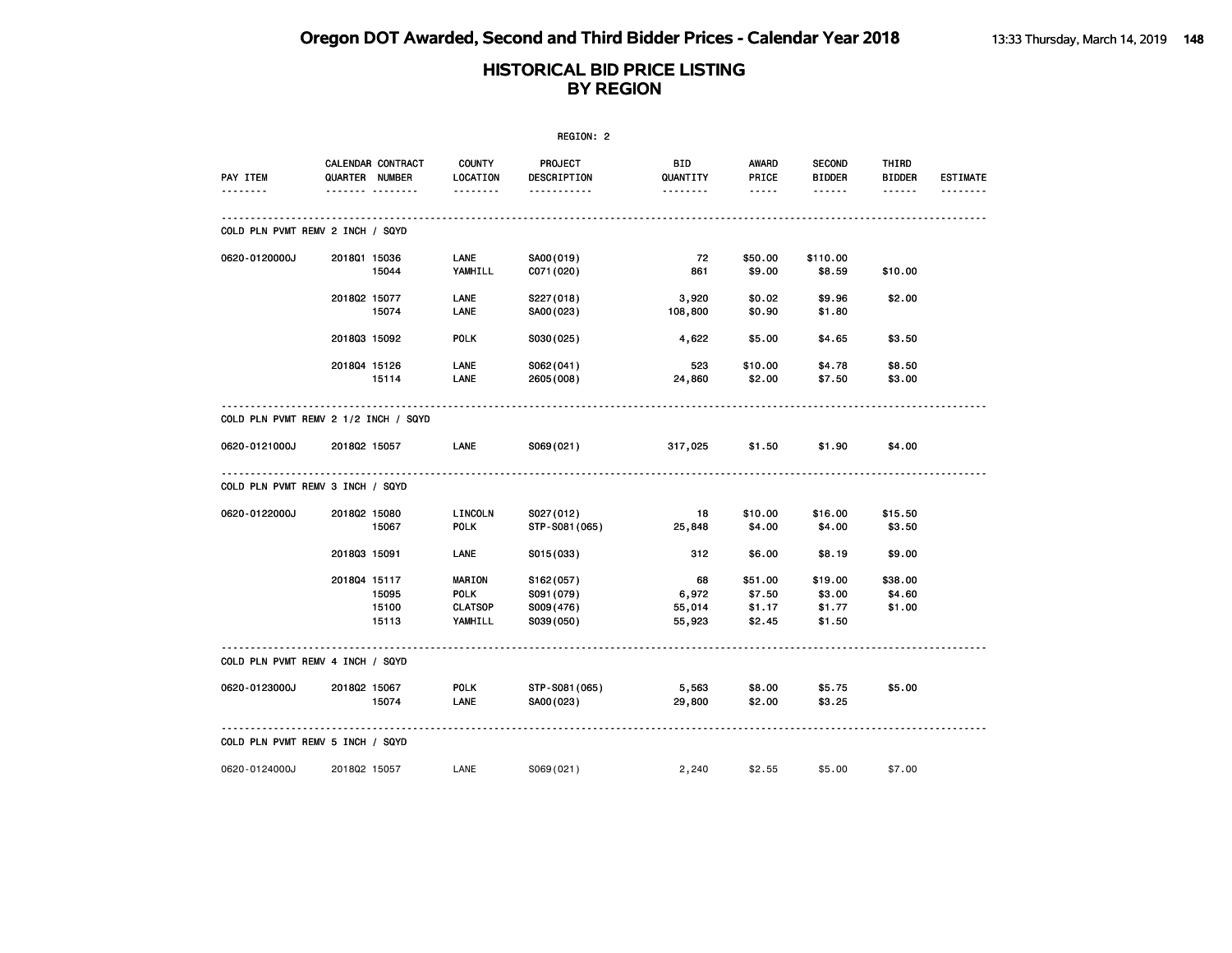|                                            |                |                   |                                   | REGION: 2                            |                        |                                    |                                |                        |                 |
|--------------------------------------------|----------------|-------------------|-----------------------------------|--------------------------------------|------------------------|------------------------------------|--------------------------------|------------------------|-----------------|
| PAY ITEM                                   | QUARTER NUMBER | CALENDAR CONTRACT | <b>COUNTY</b><br>LOCATION         | PROJECT<br>DESCRIPTION               | <b>BID</b><br>QUANTITY | <b>AWARD</b><br>PRICE              | <b>SECOND</b><br><b>BIDDER</b> | THIRD<br><b>BIDDER</b> | <b>ESTIMATE</b> |
| COLD PLN PVMT REMV 5 INCH / SQYD           |                | <u> </u>          | .                                 | .                                    | --------               | -----                              | ------                         | ------                 |                 |
| 0620-0124000J                              | 201804 15114   | 15113<br>15100    | LANE<br>YAMHILL<br><b>CLATSOP</b> | 2605 (008)<br>S039(050)<br>S009(476) | 930<br>2,822<br>8,383  | \$4.00<br>\$4.85<br>\$1.96         | \$17.50<br>\$3.00<br>\$3.29    | \$9.00<br>\$2.00       |                 |
| COLD PLN PVMT REMV 7 INCH / SQYD           |                |                   |                                   |                                      |                        |                                    |                                |                        |                 |
| 0620-0126000J                              | 201802 15057   |                   | LANE                              | S069(021)                            | 15,765                 | \$2.95                             | \$5.00                         | \$8.00                 |                 |
|                                            |                |                   |                                   | REGION: 2                            |                        |                                    |                                |                        |                 |
| PAY ITEM                                   | QUARTER NUMBER | CALENDAR CONTRACT | <b>COUNTY</b><br>LOCATION         | PROJECT<br>DESCRIPTION               | BID<br>QUANTITY        | AWARD<br>PRICE                     | <b>SECOND</b><br><b>BIDDER</b> | THIRD<br><b>BIDDER</b> | ESTIMATE        |
| <u>.</u><br>GRIND CONCRETE PAVEMENT / SQYD |                | .                 | .                                 | .                                    | <u>.</u>               | $\sim$ $\sim$ $\sim$ $\sim$ $\sim$ | ------                         | ------                 | --------        |
| 0622-0100000J                              | 201802 15077   |                   | LANE                              | S227 (018)                           | 1,865                  | \$35.00                            | \$14.00                        | \$30.00                |                 |
|                                            | 201803 15085   |                   | MARION                            | S001 (487)                           | 7,281                  | \$48.00                            | \$30.00                        |                        |                 |
|                                            |                |                   |                                   | REGION: 2                            |                        |                                    |                                |                        |                 |
| PAY ITEM                                   | QUARTER NUMBER | CALENDAR CONTRACT | COUNTY<br>LOCATION                | PROJECT<br>DESCRIPTION               | BID<br>QUANTITY        | AWARD<br>PRICE                     | SECOND<br><b>BIDDER</b>        | THIRD<br><b>BIDDER</b> | ESTIMATE        |
| .<br>AGGREGATE BASE / TON                  |                | .                 | .                                 | .                                    | <u>.</u>               | $\sim$ $\sim$ $\sim$ $\sim$ $\sim$ | ------                         | ------                 |                 |
| 0640-0100000M                              | 201801 15036   | 15044             | LANE<br>YAMHILL                   | SA00(019)<br>C071 (020)              | 86<br>550              | \$25.00<br>\$25.00                 | \$175.00<br>\$22.00            | \$45.00                |                 |
|                                            | 201802 15071   | 15077             | LINCOLN<br>LANE                   | S009(435)<br>S227(018)               | 60<br>3,884            | \$38.00<br>\$16.00                 | \$22.50                        | \$30,00                |                 |
|                                            | 201803 15091   | 15082             | LANE<br><b>CLATSOP</b>            | S015(033)<br>0315 (019)              | 90<br>739              | \$30.00<br>\$50.00                 | \$34.18<br>\$77.10             | \$48.00<br>\$38.50     |                 |
|                                            | 201804 15114   |                   | LANE                              | 2605 (008)                           | 4,000                  | \$38,00                            | \$86.80                        | \$52,00                |                 |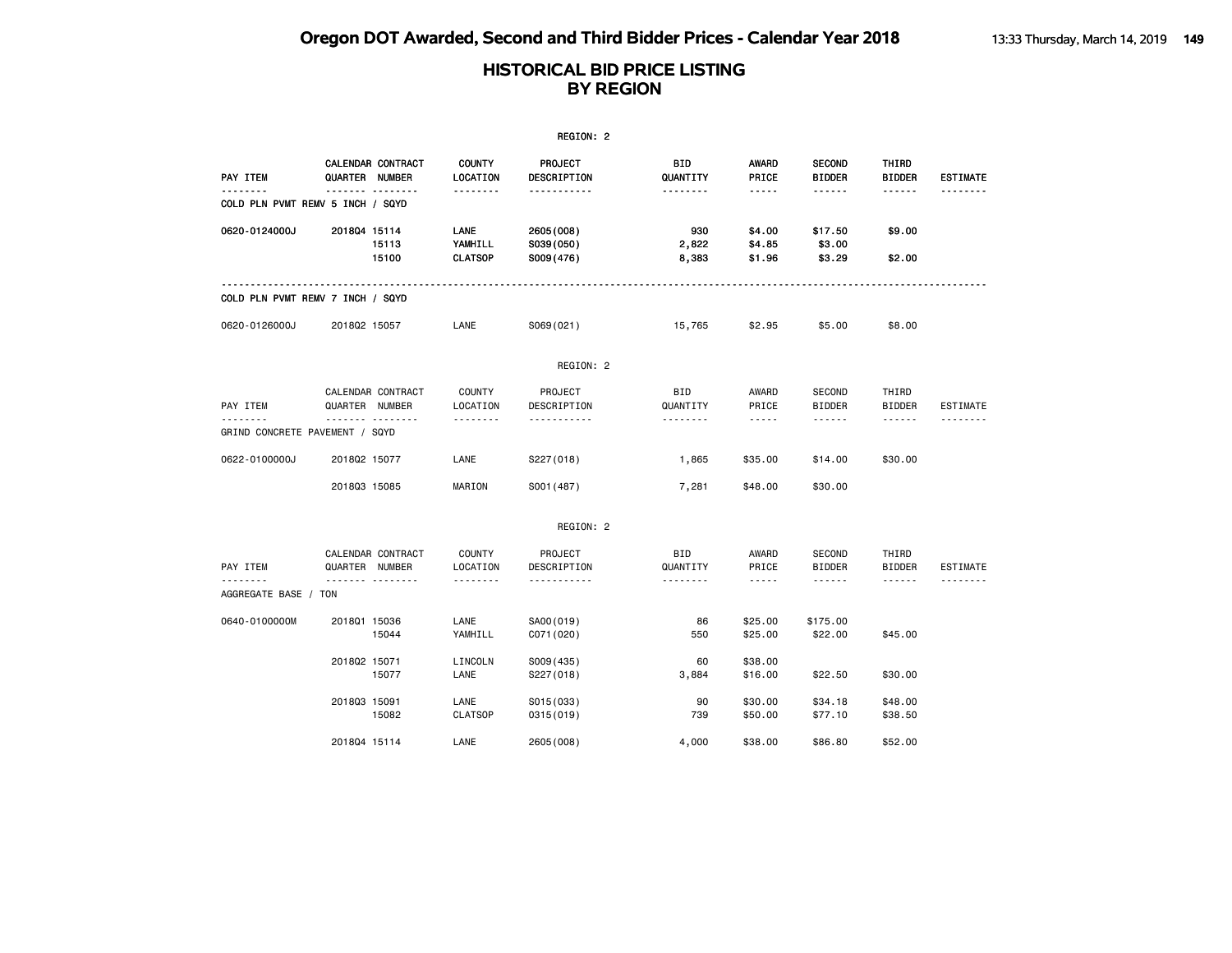|                                        |                |                   |                           | REGION: 2                   |                 |                                                                                                                                                      |                                |                        |                 |
|----------------------------------------|----------------|-------------------|---------------------------|-----------------------------|-----------------|------------------------------------------------------------------------------------------------------------------------------------------------------|--------------------------------|------------------------|-----------------|
| PAY ITEM                               | QUARTER NUMBER | CALENDAR CONTRACT | <b>COUNTY</b><br>LOCATION | PROJECT<br>DESCRIPTION      | BID<br>QUANTITY | AWARD<br>PRICE                                                                                                                                       | <b>SECOND</b><br><b>BIDDER</b> | THIRD<br><b>BIDDER</b> | <b>ESTIMATE</b> |
| AGGREGATE SUBBASE / TON                |                | <b>.</b>          |                           | .                           | <u>.</u>        | $- - - - -$                                                                                                                                          | ------                         | ------                 |                 |
| 0641-0100000M                          | 201803 15092   |                   | POLK                      | S030(025)                   | 76              | \$35.00                                                                                                                                              | \$37.18                        | \$50.00                |                 |
| AGGREGATE BASE / TON                   |                |                   |                           |                             |                 |                                                                                                                                                      |                                |                        |                 |
| 0641-0102000M                          | 201802 15080   |                   | LINCOLN                   | S027(012)                   | 3,500           | \$30.00                                                                                                                                              | \$32.00                        | \$28.50                |                 |
|                                        |                | 15074             | LANE                      | SA00(023)                   | 4,200           | \$30.00                                                                                                                                              | \$32.00                        |                        |                 |
|                                        |                | 15067             | <b>POLK</b>               | STP-S081 (065)              | 13,877          | \$30.00                                                                                                                                              | \$30.00                        | \$30.00                |                 |
|                                        | 201803 15092   |                   | <b>POLK</b>               | S030(025)                   | 416             | \$35.00                                                                                                                                              | \$37.18                        | \$59.00                |                 |
|                                        | 201804 15113   |                   | YAMHILL                   | S039(050)                   | 664             | \$38.75                                                                                                                                              | \$28.00                        |                        |                 |
|                                        |                | 15117             | <b>MARION</b>             | S162(057)                   | 2,451           | \$30.00                                                                                                                                              | \$28.00                        | \$36.00                |                 |
|                                        |                | 15095             | <b>POLK</b>               | S091 (079)                  | 7,344           | \$26.00                                                                                                                                              | \$25.50                        | \$29.73                |                 |
|                                        |                | 15126             | LANE                      | S062(041)                   | 15,217          | \$23.50                                                                                                                                              | \$21.24                        | \$23.50                |                 |
|                                        |                |                   |                           |                             |                 |                                                                                                                                                      |                                |                        |                 |
| AGGREGATE SHOULDERS / TON              |                |                   |                           |                             |                 |                                                                                                                                                      |                                |                        |                 |
| 0641-0130000M                          | 201802 15057   | 15067             | LANE<br>POLK              | S069(021)<br>STP-S081 (065) | 414<br>863      | \$84.00<br>\$25.00                                                                                                                                   | \$60.00<br>\$48.00             | \$65.00<br>\$30.00     |                 |
|                                        | 201804 15113   |                   | YAMHILL                   | S039(050)                   | 700             | \$26.75                                                                                                                                              | \$35.00                        |                        |                 |
| AGGREGATE BASE, INCHES THICK / SQYD    |                |                   |                           |                             |                 |                                                                                                                                                      |                                |                        |                 |
| 0641-0141000J                          | 201802 15057   |                   | LANE                      | S069(021)                   | 5,777           | \$7.30                                                                                                                                               | \$12.00                        | \$10.00                |                 |
|                                        |                |                   |                           | REGION: 2                   |                 |                                                                                                                                                      |                                |                        |                 |
|                                        |                | CALENDAR CONTRACT | <b>COUNTY</b>             | PROJECT                     | <b>BID</b>      | AWARD                                                                                                                                                | SECOND                         | THIRD                  |                 |
| PAY ITEM                               |                | QUARTER NUMBER    | LOCATION                  | DESCRIPTION                 | QUANTITY        | PRICE                                                                                                                                                | <b>BIDDER</b>                  | <b>BIDDER</b>          | <b>ESTIMATE</b> |
| EMULSIFIED ASPHALT FOR TACK COAT / TON |                | .                 | <u>.</u>                  | .                           | .               | $\frac{1}{2} \left( \frac{1}{2} \right) \left( \frac{1}{2} \right) \left( \frac{1}{2} \right) \left( \frac{1}{2} \right) \left( \frac{1}{2} \right)$ | ------                         | ------                 |                 |
|                                        | 201802 15067   |                   | <b>POLK</b>               |                             |                 |                                                                                                                                                      |                                |                        |                 |
| 0730-0100000M                          |                | 15074             | LANE                      | STP-S081(065)<br>SA00 (023) | 46<br>70        | \$1.00<br>\$0.01                                                                                                                                     | \$1.00<br>\$1.00               | \$0.01                 |                 |
|                                        |                | 15057             | LANE                      | S069(021)                   | 99              | \$1.00                                                                                                                                               | \$1.00                         | \$0.01                 |                 |
|                                        |                |                   |                           |                             |                 |                                                                                                                                                      |                                |                        |                 |
|                                        | 201804 15095   |                   | <b>POLK</b>               | S091 (079)                  | 4.91            | \$1.00                                                                                                                                               | \$1.00                         | \$650.00               |                 |
|                                        |                | 15113             | YAMHILL                   | S039(050)                   | 17.90           | \$658.00                                                                                                                                             | \$545.00                       |                        |                 |
|                                        |                | 15114             | LANE                      | 2605 (008)                  | 28              | \$585.00                                                                                                                                             | \$1.00                         | \$0.01                 |                 |
|                                        |                | 15100             | <b>CLATSOP</b>            | S009(476)                   | 36.60           | \$0.01                                                                                                                                               | \$700.00                       | \$585.00               |                 |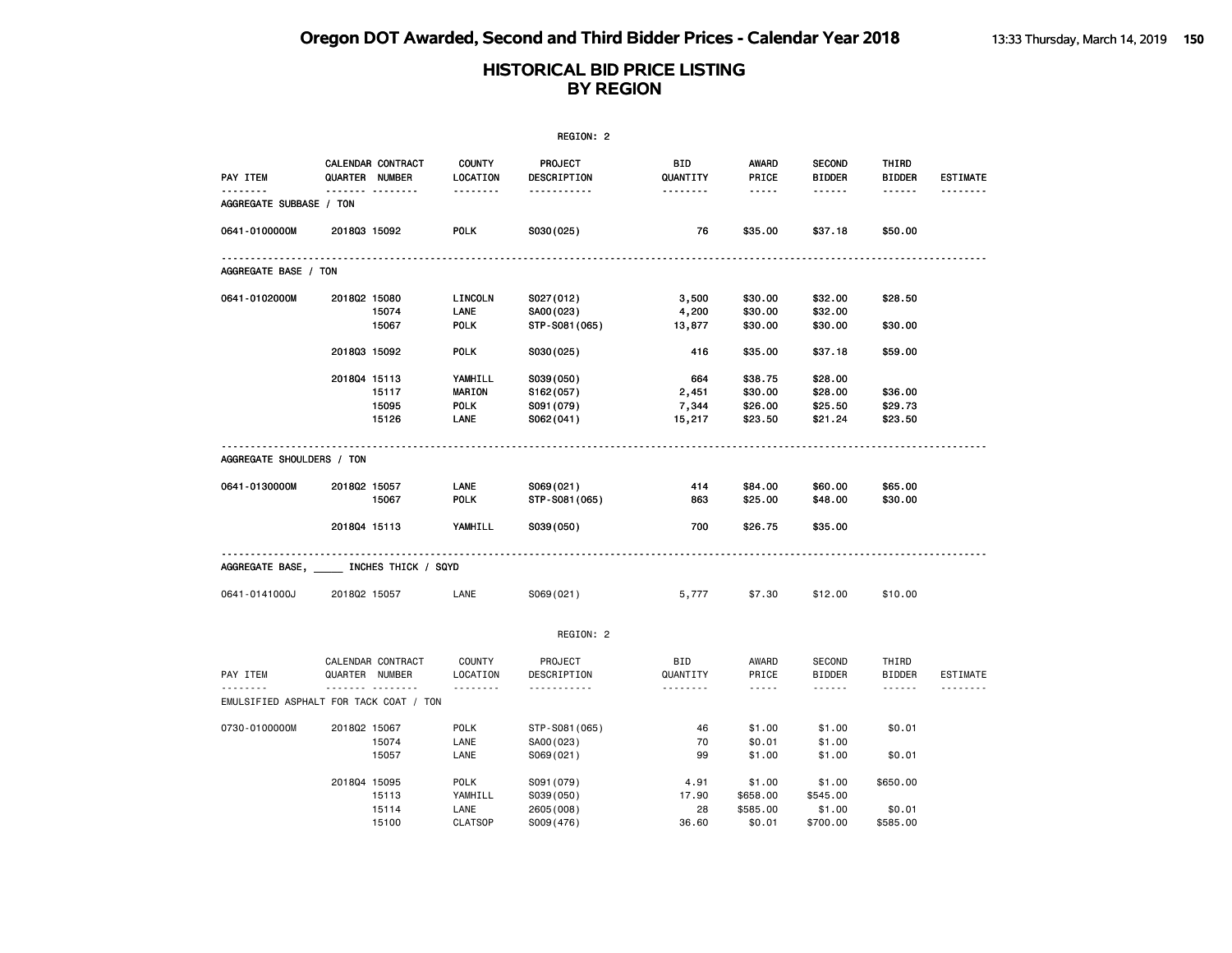|                      |                                                 |                               | REGION: 2                            |                             |                                                                                                                                                      |                                  |                        |                 |
|----------------------|-------------------------------------------------|-------------------------------|--------------------------------------|-----------------------------|------------------------------------------------------------------------------------------------------------------------------------------------------|----------------------------------|------------------------|-----------------|
| PAY ITEM             | CALENDAR CONTRACT<br>QUARTER NUMBER             | <b>COUNTY</b><br>LOCATION     | <b>PROJECT</b><br>DESCRIPTION        | BID<br>QUANTITY             | AWARD<br>PRICE                                                                                                                                       | <b>SECOND</b><br><b>BIDDER</b>   | THIRD<br><b>BIDDER</b> | <b>ESTIMATE</b> |
| .                    | .<br>COMMERCIAL ASPHALT CONCRETE PAVEMENT / TON | <u> - - - - - - -</u>         | -----------                          | <u>.</u>                    | $\frac{1}{2} \left( \frac{1}{2} \right) \left( \frac{1}{2} \right) \left( \frac{1}{2} \right) \left( \frac{1}{2} \right) \left( \frac{1}{2} \right)$ | ------                           | ------                 |                 |
| 0740-0100000M        | 201801 15036                                    | LANE                          | SA00(019)                            | 38                          | \$300.00                                                                                                                                             | \$390.00                         |                        |                 |
|                      |                                                 |                               | REGION: 2                            |                             |                                                                                                                                                      |                                  |                        |                 |
| PAY ITEM<br><u>.</u> | CALENDAR CONTRACT<br>QUARTER NUMBER             | COUNTY<br>LOCATION<br>.       | PROJECT<br>DESCRIPTION               | BID<br>QUANTITY<br><u>.</u> | AWARD<br>PRICE                                                                                                                                       | SECOND<br><b>BIDDER</b>          | THIRD<br><b>BIDDER</b> | ESTIMATE        |
|                      | .<br>LEVEL 2, 1/2 INCH ACP MIXTURE / TON        |                               | <u>.</u>                             |                             | $\frac{1}{2} \left( \frac{1}{2} \right) \left( \frac{1}{2} \right) \left( \frac{1}{2} \right) \left( \frac{1}{2} \right) \left( \frac{1}{2} \right)$ | $- - - - - - -$                  | $- - - - - - -$        | .               |
| 0744-0202000M        | 201803 15082                                    | CLATSOP                       | 0315(019)                            | 500                         | \$130.00                                                                                                                                             | \$140.00                         | \$130.00               |                 |
|                      | LEVEL 3, 3/4 INCH ACP MIXTURE / TON             |                               |                                      |                             |                                                                                                                                                      |                                  |                        |                 |
| 0744-0301000M        | 201801 15044                                    | YAMHILL                       | C071 (020)                           | 50                          | \$152.00                                                                                                                                             | \$147.00                         | \$147.00               |                 |
|                      | LEVEL 3, 1/2 INCH ACP MIXTURE / TON             |                               |                                      |                             |                                                                                                                                                      |                                  |                        |                 |
| 0744-0302000M        | 201801 15044                                    | YAMHILL                       | C071(020)                            | 150                         | \$97.00                                                                                                                                              | \$96.80                          | \$93.00                |                 |
|                      | 201802 15080                                    | LINCOLN                       | S027(012)                            | 2,350                       | \$85.89                                                                                                                                              | \$86.00                          | \$88.00                |                 |
|                      | 201803 15085<br>15091<br>15092                  | MARION<br>LANE<br><b>POLK</b> | S001 (487)<br>S015(033)<br>S030(025) | 258<br>290<br>873           | \$325.00<br>\$80.00<br>\$112.00                                                                                                                      | \$250.00<br>\$103.50<br>\$130.79 | \$103.50<br>\$100.00   |                 |
|                      | LEVEL 3, 1/2 IN ACP MIXTURE IN LEVELING / TON   |                               |                                      |                             |                                                                                                                                                      |                                  |                        |                 |
| 0744-0331000M        | 201802 15080                                    | LINCOLN                       | S027(012)                            | 98                          | \$85.89                                                                                                                                              | \$86.00                          | \$88.00                |                 |
|                      | LEVEL 3, 1/2 IN ACP MIXTURE IN TEMPORARY / TON  |                               |                                      |                             |                                                                                                                                                      |                                  |                        |                 |
| 0744-0341000M        | 201802 15080                                    | LINCOLN                       | S027(012)                            | 220                         | \$85.89                                                                                                                                              | \$86.00                          | \$88.00                |                 |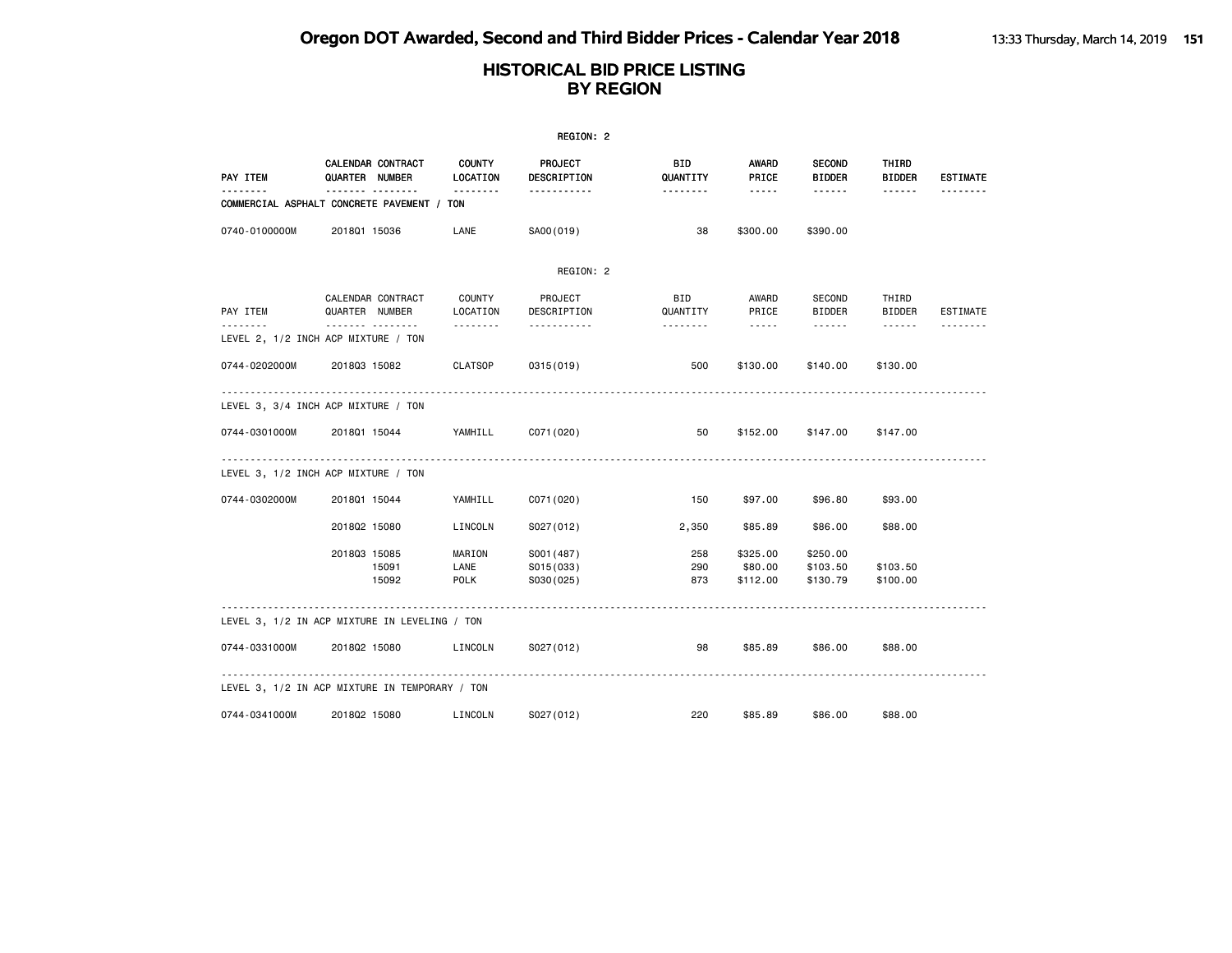|                                          |              |                                     |                    | REGION: 2              |                 |                |                                |                        |                 |
|------------------------------------------|--------------|-------------------------------------|--------------------|------------------------|-----------------|----------------|--------------------------------|------------------------|-----------------|
| PAY ITEM                                 |              | CALENDAR CONTRACT<br>QUARTER NUMBER | COUNTY<br>LOCATION | PROJECT<br>DESCRIPTION | BID<br>QUANTITY | AWARD<br>PRICE | <b>SECOND</b><br><b>BIDDER</b> | THIRD<br><b>BIDDER</b> | <b>ESTIMATE</b> |
| <u>.</u><br>LEVEL 3, 1/2 INCH ACP / TON  |              | .                                   |                    | <u>.</u>               | <u>.</u>        | $- - - - -$    |                                |                        | <u>.</u>        |
| 0745-0302000M                            | 201802 15067 |                                     | <b>POLK</b>        | STP-S081 (065)         | 13,483          | \$91.00        | \$92.00                        | \$95.00                |                 |
|                                          |              | 15074                               | LANE               | SA00(023)              | 42,100          | \$58.00        | \$65.00                        |                        |                 |
|                                          | 201804 15117 |                                     | <b>MARION</b>      | S162(057)              | 2,176           | \$94.00        | \$100.00                       | \$94.50                |                 |
|                                          |              | 15095                               | <b>POLK</b>        | S091 (079)             | 5,298           | \$87.00        | \$88.90                        | \$89.00                |                 |
|                                          |              | 15114                               | LANE               | 2605 (008)             | 5,846           | \$76.00        | \$86.75                        | \$93.00                |                 |
|                                          |              | 15126                               | LANE               | S062(041)              | 8,156           | \$85.00        | \$80.70                        | \$93.00                |                 |
|                                          |              | 15100                               | <b>CLATSOP</b>     | S009(476)              | 11,623          | \$74.00        | \$41.85                        | \$89.00                |                 |
|                                          |              | 15113                               | YAMHILL            | S039(050)              | 12,567          | \$80.10        | \$58.00                        |                        |                 |
| LEVEL 3, 1/2 INCH ACP IN LEVELING / TON  |              |                                     |                    |                        |                 |                |                                |                        |                 |
| 0745-0331000M                            | 201802 15067 |                                     | <b>POLK</b>        | STP-S081(065)          | 2,269           | \$93.00        | \$94.00                        | \$101.00               |                 |
|                                          | 201804 15095 |                                     | <b>POLK</b>        | S091 (079)             | 34              | \$125.00       | \$106.50                       | \$100.50               |                 |
|                                          |              | 15114                               | LANE               | 2605 (008)             | 170             | \$76.00        | \$180.00                       | \$145.00               |                 |
|                                          |              | 15126                               | LANE               | S062(041)              | 1,333           | \$88.00        | \$83.35                        | \$93.00                |                 |
| LEVEL 3, 1/2 INCH ACP IN TEMPORARY / TON |              |                                     |                    |                        |                 |                |                                |                        |                 |
| 0745-0341000M                            | 201802 15067 |                                     | <b>POLK</b>        | STP-S081(065)          | 1,791           | \$101.00       | \$102.00                       | \$102.00               |                 |
|                                          | 201804 15114 |                                     | LANE               | 2605 (008)             | 50              | \$76.00        | \$140.00                       | \$235.00               |                 |
| LEVEL 4, 1/2 INCH ACP / TON              |              |                                     |                    |                        |                 |                |                                |                        |                 |
| 0745-0402000M                            | 201802 15077 |                                     | LANE               | S227(018)              | 2,663           | \$120.00       | \$110.00                       | \$125.00               |                 |
|                                          |              | 15067                               | <b>POLK</b>        | STP-S081(065)          | 6,146           | \$100.00       | \$101.00                       | \$100.00               |                 |
|                                          |              | 15057                               | LANE               | S069(021)              | 59,578          | \$64.00        | \$74.00                        | \$70.00                |                 |
| LEVEL 4, 3/8 INCH ACP / TON              |              |                                     |                    |                        |                 |                |                                |                        |                 |
| 0745-0403000M                            | 201802 15057 |                                     | LANE               | S069(021)              | 456             | \$96.00        | \$128.00                       | \$135.00               |                 |
| PG 64-22 ASPHALT IN ACP / TON            |              |                                     |                    |                        |                 |                |                                |                        |                 |
| 0745-0620000M                            | 201802 15067 |                                     | <b>POLK</b>        | STP-S081(065)          | 1,070           | \$1.00         | \$1.00                         | \$1.00                 |                 |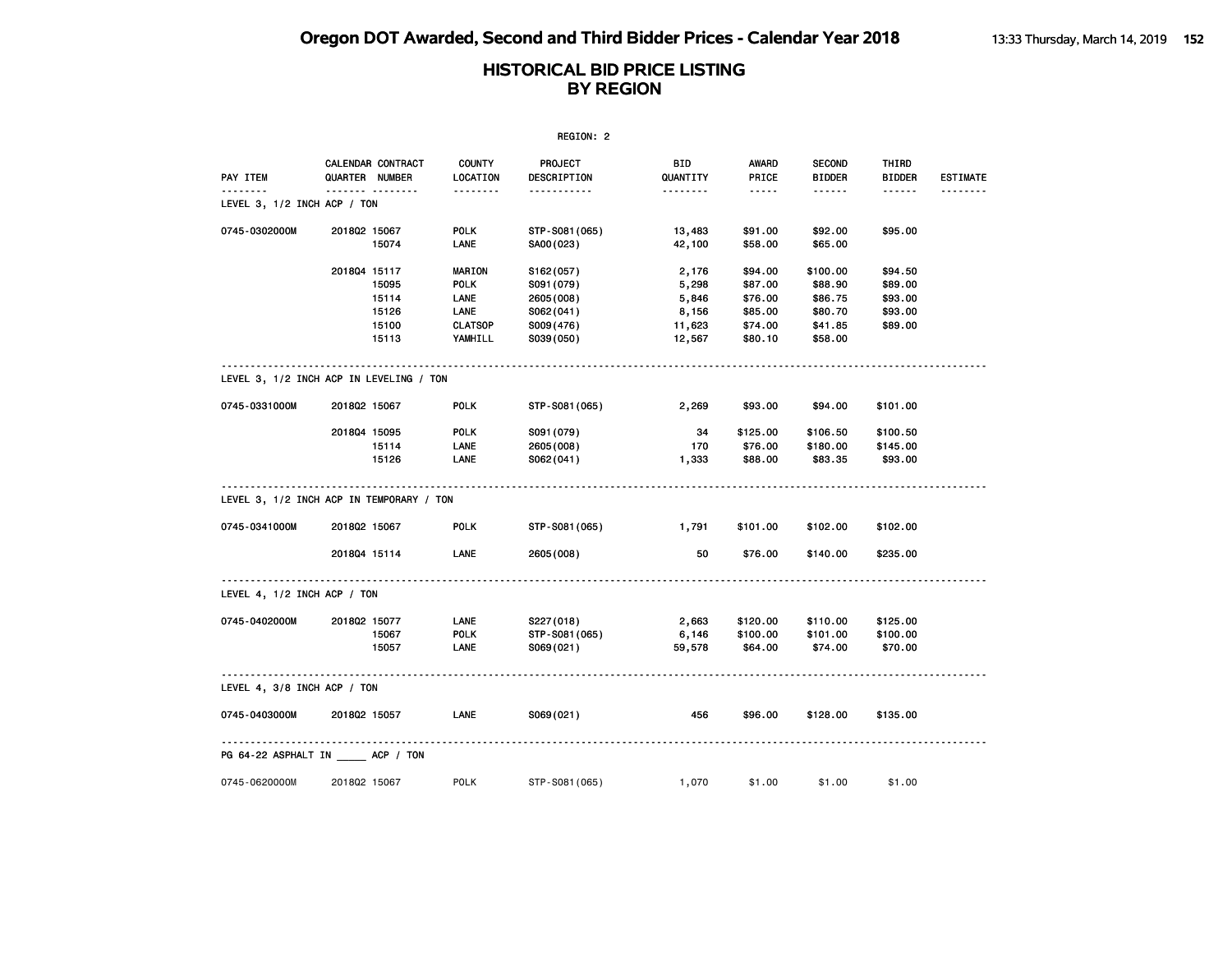|                                                |              |                                     |                           | REGION: 2               |                 |                       |                                |                         |                 |
|------------------------------------------------|--------------|-------------------------------------|---------------------------|-------------------------|-----------------|-----------------------|--------------------------------|-------------------------|-----------------|
| PAY ITEM                                       |              | CALENDAR CONTRACT<br>QUARTER NUMBER | <b>COUNTY</b><br>LOCATION | PROJECT<br>DESCRIPTION  | BID<br>QUANTITY | <b>AWARD</b><br>PRICE | <b>SECOND</b><br><b>BIDDER</b> | THIRD<br><b>BIDDER</b>  | <b>ESTIMATE</b> |
| <u>.</u><br>PG 64-22 ASPHALT IN ACP / TON      |              | ------- --------                    | .                         | <u>.</u>                | .               | $- - - - -$           | $- - - - - -$                  | $- - - - - -$           |                 |
| 0745-0620000M                                  | (cont) 15074 |                                     | LANE                      | SA00(023)               | 2,530           | \$0.01                | \$1.00                         |                         |                 |
|                                                | 201804 15117 |                                     | MARION                    | S162(057)               | 130.60          | \$5.00                | \$1.00                         | \$1.00                  |                 |
|                                                |              | 15095                               | <b>POLK</b>               | S091 (079)              | 317.90          | \$1.00                | \$1.00                         | \$1.00                  |                 |
|                                                |              | 15114                               | LANE                      | 2605 (008)              | 365             | \$585.00              | \$455.00                       | \$0.01                  |                 |
|                                                |              | 15126                               | LANE                      | S062(041)               | 569.40          | \$1.00                | \$1.05                         | \$1.00                  |                 |
|                                                |              | 15100                               | <b>CLATSOP</b>            | S009(476)               | 697.40          | \$0.01                | \$580.00                       | \$1.00                  |                 |
| PG 70-22ER ASPHALT IN ______ ACP / TON         |              |                                     |                           |                         |                 |                       |                                |                         |                 |
| 0745-0640100M                                  | 201802 15057 |                                     | LANE                      | S069(021)               | 27              | \$1.00                | \$1.00                         | \$0.01                  |                 |
|                                                |              | 15077                               | LANE                      | S227(018)               | 154             | \$0.02                | \$0.01                         | \$1.00                  |                 |
|                                                |              | 15067                               | <b>POLK</b>               | STP-S081(065)           | 369             | \$1.00                | \$1.00                         | \$1.00                  |                 |
|                                                |              | 15057                               | LANE                      | S069(021)               | 3,575           | \$1.00                | \$1.00                         | \$0.01                  |                 |
|                                                | 201804 15113 |                                     | YAMHILL                   | S039(050)               | 754             | \$0.01                | \$500.00                       |                         |                 |
| CORE CORRELAT OF NUCLEAR GAUGE READINGS / EACH |              |                                     |                           |                         |                 |                       |                                |                         |                 |
| 0745-0900000E                                  | 201802 15057 |                                     | <b>LANE</b>               | S069(021)               | 2               | \$1,600               | \$2,500                        | \$3,000                 |                 |
|                                                |              | 15074                               | LANE                      | SA00(023)               | 5               | \$3,000               | \$2,400                        |                         |                 |
|                                                | 201804 15113 |                                     | YAMHILL                   | S039(050)               | $\overline{2}$  | \$3,000               | \$1,000                        |                         |                 |
|                                                |              |                                     |                           | REGION: 2               |                 |                       |                                |                         |                 |
|                                                |              | CALENDAR CONTRACT                   | <b>COUNTY</b>             | PROJECT                 | <b>BID</b>      | AWARD                 | SECOND                         | THIRD                   |                 |
| PAY ITEM                                       |              | QUARTER NUMBER<br>. <sub>.</sub>    | LOCATION<br>.             | DESCRIPTION<br><u>.</u> | QUANTITY<br>.   | PRICE<br>$- - - - -$  | <b>BIDDER</b><br>------        | <b>BIDDER</b><br>------ | ESTIMATE        |
| 6 INCH ASPH CONC PAVEMENT REPAIR / SQYD        |              |                                     |                           |                         |                 |                       |                                |                         |                 |
| 0748-0103000J                                  | 201802 15067 |                                     | <b>POLK</b>               | STP-S081 (065)          | 250             | \$165.00              | \$95.00                        | \$70.00                 |                 |
| 26 INCH ASPH CONC PAVEMENT REPAIR / SQYD       |              |                                     |                           |                         |                 |                       |                                |                         |                 |
| 0748-0115000J                                  | 201802 15074 |                                     | LANE                      | SA00(023)               | 6,680           | \$40.00               | \$42.00                        |                         |                 |
| 42 INCH ASPH CONC PAVEMENT REPAIR / SQYD       |              |                                     |                           |                         |                 |                       |                                |                         |                 |
| 0748-0121000J                                  | 201804 15113 |                                     | YAMHILL                   | S039(050)               | 211.20          | \$147.50              | \$150.00                       |                         |                 |
|                                                |              | 15100                               | <b>CLATSOP</b>            | S009(476)               | 1,200           | \$145.86              | \$106.00                       | \$78.00                 |                 |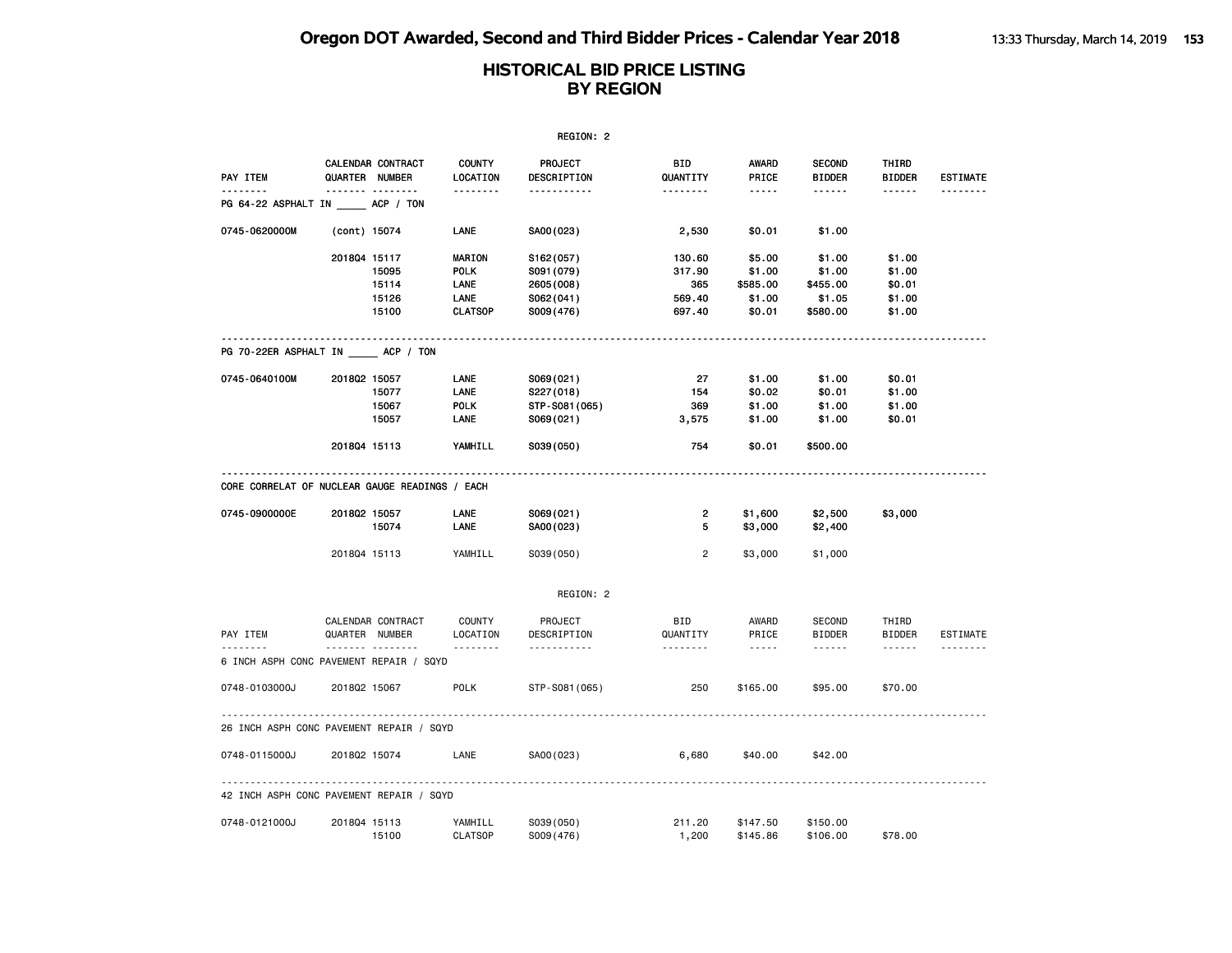|                                |                                                 |                               | REGION: 2                            |                     |                               |                                 |                        |                 |
|--------------------------------|-------------------------------------------------|-------------------------------|--------------------------------------|---------------------|-------------------------------|---------------------------------|------------------------|-----------------|
| PAY ITEM                       | CALENDAR CONTRACT<br>QUARTER NUMBER             | <b>COUNTY</b><br>LOCATION     | PROJECT<br><b>DESCRIPTION</b>        | BID<br>QUANTITY     | <b>AWARD</b><br>PRICE         | <b>SECOND</b><br><b>BIDDER</b>  | THIRD<br><b>BIDDER</b> | <b>ESTIMATE</b> |
| .                              | <u> </u><br>EXTRA FOR ASPHALT APPROACHES / EACH | .                             | .                                    | <u>.</u>            | $- - - - -$                   | ------                          | ------                 |                 |
| 0749-0100000E                  | 201801 15044                                    | YAMHILL                       | C071 (020)                           | $\overline{2}$      | \$170.00                      | \$170.00                        | \$400.00               |                 |
|                                | 201802 15067                                    | <b>POLK</b>                   | STP-S081 (065)                       | 10                  | \$900                         | \$1,200                         | \$1,500                |                 |
|                                | 15080<br>15074                                  | LINCOLN<br>LANE               | S027(012)<br>SA00(023)               | 10<br>81            | \$200.00<br>\$500.00          | \$200.00<br>\$500.00            | \$250.00               |                 |
|                                | 201803 15091                                    | LANE                          | S015(033)                            | $\mathbf{1}$        | \$2,000                       | \$450                           | \$450                  |                 |
|                                | 15092<br>15082                                  | <b>POLK</b><br><b>CLATSOP</b> | S030(025)<br>0315(019)               | 4<br>12             | \$900.00<br>\$855             | \$993.21<br>\$650               | \$900.00<br>\$1,000    |                 |
|                                | 201804 15117<br>15095                           | <b>MARION</b><br><b>POLK</b>  | S162(057)<br>S091 (079)              | $\overline{2}$<br>8 | \$1,500<br>\$350              | \$2,200<br>\$660                | \$1,250<br>\$1,000     |                 |
|                                | 15126<br>15113<br>15114                         | LANE<br>YAMHILL<br>LANE       | S062(041)<br>S039(050)<br>2605 (008) | 10<br>20<br>43      | \$830.00<br>\$850<br>\$650.00 | \$791.24<br>\$1,500<br>\$625.00 | \$525.00<br>\$350.00   |                 |
| EXTRA FOR ASPHALT WALKS / SQFT |                                                 |                               |                                      |                     |                               |                                 |                        |                 |
| 0749-0106000J                  | 201802 15080<br>15067                           | <b>LINCOLN</b><br><b>POLK</b> | S027(012)<br>STP-S081(065)           | - 34<br>1,658       | \$15.00<br>\$5.00             | \$15.00<br>\$7.50               | \$16.00<br>\$6.00      |                 |
|                                | EXTRA FOR ASPH SLOPE PAVING / SQFT              |                               |                                      |                     |                               |                                 |                        |                 |
| 0749-0108000J                  | 201802 15067                                    | <b>POLK</b>                   | STP-S081(065)                        | 1,545               | \$5.00                        | \$9.75                          | \$7.00                 |                 |
|                                | 201804 15114                                    | LANE                          | 2605 (008)                           | 1,720               | \$4.58                        | \$5.75                          | \$5.00                 |                 |
| ASPHALT WALKS / SQFT           |                                                 |                               |                                      |                     |                               |                                 |                        |                 |
| 0749-0114000J                  | 201802 15080                                    | LINCOLN                       | S027(012)                            | 34                  | \$15.00                       | \$15.00                         | \$16.00                |                 |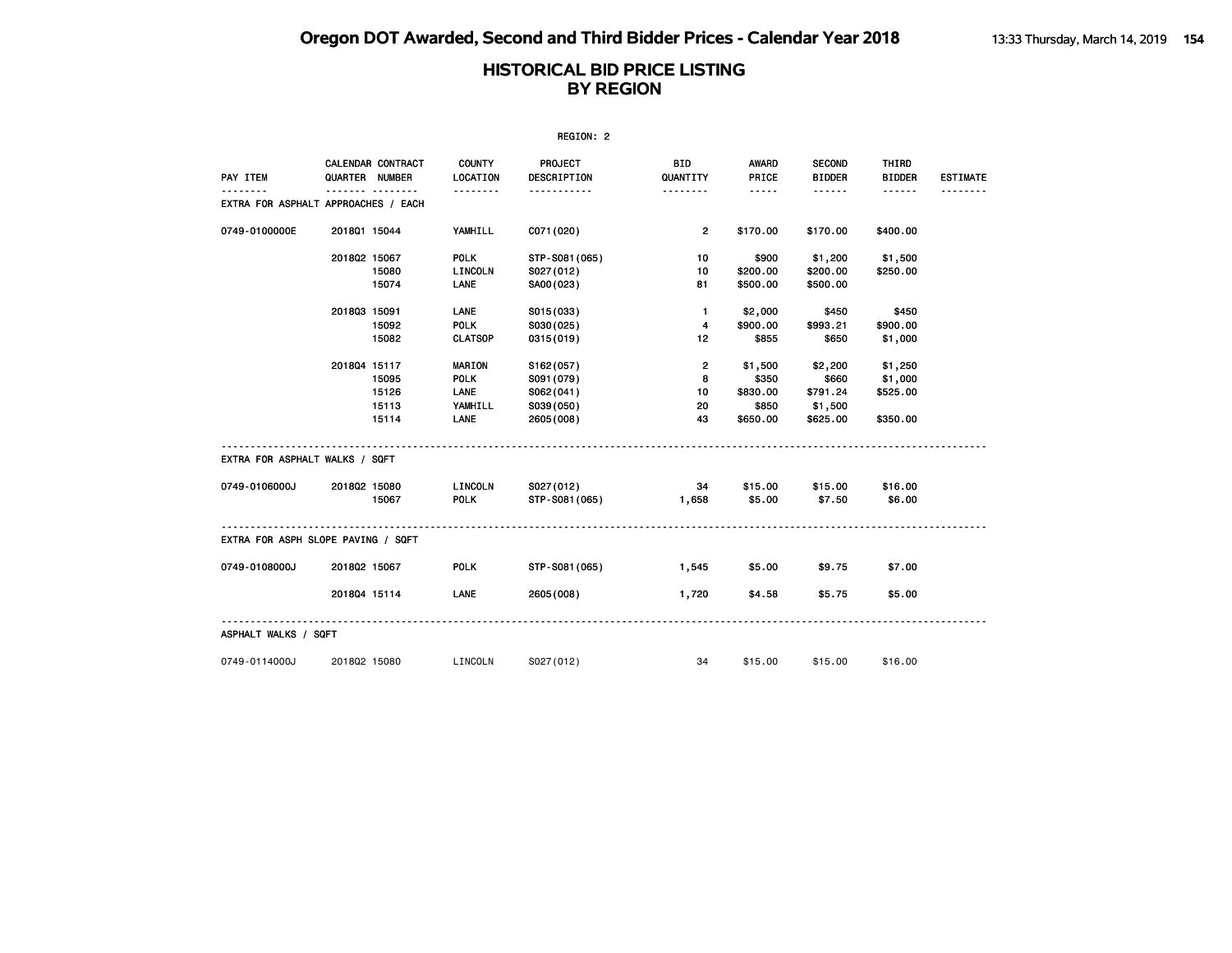|                                        |                |                   |                                | REGION: 2                               |                        |                                                                                                               |                                |                        |                 |
|----------------------------------------|----------------|-------------------|--------------------------------|-----------------------------------------|------------------------|---------------------------------------------------------------------------------------------------------------|--------------------------------|------------------------|-----------------|
| PAY ITEM                               | QUARTER NUMBER | CALENDAR CONTRACT | <b>COUNTY</b><br>LOCATION      | PROJECT<br>DESCRIPTION                  | <b>BID</b><br>QUANTITY | AWARD<br>PRICE                                                                                                | <b>SECOND</b><br><b>BIDDER</b> | THIRD<br><b>BIDDER</b> | <b>ESTIMATE</b> |
| ------<br>CONCRETE CURBS / FOOT        |                | .                 | .                              | -----------                             | --------               | $\frac{1}{2} \frac{1}{2} \frac{1}{2} \frac{1}{2} \frac{1}{2} \frac{1}{2} \frac{1}{2} \frac{1}{2} \frac{1}{2}$ | ------                         | ------                 |                 |
| 0759-0100000F                          | 2018Q1 15044   |                   | YAMHILL                        | C071 (020)                              | 100                    | \$0.01                                                                                                        | \$23.00                        | \$1.00                 |                 |
| CONC CURBS, CURB AND GUTTER / FOOT     |                |                   |                                |                                         |                        |                                                                                                               |                                |                        |                 |
| 0759-0103000F                          | 201801 15036   |                   | LANE                           | SA00(019)                               | 71                     | \$80.00                                                                                                       | \$125.00                       |                        |                 |
|                                        | 201802 15074   | 15080<br>15067    | LANE<br>LINCOLN<br><b>POLK</b> | SA00(023)<br>S027(012)<br>STP-S081(065) | 50<br>61<br>6,271      | \$60.00<br>\$12.30<br>\$38.00                                                                                 | \$75.00<br>\$65.00<br>\$36.00  | \$78.00<br>\$44.00     |                 |
|                                        | 201804 15114   |                   | LANE                           | 2605 (008)                              | 6,460                  | \$34.00                                                                                                       | \$41.00                        | \$48.00                |                 |
| CONC CURB, LOW PRFIL MNTBL CURB / FOOT |                |                   |                                |                                         |                        |                                                                                                               |                                |                        |                 |
| 0759-0106000F                          | 201802 15080   |                   | LINCOLN                        | S027(012)                               | 134                    | \$10.45                                                                                                       | \$30.00                        | \$33.50                |                 |
| CONCRETE CURBS, STANDARD CURB / FOOT   |                |                   |                                |                                         |                        |                                                                                                               |                                |                        |                 |
| 0759-0110000F                          | 201802 15074   | 15067             | LANE<br><b>POLK</b>            | SA00(023)<br>STP-S081(065)              | 20<br>1,179            | \$50.00<br>\$46.00                                                                                            | \$85.00<br>\$24.00             | \$48.00                |                 |
|                                        | 201803 15082   |                   | <b>CLATSOP</b>                 | 0315(019)                               | 376                    | \$35.00                                                                                                       | \$52.00                        | \$40.00                |                 |
|                                        | 201804 15114   |                   | <b>LANE</b>                    | 2605 (008)                              | 2,590                  | \$22.50                                                                                                       | \$34.00                        | \$48.00                |                 |
| CONCRETE ISLANDS / SQFT                |                |                   |                                |                                         |                        |                                                                                                               |                                |                        |                 |
| 0759-0122000J                          | 201801 15036   |                   | <b>LANE</b>                    | SA00(019)                               | 780                    | \$18.00                                                                                                       | \$35.00                        |                        |                 |
|                                        | 201804 15114   |                   | <b>LANE</b>                    | 2605 (008)                              | 760                    | \$17.00                                                                                                       | \$14.00                        | \$20.00                |                 |
| CONCRETE DRIVEWAYS / SQFT              |                |                   |                                |                                         |                        |                                                                                                               |                                |                        |                 |
| 0759-0126000J                          | 201803 15082   |                   | <b>CLATSOP</b>                 | 0315 (019)                              | 1,053                  | \$12.00                                                                                                       | \$27.00                        | \$20.00                |                 |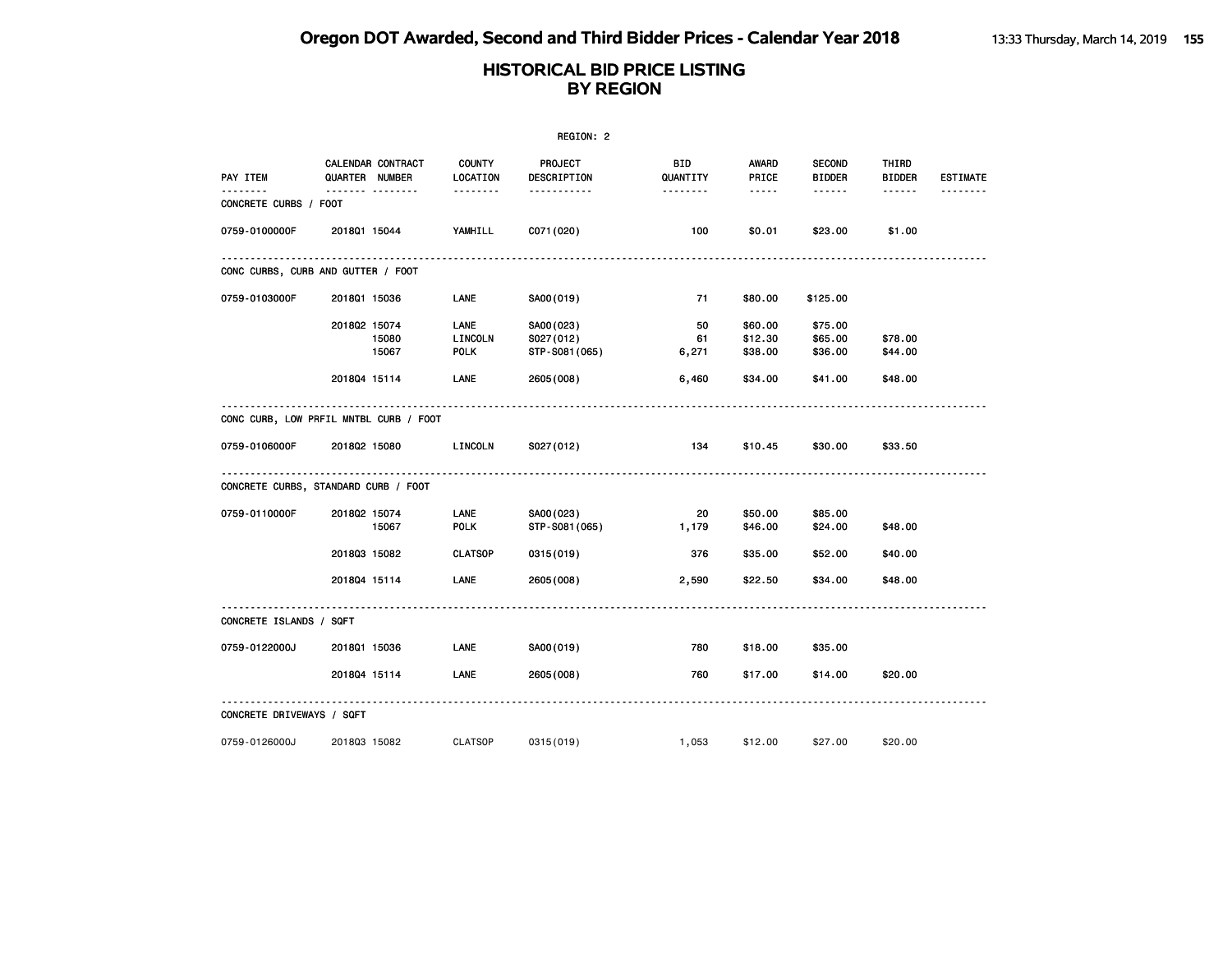|                                         |                |                   |                           | REGION: 2              |                        |                       |                                |                        |                 |
|-----------------------------------------|----------------|-------------------|---------------------------|------------------------|------------------------|-----------------------|--------------------------------|------------------------|-----------------|
| PAY ITEM                                | QUARTER NUMBER | CALENDAR CONTRACT | <b>COUNTY</b><br>LOCATION | PROJECT<br>DESCRIPTION | <b>BID</b><br>QUANTITY | <b>AWARD</b><br>PRICE | <b>SECOND</b><br><b>BIDDER</b> | THIRD<br><b>BIDDER</b> | <b>ESTIMATE</b> |
| .<br>CONCRETE DRIVEWAYS / SQFT          |                |                   | .                         | -----------            | <u> - - - - - - -</u>  | $\cdots \cdots$       | $- - - - - -$                  | ------                 | <u>.</u>        |
| 0759-0126000J                           | 201804 15114   |                   | LANE                      | 2605 (008)             | 12,110                 | \$12.00               | \$11.75                        | \$11.50                |                 |
| CONCRETE DRIVEWAYS, REINF / SQFT        |                |                   |                           |                        |                        |                       |                                |                        |                 |
| 0759-0127000J                           | 201802 15067   |                   | <b>POLK</b>               | STP-S081(065)          | 15,221                 | \$10.00               | \$16.00                        | \$10.00                |                 |
| CONCRETE WALKS / SQFT                   |                |                   |                           |                        |                        |                       |                                |                        |                 |
| 0759-0128000J                           | 201801 15036   |                   | LANE                      | SA00(019)              | 434                    | \$40.00               | \$20.00                        |                        |                 |
|                                         | 201802 15077   | 15074             | LANE<br>LANE              | S227(018)<br>SA00(023) | 1,000<br>5,140         | \$10.00<br>\$5.00     | \$25.00<br>\$9.00              | \$6.00                 |                 |
|                                         |                | 15067             | <b>POLK</b>               | STP-S081 (065)         | 39,564                 | \$7.00                | \$8.00                         | \$8.00                 |                 |
|                                         | 201803 15082   |                   | <b>CLATSOP</b>            | 0315(019)              | 1,201                  | \$10.00               | \$24.00                        | \$20.00                |                 |
|                                         | 201804 15114   | 15114             | LANE<br>LANE              | 2605(008)<br>2605(008) | 1,732<br>36,700        | \$17.00<br>\$9.50     | \$24.50<br>\$7.75              | \$15.00<br>\$9.50      |                 |
| VALLEY GUTTER CONCRETE SURFACING / SQFT |                |                   |                           |                        |                        |                       |                                |                        |                 |
| 0759-0135000J                           | 201802 15080   |                   | LINCOLN                   | S027(012)              | 16                     | \$46.68               | \$50.00                        | \$63.00                |                 |
| 6 INCH CONCRETE SURFACING / SQFT        |                |                   |                           |                        |                        |                       |                                |                        |                 |
| 0759-0140000J                           | 201802 15067   |                   | <b>POLK</b>               | STP-S081(065)          | 431                    | \$35.00               | \$15.00                        | \$30.00                |                 |
| CONCRETE STAIRS / CUYD                  |                |                   |                           |                        |                        |                       |                                |                        |                 |
| 0759-0150000K                           | 201802 15067   |                   | <b>POLK</b>               | STP-S081(065)          | 4                      | \$3,000               | \$2,700                        | \$3,000                |                 |
| RETROFIT CONCRETE SIDEWALK RAMPS / EACH |                |                   |                           |                        |                        |                       |                                |                        |                 |
| 0759-0153000E                           | 201801 15036   |                   | LANE                      | SA00(019)              | 6                      | \$50                  | \$8,500                        |                        |                 |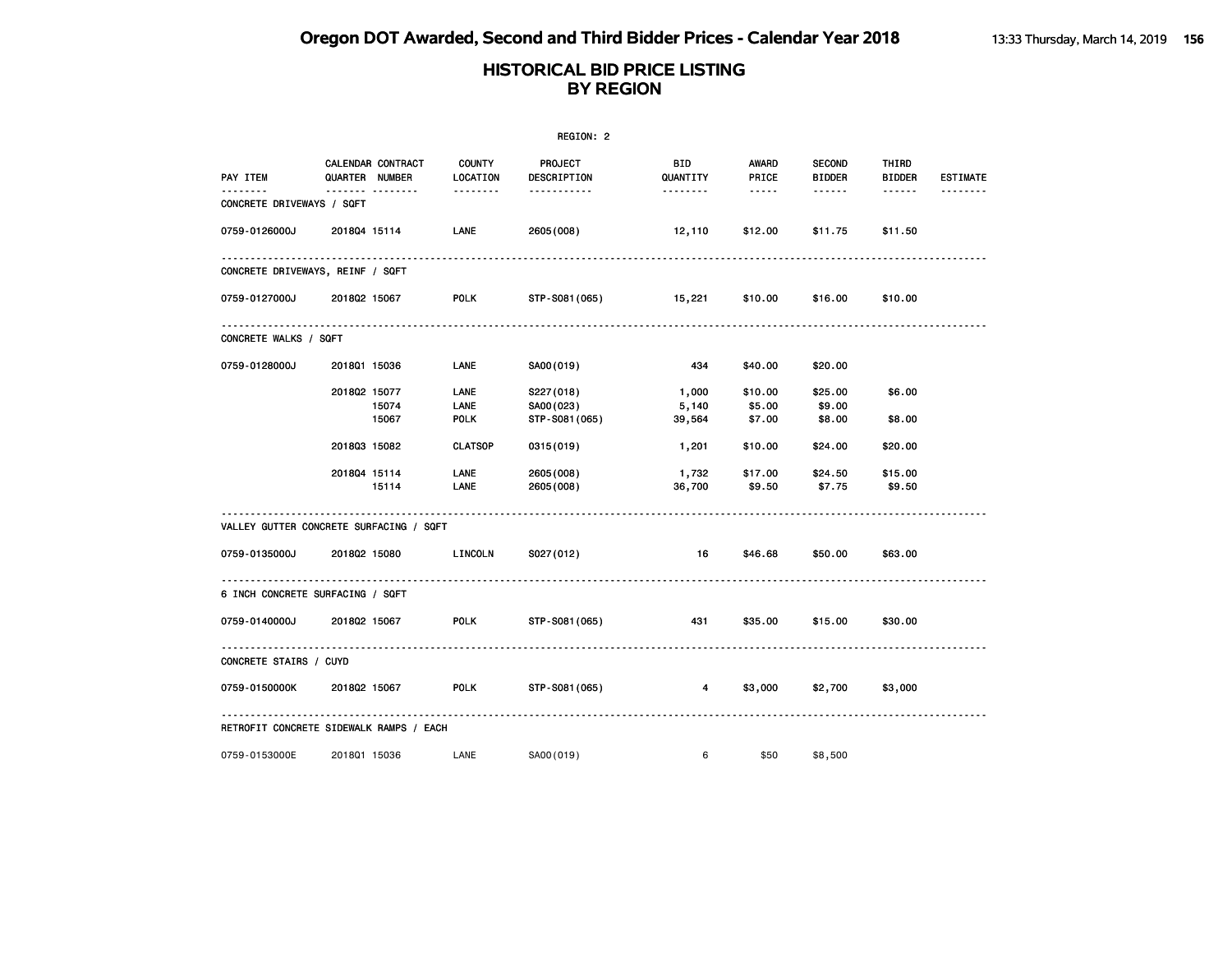|                                             |              |                                     |                           | REGION: 2                       |                       |                        |                                |                        |                 |
|---------------------------------------------|--------------|-------------------------------------|---------------------------|---------------------------------|-----------------------|------------------------|--------------------------------|------------------------|-----------------|
| PAY ITEM                                    |              | CALENDAR CONTRACT<br>QUARTER NUMBER | <b>COUNTY</b><br>LOCATION | PROJECT<br>DESCRIPTION          | BID<br>QUANTITY       | <b>AWARD</b><br>PRICE  | <b>SECOND</b><br><b>BIDDER</b> | THIRD<br><b>BIDDER</b> | <b>ESTIMATE</b> |
| EXTRA FOR NEW SIDEWALK RAMPS / EACH         |              |                                     | <u>.</u>                  | <u>.</u>                        | <u> - - - - - - -</u> | $\cdots \cdots \cdots$ | ------                         | ------                 | --------        |
| 0759-0154000E                               | 201801 15036 |                                     | LANE                      | SA00(019)                       | $\overline{2}$        | \$50                   | \$1,000                        |                        |                 |
|                                             | 2018Q2 15074 | 15067                               | LANE<br><b>POLK</b>       | SA00(023)<br>STP-S081(065)      | $\overline{4}$<br>58  | \$2,500<br>\$700       | \$1,600<br>\$1,300             | \$1,000                |                 |
| EXTRA FOR CURB RAMPS / EACH                 |              |                                     |                           |                                 |                       |                        |                                |                        |                 |
| 0759-0154100E                               | 201804 15113 | 15114                               | YAMHILL<br>LANE           | S039(050)<br>2605 (008)         | $\overline{2}$<br>63  | \$1,600<br>\$680       | \$1,500<br>\$2,890             | \$275                  |                 |
| METAL HANDRAIL, 3 RAILS / FOOT              |              |                                     | <u>.</u>                  |                                 |                       |                        |                                |                        |                 |
| 0759-0162000F                               | 201802 15067 | 15067                               | POLK<br><b>POLK</b>       | STP-S081(065)<br>STP-S081 (065) | 140<br>147            | \$164.14<br>\$120.00   | \$98.00<br>\$98.00             | \$150.00<br>\$150.00   |                 |
| TRUNCATED DOMES ON NEW SURFACES / EACH      |              |                                     |                           |                                 |                       |                        |                                |                        |                 |
| 0759-0510000E                               | 201801 15036 |                                     | LANE                      | SA00(019)                       | 8                     | \$200.00               | \$800.00                       |                        |                 |
|                                             | 2018Q2 15074 | 15067                               | LANE<br><b>POLK</b>       | SA00(023)<br>STP-S081(065)      | 4<br>58               | \$250.00<br>\$500.00   | \$550.00<br>\$300.00           | \$280.00               |                 |
|                                             | 201803 15082 |                                     | <b>CLATSOP</b>            | 0315 (019)                      | 13                    | \$1,010                | \$600                          | \$500                  |                 |
|                                             | 201804 15113 | 15114                               | YAMHILL<br>LANE           | S039(050)<br>2605 (008)         | $\overline{2}$<br>63  | \$1,100<br>\$400.00    | \$1,200<br>\$380.00            | \$250.00               |                 |
| TRUNCATED DOMES ON EXISTING SURFACES / EACH |              |                                     |                           |                                 |                       |                        |                                |                        |                 |
| 0759-0520000E                               | 201801 15036 |                                     | LANE                      | SA00(019)                       | 6                     | \$750.00               | \$350.00                       |                        |                 |
| BUS PADS / SQFT                             |              |                                     |                           |                                 |                       |                        |                                |                        |                 |
| 0759-0800000J                               | 201802 15074 |                                     | LANE                      | SA00(023)                       | 5,000                 | \$12.00                | \$14.00                        |                        |                 |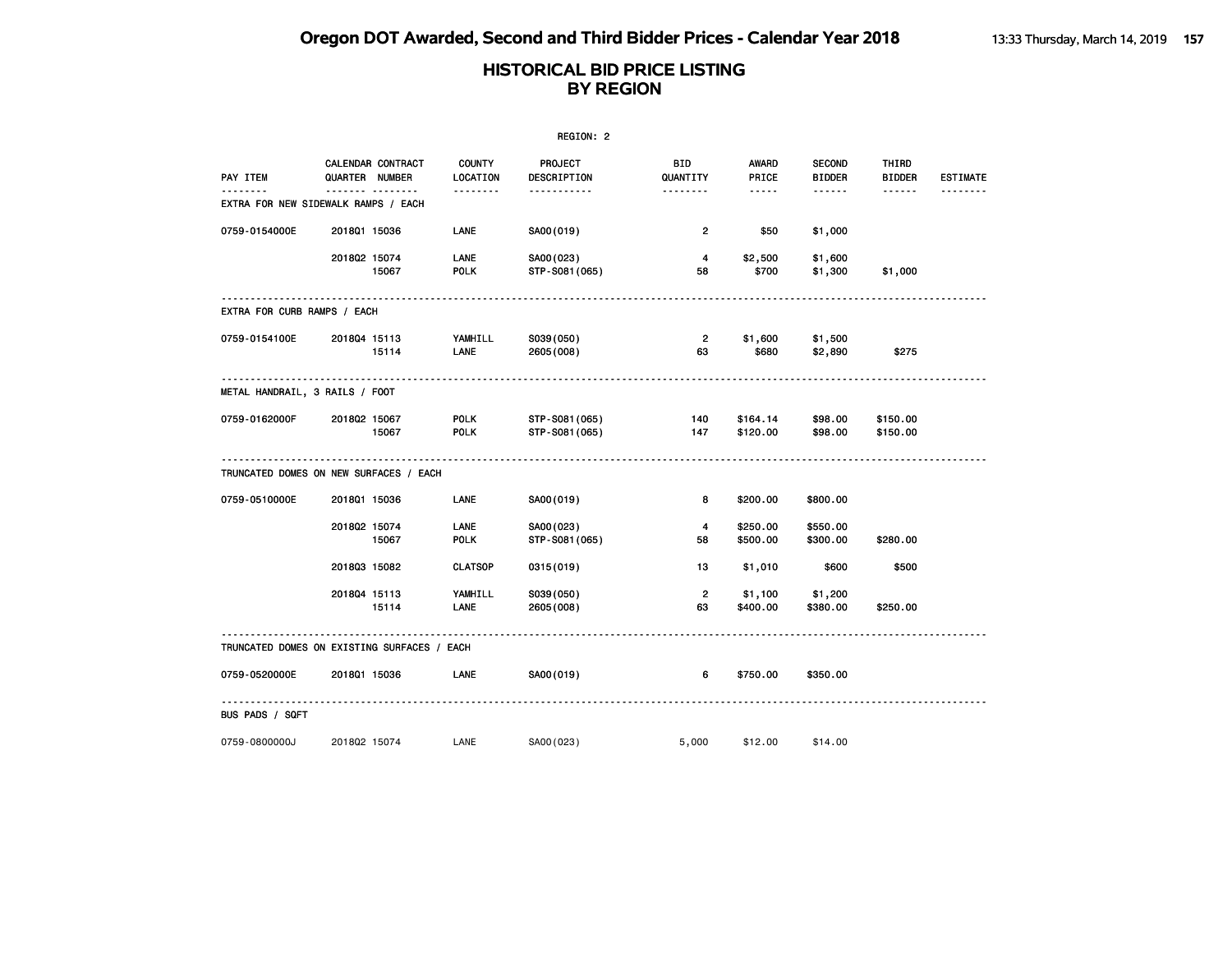|                                                  |              |                                            |                           | REGION: 2                     |                                  |                                                                                                                                                      |                                |                        |                 |
|--------------------------------------------------|--------------|--------------------------------------------|---------------------------|-------------------------------|----------------------------------|------------------------------------------------------------------------------------------------------------------------------------------------------|--------------------------------|------------------------|-----------------|
| PAY ITEM                                         |              | <b>CALENDAR CONTRACT</b><br>QUARTER NUMBER | <b>COUNTY</b><br>LOCATION | <b>PROJECT</b><br>DESCRIPTION | BID<br>QUANTITY                  | AWARD<br>PRICE                                                                                                                                       | <b>SECOND</b><br><b>BIDDER</b> | THIRD<br><b>BIDDER</b> | <b>ESTIMATE</b> |
| <u>.</u><br>GUARDRAIL, TYPE 2A (MODIFIED) / FOOT |              | ------- --------                           | <u>.</u>                  | -----------                   | .                                | $\frac{1}{2} \left( \frac{1}{2} \right) \left( \frac{1}{2} \right) \left( \frac{1}{2} \right) \left( \frac{1}{2} \right) \left( \frac{1}{2} \right)$ | ------                         |                        | --------        |
| 0810-0105000F                                    | 201804 15095 |                                            | <b>POLK</b>               | S091 (079)                    | 37.50                            | \$55.00                                                                                                                                              | \$55.00                        | \$83.68                |                 |
| GUARDRAIL ANCHORS, TYPE 1 / EACH                 |              |                                            |                           |                               |                                  |                                                                                                                                                      |                                |                        |                 |
| 0810-0119000E                                    | 201802 15077 | 15080                                      | LANE<br>LINCOLN           | S227(018)<br>S027(012)        | $\overline{2}$<br>$\overline{2}$ | \$1,000<br>\$900                                                                                                                                     | \$900<br>\$925                 | \$1,000<br>\$1,550     |                 |
| GUARDRAIL ANCHORS, TYPE 1 MOD / EACH             |              |                                            |                           |                               |                                  |                                                                                                                                                      |                                |                        |                 |
| 0810-0120000E                                    | 201802 15080 |                                            | LINCOLN                   | S027(012)                     | 8                                | \$575                                                                                                                                                | \$625                          | \$1,100                |                 |
|                                                  | 201803 15092 |                                            | <b>POLK</b>               | S030(025)                     | 6                                | \$600.00                                                                                                                                             | \$717.98                       | \$700.00               |                 |
|                                                  | 201804 15095 | 15117                                      | <b>POLK</b><br>MARION     | S091 (079)<br>S162(057)       | $\overline{2}$<br>6              | \$600.00<br>\$730.00                                                                                                                                 | \$600.00<br>\$735.00           | \$600.00<br>\$735.00   |                 |
| GUARDRAIL END PIECES, TYPE B / EACH              |              |                                            |                           |                               |                                  |                                                                                                                                                      |                                |                        |                 |
| 0810-0122000E                                    | 201802 15077 | 15080                                      | LANE<br>LINCOLN           | S227(018)<br>S027(012)        | $\mathbf{1}$<br>4                | \$100.00<br>\$85.00                                                                                                                                  | \$105.00<br>\$115.00           | \$90.00<br>\$110.00    |                 |
|                                                  | 201803 15092 |                                            | <b>POLK</b>               | S030(025)                     | з                                | \$80.00                                                                                                                                              | \$95.73                        | \$92.00                |                 |
|                                                  | 201804 15113 | 15117                                      | YAMHILL<br>MARION         | S039(050)<br>S162(057)        | з<br>3                           | \$105.00<br>\$82.00                                                                                                                                  | \$125.00<br>\$84.00            | \$84.00                |                 |
| GUARDRAIL END PIECES, TYPE C / EACH              |              |                                            |                           |                               |                                  |                                                                                                                                                      |                                |                        |                 |
| 0810-0123000E                                    | 201804 15113 |                                            | YAMHILL                   | S039(050)                     | $\mathbf{1}$                     | \$125.00                                                                                                                                             | \$120.00                       |                        |                 |
| GUARDRAIL TRANSITION / EACH                      |              |                                            |                           |                               |                                  |                                                                                                                                                      |                                |                        |                 |
| 0810-0126000E                                    | 201801 15044 |                                            | YAMHILL                   | C071 (020)                    | 4                                | \$2,850                                                                                                                                              | \$2,850                        | \$2,850                |                 |
|                                                  | 201802 15067 |                                            | POLK                      | STP-S081 (065)                | $\overline{4}$                   | \$2,600                                                                                                                                              | \$5,200                        | \$2,300                |                 |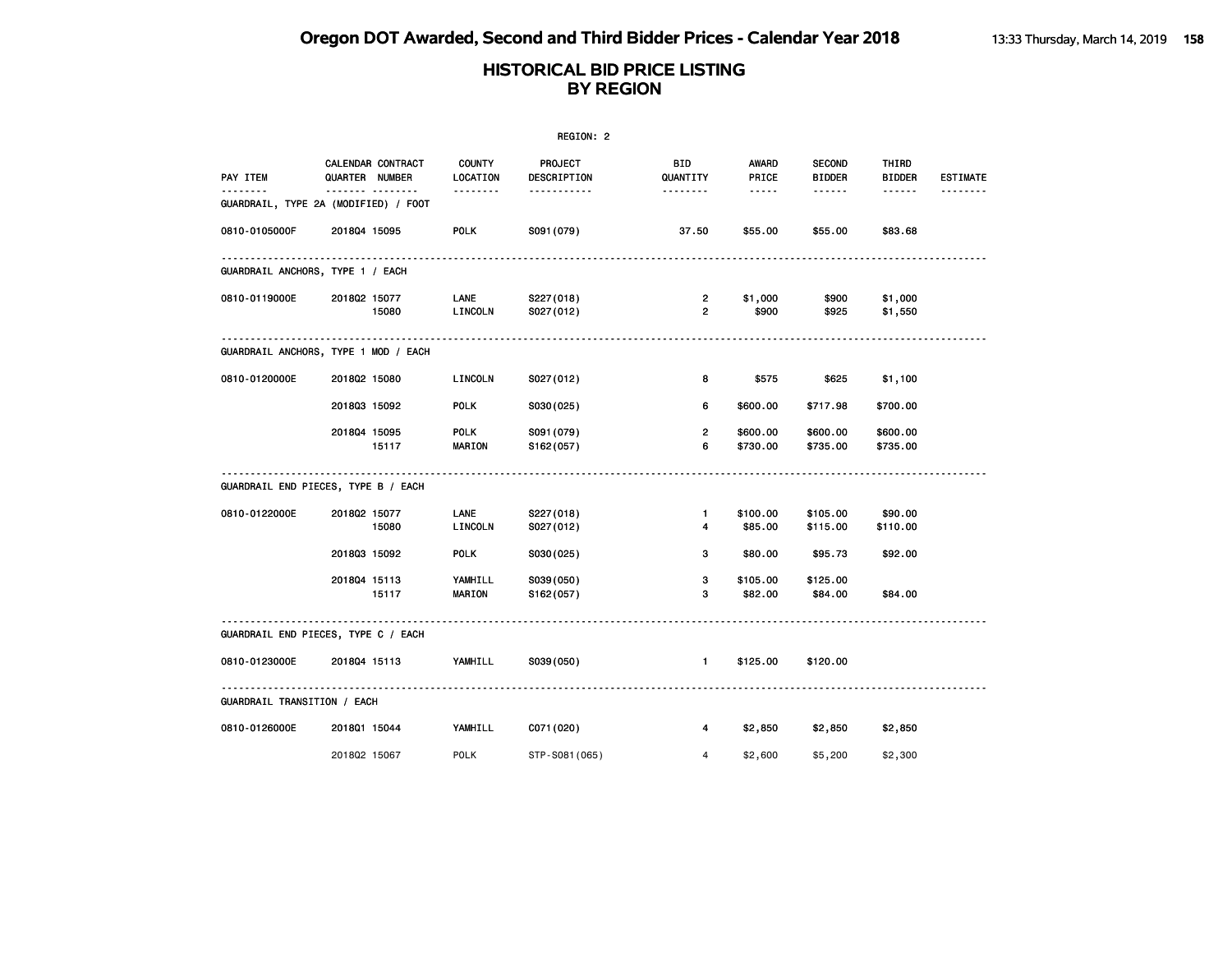|                                         |              |                                     |                           | REGION: 2              |                         |                                                                                                                           |                                |                        |                 |
|-----------------------------------------|--------------|-------------------------------------|---------------------------|------------------------|-------------------------|---------------------------------------------------------------------------------------------------------------------------|--------------------------------|------------------------|-----------------|
| PAY ITEM                                |              | CALENDAR CONTRACT<br>QUARTER NUMBER | <b>COUNTY</b><br>LOCATION | PROJECT<br>DESCRIPTION | <b>BID</b><br>QUANTITY  | AWARD<br>PRICE                                                                                                            | <b>SECOND</b><br><b>BIDDER</b> | THIRD<br><b>BIDDER</b> | <b>ESTIMATE</b> |
| .<br><b>GUARDRAIL TRANSITION / EACH</b> |              | .                                   | .                         | .                      | <u>.</u>                | $\frac{1}{2} \left( \frac{1}{2} \right) \left( \frac{1}{2} \right) \left( \frac{1}{2} \right) \left( \frac{1}{2} \right)$ | ------                         |                        | .               |
| 0810-0126000E                           | (cont) 15080 |                                     | LINCOLN                   | S027(012)              | 4                       | \$2,500                                                                                                                   | \$3,100                        | \$3,600                |                 |
|                                         |              | 15077<br>15074                      | LANE<br>LANE              | S227(018)<br>SA00(023) | 5<br>16                 | \$2,000<br>\$2,700                                                                                                        | \$3,125<br>\$2,900             | \$2,000                |                 |
|                                         | 201804 15095 |                                     | <b>POLK</b>               | S091 (079)             | $\overline{4}$          | \$1,900                                                                                                                   | \$1,875                        | \$1,875                |                 |
|                                         |              | 15117                               | <b>MARION</b>             | S162(057)              | $\overline{4}$          | \$2,100                                                                                                                   | \$2,100                        | \$2,100                |                 |
|                                         |              | 15126                               | LANE                      | S062(041)              | $\overline{\mathbf{4}}$ | \$3,500                                                                                                                   | \$2,585                        | \$3,400                |                 |
|                                         |              | 15113                               | YAMHILL                   | S039(050)              | 13                      | \$4,250                                                                                                                   | \$2,900                        |                        |                 |
| GUARDRAIL CONNECTIONS / EACH            |              |                                     |                           |                        |                         |                                                                                                                           |                                |                        |                 |
| 0810-0128000E                           | 201802 15077 |                                     | LANE                      | S227(018)              | $\overline{2}$          | \$300.00                                                                                                                  | \$475.00                       | \$250.00               |                 |
| GUARDRAIL TERMINALS, NON-FLAR / EACH    |              |                                     |                           |                        |                         |                                                                                                                           |                                |                        |                 |
| 0810-0129000E                           | 2018Q1 15044 |                                     | YAMHILL                   | C071 (020)             | 4                       | \$2,650                                                                                                                   | \$2,650                        | \$2,650                |                 |
|                                         | 201802 15071 |                                     | LINCOLN                   | S009(435)              | $\mathbf{1}$            | \$2,800                                                                                                                   |                                |                        |                 |
|                                         |              | 15080                               | LINCOLN                   | S027(012)              | $\overline{2}$          | \$2,775                                                                                                                   | \$3,000                        | \$4,600                |                 |
|                                         |              | 15067                               | <b>POLK</b>               | STP-S081 (065)         | $\overline{\mathbf{4}}$ | \$3,000                                                                                                                   | \$3,600                        | \$2,700                |                 |
|                                         |              | 15077                               | LANE                      | S227(018)              | 4                       | \$3,000                                                                                                                   | \$3,150                        | \$2,800                |                 |
|                                         |              | 15074                               | LANE                      | SA00(023)              | 18                      | \$2,850                                                                                                                   | \$3,000                        |                        |                 |
|                                         | 201803 15092 |                                     | <b>POLK</b>               | S030(025)              | $\overline{2}$          | \$2,700                                                                                                                   | \$3,213                        | \$3,000                |                 |
|                                         | 2018Q4 15117 |                                     | <b>MARION</b>             | S162(057)              | $\overline{2}$          | \$2,900                                                                                                                   | \$3,000                        | \$3,000                |                 |
|                                         |              | 15095                               | <b>POLK</b>               | S091 (079)             | 6                       | \$3,000                                                                                                                   | \$2,700                        | \$2,700                |                 |
|                                         |              | 15126                               | LANE                      | S062(041)              | 8                       | \$3,400                                                                                                                   | \$3,059                        | \$3,300                |                 |
|                                         |              | 15113                               | YAMHILL                   | S039(050)              | 18                      | \$3,625                                                                                                                   | \$2,800                        |                        |                 |
| EXTRA FOR 8 FOOT POSTS / EACH           |              |                                     |                           |                        |                         |                                                                                                                           |                                |                        |                 |
| 0810-0133000E                           | 201802 15080 |                                     | LINCOLN                   | S027(012)              | 52                      | \$65.00                                                                                                                   | \$125.00                       | \$155.00               |                 |
|                                         | 2018Q4 15117 |                                     | <b>MARION</b>             | S162(057)              | 29                      | \$85.00                                                                                                                   | \$84.00                        | \$85.00                |                 |
|                                         |              | 15126                               | LANE                      | S062(041)              | 37                      | \$140.00                                                                                                                  | \$63.30                        | \$135.00               |                 |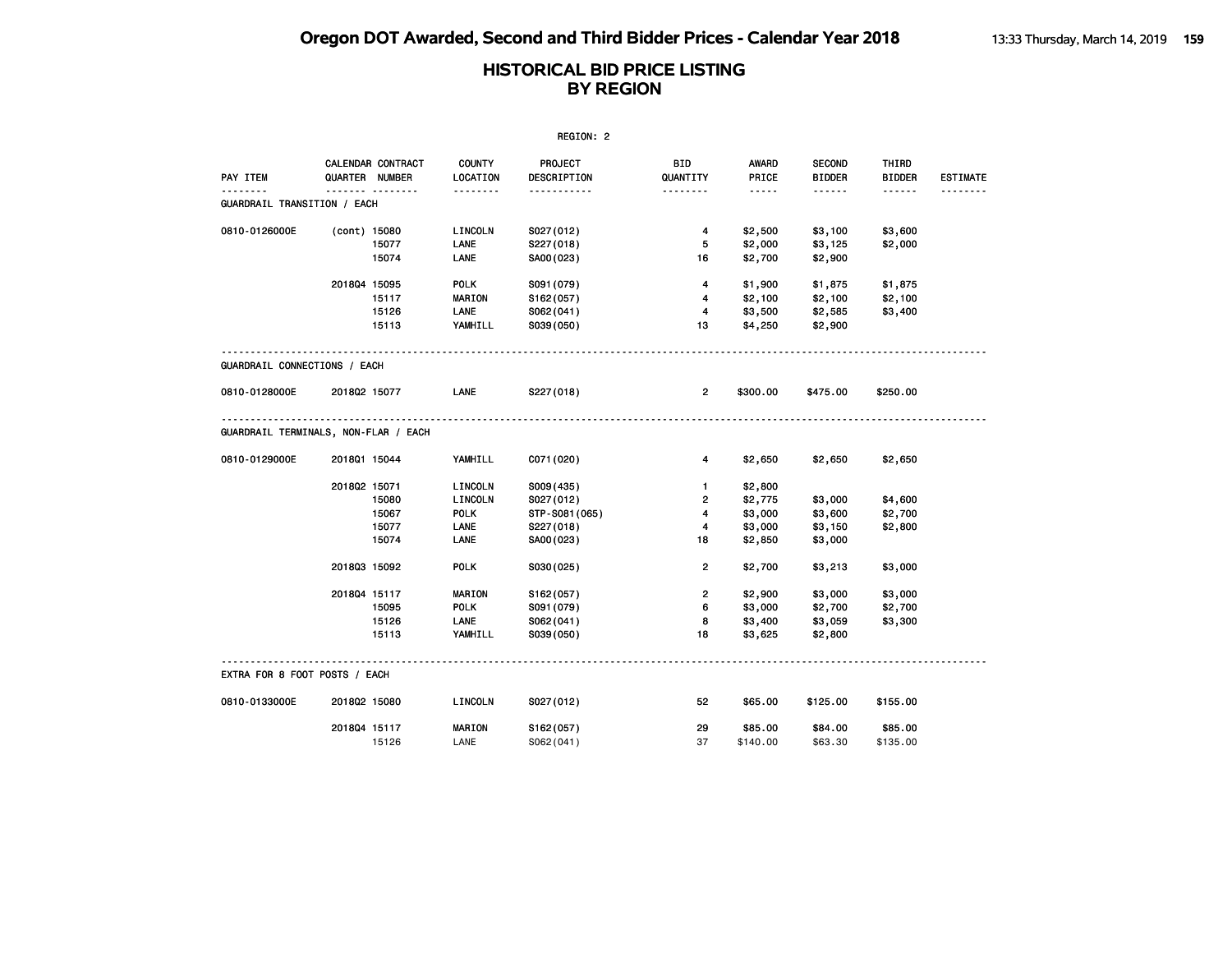|                                                            |              |                                     |                           | REGION: 2              |                        |                               |                                |                        |                 |
|------------------------------------------------------------|--------------|-------------------------------------|---------------------------|------------------------|------------------------|-------------------------------|--------------------------------|------------------------|-----------------|
| PAY ITEM                                                   |              | CALENDAR CONTRACT<br>QUARTER NUMBER | <b>COUNTY</b><br>LOCATION | PROJECT<br>DESCRIPTION | <b>BID</b><br>QUANTITY | AWARD<br>PRICE<br>$- - - - -$ | <b>SECOND</b><br><b>BIDDER</b> | THIRD<br><b>BIDDER</b> | <b>ESTIMATE</b> |
| <u>.</u><br>EXTRA FOR HAND DUG GUARDRAIL POST HOLES / EACH |              |                                     | <u>.</u>                  | <u>.</u>               | <u>.</u>               |                               | $- - - - - -$                  |                        | .               |
| 0810-0145000E                                              | 201801 15044 |                                     | YAMHILL                   | C071 (020)             | 4                      | \$300.00                      | \$300.00                       | \$300.00               |                 |
|                                                            | 201802 15080 |                                     | LINCOLN                   | S027(012)              | 10                     | \$100.00                      | \$250.00                       | \$230.00               |                 |
|                                                            |              | 15074                               | LANE                      | SA00(023)              | 30                     | \$75.00                       | \$80.00                        |                        |                 |
|                                                            | 201803 15092 |                                     | <b>POLK</b>               | S030(025)              | 4                      | \$121.00                      | \$144.79                       | \$140.00               |                 |
|                                                            | 201804 15113 |                                     | YAMHILL                   | S039(050)              | $\overline{2}$         | \$500.00                      | \$470.00                       |                        |                 |
|                                                            |              | 15117                               | <b>MARION</b>             | S162(057)              | 27                     | \$235.00                      | \$237.00                       | \$235.00               |                 |
| 31 INCH GUARDRAIL, TYPE / FOOT                             |              |                                     |                           |                        |                        |                               |                                |                        |                 |
| 0810-0146000F                                              | 2018Q1 15044 |                                     | YAMHILL                   | C071 (020)             | 50                     | \$45.00                       | \$45.00                        | \$50.00                |                 |
|                                                            |              | 15044                               | YAMHILL                   | C071 (020)             | 200                    | \$21.00                       | \$21.00                        | \$21.00                |                 |
|                                                            | 201802 15067 |                                     | <b>POLK</b>               | STP-S081 (065)         | 50                     | \$70.00                       | \$83.00                        | \$65.00                |                 |
|                                                            |              | 15080                               | LINCOLN                   | S027(012)              | 50                     | \$62.00                       | \$53.00                        | \$64.00                |                 |
|                                                            |              | 15077                               | LANE                      | S227(018)              | 62.50                  | \$70.00                       | \$55.00                        | \$70.00                |                 |
|                                                            |              | 15071                               | LINCOLN                   | S009(435)              | 175                    | \$30.00                       |                                |                        |                 |
|                                                            |              | 15074                               | LANE                      | SA00(023)              | 200                    | \$55.00                       | \$58.50                        |                        |                 |
|                                                            |              | 15067                               | <b>POLK</b>               | STP-S081(065)          | 338                    | \$30.00                       | \$27.00                        | \$25.00                |                 |
|                                                            |              | 15080                               | LINCOLN                   | S027(012)              | 562.50                 | \$26.60                       | \$22.50                        | \$27.00                |                 |
|                                                            |              | 15077                               | LANE                      | S227(018)              | 2,200                  | \$25.00                       | \$24.00                        | \$24.00                |                 |
|                                                            |              | 15074                               | LANE                      | SA00(023)              | 9,550                  | \$20.00                       | \$21.25                        |                        |                 |
|                                                            | 201803 15092 |                                     | <b>POLK</b>               | S030(025)              | 75                     | \$32.00                       | \$38.30                        | \$37.00                |                 |
|                                                            |              | 15092                               | <b>POLK</b>               | S030(025)              | 787.50                 | \$25.00                       | \$29.44                        | \$28.00                |                 |
|                                                            | 201804 15095 |                                     | <b>POLK</b>               | S091 (079)             | 50                     | \$65.00                       | \$65.00                        | \$65.00                |                 |
|                                                            |              | 15117                               | <b>MARION</b>             | S162(057)              | 50                     | \$66.00                       | \$67.00                        | \$68.00                |                 |
|                                                            |              | 15126                               | LANE                      | S062(041)              | 50                     | \$53.00                       | \$63.30                        | \$52.00                |                 |
|                                                            |              | 15113                               | YAMHILL                   | S039(050)              | 200                    | \$60.00                       | \$70.00                        |                        |                 |
|                                                            |              | 15117                               | <b>MARION</b>             | S162(057)              | 512.50                 | \$33.00                       | \$33.00                        | \$34.00                |                 |
|                                                            |              | 15095                               | POLK                      | S091 (079)             | 737.50                 | \$25.00                       | \$24.80                        | \$24.80                |                 |
|                                                            |              | 15113                               | YAMHILL                   | S039(050)              | 4,604                  | \$24.50                       | \$21.00                        |                        |                 |
|                                                            |              | 15126                               | LANE                      | S062(041)              | 4,850                  | \$25.00                       | \$23.21                        | \$24.50                |                 |
| GUARDRAIL HEIGHT CONVERSION, TYPE / EACH                   |              |                                     |                           |                        |                        |                               |                                |                        |                 |
| 0810-0147000E                                              | 201802 15071 |                                     | LINCOLN                   | S009(435)              | $\mathbf{1}$           | \$700.00                      |                                |                        |                 |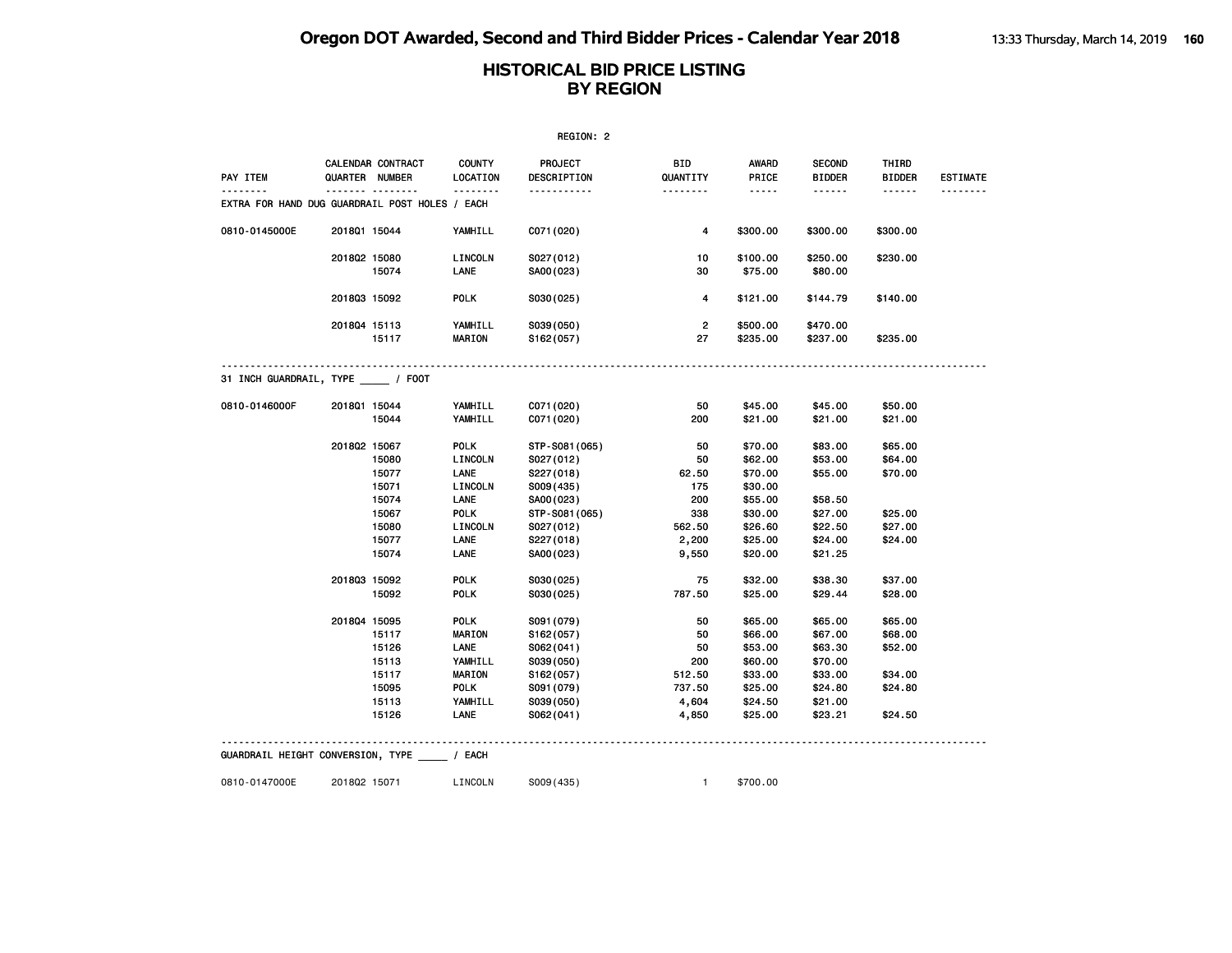**Oregon DOT Awarded, Second and Third Bidder Prices - Calendar Year 2018** 13:33 Thursday, March 14, 2019 **161**

|                                  |                                            |                                  | REGION: 2              |                        |                |                                |                        |                 |
|----------------------------------|--------------------------------------------|----------------------------------|------------------------|------------------------|----------------|--------------------------------|------------------------|-----------------|
| PAY ITEM                         | <b>CALENDAR CONTRACT</b><br>QUARTER NUMBER | <b>COUNTY</b><br><b>LOCATION</b> | PROJECT<br>DESCRIPTION | <b>BID</b><br>QUANTITY | AWARD<br>PRICE | <b>SECOND</b><br><b>BIDDER</b> | THIRD<br><b>BIDDER</b> | <b>ESTIMATE</b> |
|                                  | GUARDRAIL HEIGHT CONVERSION, TYPE          | . <i>.</i><br>/ EACH             |                        | <b>.</b>               | -----          | ------                         | ------                 |                 |
| 0810-0147000E                    | 201803 15092                               | <b>POLK</b>                      | S030(025)              | $\mathbf{1}$           | \$700.00       | \$783.80                       | \$750.00               |                 |
|                                  | 201804 15117                               | MARION                           | S162(057)              | $\mathbf{1}$           | \$560.00       | \$577.00                       | \$575.00               |                 |
|                                  |                                            |                                  | REGION: 2              |                        |                |                                |                        |                 |
| PAY ITEM                         | CALENDAR CONTRACT<br>QUARTER NUMBER        | COUNTY<br>LOCATION               | PROJECT<br>DESCRIPTION | <b>BID</b><br>QUANTITY | AWARD<br>PRICE | SECOND<br><b>BIDDER</b>        | THIRD<br><b>BIDDER</b> | <b>ESTIMATE</b> |
| CONCRETE BARRIER / FOOT          |                                            |                                  |                        | - - - - - - - -        | -----          | ------                         | ------                 |                 |
| 0820-0100000F                    | 201802 15077                               | LANE                             | S227(018)              | 559                    | \$80.00        | \$41.00                        | \$35.00                |                 |
|                                  | 201804 15113                               | YAMHILL                          | S039(050)              | 175                    | \$64.00        | \$75.00                        |                        |                 |
| CONCRETE BARRIER, TALL / FOOT    |                                            |                                  |                        |                        |                |                                |                        |                 |
| 0820-0127000F                    | 201802 15077                               | LANE                             | S227(018)              | 3,872                  | \$90.00        | \$67,00                        | \$40,00                |                 |
| SECURING CONCRETE BARRIER / FOOT |                                            |                                  |                        |                        |                |                                |                        |                 |
| 0820-0400000F                    | 201802 15077                               | LANE                             | S227(018)              | 559                    | \$10.00        | \$10.00                        | \$4,00                 |                 |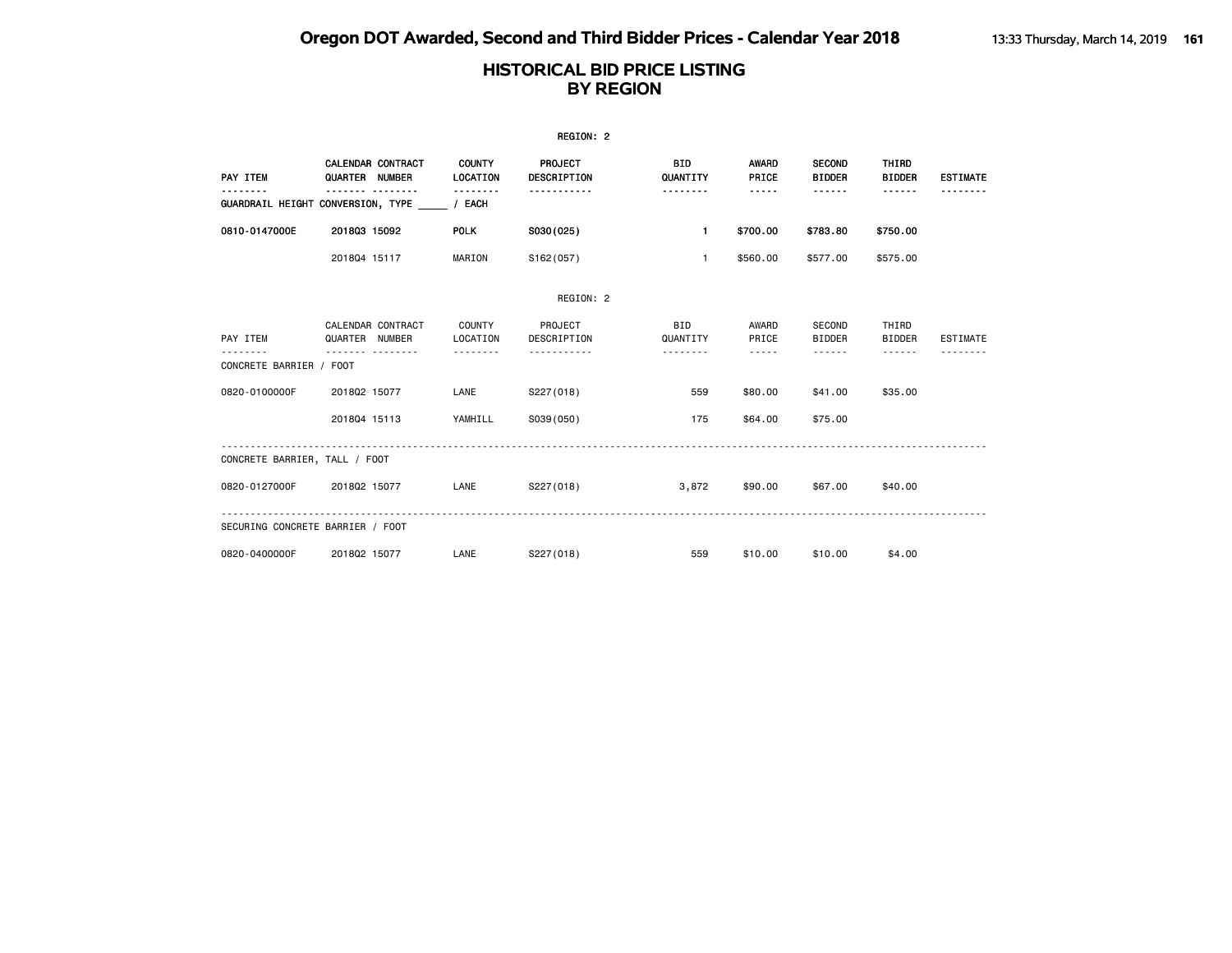|                                        |                |                   |                    | REGION: 2                     |                       |                |                                |                        |                 |
|----------------------------------------|----------------|-------------------|--------------------|-------------------------------|-----------------------|----------------|--------------------------------|------------------------|-----------------|
| PAY ITEM                               | QUARTER NUMBER | CALENDAR CONTRACT | COUNTY<br>LOCATION | <b>PROJECT</b><br>DESCRIPTION | BID<br>QUANTITY       | AWARD<br>PRICE | <b>SECOND</b><br><b>BIDDER</b> | THIRD<br><b>BIDDER</b> | <b>ESTIMATE</b> |
| .<br>DELINEATORS, TYPE 1 / EACH        |                | <u></u>           | .                  | -----------                   | <u> - - - - - - -</u> | $- - - - -$    | ------                         | ------                 | --------        |
| 0840-0100000E                          | 201802 15071   |                   | LINCOLN            | S009(435)                     | 5                     | \$46.00        |                                |                        |                 |
|                                        |                | 15080             | LINCOLN            | S027(012)                     | 26                    | \$100.00       | \$42.00                        | \$75.00                |                 |
|                                        |                | 15057             | LANE               | S069(021)                     | 140                   | \$47.00        | \$45.00                        | \$37.50                |                 |
|                                        |                | 15074             | LANE               | SA00(023)                     | 380                   | \$45.00        | \$53.00                        |                        |                 |
|                                        | 201803 15086   |                   | LANE               | S018(050)                     | 10                    | \$70.00        | \$40.00                        | \$54.26                |                 |
|                                        | 201804 15117   |                   | <b>MARION</b>      | S162(057)                     | 4                     | \$62.00        | \$58.00                        | \$63.00                |                 |
|                                        |                | 15095             | <b>POLK</b>        | S091 (079)                    | 15                    | \$40.00        | \$48.00                        | \$48.00                |                 |
|                                        |                | 15126             | LANE               | S062(041)                     | 20                    | \$57.00        | \$46.41                        | \$56.00                |                 |
|                                        |                | 15113             | YAMHILL            | S039(050)                     | 95                    | \$43.00        | \$37.50                        |                        |                 |
|                                        |                | 15100             | <b>CLATSOP</b>     | S009(476)                     | 130                   | \$35.00        | \$49.00                        | \$50.00                |                 |
| DELINEATORS, TYPE 2 / EACH             |                |                   |                    |                               |                       |                |                                |                        |                 |
| 0840-0102000E                          | 2018Q2 15067   |                   | <b>POLK</b>        | STP-S081(065)                 | 30                    | \$60.00        | \$40.00                        | \$40.00                |                 |
|                                        | 201803 15092   |                   | <b>POLK</b>        | S030(025)                     | 8                     | \$45.00        | \$53.84                        | \$52.00                |                 |
| DELINEATORS, TYPE 4 ALTERNATE 1 / EACH |                |                   |                    |                               |                       |                |                                |                        |                 |
| 0840-0104100E                          | 201802 15057   |                   | LANE               | S069(021)                     | 190                   | \$31.00        | \$30.00                        | \$37.50                |                 |
|                                        | 201803 15092   |                   | <b>POLK</b>        | S030(025)                     | 3                     | \$68.00        | \$81.37                        | \$80.00                |                 |
|                                        | 201804 15100   |                   | <b>CLATSOP</b>     | S009(476)                     | 35                    | \$22.00        | \$33.00                        | \$50.00                |                 |
| DELINEATORS, TYPE 4 ALTERNATE 2 / EACH |                |                   |                    |                               |                       |                |                                |                        |                 |
| 0840-0104200E                          | 201802 15074   |                   | LANE               | SA00(023)                     | 60                    | \$29.00        | \$22.00                        |                        |                 |
|                                        | 201804 15117   |                   | <b>MARION</b>      | S162(057)                     | 10                    | \$31.00        | \$47.00                        | \$31.00                |                 |
|                                        |                | 15113             | YAMHILL            | S039(050)                     | 18                    | \$32.00        | \$35.00                        |                        |                 |
|                                        |                | 15095             | <b>POLK</b>        | S091 (079)                    | 25                    | \$30.00        | \$40.00                        | \$40.00                |                 |
|                                        |                | 15126             | LANE               | S062(041)                     | 34                    | \$42.00        | \$30.59                        | \$41.00                |                 |
| DELINEATORS, TYPE 6 / EACH             |                |                   |                    |                               |                       |                |                                |                        |                 |
| 0840-0105500E                          | 201801 15044   |                   | YAMHILL            | C071 (020)                    | 10                    | \$50.00        | \$22.00                        | \$22.00                |                 |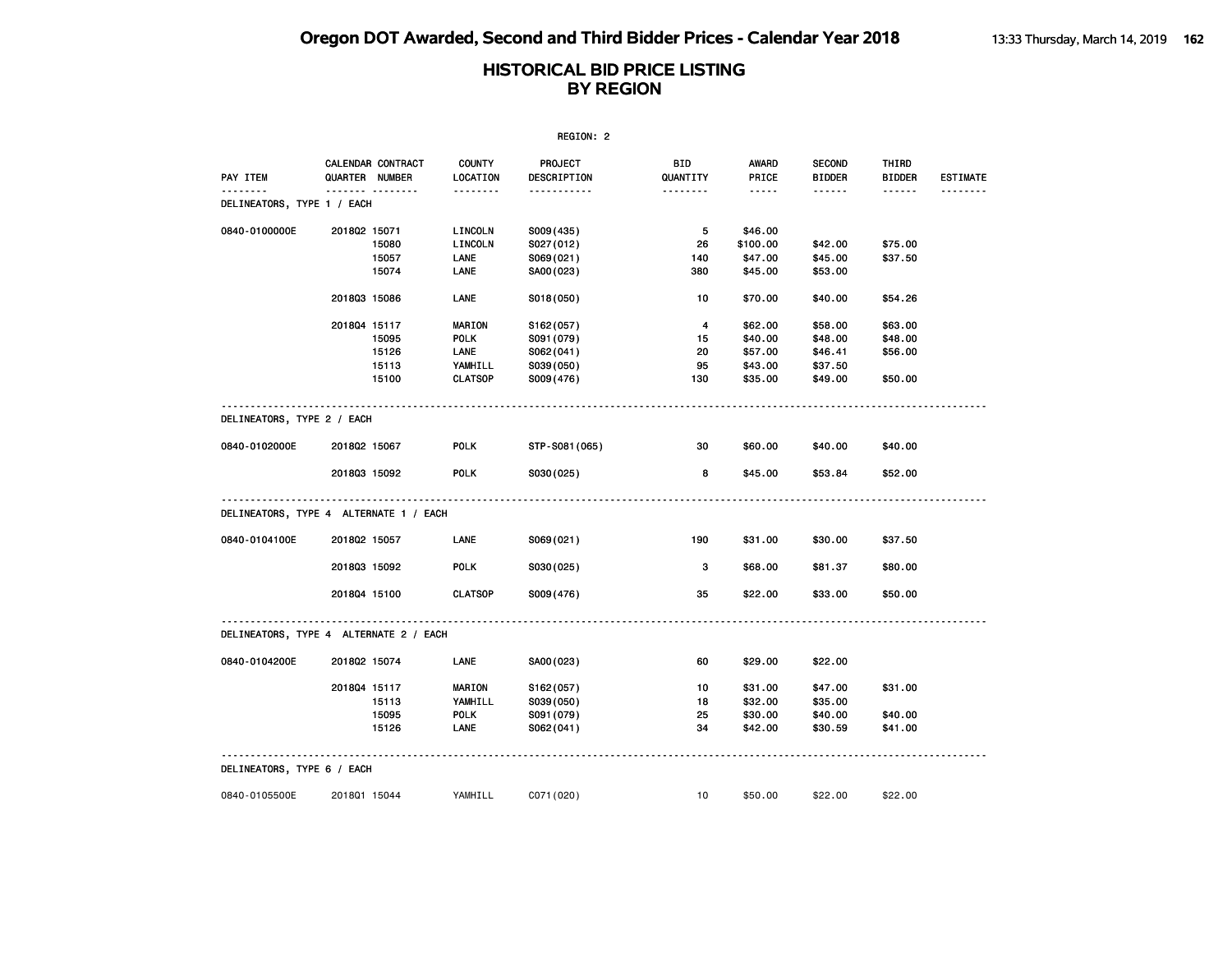|                              |                                            |       |                           | REGION: 2              |                 |                |                                |                        |                 |
|------------------------------|--------------------------------------------|-------|---------------------------|------------------------|-----------------|----------------|--------------------------------|------------------------|-----------------|
| PAY ITEM                     | <b>CALENDAR CONTRACT</b><br>QUARTER NUMBER |       | <b>COUNTY</b><br>LOCATION | PROJECT<br>DESCRIPTION | BID<br>QUANTITY | AWARD<br>PRICE | <b>SECOND</b><br><b>BIDDER</b> | THIRD<br><b>BIDDER</b> | <b>ESTIMATE</b> |
|                              |                                            |       |                           |                        |                 | -----          |                                |                        |                 |
|                              | 201802 15074                               |       | LANE                      | SA00(023)              | 60              | \$10.00        | \$22.00                        |                        |                 |
|                              | 201804 15117                               |       | <b>MARION</b>             | S162(057)              | 8               | \$45.00        | \$37.00                        | \$37.00                |                 |
|                              |                                            | 15126 | LANE                      | S062(041)              | 77              | \$15.00        | \$10.55                        | \$15.00                |                 |
| MILEPOST MARKER POSTS / EACH |                                            |       |                           |                        |                 |                |                                |                        |                 |
| 0840-0106000E                | 201801 15044                               |       | YAMHILL                   | C071 (020)             | 4               | \$105.00       | \$115.00                       | \$105.00               |                 |
|                              | 201802 15067                               |       | <b>POLK</b>               | STP-S081 (065)         |                 | \$60.00        | \$165.00                       | \$150.00               |                 |
|                              |                                            | 15074 | LANE                      | SA00(023)              | 14              | \$150.00       | \$220.00                       |                        |                 |
|                              | 201804 15126                               |       | LANE                      | S062(041)              |                 | \$138.00       | \$48.52                        | \$275.00               |                 |
|                              |                                            | 15117 | <b>MARION</b>             | S162(057)              | з               | \$120.00       | \$142.00                       | \$126.00               |                 |
|                              |                                            | 15113 | YAMHILL                   | S039(050)              | 4               | \$130.00       | \$130.00                       |                        |                 |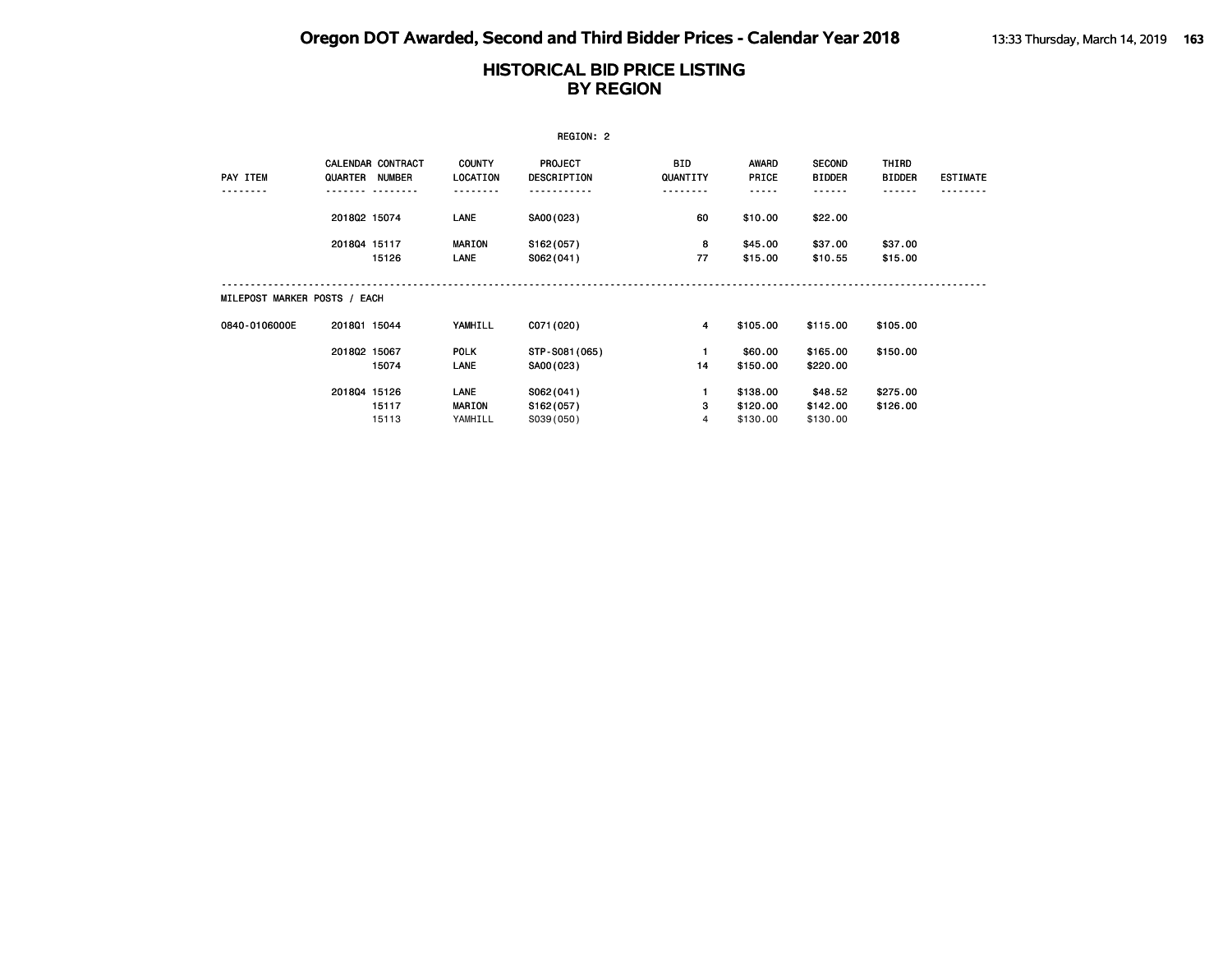| REGION: 2       |                                                   |                           |                        |                        |                                                                                                               |                                |                        |                 |  |  |
|-----------------|---------------------------------------------------|---------------------------|------------------------|------------------------|---------------------------------------------------------------------------------------------------------------|--------------------------------|------------------------|-----------------|--|--|
| <b>PAY ITEM</b> | CALENDAR CONTRACT<br>QUARTER NUMBER               | <b>COUNTY</b><br>LOCATION | PROJECT<br>DESCRIPTION | <b>BID</b><br>QUANTITY | AWARD<br>PRICE                                                                                                | <b>SECOND</b><br><b>BIDDER</b> | THIRD<br><b>BIDDER</b> | <b>ESTIMATE</b> |  |  |
|                 | .<br>FIELD FACILITY MARKERS, TYPE S1 GREEN / EACH | .                         | .                      | <u>.</u>               | $\frac{1}{2} \frac{1}{2} \frac{1}{2} \frac{1}{2} \frac{1}{2} \frac{1}{2} \frac{1}{2} \frac{1}{2} \frac{1}{2}$ | ------                         | ------                 |                 |  |  |
| 0842-0101000E   | 201802 15077                                      | LANE                      | S227(018)              | $\mathbf{1}$           | \$110.00                                                                                                      | \$110.00                       | \$110.00               |                 |  |  |
|                 | 15080                                             | LINCOLN                   | S027(012)              | $\mathbf{1}$           | \$150.00                                                                                                      | \$140.00                       | \$155.00               |                 |  |  |
|                 | 15074                                             | LANE                      | SA00(023)              | $\overline{2}$         | \$50.00                                                                                                       | \$135.00                       |                        |                 |  |  |
|                 | 201803 15092                                      | <b>POLK</b>               | S030(025)              | $\mathbf{1}$           | \$155.00                                                                                                      | \$185.48                       | \$180.00               |                 |  |  |
|                 | 201804 15126                                      | LANE                      | S062(041)              | $\overline{7}$         | \$55.00                                                                                                       | \$48.52                        | \$70.00                |                 |  |  |
|                 | FIELD FACILITY MARKERS, TYPE S1 RED / EACH        |                           |                        |                        |                                                                                                               |                                |                        |                 |  |  |
| 0842-0102000E   | 2018Q2 15077                                      | LANE                      | S227(018)              | $\mathbf{1}$           | \$110.00                                                                                                      | \$110.00                       | \$110.00               |                 |  |  |
|                 | 15080                                             | LINCOLN                   | S027(012)              | $\mathbf{1}$           | \$150.00                                                                                                      | \$140.00                       | \$155.00               |                 |  |  |
|                 | 15074                                             | <b>LANE</b>               | SA00(023)              | $\overline{2}$         | \$50.00                                                                                                       | \$135.00                       |                        |                 |  |  |
|                 | 201803 15092                                      | <b>POLK</b>               | S030(025)              | $\mathbf{1}$           | \$125.00                                                                                                      | \$149.57                       | \$151.00               |                 |  |  |
|                 | 201804 15126                                      | LANE                      | S062(041)              | $\overline{7}$         | \$55.00                                                                                                       | \$48.52                        | \$70.00                |                 |  |  |
|                 | FIELD FACILITY MARKERS, TYPE S2 / EACH            |                           |                        |                        |                                                                                                               |                                |                        |                 |  |  |
| 0842-0103000E   | 201802 15077                                      | <b>LANE</b>               | S227(018)              | $\mathbf{1}$           | \$185.00                                                                                                      | \$185.00                       | \$200.00               |                 |  |  |
|                 | 15080                                             | LINCOLN                   | S027(012)              | $\mathbf{1}$           | \$140.00                                                                                                      | \$166.00                       | \$145.00               |                 |  |  |
|                 | 15074                                             | LANE                      | SA00(023)              | 4                      | \$125.00                                                                                                      | \$150.00                       |                        |                 |  |  |
|                 | 15067                                             | <b>POLK</b>               | STP-S081 (065)         | 8                      | \$175.00                                                                                                      | \$95.00                        | \$100.00               |                 |  |  |
|                 | 201803 15092                                      | <b>POLK</b>               | S030(025)              | $\mathbf{1}$           | \$140.00                                                                                                      | \$167.53                       | \$169.00               |                 |  |  |
|                 | 201804 15126                                      | LANE                      | S062(041)              | $\overline{7}$         | \$94.00                                                                                                       | \$92.84                        | \$60.00                |                 |  |  |
|                 | 15095                                             | <b>POLK</b>               | S091 (079)             | 8                      | \$150.00                                                                                                      | \$130.00                       | \$130.00               |                 |  |  |
|                 | CULVERT DRAINAGE MARKERS, TYPE 1 / EACH           |                           |                        |                        |                                                                                                               |                                |                        |                 |  |  |
| 0842-0201000E   | 201802 15074                                      | LANE                      | SA00(023)              | 18                     | \$25.00                                                                                                       | \$26.50                        |                        |                 |  |  |
|                 | 201803 15092                                      | <b>POLK</b>               | S030(025)              | $\mathbf{1}$           | \$25.00                                                                                                       | \$239.32                       | \$151.00               |                 |  |  |
|                 | 201804 15117                                      | MARION                    | S162(057)              | 4                      | \$80,00                                                                                                       | \$63,00                        | \$63.00                |                 |  |  |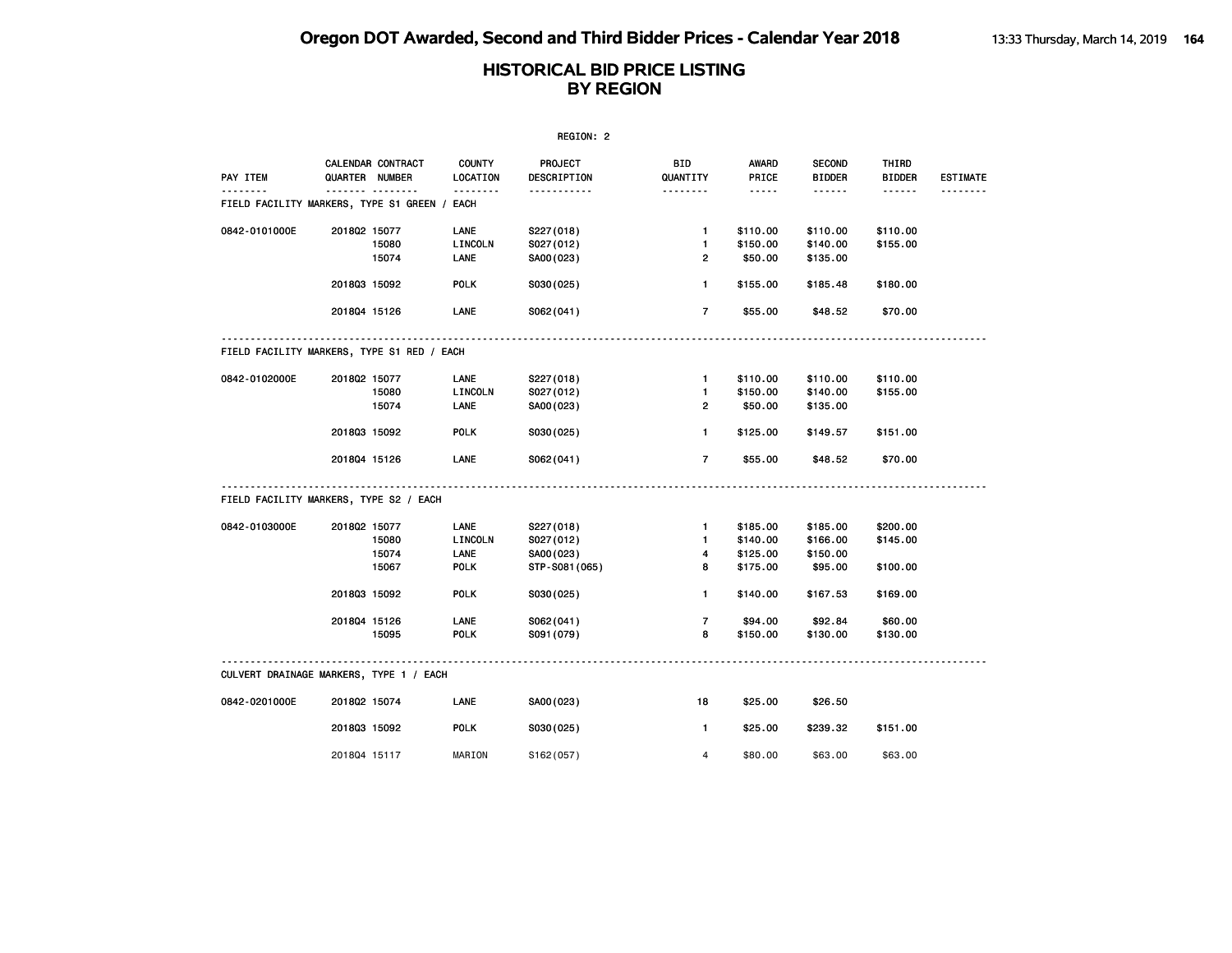|                                         | REGION: 2      |                   |                           |                        |                        |                       |                                |                        |                 |  |  |
|-----------------------------------------|----------------|-------------------|---------------------------|------------------------|------------------------|-----------------------|--------------------------------|------------------------|-----------------|--|--|
| PAY ITEM                                | QUARTER NUMBER | CALENDAR CONTRACT | <b>COUNTY</b><br>LOCATION | PROJECT<br>DESCRIPTION | <b>BID</b><br>QUANTITY | <b>AWARD</b><br>PRICE | <b>SECOND</b><br><b>BIDDER</b> | THIRD<br><b>BIDDER</b> | <b>ESTIMATE</b> |  |  |
| CULVERT DRAINAGE MARKERS, TYPE 1 / EACH |                |                   |                           |                        | --------               | -----                 | .                              |                        |                 |  |  |
| 0842-0201000E                           | (cont) 15126   |                   | LANE                      | SO62(041)              | 12                     | \$61.00               | \$58.03                        | \$30.00                |                 |  |  |
| CULVERT DRAINAGE MARKERS, TYPE 2 / EACH |                |                   |                           |                        |                        |                       |                                |                        |                 |  |  |
| 0842-0202000E                           | 201802 15080   |                   | LINCOLN                   | S027(012)              | $\mathbf{1}$           | \$140.00              | \$170.00                       | \$145.00               |                 |  |  |
|                                         |                | 15074             | LANE                      | SA00(023)              | 5                      | \$125.00              | \$150.00                       |                        |                 |  |  |
|                                         | 201803 15092   |                   | <b>POLK</b>               | S030(025)              | $\mathbf{1}$           | \$25.00               | \$215.40                       | \$218.39               |                 |  |  |
|                                         | 201804 15095   |                   | <b>POLK</b>               | S091 (079)             | $\overline{2}$         | \$130.00              | \$151.00                       | \$151.00               |                 |  |  |
|                                         |                | 15117             | <b>MARION</b>             | S162(057)              | $\overline{2}$         | \$80.00               | \$74.00                        | \$79.00                |                 |  |  |
|                                         |                | 15126             | LANE                      | SO62(041)              | $\overline{7}$         | \$94.00               | \$92.84                        | \$30.00                |                 |  |  |
| BRIDGE IDENTIFICATION MARKERS / EACH    |                |                   |                           |                        |                        |                       |                                |                        |                 |  |  |
| 0842-0401000E                           | 201802 15067   |                   | <b>POLK</b>               | STP-S081 (065)         | 2                      | \$100.00              | \$150.00                       | \$150.00               |                 |  |  |
|                                         |                | 15080             | LINCOLN                   | S027(012)              | $\overline{2}$         | \$200.00              | \$160.00                       | \$210.00               |                 |  |  |
|                                         |                | 15074             | <b>LANE</b>               | SA00(023)              | 6                      | \$100.00              | \$215.00                       |                        |                 |  |  |
|                                         | 201804 15095   |                   | <b>POLK</b>               | S091 (079)             | $\overline{2}$         | \$175.00              | \$151.00                       | \$151.00               |                 |  |  |
|                                         |                | 15113             | YAMHILL                   | S039(050)              | $\overline{2}$         | \$160.00              | \$160.00                       |                        |                 |  |  |
|                                         |                | 15113             | YAMHILL                   | S039(050)              | $\overline{2}$         | \$160.00              | \$160.00                       |                        |                 |  |  |
|                                         |                | 15117             | MARION                    | S162(057)              | $\overline{2}$         | \$155.00              | \$250.00                       | \$150,00               |                 |  |  |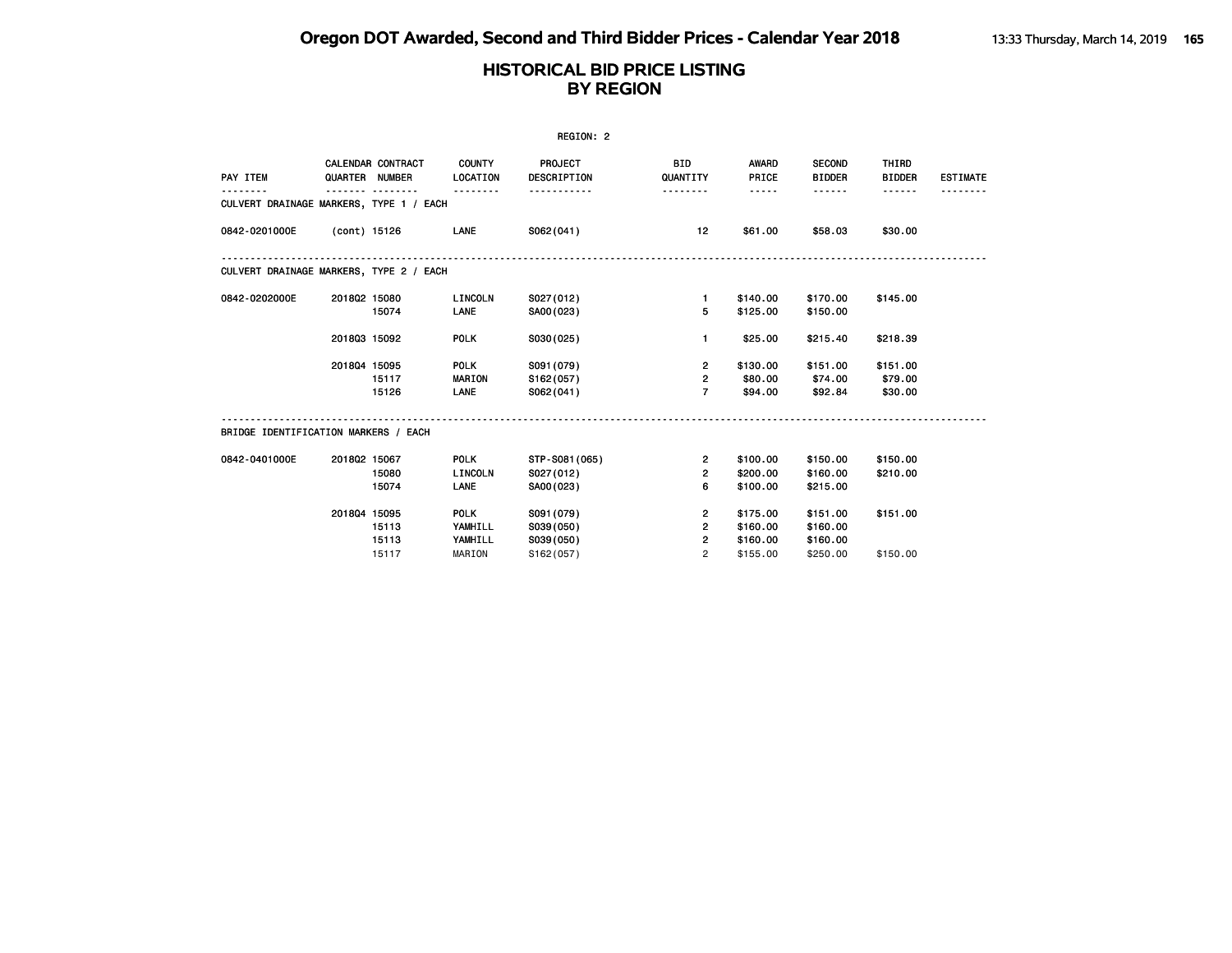|                                          |              |                                     |                                | REGION: 2                                |                        |                                                                                                                           |                                |                        |                 |
|------------------------------------------|--------------|-------------------------------------|--------------------------------|------------------------------------------|------------------------|---------------------------------------------------------------------------------------------------------------------------|--------------------------------|------------------------|-----------------|
| PAY ITEM                                 |              | CALENDAR CONTRACT<br>QUARTER NUMBER | <b>COUNTY</b><br>LOCATION      | <b>PROJECT</b><br>DESCRIPTION            | <b>BID</b><br>QUANTITY | <b>AWARD</b><br>PRICE                                                                                                     | <b>SECOND</b><br><b>BIDDER</b> | THIRD<br><b>BIDDER</b> | <b>ESTIMATE</b> |
| MONO-DIR WHITE TYPE 1 MARKERS / EACH     |              | <u> </u>                            | .                              | -----------                              | <u>.</u>               | $\frac{1}{2} \left( \frac{1}{2} \right) \left( \frac{1}{2} \right) \left( \frac{1}{2} \right) \left( \frac{1}{2} \right)$ | ------                         |                        | <u>.</u>        |
| 0855-0100000E                            | 201803 15085 |                                     | <b>MARION</b>                  | S001 (487)                               | 60                     | \$20.00                                                                                                                   | \$10.00                        |                        |                 |
| MONO-DIR WHITE TYPE 1AR MARKERS / EACH   |              |                                     |                                |                                          |                        |                                                                                                                           |                                |                        |                 |
| 0855-0101000E                            | 201804 15100 | 15114                               | <b>CLATSOP</b><br>LANE         | S009(476)<br>2605 (008)                  | 10<br>150              | \$5.47<br>\$5.00                                                                                                          | \$5.50<br>\$5.45               | \$5.50<br>\$5.25       |                 |
| BI-DIR YELLOW TYPE 1AR MARKERS / EACH    |              |                                     |                                |                                          |                        |                                                                                                                           |                                |                        |                 |
| 0855-0103000E                            | 201801 15036 |                                     | LANE                           | SA00(019)                                | 26                     | \$10.00                                                                                                                   | \$20.00                        |                        |                 |
|                                          | 201802 15074 | 15080                               | <b>LANE</b><br>LINCOLN         | SA00(023)<br>S027(012)                   | 30<br>54               | \$5.75<br>\$4.50                                                                                                          | \$6.00<br>\$4.50               | \$4.75                 |                 |
|                                          | 201803 15091 | 15092                               | <b>LANE</b><br><b>POLK</b>     | S015(033)<br>S030(025)                   | $\overline{4}$<br>45   | \$22.00<br>\$6.50                                                                                                         | \$22.00<br>\$11.97             | \$22.00<br>\$7.50      |                 |
|                                          | 201804 15114 | 15100                               | <b>LANE</b><br><b>CLATSOP</b>  | 2605 (008)<br>S009(476)                  | 203<br>300             | \$6.00<br>\$5.46                                                                                                          | \$6.55<br>\$5.50               | \$6.25<br>\$5.50       |                 |
| MONO-DIR WHITE TYPE 1AR, RECESSED / EACH |              |                                     |                                |                                          |                        |                                                                                                                           |                                |                        |                 |
| 0855-0106000E                            | 201802 15067 | 15074<br>15057                      | <b>POLK</b><br>LANE<br>LANE    | STP-S081(065)<br>SA00(023)<br>S069(021)  | 57<br>80<br>1,920      | \$13.00<br>\$9.10<br>\$11.85                                                                                              | \$11.00<br>\$10.00<br>\$12.00  | \$12.00<br>\$9.00      |                 |
|                                          | 201804 15113 | 15126                               | YAMHILL<br>LANE                | S039(050)<br>S062(041)                   | 25<br>59               | \$12.00<br>\$16.00                                                                                                        | \$9.75<br>\$15.82              | \$32.50                |                 |
| BI-DIR YELLOW TYPE 1AR, RECESSED / EACH  |              |                                     |                                |                                          |                        |                                                                                                                           |                                |                        |                 |
| 0855-0107000E                            | 201802 15071 | 15067<br>15074                      | LINCOLN<br><b>POLK</b><br>LANE | S009(435)<br>STP-S081 (065)<br>SA00(023) | 33<br>508<br>1,370     | \$55.00<br>\$13.00<br>\$9.10                                                                                              | \$11.00<br>\$10.00             | \$12.00                |                 |
|                                          | 201804 15100 |                                     | <b>CLATSOP</b>                 | S009(476)                                | 68                     | \$20.77                                                                                                                   | \$21.00                        | \$15.25                |                 |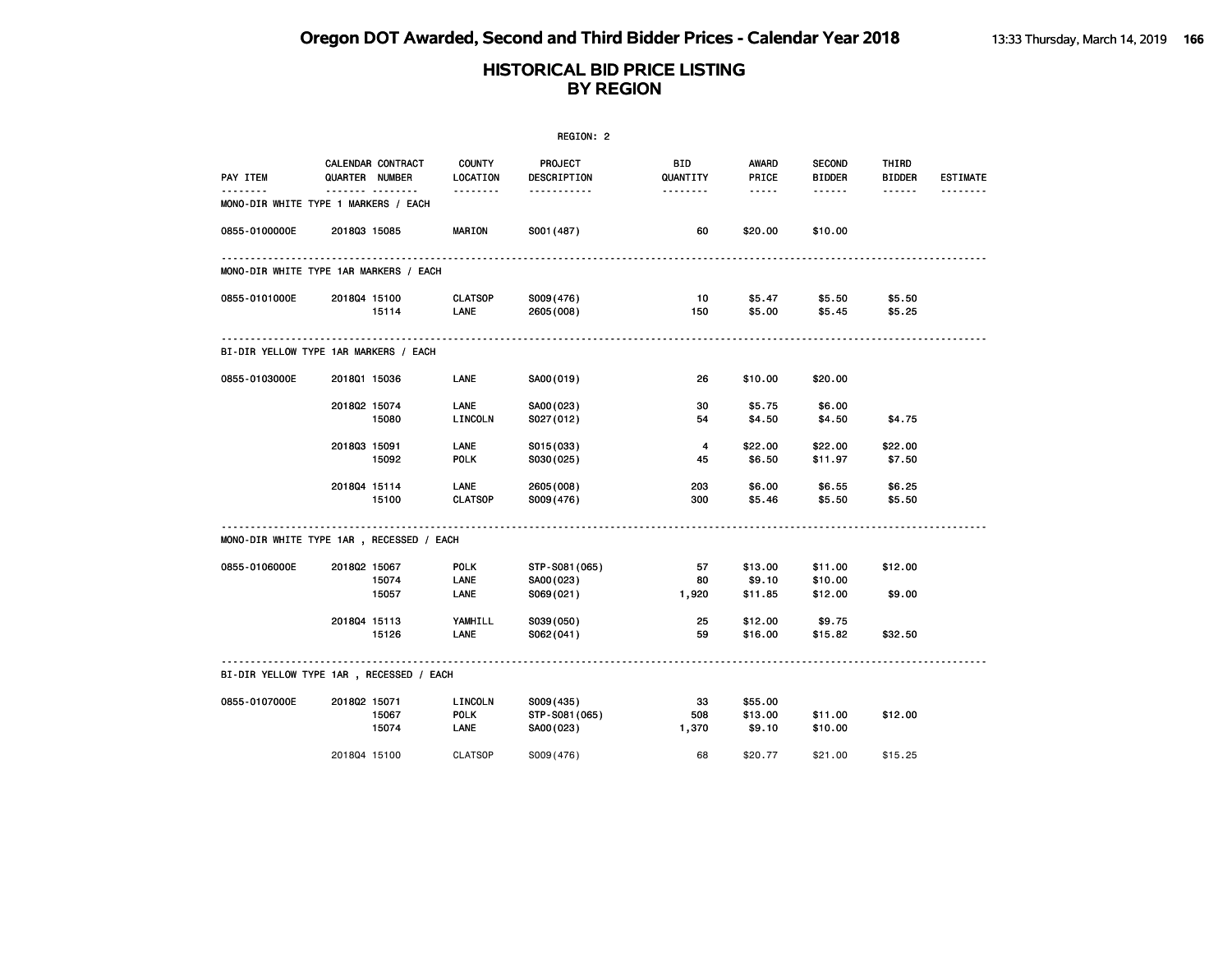|                 |                                                           |                                   | REGION: 2                           |                      |                                    |                                |                        |                 |
|-----------------|-----------------------------------------------------------|-----------------------------------|-------------------------------------|----------------------|------------------------------------|--------------------------------|------------------------|-----------------|
| <b>PAY ITEM</b> | CALENDAR CONTRACT<br>QUARTER NUMBER                       | <b>COUNTY</b><br>LOCATION         | PROJECT<br>DESCRIPTION              | BID<br>QUANTITY      | <b>AWARD</b><br>PRICE              | <b>SECOND</b><br><b>BIDDER</b> | THIRD<br><b>BIDDER</b> | <b>ESTIMATE</b> |
| .               | .<br>BI-DIR YELLOW TYPE 1AR, RECESSED / EACH              | --------                          | -----------                         | --------             | $- - - - -$                        | ------                         | ------                 |                 |
| 0855-0107000E   | (cont) 15126<br>15113                                     | LANE<br>YAMHILL                   | S062(041)<br>S039(050)              | 121<br>680           | \$16.00<br>\$12.00                 | \$15.82<br>\$9.75              | \$32.50                |                 |
|                 |                                                           |                                   | REGION: 2                           |                      |                                    |                                |                        |                 |
| PAY ITEM        | CALENDAR CONTRACT<br>QUARTER NUMBER                       | <b>COUNTY</b><br>LOCATION         | PROJECT<br>DESCRIPTION              | BID<br>QUANTITY      | AWARD<br>PRICE                     | <b>SECOND</b><br><b>BIDDER</b> | THIRD<br><b>BIDDER</b> | <b>ESTIMATE</b> |
|                 | . <sub>.</sub><br>PERM. SURFACE MOUNTED TUBULAR MARKERS / | <u>.</u><br>EACH                  | <u>.</u>                            | <u>.</u>             | $- - - - -$                        | ------                         | ------                 |                 |
| 0856-0101000E   | 201803 15082                                              | <b>CLATSOP</b>                    | 0315 (019)                          | 16                   | \$185.00                           | \$204.07                       | \$200.00               |                 |
|                 |                                                           |                                   | REGION: 2                           |                      |                                    |                                |                        |                 |
| PAY ITEM        | CALENDAR CONTRACT<br>QUARTER NUMBER                       | <b>COUNTY</b><br>LOCATION         | PROJECT<br>DESCRIPTION              | BID<br>QUANTITY      | AWARD<br>PRICE                     | SECOND<br><b>BIDDER</b>        | THIRD<br><b>BIDDER</b> | <b>ESTIMATE</b> |
|                 | . <sub>.</sub><br>CONTINUOUS RUMBLE STRIPS / MILE         | <u>.</u>                          | <u>.</u>                            | .                    | $\sim$ $\sim$ $\sim$ $\sim$ $\sim$ | ------                         | ------                 |                 |
| 0857-0101000L   | 201802 15067<br>15074                                     | <b>POLK</b><br>LANE               | STP-S081 (065)<br>SA00(023)         | 0.40<br>6.30         | \$5,000<br>\$1,075                 | \$2,000<br>\$1,200             | \$5,000                |                 |
|                 | 201803 15092                                              | <b>POLK</b>                       | S030(025)                           | 0.30                 | \$3,150                            | \$26,326                       | \$3,500                |                 |
|                 | 201804 15100<br>15126<br>15113                            | <b>CLATSOP</b><br>LANE<br>YAMHILL | S009(476)<br>S062(041)<br>S039(050) | 0.58<br>0.75<br>2.12 | \$4,372<br>\$5,550<br>\$2,625      | \$4,500<br>\$5,275<br>\$1,450  | \$4,500<br>\$3,100     |                 |
|                 | GAP PATTERN RUMBLE STRIPS / MILE                          |                                   |                                     |                      |                                    |                                |                        |                 |
| 0857-0101500L   | 201802 15067<br>15074                                     | <b>POLK</b><br>LANE               | STP-S081 (065)<br>SA00(023)         | 0.20<br>2.30         | \$5,000<br>\$1,075                 | \$2,000<br>\$1,200             | \$5,000                |                 |
|                 | 201803 15092                                              | <b>POLK</b>                       | S030(025)                           | 0.63                 | \$3,150                            | \$17,950                       | \$3,500                |                 |
|                 | 201804 15126<br>15113                                     | LANE<br>YAMHILL                   | S062(041)<br>S039(050)              | 1.46<br>2.25         | \$3,880<br>\$2,625                 | \$3,692<br>\$1,450             | \$3,100                |                 |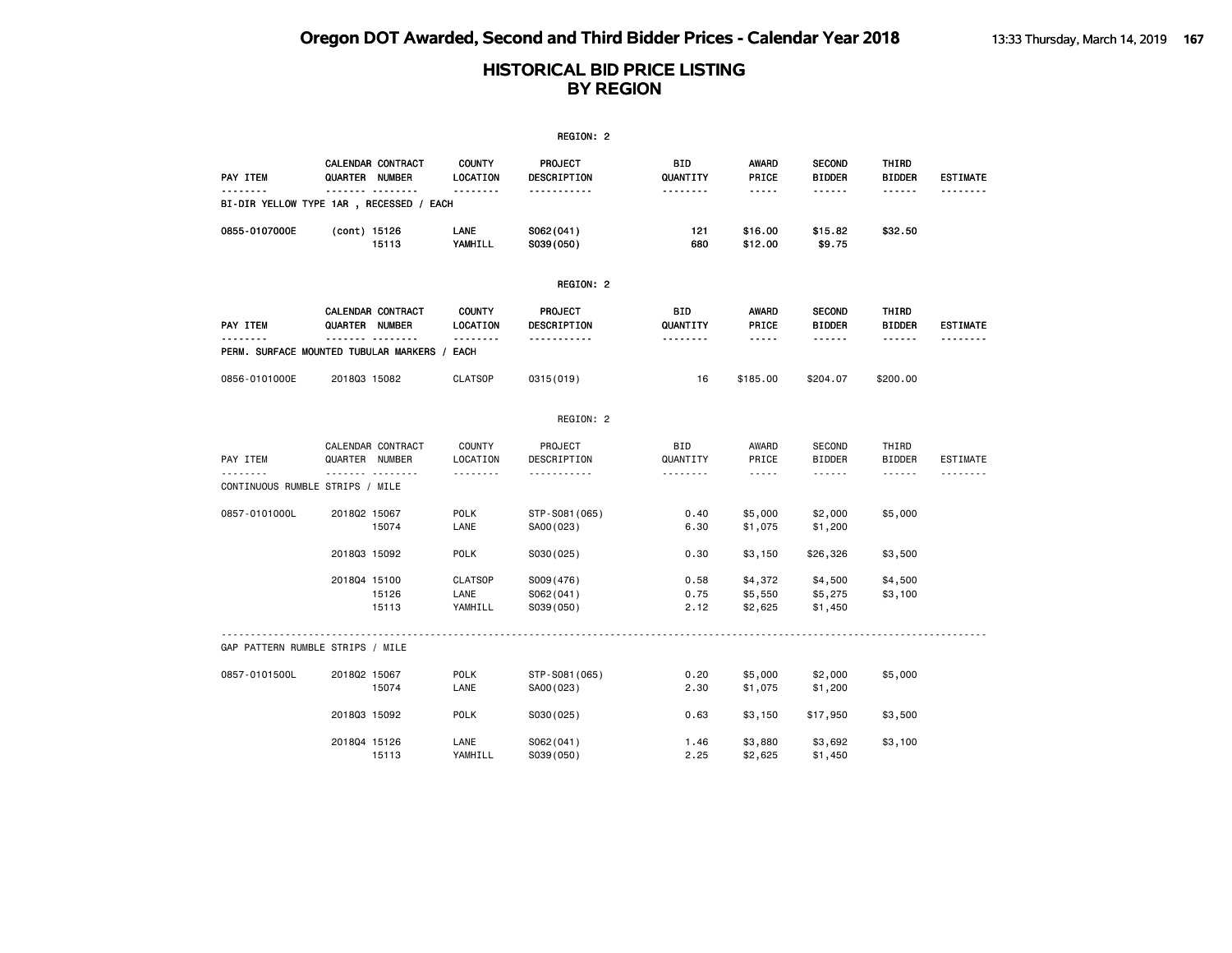| REGION: 2     |                                                           |                                           |                                                      |                                       |                                      |                                      |                            |                             |  |  |
|---------------|-----------------------------------------------------------|-------------------------------------------|------------------------------------------------------|---------------------------------------|--------------------------------------|--------------------------------------|----------------------------|-----------------------------|--|--|
| PAY ITEM      | CALENDAR CONTRACT<br>QUARTER NUMBER                       | <b>COUNTY</b><br>LOCATION                 | PROJECT<br>DESCRIPTION                               | BID<br>QUANTITY                       | <b>AWARD</b><br>PRICE                | <b>SECOND</b><br><b>BIDDER</b>       | THIRD<br><b>BIDDER</b>     | <b>ESTIMATE</b>             |  |  |
| .             | <u> </u><br>LONGITUDINAL PAVEMENT MARKINGS - PAINT / FOOT | .                                         | <u>.</u>                                             | <u>.</u>                              | $- - - - -$                          | ------                               | ------                     |                             |  |  |
| 0860-0200000F | 201801 15044                                              | YAMHILL                                   | C071 (020)                                           | 4,800                                 | \$0.42                               | \$0.42                               | \$0.42                     |                             |  |  |
|               | 201802 15080                                              | LINCOLN                                   | S027(012)                                            | 4,228                                 | \$0.85                               | \$0.85                               | \$0.90                     |                             |  |  |
|               | 201803 15091<br>15086                                     | LANE<br>LANE                              | S015(033)<br>S018(050)                               | 570<br>2,200                          | \$4.50<br>\$2.50                     | \$4.50<br>\$1.11                     | \$4.50<br>\$0.81           |                             |  |  |
|               | 201804 15117                                              | MARION                                    | S162(057)                                            | 3,850                                 | \$0.60                               | \$0.58                               | \$0.60                     |                             |  |  |
|               |                                                           |                                           | REGION: 2                                            |                                       |                                      |                                      |                            |                             |  |  |
| PAY ITEM<br>. | CALENDAR CONTRACT<br>QUARTER NUMBER<br>.                  | <b>COUNTY</b><br>LOCATION                 | PROJECT<br>DESCRIPTION<br><u>.</u>                   | BID<br>QUANTITY<br>.                  | AWARD<br>PRICE<br>$- - - - -$        | <b>SECOND</b><br><b>BIDDER</b><br>.  | THIRD<br><b>BIDDER</b>     | <b>ESTIMATE</b><br><u>.</u> |  |  |
|               | THERMOPLASTIC, EXTRUDED, SURFACE, PROF / FOOT             | .                                         |                                                      |                                       |                                      |                                      | ------                     |                             |  |  |
| 0865-0116600F | 201802 15077                                              | LANE                                      | S227 (018)                                           | 57,100                                | \$1.07                               | \$1.07                               | \$1.10                     |                             |  |  |
|               | THERMOPLASTIC, EXTRUDED, SURFACE, N-PROF / FOOT           |                                           |                                                      |                                       |                                      |                                      |                            |                             |  |  |
| 0865-0116610F | 201802 15071<br>15067<br>15074<br>15057                   | LINCOLN<br><b>POLK</b><br>LANE<br>LANE    | S009(435)<br>STP-S081(065)<br>SA00(023)<br>S069(021) | 4,300<br>50,122<br>131,200<br>211,500 | \$1.55<br>\$1.00<br>\$0.84<br>\$0.75 | \$0.90<br>\$0.90<br>\$0.75           | \$1,00<br>\$0.70           |                             |  |  |
|               | 201803 15092                                              | <b>POLK</b>                               | S030(025)                                            | 4,150                                 | \$1.55                               | \$2.21                               | \$1.75                     |                             |  |  |
|               | 201804 15095<br>15114<br>15113<br>15100                   | POLK<br>LANE<br>YAMHILL<br><b>CLATSOP</b> | S091 (079)<br>2605 (008)<br>S039(050)<br>S009(476)   | 14,973<br>18,362<br>47,250<br>54,000  | \$1.10<br>\$0.89<br>\$0.85<br>\$0.90 | \$1.05<br>\$0.97<br>\$0.82<br>\$0.90 | \$1.10<br>\$1.00<br>\$0.84 |                             |  |  |
|               | THERMOPL, EXTR OR SPRAY, SURF, N-PROF / FOOT              |                                           |                                                      |                                       |                                      |                                      |                            |                             |  |  |
| 0865-0160000F | 201801 15036                                              | LANE                                      | SA00(019)                                            | 4,181                                 | \$1.20                               | \$1.00                               |                            |                             |  |  |
|               | 201803 15082<br>15085                                     | <b>CLATSOP</b><br>MARION                  | 0315 (019)<br>S001 (487)                             | 581<br>3,600                          | \$3.25<br>\$3.75                     | \$3.50<br>\$5.25                     | \$3.15                     |                             |  |  |
|               | THERMOPLASTIC, WET, SURF, NON-PROF / FOOT                 |                                           |                                                      |                                       |                                      |                                      |                            |                             |  |  |
| 0865-0205000F | 201804 15126                                              | LANE                                      | S062(041)                                            | 18,833                                | \$1.50                               | \$1.42                               | \$2.08                     |                             |  |  |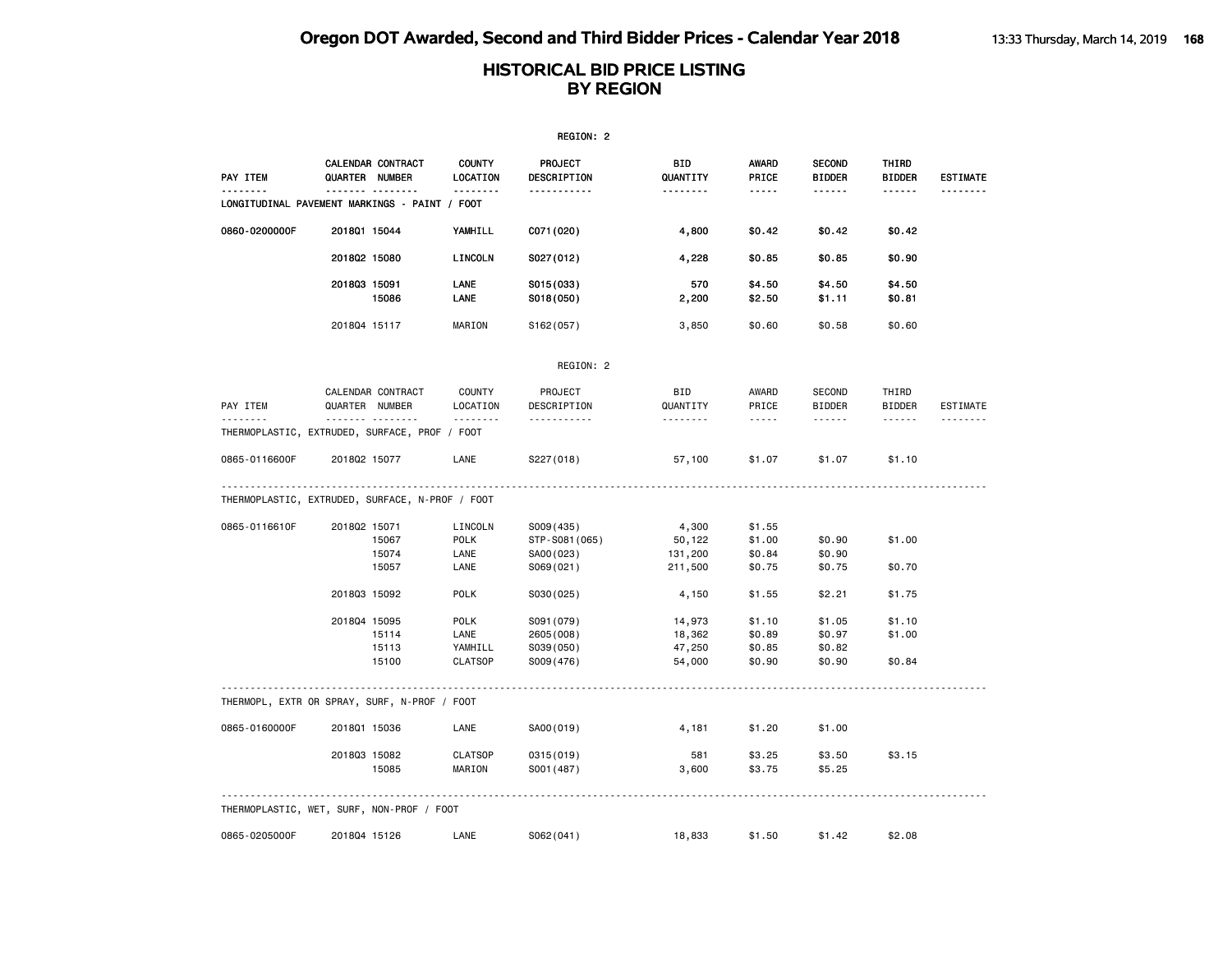|                                                         |              |                                     |                           | REGION: 2              |                        |                                                                                                                                                      |                                |                        |                 |
|---------------------------------------------------------|--------------|-------------------------------------|---------------------------|------------------------|------------------------|------------------------------------------------------------------------------------------------------------------------------------------------------|--------------------------------|------------------------|-----------------|
| PAY ITEM                                                |              | CALENDAR CONTRACT<br>QUARTER NUMBER | <b>COUNTY</b><br>LOCATION | PROJECT<br>DESCRIPTION | <b>BID</b><br>QUANTITY | <b>AWARD</b><br>PRICE                                                                                                                                | <b>SECOND</b><br><b>BIDDER</b> | THIRD<br><b>BIDDER</b> | <b>ESTIMATE</b> |
| $- - - - - - - -$<br>PVMT LEGEND, TYPE B: ARROWS / EACH |              | .                                   | <u> - - - - - - -</u>     | -----------            | <u> - - - - - - -</u>  | $\frac{1}{2} \left( \frac{1}{2} \right) \left( \frac{1}{2} \right) \left( \frac{1}{2} \right) \left( \frac{1}{2} \right) \left( \frac{1}{2} \right)$ | ------                         | ------                 | <u>.</u>        |
| 0867-0103000E                                           |              | 201802 15074                        | LANE                      | SA00(023)              | 17                     | \$245.00                                                                                                                                             | \$260.00                       |                        |                 |
| PVMT LEGEND, TYPE AB: ARROWS / EACH                     |              |                                     |                           |                        |                        |                                                                                                                                                      |                                |                        |                 |
| 0867-0103500E                                           | 201801 15036 |                                     | <b>LANE</b>               | SA00(019)              | 4                      | \$480.00                                                                                                                                             | \$400.00                       |                        |                 |
|                                                         | 201802 15071 |                                     | LINCOLN                   | S009(435)              | $\overline{2}$         | \$889.01                                                                                                                                             |                                |                        |                 |
|                                                         |              | 15077                               | LANE                      | S227(018)              | 3                      | \$500.00                                                                                                                                             | \$485.00                       | \$500.00               |                 |
|                                                         |              | 15067                               | POLK                      | STP-S081(065)          | 43                     | \$300.00                                                                                                                                             | \$250.00                       | \$300.00               |                 |
|                                                         | 201804 15126 |                                     | LANE                      | S062(041)              | 3                      | \$333                                                                                                                                                | \$316                          | \$1,000                |                 |
|                                                         |              | 15113                               | YAMHILL                   | S039(050)              | 6                      | \$255.00                                                                                                                                             | \$285.00                       |                        |                 |
|                                                         |              | 15100                               | CLATSOP                   | S009(476)              | 8                      | \$267.76                                                                                                                                             | \$270.00                       | \$285.00               |                 |
|                                                         |              | 15114                               | LANE                      | 2605 (008)             | 35                     | \$255.00                                                                                                                                             | \$280.00                       | \$275.00               |                 |
| PVMT LEGEND, TYPE B-HS: "SCHOOL" LARGE / EACH           |              |                                     |                           |                        |                        |                                                                                                                                                      |                                |                        |                 |
| 0867-0115100E 2018Q2 15067                              |              |                                     | <b>POLK</b>               | STP-S081(065)          |                        | 2 \$1,000                                                                                                                                            | \$620                          | \$700                  |                 |
| PVMT LEGEND, TYPE B-HS: R/R XING / EACH                 |              |                                     |                           |                        |                        |                                                                                                                                                      |                                |                        |                 |
| 0867-0119200E                                           | 201803 15082 |                                     | CLATSOP 0315 (019)        |                        | $\sim$ 1               | \$1,650                                                                                                                                              | \$1,800                        | \$2,000                |                 |
| PVMT LEGEND, TYPE AB: R/R XING / EACH                   |              |                                     |                           |                        |                        |                                                                                                                                                      |                                |                        |                 |
| 0867-0119400E 2018Q4 15113                              |              |                                     | YAMHILL S039(050)         |                        | $2^{\circ}$            | \$1,250                                                                                                                                              | \$975                          |                        |                 |
| PVMT LEGEND, TYPE B-HS: BIKE LANE / EACH                |              |                                     |                           |                        |                        |                                                                                                                                                      |                                |                        |                 |
| 0867-0131000E                                           | 201801 15036 |                                     | <b>LANE</b>               | SA00(019)              | $\blacksquare$         | \$250.00                                                                                                                                             | \$200.00                       |                        |                 |
|                                                         | 201802 15067 |                                     | <b>POLK</b>               | STP-S081(065)          | 17                     | \$300.00                                                                                                                                             | \$250.00                       | \$300.00               |                 |
|                                                         | 201804 15114 |                                     | LANE                      | 2605 (008)             | 13                     | \$275.00                                                                                                                                             | \$300.00                       | \$280.00               |                 |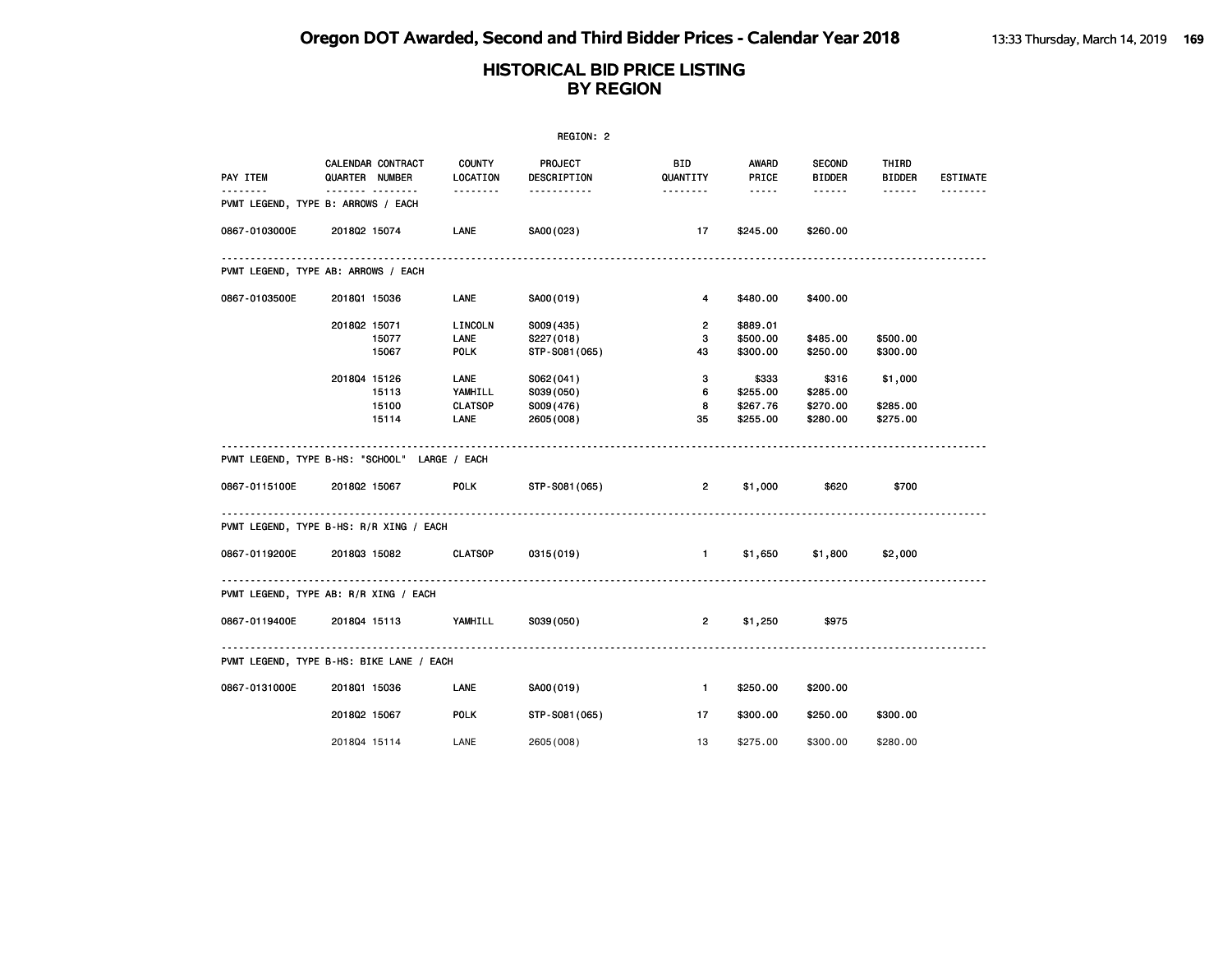|                                                 |                |                   |                                | REGION: 2                            |                        |                                    |                                |                               |                 |
|-------------------------------------------------|----------------|-------------------|--------------------------------|--------------------------------------|------------------------|------------------------------------|--------------------------------|-------------------------------|-----------------|
| PAY ITEM                                        | QUARTER NUMBER | CALENDAR CONTRACT | <b>COUNTY</b><br>LOCATION      | <b>PROJECT</b><br>DESCRIPTION        | <b>BID</b><br>QUANTITY | <b>AWARD</b><br>PRICE              | <b>SECOND</b><br><b>BIDDER</b> | <b>THIRD</b><br><b>BIDDER</b> | <b>ESTIMATE</b> |
| PAVEMENT BAR, TYPE B / SQFT                     | <b>.</b>       |                   | .                              | .                                    | --------               | -----                              | .                              | $\cdots\cdots\cdots$          | .               |
| 0867-0145000J                                   | 201802 15074   |                   | LANE                           | SA00(023)                            | 330                    | \$9.75                             | \$10.50                        |                               |                 |
| PAVEMENT BAR, TYPE B-HS / SQFT                  |                |                   |                                |                                      |                        |                                    |                                |                               |                 |
| 0867-0145100J                                   | 201801 15036   |                   | LANE                           | SA00(019)                            | 768                    | \$9.50                             | \$10.00                        |                               |                 |
|                                                 | 201802 15080   | 15067             | LINCOLN<br><b>POLK</b>         | S027(012)<br>STP-S081 (065)          | 24<br>2,012            | \$12.25<br>\$12.00                 | \$12.25<br>\$9.00              | \$12.50<br>\$10.00            |                 |
|                                                 | 201803 15082   |                   | <b>CLATSOP</b>                 | 0315(019)                            | 414                    | \$12.30                            | \$14.00                        | \$14.00                       |                 |
|                                                 | 201804 15100   | 15114             | <b>CLATSOP</b><br>LANE         | S009(476)<br>2605 (008)              | 110<br>2,550           | \$8.85<br>\$7.65                   | \$9.00<br>\$8.35               | \$13.50<br>\$7.70             |                 |
| PAVEMENT BAR: TYPE AB / SQFT                    |                |                   |                                |                                      |                        |                                    |                                |                               |                 |
| 0867-0145500J                                   | 201803 15092   |                   | <b>POLK</b>                    | S030(025)                            | 28                     | \$12.25                            | \$17.95                        | \$14.00                       |                 |
|                                                 | 201804 15126   | 15095<br>15113    | LANE<br><b>POLK</b><br>YAMHILL | S062(041)<br>S091 (079)<br>S039(050) | 27<br>74<br>170        | \$11.00<br>\$12.00<br>\$9.50       | \$10.55<br>\$8.00<br>\$10.85   | \$12.50<br>\$12.00            |                 |
| PVMNT LEGEND, TYPE B-HS: "XING" / EACH          |                |                   |                                |                                      |                        |                                    |                                |                               |                 |
| 0867-0153100E                                   | 201802 15067   |                   | <b>POLK</b>                    | STP-S081 (065)                       | $\overline{2}$         | \$650.00                           | \$390.00                       | \$600.00                      |                 |
| PAVEMENT LEGEND, TYPE ______ : _____ / EACH     |                |                   |                                |                                      |                        |                                    |                                |                               |                 |
| 0867-0174000E                                   | 201804 15114   |                   | LANE                           | 2605 (008)                           | $\mathbf{1}$           | \$355.00                           | \$388.00                       | \$360.00                      |                 |
|                                                 |                |                   |                                | REGION: 2                            |                        |                                    |                                |                               |                 |
| PAY ITEM                                        | QUARTER NUMBER | CALENDAR CONTRACT | COUNTY<br>LOCATION             | PROJECT<br>DESCRIPTION               | BID<br>QUANTITY        | AWARD<br>PRICE                     | SECOND<br><b>BIDDER</b>        | THIRD<br><b>BIDDER</b>        | ESTIMATE        |
| <u>.</u><br>CROSSWALK CLOSURE BARRICADES / EACH |                |                   | .                              | .                                    | <u>.</u>               | $\sim$ $\sim$ $\sim$ $\sim$ $\sim$ | ------                         |                               | <u>.</u>        |
| 0902-0100000E                                   | 201801 15036   |                   | LANE                           | SA00(019)                            | $\overline{2}$         | \$500,00                           | \$400.00                       |                               |                 |
|                                                 | 201803 15082   |                   | <b>CLATSOP</b>                 | 0315 (019)                           | 2                      | \$855                              | \$900                          | \$1,000                       |                 |
|                                                 | 201804 15114   |                   | LANE                           | 2605 (008)                           | 17                     | \$635.00                           | \$540.00                       | \$500.00                      |                 |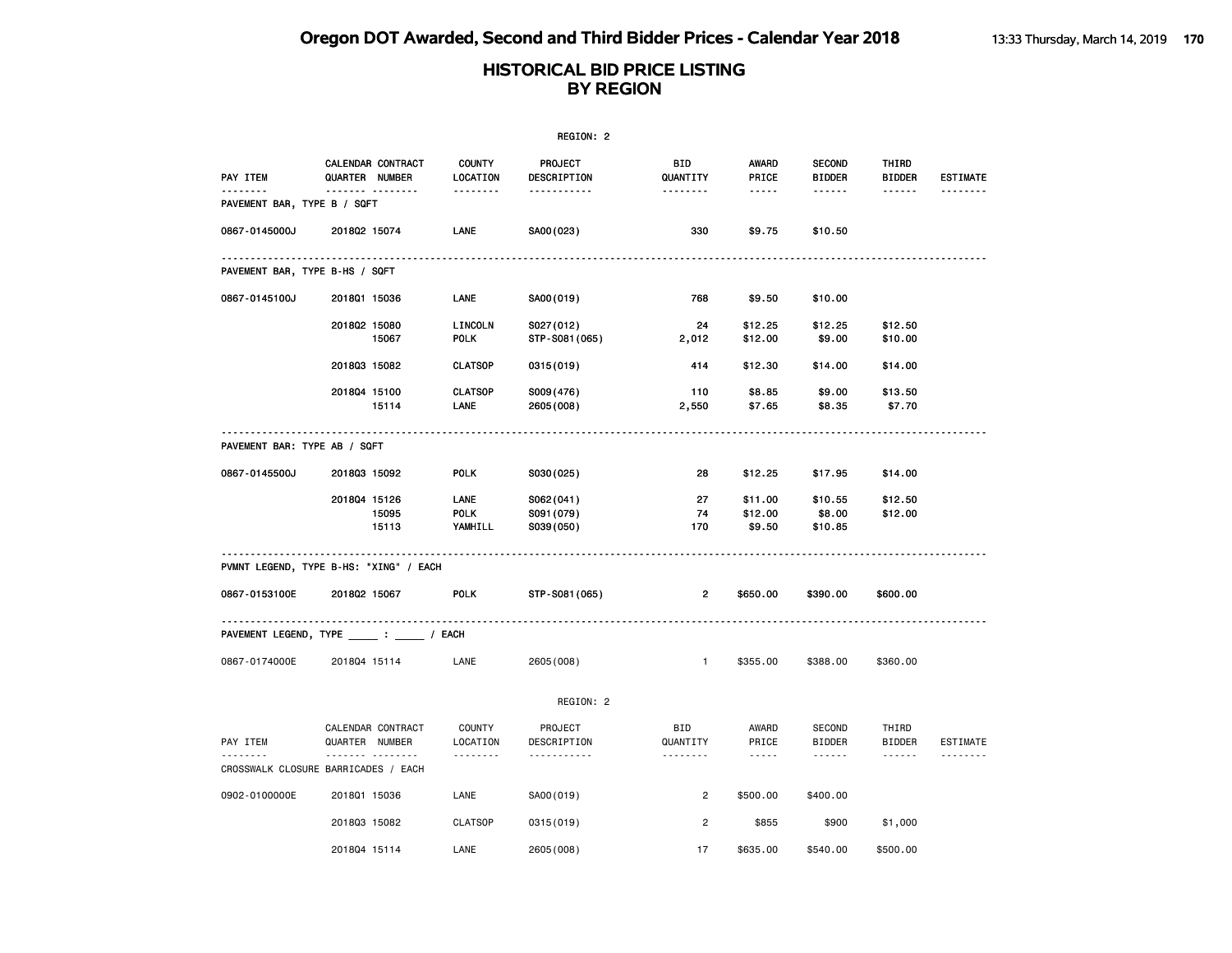| REGION: 2                    |                |                         |                                       |                                                    |                           |                                          |                                          |                                          |                 |  |
|------------------------------|----------------|-------------------------|---------------------------------------|----------------------------------------------------|---------------------------|------------------------------------------|------------------------------------------|------------------------------------------|-----------------|--|
| PAY ITEM                     | QUARTER NUMBER | CALENDAR CONTRACT       | <b>COUNTY</b><br>LOCATION             | PROJECT<br>DESCRIPTION                             | <b>BID</b><br>QUANTITY    | <b>AWARD</b><br>PRICE                    | <b>SECOND</b><br><b>BIDDER</b>           | THIRD<br><b>BIDDER</b>                   | <b>ESTIMATE</b> |  |
| WOOD SIGN POSTS / FBM        |                |                         | .                                     | .                                                  | <u>.</u>                  | -----                                    | ------                                   | ------                                   |                 |  |
| 0910-0100000K                | 201804 15114   |                         | LANE                                  | 2605 (008)                                         | 90                        | \$8.50                                   | \$6.50                                   | \$6.00                                   |                 |  |
|                              |                |                         |                                       | REGION: 2                                          |                           |                                          |                                          |                                          |                 |  |
| PAY ITEM                     | QUARTER NUMBER | CALENDAR CONTRACT       | COUNTY<br>LOCATION                    | PROJECT<br>DESCRIPTION                             | <b>BID</b><br>QUANTITY    | AWARD<br>PRICE                           | SECOND<br><b>BIDDER</b>                  | THIRD<br><b>BIDDER</b>                   | <b>ESTIMATE</b> |  |
| SIGN SUPPORT FOOTINGS / CUYD |                |                         |                                       |                                                    |                           | -----                                    | ------                                   | ------                                   |                 |  |
| 0920-0100000A                | 201801 15036   |                         | LANE                                  | SA00(019)                                          | 0.90                      | \$3,778                                  | \$3,333                                  |                                          |                 |  |
|                              | 201802 15080   | 15067<br>15074          | LINCOLN<br>POLK<br>LANE               | S027(012)<br>STP-S081 (065)<br>SA00(023)           | 0.27<br>10<br>18          | \$4,444<br>\$2,700<br>\$2,389            | \$3,333<br>\$1,100<br>\$2,000            | \$4,630<br>\$1,400                       |                 |  |
|                              | 201803 15082   | 15092                   | <b>CLATSOP</b><br>POLK                | 0315(019)<br>S030(025)                             | 0.90<br>1.10              | \$4,456<br>\$2,491                       | \$4,722<br>\$2,981                       | \$5,556<br>\$3,022                       |                 |  |
|                              | 201804 15117   | 15126<br>15095<br>15114 | MARION<br>LANE<br><b>POLK</b><br>LANE | S162(057)<br>S062(041)<br>S091 (079)<br>2605 (008) | 0.20<br>0.90<br>2.25<br>5 | \$2,625<br>\$1,556<br>\$1,800<br>\$1,720 | \$3,200<br>\$7,619<br>\$1,556<br>\$2,026 | \$2,625<br>\$2,444<br>\$1,556<br>\$1,860 |                 |  |
|                              |                | 15113                   | YAMHILL                               | S039(050)                                          | 8,40                      | \$1,815                                  | \$1,089                                  |                                          |                 |  |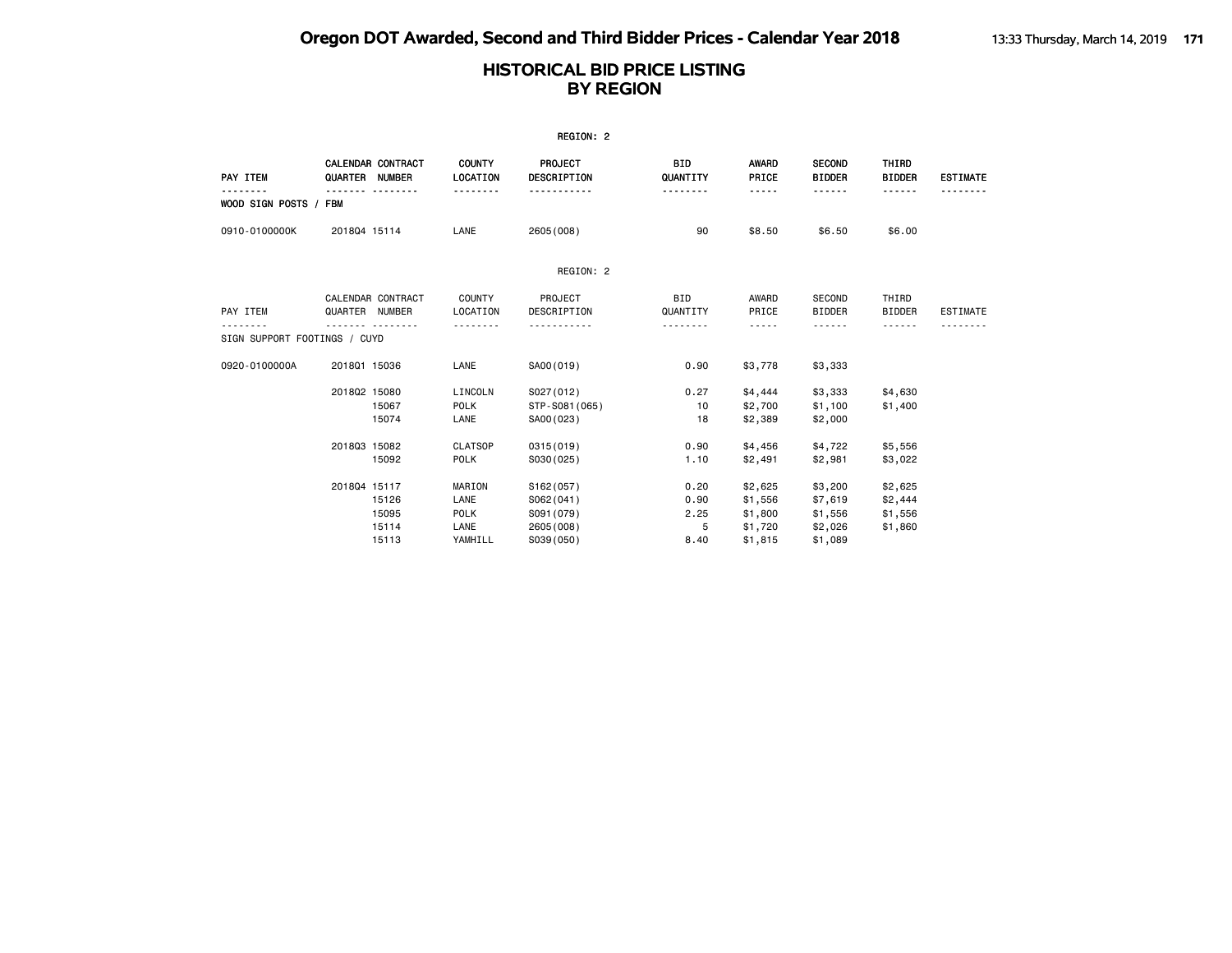|                              |                                              |                                | REGION: 2                               |                       |                            |                                |                        |                 |
|------------------------------|----------------------------------------------|--------------------------------|-----------------------------------------|-----------------------|----------------------------|--------------------------------|------------------------|-----------------|
| PAY ITEM                     | <b>CALENDAR CONTRACT</b><br>QUARTER NUMBER   | <b>COUNTY</b><br>LOCATION      | PROJECT<br>DESCRIPTION                  | BID<br>QUANTITY       | AWARD<br>PRICE             | <b>SECOND</b><br><b>BIDDER</b> | THIRD<br><b>BIDDER</b> | <b>ESTIMATE</b> |
| BRIDGE STRUCTURE MOUNTS / LB | .                                            | <u>.</u>                       | <u>.</u>                                | 1.1.1.1.1.1.1         | $\cdots \cdots$            | ------                         | $- - - - - -$          | --------        |
| 0930-0105000A                | 201802 15077                                 | LANE                           | S227(018)                               | 400                   | \$30.00                    | \$25.00                        | \$37.50                |                 |
| SIGNAL POLE MOUNTS / LB      |                                              |                                |                                         |                       |                            |                                |                        |                 |
| 0930-0107000A                | 201801 15036                                 | LANE                           | SA00(019)                               | 151                   | \$19.87                    | \$13.25                        |                        |                 |
|                              | 2018Q2 15067                                 | <b>POLK</b>                    | STP-S081(065)                           | 1,400                 | \$14.29                    | \$16.43                        | \$14.29                |                 |
| SECONDARY SIGN MOUNTS / LB   |                                              |                                |                                         |                       |                            |                                |                        |                 |
| 0930-0110000A                | 201802 15067                                 | <b>POLK</b>                    | STP-S081(065)                           | 81                    | \$12.35                    | \$12.35                        | \$18.52                |                 |
|                              | 201804 15113                                 | YAMHILL                        | S039(050)                               | 117.20                | \$25.17                    | \$18.17                        |                        |                 |
|                              | TRIANG BASE BRKWY SIGN SUPP / LB             |                                |                                         |                       |                            |                                |                        |                 |
| 0930-0112000A                | 2018Q2 15067<br>15074                        | <b>POLK</b><br>LANE            | STP-S081 (065)<br>SA00(023)             | 1,540<br>2,900        | \$11.04<br>\$5.86          | \$9.74<br>\$11.03              | \$8.44                 |                 |
|                              | 201803 15092                                 | <b>POLK</b>                    | S030(025)                               | 356.40                | \$9.40                     | \$11.25                        | \$11.40                |                 |
|                              | 201804 15095<br>15113                        | <b>POLK</b><br>YAMHILL         | S091 (079)<br>S039(050)                 | 297.10<br>1,394       | \$20.20<br>\$11.48         | \$18.51<br>\$11.55             | \$18.51                |                 |
|                              | PERF STEEL SQR TUBE SLIP BASE SIGN SUPP / LB |                                |                                         |                       |                            |                                |                        |                 |
| 0930-0114000A                | 201801 15036                                 | LANE                           | SA00(019)                               | 592                   | \$3.38                     | \$2.53                         |                        |                 |
|                              | 2018Q2 15080<br>15074<br>15067               | LINCOLN<br>LANE<br><b>POLK</b> | S027(012)<br>SA00(023)<br>STP-S081(065) | 354<br>4,600<br>5,615 | \$5.08<br>\$3.48<br>\$4.45 | \$5.37<br>\$3.70<br>\$5.34     | \$5.23<br>\$3.92       |                 |
|                              | 201803 15092                                 | <b>POLK</b>                    | S030(025)                               | 100.10                | \$5.99                     | \$7.17                         | \$7.26                 |                 |
|                              | 201804 15095                                 | <b>POLK</b>                    | S091 (079)                              | 296.20                | \$5.06                     | \$4.47                         | \$4.47                 |                 |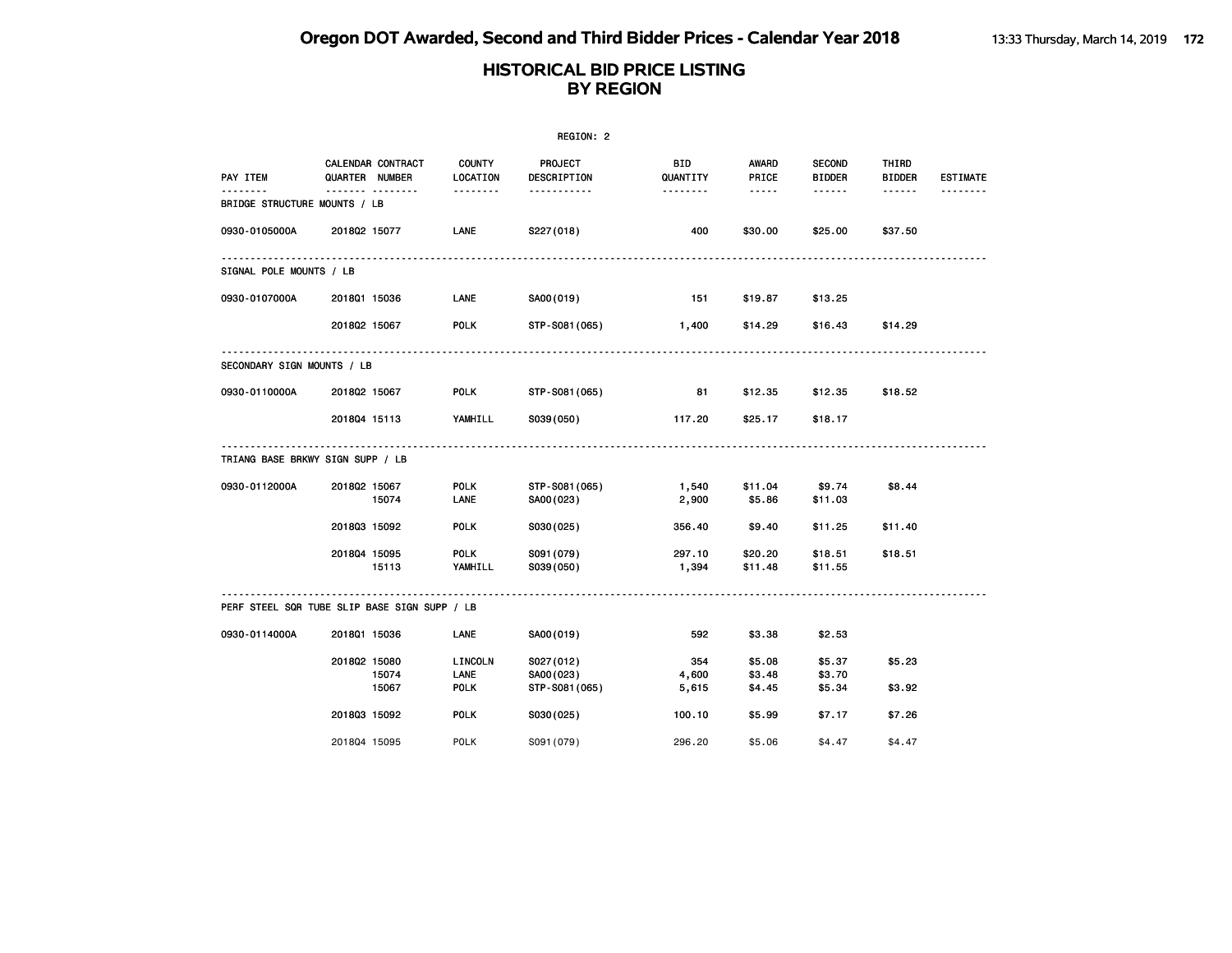|                                               |                |                          |                                                 | REGION: 2                                         |                                |                                      |                                      |                            |                 |
|-----------------------------------------------|----------------|--------------------------|-------------------------------------------------|---------------------------------------------------|--------------------------------|--------------------------------------|--------------------------------------|----------------------------|-----------------|
| PAY ITEM                                      | QUARTER NUMBER | <b>CALENDAR CONTRACT</b> | <b>COUNTY</b><br>LOCATION                       | <b>PROJECT</b><br>DESCRIPTION                     | BID<br>QUANTITY                | <b>AWARD</b><br>PRICE<br>-----       | <b>SECOND</b><br><b>BIDDER</b>       | THIRD<br><b>BIDDER</b>     | <b>ESTIMATE</b> |
| PERF STEEL SQR TUBE SLIP BASE SIGN SUPP / LB  |                |                          |                                                 |                                                   |                                |                                      |                                      |                            |                 |
| 0930-0114000A                                 | (cont) 15126   | 15114<br>15113           | LANE<br>LANE<br>YAMHILL                         | S062(041)<br>2605 (008)<br>S039(050)              | 735<br>1,100<br>3,204          | \$5.82<br>\$5.27<br>\$4.99           | \$4.13<br>\$3.86<br>\$3.96           | \$4.76<br>\$3.55           |                 |
| PERF STEEL SQR TUBE ANCHOR SIGN SUPPORTS / LB |                |                          |                                                 |                                                   |                                |                                      |                                      |                            |                 |
| 0930-0117000A                                 | 201801 15036   |                          | LANE                                            | SA00(019)                                         | 476                            | \$2.63                               | \$2.10                               |                            |                 |
|                                               | 201802 15074   |                          | LANE                                            | SA00(023)                                         | 2,200                          | \$2.73                               | \$3.41                               |                            |                 |
|                                               | 201803 15092   | 15082                    | <b>POLK</b><br><b>CLATSOP</b>                   | S030(025)<br>0315 (019)                           | 68.10<br>800                   | \$5.87<br>\$3.75                     | \$7.03<br>\$4.00                     | \$7.12<br>\$5.00           |                 |
|                                               | 201804 15117   | 15095<br>15126<br>15113  | <b>MARION</b><br><b>POLK</b><br>LANE<br>YAMHILL | S162(057)<br>S091 (079)<br>SO62(041)<br>S039(050) | 123.70<br>263<br>331<br>553.40 | \$4.45<br>\$3.80<br>\$4.23<br>\$4.07 | \$8.08<br>\$3.23<br>\$3.51<br>\$3.43 | \$4.45<br>\$3.23<br>\$4.38 |                 |
|                                               |                | 15114                    | LANE                                            | 2605 (008)                                        | 2,100                          | \$4.52                               | \$2.60                               | \$2.38                     |                 |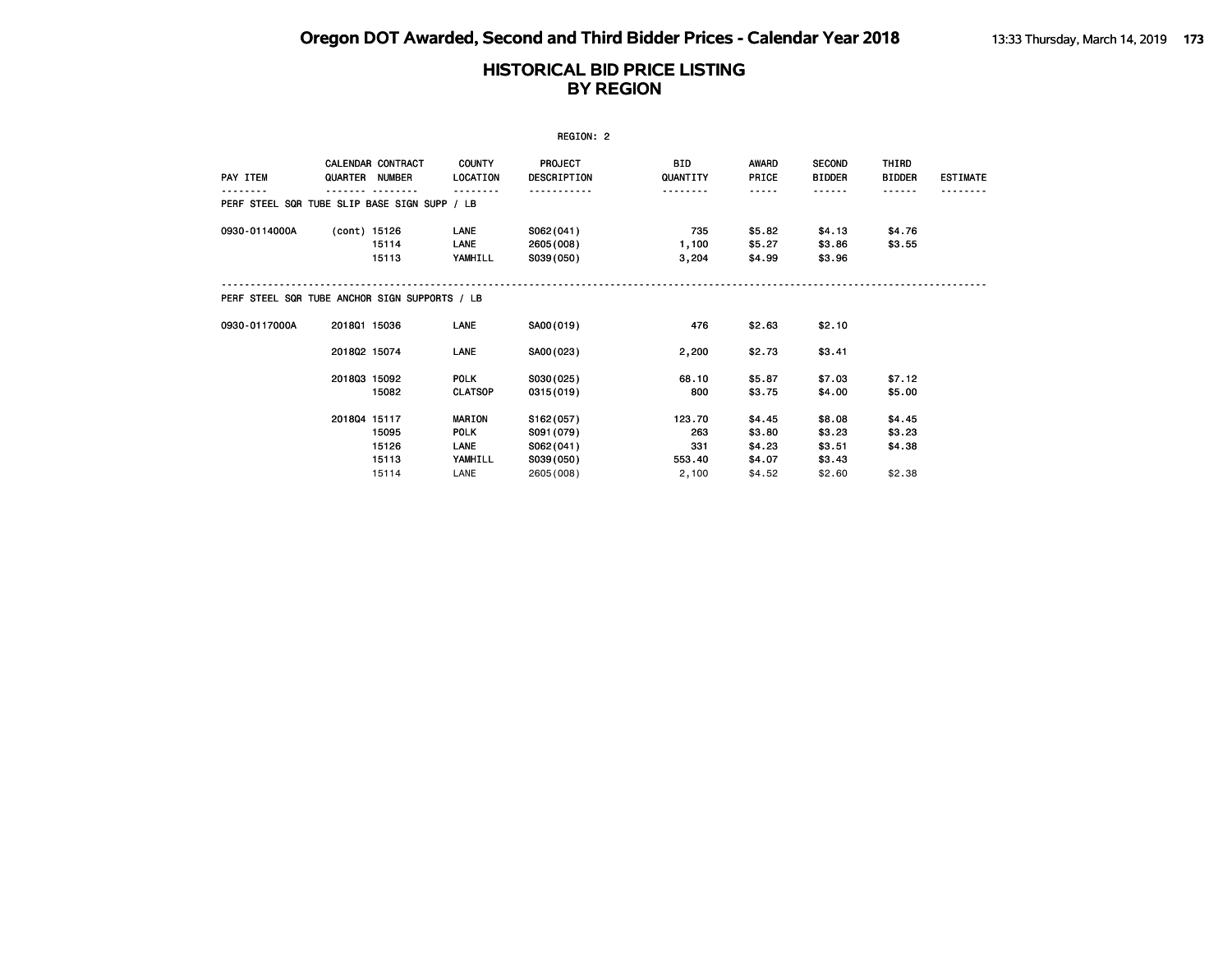|                                                 |                                     |                       | REGION: 2              |                       |                                                                                                               |                                |                        |                 |
|-------------------------------------------------|-------------------------------------|-----------------------|------------------------|-----------------------|---------------------------------------------------------------------------------------------------------------|--------------------------------|------------------------|-----------------|
| PAY ITEM                                        | CALENDAR CONTRACT<br>QUARTER NUMBER | COUNTY<br>LOCATION    | PROJECT<br>DESCRIPTION | BID<br>QUANTITY       | AWARD<br>PRICE                                                                                                | <b>SECOND</b><br><b>BIDDER</b> | THIRD<br><b>BIDDER</b> | <b>ESTIMATE</b> |
| SIGNS, STANDARD SHEETING, EXTRUDED AL / SQFT    | <u></u>                             | <u> - - - - - - -</u> | -----------            | <u> - - - - - - -</u> | $\frac{1}{2} \frac{1}{2} \frac{1}{2} \frac{1}{2} \frac{1}{2} \frac{1}{2} \frac{1}{2} \frac{1}{2} \frac{1}{2}$ | ------                         | ------                 |                 |
| 0940-0201000J                                   | 201802 15067                        | POLK                  | STP-S081(065)          | 191                   | \$35.00                                                                                                       | \$39.00                        | \$25.00                |                 |
|                                                 | 15074                               | LANE                  | SA00(023)              | 300                   | \$24.00                                                                                                       | \$32.00                        |                        |                 |
|                                                 | 201803 15092                        | <b>POLK</b>           | S030(025)              | 29.30                 | \$27.50                                                                                                       | \$32.91                        | \$33.00                |                 |
|                                                 | 201804 15095                        | <b>POLK</b>           | S091 (079)             | 40.50                 | \$35.00                                                                                                       | \$29.00                        | \$29.00                |                 |
|                                                 | 15113                               | YAMHILL               | S039(050)              | 160                   | \$32.00                                                                                                       | \$28.00                        |                        |                 |
| SIGNS, STANDARD SHEETING, SHEET ALUMINUM / SQFT |                                     |                       |                        |                       |                                                                                                               |                                |                        |                 |
|                                                 |                                     |                       |                        |                       |                                                                                                               |                                |                        |                 |
| 0940-0202000J                                   | 201801 15044<br>15036               | YAMHILL<br>LANE       | C071 (020)             | 12<br>359             | \$13.00<br>\$15.00                                                                                            | \$19.00                        | \$13.00                |                 |
|                                                 |                                     |                       | SA00(019)              |                       |                                                                                                               | \$19.00                        |                        |                 |
|                                                 | 201802 15080                        | LINCOLN               | S027(012)              | 40.50                 | \$25.00                                                                                                       | \$19.00                        | \$26.00                |                 |
|                                                 | 15067                               | POLK                  | STP-S081(065)          | 594                   | \$35.00                                                                                                       | \$23.00                        | \$15.00                |                 |
|                                                 | 15074                               | LANE                  | SA00(023)              | 800                   | \$19.00                                                                                                       | \$22.00                        |                        |                 |
|                                                 | 201803 15092                        | <b>POLK</b>           | S030(025)              | 34.40                 | \$15.00                                                                                                       | \$17.95                        | \$18.00                |                 |
|                                                 | 15082                               | <b>CLATSOP</b>        | 0315 (019)             | 36                    | \$60.00                                                                                                       | \$64.00                        | \$65.00                |                 |
|                                                 |                                     |                       |                        |                       |                                                                                                               |                                |                        |                 |
|                                                 | 201804 15117                        | <b>MARION</b>         | S162(057)              | 22.30                 | \$21.00                                                                                                       | \$15.00                        | \$21.00                |                 |
|                                                 | 15095<br>15126                      | <b>POLK</b>           | S091 (079)             | 82.30<br>144          | \$25.00<br>\$20.00                                                                                            | \$22.00                        | \$22.00                |                 |
|                                                 |                                     | LANE                  | S062(041)              |                       |                                                                                                               | \$22.15                        | \$15.00                |                 |
|                                                 | 15113                               | YAMHILL               | S039(050)              | 516.90                | \$21.00                                                                                                       | \$14.00                        |                        |                 |
|                                                 | 15114                               | LANE                  | 2605 (008)             | 520                   | \$14.00                                                                                                       | \$16.35                        | \$15.00                |                 |
| SIGNS, STANDARD SHEETING, PLYWOOD / SQFT        |                                     |                       |                        |                       |                                                                                                               |                                |                        |                 |
| 0940-0203000J                                   | 201804 15114                        | LANE                  | 2605 (008)             | 110                   | \$14.25                                                                                                       | \$14.15                        | \$13.00                |                 |
| SIGNS, TYPE IX SHEETING, EXTRUDED AL / SQFT     |                                     |                       |                        |                       |                                                                                                               |                                |                        |                 |
|                                                 |                                     |                       |                        |                       |                                                                                                               |                                |                        |                 |
| 0940-0204000J                                   | 2018Q2 15067                        | <b>POLK</b>           | STP-S081(065)          | 175                   | \$35.00                                                                                                       | \$39.00                        | \$30.00                |                 |
| SIGNS, TYPE IX SHEETING, SHEET ALUMINUM / SQFT  |                                     |                       |                        |                       |                                                                                                               |                                |                        |                 |
| 0940-0205000J                                   | 201802 15074                        | LANE                  | SA00(023)              | 30                    | \$19.00                                                                                                       | \$26.00                        |                        |                 |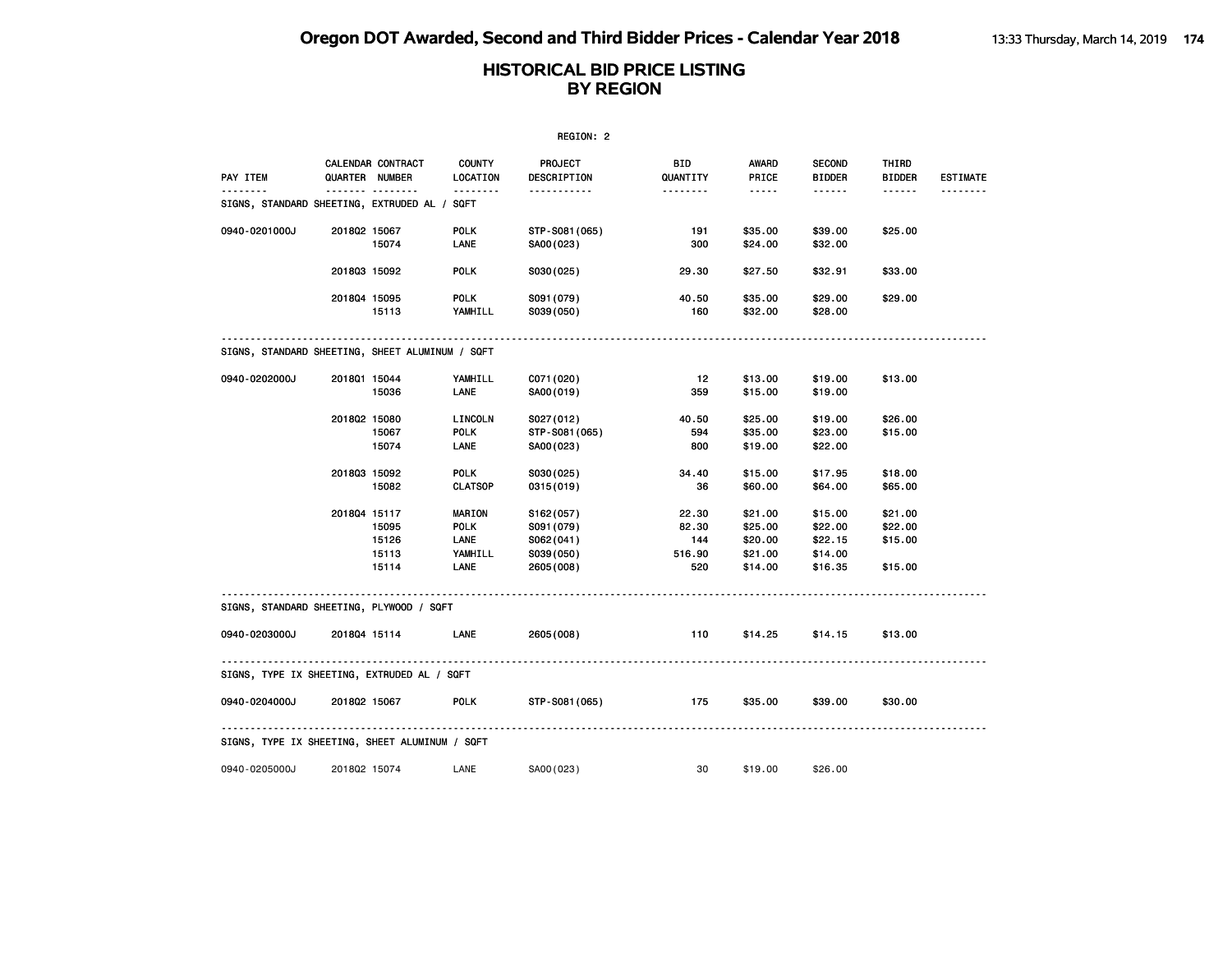**Oregon DOT Awarded, Second and Third Bidder Prices - Calendar Year 2018** 13:33 Thursday, March 14, 2019 175

|                  |                                                            |                                  | REGION: 2                   |                        |                       |                                |                        |                 |
|------------------|------------------------------------------------------------|----------------------------------|-----------------------------|------------------------|-----------------------|--------------------------------|------------------------|-----------------|
| PAY ITEM         | CALENDAR CONTRACT<br>QUARTER NUMBER                        | <b>COUNTY</b><br>LOCATION        | PROJECT<br>DESCRIPTION      | BID<br>QUANTITY        | AWARD<br>PRICE        | <b>SECOND</b><br><b>BIDDER</b> | THIRD<br><b>BIDDER</b> | <b>ESTIMATE</b> |
|                  | --------<br>SIGNS, TYPE IX SHEETING, SHEET ALUMINUM / SQFT | --------                         | .                           | --------               | -----                 | ------                         | ------                 | <u>.</u>        |
| 0940-0205000J    | (cont) 15067                                               | <b>POLK</b>                      | STP-S081 (065)              | 198                    | \$35.00               | \$27.00                        | \$20.00                |                 |
|                  |                                                            |                                  | REGION: 2                   |                        |                       |                                |                        |                 |
| PAY ITEM         | CALENDAR CONTRACT<br>QUARTER NUMBER<br><b>.</b>            | <b>COUNTY</b><br>LOCATION        | PROJECT<br>DESCRIPTION      | BID<br>QUANTITY        | <b>AWARD</b><br>PRICE | <b>SECOND</b><br><b>BIDDER</b> | THIRD<br><b>BIDDER</b> | <b>ESTIMATE</b> |
|                  | 42 IN DIA SIGNAL SUPP DRILLED SHAFT / FOOT                 | - - - - - - - -                  | .                           | --------               | -----                 | ------                         | ------                 |                 |
| 0963-0102000F    | 201802 15067                                               | <b>POLK</b>                      | STP-S081 (065)              | 77                     | \$1,000               | \$640                          | \$600                  |                 |
|                  |                                                            |                                  | REGION: 2                   |                        |                       |                                |                        |                 |
| PAY ITEM         | CALENDAR CONTRACT<br>QUARTER NUMBER                        | COUNTY<br>LOCATION               | PROJECT<br>DESCRIPTION      | <b>BID</b><br>QUANTITY | AWARD<br>PRICE        | <b>SECOND</b><br><b>BIDDER</b> | THIRD<br><b>BIDDER</b> | <b>ESTIMATE</b> |
| POLE FOUNDATIONS | <b>.</b><br>/ EACH                                         |                                  |                             |                        | $- - - - -$           | ------                         |                        |                 |
| 0970-0100000A    | 201802 15074                                               | LANE                             | SA00(023)                   | 5                      | \$2,000               | \$960                          |                        |                 |
|                  | 201803 15082                                               | <b>CLATSOP</b>                   | 0315(019)                   | 10                     | \$4,031               | \$2,250                        | \$1,000                |                 |
|                  | 201804 15114                                               | LANE                             | 2605 (008)                  | 65                     | \$1,236               | \$1,566                        | \$1,446                |                 |
|                  | SWITCHING, CONDUIT, AND WIRING / FOOT                      |                                  |                             |                        |                       |                                |                        |                 |
| 0970-0105000A    | 201802 15074<br>15077                                      | LANE<br>LANE                     | SA00(023)<br>S227(018)      | 850<br>8,200           | \$49.41<br>\$21.34    | \$77.65<br>\$20.12             | \$21.34                |                 |
|                  | 201803 15082<br>15088                                      | <b>CLATSOP</b><br><b>CLATSOP</b> | 0315 (019)<br>STP-S009(458) | 975<br>1,230           | \$47.36<br>\$635.76   | \$50.26<br>\$237.56            | \$61.54<br>\$909.76    |                 |
|                  | 201804 15114                                               | LANE                             | 2605 (008)                  | 7,700                  | \$44.42               | \$42.17                        | \$41.56                |                 |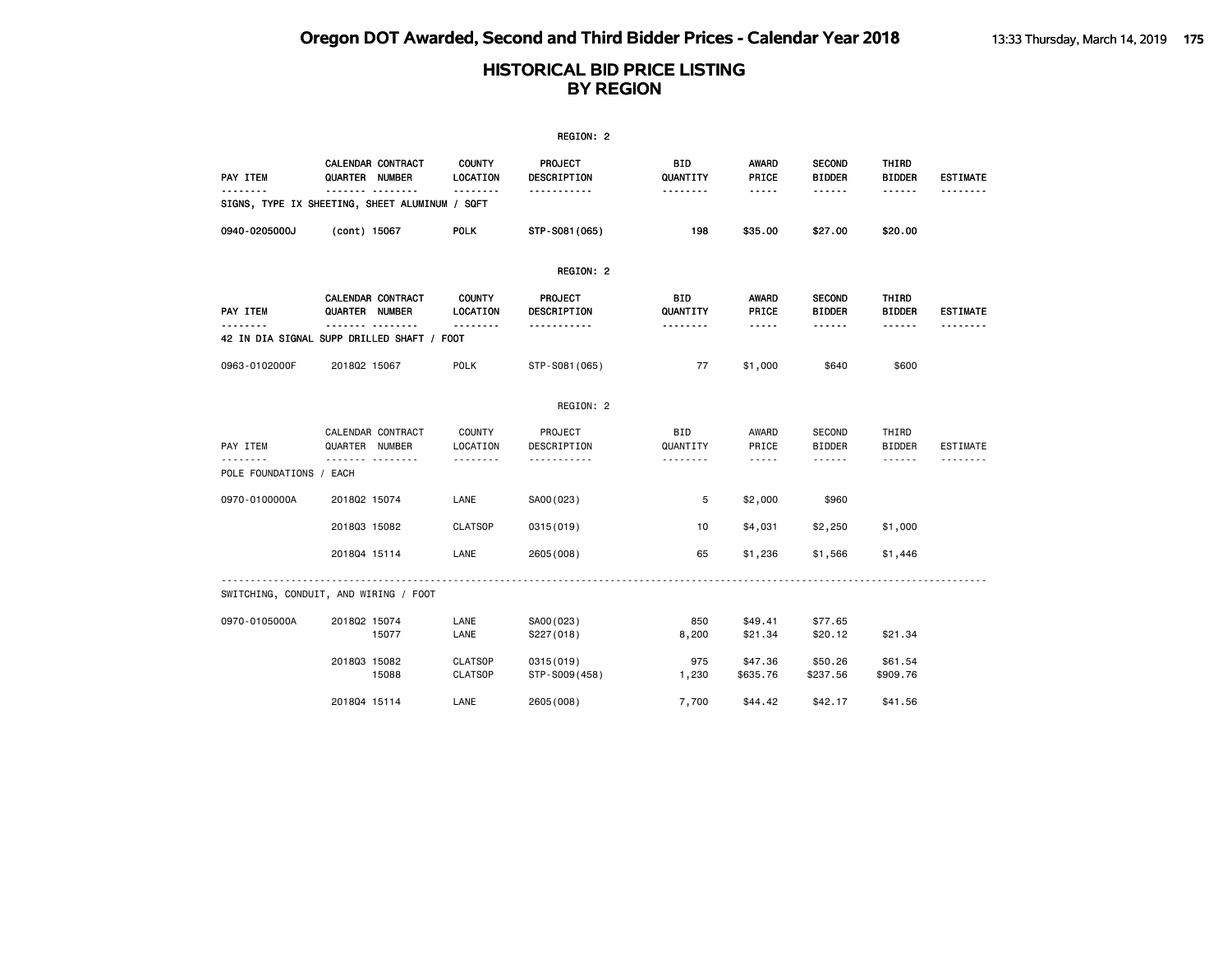| REGION: 2                            |              |                            |                                      |                                           |                        |                                                                                                                                                                        |                                |                        |                 |
|--------------------------------------|--------------|----------------------------|--------------------------------------|-------------------------------------------|------------------------|------------------------------------------------------------------------------------------------------------------------------------------------------------------------|--------------------------------|------------------------|-----------------|
| PAY ITEM                             |              | QUARTER NUMBER<br><u> </u> | CALENDAR CONTRACT COUNTY<br>LOCATION | <b>PROJECT</b><br>DESCRIPTION<br><u>.</u> | <b>BID</b><br>QUANTITY | AWARD<br>PRICE<br>$\frac{1}{2} \left( \frac{1}{2} \right) \left( \frac{1}{2} \right) \left( \frac{1}{2} \right) \left( \frac{1}{2} \right) \left( \frac{1}{2} \right)$ | <b>SECOND</b><br><b>BIDDER</b> | THIRD<br><b>BIDDER</b> | <b>ESTIMATE</b> |
| TRAFFIC SIGNAL INSTALLATION, / EACH  |              |                            |                                      |                                           | <u> - - - - - - -</u>  |                                                                                                                                                                        | ------                         | ------                 |                 |
| 0990-0101000A                        | 201802 15067 |                            | <b>POLK</b>                          | STP-S081(065)                             | $\sim$ 1               | \$242,000                                                                                                                                                              | \$270,000                      | \$260,000              |                 |
| TRAFFIC SIGNAL MODIFICATION, / EACH  |              |                            |                                      |                                           |                        |                                                                                                                                                                        |                                |                        |                 |
| 0990-0102000A                        | 201802 15067 |                            | POLK                                 | STP-S081(065)                             | $1 -$                  | \$93,500                                                                                                                                                               | \$85,000                       | \$80,000               |                 |
|                                      |              | 15077                      | LANE                                 | S227(018)                                 | $2^{\circ}$            |                                                                                                                                                                        | \$6,000 \$4,800 \$7,500        |                        |                 |
|                                      |              | 15077                      | LANE                                 | S227(018)                                 | 6                      | \$1,167                                                                                                                                                                | \$833                          | \$1,667                |                 |
|                                      | 201804 15114 |                            | LANE                                 | 2605 (008)                                | $1 -$                  | \$41,847                                                                                                                                                               | \$42,500                       | \$39,000               |                 |
|                                      |              | 15114                      | LANE                                 | 2605 (008)                                |                        |                                                                                                                                                                        | 1 \$2,612 \$5,750 \$5,300      |                        |                 |
|                                      |              | 15114                      | LANE                                 | 2605(008)                                 | $1 -$                  | \$79,438                                                                                                                                                               | \$93,900                       | \$87,000               |                 |
| DETECTOR INSTALLATION, / EACH        |              |                            |                                      |                                           |                        |                                                                                                                                                                        |                                |                        |                 |
| 0990-0103000A 2018Q2 15074           |              |                            | <b>LANE</b>                          | SA00(023)                                 | $\blacksquare$         | \$4,000                                                                                                                                                                | \$4,000                        |                        |                 |
| FLASHING BEACON INSTALLATION, / EACH |              |                            |                                      |                                           |                        |                                                                                                                                                                        |                                |                        |                 |
| 0990-0106000A                        | 201801 15036 |                            | LANE                                 | SA00(019)                                 | $\mathbf{1}$           | \$25,500                                                                                                                                                               | \$23,000                       |                        |                 |
|                                      |              | 15036                      | LANE                                 | SA00(019)                                 | $\mathbf{1}$           | \$25,500                                                                                                                                                               | \$23,000                       |                        |                 |
|                                      |              | 15036                      | LANE                                 | SA00(019)                                 | $\mathbf{1}$           | \$25,500                                                                                                                                                               | \$23,000                       |                        |                 |
|                                      | 201802 15067 |                            | <b>POLK</b>                          | STP-S081(065)                             | $\mathbf{1}$           | \$30,000                                                                                                                                                               | \$23,000                       | \$25,000               |                 |
|                                      |              | 15074                      | LANE                                 | SA00(023)                                 | 1 <sup>1</sup>         | \$17,000                                                                                                                                                               | \$7,300                        |                        |                 |
|                                      | 201803 15088 |                            | <b>CLATSOP</b>                       | STP-S009(458)                             | 1                      | \$10,860                                                                                                                                                               | \$26,064                       | \$9,000                |                 |
|                                      | 201804 15095 |                            | POLK                                 | S091 (079)                                | $\overline{4}$         | \$2,125                                                                                                                                                                | \$1,825                        | \$3,777                |                 |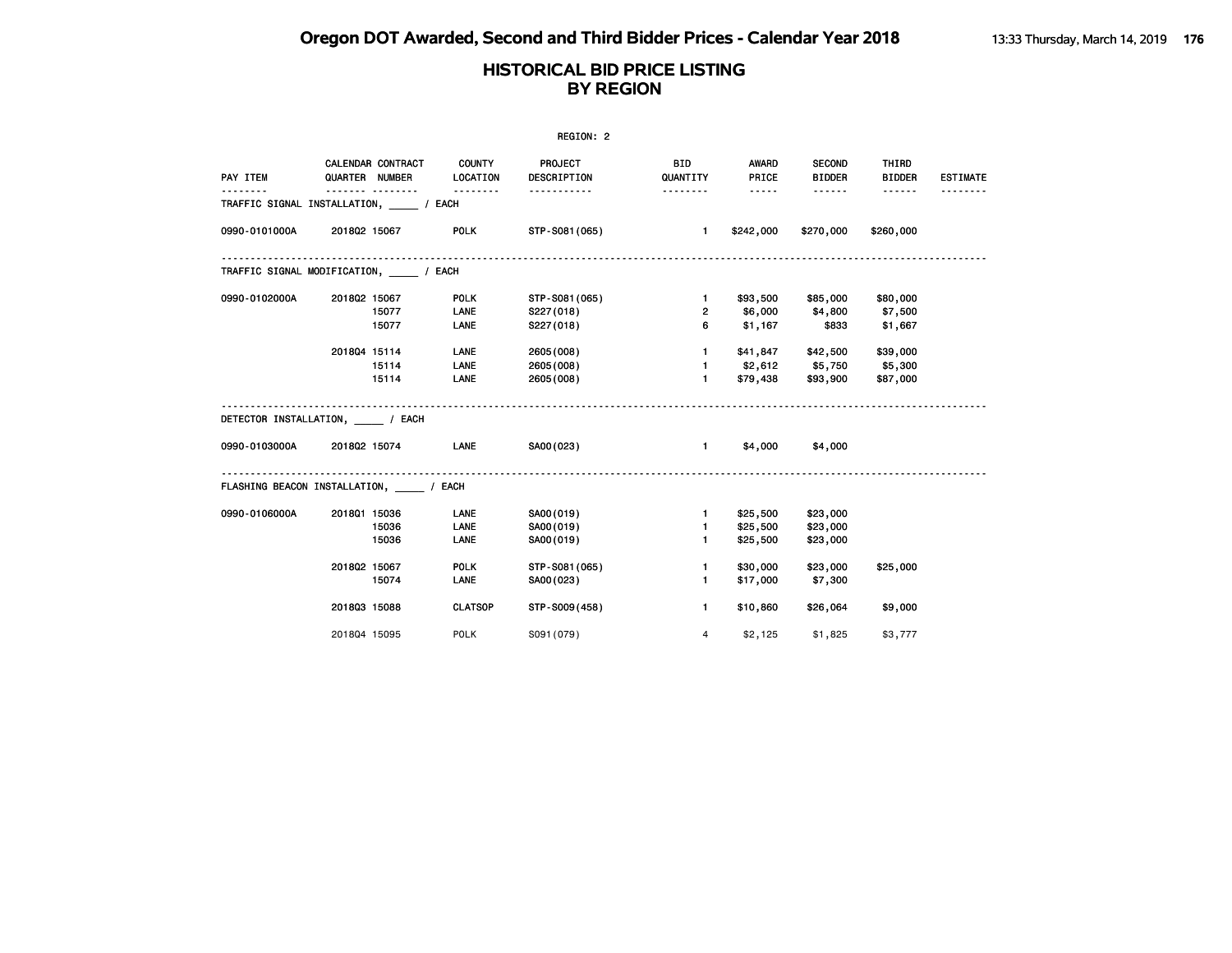|                                 |              |                                     |                           | REGION: 2                  |                                  |                    |                                |                        |                 |
|---------------------------------|--------------|-------------------------------------|---------------------------|----------------------------|----------------------------------|--------------------|--------------------------------|------------------------|-----------------|
| PAY ITEM                        |              | CALENDAR CONTRACT<br>QUARTER NUMBER | <b>COUNTY</b><br>LOCATION | PROJECT<br>DESCRIPTION     | BID<br>QUANTITY                  | AWARD<br>PRICE     | <b>SECOND</b><br><b>BIDDER</b> | THIRD<br><b>BIDDER</b> | <b>ESTIMATE</b> |
| <u>.</u><br>WEED CONTROL / ACRE |              |                                     | <u>.</u>                  | -----------                | <u> - - - - - - -</u>            | $- - - - -$        | .                              |                        | .               |
| 1030-0101000R                   | 201802 15067 | 15071                               | <b>POLK</b><br>LINCOLN    | STP-S081(065)<br>S009(435) | $\blacksquare$<br>$\mathbf{1}$   | \$1,500<br>\$1,600 | \$1,050                        | \$1,000                |                 |
|                                 |              | 15080<br>15074                      | LINCOLN<br>LANE           | S027(012)<br>SA00(023)     | 1.40<br>1.50                     | \$2,000<br>\$1,000 | \$2,000<br>\$1,100             | \$2,100                |                 |
|                                 | 201803 15092 |                                     | <b>POLK</b>               | S030(025)                  | 0.15                             | \$12,200           | \$14,360                       | \$14,500               |                 |
|                                 | 201804 15095 | 15126                               | <b>POLK</b><br>LANE       | S091 (079)<br>S062(041)    | 0.50<br>3.30                     | \$4,500<br>\$1,110 | \$3,700<br>\$1,055             | \$3,700<br>\$2,000     |                 |
| TEMPORARY SEEDING / ACRE        |              |                                     |                           |                            |                                  |                    |                                |                        |                 |
| 1030-0103000R                   | 201802 15080 | 15071                               | LINCOLN<br>LINCOLN        | S027(012)<br>S009(435)     | 0.56<br>$\mathbf{1}$             | \$5,000<br>\$2,900 | \$5,000                        | \$5,000                |                 |
|                                 |              | 15067                               | <b>POLK</b>               | STP-S081 (065)             | 2.10                             | \$4,000            | \$4,000                        | \$3,700                |                 |
|                                 | 201803 15091 | 15092                               | LANE<br><b>POLK</b>       | S015(033)<br>S030(025)     | 0.20<br>0.70                     | \$2,000<br>\$5,600 | \$8,750<br>\$3,381             | \$8,750<br>\$3,427     |                 |
|                                 | 201804 15095 | 15126                               | <b>POLK</b><br>LANE       | S091 (079)<br>S062(041)    | $\overline{2}$<br>$\overline{2}$ | \$2,500<br>\$1,670 | \$1,850<br>\$1,582             | \$1,850<br>\$1,600     |                 |
| TEMP SEEDING, MIX NO 1 / ACRE   |              |                                     |                           |                            |                                  |                    |                                |                        |                 |
| 1030-0104000R                   | 201804 15113 |                                     | YAMHILL                   | S039(050)                  | 0.12                             | \$19,500           | \$18,450                       |                        |                 |
| PERMANENT SEEDING / ACRE        |              |                                     |                           |                            |                                  |                    |                                |                        |                 |
| 1030-0108000R                   | 201801 15044 |                                     | YAMHILL                   | C071 (020)                 | $\blacksquare$                   | \$3,000            | \$2,900                        | \$2,900                |                 |
|                                 | 201802 15074 | 15077                               | LANE<br>LANE              | SA00(023)<br>S227(018)     | 1.50<br>2.10                     | \$1,500<br>\$3,500 | \$1,600<br>\$3,400             | \$3,500                |                 |
|                                 | 201803 15091 | 15086                               | LANE<br>LANE              | S015(033)<br>S018(050)     | 0.20<br>$\mathbf{1}$             | \$2,000<br>\$5,000 | \$25,750<br>\$6,000            | \$25,750<br>\$4,991    |                 |
|                                 | 201804 15114 |                                     | LANE                      | 2605 (008)                 | 0.10                             | \$13,000           | \$14,200                       | \$1,350                |                 |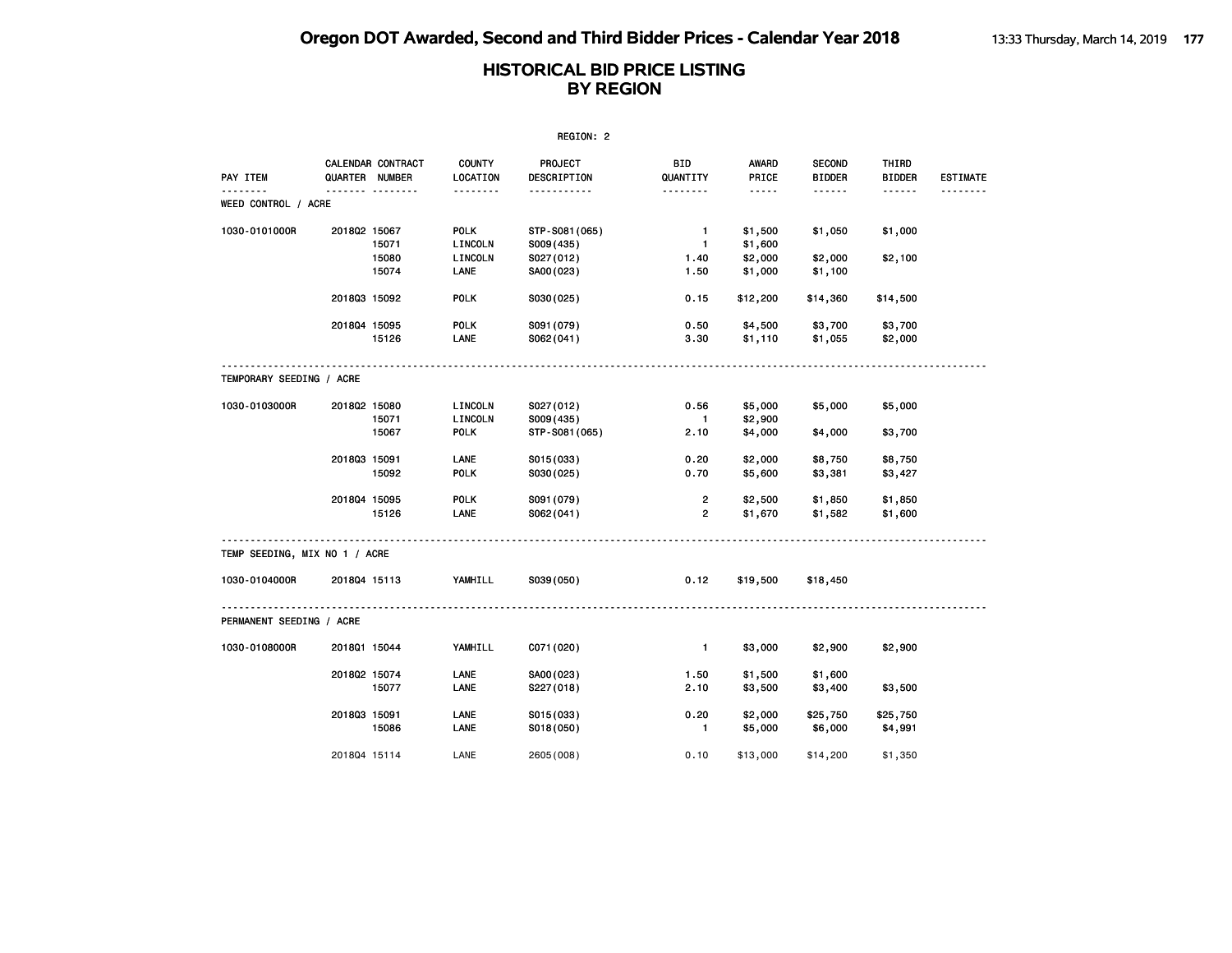|                                          |                                     |                                  | REGION: 2              |                        |                       |                                |                        |                 |
|------------------------------------------|-------------------------------------|----------------------------------|------------------------|------------------------|-----------------------|--------------------------------|------------------------|-----------------|
| PAY ITEM                                 | CALENDAR CONTRACT<br>QUARTER NUMBER | <b>COUNTY</b><br><b>LOCATION</b> | PROJECT<br>DESCRIPTION | <b>BID</b><br>QUANTITY | <b>AWARD</b><br>PRICE | <b>SECOND</b><br><b>BIDDER</b> | THIRD<br><b>BIDDER</b> | <b>ESTIMATE</b> |
| -------<br>PERM SEEDING, MIX NO 1 / ACRE | .                                   | .                                | <u>.</u>               | <u>.</u>               | -----                 | ------                         | ------                 | <u>.</u>        |
| 1030-0109000R                            | 201802 15067                        | <b>POLK</b>                      | STP-S081 (065)         | 0.18                   | \$10,000              | \$9,700                        | \$8,800                |                 |
|                                          | 15080                               | LINCOLN                          | S027(012)              | 0.47                   | \$10,000              | \$10,000                       | \$10,000               |                 |
|                                          | 201803 15092                        | <b>POLK</b>                      | S030(025)              | 0.15                   | \$13,000              | \$13,522                       | \$13,700               |                 |
|                                          | 201804 15113                        | YAMHILL                          | S039(050)              | 0.29                   | \$13,250              | \$12,350                       |                        |                 |
|                                          | 15095                               | <b>POLK</b>                      | S091 (079)             | 3                      | \$3,000               | \$2,205                        | \$2,205                |                 |
|                                          | 15126                               | LANE                             | S062(041)              | 4.30                   | \$3,500               | \$3,323                        | \$1,100                |                 |
| PERM SEEDING, MIX NO 2 / ACRE            |                                     |                                  |                        |                        |                       |                                |                        |                 |
| 1030-0110000R                            | 201802 15080                        | LINCOLN                          | S027(012)              | 0.10                   | \$18,000              | \$18,000                       | \$18,000               |                 |
|                                          | 15071                               | LINCOLN                          | S009(435)              | 0.75                   | \$3,850               |                                |                        |                 |
|                                          | 15067                               | <b>POLK</b>                      | STP-S081 (065)         | 1.48                   | \$4,000               | \$4,000                        | \$3,700                |                 |
|                                          | 201803 15092                        | <b>POLK</b>                      | S030(025)              | 0.52                   | \$7,500               | \$4,948                        | \$5,000                |                 |
|                                          | 201804 15113                        | YAMHILL                          | S039(050)              | 0.21                   | \$16,850              | \$15,750                       |                        |                 |
|                                          | 15095                               | POLK                             | S091 (079)             | 0.78                   | \$3,000               | \$2,850                        | \$2,850                |                 |
|                                          | 15126                               | LANE                             | S062(041)              | 1.50                   | \$3,200               | \$3,059                        | \$1,800                |                 |
| PERM SEEDING, MIX NO 3 / ACRE            |                                     |                                  |                        |                        |                       |                                |                        |                 |
| 1030-0111000R                            | 201802 15071                        | LINCOLN                          | S009(435)              | 0.26                   | \$6,400               |                                |                        |                 |
|                                          | 15067                               | <b>POLK</b>                      | STP-S081 (065)         | 0.46                   | \$5,000               | \$4,800                        | \$4,400                |                 |
| WETLAND SEEDING / ACRE                   |                                     |                                  |                        |                        |                       |                                |                        |                 |
| 1030-0113000R                            | 201801 15044                        | YAMHILL                          | C071 (020)             | 0.50                   | \$4,100               | \$4,000                        | \$4,000                |                 |
|                                          | WETLAND SEEDING, MIX NO 1 / ACRE    |                                  |                        |                        |                       |                                |                        |                 |
| 1030-0114000R                            | 201802 15071                        | LINCOLN                          | S009(435)              | 0.07                   | \$14,700              |                                |                        |                 |
| WATER QUALITY SEEDING / ACRE             |                                     |                                  |                        |                        |                       |                                |                        |                 |
| 1030-0118000R                            | 201802 15074                        | LANE                             | SA00(023)              | 0.10                   | \$9,475               | \$10,000                       |                        |                 |
|                                          |                                     |                                  |                        |                        |                       |                                |                        |                 |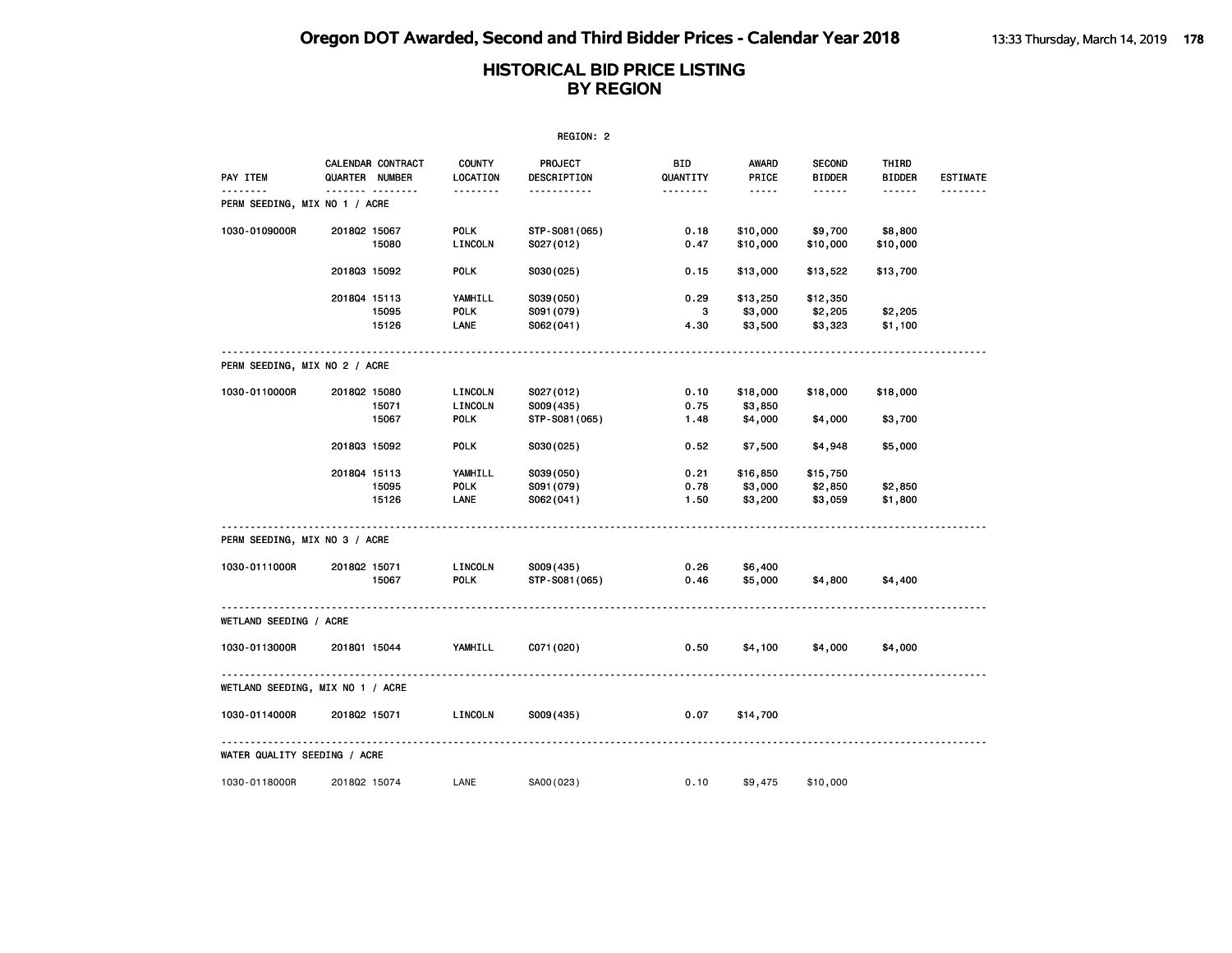|                                               |                |                   |                                   | REGION: 2                                |                                       |                                  |                                |                        |                 |
|-----------------------------------------------|----------------|-------------------|-----------------------------------|------------------------------------------|---------------------------------------|----------------------------------|--------------------------------|------------------------|-----------------|
| PAY ITEM                                      | QUARTER NUMBER | CALENDAR CONTRACT | <b>COUNTY</b><br>LOCATION         | PROJECT<br>DESCRIPTION                   | BID<br>QUANTITY                       | <b>AWARD</b><br>PRICE            | <b>SECOND</b><br><b>BIDDER</b> | THIRD<br><b>BIDDER</b> | <b>ESTIMATE</b> |
| LAWN SEEDING / ACRE                           |                | <b>.</b>          | .                                 | .                                        | <u>.</u>                              | $- - - - -$                      | ------                         | ------                 | .               |
| 1030-0138000R                                 | 201802 15077   |                   | LANE                              | S227(018)                                | $\mathbf{1}$                          | \$3,300                          | \$3,200                        | \$3,300                |                 |
|                                               |                |                   |                                   | REGION: 2                                |                                       |                                  |                                |                        |                 |
| PAY ITEM                                      | QUARTER NUMBER | CALENDAR CONTRACT | <b>COUNTY</b><br>LOCATION         | PROJECT<br>DESCRIPTION                   | <b>BID</b><br>QUANTITY                | <b>AWARD</b><br>PRICE            | <b>SECOND</b><br><b>BIDDER</b> | THIRD<br><b>BIDDER</b> | <b>ESTIMATE</b> |
| <b>SOIL TESTING / EACH</b>                    |                | .                 | .                                 | <u>.</u>                                 |                                       | $- - - - -$                      |                                | ------                 |                 |
| 1040-0100000E                                 | 201802 15071   | 15080<br>15067    | LINCOLN<br>LINCOLN<br><b>POLK</b> | S009(435)<br>S027(012)<br>STP-S081 (065) | $\overline{2}$<br>$\overline{2}$<br>з | \$300.00<br>\$500.00<br>\$300.00 | \$500.00<br>\$300.00           | \$525.00<br>\$300.00   |                 |
| TOPSOIL / CUYD                                |                |                   |                                   |                                          |                                       |                                  |                                |                        |                 |
| 1040-0101000K                                 | 201802 15080   | 15077<br>15071    | LINCOLN<br>LANE<br>LINCOLN        | S027(012)<br>S227(018)<br>S009(435)      | 16<br>63<br>350                       | \$100.00<br>\$70.00<br>\$94.00   | \$100.00<br>\$41.00            | \$105.00<br>\$42.00    |                 |
|                                               | 201804 15114   | 15067             | <b>POLK</b><br>LANE               | STP-S081 (065)<br>2605 (008)             | 582<br>1,290                          | \$65.00<br>\$60.00               | \$65.00<br>\$65.40             | \$60.00<br>\$72.00     |                 |
|                                               |                |                   |                                   |                                          |                                       |                                  |                                |                        |                 |
| SOIL CONDITIONER / CUYD                       |                |                   |                                   |                                          |                                       |                                  |                                |                        |                 |
| 1040-0107000K                                 | 201802 15080   |                   | LINCOLN                           | S027(012)                                | 32                                    | \$115.00                         | \$115.00                       | \$116.00               |                 |
|                                               | 201804 15114   |                   | LANE                              | 2605 (008)                               | 339                                   | \$50.00                          | \$54.50                        | \$51.00                |                 |
| CONIFER TREES, 2 FT HEIGHT / EACH             |                |                   |                                   |                                          |                                       |                                  |                                |                        |                 |
| 1040-0110000E                                 | 201802 15080   |                   | LINCOLN                           | S027(012)                                | 32                                    | \$50.00                          | \$50.00                        | \$55.00                |                 |
| CONIFER TREES, 4 FT HEIGHT / EACH             |                |                   |                                   |                                          |                                       |                                  |                                |                        |                 |
| 1040-0112000E                                 | 201802 15071   |                   | LINCOLN                           | S009(435)                                | 8                                     | \$975.00                         |                                |                        |                 |
| CONIFER TREES, 6 FT HEIGHT / EACH             |                |                   |                                   |                                          |                                       |                                  |                                |                        |                 |
| 1040-0114000E                                 | 201804 15114   | 15114             | LANE<br>LANE                      | 2605 (008)<br>2605 (008)                 | з<br>43                               | \$330.00<br>\$255.00             | \$360.00<br>\$280.00           | \$335.00<br>\$260.00   |                 |
| <b>DECIDUOUS TREES, 1 INCH CALIPER / EACH</b> |                |                   |                                   |                                          |                                       |                                  |                                |                        |                 |
| 1040-0126000E                                 | 201802 15071   |                   | LINCOLN                           | S009(435)                                | 5                                     | \$975.00                         |                                |                        |                 |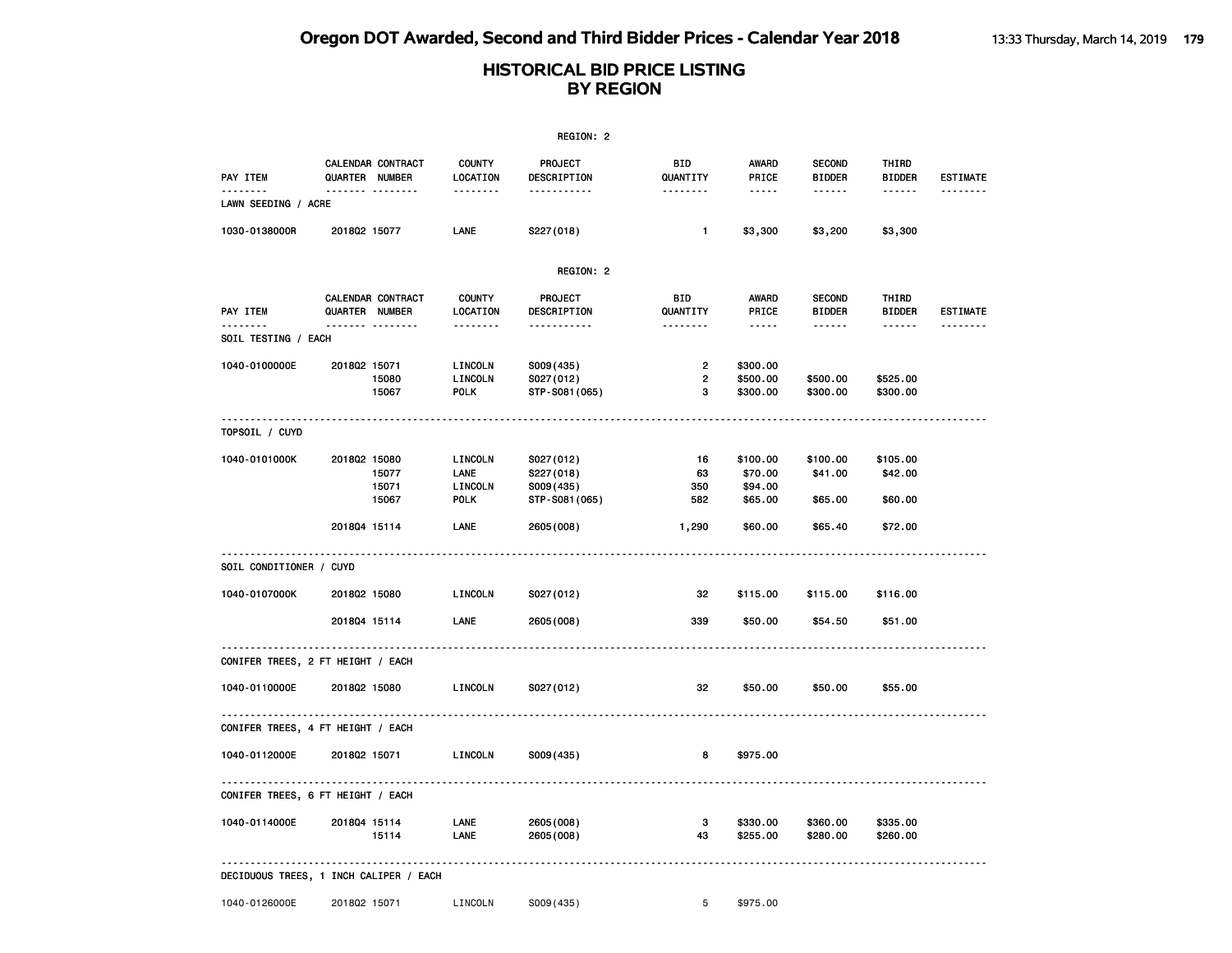|                             |                                            |                         | REGION: 2                     |                 |                     |                                |                        |                 |
|-----------------------------|--------------------------------------------|-------------------------|-------------------------------|-----------------|---------------------|--------------------------------|------------------------|-----------------|
| PAY ITEM                    | CALENDAR CONTRACT<br>QUARTER NUMBER        | COUNTY<br>LOCATION      | PROJECT<br>DESCRIPTION        | BID<br>QUANTITY | AWARD<br>PRICE      | <b>SECOND</b><br><b>BIDDER</b> | THIRD<br><b>BIDDER</b> | <b>ESTIMATE</b> |
|                             | <br>DECIDUOUS TREES, 1 INCH CALIPER / EACH | <u> - - - - - - - -</u> | <u> - - - - - - - - - - -</u> | <u>.</u>        | $\cdots \cdots$     | .                              | $- - - - - -$          | <u>.</u>        |
| 1040-0126000E               | 201804 15114                               | LANE                    | 2605 (008)                    | 118             | \$275.00            | \$300.00                       | \$280.00               |                 |
|                             | DECIDUOUS TREES, 2 INCH CALIPER / EACH     |                         |                               |                 |                     |                                |                        |                 |
| 1040-0130000E               | 2018Q2 15067                               | <b>POLK</b>             | STP-S081(065)                 | 85              | \$700.00            | \$630.00                       | \$600.00               |                 |
|                             | 201804 15114                               | LANE                    | 2605 (008)                    | 16              | \$260.00            | \$285.00                       | \$265.00               |                 |
|                             | DECIDUOUS TREES, #2 CONTAINER / EACH       |                         |                               |                 |                     |                                |                        |                 |
| 1040-0148000E               | 201802 15080                               | LINCOLN                 | S027(012)                     | 18              | \$50.00             | \$50.00                        | \$50.00                |                 |
| SHRUBS, #1 CONTAINER / EACH |                                            |                         |                               |                 |                     |                                |                        |                 |
| 1040-0153000E               | 201802 15071<br>15080                      | LINCOLN<br>LINCOLN      | S009(435)<br>S027(012)        | 58<br>136       | \$175.00<br>\$18.00 | \$18.00                        | \$18.00                |                 |
|                             | 201804 15114                               | LANE                    | 2605 (008)                    | 1,312           | \$12.50             | \$13.65                        | \$13.00                |                 |
| SHRUBS, #2 CONTAINER / EACH |                                            |                         |                               |                 |                     |                                |                        |                 |
| 1040-0154000E               | 201802 15067                               | <b>POLK</b>             | STP-S081(065)                 | 356             | \$30.00             | \$30.00                        | \$25,00                |                 |
|                             | 201804 15095<br>15114                      | <b>POLK</b><br>LANE     | S091 (079)<br>2605 (008)      | 25<br>345       | \$75.00<br>\$14.00  | \$75.00<br>\$15.25             | \$75.00<br>\$14.50     |                 |
| SHRUBS, #3 CONTAINER / EACH |                                            |                         |                               |                 |                     |                                |                        |                 |
| 1040-0155000E               | 201804 15114 LANE                          |                         | 2605 (008)                    | 1,439           | \$25.00             | \$27.25                        | \$26.00                |                 |
| SHRUBS, #5 CONTAINER / EACH |                                            |                         |                               |                 |                     |                                |                        |                 |
| 1040-0156000E               | 201802 15067                               | <b>POLK</b>             | STP-S081 (065)                | 26              | \$100.00            | \$90.00                        | \$80,00                |                 |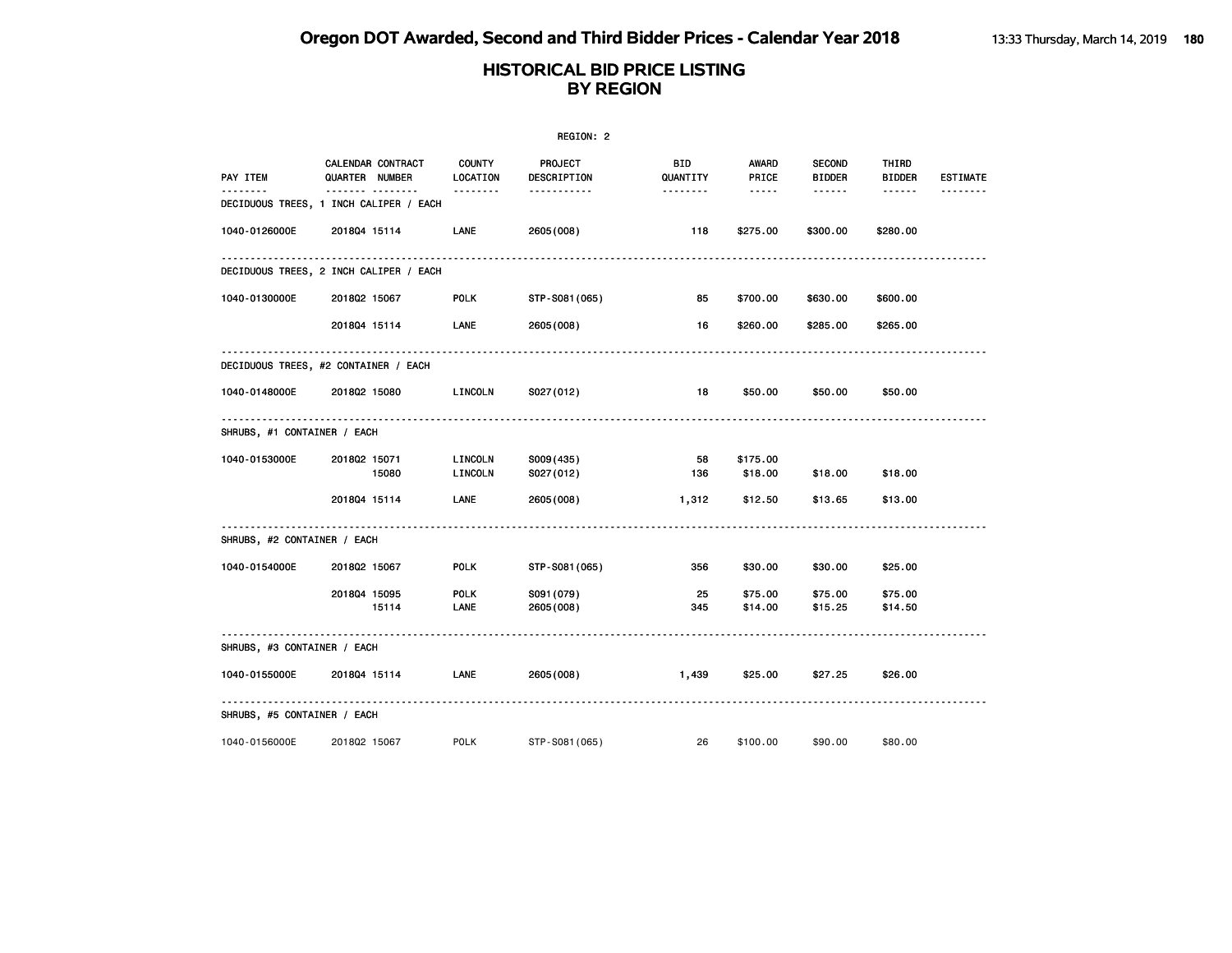|                             |                                                 |                           | REGION: 2                     |                 |                    |                                |                        |                             |
|-----------------------------|-------------------------------------------------|---------------------------|-------------------------------|-----------------|--------------------|--------------------------------|------------------------|-----------------------------|
| PAY ITEM<br>.               | CALENDAR CONTRACT<br>QUARTER NUMBER             | <b>COUNTY</b><br>LOCATION | <b>PROJECT</b><br>DESCRIPTION | BID<br>QUANTITY | AWARD<br>PRICE     | <b>SECOND</b><br><b>BIDDER</b> | THIRD<br><b>BIDDER</b> | <b>ESTIMATE</b><br>-------- |
| SHRUBS, #5 CONTAINER / EACH | <u></u>                                         |                           | <u>.</u>                      |                 | $\cdots \cdots$    | ------                         | ------                 |                             |
| 1040-0156000E               | 201804 15114                                    | LANE                      | 2605 (008)                    | 243             | \$36.00            | \$39.00                        | \$37.00                |                             |
| TUBELING PLANT / EACH       |                                                 |                           |                               |                 |                    |                                |                        |                             |
| 1040-0161000E               | 201802 15080                                    | LINCOLN                   | S027(012)                     | 404             | \$8.00             | \$8.00                         | \$8.00                 |                             |
|                             | GROUNDCOVERS, #1 CONTAINER / EACH               |                           |                               |                 |                    |                                |                        |                             |
| 1040-0171000E               | 201802 15067                                    | <b>POLK</b>               | STP-S081(065)                 | 215             | \$25.00            | \$20.00                        | \$20.00                |                             |
|                             | 201804 15114                                    | LANE                      | 2605 (008)                    | 178             | \$6.50             | \$7.00                         | \$7.00                 |                             |
|                             | GROUNDCOVERS, #2 CONTAINER / EACH               |                           |                               |                 |                    |                                |                        |                             |
| 1040-0172000E               | 201804 15114 LANE                               |                           | 2605 (008)                    | 2,213           | \$9.50             | \$10.35                        | \$10.00                |                             |
| <b>BULBS / EACH</b>         |                                                 |                           |                               |                 |                    |                                |                        |                             |
| 1040-0176000E               | 201802 15071<br>15080                           | LINCOLN<br>LINCOLN        | S009(435)<br>S027(012)        | 30<br>88        | \$25.00<br>\$8.00  | \$8.00                         | \$8.00                 |                             |
|                             | 201804 15114                                    | LANE                      | 2605 (008)                    | 885             | \$3.90             | \$4.25                         | \$4.00                 |                             |
|                             | .<br>PLANT CUTTINGS, GREATER THAN 1 INCH / EACH |                           |                               |                 |                    |                                |                        |                             |
| 1040-0180000E               | 201804 15095                                    | <b>POLK</b>               | S091 (079)                    | 45              | \$12.00            | \$12.00                        | \$12.00                |                             |
| BARK MULCH / CUYD           |                                                 |                           |                               |                 |                    |                                |                        |                             |
| 1040-0190000K               | 201802 15080<br>15067                           | LINCOLN<br><b>POLK</b>    | S027(012)<br>STP-S081(065)    | 16<br>90        | \$70.00<br>\$60.00 | \$70.00<br>\$60.00             | \$71.00<br>\$55.00     |                             |
|                             | 201804 15114                                    | LANE                      | 2605 (008)                    | 240             | \$44.00            | \$48.00                        | \$45.00                |                             |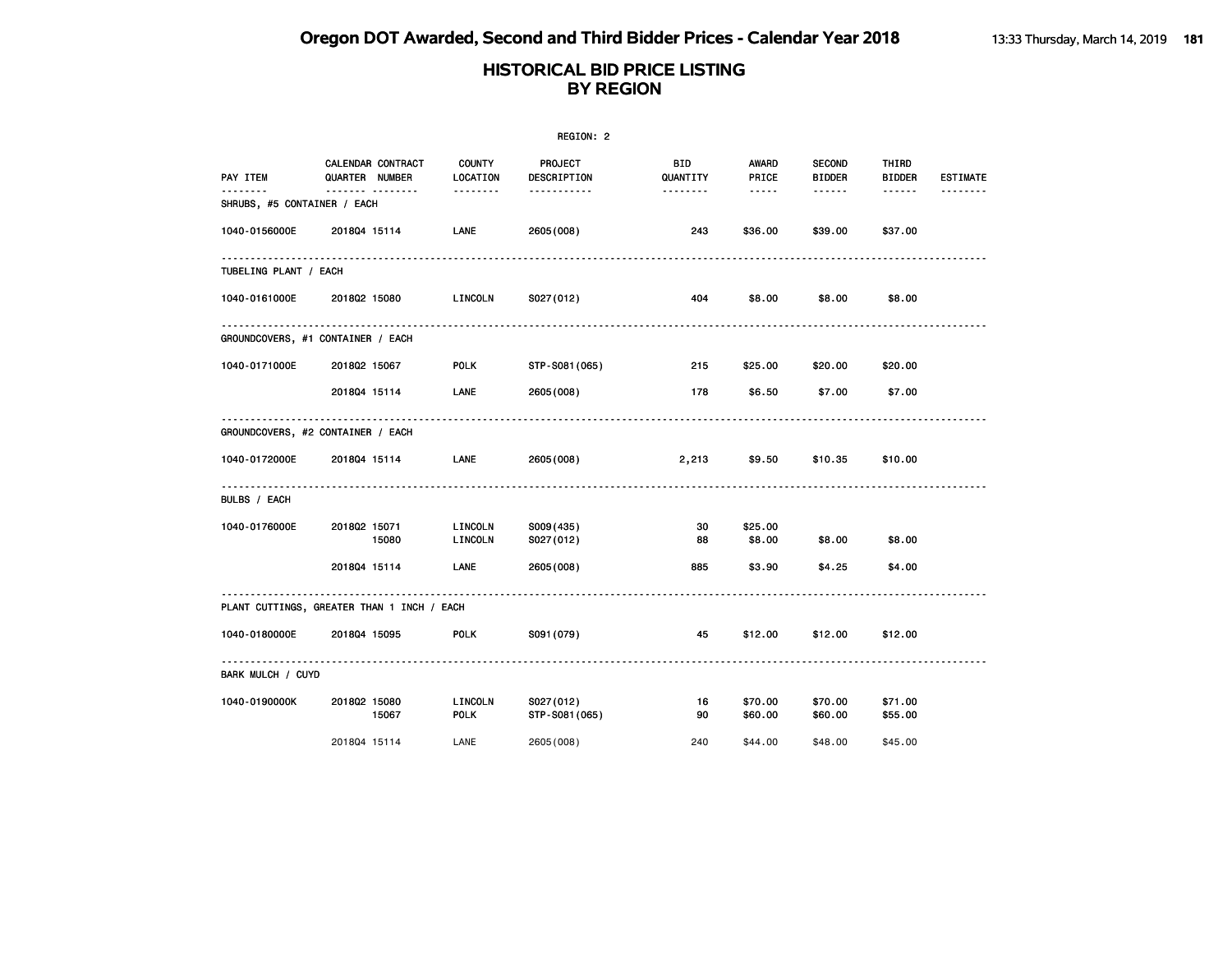| REGION: 2            |                |                          |                           |                               |                 |                |                                |                        |                 |  |
|----------------------|----------------|--------------------------|---------------------------|-------------------------------|-----------------|----------------|--------------------------------|------------------------|-----------------|--|
| PAY ITEM             | QUARTER NUMBER | <b>CALENDAR CONTRACT</b> | <b>COUNTY</b><br>LOCATION | <b>PROJECT</b><br>DESCRIPTION | BID<br>QUANTITY | AWARD<br>PRICE | <b>SECOND</b><br><b>BIDDER</b> | THIRD<br><b>BIDDER</b> | <b>ESTIMATE</b> |  |
| COMPOST MULCH / CUYD |                |                          |                           |                               | .               | -----          | <b>.</b>                       | ------                 |                 |  |
| 1040-0194000K        | 201802 15071   |                          | LINCOLN                   | S009(435)                     | 3               | \$210.00       |                                |                        |                 |  |
|                      | 201804 15095   |                          | <b>POLK</b>               | S091 (079)                    | 640             | \$55.00        | \$55.00                        | \$55.00                |                 |  |
| ROCK MULCH / TON     |                |                          |                           |                               |                 |                |                                |                        |                 |  |
| 1040-0196000M        | 201804 15114   |                          | LANE                      | 2605 (008)                    | $\overline{7}$  | \$190.00       | \$207.00                       | \$195.00               |                 |  |
| TREE GRATES / EACH   |                |                          |                           |                               |                 |                |                                |                        |                 |  |
| 1040-0200000E        | 201804 15114   |                          | LANE                      | 2605 (008)                    | 29              | \$1,889        | \$2,220                        | \$1,950                |                 |  |
| ROOT BARRIER / FOOT  |                |                          |                           |                               |                 |                |                                |                        |                 |  |
| 1040-0206000F        | 201804 15114   |                          | LANE                      | 2605 (008)                    | 178             | \$10,00        | \$10.85                        | \$10.00                |                 |  |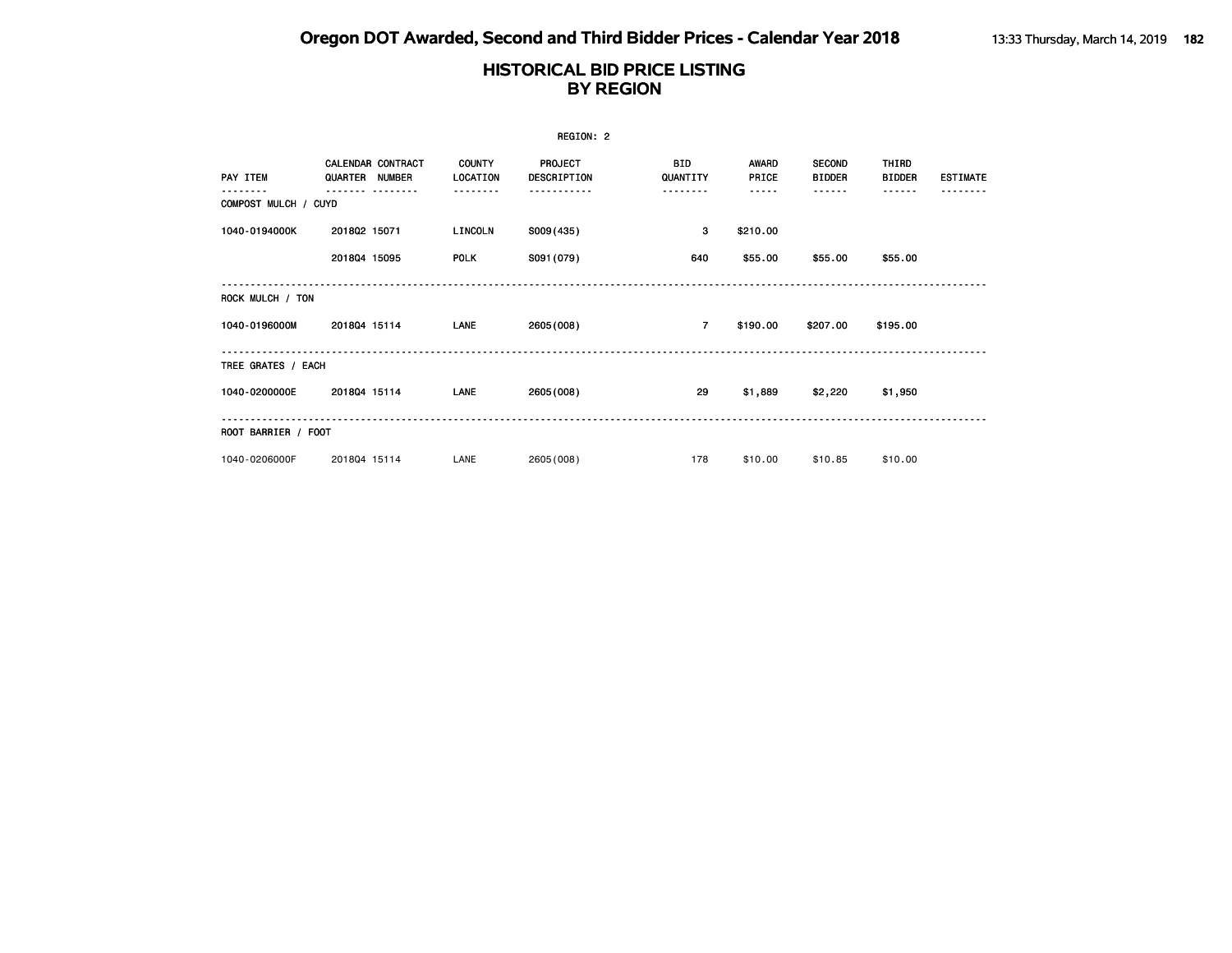|                                        | REGION: 2    |                                            |                           |                        |                        |                       |                                |                        |                 |  |  |  |
|----------------------------------------|--------------|--------------------------------------------|---------------------------|------------------------|------------------------|-----------------------|--------------------------------|------------------------|-----------------|--|--|--|
| PAY ITEM                               |              | <b>CALENDAR CONTRACT</b><br>QUARTER NUMBER | <b>COUNTY</b><br>LOCATION | PROJECT<br>DESCRIPTION | <b>BID</b><br>QUANTITY | <b>AWARD</b><br>PRICE | <b>SECOND</b><br><b>BIDDER</b> | THIRD<br><b>BIDDER</b> | <b>ESTIMATE</b> |  |  |  |
| TYPE 2 FENCE / FOOT                    |              | . <sub>.</sub>                             | .                         | .                      | .                      | $- - - - -$           | .                              | ------                 |                 |  |  |  |
| 1050-0104000F                          | 201802 15071 |                                            | LINCOLN                   | S009(435)              | 168                    | \$35.00               |                                |                        |                 |  |  |  |
|                                        | 201803 15092 |                                            | <b>POLK</b>               | S030(025)              | 620                    | \$20.00               | \$23.94                        | \$24.00                |                 |  |  |  |
| 16 FOOT SINGLE GATES / EACH            |              |                                            |                           |                        |                        |                       |                                |                        |                 |  |  |  |
| 1050-0111000E                          | 201801 15044 |                                            | YAMHILL C071 (020)        |                        | $1 - 1$                | \$2,900               |                                | $$1,800$ $$2,900$      |                 |  |  |  |
| CHAIN LINK FENCE / FOOT                |              |                                            |                           |                        |                        |                       |                                |                        |                 |  |  |  |
| 1050-0135000F                          | 201802 15071 | 15077                                      | LINCOLN<br>LANE           | S009(435)<br>S227(018) | 60<br>400              | \$60.00<br>\$30.00    | \$35.50                        | \$36.00                |                 |  |  |  |
| 8 FT X 72 INCH CL SING GATES / EACH    |              |                                            |                           |                        |                        |                       |                                |                        |                 |  |  |  |
| 1050-0192000E                          | 201802 15071 |                                            | LINCOLN                   | S009(435)              | $\blacksquare$         | \$1,120               |                                |                        |                 |  |  |  |
| __ FT TYPE ___ PROTECTIVE FENCE / FOOT |              |                                            |                           |                        |                        |                       |                                |                        |                 |  |  |  |
| 1050-0224000F 2018Q2 15077             |              |                                            | LANE                      | S227(018)              | 139                    |                       | \$225.00 \$205.00              | \$205.00               |                 |  |  |  |
| REMOVING AND REBUILDING FENCE / FOOT   |              |                                            |                           |                        |                        |                       |                                |                        |                 |  |  |  |
| 1050-0240000F                          | 201803 15082 |                                            | CLATSOP                   | 0315(019)              | 42                     | \$27.50               | \$140.00                       | \$125.00               |                 |  |  |  |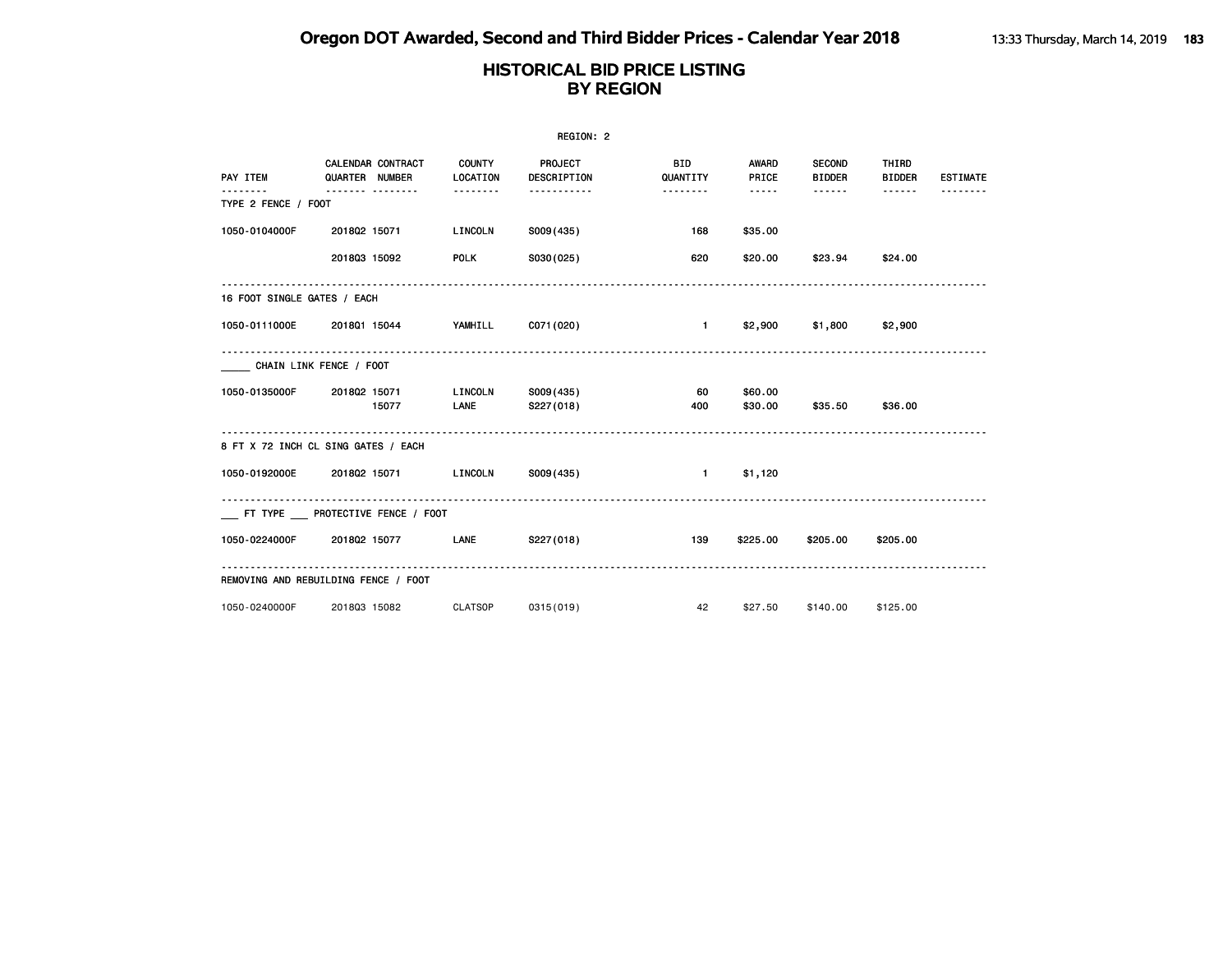|                                  |              |                                          |                                | REGION: 2                               |                                      |                                  |                                     |                                         |                 |
|----------------------------------|--------------|------------------------------------------|--------------------------------|-----------------------------------------|--------------------------------------|----------------------------------|-------------------------------------|-----------------------------------------|-----------------|
| PAY ITEM                         |              | CALENDAR CONTRACT<br>QUARTER NUMBER      | <b>COUNTY</b><br>LOCATION      | PROJECT<br>DESCRIPTION                  | <b>BID</b><br>QUANTITY               | AWARD<br>PRICE                   | <b>SECOND</b><br><b>BIDDER</b>      | THIRD<br><b>BIDDER</b>                  | <b>ESTIMATE</b> |
| SINGLE MAILBOX SUPPORTS / EACH   |              | <u> </u>                                 | <u>.</u>                       | .                                       | .                                    | $- - - - -$                      | ------                              | ------                                  |                 |
| 1070-0100000E                    | 201801 15044 |                                          | YAMHILL                        | C071 (020)                              | $\mathbf{1}$                         | \$185.00                         | \$375.00                            | \$185.00                                |                 |
|                                  | 201802 15074 |                                          | LANE                           | SA00(023)                               | 17                                   | \$250.00                         | \$325.00                            |                                         |                 |
| MULTIPLE MAILBOX SUPPORTS / EACH |              |                                          |                                |                                         |                                      |                                  |                                     |                                         |                 |
| 1070-0101000E                    | 201802 15067 | 15080<br>15074                           | <b>POLK</b><br>LINCOLN<br>LANE | STP-S081(065)<br>S027(012)<br>SA00(023) | $\mathbf{1}$<br>$\overline{2}$<br>11 | \$600.00<br>\$250.00<br>\$500.00 | \$500.00<br>\$425.00<br>\$550.00    | \$500.00<br>\$355.00                    |                 |
| MAILBOX CONCRETE COLLARS / EACH  |              |                                          |                                |                                         |                                      |                                  |                                     |                                         |                 |
| 1070-0102000E                    | 201801 15044 |                                          | YAMHILL                        | C071 (020)                              | $\mathbf{1}$                         | \$120.00                         | \$75.00                             | \$120.00                                |                 |
|                                  | 201802 15067 | 15080<br>15074                           | <b>POLK</b><br>LINCOLN<br>LANE | STP-S081(065)<br>S027(012)<br>SA00(023) | $\mathbf{1}$<br>$\overline{2}$<br>28 | \$300.00<br>\$50.00<br>\$220,00  | \$220.00<br>\$95.00<br>\$225,00     | \$200.00<br>\$155.00                    |                 |
|                                  |              |                                          |                                | REGION: 2                               |                                      |                                  |                                     |                                         |                 |
| PAY ITEM                         |              | CALENDAR CONTRACT<br>QUARTER NUMBER<br>. | COUNTY<br>LOCATION<br><u>.</u> | PROJECT<br>DESCRIPTION<br><u>.</u>      | <b>BID</b><br>QUANTITY<br><u>.</u>   | AWARD<br>PRICE<br>$- - - - -$    | SECOND<br><b>BIDDER</b><br><b>.</b> | THIRD<br><b>BIDDER</b><br>$- - - - - -$ | <b>ESTIMATE</b> |
| SAND URNS / EACH                 |              |                                          |                                |                                         |                                      |                                  |                                     |                                         |                 |
| 1095-0108000E                    | 201804 15114 |                                          | LANE                           | 2605 (008)                              | $\overline{2}$                       | \$500                            | \$9,120                             | \$9,100                                 |                 |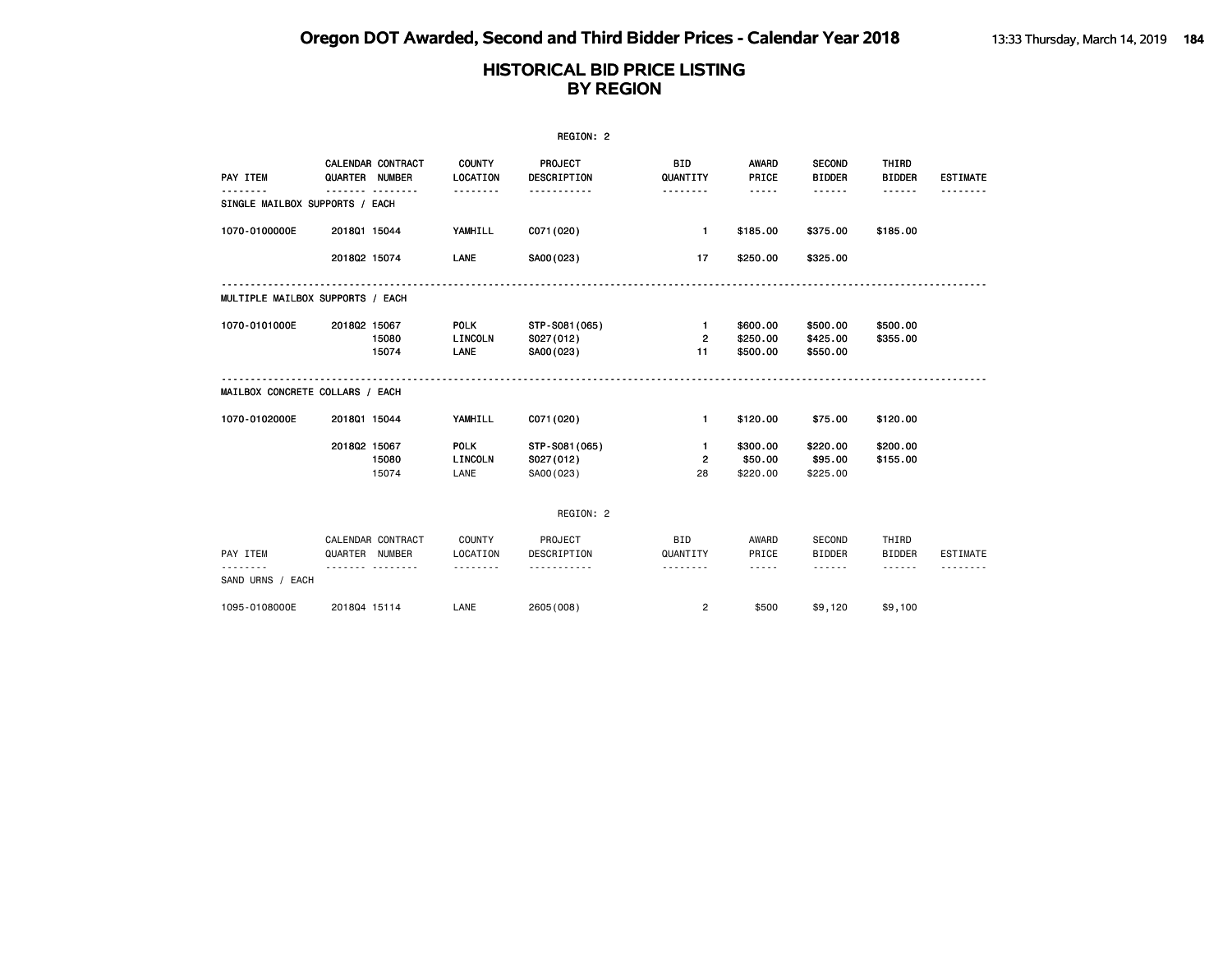|                      |                                                             |                                  | REGION: 2                          |                                |                                                                                                                                                                        |                                |                                    |                 |
|----------------------|-------------------------------------------------------------|----------------------------------|------------------------------------|--------------------------------|------------------------------------------------------------------------------------------------------------------------------------------------------------------------|--------------------------------|------------------------------------|-----------------|
| PAY ITEM             | CALENDAR CONTRACT<br>QUARTER NUMBER                         | <b>COUNTY</b><br>LOCATION        | <b>PROJECT</b><br>DESCRIPTION      | BID<br>QUANTITY                | AWARD<br>PRICE                                                                                                                                                         | <b>SECOND</b><br><b>BIDDER</b> | THIRD<br><b>BIDDER</b>             | <b>ESTIMATE</b> |
|                      | ------- --------<br>IN POT WTR PIPE, RES JN CLS BKFL / FOOT | <u>.</u>                         | -----------                        | <u> - - - - - - -</u>          | $\cdots \cdots$                                                                                                                                                        | ------                         | ------                             | --------        |
| 1140-0145000F        | 201802 15080                                                | LINCOLN                          | S027(012)                          | 61                             | \$147.55                                                                                                                                                               | \$210.00                       | \$165.00                           |                 |
|                      | BLOWOFF ASSEMBLY, _____ INCH / EACH                         |                                  |                                    |                                |                                                                                                                                                                        |                                |                                    |                 |
| 1140-0195000E        | 201802 15080                                                | LINCOLN                          | S027(012)                          | $\mathbf{1}$                   | \$987                                                                                                                                                                  | \$1,600                        | \$2,000                            |                 |
|                      | ___ INCH CONNECT TO ____ INCH MAIN / EACH                   |                                  |                                    |                                |                                                                                                                                                                        |                                |                                    |                 |
| 1140-0300000E        | 201802 15080                                                | LINCOLN                          | S027(012)                          | $\overline{2}$                 | \$879                                                                                                                                                                  | \$1,600                        | \$435                              |                 |
|                      | 201803 15082<br>15082                                       | <b>CLATSOP</b><br><b>CLATSOP</b> | 0315 (019)<br>0315 (019)           | $\mathbf{1}$<br>$\overline{2}$ | \$510<br>\$575                                                                                                                                                         | \$1,100<br>\$1,200             | \$1,500<br>\$800                   |                 |
|                      | DUCTILE IRON PIPE TEES, _____ INCH / EACH                   |                                  |                                    |                                |                                                                                                                                                                        |                                |                                    |                 |
| 1140-0610000E        | 201802 15080                                                | LINCOLN                          | S027(012)                          | $\mathbf{1}$                   | \$1,166                                                                                                                                                                | \$2,200                        | \$1,695                            |                 |
|                      | DUCTILE IRON PIPE BEND, _____ INCH / EACH                   |                                  |                                    |                                |                                                                                                                                                                        |                                |                                    |                 |
| 1140-0650000E        | 201802 15080                                                | LINCOLN                          | S027(012)                          | 10                             | \$418                                                                                                                                                                  | \$80                           | \$10,355                           |                 |
|                      |                                                             |                                  | REGION: 2                          |                                |                                                                                                                                                                        |                                |                                    |                 |
| PAY ITEM<br><u>.</u> | CALENDAR CONTRACT<br>QUARTER NUMBER<br>.                    | COUNTY<br>LOCATION<br>.          | PROJECT<br>DESCRIPTION<br><u>.</u> | BID<br>QUANTITY<br>.           | AWARD<br>PRICE<br>$\frac{1}{2} \left( \frac{1}{2} \right) \left( \frac{1}{2} \right) \left( \frac{1}{2} \right) \left( \frac{1}{2} \right) \left( \frac{1}{2} \right)$ | <b>SECOND</b><br><b>BIDDER</b> | THIRD<br><b>BIDDER</b><br><b>.</b> | ESTIMATE        |
|                      | IN COMB AIR REL/AIR VAC VALV ASMBL / EACH                   |                                  |                                    |                                |                                                                                                                                                                        |                                |                                    |                 |
| 1150-0600000E        | 201802 15080                                                | LINCOLN                          | S027(012)                          | $\mathbf{1}$                   | \$681                                                                                                                                                                  | \$2,200                        | \$2,450                            |                 |
|                      |                                                             |                                  | REGION: 2                          |                                |                                                                                                                                                                        |                                |                                    |                 |
| PAY ITEM             | CALENDAR CONTRACT<br>QUARTER NUMBER                         | COUNTY<br>LOCATION               | PROJECT<br>DESCRIPTION             | <b>BID</b><br>QUANTITY         | AWARD<br>PRICE                                                                                                                                                         | <b>SECOND</b><br><b>BIDDER</b> | THIRD<br><b>BIDDER</b>             | ESTIMATE        |
|                      | .<br>RESETTING EXISTING HYDRANTS / EACH                     | .                                | <u> - - - - - - - - - - -</u>      | --------                       | $- - - - -$                                                                                                                                                            | $- - - - - -$                  | ------                             | --------        |
| 1160-0101000E        | 201804 15114                                                | LANE                             | 2605 (008)                         | 6                              | \$2,500                                                                                                                                                                | \$2,400                        | \$2,000                            |                 |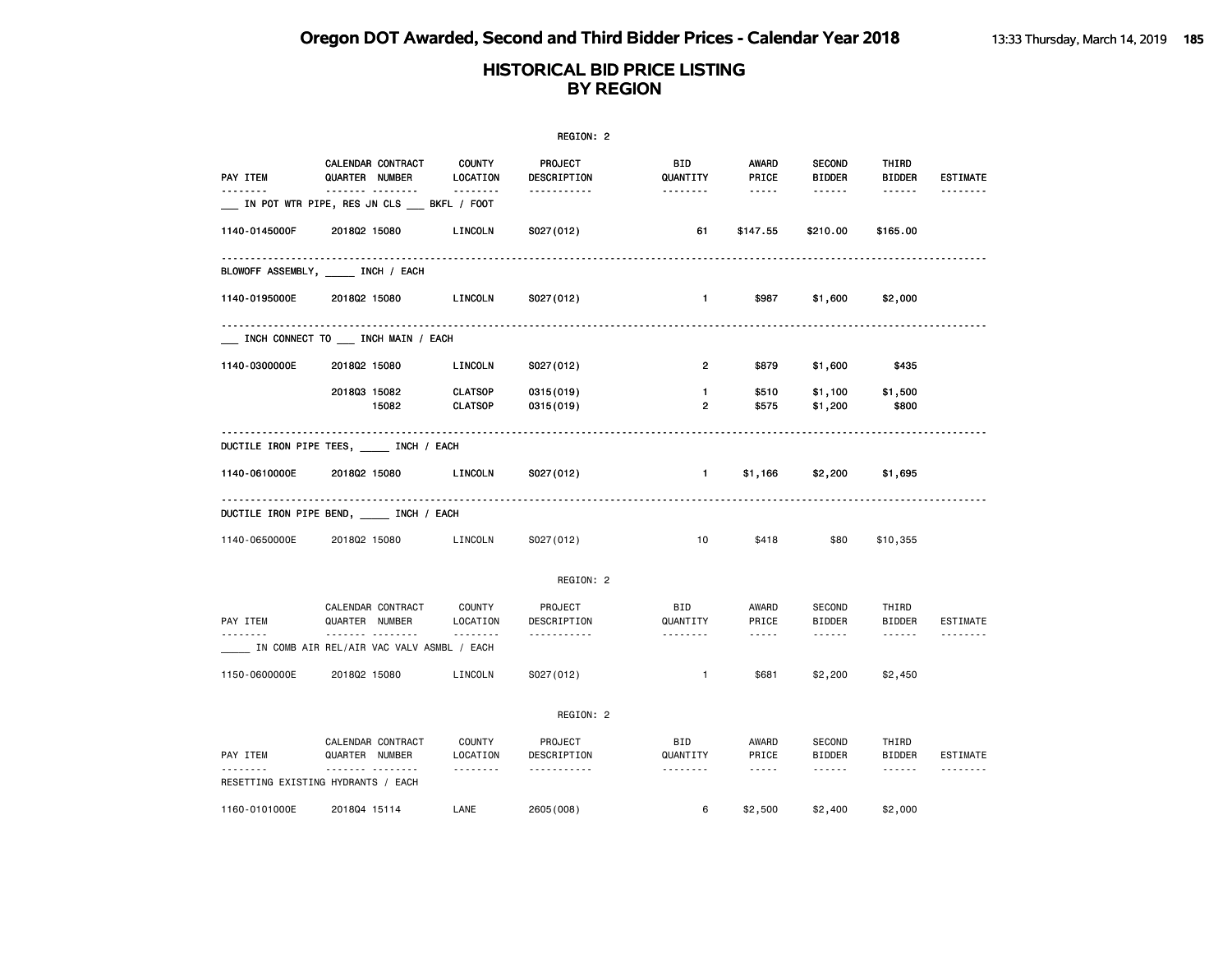|                                |                                                    |                                    | REGION: 2                       |                        |                                    |                                |                        |                 |
|--------------------------------|----------------------------------------------------|------------------------------------|---------------------------------|------------------------|------------------------------------|--------------------------------|------------------------|-----------------|
| PAY ITEM                       | CALENDAR CONTRACT<br>QUARTER NUMBER                | <b>COUNTY</b><br>LOCATION          | <b>PROJECT</b><br>DESCRIPTION   | BID<br>QUANTITY        | <b>AWARD</b><br>PRICE              | <b>SECOND</b><br><b>BIDDER</b> | THIRD<br><b>BIDDER</b> | <b>ESTIMATE</b> |
| .                              | <u></u><br>RECONN EXTG WATER SER 2 INCH / EACH     | .                                  | <u></u>                         | .                      | -----                              | .                              | ------                 | <u>.</u>        |
| 1170-0107000E                  | 201803 15082                                       | <b>CLATSOP</b>                     | 0315 (019)                      | $\mathbf{1}$           | \$510                              | \$1,075                        | \$1,250                |                 |
|                                |                                                    |                                    | REGION: 2                       |                        |                                    |                                |                        |                 |
| PAY ITEM                       | CALENDAR CONTRACT<br>QUARTER NUMBER                | <b>COUNTY</b><br>LOCATION          | PROJECT<br>DESCRIPTION          | <b>BID</b><br>QUANTITY | AWARD<br>PRICE                     | <b>SECOND</b><br><b>BIDDER</b> | THIRD<br><b>BIDDER</b> | ESTIMATE        |
| .                              | <u> </u><br>REPAIR DAMAGED REINFORCING BARS / EACH | <u>.</u>                           | .                               | <u>.</u>               | $\sim$ $\sim$ $\sim$ $\sim$ $\sim$ | ------                         |                        | <u>.</u>        |
| 1220-0100000E                  | 201804 15109                                       | <b>CLATSOP</b>                     | S009(445)                       | 500                    | \$450.00                           | \$150.00                       | \$315.00               |                 |
|                                |                                                    |                                    | REGION: 2                       |                        |                                    |                                |                        |                 |
| PAY ITEM                       | CALENDAR CONTRACT<br>QUARTER NUMBER                | <b>COUNTY</b><br>LOCATION          | PROJECT<br>DESCRIPTION          | BID<br>QUANTITY        | AWARD<br>PRICE                     | <b>SECOND</b><br><b>BIDDER</b> | THIRD<br><b>BIDDER</b> | ESTIMATE        |
| LOCATE DAMAGED CONCRETE / SQFT | <u>.</u>                                           | .                                  | .                               | .                      | $\frac{1}{2}$                      | ------                         | ------                 | .               |
| 1235-0200000A                  | 201804 15109                                       | <b>CLATSOP</b>                     | S009(445)                       | 332,000                | \$0.90                             | \$0.30                         | \$0.08                 |                 |
| REPAIR DAMAGED CONCRETE / SQYD |                                                    |                                    |                                 |                        |                                    |                                |                        |                 |
| 1235-0400000J                  | 201804 15109                                       | <b>CLATSOP</b>                     | S009 (445)                      | 350                    | \$2,267                            | \$1,800                        | \$2,366                |                 |
|                                | CONCRETE BUILDUP ON SHALLOW REBAR / SQYD           |                                    |                                 |                        |                                    |                                |                        |                 |
| 1235-0500000J                  | 201804 15109                                       | <b>CLATSOP</b>                     | S009(445)                       | 200                    | \$2,402                            | \$1,500                        | \$1,680                |                 |
|                                |                                                    |                                    | REGION: 3                       |                        |                                    |                                |                        |                 |
| PAY ITEM                       | CALENDAR CONTRACT<br>QUARTER NUMBER                | COUNTY<br>LOCATION                 | PROJECT<br>DESCRIPTION          | BID<br>QUANTITY        | AWARD<br>PRICE                     | <b>SECOND</b><br><b>BIDDER</b> | THIRD<br><b>BIDDER</b> | <b>ESTIMATE</b> |
| <u>.</u><br>TRAINING / HOUR    | .                                                  | <u>.</u>                           | .                               | .                      | $\sim$ $\sim$ $\sim$ $\sim$ $\sim$ | ------                         | ------                 | <u>.</u>        |
| 0100-0101000T                  | 201801 15048<br>15038                              | <b>JOSEPHINE</b><br><b>DOUGLAS</b> | NHPP - S001 (493)<br>S001 (484) | 900<br>1,470           | \$20.00<br>\$20.00                 | \$20.00<br>\$20.00             | \$20.00                |                 |
|                                | 201802 15076<br>15061                              | <b>DOUGLAS</b><br><b>DOUGLAS</b>   | S001 (486)<br>S045 (055)        | 500<br>960             | \$20.00<br>\$20.00                 | \$20.00                        | \$20.00                |                 |
|                                | 201804 15099<br>15108                              | <b>COOS</b><br><b>DOUGLAS</b>      | S009(481)<br>S001 (478)         | 4,600<br>5,790         | \$20.00<br>\$20.00                 | \$20.00<br>\$20,00             | \$20.00<br>\$20.00     |                 |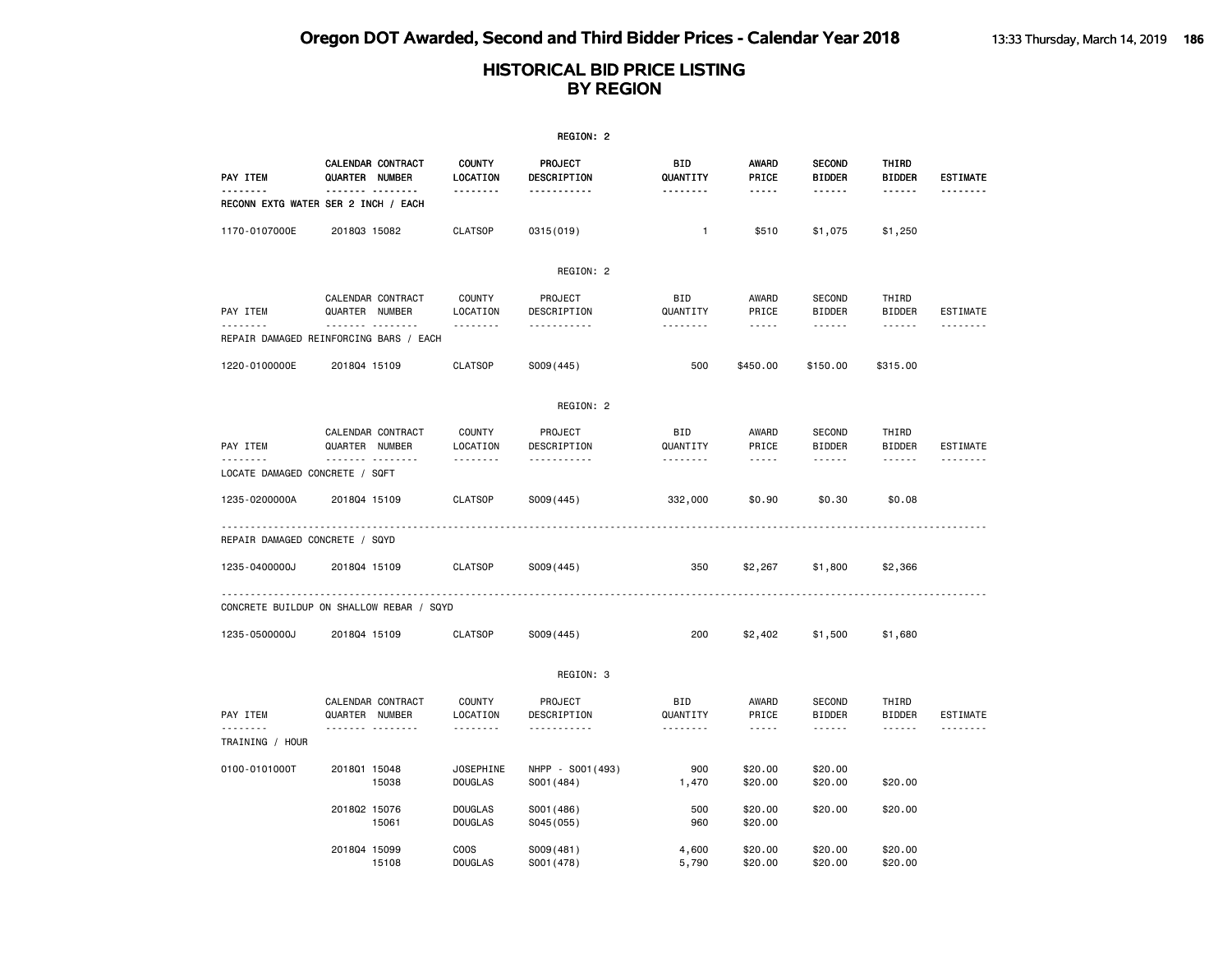|                                      | REGION: 3    |                                     |                           |                               |                        |                |                                |                        |                 |  |  |
|--------------------------------------|--------------|-------------------------------------|---------------------------|-------------------------------|------------------------|----------------|--------------------------------|------------------------|-----------------|--|--|
| PAY ITEM                             |              | CALENDAR CONTRACT<br>QUARTER NUMBER | <b>COUNTY</b><br>LOCATION | <b>PROJECT</b><br>DESCRIPTION | <b>BID</b><br>QUANTITY | AWARD<br>PRICE | <b>SECOND</b><br><b>BIDDER</b> | THIRD<br><b>BIDDER</b> | <b>ESTIMATE</b> |  |  |
| TEMPORARY SIGNS / SQFT               |              | .                                   | .                         | .                             |                        | $- - - - -$    | $- - - - - -$                  |                        | --------        |  |  |
| 0225-0102000J                        | 201801 15038 |                                     | <b>DOUGLAS</b>            | S001 (484)                    | 355                    | \$29.00        | \$24.00                        | \$22.00                |                 |  |  |
|                                      |              | 15037                               | <b>JACKSON</b>            | S001 (491)                    | 1,900                  | \$15.00        | \$12.50                        | \$19.00                |                 |  |  |
|                                      |              | 15048                               | <b>JOSEPHINE</b>          | NHPP - S001 (493)             | 2,400                  | \$12.50        | \$13.00                        |                        |                 |  |  |
|                                      | 201802 15076 |                                     | <b>DOUGLAS</b>            | S001 (486)                    | 60                     | \$0.01         | \$65.00                        | \$50.00                |                 |  |  |
|                                      |              | 15070                               | <b>JACKSON</b>            | S273(005)                     | 370                    | \$12.50        | \$21.94                        | \$15.00                |                 |  |  |
|                                      |              | 15060                               | <b>JACKSON</b>            | S001 (517)                    | 1,230                  | \$15.00        | \$15.25                        | \$15.25                |                 |  |  |
|                                      |              | 15061                               | <b>DOUGLAS</b>            | S045(055)                     | 1,500                  | \$22.50        |                                |                        |                 |  |  |
|                                      | 201804 15099 |                                     | <b>COOS</b>               | S009(481)                     | 250                    | \$9.00         | \$67.42                        | \$9.00                 |                 |  |  |
|                                      |              | 15106                               | <b>JACKSON</b>            | STP - SA00(057)               | 375                    | \$22.00        | \$17.00                        | \$20.00                |                 |  |  |
|                                      |              | 15127                               | <b>JACKSON</b>            | S001 (503)                    | 500                    | \$17.00        | \$17.00                        | \$15.00                |                 |  |  |
|                                      |              | 15104                               | <b>CURRY</b>              | S009(471)                     | 1,465                  | \$20.00        | \$13.50                        |                        |                 |  |  |
|                                      |              | 15108                               | <b>DOUGLAS</b>            | S001 (478)                    | 2,130                  | \$15.75        | \$20.00                        | \$28.00                |                 |  |  |
| TEMPORARY BARRICADES, TYPE II / EACH |              |                                     |                           |                               |                        |                |                                |                        |                 |  |  |
| 0225-0104000E                        | 2018Q1 15037 |                                     | <b>JACKSON</b>            | S001 (491)                    | 10                     | \$40.00        | \$25.00                        | \$50.00                |                 |  |  |
|                                      | 201802 15061 |                                     | <b>DOUGLAS</b>            | S045(055)                     | 30                     | \$60.00        |                                |                        |                 |  |  |
|                                      | 201804 15099 |                                     | <b>COOS</b>               | S009(481)                     | 6                      | \$55.00        | \$600.00                       | \$55.00                |                 |  |  |
|                                      |              |                                     |                           |                               |                        |                |                                |                        |                 |  |  |
| TEMP BARRICADES, TYPE III / EACH     |              |                                     |                           |                               |                        |                |                                |                        |                 |  |  |
| 0225-0105000E                        | 201801 15048 |                                     | <b>JOSEPHINE</b>          | NHPP - S001 (493)             | 5                      | \$80.00        | \$80.00                        |                        |                 |  |  |
|                                      |              | 15038                               | <b>DOUGLAS</b>            | S001 (484)                    | 14                     | \$158.00       | \$100.00                       | \$95.00                |                 |  |  |
|                                      |              | 15037                               | <b>JACKSON</b>            | S001 (491)                    | 26                     | \$100.00       | \$80.00                        | \$125.00               |                 |  |  |
|                                      | 201802 15070 |                                     | <b>JACKSON</b>            | S273(005)                     | 8                      | \$125.00       | \$162,00                       | \$300.00               |                 |  |  |
|                                      |              | 15060                               | <b>JACKSON</b>            | S001 (517)                    | 14                     | \$100.00       | \$110.00                       | \$80.00                |                 |  |  |
|                                      |              | 15061                               | <b>DOUGLAS</b>            | S045 (055)                    | 15                     | \$175.00       |                                |                        |                 |  |  |
|                                      | 201804 15099 |                                     | <b>COOS</b>               | S009(481)                     | 2                      | \$2.00         | \$650.00                       | \$165.00               |                 |  |  |
|                                      |              | 15106                               | <b>JACKSON</b>            | STP - SA00(057)               | 4                      | \$220.00       | \$580.00                       | \$165.00               |                 |  |  |
|                                      |              | 15104                               | <b>CURRY</b>              | S009(471)                     | 6                      | \$165.00       | \$100.00                       |                        |                 |  |  |
|                                      |              | 15127                               | <b>JACKSON</b>            | S001 (503)                    | 10                     | \$100.00       | \$100.00                       | \$75.00                |                 |  |  |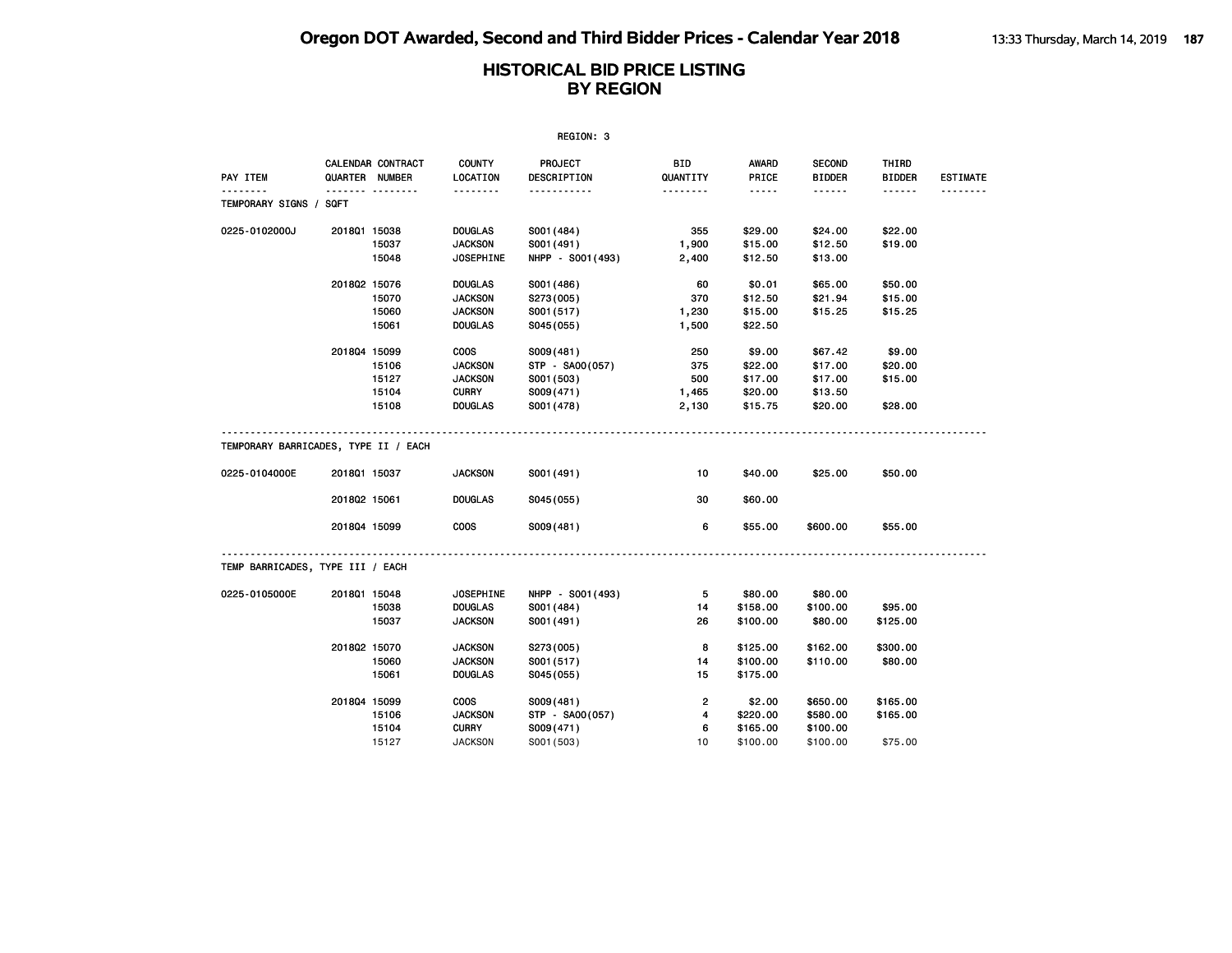|                                      |                                         |                                                                    | REGION: 3                                                |                                 |                                                                                                   |                                          |                               |                 |
|--------------------------------------|-----------------------------------------|--------------------------------------------------------------------|----------------------------------------------------------|---------------------------------|---------------------------------------------------------------------------------------------------|------------------------------------------|-------------------------------|-----------------|
| PAY ITEM<br><u>.</u>                 | CALENDAR CONTRACT<br>QUARTER NUMBER     | <b>COUNTY</b><br>LOCATION                                          | <b>PROJECT</b><br>DESCRIPTION                            | BID<br>QUANTITY                 | AWARD<br>PRICE                                                                                    | <b>SECOND</b><br><b>BIDDER</b>           | THIRD<br><b>BIDDER</b>        | <b>ESTIMATE</b> |
| TEMP BARRICADES, TYPE III / EACH     | <u> </u>                                | --------                                                           | <u>.</u>                                                 | <u> - - - - - - -</u>           | $\begin{array}{cccccccccc} \bullet & \bullet & \bullet & \bullet & \bullet & \bullet \end{array}$ | ------                                   | $- - - - - -$                 | <u>.</u>        |
| 0225-0105000E                        | (cont) 15108                            | <b>DOUGLAS</b>                                                     | S001 (478)                                               | 22                              | \$80.00                                                                                           | \$200.00                                 | \$105.00                      |                 |
| TEMP GRD TYPE 2A REFL / FOOT         |                                         |                                                                    |                                                          |                                 |                                                                                                   |                                          |                               |                 |
| 0225-0108000F                        | 201802 15060                            | <b>JACKSON</b>                                                     | S001 (517)                                               | 537.50                          | \$15.00                                                                                           | \$15.00                                  | \$15.00                       |                 |
| TEMP GRD TYPE 3 REFLECTORIZED / FOOT |                                         |                                                                    |                                                          |                                 |                                                                                                   |                                          |                               |                 |
| 0225-0110000F 2018Q2 15060           |                                         | <b>JACKSON</b>                                                     | S001 (517)                                               | 12.50                           | \$40.00                                                                                           | \$40.00                                  | \$40.00                       |                 |
| TEMP GRD TERMINALS, NON-FLAR / EACH  |                                         |                                                                    |                                                          |                                 |                                                                                                   |                                          |                               |                 |
| 0225-0115000E                        | 201802 15060                            | <b>JACKSON</b>                                                     | S001 (517)                                               | $-1$                            | \$1,650                                                                                           | \$1,650                                  | \$1,650                       |                 |
| TEMP GUARDRAIL TRANSITION / EACH     |                                         |                                                                    |                                                          |                                 |                                                                                                   |                                          |                               |                 |
| 0225-0117000E                        | 201802 15060                            | <b>JACKSON</b>                                                     | S001 (517)                                               | $\blacksquare$ 1                | \$1,850                                                                                           | \$1,850                                  | \$1,850                       |                 |
| TEMPORARY BRIDGE CONNECTIONS / EACH  |                                         |                                                                    |                                                          |                                 |                                                                                                   |                                          |                               |                 |
| 0225-0119000E                        | 201802 15060                            | <b>JACKSON</b>                                                     | S001 (517)                                               | $\sim$ 1.                       | \$300.00                                                                                          | \$500.00                                 | \$300.00                      |                 |
| TEMP CONC BARR REFLECTORIZED / FOOT  |                                         |                                                                    |                                                          |                                 |                                                                                                   |                                          |                               |                 |
| 0225-0126000F                        | 201802 15061                            | <b>DOUGLAS</b>                                                     | S045(055)                                                | 400                             | \$45.00                                                                                           |                                          |                               |                 |
|                                      | 201804 15106<br>15127<br>15104<br>15108 | <b>JACKSON</b><br><b>JACKSON</b><br><b>CURRY</b><br><b>DOUGLAS</b> | STP - SA00(057)<br>S001 (503)<br>S009(471)<br>S001 (478) | 500<br>1,100<br>1,175<br>12,900 | \$15.00<br>\$14.00<br>\$25.00<br>\$17.50                                                          | \$14.75<br>\$13.50<br>\$22.50<br>\$17.50 | \$32.00<br>\$18.50<br>\$18.00 |                 |
| TEMP CONC BARR TALL, REFL / FOOT     |                                         |                                                                    |                                                          |                                 |                                                                                                   |                                          |                               |                 |
| 0225-0131000F                        | 201801 15037                            | <b>JACKSON</b>                                                     | S001 (491)                                               | 525                             | \$16.00                                                                                           | \$14.25                                  | \$18.00                       |                 |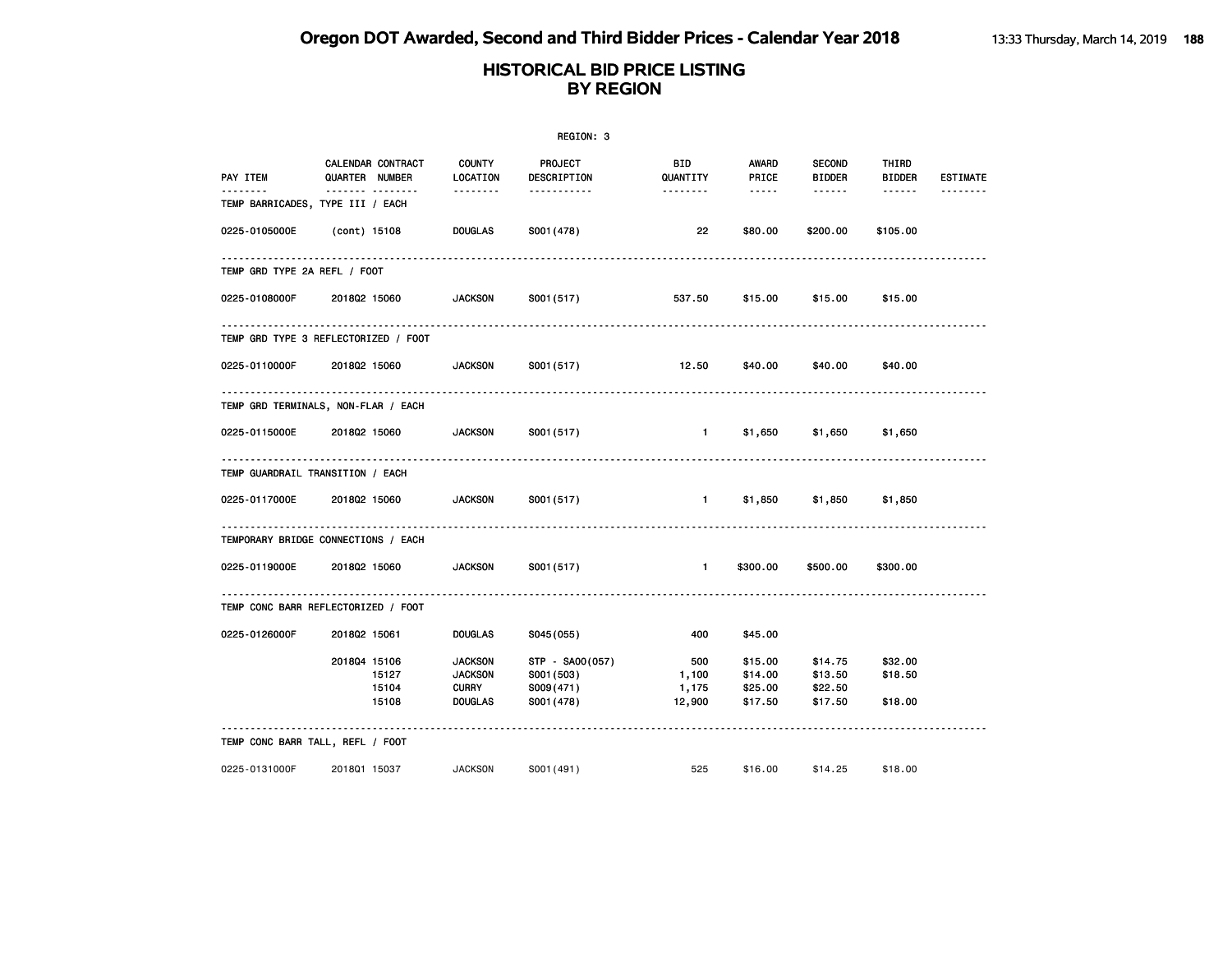|                                                 | REGION: 3    |                                     |                           |                        |                 |                                                                                                               |                                |                        |                 |  |  |  |
|-------------------------------------------------|--------------|-------------------------------------|---------------------------|------------------------|-----------------|---------------------------------------------------------------------------------------------------------------|--------------------------------|------------------------|-----------------|--|--|--|
| PAY ITEM                                        |              | CALENDAR CONTRACT<br>QUARTER NUMBER | <b>COUNTY</b><br>LOCATION | PROJECT<br>DESCRIPTION | BID<br>QUANTITY | AWARD<br>PRICE                                                                                                | <b>SECOND</b><br><b>BIDDER</b> | THIRD<br><b>BIDDER</b> | <b>ESTIMATE</b> |  |  |  |
| TEMP CONC BARR TALL, REFL / FOOT                |              | ------- --------                    | --------                  | .                      | --------        | $\frac{1}{2} \frac{1}{2} \frac{1}{2} \frac{1}{2} \frac{1}{2} \frac{1}{2} \frac{1}{2} \frac{1}{2} \frac{1}{2}$ | ------                         | ------                 |                 |  |  |  |
| 0225-0131000F                                   | 201802 15060 |                                     | <b>JACKSON</b>            | S001(517)              | 4,050           | \$28.00                                                                                                       | \$28.00                        | \$35.00                |                 |  |  |  |
|                                                 | 201804 15108 |                                     | <b>DOUGLAS</b>            | S001 (478)             | 12,775          | \$2.50                                                                                                        | \$2.50                         | \$2.75                 |                 |  |  |  |
| MOVING TEMPORARY CONC BARRIER / FOOT            |              |                                     |                           |                        |                 |                                                                                                               |                                |                        |                 |  |  |  |
| 0225-0132000F                                   | 201801 15037 |                                     | <b>JACKSON</b>            | S001 (491)             | 525             | \$5.00                                                                                                        | \$4.65                         | \$6.00                 |                 |  |  |  |
|                                                 | 201802 15061 |                                     | <b>DOUGLAS</b>            | S045(055)              | 200             | \$8.30                                                                                                        |                                |                        |                 |  |  |  |
|                                                 |              | 15060                               | <b>JACKSON</b>            | S001 (517)             | 9,850           | \$3.00                                                                                                        | \$3.00                         | \$5.00                 |                 |  |  |  |
|                                                 | 201804 15106 |                                     | <b>JACKSON</b>            | STP - SA00(057)        | 500             | \$4.00                                                                                                        | \$3.50                         | \$5.00                 |                 |  |  |  |
|                                                 |              | 15104                               | <b>CURRY</b>              | S009(471)              | 1,125           | \$5.00                                                                                                        | \$5.00                         |                        |                 |  |  |  |
|                                                 |              | 15108                               | <b>DOUGLAS</b>            | S001 (478)             | 23,400          | \$1.75                                                                                                        | \$1.75                         | \$1.80                 |                 |  |  |  |
| TEMP IMPACT ATTENUATOR, SAND BARREL SYS / EACH  |              |                                     |                           |                        |                 |                                                                                                               |                                |                        |                 |  |  |  |
| 0225-0133000E                                   | 201801 15037 |                                     | <b>JACKSON</b>            | S001 (491)             | $\overline{2}$  | \$2,000                                                                                                       | \$1,350                        | \$2,500                |                 |  |  |  |
|                                                 | 201802 15060 |                                     | <b>JACKSON</b>            | S001 (517)             | 1.              | \$1,350                                                                                                       | \$1,350                        | \$2,500                |                 |  |  |  |
|                                                 |              | 15061                               | <b>DOUGLAS</b>            | S045(055)              | $\overline{2}$  | \$4,000                                                                                                       |                                |                        |                 |  |  |  |
|                                                 | 201804 15108 |                                     | <b>DOUGLAS</b>            | S001 (478)             | $\mathbf{1}$    | \$1,250                                                                                                       | \$1,250                        | \$1,300                |                 |  |  |  |
|                                                 |              | 15104                               | <b>CURRY</b>              | S009(471)              | $\overline{2}$  | \$1,600                                                                                                       | \$1,500                        |                        |                 |  |  |  |
|                                                 |              | 15106                               | <b>JACKSON</b>            | STP - SA00(057)        | $\overline{2}$  | \$1,500                                                                                                       | \$1,450                        | \$3,200                |                 |  |  |  |
| TEMP IMP ATTEN NARW SITE SYS / EACH             |              |                                     |                           |                        |                 |                                                                                                               |                                |                        |                 |  |  |  |
| 0225-0134000E                                   | 201802 15060 |                                     | <b>JACKSON</b>            | S001(517)              | $\mathbf{1}$    | \$3,125                                                                                                       | \$2,950                        | \$2,950                |                 |  |  |  |
|                                                 | 201804 15127 |                                     | <b>JACKSON</b>            | S001 (503)             | $\mathbf{1}$    | \$2,100                                                                                                       | \$2,100                        | \$2,200                |                 |  |  |  |
|                                                 |              | 15108                               | <b>DOUGLAS</b>            | S001 (478)             | 2               | \$1,750                                                                                                       | \$1,750                        | \$1,800                |                 |  |  |  |
|                                                 |              | 15104                               | <b>CURRY</b>              | S009(471)              | 3               | \$3,800                                                                                                       | \$3,500                        |                        |                 |  |  |  |
| MOVING TEMP IMPACT ATEN, SAND BARREL SYS / EACH |              |                                     |                           |                        |                 |                                                                                                               |                                |                        |                 |  |  |  |
| 0225-0136000E                                   | 201801 15037 |                                     | <b>JACKSON</b>            | S001 (491)             | $\overline{2}$  | \$700.00                                                                                                      | \$675.00                       | \$550.00               |                 |  |  |  |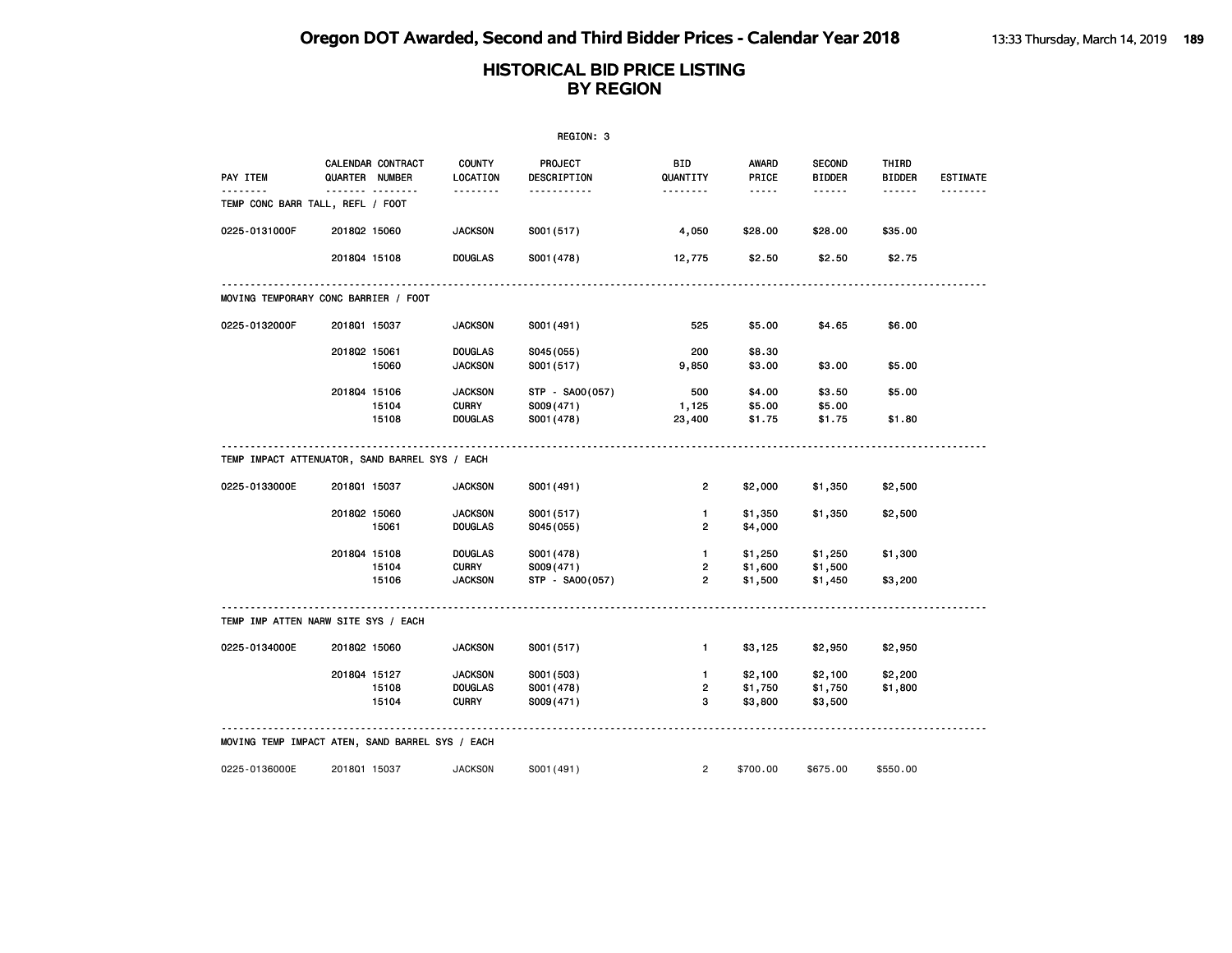| REGION: 3                                            |              |                                     |                           |                        |                 |                       |                                |                        |                 |  |
|------------------------------------------------------|--------------|-------------------------------------|---------------------------|------------------------|-----------------|-----------------------|--------------------------------|------------------------|-----------------|--|
| PAY ITEM                                             |              | CALENDAR CONTRACT<br>QUARTER NUMBER | <b>COUNTY</b><br>LOCATION | PROJECT<br>DESCRIPTION | BID<br>QUANTITY | <b>AWARD</b><br>PRICE | <b>SECOND</b><br><b>BIDDER</b> | THIRD<br><b>BIDDER</b> | <b>ESTIMATE</b> |  |
| .<br>MOVING TEMP IMPACT ATEN, SAND BARREL SYS / EACH |              |                                     | .                         | <u>.</u>               | <u>.</u>        | $- - - - -$           |                                |                        | <u>.</u>        |  |
| 0225-0136000E                                        | 201802 15060 |                                     | <b>JACKSON</b>            | S001 (517)             | $\mathbf{1}$    | \$675                 | \$700                          | \$1,500                |                 |  |
|                                                      |              | 15061                               | <b>DOUGLAS</b>            | S045(055)              | $\overline{2}$  | \$800.00              |                                |                        |                 |  |
|                                                      | 201804 15104 |                                     | <b>CURRY</b>              | S009(471)              | $\mathbf{1}$    | \$350.00              | \$800.00                       |                        |                 |  |
|                                                      |              | 15108                               | <b>DOUGLAS</b>            | S001 (478)             | $\mathbf{1}$    | \$350.00              | \$350.00                       | \$360.00               |                 |  |
|                                                      |              | 15106                               | <b>JACKSON</b>            | STP - SA00(057)        | $\overline{2}$  | \$500.00              | \$500.00                       | \$600.00               |                 |  |
| MOV TEMP IMP ATTEN NARW SITE / EACH                  |              |                                     |                           |                        |                 |                       |                                |                        |                 |  |
| 0225-0137000E                                        | 201802 15060 |                                     | <b>JACKSON</b>            | S001(517)              | $\mathbf{1}$    | \$675.00              | \$700.00                       | \$675.00               |                 |  |
|                                                      | 201804 15104 |                                     | <b>CURRY</b>              | S009(471)              | $\overline{2}$  | \$350.00              | \$800.00                       |                        |                 |  |
|                                                      |              | 15108                               | <b>DOUGLAS</b>            | S001 (478)             | 4               | \$350.00              | \$350.00                       | \$360.00               |                 |  |
| TEMP IMP ATTEN, TRUCK MOUNTED / EACH                 |              |                                     |                           |                        |                 |                       |                                |                        |                 |  |
| 0225-0138000E                                        | 201801 15038 |                                     | <b>DOUGLAS</b>            | S001 (484)             | $\mathbf{1}$    | \$17,400              | \$4,000                        | \$15,000               |                 |  |
|                                                      |              | 15037                               | <b>JACKSON</b>            | S001 (491)             | $\overline{2}$  | \$7,000               | \$7,040                        | \$9,500                |                 |  |
|                                                      |              | 15048                               | <b>JOSEPHINE</b>          | NHPP - S001 (493)      | 3               | \$7,500               | \$5,900                        |                        |                 |  |
|                                                      | 201802 15060 |                                     | <b>JACKSON</b>            | S001(517)              | $\mathbf{1}$    | \$15,127              | \$11,500                       | \$8,500                |                 |  |
|                                                      |              | 15061                               | <b>DOUGLAS</b>            | S045(055)              | $\mathbf{1}$    | \$16,000              |                                |                        |                 |  |
|                                                      | 201804 15104 |                                     | <b>CURRY</b>              | S009(471)              | $\mathbf{1}$    | \$15,000              | \$15,000                       |                        |                 |  |
|                                                      |              | 15108                               | <b>DOUGLAS</b>            | S001 (478)             | $\overline{2}$  | \$20,000              | \$15,000                       | \$7,800                |                 |  |
| REFLECTIVE BARRIER PANELS / EACH                     |              |                                     |                           |                        |                 |                       |                                |                        |                 |  |
| 0225-0141100E                                        | 201801 15037 |                                     | <b>JACKSON</b>            | S001 (491)             | 1,020           | \$0.10                | \$1.00                         | \$19.00                |                 |  |
|                                                      | 201802 15060 |                                     | <b>JACKSON</b>            | S001 (517)             | 200             | \$15.00               | \$15.00                        | \$15.00                |                 |  |
| REPAIR TEMP IMP ATTEN, NARROW SITE / EACH            |              |                                     |                           |                        |                 |                       |                                |                        |                 |  |
| 0225-0141300E                                        | 201802 15060 |                                     | <b>JACKSON</b>            | S001(517)              | $\mathbf{1}$    | \$10,00               | \$2.00                         | \$1.75                 |                 |  |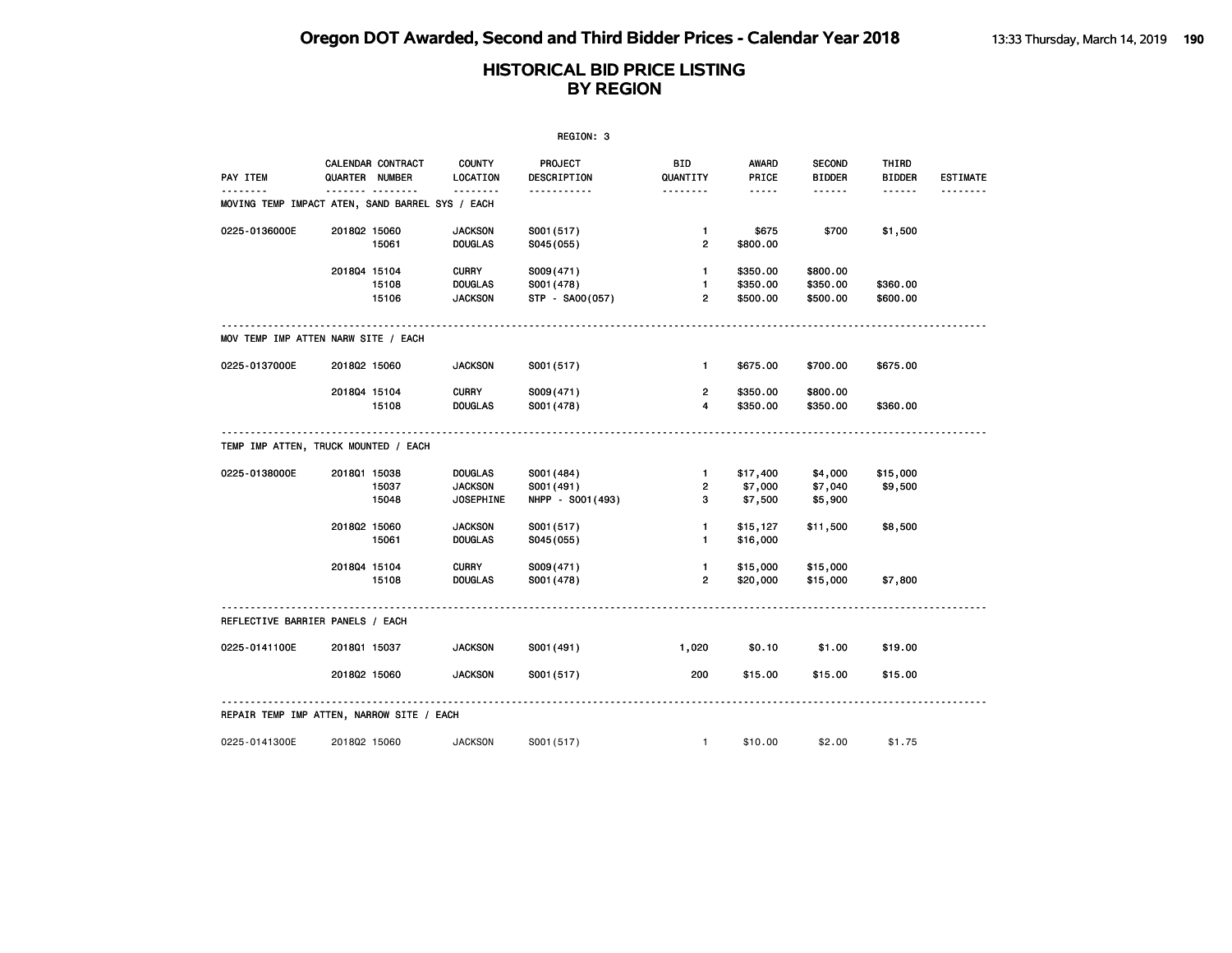|                                             | REGION: 3    |                                     |                                                  |                                            |                                |                              |                                |                        |                 |  |  |
|---------------------------------------------|--------------|-------------------------------------|--------------------------------------------------|--------------------------------------------|--------------------------------|------------------------------|--------------------------------|------------------------|-----------------|--|--|
| PAY ITEM                                    |              | CALENDAR CONTRACT<br>QUARTER NUMBER | <b>COUNTY</b><br>LOCATION                        | PROJECT<br>DESCRIPTION                     | BID<br>QUANTITY                | AWARD<br>PRICE               | <b>SECOND</b><br><b>BIDDER</b> | THIRD<br><b>BIDDER</b> | <b>ESTIMATE</b> |  |  |
| REPAIR TEMP IMP ATTEN, NARROW SITE / EACH   |              | . <sub>.</sub>                      | .                                                | -----------                                | .                              | -----                        | ------                         | ------                 | .               |  |  |
| 0225-0141300E                               | 201804 15104 | 15108                               | <b>CURRY</b><br><b>DOUGLAS</b>                   | S009(471)<br>S001 (478)                    | $\mathbf{1}$<br>$\mathbf{1}$   | \$110.00<br>\$1.00           | \$100.00<br>\$1.00             | \$1.00                 |                 |  |  |
| REPAIR TEMP IMP ATTEN, TRUCK MOUNTED / EACH |              |                                     |                                                  |                                            |                                |                              |                                |                        |                 |  |  |
| 0225-0141400E                               | 201801 15048 | 15037                               | <b>JOSEPHINE</b><br><b>JACKSON</b>               | NHPP - S001 (493)<br>S001 (491)            | $\mathbf{1}$<br>$\overline{2}$ | \$0.01<br>\$500              | \$660.00<br>\$1                | \$2,500                |                 |  |  |
|                                             | 201802 15060 | 15061                               | <b>JACKSON</b><br><b>DOUGLAS</b>                 | S001 (517)<br>S045 (055)                   | $\mathbf{1}$<br>$\overline{2}$ | \$500.00<br>\$2,500          | \$200.00                       | \$1.00                 |                 |  |  |
|                                             | 201804 15104 | 15108                               | <b>CURRY</b><br><b>DOUGLAS</b>                   | S009(471)<br>S001 (478)                    | $\mathbf{1}$<br>$\mathbf{1}$   | \$1.00<br>\$1                | \$0.01<br>\$2,500              | \$515                  |                 |  |  |
| REPAIR TEMP IMP ATTEN, SAND MODULE / EACH   |              |                                     |                                                  |                                            |                                |                              |                                |                        |                 |  |  |
| 0225-0141500E                               | 201801 15037 |                                     | <b>JACKSON</b>                                   | S001 (491)                                 | 20                             | \$10.00                      | \$1.00                         | \$325.00               |                 |  |  |
|                                             | 201802 15061 | 15060                               | <b>DOUGLAS</b><br><b>JACKSON</b>                 | S045 (055)<br>S001 (517)                   | 15<br>17                       | \$350.00<br>\$10.00          | \$2.00                         | \$1.75                 |                 |  |  |
|                                             | 201804 15104 | 15106<br>15108                      | <b>CURRY</b><br><b>JACKSON</b><br><b>DOUGLAS</b> | S009(471)<br>STP - SA00(057)<br>S001 (478) | 6<br>8<br>43                   | \$50.00<br>\$50.00<br>\$1.00 | \$50.00<br>\$50.00<br>\$1.00   | \$55.00<br>\$1.00      |                 |  |  |
| PEDESTRIAN CHANNELIZING DEVICES / FOOT      |              |                                     |                                                  |                                            |                                |                              |                                |                        |                 |  |  |
| 0225-0141600F                               | 201801 15037 |                                     | <b>JACKSON</b>                                   | S001 (491)                                 | 20                             | \$35.00                      | \$20.00                        | \$25.00                |                 |  |  |
|                                             | 201802 15061 |                                     | <b>DOUGLAS</b>                                   | S045 (055)                                 | 800                            | \$6.00                       |                                |                        |                 |  |  |
|                                             | 201804 15099 | 15127                               | <b>COOS</b><br><b>JACKSON</b>                    | S009(481)<br>S001 (503)                    | 100<br>280                     | \$21.00<br>\$13.00           | \$167.55<br>\$12.00            | \$21.00<br>\$30.00     |                 |  |  |
| SECURING TEMPORARY CONCRETE BARRIER / FOOT  |              |                                     |                                                  |                                            |                                |                              |                                |                        |                 |  |  |
| 0225-0141650F                               | 201802 15060 |                                     | <b>JACKSON</b>                                   | S001 (517)                                 | 3,700                          | \$3.70                       | \$4.00                         | \$3.65                 |                 |  |  |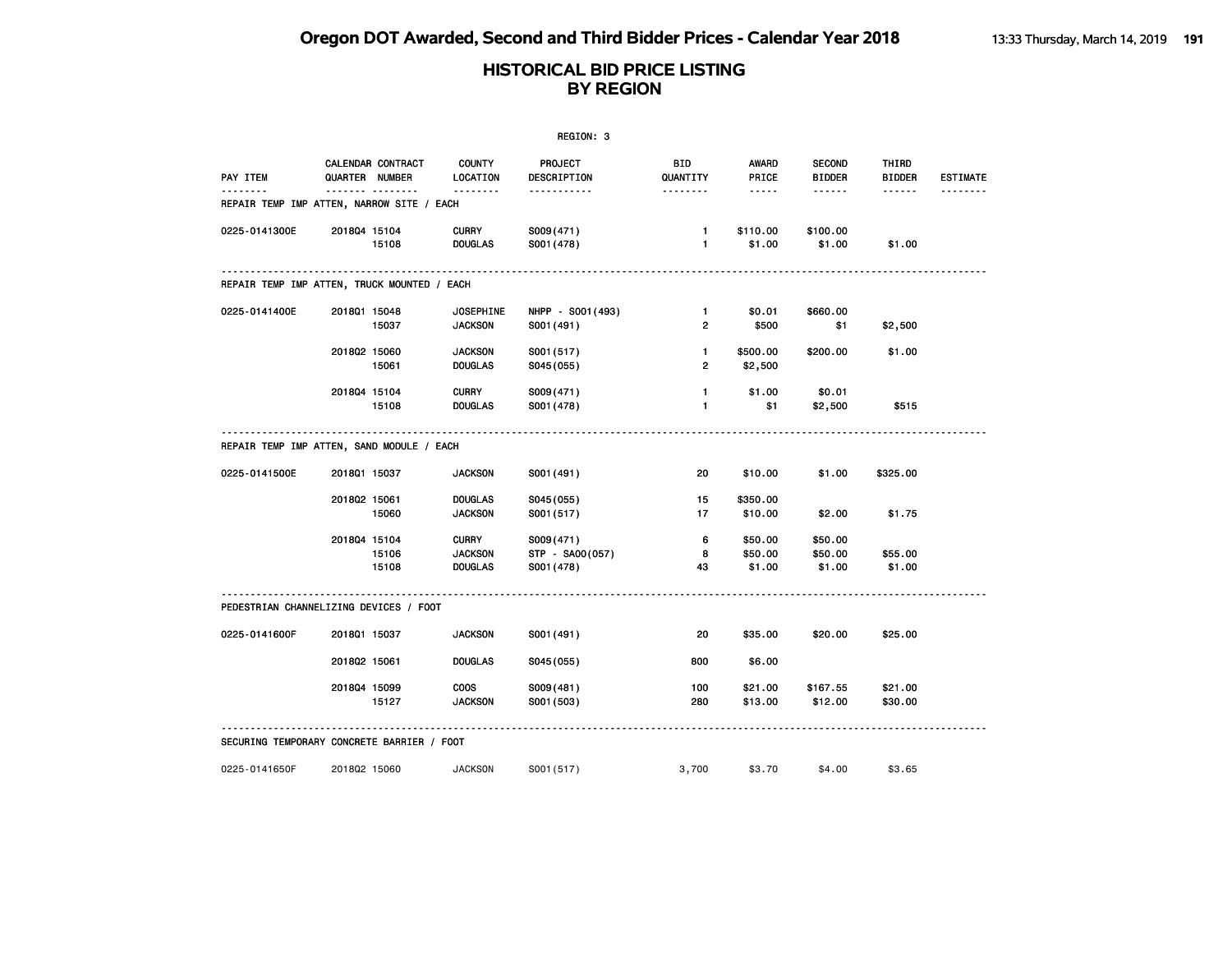| REGION: 3                                            |                       |                   |                                                      |                                               |                   |                               |                                |                               |                 |  |
|------------------------------------------------------|-----------------------|-------------------|------------------------------------------------------|-----------------------------------------------|-------------------|-------------------------------|--------------------------------|-------------------------------|-----------------|--|
| PAY ITEM                                             | <b>QUARTER NUMBER</b> | CALENDAR CONTRACT | <b>COUNTY</b><br>LOCATION                            | <b>PROJECT</b><br>DESCRIPTION                 | BID<br>QUANTITY   | AWARD<br>PRICE                | <b>SECOND</b><br><b>BIDDER</b> | THIRD<br><b>BIDDER</b>        | <b>ESTIMATE</b> |  |
| ------<br>SECURING TEMPORARY CONCRETE BARRIER / FOOT |                       | .                 |                                                      | <u>.</u>                                      |                   | $- - - - -$                   | ------                         |                               |                 |  |
| 0225-0141650F                                        | 201804 15108          |                   | <b>DOUGLAS</b>                                       | S001 (478)                                    | 1,300             | \$1.50                        | \$1.50                         | \$1.75                        |                 |  |
| TEMPORARY GLARE SCREENS / FOOT                       |                       |                   |                                                      |                                               |                   |                               |                                |                               |                 |  |
| 0225-0141800F                                        | 201801 15037          |                   | <b>JACKSON</b>                                       | S001 (491)                                    | 350               | \$19.25                       | \$19.25                        | \$22.00                       |                 |  |
|                                                      | 201802 15060          |                   | <b>JACKSON</b>                                       | S001 (517)                                    | 900               | \$20.00                       | \$20.00                        | \$19.25                       |                 |  |
| MOVING TEMPORARY GLARE SCREENS / FOOT                |                       |                   |                                                      |                                               |                   |                               |                                |                               |                 |  |
| 0225-0141900F                                        | 201801 15037          |                   | <b>JACKSON</b>                                       | S001 (491)                                    | 350               | \$5.25                        | \$5.25                         | \$3.50                        |                 |  |
|                                                      | 201802 15060          |                   | <b>JACKSON</b>                                       | S001 (517)                                    | 900               | \$6.00                        | \$5.50                         | \$5.25                        |                 |  |
| SURFACE MOUNTED TUBULAR MRK / EACH                   |                       |                   |                                                      |                                               |                   |                               |                                |                               |                 |  |
| 0225-0142000E 2018Q4 15099                           |                       |                   | <b>COOS</b>                                          | S009(481)                                     | $\overline{2}$    | \$45                          | \$7,221                        | \$45                          |                 |  |
| REPL SURFACE MNTD TUBULAR MRK / EACH                 |                       |                   |                                                      |                                               |                   |                               |                                |                               |                 |  |
| 0225-0143000E                                        | 201804 15099          |                   | <b>COOS</b>                                          | S009(481)                                     | 20                | \$45.00                       | \$410.00                       | \$100.00                      |                 |  |
| TEMPORARY PLASTIC DRUMS / EACH                       |                       |                   |                                                      |                                               |                   |                               |                                |                               |                 |  |
| 0225-0145000E                                        | 201801 15048          | 15038<br>15037    | <b>JOSEPHINE</b><br><b>DOUGLAS</b><br><b>JACKSON</b> | NHPP - S001 (493)<br>S001 (484)<br>S001 (491) | 100<br>250<br>670 | \$28.00<br>\$57.00<br>\$30.00 | \$28.00<br>\$30.00<br>\$28.00  | \$44.00<br>\$30.00            |                 |  |
|                                                      | 201802 15061          | 15060             | <b>DOUGLAS</b><br><b>JACKSON</b>                     | S045(055)<br>S001 (517)                       | 90<br>280         | \$55.00<br>\$30.00            | \$40.00                        | \$28.00                       |                 |  |
|                                                      | 201804 15099          | 15106<br>15127    | <b>COOS</b><br><b>JACKSON</b><br><b>JACKSON</b>      | S009(481)<br>STP - SA00(057)<br>S001 (503)    | 12<br>30<br>60    | \$45.00<br>\$60.00<br>\$50,00 | \$600.00<br>\$30.00<br>\$45.00 | \$45.00<br>\$60.00<br>\$75.00 |                 |  |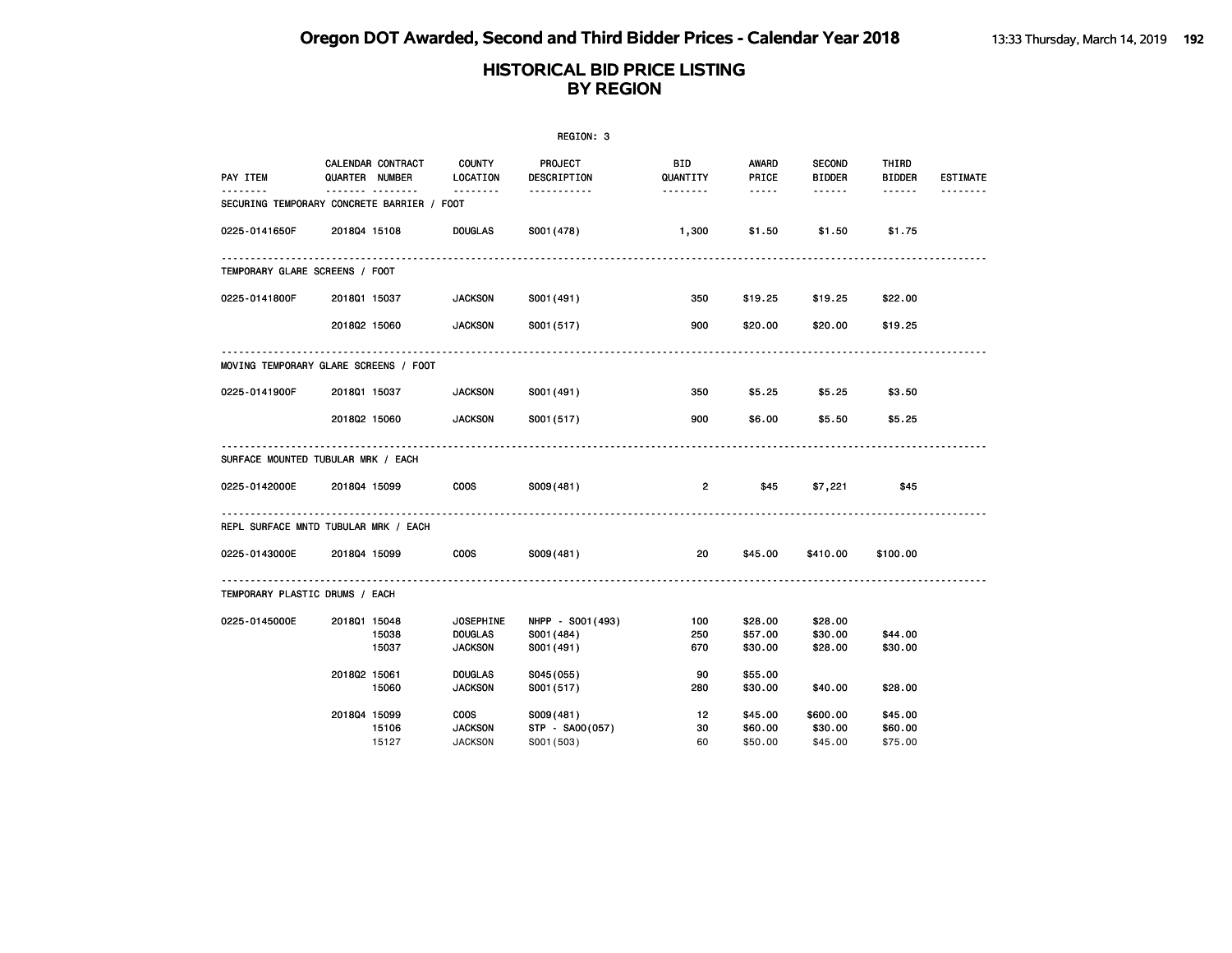|                              |                                            |                                                      | REGION: 3                                     |                        |                                                                                                               |                                |                        |                 |
|------------------------------|--------------------------------------------|------------------------------------------------------|-----------------------------------------------|------------------------|---------------------------------------------------------------------------------------------------------------|--------------------------------|------------------------|-----------------|
| PAY ITEM                     | CALENDAR CONTRACT<br>QUARTER NUMBER        | <b>COUNTY</b><br>LOCATION                            | <b>PROJECT</b><br>DESCRIPTION                 | <b>BID</b><br>QUANTITY | AWARD<br>PRICE                                                                                                | <b>SECOND</b><br><b>BIDDER</b> | THIRD<br><b>BIDDER</b> | <b>ESTIMATE</b> |
|                              | <u>.</u><br>TEMPORARY PLASTIC DRUMS / EACH | .                                                    | .                                             | <u> - - - - - - -</u>  | $\frac{1}{2} \frac{1}{2} \frac{1}{2} \frac{1}{2} \frac{1}{2} \frac{1}{2} \frac{1}{2} \frac{1}{2} \frac{1}{2}$ | ------                         | ------                 |                 |
| 0225-0145000E                | (cont) 15104<br>15108                      | <b>CURRY</b><br><b>DOUGLAS</b>                       | S009(471)<br>S001 (478)                       | 70<br>500              | \$55.00<br>\$28.00                                                                                            | \$50.00<br>\$50.00             | \$40.00                |                 |
| TEMPORARY DELINEATORS / EACH |                                            |                                                      |                                               |                        |                                                                                                               |                                |                        |                 |
| 0225-0147000E                | 201802 15060                               | <b>JACKSON</b>                                       | S001 (517)                                    | 20                     | \$40.00                                                                                                       | \$35.00                        | \$35.00                |                 |
|                              | TEMP FLEXIBLE PVMT MARKERS / EACH          |                                                      |                                               |                        |                                                                                                               |                                |                        |                 |
| 0225-0149000E                | 201801 15037<br>15038<br>15048             | <b>JACKSON</b><br><b>DOUGLAS</b><br><b>JOSEPHINE</b> | S001 (491)<br>S001 (484)<br>NHPP - S001 (493) | 220<br>700<br>2,000    | \$1.75<br>\$4.23<br>\$1.40                                                                                    | \$1.00<br>\$2.00<br>\$3.00     | \$2.00<br>\$2.00       |                 |
|                              | 201802 15061                               | <b>DOUGLAS</b>                                       | S045(055)                                     | 4,900                  | \$2.00                                                                                                        |                                |                        |                 |
|                              | 201804 15106<br>15108<br>15104             | <b>JACKSON</b><br><b>DOUGLAS</b><br><b>CURRY</b>     | STP - SA00(057)<br>S001 (478)<br>S009(471)    | 125<br>4,000<br>5,460  | \$2.00<br>\$1.00<br>\$1.35                                                                                    | \$2.39<br>\$1.00<br>\$2.50     | \$2.00<br>\$2.00       |                 |
|                              | TEMPORARY REMOVABLE TAPE / FOOT            |                                                      |                                               |                        |                                                                                                               |                                |                        |                 |
| 0225-0150000F                | 201801 15037                               | <b>JACKSON</b>                                       | S001 (491)                                    | 13,036                 | \$1.85                                                                                                        | \$0.01                         | \$2.00                 |                 |
|                              | 201804 15127<br>15099                      | <b>JACKSON</b><br><b>COOS</b>                        | S001 (503)<br>S009(481)                       | 600<br>710             | \$2.00<br>\$12.50                                                                                             | \$2.50<br>\$14.32              | \$3.50<br>\$5.00       |                 |
|                              | TEMPORARY NON-REFLECTIVE TAPE / FOOT       |                                                      |                                               |                        |                                                                                                               |                                |                        |                 |
| 0225-0152000F                | 201802 15060                               | <b>JACKSON</b>                                       | S001 (517)                                    | 3,200                  | \$2.65                                                                                                        | \$2.50                         | \$3.50                 |                 |
|                              | 201804 15099                               | <b>COOS</b>                                          | S009(481)                                     | 260                    | \$10.00                                                                                                       | \$11.22                        | \$8.00                 |                 |
| TEMPORARY STRIPING / FOOT    |                                            |                                                      |                                               |                        |                                                                                                               |                                |                        |                 |
| 0225-0153000F                | 201801 15038                               | <b>DOUGLAS</b>                                       | S001 (484)                                    | 4,750                  | \$0.85                                                                                                        | \$0.40                         | \$0.28                 |                 |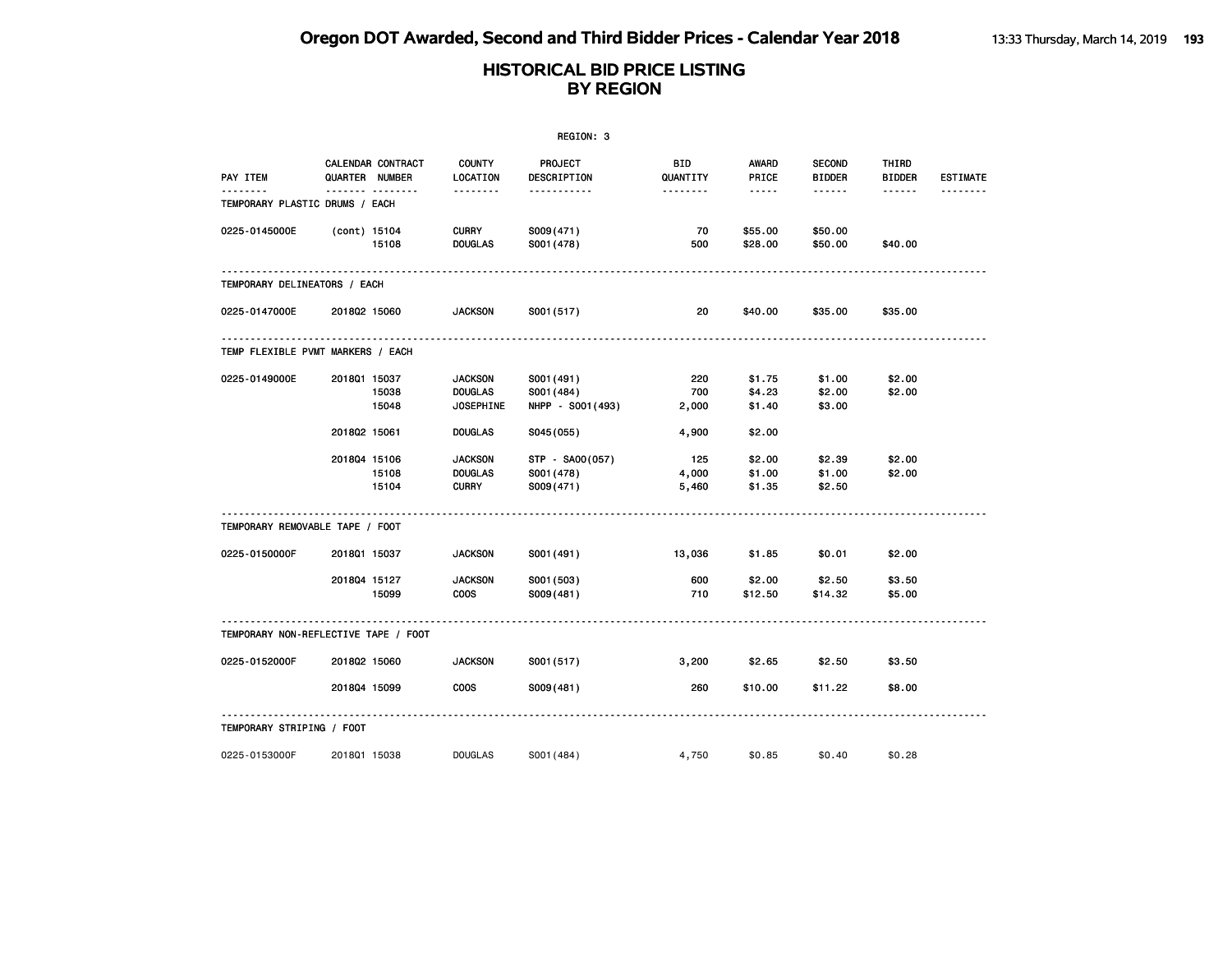|                                           |              |                                     |                                                                    | REGION: 3                                                |                                      |                                      |                                      |                            |                 |
|-------------------------------------------|--------------|-------------------------------------|--------------------------------------------------------------------|----------------------------------------------------------|--------------------------------------|--------------------------------------|--------------------------------------|----------------------------|-----------------|
| PAY ITEM                                  |              | CALENDAR CONTRACT<br>QUARTER NUMBER | <b>COUNTY</b><br>LOCATION                                          | PROJECT<br>DESCRIPTION                                   | <b>BID</b><br>QUANTITY               | <b>AWARD</b><br>PRICE                | <b>SECOND</b><br><b>BIDDER</b>       | THIRD<br><b>BIDDER</b>     | <b>ESTIMATE</b> |
| TEMPORARY STRIPING / FOOT                 |              |                                     | .                                                                  | -----------                                              | <u>.</u>                             | $\cdots\cdots$                       | $- - - - - -$                        | .                          | <u>.</u>        |
| 0225-0153000F                             | (cont) 15048 |                                     | <b>JOSEPHINE</b>                                                   | NHPP - S001(493)                                         | 433,100                              | \$0.01                               | \$0.04                               |                            |                 |
|                                           | 201802 15061 | 15060                               | <b>DOUGLAS</b><br><b>JACKSON</b>                                   | S045 (055)<br>S001 (517)                                 | 20,600<br>35,300                     | \$0.18<br>\$0.18                     | \$0.18                               | \$0.18                     |                 |
|                                           | 201804 15127 | 15106<br>15104<br>15108             | <b>JACKSON</b><br><b>JACKSON</b><br><b>CURRY</b><br><b>DOUGLAS</b> | S001 (503)<br>STP - SA00(057)<br>S009(471)<br>S001 (478) | 4,400<br>12,600<br>13,553<br>240,000 | \$0.18<br>\$0.40<br>\$0.30<br>\$0.10 | \$0.25<br>\$0.38<br>\$0.28<br>\$0.10 | \$0.21<br>\$1.40<br>\$0.11 |                 |
| TEMPORARY PAVEMENT LEGENDS / EACH         |              |                                     |                                                                    |                                                          |                                      |                                      |                                      |                            |                 |
| 0225-0153100E                             | 201801 15048 |                                     | <b>JOSEPHINE</b>                                                   | NHPP - S001 (493)                                        | 8                                    | \$35.00                              | \$65.00                              |                            |                 |
|                                           | 201804 15127 |                                     | <b>JACKSON</b>                                                     | S001 (503)                                               | 8                                    | \$75.00                              | \$80.00                              | \$75.00                    |                 |
| TEMPORARY PAVEMENT BARS / SQFT            |              |                                     |                                                                    |                                                          |                                      |                                      |                                      |                            |                 |
| 0225-0153200J                             | 201801 15048 |                                     | <b>JOSEPHINE</b>                                                   | NHPP - S001 (493)                                        | 500                                  | \$3.00                               | \$2.60                               |                            |                 |
|                                           | 201804 15127 | 15099                               | <b>JACKSON</b><br><b>COOS</b>                                      | S001 (503)<br>S009(481)                                  | 80<br>90                             | \$2.00<br>\$15.00                    | \$2.25<br>\$17.27                    | \$2.75<br>\$5.00           |                 |
| TEMPORARY TRANSVERSE RUMBLE STRIPS / FOOT |              |                                     |                                                                    |                                                          |                                      |                                      |                                      |                            |                 |
| 0225-0153800F                             | 2018Q1 15037 |                                     | <b>JACKSON</b>                                                     | S001 (491)                                               | 64                                   | \$22.00                              | \$180.00                             | \$160.00                   |                 |
| STRIPE REMOVAL / FOOT                     |              |                                     |                                                                    |                                                          |                                      |                                      |                                      |                            |                 |
| 0225-0154000F                             | 201801 15037 |                                     | <b>JACKSON</b>                                                     | S001 (491)                                               | 6,600                                | \$1.00                               | \$0.95                               | \$2.00                     |                 |
|                                           | 201802 15061 | 15060                               | <b>DOUGLAS</b><br><b>JACKSON</b>                                   | S045(055)<br>S001 (517)                                  | 33,600<br>35,300                     | \$0.32<br>\$0.27                     | \$0.27                               | \$0.27                     |                 |
|                                           | 201804 15127 |                                     | <b>JACKSON</b>                                                     | S001 (503)                                               | 193                                  | \$2.00                               | \$4,00                               | \$2.20                     |                 |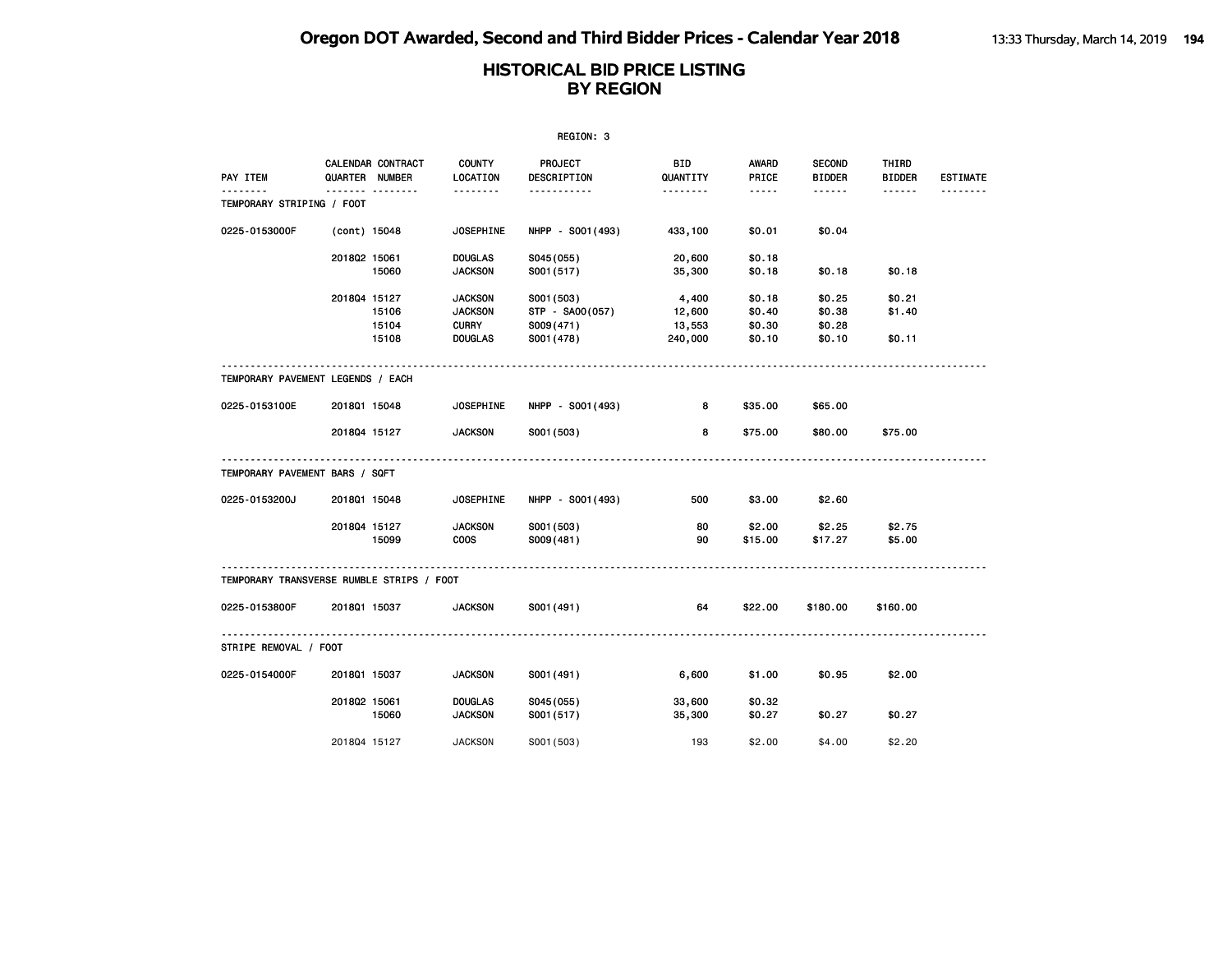|                                      |                |                   |                                                      | REGION: 3                                     |                        |                               |                                |                        |                 |
|--------------------------------------|----------------|-------------------|------------------------------------------------------|-----------------------------------------------|------------------------|-------------------------------|--------------------------------|------------------------|-----------------|
| PAY ITEM                             | QUARTER NUMBER | CALENDAR CONTRACT | <b>COUNTY</b><br>LOCATION                            | PROJECT<br>DESCRIPTION                        | <b>BID</b><br>QUANTITY | AWARD<br>PRICE                | <b>SECOND</b><br><b>BIDDER</b> | THIRD<br><b>BIDDER</b> | <b>ESTIMATE</b> |
| STRIPE REMOVAL / FOOT                |                | <b>.</b>          | .                                                    | <u>.</u>                                      | <u> - - - - - - -</u>  | -----                         | ------                         | ------                 |                 |
| 0225-0154000F                        | (cont) 15106   | 15108             | <b>JACKSON</b><br><b>DOUGLAS</b>                     | STP - SA00(057)<br>S001 (478)                 | 18,900<br>75,000       | \$0.60<br>\$0.35              | \$0.56<br>\$0.35               | \$1.17<br>\$0.37       |                 |
| LEGEND REMOVAL / SQFT                |                |                   |                                                      |                                               |                        |                               |                                |                        |                 |
| 0225-0155100J                        | 201801 15048   |                   | <b>JOSEPHINE</b>                                     | NHPP - S001 (493)                             | 500                    | \$3.65                        | \$3.50                         |                        |                 |
|                                      | 201802 15061   |                   | <b>DOUGLAS</b>                                       | S045(055)                                     | 240                    | \$2.25                        |                                |                        |                 |
|                                      | 201804 15127   |                   | <b>JACKSON</b>                                       | S001 (503)                                    | 77                     | \$3.50                        | \$4.00                         | \$5.85                 |                 |
| BAR REMOVAL / SQFT                   |                |                   |                                                      |                                               |                        |                               |                                |                        |                 |
| 0225-0156000J                        | 201801 15048   |                   | <b>JOSEPHINE</b>                                     | NHPP - S001 (493)                             | 400                    | \$3.65                        | \$3.50                         |                        |                 |
|                                      | 201802 15061   |                   | <b>DOUGLAS</b>                                       | S045(055)                                     | 1,040                  | \$2.50                        |                                |                        |                 |
|                                      | 201804 15127   |                   | <b>JACKSON</b>                                       | S001 (503)                                    | 272                    | \$3.50                        | \$4.00                         | \$3.80                 |                 |
| PORTABLE TRAFFIC SIGNAL / EACH       |                |                   |                                                      |                                               |                        |                               |                                |                        |                 |
| 0225-0158000E                        | 201804 15108   |                   | <b>DOUGLAS</b>                                       | S001 (478)                                    | $\overline{2}$         | \$15,250                      | \$22,250                       | \$32,000               |                 |
| SEQUENTIAL ARROW SIGNS / EACH        |                |                   |                                                      |                                               |                        |                               |                                |                        |                 |
| 0225-0162000E                        | 201801 15038   | 15048<br>15037    | <b>DOUGLAS</b><br><b>JOSEPHINE</b><br><b>JACKSON</b> | S001 (484)<br>NHPP - S001 (493)<br>S001 (491) | $\mathbf{1}$<br>3<br>4 | \$4,600<br>\$1,250<br>\$1,200 | \$1,000<br>\$2,400<br>\$1,500  | \$3,000<br>\$900       |                 |
|                                      | 201802 15061   | 15060             | <b>DOUGLAS</b><br><b>JACKSON</b>                     | S045 (055)<br>S001(517)                       | 1<br>$\overline{2}$    | \$3,000<br>\$2,500            | \$900                          | \$1,500                |                 |
|                                      | 201804 15127   | 15108             | <b>JACKSON</b><br><b>DOUGLAS</b>                     | S001 (503)<br>S001 (478)                      | 1<br>6                 | \$1,000<br>\$2,700            | \$1,000<br>\$5,000             | \$2,250<br>\$3,100     |                 |
| PORTABLE CHGBLE MESSAGE SIGNS / EACH |                |                   |                                                      |                                               |                        |                               |                                |                        |                 |
| 0225-0164000E                        | 201801 15048   |                   | <b>JOSEPHINE</b>                                     | NHPP - S001 (493)                             | $\overline{2}$         | \$4,500                       | \$5,500                        |                        |                 |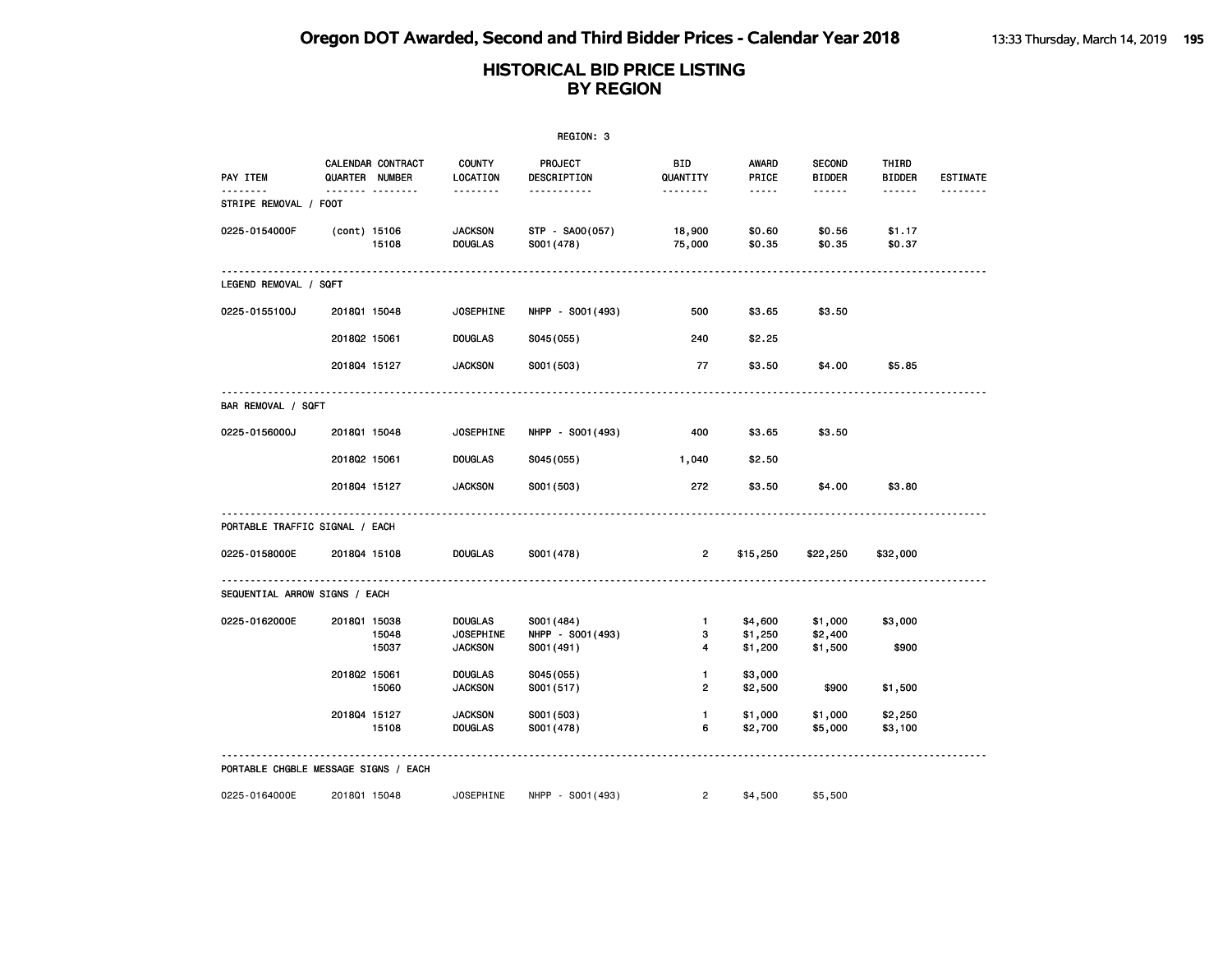|                                                 |                |                   |                            | REGION: 3              |                         |                           |                                |                           |                 |
|-------------------------------------------------|----------------|-------------------|----------------------------|------------------------|-------------------------|---------------------------|--------------------------------|---------------------------|-----------------|
| PAY ITEM                                        | QUARTER NUMBER | CALENDAR CONTRACT | COUNTY<br>LOCATION         | PROJECT<br>DESCRIPTION | <b>BID</b><br>QUANTITY  | AWARD<br>PRICE            | <b>SECOND</b><br><b>BIDDER</b> | THIRD<br><b>BIDDER</b>    | <b>ESTIMATE</b> |
| -------<br>PORTABLE CHGBLE MESSAGE SIGNS / EACH |                | .<br>15038        | <u>.</u><br><b>DOUGLAS</b> | <u>.</u><br>S001 (484) | <u>.</u><br>3           | $\frac{1}{2}$<br>\$13,800 | $- - - - - -$<br>\$3,000       | $- - - - - -$<br>\$10,000 | <u>.</u>        |
|                                                 |                |                   |                            |                        |                         |                           |                                |                           |                 |
| 0225-0164000E                                   | (cont) 15037   |                   | <b>JACKSON</b>             | S001 (491)             | 4                       | \$3,000                   | \$3,500                        | \$4,400                   |                 |
|                                                 | 201802 15061   |                   | <b>DOUGLAS</b>             | S045(055)              | 4                       | \$8,000                   |                                |                           |                 |
|                                                 |                | 15060             | <b>JACKSON</b>             | S001 (517)             | 5                       | \$6,000                   | \$2,880                        | \$2,000                   |                 |
|                                                 | 201804 15127   |                   | <b>JACKSON</b>             | S001 (503)             | $\mathbf{1}$            | \$2,000                   | \$15,000                       | \$6,800                   |                 |
|                                                 |                | 15099             | <b>COOS</b>                | S009(481)              | $\mathbf{2}$            | \$20,000                  | \$48,000                       | \$18,000                  |                 |
|                                                 |                | 15104             | <b>CURRY</b>               | S009(471)              | $\mathbf{2}$            | \$10,000                  | \$12,000                       |                           |                 |
|                                                 |                | 15106             | <b>JACKSON</b>             | STP - SA00(057)        | $\overline{\mathbf{4}}$ | \$5,000                   | \$6,500                        | \$5,500                   |                 |
|                                                 |                | 15108             | <b>DOUGLAS</b>             | S001 (478)             | 4                       | \$8,725                   | \$15,000                       | \$8,800                   |                 |
| PORTABLE CHGBLE MESSAGE SIGNS, ROLL MNTD / EACH |                |                   |                            |                        |                         |                           |                                |                           |                 |
| 0225-0167300E                                   | 201801 15048   |                   | <b>JOSEPHINE</b>           | NHPP - S001 (493)      | 3                       | \$1,500                   | \$3,700                        |                           |                 |
|                                                 | 201804 15108   |                   | <b>DOUGLAS</b>             | S001 (478)             | $\overline{2}$          | \$4,730                   | \$12,000                       | \$8,500                   |                 |
| RADAR SPEED TRAILER / EACH                      |                |                   |                            |                        |                         |                           |                                |                           |                 |
| 0225-0167500E                                   | 201801 15037   |                   | <b>JACKSON</b>             | S001 (491)             | $\overline{2}$          | \$3,000                   |                                | \$4,000                   |                 |
|                                                 |                | 15048             | <b>JOSEPHINE</b>           | NHPP - S001 (493)      | $\overline{2}$          | \$1,500                   | \$2,500<br>\$11,225            |                           |                 |
|                                                 | 201802 15060   |                   | <b>JACKSON</b>             | S001 (517)             | $\overline{2}$          | \$5,000                   | \$4,000                        | \$5,000                   |                 |
|                                                 | 201804 15108   |                   | <b>DOUGLAS</b>             | S001 (478)             | 4                       | \$9,000                   | \$16,000                       | \$2,500                   |                 |
|                                                 |                |                   |                            |                        |                         |                           |                                |                           |                 |
| TEMPORARY SIDEWALK RAMP, PARALLEL / EACH        |                |                   |                            |                        |                         |                           |                                |                           |                 |
| 0225-0167610E                                   | 201802 15061   |                   | <b>DOUGLAS</b>             | S045(055)              | $\overline{2}$          | \$550.00                  |                                |                           |                 |
|                                                 |                |                   |                            |                        |                         |                           |                                |                           |                 |
| TEMPORARY SIDEWALK RAMP, PERPENDICULAR / EACH   |                |                   |                            |                        |                         |                           |                                |                           |                 |
| 0225-0167620E                                   | 201802 15061   |                   | <b>DOUGLAS</b>             | S045(055)              | $\blacksquare$          | \$550.00                  |                                |                           |                 |
| TEMPORARY CURB RAMP, PERPENDICULAR / EACH       |                |                   |                            |                        |                         |                           |                                |                           |                 |
|                                                 |                |                   |                            |                        |                         |                           |                                |                           |                 |
| 0225-0167650E                                   | 201804 15127   |                   | <b>JACKSON</b>             | S001 (503)             | $\overline{2}$          | \$500.00                  | \$900.00                       | \$500.00                  |                 |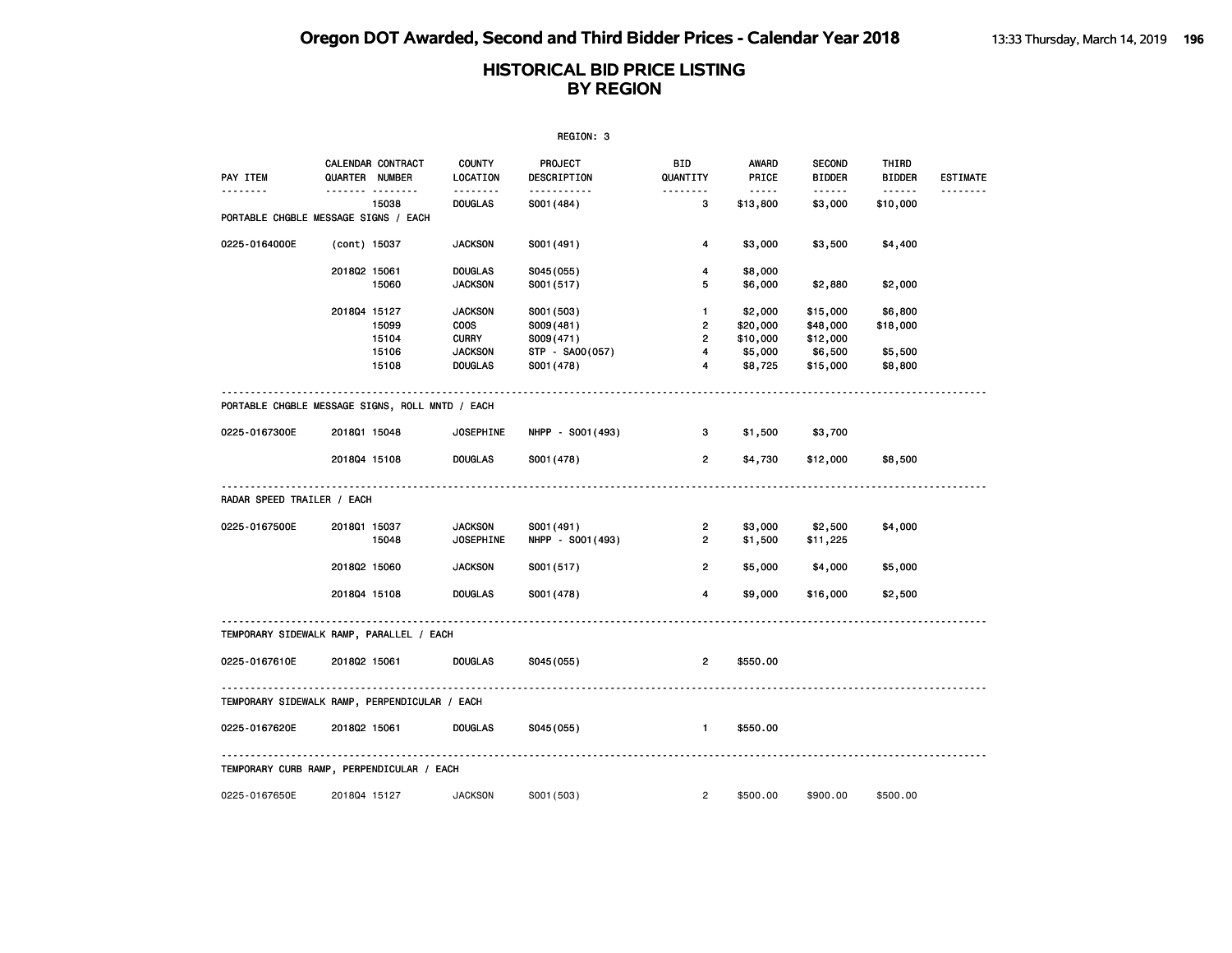|                                   |                |                   |                           | REGION: 3              |                 |                       |                                |                        |                 |
|-----------------------------------|----------------|-------------------|---------------------------|------------------------|-----------------|-----------------------|--------------------------------|------------------------|-----------------|
| PAY ITEM                          | QUARTER NUMBER | CALENDAR CONTRACT | <b>COUNTY</b><br>LOCATION | PROJECT<br>DESCRIPTION | BID<br>QUANTITY | <b>AWARD</b><br>PRICE | <b>SECOND</b><br><b>BIDDER</b> | THIRD<br><b>BIDDER</b> | <b>ESTIMATE</b> |
|                                   |                | .                 | <u>.</u>                  | <u>.</u>               | <u>.</u>        | $- - - - -$           |                                | ------                 | <u>.</u>        |
| <b>FLAGGERS / HOUR</b>            |                |                   |                           |                        |                 |                       |                                |                        |                 |
| 0225-0168000T                     | 201801 15038   |                   | <b>DOUGLAS</b>            | S001 (484)             | 200             | \$75.00               | \$60.00                        | \$50.00                |                 |
|                                   |                | 15048             | <b>JOSEPHINE</b>          | NHPP - S001(493)       | 600             | \$60.00               | \$50.00                        |                        |                 |
|                                   | 201802 15060   |                   | <b>JACKSON</b>            | S001 (517)             | 350             | \$45.00               | \$44.50                        | \$50.00                |                 |
|                                   |                | 15061             | <b>DOUGLAS</b>            | S045 (055)             | 2,000           | \$55.00               |                                |                        |                 |
|                                   | 201804 15127   |                   | <b>JACKSON</b>            | S001 (503)             | 100             | \$55.00               | \$55.00                        | \$55.00                |                 |
|                                   |                | 15108             | <b>DOUGLAS</b>            | S001 (478)             | 150             | \$54.00               | \$67.50                        | \$60.00                |                 |
|                                   |                | 15106             | <b>JACKSON</b>            | STP - SA00(057)        | 200             | \$58.00               | \$55.00                        | \$57.00                |                 |
|                                   |                | 15099             | <b>COOS</b>               | S009(481)              | 500             | \$80.00               | \$62.00                        | \$55.00                |                 |
|                                   |                | 15104             | <b>CURRY</b>              | S009(471)              | 2,240           | \$54.80               | \$55.00                        |                        |                 |
| FLAGGER STATION LIGHTING / EACH   |                |                   |                           |                        |                 |                       |                                |                        |                 |
| 0225-0168100E                     | 201801 15048   |                   | <b>JOSEPHINE</b>          | NHPP - S001 (493)      | 4               | \$1,250               | \$1,300                        |                        |                 |
|                                   | 201802 15061   |                   | <b>DOUGLAS</b>            | S045 (055)             | з               | \$2,000               |                                |                        |                 |
|                                   | 201804 15099   |                   | <b>COOS</b>               | S009(481)              | 2               | \$3,000               | \$23,150                       | \$3,500                |                 |
|                                   |                | 15127             | <b>JACKSON</b>            | S001 (503)             | з               | \$1,200               | \$2,200                        | \$1,800                |                 |
|                                   |                | 15104             | <b>CURRY</b>              | S009(471)              | 4               | \$2,000               | \$100                          |                        |                 |
|                                   |                | 15108             | <b>DOUGLAS</b>            | S001 (478)             | 5               | \$338                 | \$500                          | \$4,000                |                 |
| TRAFFIC CONTROL SUPERVISOR / EACH |                |                   |                           |                        |                 |                       |                                |                        |                 |
| 0225-0169000E                     | 201801 15048   |                   | <b>JOSEPHINE</b>          | NHPP - S001 (493)      | 35              | \$1,250               | \$65                           |                        |                 |
|                                   |                | 15037             | <b>JACKSON</b>            | S001 (491)             | 60              | \$700.00              | \$535.00                       | \$500.00               |                 |
|                                   | 201802 15060   |                   | <b>JACKSON</b>            | S001 (517)             | 60              | \$400.00              | \$150.00                       | \$100.00               |                 |
|                                   |                | 15061             | <b>DOUGLAS</b>            | S045 (055)             | 90              | \$600.00              |                                |                        |                 |
|                                   | 201804 15108   |                   | <b>DOUGLAS</b>            | S001 (478)             | 210             | \$450.00              | \$400.00                       | \$500.00               |                 |
| PILOT CARS / HOUR                 |                |                   |                           |                        |                 |                       |                                |                        |                 |
| 0225-0172000T                     | 201802 15061   |                   | <b>DOUGLAS</b>            | S045 (055)             | 300             | \$68.00               |                                |                        |                 |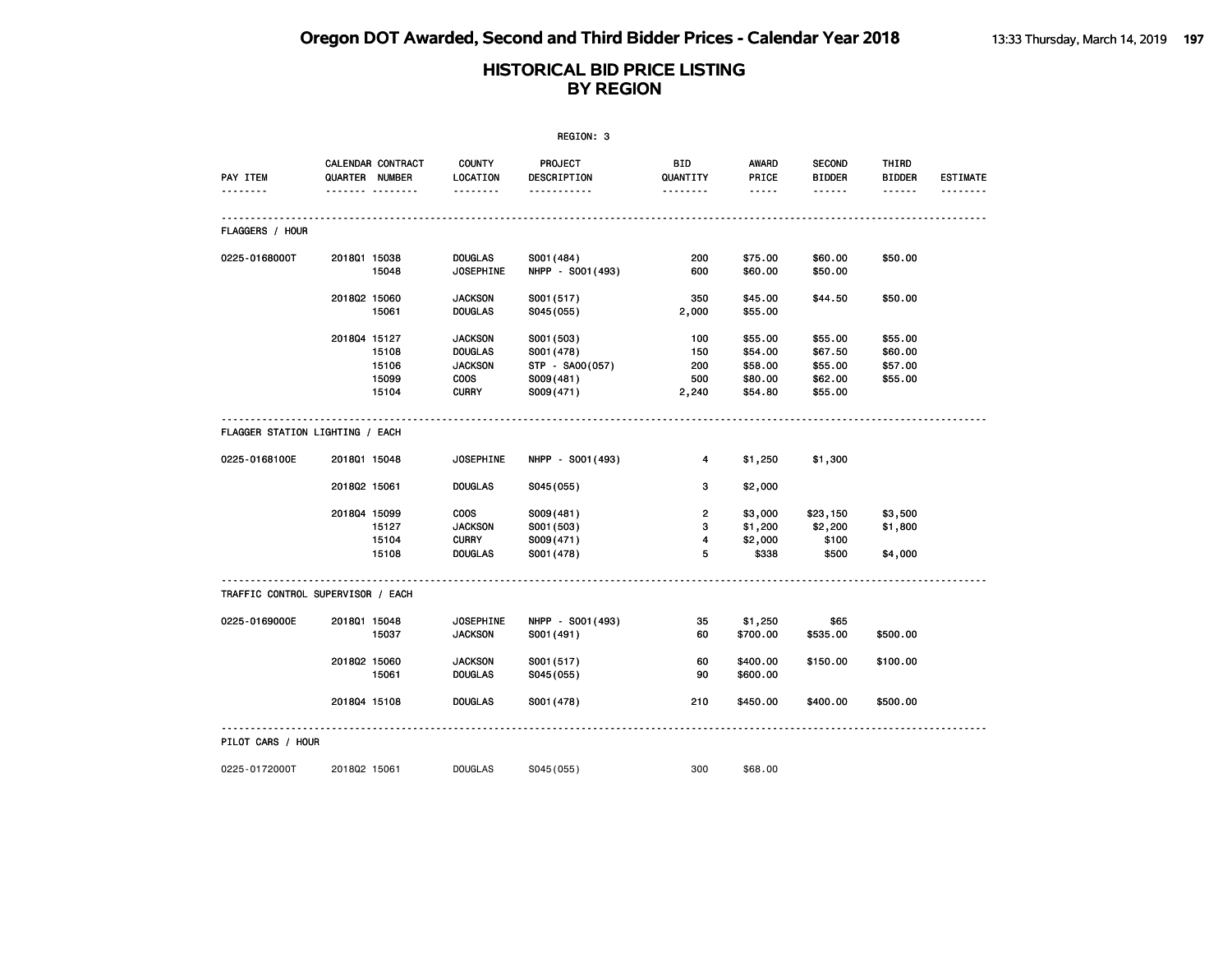|                                    |                                                      |                           | REGION: 3                            |                        |                                    |                                     |                        |                 |
|------------------------------------|------------------------------------------------------|---------------------------|--------------------------------------|------------------------|------------------------------------|-------------------------------------|------------------------|-----------------|
| PAY ITEM                           | <b>CALENDAR CONTRACT</b><br>QUARTER<br><b>NUMBER</b> | <b>COUNTY</b><br>LOCATION | <b>PROJECT</b><br><b>DESCRIPTION</b> | BID.<br>QUANTITY       | <b>AWARD</b><br>PRICE<br>- - - - - | <b>SECOND</b><br><b>BIDDER</b><br>. | THIRD<br><b>BIDDER</b> | <b>ESTIMATE</b> |
| PILOT CARS /<br>HOUR               |                                                      |                           |                                      |                        |                                    |                                     |                        |                 |
| 0225-0172000T                      | 201804 15104                                         | <b>CURRY</b>              | S009(471)                            | 425                    | \$65.60                            | \$70.00                             |                        |                 |
|                                    |                                                      |                           | REGION: 3                            |                        |                                    |                                     |                        |                 |
| <b>PAY ITEM</b>                    | <b>CALENDAR CONTRACT</b><br><b>NUMBER</b><br>QUARTER | <b>COUNTY</b><br>LOCATION | <b>PROJECT</b><br>DESCRIPTION        | <b>BID</b><br>QUANTITY | <b>AWARD</b><br>PRICE              | <b>SECOND</b><br><b>BIDDER</b>      | THIRD<br><b>BIDDER</b> | <b>ESTIMATE</b> |
| TEMP TYPE CL CHAIN LINK FNC / FOOT |                                                      |                           |                                      |                        |                                    |                                     |                        |                 |
| 0270-0114000F                      | 201802 15076                                         | <b>DOUGLAS</b>            | S001 (486)                           | 425                    | \$15.00                            | \$8.00                              | \$25.00                |                 |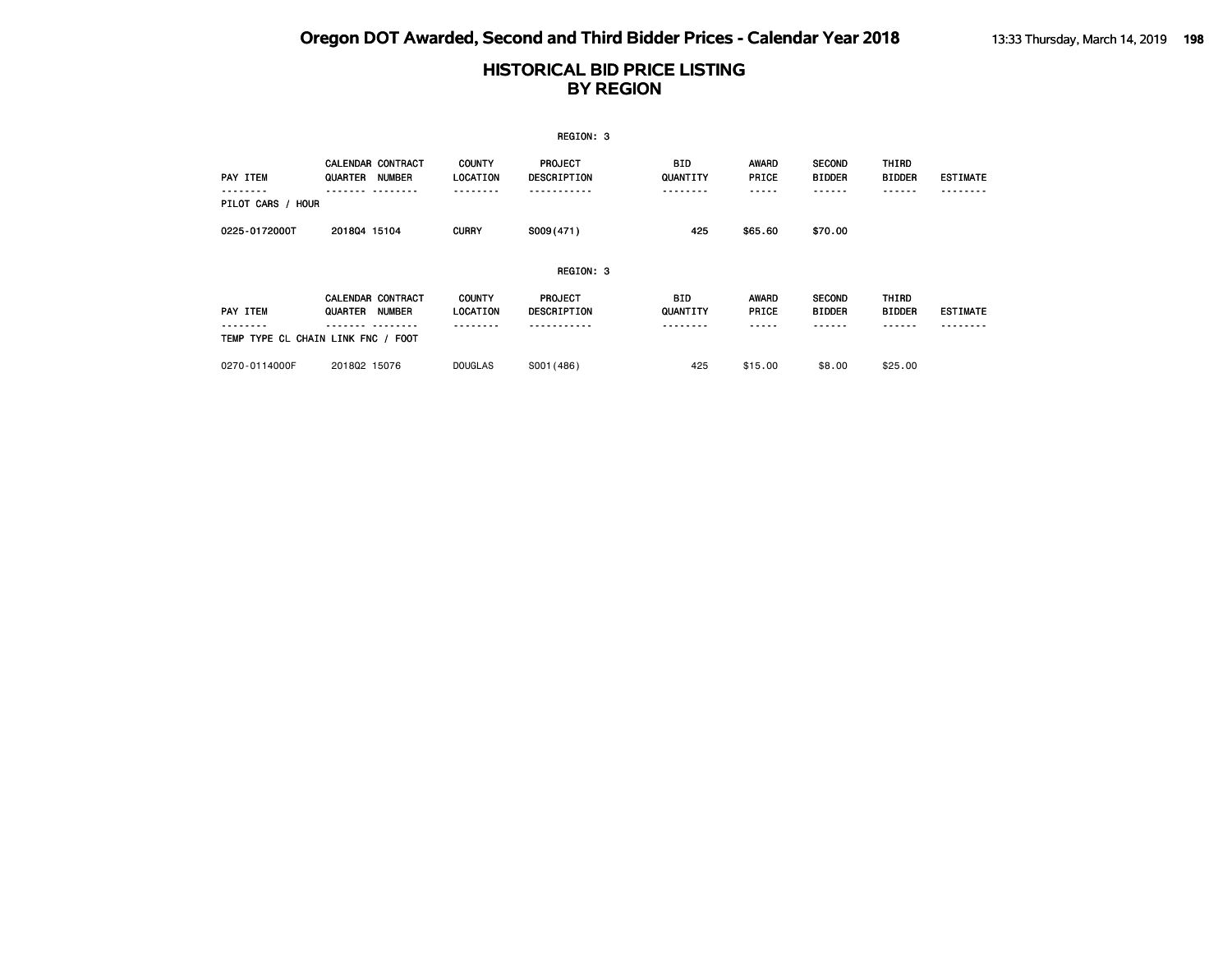|                                  |              |                                            |                                                    | REGION: 3                                   |                            |                                                                                                               |                                 |                                |                 |
|----------------------------------|--------------|--------------------------------------------|----------------------------------------------------|---------------------------------------------|----------------------------|---------------------------------------------------------------------------------------------------------------|---------------------------------|--------------------------------|-----------------|
| PAY ITEM                         |              | CALENDAR CONTRACT<br><b>QUARTER NUMBER</b> | COUNTY<br>LOCATION                                 | PROJECT<br>DESCRIPTION                      | BID<br>QUANTITY            | AWARD<br>PRICE                                                                                                | <b>SECOND</b><br><b>BIDDER</b>  | THIRD<br><b>BIDDER</b>         | <b>ESTIMATE</b> |
| .<br>PLASTIC SHEETING / SQYD     |              | <b>.</b>                                   | <u>.</u>                                           | -----------                                 | <u> - - - - - - -</u>      | $\frac{1}{2} \frac{1}{2} \frac{1}{2} \frac{1}{2} \frac{1}{2} \frac{1}{2} \frac{1}{2} \frac{1}{2} \frac{1}{2}$ | ------                          | ------                         | .               |
| 0280-0101000J                    | 201802 15070 |                                            | <b>JACKSON</b>                                     | S273(005)                                   | 280                        | \$4.00                                                                                                        | \$3.00                          | \$1.00                         |                 |
|                                  | 201804 15108 |                                            | <b>DOUGLAS</b>                                     | S001 (478)                                  | 1,000                      | \$1.00                                                                                                        | \$3.50                          | \$3.00                         |                 |
| TEMPORARY MULCHING, STRAW / ACRE |              |                                            |                                                    |                                             |                            |                                                                                                               |                                 |                                |                 |
| 0280-0104020R                    | 201802 15070 |                                            | <b>JACKSON</b>                                     | S273(005)                                   | 0.10                       | \$23,880                                                                                                      | \$2,750                         | \$5,500                        |                 |
|                                  | 201804 15108 |                                            | <b>DOUGLAS</b>                                     | S001 (478)                                  | 6                          | \$1,650                                                                                                       | \$3,000                         | \$3,100                        |                 |
| MATTING, TYPE D / SQYD           |              |                                            |                                                    |                                             |                            |                                                                                                               |                                 |                                |                 |
| 0280-0105040J                    | 201804 15108 |                                            | <b>DOUGLAS</b>                                     | S001 (478)                                  | 81,835                     | \$2.60                                                                                                        | \$2.95                          | \$3.05                         |                 |
| MATTING, TYPE G / SQYD           |              |                                            |                                                    |                                             |                            |                                                                                                               |                                 |                                |                 |
| 0280-0105070J                    | 201804 15108 |                                            | <b>DOUGLAS</b>                                     | S001 (478)                                  | 1,251                      | \$3.75                                                                                                        | \$6.90                          | \$7.15                         |                 |
| COMPOST EROSION BLANKET / SQYD   |              |                                            |                                                    |                                             |                            |                                                                                                               |                                 |                                |                 |
| 0280-0105100J                    | 201802 15070 |                                            | <b>JACKSON</b>                                     | S273(005)                                   | 5,663                      | \$3.50                                                                                                        | \$3.25                          | \$1.25                         |                 |
|                                  | 201804 15127 |                                            | <b>JACKSON</b>                                     | S001 (503)                                  | 1,500                      | \$4.00                                                                                                        | \$4.40                          | \$4.34                         |                 |
| CHECK DAM, TYPE 1 / EACH         |              |                                            |                                                    |                                             |                            |                                                                                                               |                                 |                                |                 |
| 0280-0106010E                    | 201802 15070 |                                            | <b>JACKSON</b>                                     | S273 (005)                                  | 15                         | \$75.00                                                                                                       | \$265.00                        | \$400.00                       |                 |
|                                  | 201804 15106 | 15127<br>15108                             | <b>JACKSON</b><br><b>JACKSON</b><br><b>DOUGLAS</b> | STP - SA00(057)<br>S001 (503)<br>S001 (478) | $\overline{2}$<br>8<br>194 | \$200.00<br>\$200.00<br>\$205.00                                                                              | \$350.00<br>\$100.00<br>\$50.00 | \$125.00<br>\$50.00<br>\$75.00 |                 |
| CHECK DAM, TYPE 6 / EACH         |              |                                            |                                                    |                                             |                            |                                                                                                               |                                 |                                |                 |
| 0280-0106060E                    | 201804 15108 |                                            | <b>DOUGLAS</b>                                     | S001 (478)                                  | 10                         | \$225.00                                                                                                      | \$250.00                        | \$150.00                       |                 |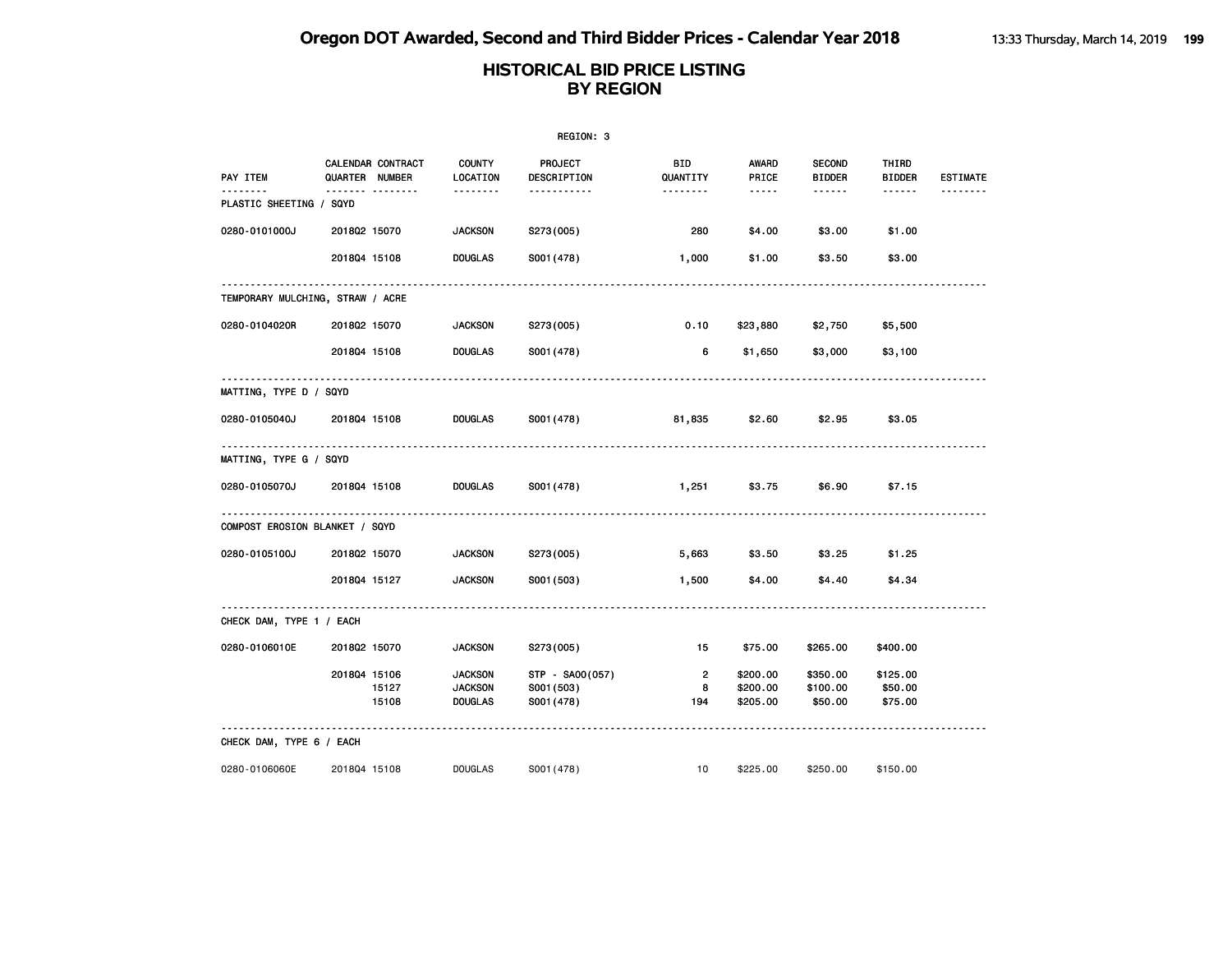|                              |                                              |                                    | REGION: 3                       |                 |                                                                                                                                                      |                                |                        |                 |
|------------------------------|----------------------------------------------|------------------------------------|---------------------------------|-----------------|------------------------------------------------------------------------------------------------------------------------------------------------------|--------------------------------|------------------------|-----------------|
| PAY ITEM                     | CALENDAR CONTRACT<br>QUARTER NUMBER          | <b>COUNTY</b><br>LOCATION          | PROJECT<br>DESCRIPTION          | BID<br>QUANTITY | AWARD<br>PRICE                                                                                                                                       | <b>SECOND</b><br><b>BIDDER</b> | THIRD<br><b>BIDDER</b> | <b>ESTIMATE</b> |
|                              | .<br>TEMPORARY INTERCEPTOR DIKE/SWALE / FOOT | <u>.</u>                           | -----------                     | .               | $\frac{1}{2} \left( \frac{1}{2} \right) \left( \frac{1}{2} \right) \left( \frac{1}{2} \right) \left( \frac{1}{2} \right) \left( \frac{1}{2} \right)$ | $- - - - - -$                  | ------                 | <u>.</u>        |
| 0280-0107000F                | 201804 15108                                 | <b>DOUGLAS</b>                     | S001 (478)                      | 861             | \$11.00                                                                                                                                              | \$5.00                         | \$10.00                |                 |
| TEMPORARY SLOPE DRAIN / EACH |                                              |                                    |                                 |                 |                                                                                                                                                      |                                |                        |                 |
| 0280-0108000E                | 201804 15108                                 | <b>DOUGLAS</b>                     | S001 (478)                      | 3               | \$4,670                                                                                                                                              | \$2,000                        | \$11,000               |                 |
|                              | CONSTRUCTION ENTRANCE, TYPE 1 / EACH         |                                    |                                 |                 |                                                                                                                                                      |                                |                        |                 |
| 0280-0110010E                | 201802 15070                                 | <b>JACKSON</b>                     | S273(005)                       | $\mathbf{2}$    | \$500                                                                                                                                                | \$2,370                        | \$750                  |                 |
|                              | 201804 15108                                 | <b>DOUGLAS</b>                     | S001 (478)                      | 3               | \$1,100                                                                                                                                              | \$3,000                        | \$2,000                |                 |
| SEDIMENT FENCE / FOOT        |                                              |                                    |                                 |                 |                                                                                                                                                      |                                |                        |                 |
| 0280-0113000F                | 201804 15108                                 | <b>DOUGLAS</b>                     | S001 (478)                      | 700             | \$3.50                                                                                                                                               | \$5.00                         | \$3.00                 |                 |
|                              | INLET PROTECTION, TYPE 3 / EACH              |                                    |                                 |                 |                                                                                                                                                      |                                |                        |                 |
| 0280-0114030E                | 201801 15037<br>15048                        | <b>JACKSON</b><br><b>JOSEPHINE</b> | S001 (491)<br>NHPP - S001 (493) | 27<br>40        | \$95.00<br>\$135.00                                                                                                                                  | \$60.00<br>\$150.00            | \$30.00                |                 |
|                              | 201802 15060<br>15061                        | <b>JACKSON</b><br><b>DOUGLAS</b>   | S001 (517)<br>S045(055)         | 3<br>39         | \$80.00<br>\$50.00                                                                                                                                   | \$82.00                        | \$150.00               |                 |
|                              | 201804 15127<br>15104                        | <b>JACKSON</b><br><b>CURRY</b>     | S001 (503)<br>S009(471)         | 5<br>15         | \$45.00<br>\$50.00                                                                                                                                   | \$100.00<br>\$200.00           | \$150.00               |                 |
|                              | 15108                                        | DOUGLAS                            | S001 (478)                      | 72              | \$46.00                                                                                                                                              | \$85.00                        | \$65.00                |                 |
|                              | INLET PROTECTION, TYPE 7 / EACH              |                                    |                                 |                 |                                                                                                                                                      |                                |                        |                 |
| 0280-0114070E                | 201801 15037                                 | <b>JACKSON</b>                     | S001 (491)                      | 8               | \$100.00                                                                                                                                             | \$100.00                       | \$55.00                |                 |
|                              | 201802 15060                                 | <b>JACKSON</b>                     | S001 (517)                      | 5.              | \$200.00                                                                                                                                             | \$140.00                       | \$175.00               |                 |
|                              | 201804 15108                                 | <b>DOUGLAS</b>                     | S001 (478)                      | 15              | \$150.00                                                                                                                                             | \$100.00                       | \$27.00                |                 |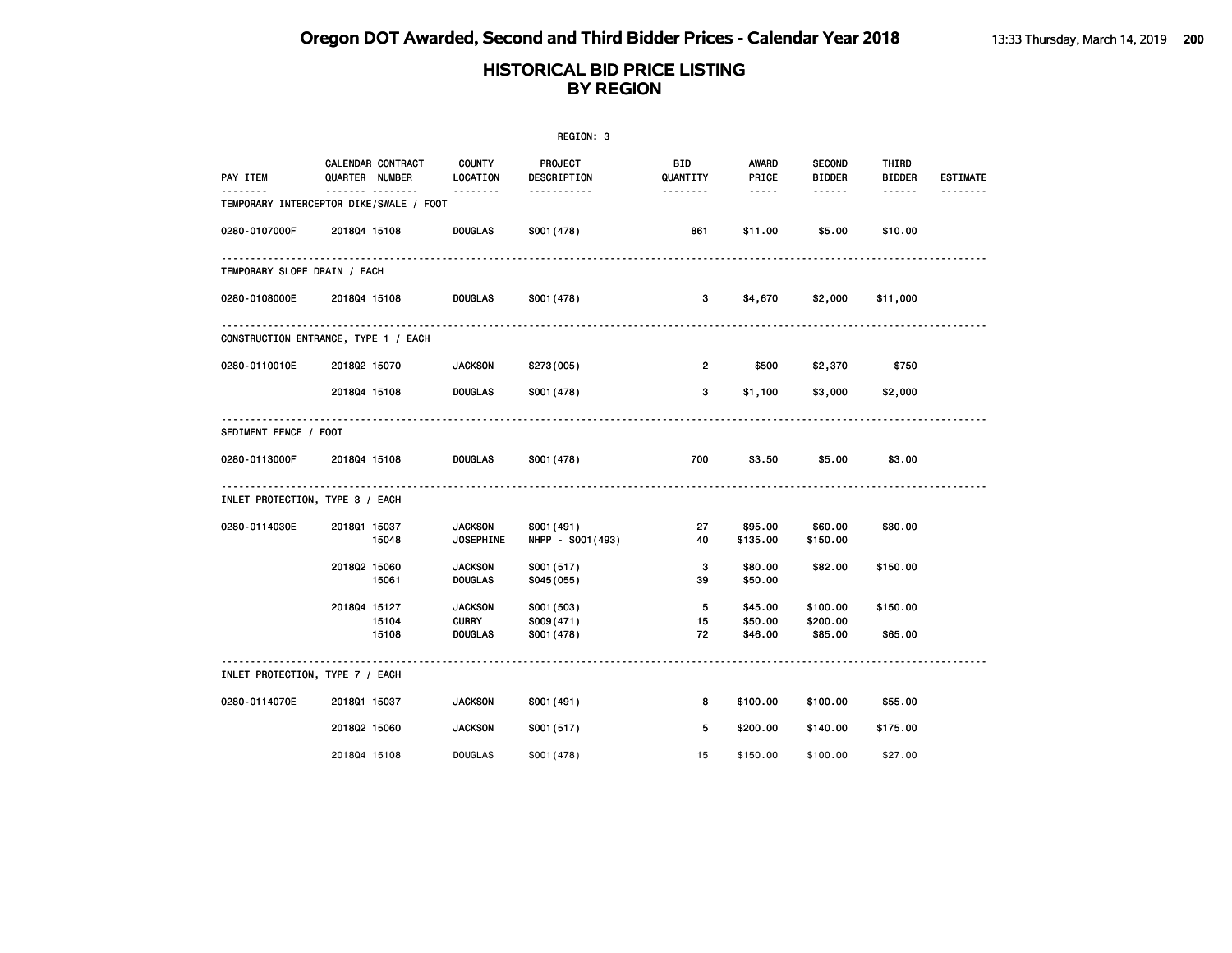|                                    |                |                   |                           | REGION: 3              |                        |                |                                |                        |                 |
|------------------------------------|----------------|-------------------|---------------------------|------------------------|------------------------|----------------|--------------------------------|------------------------|-----------------|
| PAY ITEM                           | QUARTER NUMBER | CALENDAR CONTRACT | <b>COUNTY</b><br>LOCATION | PROJECT<br>DESCRIPTION | <b>BID</b><br>QUANTITY | AWARD<br>PRICE | <b>SECOND</b><br><b>BIDDER</b> | THIRD<br><b>BIDDER</b> | <b>ESTIMATE</b> |
| SEDIMENT BARRIER, TYPE 2 / EACH    |                |                   |                           |                        | .                      | -----          | ------                         | ------                 |                 |
| 0280-0115020E                      | 201804 15108   |                   | <b>DOUGLAS</b>            | S001 (478)             | 50                     | \$35.00        | \$125.00                       | \$38.00                |                 |
| SEDIMENT BARRIER, TYPE 3 / EACH    |                |                   |                           |                        |                        |                |                                |                        |                 |
| 0280-0115030E                      | 201804 15108   |                   | <b>DOUGLAS</b>            | S001 (478)             | 200                    | \$78.00        | \$6.50                         | \$7.00                 |                 |
| SEDIMENT BARRIER, TYPE 3 / FOOT    |                |                   |                           |                        |                        |                |                                |                        |                 |
| 0280-0115030F                      | 201802 15070   |                   | <b>JACKSON</b>            | S273(005)              | 695                    | \$6.50         | \$6.50                         | \$4.50                 |                 |
|                                    | 201804 15127   |                   | <b>JACKSON</b>            | S001 (503)             | 100                    | \$3.00         | \$6.50                         | \$3.00                 |                 |
| SEDIMENT BARRIER, TYPE 8 / FOOT    |                |                   |                           |                        |                        |                |                                |                        |                 |
| 0280-0115080F                      | 201804 15108   |                   | <b>DOUGLAS</b>            | S001 (478)             | 6,164                  | \$5.45         | \$4.25                         | \$4.50                 |                 |
| TEMPORARY ENERGY DISSIPATER / EACH |                |                   |                           |                        |                        |                |                                |                        |                 |
| 0280-0117000E                      | 201804 15108   |                   | <b>DOUGLAS</b>            | S001 (478)             | $\overline{4}$         | \$340.00       | \$350.00                       | \$700.00               |                 |
| STRAW BALE / EACH                  |                |                   |                           |                        |                        |                |                                |                        |                 |
| 0280-0119000E                      | 201804 15108   |                   | <b>DOUGLAS</b>            | S001 (478)             | 120                    | \$19.00        | \$20.00                        | \$14.00                |                 |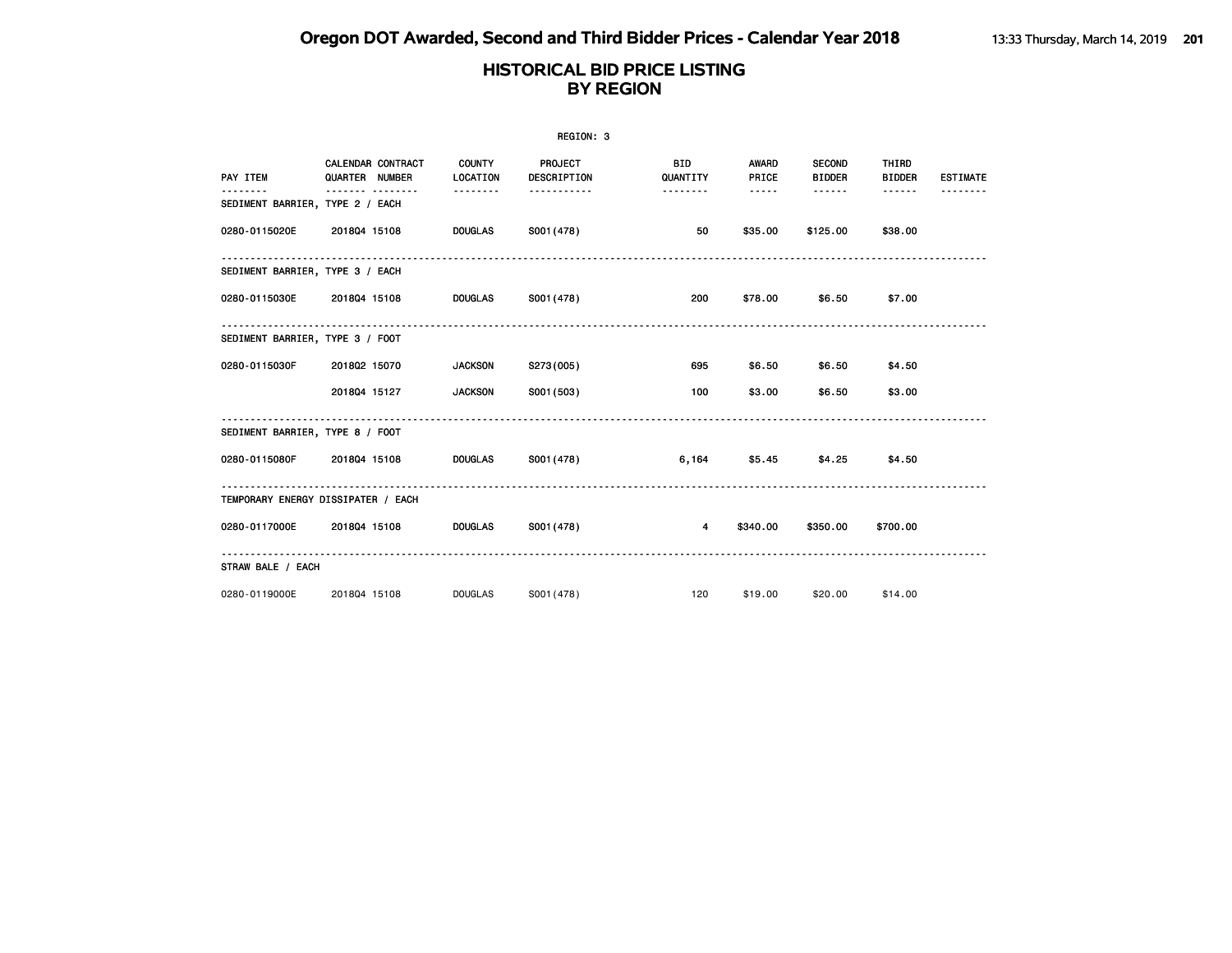|                                     |                                                        |                                       | REGION: 3                   |                                                 |                                                                                                                                        |                                |                                  |                             |
|-------------------------------------|--------------------------------------------------------|---------------------------------------|-----------------------------|-------------------------------------------------|----------------------------------------------------------------------------------------------------------------------------------------|--------------------------------|----------------------------------|-----------------------------|
| PAY ITEM<br>REMOVAL OF PIPES / FOOT | CALENDAR CONTRACT<br><b>QUARTER NUMBER</b><br><b>.</b> | <b>COUNTY</b><br>LOCATION<br><u>.</u> | PROJECT<br>DESCRIPTION<br>. | <b>BID</b><br>QUANTITY<br><u> - - - - - - -</u> | <b>AWARD</b><br>PRICE<br>$\frac{1}{2} \frac{1}{2} \frac{1}{2} \frac{1}{2} \frac{1}{2} \frac{1}{2} \frac{1}{2} \frac{1}{2} \frac{1}{2}$ | <b>SECOND</b><br><b>BIDDER</b> | THIRD<br><b>BIDDER</b><br>------ | <b>ESTIMATE</b><br><u>.</u> |
| 0310-0100000F                       | 201802 15061                                           | <b>DOUGLAS</b>                        | S045(055)                   | 60                                              | \$35.00                                                                                                                                |                                |                                  |                             |
|                                     | 201804 15108                                           | <b>DOUGLAS</b>                        | S001 (478)                  | 2,821                                           | \$32.00                                                                                                                                | \$10.00                        | \$45.00                          |                             |
| REMOVAL OF CURBS / FOOT             |                                                        |                                       |                             |                                                 |                                                                                                                                        |                                |                                  |                             |
| 0310-0101000F                       | 201802 15061                                           | <b>DOUGLAS</b>                        | S045(055)                   | 8,600                                           | \$5.75                                                                                                                                 |                                |                                  |                             |
|                                     | 201804 15127<br>15099                                  | <b>JACKSON</b><br><b>COOS</b>         | S001 (503)<br>S009(481)     | 28<br>61.50                                     | \$9.00<br>\$50.00                                                                                                                      | \$6.00<br>\$57.53              | \$20.00<br>\$50.00               |                             |
|                                     | REMV OF WALKS AND DRIVEWAYS / SQYD                     |                                       |                             |                                                 |                                                                                                                                        |                                |                                  |                             |
| 0310-0102000J                       | 201804 15127<br>15099                                  | <b>JACKSON</b><br><b>COOS</b>         | S001 (503)<br>S009(481)     | 20<br>32.50                                     | \$16.00<br>\$50.00                                                                                                                     | \$40.00<br>\$138.03            | \$35.00<br>\$130.00              |                             |
| REMOVAL OF SURFACINGS / SQYD        |                                                        |                                       |                             |                                                 |                                                                                                                                        |                                |                                  |                             |
| 0310-0103000J                       | 201802 15060<br>15061                                  | <b>JACKSON</b><br><b>DOUGLAS</b>      | S001 (517)<br>S045(055)     | 71<br>4,400                                     | \$105.00<br>\$11.00                                                                                                                    | \$9.00                         | \$10.00                          |                             |
|                                     | 201804 15108                                           | <b>DOUGLAS</b>                        | S001 (478)                  | 3,000                                           | \$6.50                                                                                                                                 | \$3.00                         | \$8.00                           |                             |
| REMOVAL OF INLETS / EACH            |                                                        |                                       |                             |                                                 |                                                                                                                                        |                                |                                  |                             |
| 0310-0104000E                       | 201802 15061                                           | <b>DOUGLAS</b>                        | S045(055)                   | 17                                              | \$300.00                                                                                                                               |                                |                                  |                             |
|                                     | 201804 15108                                           | <b>DOUGLAS</b>                        | S001 (478)                  | 47                                              | \$270.00                                                                                                                               | \$275.00                       | \$900.00                         |                             |
| REMOVAL OF BARRIERS / FOOT          |                                                        |                                       |                             |                                                 |                                                                                                                                        |                                |                                  |                             |
| 0310-0108000A                       | 201802 15060                                           | <b>JACKSON</b>                        | S001 (517)                  | 200                                             | \$80.00                                                                                                                                | \$77.50                        | \$65.00                          |                             |
|                                     | 201804 15108                                           | <b>DOUGLAS</b>                        | S001 (478)                  | 825                                             | \$6.06                                                                                                                                 | \$6.06                         | \$6.30                           |                             |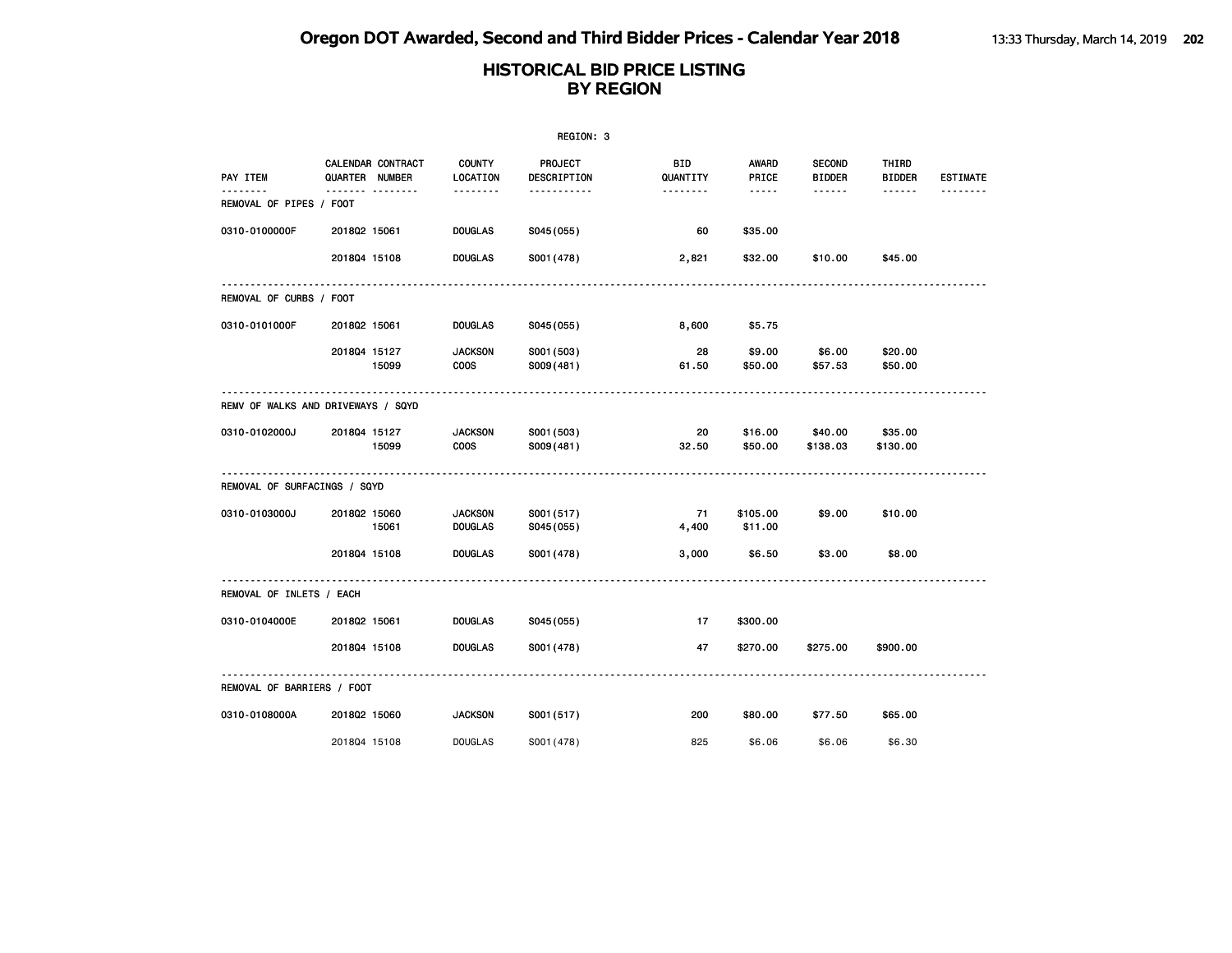|                               |                                                 |                                                                    | REGION: 3                                                |                                      |                                      |                                      |                                         |                             |
|-------------------------------|-------------------------------------------------|--------------------------------------------------------------------|----------------------------------------------------------|--------------------------------------|--------------------------------------|--------------------------------------|-----------------------------------------|-----------------------------|
| PAY ITEM                      | CALENDAR CONTRACT<br>QUARTER NUMBER             | <b>COUNTY</b><br>LOCATION                                          | PROJECT<br>DESCRIPTION                                   | <b>BID</b><br>QUANTITY               | <b>AWARD</b><br>PRICE                | <b>SECOND</b><br><b>BIDDER</b>       | THIRD<br><b>BIDDER</b>                  | <b>ESTIMATE</b>             |
| REMOVAL OF FENCES / FOOT      |                                                 | .                                                                  | .                                                        | .                                    | -----                                | .                                    | $- - - - - -$                           |                             |
| 0310-0112000A                 | 201804 15108                                    | <b>DOUGLAS</b>                                                     | S001 (478)                                               | 7,675                                | \$1.82                               | \$1.30                               | \$3.26                                  |                             |
| REMOVAL OF GUARDRAIL / FOOT   |                                                 |                                                                    |                                                          |                                      |                                      |                                      |                                         |                             |
| 0310-0113000A                 | 201802 15060<br>15061                           | <b>JACKSON</b><br><b>DOUGLAS</b>                                   | S001 (517)<br>S045(055)                                  | 662<br>22,375                        | \$9.06<br>\$2.55                     | \$4.53                               | \$4.31                                  |                             |
|                               | 201804 15127<br>15106<br>15104<br>15108         | <b>JACKSON</b><br><b>JACKSON</b><br><b>CURRY</b><br><b>DOUGLAS</b> | S001 (503)<br>STP - SA00(057)<br>S009(471)<br>S001 (478) | 65<br>1,601<br>9,902<br>19,899       | \$7.69<br>\$6.56<br>\$2.83<br>\$4.35 | \$8.46<br>\$4.53<br>\$5.05<br>\$2.59 | \$9.23<br>\$5.62<br>\$2.66              |                             |
| ASPH PVMNT SAW CUTTING / FOOT |                                                 |                                                                    |                                                          |                                      |                                      |                                      |                                         |                             |
| 0310-0119000F                 | 201804 15127<br>15108                           | <b>JACKSON</b><br><b>DOUGLAS</b>                                   | S001 (503)<br>S001 (478)                                 | 1,540<br>23,100                      | \$1.00<br>\$1.50                     | \$3.50<br>\$1.75                     | \$4.75<br>\$1.50                        |                             |
|                               |                                                 |                                                                    | REGION: 3                                                |                                      |                                      |                                      |                                         |                             |
| PAY ITEM                      | CALENDAR CONTRACT<br>QUARTER NUMBER<br><u>.</u> | <b>COUNTY</b><br>LOCATION<br>.                                     | PROJECT<br>DESCRIPTION<br><u>.</u>                       | BID<br>QUANTITY<br>.                 | AWARD<br>PRICE<br>$- - - - -$        | SECOND<br><b>BIDDER</b><br>------    | THIRD<br><b>BIDDER</b><br>$- - - - - -$ | <b>ESTIMATE</b><br><u>.</u> |
| CLEARING AND GRUBBING / ACRE  |                                                 |                                                                    |                                                          |                                      |                                      |                                      |                                         |                             |
| 0320-0100000A                 | 201802 15061<br>15060<br>15070                  | <b>DOUGLAS</b><br><b>JACKSON</b><br><b>JACKSON</b>                 | S045 (055)<br>S001 (517)<br>S273 (005)                   | 0.50<br>$\mathbf{1}$<br>$\mathbf{1}$ | \$18,000<br>\$3,000<br>\$1,000       | \$7,500<br>\$1,550                   | \$5,000<br>\$12,000                     |                             |
|                               | 201804 15099<br>15104<br>15127                  | <b>COOS</b><br><b>CURRY</b><br><b>JACKSON</b>                      | S009(481)<br>S009(471)<br>S001 (503)                     | 0.10<br>$\mathbf{1}$<br>$\mathbf{1}$ | \$30,000<br>\$3,000<br>\$7,800       | \$46,020<br>\$50,000<br>\$15,000     | \$37,000<br>\$6,500                     |                             |
| CLEARING AND GRUBBING / ACRE  |                                                 |                                                                    |                                                          |                                      |                                      |                                      |                                         |                             |
| 0320-0100000R                 | 201804 15108                                    | <b>DOUGLAS</b>                                                     | S001 (478)                                               | 56                                   | \$8,000                              | \$2,500                              | \$5,000                                 |                             |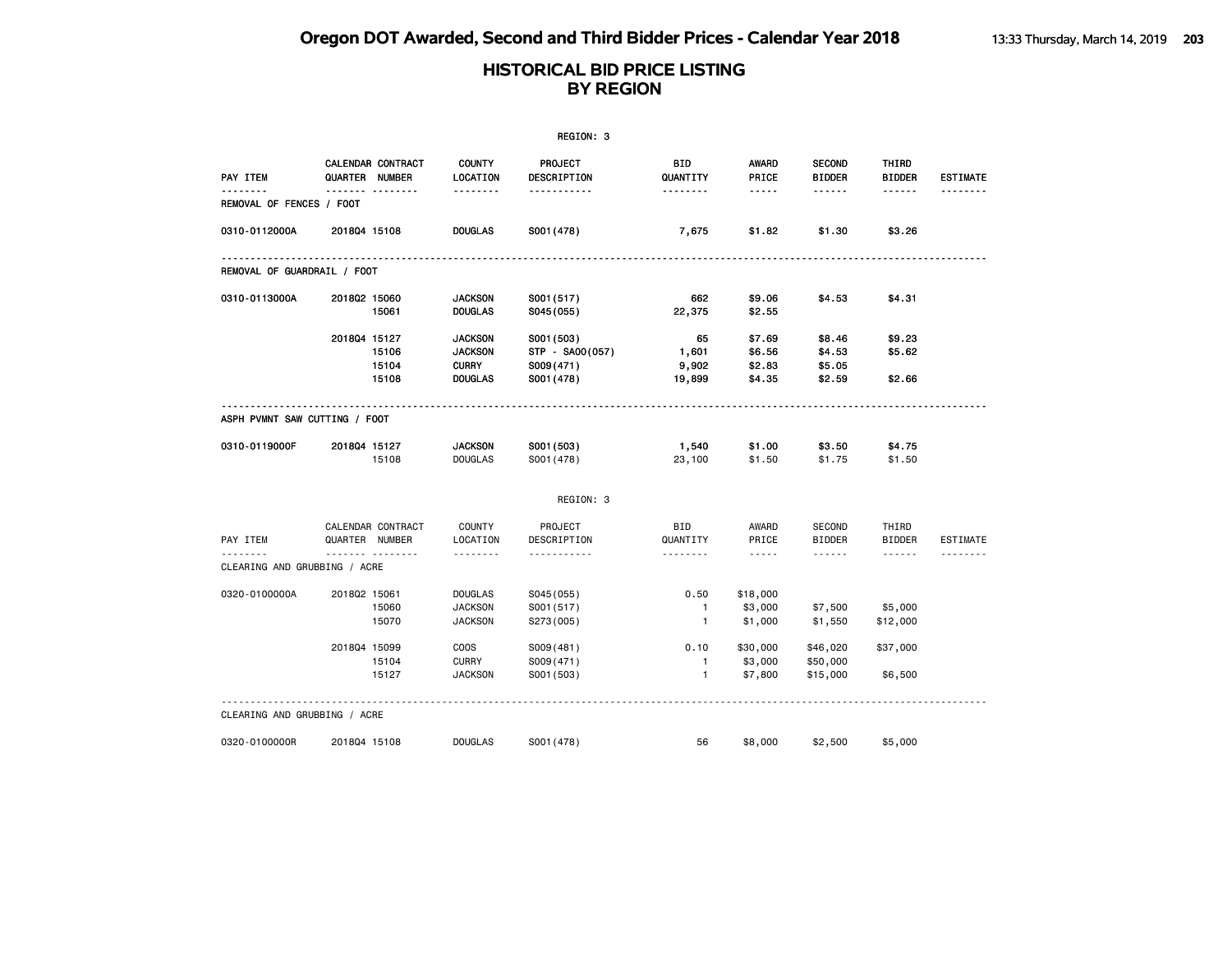|                                       |              |                                          |                                                                   | REGION: 3                                                |                               |                                          |                                          |                                          |                 |
|---------------------------------------|--------------|------------------------------------------|-------------------------------------------------------------------|----------------------------------------------------------|-------------------------------|------------------------------------------|------------------------------------------|------------------------------------------|-----------------|
| PAY ITEM                              |              | CALENDAR CONTRACT<br>QUARTER NUMBER<br>. | <b>COUNTY</b><br>LOCATION<br>.                                    | PROJECT<br>DESCRIPTION<br>.                              | BID<br>QUANTITY<br><u>.</u>   | <b>AWARD</b><br>PRICE<br>$- - - - -$     | <b>SECOND</b><br><b>BIDDER</b><br>------ | THIRD<br><b>BIDDER</b><br>------         | <b>ESTIMATE</b> |
| DITCH EXCAVATION / CUYD               |              |                                          |                                                                   |                                                          |                               |                                          |                                          |                                          |                 |
| 0330-0101000K                         | 201802 15070 |                                          | <b>JACKSON</b>                                                    | S273(005)                                                | 280                           | \$12.00                                  | \$8.60                                   | \$10.00                                  |                 |
|                                       | 201804 15108 |                                          | <b>DOUGLAS</b>                                                    | S001 (478)                                               | 2,850                         | \$16.00                                  | \$12.50                                  | \$17.00                                  |                 |
| GENERAL EXCAVATION / CUYD             |              |                                          |                                                                   |                                                          |                               |                                          |                                          |                                          |                 |
| 0330-0105000K                         | 201801 15037 |                                          | <b>JACKSON</b>                                                    | S001 (491)                                               | 90                            | \$58.00                                  | \$110.00                                 | \$80.00                                  |                 |
|                                       | 201802 15060 | 15070                                    | <b>JACKSON</b><br><b>JACKSON</b>                                  | S001 (517)<br>S273(005)                                  | 200<br>22,114                 | \$30.00<br>\$13.00                       | \$27.00<br>\$12.00                       | \$50.00<br>\$12.00                       |                 |
|                                       | 201804 15099 | 15106<br>15127<br>15108                  | <b>COOS</b><br><b>JACKSON</b><br><b>JACKSON</b><br><b>DOUGLAS</b> | S009(481)<br>STP - SA00(057)<br>S001 (503)<br>S001 (478) | 12<br>275<br>1,455<br>704,000 | \$250.00<br>\$22.00<br>\$27.00<br>\$7.10 | \$227.83<br>\$70.00<br>\$27.50<br>\$6.26 | \$205.00<br>\$34.00<br>\$21.00<br>\$6.50 |                 |
| EMBANKMENT IN PLACE / CUYD            |              |                                          |                                                                   |                                                          |                               |                                          |                                          |                                          |                 |
| 0330-0123000K                         | 201802 15061 |                                          | <b>DOUGLAS</b>                                                    | S045(055)                                                | 1,400                         | \$60.00                                  |                                          |                                          |                 |
|                                       | 201804 15104 |                                          | <b>CURRY</b>                                                      | S009(471)                                                | 800                           | \$27.00                                  | \$55.00                                  |                                          |                 |
| STONE EMBANKMENT / CUYD               |              |                                          |                                                                   |                                                          |                               |                                          |                                          |                                          |                 |
| 0330-0126000K                         | 201802 15070 |                                          | <b>JACKSON</b>                                                    | S273(005)                                                | 11,400                        | \$25.00                                  | \$27.85                                  | \$24.00                                  |                 |
|                                       | 201804 15108 |                                          | <b>DOUGLAS</b>                                                    | S001 (478)                                               | 64,400                        | \$8.15                                   | \$29.10                                  | \$34.00                                  |                 |
| EX FOR SEL STONE EMB MATL / CUYD      |              |                                          |                                                                   |                                                          |                               |                                          |                                          |                                          |                 |
| 0330-0137000K                         | 201804 15108 |                                          | <b>DOUGLAS</b>                                                    | S001 (478)                                               | 40,000                        | \$8.15                                   | \$9.10                                   | \$8.75                                   |                 |
|                                       |              |                                          |                                                                   | REGION: 3                                                |                               |                                          |                                          |                                          |                 |
| PAY ITEM                              |              | CALENDAR CONTRACT<br>QUARTER NUMBER      | <b>COUNTY</b><br>LOCATION                                         | PROJECT<br>DESCRIPTION                                   | <b>BID</b><br>QUANTITY        | AWARD<br>PRICE                           | <b>SECOND</b><br><b>BIDDER</b>           | THIRD<br><b>BIDDER</b>                   | ESTIMATE        |
| 18 INCH SUBGRADE STABILIZATION / SQYD |              | .                                        | <u>.</u>                                                          | <u>.</u>                                                 | <u>.</u>                      | $- - - - -$                              | ------                                   | ------                                   |                 |
| 0331-0109000J                         | 201802 15070 |                                          | <b>JACKSON</b>                                                    | S273(005)                                                | 90                            | \$20.00                                  | \$36.00                                  | \$20.00                                  |                 |
|                                       | 201804 15108 | 15127                                    | <b>DOUGLAS</b><br><b>JACKSON</b>                                  | S001 (478)<br>S001 (503)                                 | 1,650<br>1,780                | \$24.00<br>\$33.50                       | \$53,60<br>\$17.00                       | \$22.00<br>\$35.00                       |                 |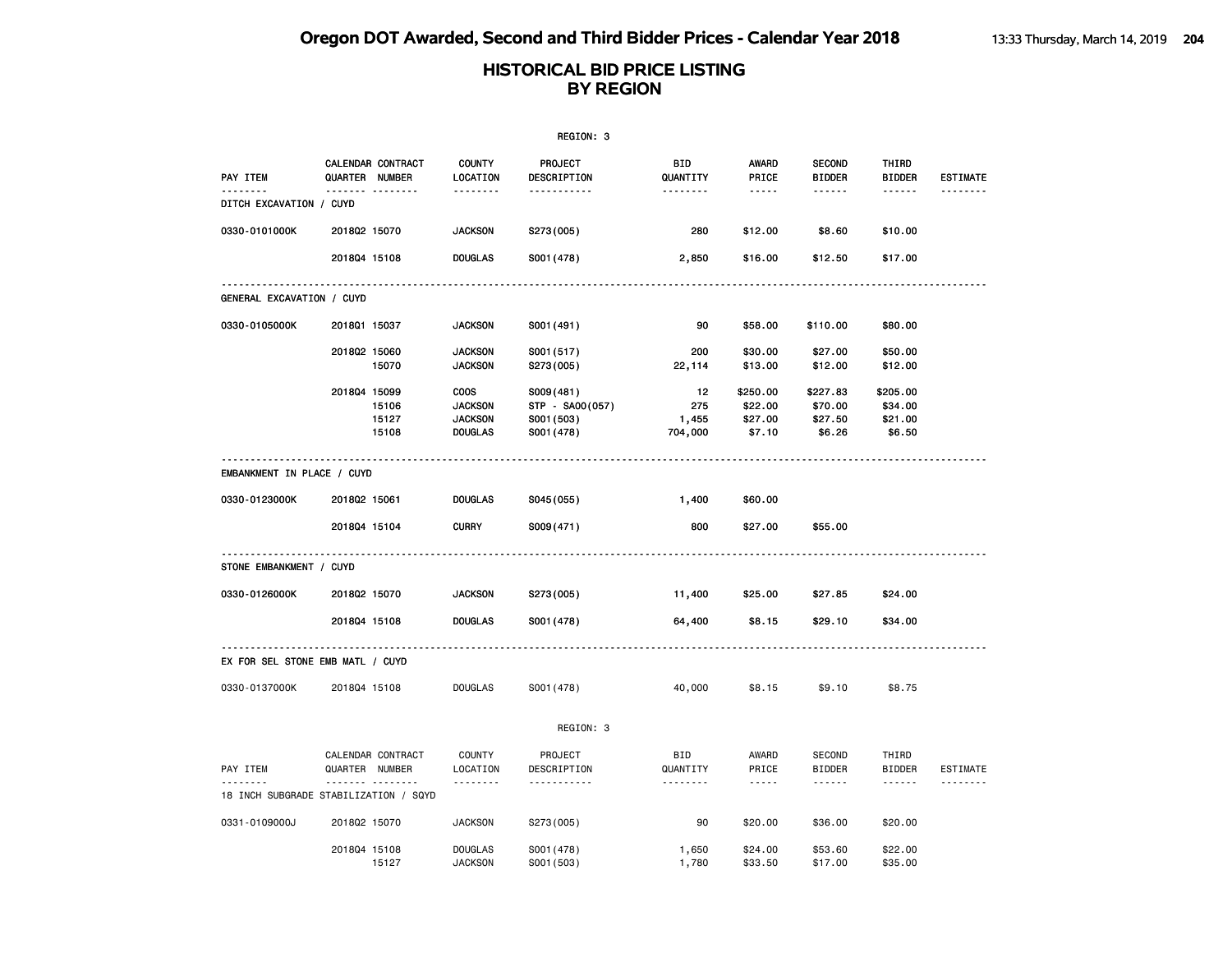|                                    |                |                        |                                  | REGION: 3                   |                             |                                                      |                                |                                  |                 |
|------------------------------------|----------------|------------------------|----------------------------------|-----------------------------|-----------------------------|------------------------------------------------------|--------------------------------|----------------------------------|-----------------|
| PAY ITEM                           | QUARTER NUMBER | CALENDAR CONTRACT      | <b>COUNTY</b><br>LOCATION        | PROJECT<br>DESCRIPTION      | BID<br>QUANTITY             | AWARD<br>PRICE                                       | <b>SECOND</b><br><b>BIDDER</b> | THIRD<br><b>BIDDER</b>           | <b>ESTIMATE</b> |
| .<br>WATERING / MGAL               |                | . <sub>.</sub>         | <u>.</u>                         | <u></u>                     | <u>.</u>                    | $- - - - -$                                          |                                |                                  | .               |
| 0340-01000000                      | 201804 15104   | 15108                  | <b>CURRY</b><br><b>DOUGLAS</b>   | S009(471)<br>S001 (478)     | 25<br>3,000                 | \$87.00<br>\$10.00                                   | \$1.00<br>\$40.00              | \$48.00                          |                 |
|                                    |                |                        |                                  | REGION: 3                   |                             |                                                      |                                |                                  |                 |
| PAY ITEM<br><u>.</u>               | QUARTER NUMBER | CALENDAR CONTRACT<br>. | COUNTY<br>LOCATION<br>.          | PROJECT<br>DESCRIPTION<br>. | <b>BID</b><br>QUANTITY<br>. | AWARD<br>PRICE<br>$\sim$ $\sim$ $\sim$ $\sim$ $\sim$ | SECOND<br><b>BIDDER</b><br>.   | THIRD<br><b>BIDDER</b><br>------ | <b>ESTIMATE</b> |
| DRAINAGE GEOTEXTILE, TYPE 2 / SQYD |                |                        |                                  |                             |                             |                                                      |                                |                                  |                 |
| 0350-0101000J                      | 201802 15070   |                        | <b>JACKSON</b>                   | S273(005)                   | 500                         | \$1.00                                               | \$3.50                         | \$1.25                           |                 |
|                                    | 201804 15108   |                        | <b>DOUGLAS</b>                   | S001 (478)                  | 8,400                       | \$1.40                                               | \$2.65                         | \$1.50                           |                 |
| RIPRAP GEOTEXTILE, TYPE 1 / SQYD   |                |                        |                                  |                             |                             |                                                      |                                |                                  |                 |
| 0350-0103000J                      | 201802 15061   |                        | <b>DOUGLAS</b>                   | S045 (055)                  | 30                          | \$16.00                                              |                                |                                  |                 |
| RIPRAP GEOTEXTILE, TYPE 2 / SQYD   |                |                        |                                  |                             |                             |                                                      |                                |                                  |                 |
| 0350-0104000J                      | 201804 15108   |                        | <b>DOUGLAS</b>                   | S001 (478)                  | 9,910                       | \$1.50                                               | \$2.85                         | \$1.60                           |                 |
| SUBGRADE GEOTEXTILE / SQYD         |                |                        |                                  |                             |                             |                                                      |                                |                                  |                 |
| 0350-0105000J                      | 201801 15037   |                        | <b>JACKSON</b>                   | S001 (491)                  | 180                         | \$2.90                                               | \$1.05                         | \$2.00                           |                 |
|                                    | 201802 15070   | 15060                  | <b>JACKSON</b><br><b>JACKSON</b> | S273(005)<br>S001(517)      | 1,000<br>4,300              | \$1.50<br>\$1.00                                     | \$1.10<br>\$1.00               | \$1.25<br>\$0.01                 |                 |
|                                    | 201804 15099   | 15104                  | <b>COOS</b><br><b>CURRY</b>      | S009(481)<br>S009(471)      | 12<br>510                   | \$500.00<br>\$2.00                                   | \$21.83<br>\$7.00              | \$25.00                          |                 |
|                                    |                | 15127<br>15108         | <b>JACKSON</b><br><b>DOUGLAS</b> | S001 (503)<br>S001 (478)    | 3,000<br>41,650             | \$0.70<br>\$1.00                                     | \$0.85<br>\$0.61               | \$1.50<br>\$0.80                 |                 |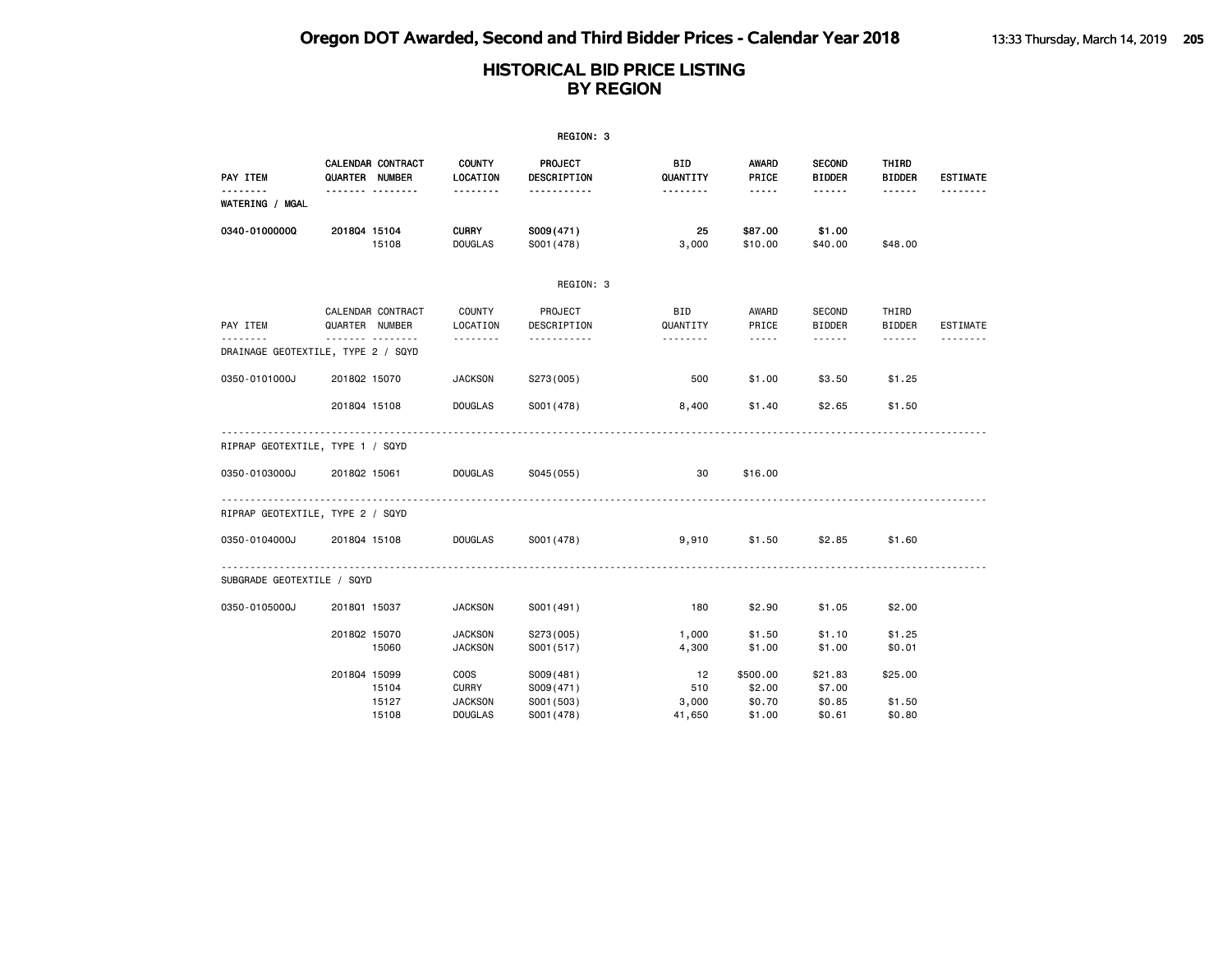|                                    | REGION: 3    |                                          |                                  |                             |                             |                                                                                                                                                                                                   |                                   |                        |                             |  |  |
|------------------------------------|--------------|------------------------------------------|----------------------------------|-----------------------------|-----------------------------|---------------------------------------------------------------------------------------------------------------------------------------------------------------------------------------------------|-----------------------------------|------------------------|-----------------------------|--|--|
| PAY ITEM                           |              | CALENDAR CONTRACT<br>QUARTER NUMBER      | <b>COUNTY</b><br>LOCATION        | PROJECT<br>DESCRIPTION      | BID<br>QUANTITY             | AWARD<br>PRICE                                                                                                                                                                                    | <b>SECOND</b><br><b>BIDDER</b>    | THIRD<br><b>BIDDER</b> | <b>ESTIMATE</b>             |  |  |
| FILTER BLANKET / SQYD              |              | .                                        | <u>.</u>                         | <u>.</u>                    | --------                    | $- - - - -$                                                                                                                                                                                       | ------                            | $\frac{1}{2}$          |                             |  |  |
| 0390-0101000J                      | 201804 15108 |                                          | <b>DOUGLAS</b>                   | S001 (478)                  | 3,680                       | \$24.00                                                                                                                                                                                           | \$20.00                           | \$28.00                |                             |  |  |
| LOOSE RIPRAP, CLASS 50 / CUYD      |              |                                          |                                  |                             |                             |                                                                                                                                                                                                   |                                   |                        |                             |  |  |
| 0390-0105000K                      | 201802 15061 |                                          | <b>DOUGLAS</b>                   | S045(055)                   | 3                           | \$300.00                                                                                                                                                                                          |                                   |                        |                             |  |  |
|                                    | 201804 15127 | 15108                                    | <b>JACKSON</b><br><b>DOUGLAS</b> | S001 (503)<br>S001 (478)    | 5<br>2,500                  | \$100.00<br>\$40.00                                                                                                                                                                               | \$100.00<br>\$50.00               | \$95.00<br>\$57.00     |                             |  |  |
| LOOSE RIPRAP, CLASS 100 / CUYD     |              |                                          |                                  |                             |                             |                                                                                                                                                                                                   |                                   |                        |                             |  |  |
| 0390-0108000K                      | 201802 15070 |                                          | <b>JACKSON</b>                   | S273(005)                   | 1,000                       | \$35.00                                                                                                                                                                                           | \$32.50                           | \$34.00                |                             |  |  |
| LOOSE RIPRAP, CLASS 200 / CUYD     |              |                                          |                                  |                             |                             |                                                                                                                                                                                                   |                                   |                        |                             |  |  |
| 0390-0111000K                      | 201804 15108 |                                          | <b>DOUGLAS</b>                   | S001 (478)                  | 270                         | \$90.00                                                                                                                                                                                           | \$50.00                           | \$78.00                |                             |  |  |
| LOOSE RIPRAP, CLASS 2000 / CUYD    |              | .                                        |                                  |                             |                             |                                                                                                                                                                                                   |                                   |                        |                             |  |  |
| 0390-0116000K                      | 201804 15108 |                                          | <b>DOUGLAS</b>                   | S001 (478)                  | 2,550                       | \$105.00                                                                                                                                                                                          | \$50.00                           | \$57.00                |                             |  |  |
| <b>RIPRAP BASINS / EACH</b>        |              |                                          |                                  |                             |                             |                                                                                                                                                                                                   |                                   |                        |                             |  |  |
| 0390-0139000E                      | 201802 15061 | 15070                                    | <b>DOUGLAS</b><br><b>JACKSON</b> | S045 (055)<br>S273(005)     | $\mathbf{1}$<br>3           | \$950.00<br>\$1,000                                                                                                                                                                               | \$262                             | \$2,500                |                             |  |  |
|                                    |              |                                          |                                  | REGION: 3                   |                             |                                                                                                                                                                                                   |                                   |                        |                             |  |  |
| PAY ITEM                           |              | CALENDAR CONTRACT<br>QUARTER NUMBER<br>. | COUNTY<br>LOCATION<br><u>.</u>   | PROJECT<br>DESCRIPTION<br>. | BID<br>QUANTITY<br><u>.</u> | AWARD<br>PRICE<br>$\frac{1}{2} \left( \frac{1}{2} \right) \left( \frac{1}{2} \right) \left( \frac{1}{2} \right) \left( \frac{1}{2} \right) \left( \frac{1}{2} \right) \left( \frac{1}{2} \right)$ | SECOND<br><b>BIDDER</b><br>------ | THIRD<br><b>BIDDER</b> | <b>ESTIMATE</b><br><u>.</u> |  |  |
| BARRIER MOUNT - ROCK SCREEN / FOOT |              |                                          |                                  |                             |                             |                                                                                                                                                                                                   |                                   |                        |                             |  |  |
| 0398-0104000F                      | 201804 15108 |                                          | <b>DOUGLAS</b>                   | S001 (478)                  | 300                         | \$120.00                                                                                                                                                                                          | \$120.00                          | \$93.00                |                             |  |  |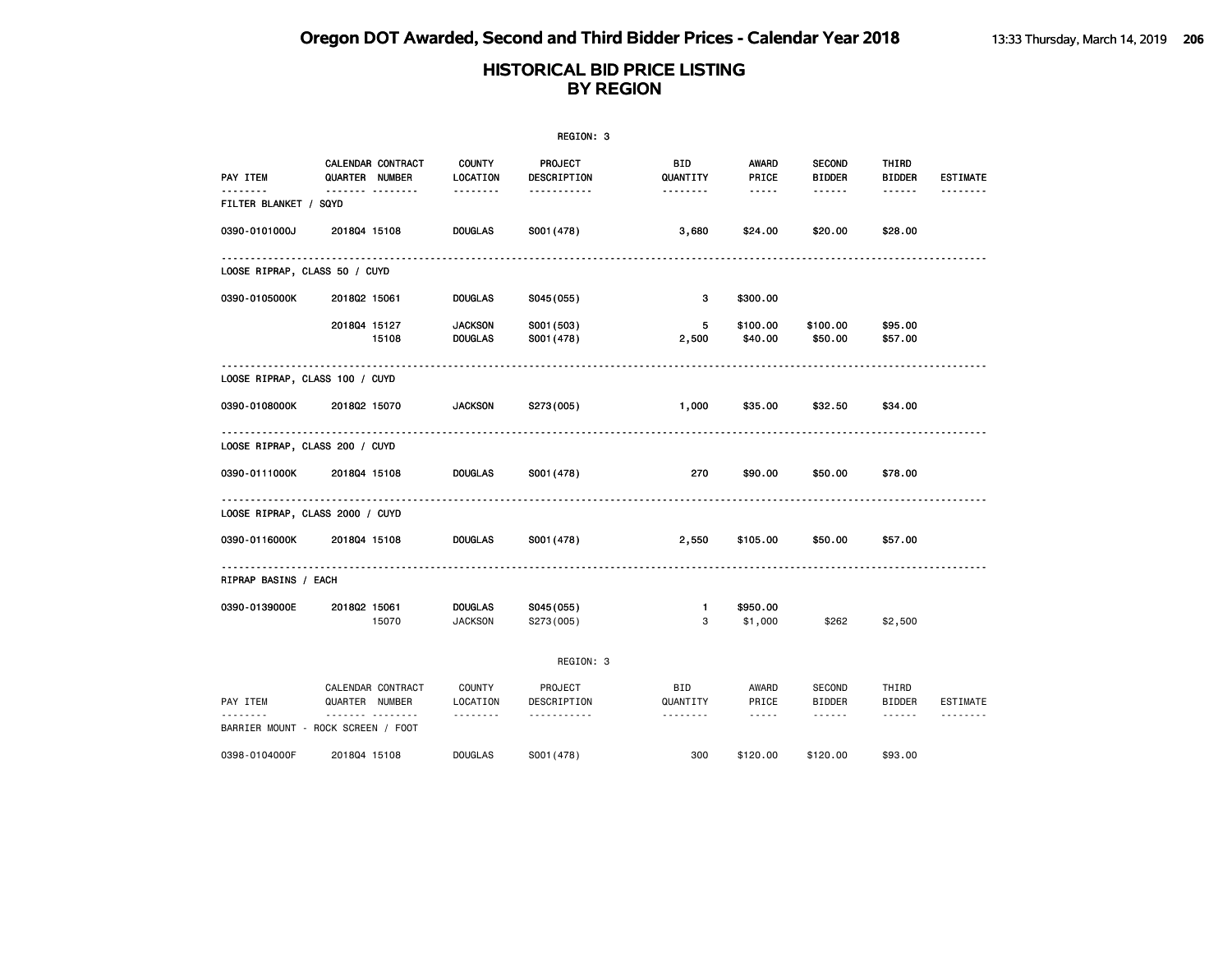|                                  |                |                        |                                                    | REGION: 3                                   |                             |                                                                                                                                                                        |                                     |                                  |                 |
|----------------------------------|----------------|------------------------|----------------------------------------------------|---------------------------------------------|-----------------------------|------------------------------------------------------------------------------------------------------------------------------------------------------------------------|-------------------------------------|----------------------------------|-----------------|
| PAY ITEM                         | QUARTER NUMBER | CALENDAR CONTRACT      | <b>COUNTY</b><br>LOCATION                          | PROJECT<br>DESCRIPTION                      | <b>BID</b><br>QUANTITY      | AWARD<br>PRICE                                                                                                                                                         | <b>SECOND</b><br><b>BIDDER</b>      | THIRD<br><b>BIDDER</b>           | <b>ESTIMATE</b> |
| MAINLINE VIDEO INSPECTION / FOOT | $- - -$        | --------               | .                                                  | .                                           | .                           | -----                                                                                                                                                                  | ------                              | ------                           |                 |
| 0415-0100000F                    | 201802 15070   | 15061                  | <b>JACKSON</b><br><b>DOUGLAS</b>                   | S273(005)<br>S045 (055)                     | 400<br>847                  | \$15.00<br>\$4.75                                                                                                                                                      | \$3.85                              | \$1.25                           |                 |
|                                  | 201804 15127   | 15106<br>15108         | <b>JACKSON</b><br><b>JACKSON</b><br><b>DOUGLAS</b> | S001 (503)<br>STP - SA00(057)<br>S001 (478) | 140<br>208<br>3,965         | \$11.00<br>\$5.00<br>\$3.00                                                                                                                                            | \$6.50<br>\$6.00<br>\$3.00          | \$10.00<br>\$6.00<br>\$2.50      |                 |
|                                  |                |                        |                                                    | REGION: 3                                   |                             |                                                                                                                                                                        |                                     |                                  |                 |
| PAY ITEM<br>$- - - - -$          | QUARTER NUMBER | CALENDAR CONTRACT<br>. | COUNTY<br>LOCATION<br>--------                     | PROJECT<br>DESCRIPTION<br><u>.</u>          | <b>BID</b><br>QUANTITY<br>. | AWARD<br>PRICE<br>$\frac{1}{2} \left( \frac{1}{2} \right) \left( \frac{1}{2} \right) \left( \frac{1}{2} \right) \left( \frac{1}{2} \right) \left( \frac{1}{2} \right)$ | SECOND<br><b>BIDDER</b><br><b>.</b> | THIRD<br><b>BIDDER</b><br>------ | <b>ESTIMATE</b> |
| 6 INCH DRAIN PIPE / FOOT         |                |                        |                                                    |                                             |                             |                                                                                                                                                                        |                                     |                                  |                 |
| 0430-0100060F                    | 201804 15108   |                        | <b>DOUGLAS</b>                                     | S001 (478)                                  | 614                         | \$68,00                                                                                                                                                                | \$29.30                             | \$35.00                          |                 |
| 8 INCH DRAIN PIPE / FOOT         |                |                        |                                                    |                                             |                             |                                                                                                                                                                        |                                     |                                  |                 |
| 0430-0100080F                    | 201804 15108   |                        | <b>DOUGLAS</b>                                     | S001 (478)                                  | 230                         | \$70.00                                                                                                                                                                | \$31.50                             | \$40.00                          |                 |
| 12 INCH DRAIN PIPE / FOOT        |                |                        |                                                    |                                             |                             |                                                                                                                                                                        |                                     |                                  |                 |
| 0430-0100120F                    | 201802 15070   |                        | <b>JACKSON</b>                                     | S273(005)                                   | 175                         | \$42,00                                                                                                                                                                | \$32.75                             | \$48.00                          |                 |
|                                  | 201804 15108   |                        | <b>DOUGLAS</b>                                     | S001 (478)                                  | 130                         | \$78.00                                                                                                                                                                | \$60.10                             | \$48.00                          |                 |
| SUBSURFACE DRAIN OUTLETS / EACH  |                |                        |                                                    |                                             |                             |                                                                                                                                                                        |                                     |                                  |                 |
| 0430-0101000E                    | 201804 15108   |                        | <b>DOUGLAS</b>                                     | S001 (478)                                  | 13                          | \$560.00                                                                                                                                                               | \$150.00                            | \$465.00                         |                 |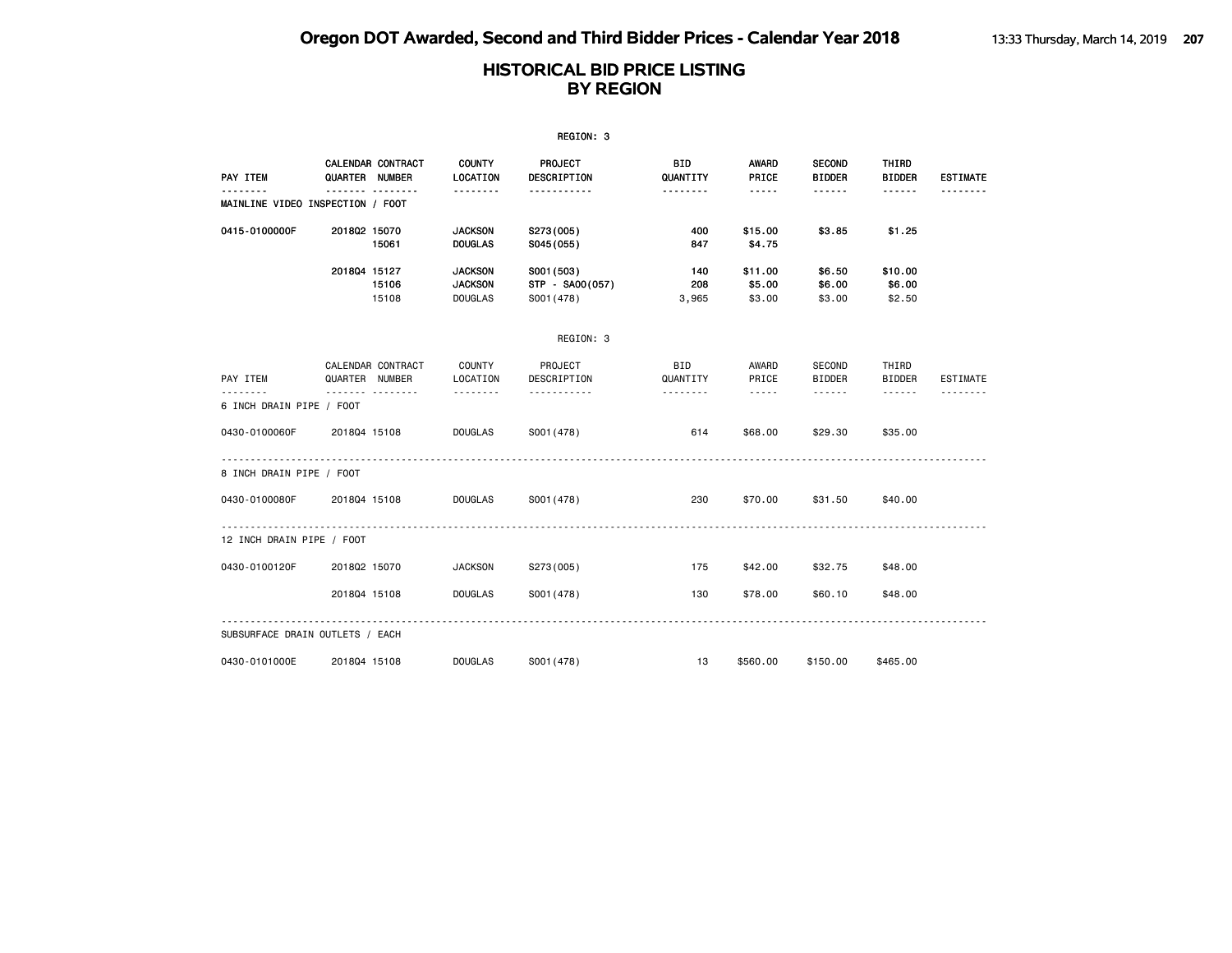|               | REGION: 3                                        |                                                    |                                             |                  |                                |                                |                               |                 |  |  |  |
|---------------|--------------------------------------------------|----------------------------------------------------|---------------------------------------------|------------------|--------------------------------|--------------------------------|-------------------------------|-----------------|--|--|--|
| PAY ITEM      | CALENDAR CONTRACT<br>QUARTER NUMBER              | COUNTY<br>LOCATION                                 | <b>PROJECT</b><br>DESCRIPTION               | BID.<br>QUANTITY | AWARD<br>PRICE                 | <b>SECOND</b><br><b>BIDDER</b> | THIRD<br><b>BIDDER</b>        | <b>ESTIMATE</b> |  |  |  |
|               | <u> </u><br>12 INCH CULV PIPE, 5 FT DEPTH / FOOT | <u>.</u>                                           | .                                           | --------         | $\cdots \cdots$                | ------                         | $- - - - - -$                 |                 |  |  |  |
| 0445-010012AF | 201802 15061                                     | <b>DOUGLAS</b>                                     | S045(055)                                   | 21               | \$86.00                        |                                |                               |                 |  |  |  |
|               | 18 INCH CULV PIPE, 5 FT DEPTH / FOOT             |                                                    |                                             |                  |                                |                                |                               |                 |  |  |  |
| 0445-010018AF | 201802 15070                                     | <b>JACKSON</b>                                     | S273(005)                                   | 50               | \$84.00                        | \$56.50                        | \$50.00                       |                 |  |  |  |
|               | 201804 15108<br>15127<br>15106                   | <b>DOUGLAS</b><br><b>JACKSON</b><br><b>JACKSON</b> | S001 (478)<br>S001 (503)<br>STP - SA00(057) | 31<br>34<br>208  | \$81.00<br>\$95.00<br>\$100.00 | \$55.00<br>\$88.00<br>\$80.00  | \$77.00<br>\$82.00<br>\$65.00 |                 |  |  |  |
|               | 8 INCH STORM SEW PIPE, 5 FT / FOOT               |                                                    |                                             |                  |                                |                                |                               |                 |  |  |  |
|               | 0445-035008AF 201802 15061                       | <b>DOUGLAS</b>                                     | S045(055)                                   | 6                | \$330.00                       |                                |                               |                 |  |  |  |
|               | 12 INCH STORM SEW PIPE, 5 FT / FOOT              |                                                    |                                             |                  |                                |                                |                               |                 |  |  |  |
| 0445-035012AF | 201802 15061                                     | <b>DOUGLAS</b>                                     | S045(055)                                   | 810              | \$80.00                        |                                |                               |                 |  |  |  |
|               | 201804 15127<br>15108                            | <b>JACKSON</b><br>DOUGLAS                          | S001 (503)<br>S001 (478)                    | 100<br>1,206     | \$41.00<br>\$64.00             | \$81.00<br>\$76.75             | \$65.00<br>\$66.00            |                 |  |  |  |
|               | 12 INCH STORM SEW PIPE, 10 FT / FOOT             |                                                    |                                             |                  |                                |                                |                               |                 |  |  |  |
| 0445-035012BF | 201802 15061<br>15070                            | <b>DOUGLAS</b><br><b>JACKSON</b>                   | S045(055)<br>S273(005)                      | 20<br>99         | \$215.00<br>\$55.00            | \$54.50                        | \$65.00                       |                 |  |  |  |
|               | 15 INCH STORM SEW PIPE, 5 FT / FOOT              |                                                    |                                             |                  |                                |                                |                               |                 |  |  |  |
| 0445-035015AF | 201802 15061                                     | <b>DOUGLAS</b>                                     | S045(055)                                   | 5                | \$250.00                       |                                |                               |                 |  |  |  |
|               | 18 INCH STORM SEW PIPE, 5 FT / FOOT              |                                                    |                                             |                  |                                |                                |                               |                 |  |  |  |
| 0445-035018AF | 201804 15108                                     | <b>DOUGLAS</b>                                     | S001 (478)                                  | 1,453            | \$75.00                        | \$80.00                        | \$110.00                      |                 |  |  |  |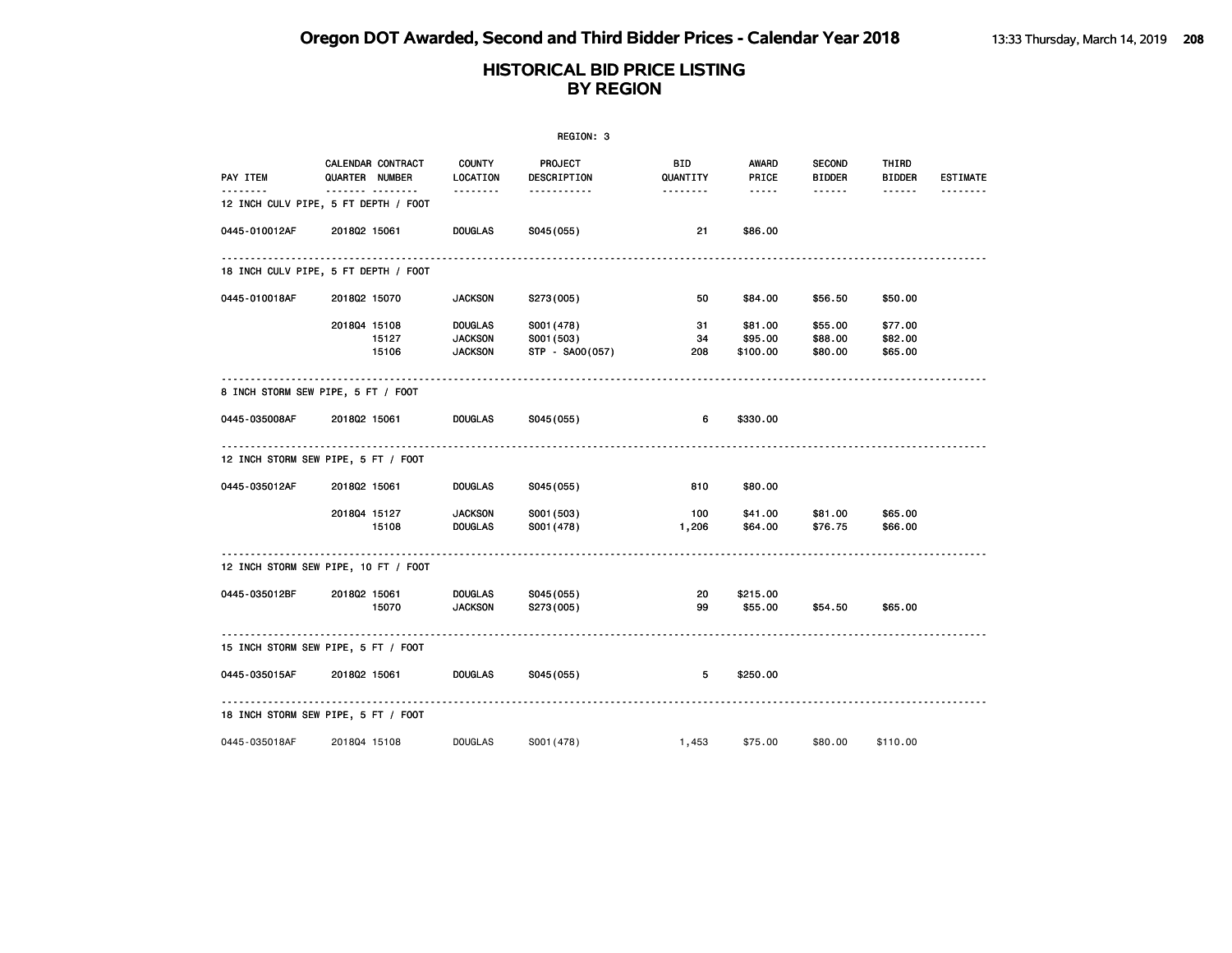|                                   |                                           |                       | REGION: 3              |                 |                                                                                                                                                      |                                |                        |                 |
|-----------------------------------|-------------------------------------------|-----------------------|------------------------|-----------------|------------------------------------------------------------------------------------------------------------------------------------------------------|--------------------------------|------------------------|-----------------|
| PAY ITEM                          | CALENDAR CONTRACT<br>QUARTER NUMBER       | COUNTY<br>LOCATION    | PROJECT<br>DESCRIPTION | BID<br>QUANTITY | AWARD<br>PRICE                                                                                                                                       | <b>SECOND</b><br><b>BIDDER</b> | THIRD<br><b>BIDDER</b> | <b>ESTIMATE</b> |
|                                   | .<br>18 INCH STORM SEW PIPE, 10 FT / FOOT | <u> - - - - - - -</u> | <u>.</u>               |                 | $\frac{1}{2} \left( \frac{1}{2} \right) \left( \frac{1}{2} \right) \left( \frac{1}{2} \right) \left( \frac{1}{2} \right) \left( \frac{1}{2} \right)$ | $- - - - - -$                  | $- - - - - -$          | --------        |
| 0445-035018BF                     | 201802 15070                              | <b>JACKSON</b>        | S273(005)              | 76              | \$56.00                                                                                                                                              | \$58.00                        | \$66.00                |                 |
|                                   | 201804 15108                              | <b>DOUGLAS</b>        | S001 (478)             | 234             | \$90.00                                                                                                                                              | \$85.00                        | \$245.00               |                 |
|                                   | 18 INCH STORM SEW PIPE, 20 FT / FOOT      |                       |                        |                 |                                                                                                                                                      |                                |                        |                 |
| 0445-035018CF                     | 201804 15108                              | <b>DOUGLAS</b>        | S001 (478)             | 142             | \$90.00                                                                                                                                              | \$90.00                        | \$235.00               |                 |
|                                   | 24 INCH STORM SEW PIPE, 10 FT / FOOT      |                       |                        |                 |                                                                                                                                                      |                                |                        |                 |
| 0445-035024BF                     | 201804 15108                              | DOUGLAS               | S001 (478)             | 128             | \$127.00                                                                                                                                             | \$95.40                        | \$245.00               |                 |
|                                   | 12 INCH SLTD DR PIPE, 5 FT DP / FOOT      |                       |                        |                 |                                                                                                                                                      |                                |                        |                 |
| 0445-040012AF                     | 201802 15061                              | <b>DOUGLAS</b>        | S045(055)              | 25              | \$250.00                                                                                                                                             |                                |                        |                 |
|                                   | 18 INCH DUCT IRON PIPE, 5 FT / FOOT       |                       |                        |                 |                                                                                                                                                      |                                |                        |                 |
| 0445-060018AF                     | 201804 15108                              | <b>DOUGLAS</b>        | S001 (478)             | 786             | \$104.00                                                                                                                                             | \$125.40                       | \$185.00               |                 |
| .<br>PIPE WYES, _____ INCH / EACH |                                           |                       |                        |                 |                                                                                                                                                      |                                |                        |                 |
| 0445-0660000E                     | 201802 15061                              | <b>DOUGLAS</b>        | S045(055)              | $\mathbf{1}$    | \$870.00                                                                                                                                             |                                |                        |                 |
|                                   | 15061                                     | <b>DOUGLAS</b>        | S045(055)              | $\mathbf{1}$    | \$700.00                                                                                                                                             |                                |                        |                 |
|                                   | SLOPED END SECTIONS, 12 INCH / EACH       |                       |                        |                 |                                                                                                                                                      |                                |                        |                 |
| 0445-0700120E                     | 201802 15070                              | <b>JACKSON</b>        | S273(005)              | $\mathbf{1}$    | \$500.00                                                                                                                                             | \$524.00                       | \$325.00               |                 |
|                                   | 201804 15108                              | <b>DOUGLAS</b>        | S001 (478)             | $\mathbf{1}$    | \$127.00                                                                                                                                             | \$100.00                       | \$710.00               |                 |
|                                   | 15127                                     | <b>JACKSON</b>        | S001 (503)             | $\mathbf{1}$    | \$95.00                                                                                                                                              | \$50.00                        | \$150.00               |                 |
|                                   | SLOPED END SECTIONS, 18 INCH / EACH       |                       |                        |                 |                                                                                                                                                      |                                |                        |                 |
| 0445-0700180E                     | 201802 15070                              | <b>JACKSON</b>        | S273(005)              | 5               | \$600.00                                                                                                                                             | \$99.00                        | \$325.00               |                 |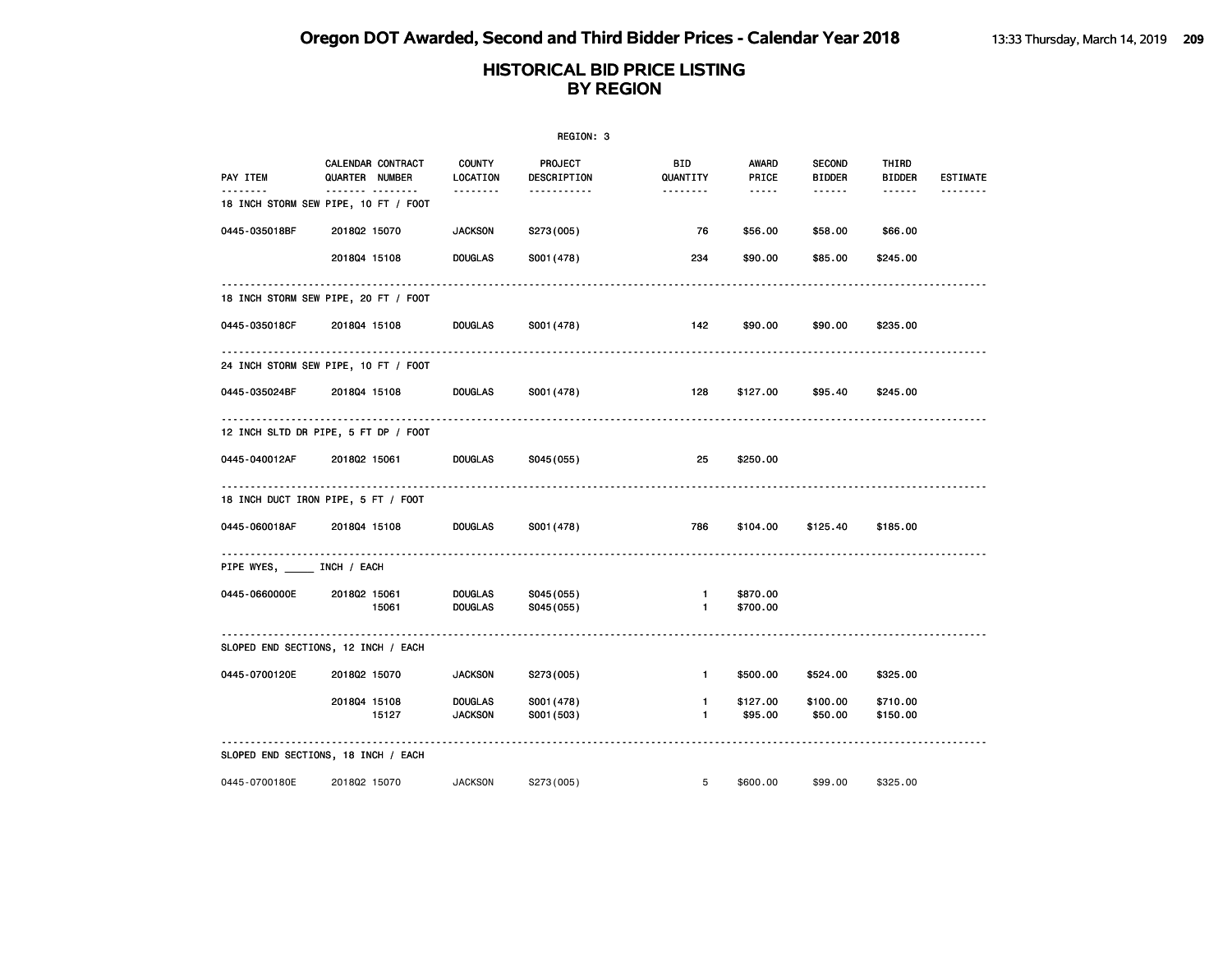|                             |                                          |                                                    | REGION: 3                                   |                         |                                                                                                                                                                                 |                                |                               |                 |
|-----------------------------|------------------------------------------|----------------------------------------------------|---------------------------------------------|-------------------------|---------------------------------------------------------------------------------------------------------------------------------------------------------------------------------|--------------------------------|-------------------------------|-----------------|
| PAY ITEM                    | CALENDAR CONTRACT<br>QUARTER NUMBER      | <b>COUNTY</b><br>LOCATION                          | PROJECT<br>DESCRIPTION                      | <b>BID</b><br>QUANTITY  | <b>AWARD</b><br>PRICE                                                                                                                                                           | <b>SECOND</b><br><b>BIDDER</b> | THIRD<br><b>BIDDER</b>        | <b>ESTIMATE</b> |
|                             | .<br>SLOPED END SECTIONS, 18 INCH / EACH | --------                                           | -----------                                 | --------                | $\cdots\cdots\cdots$                                                                                                                                                            | ------                         | ------                        |                 |
| 0445-0700180E               | 201804 15127<br>15106<br>15108           | <b>JACKSON</b><br><b>JACKSON</b><br><b>DOUGLAS</b> | S001 (503)<br>STP - SA00(057)<br>S001 (478) | $\mathbf{1}$<br>4<br>20 | \$200.00<br>\$1,000<br>\$189                                                                                                                                                    | \$50.00<br>\$300<br>\$115      | \$350.00<br>\$300<br>\$1,035  |                 |
|                             | SLOPED END SECTIONS, 24 INCH / EACH      |                                                    |                                             |                         |                                                                                                                                                                                 |                                |                               |                 |
| 0445-0700240E               | 201804 15108                             | <b>DOUGLAS</b>                                     | S001 (478)                                  | $\mathbf{1}$            | \$250                                                                                                                                                                           | \$130                          | \$1,285                       |                 |
|                             | SLOPED END SECTIONS, 36 INCH / EACH      |                                                    |                                             |                         |                                                                                                                                                                                 |                                |                               |                 |
| 0445-0700360E               | 201804 15108                             | <b>DOUGLAS</b>                                     | S001 (478)                                  | $\mathbf{1}$            | \$380                                                                                                                                                                           | \$200                          | \$4,465                       |                 |
|                             | CONCRETE CLOSURE COLLARS / EACH          |                                                    |                                             |                         |                                                                                                                                                                                 |                                |                               |                 |
| 0445-0735020E               | 201804 15108                             | <b>DOUGLAS</b>                                     | S001 (478)                                  | 15                      | \$980.00                                                                                                                                                                        | \$345.00                       | \$500.00                      |                 |
|                             |                                          |                                                    | REGION: 3                                   |                         |                                                                                                                                                                                 |                                |                               |                 |
| PAY ITEM                    | CALENDAR CONTRACT<br>QUARTER NUMBER      | COUNTY<br>LOCATION                                 | PROJECT<br>DESCRIPTION                      | <b>BID</b><br>QUANTITY  | AWARD<br>PRICE                                                                                                                                                                  | <b>SECOND</b><br><b>BIDDER</b> | THIRD<br><b>BIDDER</b>        | <b>ESTIMATE</b> |
| TRENCH DRAIN, TYPE 1 / FOOT | . <sub>.</sub>                           | .                                                  | .                                           | .                       | $\frac{1}{2} \left( \frac{1}{2} \right) \left( \frac{1}{2} \right) \left( \frac{1}{2} \right) \left( \frac{1}{2} \right) \left( \frac{1}{2} \right) \left( \frac{1}{2} \right)$ | ------                         | ------                        |                 |
| 0446-0100000F               | 201804 15108                             | <b>DOUGLAS</b>                                     | S001 (478)                                  | 1,060                   | \$151.00                                                                                                                                                                        | \$110.00                       | \$120.00                      |                 |
|                             |                                          |                                                    | REGION: 3                                   |                         |                                                                                                                                                                                 |                                |                               |                 |
| PAY ITEM                    | CALENDAR CONTRACT<br>QUARTER NUMBER      | COUNTY<br>LOCATION                                 | PROJECT<br>DESCRIPTION                      | <b>BID</b><br>QUANTITY  | AWARD<br>PRICE                                                                                                                                                                  | <b>SECOND</b><br><b>BIDDER</b> | THIRD<br><b>BIDDER</b>        | <b>ESTIMATE</b> |
| <u>.</u>                    | .<br>PAVED CULVERT END SLOPES / SQFT     | <u>.</u>                                           | <u>.</u>                                    | .                       | $- - - - -$                                                                                                                                                                     | ------                         | $- - - - - -$                 |                 |
| 0460-0100000J               | 201804 15127<br>15106<br>15108           | <b>JACKSON</b><br><b>JACKSON</b><br><b>DOUGLAS</b> | S001 (503)<br>STP - SA00(057)<br>S001 (478) | 70<br>130<br>166        | \$22.00<br>\$25.00<br>\$17.00                                                                                                                                                   | \$17.00<br>\$75.00<br>\$35,00  | \$40.00<br>\$28.00<br>\$33.00 |                 |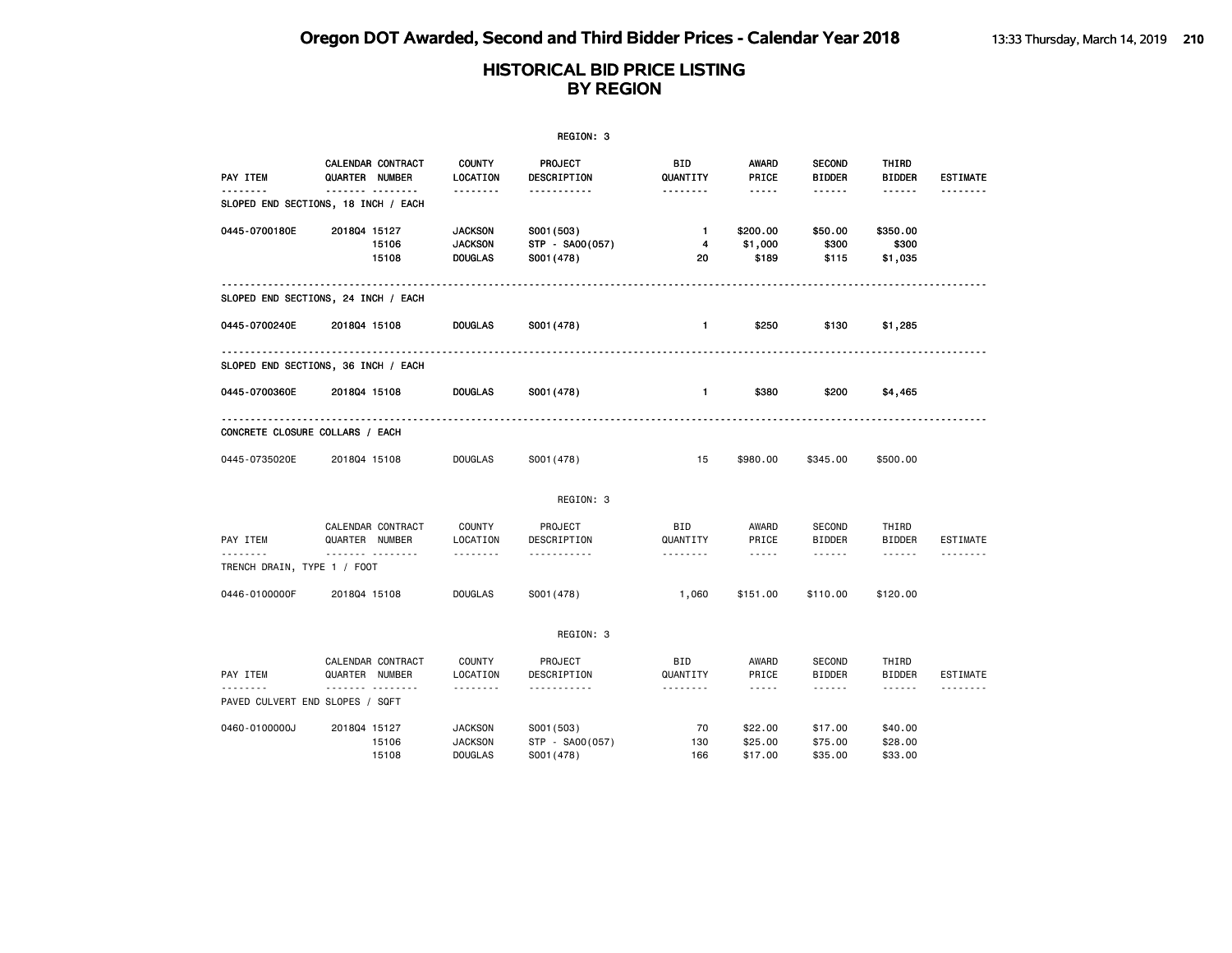|                                |                                                  |                           | REGION: 3                     |                       |                |                                |                 |                 |
|--------------------------------|--------------------------------------------------|---------------------------|-------------------------------|-----------------------|----------------|--------------------------------|-----------------|-----------------|
| PAY ITEM                       | CALENDAR CONTRACT<br>QUARTER NUMBER              | <b>COUNTY</b><br>LOCATION | <b>PROJECT</b><br>DESCRIPTION | BID<br>QUANTITY       | AWARD<br>PRICE | <b>SECOND</b><br><b>BIDDER</b> | THIRD<br>BIDDER | <b>ESTIMATE</b> |
|                                | <u> </u><br>CONCRETE STORM SEWER MANHOLES / EACH | <u>.</u>                  | <u>.</u>                      | <u> - - - - - - -</u> | $- - - - -$    | ------                         | $- - - - - -$   | --------        |
| 0470-0101000E                  | 201802 15070                                     | <b>JACKSON</b>            | S273(005)                     | $\overline{2}$        | \$3,000        | \$3,704                        | \$5,500         |                 |
|                                | 201804 15108                                     | <b>DOUGLAS</b>            | S001 (478)                    | 4                     | \$4,700        | \$4,500                        | \$6,000         |                 |
|                                | CONCRETE MANHOLES, WITH INLET / EACH             |                           |                               |                       |                |                                |                 |                 |
| 0470-0103000E                  | 201804 15108                                     | DOUGLAS                   | S001 (478)                    | $\overline{2}$        | \$3,930        | \$4,500                        | \$4,200         |                 |
| CONCRETE INLETS, TYPE B / EACH | .                                                |                           |                               |                       |                |                                |                 |                 |
| 0470-0301000E                  | 201802 15061                                     | DOUGLAS                   | S045 (055)                    | 9                     | \$2,300        |                                |                 |                 |
|                                | CONCRETE INLETS, TYPE CG-1 / EACH                | .                         |                               |                       |                |                                |                 |                 |
| 0470-0304000E                  | 201802 15061                                     | DOUGLAS                   | S045 (055)                    | 11                    | \$2,500        |                                |                 |                 |
|                                | CONCRETE INLETS, TYPE CG-2 / EACH                |                           |                               |                       |                |                                |                 |                 |
| 0470-0307000E                  | 201804 15127                                     | <b>JACKSON</b>            | S001 (503)                    | $1 -$                 | \$1,750        | \$4,700                        | \$1,850         |                 |
| CONCRETE INLETS, TYPE D / EACH | .                                                |                           |                               |                       |                |                                |                 |                 |
| 0470-0311000E                  | 201802 15070                                     | <b>JACKSON</b>            | S273(005)                     | $\mathbf{1}$          | \$1,300        | \$2,483                        | \$5,000         |                 |
|                                | 201804 15108                                     | <b>DOUGLAS</b>            | S001 (478)                    | $\overline{2}$        | \$1,935        | \$3,000                        | \$2,025         |                 |
|                                | CONCRETE INLETS, TYPE G-1 / EACH                 |                           |                               |                       |                |                                |                 |                 |
| 0470-0313000E                  | 201802 15061                                     | DOUGLAS                   | S045(055)                     | 18                    | \$2,500        |                                |                 |                 |
|                                | 201804 15127                                     | <b>JACKSON</b>            | S001 (503)                    | $\blacksquare$        | \$1,750        | \$4,700                        | \$1,850         |                 |
|                                | CONCRETE INLETS, TYPE G-2 / EACH                 |                           |                               |                       |                |                                |                 |                 |
| 0470-0315000E                  | 201804 15108                                     | <b>DOUGLAS</b>            | S001 (478)                    | 65                    | \$1,665        | \$2,500                        | \$1,975         |                 |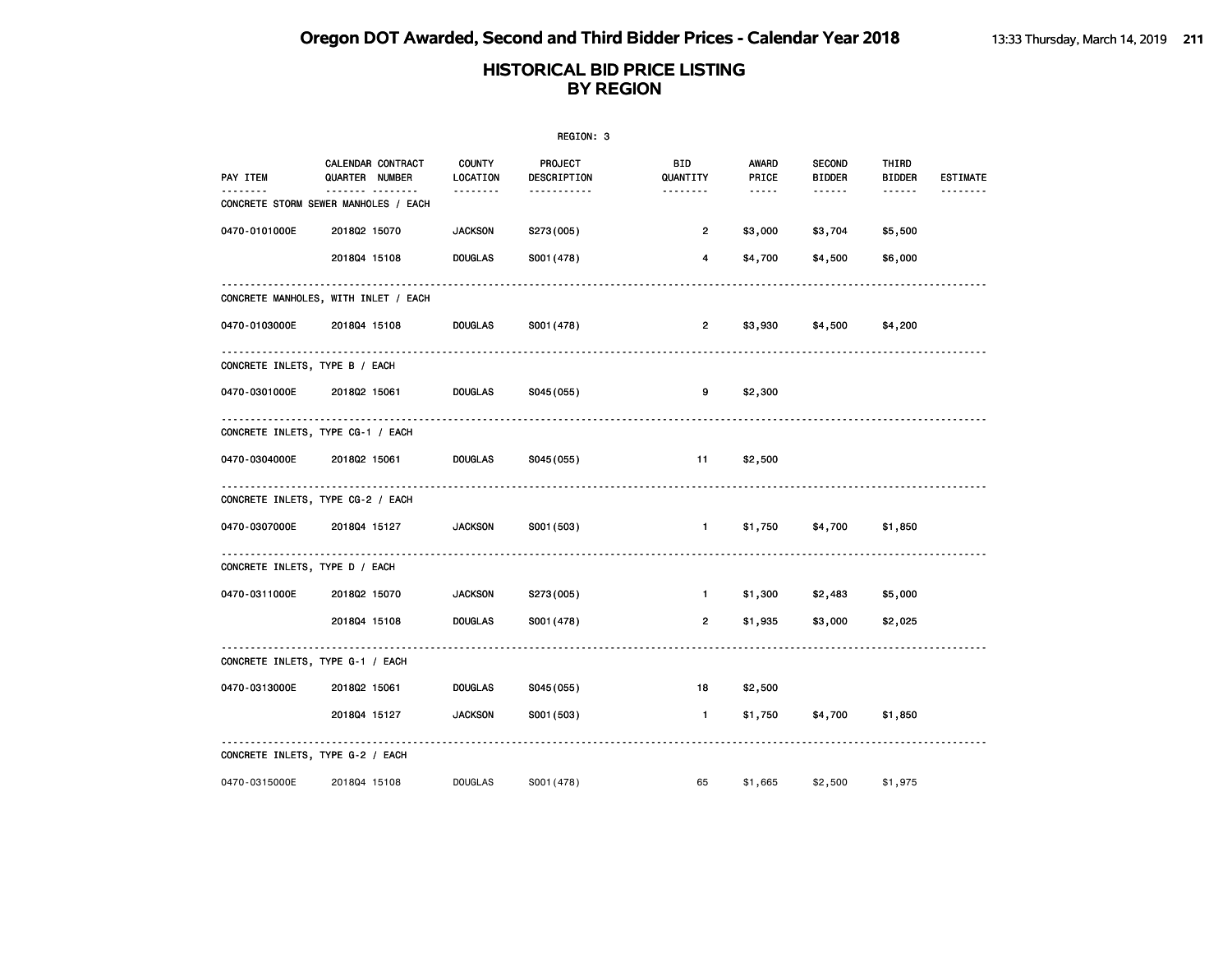|                                 |              |                                           |                                | REGION: 3                            |                        |                       |                                |                        |                 |
|---------------------------------|--------------|-------------------------------------------|--------------------------------|--------------------------------------|------------------------|-----------------------|--------------------------------|------------------------|-----------------|
| <b>PAY ITEM</b>                 | QUARTER      | <b>CALENDAR CONTRACT</b><br><b>NUMBER</b> | <b>COUNTY</b><br>LOCATION      | <b>PROJECT</b><br>DESCRIPTION        | <b>BID</b><br>QUANTITY | <b>AWARD</b><br>PRICE | <b>SECOND</b><br><b>BIDDER</b> | THIRD<br><b>BIDDER</b> | <b>ESTIMATE</b> |
| MANHOLE SLOPE PROTECTORS / EACH |              |                                           |                                |                                      |                        |                       |                                |                        |                 |
| 0470-0330000E                   | 201802 15061 |                                           | <b>DOUGLAS</b>                 | S045 (055)                           | $\overline{2}$         | \$3,900               |                                |                        |                 |
|                                 |              |                                           |                                | REGION: 3                            |                        |                       |                                |                        |                 |
| PAY ITEM                        | QUARTER      | <b>CALENDAR CONTRACT</b><br><b>NUMBER</b> | <b>COUNTY</b><br>LOCATION      | <b>PROJECT</b><br><b>DESCRIPTION</b> | <b>BID</b><br>QUANTITY | <b>AWARD</b><br>PRICE | <b>SECOND</b><br><b>BIDDER</b> | THIRD<br><b>BIDDER</b> | <b>ESTIMATE</b> |
| DRAINAGE CURBS / FOOT           |              |                                           |                                |                                      |                        |                       |                                |                        |                 |
| 0480-0100000F                   | 201802 15061 |                                           | <b>DOUGLAS</b>                 | S045(055)                            | 5,830                  | \$7.00                |                                |                        |                 |
|                                 | 201804 15104 | 15108                                     | <b>CURRY</b><br><b>DOUGLAS</b> | S009(471)<br>S001 (478)              | 710<br>3,670           | \$23.15<br>\$8.50     | \$17.50<br>\$11.00             | \$10.00                |                 |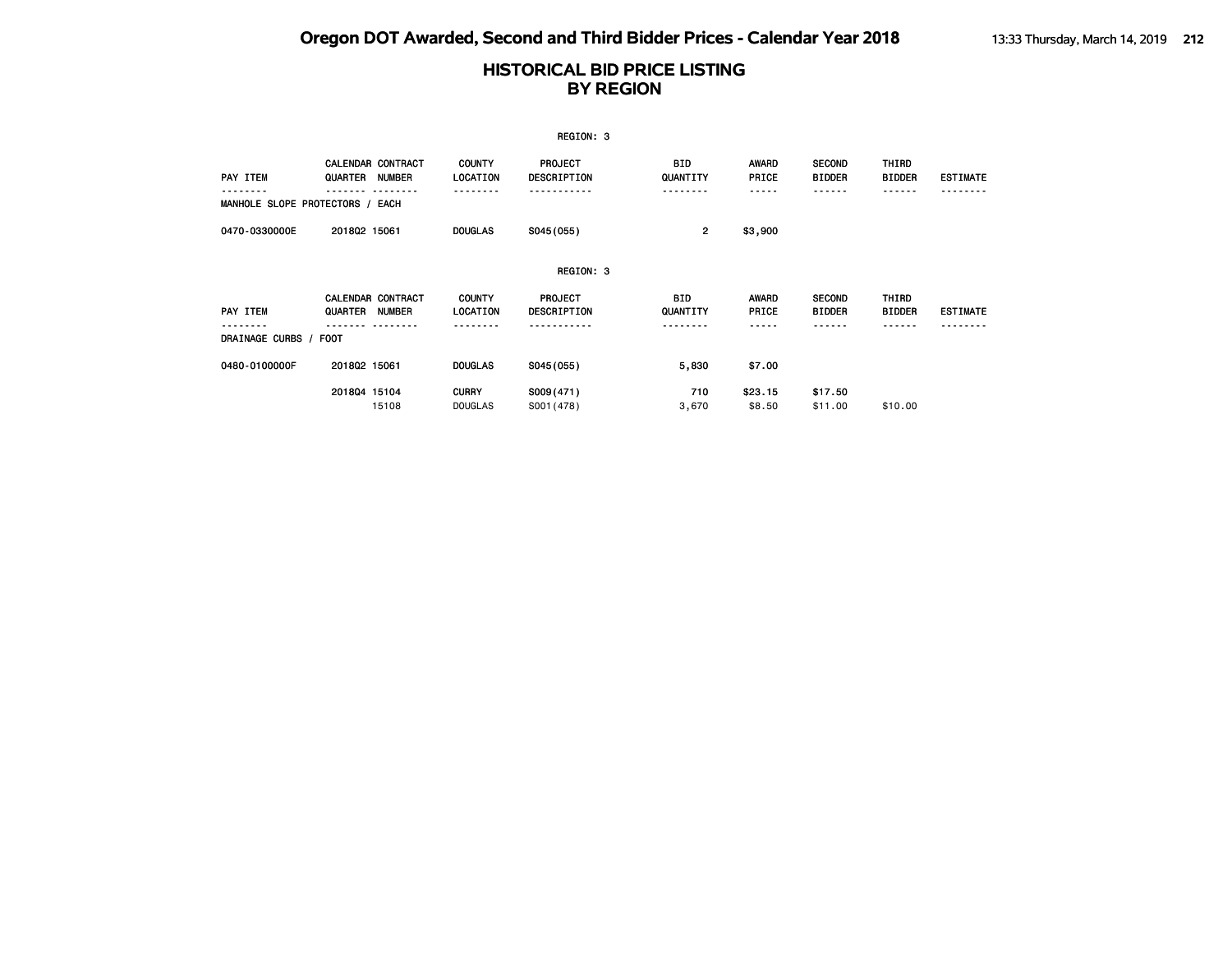|                                                |                |                   |                                    | REGION: 3                       |                      |                                                                                                               |                                |                        |                 |
|------------------------------------------------|----------------|-------------------|------------------------------------|---------------------------------|----------------------|---------------------------------------------------------------------------------------------------------------|--------------------------------|------------------------|-----------------|
| PAY ITEM                                       | QUARTER NUMBER | CALENDAR CONTRACT | <b>COUNTY</b><br>LOCATION          | PROJECT<br>DESCRIPTION          | BID<br>QUANTITY      | AWARD<br>PRICE                                                                                                | <b>SECOND</b><br><b>BIDDER</b> | THIRD<br><b>BIDDER</b> | <b>ESTIMATE</b> |
| ADJUSTING BOXES / EACH                         |                | <b>.</b>          | --------                           | -----------                     | --------             | $\frac{1}{2} \frac{1}{2} \frac{1}{2} \frac{1}{2} \frac{1}{2} \frac{1}{2} \frac{1}{2} \frac{1}{2} \frac{1}{2}$ | ------                         | ------                 |                 |
| 0490-0100000E                                  | 201801 15037   |                   | <b>JACKSON</b>                     | S001 (491)                      | $\mathbf{1}$         | \$216                                                                                                         | \$250                          | \$1,000                |                 |
|                                                | 201802 15061   |                   | <b>DOUGLAS</b>                     | S045 (055)                      | $\mathbf{1}$         | \$1,500                                                                                                       |                                |                        |                 |
| CONNECTION TO EXTG STRUCTURES / EACH           |                |                   |                                    |                                 |                      |                                                                                                               |                                |                        |                 |
| 0490-0104000E                                  | 201802 15061   |                   | <b>DOUGLAS</b>                     | S045(055)                       | 30                   | \$230.00                                                                                                      |                                |                        |                 |
|                                                | 201804 15127   | 15108             | <b>JACKSON</b><br><b>DOUGLAS</b>   | S001 (503)<br>S001 (478)        | $\mathbf{1}$<br>6    | \$800.00<br>\$780                                                                                             | \$500.00<br>\$800              | \$750.00<br>\$2,600    |                 |
| ADJUSTING INLETS / EACH                        |                |                   |                                    |                                 |                      |                                                                                                               |                                |                        |                 |
| 0490-0105000E                                  | 201801 15037   | 15048             | <b>JACKSON</b><br><b>JOSEPHINE</b> | S001 (491)<br>NHPP - S001 (493) | $\overline{2}$<br>40 | \$700<br>\$1,750                                                                                              | \$1,000<br>\$820               | \$1,000                |                 |
|                                                | 201802 15060   |                   | <b>JACKSON</b>                     | S001 (517)                      | 4                    | \$1,800                                                                                                       | \$1,000                        | \$1,000                |                 |
|                                                | 201804 15104   | 15108             | <b>CURRY</b><br><b>DOUGLAS</b>     | S009(471)<br>S001 (478)         | 10<br>18             | \$1,300<br>\$1,125                                                                                            | \$1,000<br>\$600               | \$1,500                |                 |
| MINOR ADJUSTMENT OF MANHOLES / EACH            |                |                   |                                    |                                 |                      |                                                                                                               |                                |                        |                 |
| 0490-0120000E                                  | 201801 15048   |                   | <b>JOSEPHINE</b>                   | NHPP - S001 (493)               | $\blacksquare$       | \$5,000                                                                                                       | \$1,500                        |                        |                 |
|                                                | 201802 15061   |                   | <b>DOUGLAS</b>                     | S045 (055)                      | 6                    | \$480.00                                                                                                      |                                |                        |                 |
| MAJOR ADJUSTMENT OF MANHOLES / EACH            |                |                   |                                    |                                 |                      |                                                                                                               |                                |                        |                 |
| 0490-0121000E                                  | 201804 15108   |                   | <b>DOUGLAS</b>                     | S001 (478)                      | $\overline{2}$       | \$1,730                                                                                                       | \$2,000                        | \$2,650                |                 |
| EXTRA FOR MANHOLES OVER EXISTING SEWERS / EACH |                |                   |                                    |                                 |                      |                                                                                                               |                                |                        |                 |
| 0490-0123000E                                  | 201804 15108   |                   | <b>DOUGLAS</b>                     | S001 (478)                      | 4                    | \$1,130                                                                                                       | \$3,500                        | \$1,700                |                 |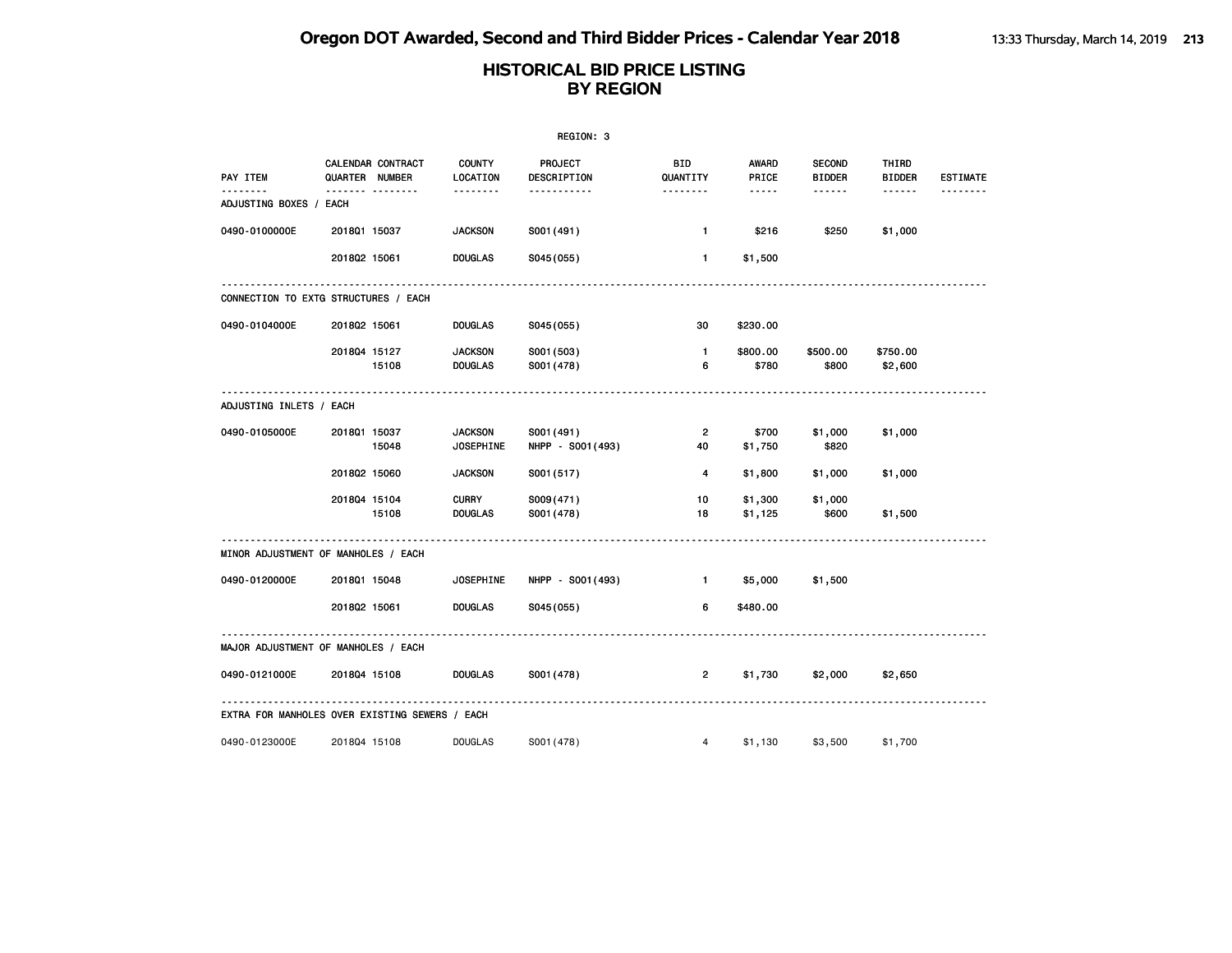|                                                        |              |                                            |                                                                                      | REGION: 3                                                                   |                                                  |                                                                                                                           |                                                       |                                            |                 |
|--------------------------------------------------------|--------------|--------------------------------------------|--------------------------------------------------------------------------------------|-----------------------------------------------------------------------------|--------------------------------------------------|---------------------------------------------------------------------------------------------------------------------------|-------------------------------------------------------|--------------------------------------------|-----------------|
| PAY ITEM                                               |              | CALENDAR CONTRACT<br>QUARTER NUMBER        | <b>COUNTY</b><br>LOCATION                                                            | PROJECT<br>DESCRIPTION                                                      | <b>BID</b><br>QUANTITY                           | <b>AWARD</b><br>PRICE                                                                                                     | <b>SECOND</b><br><b>BIDDER</b>                        | THIRD<br><b>BIDDER</b>                     | <b>ESTIMATE</b> |
| -------<br>CAPPING EXISTING CONCRETE STRUCTURES / EACH |              | .                                          | .                                                                                    | .                                                                           | --------                                         | -----                                                                                                                     | ------                                                | ------                                     |                 |
| 0490-0125000E                                          | 201804 15108 |                                            | <b>DOUGLAS</b>                                                                       | S001 (478)                                                                  | $\overline{2}$                                   | \$600                                                                                                                     | \$500                                                 | \$2,400                                    |                 |
|                                                        |              |                                            |                                                                                      | REGION: 3                                                                   |                                                  |                                                                                                                           |                                                       |                                            |                 |
| PAY ITEM                                               |              | <b>CALENDAR CONTRACT</b><br>QUARTER NUMBER | <b>COUNTY</b><br><b>LOCATION</b>                                                     | <b>PROJECT</b><br>DESCRIPTION                                               | BID.<br>QUANTITY                                 | <b>AWARD</b><br>PRICE                                                                                                     | <b>SECOND</b><br><b>BIDDER</b>                        | THIRD<br><b>BIDDER</b>                     | <b>ESTIMATE</b> |
| TRENCH RESURFACING / SQYD                              |              | .                                          | .                                                                                    | .                                                                           |                                                  | $\cdots \cdots \cdots$                                                                                                    | .                                                     | ------                                     |                 |
| 0495-0100000J                                          | 201802 15061 | 15070                                      | <b>DOUGLAS</b><br><b>JACKSON</b>                                                     | S045(055)<br>S273(005)                                                      | 11<br>18                                         | \$430.00<br>\$83.00                                                                                                       | \$55.00                                               | \$65.00                                    |                 |
|                                                        | 201804 15127 | 15108                                      | <b>JACKSON</b><br><b>DOUGLAS</b>                                                     | S001 (503)<br>S001 (478)                                                    | 22<br>750                                        | \$99.00<br>\$66.00                                                                                                        | \$85.00<br>\$51.25                                    | \$65.00<br>\$62.00                         |                 |
|                                                        |              |                                            |                                                                                      | REGION: 3                                                                   |                                                  |                                                                                                                           |                                                       |                                            |                 |
| PAY ITEM                                               |              | CALENDAR CONTRACT<br>QUARTER NUMBER        | COUNTY<br>LOCATION                                                                   | PROJECT<br>DESCRIPTION                                                      | <b>BID</b><br>QUANTITY                           | AWARD<br>PRICE                                                                                                            | SECOND<br><b>BIDDER</b>                               | THIRD<br><b>BIDDER</b>                     | ESTIMATE        |
| BRIDGE REMOVAL WORK / SQFT                             |              | .                                          | .                                                                                    | <u>.</u>                                                                    | .                                                | $\frac{1}{2} \frac{1}{2} \frac{1}{2} \frac{1}{2} \frac{1}{2} \frac{1}{2} \frac{1}{2} \frac{1}{2} \frac{1}{2} \frac{1}{2}$ | ------                                                | ------                                     | .               |
| 0501-0100000A                                          | 201802 15061 |                                            | <b>DOUGLAS</b>                                                                       | SO45(055)                                                                   | 100                                              | \$15.00                                                                                                                   |                                                       |                                            |                 |
|                                                        | 201804 15108 | 15108<br>15106<br>15104<br>15106           | <b>DOUGLAS</b><br><b>DOUGLAS</b><br><b>JACKSON</b><br><b>CURRY</b><br><b>JACKSON</b> | S001 (478)<br>S001 (478)<br>STP - SA00(057)<br>S009(471)<br>STP - SA00(057) | $\mathbf{1}$<br>$\mathbf{1}$<br>56<br>414<br>643 | \$2,490<br>\$133,070<br>\$17.86<br>\$53.14<br>\$44.79                                                                     | \$32,000<br>\$42,000<br>\$14.29<br>\$48.31<br>\$46.66 | \$3,500<br>\$21,000<br>\$642.86<br>\$65.32 |                 |
|                                                        |              | 15104<br>15108                             | <b>CURRY</b><br><b>DOUGLAS</b>                                                       | S009(471)<br>S001 (478)                                                     | 1,110<br>1,280                                   | \$100.00<br>\$3.13                                                                                                        | \$90.09<br>\$6.69                                     | \$7.81                                     |                 |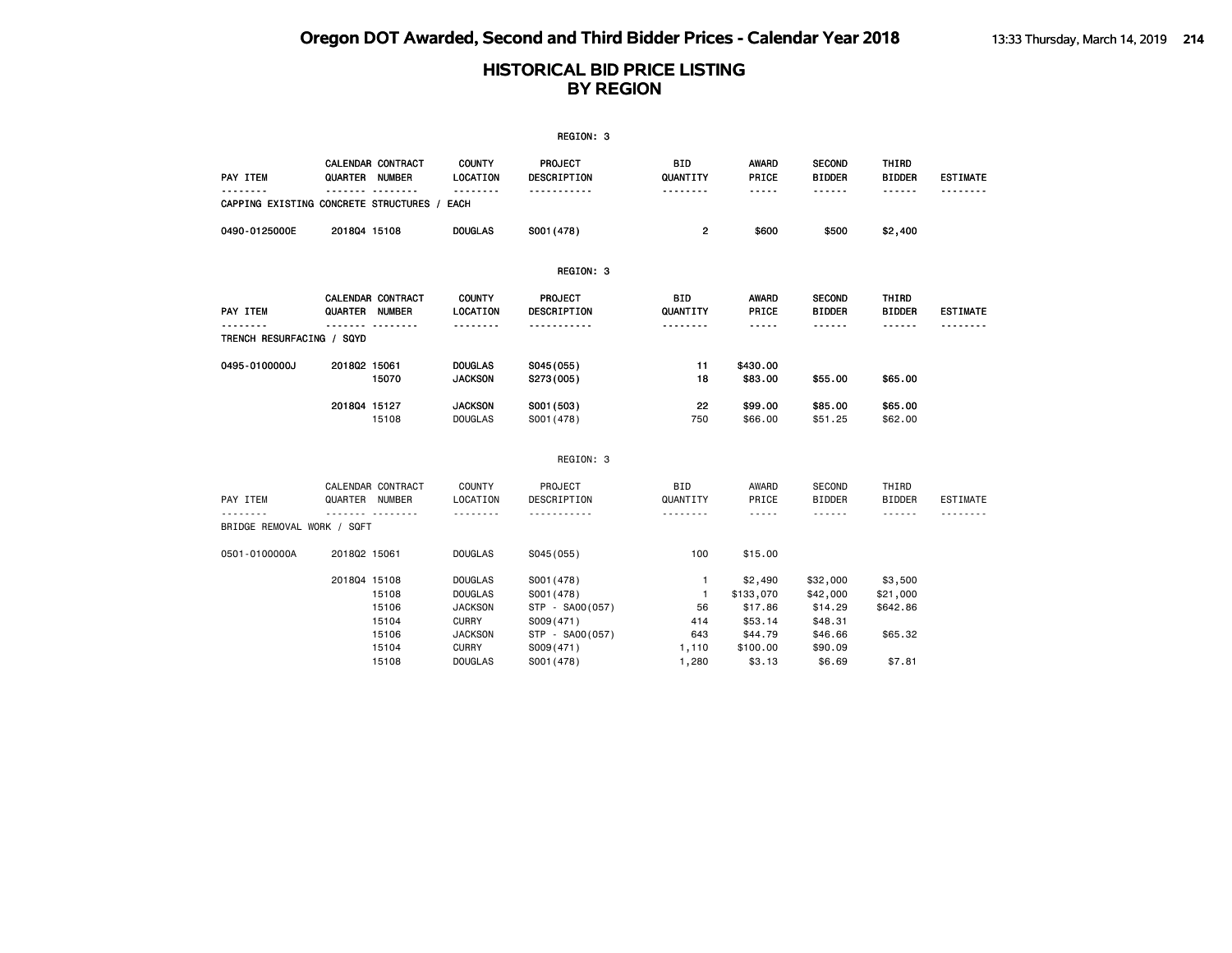|                                                |                |                                      | REGION: 3                     |                        |                                                                                                                                                                                 |                                |                        |                 |
|------------------------------------------------|----------------|--------------------------------------|-------------------------------|------------------------|---------------------------------------------------------------------------------------------------------------------------------------------------------------------------------|--------------------------------|------------------------|-----------------|
| PAY ITEM                                       | QUARTER NUMBER | CALENDAR CONTRACT COUNTY<br>LOCATION | PROJECT<br><b>DESCRIPTION</b> | <b>BID</b><br>QUANTITY | AWARD<br>PRICE                                                                                                                                                                  | <b>SECOND</b><br><b>BIDDER</b> | THIRD<br><b>BIDDER</b> | <b>ESTIMATE</b> |
| BRIDGE DECK COLD PLN PVMT REM, 0-2 INCH / SQYD | .              |                                      | <u>.</u>                      | .                      | $\frac{1}{2} \left( \frac{1}{2} \right) \left( \frac{1}{2} \right) \left( \frac{1}{2} \right) \left( \frac{1}{2} \right) \left( \frac{1}{2} \right) \left( \frac{1}{2} \right)$ | <b>.</b> .                     | $- - - - - -$          |                 |
| 0503-0101000J                                  | 201802 15061   | DOUGLAS                              | S045(055)                     | 764                    | \$18.00                                                                                                                                                                         |                                |                        |                 |
|                                                | 201804 15104   | <b>CURRY</b>                         | S009(471)                     | 555                    | \$21.35                                                                                                                                                                         | \$22.50                        |                        |                 |
| BRIDGE DECK COLD PLN PVMT REM, 2-4 INCH / SQYD |                |                                      |                               |                        |                                                                                                                                                                                 |                                |                        |                 |
| 0503-0102000J 201804 15108 DOUGLAS             |                |                                      | S001 (478)                    | 532                    | \$18.00                                                                                                                                                                         |                                | \$32.00 \$20.00        |                 |
| BRIDGE END PANEL CLD PLN PVMT REM, / SQYD      |                |                                      |                               |                        |                                                                                                                                                                                 |                                |                        |                 |
| 0503-0103000J                                  | 201801 15048   | <b>JOSEPHINE</b>                     | NHPP - S001(493)              | 155                    | \$7.00                                                                                                                                                                          | \$28.00                        |                        |                 |
|                                                | 15048          | <b>JOSEPHINE</b>                     | NHPP - S001(493)              | 155                    | \$7.00                                                                                                                                                                          | \$15.00                        |                        |                 |
|                                                | 15048          | <b>JOSEPHINE</b>                     | NHPP - S001(493)              | 317                    | \$7.00                                                                                                                                                                          | \$15.00                        |                        |                 |
|                                                | 15048          | <b>JOSEPHINE</b>                     | NHPP - S001(493)              | 386                    | \$7.00                                                                                                                                                                          | \$13.00                        |                        |                 |
|                                                | 15048          | <b>JOSEPHINE</b>                     | NHPP - S001(493)              | 410                    | \$7.06                                                                                                                                                                          | \$14.00                        |                        |                 |
|                                                | 15048          | <b>JOSEPHINE</b>                     | NHPP - S001(493)              | 410                    | \$7.06                                                                                                                                                                          | \$14.00                        |                        |                 |
|                                                | 15048          | <b>JOSEPHINE</b>                     | NHPP - S001(493)              | 637                    | \$7.00                                                                                                                                                                          | \$10.00                        |                        |                 |
|                                                | 15048          | <b>JOSEPHINE</b>                     | NHPP - S001(493)              | 727                    | \$7.00                                                                                                                                                                          | \$9.00                         |                        |                 |
|                                                | 15048          | <b>JOSEPHINE</b>                     | NHPP - S001(493)              | 776                    | \$7.00                                                                                                                                                                          | \$9.00                         |                        |                 |
|                                                | 15048          | <b>JOSEPHINE</b>                     | NHPP - S001 (493)             | 855                    | \$7.06                                                                                                                                                                          | \$8.00                         |                        |                 |
|                                                | 15048          | <b>JOSEPHINE</b>                     | NHPP - S001 (493)             | 865                    | \$7.00                                                                                                                                                                          | \$8.00                         |                        |                 |
|                                                | 2018Q2 15060   | <b>JACKSON</b>                       | S001(517)                     | 174                    | \$80.00                                                                                                                                                                         | \$5.50                         | \$20,00                |                 |
|                                                | 15061          | <b>DOUGLAS</b>                       | S045(055)                     | 176                    | \$20.00                                                                                                                                                                         |                                |                        |                 |
|                                                | 201804 15108   | <b>DOUGLAS</b>                       | S001 (478)                    | 173                    | \$27.00                                                                                                                                                                         | \$34.00                        | \$21.00                |                 |
|                                                | 15104          | <b>CURRY</b>                         | S009(471)                     | 208                    | \$21.50                                                                                                                                                                         | \$22.50                        |                        |                 |
|                                                | 15104          | <b>CURRY</b>                         | S009(471)                     | 216                    | \$22.10                                                                                                                                                                         | \$23.25                        |                        |                 |
|                                                | 15108          | <b>DOUGLAS</b>                       | S001 (478)                    | 283                    | \$16.50                                                                                                                                                                         | \$33.00                        | \$45,00                |                 |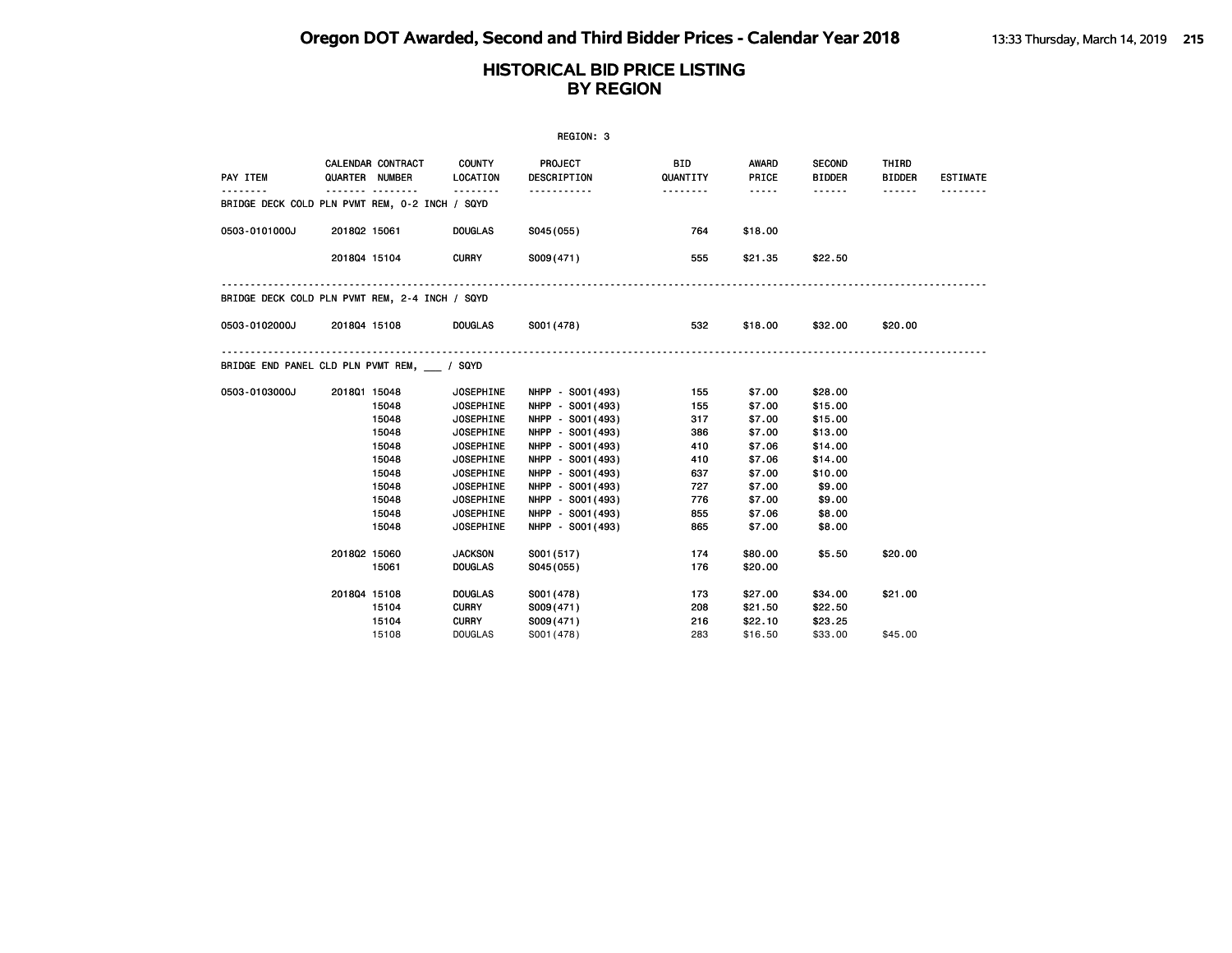|                                         |                                          |                                       | REGION: 3                          |                                    |                                                                                                                                       |                                            |                                    |                             |
|-----------------------------------------|------------------------------------------|---------------------------------------|------------------------------------|------------------------------------|---------------------------------------------------------------------------------------------------------------------------------------|--------------------------------------------|------------------------------------|-----------------------------|
| PAY ITEM                                | CALENDAR CONTRACT<br>QUARTER NUMBER      | <b>COUNTY</b><br>LOCATION             | PROJECT<br>DESCRIPTION             | <b>BID</b><br>QUANTITY             | AWARD<br>PRICE                                                                                                                        | <b>SECOND</b><br><b>BIDDER</b>             | THIRD<br><b>BIDDER</b>             | <b>ESTIMATE</b>             |
| --------<br>STRUCTURE EXCAVATION / CUYD | . <sub>.</sub>                           | .                                     | .                                  | .                                  | $\frac{1}{2} \frac{1}{2} \frac{1}{2} \frac{1}{2} \frac{1}{2} \frac{1}{2} \frac{1}{2} \frac{1}{2} \frac{1}{2} \frac{1}{2} \frac{1}{2}$ | ------                                     | ------                             | --------                    |
| 0510-0101000A                           | 201804 15106<br>15108                    | <b>JACKSON</b><br><b>DOUGLAS</b>      | STP - SA00(057)<br>S001 (478)      | 13<br>105                          | \$377<br>\$20.00                                                                                                                      | \$231<br>\$57.14                           | \$2,000<br>\$33.33                 |                             |
| GRANULAR WALL BACKFILL / CUYD           |                                          |                                       |                                    |                                    |                                                                                                                                       |                                            |                                    |                             |
| 0510-0106000A                           | 201804 15108<br>15108                    | <b>DOUGLAS</b><br><b>DOUGLAS</b>      | S001 (478)<br>S001 (478)           | 3<br>16                            | \$30,592<br>\$112.50                                                                                                                  | \$100<br>\$62.50                           | \$250<br>\$187.50                  |                             |
|                                         | GRANULAR STRUCTURE BACKFILL / CUYD       |                                       |                                    |                                    |                                                                                                                                       |                                            |                                    |                             |
| 0510-0108000A                           | 201804 15108                             | <b>DOUGLAS</b>                        | S001 (478)                         | 35                                 | \$54.29                                                                                                                               | \$60.00                                    | \$97.14                            |                             |
|                                         |                                          |                                       | REGION: 3                          |                                    |                                                                                                                                       |                                            |                                    |                             |
| PAY ITEM<br><u>.</u>                    | CALENDAR CONTRACT<br>QUARTER NUMBER      | <b>COUNTY</b><br>LOCATION             | PROJECT<br>DESCRIPTION             | <b>BID</b><br>QUANTITY             | AWARD<br>PRICE                                                                                                                        | <b>SECOND</b><br><b>BIDDER</b><br><u>.</u> | THIRD<br><b>BIDDER</b>             | <b>ESTIMATE</b><br>-------- |
| REINFORCEMENT / LB                      | .                                        | .                                     | .                                  | .                                  | -----                                                                                                                                 |                                            | $- - - - - -$                      |                             |
| 0530-0100000A                           | 201801 15038                             | <b>DOUGLAS</b>                        | S001 (484)                         | 100                                | \$130.00                                                                                                                              | \$150.00                                   | \$250.00                           |                             |
|                                         | 201804 15108<br>15108                    | <b>DOUGLAS</b><br><b>DOUGLAS</b>      | S001 (478)<br>S001 (478)           | 360<br>583                         | \$701.61<br>\$6.19                                                                                                                    | \$15.19<br>\$11.41                         | \$694.44<br>\$6.69                 |                             |
|                                         |                                          |                                       | REGION: 3                          |                                    |                                                                                                                                       |                                            |                                    |                             |
| PAY ITEM<br><u>.</u>                    | CALENDAR CONTRACT<br>QUARTER NUMBER<br>. | <b>COUNTY</b><br>LOCATION<br><u>.</u> | PROJECT<br>DESCRIPTION<br><u>.</u> | <b>BID</b><br>QUANTITY<br><u>.</u> | AWARD<br>PRICE<br>$- - - - -$                                                                                                         | <b>SECOND</b><br><b>BIDDER</b><br><u>.</u> | THIRD<br><b>BIDDER</b><br><b>.</b> | <b>ESTIMATE</b><br><u>.</u> |
| INJECT AND SEAL CRACKS / FOOT           |                                          |                                       |                                    |                                    |                                                                                                                                       |                                            |                                    |                             |
| 0538-0100000F                           | 201801 15038                             | <b>DOUGLAS</b>                        | S001 (484)                         | 120                                | \$135.00                                                                                                                              | \$70.00                                    | \$100.00                           |                             |
|                                         |                                          |                                       | REGION: 3                          |                                    |                                                                                                                                       |                                            |                                    |                             |
| PAY ITEM                                | CALENDAR CONTRACT<br>QUARTER NUMBER      | <b>COUNTY</b><br>LOCATION             | PROJECT<br>DESCRIPTION             | BID<br>QUANTITY                    | AWARD<br>PRICE                                                                                                                        | <b>SECOND</b><br><b>BIDDER</b>             | THIRD<br><b>BIDDER</b>             | <b>ESTIMATE</b>             |
| .                                       | .<br>CONCRETE AND CRACK SEALER / SQFT    | .                                     | .                                  | .                                  | $- - - -$                                                                                                                             | .                                          | <b>.</b>                           | <u>.</u>                    |
| 0539-0100000J                           | 201804 15108                             | <b>DOUGLAS</b>                        | S001 (478)                         | 10                                 | \$218,60                                                                                                                              | \$250,00                                   | \$105,00                           |                             |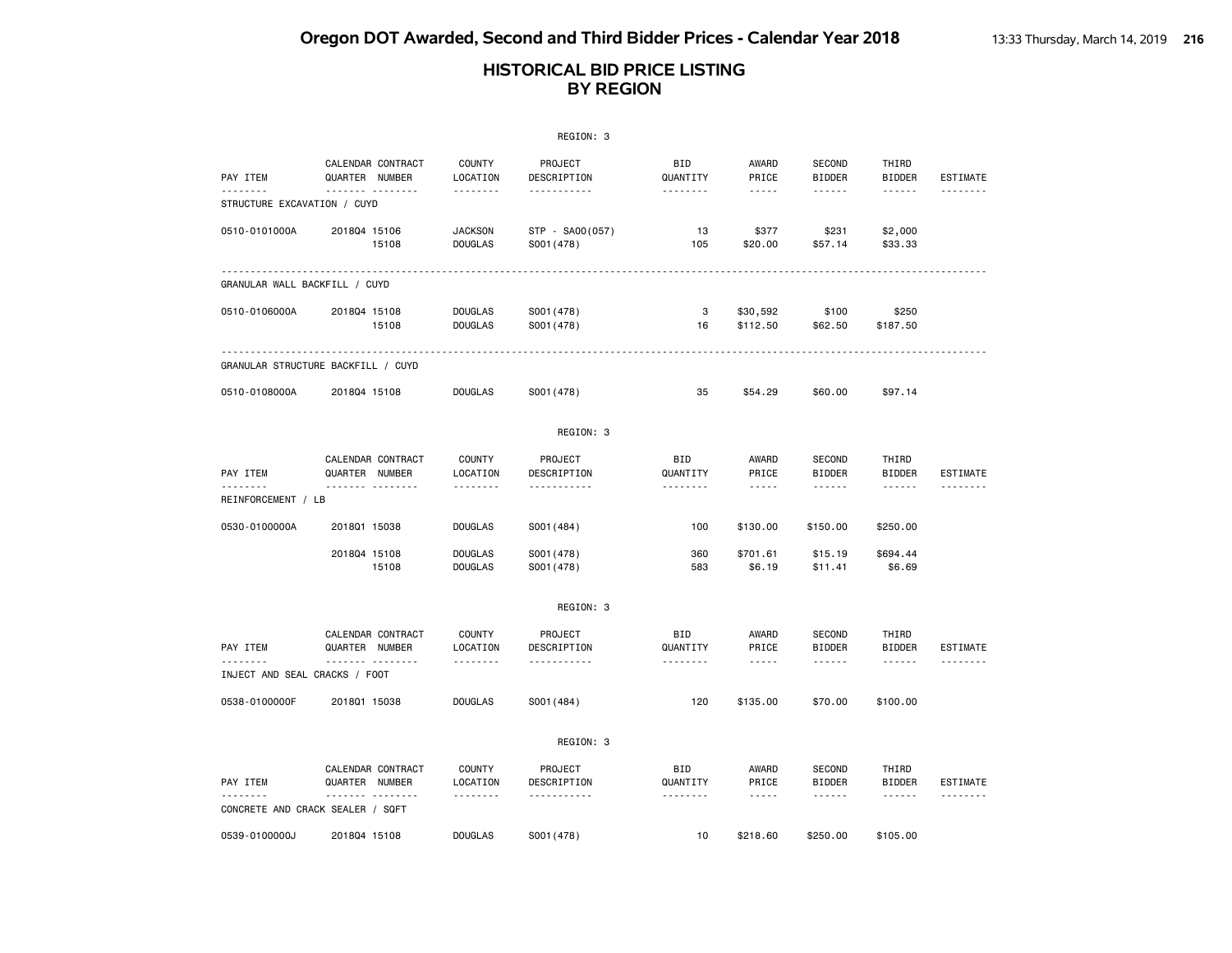| REGION: 3                    |                                                      |                                  |                              |                        |                      |                                |                        |                 |  |
|------------------------------|------------------------------------------------------|----------------------------------|------------------------------|------------------------|----------------------|--------------------------------|------------------------|-----------------|--|
| <b>PAY ITEM</b>              | CALENDAR CONTRACT<br>QUARTER NUMBER                  | <b>COUNTY</b><br>LOCATION        | PROJECT<br>DESCRIPTION       | BID<br>QUANTITY        | AWARD<br>PRICE       | <b>SECOND</b><br><b>BIDDER</b> | THIRD<br><b>BIDDER</b> | <b>ESTIMATE</b> |  |
|                              | <b>.</b><br>GENERAL STRC CONCRETE, CLASS 3300 / CUYD | .                                | .                            | .                      | -----                | ------                         | ------                 |                 |  |
| 0540-0301000A                | 201804 15108<br>15108                                | <b>DOUGLAS</b><br><b>DOUGLAS</b> | S001 (478)<br>S001 (478)     | 1.50<br>4              | \$5,842<br>\$2,449   | \$5,000<br>\$1,025             | \$6,000<br>\$2,300     |                 |  |
|                              | GENERAL STRC CONCRETE, CLASS 4000 / CUYD             |                                  |                              |                        |                      |                                |                        |                 |  |
| 0540-0302000A                | 201801 15038                                         | <b>DOUGLAS</b>                   | S001 (484)                   | 4                      | \$24,150             | \$20,000                       | \$38,750               |                 |  |
|                              |                                                      |                                  | REGION: 3                    |                        |                      |                                |                        |                 |  |
| PAY ITEM                     | CALENDAR CONTRACT<br>QUARTER NUMBER                  | COUNTY<br>LOCATION               | PROJECT<br>DESCRIPTION       | <b>BID</b><br>QUANTITY | AWARD<br>PRICE       | SECOND<br><b>BIDDER</b>        | THIRD<br><b>BIDDER</b> | <b>ESTIMATE</b> |  |
| CLASS 2 PREPARATION / SQYD   | .                                                    | .                                | .                            | .                      | $- - - - -$          | ------                         | .                      | --------        |  |
| 0556-0100000J                | 201801 15037<br>15038                                | <b>JACKSON</b><br><b>DOUGLAS</b> | S001 (491)<br>S001 (484)     | 216<br>375             | \$375.00<br>\$156.00 | \$100.00<br>\$310.00           | \$350.00<br>\$500.00   |                 |  |
|                              | 201804 15106<br>15104                                | <b>JACKSON</b><br><b>CURRY</b>   | STP - SA00(057)<br>S009(471) | 18<br>26               | \$480<br>\$500.00    | \$470<br>\$0.01                | \$1,200                |                 |  |
| FURNISH MPCO MATERIAL / SQYD |                                                      |                                  |                              |                        |                      |                                |                        |                 |  |
| 0556-0300000J                | 201801 15038<br>15037                                | <b>DOUGLAS</b><br><b>JACKSON</b> | S001 (484)<br>S001 (491)     | 7,497<br>21,573        | \$22.50<br>\$14.00   | \$17.00<br>\$15.25             | \$16.00<br>\$20.00     |                 |  |
|                              | 201804 15106<br>15104                                | <b>JACKSON</b><br><b>CURRY</b>   | STP - SA00(057)<br>S009(471) | 1,790<br>2,600         | \$16.00<br>\$17.30   | \$18.00<br>\$15.50             | \$17.00                |                 |  |
| CONSTRUCT MPCO / SQYD        |                                                      |                                  |                              |                        |                      |                                |                        |                 |  |
| 0556-0500000J                | 201801 15038<br>15037                                | <b>DOUGLAS</b><br><b>JACKSON</b> | S001 (484)<br>S001 (491)     | 7,497<br>21,573        | \$19.31<br>\$20.00   | \$19.00<br>\$10.50             | \$16.00<br>\$16.50     |                 |  |
|                              | 201804 15106<br>15104                                | <b>JACKSON</b><br><b>CURRY</b>   | STP - SA00(057)<br>S009(471) | 1,790<br>2,600         | \$16.00<br>\$17.30   | \$18.00<br>\$15.50             | \$28.00                |                 |  |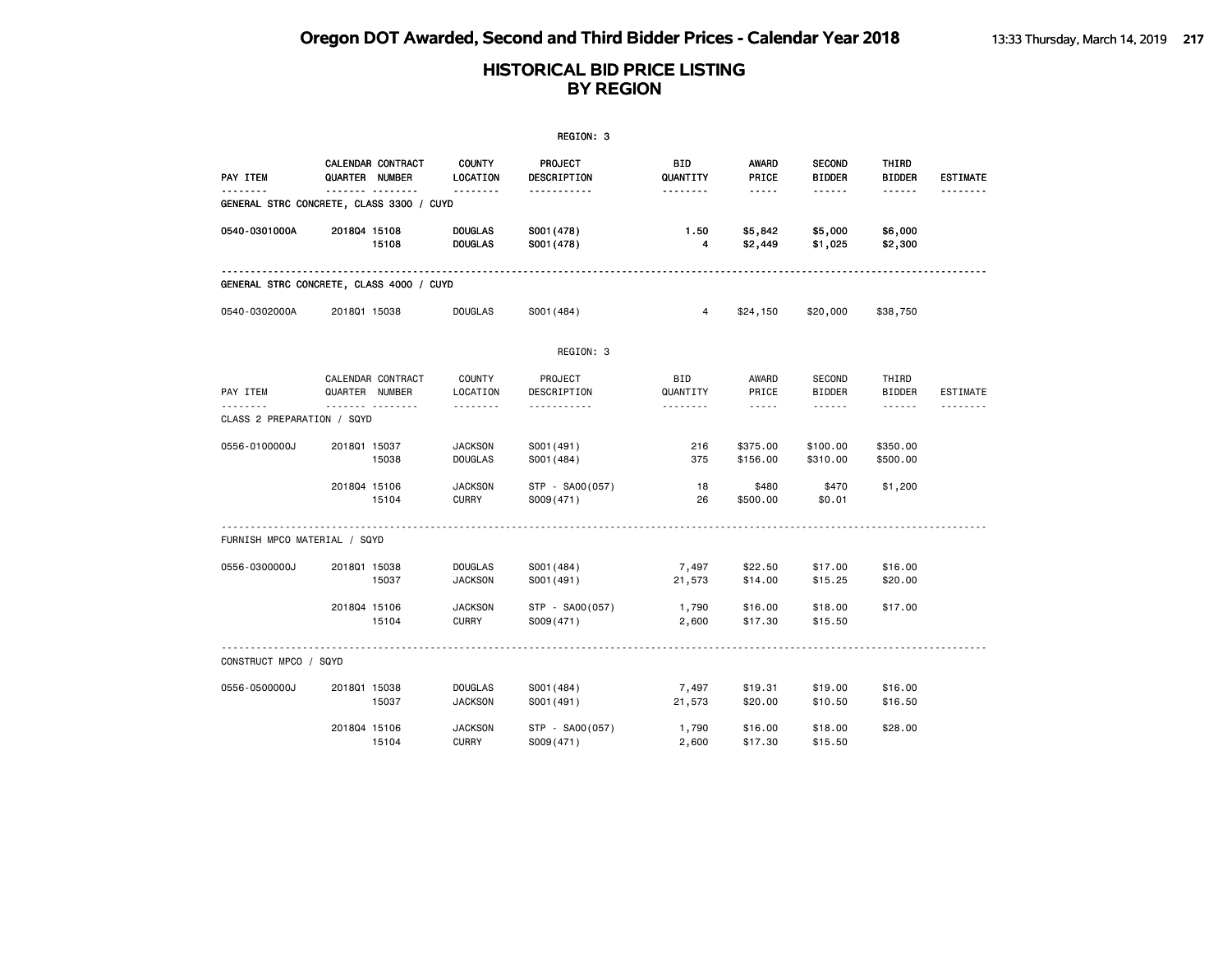|                                     |              |                                            |                                | REGION: 3                   |                        |                                |                                          |                                         |                 |
|-------------------------------------|--------------|--------------------------------------------|--------------------------------|-----------------------------|------------------------|--------------------------------|------------------------------------------|-----------------------------------------|-----------------|
| PAY ITEM                            |              | <b>CALENDAR CONTRACT</b><br>QUARTER NUMBER | <b>COUNTY</b><br>LOCATION<br>. | PROJECT<br>DESCRIPTION<br>. | <b>BID</b><br>QUANTITY | <b>AWARD</b><br>PRICE<br>----- | <b>SECOND</b><br><b>BIDDER</b><br>------ | THIRD<br><b>BIDDER</b><br>$- - - - - -$ | <b>ESTIMATE</b> |
| CLASS 2 PREPARATION / SQYD          |              |                                            |                                |                             |                        |                                |                                          |                                         |                 |
|                                     |              |                                            |                                |                             |                        |                                |                                          |                                         |                 |
| 0559-0102000J                       | 201801 15037 |                                            | <b>JACKSON</b>                 | S001 (491)                  | 27                     | \$450.00                       | \$500.00                                 | \$350.00                                |                 |
|                                     | 201802 15060 |                                            | <b>JACKSON</b>                 | S001 (517)                  | 820                    | \$215.00                       | \$275.00                                 | \$135.00                                |                 |
|                                     |              | 15060                                      | <b>JACKSON</b>                 | S001(517)                   | 1,120                  | \$215.00                       | \$275.00                                 | \$210.00                                |                 |
|                                     |              |                                            |                                |                             |                        |                                |                                          |                                         |                 |
| FURNISH SILICA FUME CONCRETE / CUYD |              |                                            |                                |                             |                        |                                |                                          |                                         |                 |
|                                     |              |                                            |                                |                             |                        |                                |                                          |                                         |                 |
| 0559-0105000K                       | 201801 15037 |                                            | <b>JACKSON</b>                 | S001 (491)                  | 76                     | \$310.00                       | \$400.00                                 | \$365.00                                |                 |
|                                     | 201802 15060 |                                            | <b>JACKSON</b>                 | S001 (517)                  | 108                    | \$305.00                       | \$400.00                                 | \$415.00                                |                 |
|                                     |              | 15060                                      | <b>JACKSON</b>                 | S001 (517)                  | 148                    | \$305.00                       | \$400.00                                 | \$415.00                                |                 |
|                                     |              |                                            |                                |                             |                        |                                |                                          |                                         |                 |
| CONSTRUCT SFC RESURFACING / SQYD    |              |                                            |                                |                             |                        |                                |                                          |                                         |                 |
|                                     |              |                                            |                                |                             |                        |                                |                                          |                                         |                 |
| 0559-0201000J                       | 201801 15037 |                                            | <b>JACKSON</b>                 | S001 (491)                  | 1,829                  | \$47.00                        | \$55.00                                  | \$65.00                                 |                 |
|                                     | 201802 15060 |                                            | <b>JACKSON</b>                 | S001 (517)                  | 820                    | \$45.00                        | \$40.00                                  | \$100.00                                |                 |
|                                     |              | 15060                                      | <b>JACKSON</b>                 | S001 (517)                  | 1,120                  | \$45.00                        | \$40.00                                  | \$130.00                                |                 |
|                                     |              |                                            |                                |                             |                        |                                |                                          |                                         |                 |
|                                     |              |                                            |                                |                             |                        |                                |                                          |                                         |                 |
| SAW CUT TEXTURING / SQYD            |              |                                            |                                |                             |                        |                                |                                          |                                         |                 |
| 0559-0401000J                       | 201801 15037 |                                            | <b>JACKSON</b>                 | S001 (491)                  | 1,693                  | \$6.00                         | \$4.65                                   | \$6.00                                  |                 |
|                                     | 201802 15060 |                                            | <b>JACKSON</b>                 |                             | 757                    |                                |                                          |                                         |                 |
|                                     |              | 15060                                      | <b>JACKSON</b>                 | S001 (517)<br>S001 (517)    | 1,059                  | \$5.50<br>\$5.50               | \$3.75<br>\$3.75                         | \$3.00<br>\$3,00                        |                 |
|                                     |              |                                            |                                |                             |                        |                                |                                          |                                         |                 |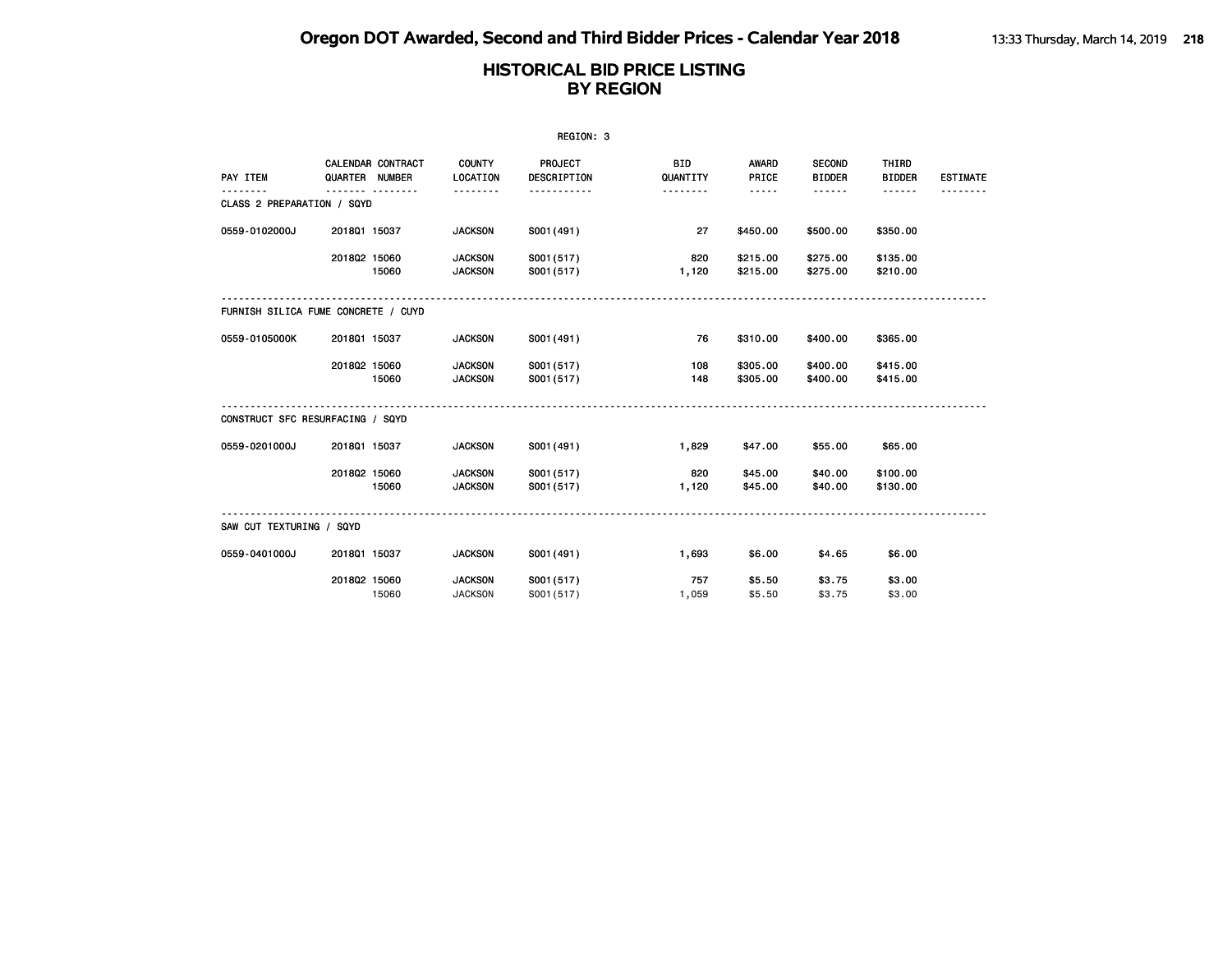|                                           |                              |                                    |                                                                                       | REGION: 3                                                                              |                             |                                                          |                                                          |                        |          |
|-------------------------------------------|------------------------------|------------------------------------|---------------------------------------------------------------------------------------|----------------------------------------------------------------------------------------|-----------------------------|----------------------------------------------------------|----------------------------------------------------------|------------------------|----------|
| PAY ITEM                                  | QUARTER                      | CALENDAR CONTRACT<br><b>NUMBER</b> | COUNTY<br>LOCATION                                                                    | PROJECT<br>DESCRIPTION                                                                 | BID<br>QUANTITY             | AWARD<br>PRICE                                           | SECOND<br><b>BIDDER</b>                                  | THIRD<br><b>BIDDER</b> | ESTIMATE |
| ELASTOMERIC CONCRETE NOSING / FOOT        |                              |                                    |                                                                                       |                                                                                        | . <u>.</u>                  | - - - - -                                                | - - - - - -                                              |                        |          |
| 0584-0100000F                             | 201801 15048<br>201802 15060 | 15048<br>15048<br>15060            | <b>JOSEPHINE</b><br><b>JOSEPHINE</b><br>JOSEPHINE<br><b>JACKSON</b><br><b>JACKSON</b> | NHPP - S001 (493)<br>NHPP - S001 (493)<br>NHPP - S001 (493)<br>S001(517)<br>S001 (517) | 35<br>35<br>179<br>77<br>99 | \$150.00<br>\$150.00<br>\$150.00<br>\$140.00<br>\$140.00 | \$140.00<br>\$140.00<br>\$140.00<br>\$130,00<br>\$130,00 | \$130.00<br>\$130.00   |          |
| REPAIR ELASTOMERIC CONCRETE NOSING / FOOT |                              |                                    |                                                                                       |                                                                                        |                             |                                                          |                                                          |                        |          |
| 0584-0102000F                             | 201801 15048                 | 15048<br>15048<br>15048            | JOSEPHINE<br>JOSEPHINE<br><b>JOSEPHINE</b><br><b>JOSEPHINE</b>                        | NHPP - S001 (493)<br>NHPP - S001 (493)<br>NHPP - S001 (493)<br>NHPP - S001 (493)       | 140<br>214<br>262<br>388    | \$135.00<br>\$140.00<br>\$125.00<br>\$140.00             | \$140.00<br>\$140.00<br>\$140.00<br>\$140.00             |                        |          |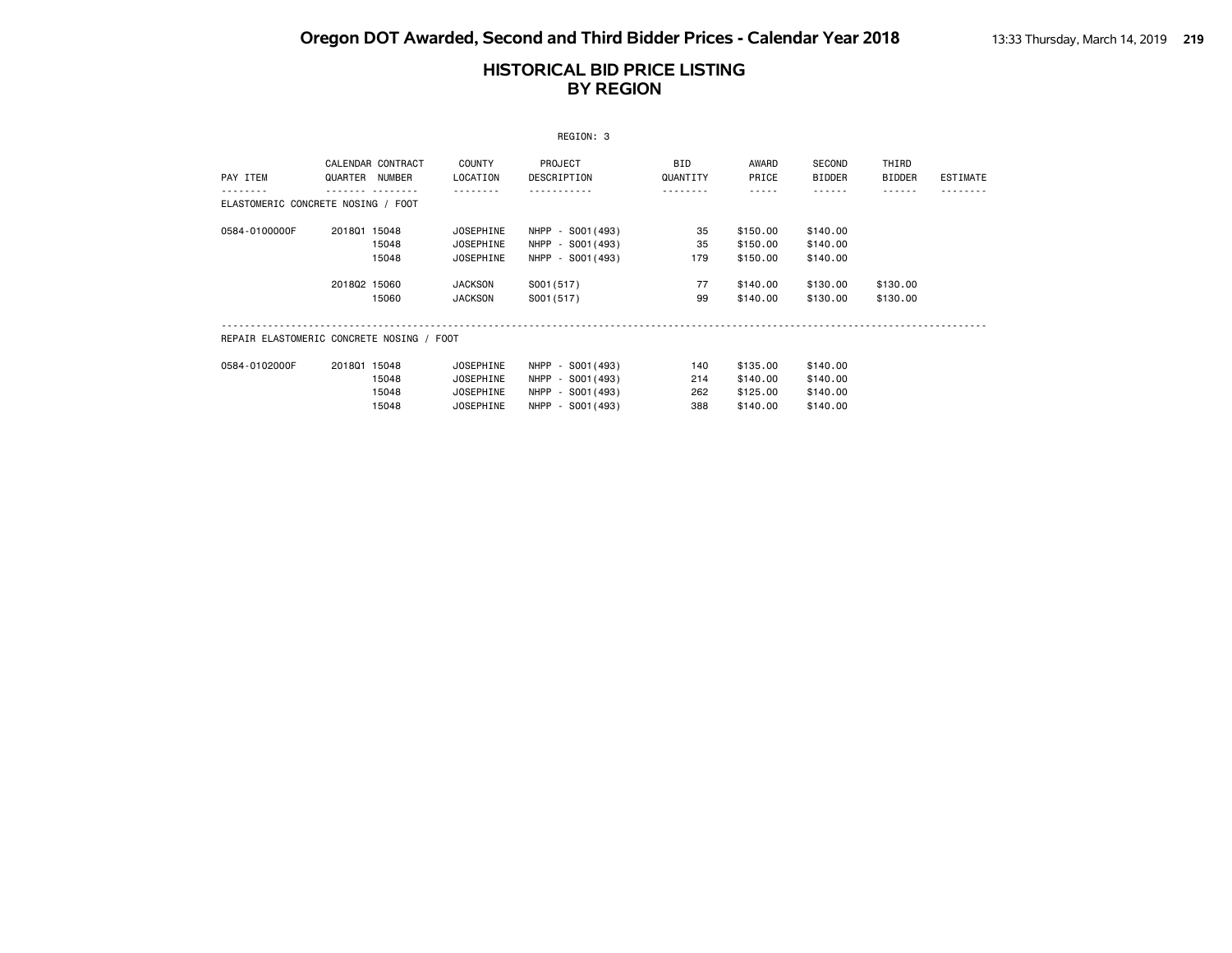|                                     |                                              | 15048                                                                                  | <b>JOSEPHINE</b>                                                                                                                                                                                                                                       | NHPP - S001 (493)                                                                                                                                                                                                                          | 449                                                                                     | \$140.00                                                                                                                                   | \$140.00                                                                                                                                    |                                                     |                 |
|-------------------------------------|----------------------------------------------|----------------------------------------------------------------------------------------|--------------------------------------------------------------------------------------------------------------------------------------------------------------------------------------------------------------------------------------------------------|--------------------------------------------------------------------------------------------------------------------------------------------------------------------------------------------------------------------------------------------|-----------------------------------------------------------------------------------------|--------------------------------------------------------------------------------------------------------------------------------------------|---------------------------------------------------------------------------------------------------------------------------------------------|-----------------------------------------------------|-----------------|
|                                     |                                              |                                                                                        |                                                                                                                                                                                                                                                        | REGION: 3                                                                                                                                                                                                                                  |                                                                                         |                                                                                                                                            |                                                                                                                                             |                                                     |                 |
| PAY ITEM                            | QUARTER NUMBER                               | CALENDAR CONTRACT                                                                      | <b>COUNTY</b><br>LOCATION                                                                                                                                                                                                                              | <b>PROJECT</b><br>DESCRIPTION                                                                                                                                                                                                              | BID<br>QUANTITY                                                                         | AWARD<br>PRICE                                                                                                                             | <b>SECOND</b><br><b>BIDDER</b>                                                                                                              | THIRD<br><b>BIDDER</b>                              | <b>ESTIMATE</b> |
| ASPHALTIC PLUG SEALS / FOOT         |                                              |                                                                                        | <u>.</u>                                                                                                                                                                                                                                               | -----------                                                                                                                                                                                                                                | <u>.</u>                                                                                | -----                                                                                                                                      | ------                                                                                                                                      | ------                                              |                 |
| 0585-0200000A                       | 2018Q1 15037                                 |                                                                                        | <b>JACKSON</b>                                                                                                                                                                                                                                         | S001 (491)                                                                                                                                                                                                                                 | 326                                                                                     | \$104.29                                                                                                                                   | \$138.04                                                                                                                                    | \$98.16                                             |                 |
|                                     | 201802 15061                                 |                                                                                        | <b>DOUGLAS</b>                                                                                                                                                                                                                                         | S045(055)                                                                                                                                                                                                                                  | 160                                                                                     | \$156.25                                                                                                                                   |                                                                                                                                             |                                                     |                 |
|                                     | 201804 15108                                 | 15104                                                                                  | <b>DOUGLAS</b><br><b>CURRY</b>                                                                                                                                                                                                                         | S001 (478)<br>S009(471)                                                                                                                                                                                                                    | 91<br>146                                                                               | \$1.54<br>\$138.36                                                                                                                         | \$131.87<br>\$119.86                                                                                                                        | \$142.86                                            |                 |
| ASPHALTIC PLUG SEAL MATERIAL / CUYD |                                              |                                                                                        |                                                                                                                                                                                                                                                        |                                                                                                                                                                                                                                            |                                                                                         |                                                                                                                                            |                                                                                                                                             |                                                     |                 |
| 0585-0201000K                       | 201802 15061                                 |                                                                                        | <b>DOUGLAS</b>                                                                                                                                                                                                                                         | S045(055)                                                                                                                                                                                                                                  | 3.40                                                                                    | \$7,000                                                                                                                                    |                                                                                                                                             |                                                     |                 |
|                                     | 201804 15108                                 | 15104                                                                                  | <b>DOUGLAS</b><br><b>CURRY</b>                                                                                                                                                                                                                         | S001 (478)<br>S009(471)                                                                                                                                                                                                                    | 0.25<br>$\mathbf{1}$                                                                    | \$5,700<br>\$7,000                                                                                                                         | \$6,500<br>\$7,000                                                                                                                          | \$6,000                                             |                 |
| POURED SEALS / FOOT                 |                                              |                                                                                        |                                                                                                                                                                                                                                                        |                                                                                                                                                                                                                                            |                                                                                         |                                                                                                                                            |                                                                                                                                             |                                                     |                 |
| 0585-0206000A                       | 2018Q1 15048<br>201802 15060<br>201804 15108 | 15048<br>15048<br>15048<br>15048<br>15048<br>15048<br>15048<br>15037<br>15038<br>15060 | <b>JOSEPHINE</b><br><b>JOSEPHINE</b><br><b>JOSEPHINE</b><br><b>JOSEPHINE</b><br><b>JOSEPHINE</b><br><b>JOSEPHINE</b><br><b>JOSEPHINE</b><br><b>JOSEPHINE</b><br><b>JACKSON</b><br><b>DOUGLAS</b><br><b>JACKSON</b><br><b>JACKSON</b><br><b>DOUGLAS</b> | NHPP - S001 (493)<br>NHPP - S001 (493)<br>NHPP - S001 (493)<br>NHPP - S001 (493)<br>NHPP - S001 (493)<br>NHPP - S001 (493)<br>NHPP - S001 (493)<br>NHPP - S001 (493)<br>S001 (491)<br>S001 (484)<br>S001 (517)<br>S001 (517)<br>S001 (478) | 34<br>70<br>140<br>179<br>194<br>214<br>229<br>262<br>1,210<br>1,214<br>77<br>99<br>102 | \$44.12<br>\$42.86<br>\$46.43<br>\$41.90<br>\$51.55<br>\$46.73<br>\$43.67<br>\$47.71<br>\$19.01<br>\$35.91<br>\$32.47<br>\$20.20<br>\$0.24 | \$38.24<br>\$25.71<br>\$32.14<br>\$25.14<br>\$10.82<br>\$25.23<br>\$26.20<br>\$25.57<br>\$28.93<br>\$28.83<br>\$32.47<br>\$20.20<br>\$29.41 | \$16.53<br>\$20.26<br>\$32.47<br>\$20.20<br>\$24.51 |                 |
| TYPE "B" COMPRESSION SEALS / FOOT   |                                              |                                                                                        |                                                                                                                                                                                                                                                        |                                                                                                                                                                                                                                            |                                                                                         |                                                                                                                                            |                                                                                                                                             |                                                     |                 |
| 0585-0209000A                       | 201801 15037                                 |                                                                                        | <b>JACKSON</b>                                                                                                                                                                                                                                         | S001 (491)                                                                                                                                                                                                                                 | 60.50                                                                                   | \$107.44                                                                                                                                   | \$165.29                                                                                                                                    | \$74.38                                             |                 |
| TYPE "C" COMPRESSION SEALS / FOOT   |                                              |                                                                                        |                                                                                                                                                                                                                                                        |                                                                                                                                                                                                                                            |                                                                                         |                                                                                                                                            |                                                                                                                                             |                                                     |                 |
| 0585-0210000A                       | 201801 15048                                 |                                                                                        | JOSEPHINE                                                                                                                                                                                                                                              | NHPP - S001 (493)                                                                                                                                                                                                                          | 194                                                                                     | \$103.09                                                                                                                                   | \$95.00                                                                                                                                     |                                                     |                 |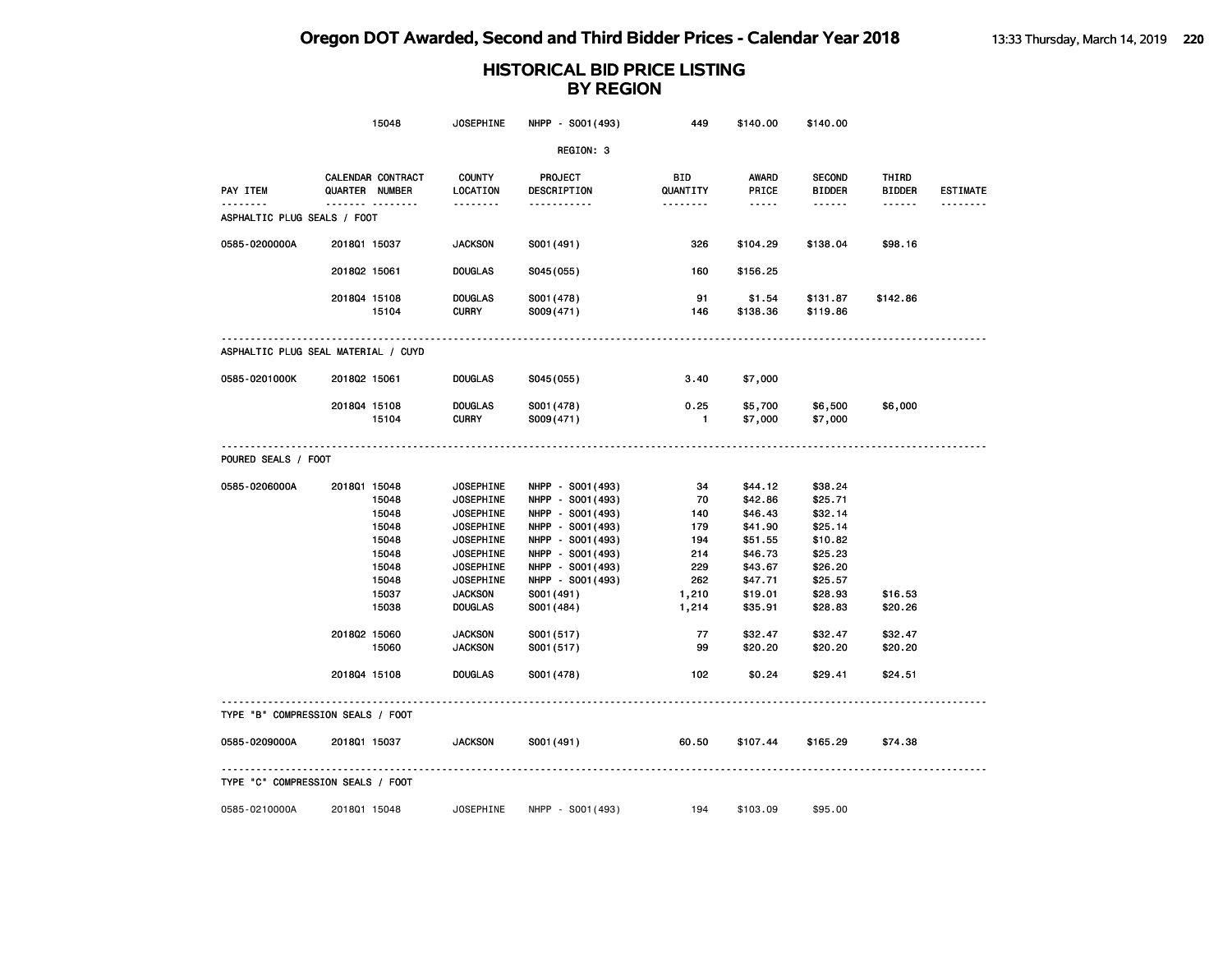|                                     |                                                 |                                                | REGION: 3                                 |                        |                                  |                                  |                        |                 |
|-------------------------------------|-------------------------------------------------|------------------------------------------------|-------------------------------------------|------------------------|----------------------------------|----------------------------------|------------------------|-----------------|
| PAY ITEM                            | CALENDAR CONTRACT<br>QUARTER NUMBER             | <b>COUNTY</b><br>LOCATION                      | PROJECT<br>DESCRIPTION                    | BID<br>QUANTITY        | <b>AWARD</b><br>PRICE            | <b>SECOND</b><br><b>BIDDER</b>   | THIRD<br><b>BIDDER</b> | <b>ESTIMATE</b> |
| <u>.</u>                            | .<br>15048<br>TYPE "C" COMPRESSION SEALS / FOOT | .<br><b>JOSEPHINE</b>                          | -----------<br>NHPP - S001 (493)          | .<br>219               | $\cdots \cdots$<br>\$114.16      | .<br>\$95.00                     | ------                 |                 |
| 0585-0210000A                       | (cont) 15048                                    | <b>JOSEPHINE</b>                               | NHPP - S001 (493)                         | 280                    | \$98.21                          | \$93.50                          |                        |                 |
|                                     | TYPE "D" COMPRESSION SEALS / FOOT               |                                                |                                           |                        |                                  |                                  |                        |                 |
| 0585-0211000A                       | 201801 15048<br>15048                           | <b>JOSEPHINE</b><br><b>JOSEPHINE</b>           | NHPP - S001 (493)<br>NHPP - S001 (493)    | 62<br>62               | \$161.29<br>\$161.29             | \$241.94<br>\$241.94             |                        |                 |
|                                     | 201804 15104<br>15104                           | <b>CURRY</b><br><b>CURRY</b>                   | S009(471)<br>S009(471)                    | 109<br>111             | \$101.83<br>\$100.00             | \$82.57<br>\$81.08               |                        |                 |
|                                     |                                                 |                                                | REGION: 3                                 |                        |                                  |                                  |                        |                 |
| PAY ITEM                            | CALENDAR CONTRACT<br>QUARTER NUMBER             | <b>COUNTY</b><br>LOCATION                      | PROJECT<br>DESCRIPTION                    | BID<br>QUANTITY        | AWARD<br>PRICE                   | <b>SECOND</b><br><b>BIDDER</b>   | THIRD<br><b>BIDDER</b> | <b>ESTIMATE</b> |
| --------                            | <b>.</b><br>2 TUBE STEEL RAIL, RETROFIT / FOOT  | .                                              | .                                         | .                      | $- - - - -$                      | ------                           | .                      |                 |
| 0587-0102000A                       | 201802 15061                                    | <b>DOUGLAS</b>                                 | S045 (055)                                | 356.30                 | \$185.24                         |                                  |                        |                 |
|                                     | 3 TUBE STEEL RAIL, MODIFIED / FOOT              |                                                |                                           |                        |                                  |                                  |                        |                 |
| 0587-0106000A                       | 201804 15104<br>15106<br>15104                  | <b>CURRY</b><br><b>JACKSON</b><br><b>CURRY</b> | S009(471)<br>STP - SA00(057)<br>S009(471) | 197<br>643<br>997      | \$393.40<br>\$329.70<br>\$277.83 | \$507.61<br>\$264.39<br>\$325.98 | \$174.18               |                 |
| THRIE BEAM STEEL RAIL / FOOT        |                                                 |                                                |                                           |                        |                                  |                                  |                        |                 |
| 0587-0107000A                       | 201804 15106                                    | <b>JACKSON</b>                                 | STP - SA00(057)                           | 56                     | \$53.57                          | \$178.57                         | \$80.36                |                 |
|                                     |                                                 |                                                | REGION: 3                                 |                        |                                  |                                  |                        |                 |
| PAY ITEM                            | CALENDAR CONTRACT<br>QUARTER NUMBER             | <b>COUNTY</b><br>LOCATION                      | PROJECT<br>DESCRIPTION                    | <b>BID</b><br>QUANTITY | AWARD<br>PRICE                   | SECOND<br><b>BIDDER</b>          | THIRD<br><b>BIDDER</b> | ESTIMATE        |
| --------<br>POLYMER MEMBRANE / SQFT | <b>.</b>                                        | <u>.</u>                                       | .                                         | <u>.</u>               | $\frac{1}{2}$                    | ------                           | ------                 |                 |
| 0590-0100000J                       | 201804 15108                                    | <b>DOUGLAS</b>                                 | S001 (478)                                | 4,792                  | \$5.00                           | \$5.15                           | \$5.00                 |                 |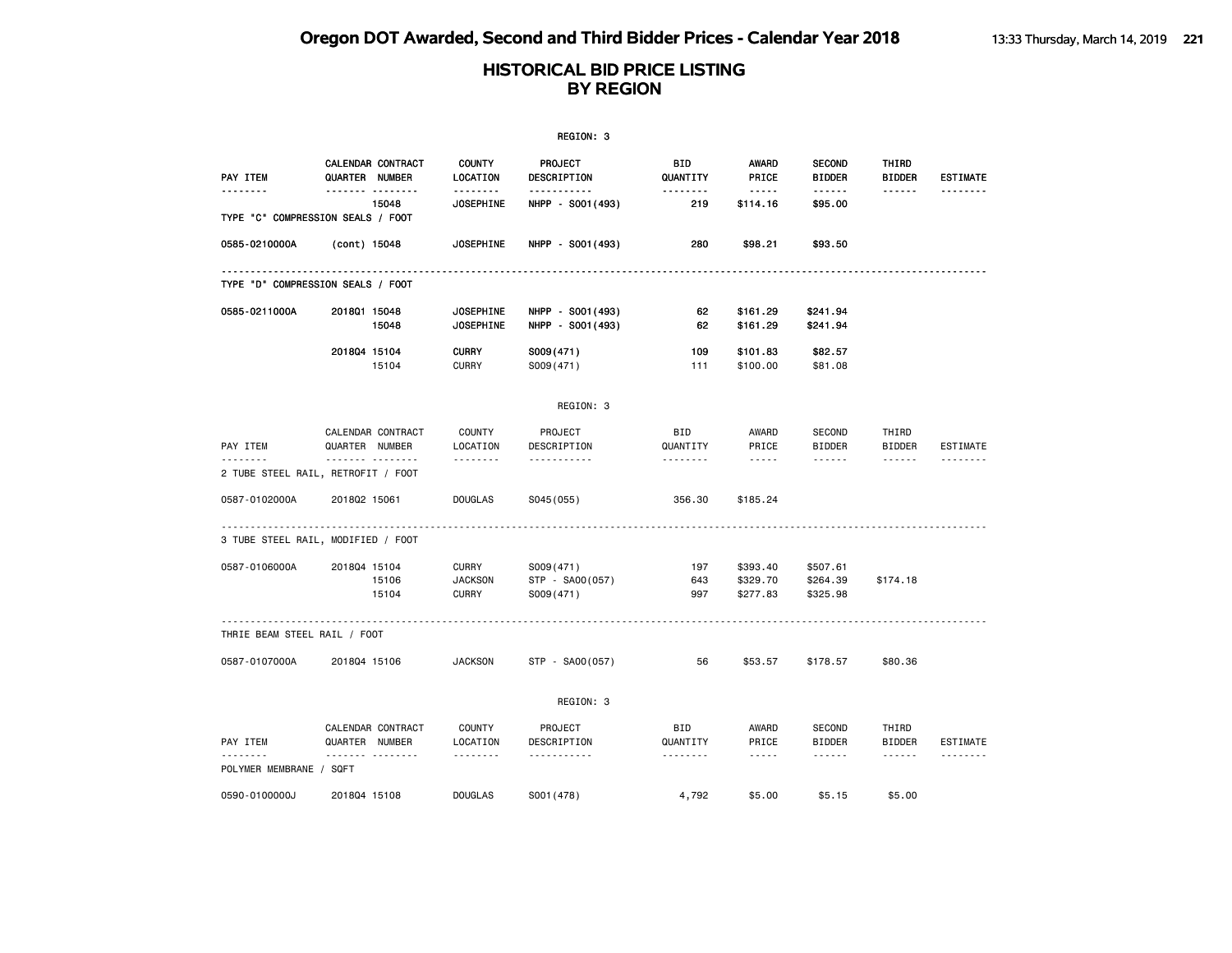|                          |                                                               |                                       | REGION: 3                   |                                    |                                                                                                                                                                                 |                                          |                                  |                             |
|--------------------------|---------------------------------------------------------------|---------------------------------------|-----------------------------|------------------------------------|---------------------------------------------------------------------------------------------------------------------------------------------------------------------------------|------------------------------------------|----------------------------------|-----------------------------|
| PAY ITEM                 | CALENDAR CONTRACT<br>QUARTER NUMBER                           | <b>COUNTY</b><br>LOCATION             | PROJECT<br>DESCRIPTION      | BID<br>QUANTITY                    | AWARD<br>PRICE                                                                                                                                                                  | <b>SECOND</b><br><b>BIDDER</b>           | THIRD<br><b>BIDDER</b>           | <b>ESTIMATE</b>             |
| .                        | -------<br>.<br>WARRANTED SPRAY WATERPROOFING MEMBRANE / SQFT | .                                     | .                           | .                                  | $\frac{1}{2} \left( \frac{1}{2} \right) \left( \frac{1}{2} \right) \left( \frac{1}{2} \right) \left( \frac{1}{2} \right) \left( \frac{1}{2} \right) \left( \frac{1}{2} \right)$ | ------                                   | ------                           | --------                    |
| 0591-0100000J            | 201804 15104                                                  | <b>CURRY</b>                          | S009(471)                   | 4,996                              | \$9.65                                                                                                                                                                          | \$9.00                                   |                                  |                             |
|                          |                                                               |                                       | REGION: 3                   |                                    |                                                                                                                                                                                 |                                          |                                  |                             |
| PAY ITEM<br><u>.</u>     | CALENDAR CONTRACT<br>QUARTER NUMBER<br><u>.</u>               | <b>COUNTY</b><br>LOCATION<br><u>.</u> | PROJECT<br>DESCRIPTION<br>. | BID<br>QUANTITY<br><u>.</u>        | AWARD<br>PRICE<br>$\sim$ $\sim$ $\sim$ $\sim$ $\sim$                                                                                                                            | <b>SECOND</b><br><b>BIDDER</b><br>------ | THIRD<br><b>BIDDER</b><br>------ | <b>ESTIMATE</b><br><u>.</u> |
| PACK RUST REMOVAL / FOOT |                                                               |                                       |                             |                                    |                                                                                                                                                                                 |                                          |                                  |                             |
| 0594-0108000F            | 201801 15038                                                  | <b>DOUGLAS</b>                        | S001 (484)                  | 500                                | \$80.00                                                                                                                                                                         | \$40.00                                  | \$80.00                          |                             |
|                          | 201804 15099                                                  | <b>COOS</b>                           | S009(481)                   | 6,000                              | \$5.00                                                                                                                                                                          | \$65.00                                  | \$50.00                          |                             |
|                          |                                                               |                                       | REGION: 3                   |                                    |                                                                                                                                                                                 |                                          |                                  |                             |
| PAY ITEM<br>.            | CALENDAR CONTRACT<br>QUARTER NUMBER<br>.                      | <b>COUNTY</b><br>LOCATION<br><u>.</u> | PROJECT<br>DESCRIPTION<br>. | <b>BID</b><br>QUANTITY<br><u>.</u> | AWARD<br>PRICE<br>$\sim$ $\sim$ $\sim$ $\sim$ $\sim$                                                                                                                            | <b>SECOND</b><br><b>BIDDER</b><br>------ | THIRD<br><b>BIDDER</b><br>------ | ESTIMATE<br><u>.</u>        |
| 0595-0100000F            | REINF CONCRETE BOX CULVERTS / FOOT<br>201804 15108            | <b>DOUGLAS</b>                        | S001 (478)                  | 23                                 | \$3,930                                                                                                                                                                         | \$6,200                                  | \$4,500                          |                             |
|                          |                                                               |                                       |                             |                                    |                                                                                                                                                                                 |                                          |                                  |                             |
|                          |                                                               |                                       | REGION: 3                   |                                    |                                                                                                                                                                                 |                                          |                                  |                             |
| PAY ITEM<br>.            | CALENDAR CONTRACT<br>QUARTER NUMBER<br>.                      | <b>COUNTY</b><br>LOCATION<br><u>.</u> | PROJECT<br>DESCRIPTION<br>. | <b>BID</b><br>QUANTITY<br><u>.</u> | AWARD<br>PRICE<br>$\sim$ $\sim$ $\sim$ $\sim$ $\sim$                                                                                                                            | <b>SECOND</b><br><b>BIDDER</b><br>.      | THIRD<br><b>BIDDER</b><br>------ | ESTIMATE                    |
|                          | RETAINING WALL, CIP CONC RIGID GRAVITY / SQFT                 |                                       |                             |                                    |                                                                                                                                                                                 |                                          |                                  |                             |
| 0596-C002000A            | 201802 15061                                                  | <b>DOUGLAS</b>                        | S045 (055)                  | 1,079                              | \$95.46                                                                                                                                                                         |                                          |                                  |                             |
|                          | RETAINING WALL, CIP CONC SEMI-GRAV CANTI / SQFT               |                                       | <u>.</u>                    |                                    |                                                                                                                                                                                 |                                          |                                  |                             |
| 0596-C003000A            | 201804 15108                                                  | <b>DOUGLAS</b>                        | S001 (478)                  | 5,260                              | \$93.87                                                                                                                                                                         | \$166.35                                 | \$133.08                         |                             |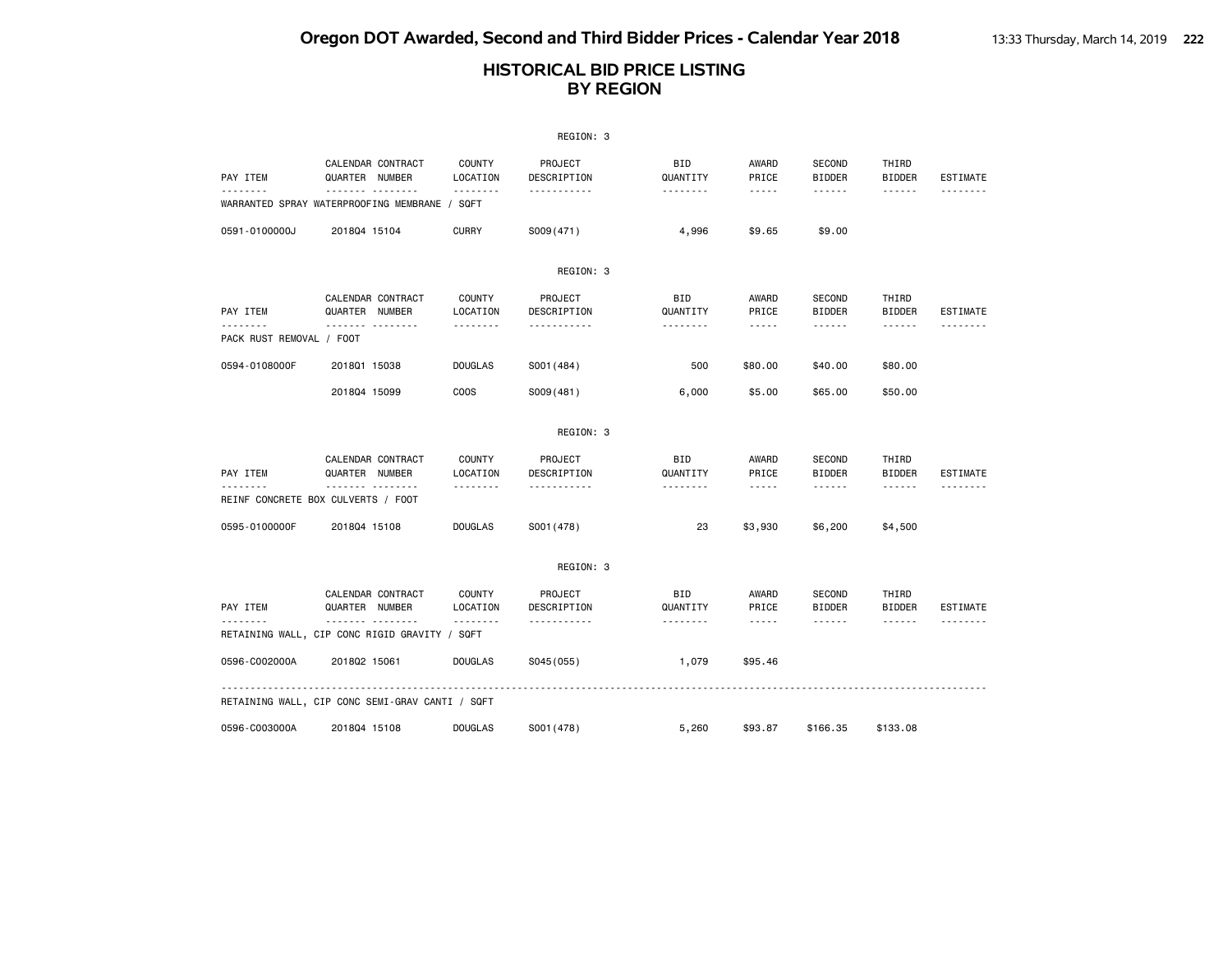|                                  |                                                          |                                                    | REGION: 3                              |                       |                                                                                                               |                                |                            |                 |
|----------------------------------|----------------------------------------------------------|----------------------------------------------------|----------------------------------------|-----------------------|---------------------------------------------------------------------------------------------------------------|--------------------------------|----------------------------|-----------------|
| PAY ITEM                         | CALENDAR CONTRACT<br>QUARTER NUMBER                      | <b>COUNTY</b><br>LOCATION                          | <b>PROJECT</b><br>DESCRIPTION          | BID<br>QUANTITY       | AWARD<br>PRICE                                                                                                | <b>SECOND</b><br><b>BIDDER</b> | THIRD<br><b>BIDDER</b>     | <b>ESTIMATE</b> |
| <u>.</u>                         | ------- --------<br>COLD PLN PVMT REMV 0 - 2 INCH / SQYD | <u> - - - - - - -</u>                              | -----------                            | --------              | $\frac{1}{2} \frac{1}{2} \frac{1}{2} \frac{1}{2} \frac{1}{2} \frac{1}{2} \frac{1}{2} \frac{1}{2} \frac{1}{2}$ | ------                         | ------                     | <u>.</u>        |
| 0620-0104000J                    | 201801 15037                                             | <b>JACKSON</b>                                     | S001 (491)                             | 1,625                 | \$6.50                                                                                                        | \$4.25                         | \$6.00                     |                 |
|                                  | 201802 15061                                             | <b>DOUGLAS</b>                                     | S045(055)                              | 1,350                 | \$4.15                                                                                                        |                                |                            |                 |
|                                  | COLD PLN PVMT REMV 1 - 2 INCH / SQYD                     |                                                    |                                        |                       |                                                                                                               |                                |                            |                 |
| 0620-0111000J                    | 201802 15060                                             | <b>JACKSON</b>                                     | S001 (517)                             | 2,000                 | \$5.00                                                                                                        | \$4.00                         | \$3.25                     |                 |
|                                  | COLD PLN PVMT REMV 2 - 4 INCH / SQYD                     |                                                    |                                        |                       |                                                                                                               |                                |                            |                 |
| 0620-0112000J                    | 201801 15048                                             | <b>JOSEPHINE</b>                                   | NHPP - S001 (493) 5,400                |                       | \$1.35                                                                                                        | \$6.00                         |                            |                 |
|                                  | COLD PLN PVMT REMV 2 - 6 INCH / SQYD                     |                                                    |                                        |                       |                                                                                                               |                                |                            |                 |
| 0620-0113000J                    | 201804 15108<br>15108                                    | <b>DOUGLAS</b><br><b>DOUGLAS</b>                   | S001 (478)<br>S001 (478)               | 11,967<br>21,609      | \$3.00<br>\$3.00                                                                                              | \$2.50<br>\$2.30               | \$2.60<br>\$2.40           |                 |
|                                  | COLD PLN PVMT REMV 4 - 6 INCH / SQYD                     |                                                    |                                        |                       |                                                                                                               |                                |                            |                 |
| 0620-0114000J                    | 201804 15108                                             | <b>DOUGLAS</b>                                     | S001 (478)                             | 1,834                 | \$3.00                                                                                                        | \$2.80                         | \$2.90                     |                 |
|                                  | COLD PLN PVMT REMV 6 - 10 INCH / SQYD                    |                                                    |                                        |                       |                                                                                                               |                                |                            |                 |
| 0620-0115000J                    | 201804 15108<br>15108<br>15108                           | <b>DOUGLAS</b><br><b>DOUGLAS</b><br><b>DOUGLAS</b> | S001 (478)<br>S001 (478)<br>S001 (478) | 182<br>2,982<br>4,264 | \$4.50<br>\$4.50<br>\$4.50                                                                                    | \$5.65<br>\$3.20<br>\$3.00     | \$5.85<br>\$3.35<br>\$3.10 |                 |
| COLD PLN PVMT REMV 1 INCH / SQYD |                                                          |                                                    |                                        |                       |                                                                                                               |                                |                            |                 |
| 0620-0118000J                    | 201801 15048                                             | <b>JOSEPHINE</b>                                   | NHPP - S001(493)                       | 5,350                 | \$20.00                                                                                                       | \$8.00                         |                            |                 |
| COLD PLN PVMT REMV 2 INCH / SQYD |                                                          |                                                    |                                        |                       |                                                                                                               |                                |                            |                 |
| 0620-0120000J                    | 201802 15060                                             | <b>JACKSON</b>                                     | S001(517)                              | 180                   | \$6.00                                                                                                        | \$5.50                         | \$3.25                     |                 |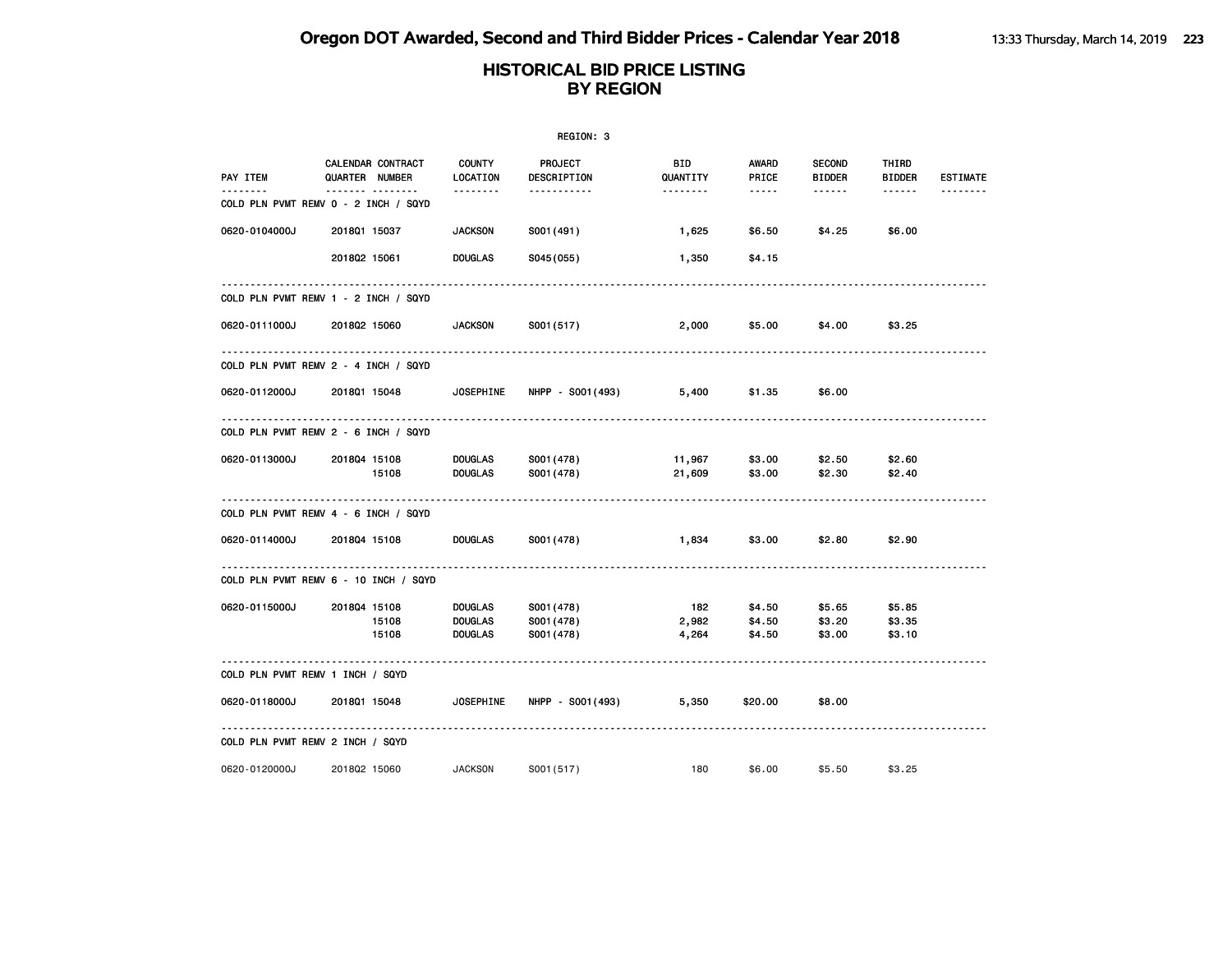|                                  |                                            |                                  | REGION: 3                |                        |                  |                                |                        |                 |
|----------------------------------|--------------------------------------------|----------------------------------|--------------------------|------------------------|------------------|--------------------------------|------------------------|-----------------|
| PAY ITEM                         | <b>CALENDAR CONTRACT</b><br>QUARTER NUMBER | <b>COUNTY</b><br>LOCATION        | PROJECT<br>DESCRIPTION   | <b>BID</b><br>QUANTITY | AWARD<br>PRICE   | <b>SECOND</b><br><b>BIDDER</b> | THIRD<br><b>BIDDER</b> | <b>ESTIMATE</b> |
| COLD PLN PVMT REMV 2 INCH / SQYD | .                                          | <u>.</u>                         | <u>.</u>                 | --------               | -----            | ------                         | ------                 |                 |
| 0620-0120000J                    | (cont) 15070<br>15061                      | <b>JACKSON</b><br><b>DOUGLAS</b> | S273(005)<br>S045(055)   | 350<br>17,400          | \$6.00<br>\$4.80 | \$13.36                        | \$20.00                |                 |
|                                  | 201804 15127<br>15108                      | <b>JACKSON</b><br><b>DOUGLAS</b> | S001 (503)<br>S001 (478) | 670<br>6,360           | \$4.00<br>\$1.40 | \$4.50<br>\$5.60               | \$5.50<br>\$5.60       |                 |
|                                  | COLD PLN PVMT REMV 2 1/2 INCH / SQYD       |                                  |                          |                        |                  |                                |                        |                 |
| 0620-0121000J                    | 201801 15048                               | <b>JOSEPHINE</b>                 | NHPP - SOO1(493)         | 352,600                | \$1.20           | \$2.90                         |                        |                 |
|                                  | 201802 15061                               | <b>DOUGLAS</b>                   | S045(055)                | 177,400                | \$1.85           |                                |                        |                 |
|                                  | 201804 15104                               | <b>CURRY</b>                     | S009(471)                | 145,000                | \$1.95           | \$2.05                         |                        |                 |
| COLD PLN PVMT REMV 3 INCH / SQYD |                                            |                                  |                          |                        |                  |                                |                        |                 |
| 0620-0122000J                    | 201801 15048                               | <b>JOSEPHINE</b>                 | NHPP - S001 (493) 64,200 |                        | \$2.00           | \$3.40                         |                        |                 |
|                                  | 201804 15108                               | <b>DOUGLAS</b>                   | S001 (478) 191,050       |                        | \$1.75           | \$1.75                         | \$1.80                 |                 |
| COLD PLN PVMT REMV 5 INCH / SQYD |                                            |                                  |                          |                        |                  |                                |                        |                 |
| 0620-0124000J 2018Q4 15108       |                                            | <b>DOUGLAS</b>                   | S001 (478)               | 11,202                 | \$3.20           | \$2.20                         | \$2.30                 |                 |
| COLD PLN PVMT REMV 6 INCH / SQYD |                                            |                                  |                          |                        |                  |                                |                        |                 |
| 0620-0125000J                    | 201801 15048                               | JOSEPHINE                        | NHPP - S001 (493)        | 200                    | \$0.01           | \$36.00                        |                        |                 |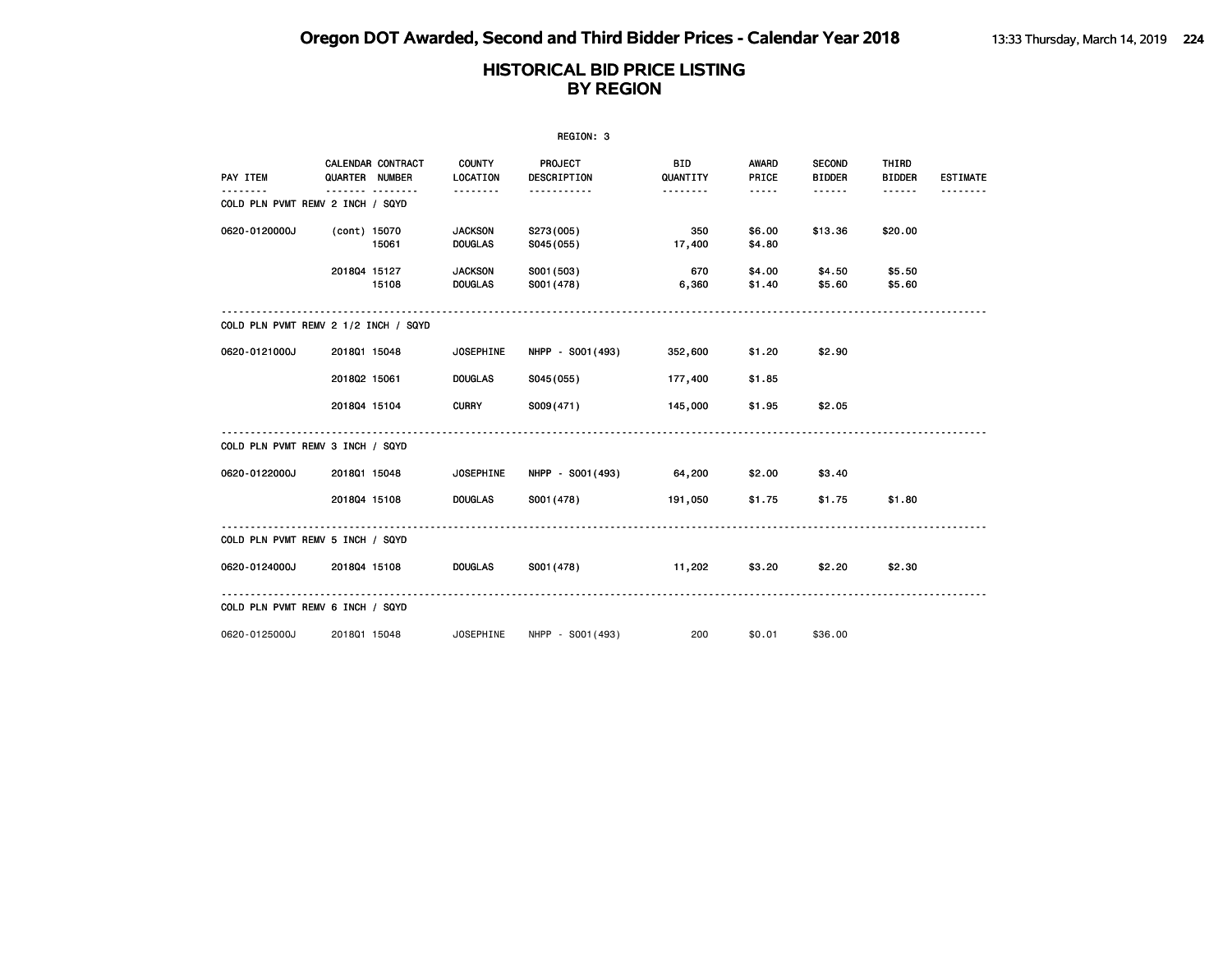|                                  |                |                               |                                                  | REGION: 3                             |                          |                               |                                          |                                  |                             |
|----------------------------------|----------------|-------------------------------|--------------------------------------------------|---------------------------------------|--------------------------|-------------------------------|------------------------------------------|----------------------------------|-----------------------------|
| PAY ITEM                         | QUARTER NUMBER | CALENDAR CONTRACT             | <b>COUNTY</b><br>LOCATION                        | <b>PROJECT</b><br>DESCRIPTION         | BID<br>QUANTITY          | <b>AWARD</b><br>PRICE         | <b>SECOND</b><br><b>BIDDER</b>           | THIRD<br><b>BIDDER</b>           | <b>ESTIMATE</b>             |
| --------<br>AGGREGATE BASE / TON |                | ------- --------              | <u>.</u>                                         | <u>.</u>                              | --------                 | -----                         | ------                                   | ------                           |                             |
| 0640-0100000M                    | 201802 15060   |                               | <b>JACKSON</b>                                   | S001 (517)                            | 150                      | \$35.00                       | \$52.00                                  | \$35.00                          |                             |
|                                  | 201804 15099   | 15106                         | <b>COOS</b><br><b>JACKSON</b>                    | S009(481)<br>STP - SA00(057)          | 18<br>630                | \$120.00<br>\$32.00           | \$296.83<br>\$40.00                      | \$265.00<br>\$38.00              |                             |
| AGGREGATE SHOULDERS / TON        |                |                               |                                                  |                                       |                          |                               |                                          |                                  |                             |
| 0640-0101000M                    | 201801 15038   | 15048                         | <b>DOUGLAS</b><br><b>JOSEPHINE</b>               | S001 (484)<br>NHPP - S001 (493)       | 80<br>1,200              | \$62.30<br>\$27.00            | \$50.00<br>\$37.00                       | \$60.00                          |                             |
|                                  |                |                               |                                                  | REGION: 3                             |                          |                               |                                          |                                  |                             |
| PAY ITEM                         | QUARTER NUMBER | CALENDAR CONTRACT             | <b>COUNTY</b><br>LOCATION                        | PROJECT<br>DESCRIPTION                | BID<br>QUANTITY          | <b>AWARD</b><br>PRICE         | <b>SECOND</b><br><b>BIDDER</b>           | THIRD<br><b>BIDDER</b>           | <b>ESTIMATE</b>             |
| AGGREGATE BASE / TON             |                | . <sub>.</sub>                | .                                                | -----------                           | <u>.</u>                 | $\cdots \cdots \cdots$        | <u>.</u>                                 | ------                           |                             |
| 0641-0102000M                    | 201801 15037   |                               | <b>JACKSON</b>                                   | S001 (491)                            | 150                      | \$35.00                       | \$40.00                                  | \$50.00                          |                             |
|                                  | 201802 15070   | 15061                         | <b>JACKSON</b><br><b>DOUGLAS</b>                 | S273(005)<br>S045 (055)               | 900<br>1,800             | \$25.00<br>\$90.00            | \$21.10                                  | \$35.00                          |                             |
|                                  | 201804 15104   | 15127<br>15108                | <b>CURRY</b><br><b>JACKSON</b><br><b>DOUGLAS</b> | S009(471)<br>S001 (503)<br>S001 (478) | 1,000<br>3,900<br>45,000 | \$52.75<br>\$21.00<br>\$22.50 | \$60.00<br>\$24.00<br>\$18.25            | \$21.00<br>\$18.00               |                             |
|                                  |                |                               |                                                  | REGION: 3                             |                          |                               |                                          |                                  |                             |
| PAY ITEM                         | QUARTER NUMBER | CALENDAR CONTRACT<br><u>.</u> | <b>COUNTY</b><br>LOCATION<br>.                   | PROJECT<br>DESCRIPTION<br>----------- | BID<br>QUANTITY<br>.     | AWARD<br>PRICE<br>$- - - - -$ | <b>SECOND</b><br><b>BIDDER</b><br>------ | THIRD<br><b>BIDDER</b><br>------ | <b>ESTIMATE</b><br>-------- |
| EMULS ASPHALT IN FOG COAT / TON  |                |                               |                                                  |                                       |                          |                               |                                          |                                  |                             |
| 0705-0101000M                    | 201801 15048   |                               | <b>JOSEPHINE</b>                                 | NHPP - S001 (493)                     | 50                       | \$535.00                      | \$510.00                                 |                                  |                             |
|                                  | 201802 15061   |                               | <b>DOUGLAS</b>                                   | S045 (055)                            | 0.50                     | \$10,300                      |                                          |                                  |                             |
|                                  | 201804 15127   |                               | <b>JACKSON</b>                                   | S001 (503)                            | 3                        | \$1,100                       | \$1,225                                  | \$700                            |                             |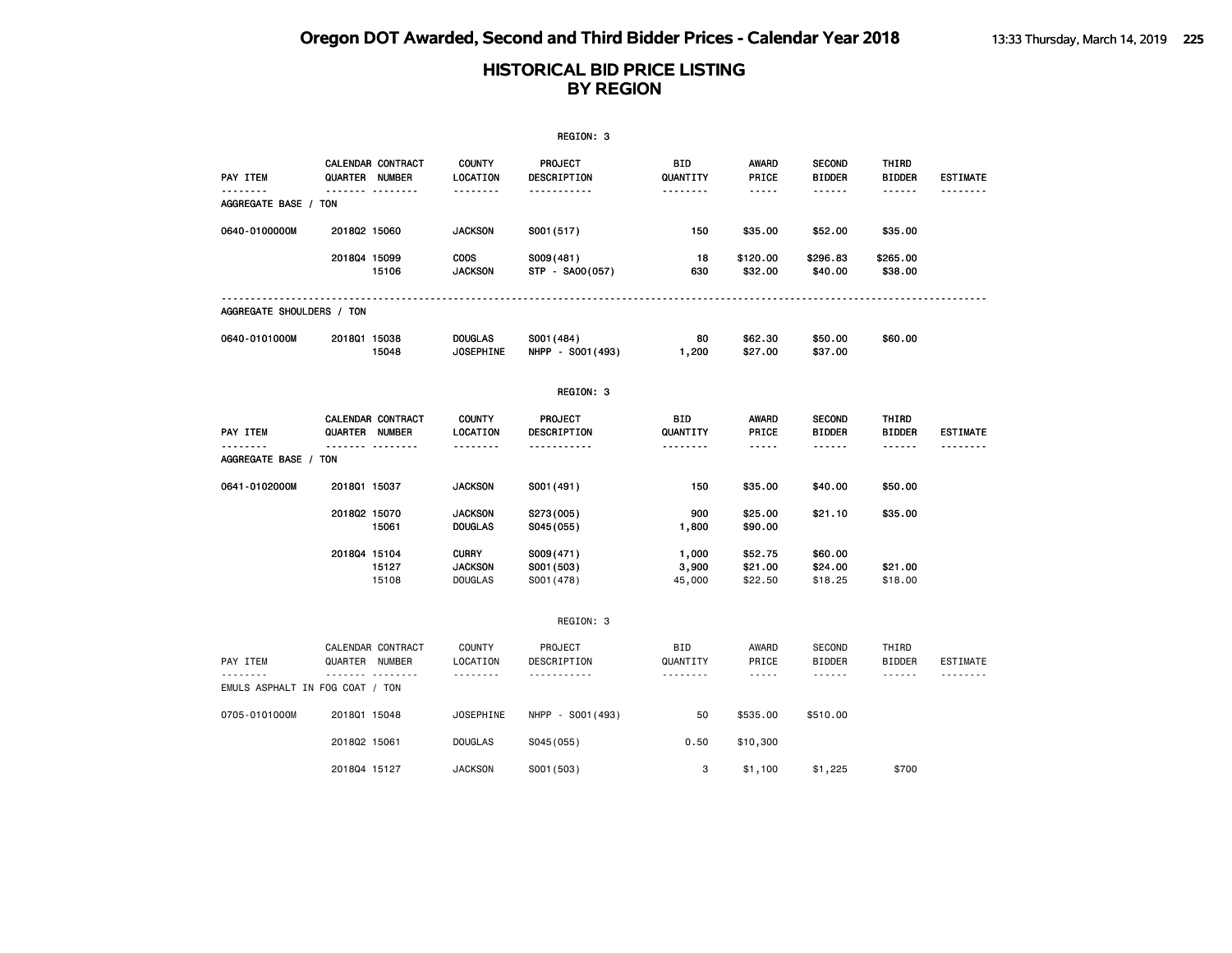|                                               |                |                             |                                                  | REGION: 3                             |                             |                                                                                                                                                      |                                |                        |                 |
|-----------------------------------------------|----------------|-----------------------------|--------------------------------------------------|---------------------------------------|-----------------------------|------------------------------------------------------------------------------------------------------------------------------------------------------|--------------------------------|------------------------|-----------------|
| PAY ITEM<br>.                                 | QUARTER NUMBER | CALENDAR CONTRACT<br>------ | <b>COUNTY</b><br>LOCATION                        | <b>PROJECT</b><br>DESCRIPTION         | <b>BID</b><br>QUANTITY      | <b>AWARD</b><br>PRICE                                                                                                                                | <b>SECOND</b><br><b>BIDDER</b> | THIRD<br><b>BIDDER</b> | <b>ESTIMATE</b> |
| EMULSIFIED ASPHALT FOR TACK COAT / TON        | $- - -$        |                             | <u>.</u>                                         | <u>.</u>                              | <u>.</u>                    | $\frac{1}{2}$                                                                                                                                        |                                |                        |                 |
| 0730-0100000M                                 | 201801 15048   |                             | <b>JOSEPHINE</b>                                 | NHPP - S001 (493)                     | 160                         | \$440.00                                                                                                                                             | \$610.00                       |                        |                 |
|                                               | 201802 15061   |                             | <b>DOUGLAS</b>                                   | S045(055)                             | 58                          | \$1.00                                                                                                                                               |                                |                        |                 |
|                                               | 201804 15127   | 15104<br>15108              | <b>JACKSON</b><br><b>CURRY</b><br><b>DOUGLAS</b> | S001 (503)<br>S009(471)<br>S001 (478) | $\overline{2}$<br>53<br>100 | \$0.01<br>\$1.00<br>\$630.00                                                                                                                         | \$1.00<br>\$1.00<br>\$660.00   | \$700.00<br>\$700.00   |                 |
|                                               |                |                             |                                                  | REGION: 3                             |                             |                                                                                                                                                      |                                |                        |                 |
| PAY ITEM                                      | QUARTER NUMBER | CALENDAR CONTRACT           | COUNTY<br>LOCATION                               | PROJECT<br>DESCRIPTION                | <b>BID</b><br>QUANTITY      | AWARD<br>PRICE                                                                                                                                       | SECOND<br><b>BIDDER</b>        | THIRD<br><b>BIDDER</b> | <b>ESTIMATE</b> |
| LEVEL 2, 1/2 INCH ACP MIXTURE / TON           |                | <u>.</u>                    |                                                  | <u>.</u>                              | .                           | $\frac{1}{2} \left( \frac{1}{2} \right) \left( \frac{1}{2} \right) \left( \frac{1}{2} \right) \left( \frac{1}{2} \right) \left( \frac{1}{2} \right)$ | $- - - - - - -$                | $- - - - - -$          |                 |
| 0744-0202000M                                 | 201801 15038   |                             | <b>DOUGLAS</b>                                   | S001 (484)                            | 122                         | \$153.25                                                                                                                                             | \$110.00                       | \$95,00                |                 |
|                                               | 201802 15070   |                             | <b>JACKSON</b>                                   | S273(005)                             | 250                         | \$85.00                                                                                                                                              | \$115.50                       | \$105.00               |                 |
| LEVEL 2, 1/2 IN ACP MIXTURE IN LEVELING / TON |                |                             |                                                  |                                       |                             |                                                                                                                                                      |                                |                        |                 |
| 0744-0231000M                                 | 201801 15038   |                             | <b>DOUGLAS</b>                                   | S001 (484)                            | 61                          | \$184.00                                                                                                                                             | \$140.00                       | \$120.00               |                 |
| LEVEL 3, 1/2 INCH ACP MIXTURE / TON           |                |                             |                                                  |                                       |                             |                                                                                                                                                      |                                |                        |                 |
| 0744-0302000M                                 | 201804 15099   | 15106                       | COOS<br><b>JACKSON</b>                           | S009(481)<br>STP - SA00(057)          | 4<br>125                    | \$550.00<br>\$180.00                                                                                                                                 | \$738.50<br>\$155.00           | \$650.00<br>\$195.00   |                 |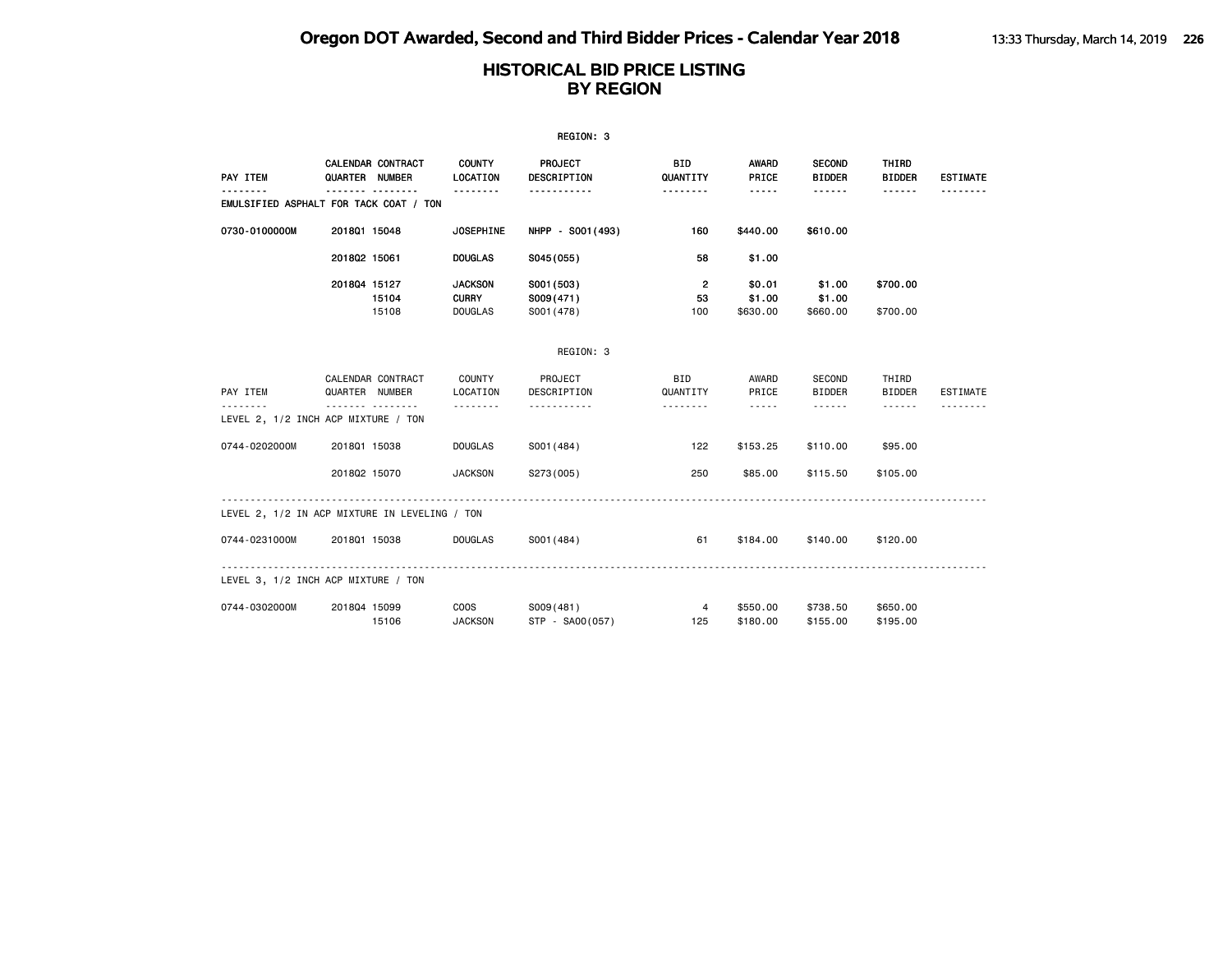|                             |                                               |                                  | REGION: 3                |                 |                    |                                |                        |                 |
|-----------------------------|-----------------------------------------------|----------------------------------|--------------------------|-----------------|--------------------|--------------------------------|------------------------|-----------------|
| PAY ITEM                    | CALENDAR CONTRACT<br><b>QUARTER NUMBER</b>    | COUNTY<br>LOCATION               | PROJECT<br>DESCRIPTION   | BID<br>QUANTITY | AWARD<br>PRICE     | <b>SECOND</b><br><b>BIDDER</b> | THIRD<br><b>BIDDER</b> | <b>ESTIMATE</b> |
| <u>.</u>                    | .<br>LEVEL 2, 1/2 INCH ACP IN TEMPORARY / TON | <u> - - - - - - -</u>            | -----------              | .               | $\cdots \cdots$    | $- - - - - -$                  | ------                 | <u>.</u>        |
| 0745-0241000M               | 201801 15048                                  | <b>JOSEPHINE</b>                 | NHPP - S001 (493)        | 1,300           | \$110.00           | \$100.00                       |                        |                 |
|                             | 201804 15108                                  | <b>DOUGLAS</b>                   | S001 (478)               | 750             | \$118.50           | \$87.00                        | \$90.00                |                 |
| LEVEL 3, 1/2 INCH ACP / TON |                                               |                                  |                          |                 |                    |                                |                        |                 |
| 0745-0302000M               | 201802 15060<br>15061                         | <b>JACKSON</b><br><b>DOUGLAS</b> | S001 (517)<br>S045(055)  | 50<br>27,320    | \$95.00<br>\$62.50 | \$95.00                        | \$130.00               |                 |
|                             | 201804 15104                                  | <b>CURRY</b>                     | S009(471)                | 20,600          | \$61.50            | \$64.50                        |                        |                 |
|                             | LEVEL 3, 1/2 INCH LIME TREATED ACP / TON      |                                  |                          |                 |                    |                                |                        |                 |
| 0745-0322000M               | 201804 15108                                  | <b>DOUGLAS</b>                   | S001 (478)               | 15,150          | \$75.00            | \$71.00                        | \$75.00                |                 |
|                             | LEVEL 3, 1/2 INCH ACP IN LEVELING / TON       |                                  |                          |                 |                    |                                |                        |                 |
| 0745-0331000M               | 201802 15061                                  | DOUGLAS                          | S045(055)                | 21              | \$225.00           |                                |                        |                 |
| LEVEL 4, 1/2 INCH ACP / TON |                                               |                                  |                          |                 |                    |                                |                        |                 |
| 0745-0402000M               | 201801 15037                                  | <b>JACKSON</b>                   | S001 (491)               | 240             | \$120.00           | \$115.00                       | \$115.00               |                 |
|                             | 201802 15060                                  | <b>JACKSON</b>                   | S001 (517)               | 300             | \$95.00            | \$95.00                        | \$130.00               |                 |
|                             | LEVEL 4, 1/2 INCH LIME TREATED ACP / TON      |                                  |                          |                 |                    |                                |                        |                 |
| 0745-0422000M               | 201801 15048                                  | <b>JOSEPHINE</b>                 | NHPP - S001 (493)        | 60,700          | \$64.00            | \$87.00                        |                        |                 |
|                             | 201804 15127<br>15108                         | <b>JACKSON</b><br><b>DOUGLAS</b> | S001 (503)<br>S001 (478) | 1,300<br>66,500 | \$93.00<br>\$83.00 | \$103.53<br>\$79.80            | \$88.00<br>\$82.00     |                 |
|                             | PG 64-22 ASPHALT IN ACP / TON                 |                                  |                          |                 |                    |                                |                        |                 |
| 0745-0620000M               | 201801 15048                                  | JOSEPHINE                        | NHPP - S001 (493)        | 90              | \$0.01             | \$1.00                         |                        |                 |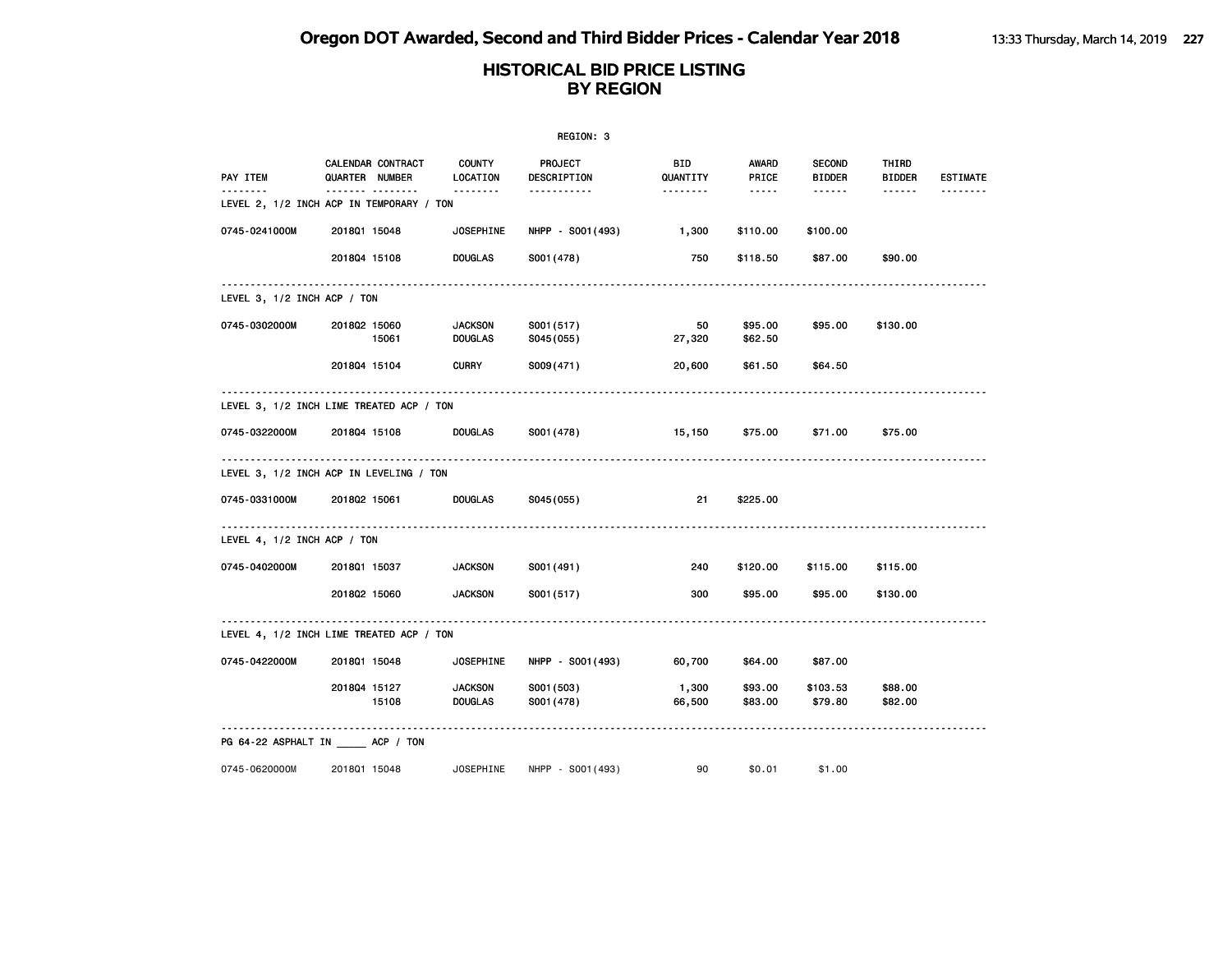|               |                                                |                                    | REGION: 3                          |                                |                                                                                                               |                                |                        |                 |
|---------------|------------------------------------------------|------------------------------------|------------------------------------|--------------------------------|---------------------------------------------------------------------------------------------------------------|--------------------------------|------------------------|-----------------|
| PAY ITEM      | CALENDAR CONTRACT<br>QUARTER NUMBER            | COUNTY<br>LOCATION<br><u>.</u>     | <b>PROJECT</b><br>DESCRIPTION<br>. | <b>BID</b><br>QUANTITY         | AWARD<br>PRICE                                                                                                | <b>SECOND</b><br><b>BIDDER</b> | THIRD<br><b>BIDDER</b> | <b>ESTIMATE</b> |
|               | PG 64-22 ASPHALT IN ACP / TON                  |                                    |                                    | <u>.</u>                       | $\frac{1}{2} \frac{1}{2} \frac{1}{2} \frac{1}{2} \frac{1}{2} \frac{1}{2} \frac{1}{2} \frac{1}{2} \frac{1}{2}$ | ------                         | ------                 |                 |
| 0745-0620000M | 201802 15060<br>15061                          | <b>JACKSON</b><br><b>DOUGLAS</b>   | S001 (517)<br>S045(055)            | $\mathbf{3}$<br>1,640          | \$0.10<br>\$395.00                                                                                            | \$0.10                         | \$0.01                 |                 |
|               | 201804 15108<br>15104                          | <b>DOUGLAS</b><br><b>CURRY</b>     | S001 (478)<br>S009(471)            | 900<br>1,300                   | \$1.00<br>\$600.00                                                                                            | \$0.01<br>\$596.00             | \$0.01                 |                 |
|               | PG 70-22ER ASPHALT IN ACP / TON                |                                    |                                    |                                |                                                                                                               |                                |                        |                 |
| 0745-0640100M | 201801 15037<br>15048                          | <b>JACKSON</b><br><b>JOSEPHINE</b> | S001 (491)<br>NHPP - S001 (493)    | 14<br>3,800                    | \$0.01<br>\$0.01                                                                                              | \$0.01<br>\$1.00               | \$1.00                 |                 |
|               | 201802 15060                                   | <b>JACKSON</b>                     | S001(517)                          | 18                             | \$0.10                                                                                                        | \$0.10                         | \$0.01                 |                 |
|               | 201804 15127<br>15108                          | <b>JACKSON</b><br><b>DOUGLAS</b>   | S001 (503)<br>S001 (478)           | 90<br>4,000                    | \$0.01<br>\$1.00                                                                                              | \$1.00<br>\$0.01               | \$1.00<br>\$0.01       |                 |
|               | CORE CORRELAT OF NUCLEAR GAUGE READINGS / EACH |                                    |                                    |                                |                                                                                                               |                                |                        |                 |
| 0745-0900000E | 201801 15048                                   | <b>JOSEPHINE</b>                   | NHPP - S001 (493)                  | $\blacksquare$                 | \$2,500                                                                                                       | \$3,300                        |                        |                 |
|               | 201802 15061                                   | <b>DOUGLAS</b>                     | S045(055)                          | 3                              | \$300.00                                                                                                      |                                |                        |                 |
|               | 201804 15104<br>15108                          | <b>CURRY</b><br><b>DOUGLAS</b>     | S009(471)<br>S001 (478)            | $\mathbf{1}$<br>$\overline{4}$ | \$400.00<br>\$1,690                                                                                           | \$410.00<br>\$250              | \$260                  |                 |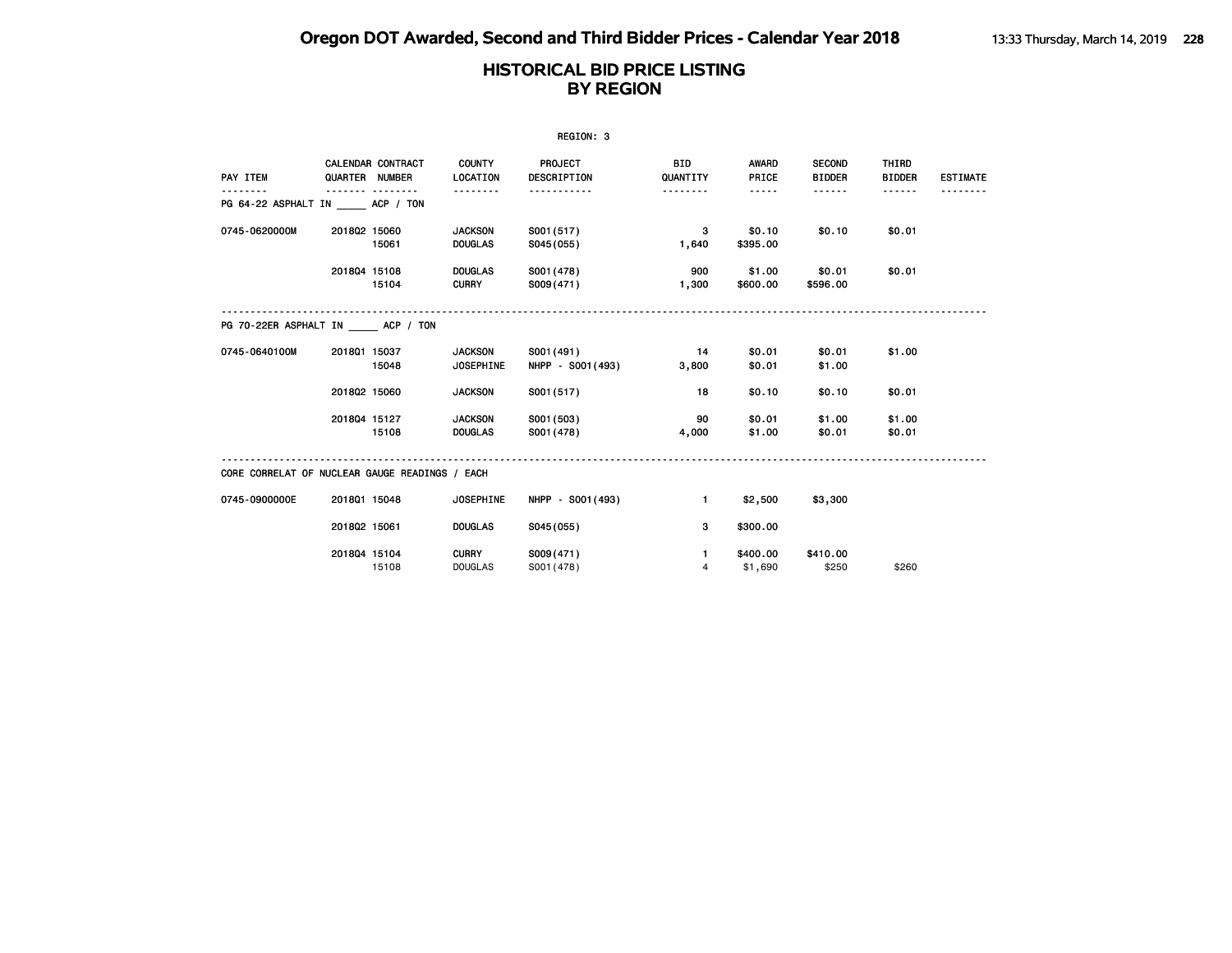|                                                     |                                     |                                  | REGION: 3                |                 |                     |                         |                        |          |
|-----------------------------------------------------|-------------------------------------|----------------------------------|--------------------------|-----------------|---------------------|-------------------------|------------------------|----------|
| PAY ITEM                                            | CALENDAR CONTRACT<br>QUARTER NUMBER | COUNTY<br>LOCATION               | PROJECT<br>DESCRIPTION   | BID<br>QUANTITY | AWARD<br>PRICE      | SECOND<br><b>BIDDER</b> | THIRD<br><b>BIDDER</b> | ESTIMATE |
| <u>.</u><br>6 INCH ASPH CONC PAVEMENT REPAIR / SQYD | .                                   |                                  | <u>.</u>                 |                 | $\frac{1}{2}$       | <b>.</b>                | $- - - - - -$          | .        |
| 0748-0103000J                                       | 201801 15048                        | <b>JOSEPHINE</b>                 | NHPP - S001 (493)        | 200             | \$38,00             | \$75,00                 |                        |          |
|                                                     | 201804 15104                        | <b>CURRY</b>                     | S009(471)                | 250             | \$45.60             | \$50.00                 |                        |          |
| 20 INCH ASPH CONC PAVEMENT REPAIR / SQYD            | .                                   |                                  |                          |                 |                     |                         |                        |          |
| 0748-0111000J                                       | 201802 15061                        | <b>DOUGLAS</b>                   | S045 (055)               | 1,300           | \$120.00            |                         |                        |          |
| 42 INCH ASPH CONC PAVEMENT REPAIR / SQYD            |                                     |                                  |                          |                 |                     |                         |                        |          |
| 0748-0121000J                                       | 201804 15108                        | DOUGLAS                          | S001 (478)               | 610             | \$168.00            | \$105.00                | \$157.01               |          |
| 48 INC ASPH CONC PAVEMENT REPAIR / SQYD             |                                     |                                  |                          |                 |                     |                         |                        |          |
| 0748-0122000J                                       | 201801 15048                        | JOSEPHINE                        | NHPP - S001 (493)        | 135             | \$100.00            | \$170.00                |                        |          |
|                                                     |                                     |                                  | REGION: 3                |                 |                     |                         |                        |          |
| PAY ITEM                                            | CALENDAR CONTRACT<br>QUARTER NUMBER | COUNTY<br>LOCATION               | PROJECT<br>DESCRIPTION   | BID<br>QUANTITY | AWARD<br>PRICE      | SECOND<br><b>BIDDER</b> | THIRD<br><b>BIDDER</b> | ESTIMATE |
| EXTRA FOR ASPHALT APPROACHES / EACH                 | .                                   | .                                | .                        | .               | $\frac{1}{2}$       |                         |                        |          |
| 0749-0100000E                                       | 201802 15070<br>15061               | <b>JACKSON</b><br><b>DOUGLAS</b> | S273(005)<br>S045 (055)  | 3<br>30         | \$600.00<br>\$1,200 | \$935,00                | \$800,00               |          |
|                                                     | 201804 15104                        | <b>CURRY</b>                     | S009(471)                | 17              | \$955               | \$1,100                 |                        |          |
| EXTRA FOR ASPH SLOPE PAVING / SQFT                  |                                     |                                  |                          |                 |                     |                         |                        |          |
| 0749-0108000J                                       | 201802 15061                        | <b>DOUGLAS</b>                   | S045 (055)               | 4,400           | \$2.50              |                         |                        |          |
|                                                     | 201804 15127<br>15108               | <b>JACKSON</b><br><b>DOUGLAS</b> | S001 (503)<br>S001 (478) | 500<br>19,000   | \$2.00<br>\$1.40    | \$2.00<br>\$1.25        | \$12.00<br>\$1.30      |          |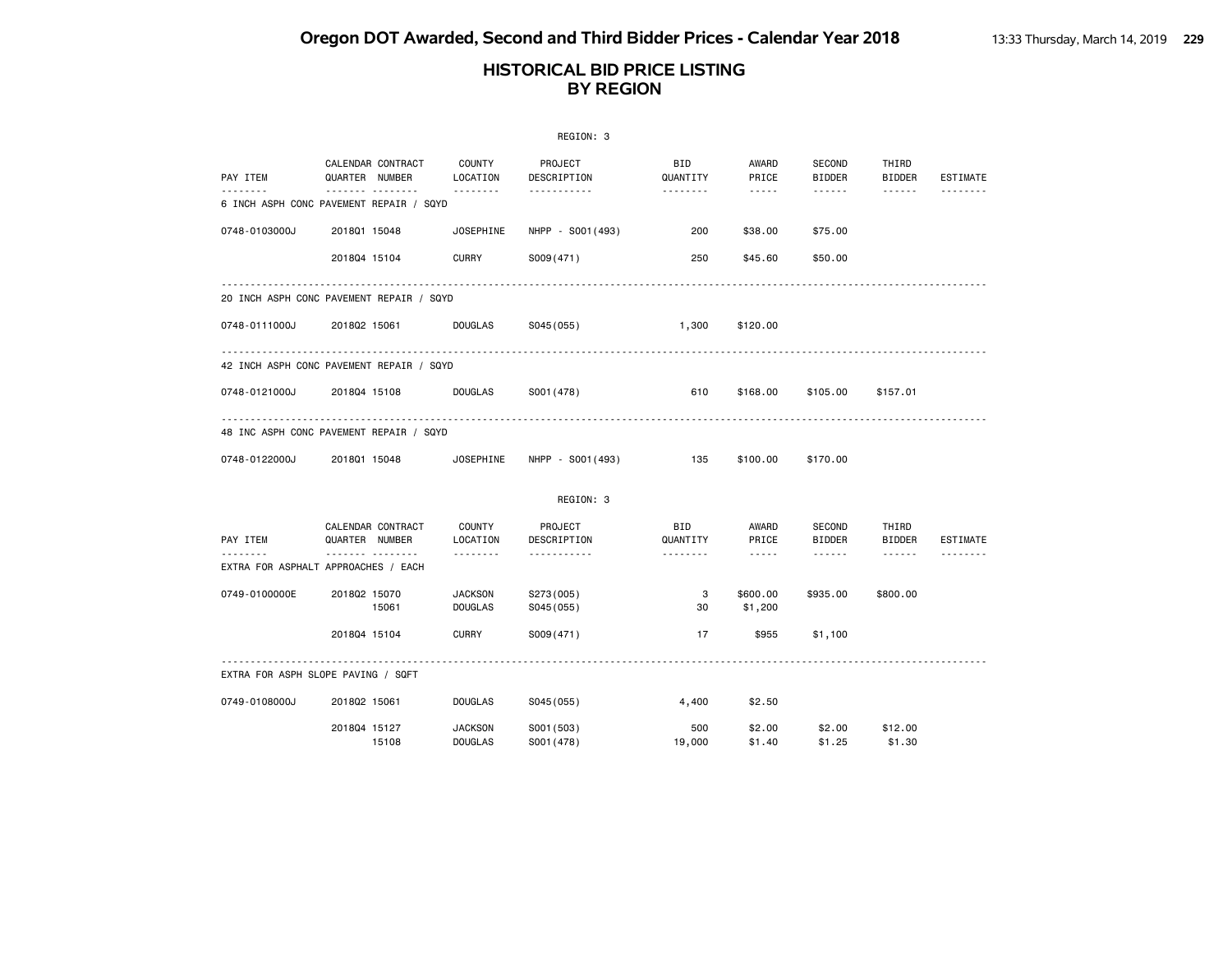|                                      | REGION: 3    |                                     |                               |                         |                 |                       |                                |                        |                 |  |  |
|--------------------------------------|--------------|-------------------------------------|-------------------------------|-------------------------|-----------------|-----------------------|--------------------------------|------------------------|-----------------|--|--|
| PAY ITEM                             |              | CALENDAR CONTRACT<br>QUARTER NUMBER | <b>COUNTY</b><br>LOCATION     | PROJECT<br>DESCRIPTION  | BID<br>QUANTITY | <b>AWARD</b><br>PRICE | <b>SECOND</b><br><b>BIDDER</b> | THIRD<br><b>BIDDER</b> | <b>ESTIMATE</b> |  |  |
| --------<br>CONCRETE CURBS / FOOT    |              | <u>------- --------</u>             | --------                      | -----------             | --------        | $- - - - -$           | ------                         | $\cdots\cdots\cdots$   | .               |  |  |
| 0759-0100000F                        | 201804 15099 |                                     | <b>COOS</b>                   | S009(481)               | 96              | \$70.00               | \$82.83                        | \$75.00                |                 |  |  |
| CONC CURBS, CURB AND GUTTER / FOOT   |              |                                     |                               |                         |                 |                       |                                |                        |                 |  |  |
| 0759-0103000F                        | 201801 15037 |                                     | <b>JACKSON</b>                | S001 (491)              | 400             | \$35.00               | \$35.00                        | \$18.00                |                 |  |  |
|                                      | 201802 15061 |                                     | <b>DOUGLAS</b>                | S045(055)               | 1,210           | \$56.00               |                                |                        |                 |  |  |
|                                      | 201804 15099 | 15127                               | <b>COOS</b><br><b>JACKSON</b> | S009(481)<br>S001 (503) | 27<br>265       | \$130.00<br>\$46.00   | \$175.00<br>\$52.00            | \$155.00<br>\$54.00    |                 |  |  |
| CONCRETE CURBS, STANDARD CURB / FOOT |              |                                     |                               |                         |                 |                       |                                |                        |                 |  |  |
| 0759-0110000F                        | 201802 15061 |                                     | <b>DOUGLAS</b>                | S045 (055)              | 4,750           | \$42.00               |                                |                        |                 |  |  |
| CONCRETE ISLANDS / SQFT              |              |                                     |                               |                         |                 |                       |                                |                        |                 |  |  |
| 0759-0122000J                        | 201804 15127 |                                     | <b>JACKSON</b>                | S001 (503)              | 190             | \$16.00               | \$44.00                        | \$17.00                |                 |  |  |
| CONCRETE DRIVEWAYS / SQFT            |              |                                     |                               |                         |                 |                       |                                |                        |                 |  |  |
| 0759-0126000J                        | 201802 15061 |                                     | <b>DOUGLAS</b>                | S045 (055)              | 5,260           | \$11.00               |                                |                        |                 |  |  |
| CONCRETE WALKS / SQFT                |              |                                     |                               |                         |                 |                       |                                |                        |                 |  |  |
| 0759-0128000J                        | 201801 15037 |                                     | <b>JACKSON</b>                | S001 (491)              | 200             | \$16.00               | \$20.00                        | \$12.00                |                 |  |  |
|                                      | 201802 15061 |                                     | <b>DOUGLAS</b>                | S045(055)               | 34,900          | \$8.25                |                                |                        |                 |  |  |
|                                      | 201804 15099 | 15127                               | <b>COOS</b><br><b>JACKSON</b> | S009(481)<br>S001 (503) | 330<br>1,500    | \$22.00<br>\$6.25     | \$22.00<br>\$12.00             | \$25.00<br>\$14.00     |                 |  |  |
| 7 INCH CONCRETE SURFACING / SQFT     |              |                                     |                               |                         |                 |                       |                                |                        |                 |  |  |
| 0759-0141000J                        | 201804 15127 |                                     | <b>JACKSON</b>                | S001 (503)              | 100             | \$12.00               | \$53.00                        | \$17.00                |                 |  |  |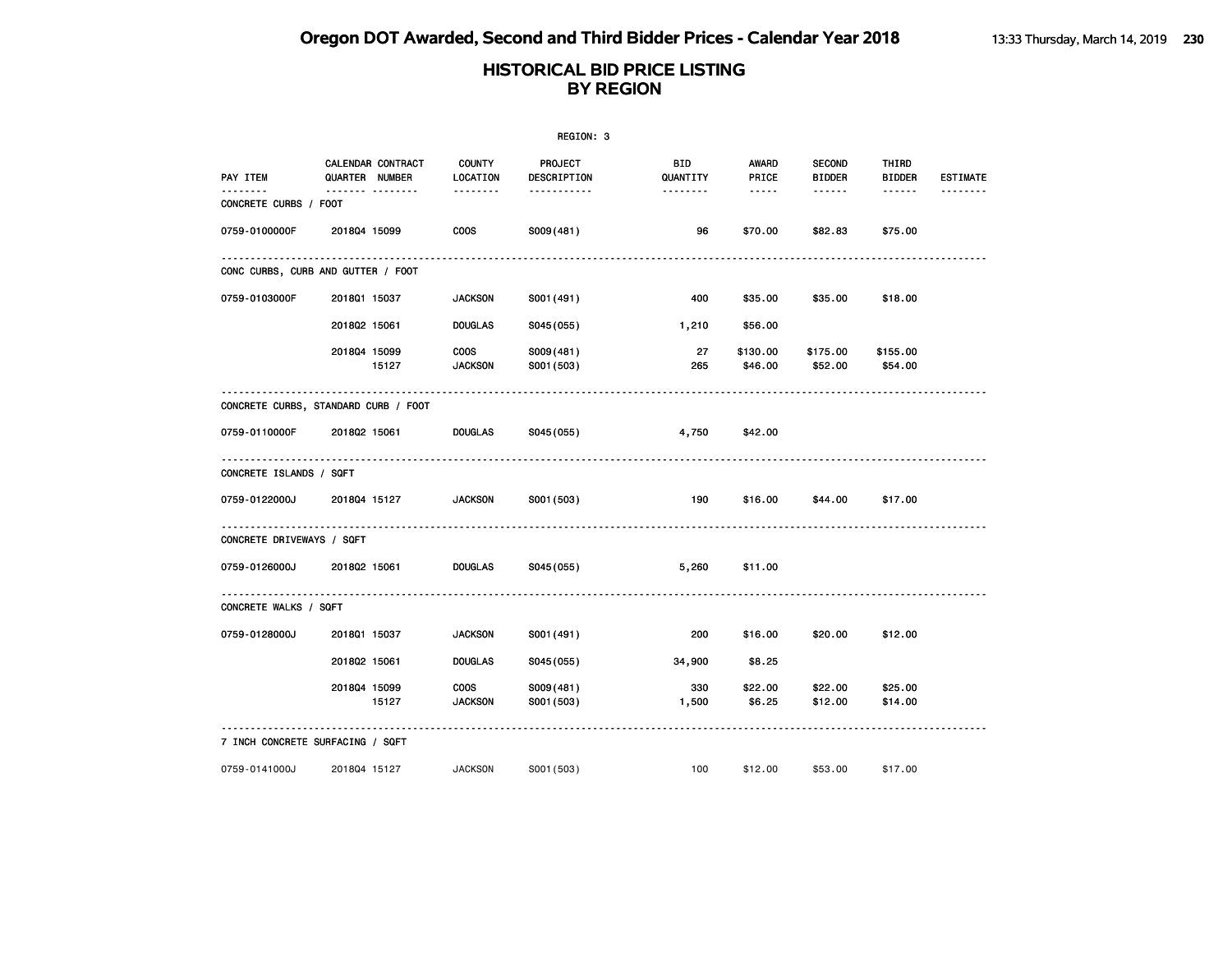| REGION: 3                              |                |                          |                               |                         |                               |                       |                                |                        |                 |  |
|----------------------------------------|----------------|--------------------------|-------------------------------|-------------------------|-------------------------------|-----------------------|--------------------------------|------------------------|-----------------|--|
| PAY ITEM                               | QUARTER NUMBER | <b>CALENDAR CONTRACT</b> | <b>COUNTY</b><br>LOCATION     | PROJECT<br>DESCRIPTION  | <b>BID</b><br>QUANTITY        | <b>AWARD</b><br>PRICE | <b>SECOND</b><br><b>BIDDER</b> | THIRD<br><b>BIDDER</b> | <b>ESTIMATE</b> |  |
| EXTRA FOR NEW SIDEWALK RAMPS / EACH    |                |                          |                               |                         | .                             | -----                 | .                              | ------                 |                 |  |
| 0759-0154000E                          | 201802 15061   |                          | <b>DOUGLAS</b>                | S045 (055)              | 74                            | \$1,000               |                                |                        |                 |  |
| EXTRA FOR CURB RAMPS / EACH            |                |                          |                               |                         |                               |                       |                                |                        |                 |  |
| 0759-0154100E                          | 201804 15099   | 15127                    | <b>COOS</b><br><b>JACKSON</b> | SO09(481)<br>S001 (503) | $3^{\circ}$<br>$\overline{7}$ | \$3,000<br>\$1,100    | \$331<br>\$700                 | \$300<br>\$300         |                 |  |
| METAL HANDRAIL, 3 RAILS / FOOT         |                |                          |                               |                         |                               |                       |                                |                        |                 |  |
| 0759-0162000F                          | 201802 15061   |                          | <b>DOUGLAS</b>                | S045(055)               | 175                           | \$120.00              |                                |                        |                 |  |
|                                        | 201804 15108   |                          | <b>DOUGLAS</b>                | S001 (478)              | 181                           | \$109.10              | \$100.00                       | \$67.00                |                 |  |
| TRUNCATED DOMES ON NEW SURFACES / EACH |                |                          |                               |                         |                               |                       |                                |                        |                 |  |
| 0759-0510000E                          | 201802 15061   |                          | <b>DOUGLAS</b>                | S045(055)               | 78                            | \$460.00              |                                |                        |                 |  |
|                                        | 201804 15099   | 15127                    | <b>COOS</b><br><b>JACKSON</b> | S009(481)<br>S001 (503) | 3<br>6                        | \$1,200<br>\$250      | \$439<br>\$1,700               | \$500<br>\$300         |                 |  |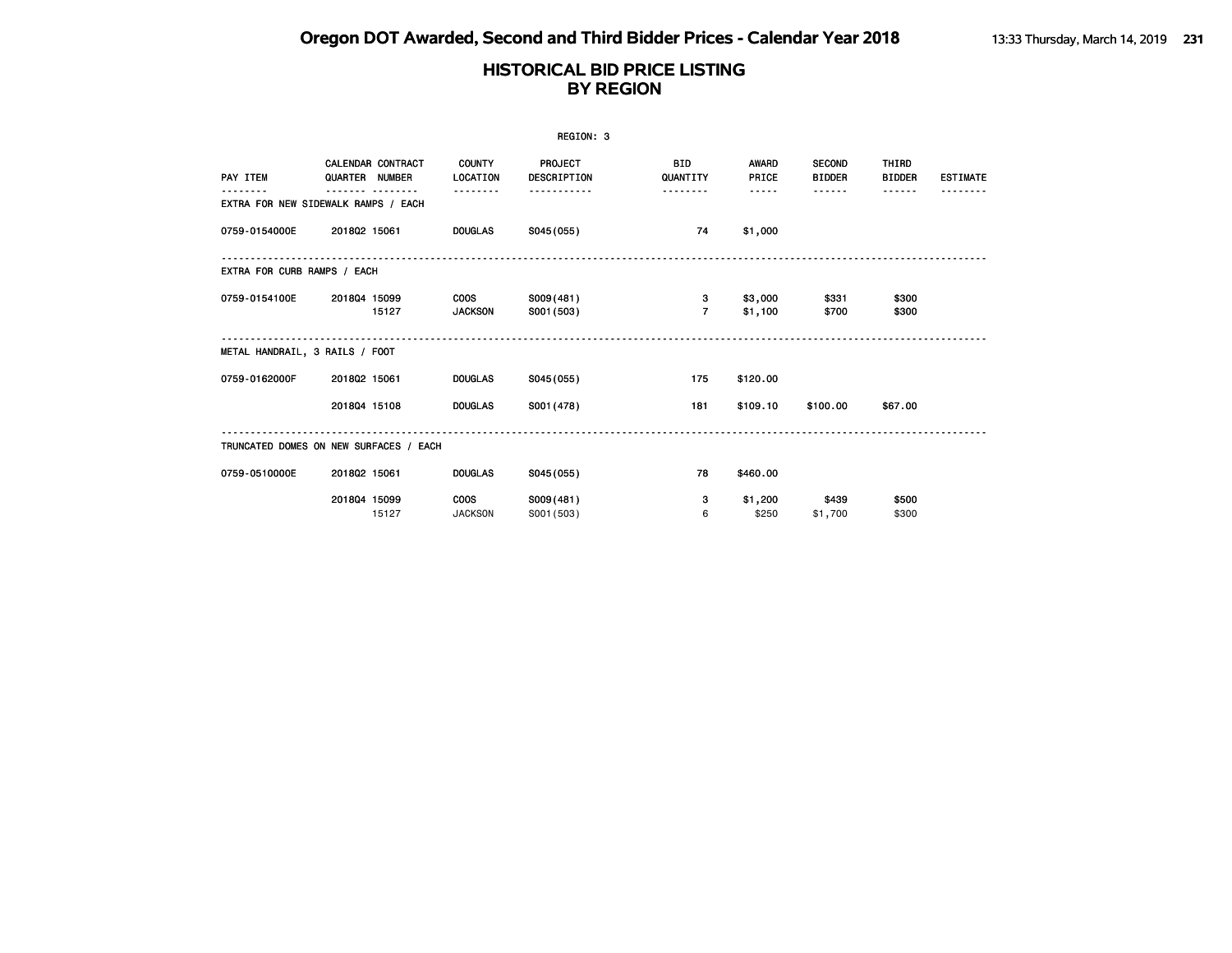|                                              |              |                                     |                                                                    | REGION: 3                                                |                                                               |                                        |                                          |                              |                 |
|----------------------------------------------|--------------|-------------------------------------|--------------------------------------------------------------------|----------------------------------------------------------|---------------------------------------------------------------|----------------------------------------|------------------------------------------|------------------------------|-----------------|
| PAY ITEM                                     |              | CALENDAR CONTRACT<br>QUARTER NUMBER | <b>COUNTY</b><br>LOCATION                                          | PROJECT<br>DESCRIPTION                                   | BID<br>QUANTITY                                               | <b>AWARD</b><br>PRICE                  | <b>SECOND</b><br><b>BIDDER</b>           | THIRD<br><b>BIDDER</b>       | <b>ESTIMATE</b> |
| <u>.</u><br>GUARDRAIL ANCHORS, TYPE 1 / EACH | $- - - -$    | <u> </u>                            | <u>.</u>                                                           | -----------                                              | <u>.</u>                                                      | -----                                  | ------                                   | ------                       | --------        |
| 0810-0119000E                                | 2018Q2 15070 |                                     | <b>JACKSON</b>                                                     | S273(005)                                                | $\mathbf{1}$                                                  | \$1,000                                | \$1,100                                  | \$1,600                      |                 |
|                                              | 2018Q4 15127 |                                     | <b>JACKSON</b>                                                     | S001 (503)                                               | $\mathbf{1}$                                                  | \$850.00                               | \$950.00                                 | \$935.00                     |                 |
| GUARDRAIL ANCHORS, TYPE 1 MOD / EACH         |              |                                     |                                                                    |                                                          |                                                               |                                        |                                          |                              |                 |
| 0810-0120000E                                | 2018Q2 15060 | 15070<br>15061                      | <b>JACKSON</b><br><b>JACKSON</b><br><b>DOUGLAS</b>                 | S001 (517)<br>S273(005)<br>S045 (055)                    | $\mathbf{1}$<br>$\mathbf{1}$<br>17                            | \$600.00<br>\$650<br>\$700.00          | \$600.00<br>\$715                        | \$600.00<br>\$1,200          |                 |
|                                              | 201804 15106 | 15127<br>15108<br>15104             | <b>JACKSON</b><br><b>JACKSON</b><br><b>DOUGLAS</b><br><b>CURRY</b> | STP - SA00(057)<br>S001 (503)<br>S001 (478)<br>S009(471) | $\mathbf{1}$<br>$\mathbf{2}$<br>$\overline{\mathbf{4}}$<br>10 | \$750<br>\$650.00<br>\$560<br>\$625.00 | \$670<br>\$725.00<br>\$1,650<br>\$625.00 | \$2,800<br>\$715.00<br>\$670 |                 |
| GUARDRAIL END PIECES, TYPE B / EACH          |              |                                     |                                                                    |                                                          |                                                               |                                        |                                          |                              |                 |
| 0810-0122000E                                | 2018Q2 15060 | 15061                               | <b>JACKSON</b><br><b>DOUGLAS</b>                                   | S001 (517)<br>S045 (055)                                 | $\mathbf{1}$<br>$\overline{7}$                                | \$85.00<br>\$100.00                    | \$85.00                                  | \$85.00                      |                 |
|                                              | 201804 15104 | 15108                               | <b>CURRY</b><br><b>DOUGLAS</b>                                     | S009(471)<br>S001 (478)                                  | 4<br>4                                                        | \$85.00<br>\$80.00                     | \$85.00<br>\$85.00                       | \$88.00                      |                 |
| GUARDRAIL END PIECES, TYPE C / EACH          |              |                                     |                                                                    |                                                          |                                                               |                                        |                                          |                              |                 |
| 0810-0123000E                                | 2018Q2 15070 |                                     | <b>JACKSON</b>                                                     | S273(005)                                                | $\mathbf{1}$                                                  | \$155.00                               | \$170.50                                 | \$300.00                     |                 |
|                                              | 201804 15127 | 15104                               | <b>JACKSON</b><br><b>CURRY</b>                                     | S001 (503)<br>S009(471)                                  | $\mathbf{1}$<br>$\overline{2}$                                | \$145.00<br>\$140.00                   | \$161.00<br>\$140.00                     | \$160.00                     |                 |
| GUARDRAIL TRANSITION / EACH                  |              |                                     |                                                                    |                                                          |                                                               |                                        |                                          |                              |                 |
| 0810-0126000E                                | 201802 15060 | 15061                               | <b>JACKSON</b><br><b>DOUGLAS</b>                                   | S001 (517)<br>S045 (055)                                 | з<br>4                                                        | \$2,850<br>\$3,500                     | \$2,850                                  | \$2,850                      |                 |
|                                              | 201804 15106 |                                     | <b>JACKSON</b>                                                     | STP - SA00(057)                                          | 4                                                             | \$1,900                                | \$4,000                                  | \$1,890                      |                 |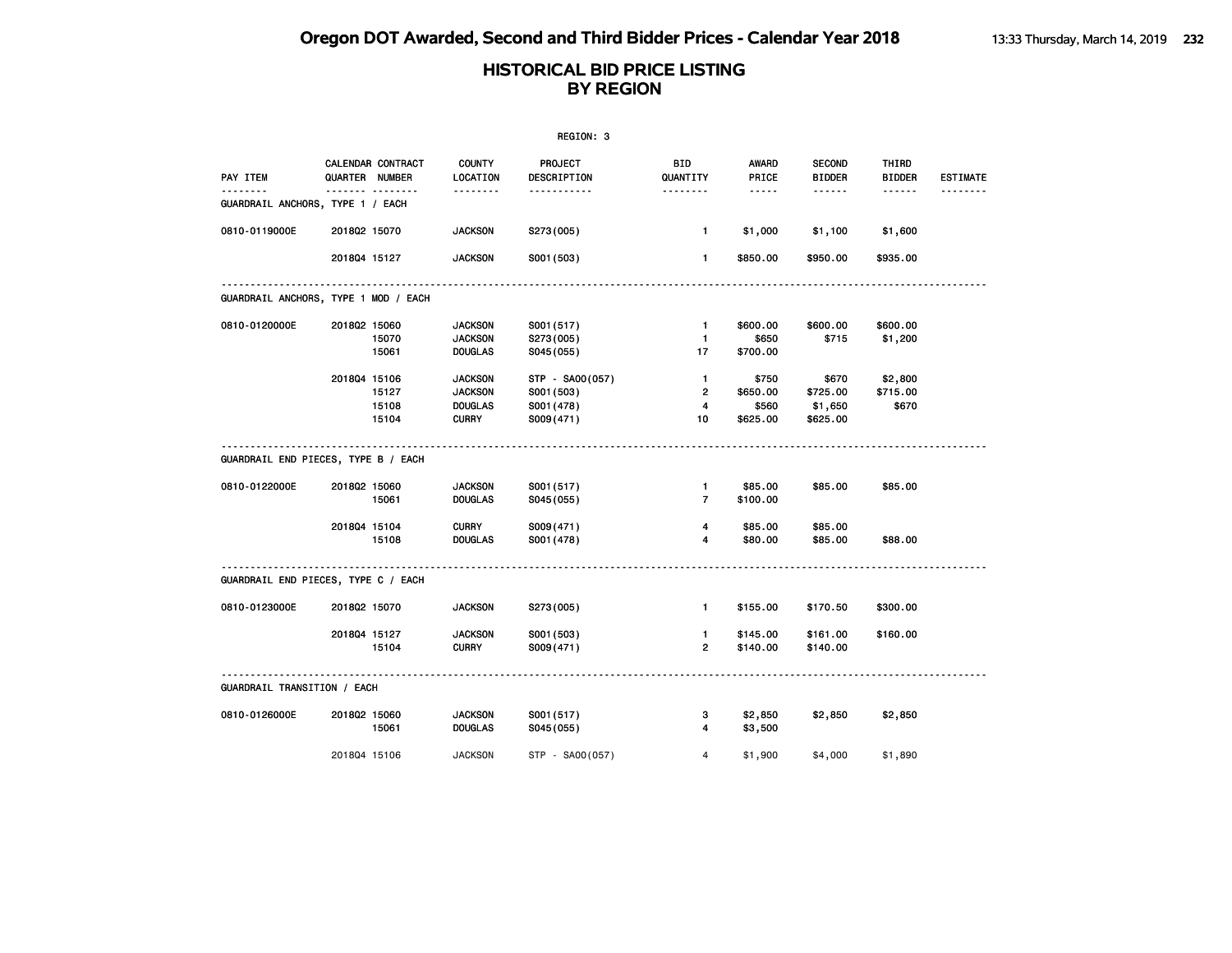|                                                |                |                   |                                | REGION: 3               |                        |                    |                                |                        |                 |
|------------------------------------------------|----------------|-------------------|--------------------------------|-------------------------|------------------------|--------------------|--------------------------------|------------------------|-----------------|
| PAY ITEM                                       | QUARTER NUMBER | CALENDAR CONTRACT | <b>COUNTY</b><br>LOCATION      | PROJECT<br>DESCRIPTION  | <b>BID</b><br>QUANTITY | AWARD<br>PRICE     | <b>SECOND</b><br><b>BIDDER</b> | THIRD<br><b>BIDDER</b> | <b>ESTIMATE</b> |
| ------<br>GUARDRAIL TRANSITION / EACH          |                | <u> </u>          | .                              | .                       | --------               | $- - - - -$        | ------                         | ------                 |                 |
| 0810-0126000E                                  | (cont) 15108   | 15104             | <b>DOUGLAS</b><br><b>CURRY</b> | S001 (478)<br>S009(471) | 5<br>12                | \$1,850<br>\$3,250 | \$3,150<br>\$3,250             | \$3,245                |                 |
| GUARDRAIL CONNECTIONS / EACH                   |                |                   |                                |                         |                        |                    |                                |                        |                 |
| 0810-0128000E                                  | 201802 15060   |                   | <b>JACKSON</b>                 | S001 (517)              | $\overline{2}$         | \$300.00           | \$300.00                       | \$300.00               |                 |
|                                                | 201804 15108   |                   | <b>DOUGLAS</b>                 | S001 (478)              | 4                      | \$300.00           | \$350.00                       | \$361.00               |                 |
| GUARDRAIL TERMINALS, NON-FLAR / EACH           |                |                   |                                |                         |                        |                    |                                |                        |                 |
| 0810-0129000E                                  | 201802 15070   |                   | <b>JACKSON</b>                 | S273(005)               | $\mathbf{1}$           | \$2,950            | \$3,245                        | \$2,775                |                 |
|                                                |                | 15060             | <b>JACKSON</b>                 | S001 (517)              | $\overline{2}$         | \$2,850            | \$2,850                        | \$2,850                |                 |
|                                                |                | 15061             | <b>DOUGLAS</b>                 | S045(055)               | 11                     | \$3,500            |                                |                        |                 |
|                                                | 201804 15127   |                   | <b>JACKSON</b>                 | S001 (503)              | $\overline{2}$         | \$3,150            | \$3,500                        | \$3,465                |                 |
|                                                |                | 15106             | <b>JACKSON</b>                 | STP - SA00(057)         | 6                      | \$2,800            | \$3,000                        | \$3,200                |                 |
|                                                |                | 15108             | <b>DOUGLAS</b>                 | S001 (478)              | 6                      | \$2,650            | \$3,100                        | \$3,200                |                 |
|                                                |                | 15104             | <b>CURRY</b>                   | S009(471)               | 17                     | \$3,025            | \$3,025                        |                        |                 |
| GUARDRAIL TERMINALS, FLARED / EACH             |                |                   |                                |                         |                        |                    |                                |                        |                 |
| 0810-0130000E                                  | 201802 15061   |                   | <b>DOUGLAS</b>                 | S045 (055)              | 4                      | \$2,600            |                                |                        |                 |
| EXTRA FOR 8 FOOT POSTS / EACH                  |                |                   |                                |                         |                        |                    |                                |                        |                 |
| 0810-0133000E                                  | 201802 15061   |                   | <b>DOUGLAS</b>                 | S045 (055)              | 550                    | \$65.00            |                                |                        |                 |
|                                                | 201804 15106   |                   | <b>JACKSON</b>                 | STP - SA00(057)         | 17                     | \$55.00            | \$135.00                       | \$150.00               |                 |
|                                                |                | 15108             | <b>DOUGLAS</b>                 | S001 (478)              | 140                    | \$48.00            | \$135.00                       | \$140.00               |                 |
| EXTRA FOR HAND DUG GUARDRAIL POST HOLES / EACH |                |                   |                                |                         |                        |                    |                                |                        |                 |
| 0810-0145000E                                  | 201804 15127   |                   | <b>JACKSON</b>                 | S001 (503)              | 3                      | \$250.00           | \$280.00                       | \$275.00               |                 |
|                                                |                |                   |                                |                         |                        |                    |                                |                        |                 |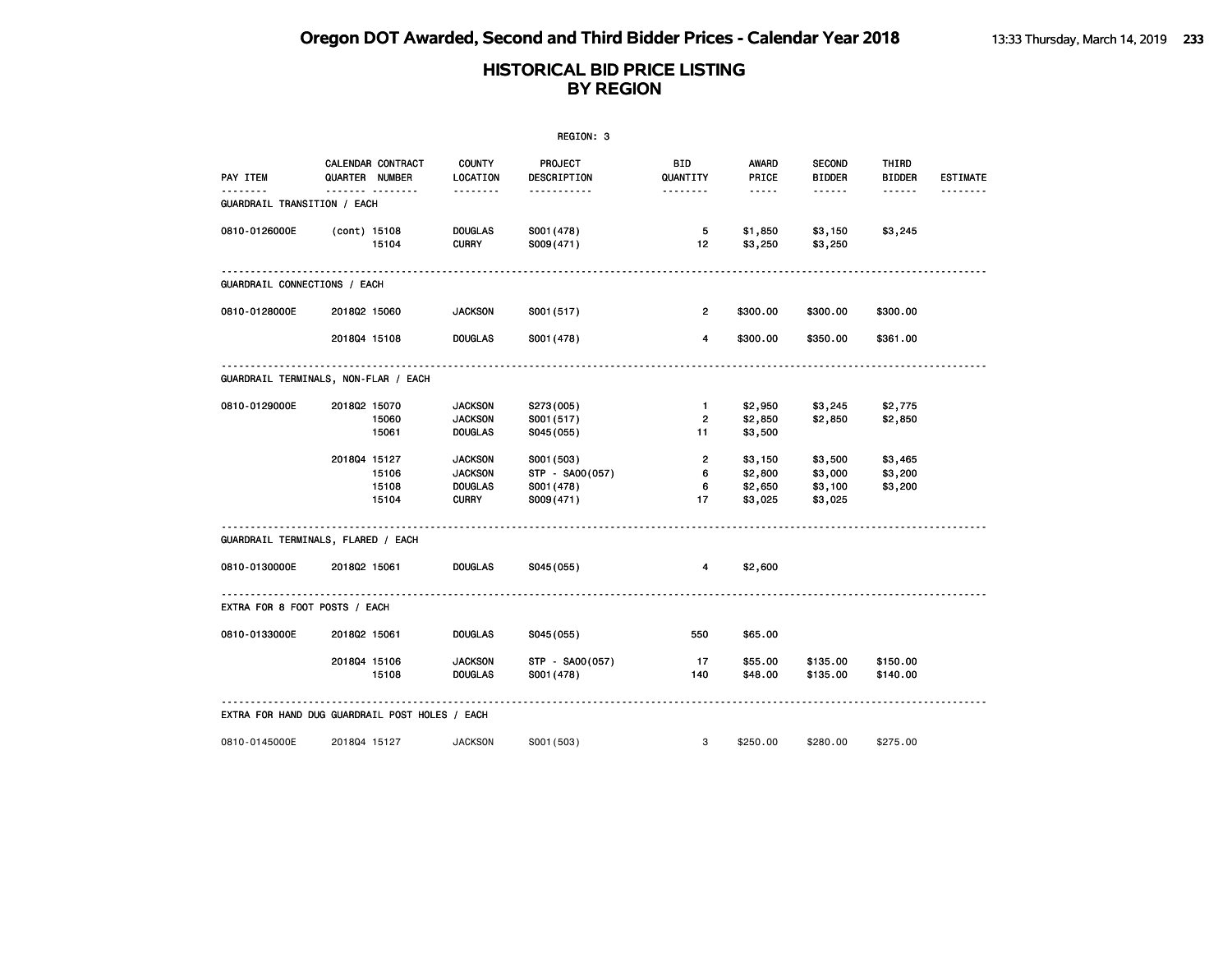| REGION: 3                                       |                |                                                    |                                                                                                                        |                                                                                                        |                                                         |                                                                                                               |                                                                                                                                                                                                                                                                                                                                                                                                                                                                                                       |                                                     |                 |  |
|-------------------------------------------------|----------------|----------------------------------------------------|------------------------------------------------------------------------------------------------------------------------|--------------------------------------------------------------------------------------------------------|---------------------------------------------------------|---------------------------------------------------------------------------------------------------------------|-------------------------------------------------------------------------------------------------------------------------------------------------------------------------------------------------------------------------------------------------------------------------------------------------------------------------------------------------------------------------------------------------------------------------------------------------------------------------------------------------------|-----------------------------------------------------|-----------------|--|
| PAY ITEM                                        | QUARTER NUMBER | CALENDAR CONTRACT                                  | <b>COUNTY</b><br>LOCATION                                                                                              | PROJECT<br>DESCRIPTION                                                                                 | <b>BID</b><br>QUANTITY                                  | AWARD<br>PRICE                                                                                                | <b>SECOND</b><br><b>BIDDER</b>                                                                                                                                                                                                                                                                                                                                                                                                                                                                        | THIRD<br><b>BIDDER</b>                              | <b>ESTIMATE</b> |  |
| EXTRA FOR HAND DUG GUARDRAIL POST HOLES / EACH  |                | <b>.</b>                                           |                                                                                                                        | <u>.</u>                                                                                               | <u>.</u>                                                | $\frac{1}{2} \frac{1}{2} \frac{1}{2} \frac{1}{2} \frac{1}{2} \frac{1}{2} \frac{1}{2} \frac{1}{2} \frac{1}{2}$ | ------                                                                                                                                                                                                                                                                                                                                                                                                                                                                                                | ------                                              |                 |  |
| 0810-0145000E                                   | (cont) 15104   |                                                    | <b>CURRY</b>                                                                                                           | S009(471)                                                                                              | 25                                                      | \$180.00                                                                                                      | \$180.00                                                                                                                                                                                                                                                                                                                                                                                                                                                                                              |                                                     |                 |  |
| 31 INCH GUARDRAIL, TYPE / FOOT                  |                |                                                    |                                                                                                                        |                                                                                                        |                                                         |                                                                                                               |                                                                                                                                                                                                                                                                                                                                                                                                                                                                                                       |                                                     |                 |  |
| 0810-0146000F                                   | 201802 15061   | 15061<br>15060<br>15070                            | <b>DOUGLAS</b><br><b>DOUGLAS</b><br><b>JACKSON</b><br><b>JACKSON</b>                                                   | S045(055)<br>S045(055)<br>S001 (517)<br>S273(005)                                                      | 37.50<br>50<br>75<br>262.50                             | \$57.00<br>\$155.00<br>\$46.00<br>\$21.50                                                                     | \$46.00<br>\$23.65                                                                                                                                                                                                                                                                                                                                                                                                                                                                                    | \$46.00<br>\$27.00                                  |                 |  |
|                                                 |                | 15060<br>15061                                     | <b>JACKSON</b><br><b>DOUGLAS</b>                                                                                       | S001 (517)<br>S045 (055)                                                                               | 700<br>21,850                                           | \$23.00<br>\$25.20                                                                                            | \$23.00                                                                                                                                                                                                                                                                                                                                                                                                                                                                                               | \$23.00                                             |                 |  |
|                                                 | 201804 15106   | 15104<br>15108<br>15127<br>15106<br>15104<br>15108 | <b>JACKSON</b><br><b>CURRY</b><br><b>DOUGLAS</b><br><b>JACKSON</b><br><b>JACKSON</b><br><b>CURRY</b><br><b>DOUGLAS</b> | STP - SA00(057)<br>S009(471)<br>S001 (478)<br>S001 (503)<br>STP - SA00(057)<br>S009(471)<br>S001 (478) | 50<br>62.50<br>62.50<br>525<br>1,863<br>5,738<br>23,815 | \$65.00<br>\$45.00<br>\$60.50<br>\$22.00<br>\$25.00<br>\$22.50<br>\$23.00                                     | \$50.00<br>\$45.00<br>\$46.00<br>\$25.00<br>\$25.00<br>\$22.50<br>\$21.00                                                                                                                                                                                                                                                                                                                                                                                                                             | \$62.00<br>\$47.50<br>\$23.00<br>\$56.00<br>\$22.00 |                 |  |
| GUARDRAIL HEIGHT CONVERSION, TYPE ______ / EACH |                |                                                    |                                                                                                                        |                                                                                                        |                                                         |                                                                                                               |                                                                                                                                                                                                                                                                                                                                                                                                                                                                                                       |                                                     |                 |  |
| 0810-0147000E                                   | 201802 15061   | 15060                                              | <b>DOUGLAS</b><br><b>JACKSON</b>                                                                                       | S045(055)<br>S001 (517)                                                                                | $\mathbf{1}$<br>2                                       | \$740.00<br>\$600.00                                                                                          | \$600.00                                                                                                                                                                                                                                                                                                                                                                                                                                                                                              | \$600.00                                            |                 |  |
|                                                 | 201804 15106   | 15108<br>15127                                     | <b>JACKSON</b><br><b>DOUGLAS</b><br><b>JACKSON</b>                                                                     | STP - SA00(057)<br>S001 (478)<br>S001 (503)                                                            | 1<br>$\mathbf{1}$<br>$\mathbf{1}$                       | \$690<br>\$650.00<br>\$625.00                                                                                 | \$30<br>\$800.00<br>\$700.00                                                                                                                                                                                                                                                                                                                                                                                                                                                                          | \$4,500<br>\$825.00<br>\$688.00                     |                 |  |
|                                                 |                |                                                    |                                                                                                                        | REGION: 3                                                                                              |                                                         |                                                                                                               |                                                                                                                                                                                                                                                                                                                                                                                                                                                                                                       |                                                     |                 |  |
| PAY ITEM                                        | QUARTER NUMBER | CALENDAR CONTRACT<br>.                             | COUNTY<br>LOCATION<br><u>.</u>                                                                                         | PROJECT<br>DESCRIPTION<br><u>.</u>                                                                     | BID<br>QUANTITY<br>.                                    | AWARD<br>PRICE<br>$\sim$ $\sim$ $\sim$ $\sim$ $\sim$                                                          | SECOND<br><b>BIDDER</b><br>$\frac{1}{2} \left( \frac{1}{2} \right) \left( \frac{1}{2} \right) \left( \frac{1}{2} \right) \left( \frac{1}{2} \right) \left( \frac{1}{2} \right) \left( \frac{1}{2} \right) \left( \frac{1}{2} \right) \left( \frac{1}{2} \right) \left( \frac{1}{2} \right) \left( \frac{1}{2} \right) \left( \frac{1}{2} \right) \left( \frac{1}{2} \right) \left( \frac{1}{2} \right) \left( \frac{1}{2} \right) \left( \frac{1}{2} \right) \left( \frac{1}{2} \right) \left( \frac$ | THIRD<br><b>BIDDER</b><br>$- - - - - -$             | ESTIMATE        |  |
| CABLE BARRIER, TEST LEVEL 3 / FOOT              |                |                                                    |                                                                                                                        |                                                                                                        |                                                         |                                                                                                               |                                                                                                                                                                                                                                                                                                                                                                                                                                                                                                       |                                                     |                 |  |
| 0811-0101000F                                   | 201802 15060   |                                                    | <b>JACKSON</b>                                                                                                         | S001 (517)                                                                                             | 2,887                                                   | \$36,00                                                                                                       | \$36,00                                                                                                                                                                                                                                                                                                                                                                                                                                                                                               | \$36,00                                             |                 |  |
| CABLE BARRIER TERMINALS / EACH                  |                |                                                    |                                                                                                                        |                                                                                                        |                                                         |                                                                                                               |                                                                                                                                                                                                                                                                                                                                                                                                                                                                                                       |                                                     |                 |  |
| 0811-0103000E                                   | 201802 15060   |                                                    | <b>JACKSON</b>                                                                                                         | S001 (517)                                                                                             | $\overline{4}$                                          | \$4,000                                                                                                       | \$4,000                                                                                                                                                                                                                                                                                                                                                                                                                                                                                               | \$4,000                                             |                 |  |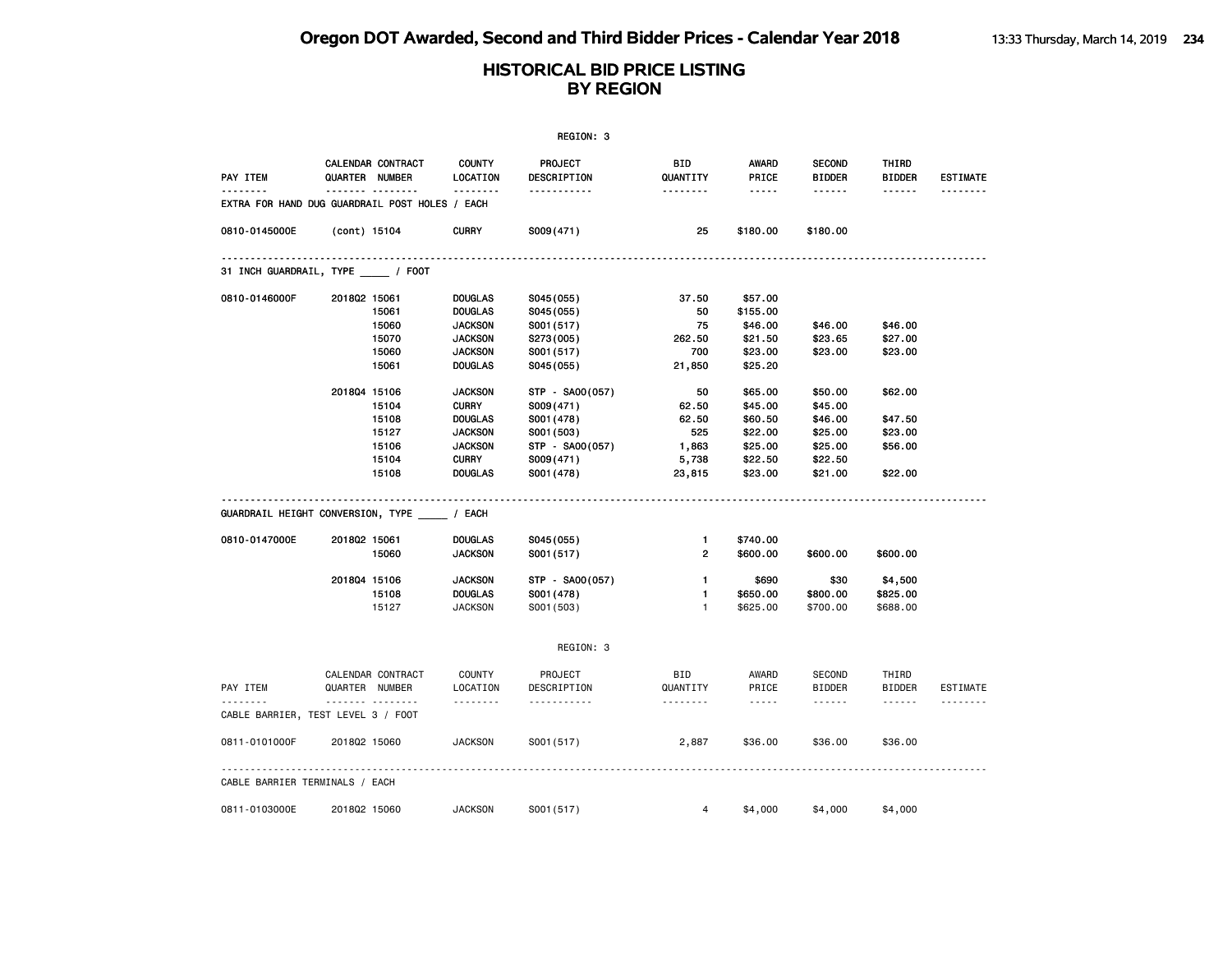| REGION: 3                     |                                                             |                                  |                               |                 |                       |                                |                        |                 |  |  |  |
|-------------------------------|-------------------------------------------------------------|----------------------------------|-------------------------------|-----------------|-----------------------|--------------------------------|------------------------|-----------------|--|--|--|
| <b>PAY ITEM</b>               | <b>CALENDAR CONTRACT</b><br><b>QUARTER</b><br><b>NUMBER</b> | <b>COUNTY</b><br><b>LOCATION</b> | PROJECT<br><b>DESCRIPTION</b> | BID<br>QUANTITY | <b>AWARD</b><br>PRICE | <b>SECOND</b><br><b>BIDDER</b> | THIRD<br><b>BIDDER</b> | <b>ESTIMATE</b> |  |  |  |
| <b>CONCRETE BARRIER /</b>     | <b>FOOT</b>                                                 |                                  |                               |                 | - - - - -             |                                |                        |                 |  |  |  |
| 0820-0100000F                 | 201804 15108                                                | <b>DOUGLAS</b>                   | S001 (478)                    | 3,313           | \$49.00               | \$49.00                        | \$51.00                |                 |  |  |  |
| CONCRETE BARRIER, TALL / FOOT |                                                             |                                  |                               |                 |                       |                                |                        |                 |  |  |  |
| 0820-0127000F                 | 201804 15108                                                | <b>DOUGLAS</b>                   | S001 (478)                    | 1,525           | \$75,00               | \$75.00                        | \$78.00                |                 |  |  |  |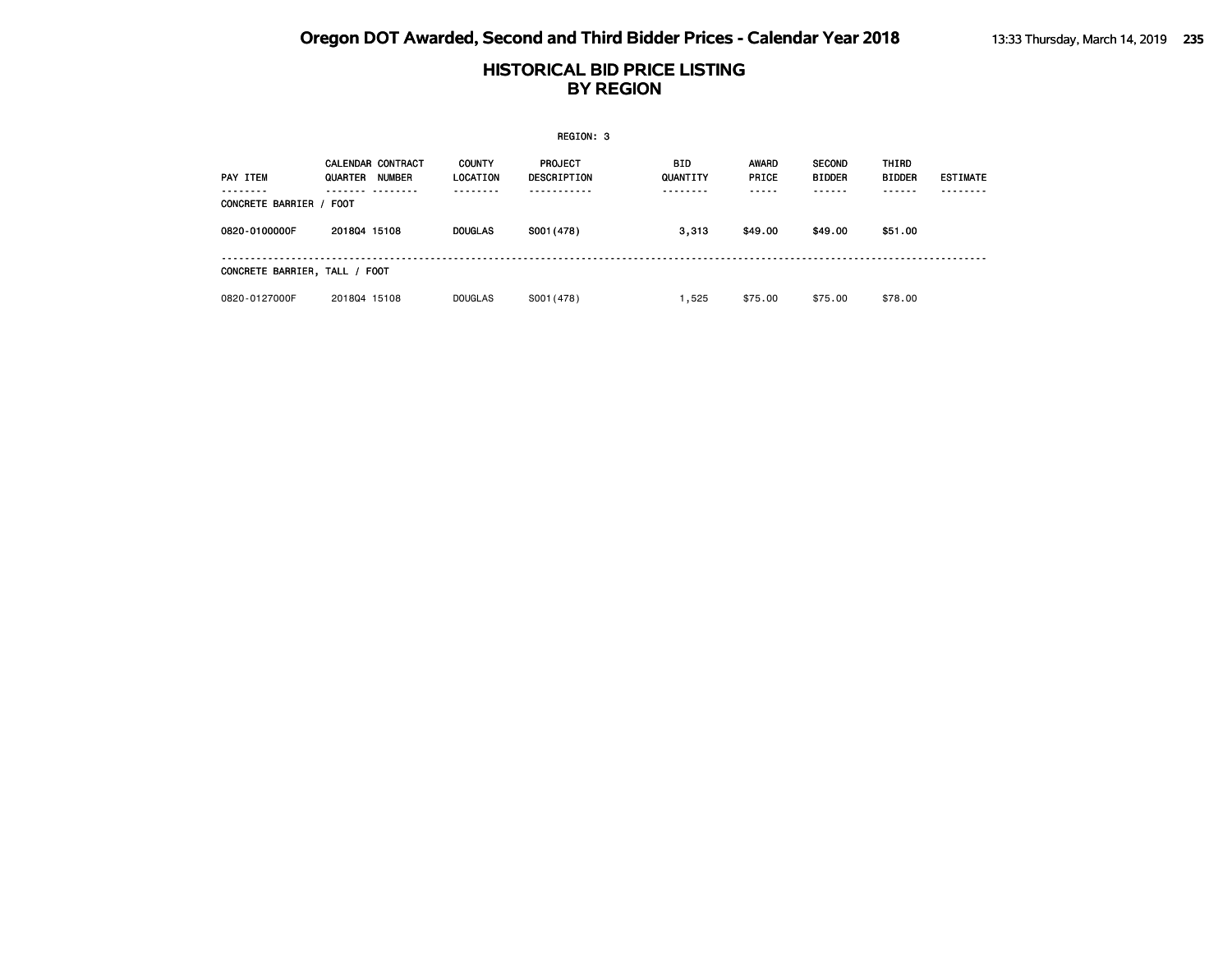|                                        |              |                                     |                                                                    | REGION: 3                                                |                        |                                          |                                          |                               |                 |
|----------------------------------------|--------------|-------------------------------------|--------------------------------------------------------------------|----------------------------------------------------------|------------------------|------------------------------------------|------------------------------------------|-------------------------------|-----------------|
| PAY ITEM                               |              | CALENDAR CONTRACT<br>QUARTER NUMBER | <b>COUNTY</b><br>LOCATION                                          | PROJECT<br>DESCRIPTION                                   | <b>BID</b><br>QUANTITY | AWARD<br>PRICE                           | <b>SECOND</b><br><b>BIDDER</b>           | THIRD<br><b>BIDDER</b>        | <b>ESTIMATE</b> |
| DELINEATORS, TYPE 1U / EACH            |              | <b>.</b>                            | .                                                                  | -----------                                              | --------               | -----                                    | ------                                   | ------                        |                 |
| 0840-0101000E                          | 201804 15127 | 15108                               | <b>JACKSON</b><br>DOUGLAS                                          | S001 (503)<br>S001 (478)                                 | 5<br>75                | \$65.00<br>\$38.00                       | \$72.00<br>\$40.00                       | \$65.00<br>\$42.00            |                 |
| DELINEATORS, TYPE 2 / EACH             |              |                                     |                                                                    |                                                          |                        |                                          |                                          |                               |                 |
| 0840-0102000E                          | 201801 15048 |                                     | <b>JOSEPHINE</b>                                                   | NHPP - S001 (493)                                        | 40                     | \$35.00                                  | \$35.00                                  |                               |                 |
|                                        | 201802 15070 | 15061                               | <b>JACKSON</b><br><b>DOUGLAS</b>                                   | S273(005)<br>S045 (055)                                  | 15<br>100              | \$65.00<br>\$49.00                       | \$74.75                                  | \$29.00                       |                 |
| DELINEATORS, TYPE 4 ALTERNATE 1 / EACH |              |                                     |                                                                    |                                                          |                        |                                          |                                          |                               |                 |
| 0840-0104100E                          | 201801 15048 |                                     | <b>JOSEPHINE</b>                                                   | NHPP - S001 (493)                                        | 150                    | \$26.00                                  | \$26.00                                  |                               |                 |
|                                        | 201802 15070 |                                     | <b>JACKSON</b>                                                     | S273(005)                                                | 5                      | \$25.00                                  | \$28.75                                  | \$29.00                       |                 |
| DELINEATORS, TYPE 4 ALTERNATE 2 / EACH |              |                                     |                                                                    |                                                          |                        |                                          |                                          |                               |                 |
| 0840-0104200E                          | 201802 15060 |                                     | <b>JACKSON</b>                                                     | S001 (517)                                               | 8                      | \$22.00                                  | \$22.00                                  | \$80.00                       |                 |
|                                        | 201804 15127 | 15106<br>15104<br>15108             | <b>JACKSON</b><br><b>JACKSON</b><br><b>CURRY</b><br><b>DOUGLAS</b> | S001 (503)<br>STP - SA00(057)<br>S009(471)<br>S001 (478) | 6<br>30<br>41<br>141   | \$38.00<br>\$33.00<br>\$31.00<br>\$30.00 | \$42.00<br>\$30.00<br>\$31.00<br>\$25.00 | \$42.00<br>\$34.00<br>\$33.00 |                 |
| DELINEATORS, TYPE 5 / EACH             |              |                                     |                                                                    |                                                          |                        |                                          |                                          |                               |                 |
| 0840-0105000E                          | 201801 15048 |                                     | <b>JOSEPHINE</b>                                                   | NHPP - S001(493)                                         | 80                     | \$10.00                                  | \$10.00                                  |                               |                 |
|                                        | 201802 15060 |                                     | <b>JACKSON</b>                                                     | S001 (517)                                               | 35                     | \$26.36                                  | \$25.50                                  | \$25.50                       |                 |
|                                        | 201804 15108 |                                     | <b>DOUGLAS</b>                                                     | S001 (478)                                               | 174                    | \$10.00                                  | \$10.00                                  | \$7.25                        |                 |
| DELINEATORS, TYPE 6 / EACH             |              |                                     |                                                                    |                                                          |                        |                                          |                                          |                               |                 |
| 0840-0105500E                          | 201802 15061 |                                     | <b>DOUGLAS</b>                                                     | S045 (055)                                               | 880                    | \$17.00                                  |                                          |                               |                 |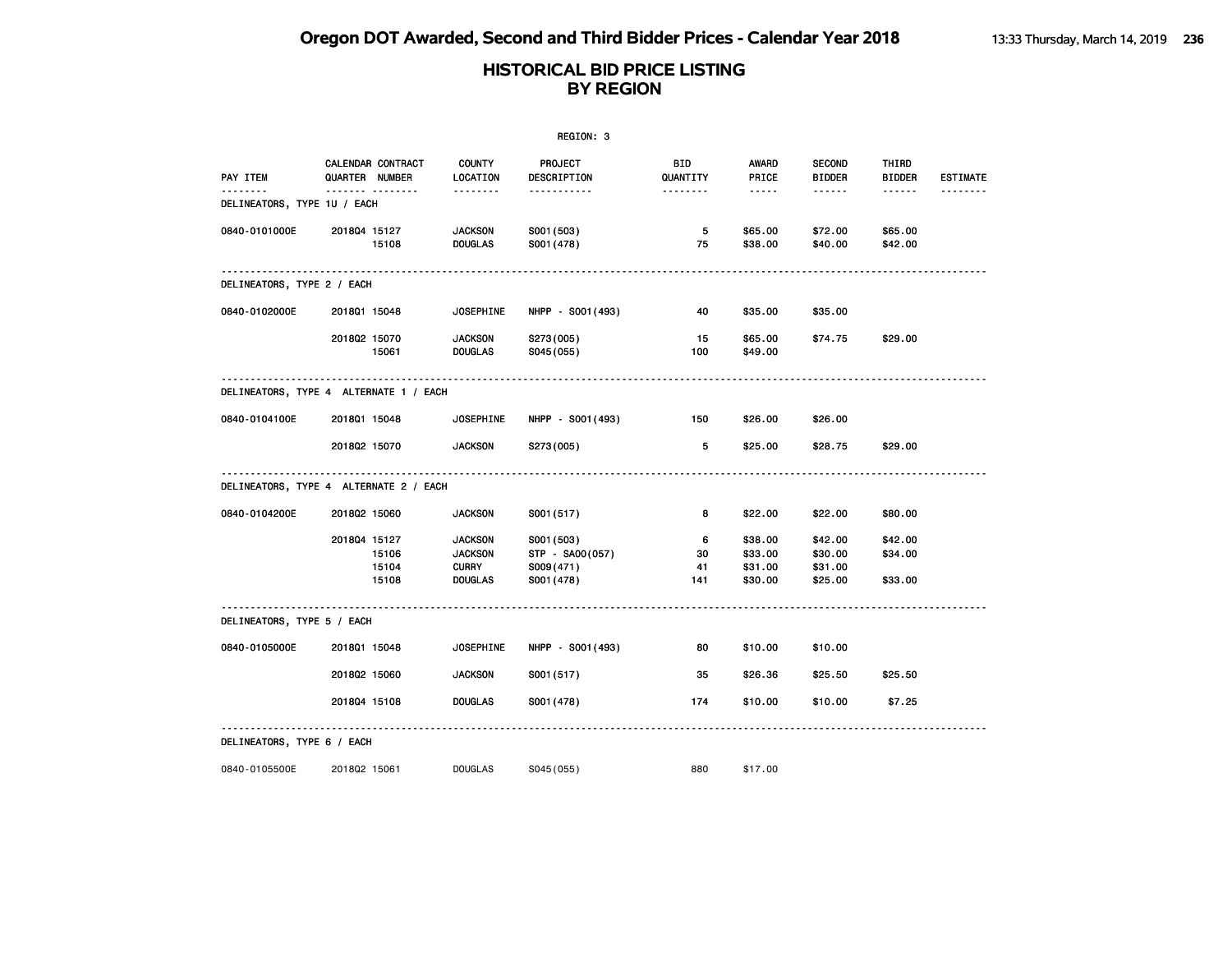|                                         | REGION: 3    |                                            |                                  |                              |                      |                                                                                                                           |                                |                        |                 |  |  |
|-----------------------------------------|--------------|--------------------------------------------|----------------------------------|------------------------------|----------------------|---------------------------------------------------------------------------------------------------------------------------|--------------------------------|------------------------|-----------------|--|--|
| PAY ITEM                                |              | CALENDAR CONTRACT<br><b>QUARTER NUMBER</b> | <b>COUNTY</b><br>LOCATION        | PROJECT<br>DESCRIPTION       | BID<br>QUANTITY      | AWARD<br>PRICE                                                                                                            | <b>SECOND</b><br><b>BIDDER</b> | THIRD<br><b>BIDDER</b> | <b>ESTIMATE</b> |  |  |
| -------<br>DELINEATORS, TYPE 6 / EACH   |              |                                            | <u>.</u>                         | -----------                  | .                    | $\frac{1}{2} \left( \frac{1}{2} \right) \left( \frac{1}{2} \right) \left( \frac{1}{2} \right) \left( \frac{1}{2} \right)$ | .                              |                        | .               |  |  |
| 0840-0105500E                           | 201804 15104 |                                            | <b>CURRY</b>                     | S009(471)                    | 41                   | \$16.00                                                                                                                   | \$16.00                        |                        |                 |  |  |
| MILEPOST MARKER POSTS / EACH            |              |                                            |                                  |                              |                      |                                                                                                                           |                                |                        |                 |  |  |
| 0840-0106000E                           | 201802 15061 |                                            | <b>DOUGLAS</b>                   | S045(055)                    | 9                    | \$125.00                                                                                                                  |                                |                        |                 |  |  |
|                                         | 2018Q4 15108 | 15104                                      | <b>DOUGLAS</b><br><b>CURRY</b>   | S001 (478)<br>S009(471)      | 10<br>12             | \$160.00<br>\$110.00                                                                                                      | \$125.00<br>\$170.00           | \$129.00               |                 |  |  |
|                                         |              |                                            |                                  | REGION: 3                    |                      |                                                                                                                           |                                |                        |                 |  |  |
| PAY ITEM                                |              | CALENDAR CONTRACT<br>QUARTER NUMBER        | COUNTY<br>LOCATION               | PROJECT<br>DESCRIPTION       | BID<br>QUANTITY      | AWARD<br>PRICE                                                                                                            | SECOND<br><b>BIDDER</b>        | THIRD<br><b>BIDDER</b> | ESTIMATE        |  |  |
| FIELD FACILITY MARKERS, TYPE S2 / EACH  |              | .                                          | <u>.</u>                         | <u>.</u>                     | .                    | $\frac{1}{2}$                                                                                                             | $\cdots \cdots \cdots$         | $- - - - - -$          | .               |  |  |
| 0842-0103000E                           | 201804 15108 |                                            | <b>DOUGLAS</b>                   | S001 (478)                   | 14                   | \$110.00                                                                                                                  | \$100.00                       | \$105.00               |                 |  |  |
| CULVERT DRAINAGE MARKERS, TYPE 1 / EACH |              |                                            |                                  |                              |                      |                                                                                                                           |                                |                        |                 |  |  |
| 0842-0201000E                           | 201802 15070 | 15061                                      | <b>JACKSON</b><br><b>DOUGLAS</b> | S273(005)<br>S045 (055)      | $\overline{4}$<br>18 | \$50.00<br>\$48.00                                                                                                        | \$28.75                        | \$35.00                |                 |  |  |
|                                         | 201804 15104 |                                            | <b>CURRY</b>                     | S009(471)                    | 17                   | \$40.00                                                                                                                   | \$40.00                        |                        |                 |  |  |
| CULVERT DRAINAGE MARKERS, TYPE 2 / EACH |              |                                            |                                  |                              |                      |                                                                                                                           |                                |                        |                 |  |  |
| 0842-0202000E                           | 201804 15104 |                                            | <b>CURRY</b>                     | S009(471)                    | 3                    | \$89.00                                                                                                                   | \$83.00                        |                        |                 |  |  |
| BRIDGE IDENTIFICATION MARKERS / EACH    |              |                                            |                                  |                              |                      |                                                                                                                           |                                |                        |                 |  |  |
| 0842-0401000E                           | 201804 15104 | 15106                                      | <b>CURRY</b><br><b>JACKSON</b>   | S009(471)<br>STP - SA00(057) | 4<br>$\overline{4}$  | \$135.00<br>\$160.00                                                                                                      | \$140.00<br>\$150.00           | \$90,00                |                 |  |  |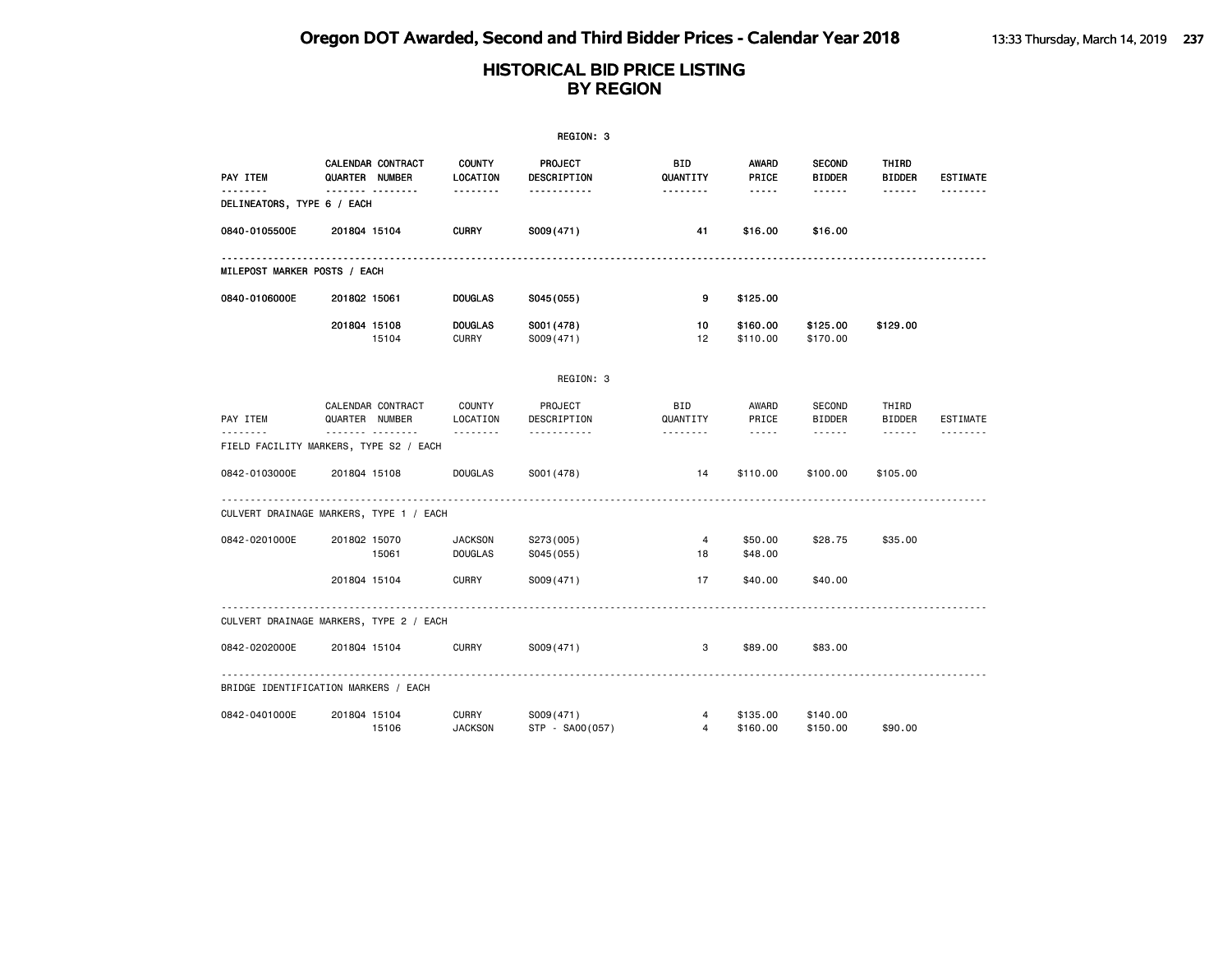|                                          |              |                                            |                           | REGION: 3              |                 |                       |                                |                        |                 |
|------------------------------------------|--------------|--------------------------------------------|---------------------------|------------------------|-----------------|-----------------------|--------------------------------|------------------------|-----------------|
| PAY ITEM                                 |              | <b>CALENDAR CONTRACT</b><br>QUARTER NUMBER | <b>COUNTY</b><br>LOCATION | PROJECT<br>DESCRIPTION | BID<br>QUANTITY | <b>AWARD</b><br>PRICE | <b>SECOND</b><br><b>BIDDER</b> | THIRD<br><b>BIDDER</b> | <b>ESTIMATE</b> |
| MONO-DIR WHITE TYPE 1AR MARKERS / EACH   |              |                                            | .                         |                        |                 | $- - - - -$           |                                | ------                 |                 |
|                                          |              |                                            |                           |                        |                 |                       |                                |                        |                 |
| 0855-0101000E                            | 201801 15038 |                                            | <b>DOUGLAS</b>            | S001 (484)             | 50              | \$21.75               | \$9.00                         | \$6.50                 |                 |
|                                          | 201802 15061 |                                            | <b>DOUGLAS</b>            | S045(055)              | 80              | \$5.00                |                                |                        |                 |
|                                          | 201804 15104 |                                            | <b>CURRY</b>              | S009(471)              | 209             | \$4.85                | \$5.00                         |                        |                 |
| BI-DIR YELLOW TYPE 1AR MARKERS / EACH    |              |                                            |                           |                        |                 |                       |                                |                        |                 |
| 0855-0103000E                            | 201802 15061 |                                            | <b>DOUGLAS</b>            | S045(055)              | 753             | \$5.00                |                                |                        |                 |
|                                          | 201804 15127 |                                            | <b>JACKSON</b>            | S001 (503)             | - 16            | \$7.50                | \$17.00                        | \$8.25                 |                 |
|                                          |              | 15127                                      | <b>JACKSON</b>            | S001 (503)             | 70              | \$7.50                | \$30.00                        | \$8.25                 |                 |
|                                          |              | 15104                                      | <b>CURRY</b>              | S009(471)              | 874             | \$4.85                | \$5.00                         |                        |                 |
| MONO-DIR WHITE TYPE 1AR, RECESSED / EACH |              |                                            |                           |                        |                 |                       |                                |                        |                 |
| 0855-0106000E                            | 201801 15048 |                                            | <b>JOSEPHINE</b>          | NHPP - S001(493)       | 2,400           | \$8.25                | \$9.00                         |                        |                 |
|                                          | 201802 15060 |                                            | <b>JACKSON</b>            | S001 (517)             | 158             | \$22.00               | \$22.00                        | \$22.00                |                 |
|                                          | 201804 15108 |                                            | <b>DOUGLAS</b>            | S001 (478)             | 1,634           | \$8.50                | \$8.50                         | \$9.00                 |                 |
| BI-DIR YELLOW TYPE 1AR, RECESSED / EACH  |              |                                            |                           |                        |                 |                       |                                |                        |                 |
| 0855-0107000E                            | 201801 15048 |                                            | <b>JOSEPHINE</b>          | NHPP - S001 (493)      | 40              | \$8,25                | \$9,00                         |                        |                 |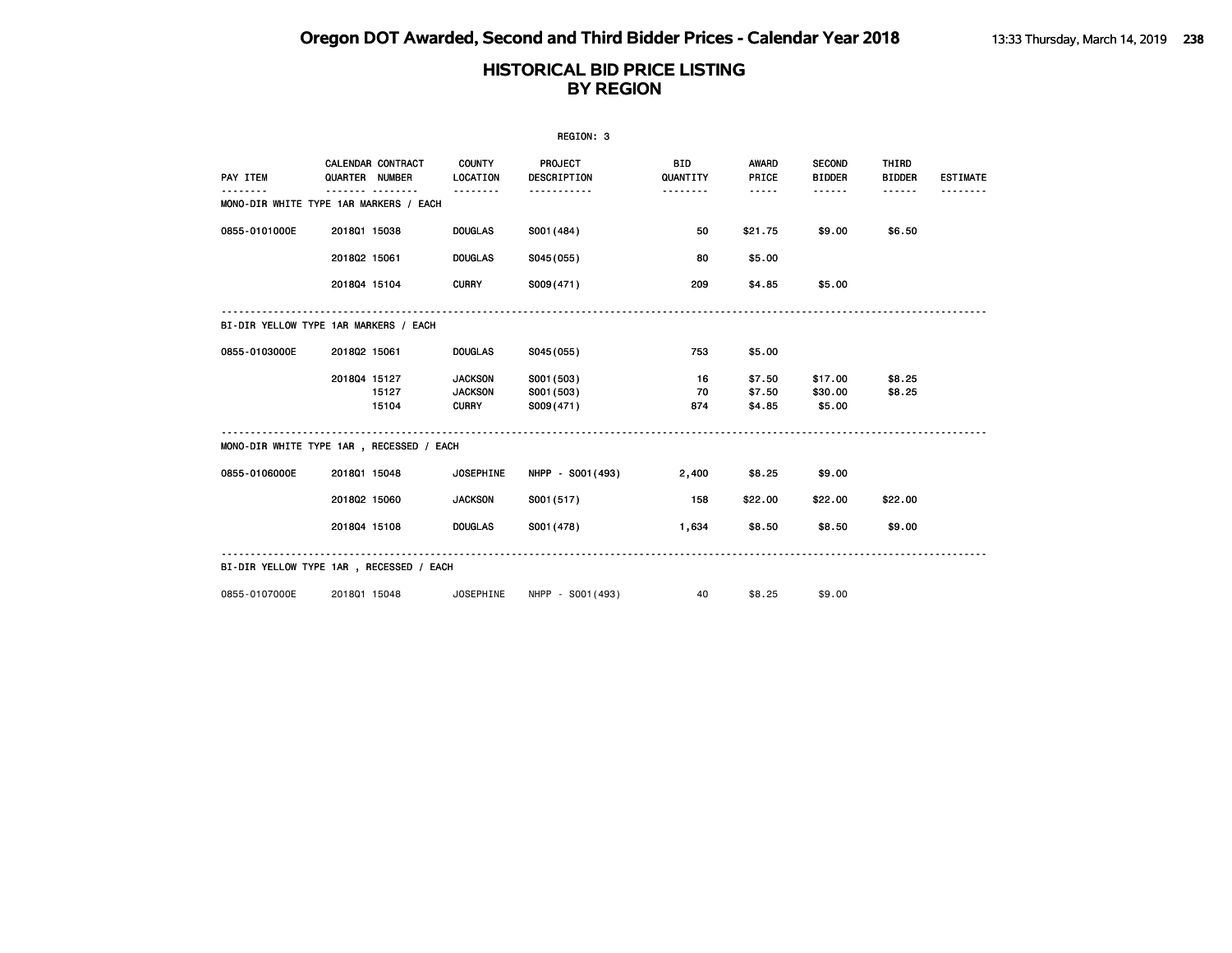|                                                             |              |                                     |                                                      | REGION: 3                                     |                          |                            |                                |                        |                 |
|-------------------------------------------------------------|--------------|-------------------------------------|------------------------------------------------------|-----------------------------------------------|--------------------------|----------------------------|--------------------------------|------------------------|-----------------|
| PAY ITEM                                                    |              | CALENDAR CONTRACT<br>QUARTER NUMBER | <b>COUNTY</b><br>LOCATION                            | PROJECT<br>DESCRIPTION                        | <b>BID</b><br>QUANTITY   | <b>AWARD</b><br>PRICE      | <b>SECOND</b><br><b>BIDDER</b> | THIRD<br><b>BIDDER</b> | <b>ESTIMATE</b> |
| <u>.</u><br>CONTINUOUS RUMBLE STRIPS / MILE                 |              | .                                   | .                                                    | <u>.</u>                                      | <u>.</u>                 | -----                      | ------                         | ------                 | .               |
| 0857-0101000L                                               | 201801 15048 |                                     | <b>JOSEPHINE</b>                                     | NHPP - S001 (493)                             | 26                       | \$900.00                   | \$910.00                       |                        |                 |
|                                                             | 201802 15061 | 15060                               | <b>DOUGLAS</b><br><b>JACKSON</b>                     | S045(055)<br>S001 (517)                       | 0.10<br>0.97             | \$1,700<br>\$5,000         | \$5,000                        | \$5,000                |                 |
|                                                             | 201804 15104 | 15108                               | <b>CURRY</b><br><b>DOUGLAS</b>                       | S009(471)<br>S001 (478)                       | 5.20<br>9.90             | \$1,475<br>\$1,295         | \$1,500<br>\$1,295             | \$1,335                |                 |
| GAP PATTERN RUMBLE STRIPS / MILE                            |              |                                     |                                                      |                                               |                          |                            |                                |                        |                 |
| 0857-0101500L                                               | 201802 15061 |                                     | <b>DOUGLAS</b>                                       | S045(055)                                     | 5                        | \$1,700                    |                                |                        |                 |
|                                                             | 201804 15108 |                                     | <b>DOUGLAS</b>                                       | S001 (478)                                    | 6.80                     | \$1,295                    | \$1,295                        | \$1,335                |                 |
|                                                             |              |                                     |                                                      | REGION: 3                                     |                          |                            |                                |                        |                 |
| PAY ITEM                                                    |              | CALENDAR CONTRACT<br>QUARTER NUMBER | <b>COUNTY</b><br>LOCATION                            | <b>PROJECT</b><br>DESCRIPTION                 | BID<br>QUANTITY          | AWARD<br>PRICE             | <b>SECOND</b><br><b>BIDDER</b> | THIRD<br><b>BIDDER</b> | ESTIMATE        |
| <u>.</u><br>THERMOPLASTIC, EXTRUDED, GROOVED, N-PROF / FOOT |              | <b>.</b>                            | .                                                    | <u>.</u>                                      | .                        | $- - - - -$                | $- - - - - -$                  | $- - - - - -$          | --------        |
| 0865-0116630F                                               | 201802 15060 |                                     | <b>JACKSON</b>                                       | S001(517)                                     | 28,200                   | \$1.27                     | \$1.27                         | \$1.30                 |                 |
| THERMOPLASTIC, SPRAYED, SURFACE, N-PROF / FOOT              |              |                                     |                                                      |                                               |                          |                            |                                |                        |                 |
| 0865-0119600F                                               | 201804 15104 |                                     | <b>CURRY</b>                                         | S009(471)                                     | 110,000                  | \$0.90                     | \$0.81                         |                        |                 |
| PVMNT MARK TAPE, GROOVED, PATT, WET / FOOT                  |              |                                     | <u>.</u>                                             |                                               |                          |                            |                                |                        |                 |
| 0865-0127100F                                               | 201801 15048 |                                     | <b>JOSEPHINE</b>                                     | NHPP - S001 (493)                             | 232,850                  | \$2.26                     | \$2.80                         |                        |                 |
|                                                             | 201804 15108 |                                     | <b>DOUGLAS</b>                                       | S001 (478)                                    | 127,000                  | \$2.72                     | \$2.72                         | \$2.80                 |                 |
| THERMOPL, EXTR OR SPRAY, SURF, N-PROF / FOOT                |              |                                     |                                                      |                                               |                          |                            |                                |                        |                 |
| 0865-0160000F                                               | 201801 15038 | 15037<br>15048                      | <b>DOUGLAS</b><br><b>JACKSON</b><br><b>JOSEPHINE</b> | S001 (484)<br>S001 (491)<br>NHPP - S001 (493) | 4,750<br>7,700<br>23,520 | \$1.85<br>\$2.50<br>\$0.71 | \$1.60<br>\$2.45<br>\$0.90     | \$1.05<br>\$2.45       |                 |
|                                                             | 201802 15070 | 15061                               | <b>JACKSON</b><br><b>DOUGLAS</b>                     | S273(005)<br>S045 (055)                       | 2,500<br>143,300         | \$4.50<br>\$0.83           | \$4.95                         | \$4.50                 |                 |
|                                                             | 201804 15108 | 15127                               | <b>DOUGLAS</b><br><b>JACKSON</b>                     | S001 (478)<br>S001 (503)                      | 500<br>4,200             | \$3.00<br>\$2.00           | \$3.00<br>\$2.20               | \$3.10<br>\$2.15       |                 |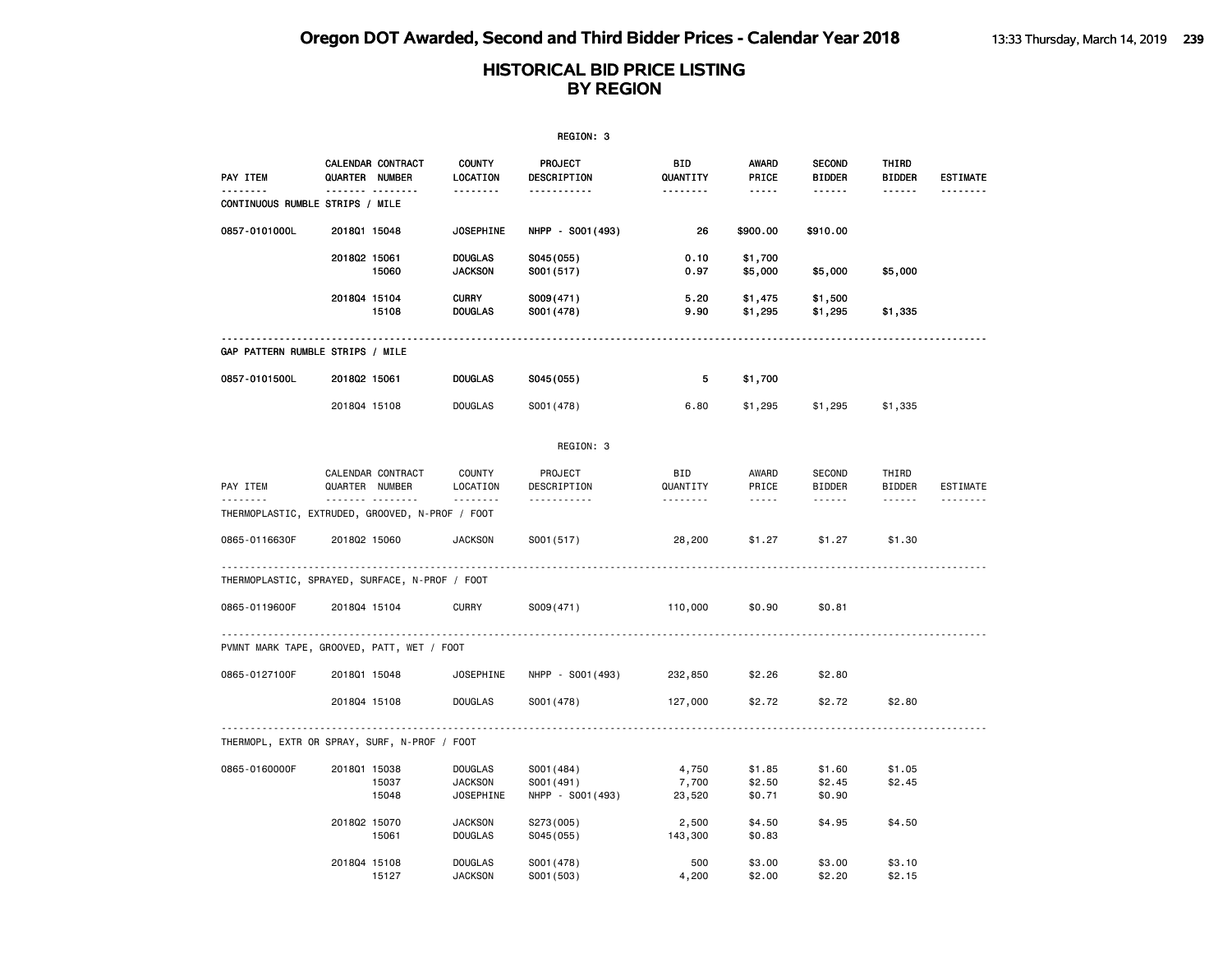|               | 201804 15108                                    | <b>DOUGLAS</b>            | S001 (478)             | 6.80                  | \$1,295                                                                                                       | \$1,295                        | \$1,335                |                 |  |  |  |  |  |
|---------------|-------------------------------------------------|---------------------------|------------------------|-----------------------|---------------------------------------------------------------------------------------------------------------|--------------------------------|------------------------|-----------------|--|--|--|--|--|
| REGION: 3     |                                                 |                           |                        |                       |                                                                                                               |                                |                        |                 |  |  |  |  |  |
| PAY ITEM      | CALENDAR CONTRACT<br>QUARTER NUMBER<br>         | <b>COUNTY</b><br>LOCATION | PROJECT<br>DESCRIPTION | BID<br>QUANTITY       | AWARD<br>PRICE                                                                                                | <b>SECOND</b><br><b>BIDDER</b> | THIRD<br><b>BIDDER</b> | <b>ESTIMATE</b> |  |  |  |  |  |
|               | THERMOPLASTIC, EXTRUDED, GROOVED, N-PROF / FOOT | <u> - - - - - - -</u>     | -----------            | <u> - - - - - - -</u> | $\frac{1}{2} \frac{1}{2} \frac{1}{2} \frac{1}{2} \frac{1}{2} \frac{1}{2} \frac{1}{2} \frac{1}{2} \frac{1}{2}$ | ------                         | $- - - - - -$          |                 |  |  |  |  |  |
| 0865-0116630F | 201802 15060                                    | <b>JACKSON</b>            | S001 (517)             | 28,200                | \$1.27                                                                                                        | \$1.27                         | \$1.30                 |                 |  |  |  |  |  |
|               | THERMOPLASTIC, SPRAYED, SURFACE, N-PROF / FOOT  |                           |                        |                       |                                                                                                               |                                |                        |                 |  |  |  |  |  |
| 0865-0119600F | 201804 15104                                    | <b>CURRY</b>              | S009(471)              | 110,000               | \$0.90                                                                                                        | \$0.81                         |                        |                 |  |  |  |  |  |
|               | PVMNT MARK TAPE, GROOVED, PATT, WET / FOOT      |                           |                        |                       |                                                                                                               |                                |                        |                 |  |  |  |  |  |
| 0865-0127100F | 201801 15048                                    | <b>JOSEPHINE</b>          | NHPP - S001 (493)      | 232,850               | \$2.26                                                                                                        | \$2.80                         |                        |                 |  |  |  |  |  |
|               | 201804 15108                                    | <b>DOUGLAS</b>            | S001 (478)             | 127,000               | \$2.72                                                                                                        | \$2.72                         | \$2.80                 |                 |  |  |  |  |  |
|               | THERMOPL, EXTR OR SPRAY, SURF, N-PROF / FOOT    |                           |                        |                       |                                                                                                               |                                |                        |                 |  |  |  |  |  |
| 0865-0160000F | 201801 15038                                    | <b>DOUGLAS</b>            | S001 (484)             | 4,750                 | \$1.85                                                                                                        | \$1.60                         | \$1.05                 |                 |  |  |  |  |  |
|               | 15037                                           | <b>JACKSON</b>            | S001 (491)             | 7,700                 | \$2.50                                                                                                        | \$2.45                         | \$2.45                 |                 |  |  |  |  |  |
|               | 15048                                           | <b>JOSEPHINE</b>          | NHPP - S001 (493)      | 23,520                | \$0.71                                                                                                        | \$0.90                         |                        |                 |  |  |  |  |  |
|               | 201802 15070                                    | <b>JACKSON</b>            | S273(005)              | 2,500                 | \$4.50                                                                                                        | \$4.95                         | \$4.50                 |                 |  |  |  |  |  |
|               | 15061                                           | <b>DOUGLAS</b>            | S045 (055)             | 143,300               | \$0.83                                                                                                        |                                |                        |                 |  |  |  |  |  |
|               | 2018Q4 15108                                    | <b>DOUGLAS</b>            | S001 (478)             | 500                   | \$3.00                                                                                                        | \$3.00                         | \$3.10                 |                 |  |  |  |  |  |
|               | 15127                                           | <b>JACKSON</b>            | S001 (503)             | 4,200                 | \$2.00                                                                                                        | \$2.20                         | \$2.15                 |                 |  |  |  |  |  |
|               | 15106                                           | <b>JACKSON</b>            | STP - SA00(057)        | 6,300                 | \$1.30                                                                                                        | \$1.25                         | \$2.00                 |                 |  |  |  |  |  |
|               |                                                 |                           | REGION: 3              |                       |                                                                                                               |                                |                        |                 |  |  |  |  |  |
|               | CALENDAR CONTRACT                               | <b>COUNTY</b>             | PROJECT                | BID                   | <b>AWARD</b>                                                                                                  | <b>SECOND</b>                  | THIRD                  |                 |  |  |  |  |  |
| PAY ITEM      | QUARTER NUMBER                                  | LOCATION                  | DESCRIPTION            | QUANTITY              | PRICE                                                                                                         | <b>BIDDER</b>                  | <b>BIDDER</b>          | <b>ESTIMATE</b> |  |  |  |  |  |
| <u>.</u>      | .<br>PLURAL COMPONENT, SPRAYED, SURFACE / FOOT  |                           | <u>.</u>               | <u>.</u>              | $- - - - -$                                                                                                   |                                | $\frac{1}{2}$          | <u>.</u>        |  |  |  |  |  |
| 0866-0113000F | 201801 15037                                    | <b>JACKSON</b>            | S001 (491)             | 19,500                | \$1.10                                                                                                        | \$1.05                         | \$1.05                 |                 |  |  |  |  |  |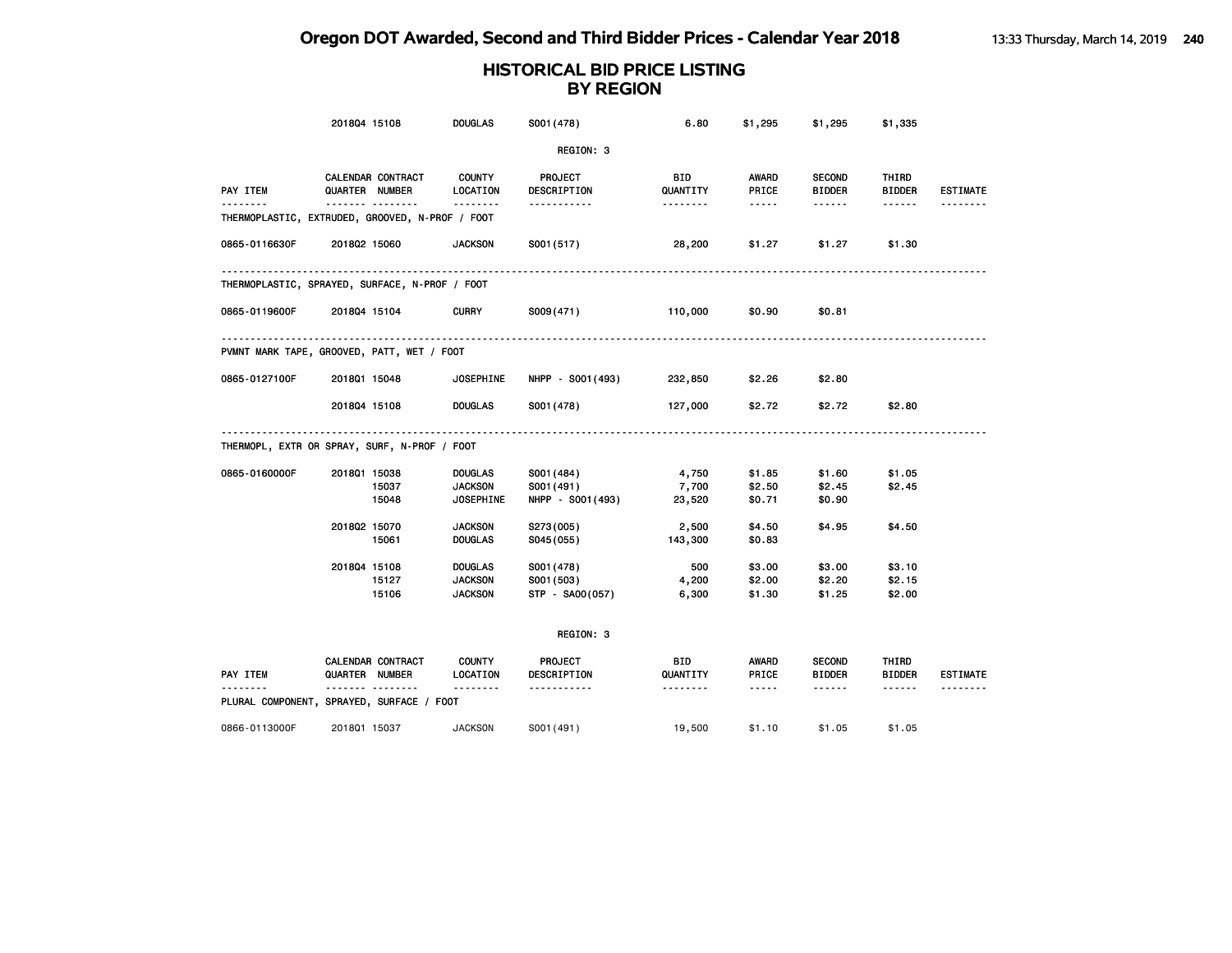|                                |                                          |                                                  | REGION: 3                             |                            |                                                                                                                                                      |                                  |                        |                 |
|--------------------------------|------------------------------------------|--------------------------------------------------|---------------------------------------|----------------------------|------------------------------------------------------------------------------------------------------------------------------------------------------|----------------------------------|------------------------|-----------------|
| PAY ITEM                       | CALENDAR CONTRACT<br>QUARTER NUMBER      | <b>COUNTY</b><br>LOCATION                        | PROJECT<br>DESCRIPTION                | BID<br>QUANTITY            | AWARD<br>PRICE                                                                                                                                       | <b>SECOND</b><br><b>BIDDER</b>   | THIRD<br><b>BIDDER</b> | <b>ESTIMATE</b> |
| <u>.</u>                       | .<br>PVMT LEGEND, TYPE B: ARROWS / EACH  | <u> - - - - - - -</u>                            | -----------                           | <u> - - - - - - -</u>      | $\frac{1}{2} \left( \frac{1}{2} \right) \left( \frac{1}{2} \right) \left( \frac{1}{2} \right) \left( \frac{1}{2} \right) \left( \frac{1}{2} \right)$ | $- - - - - -$                    | ------                 | <u>.</u>        |
| 0867-0103000E                  | 201802 15061                             | <b>DOUGLAS</b>                                   | S045 (055)                            | 31                         | \$300.00                                                                                                                                             |                                  |                        |                 |
|                                | PVMT LEGEND, TYPE B-HS: ARROWS / EACH    |                                                  |                                       |                            |                                                                                                                                                      |                                  |                        |                 |
| 0867-0103100E                  | 201801 15048                             | <b>JOSEPHINE</b>                                 | NHPP - S001 (493)                     | 5                          | \$245.00                                                                                                                                             | \$250.00                         |                        |                 |
|                                | 201802 15061                             | <b>DOUGLAS</b>                                   | S045 (055)                            | $\overline{7}$             | \$625.00                                                                                                                                             |                                  |                        |                 |
|                                | 201804 15108<br>15127<br>15104           | <b>DOUGLAS</b><br><b>JACKSON</b><br><b>CURRY</b> | S001 (478)<br>S001 (503)<br>S009(471) | 6<br>10<br>25              | \$325.00<br>\$300.00<br>\$268.00                                                                                                                     | \$325.00<br>\$333.00<br>\$300.00 | \$335.00<br>\$330.00   |                 |
|                                | PVMT LEGEND, TYPE A: R/R XING / EACH     |                                                  |                                       |                            |                                                                                                                                                      |                                  |                        |                 |
| 0867-0118000E                  | 201802 15061                             | <b>DOUGLAS</b>                                   | S045 (055)                            | <b>Example 1</b> Section 1 | \$1,200                                                                                                                                              |                                  |                        |                 |
|                                | PVMT LEGEND, TYPE B-HS: BIKE LANE / EACH |                                                  |                                       |                            |                                                                                                                                                      |                                  |                        |                 |
| 0867-0131000E 2018Q2 15061     |                                          | <b>DOUGLAS</b>                                   | S045(055)                             | 27                         | \$270.00                                                                                                                                             |                                  |                        |                 |
| PAVEMENT BAR, TYPE B / SQFT    |                                          |                                                  |                                       |                            |                                                                                                                                                      |                                  |                        |                 |
| 0867-0145000J                  | 201802 15061                             | <b>DOUGLAS</b>                                   | S045(055)                             | 1,060                      | \$9.50                                                                                                                                               |                                  |                        |                 |
| PAVEMENT BAR, TYPE B-HS / SQFT |                                          | .                                                |                                       |                            |                                                                                                                                                      |                                  |                        |                 |
| 0867-0145100J                  | 201801 15048                             | <b>JOSEPHINE</b>                                 | NHPP - S001 (493)                     | 1,950                      | \$7.45                                                                                                                                               | \$9.00                           |                        |                 |
|                                | 201802 15061                             | <b>DOUGLAS</b>                                   | S045 (055)                            | 1,242                      | \$9.50                                                                                                                                               |                                  |                        |                 |
|                                | 201804 15104<br>15127                    | <b>CURRY</b><br><b>JACKSON</b>                   | S009(471)<br>S001 (503)               | 198<br>432                 | \$8.50<br>\$11.00                                                                                                                                    | \$8.50<br>\$12.00                | \$11,60                |                 |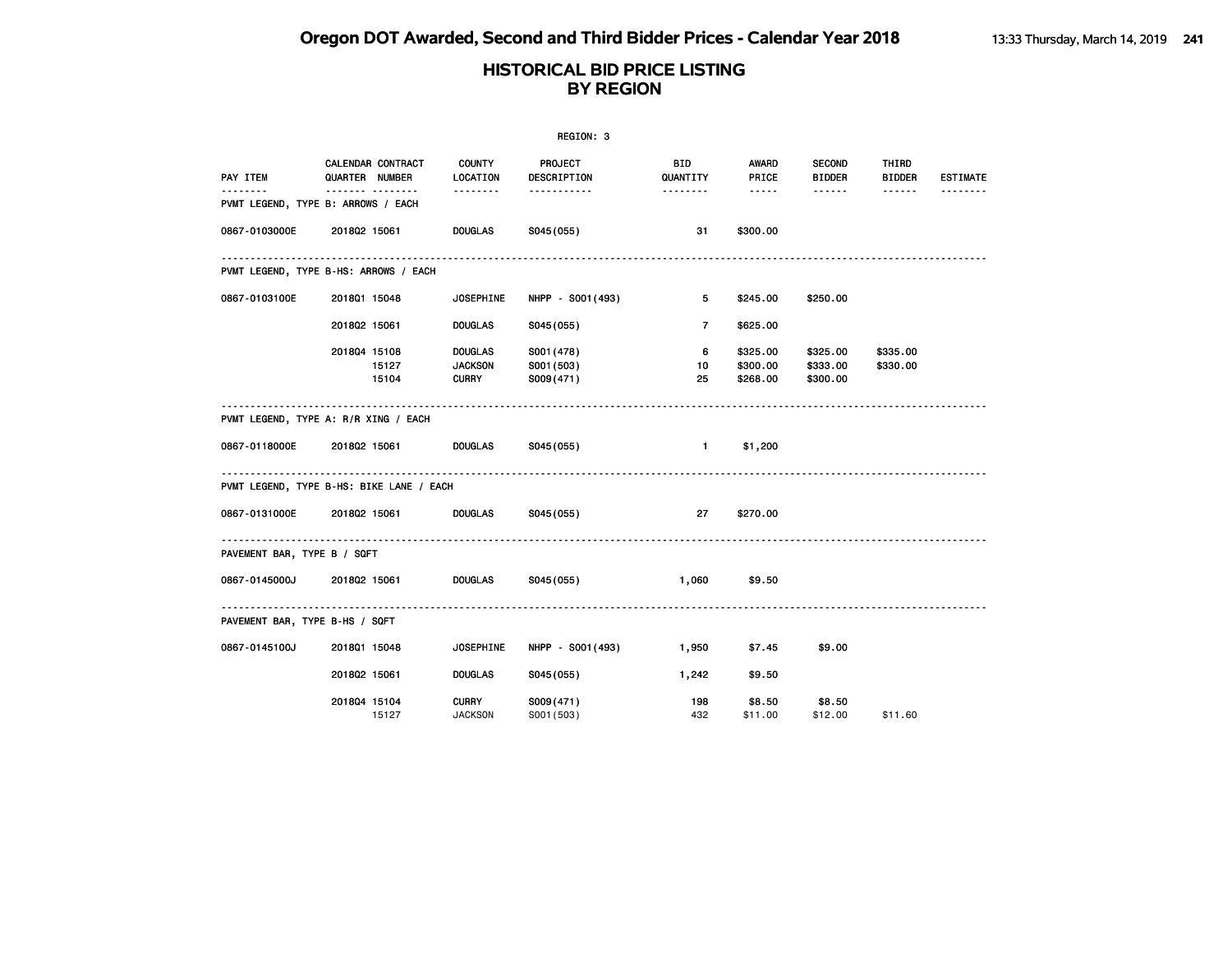|                                   |                                                            |                                                  | REGION: 3                             |                             |                                                 |                                          |                                  |                                    |
|-----------------------------------|------------------------------------------------------------|--------------------------------------------------|---------------------------------------|-----------------------------|-------------------------------------------------|------------------------------------------|----------------------------------|------------------------------------|
| PAY ITEM                          | CALENDAR CONTRACT<br>QUARTER NUMBER<br>---------           | <b>COUNTY</b><br>LOCATION<br>.                   | PROJECT<br>DESCRIPTION<br><u>.</u>    | <b>BID</b><br>QUANTITY<br>. | AWARD<br>PRICE<br>$- - - - -$                   | <b>SECOND</b><br><b>BIDDER</b><br>------ | THIRD<br><b>BIDDER</b><br>------ | <b>ESTIMATE</b><br>- - - - - - - - |
|                                   | CROSSWALK CLOSURE BARRICADES / EACH                        |                                                  |                                       |                             |                                                 |                                          |                                  |                                    |
| 0902-0100000E                     | 201802 15061                                               | <b>DOUGLAS</b>                                   | S045(055)                             | 8                           | \$700.00                                        |                                          |                                  |                                    |
|                                   | 201804 15127                                               | <b>JACKSON</b>                                   | S001 (503)                            | $\overline{2}$              | \$625.00                                        | \$700.00                                 | \$55.00                          |                                    |
|                                   |                                                            |                                                  | REGION: 3                             |                             |                                                 |                                          |                                  |                                    |
| PAY ITEM<br>WOOD SIGN POSTS / FBM | CALENDAR CONTRACT<br>QUARTER NUMBER<br><u>--- --------</u> | <b>COUNTY</b><br>LOCATION                        | PROJECT<br>DESCRIPTION                | <b>BID</b><br>QUANTITY<br>. | <b>AWARD</b><br>PRICE<br>$\cdots \cdots \cdots$ | <b>SECOND</b><br><b>BIDDER</b><br>------ | THIRD<br><b>BIDDER</b><br>------ | <b>ESTIMATE</b>                    |
| 0910-0100000K                     | 201802 15061                                               | <b>DOUGLAS</b>                                   | S045(055)                             | 8,021                       | \$10.00                                         |                                          |                                  |                                    |
|                                   | 201804 15127<br>15108<br>15104                             | <b>JACKSON</b><br><b>DOUGLAS</b><br><b>CURRY</b> | S001 (503)<br>S001 (478)<br>S009(471) | 684<br>2,404<br>2,712       | \$8.00<br>\$6.50<br>\$8.00                      | \$9.00<br>\$8.00<br>\$6.50               | \$8.90<br>\$8.25                 |                                    |
|                                   |                                                            |                                                  | REGION: 3                             |                             |                                                 |                                          |                                  |                                    |
| PAY ITEM                          | CALENDAR CONTRACT<br>QUARTER NUMBER                        | COUNTY<br>LOCATION                               | PROJECT<br>DESCRIPTION                | BID<br>QUANTITY             | AWARD<br>PRICE                                  | SECOND<br><b>BIDDER</b>                  | THIRD<br><b>BIDDER</b>           | ESTIMATE                           |
| SIGN SUPPORT FOOTINGS / CUYD      | .                                                          | .                                                | .                                     | .                           | -----                                           | ------                                   | ------                           |                                    |
| 0920-0100000A                     | 201802 15061                                               | <b>DOUGLAS</b>                                   | SO45(055)                             | 1.50                        | \$2,800                                         |                                          |                                  |                                    |
|                                   | 201804 15108<br>15127<br>15104                             | <b>DOUGLAS</b><br><b>JACKSON</b><br><b>CURRY</b> | S001 (478)<br>S001 (503)<br>S009(471) | 0.90<br>2.50<br>4.20        | \$3,133<br>\$1,240<br>\$1,488                   | \$1,944<br>\$1,400<br>\$2,024            | \$2,000<br>\$2,529               |                                    |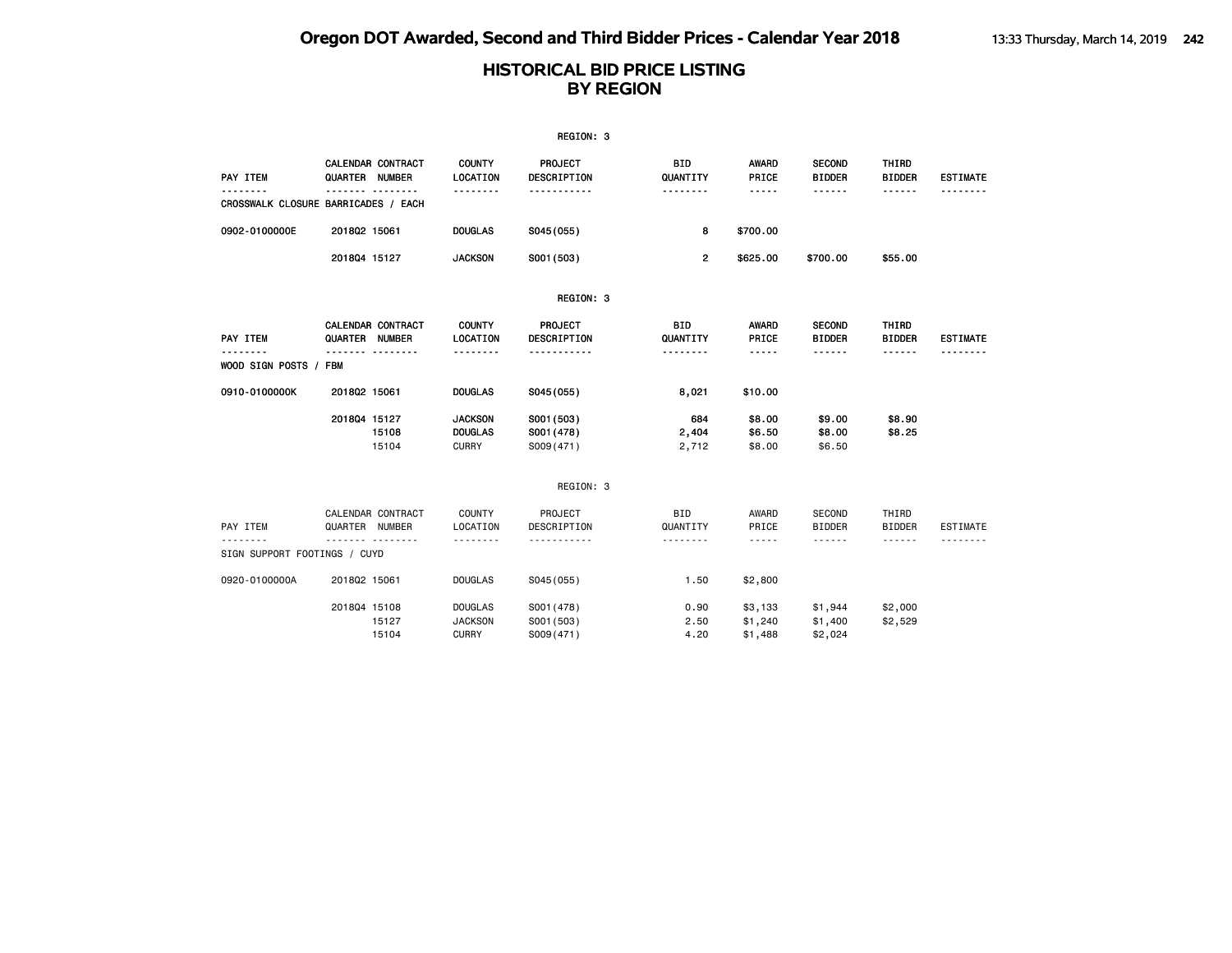|                              |                                               |                                                  | REGION: 3                             |                          |                             |                                |                        |                 |
|------------------------------|-----------------------------------------------|--------------------------------------------------|---------------------------------------|--------------------------|-----------------------------|--------------------------------|------------------------|-----------------|
| PAY ITEM                     | <b>CALENDAR CONTRACT</b><br>QUARTER NUMBER    | <b>COUNTY</b><br>LOCATION                        | PROJECT<br>DESCRIPTION                | <b>BID</b><br>QUANTITY   | <b>AWARD</b><br>PRICE       | <b>SECOND</b><br><b>BIDDER</b> | THIRD<br><b>BIDDER</b> | <b>ESTIMATE</b> |
| .<br>SIGNAL POLE MOUNTS / LB | -------- --------                             | .                                                |                                       | .                        | $\cdots$                    | .                              |                        |                 |
| 0930-0107000A                | 201802 15061                                  | <b>DOUGLAS</b>                                   | S045 (055)                            | 876.40                   | \$17.12                     |                                |                        |                 |
| SECONDARY SIGN MOUNTS / LB   |                                               |                                                  |                                       |                          |                             |                                |                        |                 |
| 0930-0110000A                | 201802 15061                                  | <b>DOUGLAS</b>                                   | S045(055)                             | 360.50                   | \$9.99                      |                                |                        |                 |
|                              | 201804 15127<br>15104                         | <b>JACKSON</b><br><b>CURRY</b>                   | S001 (503)<br>S009(471)               | 99.50<br>248.40          | \$9.65<br>\$18.12           | \$10.05<br>\$16.10             | \$11.56                |                 |
|                              | TRIANG BASE BRKWY SIGN SUPP / LB              |                                                  |                                       |                          |                             |                                |                        |                 |
| 0930-0112000A                | 201802 15061                                  | <b>DOUGLAS</b>                                   | S045(055)                             | 411.90                   | \$9.23                      |                                |                        |                 |
|                              | 201804 15108<br>15104<br>15127                | <b>DOUGLAS</b><br><b>CURRY</b><br><b>JACKSON</b> | S001 (478)<br>S009(471)<br>S001 (503) | 340.20<br>1,138<br>1,273 | \$10.44<br>\$9.87<br>\$6.29 | \$10.80<br>\$12.30<br>\$6.29   | \$11.17<br>\$8.63      |                 |
|                              | PERF STEEL SQR TUBE SLIP BASE SIGN SUPP / LB  |                                                  |                                       |                          |                             |                                |                        |                 |
|                              | 0930-0114000A 2018Q2 15061 DOUGLAS            |                                                  | S045(055)                             | 136.70                   | \$6.58                      |                                |                        |                 |
|                              | PERF STEEL SQR TUBE ANCHOR SIGN SUPPORTS / LB |                                                  |                                       |                          |                             |                                |                        |                 |
| 0930-0117000A                | 201802 15061                                  | <b>DOUGLAS</b>                                   | S045 (055)                            | 284.80                   | \$5.62                      |                                |                        |                 |
|                              | 201804 15127<br>15108                         | <b>JACKSON</b><br><b>DOUGLAS</b>                 | S001 (503)<br>S001 (478)              | 226.80<br>1,000          | \$4.19<br>\$14.30           | \$4.41<br>\$7.64               | \$5.34<br>\$8.00       |                 |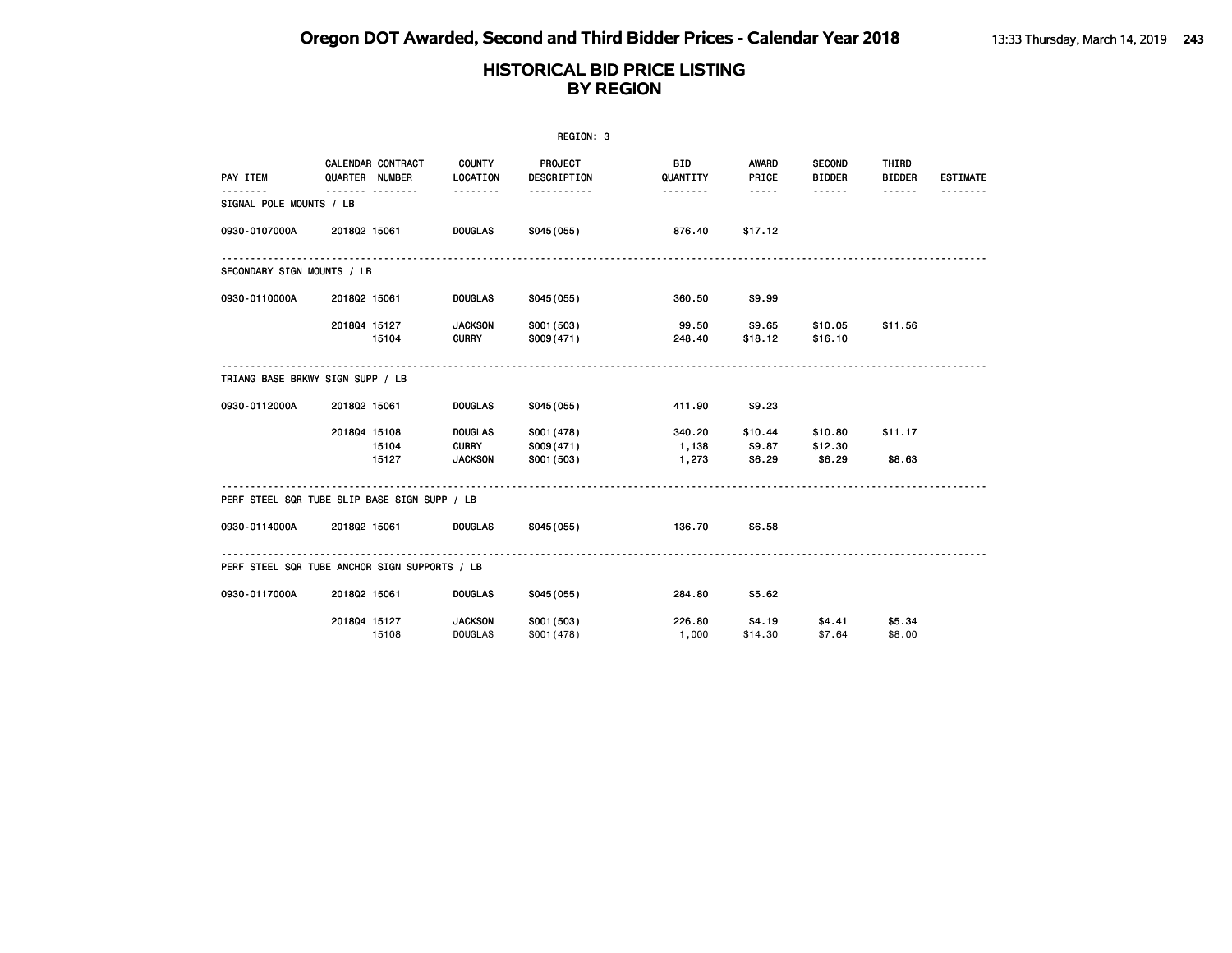|                                                 |              |                                                 |                                                  | REGION: 3                             |                             |                                                                                                                                                      |                                          |                                                                                                                                                                                                                                                                                                                                                                                                                                                                            |                 |
|-------------------------------------------------|--------------|-------------------------------------------------|--------------------------------------------------|---------------------------------------|-----------------------------|------------------------------------------------------------------------------------------------------------------------------------------------------|------------------------------------------|----------------------------------------------------------------------------------------------------------------------------------------------------------------------------------------------------------------------------------------------------------------------------------------------------------------------------------------------------------------------------------------------------------------------------------------------------------------------------|-----------------|
| PAY ITEM                                        |              | CALENDAR CONTRACT<br>QUARTER NUMBER<br><u> </u> | <b>COUNTY</b><br>LOCATION<br><u>.</u>            | PROJECT<br>DESCRIPTION<br>.           | BID<br>QUANTITY<br><u>.</u> | <b>AWARD</b><br>PRICE<br>-----                                                                                                                       | <b>SECOND</b><br><b>BIDDER</b><br>------ | THIRD<br><b>BIDDER</b><br>------                                                                                                                                                                                                                                                                                                                                                                                                                                           | <b>ESTIMATE</b> |
| SIGNS, STANDARD SHEETING, EXTRUDED AL / SQFT    |              |                                                 |                                                  |                                       |                             |                                                                                                                                                      |                                          |                                                                                                                                                                                                                                                                                                                                                                                                                                                                            |                 |
| 0940-0201000J                                   | 201802 15061 |                                                 | <b>DOUGLAS</b>                                   | S045 (055)                            | 498.50                      | \$33.50                                                                                                                                              |                                          |                                                                                                                                                                                                                                                                                                                                                                                                                                                                            |                 |
|                                                 | 201804 15127 | 15108<br>15104                                  | <b>JACKSON</b><br><b>DOUGLAS</b><br><b>CURRY</b> | S001 (503)<br>S001 (478)<br>S009(471) | 90.80<br>107.30<br>137.60   | \$28.00<br>\$27.50<br>\$31.00                                                                                                                        | \$31.00<br>\$34.00<br>\$25.50            | \$32.00<br>\$35.00                                                                                                                                                                                                                                                                                                                                                                                                                                                         |                 |
| SIGNS, STANDARD SHEETING, SHEET ALUMINUM / SQFT |              |                                                 |                                                  |                                       |                             |                                                                                                                                                      |                                          |                                                                                                                                                                                                                                                                                                                                                                                                                                                                            |                 |
| 0940-0202000J                                   | 201802 15061 |                                                 | <b>DOUGLAS</b>                                   | S045(055)                             | 1,388                       | \$21.00                                                                                                                                              |                                          |                                                                                                                                                                                                                                                                                                                                                                                                                                                                            |                 |
|                                                 | 201804 15127 | 15104<br>15108                                  | <b>JACKSON</b><br><b>CURRY</b><br><b>DOUGLAS</b> | S001 (503)<br>S009(471)<br>S001 (478) | 100.60<br>476.90<br>741     | \$16.00<br>\$17.00<br>\$12.50                                                                                                                        | \$16.00<br>\$14.00<br>\$19.00            | \$19.00<br>\$20.00                                                                                                                                                                                                                                                                                                                                                                                                                                                         |                 |
| SIGNS, STANDARD SHEETING, PLYWOOD / SQFT        |              |                                                 |                                                  |                                       |                             |                                                                                                                                                      |                                          |                                                                                                                                                                                                                                                                                                                                                                                                                                                                            |                 |
| 0940-0203000J                                   | 201802 15061 |                                                 | <b>DOUGLAS</b>                                   | S045(055)                             | 597.10                      | \$22.00                                                                                                                                              |                                          |                                                                                                                                                                                                                                                                                                                                                                                                                                                                            |                 |
|                                                 | 201804 15127 |                                                 | <b>JACKSON</b>                                   | S001 (503)                            | 27.50                       | \$17.50                                                                                                                                              | \$19.00                                  | \$22.50                                                                                                                                                                                                                                                                                                                                                                                                                                                                    |                 |
| SIGNS, TYPE IX SHEETING, SHEET ALUMINUM / SQFT  |              |                                                 |                                                  |                                       |                             |                                                                                                                                                      |                                          |                                                                                                                                                                                                                                                                                                                                                                                                                                                                            |                 |
| 0940-0205000J                                   | 201802 15061 |                                                 | <b>DOUGLAS</b>                                   | S045(055)                             | 106.10                      | \$30.00                                                                                                                                              |                                          |                                                                                                                                                                                                                                                                                                                                                                                                                                                                            |                 |
|                                                 | 201804 15127 |                                                 | <b>JACKSON</b>                                   | S001 (503)                            | 74.30                       | \$18.50                                                                                                                                              | \$20.50                                  | \$23.00                                                                                                                                                                                                                                                                                                                                                                                                                                                                    |                 |
| SIGNS, TYPE IX SHEETING, PLYWOOD / SQFT         |              |                                                 |                                                  |                                       |                             |                                                                                                                                                      |                                          |                                                                                                                                                                                                                                                                                                                                                                                                                                                                            |                 |
| 0940-0206000J                                   | 201804 15104 |                                                 | <b>CURRY</b>                                     | S009(471)                             | 242                         | \$22.50                                                                                                                                              | \$19.00                                  |                                                                                                                                                                                                                                                                                                                                                                                                                                                                            |                 |
|                                                 |              |                                                 |                                                  | REGION: 3                             |                             |                                                                                                                                                      |                                          |                                                                                                                                                                                                                                                                                                                                                                                                                                                                            |                 |
| PAY ITEM                                        |              | CALENDAR CONTRACT<br>QUARTER NUMBER             | COUNTY<br>LOCATION                               | PROJECT<br>DESCRIPTION                | BID<br>QUANTITY             | AWARD<br>PRICE                                                                                                                                       | SECOND<br><b>BIDDER</b>                  | THIRD<br><b>BIDDER</b>                                                                                                                                                                                                                                                                                                                                                                                                                                                     | ESTIMATE        |
| 42 IN DIA SIGNAL SUPP DRILLED SHAFT / FOOT      |              | <b>.</b>                                        | <u>.</u>                                         | .                                     | .                           | $\frac{1}{2} \left( \frac{1}{2} \right) \left( \frac{1}{2} \right) \left( \frac{1}{2} \right) \left( \frac{1}{2} \right) \left( \frac{1}{2} \right)$ | ------                                   | $\frac{1}{2} \left( \frac{1}{2} \right) \left( \frac{1}{2} \right) \left( \frac{1}{2} \right) \left( \frac{1}{2} \right) \left( \frac{1}{2} \right) \left( \frac{1}{2} \right) \left( \frac{1}{2} \right) \left( \frac{1}{2} \right) \left( \frac{1}{2} \right) \left( \frac{1}{2} \right) \left( \frac{1}{2} \right) \left( \frac{1}{2} \right) \left( \frac{1}{2} \right) \left( \frac{1}{2} \right) \left( \frac{1}{2} \right) \left( \frac{1}{2} \right) \left( \frac$ | .               |
| 0963-0102000F                                   | 201802 15061 |                                                 | <b>DOUGLAS</b>                                   | S045 (055)                            | 68                          | \$415.00                                                                                                                                             |                                          |                                                                                                                                                                                                                                                                                                                                                                                                                                                                            |                 |
|                                                 | 201804 15127 |                                                 | <b>JACKSON</b>                                   | S001 (503)                            | 31.50                       | \$725                                                                                                                                                | \$1,000                                  | \$789                                                                                                                                                                                                                                                                                                                                                                                                                                                                      |                 |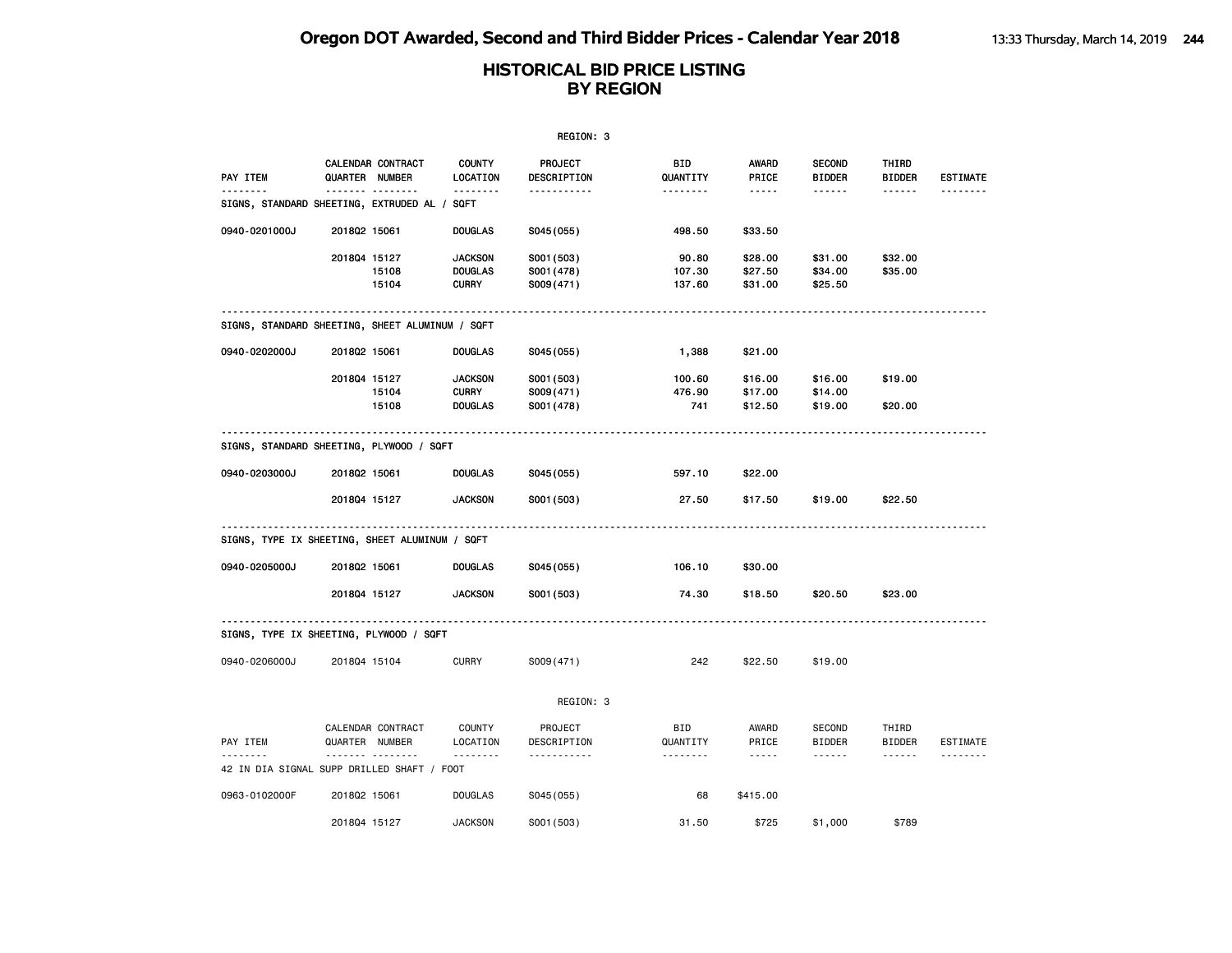|                                     |                                          |                           | REGION: 3              |                 |                        |                                |                        |                 |
|-------------------------------------|------------------------------------------|---------------------------|------------------------|-----------------|------------------------|--------------------------------|------------------------|-----------------|
| PAY ITEM                            | CALENDAR CONTRACT<br>QUARTER NUMBER      | <b>COUNTY</b><br>LOCATION | PROJECT<br>DESCRIPTION | BID<br>QUANTITY | AWARD<br>PRICE         | <b>SECOND</b><br><b>BIDDER</b> | THIRD<br><b>BIDDER</b> | <b>ESTIMATE</b> |
| <u>.</u><br>POLE FOUNDATIONS / EACH | <b>.</b>                                 | --------                  | -----------            | --------        | $\cdots \cdots \cdots$ | ------                         | ------                 |                 |
| 0970-0100000A                       | 201802 15061                             | <b>DOUGLAS</b>            | S045(055)              | 43              | \$2,535                |                                |                        |                 |
|                                     | SWITCHING, CONDUIT, AND WIRING / FOOT    |                           |                        |                 |                        |                                |                        |                 |
| 0970-0105000A                       | 201802 15061                             | <b>DOUGLAS</b>            | S045(055)              | 3,700           | \$35.68                |                                |                        |                 |
|                                     | 201804 15127                             | <b>JACKSON</b>            | S001 (503)             | 480             | \$33.33                | \$36.67                        | \$40.09                |                 |
|                                     |                                          |                           | REGION: 3              |                 |                        |                                |                        |                 |
| PAY ITEM                            | CALENDAR CONTRACT<br>QUARTER NUMBER      | COUNTY<br>LOCATION        | PROJECT<br>DESCRIPTION | BID<br>QUANTITY | AWARD<br>PRICE         | SECOND<br><b>BIDDER</b>        | THIRD<br>BIDDER        | <b>ESTIMATE</b> |
| --------                            | .<br>TRAFFIC SIGNAL INSTALLATION, / EACH |                           | -----------            | .               | $- - - - -$            | .                              | ------                 | --------        |
| 0990-0101000A                       | 201802 15061                             | DOUGLAS                   | S045 (055)             | $\mathbf{1}$    | \$280,000              |                                |                        |                 |
|                                     | TRAFFIC SIGNAL MODIFICATION, ____ / EACH |                           |                        |                 |                        |                                |                        |                 |
| 0990-0102000A                       | 201802 15061                             | <b>DOUGLAS</b>            | S045 (055)             | $\mathbf{1}$    | \$7,300                |                                |                        |                 |
|                                     | 15061                                    | <b>DOUGLAS</b>            | SO45(055)              | $\mathbf{1}$    | \$12,000               |                                |                        |                 |
|                                     | 15061                                    | <b>DOUGLAS</b>            | S045 (055)             | $\mathbf{1}$    | \$32,000               |                                |                        |                 |
|                                     | 201804 15127                             | <b>JACKSON</b>            | S001 (503)             | $\mathbf{1}$    | \$55,000               | \$59,800                       | \$60,936               |                 |
|                                     | DETECTOR INSTALLATION, / EACH            |                           |                        |                 |                        |                                |                        |                 |
| 0990-0103000A                       | 201802 15061                             | <b>DOUGLAS</b>            | S045 (055)             | $\mathbf{1}$    | \$22,000               |                                |                        |                 |
|                                     | 15061                                    | <b>DOUGLAS</b>            | S045 (055)             | 1               | \$22,000               |                                |                        |                 |
|                                     | 15061                                    | <b>DOUGLAS</b>            | S045 (055)             | 1               | \$4,800                |                                |                        |                 |
|                                     | 201804 15127                             | <b>JACKSON</b>            | S001 (503)             | $\mathbf{1}$    | \$7,000                | \$7,500                        | \$17,901               |                 |
|                                     | FLASHING BEACON INSTALLATION, 7 ACH      |                           |                        |                 |                        |                                |                        |                 |
| 0990-0106000A                       | 201802 15061                             | <b>DOUGLAS</b>            | S045 (055)             | $\mathbf{1}$    | \$30,500               |                                |                        |                 |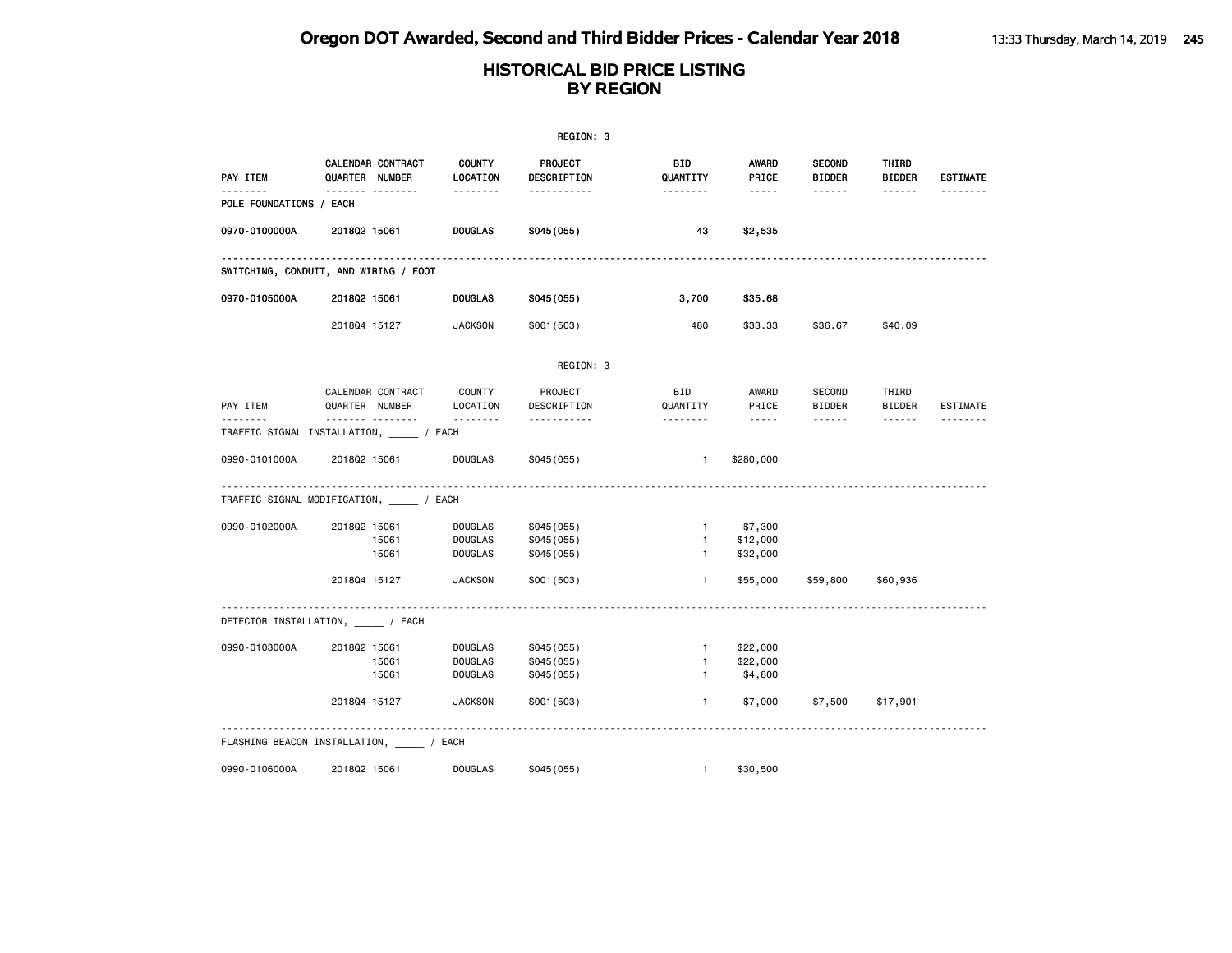#### **HISTORICAL BID PRICE LISTING BY REGION**

|                               |                                          |                                                    | REGION: 3                            |                        |                                                                                                                                                                        |                                |                                                                                                                                                                                                                                                                                                                                                                                                                                                                                               |                      |
|-------------------------------|------------------------------------------|----------------------------------------------------|--------------------------------------|------------------------|------------------------------------------------------------------------------------------------------------------------------------------------------------------------|--------------------------------|-----------------------------------------------------------------------------------------------------------------------------------------------------------------------------------------------------------------------------------------------------------------------------------------------------------------------------------------------------------------------------------------------------------------------------------------------------------------------------------------------|----------------------|
| PAY ITEM                      | CALENDAR CONTRACT<br>QUARTER NUMBER      | <b>COUNTY</b><br>LOCATION                          | PROJECT<br>DESCRIPTION               | <b>BID</b><br>QUANTITY | <b>AWARD</b><br>PRICE                                                                                                                                                  | <b>SECOND</b><br><b>BIDDER</b> | THIRD<br><b>BIDDER</b>                                                                                                                                                                                                                                                                                                                                                                                                                                                                        | <b>ESTIMATE</b>      |
| .<br>TEMPORARY SEEDING / ACRE |                                          | .                                                  | -----------                          | <u> - - - - - - -</u>  | $\cdots \cdots$                                                                                                                                                        | ------                         | $- - - - - -$                                                                                                                                                                                                                                                                                                                                                                                                                                                                                 | .                    |
| 1030-0103000R                 | 201802 15070                             | <b>JACKSON</b>                                     | S273(005)                            | 5.20                   | \$4,515                                                                                                                                                                | \$2,365                        | \$4,500                                                                                                                                                                                                                                                                                                                                                                                                                                                                                       |                      |
| TEMP SEEDING, MIX NO 1 / ACRE |                                          |                                                    |                                      |                        |                                                                                                                                                                        |                                |                                                                                                                                                                                                                                                                                                                                                                                                                                                                                               |                      |
| 1030-0104000R                 | 201804 15108                             | <b>DOUGLAS</b>                                     | S001 (478)                           | 6.70                   | \$2,300                                                                                                                                                                | \$2,000                        | \$2,100                                                                                                                                                                                                                                                                                                                                                                                                                                                                                       |                      |
| PERMANENT SEEDING / ACRE      |                                          |                                                    |                                      |                        |                                                                                                                                                                        |                                |                                                                                                                                                                                                                                                                                                                                                                                                                                                                                               |                      |
| 1030-0108000R                 | 201801 15038                             | <b>DOUGLAS</b>                                     | S001 (484)                           | 0.25                   | \$10,000                                                                                                                                                               | \$8,000                        | \$7,200                                                                                                                                                                                                                                                                                                                                                                                                                                                                                       |                      |
|                               | 201802 15061<br>15060<br>15070           | <b>DOUGLAS</b><br><b>JACKSON</b><br><b>JACKSON</b> | S045(055)<br>S001 (517)<br>S273(005) | 0.50<br>3<br>5.20      | \$8,000<br>\$2,675<br>\$4,515                                                                                                                                          | \$2,675<br>\$4,730             | \$2,675<br>\$4,500                                                                                                                                                                                                                                                                                                                                                                                                                                                                            |                      |
|                               | 201804 15104<br>15127                    | <b>CURRY</b><br><b>JACKSON</b>                     | S009(471)<br>S001 (503)              | 0.25<br>0.50           | \$15,000<br>\$4,600                                                                                                                                                    | \$15,000<br>\$5,000            | \$5,800                                                                                                                                                                                                                                                                                                                                                                                                                                                                                       |                      |
| PERM SEEDING, MIX NO 1 / ACRE |                                          |                                                    |                                      |                        |                                                                                                                                                                        |                                |                                                                                                                                                                                                                                                                                                                                                                                                                                                                                               |                      |
| 1030-0109000R                 | 201804 15108                             | <b>DOUGLAS</b>                                     | S001 (478)                           | 6.70                   | \$5,000                                                                                                                                                                | \$5,775                        | \$6,000                                                                                                                                                                                                                                                                                                                                                                                                                                                                                       |                      |
| PERM SEEDING, MIX NO 2 / ACRE |                                          |                                                    |                                      |                        |                                                                                                                                                                        |                                |                                                                                                                                                                                                                                                                                                                                                                                                                                                                                               |                      |
| 1030-0110000R                 | 201804 15108                             | <b>DOUGLAS</b>                                     | S001 (478)                           | 41.60                  | \$4,975                                                                                                                                                                | \$5,775                        | \$6,000                                                                                                                                                                                                                                                                                                                                                                                                                                                                                       |                      |
|                               |                                          |                                                    | REGION: 3                            |                        |                                                                                                                                                                        |                                |                                                                                                                                                                                                                                                                                                                                                                                                                                                                                               |                      |
| PAY ITEM<br>.                 | CALENDAR CONTRACT<br>QUARTER NUMBER<br>. | COUNTY<br>LOCATION<br>.                            | PROJECT<br>DESCRIPTION<br><u>.</u>   | BID<br>QUANTITY<br>.   | AWARD<br>PRICE<br>$\frac{1}{2} \left( \frac{1}{2} \right) \left( \frac{1}{2} \right) \left( \frac{1}{2} \right) \left( \frac{1}{2} \right) \left( \frac{1}{2} \right)$ | SECOND<br><b>BIDDER</b>        | THIRD<br>BIDDER<br>$\frac{1}{2} \left( \frac{1}{2} \right) \left( \frac{1}{2} \right) \left( \frac{1}{2} \right) \left( \frac{1}{2} \right) \left( \frac{1}{2} \right) \left( \frac{1}{2} \right) \left( \frac{1}{2} \right) \left( \frac{1}{2} \right) \left( \frac{1}{2} \right) \left( \frac{1}{2} \right) \left( \frac{1}{2} \right) \left( \frac{1}{2} \right) \left( \frac{1}{2} \right) \left( \frac{1}{2} \right) \left( \frac{1}{2} \right) \left( \frac{1}{2} \right) \left( \frac$ | ESTIMATE<br><u>.</u> |
| TOPSOIL / CUYD                |                                          |                                                    |                                      |                        |                                                                                                                                                                        |                                |                                                                                                                                                                                                                                                                                                                                                                                                                                                                                               |                      |

1040-0101000K 2018Q2 15061 DOUGLAS S045(055) 150 \$95.00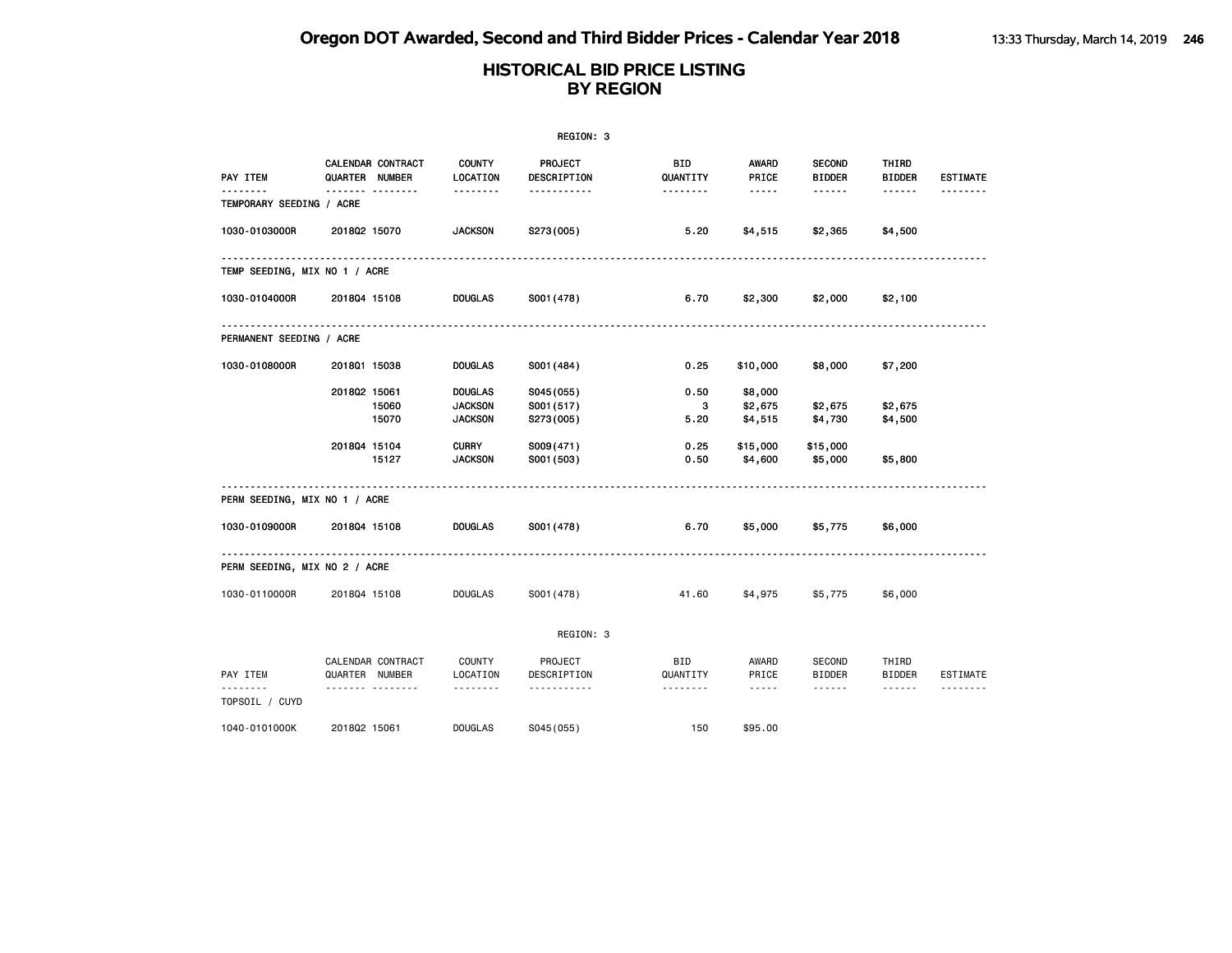|                                        |              |                                     |                                  | REGION: 3                |                        |                      |                                |                               |                 |
|----------------------------------------|--------------|-------------------------------------|----------------------------------|--------------------------|------------------------|----------------------|--------------------------------|-------------------------------|-----------------|
| PAY ITEM                               |              | CALENDAR CONTRACT<br>QUARTER NUMBER | <b>COUNTY</b><br>LOCATION        | PROJECT<br>DESCRIPTION   | <b>BID</b><br>QUANTITY | AWARD<br>PRICE       | <b>SECOND</b><br><b>BIDDER</b> | THIRD<br><b>BIDDER</b>        | <b>ESTIMATE</b> |
| .<br>TYPE 2 FENCE / FOOT               |              | .                                   | --------                         | -----------              | --------               | $- - - - -$          | ------                         | ------                        |                 |
| 1050-0104000F                          | 201804 15108 |                                     | <b>DOUGLAS</b>                   | S001 (478)               | 11,950                 | \$14.50              | \$14.50                        | \$17.00                       |                 |
| TYPE 2 MODIFIED FENCE / FOOT           |              |                                     |                                  |                          |                        |                      |                                |                               |                 |
| 1050-0105000F                          | 2018Q4 15108 |                                     | DOUGLAS                          | S001 (478)               | 2,110                  | \$16.50              | \$16.50                        | \$18.00                       |                 |
| CHAIN LINK FENCE / FOOT                |              |                                     |                                  |                          |                        |                      |                                |                               |                 |
| 1050-0135000F                          | 201801 15038 |                                     | <b>DOUGLAS</b>                   | S001 (484)               | 12 <sup>12</sup>       | \$225.00             | \$120.00                       | \$50.00                       |                 |
|                                        | 201804 15127 |                                     | <b>JACKSON</b>                   | S001 (503)               | 830                    | \$22.00              | \$20.00                        | \$35.20                       |                 |
| FT TYPE PROTECTIVE FENCE / FOOT        |              |                                     |                                  |                          |                        |                      |                                |                               |                 |
| 1050-0224000F                          | 201804 15108 | 15108                               | <b>DOUGLAS</b><br><b>DOUGLAS</b> | S001 (478)<br>S001 (478) | 20<br>80               | \$190.00<br>\$165.00 | \$190.00<br>\$165.00           | \$200.00<br>\$170.00          |                 |
|                                        |              |                                     |                                  | REGION: 3                |                        |                      |                                |                               |                 |
| PAY ITEM                               |              | CALENDAR CONTRACT<br>QUARTER NUMBER | COUNTY<br>LOCATION               | PROJECT<br>DESCRIPTION   | BID<br>QUANTITY        | AWARD<br>PRICE       | SECOND<br><b>BIDDER</b>        | THIRD<br><b>BIDDER</b>        | <b>ESTIMATE</b> |
| REPAIR DAMAGED REINFORCING BARS / EACH |              |                                     | .                                | .                        | <u>.</u>               | $\cdots$             | ------                         | $\cdots \cdots \cdots \cdots$ |                 |
| 1220-0100000E                          | 201802 15060 | 15060                               | <b>JACKSON</b><br><b>JACKSON</b> | S001(517)<br>S001(517)   | 28<br>49               | \$110.00<br>\$110.00 | \$165.00<br>\$155.00           | \$100.00<br>\$100.00          |                 |
|                                        | 201804 15104 | 15104                               | <b>CURRY</b><br><b>CURRY</b>     | S009(471)<br>S009(471)   | $\mathbf{1}$<br>53     | \$1,100<br>\$830.00  | \$3,000<br>\$500.00            |                               |                 |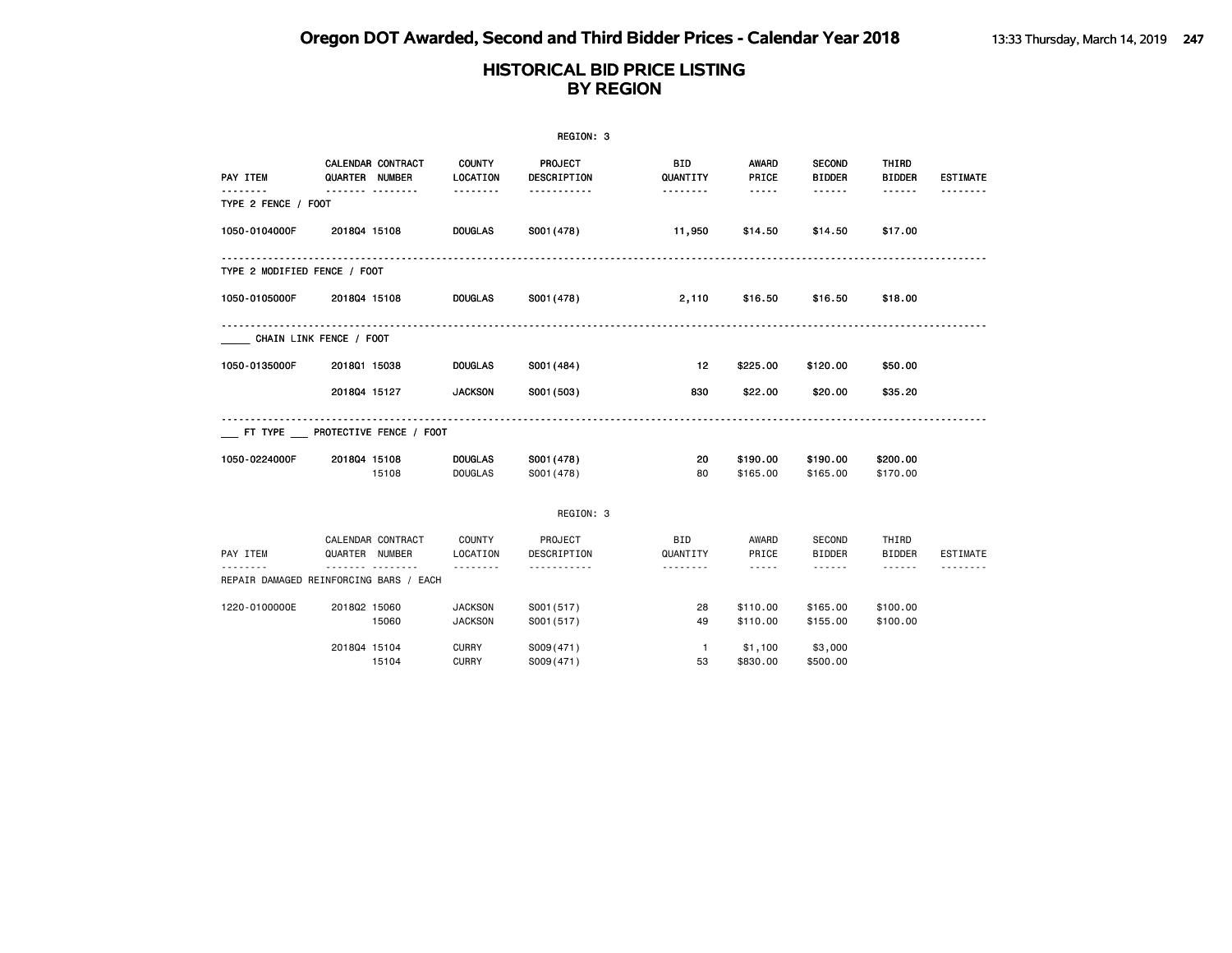|                                          |                |                                     |                                                | REGION: 3                            |                             |                                                                                                                                                                        |                                          |                                  |                 |
|------------------------------------------|----------------|-------------------------------------|------------------------------------------------|--------------------------------------|-----------------------------|------------------------------------------------------------------------------------------------------------------------------------------------------------------------|------------------------------------------|----------------------------------|-----------------|
| PAY ITEM                                 | QUARTER NUMBER | <b>CALENDAR CONTRACT</b><br>.       | <b>COUNTY</b><br>LOCATION<br>.                 | PROJECT<br>DESCRIPTION<br>.          | <b>BID</b><br>QUANTITY<br>. | <b>AWARD</b><br>PRICE<br>-----                                                                                                                                         | <b>SECOND</b><br><b>BIDDER</b><br>.      | THIRD<br><b>BIDDER</b><br>------ | <b>ESTIMATE</b> |
| LOCATE DAMAGED CONCRETE / SQFT           |                |                                     |                                                |                                      |                             |                                                                                                                                                                        |                                          |                                  |                 |
| 1235-0200000A                            | 201804 15104   |                                     | <b>CURRY</b>                                   | S009(471)                            | $\blacksquare$              | \$332,000                                                                                                                                                              | \$75,000                                 |                                  |                 |
| REPAIR DAMAGED CONCRETE / SQYD           |                |                                     |                                                |                                      |                             |                                                                                                                                                                        |                                          |                                  |                 |
| 1235-0400000J                            | 201801 15038   |                                     | <b>DOUGLAS</b>                                 | S001 (484)                           | 100                         | \$2,180                                                                                                                                                                | \$400                                    | \$2,000                          |                 |
|                                          | 201804 15108   | 15104<br>15104                      | <b>DOUGLAS</b><br><b>CURRY</b><br><b>CURRY</b> | S001 (478)<br>S009(471)<br>S009(471) | 0.10<br>5<br>117            | \$26,031<br>\$2,765<br>\$1,825                                                                                                                                         | \$3,540<br>\$1,800<br>\$1,700            | \$26,000                         |                 |
| CONCRETE BUILDUP ON SHALLOW REBAR / SQYD |                |                                     |                                                |                                      |                             |                                                                                                                                                                        |                                          |                                  |                 |
| 1235-0500000J                            | 201804 15104   |                                     | <b>CURRY</b>                                   | S009(471)                            | 56                          | \$1,050                                                                                                                                                                | \$1,800                                  |                                  |                 |
|                                          |                |                                     |                                                | REGION: 4                            |                             |                                                                                                                                                                        |                                          |                                  |                 |
| PAY ITEM                                 | QUARTER NUMBER | CALENDAR CONTRACT<br>. <b>. .</b> . | COUNTY<br>LOCATION<br><u>.</u>                 | PROJECT<br>DESCRIPTION<br>.          | <b>BID</b><br>QUANTITY<br>. | AWARD<br>PRICE<br>$\frac{1}{2} \left( \frac{1}{2} \right) \left( \frac{1}{2} \right) \left( \frac{1}{2} \right) \left( \frac{1}{2} \right) \left( \frac{1}{2} \right)$ | <b>SECOND</b><br><b>BIDDER</b><br>------ | THIRD<br><b>BIDDER</b>           | <b>ESTIMATE</b> |
| TRAINING / HOUR                          |                |                                     |                                                |                                      |                             |                                                                                                                                                                        |                                          |                                  |                 |
| 0100-0101000T                            | 201801 15052   |                                     | <b>KLAMATH</b>                                 | S004 (205)                           | 700                         | \$20.00                                                                                                                                                                | \$20.00                                  |                                  |                 |
|                                          | 201804 15111   |                                     | GILLIAM                                        | S002(226)                            | 2,600                       | \$20.00                                                                                                                                                                | \$20.00                                  | \$20.00                          |                 |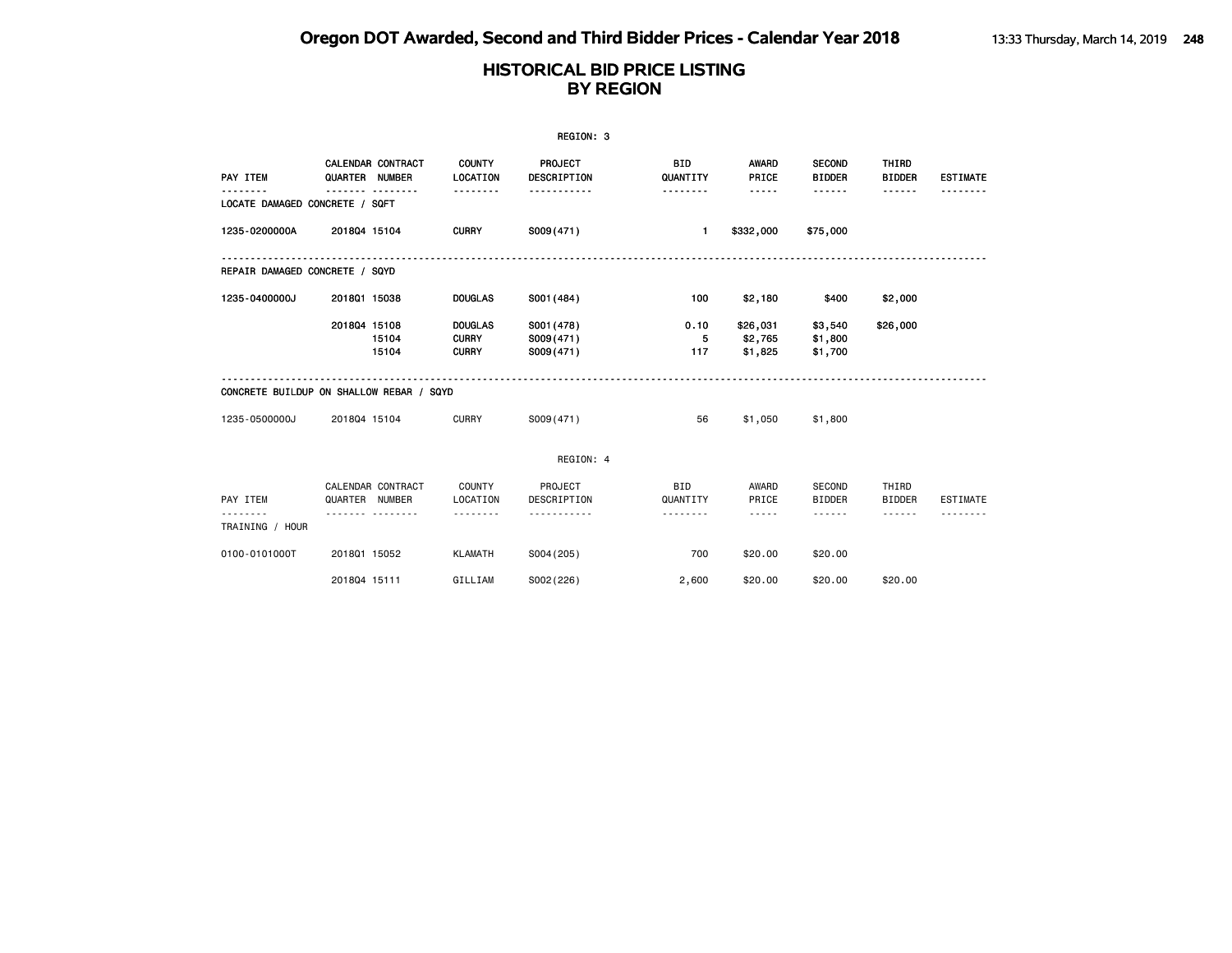|                                      |              |                                            |                                    | REGION: 4                   |                 |                     |                                |                        |                 |
|--------------------------------------|--------------|--------------------------------------------|------------------------------------|-----------------------------|-----------------|---------------------|--------------------------------|------------------------|-----------------|
| PAY ITEM                             |              | CALENDAR CONTRACT<br><b>QUARTER NUMBER</b> | <b>COUNTY</b><br>LOCATION          | PROJECT<br>DESCRIPTION      | BID<br>QUANTITY | AWARD<br>PRICE      | <b>SECOND</b><br><b>BIDDER</b> | THIRD<br><b>BIDDER</b> | <b>ESTIMATE</b> |
| .<br>TEMPORARY SIGNS / SQFT          |              | <b>.</b>                                   | <u>.</u>                           | .                           | <u>.</u>        | -----               | ------                         | ------                 |                 |
| 0225-0102000J                        | 2018Q1 14967 |                                            | WASCO                              | PLH-2013(004)               | 310             | \$22.74             | \$13.00                        | \$21.00                |                 |
|                                      |              | 15046<br>15052                             | <b>KLAMATH</b><br><b>KLAMATH</b>   | S020(039)<br>S004 (205)     | 545<br>1,240    | \$18.00<br>\$22.00  | \$12.00<br>\$22.00             | \$19.18                |                 |
|                                      |              | 15055<br>15045                             | <b>KLAMATH</b><br><b>DESCHUTES</b> | S004 (213)<br>S004 (193)    | 1,490<br>1,560  | \$13.00<br>\$14.50  | \$13.00<br>\$15.10             | \$12.50                |                 |
|                                      | 201802 15079 | 15009                                      | <b>DESCHUTES</b><br>LAKE           | S004(218)<br>STP-S019(024)  | 175<br>505      | \$22.00<br>\$16.00  | \$21.00<br>\$20.00             | \$22.00<br>\$22.00     |                 |
|                                      | 201803 15084 |                                            | KLAMATH                            | 0000(229)                   | 290             | \$42.15             | \$25.50                        |                        |                 |
|                                      | 201804 15097 |                                            | <b>DESCHUTES</b>                   | C017(019)                   | 840             | \$14.95             | \$30.00                        |                        |                 |
|                                      |              | 15111                                      | GILLIAM                            | S002(226)                   | 1,690           | \$16.00             | \$16.00                        | \$16.00                |                 |
| TEMPORARY BARRICADES, TYPE II / EACH |              |                                            |                                    |                             |                 |                     |                                |                        |                 |
| 0225-0104000E                        | 201801 15052 |                                            | <b>KLAMATH</b>                     | S004 (205)                  | 6               | \$45.00             | \$75.00                        |                        |                 |
|                                      |              | 15055<br>15045                             | <b>KLAMATH</b><br><b>DESCHUTES</b> | S004 (213)<br>S004 (193)    | 6<br>11         | \$45.00<br>\$43.00  | \$25.00<br>\$40.00             | \$25.00                |                 |
|                                      | 201803 15084 |                                            | <b>KLAMATH</b>                     | 0000 (229)                  | 6               | \$157.74            | \$57.30                        |                        |                 |
|                                      | 201804 15111 |                                            | GILLIAM                            | S002(226)                   | $\mathbf{1}$    | \$25.00             | \$25.00                        | \$25.00                |                 |
| TEMP BARRICADES, TYPE III / EACH     |              |                                            |                                    |                             |                 |                     |                                |                        |                 |
| 0225-0105000E                        | 2018Q1 15046 |                                            | <b>KLAMATH</b>                     | S020(039)                   | 4               | \$165.00            | \$100.00                       | \$111.28               |                 |
|                                      |              | 14967<br>15055                             | <b>WASCO</b><br><b>KLAMATH</b>     | PLH-2013(004)<br>S004 (213) | 6<br>6          | \$99.08<br>\$125.00 | \$80.00<br>\$80.00             | \$130.00               |                 |
|                                      |              | 15052<br>15045                             | <b>KLAMATH</b><br><b>DESCHUTES</b> | S004 (205)<br>S004 (193)    | 10<br>12        | \$125.00<br>\$85.00 | \$175.00<br>\$80.00            | \$80.00                |                 |
|                                      | 201802 15009 |                                            | <b>LAKE</b>                        | STP-S019(024)               | 5               | \$110.00            | \$165.00                       | \$325.00               |                 |
|                                      | 201803 15084 |                                            | <b>KLAMATH</b>                     | 0000(229)                   | $\overline{2}$  | \$476.22            | \$159.00                       |                        |                 |
|                                      | 201804 15097 |                                            | <b>DESCHUTES</b>                   | C017(019)                   | $\overline{2}$  | \$103.50            | \$150.00                       |                        |                 |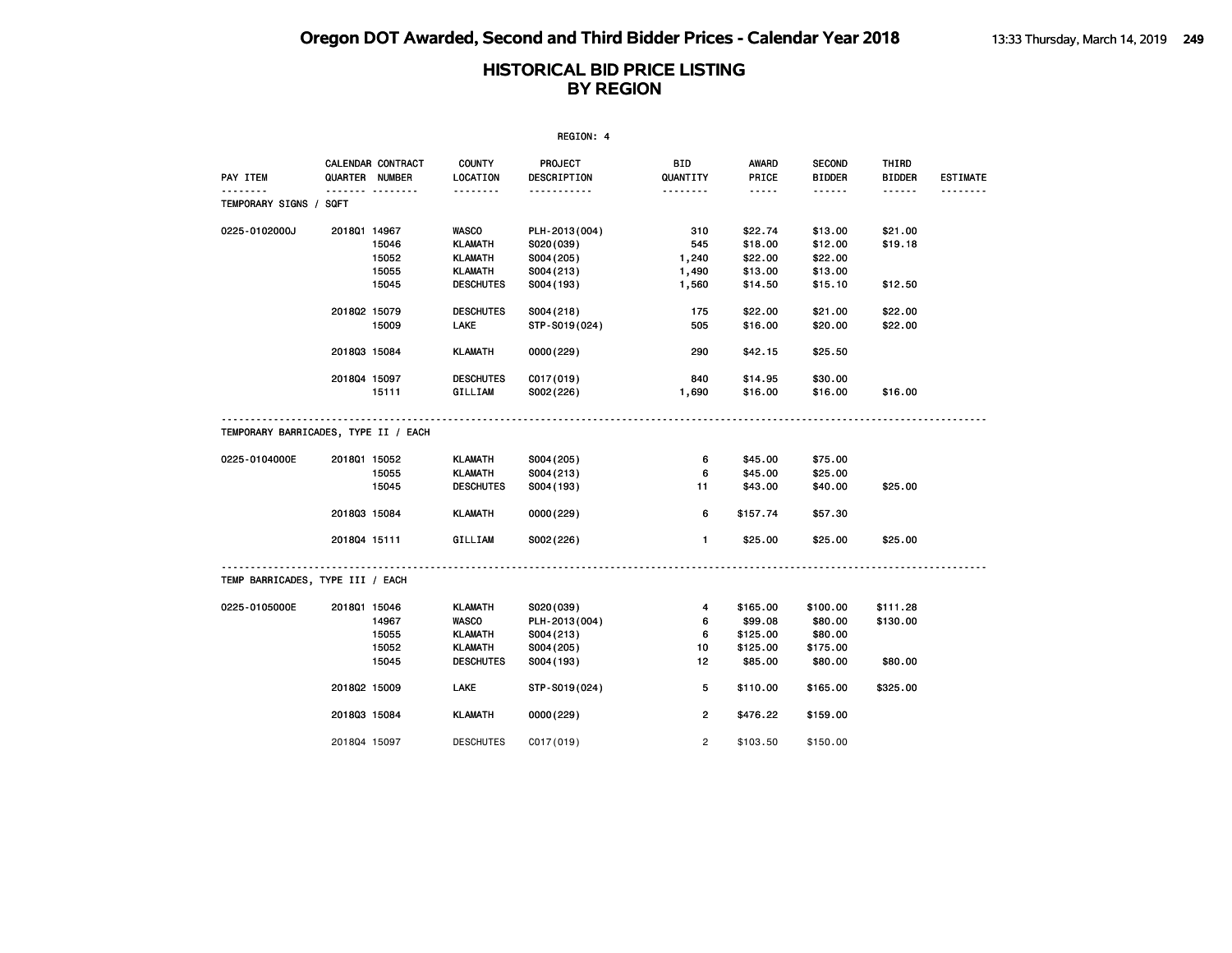|                                                 |                                            |                           | REGION: 4              |                       |                |                                |                        |                 |
|-------------------------------------------------|--------------------------------------------|---------------------------|------------------------|-----------------------|----------------|--------------------------------|------------------------|-----------------|
| PAY ITEM                                        | CALENDAR CONTRACT<br><b>QUARTER NUMBER</b> | <b>COUNTY</b><br>LOCATION | PROJECT<br>DESCRIPTION | BID<br>QUANTITY       | AWARD<br>PRICE | <b>SECOND</b><br><b>BIDDER</b> | THIRD<br><b>BIDDER</b> | <b>ESTIMATE</b> |
| .<br>TEMP BARRICADES, TYPE III / EACH           | <u></u>                                    |                           | .                      | <u> - - - - - - -</u> | $- - - - -$    | ------                         | ------                 | .               |
| 0225-0105000E                                   | (cont) 15111                               | GILLIAM                   | S002(226)              | 23                    | \$80.00        | \$80.00                        | \$80.00                |                 |
| TEMP GRD TERMINALS, NON-FLAR / EACH             |                                            |                           |                        |                       |                |                                |                        |                 |
| 0225-0115000E                                   | 201804 15111                               | GILLIAM                   | S002(226)              | 14                    | \$2,600        | \$2,600                        | \$2,600                |                 |
| TEMP CONC BARR REFLECTORIZED / FOOT             |                                            |                           |                        |                       |                |                                |                        |                 |
| 0225-0126000F                                   | 2018Q1 15046                               | KLAMATH                   | S020(039)              | 750                   | \$30.00        | \$32.00                        | \$31.97                |                 |
|                                                 | 201802 15009                               | <b>LAKE</b>               | STP-S019(024)          | 250                   | \$39.29        | \$30.00                        | \$36.10                |                 |
|                                                 | 201804 15111                               | GILLIAM                   | S002(226)              | 37,975                | \$0.50         | \$1.25                         | \$1.25                 |                 |
| MOVING TEMPORARY CONC BARRIER / FOOT            |                                            |                           |                        |                       |                |                                |                        |                 |
| 0225-0132000F                                   | 201801 15046                               | KLAMATH                   | S020(039)              | 725                   | \$6.00         | \$8.00                         | \$3.48                 |                 |
|                                                 | 2018Q2 15009                               | LAKE                      | STP-S019(024)          | 150                   | \$4.95         | \$5.00                         | \$5.68                 |                 |
| TEMP IMPACT ATTENUATOR, SAND BARREL SYS / EACH  |                                            |                           |                        |                       |                |                                |                        |                 |
| 0225-0133000E                                   | 201804 15111                               | GILLIAM                   | S002(226)              | $\blacksquare$        | \$1,250        | \$1,250                        | \$1,250                |                 |
| TEMP IMP ATTEN NARW SITE SYS / EACH             |                                            |                           |                        |                       |                |                                |                        |                 |
| 0225-0134000E                                   | 201801 15046                               | KLAMATH                   | S020(039)              | $\overline{2}$        | \$3,400        | \$2,000                        | \$4,369                |                 |
|                                                 | 201802 15009                               | LAKE                      | STP-S019(024)          | $\overline{2}$        | \$3,450        | \$1,500                        | \$3,700                |                 |
|                                                 | 201804 15111                               | GILLIAM                   | S002(226)              | $\overline{7}$        | \$1,800        | \$1,800                        | \$1,800                |                 |
| MOVING TEMP IMPACT ATEN, SAND BARREL SYS / EACH |                                            |                           |                        |                       |                |                                |                        |                 |
| 0225-0136000E                                   | 201804 15111                               | GILLIAM                   | S002(226)              | $\overline{1}$        | \$350.00       | \$350.00                       | \$350.00               |                 |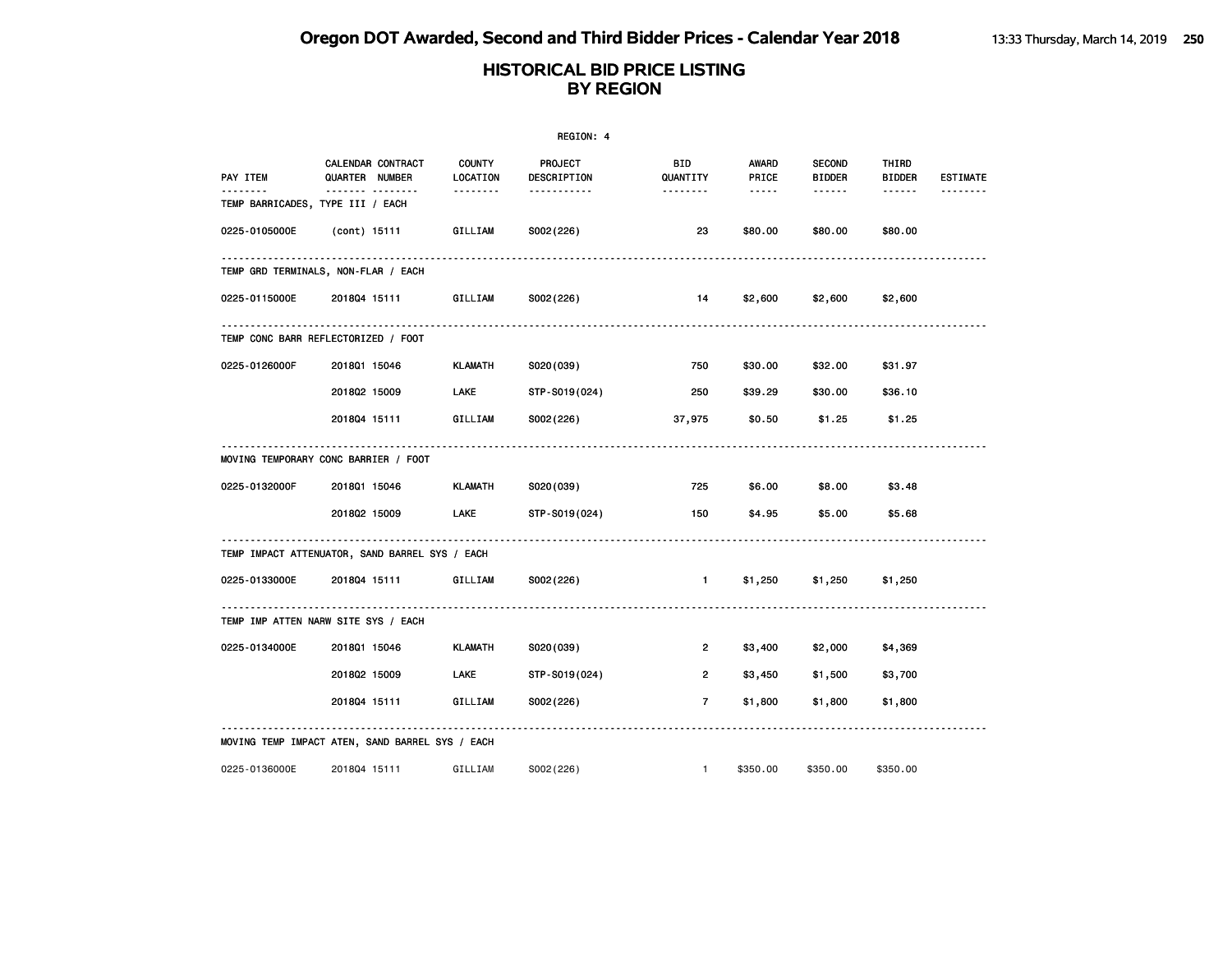|               |                                                   |                                    | REGION: 4                     |                                |                                                                                                                                                      |                                |                        |                 |
|---------------|---------------------------------------------------|------------------------------------|-------------------------------|--------------------------------|------------------------------------------------------------------------------------------------------------------------------------------------------|--------------------------------|------------------------|-----------------|
| PAY ITEM      | <b>CALENDAR CONTRACT</b><br><b>QUARTER NUMBER</b> | <b>COUNTY</b><br>LOCATION          | <b>PROJECT</b><br>DESCRIPTION | BID.<br>QUANTITY               | <b>AWARD</b><br>PRICE                                                                                                                                | <b>SECOND</b><br><b>BIDDER</b> | THIRD<br><b>BIDDER</b> | <b>ESTIMATE</b> |
|               | .<br>MOV TEMP IMP ATTEN NARW SITE / EACH          |                                    | -----------                   | <u> - - - - - - -</u>          | $\frac{1}{2} \left( \frac{1}{2} \right) \left( \frac{1}{2} \right) \left( \frac{1}{2} \right) \left( \frac{1}{2} \right) \left( \frac{1}{2} \right)$ | ------                         | ------                 | <u>.</u>        |
| 0225-0137000E | 201801 15046                                      | <b>KLAMATH</b>                     | S020(039)                     | $\overline{2}$                 | \$400.00                                                                                                                                             | \$500.00                       | \$378.29               |                 |
|               | 201802 15009                                      | <b>LAKE</b>                        | STP-S019(024)                 | $\overline{2}$                 | \$675.00                                                                                                                                             | \$680.00                       | \$675.00               |                 |
|               | 201804 15111                                      | GILLIAM                            | S002(226)                     | $\overline{2}$                 | \$350.00                                                                                                                                             | \$350.00                       | \$350.00               |                 |
|               | TEMP IMP ATTEN, TRUCK MOUNTED / EACH              |                                    |                               |                                |                                                                                                                                                      |                                |                        |                 |
| 0225-0138000E | 2018Q1 15045<br>15055                             | <b>DESCHUTES</b><br>KLAMATH        | S004 (193)<br>S004(213)       | $\blacksquare$<br>$\mathbf{1}$ | \$14,000<br>\$3,200                                                                                                                                  | \$12,000<br>\$2,750            | \$2,500                |                 |
|               | 201804 15111                                      | GILLIAM                            | S002(226)                     | $\overline{2}$                 | \$20,000                                                                                                                                             | \$15,000                       | \$8,000                |                 |
|               | REPAIR TEMP IMP ATTEN, NARROW SITE / EACH         |                                    |                               |                                |                                                                                                                                                      |                                |                        |                 |
| 0225-0141300E | 201801 15046                                      | KLAMATH                            | S020(039)                     | $\overline{2}$                 | \$259                                                                                                                                                | \$1                            | \$1,901                |                 |
|               | 201802 15009                                      | <b>LAKE</b>                        | STP-S019(024)                 | $\overline{2}$                 | \$50.00                                                                                                                                              | \$50.00                        | \$50.00                |                 |
|               | 201804 15111                                      | GILLIAM                            | S002(226)                     | $\overline{2}$                 | \$1.00                                                                                                                                               | \$1.00                         | \$1.00                 |                 |
|               | REPAIR TEMP IMP ATTEN, TRUCK MOUNTED / EACH       |                                    |                               |                                |                                                                                                                                                      |                                |                        |                 |
| 0225-0141400E | 2018Q1 15045<br>15055                             | <b>DESCHUTES</b><br><b>KLAMATH</b> | S004 (193)<br>S004 (213)      | $\mathbf{1}$<br>$\mathbf{1}$   | \$1<br>\$1,000                                                                                                                                       | \$1,000<br>\$0                 | \$2,000                |                 |
|               | 201804 15111                                      | GILLIAM                            | S002(226)                     | $\mathbf{1}$                   | \$1.00                                                                                                                                               | \$0.01                         | \$500.00               |                 |
|               | REPAIR TEMP IMP ATTEN, SAND MODULE / EACH         |                                    |                               |                                |                                                                                                                                                      |                                |                        |                 |
| 0225-0141500E | 201804 15111                                      | GILLIAM                            | S002(226)                     | 10                             | \$1.00                                                                                                                                               | \$1.00                         | \$1.00                 |                 |
|               | PEDESTRIAN CHANNELIZING DEVICES / FOOT            |                                    |                               |                                |                                                                                                                                                      |                                |                        |                 |
| 0225-0141600F | 201801 15045                                      | <b>DESCHUTES</b>                   | S004 (193)                    | 5,000                          | \$14.00                                                                                                                                              | \$20.00                        | \$0.01                 |                 |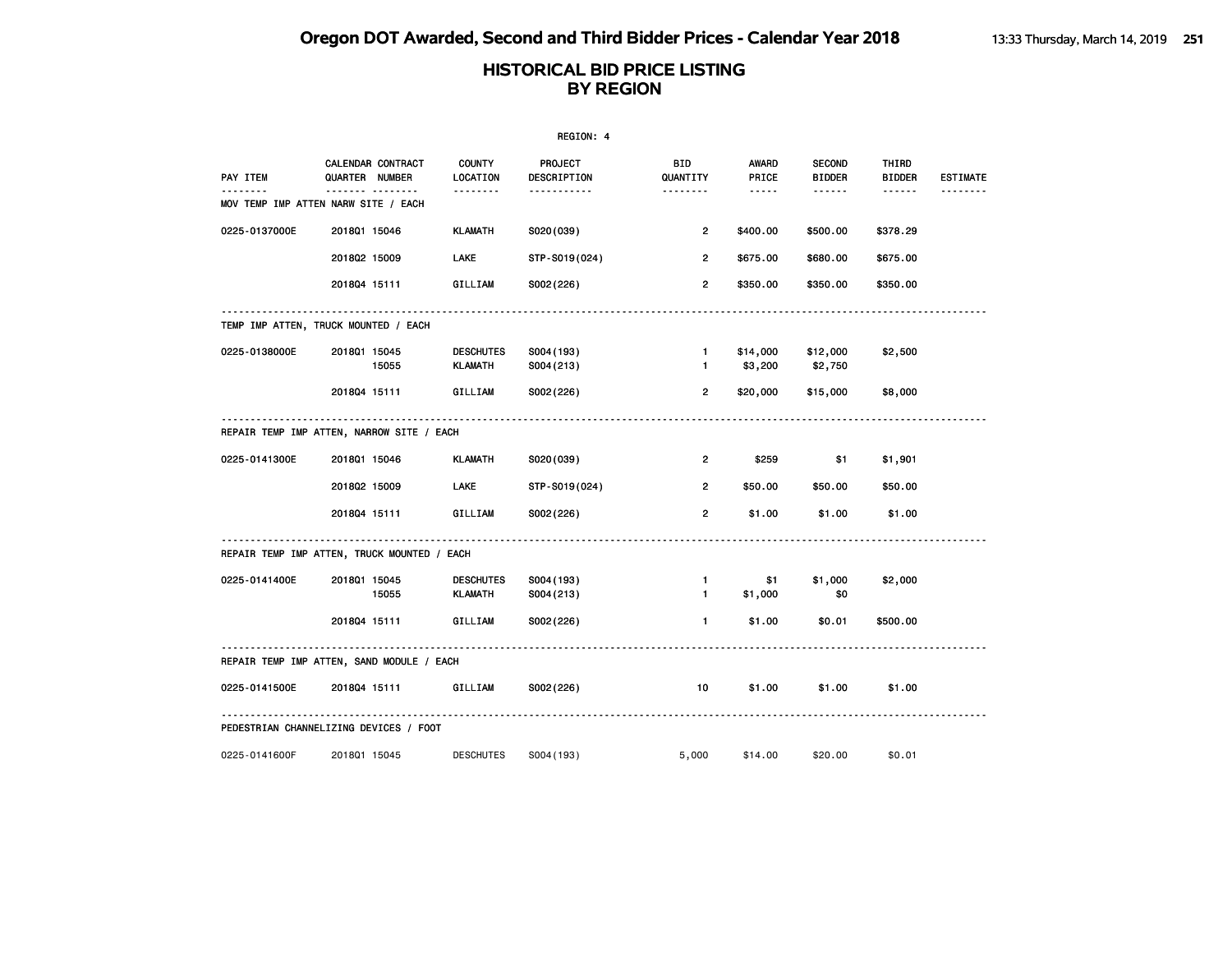|                                             |              |                                     |                                                                                 | REGION: 4                                                            |                             |                                                                                                   |                                                     |                               |                 |
|---------------------------------------------|--------------|-------------------------------------|---------------------------------------------------------------------------------|----------------------------------------------------------------------|-----------------------------|---------------------------------------------------------------------------------------------------|-----------------------------------------------------|-------------------------------|-----------------|
| PAY ITEM                                    |              | CALENDAR CONTRACT<br>QUARTER NUMBER | <b>COUNTY</b><br>LOCATION                                                       | <b>PROJECT</b><br>DESCRIPTION                                        | BID<br>QUANTITY             | AWARD<br>PRICE                                                                                    | <b>SECOND</b><br><b>BIDDER</b>                      | THIRD<br><b>BIDDER</b>        | <b>ESTIMATE</b> |
| .<br>PEDESTRIAN CHANNELIZING DEVICES / FOOT |              | ------- --------                    | <u> - - - - - - -</u>                                                           | -----------                                                          | <u> - - - - - - -</u>       | $\begin{array}{cccccccccc} \bullet & \bullet & \bullet & \bullet & \bullet & \bullet \end{array}$ | ------                                              | $- - - - - -$                 | --------        |
| 0225-0141600F                               | 201803 15084 |                                     | KLAMATH                                                                         | 0000(229)                                                            | 330                         | \$35.68                                                                                           | \$44.60                                             |                               |                 |
| SECURING TEMPORARY CONCRETE BARRIER / FOOT  |              |                                     |                                                                                 |                                                                      |                             |                                                                                                   |                                                     |                               |                 |
| 0225-0141650F                               | 201801 15046 |                                     | KLAMATH                                                                         | S020(039)                                                            | 1,475                       | \$4.00                                                                                            | \$2.00                                              | \$3.43                        |                 |
|                                             | 201802 15009 |                                     | LAKE                                                                            | STP-S019(024)                                                        | 400                         | \$4.25                                                                                            | \$4.00                                              | \$4.83                        |                 |
| SURFACE MOUNTED TUBULAR MRK / EACH          |              |                                     |                                                                                 |                                                                      |                             |                                                                                                   |                                                     |                               |                 |
| 0225-0142000E                               | 201804 15111 |                                     | GILLIAM                                                                         | S002(226)                                                            | 3,268                       | \$1.10                                                                                            | \$32.00                                             | \$39.00                       |                 |
| REPL SURFACE MNTD TUBULAR MRK / EACH        |              |                                     |                                                                                 |                                                                      |                             |                                                                                                   |                                                     |                               |                 |
| 0225-0143000E                               | 201804 15111 |                                     | GILLIAM                                                                         | S002(226)                                                            | 491                         | \$1.10                                                                                            | \$40.00                                             | \$33.00                       |                 |
| TEMPORARY PLASTIC DRUMS / EACH              |              |                                     |                                                                                 |                                                                      |                             |                                                                                                   |                                                     |                               |                 |
| 0225-0145000E                               | 201801 14967 | 15046<br>15045<br>15055<br>15052    | <b>WASCO</b><br><b>KLAMATH</b><br><b>DESCHUTES</b><br><b>KLAMATH</b><br>KLAMATH | PLH-2013(004)<br>S020(039)<br>S004 (193)<br>S004 (213)<br>S004 (205) | 12<br>24<br>41<br>79<br>174 | \$33.03<br>\$55.00<br>\$30.00<br>\$50.00<br>\$50.00                                               | \$28.00<br>\$40.00<br>\$28.00<br>\$28.00<br>\$51.00 | \$42.00<br>\$18.06<br>\$28.00 |                 |
|                                             | 201802 15009 |                                     | LAKE                                                                            | STP-S019(024)                                                        | 12                          | \$35.00                                                                                           | \$55.00                                             | \$45.00                       |                 |
|                                             | 201804 15097 | 15111                               | <b>DESCHUTES</b><br>GILLIAM                                                     | C017(019)<br>S002(226)                                               | 12<br>536                   | \$36.80<br>\$28.00                                                                                | \$50.00<br>\$28.00                                  | \$28.00                       |                 |
| TEMP REFLECTIVE PVMT MARKERS / EACH         |              |                                     |                                                                                 |                                                                      |                             |                                                                                                   |                                                     |                               |                 |
| 0225-0148000E                               |              | 201801 14967                        | <b>WASCO</b>                                                                    | PLH-2013(004)                                                        | 200                         | \$5.28                                                                                            | \$1.00                                              | \$10.50                       |                 |
| TEMP FLEXIBLE PVMT MARKERS / EACH           |              |                                     |                                                                                 |                                                                      |                             |                                                                                                   |                                                     |                               |                 |
| 0225-0149000E                               | 201801 15046 |                                     | KLAMATH                                                                         | S020(039)                                                            | 90                          | \$2.00                                                                                            | \$2.00                                              | \$3.11                        |                 |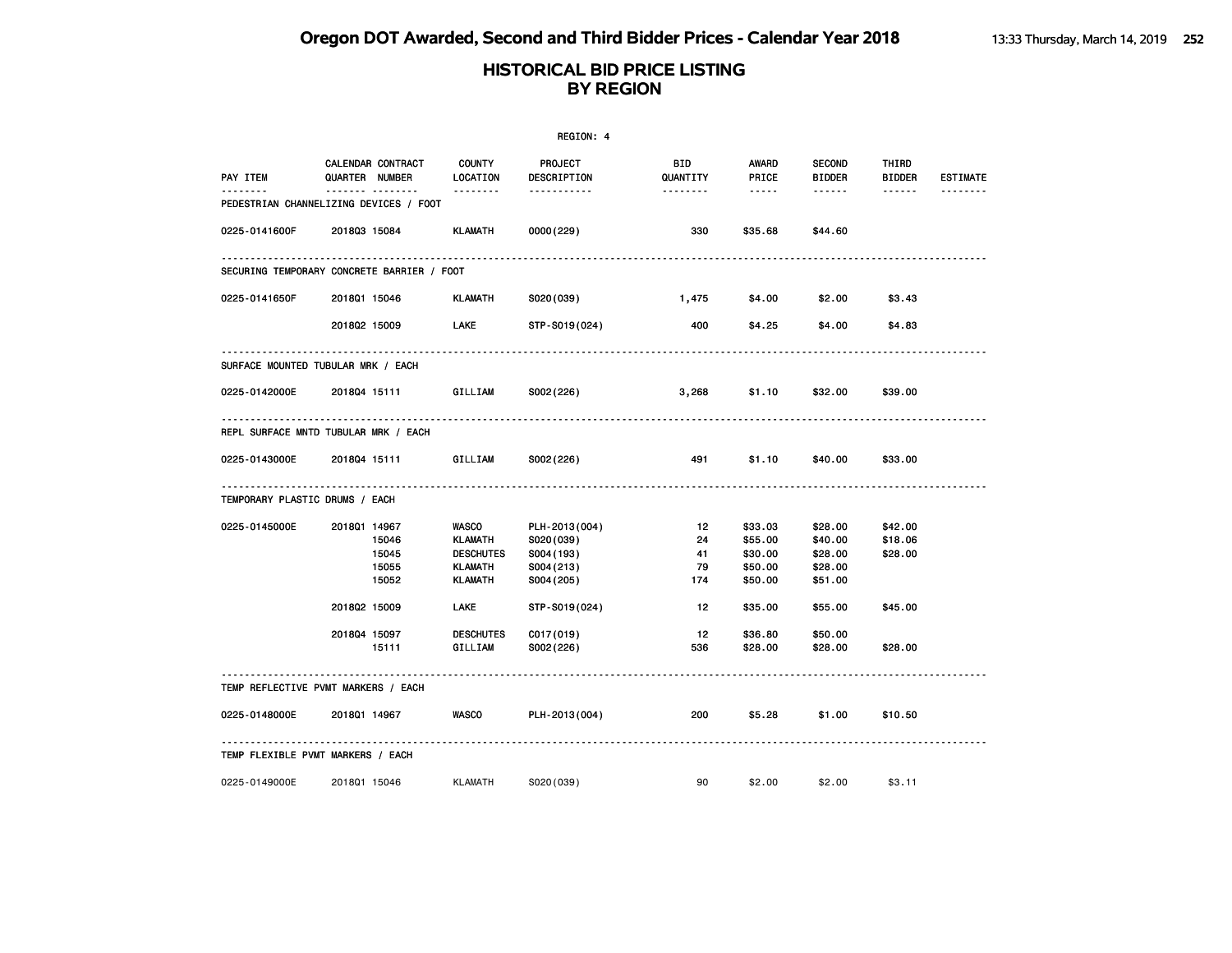| REGION: 4                                 |              |                                     |                                                      |                                       |                            |                            |                                |                        |                 |  |
|-------------------------------------------|--------------|-------------------------------------|------------------------------------------------------|---------------------------------------|----------------------------|----------------------------|--------------------------------|------------------------|-----------------|--|
| PAY ITEM                                  |              | CALENDAR CONTRACT<br>QUARTER NUMBER | <b>COUNTY</b><br>LOCATION                            | PROJECT<br>DESCRIPTION                | BID<br>QUANTITY            | <b>AWARD</b><br>PRICE      | <b>SECOND</b><br><b>BIDDER</b> | THIRD<br><b>BIDDER</b> | <b>ESTIMATE</b> |  |
| TEMP FLEXIBLE PVMT MARKERS / EACH         |              |                                     | .                                                    | .                                     | <u>.</u>                   | $\cdots \cdots$            | ------                         | ------                 | --------        |  |
| 0225-0149000E                             | (cont) 15045 | 15055<br>15052                      | <b>DESCHUTES</b><br><b>KLAMATH</b><br><b>KLAMATH</b> | S004 (193)<br>S004(213)<br>S004 (205) | 22,774<br>23,000<br>56,033 | \$0.10<br>\$0.57<br>\$0.75 | \$1.50<br>\$1.00<br>\$0.01     | \$0.95                 |                 |  |
|                                           | 201802 15009 |                                     | LAKE                                                 | STP-S019(024)                         | 40                         | \$2.00                     | \$2.00                         | \$3.00                 |                 |  |
|                                           | 201804 15097 |                                     | <b>DESCHUTES</b>                                     | C017(019)                             | 11,236                     | \$0.01                     | \$0.50                         |                        |                 |  |
| TEMPORARY STRIPING / FOOT                 |              |                                     |                                                      |                                       |                            |                            |                                |                        |                 |  |
| 0225-0153000F                             | 201801 15046 | 15045                               | KLAMATH<br><b>DESCHUTES</b>                          | S020(039)<br>S004 (193)               | 16,200<br>28,150           | \$0.21<br>\$0.27           | \$0.21<br>\$0.36               | \$0.25<br>\$0.25       |                 |  |
|                                           | 201802 15009 |                                     | LAKE                                                 | STP-S019(024)                         | 11,000                     | \$0.22                     | \$0.96                         | \$0.22                 |                 |  |
|                                           | 201804 15111 |                                     | GILLIAM                                              | S002(226)                             | 522,400                    | \$0.10                     | \$0.20                         | \$0.07                 |                 |  |
| TEMPORARY PAVEMENT BARS / SQFT            |              |                                     |                                                      |                                       |                            |                            |                                |                        |                 |  |
| 0225-0153200J                             | 201801 15046 |                                     | KLAMATH                                              | S020(039)                             | 24                         | \$10.00                    | \$10.00                        | \$12.04                |                 |  |
|                                           | 201803 15084 |                                     | <b>KLAMATH</b>                                       | 0000(229)                             | 74                         | \$12.06                    | \$6.35                         |                        |                 |  |
| TEMPORARY TRANSVERSE RUMBLE STRIPS / FOOT |              |                                     |                                                      |                                       |                            |                            |                                |                        |                 |  |
| 0225-0153800F                             | 201801 15052 |                                     | KLAMATH                                              | S004 (205)                            | 64                         | \$160.00                   | \$510.00                       |                        |                 |  |
| STRIPE REMOVAL / FOOT                     |              |                                     |                                                      |                                       |                            |                            |                                |                        |                 |  |
| 0225-0154000F                             | 201801 15046 | 15045                               | <b>KLAMATH</b><br><b>DESCHUTES</b>                   | S020(039)<br>S004 (193)               | 13,500<br>21,680           | \$0.30<br>\$0.55           | \$0.30<br>\$0.50               | \$0.36<br>\$0.50       |                 |  |
|                                           | 201802 15009 |                                     | LAKE                                                 | STP-S019(024)                         | 10,200                     | \$0.55                     | \$0.55                         | \$0.55                 |                 |  |
|                                           | 201803 15084 |                                     | <b>KLAMATH</b>                                       | 0000(229)                             | 110                        | \$4,00                     | \$5.10                         |                        |                 |  |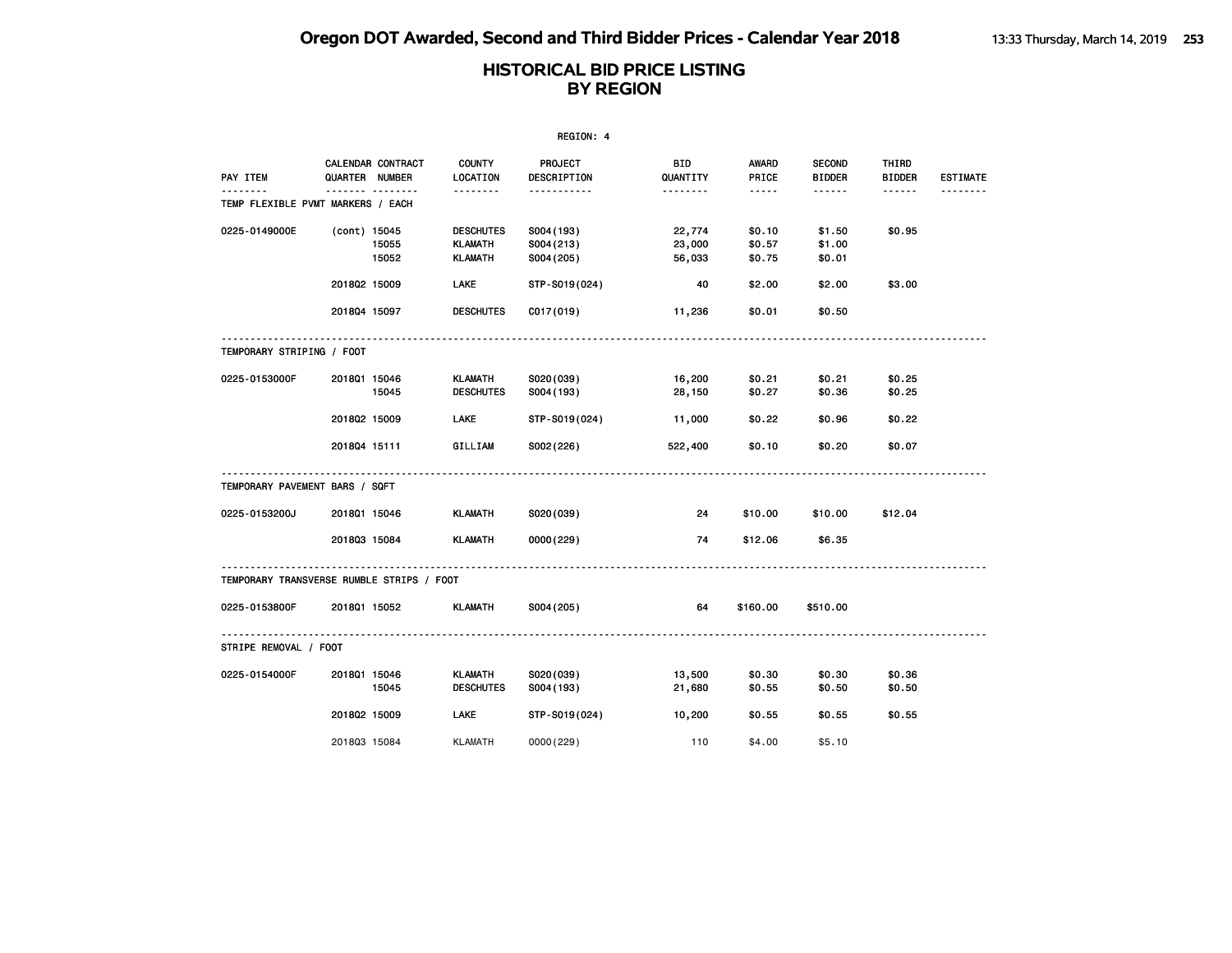| REGION: 4                      |                                                  |                                                                                        |                                                                     |                                                  |                                                                                                               |                                                     |                               |                 |  |
|--------------------------------|--------------------------------------------------|----------------------------------------------------------------------------------------|---------------------------------------------------------------------|--------------------------------------------------|---------------------------------------------------------------------------------------------------------------|-----------------------------------------------------|-------------------------------|-----------------|--|
| PAY ITEM                       | CALENDAR CONTRACT<br>QUARTER NUMBER              | <b>COUNTY</b><br>LOCATION                                                              | PROJECT<br>DESCRIPTION                                              | <b>BID</b><br>QUANTITY                           | AWARD<br>PRICE                                                                                                | <b>SECOND</b><br><b>BIDDER</b>                      | THIRD<br><b>BIDDER</b>        | <b>ESTIMATE</b> |  |
| .<br>STRIPE REMOVAL / FOOT     | .                                                | <u>.</u>                                                                               | .                                                                   | --------                                         | $\frac{1}{2} \frac{1}{2} \frac{1}{2} \frac{1}{2} \frac{1}{2} \frac{1}{2} \frac{1}{2} \frac{1}{2} \frac{1}{2}$ | ------                                              | ------                        |                 |  |
| 0225-0154000F                  | 201804 15111                                     | GILLIAM                                                                                | S002(226)                                                           | 408,125                                          | \$0.28                                                                                                        | \$0.35                                              | \$0.20                        |                 |  |
| <b>LEGEND REMOVAL / SQFT</b>   |                                                  |                                                                                        |                                                                     |                                                  |                                                                                                               |                                                     |                               |                 |  |
| 0225-0155100J                  | 201801 15045                                     | <b>DESCHUTES</b>                                                                       | S004 (193)                                                          | 148                                              | \$7.50                                                                                                        | \$7.00                                              | \$7.15                        |                 |  |
| BAR REMOVAL / SQFT             |                                                  |                                                                                        |                                                                     |                                                  |                                                                                                               |                                                     |                               |                 |  |
| 0225-0156000J                  | 201801 15046                                     | KLAMATH                                                                                | S020(039)                                                           | 24                                               | \$10.00                                                                                                       | \$10.00                                             | \$12.04                       |                 |  |
|                                | 201803 15084                                     | KLAMATH                                                                                | 0000(229)                                                           | 74                                               | \$16.06                                                                                                       | \$11.45                                             |                               |                 |  |
| PORTABLE TRAFFIC SIGNAL / EACH |                                                  |                                                                                        |                                                                     |                                                  |                                                                                                               |                                                     |                               |                 |  |
| 0225-0158000E                  | 2018Q1 15046                                     | <b>KLAMATH</b>                                                                         | S020(039)                                                           | $\mathbf{1}$                                     | \$17,000                                                                                                      | \$18,000                                            | \$20,272                      |                 |  |
| SEQUENTIAL ARROW SIGNS / EACH  |                                                  |                                                                                        |                                                                     |                                                  |                                                                                                               |                                                     |                               |                 |  |
| 0225-0162000E                  | 2018Q1 15045<br>15052<br>15055                   | <b>DESCHUTES</b><br><b>KLAMATH</b><br><b>KLAMATH</b>                                   | S004 (193)<br>S004 (205)<br>S004(213)                               | $\blacksquare$<br>$\mathbf{1}$<br>$\overline{2}$ | \$5,250<br>\$2,500<br>\$1,500                                                                                 | \$2,000<br>\$1,500<br>\$1,250                       | \$1,500                       |                 |  |
|                                | 201804 15111                                     | GILLIAM                                                                                | S002(226)                                                           | $\overline{2}$                                   | \$3,000                                                                                                       | \$2,500                                             | \$3,600                       |                 |  |
|                                | PORTABLE CHGBLE MESSAGE SIGNS / EACH             |                                                                                        |                                                                     |                                                  |                                                                                                               |                                                     |                               |                 |  |
| 0225-0164000E                  | 201801 14967<br>15045<br>15046<br>15052<br>15055 | <b>WASCO</b><br><b>DESCHUTES</b><br><b>KLAMATH</b><br><b>KLAMATH</b><br><b>KLAMATH</b> | PLH-2013(004)<br>S004 (193)<br>S020(039)<br>S004 (205)<br>S004(213) | 2<br>$\overline{2}$<br>$\overline{2}$<br>4<br>4  | \$2,016<br>\$10,500<br>\$3,300<br>\$6,500<br>\$4,275                                                          | \$4,200<br>\$7,500<br>\$5,000<br>\$5,000<br>\$3,750 | \$4,400<br>\$4,800<br>\$3,742 |                 |  |
|                                | 201802 15009                                     | LAKE                                                                                   | STP-S019(024)                                                       | $\overline{2}$                                   | \$4,500                                                                                                       | \$4,000                                             | \$7,500                       |                 |  |
|                                | 201804 15097                                     | <b>DESCHUTES</b>                                                                       | CO17(019)                                                           | $\overline{2}$                                   | \$1,900                                                                                                       | \$2,000                                             |                               |                 |  |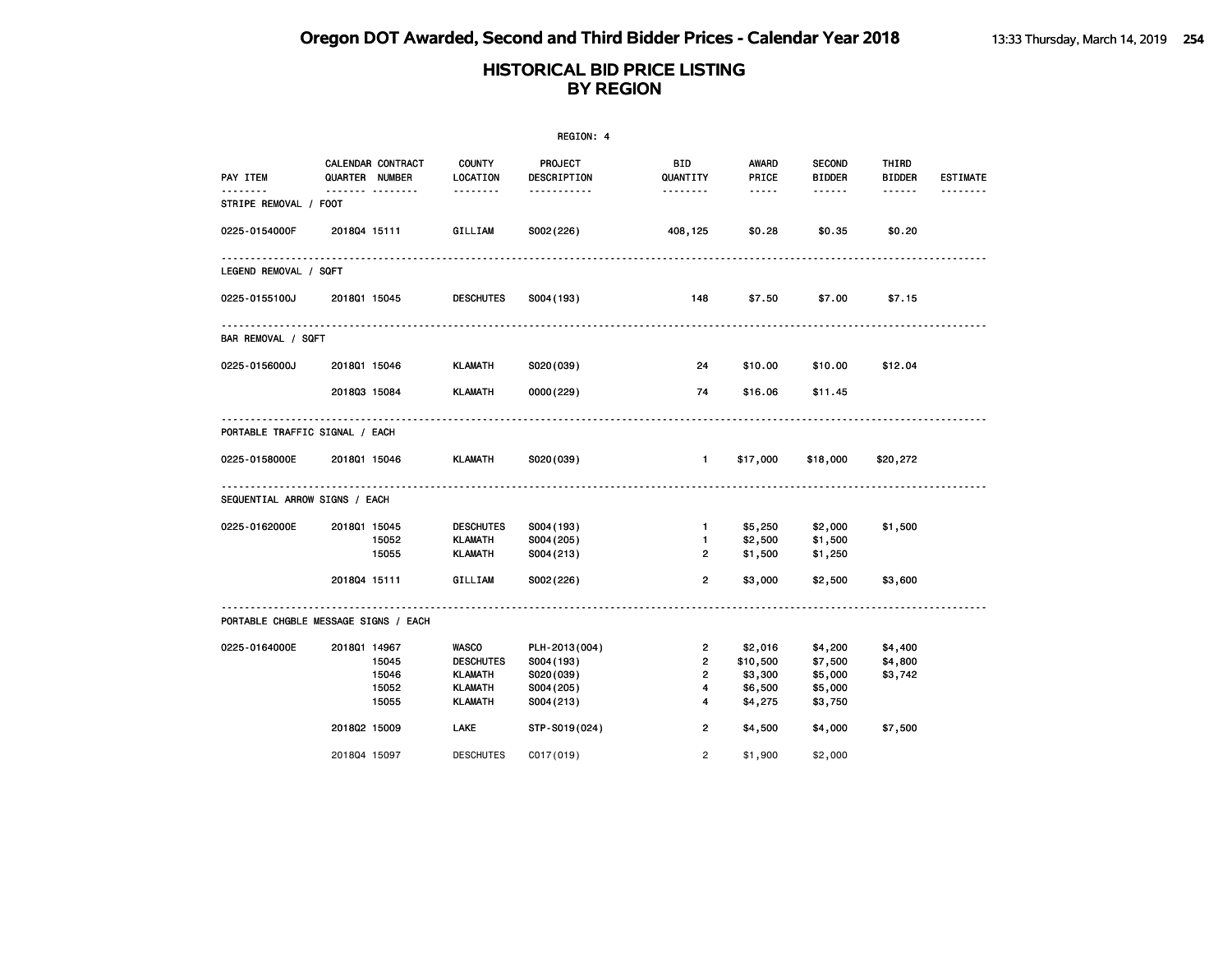|                            |                                                  |                           | REGION: 4              |                        |                                                                                                                                                      |                                |                        |          |
|----------------------------|--------------------------------------------------|---------------------------|------------------------|------------------------|------------------------------------------------------------------------------------------------------------------------------------------------------|--------------------------------|------------------------|----------|
| PAY ITEM                   | CALENDAR CONTRACT<br>QUARTER NUMBER              | <b>COUNTY</b><br>LOCATION | PROJECT<br>DESCRIPTION | <b>BID</b><br>QUANTITY | AWARD<br>PRICE                                                                                                                                       | <b>SECOND</b><br><b>BIDDER</b> | THIRD<br><b>BIDDER</b> | ESTIMATE |
| $- - - - -$                | <u> </u><br>PORTABLE CHGBLE MESSAGE SIGNS / EACH | --------                  | <u>.</u>               | --------               | $\frac{1}{2} \left( \frac{1}{2} \right) \left( \frac{1}{2} \right) \left( \frac{1}{2} \right) \left( \frac{1}{2} \right) \left( \frac{1}{2} \right)$ | ------                         | ------                 |          |
| 0225-0164000E              | (cont) 15111                                     | GILLIAM                   | S002(226)              | 4                      | \$2,000                                                                                                                                              | \$7,500                        | \$8,250                |          |
|                            | PORTABLE CHGBLE MESSAGE SIGNS, ROLL MNTD / EACH  |                           |                        |                        |                                                                                                                                                      |                                |                        |          |
| 0225-0167300E              | 201804 15111                                     | GILLIAM                   | S002(226)              | $2^{\circ}$            | \$2,000                                                                                                                                              | \$6,500                        | \$9,400                |          |
| RADAR SPEED TRAILER / EACH |                                                  |                           |                        |                        |                                                                                                                                                      |                                |                        |          |
| 0225-0167500E              | 201801 15046                                     | KLAMATH                   | S020(039)              | $\overline{2}$         | \$3,300                                                                                                                                              | \$3,300                        | \$5,978                |          |
|                            | 201802 15009                                     | <b>LAKE</b>               | STP-S019(024)          | $\overline{2}$         | \$2,500                                                                                                                                              | \$2,000                        | \$6,000                |          |
|                            | 201804 15111                                     | GILLIAM                   | S002(226)              | $\overline{2}$         | \$7,800                                                                                                                                              | \$3,250                        | \$13,500               |          |
|                            | TEMPORARY SIDEWALK RAMP, CONSTRUCTED / EACH      |                           |                        |                        |                                                                                                                                                      |                                |                        |          |
| 0225-0167630E              | 201801 15045                                     | <b>DESCHUTES</b>          | S004 (193)             | $\mathbf{2}$           | \$1,100                                                                                                                                              | \$1,500                        | \$1,000                |          |
| <b>FLAGGERS / HOUR</b>     |                                                  |                           |                        |                        |                                                                                                                                                      |                                |                        |          |
| 0225-0168000T              | 201801 15046                                     | KLAMATH                   | S020(039)              | 150                    | \$55.00                                                                                                                                              | \$54.00                        | \$65.03                |          |
|                            | 14967                                            | WASCO                     | PLH-2013(004)          | 800                    | \$65.92                                                                                                                                              | \$49.90                        | \$50.00                |          |
|                            | 15045                                            | <b>DESCHUTES</b>          | S004(193)              | 2,000                  | \$52.50                                                                                                                                              | \$50.00                        | \$52.00                |          |
|                            | 15052                                            | <b>KLAMATH</b>            | S004 (205)             | 2,640                  | \$48.00                                                                                                                                              | \$51.00                        |                        |          |
|                            | 15055                                            | <b>KLAMATH</b>            | S004 (213)             | 2,800                  | \$50.00                                                                                                                                              | \$56.00                        |                        |          |
|                            | 201802 15009                                     | LAKE                      | STP-S019(024)          | 5,000                  | \$0.01                                                                                                                                               | \$57.00                        | \$64.00                |          |
|                            | 201803 15084                                     | <b>KLAMATH</b>            | 0000 (229)             | 50                     | \$70.00                                                                                                                                              | \$63.70                        |                        |          |
|                            | 201804 15111                                     | GILLIAM                   | S002(226)              | 100                    | \$56.00                                                                                                                                              | \$58.00                        | \$72.00                |          |
|                            | 15097                                            | <b>DESCHUTES</b>          | C017(019)              | 1,000                  | \$1.00                                                                                                                                               | \$65.00                        |                        |          |
|                            | FLAGGER STATION LIGHTING / EACH                  |                           |                        |                        |                                                                                                                                                      |                                |                        |          |
| 0225-0168100E              | 201801 15046                                     | <b>KLAMATH</b>            | S020(039)              | $\overline{2}$         | \$2,000                                                                                                                                              | \$1,250                        | \$795                  |          |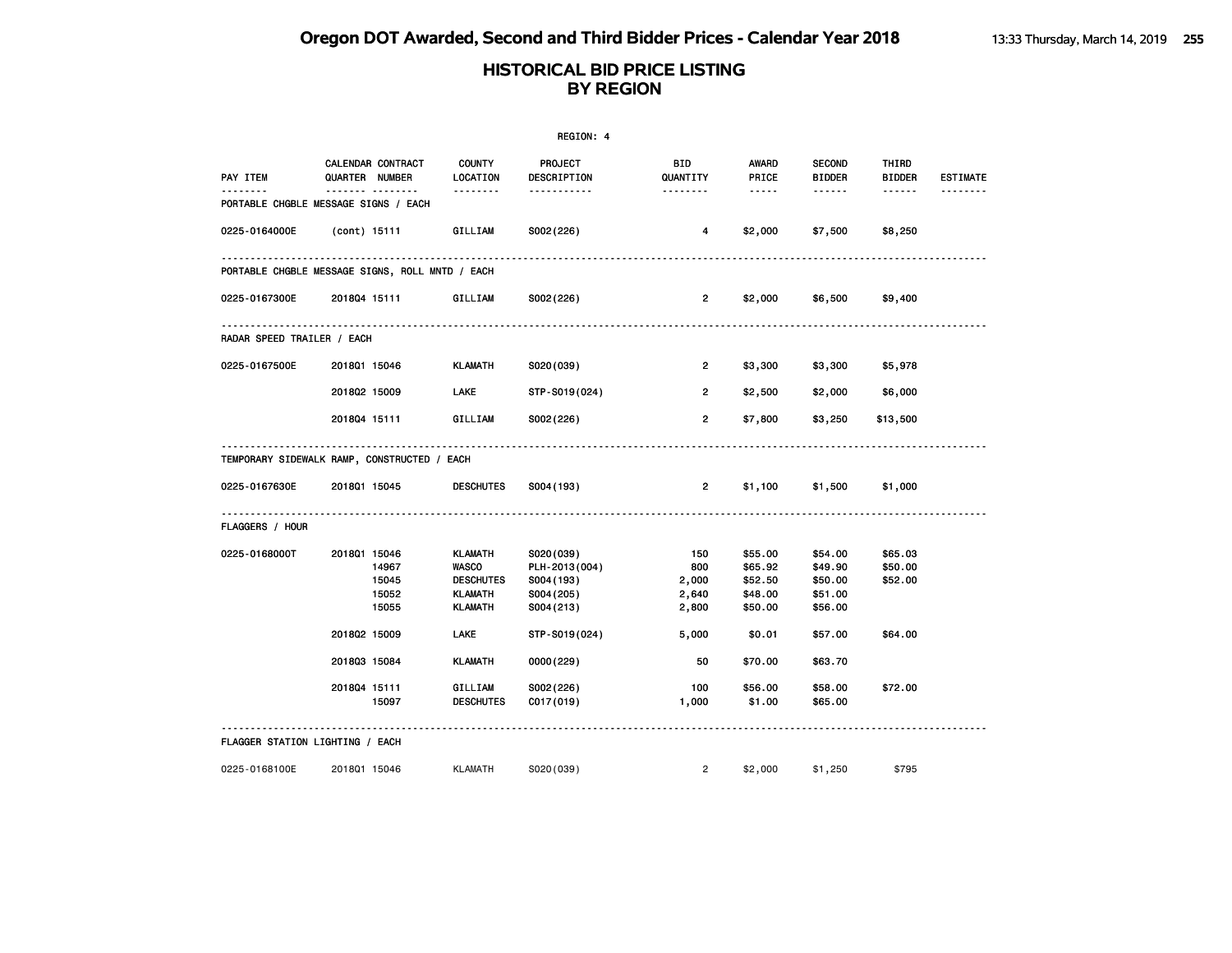|                                   |              |                                                 |                                                      | REGION: 4                             |                             |                                                                                                                                                                        |                                   |                                  |                 |
|-----------------------------------|--------------|-------------------------------------------------|------------------------------------------------------|---------------------------------------|-----------------------------|------------------------------------------------------------------------------------------------------------------------------------------------------------------------|-----------------------------------|----------------------------------|-----------------|
| PAY ITEM                          |              | CALENDAR CONTRACT<br>QUARTER NUMBER             | <b>COUNTY</b><br>LOCATION                            | PROJECT<br>DESCRIPTION                | BID<br>QUANTITY             | <b>AWARD</b><br>PRICE                                                                                                                                                  | <b>SECOND</b><br><b>BIDDER</b>    | THIRD<br><b>BIDDER</b>           | <b>ESTIMATE</b> |
| FLAGGER STATION LIGHTING / EACH   |              |                                                 | --------                                             | <u>.</u>                              | <u>.</u>                    | $- - - - -$                                                                                                                                                            | <u>.</u>                          | ------                           |                 |
| 0225-0168100E                     | (cont) 15045 | 15052<br>15055                                  | <b>DESCHUTES</b><br><b>KLAMATH</b><br><b>KLAMATH</b> | S004 (193)<br>S004 (205)<br>S004(213) | 6<br>6<br>6                 | \$2,000<br>\$7,000<br>\$2,331                                                                                                                                          | \$1,500<br>\$1,300<br>\$1,250     | \$1,300                          |                 |
|                                   | 201802 15009 |                                                 | LAKE                                                 | STP-S019(024)                         | 4                           | \$2,500                                                                                                                                                                | \$2,800                           | \$3,000                          |                 |
| FLAGGER STATION LIGHTING / HOUR   |              |                                                 |                                                      |                                       |                             |                                                                                                                                                                        |                                   |                                  |                 |
| 0225-0168100T                     | 201804 15111 |                                                 | GILLIAM                                              | S002(226)                             | 100                         | \$20.00                                                                                                                                                                | \$9.00                            | \$15.00                          |                 |
| TRAFFIC CONTROL SUPERVISOR / EACH |              |                                                 |                                                      |                                       |                             |                                                                                                                                                                        |                                   |                                  |                 |
| 0225-0169000E                     | 201801 15045 | 15055<br>15052                                  | <b>DESCHUTES</b><br><b>KLAMATH</b><br><b>KLAMATH</b> | S004 (193)<br>S004(213)<br>S004 (205) | 40<br>40<br>90              | \$750<br>\$1,000<br>\$750                                                                                                                                              | \$500<br>\$1,000<br>\$1,200       | \$1,000                          |                 |
|                                   | 201804 15111 |                                                 | GILLIAM                                              | S002(226)                             | 80                          | \$1                                                                                                                                                                    | \$1,200                           | \$1,200                          |                 |
| PILOT CARS / HOUR                 |              |                                                 |                                                      |                                       |                             |                                                                                                                                                                        |                                   |                                  |                 |
| 0225-0172000T                     | 201801 15045 | 15055<br>15052                                  | <b>DESCHUTES</b><br><b>KLAMATH</b><br><b>KLAMATH</b> | S004 (193)<br>S004(213)<br>S004 (205) | 480<br>700<br>1,000         | \$71.25<br>\$65.00<br>\$60.00                                                                                                                                          | \$68.00<br>\$74.00<br>\$68.00     | \$73.00                          |                 |
|                                   |              |                                                 |                                                      | REGION: 4                             |                             |                                                                                                                                                                        |                                   |                                  |                 |
| PAY ITEM                          |              | CALENDAR CONTRACT<br>QUARTER NUMBER<br><u>.</u> | <b>COUNTY</b><br>LOCATION<br>.                       | PROJECT<br>DESCRIPTION<br>.           | BID<br>QUANTITY<br>-------- | AWARD<br>PRICE<br>$\frac{1}{2} \left( \frac{1}{2} \right) \left( \frac{1}{2} \right) \left( \frac{1}{2} \right) \left( \frac{1}{2} \right) \left( \frac{1}{2} \right)$ | SECOND<br><b>BIDDER</b><br>------ | THIRD<br><b>BIDDER</b><br>------ | ESTIMATE        |
| TEMPORARY TYPE 1-5W FENCE / FOOT  |              |                                                 |                                                      |                                       |                             |                                                                                                                                                                        |                                   |                                  |                 |
| 0270-0102000F                     | 201802 15009 |                                                 | LAKE                                                 | STP-S019(024)                         | 285                         | \$16,00                                                                                                                                                                | \$12.00                           | \$16.00                          |                 |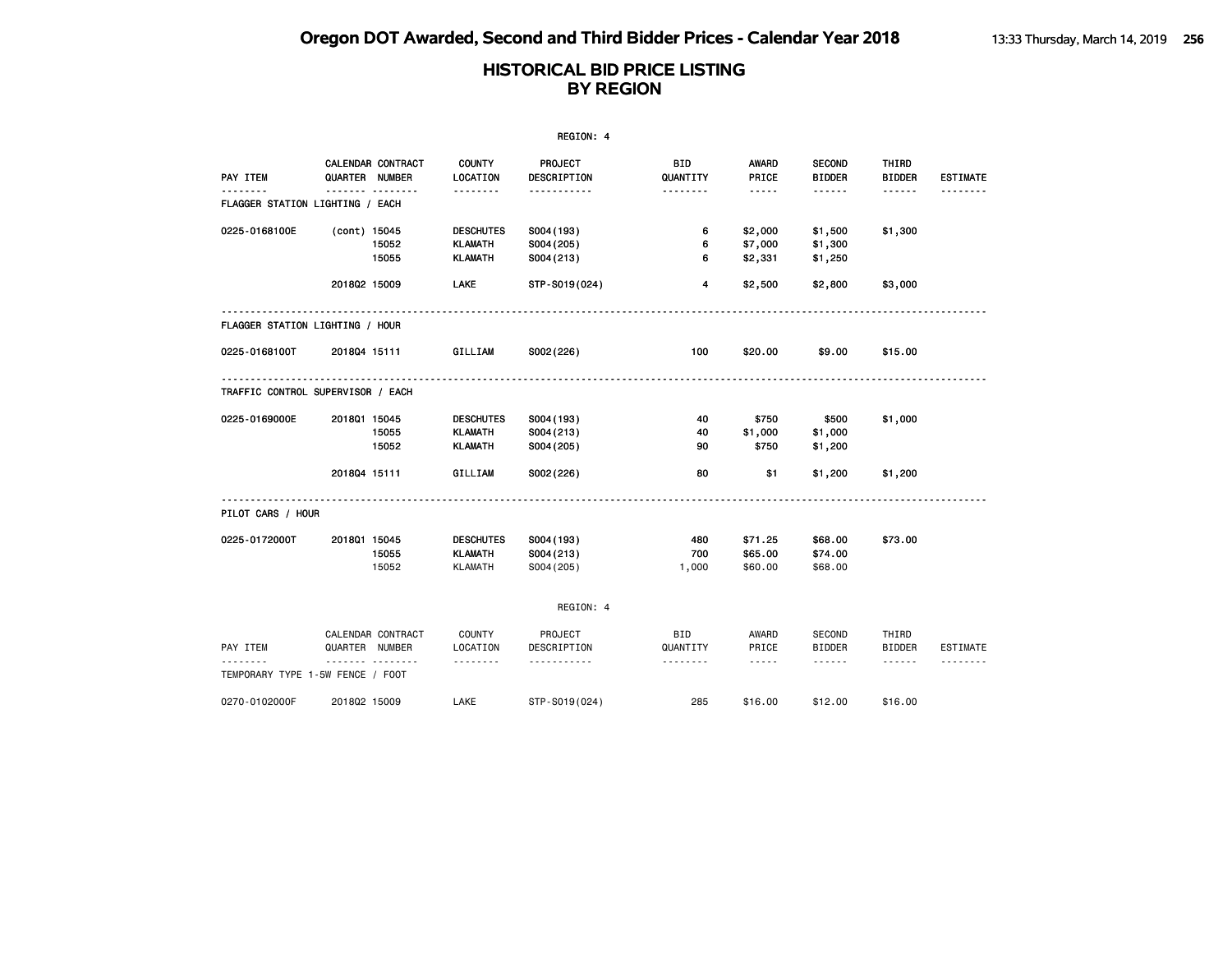| REGION: 4                       |                                      |                             |                          |                       |                     |                                |                 |                 |  |  |  |
|---------------------------------|--------------------------------------|-----------------------------|--------------------------|-----------------------|---------------------|--------------------------------|-----------------|-----------------|--|--|--|
| PAY ITEM                        | CALENDAR CONTRACT<br>QUARTER NUMBER  | <b>COUNTY</b><br>LOCATION   | PROJECT<br>DESCRIPTION   | BID<br>QUANTITY       | AWARD<br>PRICE      | <b>SECOND</b><br><b>BIDDER</b> | THIRD<br>BIDDER | <b>ESTIMATE</b> |  |  |  |
| .<br>MATTING, TYPE F / SQYD     | ------- --------                     | .                           | <u>.</u>                 | <u> - - - - - - -</u> | $\cdots \cdots$     | ------                         | ------          | .               |  |  |  |
| 0280-0105060J                   | 201802 15009                         | LAKE                        | STP-S019(024)            | 220                   | \$9.25              | \$7.00                         | \$13.15         |                 |  |  |  |
| CHECK DAM, TYPE 1 / EACH        | --------------------------------     |                             |                          |                       |                     |                                |                 |                 |  |  |  |
| 0280-0106010E                   | 201801 15046                         | KLAMATH                     | S020(039)                | 13                    | \$120.00            | \$90.00                        | \$272.25        |                 |  |  |  |
|                                 | CONSTRUCTION ENTRANCE, TYPE 1 / EACH |                             |                          |                       |                     |                                |                 |                 |  |  |  |
| 0280-0110010E                   | 201802 15079                         | <b>DESCHUTES</b>            | S004(218)                | $\blacksquare$        | \$2,500             | \$2,200                        | \$2,500         |                 |  |  |  |
| SEDIMENT FENCE / FOOT           |                                      |                             |                          |                       |                     |                                |                 |                 |  |  |  |
| 0280-0113000F                   | 201801 15046                         | KLAMATH                     | S020(039)                | 1,633                 | \$3.50              | \$3.00                         | \$3.61          |                 |  |  |  |
|                                 | 201802 15009                         | <b>LAKE</b>                 | STP-S019(024)            | 120                   | \$3.50              | \$6.00                         | \$4.00          |                 |  |  |  |
|                                 | 201803 15084                         | <b>KLAMATH</b>              | 0000(229)                | 105                   | \$15.00             | \$8.90                         |                 |                 |  |  |  |
| INLET PROTECTION, TYPE 3 / EACH |                                      |                             |                          |                       |                     |                                |                 |                 |  |  |  |
| 0280-0114030E                   | 201801 15055                         | KLAMATH                     | S004(213)                | $\overline{2}$        | \$126.35            | \$95.00                        |                 |                 |  |  |  |
|                                 | 15045<br>15052                       | <b>DESCHUTES</b><br>KLAMATH | S004 (193)<br>S004 (205) | 3<br>23               | \$275.00<br>\$80.00 | \$75.00<br>\$100.00            | \$98.00         |                 |  |  |  |
|                                 |                                      |                             |                          |                       |                     |                                |                 |                 |  |  |  |
|                                 | 201804 15111                         | GILLIAM                     | S002(226)                | 27                    | \$47.00             | \$150.00                       | \$120.00        |                 |  |  |  |
| INLET PROTECTION, TYPE 7 / EACH |                                      |                             |                          |                       |                     |                                |                 |                 |  |  |  |
| 0280-0114070E                   | 201801 15045                         | <b>DESCHUTES</b>            | S004 (193)               | $7^{\circ}$           | \$275.00            | \$100.00                       | \$105.00        |                 |  |  |  |
|                                 | 201803 15084                         | KLAMATH                     | 0000(229)                | 4                     | \$255.61            | \$159.00                       |                 |                 |  |  |  |
|                                 | SEDIMENT BARRIER, TYPE 2 / EACH      |                             |                          |                       |                     |                                |                 |                 |  |  |  |
| 0280-0115020E                   | 201802 15009                         | LAKE                        | STP-S019(024)            | 625                   | \$4.00              | \$8.00                         | \$8.81          |                 |  |  |  |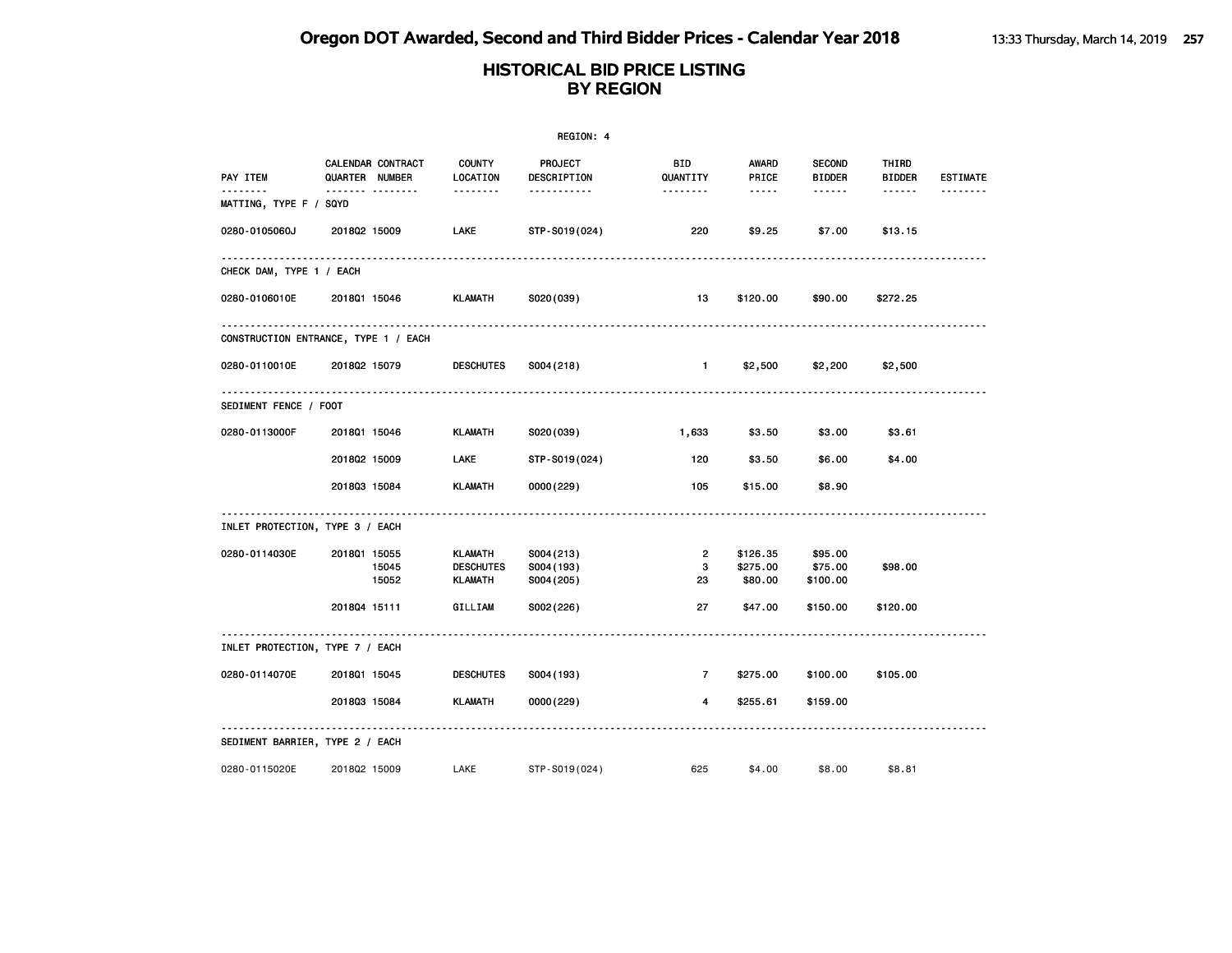|                                          |                                                |                                                     | REGION: 4                                |                                      |                                                                                                               |                                |                               |                 |
|------------------------------------------|------------------------------------------------|-----------------------------------------------------|------------------------------------------|--------------------------------------|---------------------------------------------------------------------------------------------------------------|--------------------------------|-------------------------------|-----------------|
| PAY ITEM                                 | CALENDAR CONTRACT<br>QUARTER NUMBER            | <b>COUNTY</b><br>LOCATION                           | <b>PROJECT</b><br>DESCRIPTION            | BID<br>QUANTITY                      | <b>AWARD</b><br>PRICE                                                                                         | <b>SECOND</b><br><b>BIDDER</b> | THIRD<br><b>BIDDER</b>        | <b>ESTIMATE</b> |
| .                                        | .<br>DECOMMISSION SEPTIC SYSTEMS / EACH        | --------                                            | .                                        | .                                    | -----                                                                                                         | ------                         | ------                        | .               |
| 0299-0200000E                            | 201801 15045                                   | <b>DESCHUTES</b>                                    | S004 (193)                               | $\mathbf{1}$                         | \$2,700                                                                                                       | \$5,000                        | \$3,500                       |                 |
|                                          |                                                |                                                     | REGION: 4                                |                                      |                                                                                                               |                                |                               |                 |
| PAY ITEM                                 | CALENDAR CONTRACT<br>QUARTER NUMBER            | <b>COUNTY</b><br>LOCATION                           | <b>PROJECT</b><br>DESCRIPTION            | <b>BID</b><br>QUANTITY               | <b>AWARD</b><br>PRICE                                                                                         | <b>SECOND</b><br><b>BIDDER</b> | THIRD<br><b>BIDDER</b>        | <b>ESTIMATE</b> |
| <u>.</u><br>REMOVAL OF SURFACINGS / SQYD | <u></u>                                        | --------                                            | -----------                              | <u> - - - - - - -</u>                | $\frac{1}{2} \frac{1}{2} \frac{1}{2} \frac{1}{2} \frac{1}{2} \frac{1}{2} \frac{1}{2} \frac{1}{2} \frac{1}{2}$ | ------                         | ------                        | - - - - - - - - |
| 0310-0103000J                            | 201804 15111                                   | GILLIAM                                             | S002(226)                                | 920                                  | \$6.50                                                                                                        | \$15.00                        | \$11.00                       |                 |
| REMOVAL OF GUARDRAIL / FOOT              |                                                |                                                     |                                          |                                      |                                                                                                               |                                |                               |                 |
| 0310-0113000A                            | 201802 15009                                   | LAKE                                                | STP-S019(024)                            | 205                                  | \$21.95                                                                                                       | \$9.76                         | \$4.16                        |                 |
| ASPH PVMNT SAW CUTTING / FOOT            |                                                |                                                     |                                          |                                      |                                                                                                               |                                |                               |                 |
| 0310-0119000F                            | 201801 14967<br>15046                          | WASCO<br><b>KLAMATH</b>                             | PLH-2013(004)<br>S020(039)               | 510<br>1,430                         | \$4.37<br>\$3.00                                                                                              | \$2.00<br>\$1.30               | \$4.50<br>\$0.96              |                 |
|                                          | 201802 15009                                   | LAKE                                                | STP-S019(024)                            | 660                                  | \$2.85                                                                                                        | \$3,00                         | \$3.15                        |                 |
|                                          |                                                |                                                     | REGION: 4                                |                                      |                                                                                                               |                                |                               |                 |
| PAY ITEM                                 | CALENDAR CONTRACT<br>QUARTER NUMBER            | <b>COUNTY</b><br>LOCATION                           | PROJECT<br>DESCRIPTION                   | <b>BID</b><br>QUANTITY               | AWARD<br>PRICE                                                                                                | SECOND<br><b>BIDDER</b>        | THIRD<br><b>BIDDER</b>        | <b>ESTIMATE</b> |
| CLEARING AND GRUBBING / ACRE             | <u></u>                                        | <u>.</u>                                            | <u>.</u>                                 |                                      | $\frac{1}{2}$                                                                                                 | $- - - - - - -$                | $- - - - - -$                 |                 |
| 0320-0100000A                            | 201801 14967<br>15046<br>15045<br>201802 15009 | WASCO<br><b>KLAMATH</b><br><b>DESCHUTES</b><br>LAKE | PLH-2013(004)<br>S020(039)<br>S004 (193) | 0.50<br>$\mathbf{1}$<br>2.10<br>1.25 | \$7,720<br>\$11,100<br>\$2,619                                                                                | \$4,000<br>\$15,000<br>\$9,524 | \$5,000<br>\$4,215<br>\$1,667 |                 |
|                                          |                                                |                                                     | STP-S019(024)                            |                                      | \$10,800                                                                                                      | \$19,200                       | \$2,138                       |                 |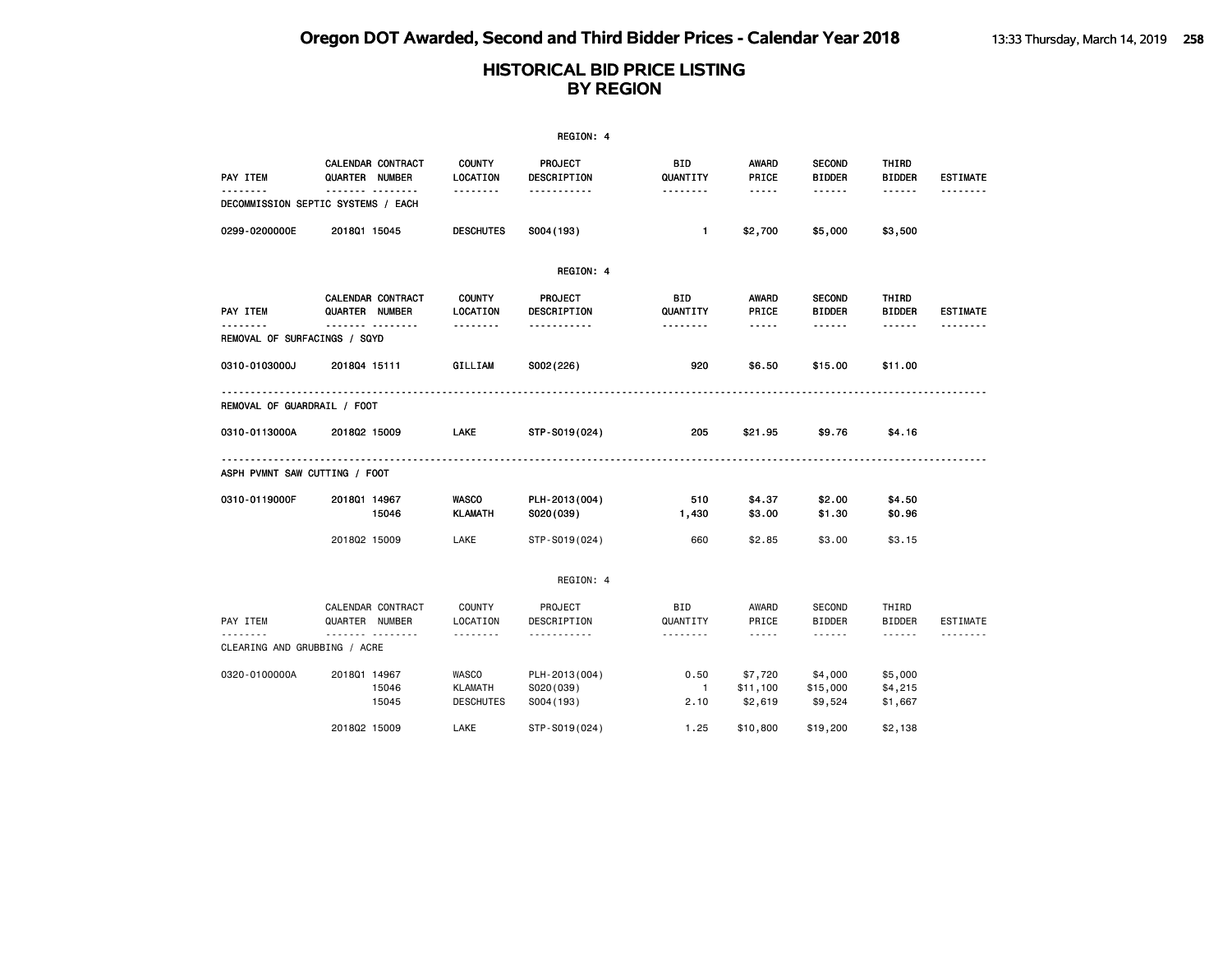|                              |                                                 |                                       | REGION: 4                                                    |                             |                                      |                                          |                                                                                                                                                                                                                                                                                                                                                                                                                                                                            |                 |
|------------------------------|-------------------------------------------------|---------------------------------------|--------------------------------------------------------------|-----------------------------|--------------------------------------|------------------------------------------|----------------------------------------------------------------------------------------------------------------------------------------------------------------------------------------------------------------------------------------------------------------------------------------------------------------------------------------------------------------------------------------------------------------------------------------------------------------------------|-----------------|
| PAY ITEM                     | CALENDAR CONTRACT<br>QUARTER NUMBER<br><b>.</b> | <b>COUNTY</b><br>LOCATION<br><u>.</u> | <b>PROJECT</b><br>DESCRIPTION<br><u> - - - - - - - - - -</u> | BID<br>QUANTITY<br><u>.</u> | <b>AWARD</b><br>PRICE<br>$- - - - -$ | <b>SECOND</b><br><b>BIDDER</b><br>------ | THIRD<br><b>BIDDER</b>                                                                                                                                                                                                                                                                                                                                                                                                                                                     | <b>ESTIMATE</b> |
| DITCH EXCAVATION / CUYD      |                                                 |                                       |                                                              |                             |                                      |                                          |                                                                                                                                                                                                                                                                                                                                                                                                                                                                            |                 |
| 0330-0101000K                | 201801 15045                                    | <b>DESCHUTES</b>                      | S004 (193)                                                   | 156                         | \$32.50                              | \$30.00                                  | \$17.00                                                                                                                                                                                                                                                                                                                                                                                                                                                                    |                 |
|                              | 201802 15009                                    | LAKE                                  | STP-S019(024)                                                | 25                          | \$28.00                              | \$16.00                                  | \$35.68                                                                                                                                                                                                                                                                                                                                                                                                                                                                    |                 |
| TOE TRENCH EXCAVATION / CUYD |                                                 |                                       |                                                              |                             |                                      |                                          |                                                                                                                                                                                                                                                                                                                                                                                                                                                                            |                 |
| 0330-0103000K                | 201801 15046                                    | <b>KLAMATH</b>                        | S020(039)                                                    | 310                         | \$16.00                              | \$15.00                                  | \$21.16                                                                                                                                                                                                                                                                                                                                                                                                                                                                    |                 |
| GENERAL EXCAVATION / CUYD    |                                                 |                                       |                                                              |                             |                                      |                                          |                                                                                                                                                                                                                                                                                                                                                                                                                                                                            |                 |
| 0330-0105000K                | 201801 14967                                    | <b>WASCO</b>                          | PLH-2013(004)                                                | 300                         | \$38.43                              | \$38.00                                  | \$175.00                                                                                                                                                                                                                                                                                                                                                                                                                                                                   |                 |
|                              | 15052<br>15045                                  | KLAMATH<br><b>DESCHUTES</b>           | S004 (205)<br>S004 (193)                                     | 1,080<br>3,420              | \$41.00<br>\$26.00                   | \$25.00<br>\$30.00                       | \$20.00                                                                                                                                                                                                                                                                                                                                                                                                                                                                    |                 |
|                              |                                                 |                                       |                                                              |                             |                                      |                                          |                                                                                                                                                                                                                                                                                                                                                                                                                                                                            |                 |
|                              | 201802 15009                                    | LAKE                                  | STP-S019(024)                                                | 705                         | \$47.90                              | \$19.00                                  | \$33.69                                                                                                                                                                                                                                                                                                                                                                                                                                                                    |                 |
|                              | 201803 15084                                    | <b>KLAMATH</b>                        | 0000(229)                                                    | 20                          | \$161.13                             | \$528.00                                 |                                                                                                                                                                                                                                                                                                                                                                                                                                                                            |                 |
| EMBANKMENT IN PLACE / CUYD   |                                                 |                                       |                                                              |                             |                                      |                                          |                                                                                                                                                                                                                                                                                                                                                                                                                                                                            |                 |
| 0330-0123000K                | 201801 15046                                    | KLAMATH                               | S020(039)                                                    | 1,355                       | \$21.62                              | \$23.00                                  | \$23.21                                                                                                                                                                                                                                                                                                                                                                                                                                                                    |                 |
| STONE EMBANKMENT / CUYD      |                                                 |                                       |                                                              |                             |                                      |                                          |                                                                                                                                                                                                                                                                                                                                                                                                                                                                            |                 |
| 0330-0126000K                | 201801 15046                                    | <b>KLAMATH</b>                        | S020(039)                                                    | 750                         | \$42.00                              | \$60.00                                  | \$48.83                                                                                                                                                                                                                                                                                                                                                                                                                                                                    |                 |
|                              |                                                 |                                       | REGION: 4                                                    |                             |                                      |                                          |                                                                                                                                                                                                                                                                                                                                                                                                                                                                            |                 |
| PAY ITEM                     | CALENDAR CONTRACT<br>QUARTER NUMBER             | <b>COUNTY</b><br>LOCATION             | PROJECT<br>DESCRIPTION                                       | BID<br>QUANTITY             | AWARD<br>PRICE                       | SECOND<br><b>BIDDER</b>                  | THIRD<br>BIDDER                                                                                                                                                                                                                                                                                                                                                                                                                                                            | ESTIMATE        |
|                              | <b>.</b>                                        | .                                     | .                                                            | .                           | $- - - - -$                          | ------                                   | $\frac{1}{2} \left( \frac{1}{2} \right) \left( \frac{1}{2} \right) \left( \frac{1}{2} \right) \left( \frac{1}{2} \right) \left( \frac{1}{2} \right) \left( \frac{1}{2} \right) \left( \frac{1}{2} \right) \left( \frac{1}{2} \right) \left( \frac{1}{2} \right) \left( \frac{1}{2} \right) \left( \frac{1}{2} \right) \left( \frac{1}{2} \right) \left( \frac{1}{2} \right) \left( \frac{1}{2} \right) \left( \frac{1}{2} \right) \left( \frac{1}{2} \right) \left( \frac$ |                 |
|                              | 12 INCH SUBGRADE STABILIZATION / SQYD           |                                       |                                                              |                             |                                      |                                          |                                                                                                                                                                                                                                                                                                                                                                                                                                                                            |                 |
| 0331-0106000J                | 201802 15009                                    | LAKE                                  | STP-S019(024)                                                | 100                         | \$35.00                              | \$28.00                                  | \$18.78                                                                                                                                                                                                                                                                                                                                                                                                                                                                    |                 |
|                              | 24 INCH SUBGRADE STABILIZATION / SQYD           |                                       |                                                              |                             |                                      |                                          |                                                                                                                                                                                                                                                                                                                                                                                                                                                                            |                 |
| 0331-0112000J                | 201801 15046                                    | <b>KLAMATH</b>                        | S020(039)                                                    | 1,505                       | \$26.00                              | \$37.00                                  | \$47.45                                                                                                                                                                                                                                                                                                                                                                                                                                                                    |                 |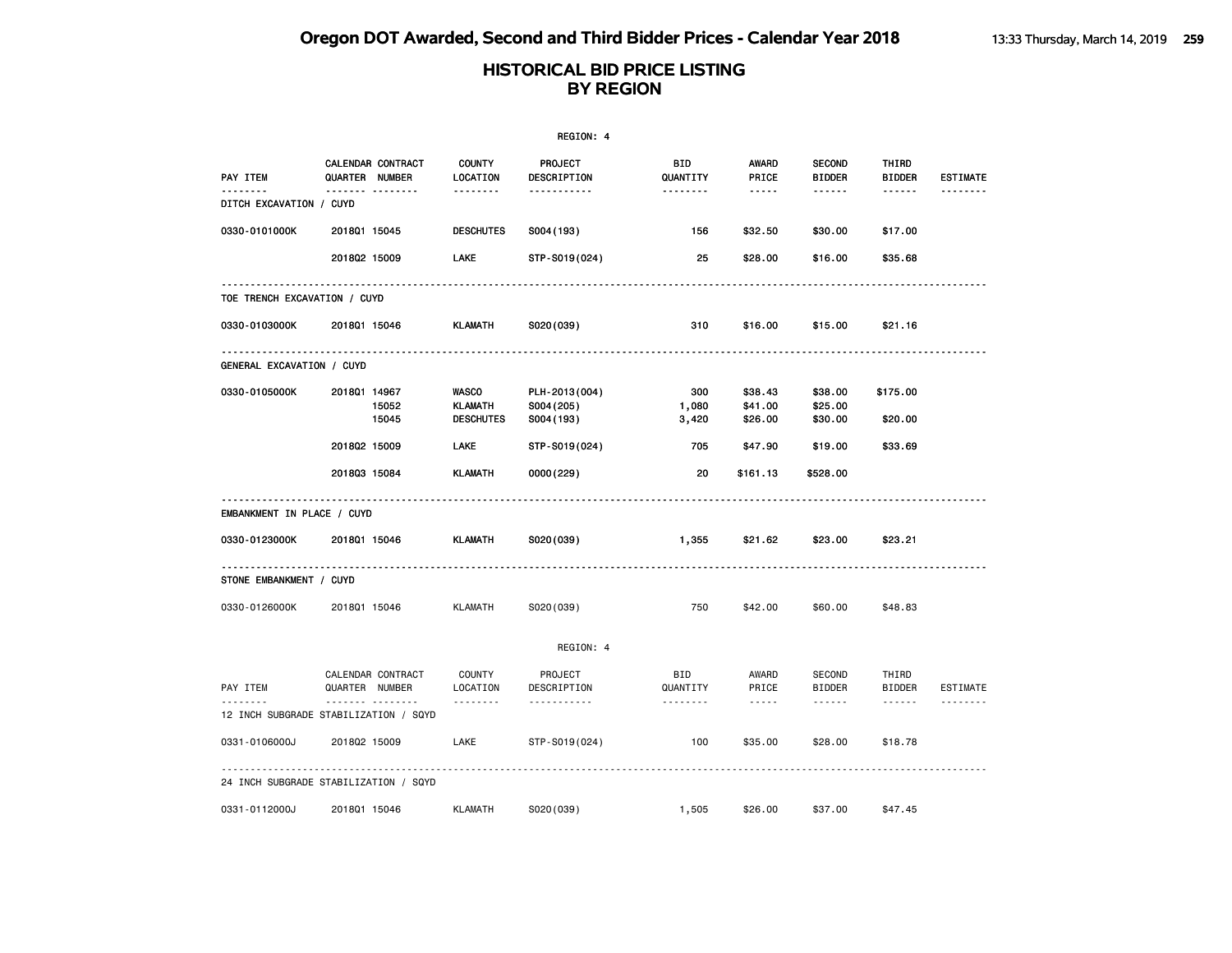|                                  |                                          |                                    | REGION: 4                          |                             |                                      |                                          |                                  |                             |
|----------------------------------|------------------------------------------|------------------------------------|------------------------------------|-----------------------------|--------------------------------------|------------------------------------------|----------------------------------|-----------------------------|
| PAY ITEM<br>--------             | CALENDAR CONTRACT<br>QUARTER NUMBER<br>. | <b>COUNTY</b><br>LOCATION<br>.     | PROJECT<br>DESCRIPTION<br><u>.</u> | BID<br>QUANTITY<br><u>.</u> | <b>AWARD</b><br>PRICE<br>$- - - - -$ | <b>SECOND</b><br><b>BIDDER</b><br>------ | THIRD<br><b>BIDDER</b><br>------ | <b>ESTIMATE</b><br>-------- |
| EMBANKMENT GEOTEXTILE / SQYD     |                                          |                                    |                                    |                             |                                      |                                          |                                  |                             |
| 0350-0102000J                    | 201801 15046                             | KLAMATH                            | S020(039)                          | 213                         | \$4.00                               | \$1.20                                   | \$1.53                           |                             |
| RIPRAP GEOTEXTILE, TYPE 1 / SQYD |                                          |                                    |                                    |                             |                                      |                                          |                                  |                             |
| 0350-0103000J                    | 201801 15046                             | <b>KLAMATH</b>                     | S020(039)                          | 30                          | \$2.00                               | \$2.00                                   | \$1.53                           |                             |
| RIPRAP GEOTEXTILE, TYPE 2 / SQYD |                                          |                                    |                                    |                             |                                      |                                          |                                  |                             |
| 0350-0104000J                    | 201801 15046                             | <b>KLAMATH</b>                     | S020(039)                          | 3,660                       | \$2.10                               | \$1.50                                   | \$1.53                           |                             |
|                                  | 201802 15009                             | LAKE                               | STP-S019(024)                      | 500                         | \$1.50                               | \$2.00                                   | \$2.98                           |                             |
| SUBGRADE GEOTEXTILE / SQYD       |                                          | .                                  |                                    |                             |                                      |                                          |                                  |                             |
| 0350-0105000J                    | 201801 14967<br>15046                    | <b>WASCO</b><br><b>KLAMATH</b>     | PLH-2013(004)<br>S020(039)         | 715<br>3,900                | \$2.51<br>\$1.20                     | \$2.00<br>\$1.00                         | \$1.60<br>\$1.05                 |                             |
|                                  | 201802 15009                             | LAKE                               | STP-S019(024)                      | 2,100                       | \$1.50                               | \$1.00                                   | \$1.12                           |                             |
|                                  |                                          |                                    | REGION: 4                          |                             |                                      |                                          |                                  |                             |
| PAY ITEM                         | CALENDAR CONTRACT<br>QUARTER NUMBER<br>. | <b>COUNTY</b><br>LOCATION<br>.     | PROJECT<br>DESCRIPTION<br><u>.</u> | <b>BID</b><br>QUANTITY<br>. | AWARD<br>PRICE<br>$\frac{1}{2}$      | SECOND<br><b>BIDDER</b><br>------        | THIRD<br><b>BIDDER</b><br>------ | ESTIMATE                    |
| LOOSE RIPRAP, CLASS 50 / CUYD    |                                          |                                    |                                    |                             |                                      |                                          |                                  |                             |
| 0390-0105000K                    | 201801 15046<br>15045                    | <b>KLAMATH</b><br><b>DESCHUTES</b> | S020(039)<br>S004 (193)            | 20<br>78                    | \$90.00<br>\$54.00                   | \$111.00<br>\$75.00                      | \$116.33<br>\$75.00              |                             |
|                                  | 201802 15009                             | LAKE                               | STP-S019(024)                      | 30                          | \$80.20                              | \$80.00                                  | \$102.27                         |                             |
| LOOSE RIPRAP, CLASS 100 / CUYD   |                                          |                                    |                                    |                             |                                      |                                          |                                  |                             |
| 0390-0108000K                    | 201802 15009                             | LAKE                               | STP-S019(024)                      | 95                          | \$75.20                              | \$65.00                                  | \$93.90                          |                             |
| LOOSE RIPRAP, CLASS 200 / CUYD   |                                          |                                    |                                    |                             |                                      |                                          |                                  |                             |
| 0390-0111000K                    | 201801 15046                             | <b>KLAMATH</b>                     | S020(039)                          | 200                         | \$78.00                              | \$65.00                                  | \$77.88                          |                             |
|                                  | 201802 15009                             | LAKE                               | STP-S019(024)                      | 115                         | \$70.20                              | \$69,00                                  | \$101.78                         |                             |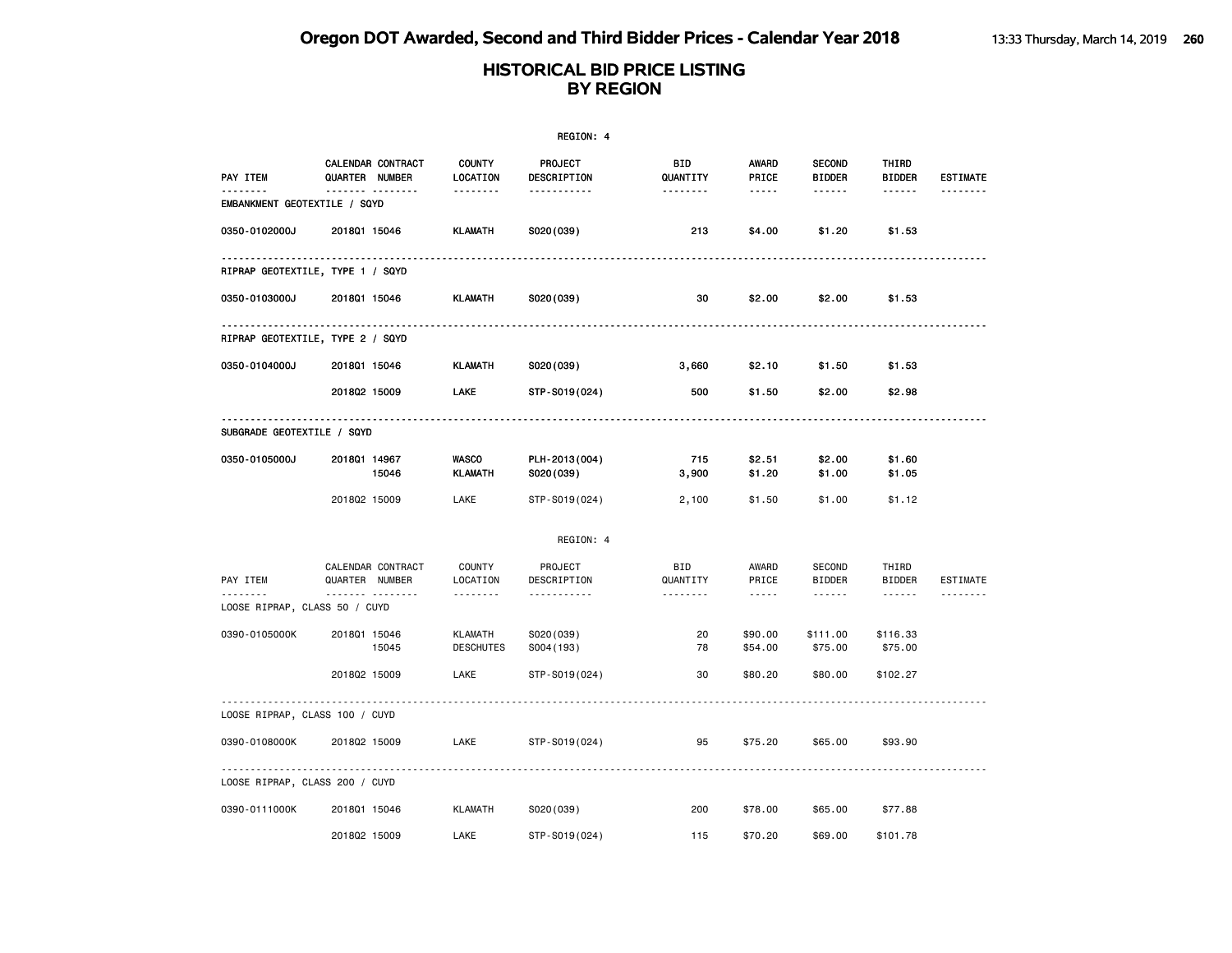|                                  |              |                                           |                                    | REGION: 4                     |                        |                       |                                |                        |                 |
|----------------------------------|--------------|-------------------------------------------|------------------------------------|-------------------------------|------------------------|-----------------------|--------------------------------|------------------------|-----------------|
| PAY ITEM                         | QUARTER      | <b>CALENDAR CONTRACT</b><br><b>NUMBER</b> | <b>COUNTY</b><br><b>LOCATION</b>   | PROJECT<br><b>DESCRIPTION</b> | <b>BID</b><br>QUANTITY | <b>AWARD</b><br>PRICE | <b>SECOND</b><br><b>BIDDER</b> | THIRD<br><b>BIDDER</b> | <b>ESTIMATE</b> |
| MAINLINE VIDEO INSPECTION / FOOT |              |                                           |                                    |                               | ----                   | -----                 |                                | ----                   |                 |
| 0415-0100000F                    | 201801 15046 | 15045                                     | <b>KLAMATH</b><br><b>DESCHUTES</b> | S020(039)<br>S004 (193)       | 56<br>2,109            | \$40.00<br>\$2.15     | \$7.00<br>\$4.00               | \$2.20<br>\$2.00       |                 |
|                                  | 201802 15009 |                                           | <b>LAKE</b>                        | STP-S019(024)                 | 236                    | \$10.00               | \$12.00                        | \$10.00                |                 |
|                                  | 201804 15111 |                                           | GILLIAM                            | S002(226)                     | 30                     | \$21,00               | \$60,00                        | \$20,00                |                 |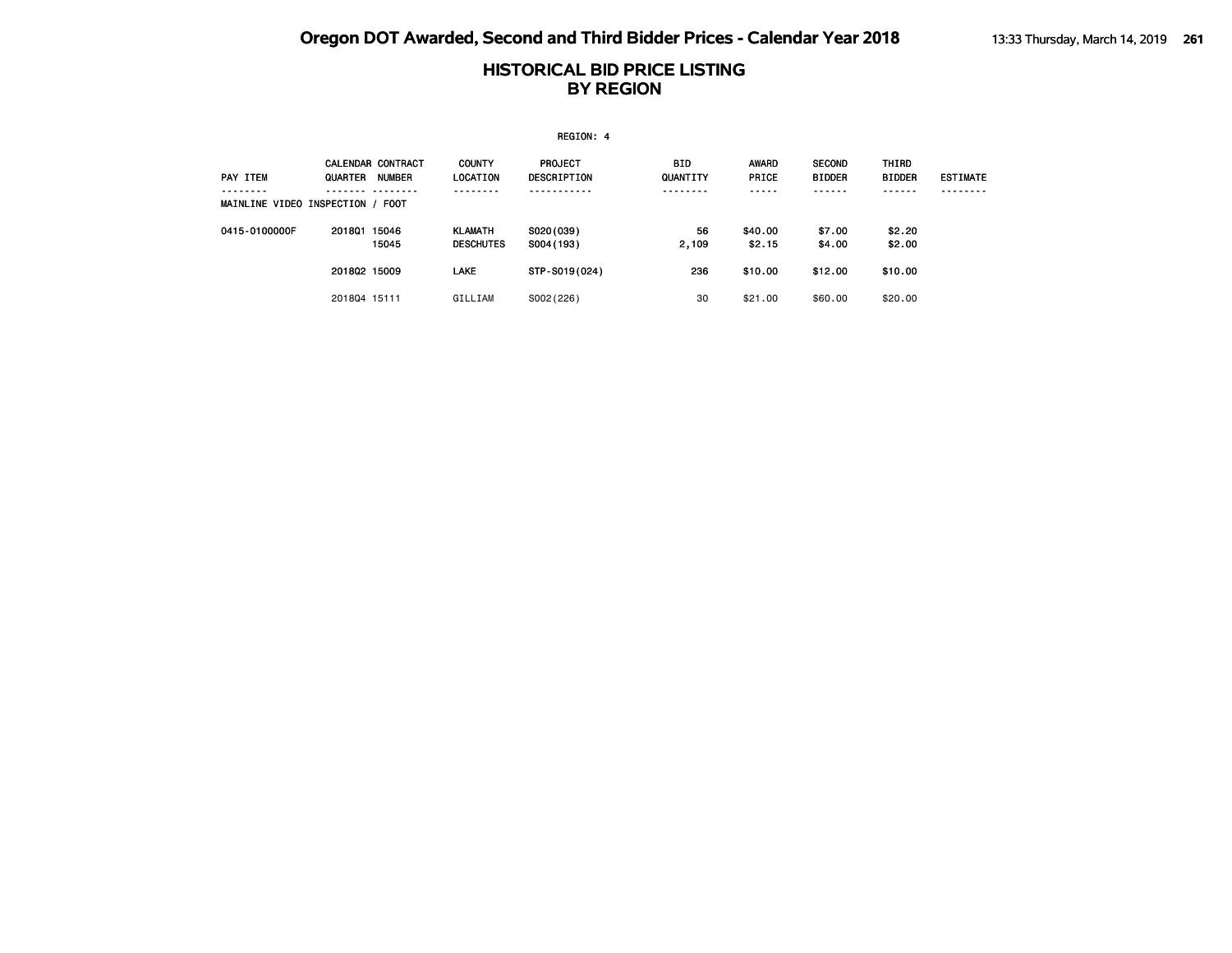|               |                                                          |                           | REGION: 4              |                 |                 |                                |                        |                 |
|---------------|----------------------------------------------------------|---------------------------|------------------------|-----------------|-----------------|--------------------------------|------------------------|-----------------|
| PAY ITEM      | CALENDAR CONTRACT<br>QUARTER NUMBER                      | <b>COUNTY</b><br>LOCATION | PROJECT<br>DESCRIPTION | BID<br>QUANTITY | AWARD<br>PRICE  | <b>SECOND</b><br><b>BIDDER</b> | THIRD<br><b>BIDDER</b> | <b>ESTIMATE</b> |
| .             | ------- --------<br>12 INCH CULV PIPE, 5 FT DEPTH / FOOT | --------                  | -----------            | --------        | $\cdots \cdots$ | ------                         | $- - - - - -$          |                 |
| 0445-010012AF | 201802 15009                                             | <b>LAKE</b>               | STP-S019(024)          | 136             | \$40.00         | \$55.00                        | \$54.95                |                 |
|               | .<br>15 INCH CULV PIPE, 5 FT DEPTH / FOOT                |                           |                        |                 |                 |                                |                        |                 |
|               | 0445-010015AF 2018Q4 15111                               | GILLIAM                   | S002(226)              | 30              | \$110.00        | \$195.00                       | \$130.00               |                 |
|               | 24 INCH CULV PIPE, 5 FT DEPTH / FOOT                     |                           |                        |                 |                 |                                |                        |                 |
|               | 0445-010024AF 2018Q2 15009                               | LAKE                      | STP-S019(024)          | 84 — 10         | \$68.00         | \$65.00                        | \$94.91                |                 |
|               | 36 INCH CULV PIPE, 5 FT DEPTH / FOOT                     |                           |                        |                 |                 |                                |                        |                 |
| 0445-010036AF | 2018Q1 15046                                             | KLAMATH                   | S020(039)              | 56              | \$164.00        | \$100.00                       | \$162.71               |                 |
|               | INCH ARCH TYPE PIPE, _____ DEPTH / FOOT                  |                           |                        |                 |                 |                                |                        |                 |
| 0445-0150000F | 201802 15009                                             |                           | LAKE STP-S019(024)     | 16              | \$90.00         | \$140.00                       | \$264.75               |                 |
|               | 12 INCH STORM SEW PIPE, 5 FT / FOOT                      |                           |                        |                 |                 |                                |                        |                 |
|               | 0445-035012AF 2018Q1 15045                               | <b>DESCHUTES</b>          | S004 (193)             | 1,257           | \$78.00         | \$45.00                        | \$52.00                |                 |
|               | 12 INCH STORM SEW PIPE, 10 FT / FOOT                     |                           |                        |                 |                 |                                |                        |                 |
| 0445-035012BF | 201801 15045                                             | <b>DESCHUTES</b>          | S004 (193)             | 641             | \$113.00        | \$47.00                        | \$67.00                |                 |
|               | 18 INCH STORM SEW PIPE, 10 FT / FOOT                     |                           |                        |                 |                 |                                |                        |                 |
| 0445-035018BF | 201801 15045                                             | <b>DESCHUTES</b>          | S004 (193)             | 99              | \$135.00        | \$52.00                        | \$92.00                |                 |
|               | 3 INCH PVC PIPE, 5 FT DEPTH / FOOT                       |                           |                        |                 |                 |                                |                        |                 |
| 0445-052003AF | 201801 15045                                             | <b>DESCHUTES</b>          | S004 (193)             | 216             | \$43.00         | \$10.00                        | \$2.50                 |                 |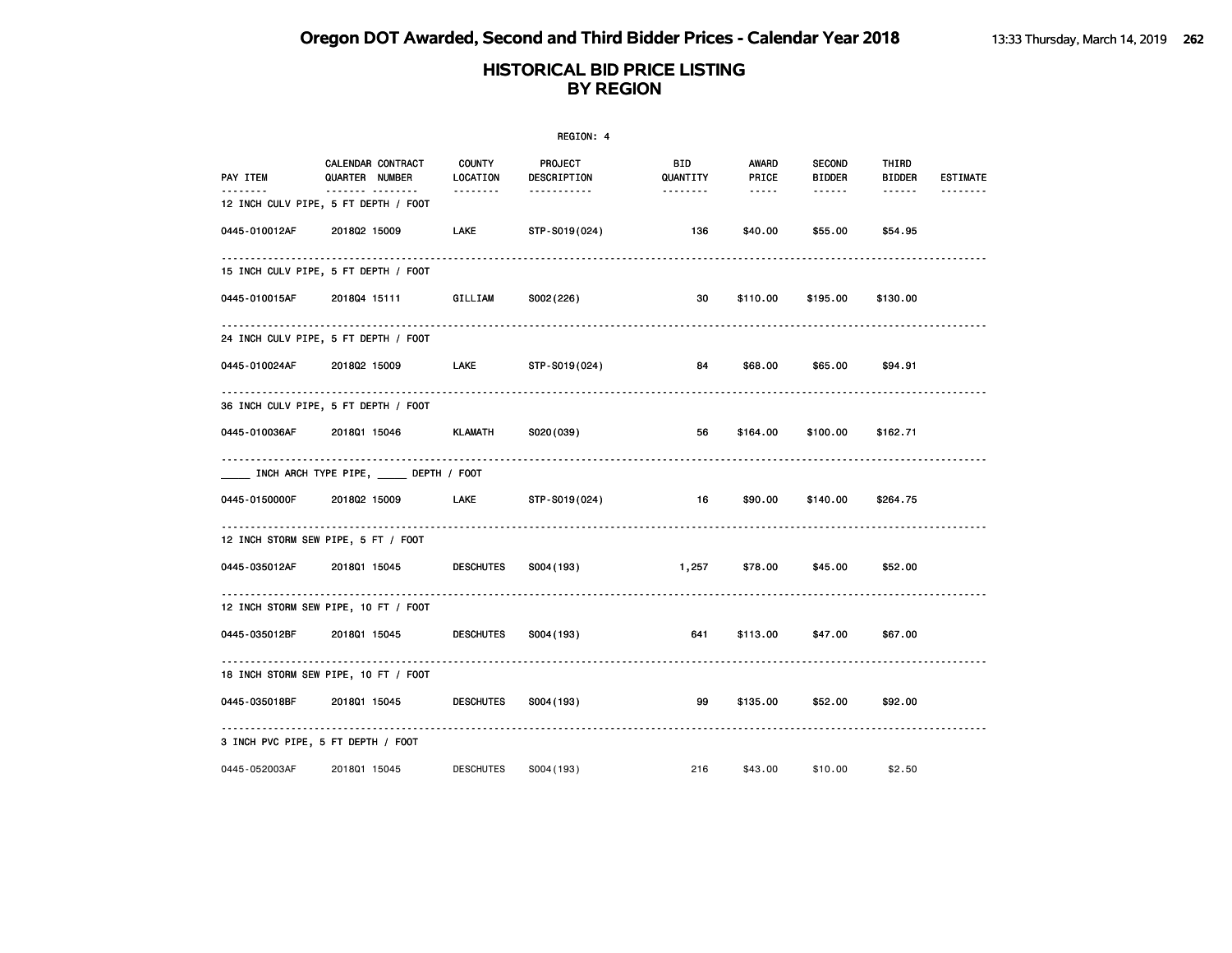|               |                                            |                           | REGION: 4                     |                        |                       |                                |                        |                 |
|---------------|--------------------------------------------|---------------------------|-------------------------------|------------------------|-----------------------|--------------------------------|------------------------|-----------------|
| PAY ITEM      | <b>CALENDAR CONTRACT</b><br>QUARTER NUMBER | <b>COUNTY</b><br>LOCATION | <b>PROJECT</b><br>DESCRIPTION | <b>BID</b><br>QUANTITY | <b>AWARD</b><br>PRICE | <b>SECOND</b><br><b>BIDDER</b> | THIRD<br><b>BIDDER</b> | <b>ESTIMATE</b> |
|               | 12 INCH DUCT IRON PIPE, 5 FT / FOOT        | <u>.</u>                  |                               | --------               | $- - - - -$           | ------                         | ------                 |                 |
| 0445-060012AF | 201801 15045                               | <b>DESCHUTES</b>          | S004 (193)                    | 112                    | \$113.00              | \$80.00                        | \$100.00               |                 |
|               | SLOPED END SECTIONS, 12 INCH / EACH        |                           |                               |                        |                       |                                |                        |                 |
| 0445-0700120E | 201802 15009                               | <b>LAKE</b>               | STP-S019(024)                 | 5                      | \$200.00              | \$160.00                       | \$156.00               |                 |
|               | SLOPED END SECTIONS, 18 INCH / EACH        |                           |                               |                        |                       |                                |                        |                 |
| 0445-0700180E | 201801 15045                               | <b>DESCHUTES</b>          | S004 (193)                    | $\blacksquare$         | \$375.00              | \$350.00                       | \$300.00               |                 |
|               | SLOPED END SECTIONS, 24 INCH / EACH        |                           |                               |                        |                       |                                |                        |                 |
| 0445-0700240E | 201802 15009                               | LAKE                      | STP-S019(024)                 | $\overline{2}$         | \$250.00              | \$240.00                       | \$225.00               |                 |
|               | SLOPED END SECTIONS, 36 INCH / EACH        |                           |                               |                        |                       |                                |                        |                 |
| 0445-0700360E | 201801 15046                               | <b>KLAMATH</b>            | S020(039)                     | $\overline{2}$         | \$450,00              | \$100.00                       | \$108.38               |                 |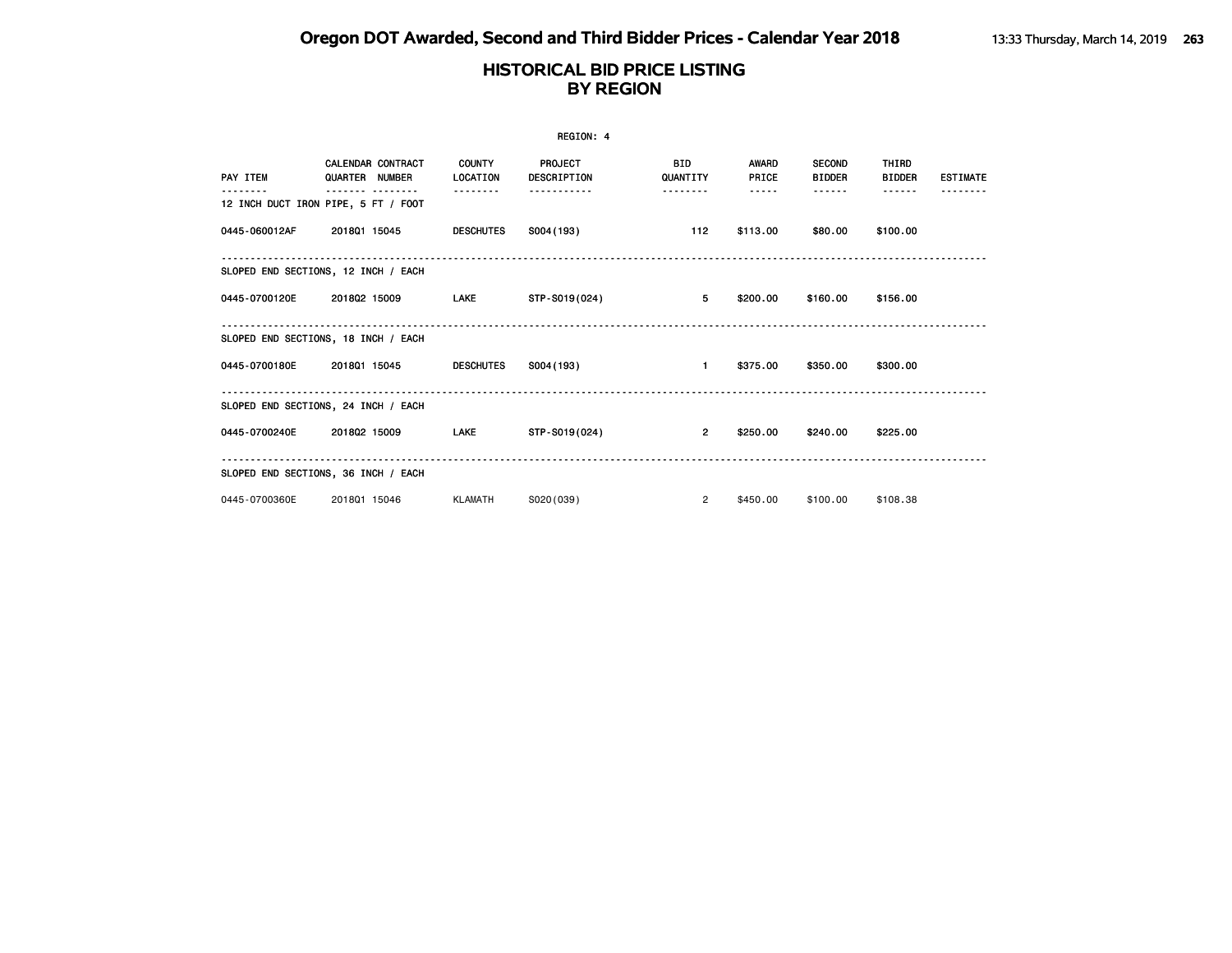|                                                |                                            |             |                                  | REGION: 4               |                        |                   |                                |                        |                 |
|------------------------------------------------|--------------------------------------------|-------------|----------------------------------|-------------------------|------------------------|-------------------|--------------------------------|------------------------|-----------------|
| PAY ITEM                                       | CALENDAR CONTRACT<br>QUARTER NUMBER        |             | <b>COUNTY</b><br>LOCATION        | PROJECT<br>DESCRIPTION  | BID<br>QUANTITY        | AWARD<br>PRICE    | <b>SECOND</b><br><b>BIDDER</b> | THIRD<br><b>BIDDER</b> | <b>ESTIMATE</b> |
| -------<br>CONC MANHOLES, SEDIMENTATION / EACH | .                                          |             | .                                | -----------             | <u> - - - - - - -</u>  | $\cdots \cdots$   | ------                         | ------                 |                 |
| 0470-0113000E                                  | 201801 15045                               |             | <b>DESCHUTES</b>                 | S004 (193)              | $\mathbf{1}$           | \$4,850           | \$3,500                        | \$7,250                |                 |
| CONCRETE INLETS, TYPE CG-3 / EACH              |                                            |             |                                  |                         |                        |                   |                                |                        |                 |
| 0470-0309000E                                  | 2018Q1 15045                               |             | <b>DESCHUTES</b>                 | S004 (193)              | 28                     | \$750             | \$2,000                        | \$2,500                |                 |
| CONC INLETS, TYPE CG-3 (MOD / EACH             |                                            | .           |                                  |                         |                        |                   |                                |                        |                 |
| 0470-0310000E                                  | 201801 15045                               |             | <b>DESCHUTES</b>                 | S004 (193)              | 15                     | \$950.00          | \$800.00                       | \$550.00               |                 |
| CONCRETE INLETS, TYPE D / EACH                 |                                            |             |                                  |                         |                        |                   |                                |                        |                 |
| 0470-0311000E                                  | 201802 15009                               | <b>LAKE</b> |                                  | STP-S019(024)           | $\mathbf{1}$           | \$1,100           | \$2,200                        | \$3,650                |                 |
| <u>.</u><br>CONCRETE INLETS, TYPE G-1 / EACH   |                                            | <u>.</u>    |                                  |                         |                        |                   |                                |                        |                 |
| 0470-0313000E                                  | 201801 15045                               |             | <b>DESCHUTES</b>                 | S004 (193)              | 10                     | \$950             | \$1,550                        | \$1,800                |                 |
|                                                |                                            |             |                                  | REGION: 4               |                        |                   |                                |                        |                 |
| <b>PAY ITEM</b>                                | <b>CALENDAR CONTRACT</b><br>QUARTER NUMBER |             | <b>COUNTY</b><br>LOCATION        | PROJECT<br>DESCRIPTION  | <b>BID</b><br>QUANTITY | AWARD<br>PRICE    | <b>SECOND</b><br><b>BIDDER</b> | THIRD<br><b>BIDDER</b> | <b>ESTIMATE</b> |
| ------<br>DRAINAGE CURBS / FOOT                | <u> </u>                                   |             | .                                | .                       | .                      | -----             | ------                         | ------                 |                 |
| 0480-0100000F                                  | 2018Q1 15046<br>15052                      |             | <b>KLAMATH</b><br><b>KLAMATH</b> | S020(039)<br>S004 (205) | 436<br>3,900           | \$12.50<br>\$6.25 | \$12.50<br>\$10.00             | \$15.05                |                 |
|                                                | 201802 15009                               | LAKE        |                                  | STP-S019(024)           | 75                     | \$18,00           | \$18.00                        | \$53.34                |                 |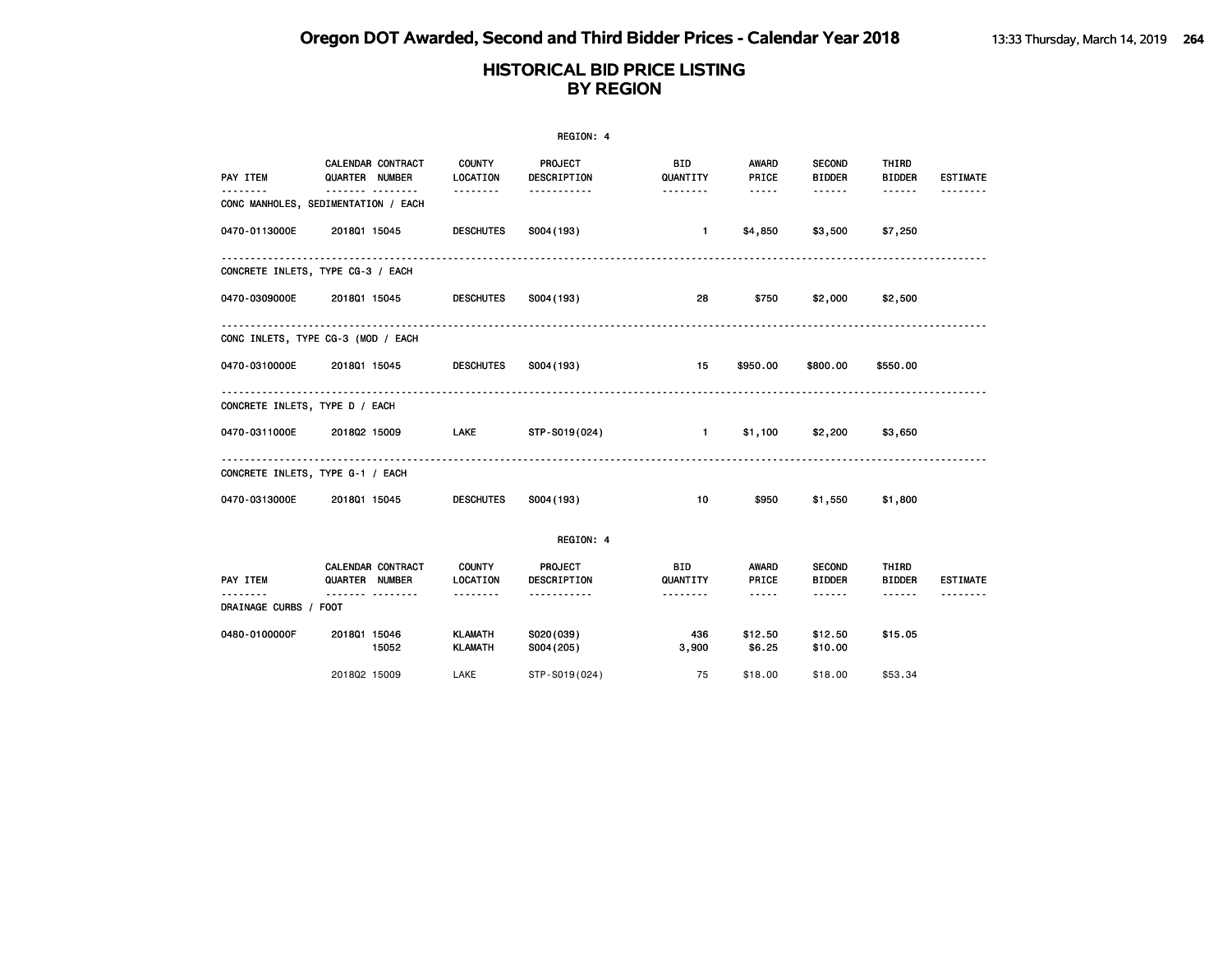|                                        |                                                           |                                                                                                              | REGION: 4                                                                       |                                           |                                                                                                                                                      |                                                               |                        |                             |
|----------------------------------------|-----------------------------------------------------------|--------------------------------------------------------------------------------------------------------------|---------------------------------------------------------------------------------|-------------------------------------------|------------------------------------------------------------------------------------------------------------------------------------------------------|---------------------------------------------------------------|------------------------|-----------------------------|
| PAY ITEM<br><u>.</u>                   | CALENDAR CONTRACT<br>QUARTER NUMBER                       | <b>COUNTY</b><br>LOCATION                                                                                    | <b>PROJECT</b><br>DESCRIPTION                                                   | <b>BID</b><br>QUANTITY                    | <b>AWARD</b><br>PRICE                                                                                                                                | <b>SECOND</b><br><b>BIDDER</b>                                | THIRD<br><b>BIDDER</b> | <b>ESTIMATE</b><br><u>.</u> |
| ADJUSTING BOXES / EACH                 | ------- --------                                          | --------                                                                                                     | -----------                                                                     | <u> - - - - - - -</u>                     | -----                                                                                                                                                | ------                                                        | ------                 |                             |
| 0490-0100000E                          | 201801 15045                                              | <b>DESCHUTES</b>                                                                                             | S004 (193)                                                                      | 37                                        | \$950.00                                                                                                                                             | \$250.00                                                      | \$900.00               |                             |
| ADJUSTING INLETS / EACH                |                                                           |                                                                                                              |                                                                                 |                                           |                                                                                                                                                      |                                                               |                        |                             |
| 0490-0105000E                          | 201804 15111                                              | GILLIAM                                                                                                      | S002(226)                                                                       | 29                                        | \$500                                                                                                                                                | \$500                                                         | \$1,000                |                             |
|                                        |                                                           |                                                                                                              | REGION: 4                                                                       |                                           |                                                                                                                                                      |                                                               |                        |                             |
| PAY ITEM                               | CALENDAR CONTRACT<br>QUARTER NUMBER                       | COUNTY<br>LOCATION                                                                                           | PROJECT<br>DESCRIPTION                                                          | BID<br>QUANTITY                           | AWARD<br>PRICE                                                                                                                                       | <b>SECOND</b><br><b>BIDDER</b>                                | THIRD<br><b>BIDDER</b> | <b>ESTIMATE</b>             |
| --------<br>BRIDGE REMOVAL WORK / SQFT | <u></u>                                                   | --------                                                                                                     | -----------                                                                     | --------                                  | $- - - - -$                                                                                                                                          | ------                                                        | ------                 | --------                    |
| 0501-0100000A                          | 201801 15052                                              | <b>KLAMATH</b>                                                                                               | S004 (205)                                                                      | 236.33                                    | \$99.44                                                                                                                                              | \$613.55                                                      |                        |                             |
|                                        | 201802 15079                                              | <b>DESCHUTES</b>                                                                                             | S004(218)                                                                       | 19,700                                    | \$20.43                                                                                                                                              | \$20.56                                                       | \$22.79                |                             |
|                                        |                                                           |                                                                                                              | REGION: 4                                                                       |                                           |                                                                                                                                                      |                                                               |                        |                             |
| PAY ITEM                               | CALENDAR CONTRACT<br>QUARTER NUMBER                       | COUNTY<br>LOCATION                                                                                           | PROJECT<br>DESCRIPTION                                                          | BID<br>QUANTITY                           | AWARD<br>PRICE                                                                                                                                       | <b>SECOND</b><br><b>BIDDER</b>                                | THIRD<br><b>BIDDER</b> | ESTIMATE                    |
| .                                      | .<br>BRIDGE DECK COLD PLN PVMT REM, 2-4 INCH / SQYD       | .                                                                                                            | .                                                                               | <u>.</u>                                  | $\frac{1}{2} \left( \frac{1}{2} \right) \left( \frac{1}{2} \right) \left( \frac{1}{2} \right) \left( \frac{1}{2} \right) \left( \frac{1}{2} \right)$ | .                                                             | ------                 | .                           |
| 0503-0102000J                          | 201801 15052                                              | <b>KLAMATH</b>                                                                                               | S004 (205)                                                                      | 332.50                                    | \$31.00                                                                                                                                              | \$48.00                                                       |                        |                             |
|                                        | 201804 15111                                              | GILLIAM                                                                                                      | S002(226)                                                                       | 1,327                                     | \$6.00                                                                                                                                               | \$10.50                                                       | \$11.00                |                             |
|                                        | BRIDGE END PANEL CLD PLN PVMT REM, 1997 / SQYD            |                                                                                                              |                                                                                 |                                           |                                                                                                                                                      |                                                               |                        |                             |
| 0503-0103000J                          | 201801 15052<br>15052<br>15045<br>15045<br>15052<br>15055 | <b>KLAMATH</b><br><b>KLAMATH</b><br><b>DESCHUTES</b><br><b>DESCHUTES</b><br><b>KLAMATH</b><br><b>KLAMATH</b> | S004 (205)<br>S004 (205)<br>S004 (193)<br>S004 (193)<br>S004 (205)<br>S004(213) | 263<br>297<br>306<br>306<br>323.50<br>356 | \$3.00<br>\$3.00<br>\$18.35<br>\$18.35<br>\$3.00<br>\$11.58                                                                                          | \$26.00<br>\$26.00<br>\$28.00<br>\$28.00<br>\$26.00<br>\$1.34 | \$1.35<br>\$1.35       |                             |
|                                        | 15052                                                     | <b>KLAMATH</b>                                                                                               | S004 (205)                                                                      | 477.50                                    | \$3.00                                                                                                                                               | \$26.00                                                       |                        |                             |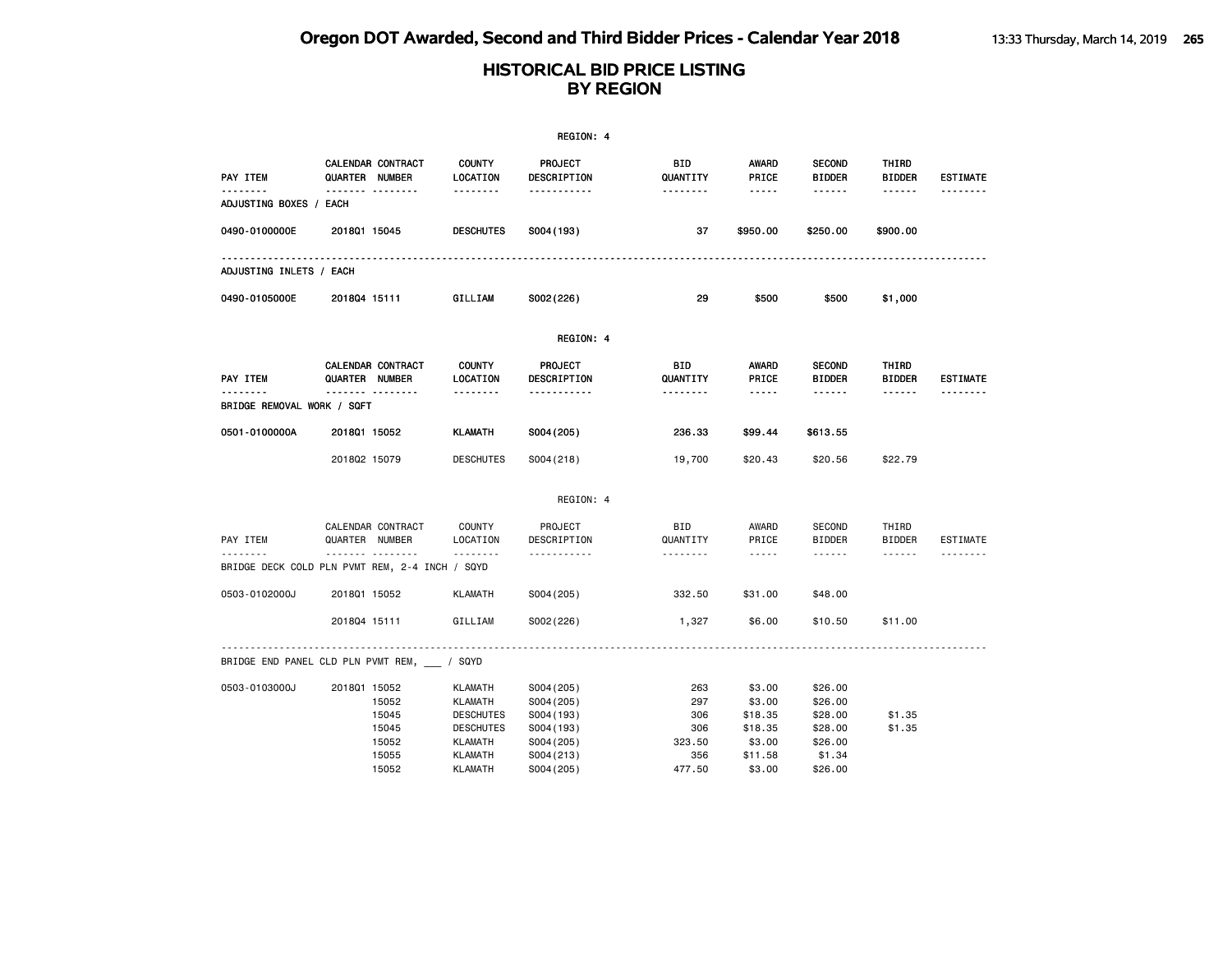|                               |                                                              |                           | REGION: 4              |                 |                                                                                                                                                                                 |                                |                        |                 |
|-------------------------------|--------------------------------------------------------------|---------------------------|------------------------|-----------------|---------------------------------------------------------------------------------------------------------------------------------------------------------------------------------|--------------------------------|------------------------|-----------------|
| <b>PAY ITEM</b>               | CALENDAR CONTRACT<br>QUARTER NUMBER                          | <b>COUNTY</b><br>LOCATION | PROJECT<br>DESCRIPTION | BID<br>QUANTITY | <b>AWARD</b><br>PRICE                                                                                                                                                           | <b>SECOND</b><br><b>BIDDER</b> | THIRD<br><b>BIDDER</b> | <b>ESTIMATE</b> |
| <u>.</u>                      | ------- --------<br>SHORING, CRIBBING, AND COFFERDAMS / SQYD | --------                  | -----------            | --------        | $- - - - -$                                                                                                                                                                     | ------                         | ------                 |                 |
| 0510-0100000A                 | 201801 15046                                                 | <b>KLAMATH</b>            | S020(039)              | 54              | \$796.30                                                                                                                                                                        | \$648.15                       | \$386.20               |                 |
| STRUCTURE EXCAVATION / CUYD   |                                                              |                           |                        |                 |                                                                                                                                                                                 |                                |                        |                 |
| 0510-0101000A                 | 201801 15046                                                 | <b>KLAMATH</b>            | S020(039)              | 662.80          | \$17.25                                                                                                                                                                         | \$18.11                        | \$26.04                |                 |
|                               | 201802 15009                                                 | <b>LAKE</b>               | STP-S019(024)          | 550             | \$69.39                                                                                                                                                                         | \$18.00                        | \$19.87                |                 |
| GRANULAR WALL BACKFILL / CUYD |                                                              |                           |                        |                 |                                                                                                                                                                                 |                                |                        |                 |
| 0510-0106000A                 | 201802 15009                                                 | <b>LAKE</b>               | STP-S019(024)          | 20              | \$400.00                                                                                                                                                                        | \$65.00                        | \$148.40               |                 |
|                               | GRANULAR STRUCTURE BACKFILL / CUYD                           |                           |                        |                 |                                                                                                                                                                                 |                                |                        |                 |
| 0510-0108000A                 | 201801 15046                                                 | <b>KLAMATH</b>            | S020(039)              | 267             | \$55.81                                                                                                                                                                         | \$127.34                       | \$141.53               |                 |
|                               | 201802 15009                                                 | LAKE                      | STP-S019(024)          | 120             | \$243.81                                                                                                                                                                        | \$60.00                        | \$218.88               |                 |
|                               |                                                              |                           | REGION: 4              |                 |                                                                                                                                                                                 |                                |                        |                 |
| PAY ITEM                      | CALENDAR CONTRACT<br>QUARTER NUMBER                          | <b>COUNTY</b><br>LOCATION | PROJECT<br>DESCRIPTION | BID<br>QUANTITY | AWARD<br>PRICE                                                                                                                                                                  | <b>SECOND</b><br><b>BIDDER</b> | THIRD<br><b>BIDDER</b> | ESTIMATE        |
| COATED REINFORCEMENT / LB     |                                                              | .                         | -----------            | .               | $\frac{1}{2} \left( \frac{1}{2} \right) \left( \frac{1}{2} \right) \left( \frac{1}{2} \right) \left( \frac{1}{2} \right) \left( \frac{1}{2} \right) \left( \frac{1}{2} \right)$ | ------                         | ------                 | .               |
| 0530-0103000A                 | 201801 15052                                                 | <b>KLAMATH</b>            | S004 (205)             | 575             | \$33.57                                                                                                                                                                         | \$20.87                        |                        |                 |
|                               |                                                              |                           | REGION: 4              |                 |                                                                                                                                                                                 |                                |                        |                 |
| PAY ITEM                      | CALENDAR CONTRACT<br>QUARTER NUMBER                          | COUNTY<br>LOCATION        | PROJECT<br>DESCRIPTION | BID<br>QUANTITY | AWARD<br>PRICE                                                                                                                                                                  | <b>SECOND</b><br><b>BIDDER</b> | THIRD<br><b>BIDDER</b> | ESTIMATE        |
|                               | .<br>GENERAL STRC CONCRETE, CLASS 3300 / CUYD                |                           | <u>.</u>               | <u>.</u>        | $- - - - -$                                                                                                                                                                     | ------                         | $- - - - - -$          | --------        |
| 0540-0301000A                 | 201801 15052                                                 | <b>KLAMATH</b>            | S004 (205)             | 4.50            | \$8,000                                                                                                                                                                         | \$4,444                        |                        |                 |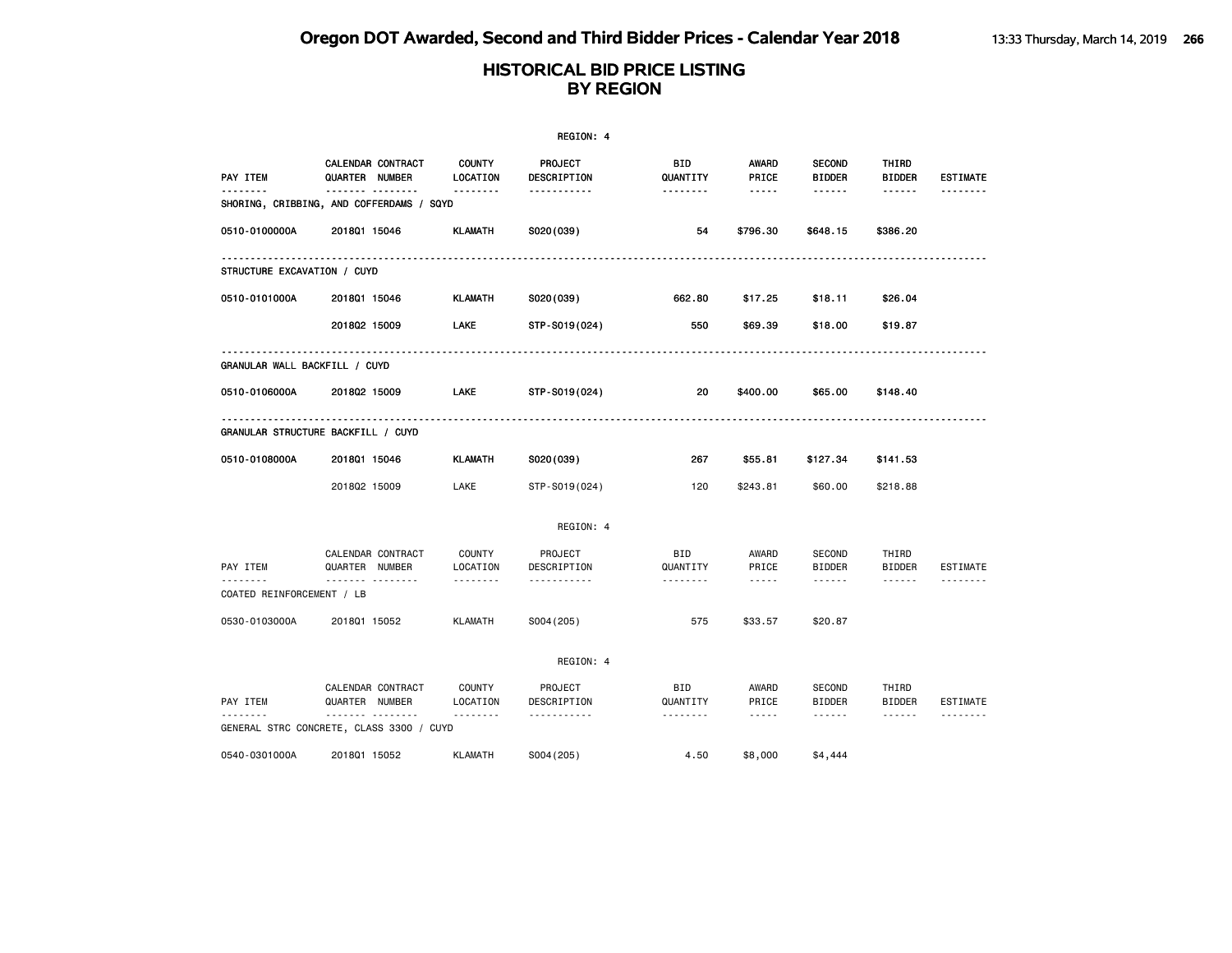|                                     |                                                    |                                  | REGION: 4                     |                        |                                                                                                                                                                                                                                                                                                                                                                                                                                                                            |                                |                        |                 |
|-------------------------------------|----------------------------------------------------|----------------------------------|-------------------------------|------------------------|----------------------------------------------------------------------------------------------------------------------------------------------------------------------------------------------------------------------------------------------------------------------------------------------------------------------------------------------------------------------------------------------------------------------------------------------------------------------------|--------------------------------|------------------------|-----------------|
| PAY ITEM                            | CALENDAR CONTRACT<br>QUARTER NUMBER                | <b>COUNTY</b><br>LOCATION        | <b>PROJECT</b><br>DESCRIPTION | BID<br>QUANTITY        | <b>AWARD</b><br>PRICE                                                                                                                                                                                                                                                                                                                                                                                                                                                      | <b>SECOND</b><br><b>BIDDER</b> | THIRD<br><b>BIDDER</b> | <b>ESTIMATE</b> |
| .<br>STRIP SEALS / FOOT             | . <sub>.</sub>                                     | - - - - - - - -                  | .                             | --------               | -----                                                                                                                                                                                                                                                                                                                                                                                                                                                                      | ------                         | ------                 | --------        |
| 0585-0214000A                       | 201801 15052                                       | <b>KLAMATH</b>                   | S004 (205)                    | 118.17                 | \$1,955                                                                                                                                                                                                                                                                                                                                                                                                                                                                    | \$1,396                        |                        |                 |
|                                     |                                                    |                                  | REGION: 4                     |                        |                                                                                                                                                                                                                                                                                                                                                                                                                                                                            |                                |                        |                 |
| PAY ITEM                            | CALENDAR CONTRACT<br>QUARTER NUMBER                | <b>COUNTY</b><br>LOCATION        | PROJECT<br>DESCRIPTION        | BID<br>QUANTITY        | <b>AWARD</b><br>PRICE                                                                                                                                                                                                                                                                                                                                                                                                                                                      | <b>SECOND</b><br><b>BIDDER</b> | THIRD<br><b>BIDDER</b> | <b>ESTIMATE</b> |
| --------<br>POLYMER MEMBRANE / SQFT | . <sub>.</sub>                                     | --------                         | -----------                   | --------               | -----                                                                                                                                                                                                                                                                                                                                                                                                                                                                      | ------                         | ------                 | --------        |
| 0590-0100000J                       | 201804 15111                                       | GILLIAM                          | S002(226)                     | 11,945                 | \$5.85                                                                                                                                                                                                                                                                                                                                                                                                                                                                     | \$4.50                         | \$4.75                 |                 |
|                                     |                                                    |                                  | REGION: 4                     |                        |                                                                                                                                                                                                                                                                                                                                                                                                                                                                            |                                |                        |                 |
| PAY ITEM                            | CALENDAR CONTRACT<br>QUARTER NUMBER                | <b>COUNTY</b><br>LOCATION        | PROJECT<br>DESCRIPTION        | <b>BID</b><br>QUANTITY | AWARD<br>PRICE                                                                                                                                                                                                                                                                                                                                                                                                                                                             | SECOND<br><b>BIDDER</b>        | THIRD<br>BIDDER        | <b>ESTIMATE</b> |
|                                     | --------<br>WARRANTED SPRAY WATERPROOFING MEMBRANE | .<br>/ SQFT                      | .                             | .                      | $- - - - -$                                                                                                                                                                                                                                                                                                                                                                                                                                                                | ------                         | ------                 |                 |
| 0591-0100000J                       | 201801 15046<br>15052                              | <b>KLAMATH</b><br><b>KLAMATH</b> | S020(039)<br>S004 (205)       | 1,038<br>2,992         | \$13.70<br>\$10.80                                                                                                                                                                                                                                                                                                                                                                                                                                                         | \$13.20<br>\$15.00             | \$17.12                |                 |
|                                     |                                                    |                                  | REGION: 4                     |                        |                                                                                                                                                                                                                                                                                                                                                                                                                                                                            |                                |                        |                 |
| PAY ITEM                            | CALENDAR CONTRACT<br>QUARTER NUMBER                | COUNTY<br>LOCATION               | PROJECT<br>DESCRIPTION        | <b>BID</b><br>QUANTITY | AWARD<br>PRICE                                                                                                                                                                                                                                                                                                                                                                                                                                                             | <b>SECOND</b><br><b>BIDDER</b> | THIRD<br>BIDDER        | <b>ESTIMATE</b> |
|                                     | .<br>REINF CONCRETE BOX CULVERTS / FOOT            | .                                | .                             | .                      | $\frac{1}{2} \left( \frac{1}{2} \right) \left( \frac{1}{2} \right) \left( \frac{1}{2} \right) \left( \frac{1}{2} \right) \left( \frac{1}{2} \right) \left( \frac{1}{2} \right) \left( \frac{1}{2} \right) \left( \frac{1}{2} \right) \left( \frac{1}{2} \right) \left( \frac{1}{2} \right) \left( \frac{1}{2} \right) \left( \frac{1}{2} \right) \left( \frac{1}{2} \right) \left( \frac{1}{2} \right) \left( \frac{1}{2} \right) \left( \frac{1}{2} \right) \left( \frac$ | ------                         | ------                 | .               |
| 0595-0100000F                       | 201801 15046                                       | <b>KLAMATH</b>                   | S020(039)                     | 47.20                  | \$2,480                                                                                                                                                                                                                                                                                                                                                                                                                                                                    | \$2,600                        | \$3,420                |                 |
|                                     | 201802 15009                                       | LAKE                             | STP-S019(024)                 | 70                     | \$2,985                                                                                                                                                                                                                                                                                                                                                                                                                                                                    | \$2,435                        | \$2,643                |                 |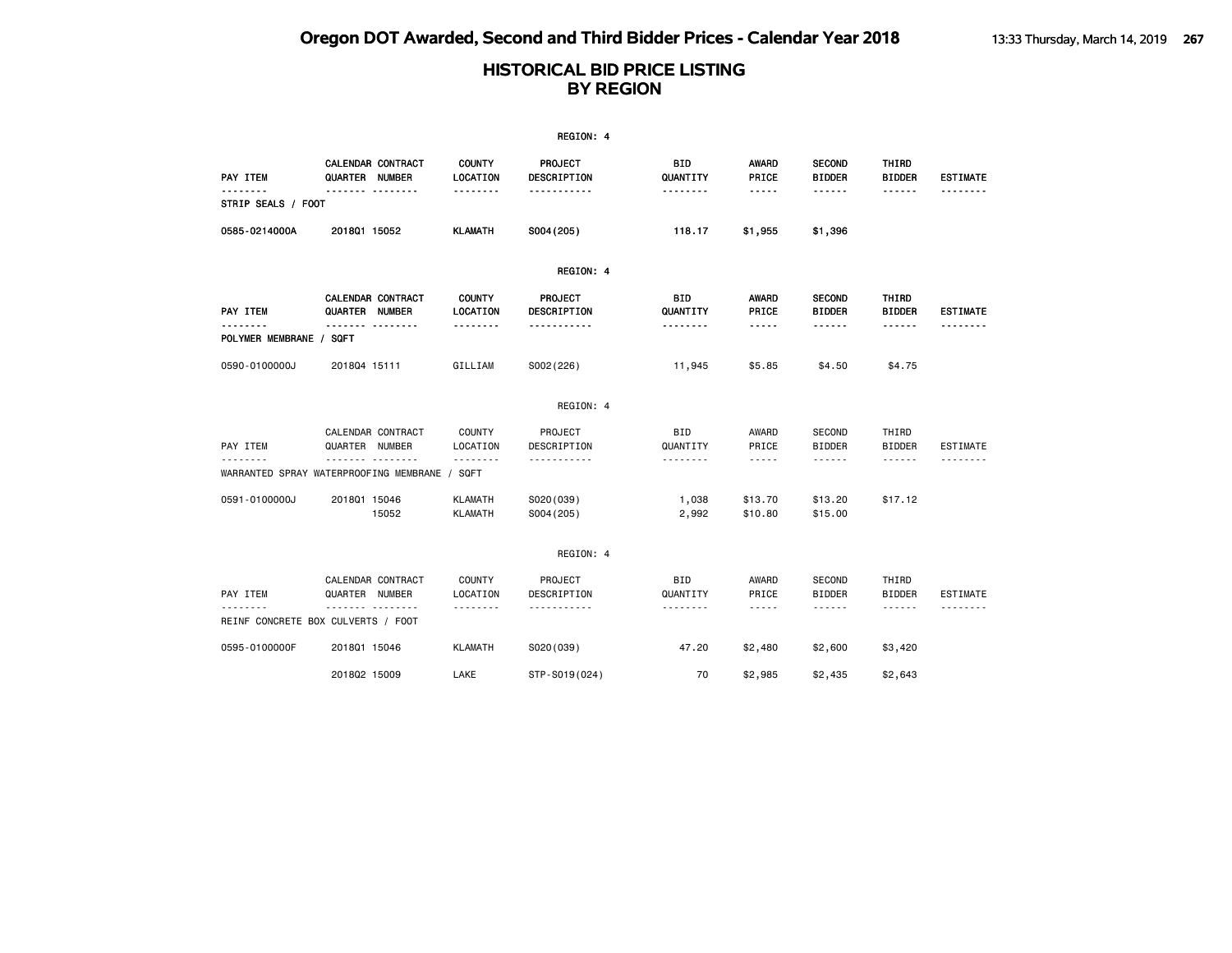|               |                                                  |                                                                                        | REGION: 4                                                            |                                        |                                                  |                                                  |                              |                 |
|---------------|--------------------------------------------------|----------------------------------------------------------------------------------------|----------------------------------------------------------------------|----------------------------------------|--------------------------------------------------|--------------------------------------------------|------------------------------|-----------------|
| PAY ITEM      | CALENDAR CONTRACT<br>QUARTER NUMBER              | <b>COUNTY</b><br>LOCATION                                                              | PROJECT<br>DESCRIPTION                                               | <b>BID</b><br>QUANTITY                 | <b>AWARD</b><br>PRICE                            | <b>SECOND</b><br><b>BIDDER</b>                   | THIRD<br><b>BIDDER</b>       | <b>ESTIMATE</b> |
| ------        | <b>.</b><br>COLD PLN PVMT REMV 0 - 2 INCH / SQYD | .                                                                                      | .                                                                    | --------                               | -----                                            | ------                                           | $\cdots\cdots\cdots$         |                 |
| 0620-0104000J | 2018Q1 14967<br>15052                            | <b>WASCO</b><br><b>KLAMATH</b>                                                         | PLH-2013(004)<br>S004 (205)                                          | 265<br>8,250                           | \$14.51<br>\$3.00                                | \$18.00<br>\$2.15                                | \$26.00                      |                 |
|               | 201804 15111                                     | GILLIAM                                                                                | S002(226)                                                            | 3,500                                  | \$4.00                                           | \$1.65                                           | \$4.50                       |                 |
|               | COLD PLN PVMT REMV 0 - 3 INCH / SQYD             |                                                                                        |                                                                      |                                        |                                                  |                                                  |                              |                 |
| 0620-0106000J | 201804 15111                                     | GILLIAM                                                                                | S002(226)                                                            | 5,200                                  | \$2.64                                           | \$1.65                                           | \$4.50                       |                 |
|               | COLD PLN PVMT REMV 2 - 4 INCH / SQYD             |                                                                                        |                                                                      |                                        |                                                  |                                                  |                              |                 |
| 0620-0112000J | 201804 15111                                     | GILLIAM                                                                                | S002(226)                                                            | 1,400                                  | \$6.00                                           | \$2.00                                           | \$6.25                       |                 |
|               | COLD PLN PVMT REMV 2 INCH / SQYD                 |                                                                                        |                                                                      |                                        |                                                  |                                                  |                              |                 |
| 0620-0120000J | 2018Q1 15046<br>14967<br>15055<br>15045<br>15052 | <b>KLAMATH</b><br><b>WASCO</b><br><b>KLAMATH</b><br><b>DESCHUTES</b><br><b>KLAMATH</b> | S020(039)<br>PLH-2013(004)<br>S004 (213)<br>S004 (193)<br>S004 (205) | 135<br>600<br>1,400<br>3,700<br>27,000 | \$35.00<br>\$14.37<br>\$5.28<br>\$2.85<br>\$1.10 | \$35.00<br>\$18.00<br>\$1.34<br>\$2.25<br>\$1.30 | \$42.71<br>\$26.00<br>\$1.20 |                 |
|               | 201802 15009                                     | <b>LAKE</b>                                                                            | STP-S019(024)                                                        | 150                                    | \$60.00                                          | \$60.00                                          | \$60.00                      |                 |
|               | 201804 15111<br>15111                            | GILLIAM<br>GILLIAM                                                                     | S002(226)<br>S002(226)                                               | 3,500<br>16,100                        | \$3.90<br>\$1.75                                 | \$8.00<br>\$1.30                                 | \$2.25<br>\$3.25             |                 |
|               | COLD PLN PVMT REMV 2 1/2 INCH / SQYD             |                                                                                        |                                                                      |                                        |                                                  |                                                  |                              |                 |
| 0620-0121000J | 201801 15045                                     | <b>DESCHUTES</b>                                                                       | S004 (193)                                                           | 361,000                                | \$1.80                                           | \$1.35                                           | \$1.30                       |                 |
|               | 201804 15111                                     | GILLIAM                                                                                | S002(226)                                                            | 226,000                                | \$0.50                                           | \$1.35                                           | \$1.20                       |                 |
|               | COLD PLN PVMT REMV 3 INCH / SQYD                 |                                                                                        |                                                                      |                                        |                                                  |                                                  |                              |                 |
| 0620-0122000J | 201801 15052                                     | <b>KLAMATH</b>                                                                         | S004 (205)                                                           | 850                                    | \$10.00                                          | \$1.50                                           |                              |                 |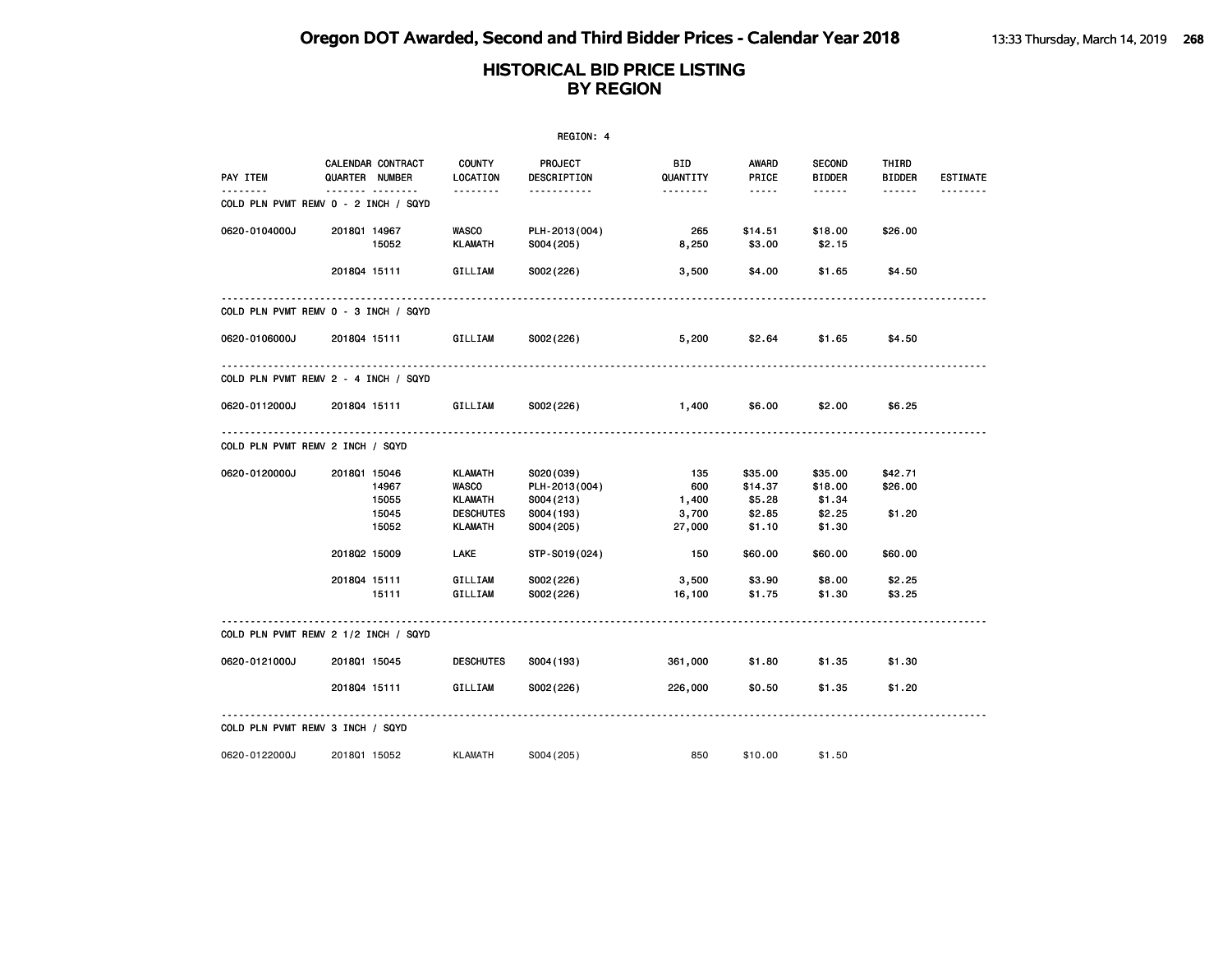|                                  |                |                   |                                                      | REGION: 4                             |                              |                            |                                |                        |                 |
|----------------------------------|----------------|-------------------|------------------------------------------------------|---------------------------------------|------------------------------|----------------------------|--------------------------------|------------------------|-----------------|
| PAY ITEM                         | QUARTER NUMBER | CALENDAR CONTRACT | <b>COUNTY</b><br>LOCATION                            | <b>PROJECT</b><br>DESCRIPTION         | <b>BID</b><br>QUANTITY       | AWARD<br>PRICE             | <b>SECOND</b><br><b>BIDDER</b> | THIRD<br><b>BIDDER</b> | <b>ESTIMATE</b> |
| COLD PLN PVMT REMV 3 INCH / SQYD |                | <u> </u>          | <u>.</u>                                             | <u>.</u>                              | <u>.</u>                     | -----                      | .                              | ------                 |                 |
| 0620-0122000J                    | (cont) 15045   | 15052<br>15055    | <b>DESCHUTES</b><br><b>KLAMATH</b><br><b>KLAMATH</b> | S004 (193)<br>S004 (205)<br>S004(213) | 85,500<br>197,000<br>382,000 | \$1.88<br>\$1.75<br>\$1.13 | \$1.35<br>\$1.50<br>\$1.50     | \$1.50                 |                 |
|                                  | 201804 15111   |                   | GILLIAM                                              | S002(226)                             | 150,000                      | \$0.65                     | \$1.25                         | \$1.45                 |                 |
| COLD PLN PVMT REMV 5 INCH / SQYD |                |                   |                                                      |                                       |                              |                            |                                |                        |                 |
| 0620-0124000J                    | 201801 15055   |                   | KLAMATH                                              | S004(213)                             | 15,500                       | \$2.09                     | \$2.35                         |                        |                 |
|                                  | 201804 15111   |                   | GILLIAM                                              | S002(226)                             | 91,000                       | \$1.10                     | \$1.85                         | \$2.25                 |                 |
| COLD PLN PVMT REMV 6 INCH / SQYD |                |                   |                                                      |                                       |                              |                            |                                |                        |                 |
| 0620-0125000J                    | 201801 15055   | 15052<br>15045    | <b>KLAMATH</b><br><b>KLAMATH</b><br><b>DESCHUTES</b> | S004(213)<br>S004 (205)<br>S004 (193) | 5,200<br>15,500<br>22,000    | \$4.85<br>\$3.00<br>\$3.94 | \$3.00<br>\$6.50<br>\$2.45     | \$3.70                 |                 |
| COLD PLN PVMT REMV 7 INCH / SQYD |                |                   |                                                      |                                       |                              |                            |                                |                        |                 |
| 0620-0126000J                    | 201801 15052   |                   | <b>KLAMATH</b>                                       | S004 (205)                            | 11,200                       | \$3.00                     | \$7.00                         |                        |                 |
|                                  |                |                   |                                                      | REGION: 4                             |                              |                            |                                |                        |                 |
| PAY ITEM                         | QUARTER NUMBER | CALENDAR CONTRACT | <b>COUNTY</b><br>LOCATION                            | PROJECT<br>DESCRIPTION                | <b>BID</b><br>QUANTITY       | AWARD<br>PRICE             | <b>SECOND</b><br><b>BIDDER</b> | THIRD<br><b>BIDDER</b> | <b>ESTIMATE</b> |
| .<br>AGGREGATE BASE / TON        |                | .                 | <u>.</u>                                             | <u>.</u>                              | .                            | $- - - - -$                | <u>.</u>                       | ------                 |                 |
| 0640-0100000M                    | 201801 14967   |                   | <b>WASCO</b>                                         | PLH-2013(004)                         | 525                          | \$29.26                    | \$36.00                        | \$55.00                |                 |
|                                  | 201803 15084   |                   | <b>KLAMATH</b>                                       | 0000 (229)                            | 60                           | \$100.39                   | \$18.05                        |                        |                 |
|                                  | 201804 15111   |                   | GILLIAM                                              | S002(226)                             | 350                          | \$40.00                    | \$20.00                        | \$14.00                |                 |
| AGGREGATE SHOULDERS / TON        |                |                   |                                                      |                                       |                              |                            |                                |                        |                 |
| 0640-0101000M                    | 201801 15052   |                   | <b>KLAMATH</b>                                       | S004 (205)                            | 700                          | \$25.00                    | \$32.00                        |                        |                 |
|                                  | 201804 15111   |                   | GILLIAM                                              | S002(226)                             | 10,500                       | \$23,00                    | \$16.50                        | \$20,00                |                 |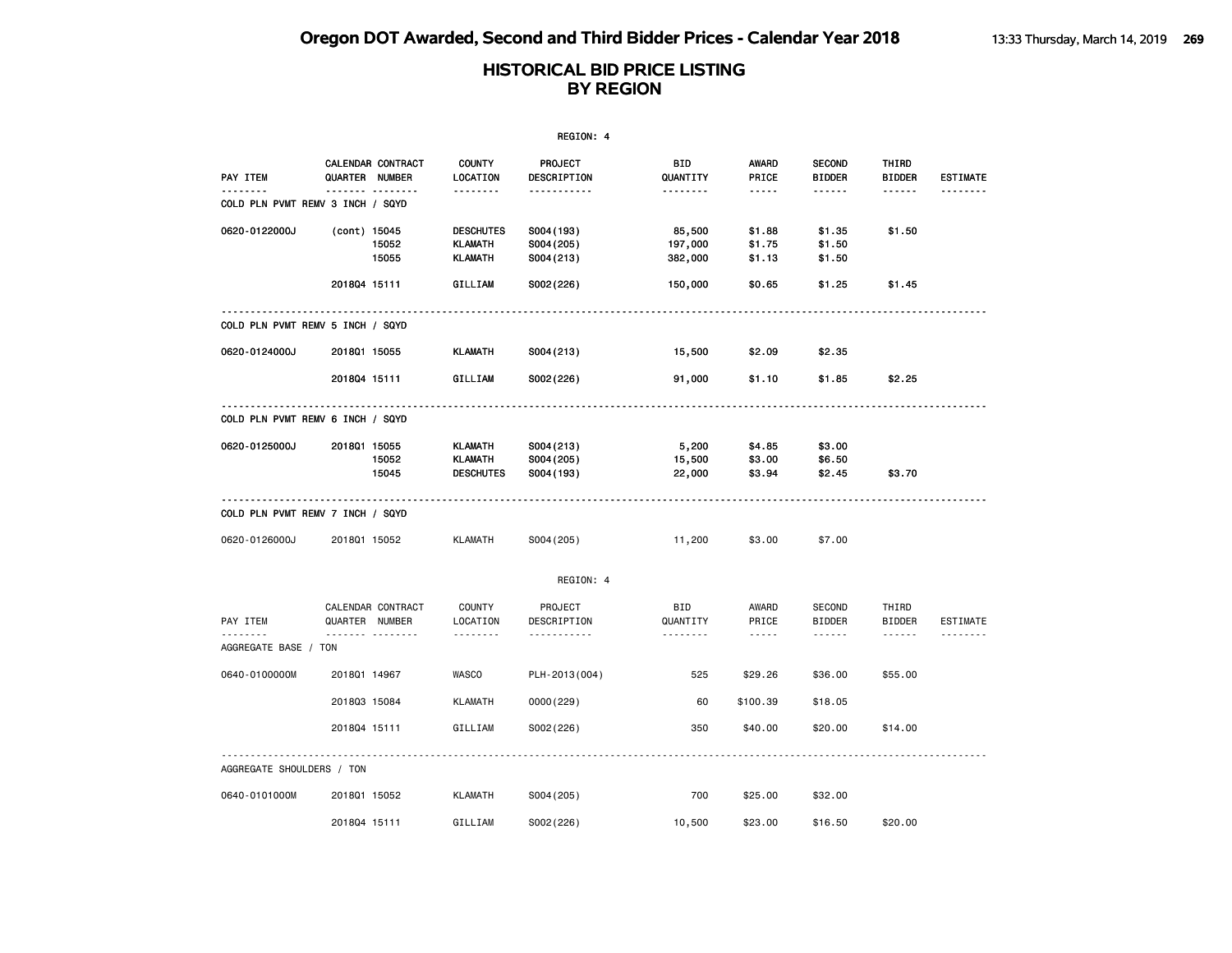|                                            |                                          |                |                                                      | REGION: 4                             |                        |                                    |                                          |                                  |                 |
|--------------------------------------------|------------------------------------------|----------------|------------------------------------------------------|---------------------------------------|------------------------|------------------------------------|------------------------------------------|----------------------------------|-----------------|
| PAY ITEM                                   | CALENDAR CONTRACT<br>QUARTER NUMBER      |                | <b>COUNTY</b><br>LOCATION                            | <b>PROJECT</b><br>DESCRIPTION         | BID<br>QUANTITY        | <b>AWARD</b><br>PRICE              | <b>SECOND</b><br><b>BIDDER</b>           | THIRD<br><b>BIDDER</b>           | <b>ESTIMATE</b> |
| <u>.</u><br>AGGREGATE BASE / TON           |                                          |                | <u> - - - - - - - -</u>                              | <u>.</u>                              | <u>.</u>               | $- - - - -$                        | ------                                   | ------                           | <u>.</u>        |
| 0641-0102000M                              | 201801 15045                             |                | <b>DESCHUTES</b>                                     | S004 (193)                            | 3,180                  | \$36.70                            | \$31.00                                  | \$27.00                          |                 |
| PLANT MIX AGGREGATE BASE / TON             | ------------                             |                |                                                      | --------------------------------      |                        |                                    |                                          |                                  |                 |
| 0641-0128000M                              | 201801 15046                             |                | <b>KLAMATH</b>                                       | S020(039)                             | 3,000                  | \$27.00                            | \$23.00                                  | \$25.03                          |                 |
|                                            | 201802 15009                             |                | LAKE                                                 | STP-S019(024)                         | 1,700                  | \$31.00                            | \$31.40                                  | \$31.48                          |                 |
| AGGREGATE SHOULDERS / TON                  |                                          |                |                                                      |                                       |                        |                                    |                                          |                                  |                 |
| 0641-0130000M                              | 201801 15045                             |                | <b>DESCHUTES</b>                                     | S004 (193)                            | 260                    | \$81.00                            | \$35.00                                  | \$38.00                          |                 |
|                                            |                                          |                |                                                      | REGION: 4                             |                        |                                    |                                          |                                  |                 |
| PAY ITEM                                   | CALENDAR CONTRACT<br>QUARTER NUMBER      |                | COUNTY<br>LOCATION                                   | PROJECT<br>DESCRIPTION                | <b>BID</b><br>QUANTITY | AWARD<br>PRICE                     | <b>SECOND</b><br><b>BIDDER</b>           | THIRD<br><b>BIDDER</b>           | <b>ESTIMATE</b> |
| EMULS ASPHALT IN FOG COAT / TON            | .                                        |                | .                                                    | .                                     | .                      | $- - - - -$                        | ------                                   | .                                | .               |
| 0705-0101000M                              | 201801 15052                             | 15055          | <b>KLAMATH</b><br><b>KLAMATH</b>                     | S004 (205)<br>S004(213)               | 17<br>80.30            | \$500.00<br>\$338.77               | \$800.00<br>\$495.00                     |                                  |                 |
|                                            |                                          |                |                                                      | REGION: 4                             |                        |                                    |                                          |                                  |                 |
| PAY ITEM                                   | CALENDAR CONTRACT<br>QUARTER NUMBER      |                | COUNTY<br>LOCATION                                   | PROJECT<br>DESCRIPTION                | <b>BID</b><br>QUANTITY | AWARD<br>PRICE                     | <b>SECOND</b><br><b>BIDDER</b>           | THIRD<br><b>BIDDER</b>           | <b>ESTIMATE</b> |
| EMULSIFIED ASPHALT FOR TACK COAT / TON     | . <sub>.</sub>                           |                | .                                                    | .                                     | .                      | $\sim$ $\sim$ $\sim$ $\sim$ $\sim$ | $- - - - - -$                            | ------                           | <u>.</u>        |
| 0730-0100000M                              | 201801 15052                             | 15055<br>15045 | <b>KLAMATH</b><br><b>KLAMATH</b><br><b>DESCHUTES</b> | S004 (205)<br>S004(213)<br>S004 (193) | 108<br>150<br>188      | \$385.00<br>\$400.00<br>\$550.00   | \$450.00<br>\$410.00<br>\$425.00         | \$410.00                         |                 |
|                                            | 201804 15111                             |                | GILLIAM                                              | S002(226)                             | 240                    | \$504.00                           | \$825.00                                 | \$537.00                         |                 |
|                                            |                                          |                |                                                      | REGION: 4                             |                        |                                    |                                          |                                  |                 |
| PAY ITEM                                   | CALENDAR CONTRACT<br>QUARTER NUMBER<br>. |                | COUNTY<br>LOCATION                                   | PROJECT<br>DESCRIPTION<br><u>.</u>    | BID<br>QUANTITY<br>.   | AWARD<br>PRICE<br>$\frac{1}{2}$    | <b>SECOND</b><br><b>BIDDER</b><br>------ | THIRD<br><b>BIDDER</b><br>------ | ESTIMATE        |
| COMMERCIAL ASPHALT CONCRETE PAVEMENT / TON |                                          |                |                                                      |                                       |                        |                                    |                                          |                                  |                 |
| 0740-0100000M                              | 201803 15084                             |                | <b>KLAMATH</b>                                       | 0000(229)                             | 25                     | \$680.00                           | \$679.00                                 |                                  |                 |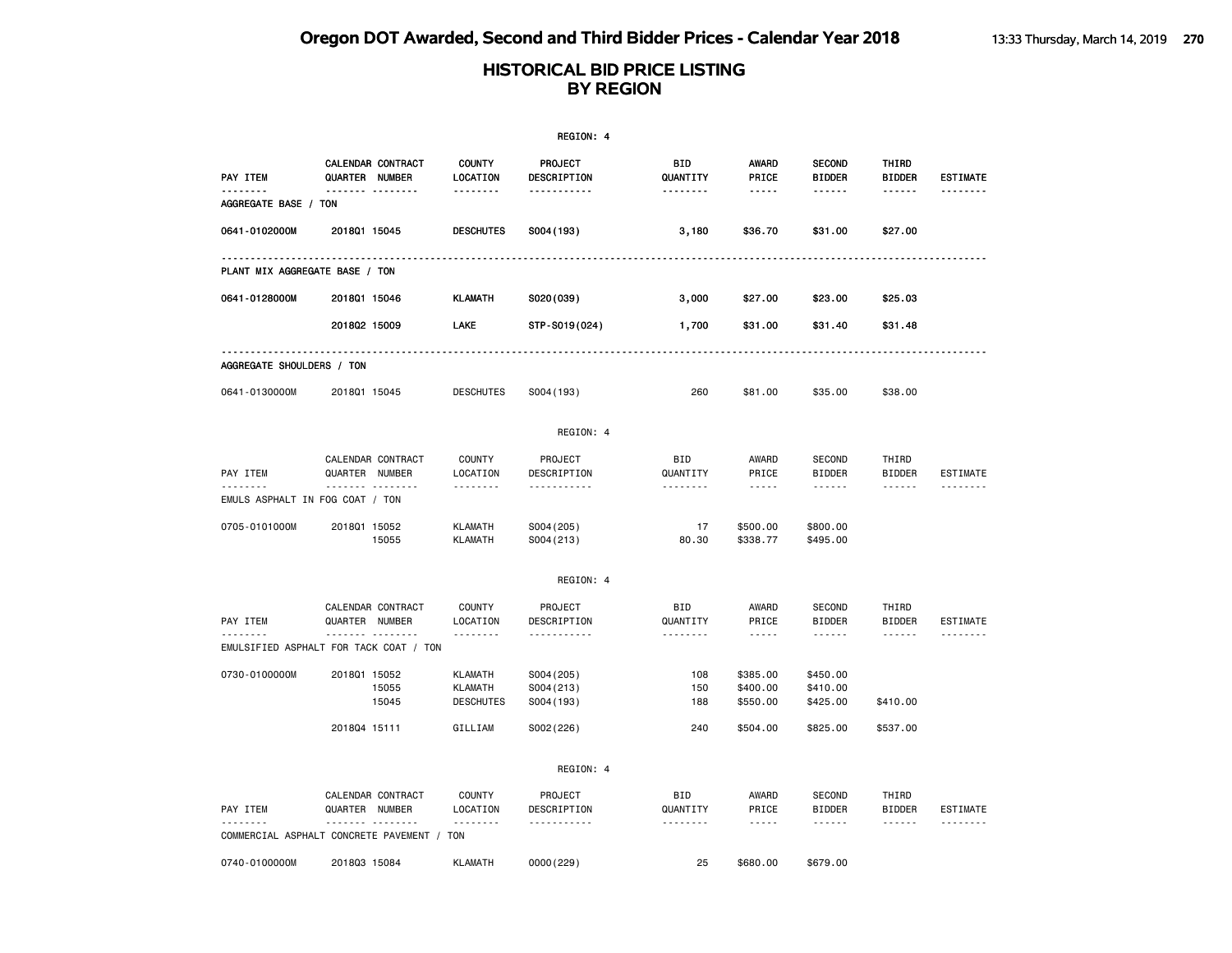|                                               |              |                                           |                                  | REGION: 4                     |                 |                       |                                |                               |                 |
|-----------------------------------------------|--------------|-------------------------------------------|----------------------------------|-------------------------------|-----------------|-----------------------|--------------------------------|-------------------------------|-----------------|
| PAY ITEM                                      | QUARTER      | <b>CALENDAR CONTRACT</b><br><b>NUMBER</b> | <b>COUNTY</b><br><b>LOCATION</b> | <b>PROJECT</b><br>DESCRIPTION | BID<br>QUANTITY | <b>AWARD</b><br>PRICE | <b>SECOND</b><br><b>BIDDER</b> | <b>THIRD</b><br><b>BIDDER</b> | <b>ESTIMATE</b> |
| LEVEL 3, 1/2 INCH ACP MIXTURE / TON           |              |                                           |                                  |                               | ----            |                       |                                |                               |                 |
| 0744-0302000M                                 | 201801 14967 | 15046                                     | <b>WASCO</b><br><b>KLAMATH</b>   | PLH-2013(004)<br>S020(039)    | 425<br>1,400    | \$138.71<br>\$131.00  | \$142.00<br>\$131.00           | \$130.00<br>\$157.76          |                 |
|                                               | 201802 15009 |                                           | <b>LAKE</b>                      | STP-S019(024)                 | 400             | \$250.00              | \$294.00                       | \$250.00                      |                 |
| LEVEL 3, 1/2 IN ACP MIXTURE IN LEVELING / TON |              |                                           |                                  |                               |                 |                       |                                |                               |                 |
| 0744-0331000M                                 | 201801 14967 |                                           | <b>WASCO</b>                     | PLH-2013(004)                 | 285             | \$138.71              | \$142,00                       | \$130,00                      |                 |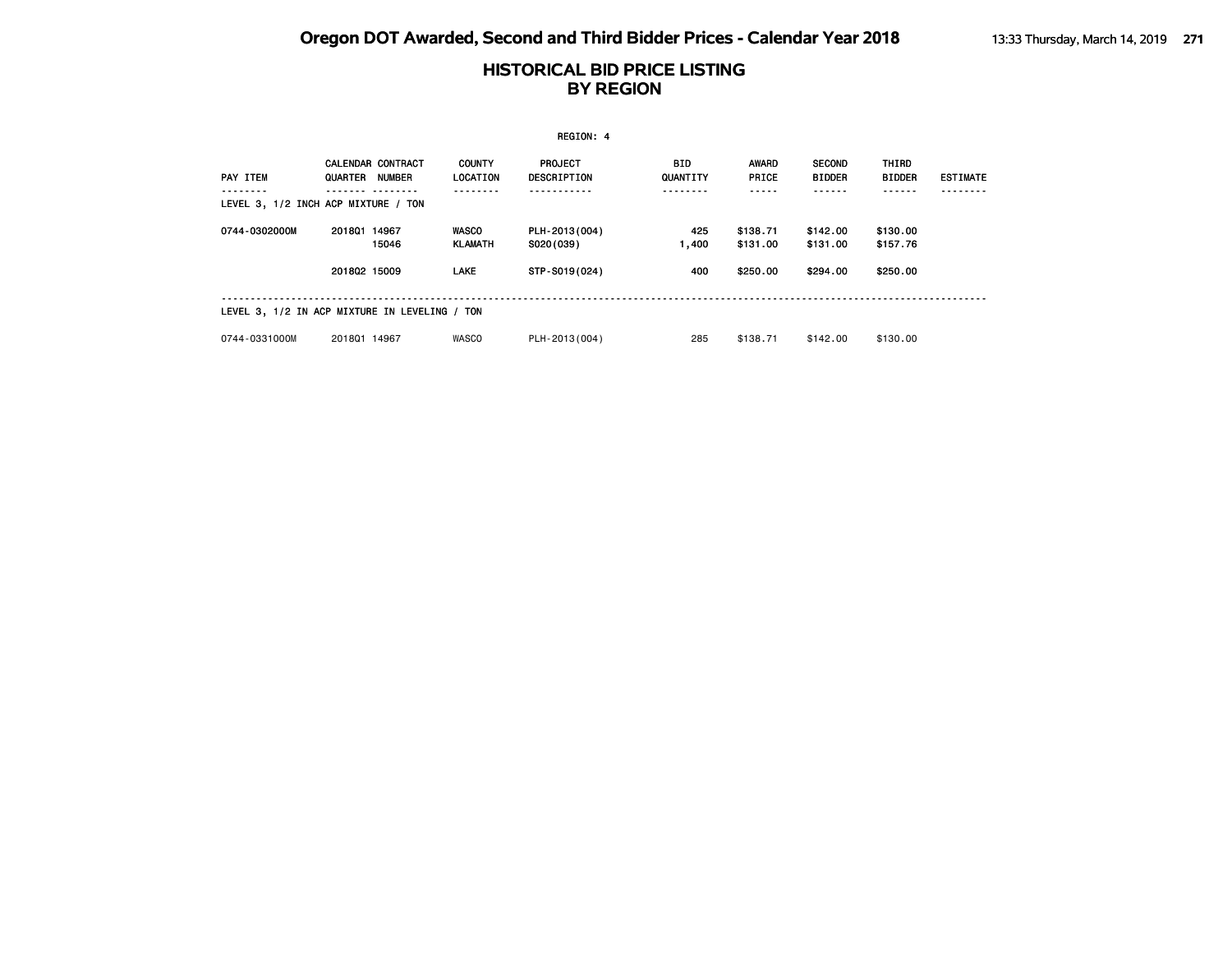|                                                |                              |                                     |                                                                                         | REGION: 4                                                                      |                                                       |                                                                    |                                                                    |                                  |                 |
|------------------------------------------------|------------------------------|-------------------------------------|-----------------------------------------------------------------------------------------|--------------------------------------------------------------------------------|-------------------------------------------------------|--------------------------------------------------------------------|--------------------------------------------------------------------|----------------------------------|-----------------|
| PAY ITEM                                       |                              | CALENDAR CONTRACT<br>QUARTER NUMBER | <b>COUNTY</b><br>LOCATION                                                               | PROJECT<br>DESCRIPTION                                                         | BID.<br>QUANTITY                                      | AWARD<br>PRICE                                                     | <b>SECOND</b><br><b>BIDDER</b>                                     | THIRD<br><b>BIDDER</b>           | <b>ESTIMATE</b> |
| LEVEL 3, 1/2 INCH LIME TREATED ACP / TON       |                              | ------- --------                    | --------                                                                                | -----------                                                                    | --------                                              | $- - - - -$                                                        | ------                                                             | ------                           |                 |
| 0745-0322000M                                  | 201804 15111                 |                                     | GILLIAM                                                                                 | S002(226)                                                                      | 33,500                                                | \$63.00                                                            | \$36.50                                                            | \$28.00                          |                 |
| LEVEL 3, 1/2 IN LIME TR ACP IN TEMPORARY / TON |                              |                                     |                                                                                         |                                                                                |                                                       |                                                                    |                                                                    |                                  |                 |
| 0745-0351000M                                  | 201804 15111                 |                                     | GILLIAM                                                                                 | S002(226)                                                                      | 1,750                                                 | \$0.10                                                             | \$60.00                                                            | \$60.00                          |                 |
| LEVEL 4, 1/2 INCH LIME TREATED ACP / TON       |                              |                                     |                                                                                         |                                                                                |                                                       |                                                                    |                                                                    |                                  |                 |
| 0745-0422000M                                  | 201801 15052                 | 15055<br>15045                      | KLAMATH<br><b>KLAMATH</b><br><b>DESCHUTES</b>                                           | S004 (205)<br>S004(213)<br>S004 (193)                                          | 51,800<br>71,500<br>75,420                            | \$33.00<br>\$26.00<br>\$22.70                                      | \$55.00<br>\$35.50<br>\$26.00                                      | \$33.00                          |                 |
|                                                | 201804 15111                 |                                     | GILLIAM                                                                                 | S002(226)                                                                      | 123,000                                               | \$64.00                                                            | \$29.50                                                            | \$28.50                          |                 |
| LEVEL 4, 1/2 IN LIME TR ACP IN LEVELING / TON  |                              |                                     |                                                                                         |                                                                                |                                                       |                                                                    |                                                                    |                                  |                 |
| 0745-0434000M                                  | 201801 15052                 | 15045                               | <b>KLAMATH</b><br><b>DESCHUTES</b>                                                      | S004 (205)<br>S004 (193)                                                       | -15<br>140                                            | \$175<br>\$55.00                                                   | \$1,000<br>\$26.00                                                 | \$100.00                         |                 |
| PG 64-28 ASPHALT IN ACP / TON                  |                              |                                     |                                                                                         |                                                                                |                                                       |                                                                    |                                                                    |                                  |                 |
| 0745-0622000M                                  | 201804 15111                 | 15111                               | GILLIAM<br>GILLIAM                                                                      | S002(226)<br>S002(226)                                                         | 100<br>1,900                                          | \$0.10<br>\$0.10                                                   | \$385.00<br>\$385.00                                               | \$536.00<br>\$536.00             |                 |
| PG 70-28ER ASPHALT IN ACP / TON                |                              |                                     |                                                                                         |                                                                                |                                                       |                                                                    |                                                                    |                                  |                 |
| 0745-0642100M                                  | 201801 15052<br>201804 15111 | 15045<br>15052<br>15055<br>15045    | KLAMATH<br><b>DESCHUTES</b><br><b>KLAMATH</b><br>KLAMATH<br><b>DESCHUTES</b><br>GILLIAM | S004 (205)<br>S004 (193)<br>S004 (205)<br>S004(213)<br>S004 (193)<br>S002(226) | $\mathbf{1}$<br>9<br>3,000<br>4,100<br>4,738<br>6,600 | \$565.00<br>\$536.00<br>\$565.00<br>\$565.00<br>\$536.00<br>\$0.10 | \$0.01<br>\$545.00<br>\$485.00<br>\$500.00<br>\$545.00<br>\$460.00 | \$500.00<br>\$510.00<br>\$607.00 |                 |
| CORE CORRELAT OF NUCLEAR GAUGE READINGS / EACH |                              |                                     |                                                                                         |                                                                                |                                                       |                                                                    |                                                                    |                                  |                 |
| 0745-0900000E                                  | 201801 15055                 |                                     | KLAMATH                                                                                 | S004(213)                                                                      | $\mathbf{1}$                                          | \$2,700                                                            | \$1,750                                                            |                                  |                 |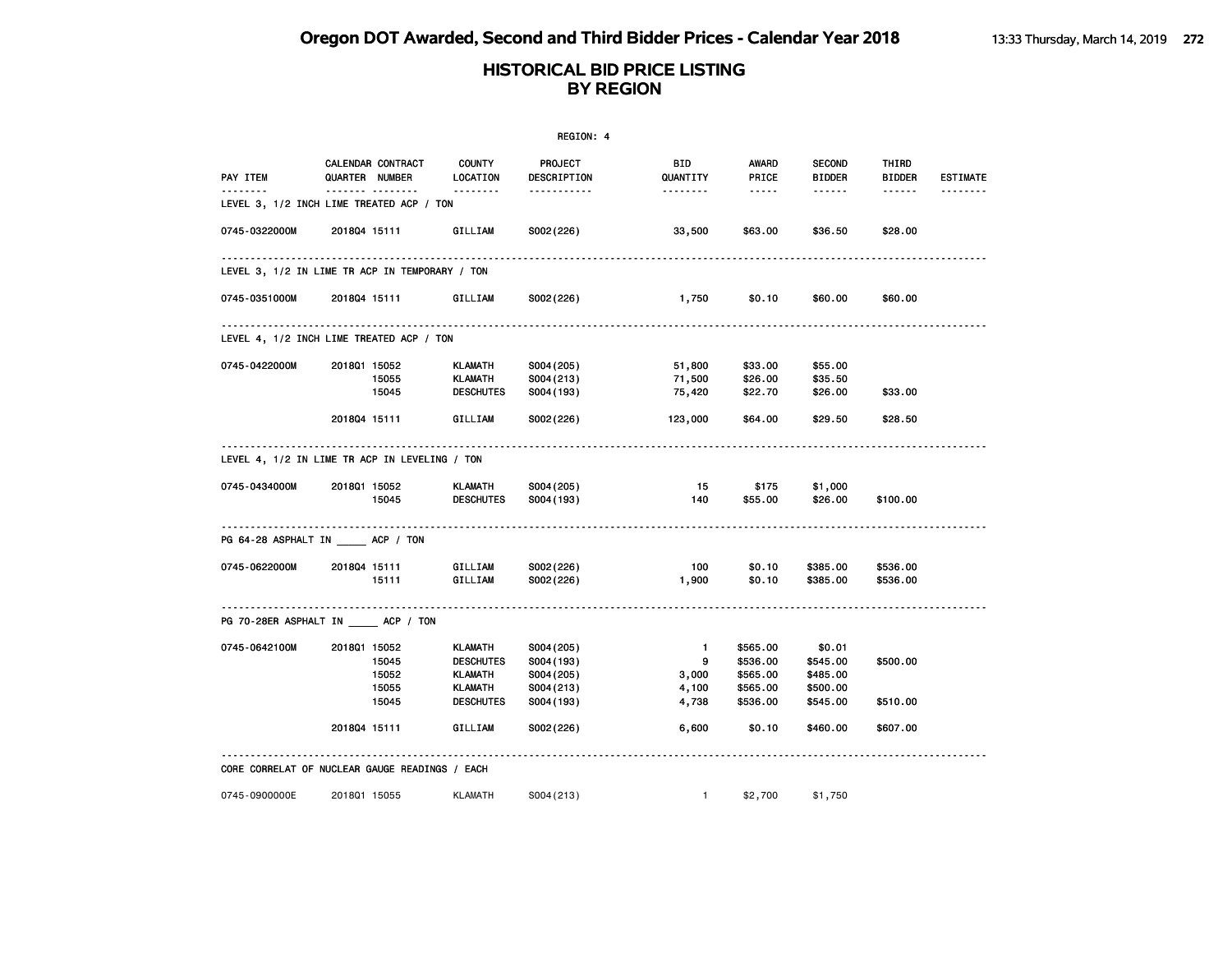|                                                            |              |                                         |                                                                      | REGION: 4                                              |                               |                                           |                                         |                                  |                 |
|------------------------------------------------------------|--------------|-----------------------------------------|----------------------------------------------------------------------|--------------------------------------------------------|-------------------------------|-------------------------------------------|-----------------------------------------|----------------------------------|-----------------|
| PAY ITEM                                                   |              | CALENDAR CONTRACT<br>QUARTER NUMBER     | <b>COUNTY</b><br>LOCATION                                            | PROJECT<br>DESCRIPTION                                 | BID<br>QUANTITY               | <b>AWARD</b><br>PRICE                     | <b>SECOND</b><br><b>BIDDER</b>          | THIRD<br><b>BIDDER</b>           | <b>ESTIMATE</b> |
| <u>.</u><br>CORE CORRELAT OF NUCLEAR GAUGE READINGS / EACH |              | <b>.</b><br>15045                       | <u>.</u><br><b>DESCHUTES</b>                                         | -----------<br>S004 (193)                              | .<br>2                        | $- - - - -$<br>\$2,500                    | \$1,500                                 | $- - - - - -$<br>\$2,000         | <u>.</u>        |
| 0745-0900000E                                              | (cont) 15052 |                                         | <b>KLAMATH</b>                                                       | S004 (205)                                             | 4                             | \$1,200                                   | \$2,500                                 |                                  |                 |
|                                                            | 201804 15111 |                                         | GILLIAM                                                              | S002(226)                                              | 3                             | \$900                                     | \$1,000                                 | \$1,500                          |                 |
|                                                            |              |                                         |                                                                      | REGION: 4                                              |                               |                                           |                                         |                                  |                 |
| PAY ITEM<br>.                                              |              | CALENDAR CONTRACT<br>QUARTER NUMBER<br> | <b>COUNTY</b><br>LOCATION<br>.                                       | PROJECT<br>DESCRIPTION<br>.                            | <b>BID</b><br>QUANTITY<br>.   | AWARD<br>PRICE<br>$- - - -$               | SECOND<br><b>BIDDER</b><br>.            | THIRD<br><b>BIDDER</b><br>------ | ESTIMATE<br>.   |
| 6 INCH ASPH CONC PAVEMENT REPAIR / SQYD                    |              |                                         |                                                                      |                                                        |                               |                                           |                                         |                                  |                 |
| 0748-0103000J                                              | 201801 15052 | 15055<br>15045                          | <b>KLAMATH</b><br><b>KLAMATH</b><br><b>DESCHUTES</b>                 | S004 (205)<br>S004(213)<br>S004 (193)                  | 1,500<br>1,500<br>3,500       | \$25.00<br>\$25.00<br>\$31.25             | \$26.00<br>\$15.00<br>\$2.50            | \$8.00                           |                 |
|                                                            | 201804 15111 |                                         | GILLIAM                                                              | S002(226)                                              | 150                           | \$23.00                                   | \$40.00                                 | \$42.00                          |                 |
| 42 INCH ASPH CONC PAVEMENT REPAIR / SQYD                   |              |                                         |                                                                      |                                                        |                               |                                           |                                         |                                  |                 |
| 0748-0121000J                                              | 201801 15052 |                                         | <b>KLAMATH</b>                                                       | S004 (205)                                             | 150                           | \$130.00                                  | \$70.00                                 |                                  |                 |
| 48 INC ASPH CONC PAVEMENT REPAIR / SQYD                    |              |                                         |                                                                      |                                                        |                               |                                           |                                         |                                  |                 |
| 0748-0122000J                                              | 201801 15055 |                                         | <b>KLAMATH</b>                                                       | S004(213)                                              | 150                           | \$180.00                                  | \$0.01                                  |                                  |                 |
|                                                            | 201804 15111 |                                         | GILLIAM                                                              | S002(226)                                              | 200                           | \$120.00                                  | \$130.00                                | \$81.00                          |                 |
|                                                            |              |                                         |                                                                      | REGION: 4                                              |                               |                                           |                                         |                                  |                 |
| PAY ITEM                                                   |              | CALENDAR CONTRACT<br>QUARTER NUMBER     | COUNTY<br>LOCATION                                                   | PROJECT<br>DESCRIPTION                                 | <b>BID</b><br>QUANTITY        | AWARD<br>PRICE                            | <b>SECOND</b><br><b>BIDDER</b>          | THIRD<br><b>BIDDER</b>           | ESTIMATE        |
| EXTRA FOR ASPHALT APPROACHES / EACH                        |              | <b>.</b>                                | <u>.</u>                                                             | .                                                      | .                             | $\sim$ $\sim$ $\sim$ $\sim$ $\sim$        | ------                                  | ------                           | .               |
| 0749-0100000E                                              | 201801 14967 | 15046<br>15052<br>15045                 | <b>WASCO</b><br><b>KLAMATH</b><br><b>KLAMATH</b><br><b>DESCHUTES</b> | PLH-2013(004)<br>S020(039)<br>S004 (205)<br>S004 (193) | $\mathbf{1}$<br>5<br>15<br>33 | \$2,180<br>\$1,000<br>\$1,500<br>\$550.00 | \$860<br>\$1,000<br>\$3,000<br>\$500.00 | \$1,975<br>\$1,204<br>\$850.00   |                 |
|                                                            | 201802 15009 |                                         | LAKE                                                                 | STP-S019(024)                                          | $\overline{4}$                | \$1,900                                   | \$1,200                                 | \$1,900                          |                 |
|                                                            | 201804 15111 |                                         | GILLIAM                                                              | S002(226)                                              | 14                            | \$1,050                                   | \$1,200                                 | \$2,500                          |                 |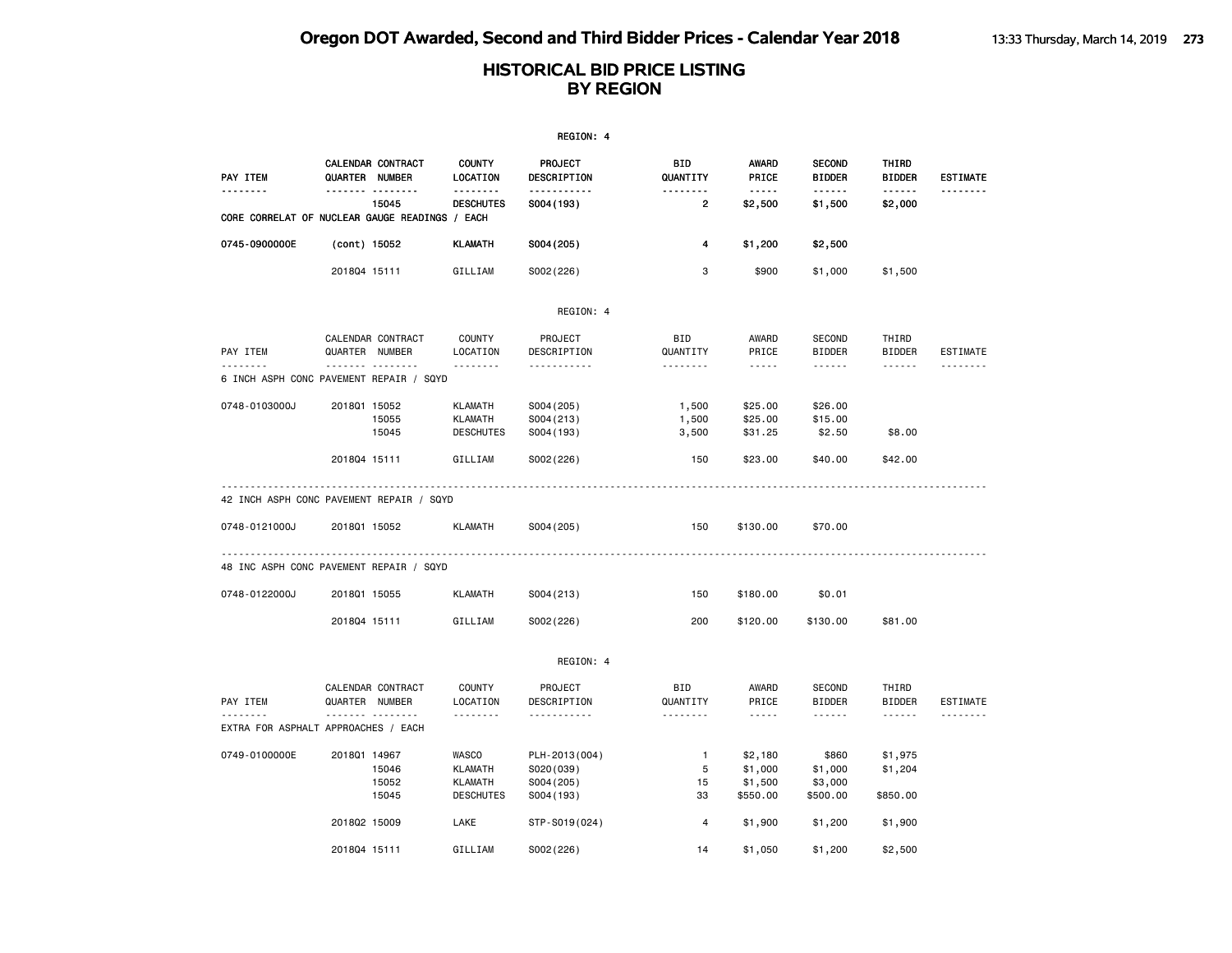|                                      |                                      |                    | REGION: 4              |                       |                                                                                                               |                                |                        |                 |
|--------------------------------------|--------------------------------------|--------------------|------------------------|-----------------------|---------------------------------------------------------------------------------------------------------------|--------------------------------|------------------------|-----------------|
| PAY ITEM                             | CALENDAR CONTRACT<br>QUARTER NUMBER  | COUNTY<br>LOCATION | PROJECT<br>DESCRIPTION | BID<br>QUANTITY       | AWARD<br>PRICE                                                                                                | <b>SECOND</b><br><b>BIDDER</b> | THIRD<br><b>BIDDER</b> | <b>ESTIMATE</b> |
| .<br>CONCRETE CURBS, MODIFIED / FOOT | .                                    | .                  | .                      | <u> - - - - - - -</u> | $\frac{1}{2} \frac{1}{2} \frac{1}{2} \frac{1}{2} \frac{1}{2} \frac{1}{2} \frac{1}{2} \frac{1}{2} \frac{1}{2}$ | ------                         | ------                 | <u>.</u>        |
| 0759-0102000F                        | 201804 15111                         | GILLIAM            | S002(226)              | 37.90                 | \$58.00                                                                                                       | \$100.00                       | \$55.00                |                 |
|                                      | CONC CURBS, CURB AND GUTTER / FOOT   |                    |                        |                       |                                                                                                               |                                |                        |                 |
| 0759-0103000F                        | 201801 15045                         | <b>DESCHUTES</b>   | S004 (193)             | 3,900                 | \$27.00                                                                                                       | \$27.00                        | \$27.00                |                 |
|                                      | 201803 15084                         | KLAMATH            | 0000(229)              | 87                    | \$132.63                                                                                                      | \$50.85                        |                        |                 |
|                                      | 201804 15111                         | GILLIAM            | S002(226)              | 65.10                 | \$45.00                                                                                                       | \$55.00                        | \$65.00                |                 |
|                                      | CONCRETE CURBS, STANDARD CURB / FOOT |                    |                        |                       |                                                                                                               |                                |                        |                 |
| 0759-0110000F                        | 201801 15045                         | <b>DESCHUTES</b>   | S004 (193)             | 420                   | \$25.00                                                                                                       | \$25.00                        | \$25.00                |                 |
| CONCRETE ISLANDS / SQFT              |                                      |                    |                        |                       |                                                                                                               |                                |                        |                 |
| 0759-0122000J                        | 201801 15045                         | <b>DESCHUTES</b>   | S004 (193)             | 800                   | \$15.00                                                                                                       | \$15.00                        | \$15.00                |                 |
|                                      | 201803 15084                         | KLAMATH            | 0000(229)              | 370                   | \$24.00                                                                                                       | \$44.00                        |                        |                 |
| CONCRETE DRIVEWAYS / SQFT            |                                      |                    |                        |                       |                                                                                                               |                                |                        |                 |
| 0759-0126000J                        | 201801 15045                         | <b>DESCHUTES</b>   | S004 (193)             | 10,800                | \$5.50                                                                                                        | \$5.50                         | \$5.50                 |                 |
| CONCRETE WALKS / SQFT                |                                      |                    |                        |                       |                                                                                                               |                                |                        |                 |
| 0759-0128000J                        | 201801 15045                         | <b>DESCHUTES</b>   | S004 (193)             | 26,700                | \$4.85                                                                                                        | \$4.85                         | \$4.85                 |                 |
|                                      | 201803 15084                         | <b>KLAMATH</b>     | 0000(229)              | 485                   | \$19.48                                                                                                       | \$12.75                        |                        |                 |
|                                      | 201804 15111                         | GILLIAM            | S002(226)              | 310                   | \$10.00                                                                                                       | \$12.50                        | \$12.00                |                 |
| 3 INCH CONCRETE SURFACING / SQFT     |                                      |                    |                        |                       |                                                                                                               |                                |                        |                 |
| 0759-0137000J                        | 201803 15084                         | KLAMATH            | 0000(229)              | 1,405                 | \$15.04                                                                                                       | \$12.75                        |                        |                 |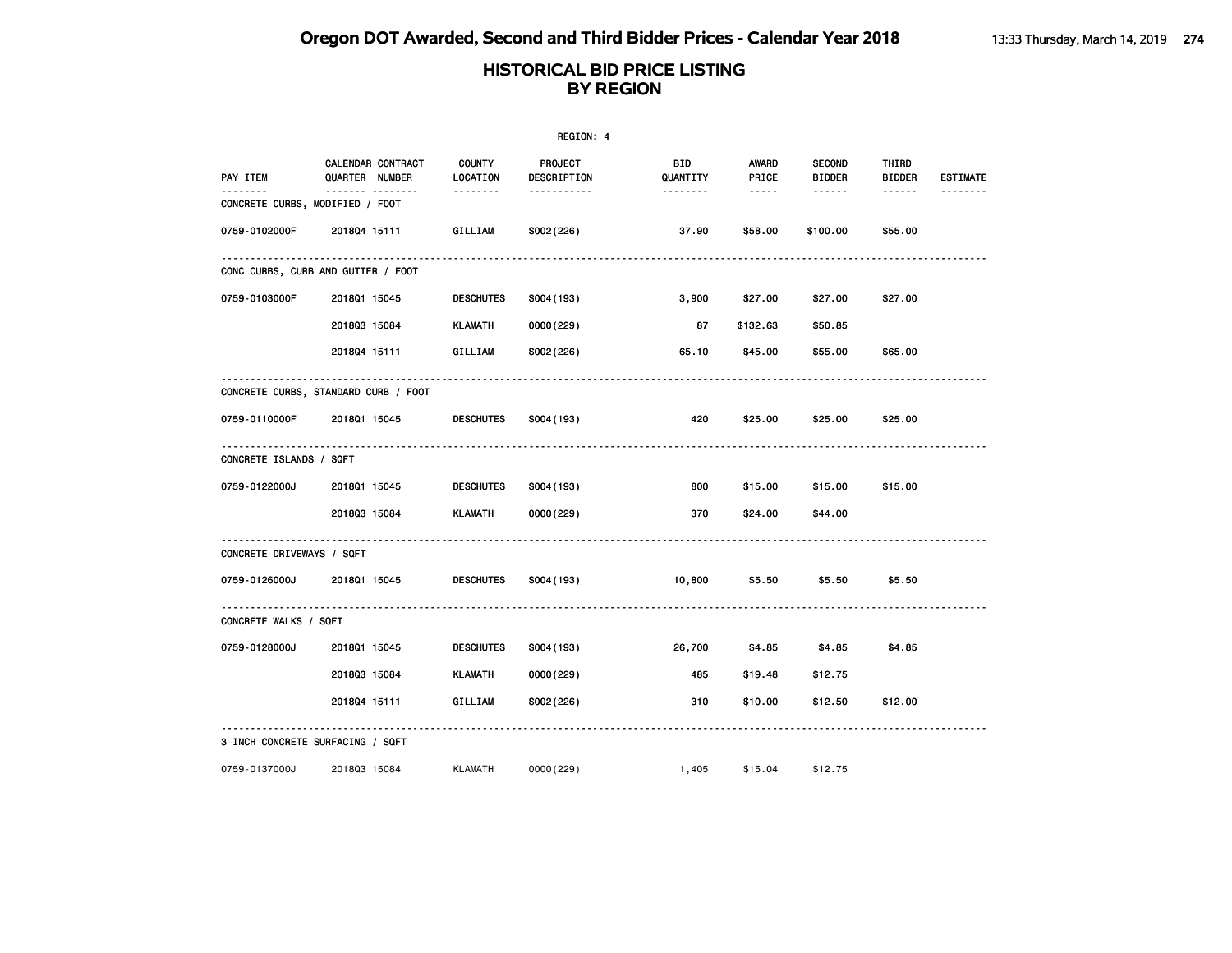|                             |                                             |                           | REGION: 4              |                        |                       |                                |                        |                 |
|-----------------------------|---------------------------------------------|---------------------------|------------------------|------------------------|-----------------------|--------------------------------|------------------------|-----------------|
| PAY ITEM                    | <b>CALENDAR CONTRACT</b><br>QUARTER NUMBER  | <b>COUNTY</b><br>LOCATION | PROJECT<br>DESCRIPTION | <b>BID</b><br>QUANTITY | <b>AWARD</b><br>PRICE | <b>SECOND</b><br><b>BIDDER</b> | THIRD<br><b>BIDDER</b> | ESTIMATE        |
| .                           | .<br>EXTRA FOR NEW SIDEWALK RAMPS / EACH    | .                         | -----------            | .                      | -----                 | .                              | ------                 |                 |
| 0759-0154000E               | 201801 15045                                | <b>DESCHUTES</b>          | S004 (193)             | 34                     | \$1,100               | \$1,100                        | \$1,100                |                 |
|                             | 201803 15084                                | <b>KLAMATH</b>            | 0000 (229)             | $\overline{2}$         | \$1,250               | \$12,700                       |                        |                 |
| EXTRA FOR CURB RAMPS / EACH |                                             |                           |                        |                        |                       |                                |                        |                 |
| 0759-0154100E               | 201804 15111                                | GILLIAM                   | S002(226)              | $\overline{2}$         | \$1,000               | \$1,450                        | \$1,000                |                 |
|                             | TRUNCATED DOMES ON NEW SURFACES / EACH      |                           |                        |                        |                       |                                |                        |                 |
| 0759-0510000E               | 201801 15045                                | <b>DESCHUTES</b>          | S004 (193)             | 43                     | \$650.00              | \$650.00                       | \$650.00               |                 |
|                             | 201803 15084                                | <b>KLAMATH</b>            | 0000(229)              | 4                      | \$537.00              | \$382.00                       |                        |                 |
|                             | 201804 15111                                | GILLIAM                   | S002(226)              | $\overline{2}$         | \$1,000               | \$900                          | \$500                  |                 |
|                             | TRUNCATED DOMES ON EXISTING SURFACES / EACH |                           |                        |                        |                       |                                |                        |                 |
| 0759-0520000E               | 201801 15045                                | <b>DESCHUTES</b>          | S004 (193)             | $\mathbf{1}$           | \$750.00              | \$750.00                       | \$750.00               |                 |
|                             |                                             |                           | REGION: 4              |                        |                       |                                |                        |                 |
| PAY ITEM                    | CALENDAR CONTRACT<br>QUARTER NUMBER         | COUNTY<br>LOCATION        | PROJECT<br>DESCRIPTION | BID<br>QUANTITY        | AWARD<br>PRICE        | SECOND<br><b>BIDDER</b>        | THIRD<br><b>BIDDER</b> | <b>ESTIMATE</b> |
| UNIT PAVERS / SQFT          | . <sub>.</sub>                              | --------                  | .                      | <u>.</u>               | $- - - - -$           |                                | ------                 |                 |
| 0760-0100000J               | 201801 15045                                | <b>DESCHUTES</b>          | S004 (193)             | 240                    | \$35.00               | \$25.00                        | \$13.00                |                 |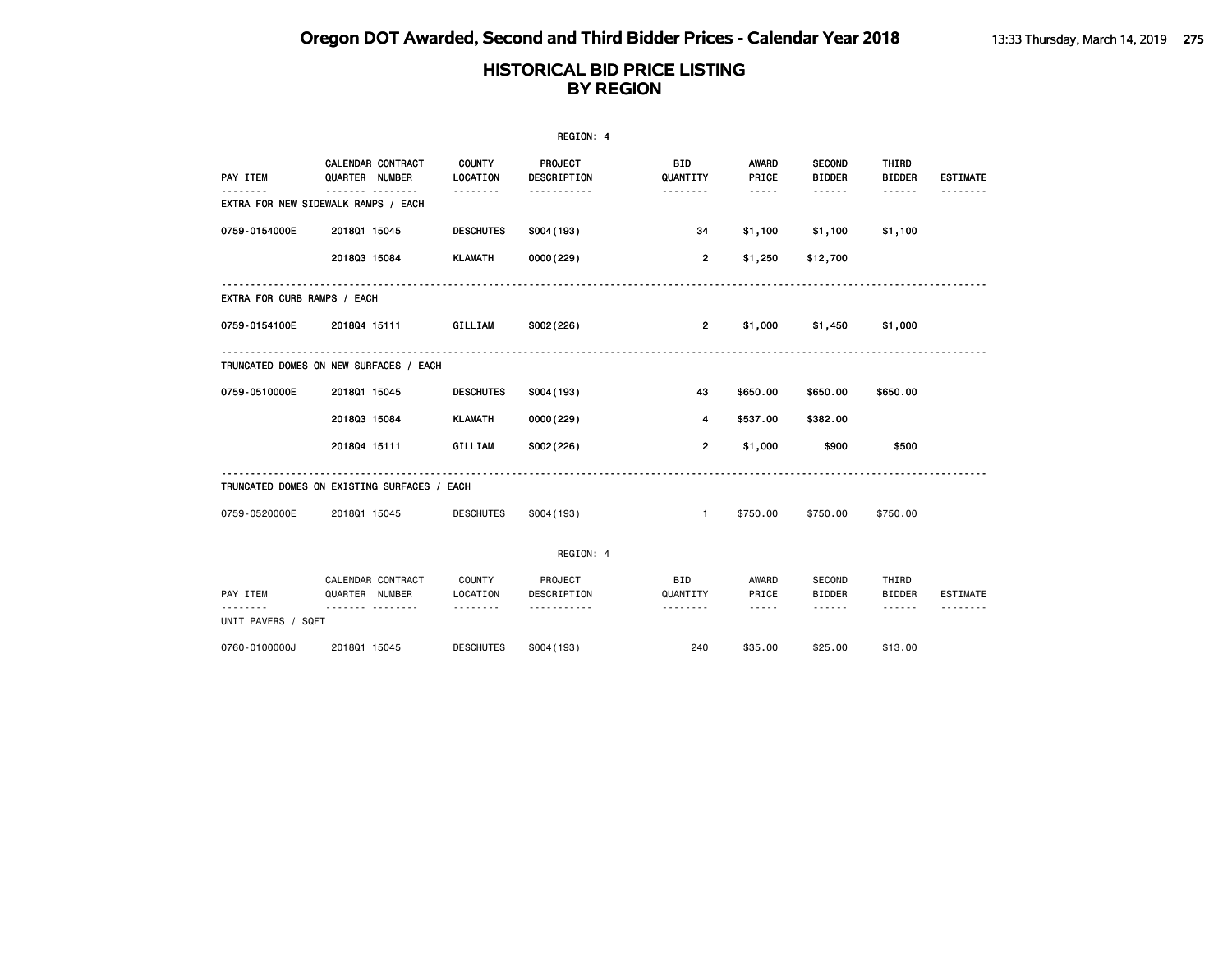|                                    |                                      |                           | REGION: 4                     |                       |                                                                                                               |                                |                        |                 |
|------------------------------------|--------------------------------------|---------------------------|-------------------------------|-----------------------|---------------------------------------------------------------------------------------------------------------|--------------------------------|------------------------|-----------------|
| PAY ITEM<br>.                      | CALENDAR CONTRACT<br>QUARTER NUMBER  | <b>COUNTY</b><br>LOCATION | <b>PROJECT</b><br>DESCRIPTION | BID<br>QUANTITY       | AWARD<br>PRICE                                                                                                | <b>SECOND</b><br><b>BIDDER</b> | THIRD<br><b>BIDDER</b> | <b>ESTIMATE</b> |
| GUARDRAIL, TYPE 3 / FOOT           | ------- --------                     | .                         | <u>.</u>                      | <u> - - - - - - -</u> | $\frac{1}{2} \frac{1}{2} \frac{1}{2} \frac{1}{2} \frac{1}{2} \frac{1}{2} \frac{1}{2} \frac{1}{2} \frac{1}{2}$ | ------                         | ------                 |                 |
| 0810-0107000F                      | 201801 14967                         | <b>WASCO</b>              | PLH-2013(004)                 | 37.50                 | \$212.53                                                                                                      | \$198.00                       | \$226.00               |                 |
| GUARDRAIL, TYPE 4 / FOOT           |                                      |                           |                               |                       |                                                                                                               |                                |                        |                 |
| 0810-0109000F                      | 201802 15009                         | LAKE                      | STP-S019(024)                 | 37.50                 | \$50.00                                                                                                       | \$44.00                        | \$68.00                |                 |
|                                    | GUARDRAIL, TYPE 4 (MODIFIED) / FOOT  |                           |                               |                       |                                                                                                               |                                |                        |                 |
| 0810-0110000F                      | 201802 15009                         | LAKE                      | STP-S019(024)                 | 12.50                 | \$200.00                                                                                                      | \$70.00                        | \$300.00               |                 |
|                                    | GUARDRAIL ANCHORS, TYPE 1 MOD / EACH |                           |                               |                       |                                                                                                               |                                |                        |                 |
| 0810-0120000E                      | 201801 15052                         | KLAMATH                   | S004 (205)                    | $\mathbf{1}$          | \$1,000                                                                                                       | \$1,000                        |                        |                 |
|                                    | 201802 15009                         | LAKE                      | STP-S019(024)                 | 6                     | \$850                                                                                                         | \$710                          | \$1,250                |                 |
|                                    | 201804 15111                         | GILLIAM                   | S002(226)                     | 26                    | \$900                                                                                                         | \$900                          | \$1,000                |                 |
|                                    | GUARDRAIL END PIECES, TYPE B / EACH  |                           |                               |                       |                                                                                                               |                                |                        |                 |
| 0810-0122000E                      | 201801 14967                         | <b>WASCO</b>              | PLH-2013(004)                 | 4                     | \$335.40                                                                                                      | \$125.00                       | \$72.00                |                 |
|                                    | 201802 15009                         | LAKE                      | STP-S019(024)                 | 3                     | \$95.00                                                                                                       | \$90.00                        | \$250.00               |                 |
|                                    | 201804 15111                         | GILLIAM                   | S002(226)                     | 19                    | \$125.00                                                                                                      | \$125.00                       | \$125.00               |                 |
| <b>GUARDRAIL TRANSITION / EACH</b> |                                      |                           |                               |                       |                                                                                                               |                                |                        |                 |
| 0810-0126000E                      | 201801 15052                         | <b>KLAMATH</b>            | S004 (205)                    | 8                     | \$2,800                                                                                                       | \$2,800                        |                        |                 |
|                                    | 201802 15009                         | LAKE                      | STP-S019(024)                 | $\mathbf{1}$          | \$500                                                                                                         | \$600                          | \$3,500                |                 |
|                                    | 201804 15111                         | GILLIAM                   | S002(226)                     | 5                     | \$2,500                                                                                                       | \$2,500                        | \$2,500                |                 |
| GUARDRAIL CONNECTIONS / EACH       |                                      |                           |                               |                       |                                                                                                               |                                |                        |                 |
| 0810-0128000E                      | 201804 15111                         | GILLIAM                   | S002(226)                     | $\overline{2}$        | \$1,000                                                                                                       | \$1,000                        | \$1,000                |                 |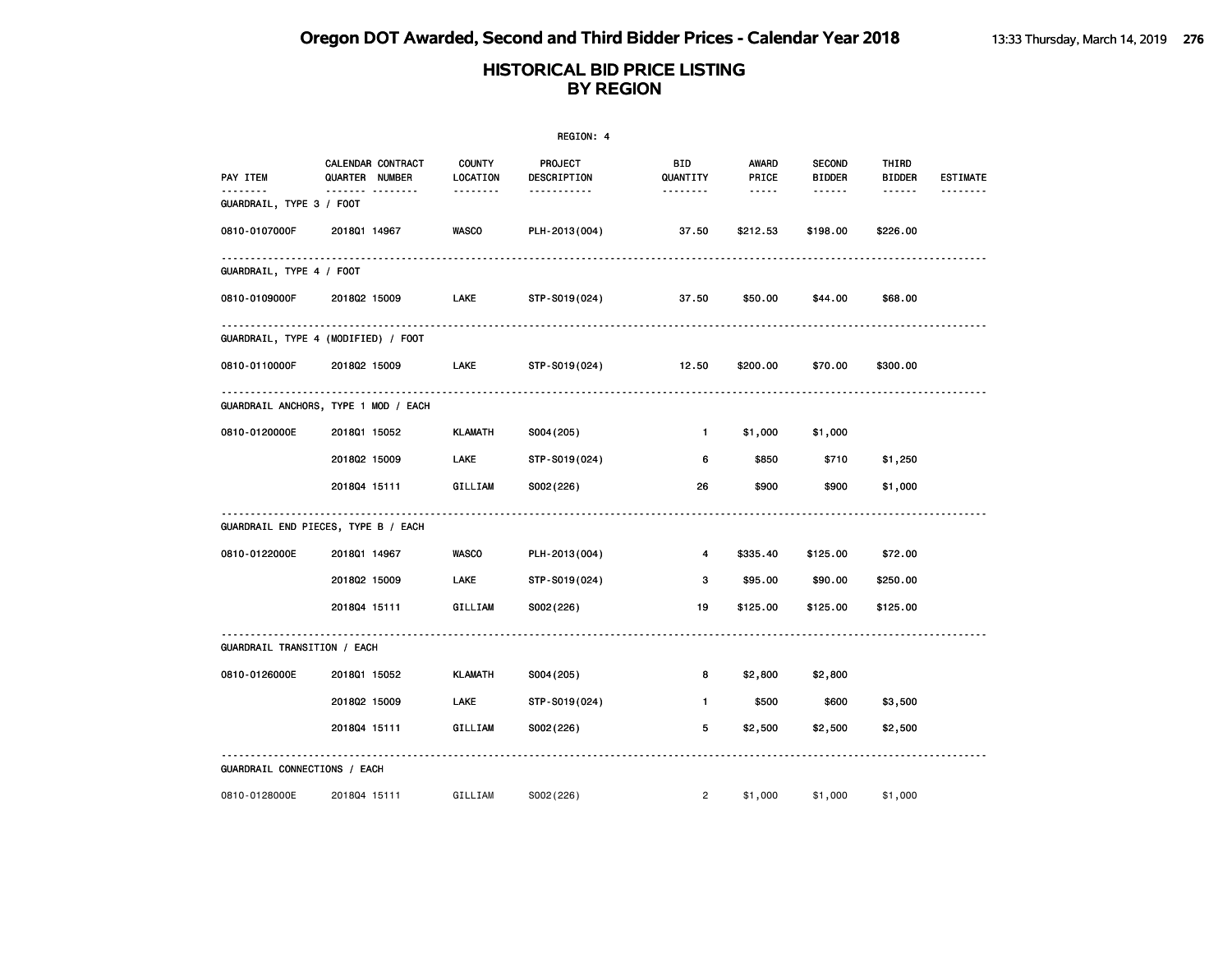|                                                |              |                                     |                           | REGION: 4              |                        |                                                                                                                                                      |                                |                        |                 |
|------------------------------------------------|--------------|-------------------------------------|---------------------------|------------------------|------------------------|------------------------------------------------------------------------------------------------------------------------------------------------------|--------------------------------|------------------------|-----------------|
| PAY ITEM                                       |              | CALENDAR CONTRACT<br>QUARTER NUMBER | <b>COUNTY</b><br>LOCATION | PROJECT<br>DESCRIPTION | <b>BID</b><br>QUANTITY | AWARD<br>PRICE                                                                                                                                       | <b>SECOND</b><br><b>BIDDER</b> | THIRD<br><b>BIDDER</b> | <b>ESTIMATE</b> |
| .                                              |              |                                     | <u>.</u>                  | <u>.</u>               | <u>.</u>               | $\frac{1}{2} \left( \frac{1}{2} \right) \left( \frac{1}{2} \right) \left( \frac{1}{2} \right) \left( \frac{1}{2} \right) \left( \frac{1}{2} \right)$ | ------                         | ------                 | .               |
| GUARDRAIL TERMINALS, NON-FLAR / EACH           |              |                                     |                           |                        |                        |                                                                                                                                                      |                                |                        |                 |
| 0810-0129000E                                  | 201801 15046 |                                     | KLAMATH                   | S020(039)              | $\overline{4}$         | \$4,150                                                                                                                                              | \$2,640                        | \$3,179                |                 |
|                                                |              | 15052                               | <b>KLAMATH</b>            | S004(205)              | 6                      | \$2,950                                                                                                                                              | \$2,950                        |                        |                 |
|                                                | 201802 15009 |                                     | LAKE                      | STP-S019(024)          | $\mathbf{1}$           | \$3,175                                                                                                                                              | \$2,600                        | \$3,500                |                 |
|                                                | 201804 15111 |                                     | GILLIAM                   | S002(226)              | 12 <sup>2</sup>        | \$3,000                                                                                                                                              | \$3,000                        | \$3,000                |                 |
| EXTRA FOR HAND DUG GUARDRAIL POST HOLES / EACH |              |                                     |                           |                        |                        |                                                                                                                                                      |                                |                        |                 |
| 0810-0145000E 2018Q2 15009                     |              |                                     | LAKE                      | STP-S019(024)          | $\overline{2}$         | \$100.00                                                                                                                                             | \$112.00                       | \$500.00               |                 |
| 31 INCH GUARDRAIL, TYPE / FOOT                 |              |                                     |                           |                        |                        |                                                                                                                                                      |                                |                        |                 |
| 0810-0146000F                                  | 201801 15046 |                                     | KLAMATH                   | S020(039)              | 50                     | \$65.00                                                                                                                                              | \$85.00                        | \$102.36               |                 |
|                                                |              | 15052                               | <b>KLAMATH</b>            | S004 (205)             | 100                    | \$48.00                                                                                                                                              | \$48.00                        |                        |                 |
|                                                |              | 15046                               | <b>KLAMATH</b>            | S020(039)              | 450                    | \$22.00                                                                                                                                              | \$21.50                        | \$25.89                |                 |
|                                                |              | 15052                               | <b>KLAMATH</b>            | S004(205)              | 700                    | \$21.00                                                                                                                                              | \$21.00                        |                        |                 |
|                                                | 201802 15009 |                                     | <b>LAKE</b>               | STP-S019(024)          | 12.50                  | \$170.00                                                                                                                                             | \$68.00                        | \$250.00               |                 |
|                                                |              | 15009                               | <b>LAKE</b>               | STP-S019(024)          | 12.50                  | \$64.00                                                                                                                                              | \$54.00                        | \$100.00               |                 |
|                                                |              | 15009                               | <b>LAKE</b>               | STP-S019(024)          | 600                    | \$35,00                                                                                                                                              | \$24.00                        | \$25.00                |                 |
|                                                | 201804 15111 |                                     | GILLIAM                   | S002(226)              | 37.50                  | \$25.00                                                                                                                                              | \$25.00                        | \$25.00                |                 |
|                                                |              | 15111                               | GILLIAM                   | S002(226)              | 170                    | \$41.00                                                                                                                                              | \$41.00                        | \$41.00                |                 |
|                                                |              | 15111                               | GILLIAM                   | S002(226)              | 58,500                 | \$20.50                                                                                                                                              | \$20.50                        | \$20.50                |                 |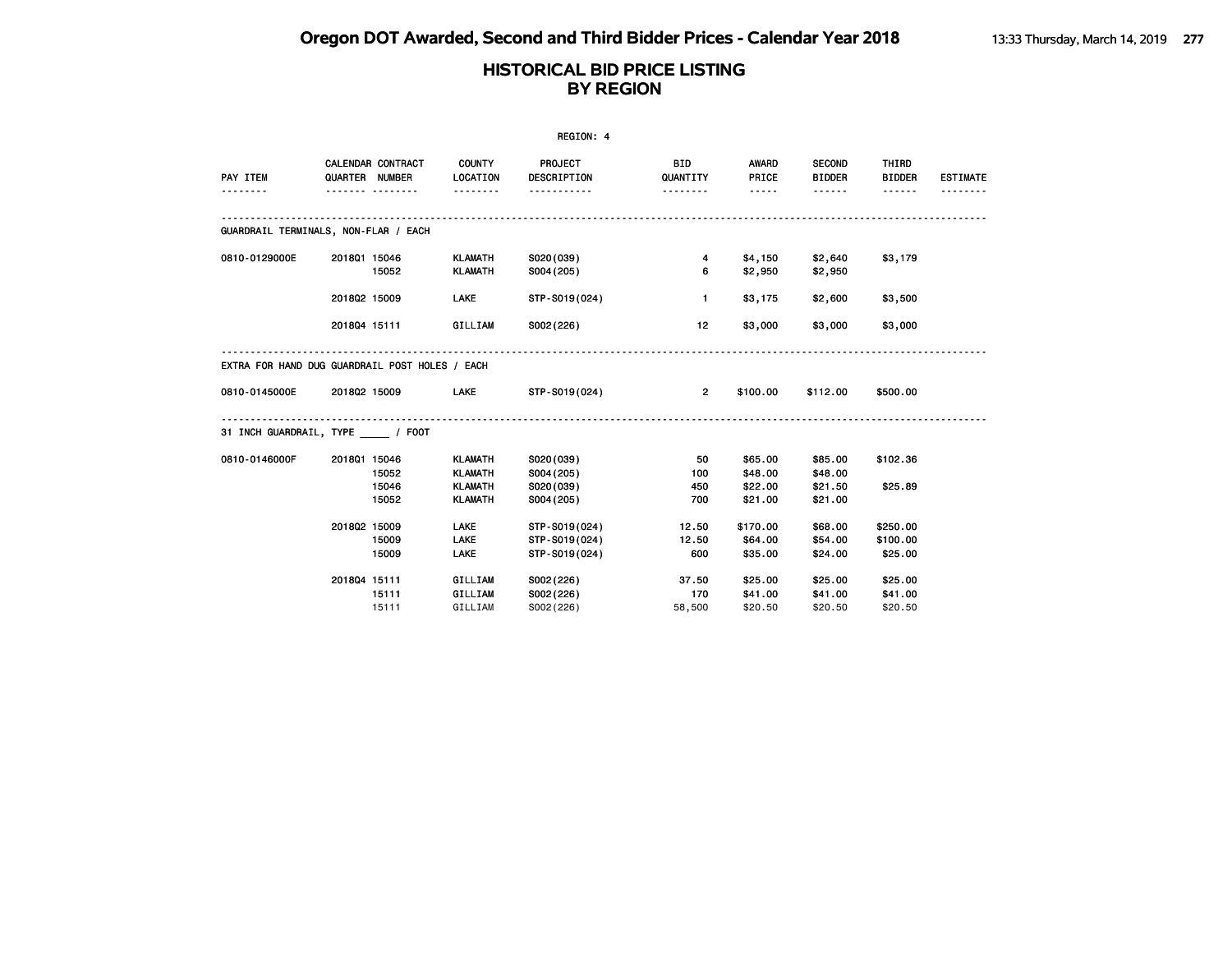|                                     |                                     |                           | REGION: 4                          |                        |                                                                                                                                                                                 |                                |                                                                                                                                                                                                                                                                                                                                                                                                                                                                            |                      |
|-------------------------------------|-------------------------------------|---------------------------|------------------------------------|------------------------|---------------------------------------------------------------------------------------------------------------------------------------------------------------------------------|--------------------------------|----------------------------------------------------------------------------------------------------------------------------------------------------------------------------------------------------------------------------------------------------------------------------------------------------------------------------------------------------------------------------------------------------------------------------------------------------------------------------|----------------------|
| PAY ITEM<br><u>.</u>                | CALENDAR CONTRACT<br>QUARTER NUMBER | <b>COUNTY</b><br>LOCATION | PROJECT<br>DESCRIPTION<br><u>.</u> | BID<br>QUANTITY        | <b>AWARD</b><br>PRICE                                                                                                                                                           | <b>SECOND</b><br><b>BIDDER</b> | THIRD<br><b>BIDDER</b>                                                                                                                                                                                                                                                                                                                                                                                                                                                     | <b>ESTIMATE</b><br>. |
| ADJUSTING GUARDRAIL / FOOT          | ------- --------                    | --------                  |                                    | --------               |                                                                                                                                                                                 | ------                         | ------                                                                                                                                                                                                                                                                                                                                                                                                                                                                     |                      |
| 0812-0101000F                       | 201801 15052                        | <b>KLAMATH</b>            | S004 (205)                         | 7,410                  | \$2.25                                                                                                                                                                          | \$2.25                         |                                                                                                                                                                                                                                                                                                                                                                                                                                                                            |                      |
|                                     | 201804 15111                        | GILLIAM                   | S002(226)                          | 50                     | \$5.00                                                                                                                                                                          | \$5.00                         | \$5.00                                                                                                                                                                                                                                                                                                                                                                                                                                                                     |                      |
| <b>METAL BEAM RAILS / EACH</b>      |                                     |                           |                                    |                        |                                                                                                                                                                                 |                                |                                                                                                                                                                                                                                                                                                                                                                                                                                                                            |                      |
| 0812-0104000E                       | 201801 15052                        | KLAMATH                   | S004 (205)                         | 30                     | \$270.00                                                                                                                                                                        | \$270.00                       |                                                                                                                                                                                                                                                                                                                                                                                                                                                                            |                      |
| GUARDRAIL POSTS / EACH              |                                     |                           |                                    |                        |                                                                                                                                                                                 |                                |                                                                                                                                                                                                                                                                                                                                                                                                                                                                            |                      |
| 0812-0106000E                       | 201801 15052                        | <b>KLAMATH</b>            | S004 (205)                         | 210                    | \$90.00                                                                                                                                                                         | \$90.00                        |                                                                                                                                                                                                                                                                                                                                                                                                                                                                            |                      |
| GUARDRAIL BLOCKS / EACH             |                                     |                           |                                    |                        |                                                                                                                                                                                 |                                |                                                                                                                                                                                                                                                                                                                                                                                                                                                                            |                      |
| 0812-0108000E                       | 201801 15052                        | <b>KLAMATH</b>            | S004 (205)                         | 210                    | \$17.50                                                                                                                                                                         | \$17.50                        |                                                                                                                                                                                                                                                                                                                                                                                                                                                                            |                      |
|                                     |                                     |                           | REGION: 4                          |                        |                                                                                                                                                                                 |                                |                                                                                                                                                                                                                                                                                                                                                                                                                                                                            |                      |
| PAY ITEM                            | CALENDAR CONTRACT<br>QUARTER NUMBER | COUNTY<br>LOCATION        | PROJECT<br>DESCRIPTION             | BID<br>QUANTITY        | AWARD<br>PRICE                                                                                                                                                                  | <b>SECOND</b><br><b>BIDDER</b> | THIRD<br><b>BIDDER</b>                                                                                                                                                                                                                                                                                                                                                                                                                                                     | ESTIMATE             |
| --------<br>BOLLARDS / EACH         | .                                   | .                         | <u>.</u>                           | .                      | $\frac{1}{2} \frac{1}{2} \frac{1}{2} \frac{1}{2} \frac{1}{2} \frac{1}{2} \frac{1}{2} \frac{1}{2} \frac{1}{2} \frac{1}{2} \frac{1}{2}$                                           | ------                         | $\frac{1}{2} \left( \frac{1}{2} \right) \left( \frac{1}{2} \right) \left( \frac{1}{2} \right) \left( \frac{1}{2} \right) \left( \frac{1}{2} \right) \left( \frac{1}{2} \right) \left( \frac{1}{2} \right) \left( \frac{1}{2} \right) \left( \frac{1}{2} \right) \left( \frac{1}{2} \right) \left( \frac{1}{2} \right) \left( \frac{1}{2} \right) \left( \frac{1}{2} \right) \left( \frac{1}{2} \right) \left( \frac{1}{2} \right) \left( \frac{1}{2} \right) \left( \frac$ | <u>.</u>             |
| 0815-0100000E                       | 201801 15045                        | <b>DESCHUTES</b>          | S004 (193)                         | 26                     | \$400.00                                                                                                                                                                        | \$500.00                       | \$350.00                                                                                                                                                                                                                                                                                                                                                                                                                                                                   |                      |
|                                     |                                     |                           | REGION: 4                          |                        |                                                                                                                                                                                 |                                |                                                                                                                                                                                                                                                                                                                                                                                                                                                                            |                      |
| PAY ITEM                            | CALENDAR CONTRACT<br>QUARTER NUMBER | <b>COUNTY</b><br>LOCATION | PROJECT<br>DESCRIPTION             | <b>BID</b><br>QUANTITY | AWARD<br>PRICE                                                                                                                                                                  | <b>SECOND</b><br><b>BIDDER</b> | THIRD<br><b>BIDDER</b>                                                                                                                                                                                                                                                                                                                                                                                                                                                     | ESTIMATE             |
| --------<br>CONCRETE BARRIER / FOOT | <b>.</b>                            | .                         | -----------                        | .                      | $\frac{1}{2} \left( \frac{1}{2} \right) \left( \frac{1}{2} \right) \left( \frac{1}{2} \right) \left( \frac{1}{2} \right) \left( \frac{1}{2} \right) \left( \frac{1}{2} \right)$ | .                              | ------                                                                                                                                                                                                                                                                                                                                                                                                                                                                     | <u>.</u>             |
| 0820-0100000F                       | 201804 15111                        | GILLIAM                   | S002(226)                          | 450                    | \$80.00                                                                                                                                                                         | \$50.00                        | \$50.00                                                                                                                                                                                                                                                                                                                                                                                                                                                                    |                      |
| CONCRETE BARRIER, TALL / FOOT       |                                     |                           |                                    |                        |                                                                                                                                                                                 |                                |                                                                                                                                                                                                                                                                                                                                                                                                                                                                            |                      |
| 0820-0127000F                       | 201801 15052                        | <b>KLAMATH</b>            | S004 (205)                         | 5,638                  | \$80.00                                                                                                                                                                         | \$100.00                       |                                                                                                                                                                                                                                                                                                                                                                                                                                                                            |                      |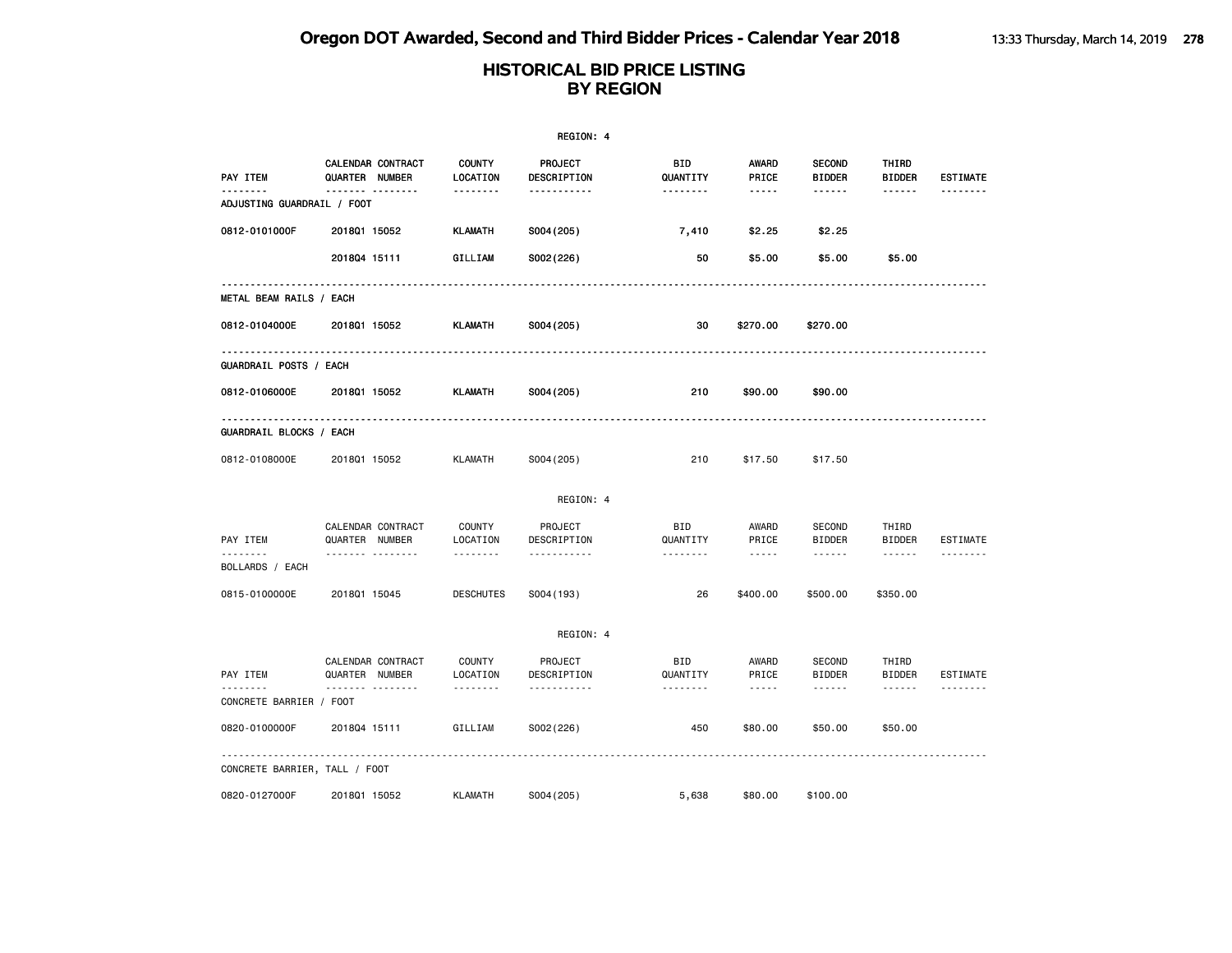| REGION: 4                              |                                         |                                                               |                                                        |                         |                                           |                                          |                               |                 |  |
|----------------------------------------|-----------------------------------------|---------------------------------------------------------------|--------------------------------------------------------|-------------------------|-------------------------------------------|------------------------------------------|-------------------------------|-----------------|--|
| PAY ITEM                               | CALENDAR CONTRACT<br>QUARTER NUMBER     | <b>COUNTY</b><br>LOCATION                                     | PROJECT<br>DESCRIPTION                                 | <b>BID</b><br>QUANTITY  | AWARD<br>PRICE                            | <b>SECOND</b><br><b>BIDDER</b>           | THIRD<br><b>BIDDER</b>        | <b>ESTIMATE</b> |  |
| DELINEATORS, TYPE 1 / EACH             | <u> </u>                                | --------                                                      | .                                                      | --------                | -----                                     | ------                                   | ------                        |                 |  |
| 0840-0100000E                          | 201801 15055                            | <b>KLAMATH</b>                                                | S004(213)                                              | 840                     | \$39.50                                   | \$39.50                                  |                               |                 |  |
|                                        | 201804 15097<br>15111                   | <b>DESCHUTES</b><br>GILLIAM                                   | C017(019)<br>S002(226)                                 | 320<br>410              | \$40.32<br>\$35.00                        | \$130.00<br>\$35.00                      | \$35.00                       |                 |  |
| DELINEATORS, TYPE 2 / EACH             |                                         |                                                               |                                                        |                         |                                           |                                          |                               |                 |  |
| 0840-0102000E                          | 201801 15046<br>14967<br>15052<br>15045 | KLAMATH<br><b>WASCO</b><br><b>KLAMATH</b><br><b>DESCHUTES</b> | S020(039)<br>PLH-2013(004)<br>S004 (205)<br>S004 (193) | - 8<br>10<br>200<br>450 | \$60.00<br>\$103.41<br>\$39.00<br>\$36.00 | \$41.00<br>\$41.00<br>\$39.00<br>\$36.00 | \$49.38<br>\$36.00<br>\$38.00 |                 |  |
|                                        | 201803 15084                            | <b>KLAMATH</b>                                                | 0000(229)                                              | 8                       | \$62.50                                   | \$127.00                                 |                               |                 |  |
|                                        | 201804 15097                            | <b>DESCHUTES</b>                                              | C017(019)                                              | 1,730                   | \$40.88                                   | \$130.00                                 |                               |                 |  |
| DELINEATORS, TYPE 4 ALTERNATE 1 / EACH |                                         |                                                               |                                                        |                         |                                           |                                          |                               |                 |  |
| 0840-0104100E                          | 201801 15052                            | <b>KLAMATH</b>                                                | S004 (205)                                             | 230                     | \$17.50                                   | \$17.50                                  |                               |                 |  |
|                                        | 201804 15111                            | GILLIAM                                                       | S002(226)                                              | 190                     | \$22.00                                   | \$22.50                                  | \$22.50                       |                 |  |
| DELINEATORS, TYPE 4 ALTERNATE 2 / EACH |                                         |                                                               |                                                        |                         |                                           |                                          |                               |                 |  |
| 0840-0104200E                          | 201801 15046<br>15055                   | <b>KLAMATH</b><br><b>KLAMATH</b>                              | S020(039)<br>S004(213)                                 | 5.<br>110               | \$65.00<br>\$45.00                        | \$31.00<br>\$45.00                       | \$37.33                       |                 |  |
|                                        | 201802 15009                            | <b>LAKE</b>                                                   | STP-S019(024)                                          | 5                       | \$30.00                                   | \$65.00                                  | \$25,00                       |                 |  |
| DELINEATORS, TYPE 5 / EACH             |                                         |                                                               |                                                        |                         |                                           |                                          |                               |                 |  |
| 0840-0105000E                          | 201801 15055<br>15052                   | KLAMATH<br><b>KLAMATH</b>                                     | S004(213)<br>S004 (205)                                | 11<br>560               | \$15.00<br>\$7.00                         | \$15.00<br>\$5.35                        |                               |                 |  |
|                                        | 201804 15111                            | GILLIAM                                                       | S002(226)                                              | 750                     | \$8.00                                    | \$8.00                                   | \$8.00                        |                 |  |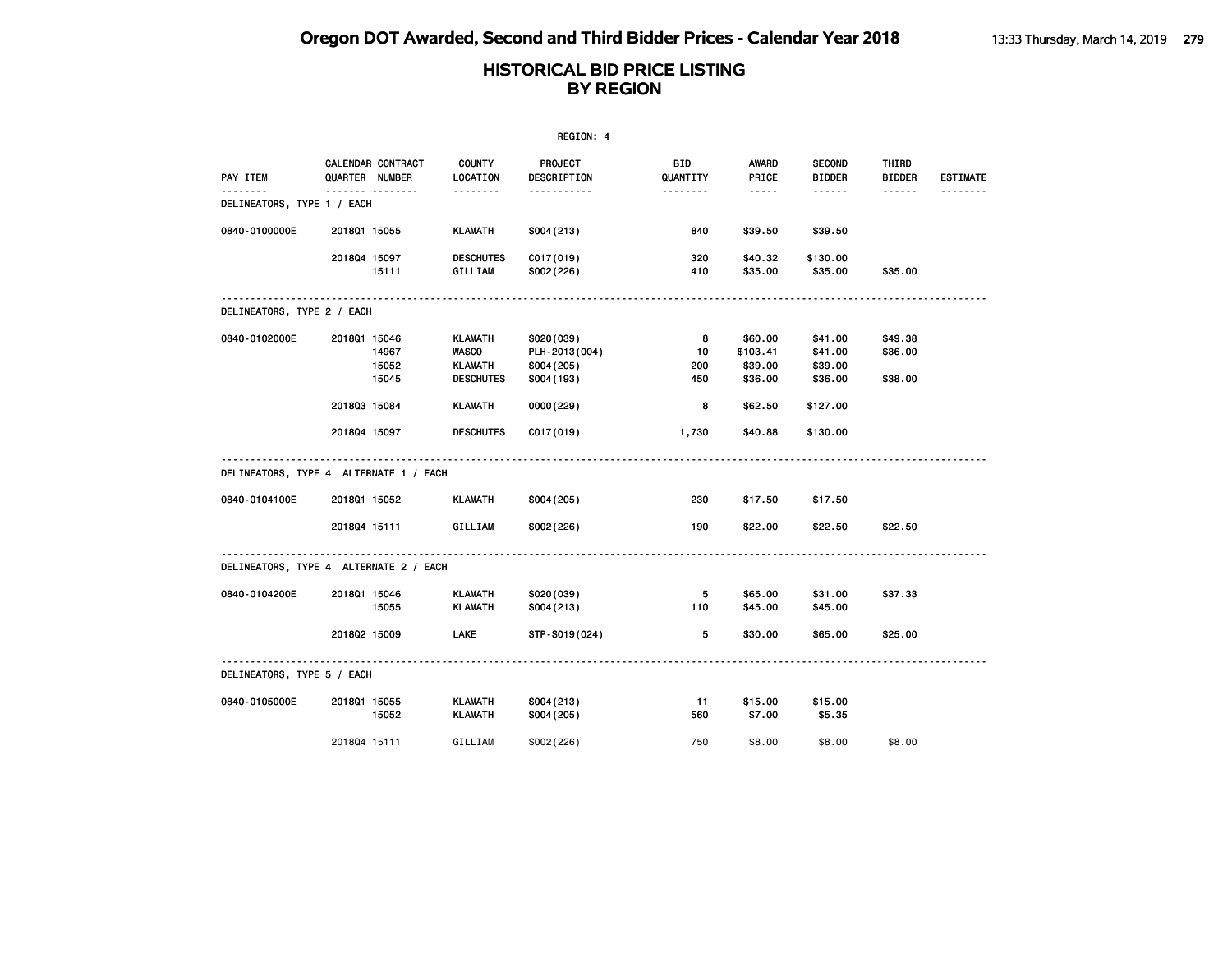|               |                                                  |                                                      | REGION: 4                             |                        |                             |                                |                        |                 |
|---------------|--------------------------------------------------|------------------------------------------------------|---------------------------------------|------------------------|-----------------------------|--------------------------------|------------------------|-----------------|
| PAY ITEM      | CALENDAR CONTRACT<br>QUARTER NUMBER              | <b>COUNTY</b><br>LOCATION                            | <b>PROJECT</b><br>DESCRIPTION         | BID<br>QUANTITY        | <b>AWARD</b><br>PRICE       | <b>SECOND</b><br><b>BIDDER</b> | THIRD<br><b>BIDDER</b> | <b>ESTIMATE</b> |
| <u>.</u>      | <br>FIELD FACILITY MARKERS, TYPE S1 GREEN / EACH | <u>.</u>                                             | <u></u>                               | .                      | $- - - - -$                 |                                |                        | .               |
| 0842-0101000E | 201801 15045                                     | <b>DESCHUTES</b>                                     | S004 (193)                            | 3                      | \$55.00                     | \$55.00                        | \$38.00                |                 |
|               | FIELD FACILITY MARKERS, TYPE S1 RED / EACH       |                                                      |                                       |                        |                             |                                |                        |                 |
| 0842-0102000E | 201801 15045                                     | <b>DESCHUTES</b>                                     | S004 (193)                            | 3                      | \$55.00                     | \$55.00                        | \$38.00                |                 |
|               | FIELD FACILITY MARKERS, TYPE S2 / EACH           |                                                      |                                       |                        |                             |                                |                        |                 |
| 0842-0103000E | 201801 15045                                     | <b>DESCHUTES</b>                                     | S004 (193)                            | 6                      | \$150.00                    | \$150.00                       | \$65.00                |                 |
|               | 201802 15009                                     | LAKE                                                 | STP-S019(024)                         | $\mathbf{1}$           | \$95.00                     | \$70.00                        | \$250.00               |                 |
|               | CULVERT DRAINAGE MARKERS, TYPE 1 / EACH          |                                                      |                                       |                        |                             |                                |                        |                 |
| 0842-0201000E | 201801 15052<br>15055                            | <b>KLAMATH</b><br><b>KLAMATH</b>                     | S004 (205)<br>S004(213)               | 3<br>22                | \$100.00<br>\$75.00         | \$45.00<br>\$75.00             |                        |                 |
|               | BRIDGE IDENTIFICATION MARKERS / EACH             |                                                      |                                       |                        |                             |                                |                        |                 |
| 0842-0401000E | 201801 15046                                     | <b>KLAMATH</b>                                       | S020(039)                             | $\overline{2}$         | \$85.00                     | \$152.00                       | \$120.42               |                 |
|               |                                                  |                                                      | REGION: 4                             |                        |                             |                                |                        |                 |
| PAY ITEM      | CALENDAR CONTRACT<br>QUARTER NUMBER              | <b>COUNTY</b><br>LOCATION                            | PROJECT<br>DESCRIPTION                | <b>BID</b><br>QUANTITY | AWARD<br>PRICE              | SECOND<br><b>BIDDER</b>        | THIRD<br><b>BIDDER</b> | <b>ESTIMATE</b> |
| <u>.</u>      | .<br>BI-DIR YELLOW TYPE 1AR MARKERS / EACH       | <u>.</u>                                             | <u>.</u>                              | .                      | $- - - - -$                 | ------                         | ------                 |                 |
| 0855-0103000E | 201801 15052                                     | <b>KLAMATH</b>                                       | S004 (205)                            | 900                    | \$2.00                      | \$13.15                        |                        |                 |
|               | MONO-DIR WHITE TYPE 1AR , RECESSED / EACH        |                                                      |                                       |                        |                             |                                |                        |                 |
| 0855-0106000E | 201801 15052<br>15045<br>15055                   | <b>KLAMATH</b><br><b>DESCHUTES</b><br><b>KLAMATH</b> | S004 (205)<br>S004 (193)<br>S004(213) | 70<br>990<br>1,200     | \$15.00<br>\$9.00<br>\$9.75 | \$8.80<br>\$9.00<br>\$9.75     | \$9.15                 |                 |
|               | BI-DIR YELLOW TYPE 1AR, RECESSED / EACH          |                                                      |                                       |                        |                             |                                |                        |                 |
| 0855-0107000E | 201801 15055<br>15045                            | <b>KLAMATH</b><br><b>DESCHUTES</b>                   | S004(213)<br>S004 (193)               | 3,000<br>3,200         | \$9.75<br>\$9.00            | \$9.75<br>\$9.00               | \$9.15                 |                 |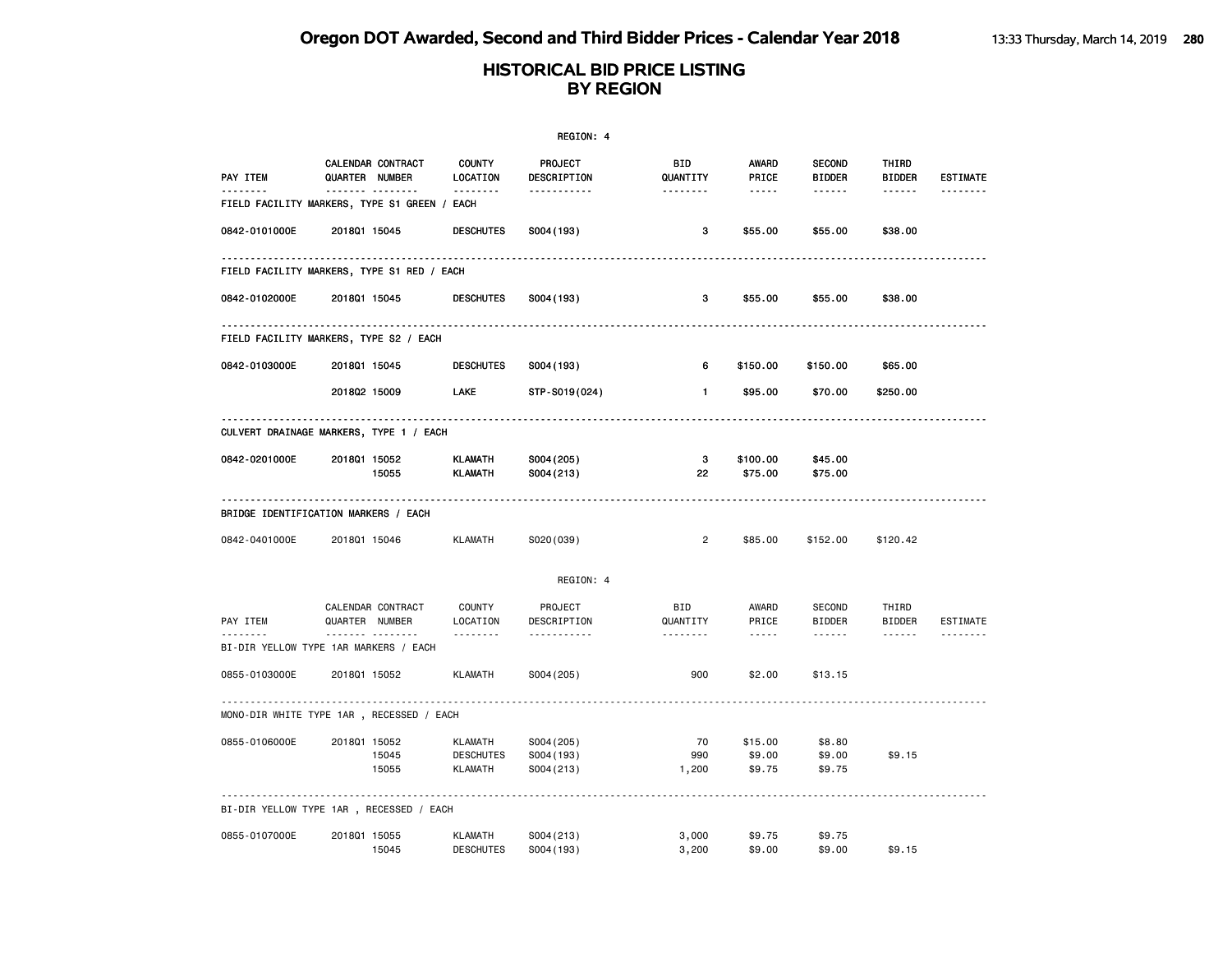|                 |                                                                          |                                                      | REGION: 4                             |                         |                                                                                                                                                                                                   |                                          |                                  |                 |
|-----------------|--------------------------------------------------------------------------|------------------------------------------------------|---------------------------------------|-------------------------|---------------------------------------------------------------------------------------------------------------------------------------------------------------------------------------------------|------------------------------------------|----------------------------------|-----------------|
| <b>PAY ITEM</b> | CALENDAR CONTRACT<br>QUARTER NUMBER                                      | <b>COUNTY</b><br>LOCATION                            | PROJECT<br>DESCRIPTION                | BID<br>QUANTITY         | <b>AWARD</b><br>PRICE                                                                                                                                                                             | <b>SECOND</b><br><b>BIDDER</b>           | THIRD<br><b>BIDDER</b>           | <b>ESTIMATE</b> |
|                 | <b>.</b><br>PERM. SURFACE MOUNTED TUBULAR MARKERS                        | .<br>EACH                                            | .                                     | .                       | $- - - - -$                                                                                                                                                                                       | ------                                   | ------                           | <u>.</u>        |
| 0856-0101000E   | 201801 15045                                                             | <b>DESCHUTES</b>                                     | S004 (193)                            | 40                      | \$115.00                                                                                                                                                                                          | \$115.00                                 | \$120.00                         |                 |
|                 |                                                                          |                                                      | REGION: 4                             |                         |                                                                                                                                                                                                   |                                          |                                  |                 |
| PAY ITEM        | CALENDAR CONTRACT<br>QUARTER NUMBER                                      | COUNTY<br>LOCATION                                   | PROJECT<br>DESCRIPTION                | <b>BID</b><br>QUANTITY  | AWARD<br>PRICE                                                                                                                                                                                    | <b>SECOND</b><br><b>BIDDER</b>           | THIRD<br><b>BIDDER</b>           | <b>ESTIMATE</b> |
|                 | . <sub>.</sub><br>CONTINUOUS RUMBLE STRIPS / MILE                        | .                                                    | .                                     | .                       | $\frac{1}{2} \left( \frac{1}{2} \right) \left( \frac{1}{2} \right) \left( \frac{1}{2} \right) \left( \frac{1}{2} \right) \left( \frac{1}{2} \right) \left( \frac{1}{2} \right)$                   | ------                                   | ------                           |                 |
| 0857-0101000L   | 201801 15045<br>15055                                                    | <b>DESCHUTES</b><br><b>KLAMATH</b>                   | S004 (193)<br>S004(213)               | 2.32<br>16.71           | \$1,275<br>\$1,295                                                                                                                                                                                | \$1,275<br>\$1,295                       | \$1,300                          |                 |
|                 | 201804 15097<br>15111                                                    | <b>DESCHUTES</b><br>GILLIAM                          | CO17(019)<br>S002(226)                | 9.15<br>9.26            | \$1,325<br>\$1,115                                                                                                                                                                                | \$1,200<br>\$1,150                       | \$1,150                          |                 |
|                 | GAP PATTERN RUMBLE STRIPS / MILE                                         |                                                      |                                       |                         |                                                                                                                                                                                                   |                                          |                                  |                 |
| 0857-0101500L   | 201801 15052<br>15055<br>15045                                           | <b>KLAMATH</b><br><b>KLAMATH</b><br><b>DESCHUTES</b> | S004 (205)<br>S004(213)<br>S004 (193) | 10.72<br>19.44<br>30.68 | \$1,350<br>\$1,295<br>\$1,275                                                                                                                                                                     | \$1,900<br>\$1,295<br>\$1,275            | \$1,300                          |                 |
|                 | 201804 15111                                                             | GILLIAM                                              | S002(226)                             | 20.87                   | \$1,115                                                                                                                                                                                           | \$1,150                                  | \$1,150                          |                 |
|                 |                                                                          |                                                      | REGION: 4                             |                         |                                                                                                                                                                                                   |                                          |                                  |                 |
| PAY ITEM        | CALENDAR CONTRACT<br>QUARTER NUMBER<br><u>.</u><br><u> - - - - - - -</u> | <b>COUNTY</b><br>LOCATION<br>--------                | PROJECT<br>DESCRIPTION<br>.           | BID<br>QUANTITY<br>.    | AWARD<br>PRICE<br>$\frac{1}{2} \left( \frac{1}{2} \right) \left( \frac{1}{2} \right) \left( \frac{1}{2} \right) \left( \frac{1}{2} \right) \left( \frac{1}{2} \right) \left( \frac{1}{2} \right)$ | <b>SECOND</b><br><b>BIDDER</b><br>------ | THIRD<br><b>BIDDER</b><br>------ | ESTIMATE<br>.   |
|                 | LONGITUDINAL PAVEMENT MARKINGS - PAINT / FOOT                            |                                                      |                                       |                         |                                                                                                                                                                                                   |                                          |                                  |                 |
| 0860-0200000F   | 201801 15046                                                             | <b>KLAMATH</b>                                       | S020(039)                             | 1,800                   | \$0.60                                                                                                                                                                                            | \$0.60                                   | \$0.72                           |                 |
|                 | 201802 15009                                                             | LAKE                                                 | STP-S019(024)                         | 1,250                   | \$0.36                                                                                                                                                                                            | \$4.04                                   | \$0.36                           |                 |
|                 | 201803 15084                                                             | <b>KLAMATH</b>                                       | 0000(229)                             | 198                     | \$5.25                                                                                                                                                                                            | \$6.70                                   |                                  |                 |
|                 | 201804 15111                                                             | GILLIAM                                              | S002(226)                             | 790                     | \$1.50                                                                                                                                                                                            | \$3.00                                   | \$3.00                           |                 |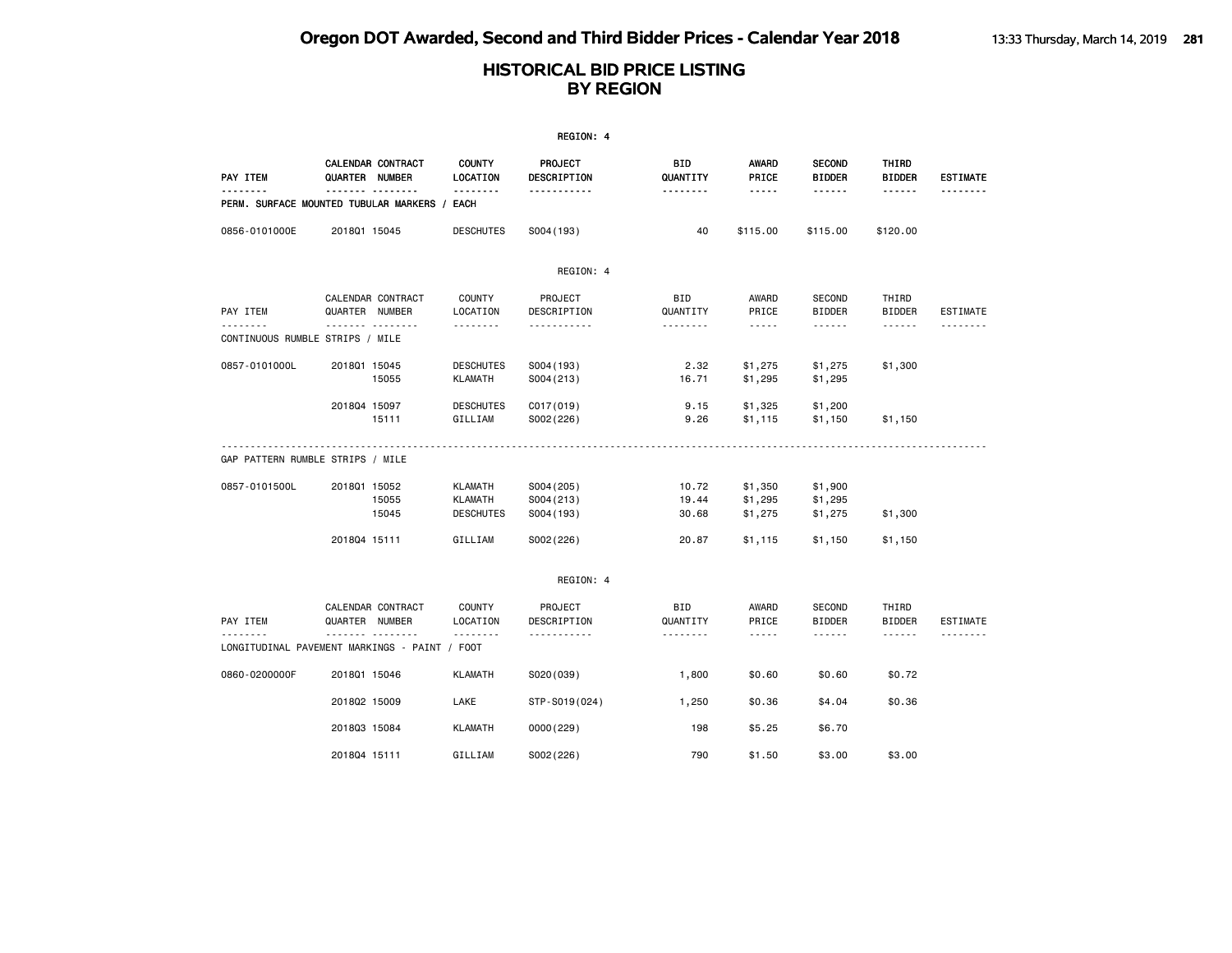| REGION: 4     |                                                           |                                                      |                                       |                               |                                                                                                                                                      |                                |                        |                 |  |  |
|---------------|-----------------------------------------------------------|------------------------------------------------------|---------------------------------------|-------------------------------|------------------------------------------------------------------------------------------------------------------------------------------------------|--------------------------------|------------------------|-----------------|--|--|
| PAY ITEM      | CALENDAR CONTRACT<br>QUARTER NUMBER                       | COUNTY<br>LOCATION                                   | PROJECT<br>DESCRIPTION                | <b>BID</b><br>QUANTITY        | AWARD<br>PRICE                                                                                                                                       | <b>SECOND</b><br><b>BIDDER</b> | THIRD<br><b>BIDDER</b> | <b>ESTIMATE</b> |  |  |
| .             | ------<br>METHYL METHACRYLATE, SPRAY, SURF, N-PROF / FOOT | <b>.</b>                                             | -----------                           | .                             | -----                                                                                                                                                | .                              | ------                 |                 |  |  |
| 0865-0119500F | 201804 15097                                              | <b>DESCHUTES</b>                                     | C017(019)                             | 278,000                       | \$1.29                                                                                                                                               | \$1.85                         |                        |                 |  |  |
|               | PVMNT MARK TAPE, GROOVED, PATTERNED / FOOT                |                                                      |                                       |                               |                                                                                                                                                      |                                |                        |                 |  |  |
| 0865-0126100F | 201804 15111                                              | GILLIAM                                              | S002(226)                             | 32,500                        | \$3.75                                                                                                                                               | \$3.25                         | \$3.25                 |                 |  |  |
|               |                                                           |                                                      | REGION: 4                             |                               |                                                                                                                                                      |                                |                        |                 |  |  |
| PAY ITEM      | CALENDAR CONTRACT<br>QUARTER NUMBER                       | COUNTY<br>LOCATION                                   | PROJECT<br>DESCRIPTION                | <b>BID</b><br>QUANTITY        | AWARD<br>PRICE                                                                                                                                       | SECOND<br><b>BIDDER</b>        | THIRD<br><b>BIDDER</b> | <b>ESTIMATE</b> |  |  |
| <u>.</u>      | .<br>PLURAL COMPONENT, SPRAYED, SURFACE / FOOT            | .                                                    | <u>.</u>                              | .                             | $\frac{1}{2} \left( \frac{1}{2} \right) \left( \frac{1}{2} \right) \left( \frac{1}{2} \right) \left( \frac{1}{2} \right) \left( \frac{1}{2} \right)$ | <b>.</b>                       | $- - - - - -$          |                 |  |  |
| 0866-0113000F | 201801 14967<br>15045                                     | WASCO<br><b>DESCHUTES</b>                            | PLH-2013(004)<br>S004 (193)           | 1,640<br>157,000              | \$11.23<br>\$0.42                                                                                                                                    | \$8.50<br>\$0.41               | \$9.00<br>\$0.45       |                 |  |  |
|               | PLURAL COMPONENT, SPRAYED, GROOVED / FOOT                 |                                                      |                                       |                               |                                                                                                                                                      |                                |                        |                 |  |  |
| 0866-0114000F | 201801 15045<br>15052<br>15055                            | <b>DESCHUTES</b><br><b>KLAMATH</b><br><b>KLAMATH</b> | S004 (193)<br>S004 (205)<br>S004(213) | 219,400<br>274,000<br>361,000 | \$0.60<br>\$0.54<br>\$0.63                                                                                                                           | \$0.59<br>\$0.60<br>\$0.63     | \$0.60                 |                 |  |  |
|               | 201804 15111                                              | GILLIAM                                              | S002(226)                             | 298,000                       | \$0.56                                                                                                                                               | \$0.56                         | \$0.56                 |                 |  |  |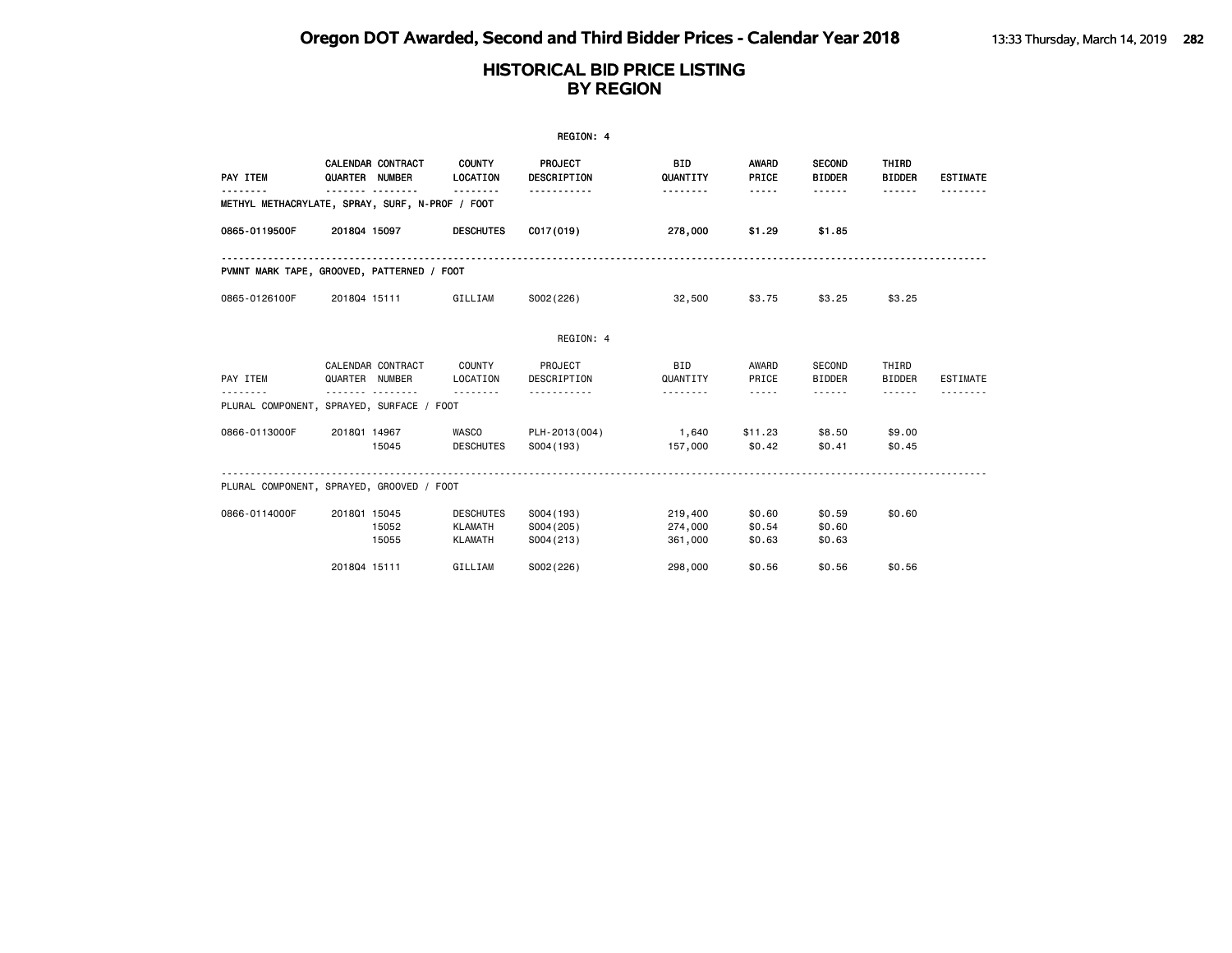|                             |                                          |                                  | REGION: 4                   |                 |                       |                                |                        |                 |
|-----------------------------|------------------------------------------|----------------------------------|-----------------------------|-----------------|-----------------------|--------------------------------|------------------------|-----------------|
| PAY ITEM                    | CALENDAR CONTRACT<br>QUARTER NUMBER      | COUNTY<br>LOCATION               | PROJECT<br>DESCRIPTION      | BID<br>QUANTITY | <b>AWARD</b><br>PRICE | <b>SECOND</b><br><b>BIDDER</b> | THIRD<br><b>BIDDER</b> | <b>ESTIMATE</b> |
| ------                      | .<br>PVMT LEGEND, TYPE B: ARROWS / EACH  | --------                         | .                           | .               | $- - - - -$           | ------                         | ------                 |                 |
| 0867-0103000E               | 201801 14967                             | <b>WASCO</b>                     | PLH-2013(004)               | $\mathbf{1}$    | \$990.79              | \$750.00                       | \$775.00               |                 |
|                             | 15052<br>15045                           | KLAMATH<br><b>DESCHUTES</b>      | S004 (205)<br>S004(193)     | 16<br>54        | \$300.00<br>\$285.00  | \$250.00<br>\$285.00           | \$290.00               |                 |
|                             | 201804 15111                             | GILLIAM                          | S002(226)                   | 5               | \$415.00              | \$385.00                       | \$385.00               |                 |
|                             | PVMT LEGEND, TYPE B-HS: ARROWS / EACH    |                                  |                             |                 |                       |                                |                        |                 |
| 0867-0103100E               | 201801 15055                             | KLAMATH                          | S004(213)                   | 54              | \$300.00              | \$300.00                       |                        |                 |
|                             | PVMT LEGEND, TYPE B: R/R XING / EACH     |                                  |                             |                 |                       |                                |                        |                 |
| 0867-0119000E               | 201801 15045                             | <b>DESCHUTES</b>                 | S004 (193)                  | $\overline{2}$  | \$1,000               | \$1,000                        | \$1,100                |                 |
|                             | PVMT LEGEND, TYPE B-HS: R/R XING / EACH  |                                  |                             |                 |                       |                                |                        |                 |
| 0867-0119200E               | 201801 14967                             | WASCO                            | PLH-2013(004)               | $\overline{2}$  | \$2,642               | \$2,000                        | \$2,040                |                 |
|                             | PVMT LEGEND, TYPE B-HS: BIKE LANE / EACH |                                  |                             |                 |                       |                                |                        |                 |
| 0867-0131000E               | 201801 15045                             | <b>DESCHUTES</b>                 | S004 (193)                  | 20              | \$295.00              | \$295.00                       | \$300.00               |                 |
|                             | 201803 15084                             | <b>KLAMATH</b>                   | 0000(229)                   | $\overline{2}$  | \$475.00              | \$605.00                       |                        |                 |
| PAVEMENT BAR, TYPE B / SQFT |                                          |                                  |                             |                 |                       |                                |                        |                 |
| 0867-0145000J               | 201801 15052                             | KLAMATH                          | S004 (205)                  | 130             | \$10.00               | \$45.00                        |                        |                 |
|                             | 14967<br>15045                           | <b>WASCO</b><br><b>DESCHUTES</b> | PLH-2013(004)<br>S004 (193) | 230<br>2,590    | \$17.17<br>\$8.00     | \$13.00<br>\$8.00              | \$13.50<br>\$8.15      |                 |
|                             | 201802 15009                             | LAKE                             | STP-S019(024)               | 24              | \$18.50               | \$20.00                        | \$18.50                |                 |
|                             | 201804 15111<br>15097                    | GILLIAM<br><b>DESCHUTES</b>      | S002(226)<br>C017(019)      | 130<br>260      | \$12.00<br>\$9,00     | \$9.00<br>\$20.00              | \$9.00                 |                 |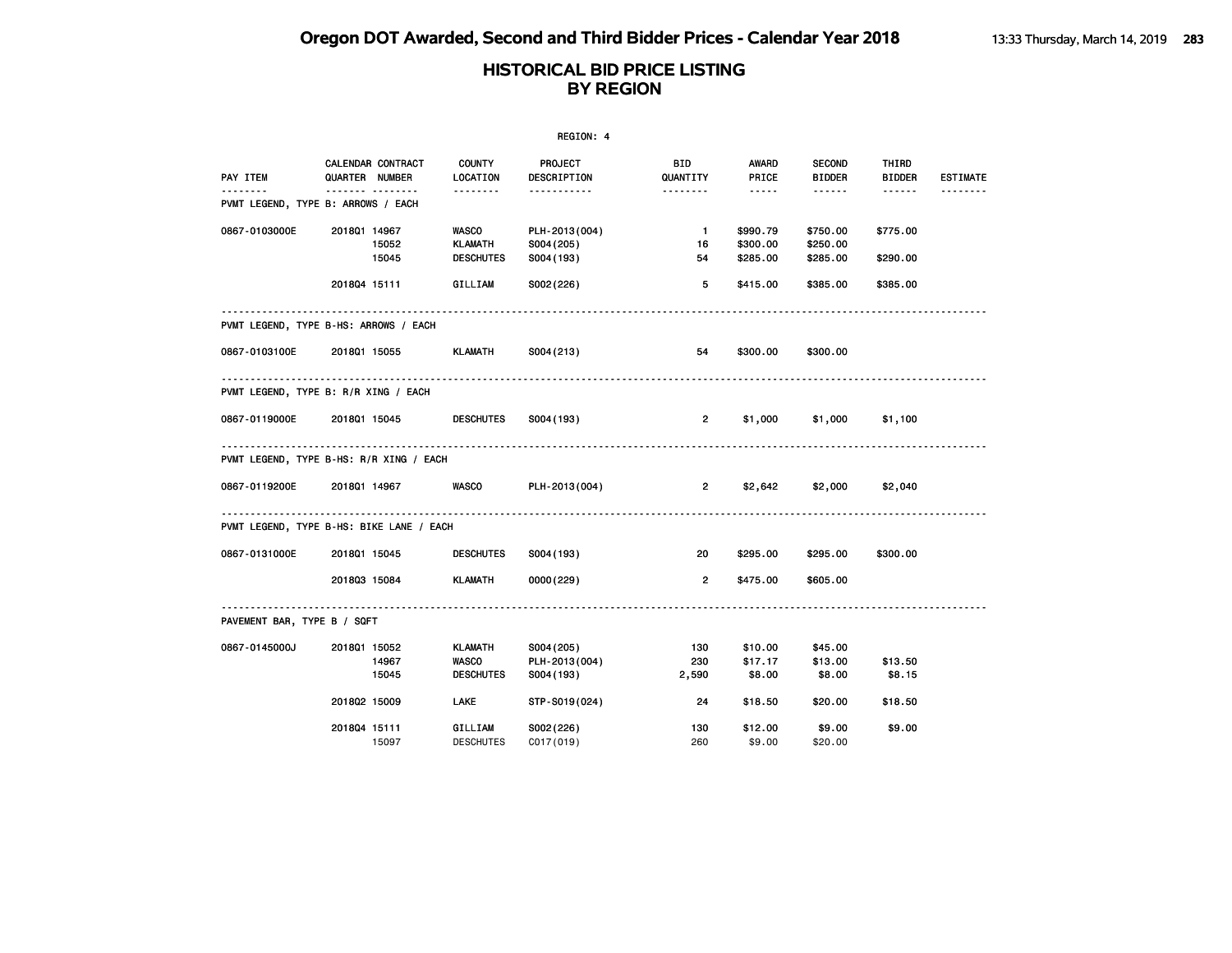#### **HISTORICAL BID PRICE LISTING BY REGION**

|                                |                                                    |                           | REGION: 4               |                        |                                                                                                                                                               |                                |                                  |                             |
|--------------------------------|----------------------------------------------------|---------------------------|-------------------------|------------------------|---------------------------------------------------------------------------------------------------------------------------------------------------------------|--------------------------------|----------------------------------|-----------------------------|
| PAY ITEM                       | CALENDAR CONTRACT<br>QUARTER NUMBER<br><b>.</b>    | <b>COUNTY</b><br>LOCATION | PROJECT<br>DESCRIPTION  | <b>BID</b><br>QUANTITY | AWARD<br>PRICE                                                                                                                                                | <b>SECOND</b><br><b>BIDDER</b> | THIRD<br><b>BIDDER</b>           | <b>ESTIMATE</b>             |
| PAVEMENT BAR, TYPE B-HS / SQFT |                                                    | - - - - - - - -           | .                       | --------               | -----                                                                                                                                                         | ------                         | ------                           |                             |
| 0867-0145100J                  | 201801 15055                                       | KLAMATH                   | S004(213)               | 130                    | \$11.00                                                                                                                                                       | \$11.00                        |                                  |                             |
|                                | 201803 15084                                       | <b>KLAMATH</b>            | 0000(229)               | 108                    | \$16.75                                                                                                                                                       | \$21.35                        |                                  |                             |
|                                | PVMNT LEGEND, TYPE B-HS: "XING" / EACH             |                           |                         |                        |                                                                                                                                                               |                                |                                  |                             |
| 0867-0153100E                  | 201803 15084                                       | KLAMATH                   | 0000(229)               | $\overline{2}$         | \$413                                                                                                                                                         | \$1,050                        |                                  |                             |
|                                | PVMNT LEGEND, TYPE B-HS: YIELD LINE TRI / EACH     |                           |                         |                        |                                                                                                                                                               |                                |                                  |                             |
| 0867-0169100E                  | 201801 15045                                       | <b>DESCHUTES</b>          | S004 (193)              | 5                      | \$50.00                                                                                                                                                       | \$50.00                        | \$50.00                          |                             |
|                                | .<br>PVMNT LEGEND, TYPE B: DISABLED PARKING / EACH |                           |                         |                        |                                                                                                                                                               |                                |                                  |                             |
| 0867-0173000E                  | 201804 15111                                       | GILLIAM                   | S002(226)               | $\mathbf{2}$           | \$250.00                                                                                                                                                      | \$95.00                        | \$95.00                          |                             |
|                                | PAVEMENT LEGEND, TYPE _______: _______ / EACH      |                           |                         |                        |                                                                                                                                                               |                                |                                  |                             |
| 0867-0174000E                  | 201803 15084                                       | <b>KLAMATH</b>            | 0000(229)               | $\overline{2}$         | \$875                                                                                                                                                         | \$2,250                        |                                  |                             |
|                                |                                                    |                           | REGION: 4               |                        |                                                                                                                                                               |                                |                                  |                             |
|                                | CALENDAR CONTRACT                                  | COUNTY                    | PROJECT                 | <b>BID</b>             | AWARD                                                                                                                                                         | SECOND                         | THIRD                            |                             |
| PAY ITEM                       | QUARTER NUMBER<br>.                                | LOCATION<br>--------      | DESCRIPTION<br><u>.</u> | QUANTITY<br>.          | PRICE<br>$\frac{1}{2} \left( \frac{1}{2} \right) \left( \frac{1}{2} \right) \left( \frac{1}{2} \right) \left( \frac{1}{2} \right) \left( \frac{1}{2} \right)$ | <b>BIDDER</b><br><b>.</b>      | <b>BIDDER</b><br>$- - - - - - -$ | <b>ESTIMATE</b><br>-------- |
| WOOD SIGN POSTS / FBM          |                                                    |                           |                         |                        |                                                                                                                                                               |                                |                                  |                             |
| 0910-0100000K                  | 201801 15045                                       | <b>DESCHUTES</b>          | S004 (193)              | 240                    | \$7.50                                                                                                                                                        | \$7.50                         | \$6.50                           |                             |

 2018Q3 15084 KLAMATH 0000(229) 146 \$20.55 \$12.75 2018Q4 15097 DESCHUTES C017(019) 3,648 \$9.35 \$25.00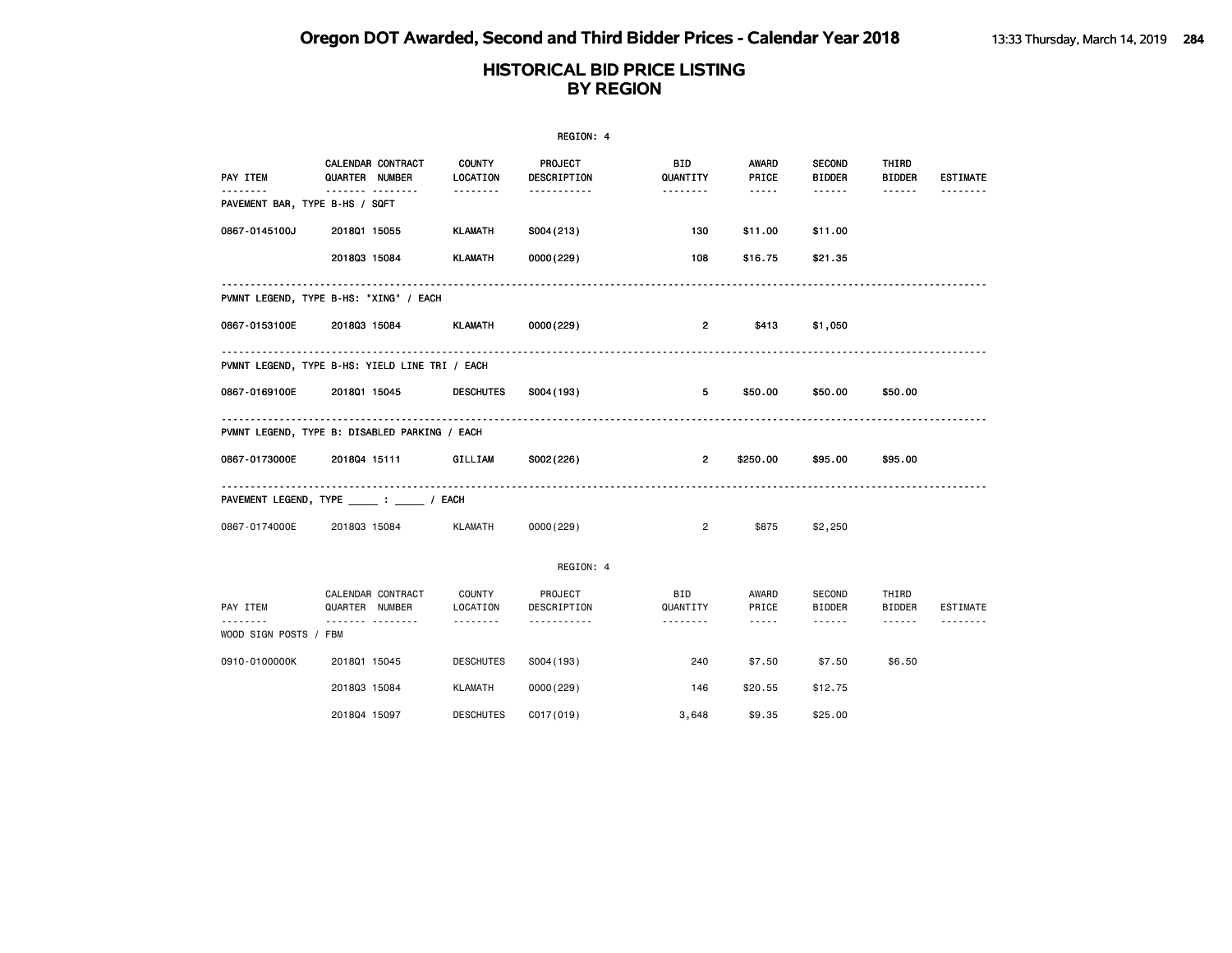|                                               |              |                                     |                                  | REGION: 4                     |                        |                                                                                                               |                                |                        |                 |
|-----------------------------------------------|--------------|-------------------------------------|----------------------------------|-------------------------------|------------------------|---------------------------------------------------------------------------------------------------------------|--------------------------------|------------------------|-----------------|
| PAY ITEM                                      |              | CALENDAR CONTRACT<br>QUARTER NUMBER | <b>COUNTY</b><br>LOCATION        | <b>PROJECT</b><br>DESCRIPTION | <b>BID</b><br>QUANTITY | AWARD<br>PRICE                                                                                                | <b>SECOND</b><br><b>BIDDER</b> | THIRD<br><b>BIDDER</b> | <b>ESTIMATE</b> |
| <u>.</u><br>SIGN SUPPORT FOOTINGS / CUYD      |              | .                                   | <u>.</u>                         | -----------                   | <u>.</u>               | $- - - - -$                                                                                                   | $- - - - - -$                  |                        |                 |
| 0920-0100000A                                 | 201801 15055 |                                     | KLAMATH                          | S004(213)                     | 0.99                   | \$2,869                                                                                                       | \$2,869                        |                        |                 |
|                                               |              | 14967<br>15045                      | <b>WASCO</b><br><b>DESCHUTES</b> | PLH-2013(004)<br>S004 (193)   | 2.20<br>9.50           | \$2,547                                                                                                       | \$1,273                        | \$2,091                |                 |
|                                               |              |                                     |                                  |                               |                        | \$1,579                                                                                                       | \$1,579                        | \$1,474                |                 |
|                                               | 201804 15111 |                                     | GILLIAM                          | S002(226)                     | 0.18                   | \$2,778                                                                                                       | \$2,778                        | \$2,778                |                 |
|                                               |              |                                     |                                  | REGION: 4                     |                        |                                                                                                               |                                |                        |                 |
|                                               |              | CALENDAR CONTRACT                   | <b>COUNTY</b>                    | PROJECT                       | <b>BID</b>             | AWARD                                                                                                         | <b>SECOND</b>                  | THIRD                  |                 |
| PAY ITEM                                      |              | QUARTER NUMBER                      | LOCATION                         | DESCRIPTION                   | QUANTITY               | PRICE                                                                                                         | <b>BIDDER</b>                  | <b>BIDDER</b>          | <b>ESTIMATE</b> |
| MULTIPST BRKWY SIGN SUPPORTS / LB             |              |                                     | <u>.</u>                         | <u>.</u>                      |                        | $\frac{1}{2} \frac{1}{2} \frac{1}{2} \frac{1}{2} \frac{1}{2} \frac{1}{2} \frac{1}{2} \frac{1}{2} \frac{1}{2}$ | $- - - - - -$                  |                        | --------        |
| 0930-0111000A                                 | 201801 15045 |                                     | <b>DESCHUTES</b>                 | S004(193)                     | 1,675                  | \$5.61                                                                                                        | \$5.61                         | \$6.73                 |                 |
| TRIANG BASE BRKWY SIGN SUPP / LB              |              |                                     |                                  |                               |                        |                                                                                                               |                                |                        |                 |
| 0930-0112000A                                 | 2018Q1 14967 |                                     | <b>WASCO</b>                     | PLH-2013(004)                 | 1,067                  | \$7.55                                                                                                        | \$7.87                         | \$7.41                 |                 |
|                                               |              | 15045                               | <b>DESCHUTES</b>                 | S004 (193)                    | 1,120                  | \$7.86                                                                                                        | \$7.86                         | \$8.24                 |                 |
| PERF STEEL SQR TUBE SLIP BASE SIGN SUPP / LB  |              |                                     |                                  |                               |                        |                                                                                                               |                                |                        |                 |
| 0930-0114000A                                 | 201801 14967 |                                     | <b>WASCO</b>                     | PLH-2013(004)                 | 96.10                  | \$4.06                                                                                                        | \$13.63                        | \$8.06                 |                 |
|                                               |              | 15055                               | <b>KLAMATH</b>                   | S004(213)                     | 1,125                  | \$3.76                                                                                                        | \$3.76                         |                        |                 |
|                                               |              | 15045                               | <b>DESCHUTES</b>                 | S004 (193)                    | 2,516                  | \$4.61                                                                                                        | \$4.61                         | \$3.80                 |                 |
|                                               | 201804 15111 |                                     | GILLIAM                          | S002(226)                     | 176.10                 | \$9.94                                                                                                        | \$9.94                         | \$9.94                 |                 |
| PERF STEEL SQR TUBE ANCHOR SIGN SUPPORTS / LB |              |                                     |                                  |                               |                        |                                                                                                               |                                |                        |                 |
| 0930-0117000A                                 | 201803 15084 |                                     | <b>KLAMATH</b>                   | 0000(229)                     | $\mathbf{1}$           | \$2,022                                                                                                       | \$5,100                        |                        |                 |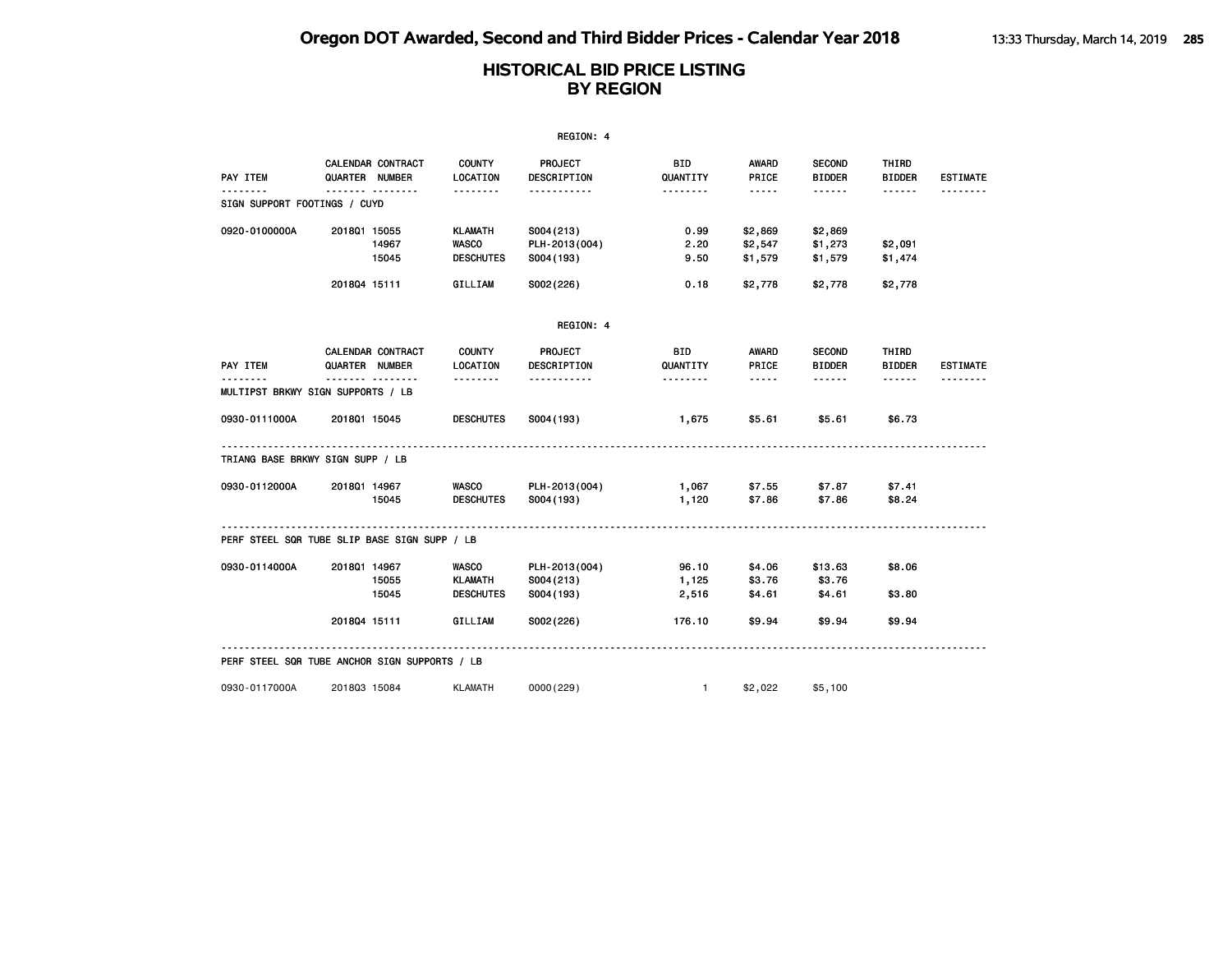|                                                          |              |                                     |                                                    | REGION: 4                                |                        |                                    |                                |                        |                 |
|----------------------------------------------------------|--------------|-------------------------------------|----------------------------------------------------|------------------------------------------|------------------------|------------------------------------|--------------------------------|------------------------|-----------------|
| PAY ITEM                                                 |              | CALENDAR CONTRACT<br>QUARTER NUMBER | <b>COUNTY</b><br>LOCATION                          | PROJECT<br>DESCRIPTION                   | BID<br>QUANTITY        | <b>AWARD</b><br>PRICE              | <b>SECOND</b><br><b>BIDDER</b> | THIRD<br><b>BIDDER</b> | <b>ESTIMATE</b> |
| --------<br>SIGNS, STANDARD SHEETING, EXTRUDED AL / SQFT | -------      | .                                   | --------                                           | -----------                              | --------               | -----                              | ------                         | ------                 |                 |
| 0940-0201000J                                            | 201801 14967 | 15052                               | <b>WASCO</b><br><b>KLAMATH</b>                     | PLH-2013(004)<br>S004 (205)              | 168.80<br>340          | \$37.76<br>\$27.00                 | \$40.00<br>\$27.00             | \$35.00                |                 |
| SIGNS, STANDARD SHEETING, SHEET ALUMINUM / SQFT          |              |                                     |                                                    |                                          |                        |                                    |                                |                        |                 |
| 0940-0202000J                                            | 201803 15084 |                                     | <b>KLAMATH</b>                                     | 0000(229)                                | 84.50                  | \$35.51                            | \$44.60                        |                        |                 |
|                                                          | 201804 15111 | 15097                               | GILLIAM<br><b>DESCHUTES</b>                        | S002(226)<br>C017(019)                   | 5.30<br>994            | \$17.00<br>\$14.30                 | \$17.00<br>\$25.00             | \$17.00                |                 |
| SIGNS, STANDARD SHEETING, PLYWOOD / SQFT                 |              |                                     |                                                    |                                          |                        |                                    |                                |                        |                 |
| 0940-0203000J                                            | 201801 14967 | 15055<br>15045                      | <b>WASCO</b><br><b>KLAMATH</b><br><b>DESCHUTES</b> | PLH-2013(004)<br>S004(213)<br>S004 (193) | 9<br>115.30<br>403.10  | \$43.54<br>\$15.00<br>\$16.00      | \$19.00<br>\$15.00<br>\$16.00  | \$21.00<br>\$14.00     |                 |
| SIGNS, TYPE IX SHEETING, EXTRUDED AL / SQFT              |              |                                     |                                                    |                                          |                        |                                    |                                |                        |                 |
| 0940-0204000J                                            | 201801 15045 | 15052                               | <b>DESCHUTES</b><br><b>KLAMATH</b>                 | S004 (193)<br>S004 (205)                 | 211.30<br>440          | \$27.00<br>\$30.00                 | \$27.00<br>\$30.00             | \$28.00                |                 |
|                                                          |              |                                     |                                                    | REGION: 4                                |                        |                                    |                                |                        |                 |
| PAY ITEM                                                 |              | CALENDAR CONTRACT<br>QUARTER NUMBER | <b>COUNTY</b><br>LOCATION                          | PROJECT<br>DESCRIPTION                   | <b>BID</b><br>QUANTITY | AWARD<br>PRICE                     | <b>SECOND</b><br><b>BIDDER</b> | THIRD<br><b>BIDDER</b> | <b>ESTIMATE</b> |
| POLE FOUNDATIONS / EACH                                  |              | . <sub>.</sub>                      | .                                                  | <u>.</u>                                 | .                      | $\sim$ $\sim$ $\sim$ $\sim$ $\sim$ | ------                         | ------                 |                 |
| 0970-0100000A                                            | 201801 15045 |                                     | <b>DESCHUTES</b>                                   | S004 (193)                               | 8                      | \$1,325                            | \$1,325                        | \$1,325                |                 |
| SWITCHING, CONDUIT, AND WIRING / FOOT                    |              |                                     |                                                    |                                          |                        |                                    |                                |                        |                 |
| 0970-0105000A                                            | 201801 15045 |                                     | <b>DESCHUTES</b>                                   | S004 (193)                               | $\mathbf{1}$           | \$120,750                          | \$120,700                      | \$115,000              |                 |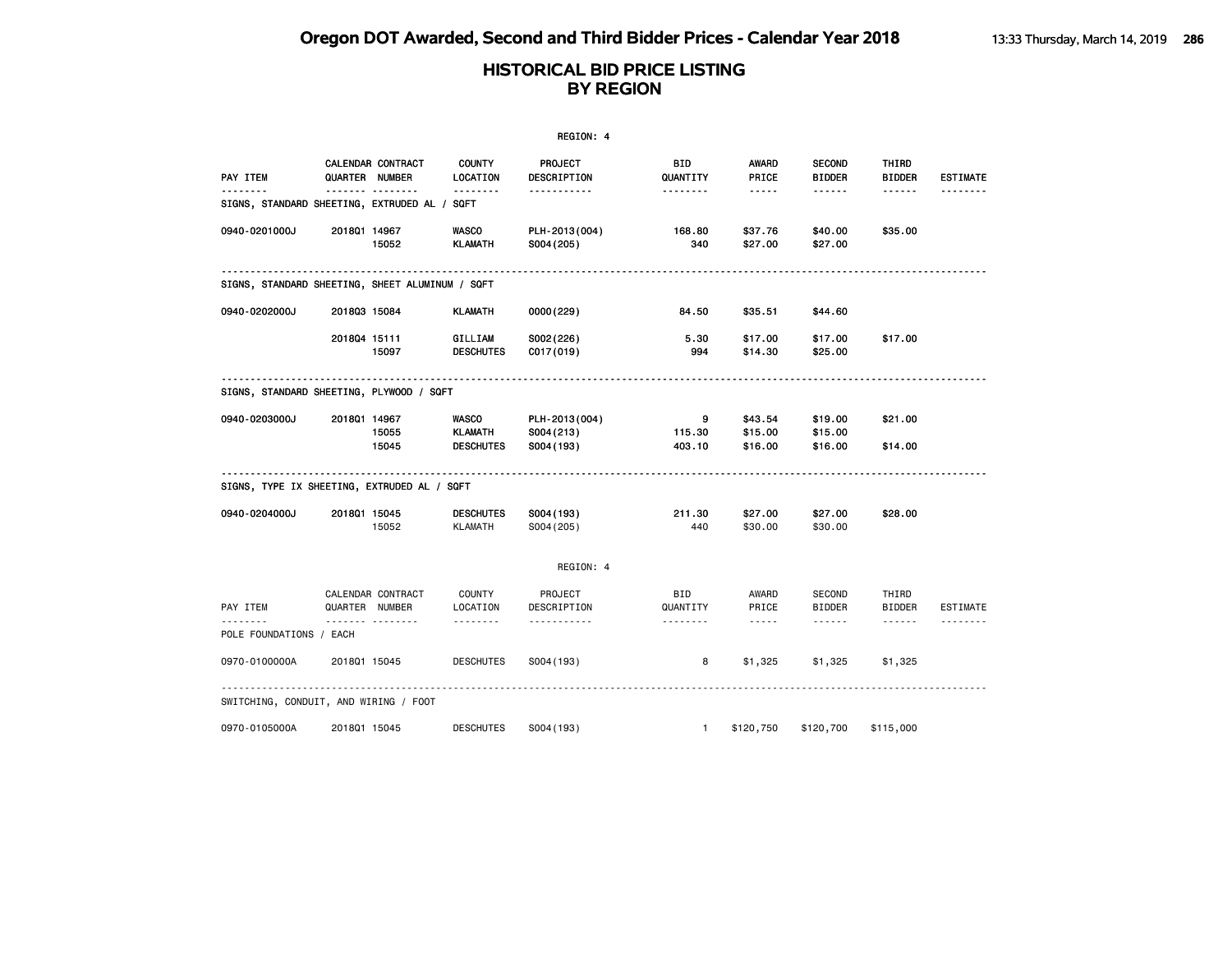|                               |                                            |                                      | REGION: 4                     |                        |                       |                                |                               |                 |
|-------------------------------|--------------------------------------------|--------------------------------------|-------------------------------|------------------------|-----------------------|--------------------------------|-------------------------------|-----------------|
| PAY ITEM                      | CALENDAR CONTRACT<br>QUARTER NUMBER        | <b>COUNTY</b><br>LOCATION            | <b>PROJECT</b><br>DESCRIPTION | <b>BID</b><br>QUANTITY | <b>AWARD</b><br>PRICE | <b>SECOND</b><br><b>BIDDER</b> | THIRD<br><b>BIDDER</b>        | <b>ESTIMATE</b> |
|                               | FLASHING BEACON INSTALLATION, / EACH       |                                      |                               |                        | -----                 |                                | ------                        |                 |
| 0990-0106000A                 | 201801 15045<br>15045                      | <b>DESCHUTES</b><br><b>DESCHUTES</b> | S004 (193)<br>S004 (193)      | 1.<br>$\mathbf{1}$     | \$23,600<br>\$15,000  | \$23,520<br>\$14,910           | \$24,000<br>\$15,000          |                 |
|                               |                                            |                                      | REGION: 4                     |                        |                       |                                |                               |                 |
| PAY ITEM                      | <b>CALENDAR CONTRACT</b><br>QUARTER NUMBER | <b>COUNTY</b><br>LOCATION            | PROJECT<br><b>DESCRIPTION</b> | BID.<br>QUANTITY       | <b>AWARD</b><br>PRICE | <b>SECOND</b><br><b>BIDDER</b> | <b>THIRD</b><br><b>BIDDER</b> | <b>ESTIMATE</b> |
| PERMANENT SEEDING / ACRE      |                                            | .                                    |                               | <u>.</u>               | -----                 | .                              | ------                        |                 |
| 1030-0108000R                 | 201801 15046                               | <b>KLAMATH</b>                       | S020(039)                     | 0.77                   | \$7,600               | \$4,000                        | \$7,225                       |                 |
|                               | 201802 15009                               | LAKE                                 | STP-S019(024)                 | 0.80                   | \$6,885               | \$5,500                        | \$6,250                       |                 |
| PERM SEEDING, MIX NO 1 / ACRE |                                            |                                      |                               |                        |                       |                                |                               |                 |
| 1030-0109000R                 | 201801 15045                               | <b>DESCHUTES</b>                     | S004 (193)                    | 0.10                   | \$8,000               | \$7,600                        | \$7,600                       |                 |
| LAWN SEEDING / ACRE           |                                            |                                      |                               |                        |                       |                                |                               |                 |
| 1030-0138000R                 | 201803 15084                               | <b>KLAMATH</b>                       | 0000(229)                     | 0.10                   | \$8,000               | \$4,450                        |                               |                 |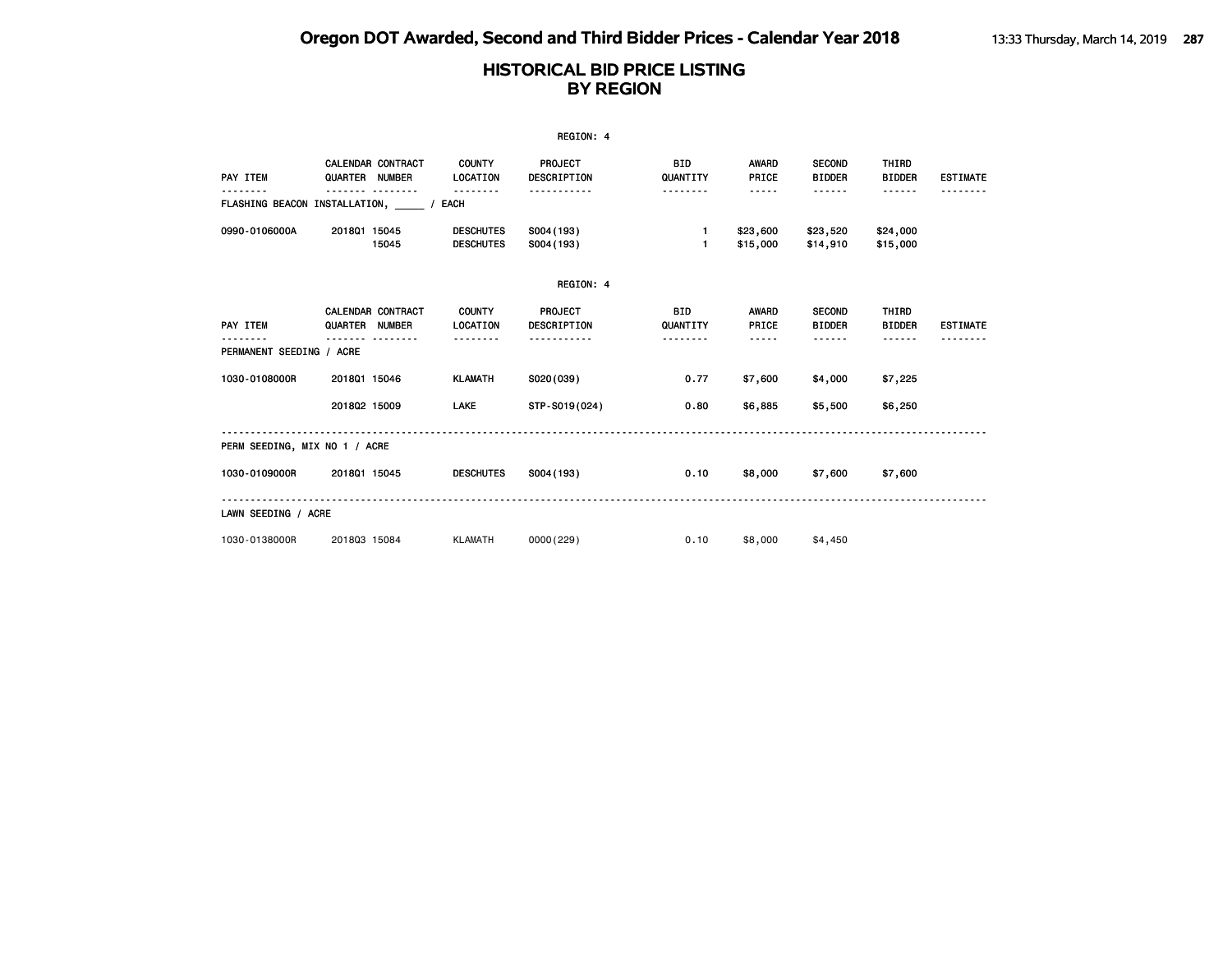| REGION: 4                   |                                        |                           |                        |                 |                 |                                |                 |                 |  |
|-----------------------------|----------------------------------------|---------------------------|------------------------|-----------------|-----------------|--------------------------------|-----------------|-----------------|--|
| PAY ITEM                    | CALENDAR CONTRACT<br>QUARTER NUMBER    | <b>COUNTY</b><br>LOCATION | PROJECT<br>DESCRIPTION | BID<br>QUANTITY | AWARD<br>PRICE  | <b>SECOND</b><br><b>BIDDER</b> | THIRD<br>BIDDER | <b>ESTIMATE</b> |  |
| .<br>TOPSOIL / CUYD         | <b>.</b>                               | --------                  | .                      | --------        | $\cdots \cdots$ | ------                         | ------          |                 |  |
| 1040-0101000K               | 201801 15045                           | <b>DESCHUTES</b>          | S004 (193)             | 78              | \$70.00         | \$68.50                        | \$68.50         |                 |  |
|                             | 201803 15084                           | KLAMATH                   | 0000(229)              | 20              | \$100.00        | \$63.70                        |                 |                 |  |
|                             | DECIDUOUS TREES, 3 INCH CALIPER / EACH |                           |                        |                 |                 |                                |                 |                 |  |
| 1040-0132000E               | 201801 15045                           | <b>DESCHUTES</b>          | S004 (193)             | 19              | \$615.00        | \$615.00                       | \$670.00        |                 |  |
| SHRUBS, #1 CONTAINER / EACH |                                        |                           |                        |                 |                 |                                |                 |                 |  |
| 1040-0153000E               | 201801 15045                           | <b>DESCHUTES</b>          | S004 (193)             | 451             | \$13.00         | \$13.00                        | \$13.00         |                 |  |
| SHRUBS, #2 CONTAINER / EACH |                                        |                           |                        |                 |                 |                                |                 |                 |  |
| 1040-0154000E               | 201801 15045                           | <b>DESCHUTES</b>          | S004(193)              | 554             | \$22.00         | \$22.00                        | \$22.00         |                 |  |
| SOD LAWN / SQYD             |                                        |                           |                        |                 |                 |                                |                 |                 |  |
| 1040-0189000J               | 201801 15045                           | <b>DESCHUTES</b>          | S004 (193)             | 1,328           | \$18.00         | \$17.75                        | \$17.75         |                 |  |
| CINDER MULCH / CUYD         |                                        |                           |                        |                 |                 |                                |                 |                 |  |
| 1040-0192000K               | 201801 15045                           | <b>DESCHUTES</b>          | S004 (193)             | 92              | \$75.00         | \$75.00                        | \$75.00         |                 |  |
| ROCK MULCH / TON            |                                        |                           |                        |                 |                 |                                |                 |                 |  |
| 1040-0196000M               | 201804 15111                           | GILLIAM                   | S002(226)              | 86.10           | \$42.00         | \$0.01                         | \$50.00         |                 |  |
| ROOT BARRIER / FOOT         |                                        |                           |                        |                 |                 |                                |                 |                 |  |
| 1040-0206000F               | 201801 15045                           | <b>DESCHUTES</b>          | S004 (193)             | 190             | \$8.50          | \$9,00                         | \$8.85          |                 |  |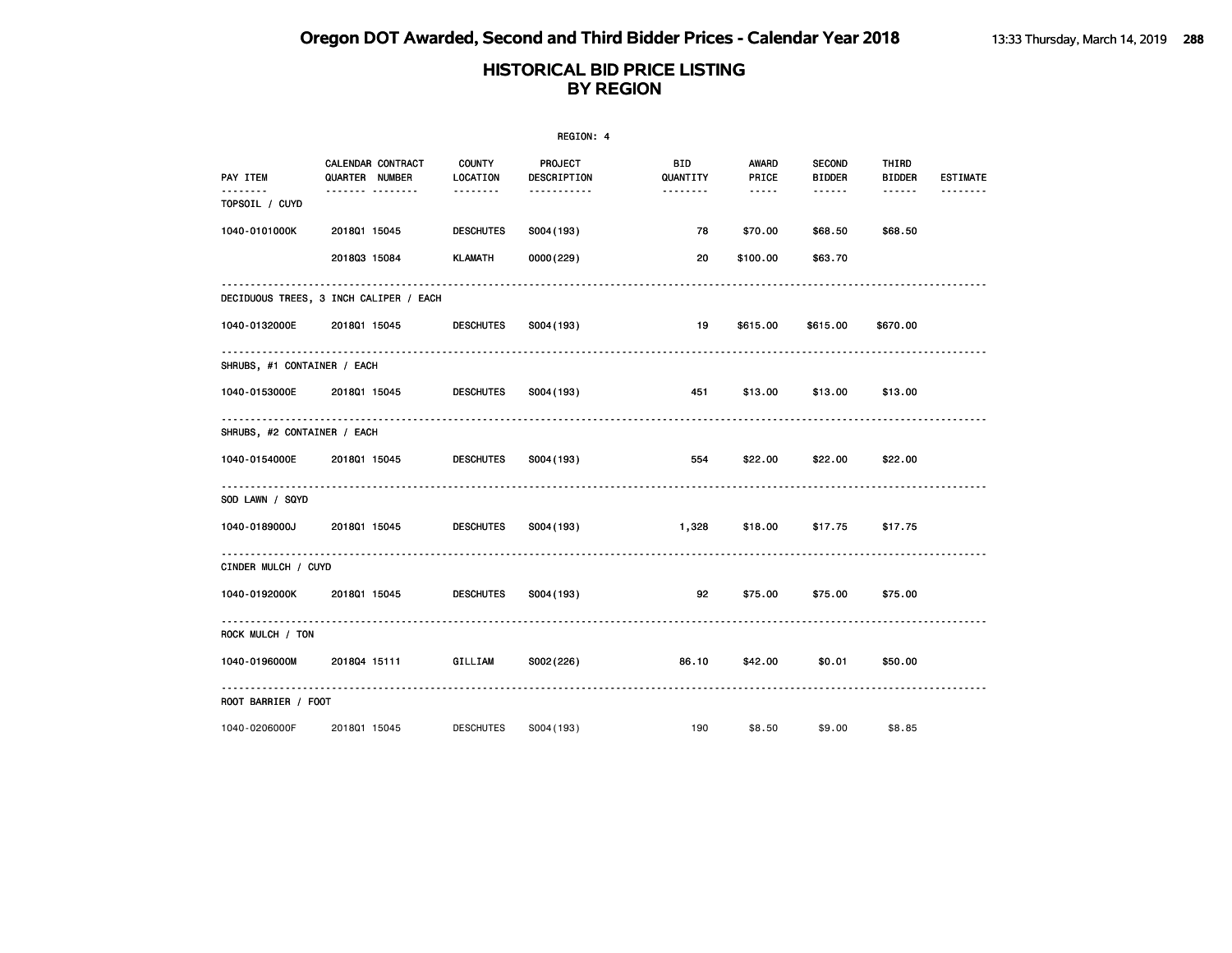|                             | REGION: 4                                             |                           |                        |                        |                        |                                |                        |                 |  |  |  |
|-----------------------------|-------------------------------------------------------|---------------------------|------------------------|------------------------|------------------------|--------------------------------|------------------------|-----------------|--|--|--|
| PAY ITEM                    | <b>CALENDAR CONTRACT</b><br>QUARTER NUMBER            | <b>COUNTY</b><br>LOCATION | PROJECT<br>DESCRIPTION | <b>BID</b><br>QUANTITY | AWARD<br>PRICE         | <b>SECOND</b><br><b>BIDDER</b> | THIRD<br><b>BIDDER</b> | <b>ESTIMATE</b> |  |  |  |
| TYPE 1-5W FENCE / FOOT      | <u> </u>                                              | <u>.</u>                  | -----------            | <u>.</u>               | $\cdots \cdots$        | $- - - - - -$                  | $- - - - - -$          | --------        |  |  |  |
| 1050-0102000F               | 201802 15009                                          | LAKE                      | STP-S019(024)          | 565                    | \$16.00                | \$16.00                        | \$16.00                |                 |  |  |  |
| 16 FOOT SINGLE GATES / EACH |                                                       |                           |                        |                        |                        |                                |                        |                 |  |  |  |
| 1050-0111000E               | 201802 15009                                          | LAKE                      | STP-S019(024)          |                        | \$1,200                | \$2,400                        | \$2,520                |                 |  |  |  |
|                             | CHAIN LINK FENCE / FOOT                               |                           |                        |                        |                        |                                |                        |                 |  |  |  |
|                             | 1050-0135000F 2018Q1 15045                            | <b>DESCHUTES</b>          | S004 (193)             | 175                    | \$30.00                | \$38.00                        | \$38.00                |                 |  |  |  |
|                             | REMOVING AND REBUILDING FENCE / FOOT                  |                           |                        |                        |                        |                                |                        |                 |  |  |  |
| 1050-0240000F               | 201801 14967                                          | <b>WASCO</b>              | PLH-2013(004)          | 37                     | \$54.48                | \$75.00                        | \$90.00                |                 |  |  |  |
|                             | 201803 15084                                          | <b>KLAMATH</b>            | 0000(229)              | 30                     | \$160.00               | \$191.00                       |                        |                 |  |  |  |
|                             |                                                       |                           | REGION: 4              |                        |                        |                                |                        |                 |  |  |  |
| PAY ITEM                    | CALENDAR CONTRACT<br>QUARTER NUMBER                   | COUNTY<br>LOCATION        | PROJECT<br>DESCRIPTION | BID<br>QUANTITY        | AWARD<br>PRICE         | SECOND<br><b>BIDDER</b>        | THIRD<br><b>BIDDER</b> | ESTIMATE        |  |  |  |
| <u>.</u>                    | -------- --------<br>MULTIPLE MAILBOX SUPPORTS / EACH | .                         | -----------            | <b></b>                | $\cdots \cdots \cdots$ | $\cdots \cdots \cdots$         | $\cdots \cdots \cdots$ |                 |  |  |  |
| 1070-0101000E               | 201802 15009                                          | LAKE                      | STP-S019(024)          | $\overline{1}$         | \$750.00               | \$600.00                       | \$500.00               |                 |  |  |  |
|                             | MAILBOX CONCRETE COLLARS / EACH                       |                           |                        |                        |                        |                                |                        |                 |  |  |  |
| 1070-0102000E               | 201802 15009                                          | LAKE                      | STP-S019(024)          | $\sim$ 1               | \$450.00               | \$450.00                       | \$200.00               |                 |  |  |  |
|                             | REMOVE & REINST MBOX SUPPORTS / EACH                  |                           |                        |                        |                        |                                |                        |                 |  |  |  |
| 1070-0103000E               | 201802 15009                                          | LAKE                      | STP-S019(024)          | $\sim$ 1               | \$475.00               | \$240.00                       | \$150.00               |                 |  |  |  |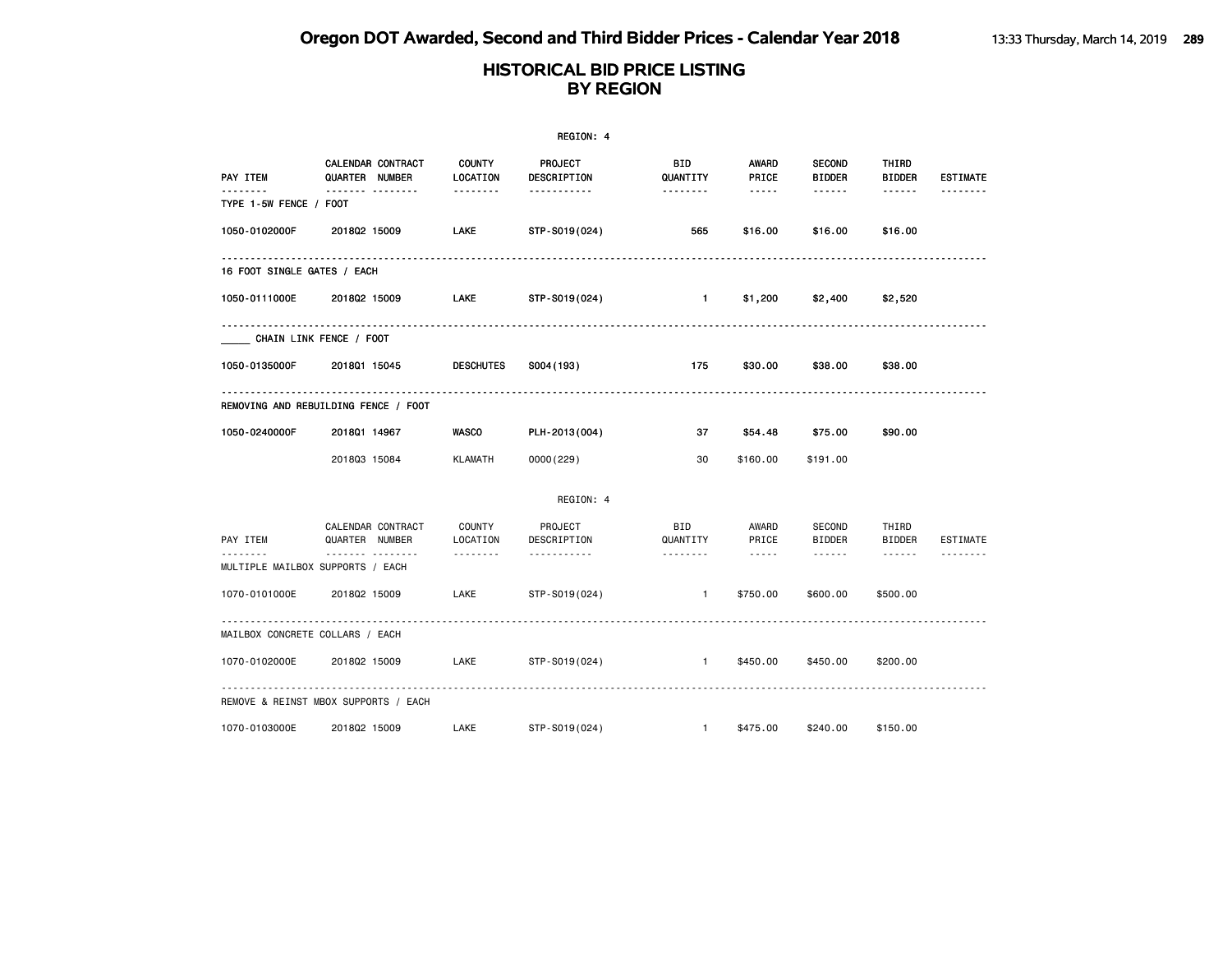|                           |                                                 |                                | REGION: 4                          |                             |                                                      |                                |                                                                                                                                                                                                                                                                                                                                                                                                                                                                            |                             |
|---------------------------|-------------------------------------------------|--------------------------------|------------------------------------|-----------------------------|------------------------------------------------------|--------------------------------|----------------------------------------------------------------------------------------------------------------------------------------------------------------------------------------------------------------------------------------------------------------------------------------------------------------------------------------------------------------------------------------------------------------------------------------------------------------------------|-----------------------------|
| PAY ITEM                  | CALENDAR CONTRACT<br>QUARTER NUMBER             | <b>COUNTY</b><br>LOCATION      | PROJECT<br>DESCRIPTION             | <b>BID</b><br>QUANTITY      | AWARD<br>PRICE                                       | <b>SECOND</b><br><b>BIDDER</b> | THIRD<br><b>BIDDER</b>                                                                                                                                                                                                                                                                                                                                                                                                                                                     | <b>ESTIMATE</b>             |
|                           | RESETTING EXISTING HYDRANTS / EACH              | .                              | .                                  | .                           | $\frac{1}{2}$                                        | $- - - - - -$                  | $\frac{1}{2} \left( \frac{1}{2} \right) \left( \frac{1}{2} \right) \left( \frac{1}{2} \right) \left( \frac{1}{2} \right) \left( \frac{1}{2} \right) \left( \frac{1}{2} \right) \left( \frac{1}{2} \right) \left( \frac{1}{2} \right) \left( \frac{1}{2} \right) \left( \frac{1}{2} \right) \left( \frac{1}{2} \right) \left( \frac{1}{2} \right) \left( \frac{1}{2} \right) \left( \frac{1}{2} \right) \left( \frac{1}{2} \right) \left( \frac{1}{2} \right) \left( \frac$ |                             |
| 1160-0101000E             | 201801 15045                                    | <b>DESCHUTES</b>               | S004 (193)                         | 6                           | \$2,500                                              | \$1,500                        | \$4,500                                                                                                                                                                                                                                                                                                                                                                                                                                                                    |                             |
| HYDRANT EXTENSIONS / EACH |                                                 |                                |                                    |                             |                                                      |                                |                                                                                                                                                                                                                                                                                                                                                                                                                                                                            |                             |
| 1160-0105000E             | 201801 15045                                    | <b>DESCHUTES</b>               | S004 (193)                         | $\mathbf{1}$                | \$1,000                                              | \$1,500                        | \$2,800                                                                                                                                                                                                                                                                                                                                                                                                                                                                    |                             |
|                           |                                                 |                                | REGION: 4                          |                             |                                                      |                                |                                                                                                                                                                                                                                                                                                                                                                                                                                                                            |                             |
| PAY ITEM                  | CALENDAR CONTRACT<br>QUARTER NUMBER<br><b>.</b> | COUNTY<br>LOCATION<br>.        | PROJECT<br>DESCRIPTION<br>.        | <b>BID</b><br>QUANTITY<br>. | AWARD<br>PRICE<br>-----                              | <b>SECOND</b><br><b>BIDDER</b> | THIRD<br><b>BIDDER</b><br>------                                                                                                                                                                                                                                                                                                                                                                                                                                           | <b>ESTIMATE</b>             |
| <b>INCH</b>               | WATER SERVICE LINE / FOOT                       |                                |                                    |                             |                                                      | ------                         |                                                                                                                                                                                                                                                                                                                                                                                                                                                                            |                             |
| 1170-0109000F             | 201801 15045                                    | <b>DESCHUTES</b>               | S004 (193)                         | 35                          | \$80.00                                              | \$25.00                        | \$95.00                                                                                                                                                                                                                                                                                                                                                                                                                                                                    |                             |
|                           | INCH WATER METER ASSEMBLY / EACH                |                                |                                    |                             |                                                      |                                |                                                                                                                                                                                                                                                                                                                                                                                                                                                                            |                             |
| 1170-0110000E             | 201801 15045                                    | <b>DESCHUTES</b>               | S004 (193)                         | $\overline{2}$              | \$2,300                                              | \$3,000                        | \$2,500                                                                                                                                                                                                                                                                                                                                                                                                                                                                    |                             |
|                           |                                                 |                                | REGION: 5                          |                             |                                                      |                                |                                                                                                                                                                                                                                                                                                                                                                                                                                                                            |                             |
| PAY ITEM<br><u>.</u>      | CALENDAR CONTRACT<br>QUARTER NUMBER<br>.        | <b>COUNTY</b><br>LOCATION<br>. | PROJECT<br>DESCRIPTION<br><u>.</u> | <b>BID</b><br>QUANTITY<br>. | AWARD<br>PRICE<br>$\sim$ $\sim$ $\sim$ $\sim$ $\sim$ | <b>SECOND</b><br><b>BIDDER</b> | THIRD<br><b>BIDDER</b><br>------                                                                                                                                                                                                                                                                                                                                                                                                                                           | <b>ESTIMATE</b><br><u>.</u> |
| TRAINING / HOUR           |                                                 |                                |                                    |                             |                                                      |                                |                                                                                                                                                                                                                                                                                                                                                                                                                                                                            |                             |
| 0100-0101000T             | 201802 15062<br>15068                           | UMATILLA<br>UNION              | S006(159)<br>S010(050)             | 500<br>600                  | \$20.00<br>\$20.00                                   | \$20.00<br>\$20.00             | \$20.00<br>\$20.00                                                                                                                                                                                                                                                                                                                                                                                                                                                         |                             |
|                           | 201803 15090                                    | UNION                          | S006(158)                          | 4,400                       | \$20.00                                              | \$20.00                        | \$20.00                                                                                                                                                                                                                                                                                                                                                                                                                                                                    |                             |
|                           | 201804 15121<br>15101                           | MALHEUR<br>UMATILLA            | S006(157)<br>S070(001)             | 330<br>700                  | \$20.00<br>\$20.00                                   | \$20.00<br>\$20.00             | \$20.00<br>\$20.00                                                                                                                                                                                                                                                                                                                                                                                                                                                         |                             |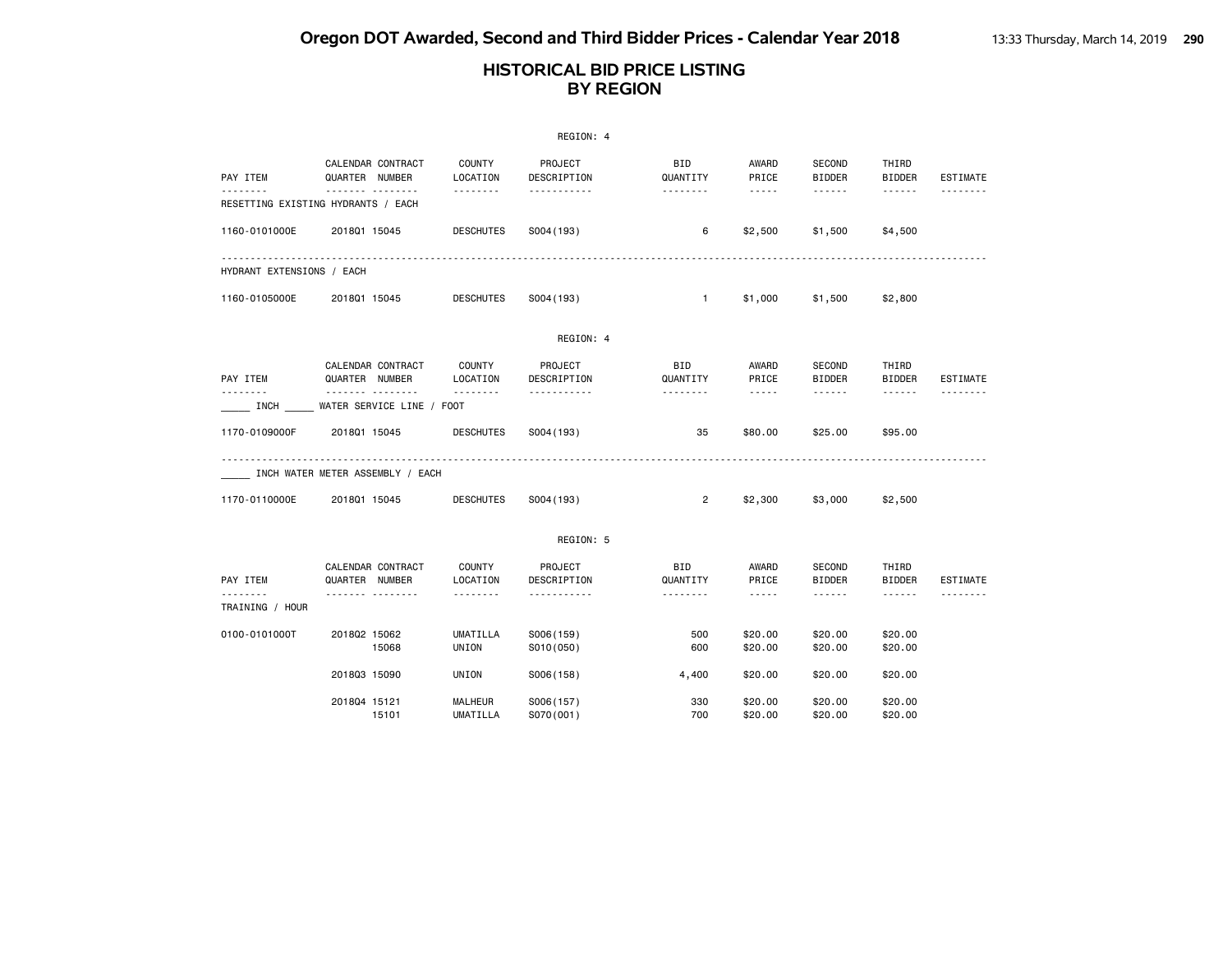| REGION: 5                                             |                              |                                     |                           |                        |                     |                       |                                |                        |                 |  |
|-------------------------------------------------------|------------------------------|-------------------------------------|---------------------------|------------------------|---------------------|-----------------------|--------------------------------|------------------------|-----------------|--|
| PAY ITEM                                              |                              | CALENDAR CONTRACT<br>QUARTER NUMBER | <b>COUNTY</b><br>LOCATION | PROJECT<br>DESCRIPTION | BID<br>QUANTITY     | <b>AWARD</b><br>PRICE | <b>SECOND</b><br><b>BIDDER</b> | THIRD<br><b>BIDDER</b> | <b>ESTIMATE</b> |  |
| .                                                     |                              | . <sub>.</sub>                      | .                         | .                      | <u>.</u>            | $- - - - -$           | .                              | $- - - - - -$          | .               |  |
| TEMPORARY SIGNS /                                     | SQFT                         |                                     |                           |                        |                     |                       |                                |                        |                 |  |
| 0225-0102000J                                         | 201801 15054                 |                                     | GRANT                     | S005(062)              | 280                 | \$20.00               | \$16.00                        | \$1.00                 |                 |  |
|                                                       |                              | 15056                               | GRANT                     | S048(021)              | 290                 | \$17.00               | \$20.00                        | \$18.68                |                 |  |
|                                                       |                              |                                     |                           |                        |                     |                       |                                |                        |                 |  |
|                                                       | 201802 15069                 |                                     | <b>UMATILLA</b>           | 2220 (007)             | 370                 | \$20.00               | \$20.00                        |                        |                 |  |
|                                                       |                              | 15068                               | UNION                     | S010(050)              | 475                 | \$18.00               | \$18.00                        | \$21.00                |                 |  |
|                                                       |                              | 15062                               | <b>UMATILLA</b>           | S006(159)              | 1,600               | \$13.50               | \$15.00                        | \$15.00                |                 |  |
|                                                       |                              | 15065                               | UMATILLA                  | S008(017)              | 1,600               | \$19.00               | \$13.00                        |                        |                 |  |
|                                                       |                              | 15063                               | MALHEUR                   | S456(024)              | 2,700               | \$14.00               | \$21.00                        | \$12.00                |                 |  |
|                                                       | 201803 15093                 |                                     | UNION                     | S341 (004)             | 200                 | \$1.00                | \$0.01                         | \$20.00                |                 |  |
|                                                       |                              | 15090                               | UNION                     | S006(158)              | 2,630               | \$21.00               | \$13.50                        | \$13.50                |                 |  |
|                                                       |                              |                                     |                           |                        |                     |                       |                                |                        |                 |  |
|                                                       | 201804 15105                 |                                     | <b>UMATILLA</b>           | SA00(075)              | 255                 | \$25.00               | \$15.00                        |                        |                 |  |
|                                                       |                              | 15101                               | <b>UMATILLA</b>           | S070(001)              | 1,450               | \$19.50               | \$16.00                        | \$22.00                |                 |  |
|                                                       |                              | 15121                               | <b>MALHEUR</b>            | S006(157)              | 2,100               | \$22.00               | \$19.00                        | \$43.45                |                 |  |
| TEMPORARY BARRICADES, TYPE II / EACH<br>0225-0104000E | 201801 15056<br>201802 15063 |                                     | GRANT<br><b>MALHEUR</b>   | S048(021)<br>S456(024) | $\overline{2}$<br>8 | \$50.00<br>\$120.00   | \$50.00<br>\$350.00            | \$250.00<br>\$40.00    |                 |  |
|                                                       | 201804 15105                 |                                     | UMATILLA                  | SA00(075)              | 8                   | \$160.00              | \$75.00                        |                        |                 |  |
| TEMP BARRICADES, TYPE III / EACH                      |                              |                                     |                           |                        |                     |                       |                                |                        |                 |  |
| 0225-0105000E                                         | 201801 15056                 |                                     | GRANT                     | S048(021)              | 4                   | \$50.00               | \$160.00                       | \$250.00               |                 |  |
|                                                       |                              | 15054                               | GRANT                     | S005(062)              | 6                   | \$100.00              | \$110.00                       | \$150.00               |                 |  |
|                                                       |                              |                                     |                           |                        |                     |                       |                                |                        |                 |  |
|                                                       | 201802 15063                 |                                     | <b>MALHEUR</b>            | S456(024)              | $\overline{2}$      | \$200.00              | \$450.00                       | \$80.00                |                 |  |
|                                                       |                              | 15065                               | <b>UMATILLA</b>           | S008(017)              | 4                   | \$155.00              | \$80.00                        |                        |                 |  |
|                                                       |                              | 15069                               | <b>UMATILLA</b>           | 2220 (007)             | 4                   | \$100.00              | \$100.00                       |                        |                 |  |
|                                                       |                              | 15068                               | UNION                     | S010(050)              | 15                  | \$175.00              | \$80.00                        | \$165.00               |                 |  |
|                                                       |                              | 15062                               | <b>UMATILLA</b>           | S006(159)              | 16                  | \$80.00               | \$85.00                        | \$100.00               |                 |  |
|                                                       |                              |                                     |                           |                        |                     |                       |                                |                        |                 |  |
|                                                       | 201803 15093                 |                                     | UNION                     | S341 (004)             | $\overline{2}$      | \$1.00                | \$0.01                         | \$115.00               |                 |  |
|                                                       |                              | 15090                               | UNION                     | S006(158)              | 25                  | \$120.00              | \$80.00                        | \$80.00                |                 |  |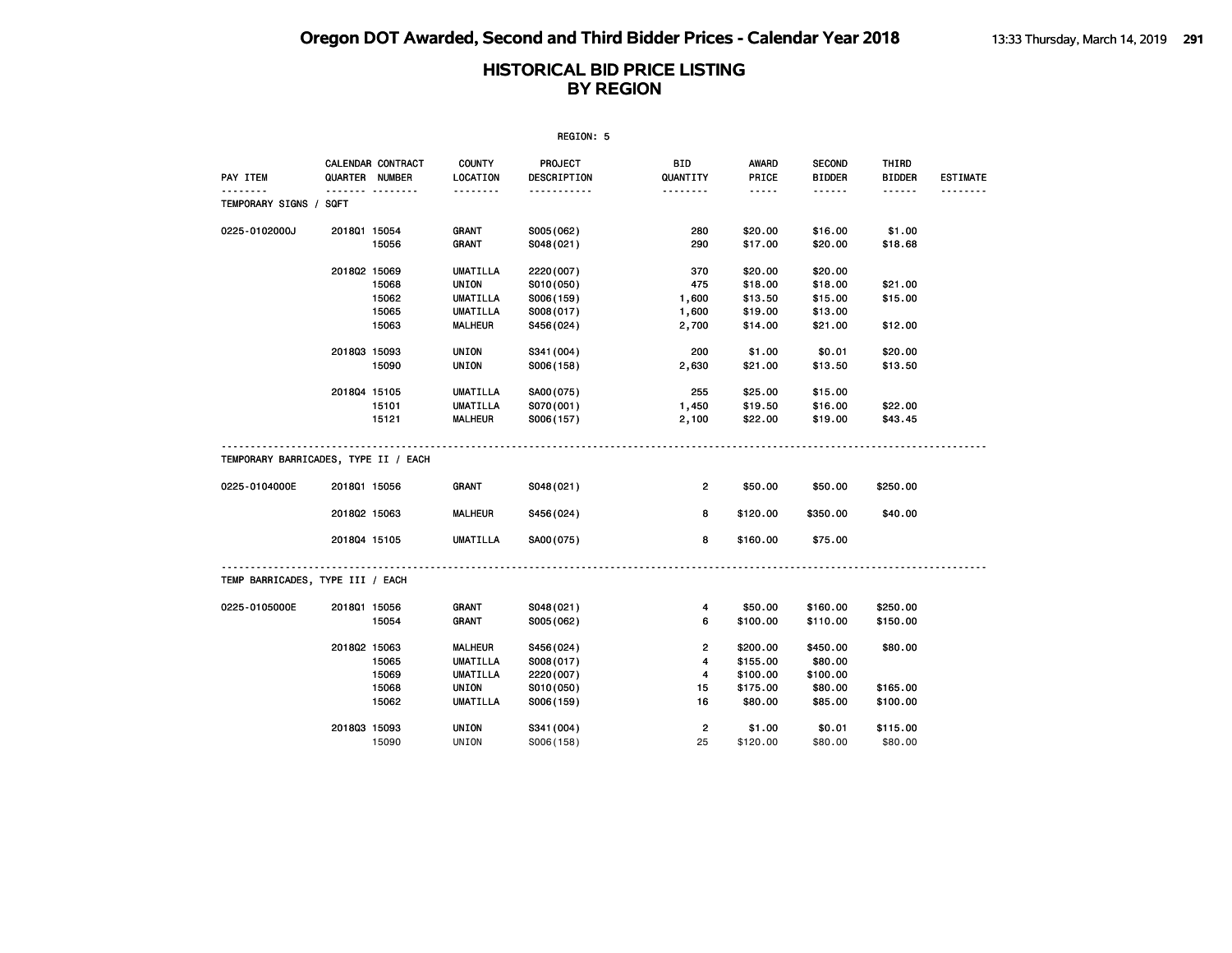|                                      |              |                                     |                                                      | REGION: 5                           |                 |                                 |                                  |                        |                 |
|--------------------------------------|--------------|-------------------------------------|------------------------------------------------------|-------------------------------------|-----------------|---------------------------------|----------------------------------|------------------------|-----------------|
| PAY ITEM                             |              | CALENDAR CONTRACT<br>QUARTER NUMBER | <b>COUNTY</b><br>LOCATION                            | PROJECT<br>DESCRIPTION              | BID<br>QUANTITY | AWARD<br>PRICE                  | <b>SECOND</b><br><b>BIDDER</b>   | THIRD<br><b>BIDDER</b> | <b>ESTIMATE</b> |
| TEMP BARRICADES, TYPE III / EACH     |              |                                     | <u>.</u>                                             | .                                   | --------        | $- - - - -$                     | ------                           | ------                 |                 |
| 0225-0105000E                        | 201804 15105 | 15121<br>15101                      | <b>UMATILLA</b><br><b>MALHEUR</b><br><b>UMATILLA</b> | SA00(075)<br>S006(157)<br>S070(001) | 6<br>12<br>16   | \$160.00<br>\$80.00<br>\$170.00 | \$150.00<br>\$111.53<br>\$100.00 | \$95.00<br>\$85.00     |                 |
| TEMP GRD TYPE 2A REFL / FOOT         |              |                                     |                                                      |                                     |                 |                                 |                                  |                        |                 |
| 0225-0108000F                        | 201803 15090 |                                     | UNION                                                | S006(158)                           | 1,825           | \$22.00                         | \$20.00                          | \$20.00                |                 |
|                                      | 201804 15101 |                                     | <b>UMATILLA</b>                                      | S070(001)                           | 267.50          | \$27.00                         | \$30.00                          | \$30.00                |                 |
| TEMP GRD TYPE 3 REFLECTORIZED / FOOT |              |                                     |                                                      |                                     |                 |                                 |                                  |                        |                 |
| 0225-0110000F                        | 201803 15090 |                                     | UNION                                                | S006(158)                           | 50              | \$43.00                         | \$75.00                          | \$75.00                |                 |
|                                      | 201804 15101 |                                     | <b>UMATILLA</b>                                      | S070(001)                           | 12.50           | \$66.00                         | \$66.00                          | \$70.00                |                 |
| TEMP GRD TYPE 4 REFLECTORIZED / FOOT |              |                                     |                                                      |                                     |                 |                                 |                                  |                        |                 |
| 0225-0112000F                        | 201803 15090 |                                     | UNION                                                | S006(158)                           | 50              | \$57.00                         | \$100.00                         | \$100.00               |                 |
| TEMP GRD TERMINALS, FLAR / EACH      |              |                                     |                                                      |                                     |                 |                                 |                                  |                        |                 |
| 0225-0114000E                        | 201803 15090 |                                     | UNION                                                | S006(158)                           | 3               | \$2,800                         | \$2,500                          | \$2,500                |                 |
| TEMP GRD TERMINALS, NON-FLAR / EACH  |              |                                     |                                                      |                                     |                 |                                 |                                  |                        |                 |
| 0225-0115000E                        | 201804 15101 |                                     | <b>UMATILLA</b>                                      | S070(001)                           | $\blacksquare$  | \$2,900                         | \$2,900                          | \$3,000                |                 |
| TEMP GUARDRAIL TRANSITION / EACH     |              |                                     |                                                      |                                     |                 |                                 |                                  |                        |                 |
| 0225-0117000E                        | 201803 15090 |                                     | UNION                                                | S006(158)                           | 2               | \$2,600                         | \$2,500                          | \$2,500                |                 |
|                                      | 201804 15101 |                                     | <b>UMATILLA</b>                                      | S070(001)                           | $\mathbf{1}$    | \$1,750                         | \$1,750                          | \$2,000                |                 |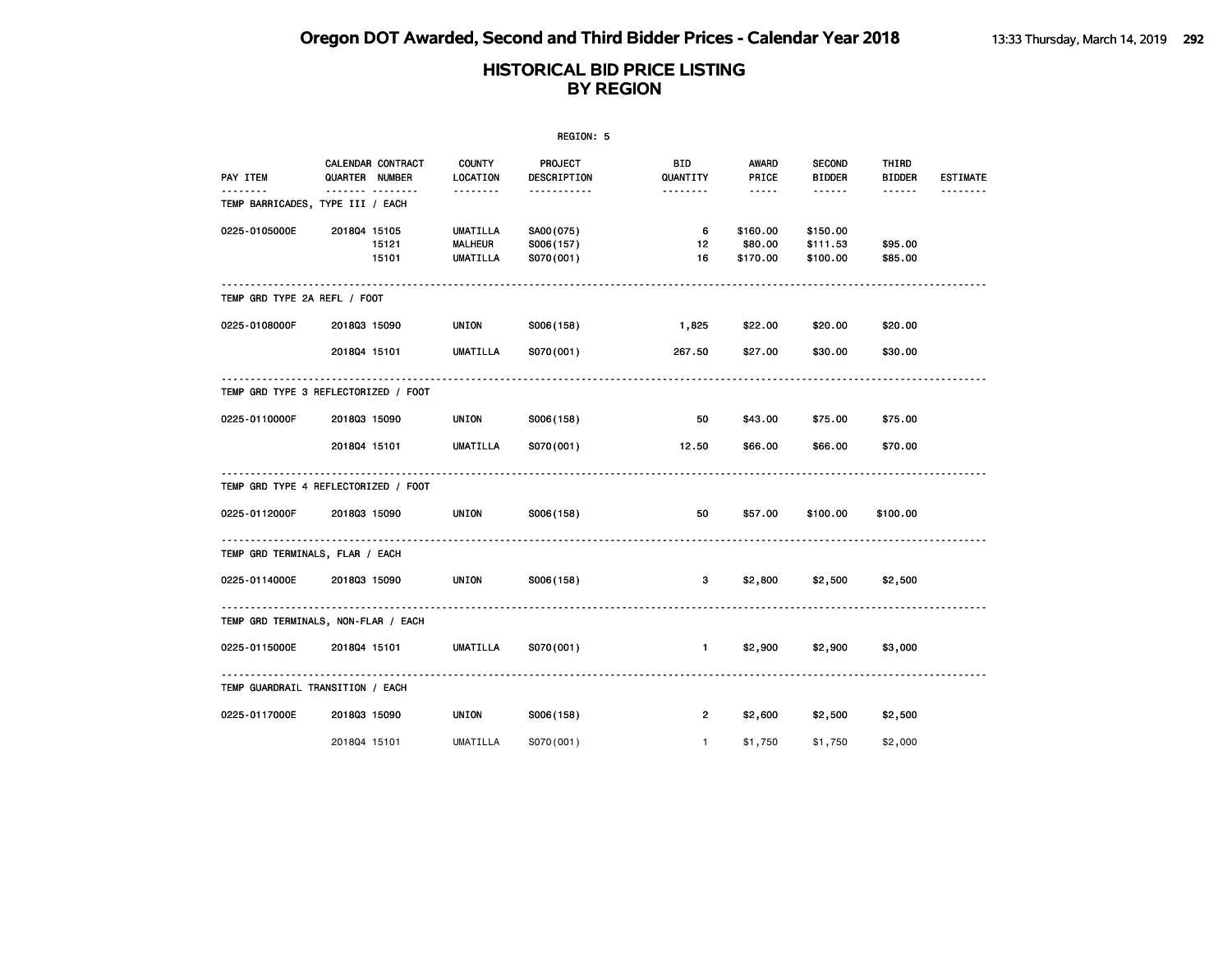|                                                 |                |                   |                                   | REGION: 5                     |                 |                    |                                |                        |                 |
|-------------------------------------------------|----------------|-------------------|-----------------------------------|-------------------------------|-----------------|--------------------|--------------------------------|------------------------|-----------------|
| PAY ITEM                                        | QUARTER NUMBER | CALENDAR CONTRACT | <b>COUNTY</b><br>LOCATION         | <b>PROJECT</b><br>DESCRIPTION | BID<br>QUANTITY | AWARD<br>PRICE     | <b>SECOND</b><br><b>BIDDER</b> | THIRD<br><b>BIDDER</b> | <b>ESTIMATE</b> |
| TEMP CONC BARR REFLECTORIZED / FOOT             |                | <u>.</u>          | .                                 | .                             | <u>.</u>        | $\cdots \cdots$    | $- - - - - -$                  | ------                 | --------        |
| 0225-0126000F                                   | 201803 15090   |                   | UNION                             | S006(158)                     | 23,250          | \$17.00            | \$16.00                        | \$16.00                |                 |
|                                                 | 201804 15121   | 15101             | <b>MALHEUR</b><br>UMATILLA        | S006(157)<br>S070(001)        | 3,325<br>4,300  | \$40.00<br>\$15.00 | \$43.00<br>\$25.00             | \$40.00<br>\$35.00     |                 |
| MOVING TEMPORARY CONC BARRIER / FOOT            |                |                   |                                   |                               |                 |                    |                                |                        |                 |
| 0225-0132000F                                   | 201803 15090   |                   | UNION                             | S006(158)                     | 35,000          | \$2.00             | \$2.00                         | \$2.00                 |                 |
|                                                 | 201804 15121   | 15101             | <b>MALHEUR</b><br><b>UMATILLA</b> | S006(157)<br>S070(001)        | 4,563<br>5,900  | \$6.00<br>\$4.00   | \$6.36<br>\$1.00               | \$6.00<br>\$7.00       |                 |
| TEMP IMPACT ATTENUATOR, SAND BARREL SYS / EACH  |                |                   |                                   |                               |                 |                    |                                |                        |                 |
| 0225-0133000E                                   | 201803 15090   |                   | UNION                             | S006(158)                     | 5               | \$1,300            | \$1,250                        | \$1,250                |                 |
|                                                 | 201804 15101   |                   | <b>UMATILLA</b>                   | S070(001)                     | $\overline{4}$  | \$1,300            | \$1,250                        | \$2,500                |                 |
| TEMP IMP ATTEN NARW SITE SYS / EACH             |                |                   |                                   |                               |                 |                    |                                |                        |                 |
| 0225-0134000E                                   | 201803 15090   |                   | <b>UNION</b>                      | S006(158)                     | 5               | \$1,800            | \$1,750                        | \$1,750                |                 |
|                                                 | 201804 15121   |                   | <b>MALHEUR</b>                    | S006(157)                     | 3               | \$2,000            | \$2,120                        | \$2,000                |                 |
| MOVING TEMP IMPACT ATEN, SAND BARREL SYS / EACH |                |                   |                                   |                               |                 |                    |                                |                        |                 |
| 0225-0136000E                                   | 201803 15090   |                   | UNION                             | S006(158)                     | 8               | \$400.00           | \$350.00                       | \$350.00               |                 |
|                                                 | 201804 15101   |                   | UMATILLA                          | S070(001)                     | 6               | \$350.00           | \$650.00                       | \$700.00               |                 |
| MOV TEMP IMP ATTEN NARW SITE / EACH             |                |                   |                                   |                               |                 |                    |                                |                        |                 |
| 0225-0137000E                                   | 201803 15090   |                   | UNION                             | S006(158)                     | 8               | \$400.00           | \$350.00                       | \$350.00               |                 |
|                                                 | 201804 15121   |                   | <b>MALHEUR</b>                    | S006(157)                     | 6               | \$500.00           | \$529.91                       | \$500.00               |                 |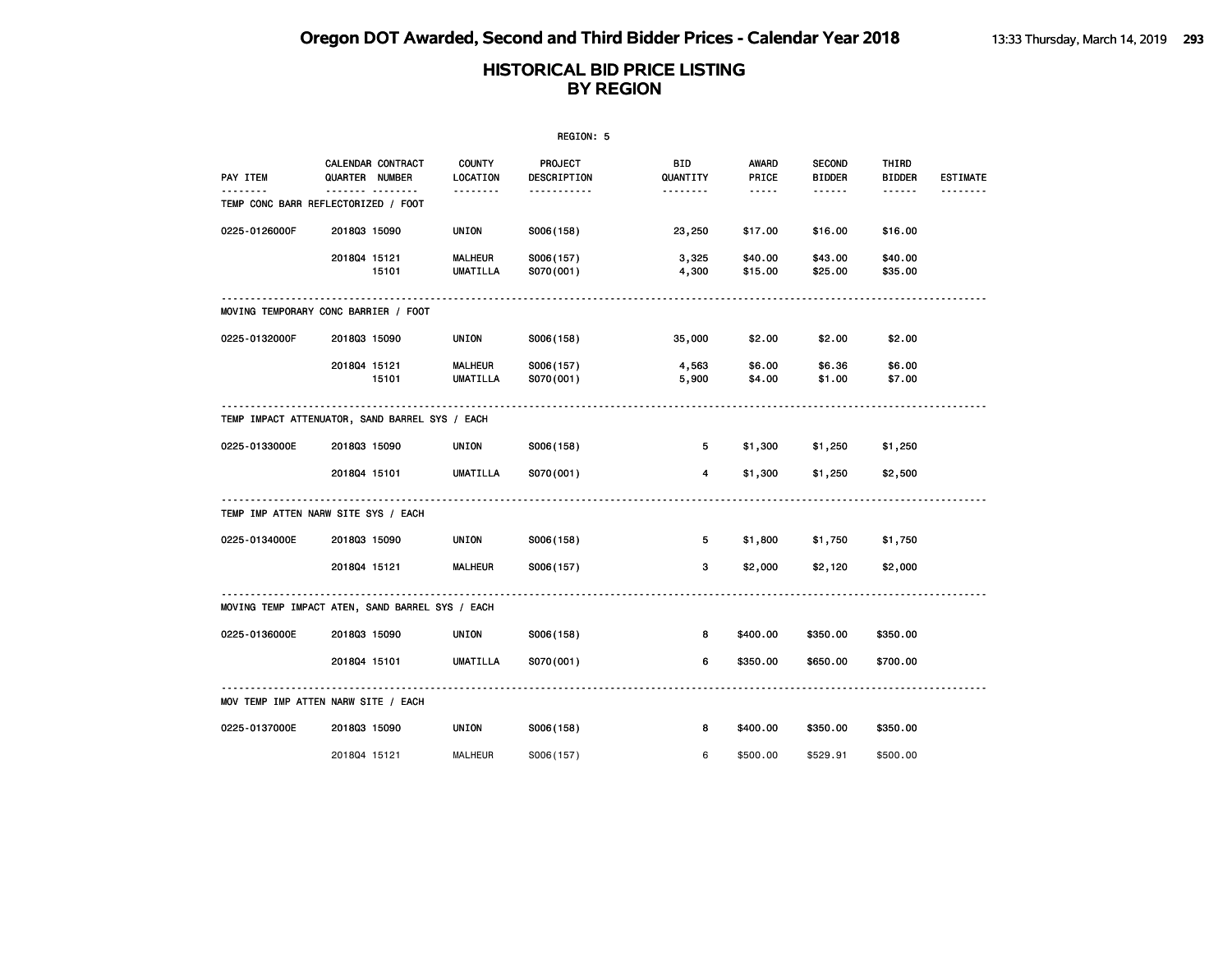| REGION: 5     |                                                  |                           |                        |                 |                                                                                                               |                                |                        |                 |  |  |
|---------------|--------------------------------------------------|---------------------------|------------------------|-----------------|---------------------------------------------------------------------------------------------------------------|--------------------------------|------------------------|-----------------|--|--|
| PAY ITEM      | CALENDAR CONTRACT<br><b>QUARTER NUMBER</b>       | <b>COUNTY</b><br>LOCATION | PROJECT<br>DESCRIPTION | BID<br>QUANTITY | AWARD<br>PRICE                                                                                                | <b>SECOND</b><br><b>BIDDER</b> | THIRD<br><b>BIDDER</b> | <b>ESTIMATE</b> |  |  |
|               | <u> </u><br>TEMP IMP ATTEN, TRUCK MOUNTED / EACH | .                         | .                      | <u>.</u>        | $\frac{1}{2} \frac{1}{2} \frac{1}{2} \frac{1}{2} \frac{1}{2} \frac{1}{2} \frac{1}{2} \frac{1}{2} \frac{1}{2}$ | ------                         | ------                 |                 |  |  |
| 0225-0138000E | 201802 15062                                     | UMATILLA                  | S006(159)              | $\mathbf{1}$    | \$50,000                                                                                                      | \$37,000                       | \$25,000               |                 |  |  |
|               | 201803 15090                                     | UNION                     | S006(158)              | 1.              | \$80,000                                                                                                      | \$25,000                       | \$44,000               |                 |  |  |
|               | REFLECTIVE BARRIER PANELS / EACH                 |                           |                        |                 |                                                                                                               |                                |                        |                 |  |  |
| 0225-0141100E | 201803 15090                                     | UNION                     | S006(158)              | 200             | \$17.00                                                                                                       | \$16.50                        | \$16.50                |                 |  |  |
|               | REPAIR TEMP IMP ATTEN, NARROW SITE / EACH        |                           |                        |                 |                                                                                                               |                                |                        |                 |  |  |
| 0225-0141300E | 201803 15090                                     | UNION                     | S006(158)              | $\overline{2}$  | \$1.00                                                                                                        | \$1.00                         | \$1.00                 |                 |  |  |
|               | 201804 15121                                     | <b>MALHEUR</b>            | S006(157)              | 4               | \$1.00                                                                                                        | \$1.06                         | \$1.00                 |                 |  |  |
|               | REPAIR TEMP IMP ATTEN, TRUCK MOUNTED / EACH      |                           |                        |                 |                                                                                                               |                                |                        |                 |  |  |
| 0225-0141400E | 201802 15062                                     | UMATILLA                  | S006(159)              | $\blacksquare$  | \$0                                                                                                           | \$13,000                       | \$0                    |                 |  |  |
|               | 201803 15090                                     | UNION                     | S006(158)              | $\mathbf{1}$    | \$4,700                                                                                                       | \$0                            | \$1                    |                 |  |  |
|               | REPAIR TEMP IMP ATTEN, SAND MODULE / EACH        |                           |                        |                 |                                                                                                               |                                |                        |                 |  |  |
| 0225-0141500E | 201803 15090                                     | UNION                     | S006(158)              | 17              | \$1.00                                                                                                        | \$1.00                         | \$1.00                 |                 |  |  |
|               | 201804 15101                                     | <b>UMATILLA</b>           | S070(001)              | 28              | \$1.00                                                                                                        | \$1.00                         | \$0.01                 |                 |  |  |
|               | PEDESTRIAN CHANNELIZING DEVICES / FOOT           |                           |                        |                 |                                                                                                               |                                |                        |                 |  |  |
| 0225-0141600F | 201802 15069                                     | UMATILLA                  | 2220 (007)             | 80              | \$40.00                                                                                                       | \$50.00                        |                        |                 |  |  |
|               | 201804 15105                                     | <b>UMATILLA</b>           | SA00(075)              | 880             | \$3.00                                                                                                        | \$20.00                        |                        |                 |  |  |
|               | SECURING TEMPORARY CONCRETE BARRIER / FOOT       |                           |                        |                 |                                                                                                               |                                |                        |                 |  |  |
| 0225-0141650F | 201803 15090                                     | UNION                     | S006(158)              | 8,700           | \$6.00                                                                                                        | \$6.00                         | \$6.00                 |                 |  |  |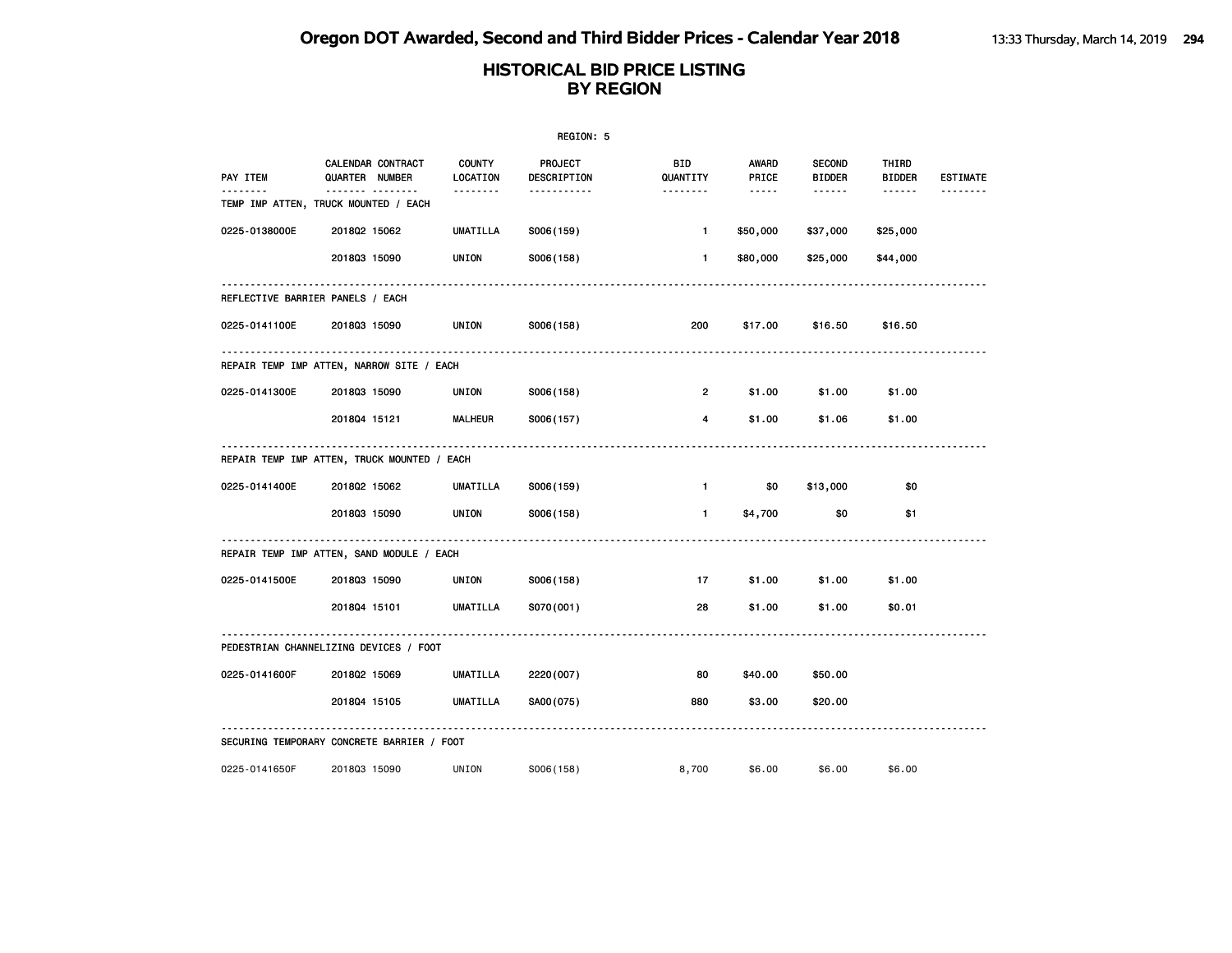|                                      |                                     |       |                           | REGION: 5              |                        |                |                                |                        |                 |
|--------------------------------------|-------------------------------------|-------|---------------------------|------------------------|------------------------|----------------|--------------------------------|------------------------|-----------------|
| PAY ITEM                             | CALENDAR CONTRACT<br>QUARTER NUMBER |       | <b>COUNTY</b><br>LOCATION | PROJECT<br>DESCRIPTION | <b>BID</b><br>QUANTITY | AWARD<br>PRICE | <b>SECOND</b><br><b>BIDDER</b> | THIRD<br><b>BIDDER</b> | <b>ESTIMATE</b> |
| SURFACE MOUNTED TUBULAR MRK / EACH   | .                                   |       | <u>.</u>                  | <u>.</u>               | <u> - - - - - - -</u>  | $- - - - -$    | ------                         | $- - - - - -$          |                 |
| 0225-0142000E                        | 201804 15121                        |       | <b>MALHEUR</b>            | S006(157)              | 86                     | \$40.00        | \$39.65                        | \$75.00                |                 |
| REPL SURFACE MNTD TUBULAR MRK / EACH |                                     |       |                           |                        |                        |                |                                |                        |                 |
| 0225-0143000E                        | 201804 15121                        |       | <b>MALHEUR</b>            | S006(157)              | 29                     | \$50.00        | \$39.65                        | \$1.00                 |                 |
| TEMPORARY PLASTIC DRUMS / EACH       |                                     |       |                           |                        |                        |                |                                |                        |                 |
| 0225-0145000E                        | 201801 15056                        |       | GRANT                     | S048(021)              | 12                     | \$65.00        | \$55.00                        | \$55.00                |                 |
|                                      |                                     | 15054 | <b>GRANT</b>              | S005(062)              | 22                     | \$50.00        | \$45.00                        | \$40.00                |                 |
|                                      | 201802 15063                        |       | <b>MALHEUR</b>            | S456(024)              | 12                     | \$60.00        | \$65.00                        | \$90.00                |                 |
|                                      |                                     | 15065 | <b>UMATILLA</b>           | S008(017)              | 12                     | \$65.00        | \$28.00                        |                        |                 |
|                                      |                                     | 15069 | <b>UMATILLA</b>           | 2220 (007)             | 12                     | \$50.00        | \$55.00                        |                        |                 |
|                                      |                                     | 15068 | UNION                     | S010(050)              | 80                     | \$60.00        | \$42.00                        | \$55.00                |                 |
|                                      |                                     | 15062 | <b>UMATILLA</b>           | S006(159)              | 150                    | \$28.00        | \$30.00                        | \$100.00               |                 |
|                                      | 201803 15093                        |       | UNION                     | S341 (004)             | 12                     | \$1.00         | \$0.01                         | \$50.00                |                 |
|                                      |                                     | 15090 | UNION                     | S006(158)              | 225                    | \$42.00        | \$28.00                        | \$28.00                |                 |
|                                      | 201804 15105                        |       | <b>UMATILLA</b>           | SA00(075)              | 6                      | \$160.00       | \$40.00                        |                        |                 |
|                                      |                                     | 15121 | <b>MALHEUR</b>            | S006(157)              | 202                    | \$28.00        | \$40.00                        | \$45.00                |                 |
|                                      |                                     | 15101 | <b>UMATILLA</b>           | S070(001)              | 230                    | \$50.00        | \$30.00                        | \$80.00                |                 |
| TEMPORARY DELINEATORS / EACH         |                                     |       |                           |                        |                        |                |                                |                        |                 |
| 0225-0147000E                        | 201801 15054                        |       | GRANT                     | S005(062)              | 39                     | \$50.00        | \$45.00                        | \$50.00                |                 |
|                                      | 201803 15090                        |       | UNION                     | S006(158)              | 50                     | \$30.00        | \$50.00                        | \$63.00                |                 |
|                                      | 201804 15101                        |       | <b>UMATILLA</b>           | S070(001)              | 20                     | \$40.00        | \$60.00                        | \$40.00                |                 |
|                                      |                                     | 15121 | <b>MALHEUR</b>            | S006(157)              | 156                    | \$35.00        | \$26.50                        | \$35.00                |                 |
| TEMP FLEXIBLE PVMT MARKERS / EACH    |                                     |       |                           |                        |                        |                |                                |                        |                 |
| 0225-0149000E                        | 201802 15068                        |       | UNION                     | SO10(050)              | 600                    | \$2.00         | \$2.50                         | \$1.50                 |                 |
|                                      |                                     |       |                           |                        |                        |                |                                |                        |                 |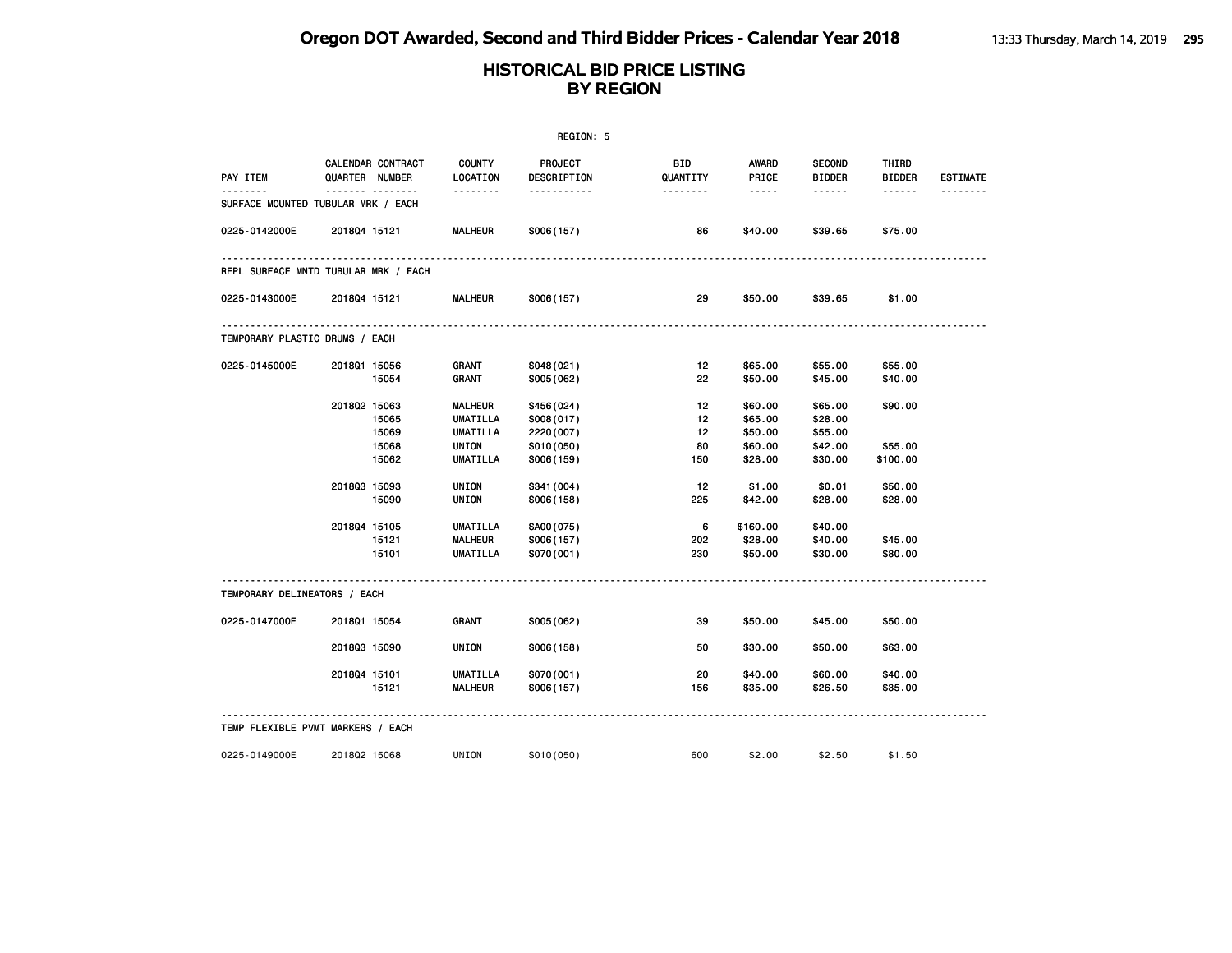| REGION: 5                         |                |                   |                                   |                               |                  |                        |                                |                        |                 |  |
|-----------------------------------|----------------|-------------------|-----------------------------------|-------------------------------|------------------|------------------------|--------------------------------|------------------------|-----------------|--|
| PAY ITEM                          | QUARTER NUMBER | CALENDAR CONTRACT | <b>COUNTY</b><br>LOCATION         | <b>PROJECT</b><br>DESCRIPTION | BID<br>QUANTITY  | AWARD<br>PRICE         | <b>SECOND</b><br><b>BIDDER</b> | THIRD<br><b>BIDDER</b> | <b>ESTIMATE</b> |  |
| TEMP FLEXIBLE PVMT MARKERS / EACH |                |                   | <u>.</u>                          | -----------                   | --------         | $\cdots \cdots \cdots$ | ------                         | ------                 |                 |  |
| 0225-0149000E                     | (cont) 15063   | 15065             | <b>MALHEUR</b><br><b>UMATILLA</b> | S456(024)<br>S008(017)        | 3,600<br>36,400  | \$2.00<br>\$1.85       | \$4.50<br>\$0.01               | \$2.50                 |                 |  |
|                                   | 201803 15090   |                   | UNION                             | S006(158)                     | 1,500            | \$3.00                 | \$2.00                         | \$1.50                 |                 |  |
| TEMPORARY REMOVABLE TAPE / FOOT   |                |                   |                                   |                               |                  |                        |                                |                        |                 |  |
| 0225-0150000F                     | 201804 15121   |                   | <b>MALHEUR</b>                    | S006(157)                     | 8,000            | \$1.75                 | \$1.85                         | \$1.75                 |                 |  |
| TEMPORARY STRIPING / FOOT         |                |                   |                                   |                               |                  |                        |                                |                        |                 |  |
| 0225-0153000F                     | 201801 15054   |                   | GRANT                             | S005(062)                     | 300              | \$10.00                | \$0.45                         | \$0.45                 |                 |  |
|                                   | 201802 15068   | 15062             | UNION<br>UMATILLA                 | S010(050)<br>S006(159)        | 6,000<br>290,000 | \$0.16<br>\$0.12       | \$0.16<br>\$0.15               | \$0.16<br>\$0.15       |                 |  |
|                                   | 201803 15090   |                   | UNION                             | S006(158)                     | 225,000          | \$0.15                 | \$0.12                         | \$0.13                 |                 |  |
|                                   | 201804 15121   | 15101             | <b>MALHEUR</b><br><b>UMATILLA</b> | S006(157)<br>S070(001)        | 36,000<br>55,000 | \$0.28<br>\$0.10       | \$0.30<br>\$0.09               | \$0.28<br>\$0.12       |                 |  |
| TEMPORARY PAVEMENT LEGENDS / EACH |                |                   |                                   |                               |                  |                        |                                |                        |                 |  |
| 0225-0153100E                     | 201803 15090   |                   | <b>UNION</b>                      | S006(158)                     | $\overline{2}$   | \$150.00               | \$158.00                       | \$100.00               |                 |  |
| TEMPORARY PAVEMENT BARS / SQFT    |                |                   |                                   |                               |                  |                        |                                |                        |                 |  |
| 0225-0153200J                     | 201803 15090   |                   | UNION                             | S006(158)                     | 50               | \$6.00                 | \$9.00                         | \$5.00                 |                 |  |
| STRIPE REMOVAL / FOOT             |                |                   |                                   |                               |                  |                        |                                |                        |                 |  |
| 0225-0154000F                     | 201801 15054   |                   | GRANT                             | S005(062)                     | 200              | \$3.00                 | \$1.55                         | \$1.75                 |                 |  |
|                                   | 201802 15068   |                   | UNION                             | S010(050)                     | 6,000            | \$0.55                 | \$0.55                         | \$0.55                 |                 |  |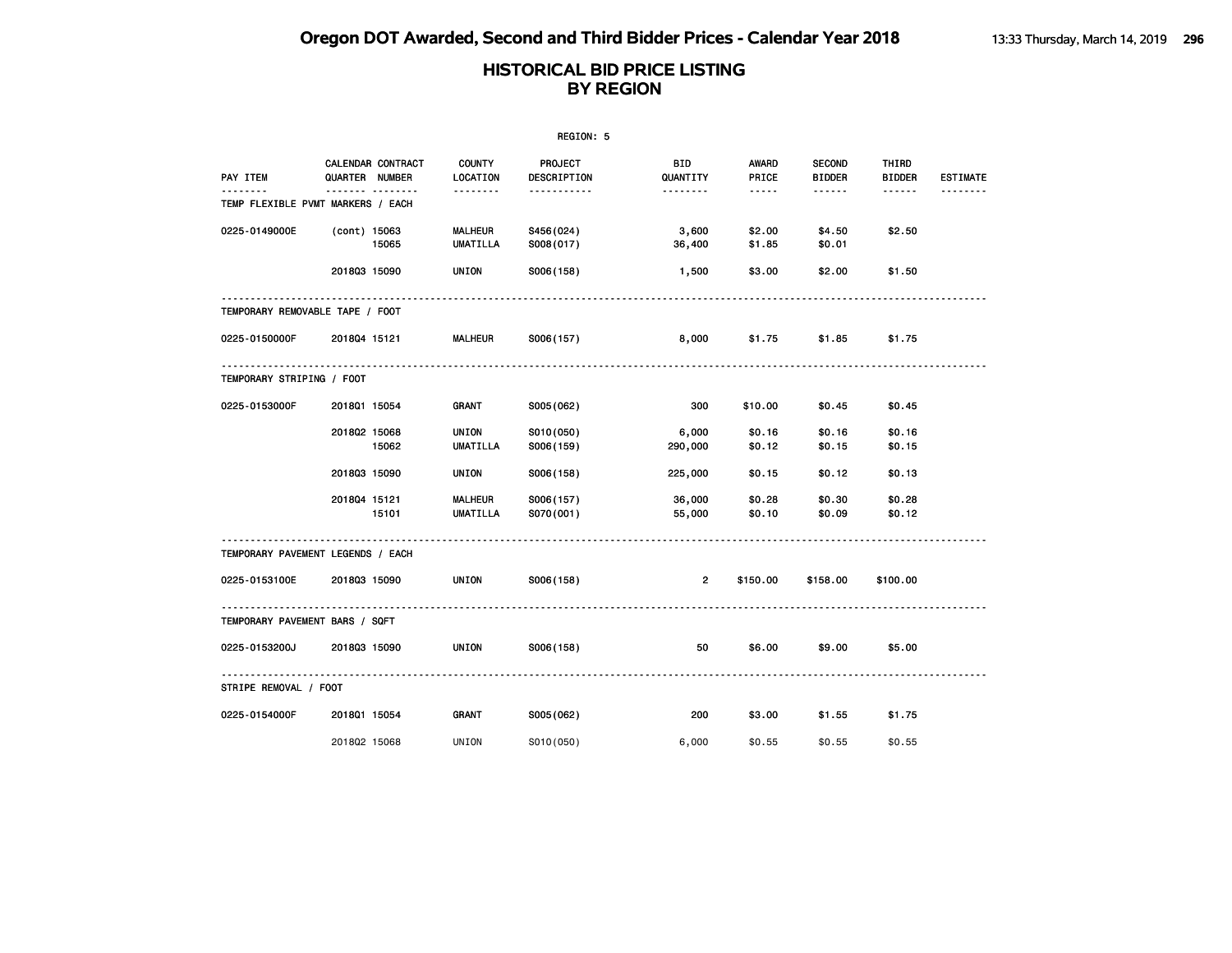|                                                 |              |                                     |                                                      | REGION: 5                           |                                         |                                |                                |                        |                 |
|-------------------------------------------------|--------------|-------------------------------------|------------------------------------------------------|-------------------------------------|-----------------------------------------|--------------------------------|--------------------------------|------------------------|-----------------|
| <b>PAY ITEM</b>                                 |              | CALENDAR CONTRACT<br>QUARTER NUMBER | <b>COUNTY</b><br>LOCATION                            | <b>PROJECT</b><br>DESCRIPTION       | <b>BID</b><br>QUANTITY                  | AWARD<br>PRICE                 | <b>SECOND</b><br><b>BIDDER</b> | THIRD<br><b>BIDDER</b> | <b>ESTIMATE</b> |
| STRIPE REMOVAL / FOOT                           |              | <b>.</b>                            | <u>.</u>                                             | .                                   | <u>.</u>                                | -----                          | ------                         | ------                 |                 |
| 0225-0154000F                                   | 201803 15090 |                                     | UNION                                                | S006(158)                           | 200,000                                 | \$0.35                         | \$0.38                         | \$0.34                 |                 |
|                                                 | 201804 15101 | 15121                               | <b>UMATILLA</b><br><b>MALHEUR</b>                    | S070(001)<br>S006(157)              | 30,000<br>40,000                        | \$0.45<br>\$0.50               | \$0.45<br>\$0.53               | \$0.60<br>\$0.50       |                 |
| SEQUENTIAL ARROW SIGNS / EACH                   |              |                                     |                                                      |                                     |                                         |                                |                                |                        |                 |
| 0225-0162000E                                   | 201802 15062 | 15065                               | <b>UMATILLA</b><br><b>UMATILLA</b>                   | S006(159)<br>S008(017)              | 2<br>$\overline{2}$                     | \$1,650<br>\$2,650             | \$7,000<br>\$1,650             | \$5,000                |                 |
|                                                 | 201803 15090 |                                     | UNION                                                | S006(158)                           | 4                                       | \$5,000                        | \$11,000                       | \$5,500                |                 |
|                                                 | 201804 15105 | 15121<br>15101                      | <b>UMATILLA</b><br><b>MALHEUR</b><br><b>UMATILLA</b> | SA00(075)<br>S006(157)<br>S070(001) | $\mathbf{1}$<br>$\mathbf{2}$<br>4       | \$1,000<br>\$3,000<br>\$4,000  | \$2,000<br>\$2,500<br>\$5,000  | \$5,000<br>\$4,000     |                 |
| PORTABLE CHGBLE MESSAGE SIGNS / EACH            |              |                                     |                                                      |                                     |                                         |                                |                                |                        |                 |
| 0225-0164000E                                   | 2018Q1 15054 | 15056                               | GRANT<br>GRANT                                       | S005(062)<br>S048(021)              | 2<br>$\overline{2}$                     | \$2,500<br>\$4,000             | \$2,400<br>\$4,000             | \$3,000<br>\$12,500    |                 |
|                                                 | 201802 15062 | 15063<br>15065                      | UMATILLA<br><b>MALHEUR</b><br><b>UMATILLA</b>        | S006(159)<br>S456(024)<br>S008(017) | 2<br>$\overline{2}$<br>$\mathbf{2}$     | \$5,000<br>\$3,500<br>\$4,250  | \$7,000<br>\$3,000<br>\$5,000  | \$20,000<br>\$8,000    |                 |
|                                                 |              | 15068<br>15069                      | UNION<br><b>UMATILLA</b>                             | S010(050)<br>2220 (007)             | $\overline{\mathbf{c}}$<br>$\mathbf{2}$ | \$5,000<br>\$6,000             | \$15,000<br>\$3,500            | \$10,000               |                 |
|                                                 | 201803 15093 | 15090                               | UNION<br>UNION                                       | S341 (004)<br>S006(158)             | $\overline{\mathbf{c}}$<br>4            | \$1<br>\$13,000                | \$0<br>\$18,000                | \$4,500<br>\$17,100    |                 |
|                                                 | 201804 15105 | 15101<br>15121                      | <b>UMATILLA</b><br><b>UMATILLA</b><br><b>MALHEUR</b> | SA00(075)<br>S070(001)<br>S006(157) | $\mathbf{1}$<br>$\mathbf{2}$<br>5       | \$1,250<br>\$14,000<br>\$5,000 | \$3,000<br>\$8,000<br>\$5,000  | \$10,000<br>\$20,000   |                 |
| PORTABLE CHGBLE MESSAGE SIGNS, ROLL MNTD / EACH |              |                                     |                                                      |                                     |                                         |                                |                                |                        |                 |
| 0225-0167300E                                   | 201803 15090 |                                     | UNION                                                | S006(158)                           | $\overline{2}$                          | \$2,600                        | \$1,500                        | \$2,500                |                 |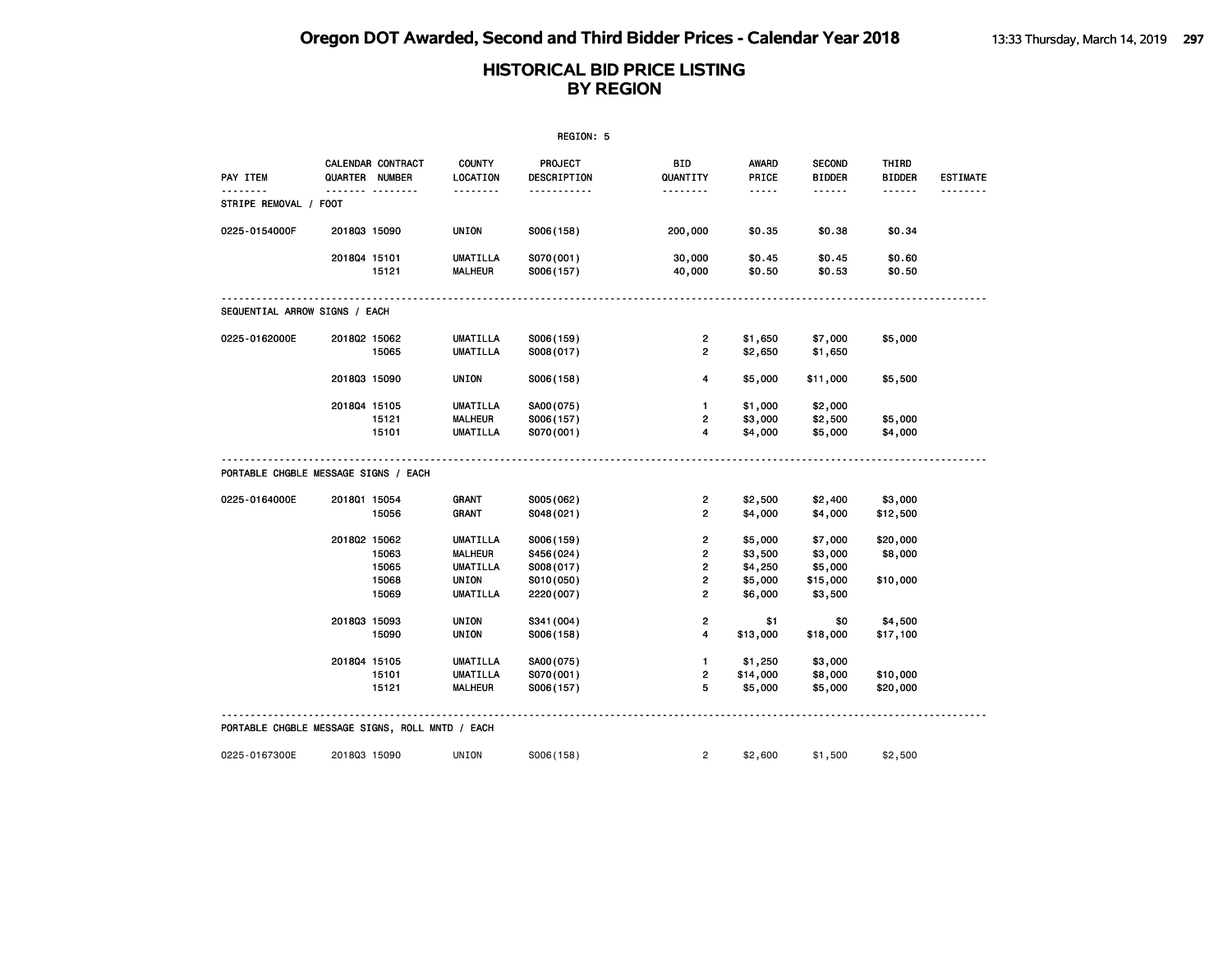| REGION: 5                                 |               |                                     |                                                      |                                      |                                  |                                                                                                               |                                |                        |                 |  |
|-------------------------------------------|---------------|-------------------------------------|------------------------------------------------------|--------------------------------------|----------------------------------|---------------------------------------------------------------------------------------------------------------|--------------------------------|------------------------|-----------------|--|
| PAY ITEM                                  |               | CALENDAR CONTRACT<br>QUARTER NUMBER | <b>COUNTY</b><br><b>LOCATION</b>                     | PROJECT<br>DESCRIPTION               | BID<br>QUANTITY                  | <b>AWARD</b><br>PRICE                                                                                         | <b>SECOND</b><br><b>BIDDER</b> | THIRD<br><b>BIDDER</b> | <b>ESTIMATE</b> |  |
| <u>.</u><br>RADAR SPEED TRAILER / EACH    | $\frac{1}{2}$ | <u> </u>                            | <u> - - - - - - -</u>                                | -----------                          | <u> - - - - - - -</u>            | $\frac{1}{2} \frac{1}{2} \frac{1}{2} \frac{1}{2} \frac{1}{2} \frac{1}{2} \frac{1}{2} \frac{1}{2} \frac{1}{2}$ | ------                         | $- - - - - -$          | .               |  |
| 0225-0167500E                             | 201802 15062  |                                     | UMATILLA                                             | S006(159)                            | 2                                | \$3,500                                                                                                       | \$12,000                       | \$12,000               |                 |  |
|                                           | 201803 15090  |                                     | UNION                                                | S006(158)                            | 4                                | \$10,000                                                                                                      | \$11,000                       | \$21,850               |                 |  |
|                                           | 201804 15101  | 15121                               | <b>UMATILLA</b><br><b>MALHEUR</b>                    | S070(001)<br>S006(157)               | $\mathbf{1}$<br>$\overline{2}$   | \$7,300<br>\$14,000                                                                                           | \$12,000<br>\$5,000            | \$10,000<br>\$10,000   |                 |  |
| TEMPORARY CURB RAMP, PERPENDICULAR / EACH |               |                                     |                                                      |                                      |                                  |                                                                                                               |                                |                        |                 |  |
| 0225-0167650E                             | 201804 15105  |                                     | UMATILLA                                             | SA00(075)                            | 3                                | \$1,130                                                                                                       | \$3,500                        |                        |                 |  |
| FLAGGERS / HOUR                           |               |                                     |                                                      |                                      |                                  |                                                                                                               |                                |                        |                 |  |
| 0225-0168000T                             | 2018Q1 15056  | 15054                               | GRANT<br>GRANT                                       | S048(021)<br>S005(062)               | 1,520<br>1,660                   | \$72.00<br>\$45.00                                                                                            | \$57.00<br>\$55.00             | \$10.00<br>\$50.00     |                 |  |
|                                           | 201802 15063  | 15069<br>15065                      | <b>MALHEUR</b><br><b>UMATILLA</b><br><b>UMATILLA</b> | S456(024)<br>2220 (007)<br>S008(017) | 720<br>720<br>1,600              | \$55.00<br>\$55.00<br>\$63.00                                                                                 | \$75.00<br>\$60.00<br>\$54.00  | \$75.00                |                 |  |
|                                           |               | 15068                               | UNION                                                | S010(050)                            | 2,200                            | \$53.00                                                                                                       | \$60.00                        | \$53.60                |                 |  |
|                                           | 201803 15093  | 15090                               | UNION<br>UNION                                       | S341 (004)<br>S006(158)              | 40<br>1,200                      | \$1.00<br>\$75.00                                                                                             | \$0.01<br>\$57.00              | \$70.00<br>\$56.25     |                 |  |
|                                           | 201804 15101  |                                     | <b>UMATILLA</b>                                      | S070(001)                            | 80                               | \$48.00                                                                                                       | \$0.01                         | \$60.00                |                 |  |
| FLAGGER STATION LIGHTING / EACH           |               |                                     |                                                      |                                      |                                  |                                                                                                               |                                |                        |                 |  |
| 0225-0168100E                             | 201801 15054  | 15056                               | GRANT<br>GRANT                                       | S005(062)<br>S048(021)               | 2<br>$\overline{2}$              | \$3,000<br>\$3,700                                                                                            | \$2,500<br>\$3,400             | \$2,500<br>\$2,000     |                 |  |
|                                           | 201802 15065  | 15063                               | <b>UMATILLA</b><br><b>MALHEUR</b>                    | S008(017)<br>S456(024)               | $\overline{4}$<br>$\overline{7}$ | \$2,750<br>\$1,200                                                                                            | \$1,350<br>\$2,500             | \$1,750                |                 |  |
| PILOT CARS / HOUR                         |               |                                     |                                                      |                                      |                                  |                                                                                                               |                                |                        |                 |  |
| 0225-0172000T                             | 201802 15063  |                                     | <b>MALHEUR</b>                                       | S456(024)                            | 360                              | \$65.00                                                                                                       | \$85.00                        | \$100.00               |                 |  |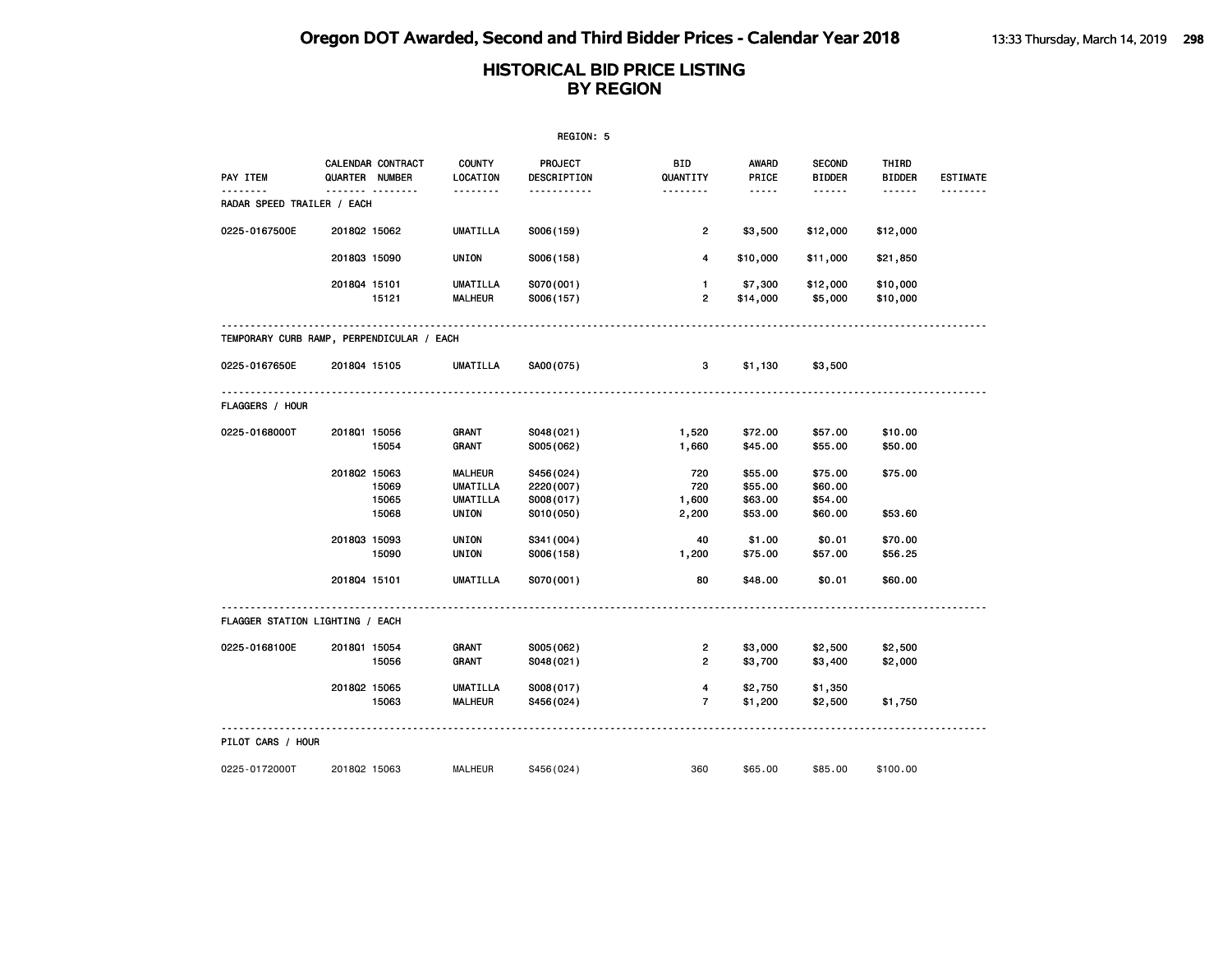| REGION: 5                                 |                |                          |                                 |                                           |                             |                                      |                                        |                                  |                 |  |
|-------------------------------------------|----------------|--------------------------|---------------------------------|-------------------------------------------|-----------------------------|--------------------------------------|----------------------------------------|----------------------------------|-----------------|--|
| PAY ITEM<br>.                             | QUARTER NUMBER | <b>CALENDAR CONTRACT</b> | <b>COUNTY</b><br>LOCATION<br>.  | <b>PROJECT</b><br><b>DESCRIPTION</b><br>. | <b>BID</b><br>QUANTITY<br>. | <b>AWARD</b><br>PRICE<br>$- - - - -$ | <b>SECOND</b><br><b>BIDDER</b><br>.    | THIRD<br><b>BIDDER</b><br>------ | <b>ESTIMATE</b> |  |
| PILOT CARS / HOUR                         |                |                          |                                 |                                           |                             |                                      |                                        |                                  |                 |  |
| 0225-0172000T                             | (cont) 15065   | 15068                    | <b>UMATILLA</b><br><b>UNION</b> | S008(017)<br>S010(050)                    | 800<br>1,500                | \$75.00<br>\$5.00                    | \$73.00<br>\$70.00                     | \$68.15                          |                 |  |
|                                           | 201803 15090   |                          | UNION                           | S006(158)                                 | 40                          | \$100.00                             | \$75.25                                | \$76.35                          |                 |  |
|                                           |                |                          |                                 | REGION: 5                                 |                             |                                      |                                        |                                  |                 |  |
| PAY ITEM<br>TEMPORARY TYPE 1 FENCE / FOOT | QUARTER NUMBER | CALENDAR CONTRACT        | COUNTY<br>LOCATION              | PROJECT<br>DESCRIPTION                    | <b>BID</b><br>QUANTITY<br>. | AWARD<br>PRICE<br>$- - - - -$        | SECOND<br><b>BIDDER</b><br>- - - - - - | THIRD<br><b>BIDDER</b><br>.      | <b>ESTIMATE</b> |  |
| 0270-0100000F                             | 201801 15054   |                          | GRANT                           | S005(062)                                 | 430                         | \$14.50                              | \$21.50                                | \$10.00                          |                 |  |
|                                           | 201803 15093   | 15090                    | UNION<br>UNION                  | S341 (004)<br>S006(158)                   | 430<br>4,000                | \$25.00<br>\$10.00                   | \$0.01<br>\$1.55                       | \$15.00<br>\$1.55                |                 |  |
| TEMPORARY TYPE 2 FENCE / FOOT             |                |                          |                                 |                                           |                             |                                      |                                        |                                  |                 |  |
| 0270-0106000F                             | 201804 15105   |                          | UMATILLA                        | SA00(075)                                 | 45                          | \$18,00                              | \$20.00                                |                                  |                 |  |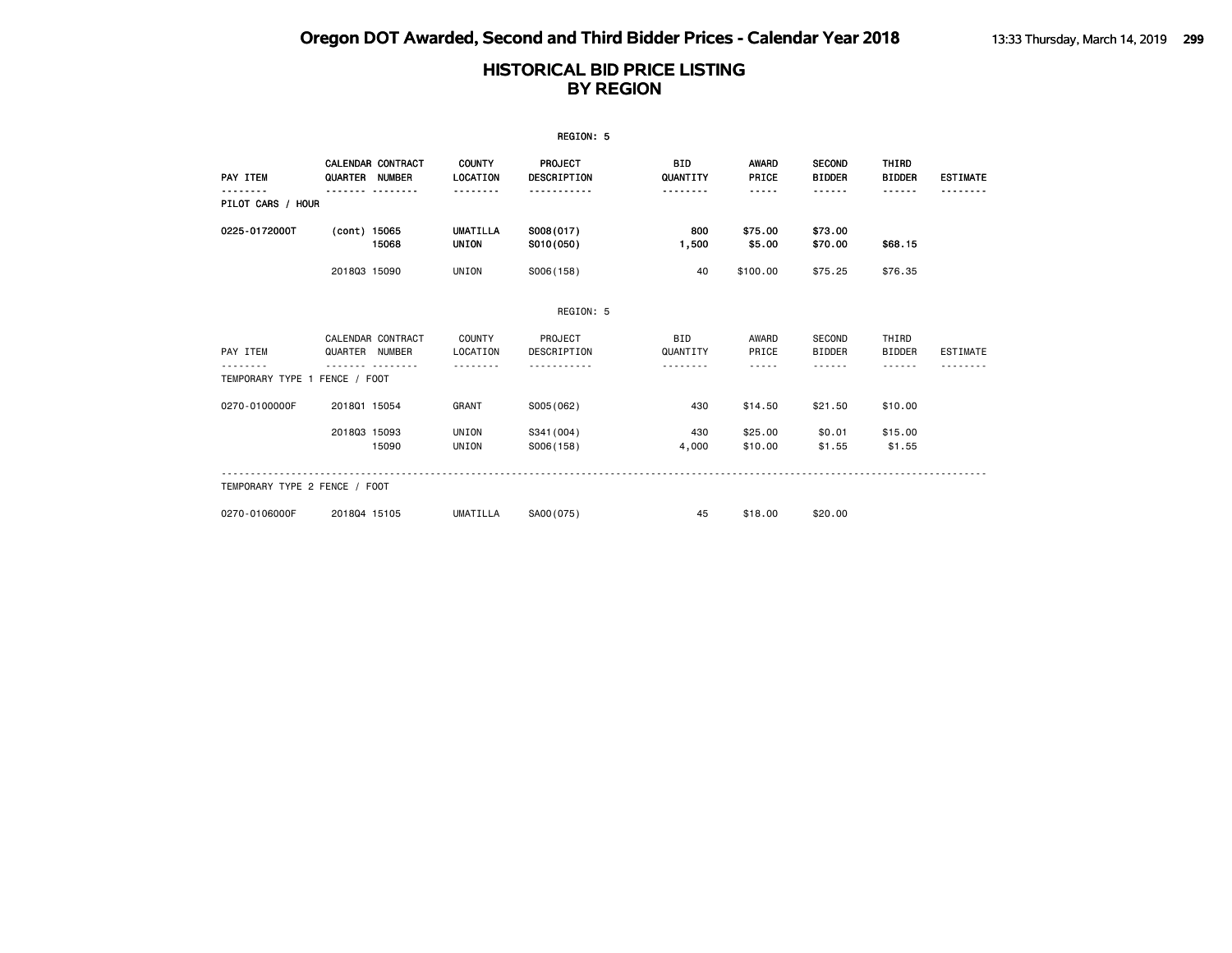| REGION: 5                         |                                      |                    |                        |                        |                 |                                |                        |                 |  |  |
|-----------------------------------|--------------------------------------|--------------------|------------------------|------------------------|-----------------|--------------------------------|------------------------|-----------------|--|--|
| PAY ITEM                          | CALENDAR CONTRACT<br>QUARTER NUMBER  | COUNTY<br>LOCATION | PROJECT<br>DESCRIPTION | <b>BID</b><br>QUANTITY | AWARD<br>PRICE  | <b>SECOND</b><br><b>BIDDER</b> | THIRD<br><b>BIDDER</b> | <b>ESTIMATE</b> |  |  |
| ------<br>PLASTIC SHEETING / SQYD | <u></u>                              | <u>.</u>           | .                      | --------               | $\cdots \cdots$ | $- - - - - -$                  | ------                 |                 |  |  |
| 0280-0101000J                     | 2018Q1 15056                         | GRANT              | S048(021)              | 25                     | \$22.00         | \$2.00                         | \$25.00                |                 |  |  |
|                                   | TEMPORARY MULCHING, STRAW / ACRE     |                    |                        |                        |                 |                                |                        |                 |  |  |
| 0280-0104020R                     | 201802 15069                         | UMATILLA           | 2220 (007)             | 0.25                   | \$14,800        | \$10,000                       |                        |                 |  |  |
| MATTING, TYPE A / SQYD            |                                      |                    |                        |                        |                 |                                |                        |                 |  |  |
| 0280-0105010J                     | 201803 15090                         | <b>UNION</b>       | S006(158)              | 23,000                 | \$3.70          | \$3.55                         | \$3.55                 |                 |  |  |
| MATTING, TYPE G / SQYD            |                                      |                    |                        |                        |                 |                                |                        |                 |  |  |
| 0280-0105070J                     | 201802 15068                         | UNION              | S010(050)              | 12,510                 | \$3.20          | \$4.55                         | \$6.25                 |                 |  |  |
| CHECK DAM, TYPE 1 / EACH          |                                      |                    |                        |                        |                 |                                |                        |                 |  |  |
| 0280-0106010E                     | 201802 15068                         | <b>UNION</b>       | S010(050)              | 50                     | \$100.00        | \$150.00                       | \$475.00               |                 |  |  |
|                                   | 201803 15090                         | <b>UNION</b>       | S006(158)              | 150                    | \$300.00        | \$195.00                       | \$420.00               |                 |  |  |
| CHECK DAM, TYPE 4 / EACH          |                                      |                    |                        |                        |                 |                                |                        |                 |  |  |
| 0280-0106040E                     | 201801 15056                         | <b>GRANT</b>       | S048(021)              | 15                     | \$115.00        | \$110.00                       | \$550.00               |                 |  |  |
|                                   | CONSTRUCTION ENTRANCE, TYPE 1 / EACH |                    |                        |                        |                 |                                |                        |                 |  |  |
| 0280-0110010E                     | 201802 15068                         | UNION              | S010(050)              | 3                      | \$500           | \$500                          | \$2,500                |                 |  |  |
|                                   | 201803 15090                         | UNION              | S006(158)              | $\mathbf{1}$           | \$3,000         | \$3,500                        | \$2,000                |                 |  |  |
|                                   | INLET PROTECTION, TYPE 2 / EACH      |                    |                        |                        |                 |                                |                        |                 |  |  |
| 0280-0114020E                     | 201802 15062                         | UMATILLA           | S006(159)              | 11                     | \$140.00        | \$200.00                       | \$200.00               |                 |  |  |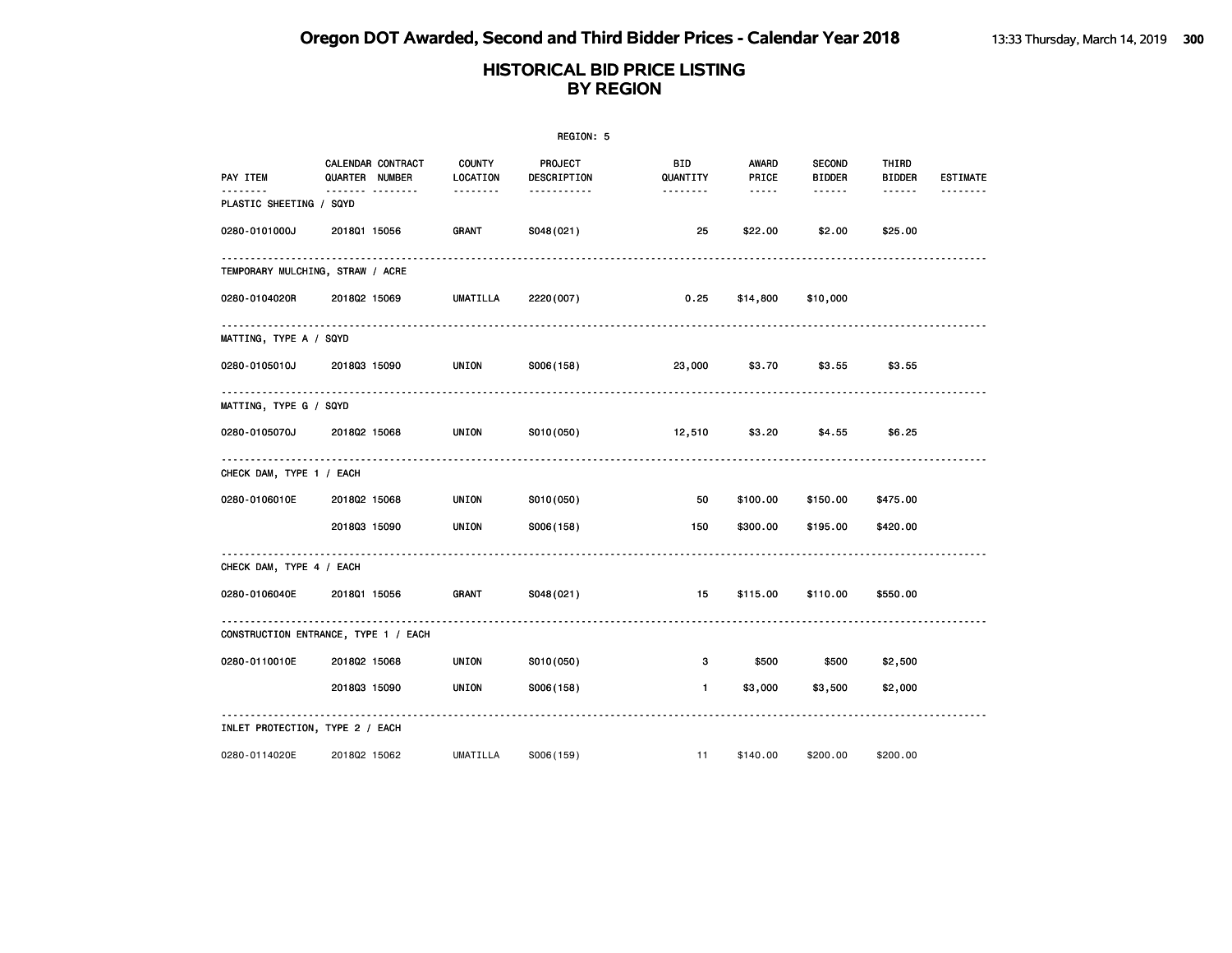|                                 |                |                   |                                                      | REGION: 5                           |                                      |                                                                                                                                                                                 |                                 |                                                                                                                                                                                                                                                                                                                                                                                                                                                                            |                 |
|---------------------------------|----------------|-------------------|------------------------------------------------------|-------------------------------------|--------------------------------------|---------------------------------------------------------------------------------------------------------------------------------------------------------------------------------|---------------------------------|----------------------------------------------------------------------------------------------------------------------------------------------------------------------------------------------------------------------------------------------------------------------------------------------------------------------------------------------------------------------------------------------------------------------------------------------------------------------------|-----------------|
| PAY ITEM                        | QUARTER NUMBER | CALENDAR CONTRACT | <b>COUNTY</b><br><b>LOCATION</b>                     | PROJECT<br>DESCRIPTION              | <b>BID</b><br>QUANTITY               | AWARD<br>PRICE                                                                                                                                                                  | <b>SECOND</b><br><b>BIDDER</b>  | THIRD<br><b>BIDDER</b>                                                                                                                                                                                                                                                                                                                                                                                                                                                     | <b>ESTIMATE</b> |
| INLET PROTECTION, TYPE 3 / EACH |                | <u>.</u>          | <u>.</u>                                             | .                                   | <u>.</u>                             | $- - - - -$                                                                                                                                                                     | ------                          | ------                                                                                                                                                                                                                                                                                                                                                                                                                                                                     |                 |
| 0280-0114030E                   | 201803 15090   |                   | UNION                                                | S006(158)                           | 20                                   | \$150.00                                                                                                                                                                        | \$100.00                        | \$90.00                                                                                                                                                                                                                                                                                                                                                                                                                                                                    |                 |
|                                 | 201804 15121   | 15101<br>15105    | <b>MALHEUR</b><br><b>UMATILLA</b><br><b>UMATILLA</b> | S006(157)<br>S070(001)<br>SA00(075) | $\mathbf{1}$<br>$\overline{2}$<br>10 | \$500.00<br>\$70.00<br>\$149.00                                                                                                                                                 | \$79.49<br>\$125.00<br>\$150.00 | \$100.00<br>\$200.00                                                                                                                                                                                                                                                                                                                                                                                                                                                       |                 |
| INLET PROTECTION, TYPE 4 / EACH |                |                   |                                                      |                                     |                                      |                                                                                                                                                                                 |                                 |                                                                                                                                                                                                                                                                                                                                                                                                                                                                            |                 |
| 0280-0114040E                   | 201802 15068   |                   | UNION                                                | S010(050)                           | $\overline{2}$                       | \$75.00                                                                                                                                                                         | \$150.00                        | \$125.00                                                                                                                                                                                                                                                                                                                                                                                                                                                                   |                 |
| SEDIMENT BARRIER, TYPE 3 / FOOT |                |                   |                                                      |                                     |                                      |                                                                                                                                                                                 |                                 |                                                                                                                                                                                                                                                                                                                                                                                                                                                                            |                 |
| 0280-0115030F                   | 201801 15054   |                   | <b>GRANT</b>                                         | S005(062)                           | 740                                  | \$3.15                                                                                                                                                                          | \$3.00                          | \$5.00                                                                                                                                                                                                                                                                                                                                                                                                                                                                     |                 |
|                                 | 201802 15065   | 15068             | <b>UMATILLA</b><br><b>UNION</b>                      | S008(017)<br>S010(050)              | 2,700<br>4,000                       | \$4.00<br>\$3.25                                                                                                                                                                | \$2.75<br>\$3.50                | \$4.00                                                                                                                                                                                                                                                                                                                                                                                                                                                                     |                 |
|                                 | 201803 15090   |                   | UNION                                                | S006(158)                           | 16,000                               | \$3,70                                                                                                                                                                          | \$3,20                          | \$3.20                                                                                                                                                                                                                                                                                                                                                                                                                                                                     |                 |
|                                 |                |                   |                                                      | REGION: 5                           |                                      |                                                                                                                                                                                 |                                 |                                                                                                                                                                                                                                                                                                                                                                                                                                                                            |                 |
| PAY ITEM                        | QUARTER NUMBER | CALENDAR CONTRACT | COUNTY<br>LOCATION                                   | PROJECT<br>DESCRIPTION              | <b>BID</b><br>QUANTITY               | AWARD<br>PRICE                                                                                                                                                                  | SECOND<br><b>BIDDER</b>         | THIRD<br><b>BIDDER</b>                                                                                                                                                                                                                                                                                                                                                                                                                                                     | <b>ESTIMATE</b> |
| CONTAMINATED SOIL REMOVAL / TON | $- - - -$      | .                 | <u>.</u>                                             | <u>.</u>                            | .                                    | $\frac{1}{2} \left( \frac{1}{2} \right) \left( \frac{1}{2} \right) \left( \frac{1}{2} \right) \left( \frac{1}{2} \right) \left( \frac{1}{2} \right) \left( \frac{1}{2} \right)$ | ------                          | $\frac{1}{2} \left( \frac{1}{2} \right) \left( \frac{1}{2} \right) \left( \frac{1}{2} \right) \left( \frac{1}{2} \right) \left( \frac{1}{2} \right) \left( \frac{1}{2} \right) \left( \frac{1}{2} \right) \left( \frac{1}{2} \right) \left( \frac{1}{2} \right) \left( \frac{1}{2} \right) \left( \frac{1}{2} \right) \left( \frac{1}{2} \right) \left( \frac{1}{2} \right) \left( \frac{1}{2} \right) \left( \frac{1}{2} \right) \left( \frac{1}{2} \right) \left( \frac$ | - - - - - - - - |
| 0294-0200000M                   | 201802 15069   |                   | UMATILLA                                             | 2220 (007)                          | 240                                  | \$60,00                                                                                                                                                                         | \$150.00                        |                                                                                                                                                                                                                                                                                                                                                                                                                                                                            |                 |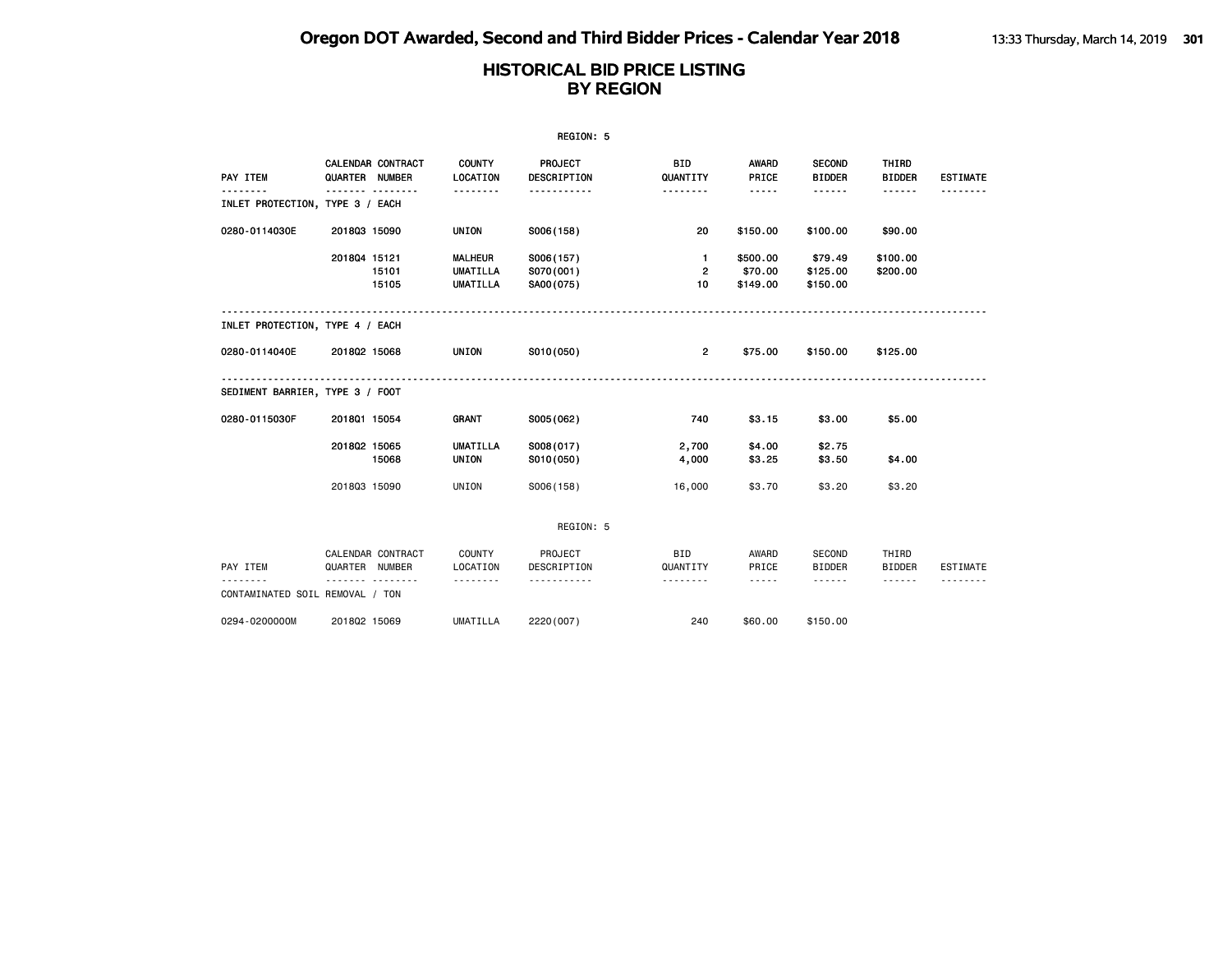|                                          |                                          |                           | REGION: 5               |                              |                        |                                |                        |                 |
|------------------------------------------|------------------------------------------|---------------------------|-------------------------|------------------------------|------------------------|--------------------------------|------------------------|-----------------|
| PAY ITEM                                 | CALENDAR CONTRACT<br>QUARTER NUMBER      | <b>COUNTY</b><br>LOCATION | PROJECT<br>DESCRIPTION  | BID<br>QUANTITY              | AWARD<br>PRICE         | <b>SECOND</b><br><b>BIDDER</b> | THIRD<br><b>BIDDER</b> | <b>ESTIMATE</b> |
| <u>.</u><br>REMOVAL OF SURFACINGS / SQYD | -------- --------                        | <u>.</u>                  | -----------             | .                            | $\cdots \cdots \cdots$ | ------                         | $- - - - - -$          | <u>.</u>        |
| 0310-0103000J                            | 201802 15068                             | UNION                     | S010(050)               | 4,700                        | \$3.00                 | \$3.50                         | \$5.70                 |                 |
|                                          | 201803 15090                             | UNION                     | S006(158)               | 500                          | \$23.00                | \$12.50                        | \$10.00                |                 |
|                                          | 201804 15101                             | UMATILLA                  | S070(001)               | 1,100                        | \$40.00                | \$30.00                        | \$35.00                |                 |
| REMOVAL OF BARRIERS / FOOT               |                                          |                           |                         |                              |                        |                                |                        |                 |
| 0310-0108000A                            | 201802 15068                             | UNION                     | S010(050)               | 400                          | \$6.25                 | \$0.00                         | \$20.00                |                 |
| REMOVAL OF FENCES / FOOT                 |                                          |                           |                         |                              |                        |                                |                        |                 |
| 0310-0112000A                            | 201801 15056                             | GRANT                     | S048(021)               | 220                          | \$9.09                 | \$13.64                        | \$3.18                 |                 |
| ASPH PVMNT SAW CUTTING / FOOT            |                                          |                           |                         |                              |                        |                                |                        |                 |
| 0310-0119000F                            | 201802 15069                             | UMATILLA                  | 2220 (007)              | 2,400                        | \$3.00                 | \$3.00                         |                        |                 |
|                                          | 201804 15105                             | UMATILLA                  | SA00(075)               | 1,025                        | \$4.00                 | \$9.00                         |                        |                 |
|                                          |                                          |                           | REGION: 5               |                              |                        |                                |                        |                 |
| PAY ITEM                                 | CALENDAR CONTRACT<br>QUARTER NUMBER<br>. | COUNTY<br>LOCATION        | PROJECT<br>DESCRIPTION  | <b>BID</b><br>QUANTITY       | AWARD<br>PRICE         | SECOND<br><b>BIDDER</b>        | THIRD<br><b>BIDDER</b> | <b>ESTIMATE</b> |
| CLEARING AND GRUBBING / ACRE             |                                          | .                         | .                       | --------                     | $\cdots \cdots \cdots$ |                                | ------                 |                 |
| 0320-0100000A                            | 201801 15054<br>15056                    | GRANT<br>GRANT            | S005(062)<br>S048(021)  | $\mathbf{1}$<br>$\mathbf{1}$ | \$5,000<br>\$6,700     | \$7,500<br>\$49,000            | \$7,500<br>\$5,000     |                 |
|                                          | 201802 15069<br>15068                    | UMATILLA<br>UNION         | 2220 (007)<br>S010(050) | $\mathbf{1}$<br>10.40        | \$6,000<br>\$5,288     | \$1,000<br>\$12,500            | \$2,764                |                 |
|                                          | 201803 15090<br>15093                    | UNION<br>UNION            | S006(158)<br>S341 (004) | 1<br>$\mathbf{1}$            | \$250,000<br>\$8,000   | \$500,000<br>\$10,000          | \$40,000<br>\$7,000    |                 |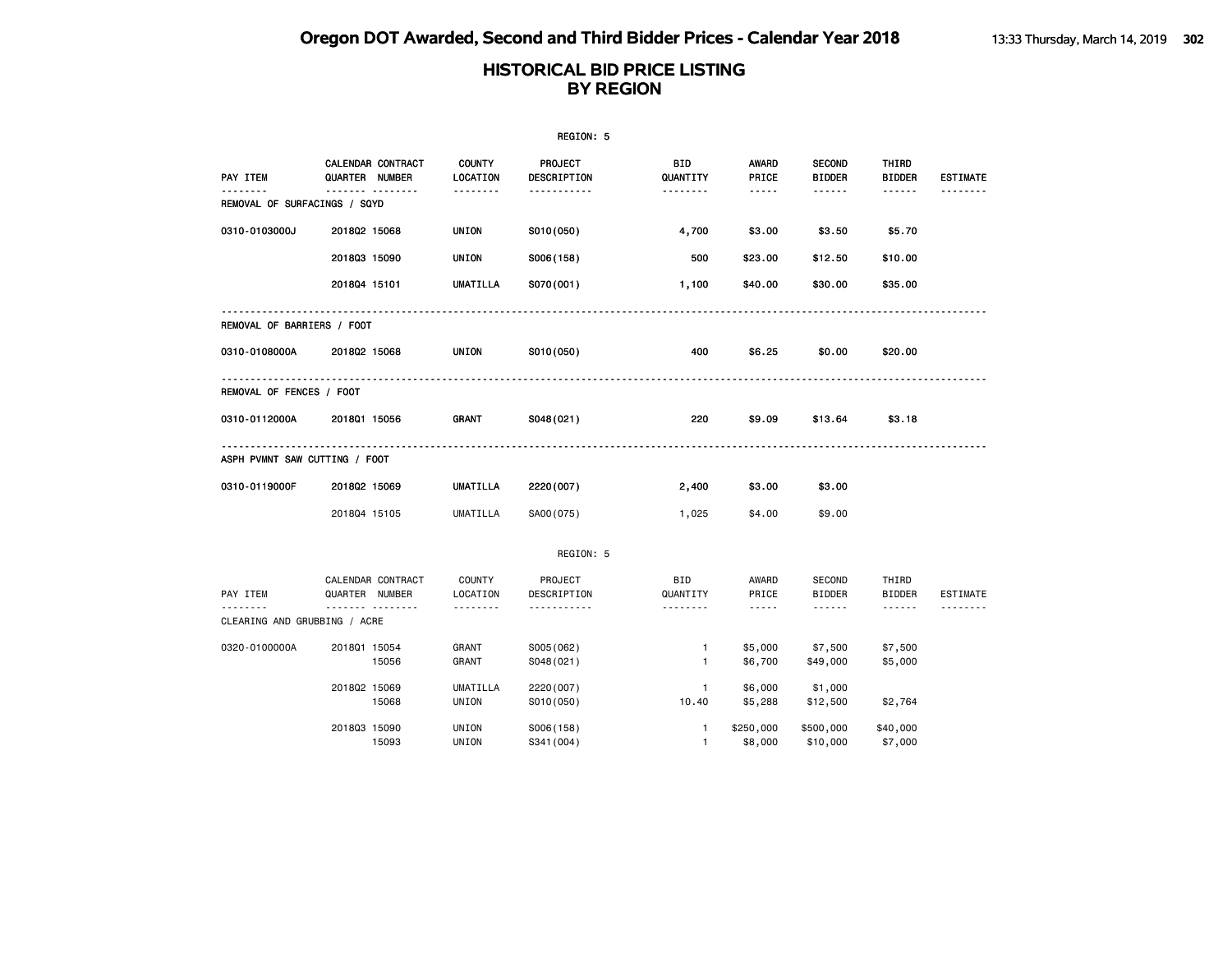| REGION: 5                    |                                          |                |                                                                 |                             |                                                                                                                                        |                                          |                                  |                             |  |  |
|------------------------------|------------------------------------------|----------------|-----------------------------------------------------------------|-----------------------------|----------------------------------------------------------------------------------------------------------------------------------------|------------------------------------------|----------------------------------|-----------------------------|--|--|
| PAY ITEM                     | CALENDAR CONTRACT<br>QUARTER NUMBER<br>. |                | <b>COUNTY</b><br>PROJECT<br>LOCATION<br>DESCRIPTION<br><u>.</u> | BID<br>QUANTITY<br><u>.</u> | <b>AWARD</b><br>PRICE<br>$\frac{1}{2} \frac{1}{2} \frac{1}{2} \frac{1}{2} \frac{1}{2} \frac{1}{2} \frac{1}{2} \frac{1}{2} \frac{1}{2}$ | <b>SECOND</b><br><b>BIDDER</b><br>------ | THIRD<br><b>BIDDER</b><br>------ | <b>ESTIMATE</b><br><u>.</u> |  |  |
| DITCH EXCAVATION / CUYD      |                                          |                | -----------                                                     |                             |                                                                                                                                        |                                          |                                  |                             |  |  |
| 0330-0101000K                | 201802 15068                             | UNION          | S010(050)                                                       | 4,100                       | \$5.00                                                                                                                                 | \$6.80                                   | \$2.50                           |                             |  |  |
|                              | 201803 15090                             | UNION          | S006(158)                                                       | 250                         | \$20.00                                                                                                                                | \$65.00                                  | \$32.00                          |                             |  |  |
|                              | 201804 15121                             | <b>MALHEUR</b> | S006(157)                                                       | 230                         | \$32.59                                                                                                                                | \$26.50                                  | \$25.00                          |                             |  |  |
| TOE TRENCH EXCAVATION / CUYD |                                          |                |                                                                 |                             |                                                                                                                                        |                                          |                                  |                             |  |  |
| 0330-0103000K                | 201802 15068                             | UNION          | S010(050)                                                       | 350                         | \$30.00                                                                                                                                | \$20.00                                  | \$20.00                          |                             |  |  |
| GENERAL EXCAVATION / CUYD    |                                          |                |                                                                 |                             |                                                                                                                                        |                                          |                                  |                             |  |  |
| 0330-0105000K                | 201801 15056                             | GRANT          | S048(021)                                                       | 6,400                       | \$29.00                                                                                                                                | \$22.00                                  | \$18.00                          |                             |  |  |
|                              | 201802 15069                             |                | <b>UMATILLA</b><br>2220 (007)                                   | 600                         | \$40.00                                                                                                                                | \$45.00                                  |                                  |                             |  |  |
|                              | 201803 15090                             | UNION          | S006(158)                                                       | 242,500                     | \$9.00                                                                                                                                 | \$13.00                                  | \$14.25                          |                             |  |  |
|                              | 201804 15121                             | <b>MALHEUR</b> | S006(157)                                                       | 740                         | \$32.59                                                                                                                                | \$26.50                                  | \$25.00                          |                             |  |  |
| EMBANKMENT IN PLACE / CUYD   |                                          |                |                                                                 |                             |                                                                                                                                        |                                          |                                  |                             |  |  |
| 0330-0123000K                | 201801 15054                             | GRANT          | S005(062)                                                       | 510                         | \$6.00                                                                                                                                 | \$17.50                                  | \$42.50                          |                             |  |  |
|                              | 201802 15068                             | UNION          | S010(050)                                                       | 336,500                     | \$6.02                                                                                                                                 | \$5.65                                   | \$6.95                           |                             |  |  |
|                              | 201804 15101                             |                | <b>UMATILLA</b><br>S070(001)                                    | 2,263                       | \$34.00                                                                                                                                | \$40.00                                  | \$32.00                          |                             |  |  |
| STONE EMBANKMENT / CUYD      |                                          |                |                                                                 |                             |                                                                                                                                        |                                          |                                  |                             |  |  |
| 0330-0126000K                | 2018Q1 15054<br>15056                    | GRANT<br>GRANT | S005(062)<br>S048(021)                                          | 110<br>210                  | \$30.00<br>\$50.00                                                                                                                     | \$50.00<br>\$55.00                       | \$102.25<br>\$50.00              |                             |  |  |
|                              | 201802 15068                             | UNION          | S010(050)                                                       | 6,050                       | \$15.00                                                                                                                                | \$15.00                                  | \$22.50                          |                             |  |  |
|                              | 201803 15090                             | UNION          | S006(158)                                                       | 13,000                      | \$30.00                                                                                                                                | \$20.00                                  | \$35.00                          |                             |  |  |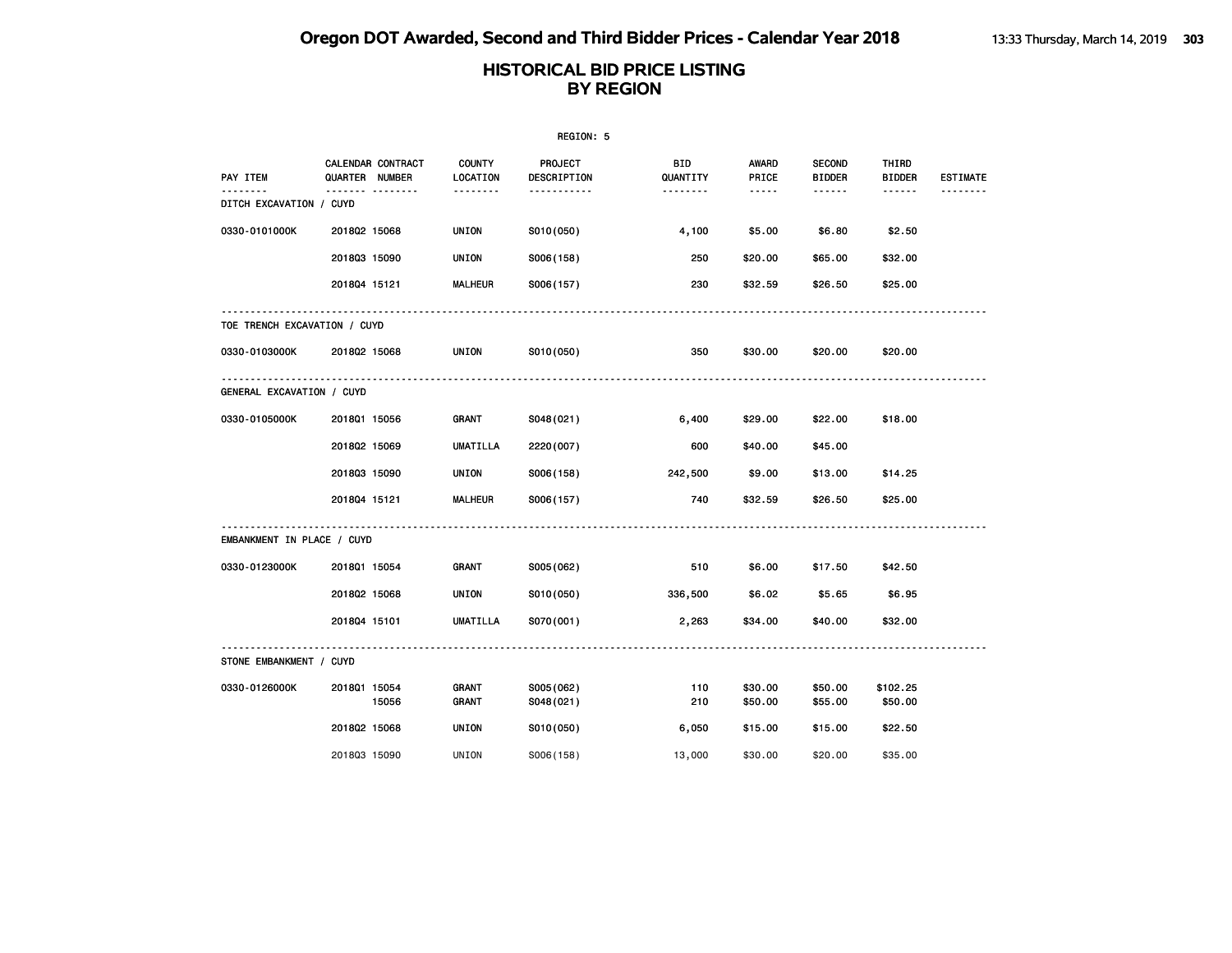|                                      |                                                   |                                | REGION: 5                          |                             |                                                                                                                                                                        |                                          |                                                                                                                                                                                                                                                                                                                                                                                                                                                                            |                 |
|--------------------------------------|---------------------------------------------------|--------------------------------|------------------------------------|-----------------------------|------------------------------------------------------------------------------------------------------------------------------------------------------------------------|------------------------------------------|----------------------------------------------------------------------------------------------------------------------------------------------------------------------------------------------------------------------------------------------------------------------------------------------------------------------------------------------------------------------------------------------------------------------------------------------------------------------------|-----------------|
| PAY ITEM                             | <b>CALENDAR CONTRACT</b><br>QUARTER NUMBER        | <b>COUNTY</b><br>LOCATION      | PROJECT<br>DESCRIPTION             | BID<br>QUANTITY             | AWARD<br>PRICE                                                                                                                                                         | <b>SECOND</b><br><b>BIDDER</b>           | THIRD<br><b>BIDDER</b>                                                                                                                                                                                                                                                                                                                                                                                                                                                     | <b>ESTIMATE</b> |
|                                      | <b>.</b><br>EX FOR SEL WETL& TOPSOIL MATL / CUYD  | <u>.</u>                       | .                                  | <u>.</u>                    | -----                                                                                                                                                                  | ------                                   | ------                                                                                                                                                                                                                                                                                                                                                                                                                                                                     | <u>.</u>        |
| 0330-0143000K                        | 2018Q1 15056<br>15056                             | GRANT<br>GRANT                 | S048(021)<br>S048(021)             | 24<br>351                   | \$140.00<br>\$113.00                                                                                                                                                   | \$52.00<br>\$38.00                       | \$52.00<br>\$52.00                                                                                                                                                                                                                                                                                                                                                                                                                                                         |                 |
|                                      |                                                   |                                | REGION: 5                          |                             |                                                                                                                                                                        |                                          |                                                                                                                                                                                                                                                                                                                                                                                                                                                                            |                 |
| <b>PAY ITEM</b>                      | CALENDAR CONTRACT<br>QUARTER NUMBER               | <b>COUNTY</b><br>LOCATION      | PROJECT<br>DESCRIPTION             | BID<br>QUANTITY             | <b>AWARD</b><br>PRICE                                                                                                                                                  | <b>SECOND</b><br><b>BIDDER</b>           | THIRD<br><b>BIDDER</b>                                                                                                                                                                                                                                                                                                                                                                                                                                                     | <b>ESTIMATE</b> |
|                                      | <b>.</b><br>18 INCH SUBGRADE STABILIZATION / SQYD | --------                       | -----------                        | --------                    | -----                                                                                                                                                                  | ------                                   | ------                                                                                                                                                                                                                                                                                                                                                                                                                                                                     | .               |
| 0331-0109000J                        | 201803 15090                                      | UNION                          | S006(158)                          | 500                         | \$36.00                                                                                                                                                                | \$27.00                                  | \$27.00                                                                                                                                                                                                                                                                                                                                                                                                                                                                    |                 |
|                                      | 30 INCH SUBGRADE STABILIZATION / SQYD             |                                |                                    |                             |                                                                                                                                                                        |                                          |                                                                                                                                                                                                                                                                                                                                                                                                                                                                            |                 |
| 0331-0113000J                        | 201802 15062                                      | UMATILLA                       | S006(159)                          | 200                         | \$75.00                                                                                                                                                                | \$365.00                                 | \$175.00                                                                                                                                                                                                                                                                                                                                                                                                                                                                   |                 |
|                                      |                                                   |                                | REGION: 5                          |                             |                                                                                                                                                                        |                                          |                                                                                                                                                                                                                                                                                                                                                                                                                                                                            |                 |
| PAY ITEM                             | CALENDAR CONTRACT<br>QUARTER NUMBER               | <b>COUNTY</b><br>LOCATION      | PROJECT<br>DESCRIPTION             | <b>BID</b><br>QUANTITY      | AWARD<br>PRICE                                                                                                                                                         | <b>SECOND</b><br><b>BIDDER</b>           | THIRD<br><b>BIDDER</b>                                                                                                                                                                                                                                                                                                                                                                                                                                                     | <b>ESTIMATE</b> |
| .<br>PREPARATION OF SHOULDERS / MILE | .                                                 | .                              | <u>.</u>                           | .                           | $\frac{1}{2} \left( \frac{1}{2} \right) \left( \frac{1}{2} \right) \left( \frac{1}{2} \right) \left( \frac{1}{2} \right) \left( \frac{1}{2} \right)$                   | $- - - - - -$                            | $\frac{1}{2} \left( \frac{1}{2} \right) \left( \frac{1}{2} \right) \left( \frac{1}{2} \right) \left( \frac{1}{2} \right) \left( \frac{1}{2} \right) \left( \frac{1}{2} \right) \left( \frac{1}{2} \right) \left( \frac{1}{2} \right) \left( \frac{1}{2} \right) \left( \frac{1}{2} \right) \left( \frac{1}{2} \right) \left( \frac{1}{2} \right) \left( \frac{1}{2} \right) \left( \frac{1}{2} \right) \left( \frac{1}{2} \right) \left( \frac{1}{2} \right) \left( \frac$ |                 |
| 0334-0100000L                        | 201803 15090                                      | UNION                          | S006(158)                          | 10                          | \$3,000                                                                                                                                                                | \$5,000                                  | \$2,500                                                                                                                                                                                                                                                                                                                                                                                                                                                                    |                 |
|                                      |                                                   |                                | REGION: 5                          |                             |                                                                                                                                                                        |                                          |                                                                                                                                                                                                                                                                                                                                                                                                                                                                            |                 |
| PAY ITEM<br>.                        | CALENDAR CONTRACT<br>QUARTER NUMBER<br>.          | <b>COUNTY</b><br>LOCATION<br>. | PROJECT<br>DESCRIPTION<br><u>.</u> | <b>BID</b><br>QUANTITY<br>. | AWARD<br>PRICE<br>$\frac{1}{2} \left( \frac{1}{2} \right) \left( \frac{1}{2} \right) \left( \frac{1}{2} \right) \left( \frac{1}{2} \right) \left( \frac{1}{2} \right)$ | <b>SECOND</b><br><b>BIDDER</b><br>------ | THIRD<br><b>BIDDER</b><br><b>.</b>                                                                                                                                                                                                                                                                                                                                                                                                                                         | <b>ESTIMATE</b> |
|                                      | PERIMETER CONTROLLED BLAST HOLES / FOOT           |                                |                                    |                             |                                                                                                                                                                        |                                          |                                                                                                                                                                                                                                                                                                                                                                                                                                                                            |                 |
| 0335-0100000F                        | 201802 15068                                      | UNION                          | S010(050)                          | 34,000                      | \$6.09                                                                                                                                                                 | \$7.45                                   | \$6.10                                                                                                                                                                                                                                                                                                                                                                                                                                                                     |                 |
|                                      | 201803 15090                                      | UNION                          | S006(158)                          | 36,500                      | \$7.50                                                                                                                                                                 | \$7.25                                   | \$7.60                                                                                                                                                                                                                                                                                                                                                                                                                                                                     |                 |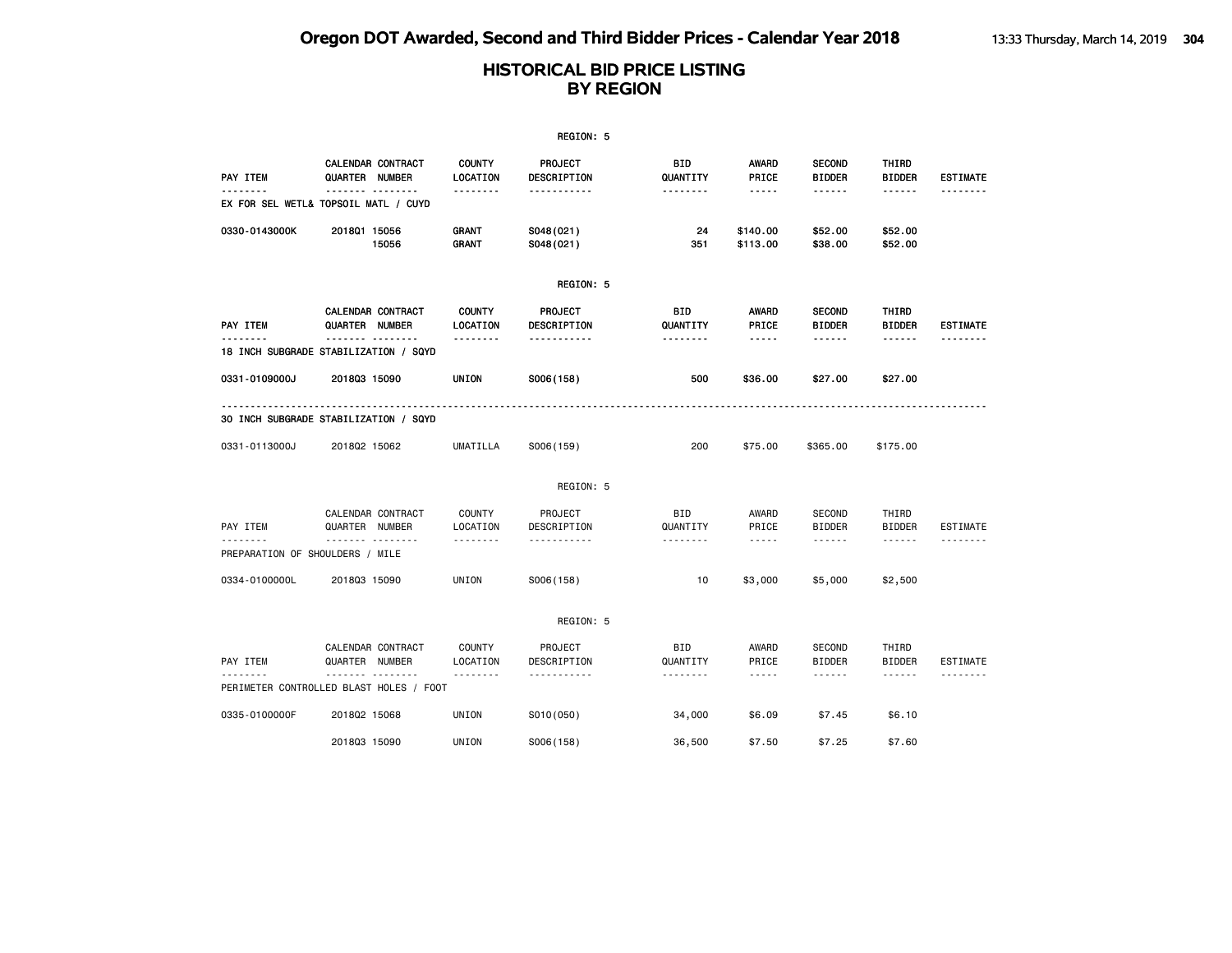|                                                |                       |                        |                                       | REGION: 5                     |                             |                         |                                          |                                  |                 |
|------------------------------------------------|-----------------------|------------------------|---------------------------------------|-------------------------------|-----------------------------|-------------------------|------------------------------------------|----------------------------------|-----------------|
| PAY ITEM                                       | <b>QUARTER NUMBER</b> | CALENDAR CONTRACT      | <b>COUNTY</b><br>LOCATION             | <b>PROJECT</b><br>DESCRIPTION | <b>BID</b><br>QUANTITY      | AWARD<br>PRICE          | <b>SECOND</b><br><b>BIDDER</b>           | THIRD<br><b>BIDDER</b>           | <b>ESTIMATE</b> |
| <u>.</u><br>WATERING / MGAL                    |                       | .                      | .                                     | <u>.</u>                      | <u>.</u>                    | $- - - - -$             |                                          | ------                           | .               |
| 0340-01000000                                  | 201803 15093          | 15090                  | UNION<br>UNION                        | S341 (004)<br>S006(158)       | 4<br>2,000                  | \$1<br>\$35.00          | \$0<br>\$0.01                            | \$2,300<br>\$26.00               |                 |
|                                                |                       |                        |                                       | REGION: 5                     |                             |                         |                                          |                                  |                 |
| PAY ITEM<br>DRAINAGE GEOTEXTILE, TYPE 2 / SQYD | QUARTER NUMBER        | CALENDAR CONTRACT<br>. | <b>COUNTY</b><br>LOCATION<br><u>.</u> | PROJECT<br>DESCRIPTION<br>.   | BID<br>QUANTITY<br>-------- | AWARD<br>PRICE<br>----- | <b>SECOND</b><br><b>BIDDER</b><br>------ | THIRD<br><b>BIDDER</b><br>------ | <b>ESTIMATE</b> |
| 0350-0101000J                                  | 201801 15054          |                        | GRANT                                 | S005(062)                     | 410                         | \$3.00                  | \$2.00                                   | \$2.50                           |                 |
|                                                | 201802 15068          |                        | UNION                                 | S010(050)                     | 590                         | \$3.00                  | \$3.00                                   | \$3.00                           |                 |
|                                                | 201803 15090          |                        | <b>UNION</b>                          | S006(158)                     | 67,000                      | \$1.50                  | \$2.25                                   | \$1.50                           |                 |
| RIPRAP GEOTEXTILE, TYPE 1 / SQYD               |                       |                        |                                       |                               |                             |                         |                                          |                                  |                 |
| 0350-0103000J                                  | 201804 15121          |                        | <b>MALHEUR</b>                        | S006(157)                     | 14,500                      | \$1.60                  | \$1.80                                   | \$1.70                           |                 |
| RIPRAP GEOTEXTILE, TYPE 2 / SQYD               |                       |                        |                                       |                               |                             |                         |                                          |                                  |                 |
| 0350-0104000J                                  | 201801 15056          |                        | GRANT                                 | S048(021)                     | 5,000                       | \$2.00                  | \$2.00                                   | \$2.88                           |                 |
|                                                | 201802 15068          |                        | UNION                                 | S010(050)                     | 550                         | \$3.00                  | \$3.00                                   | \$3.00                           |                 |
|                                                | 201803 15093          |                        | <b>UNION</b>                          | S341 (004)                    | 85                          | \$14.00                 | \$20.00                                  | \$4.00                           |                 |
| SUBGRADE GEOTEXTILE / SQYD                     |                       |                        |                                       |                               |                             |                         |                                          |                                  |                 |
| 0350-0105000J                                  | 201801 15054          |                        | GRANT                                 | S005(062)                     | 1,200                       | \$2.00                  | \$1.15                                   | \$1.75                           |                 |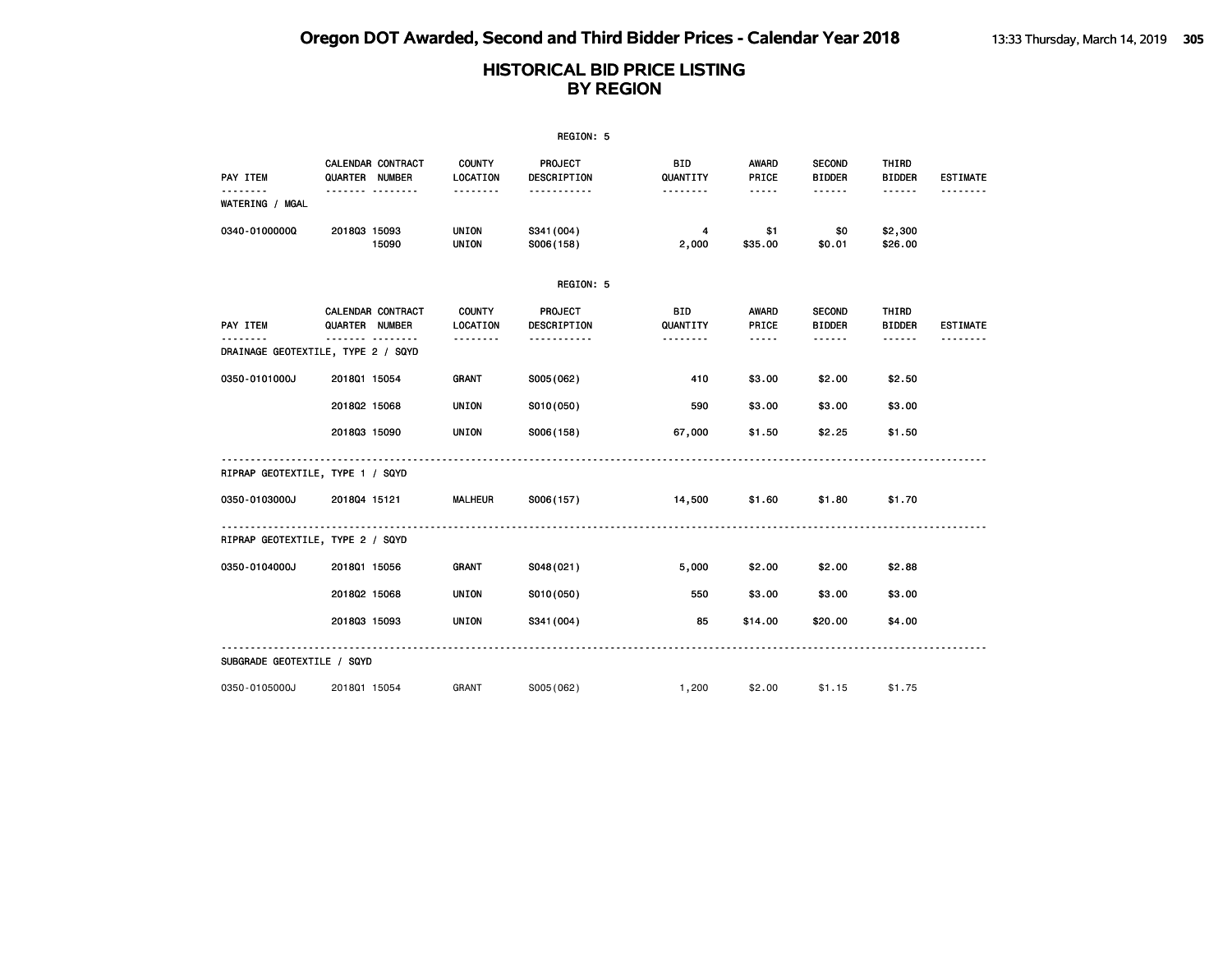|                                                      |              |                                     |                            | REGION: 5                     |                        |                       |                                |                        |                           |
|------------------------------------------------------|--------------|-------------------------------------|----------------------------|-------------------------------|------------------------|-----------------------|--------------------------------|------------------------|---------------------------|
| PAY ITEM                                             |              | CALENDAR CONTRACT<br>QUARTER NUMBER | <b>COUNTY</b><br>LOCATION  | <b>PROJECT</b><br>DESCRIPTION | BID<br>QUANTITY        | <b>AWARD</b><br>PRICE | <b>SECOND</b><br><b>BIDDER</b> | THIRD<br><b>BIDDER</b> | <b>ESTIMATE</b>           |
| .<br>LOOSE RIPRAP, CLASS 50 / CUYD                   |              |                                     | .                          | <u>.</u>                      | <u>.</u>               | -----                 | ------                         | ------                 |                           |
| 0390-0105000K                                        | 201801 15054 |                                     | GRANT                      | S005(062)                     | 150                    | \$70.00               | \$55.00                        | \$45.00                |                           |
|                                                      | 201804 15121 |                                     | <b>MALHEUR</b>             | S006(157)                     | 1,200                  | \$67.00               | \$96.00                        | \$90.00                |                           |
| LOOSE RIPRAP, CLASS 200 / CUYD                       |              |                                     |                            |                               |                        |                       |                                |                        |                           |
| 0390-0111000K                                        | 201803 15093 | 15090                               | UNION<br>UNION             | S341 (004)<br>S006(158)       | 55<br>600              | \$175.00<br>\$50.00   | \$250.00<br>\$75.00            | \$91.00<br>\$67.00     |                           |
| LOOSE RIPRAP, CLASS 2000 / CUYD                      |              |                                     |                            |                               |                        |                       |                                |                        | <u> - - - - - - - - -</u> |
| 0390-0116000K                                        | 201801 15056 | 15056                               | <b>GRANT</b><br>GRANT      | S048(021)<br>S048(021)        | 960<br>4,600           | \$89.00<br>\$50.15    | \$108.20<br>\$66.75            | \$62.00<br>\$36.00     |                           |
| KEYED RIPRAP, CLASS 700 / CUYD                       |              |                                     |                            |                               |                        |                       |                                |                        |                           |
| 0390-0135000K                                        | 201802 15068 |                                     | UNION                      | S010(050)                     | 700                    | \$38.00               | \$25.00                        | \$52.50                |                           |
|                                                      |              |                                     |                            | REGION: 5                     |                        |                       |                                |                        |                           |
| PAY ITEM                                             |              | CALENDAR CONTRACT<br>QUARTER NUMBER | COUNTY<br>LOCATION         | PROJECT<br>DESCRIPTION        | <b>BID</b><br>QUANTITY | AWARD<br>PRICE        | <b>SECOND</b><br><b>BIDDER</b> | THIRD<br><b>BIDDER</b> | <b>ESTIMATE</b>           |
| <u>.</u><br>GABION WIRE MESH SLOPE PROTECTION / SQFT |              | <u>.</u>                            | <u>.</u>                   | <u>.</u>                      | .                      | $- - - - -$           | ------                         | ------                 | --------                  |
| 0398-0111000J                                        | 201802 15068 |                                     | UNION                      | S010(050)                     | 84,000                 | \$3.20                | \$2.50                         | \$2.40                 |                           |
|                                                      |              |                                     |                            | REGION: 5                     |                        |                       |                                |                        |                           |
| PAY ITEM                                             |              | CALENDAR CONTRACT<br>QUARTER NUMBER | COUNTY<br>LOCATION         | PROJECT<br>DESCRIPTION        | <b>BID</b><br>QUANTITY | AWARD<br>PRICE        | <b>SECOND</b><br><b>BIDDER</b> | THIRD<br><b>BIDDER</b> | <b>ESTIMATE</b>           |
| MAINLINE VIDEO INSPECTION / FOOT                     |              | <u>.</u>                            | .                          | <u>.</u>                      | <u>.</u>               | $- - - - -$           | ------                         | ------                 |                           |
| 0415-0100000F                                        | 201802 15068 |                                     | UNION                      | S010(050)                     | 104                    | \$5.00                | \$10.00                        | \$5.00                 |                           |
|                                                      | 201803 15090 |                                     | UNION                      | S006(158)                     | 3,200                  | \$2.00                | \$5.00                         | \$3.00                 |                           |
|                                                      | 201804 15105 | 15121                               | UMATILLA<br><b>MALHEUR</b> | SA00(075)<br>S006(157)        | 56<br>70               | \$18.00<br>\$20.00    | \$1.00<br>\$10.00              | \$10.00                |                           |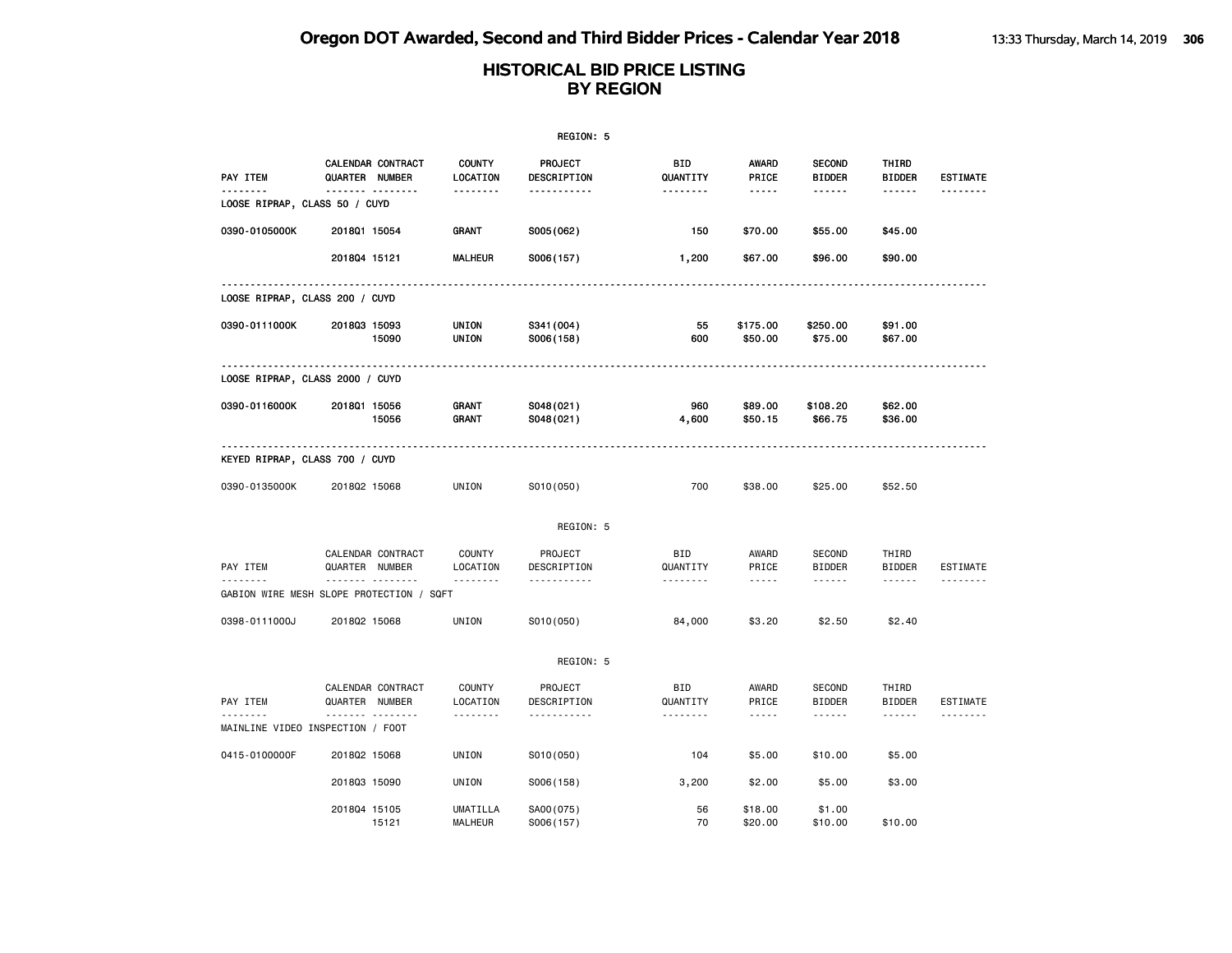|                                 |              |                                    |                                   | REGION: 5                     |                               |                |                                        |                                              |                 |
|---------------------------------|--------------|------------------------------------|-----------------------------------|-------------------------------|-------------------------------|----------------|----------------------------------------|----------------------------------------------|-----------------|
| <b>PAY ITEM</b>                 | QUARTER      | <b>CALENDAR CONTRACT</b><br>NUMBER | <b>COUNTY</b><br>LOCATION<br>---- | <b>PROJECT</b><br>DESCRIPTION | BID.<br>QUANTITY<br>- - - - - | AWARD<br>PRICE | <b>SECOND</b><br><b>BIDDER</b><br>---- | <b>THIRD</b><br><b>BIDDER</b><br>- - - - - - | <b>ESTIMATE</b> |
| 3 INCH DRAIN PIPE / FOOT        |              |                                    |                                   |                               |                               |                |                                        |                                              |                 |
| 0430-0100030F                   | 201803 15090 |                                    | <b>UNION</b>                      | S006(158)                     | 12,300                        | \$10.00        | \$6.50                                 | \$22.00                                      |                 |
| 12 INCH DRAIN PIPE / FOOT       |              |                                    |                                   |                               |                               |                |                                        |                                              |                 |
| 0430-0100120F                   | 201803 15090 |                                    | <b>UNION</b>                      | S006(158)                     | 1,508                         | \$30.00        | \$62.00                                | \$85.00                                      |                 |
| SUBSURFACE DRAIN OUTLETS / EACH |              |                                    |                                   |                               |                               |                |                                        |                                              |                 |
| 0430-0101000E                   | 201803 15090 |                                    | UNION                             | S006(158)                     | 27                            | \$1,000        | \$1,050                                | \$2,820                                      |                 |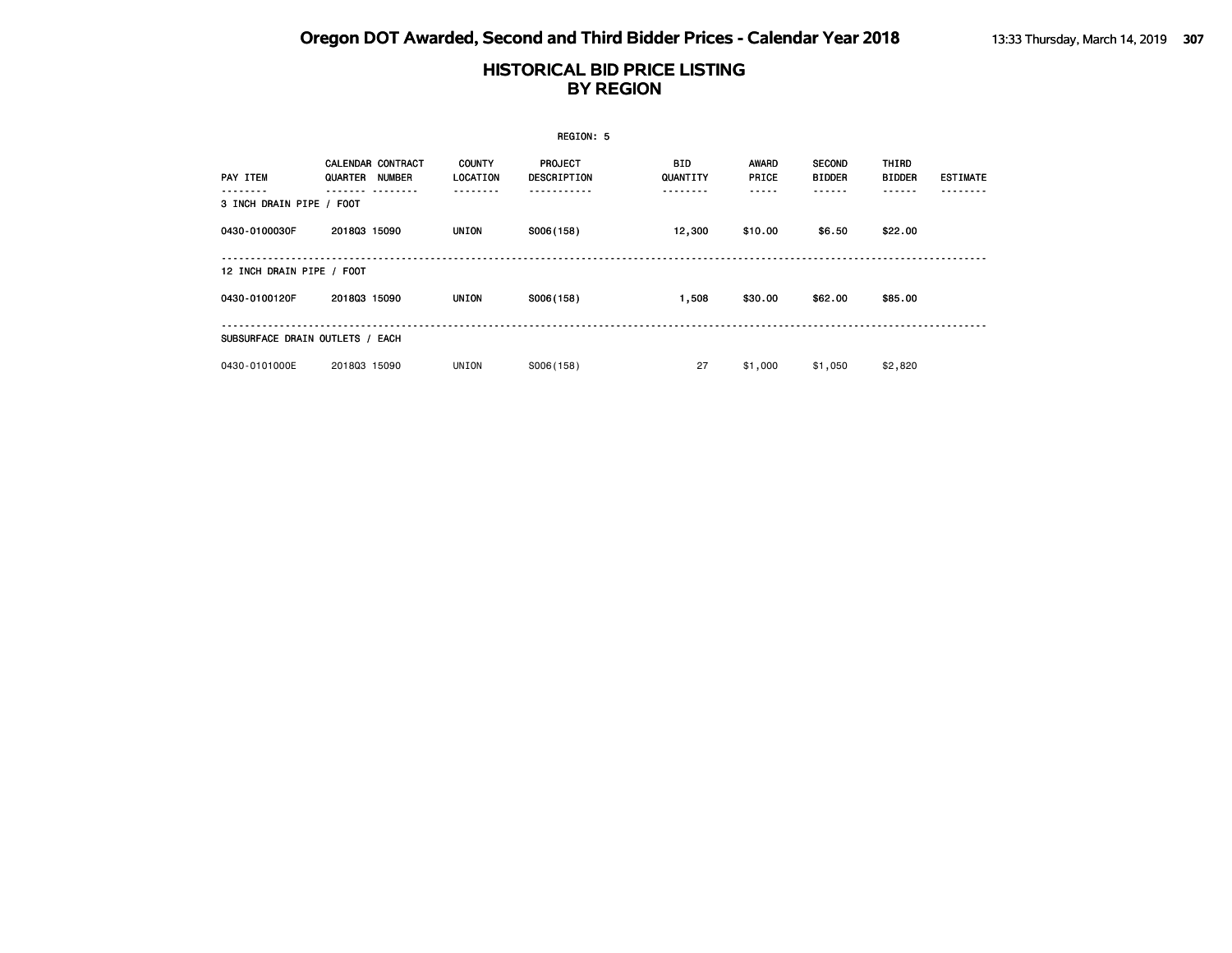| REGION: 5                   |                                                          |                           |                               |                 |                 |                                |                        |                 |  |  |
|-----------------------------|----------------------------------------------------------|---------------------------|-------------------------------|-----------------|-----------------|--------------------------------|------------------------|-----------------|--|--|
| PAY ITEM                    | <b>CALENDAR CONTRACT</b><br>QUARTER NUMBER               | <b>COUNTY</b><br>LOCATION | <b>PROJECT</b><br>DESCRIPTION | BID<br>QUANTITY | AWARD<br>PRICE  | <b>SECOND</b><br><b>BIDDER</b> | THIRD<br><b>BIDDER</b> | <b>ESTIMATE</b> |  |  |
|                             | ------- --------<br>18 INCH CULV PIPE, 5 FT DEPTH / FOOT | <u>.</u>                  | -----------                   | .               | $\cdots \cdots$ | ------                         | ------                 | <u>.</u>        |  |  |
| 0445-010018AF               | 201802 15068                                             | <b>UNION</b>              | S010(050)                     | 67              | \$125.00        | \$80.00                        | \$130.00               |                 |  |  |
|                             | 201803 15090                                             | <b>UNION</b>              | S006(158)                     | 84              | \$65.00         | \$185.00                       | \$140.00               |                 |  |  |
|                             | 201804 15121                                             | <b>MALHEUR</b>            | S006(157)                     | 70              | \$73.00         | \$90.08                        | \$85.00                |                 |  |  |
|                             | 24 INCH CULV PIPE, 5 FT DEPTH / FOOT                     |                           |                               |                 |                 |                                |                        |                 |  |  |
| 0445-010024AF               | 201802 15068                                             | <b>UNION</b>              | S010(050)                     | 37              | \$165.00        | \$90.00                        | \$135.00               |                 |  |  |
| 78 INCH CULVERT PIPE / FOOT | --------------<br><u>.</u>                               |                           |                               |                 |                 |                                |                        |                 |  |  |
| 0445-0100760F               | 201803 15093                                             | UNION                     | S341 (004)                    | 5               | \$1,650         | \$2,300                        | \$700                  |                 |  |  |
|                             | 12 INCH STORM SEW PIPE, 5 FT / FOOT                      |                           |                               |                 |                 |                                |                        |                 |  |  |
| 0445-035012AF               | 201804 15105                                             | UMATILLA                  | SA00(075)                     | 56              | \$230.00        | \$160.00                       |                        |                 |  |  |
|                             | 15 INCH STORM SEW PIPE, 5 FT / FOOT                      |                           |                               |                 |                 |                                |                        |                 |  |  |
| 0445-035015AF               | 201803 15090                                             | UNION                     | S006(158)                     | 1,652           | \$44.00         | \$68.00                        | \$72.00                |                 |  |  |
|                             | 15 INCH STORM SEW PIPE, 10 FT / FOOT                     |                           |                               |                 |                 |                                |                        |                 |  |  |
| 0445-035015BF               | 201803 15090                                             | <b>UNION</b>              | S006(158)                     | 26              | \$400.00        | \$130.00                       | \$103.00               |                 |  |  |
|                             | 18 INCH STORM SEW PIPE, 5 FT / FOOT                      |                           |                               |                 |                 |                                |                        |                 |  |  |
| 0445-035018AF               | 201802 15069                                             | UMATILLA                  | 2220 (007)                    | 5 <sub>5</sub>  | \$100.00        | \$200.00                       |                        |                 |  |  |
|                             | SLOPED END SECTIONS, 72 INCH / EACH                      |                           |                               |                 |                 |                                |                        |                 |  |  |
| 0445-0700700E               | 201803 15093                                             | UNION                     | S341 (004)                    | $\overline{1}$  | \$12,500        | \$12,000                       | \$8,000                |                 |  |  |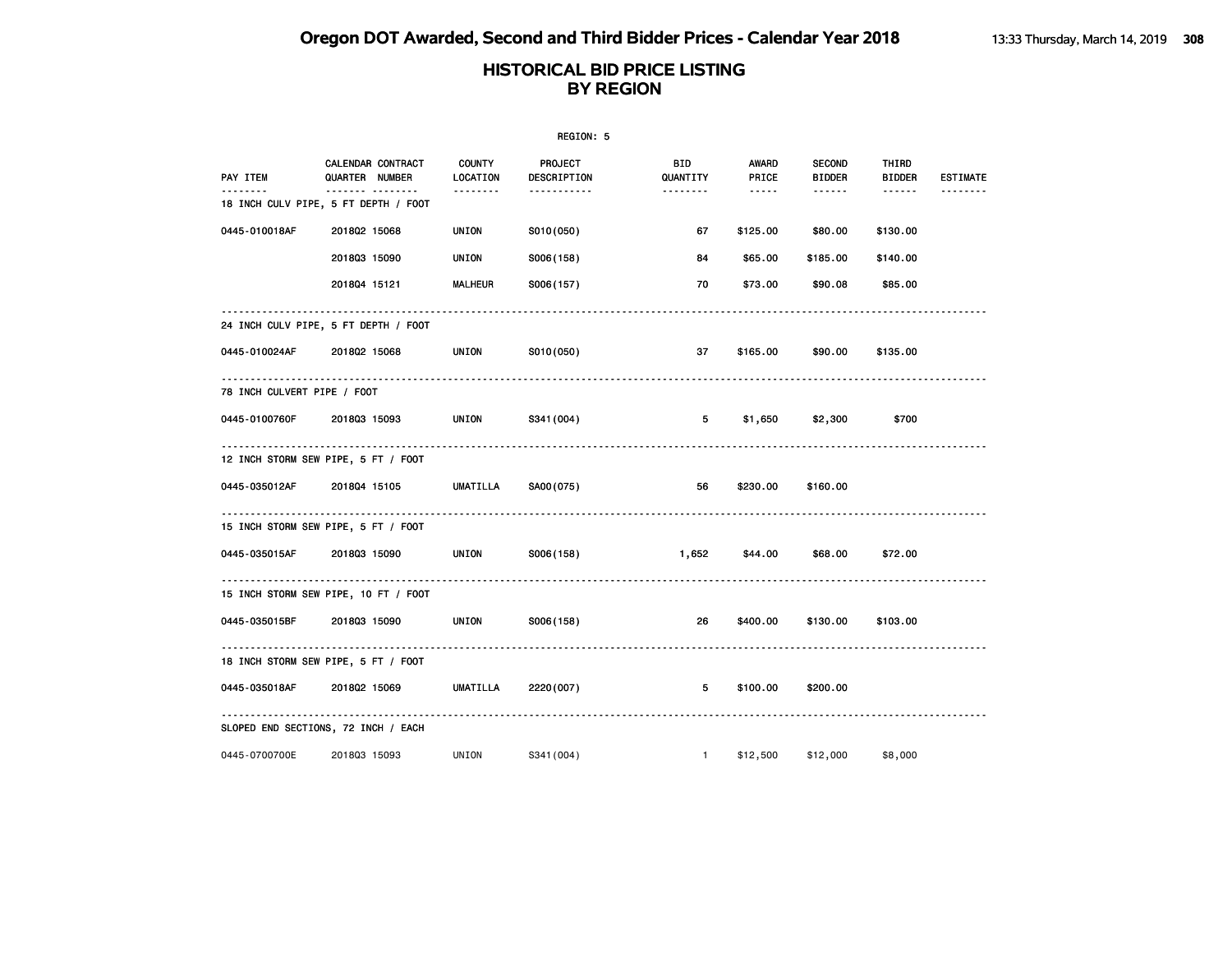|                                      |                                                       |                           | REGION: 5              |                 |                                                                                                               |                                |                        |                 |
|--------------------------------------|-------------------------------------------------------|---------------------------|------------------------|-----------------|---------------------------------------------------------------------------------------------------------------|--------------------------------|------------------------|-----------------|
| PAY ITEM                             | CALENDAR CONTRACT<br>QUARTER NUMBER                   | COUNTY<br>LOCATION        | PROJECT<br>DESCRIPTION | BID<br>QUANTITY | <b>AWARD</b><br>PRICE                                                                                         | <b>SECOND</b><br><b>BIDDER</b> | THIRD<br><b>BIDDER</b> | <b>ESTIMATE</b> |
| .<br>PAVED CULVERT END SLOPES / SQFT | <u> </u>                                              | .                         | -----------            | --------        | $- - - - -$                                                                                                   | ------                         | ------                 | <u>.</u>        |
| 0460-0100000J                        | 201803 15090                                          | UNION                     | S006(158)              | 55              | \$200.00                                                                                                      | \$36.00                        | \$30.00                |                 |
|                                      | 201804 15121                                          | <b>MALHEUR</b>            | S006(157)              | 88              | \$20.00                                                                                                       | \$84.79                        | \$80.00                |                 |
|                                      |                                                       |                           | REGION: 5              |                 |                                                                                                               |                                |                        |                 |
| PAY ITEM                             | CALENDAR CONTRACT<br>QUARTER NUMBER                   | <b>COUNTY</b><br>LOCATION | PROJECT<br>DESCRIPTION | BID<br>QUANTITY | AWARD<br>PRICE                                                                                                | <b>SECOND</b><br><b>BIDDER</b> | THIRD<br><b>BIDDER</b> | <b>ESTIMATE</b> |
|                                      | ------- --------<br>CONCRETE MANHOLES, SHALLOW / EACH | .                         | -----------            | --------        | $\frac{1}{2} \frac{1}{2} \frac{1}{2} \frac{1}{2} \frac{1}{2} \frac{1}{2} \frac{1}{2} \frac{1}{2} \frac{1}{2}$ | ------                         | ------                 | .               |
| 0470-0105000E                        | 201803 15090                                          | UNION                     | S006(158)              | 2               | \$4,000                                                                                                       | \$7,500                        | \$5,045                |                 |
| CONCRETE INLETS, TYPE D / EACH       |                                                       |                           |                        |                 |                                                                                                               |                                |                        |                 |
| 0470-0311000E                        | 201802 15068                                          | UNION                     | S010(050)              | $\mathbf{1}$    | \$1,150                                                                                                       | \$2,500                        | \$4,850                |                 |
|                                      | 201803 15090                                          | UNION                     | S006(158)              | $\mathbf{1}$    | \$4,000                                                                                                       | \$3,650                        | \$4,011                |                 |
|                                      | CONCRETE INLETS, TYPE G-2 / EACH                      |                           |                        |                 |                                                                                                               |                                |                        |                 |
| 0470-0315000E                        | 201804 15105                                          | UMATILLA                  | SA00(075)              | 8               | \$2,100                                                                                                       | \$3,000                        |                        |                 |
|                                      | CONCRETE INLETS, TYPE G-2M / EACH                     |                           |                        |                 |                                                                                                               |                                |                        |                 |
| 0470-0317000E                        | 201803 15090                                          | UNION                     | S006(158)              | 5               | \$4,000                                                                                                       | \$2,300                        | \$4,492                |                 |
|                                      | CONCRETE INLETS, TYPE G-2MA / EACH                    |                           |                        |                 |                                                                                                               |                                |                        |                 |
| 0470-0319000E                        | 201803 15090                                          | UNION                     | S006(158)              | $\blacksquare$  | \$4,000                                                                                                       | \$2,400                        | \$4,726                |                 |
|                                      | 201804 15121                                          | <b>MALHEUR</b>            | S006(157)              | $\mathbf{1}$    | \$2,200                                                                                                       | \$5,299                        | \$5,000                |                 |
|                                      | CONCRETE INLETS, TYPE M-0 / EACH                      |                           |                        |                 |                                                                                                               |                                |                        |                 |
| 0470-0323000E                        | 201803 15090                                          | UNION                     | S006(158)              | $\mathbf{1}$    | \$4,000                                                                                                       | \$2,400                        | \$3,500                |                 |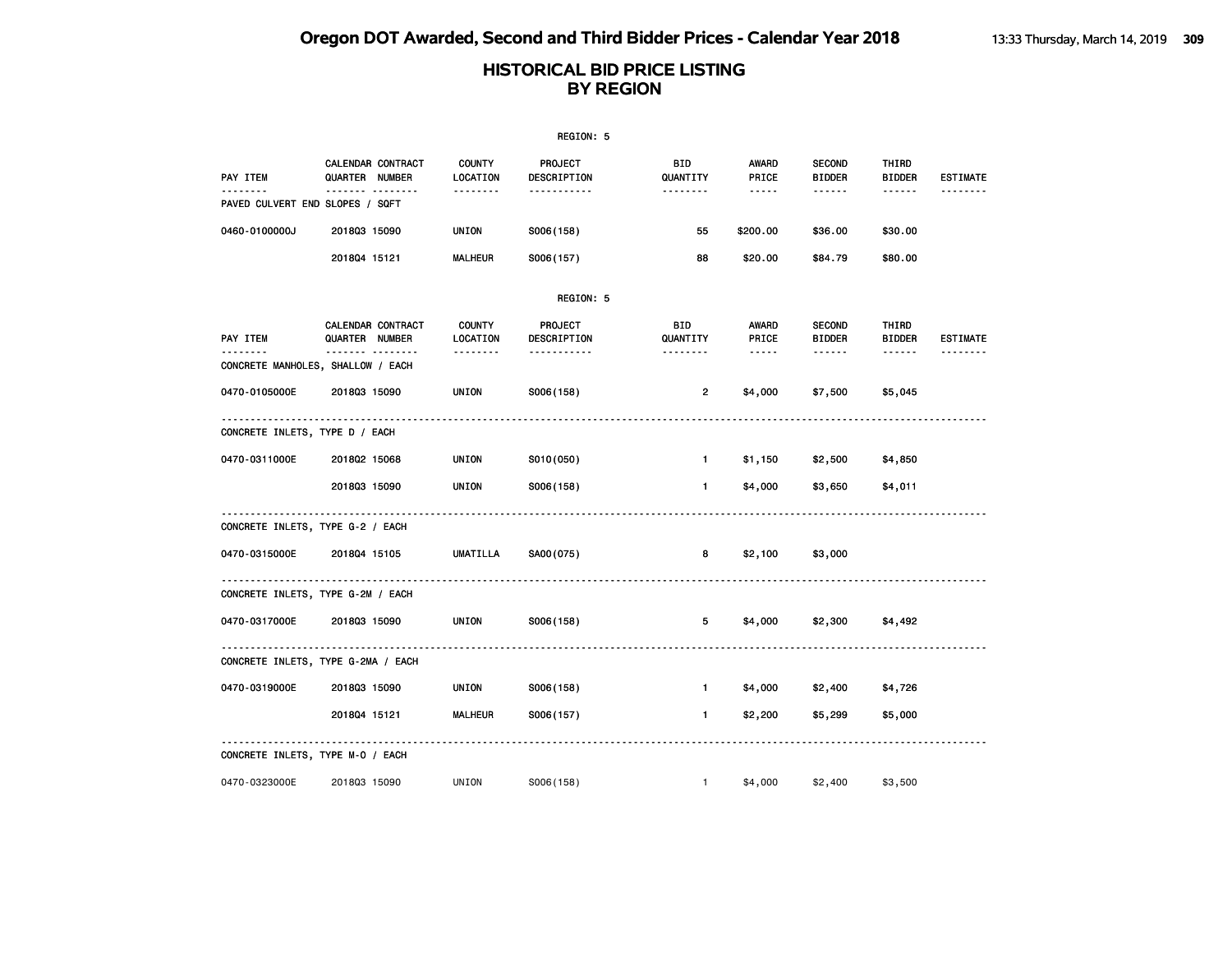|                                                |                                     |          |                                       | REGION: 5                   |                        |                                      |                                |                                  |                 |
|------------------------------------------------|-------------------------------------|----------|---------------------------------------|-----------------------------|------------------------|--------------------------------------|--------------------------------|----------------------------------|-----------------|
| PAY ITEM<br>.                                  | CALENDAR CONTRACT<br>QUARTER NUMBER | <u>.</u> | <b>COUNTY</b><br>LOCATION<br><u>.</u> | PROJECT<br>DESCRIPTION<br>. | <b>BID</b><br>QUANTITY | <b>AWARD</b><br>PRICE<br>$- - - - -$ | <b>SECOND</b><br><b>BIDDER</b> | THIRD<br><b>BIDDER</b><br>------ | <b>ESTIMATE</b> |
| DRAINAGE CURBS / FOOT                          |                                     |          |                                       |                             |                        |                                      |                                |                                  |                 |
| 0480-0100000F                                  | 2018Q1 15054                        |          | GRANT                                 | S005(062)                   | 60                     | \$30.00                              | \$20.00                        | \$40.00                          |                 |
|                                                |                                     |          |                                       | REGION: 5                   |                        |                                      |                                |                                  |                 |
| PAY ITEM                                       | CALENDAR CONTRACT<br>QUARTER NUMBER |          | <b>COUNTY</b><br>LOCATION             | PROJECT<br>DESCRIPTION      | BID<br>QUANTITY        | <b>AWARD</b><br>PRICE                | <b>SECOND</b><br><b>BIDDER</b> | THIRD<br><b>BIDDER</b>           | <b>ESTIMATE</b> |
| ADJUSTING BOXES / EACH                         |                                     |          | .                                     | .                           | .                      | $- - - - -$                          | ------                         | .                                |                 |
| 0490-0100000E                                  | 201802 15069                        |          | <b>UMATILLA</b>                       | 2220 (007)                  | з                      | \$100.00                             | \$200.00                       |                                  |                 |
|                                                | 201804 15105                        |          | <b>UMATILLA</b>                       | SA00(075)                   | 6                      | \$520.00                             | \$500.00                       |                                  |                 |
| CONNECTION TO EXTG STRUCTURES / EACH           |                                     |          |                                       |                             |                        |                                      |                                |                                  |                 |
| 0490-0104000E                                  | 201803 15090                        |          | UNION                                 | S006(158)                   | 1.                     | \$3,000                              | \$2,100                        | \$6,487                          |                 |
|                                                | 201804 15105                        |          | <b>UMATILLA</b>                       | SA00(075)                   | 6                      | \$1,100                              | \$1,250                        |                                  |                 |
| ADJUSTING INLETS / EACH                        |                                     |          |                                       |                             |                        |                                      |                                |                                  |                 |
| 0490-0105000E                                  | 201803 15090                        |          | UNION                                 | S006(158)                   | 38                     | \$1,700                              | \$750                          | \$710                            |                 |
|                                                | 201804 15105                        |          | <b>UMATILLA</b>                       | SA00(075)                   | $\mathbf{2}$           | \$823                                | \$1,250                        |                                  |                 |
| FILLING ABANDONED STRUCTURES / EACH            |                                     |          |                                       |                             |                        |                                      |                                |                                  |                 |
| 0490-0117000E                                  | 201802 15062                        | 15065    | <b>UMATILLA</b><br><b>UMATILLA</b>    | S006(159)<br>S008(017)      | 1<br>1                 | \$8,500<br>\$38,000                  | \$6,250<br>\$20,000            | \$2,000                          |                 |
|                                                | 201803 15090                        | 15090    | UNION<br>UNION                        | S006(158)<br>S006(158)      | 1<br>1                 | \$15,000<br>\$120,000                | \$3,000<br>\$30,000            | \$9,890<br>\$45,000              |                 |
| MINOR ADJUSTMENT OF MANHOLES / EACH            |                                     |          |                                       |                             |                        |                                      |                                |                                  |                 |
| 0490-0120000E                                  | 201802 15069                        |          | <b>UMATILLA</b>                       | 2220 (007)                  | $\mathbf{1}$           | \$1,000                              | \$250                          |                                  |                 |
| EXTRA FOR MANHOLES OVER EXISTING SEWERS / EACH |                                     |          |                                       |                             |                        |                                      |                                |                                  |                 |
| 0490-0123000E                                  | 201803 15090                        |          | UNION                                 | S006(158)                   | $\mathbf{1}$           | \$2,000                              | \$3,000                        | \$1,471                          |                 |
| CAPPING EXISTING CONCRETE STRUCTURES / EACH    |                                     |          |                                       |                             |                        |                                      |                                |                                  |                 |
| 0490-0125000E                                  | 201803 15090                        |          | UNION                                 | S006(158)                   | $\mathbf{1}$           | \$4,000                              | \$4,000                        | \$586                            |                 |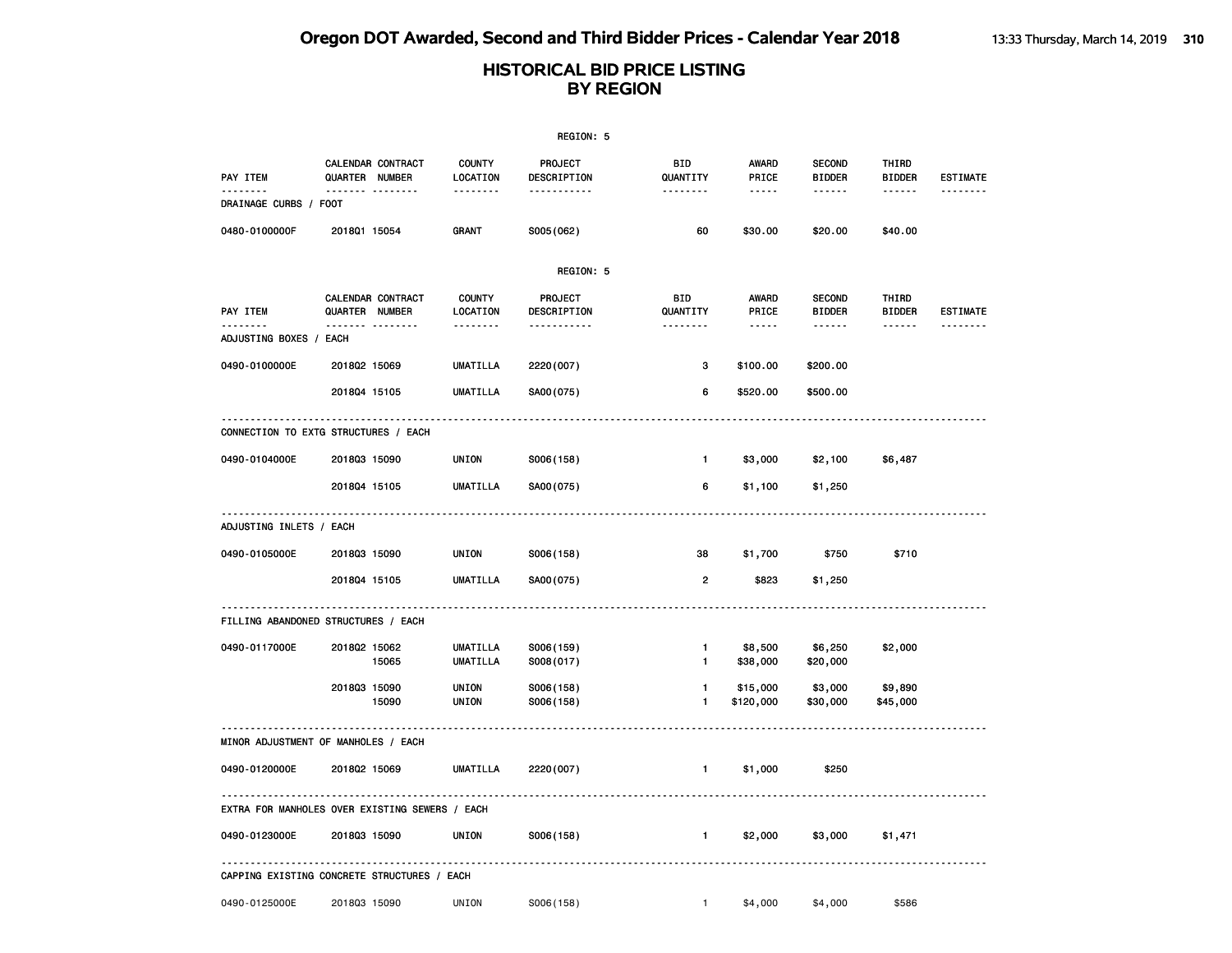|                                                     |                |                          |                                                          | REGION: 5                                        |                                    |                                          |                                        |                                           |                 |
|-----------------------------------------------------|----------------|--------------------------|----------------------------------------------------------|--------------------------------------------------|------------------------------------|------------------------------------------|----------------------------------------|-------------------------------------------|-----------------|
| PAY ITEM                                            | QUARTER NUMBER | <b>CALENDAR CONTRACT</b> | <b>COUNTY</b><br>LOCATION                                | PROJECT<br>DESCRIPTION                           | BID<br>QUANTITY                    | AWARD<br>PRICE                           | <b>SECOND</b><br><b>BIDDER</b>         | THIRD<br><b>BIDDER</b>                    | <b>ESTIMATE</b> |
| .<br>TRENCH RESURFACING / SQYD                      |                | .                        | .                                                        | .                                                | <u>.</u>                           | $- - - - -$                              | ------                                 | .                                         | <u>.</u>        |
| 0495-0100000J                                       | 201804 15105   |                          | <b>UMATILLA</b>                                          | SA00(075)                                        | 94                                 | \$79.00                                  | \$100.00                               |                                           |                 |
|                                                     |                |                          |                                                          | REGION: 5                                        |                                    |                                          |                                        |                                           |                 |
| PAY ITEM                                            | QUARTER NUMBER | CALENDAR CONTRACT        | <b>COUNTY</b><br>LOCATION                                | PROJECT<br>DESCRIPTION                           | <b>BID</b><br>QUANTITY             | AWARD<br>PRICE                           | <b>SECOND</b><br><b>BIDDER</b>         | THIRD<br><b>BIDDER</b>                    | ESTIMATE        |
| BRIDGE REMOVAL WORK / SQFT                          |                | . <sub>.</sub>           | --------                                                 | <u>.</u>                                         | <u>.</u>                           | $- - - - -$                              | ------                                 | ------                                    |                 |
| 0501-0100000A                                       | 201802 15065   |                          | <b>UMATILLA</b>                                          | S008(017)                                        | 14,588                             | \$0.58                                   | \$0.75                                 |                                           |                 |
|                                                     | 201803 15090   |                          | UNION                                                    | S006(158)                                        | 16,400                             | \$21.34                                  | \$15.24                                | \$20.49                                   |                 |
|                                                     | 201804 15121   | 15121<br>15101<br>15101  | MALHEUR<br>MALHEUR<br><b>UMATILLA</b><br><b>UMATILLA</b> | S006(157)<br>S006(157)<br>S070(001)<br>S070(001) | 338.60<br>338.60<br>2,700<br>2,700 | \$29.53<br>\$29.53<br>\$14.89<br>\$15.00 | \$2.95<br>\$2.95<br>\$13.89<br>\$13.89 | \$73.83<br>\$103.37<br>\$24.07<br>\$24.07 |                 |
|                                                     |                |                          |                                                          | REGION: 5                                        |                                    |                                          |                                        |                                           |                 |
| PAY ITEM                                            | QUARTER NUMBER | CALENDAR CONTRACT        | COUNTY<br>LOCATION                                       | PROJECT<br>DESCRIPTION                           | <b>BID</b><br>QUANTITY             | AWARD<br>PRICE                           | <b>SECOND</b><br><b>BIDDER</b>         | THIRD<br><b>BIDDER</b>                    | <b>ESTIMATE</b> |
| .<br>BRIDGE DECK COLD PLN PVMT REM, 0-2 INCH / SQYD |                | .                        | .                                                        | <u>.</u>                                         | .                                  | $- - - - -$                              | .                                      |                                           |                 |
| 0503-0101000J                                       | 201804 15101   |                          | UMATILLA                                                 | S070(001)                                        | 4,600                              | \$3.00                                   | \$6.00                                 | \$9.00                                    |                 |
| BRIDGE DECK COLD PLN PVMT REM, 2-4 INCH / SQYD      |                |                          |                                                          |                                                  |                                    |                                          |                                        |                                           |                 |
| 0503-0102000J                                       | 201802 15065   | 15065                    | UMATILLA<br>UMATILLA                                     | S008(017)<br>S008(017)                           | 307<br>1,560                       | \$33.00<br>\$13.00                       | \$14.23<br>\$4.60                      |                                           |                 |
|                                                     | 201804 15121   |                          | MALHEUR                                                  | S006(157)                                        | 3,165                              | \$14.00                                  | \$16.00                                | \$12.00                                   |                 |
| BRIDGE END PANEL CLD PLN PVMT REM, / SQYD           |                |                          |                                                          |                                                  |                                    |                                          |                                        |                                           |                 |
| 0503-0103000J                                       | 201802 15065   | 15065                    | UMATILLA<br><b>UMATILLA</b>                              | S008(017)<br>S008(017)                           | 176<br>470                         | \$5.50<br>\$5.50                         | \$2.30<br>\$2.30                       |                                           |                 |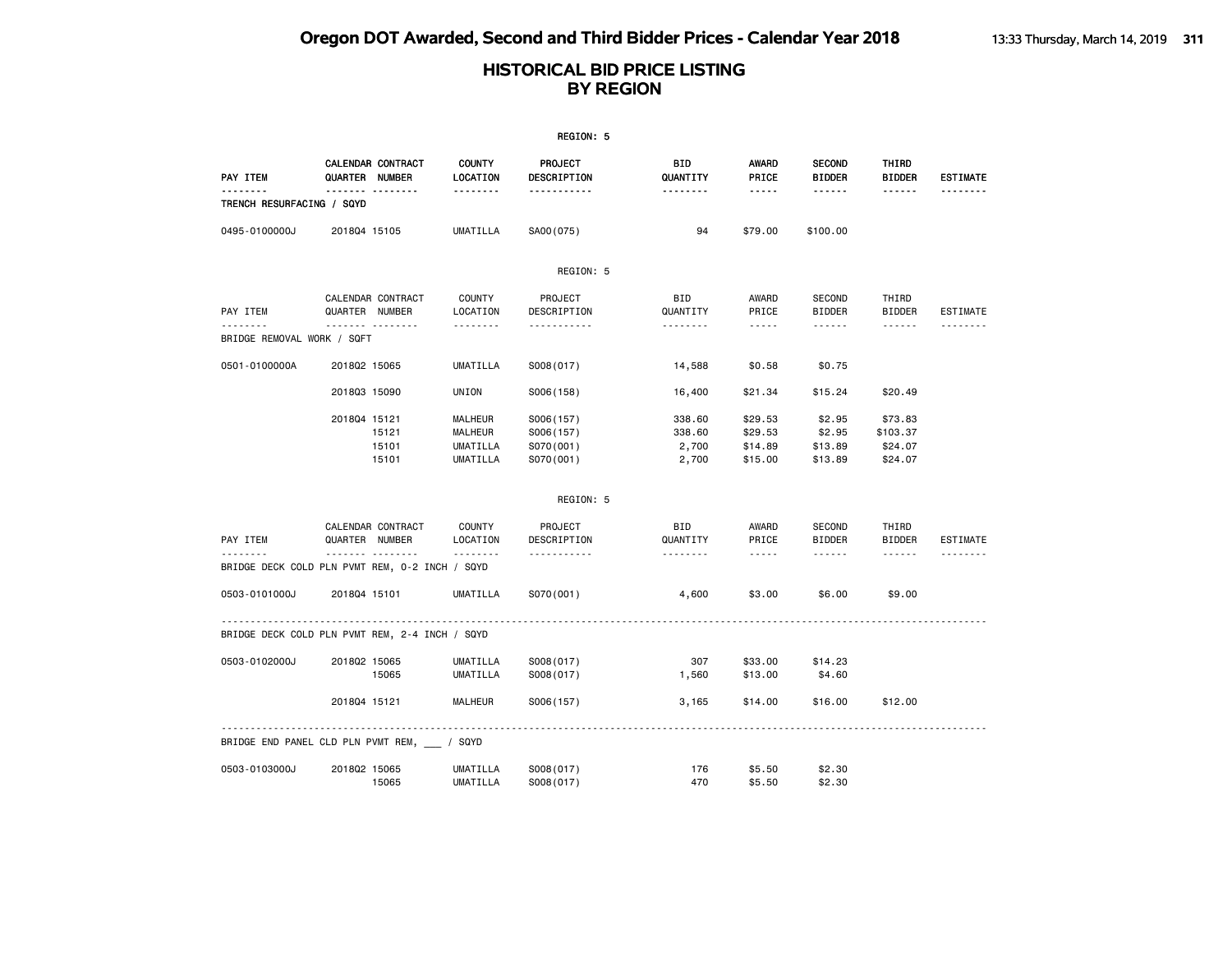|                                    |              |                                     |                           | REGION: 5              |                        |                       |                                |                        |                 |
|------------------------------------|--------------|-------------------------------------|---------------------------|------------------------|------------------------|-----------------------|--------------------------------|------------------------|-----------------|
| PAY ITEM                           |              | CALENDAR CONTRACT<br>QUARTER NUMBER | <b>COUNTY</b><br>LOCATION | PROJECT<br>DESCRIPTION | BID<br>QUANTITY        | <b>AWARD</b><br>PRICE | <b>SECOND</b><br><b>BIDDER</b> | THIRD<br><b>BIDDER</b> | <b>ESTIMATE</b> |
| .<br>STRUCTURE EXCAVATION / CUYD   |              |                                     | .                         | .                      | <u>.</u>               | <u>.</u>              |                                |                        | <u>.</u>        |
|                                    |              |                                     |                           |                        |                        |                       |                                |                        |                 |
| 0510-0101000A                      | 201801 15054 |                                     | GRANT                     | S005(062)              | 2,000                  | \$10.00               | \$9.25                         | \$12.50                |                 |
|                                    | 201803 15093 |                                     | UNION                     | S341 (004)             | 25.80                  | \$124.03              | \$155.04                       | \$65.89                |                 |
|                                    |              | 15090                               | <b>UNION</b>              | S006(158)              | 230                    | \$21.74               | \$108.70                       | \$20.57                |                 |
|                                    |              | 15090                               | UNION                     | S006(158)              | 3,880                  | \$19.33               | \$42.53                        | \$17.37                |                 |
|                                    |              | 15090                               | UNION                     | S006(158)              | 5,110                  | \$19.57               | \$39.14                        | \$16.95                |                 |
|                                    | 201804 15101 |                                     | <b>UMATILLA</b>           | S070(001)              | 130                    | \$46.15               | \$57.69                        | \$61.54                |                 |
|                                    |              | 15101                               | <b>UMATILLA</b>           | S070(001)              | 130                    | \$46.15               | \$50.00                        | \$61.54                |                 |
|                                    |              |                                     |                           |                        |                        |                       |                                |                        |                 |
| GRANULAR WALL BACKFILL / CUYD      |              |                                     |                           |                        |                        |                       |                                |                        |                 |
| 0510-0106000A                      | 201801 15054 |                                     | GRANT                     | S005(062)              | 240                    | \$29.17               | \$72.92                        | \$62.50                |                 |
|                                    | 201803 15090 |                                     | UNION                     | S006(158)              | 184                    | \$70.65               | \$108.70                       | \$55.38                |                 |
|                                    |              | 15090                               | UNION                     | S006(158)              | 194                    | \$61.86               | \$103.09                       | \$54.04                |                 |
| GRANULAR STRUCTURE BACKFILL / CUYD |              |                                     |                           |                        |                        |                       |                                |                        |                 |
| 0510-0108000A                      | 201801 15054 |                                     | GRANT                     | S005(062)              | 700                    | \$22.86               | \$64.29                        | \$35.71                |                 |
|                                    | 201803 15093 |                                     | UNION                     | S341 (004)             | 8.70                   | \$574.71              | \$689.66                       | \$367.82               |                 |
|                                    |              | 15090                               | UNION                     | S006(158)              | 1,500                  | \$43.33               | \$46.67                        | \$52.89                |                 |
|                                    |              | 15090                               | UNION                     | S006(158)              | 1,605                  | \$40.50               | \$43.61                        | \$52.99                |                 |
|                                    |              | 15090                               | UNION                     | S006(158)              | 1,800                  | \$41.67               | \$41.67                        | \$52.69                |                 |
|                                    | 201804 15101 |                                     | <b>UMATILLA</b>           | S070(001)              | 130                    | \$88.46               | \$96.15                        | \$107.69               |                 |
|                                    |              | 15101                               | <b>UMATILLA</b>           | S070(001)              | 130                    | \$88.46               | \$96.15                        | \$107.69               |                 |
|                                    |              |                                     |                           | REGION: 5              |                        |                       |                                |                        |                 |
|                                    |              |                                     |                           |                        |                        |                       |                                |                        |                 |
| PAY ITEM                           |              | CALENDAR CONTRACT<br>QUARTER NUMBER | <b>COUNTY</b><br>LOCATION | PROJECT<br>DESCRIPTION | <b>BID</b><br>QUANTITY | AWARD<br>PRICE        | <b>SECOND</b><br><b>BIDDER</b> | THIRD<br><b>BIDDER</b> | <b>ESTIMATE</b> |
| .                                  |              | .                                   | .                         | .                      | .                      | $- - - - -$           | .                              | .                      | .               |
| REINFORCEMENT / LB                 |              |                                     |                           |                        |                        |                       |                                |                        |                 |
| 0530-0100000A                      | 201803 15093 |                                     | UNION                     | S341 (004)             | 2,598                  | \$3.66                | \$2.31                         | \$3.54                 |                 |
|                                    | 201804 15101 |                                     | UMATILLA                  | S070(001)              | 6,100                  | \$1.64                | \$1.07                         | \$4.10                 |                 |
|                                    |              | 15101                               | <b>UMATILLA</b>           | S070(001)              | 6,100                  | \$0.62                | \$1.07                         | \$4.10                 |                 |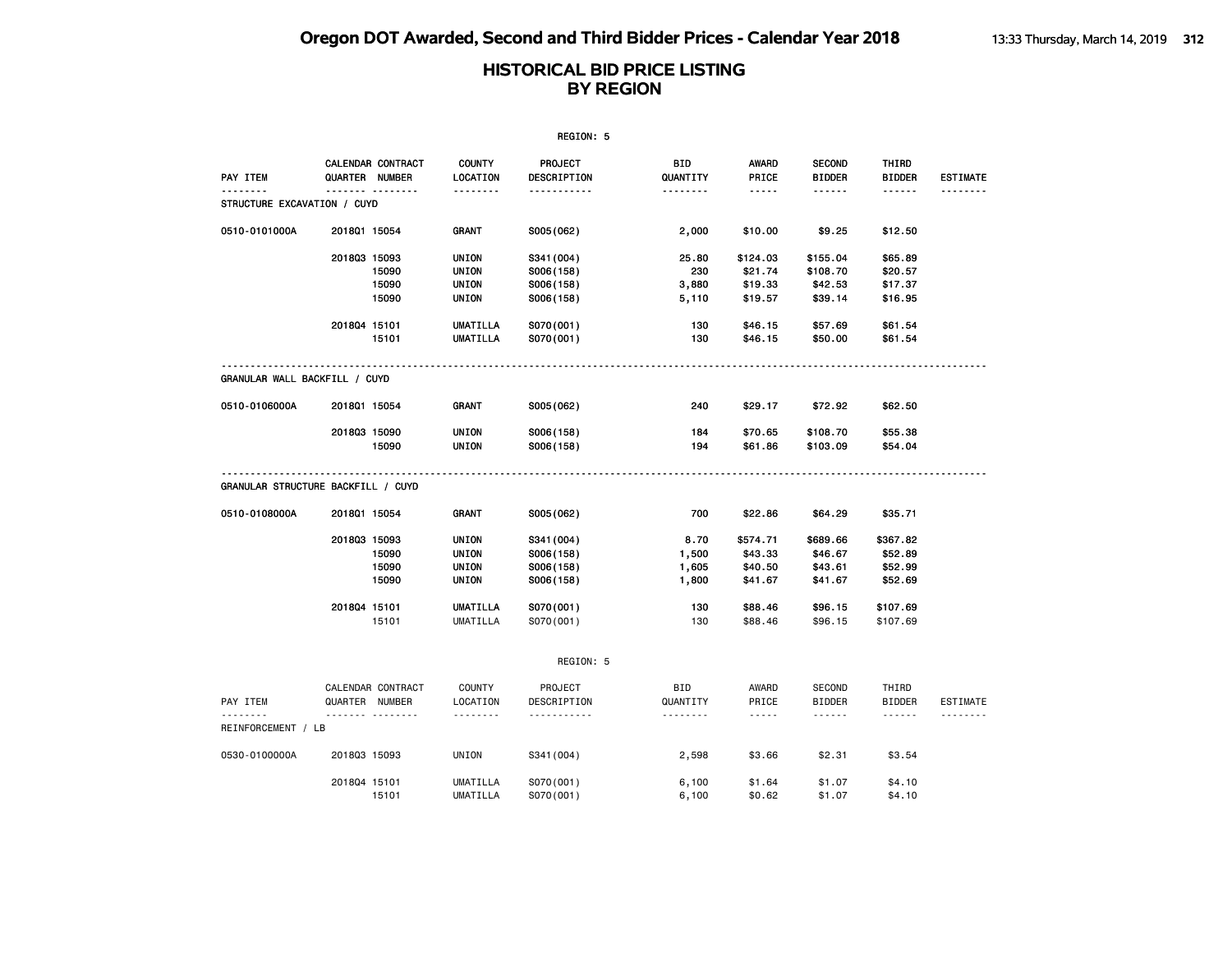|                          |                                            |                                       | REGION: 5              |                                    |                               |                                          |                                  |                 |
|--------------------------|--------------------------------------------|---------------------------------------|------------------------|------------------------------------|-------------------------------|------------------------------------------|----------------------------------|-----------------|
| PAY ITEM                 | <b>CALENDAR CONTRACT</b><br>QUARTER NUMBER | <b>COUNTY</b><br>LOCATION             | PROJECT<br>DESCRIPTION | <b>BID</b><br>QUANTITY             | <b>AWARD</b><br>PRICE         | <b>SECOND</b><br><b>BIDDER</b>           | THIRD<br><b>BIDDER</b>           | <b>ESTIMATE</b> |
|                          | FOUNDATION CONCRETE, CLASS 3300 / CUYD     | .                                     | <u>.</u>               | .                                  | $- - - - -$                   | .                                        | ------                           |                 |
| 0540-0101000A            | 201803 15093                               | <b>UNION</b>                          | S341 (004)             | 23.60                              | \$2,331                       | \$2,119                                  | \$3,136                          |                 |
|                          | 201804 15101<br>15101                      | <b>UMATILLA</b><br><b>UMATILLA</b>    | S070(001)<br>S070(001) | 32<br>32                           | \$125.00<br>\$125.00          | \$625.00<br>\$468.75                     | \$781.25<br>\$781.25             |                 |
|                          | GENERAL STRC CONCRETE, CLASS 4000 / CUYD   |                                       |                        |                                    |                               |                                          |                                  |                 |
| 0540-0302000A            | 201804 15101<br>15101                      | <b>UMATILLA</b><br><b>UMATILLA</b>    | S070(001)<br>S070(001) | 20<br>20                           | \$935<br>\$935                | \$2,000<br>\$1,750                       | \$2,000<br>\$2,000               |                 |
| SAW CUT TEXTURING / SQYD |                                            |                                       |                        |                                    |                               |                                          |                                  |                 |
| 0540-0401000J            | 201804 15101<br>15101                      | <b>UMATILLA</b><br><b>UMATILLA</b>    | S070(001)<br>S070(001) | 280<br>280                         | \$15.00<br>\$15,00            | \$15.00<br>\$15.00                       | \$14.00<br>\$14.00               |                 |
|                          |                                            |                                       | REGION: 5              |                                    |                               |                                          |                                  |                 |
| PAY ITEM                 | CALENDAR CONTRACT<br>QUARTER NUMBER        | <b>COUNTY</b><br>LOCATION<br><u>.</u> | PROJECT<br>DESCRIPTION | <b>BID</b><br>QUANTITY<br>-------- | AWARD<br>PRICE<br>$- - - - -$ | <b>SECOND</b><br><b>BIDDER</b><br>------ | THIRD<br><b>BIDDER</b><br>------ | <b>ESTIMATE</b> |
|                          | REINF CONC BRIDGE END PANELS / SQYD        |                                       |                        |                                    |                               |                                          |                                  |                 |
| 0545-0100000J            | 201804 15101<br>15101                      | <b>UMATILLA</b><br><b>UMATILLA</b>    | S070(001)<br>S070(001) | 300<br>300                         | \$360.00<br>\$360.00          | \$325.00<br>\$325.00                     | \$400.00<br>\$400.00             |                 |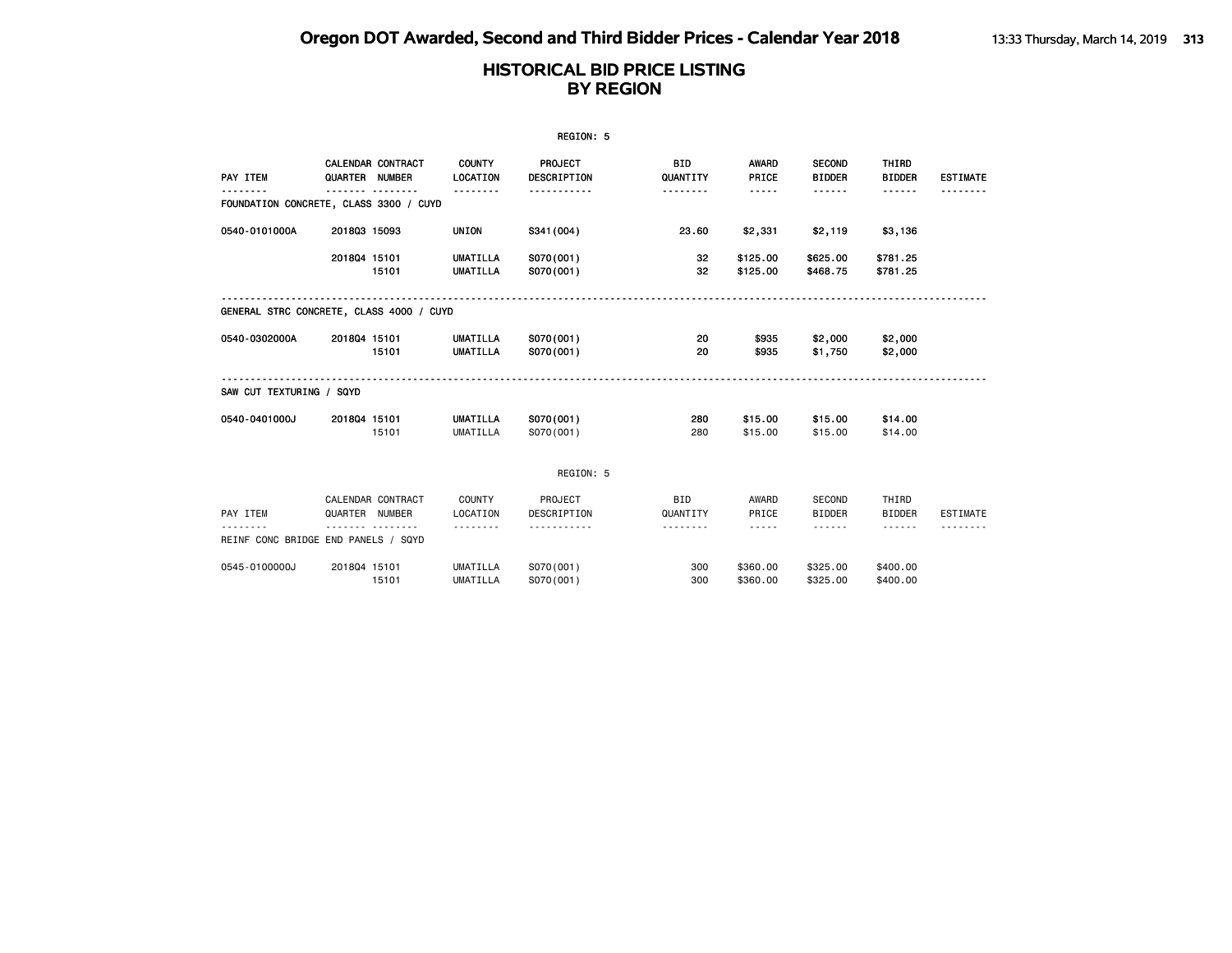|                              |              |                                     |                    | REGION: 5                     |                        |                |                                |                        |                 |
|------------------------------|--------------|-------------------------------------|--------------------|-------------------------------|------------------------|----------------|--------------------------------|------------------------|-----------------|
| PAY ITEM                     |              | CALENDAR CONTRACT<br>QUARTER NUMBER | COUNTY<br>LOCATION | <b>PROJECT</b><br>DESCRIPTION | <b>BID</b><br>QUANTITY | AWARD<br>PRICE | <b>SECOND</b><br><b>BIDDER</b> | THIRD<br><b>BIDDER</b> | <b>ESTIMATE</b> |
| CLASS 2 PREPARATION / SQYD   |              |                                     | <u>.</u>           | .                             | <u>.</u>               | $- - - - -$    |                                | ------                 |                 |
| 0556-0100000J                | 201804 15121 |                                     | <b>MALHEUR</b>     | S006(157)                     | $\blacksquare$         | \$500          | \$1,000                        | \$1,000                |                 |
|                              |              | 15101                               | <b>UMATILLA</b>    | S070(001)                     | 17                     | \$210.00       | \$0.01                         | \$0.01                 |                 |
|                              |              | 15101                               | <b>UMATILLA</b>    | S070(001)                     | 35                     | \$210.00       | \$0.01                         | \$0.01                 |                 |
|                              |              | 15101                               | <b>UMATILLA</b>    | S070(001)                     | 95                     | \$210.00       | \$0.01                         | \$0.01                 |                 |
|                              |              | 15101                               | <b>UMATILLA</b>    | S070(001)                     | 95                     | \$210.00       | \$0.01                         | \$0.01                 |                 |
|                              |              | 15121                               | <b>MALHEUR</b>     | S006(157)                     | 150                    | \$86.15        | \$450.00                       | \$75.00                |                 |
| FURNISH MPCO MATERIAL / SQYD |              |                                     |                    |                               |                        |                |                                |                        |                 |
| 0556-0300000J                | 201804 15121 |                                     | <b>MALHEUR</b>     | S006(157)                     | 212.80                 | \$21.01        | \$20.00                        | \$21.01                |                 |
|                              |              | 15101                               | <b>UMATILLA</b>    | S070(001)                     | 1,570                  | \$17.00        | \$17.30                        | \$18.00                |                 |
|                              |              | 15101                               | <b>UMATILLA</b>    | S070(001)                     | 1,655                  | \$17.00        | \$17.30                        | \$18.00                |                 |
|                              |              | 15121                               | <b>MALHEUR</b>     | S006(157)                     | 3,378                  | \$17.27        | \$20.00                        | \$17.27                |                 |
|                              |              | 15101                               | <b>UMATILLA</b>    | S070(001)                     | 4,600                  | \$16.00        | \$16.50                        | \$18.00                |                 |
|                              |              | 15101                               | UMATILLA           | S070(001)                     | 4,750                  | \$16.00        | \$16.25                        | \$18.00                |                 |
| CONSTRUCT MPCO / SQYD        |              |                                     |                    |                               |                        |                |                                |                        |                 |
| 0556-0500000J                | 201804 15121 |                                     | <b>MALHEUR</b>     | S006(157)                     | 212.80                 | \$21.01        | \$50.00                        | \$21.01                |                 |
|                              |              | 15101                               | <b>UMATILLA</b>    | S070(001)                     | 1,570                  | \$17.00        | \$16.25                        | \$18.00                |                 |
|                              |              | 15101                               | <b>UMATILLA</b>    | S070(001)                     | 1,655                  | \$17.00        | \$16.25                        | \$18.00                |                 |
|                              |              | 15121                               | <b>MALHEUR</b>     | S006(157)                     | 3,378                  | \$17.27        | \$20.00                        | \$17.27                |                 |
|                              |              | 15101                               | <b>UMATILLA</b>    | S070(001)                     | 4,600                  | \$16.00        | \$14.00                        | \$18.00                |                 |
|                              |              | 15101                               | <b>UMATILLA</b>    | S070(001)                     | 4,750                  | \$16.00        | \$14.00                        | \$18.00                |                 |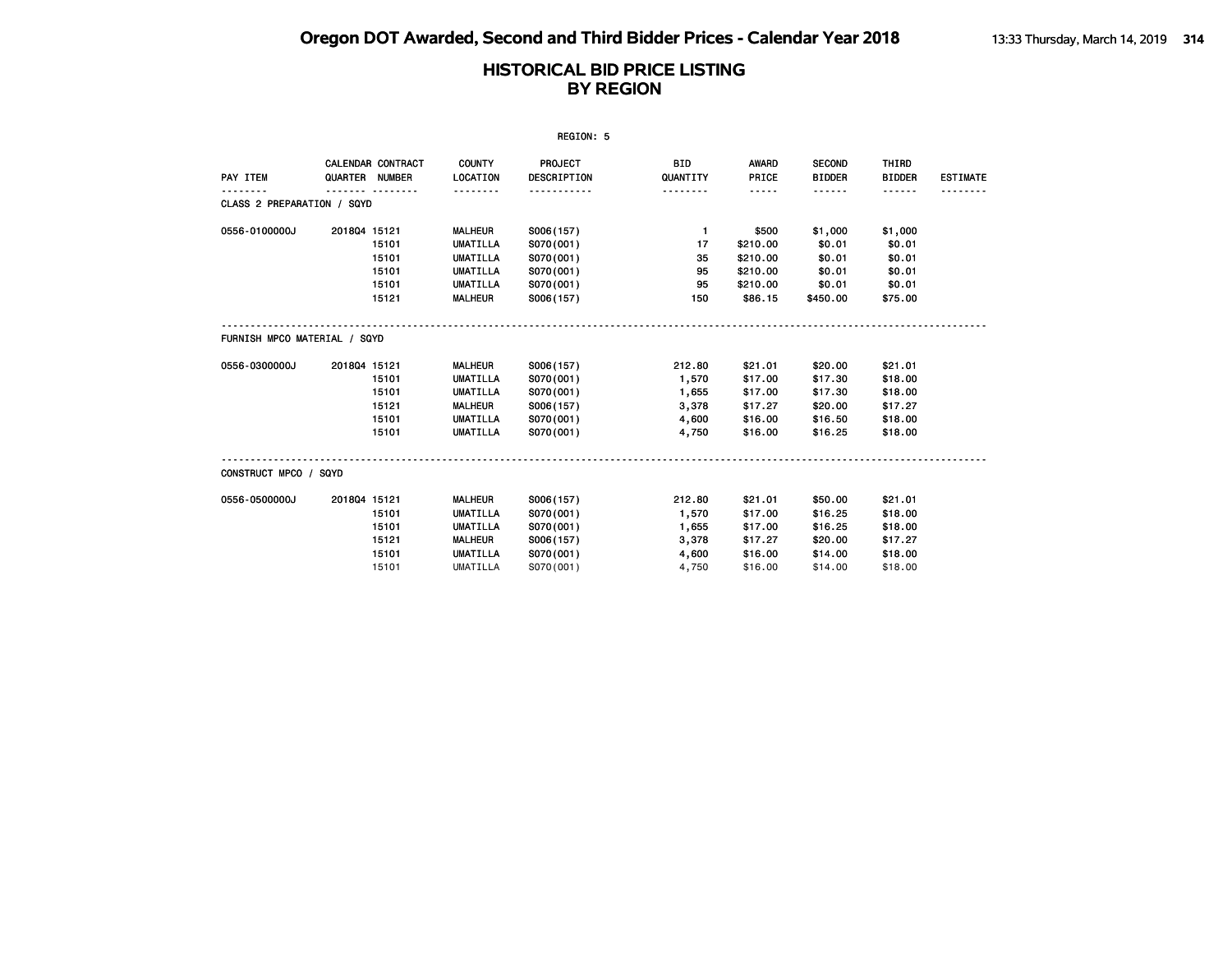|                                     |              |                                                         |                                                            | REGION: 5                                        |                                          |                                              |                                              |                                              |                             |
|-------------------------------------|--------------|---------------------------------------------------------|------------------------------------------------------------|--------------------------------------------------|------------------------------------------|----------------------------------------------|----------------------------------------------|----------------------------------------------|-----------------------------|
| PAY ITEM<br>--------                |              | CALENDAR CONTRACT<br>QUARTER NUMBER<br><u></u>          | <b>COUNTY</b><br>LOCATION<br>.                             | <b>PROJECT</b><br>DESCRIPTION<br><u>.</u>        | BID<br>QUANTITY<br><u>.</u>              | AWARD<br>PRICE<br>$- - - - -$                | <b>SECOND</b><br><b>BIDDER</b><br>------     | THIRD<br><b>BIDDER</b><br>------             | <b>ESTIMATE</b><br>-------- |
| CLASS 2 PREPARATION / SQYD          |              |                                                         |                                                            |                                                  |                                          |                                              |                                              |                                              |                             |
| 0559-0102000J                       | 201804 15121 |                                                         | <b>MALHEUR</b>                                             | S006(157)                                        | 474.80                                   | \$86.15                                      | \$400.00                                     | \$52.50                                      |                             |
| FURNISH SILICA FUME CONCRETE / CUYD |              |                                                         |                                                            |                                                  |                                          |                                              |                                              |                                              |                             |
| 0559-0105000K                       | 201804 15121 |                                                         | MALHEUR                                                    | S006(157)                                        | 219.80                                   | \$300.00                                     | \$345.00                                     | \$325.00                                     |                             |
| CONSTRUCT SFC RESURFACING / SQYD    |              |                                                         |                                                            |                                                  |                                          |                                              |                                              |                                              |                             |
| 0559-0201000J                       | 201804 15121 |                                                         | <b>MALHEUR</b>                                             | S006(157)                                        | 3,165                                    | \$48.00                                      | \$75.00                                      | \$60.00                                      |                             |
| SAW CUT TEXTURING / SQYD            |              |                                                         |                                                            |                                                  |                                          |                                              |                                              |                                              |                             |
| 0559-0401000J                       | 201804 15121 |                                                         | <b>MALHEUR</b>                                             | S006(157)                                        | 2,901                                    | \$4.50                                       | \$9.01                                       | \$4.50                                       |                             |
|                                     |              |                                                         |                                                            | REGION: 5                                        |                                          |                                              |                                              |                                              |                             |
| PAY ITEM<br>.                       |              | CALENDAR CONTRACT<br>QUARTER NUMBER<br>------- -------- | <b>COUNTY</b><br>LOCATION<br>.                             | <b>PROJECT</b><br>DESCRIPTION<br>.               | BID<br>QUANTITY<br><u> - - - - - - -</u> | <b>AWARD</b><br>PRICE<br>.                   | <b>SECOND</b><br><b>BIDDER</b><br>.          | THIRD<br><b>BIDDER</b><br>.                  | <b>ESTIMATE</b><br><u>.</u> |
| ASPHALTIC PLUG SEALS / FOOT         |              |                                                         |                                                            |                                                  |                                          |                                              |                                              |                                              |                             |
| 0585-0200000A                       | 201802 15065 | 15065                                                   | <b>UMATILLA</b><br>UMATILLA                                | S008(017)<br>S008(017)                           | 79<br>305                                | \$227.85<br>\$124.59                         | \$443.04<br>\$26.23                          |                                              |                             |
|                                     | 201804 15101 | 15101<br>15101<br>15101                                 | UMATILLA<br><b>UMATILLA</b><br><b>UMATILLA</b><br>UMATILLA | S070(001)<br>S070(001)<br>S070(001)<br>S070(001) | 52<br>52<br>88<br>88                     | \$138.46<br>\$138.46<br>\$136.36<br>\$136.36 | \$130.77<br>\$130.77<br>\$115.34<br>\$115.34 | \$153.85<br>\$153.85<br>\$147.73<br>\$147.73 |                             |
| ASPHALTIC PLUG SEAL MATERIAL / CUYD |              |                                                         |                                                            |                                                  |                                          |                                              |                                              |                                              |                             |
| 0585-0201000K                       | 201802 15065 |                                                         | UMATILLA                                                   | S008(017)                                        | $\blacksquare$                           | \$4,250                                      | \$6,000                                      |                                              |                             |
| TYPE "E" COMPRESSION SEALS / FOOT   |              |                                                         |                                                            |                                                  |                                          |                                              |                                              |                                              |                             |
| 0585-0212000A                       | 201804 15121 | 15121                                                   | <b>MALHEUR</b><br><b>MALHEUR</b>                           | S006(157)<br>S006(157)                           | 274.80<br>274.80                         | \$109.17<br>\$109.17                         | \$90.98<br>\$90.98                           | \$127.37<br>\$127.37                         |                             |
| STRIP SEALS / FOOT                  |              |                                                         |                                                            |                                                  |                                          |                                              |                                              |                                              |                             |
| 0585-0214000A                       | 201804 15101 |                                                         | UMATILLA                                                   | S070(001)                                        | 88                                       | \$123.86                                     | \$250.00                                     | \$284.09                                     |                             |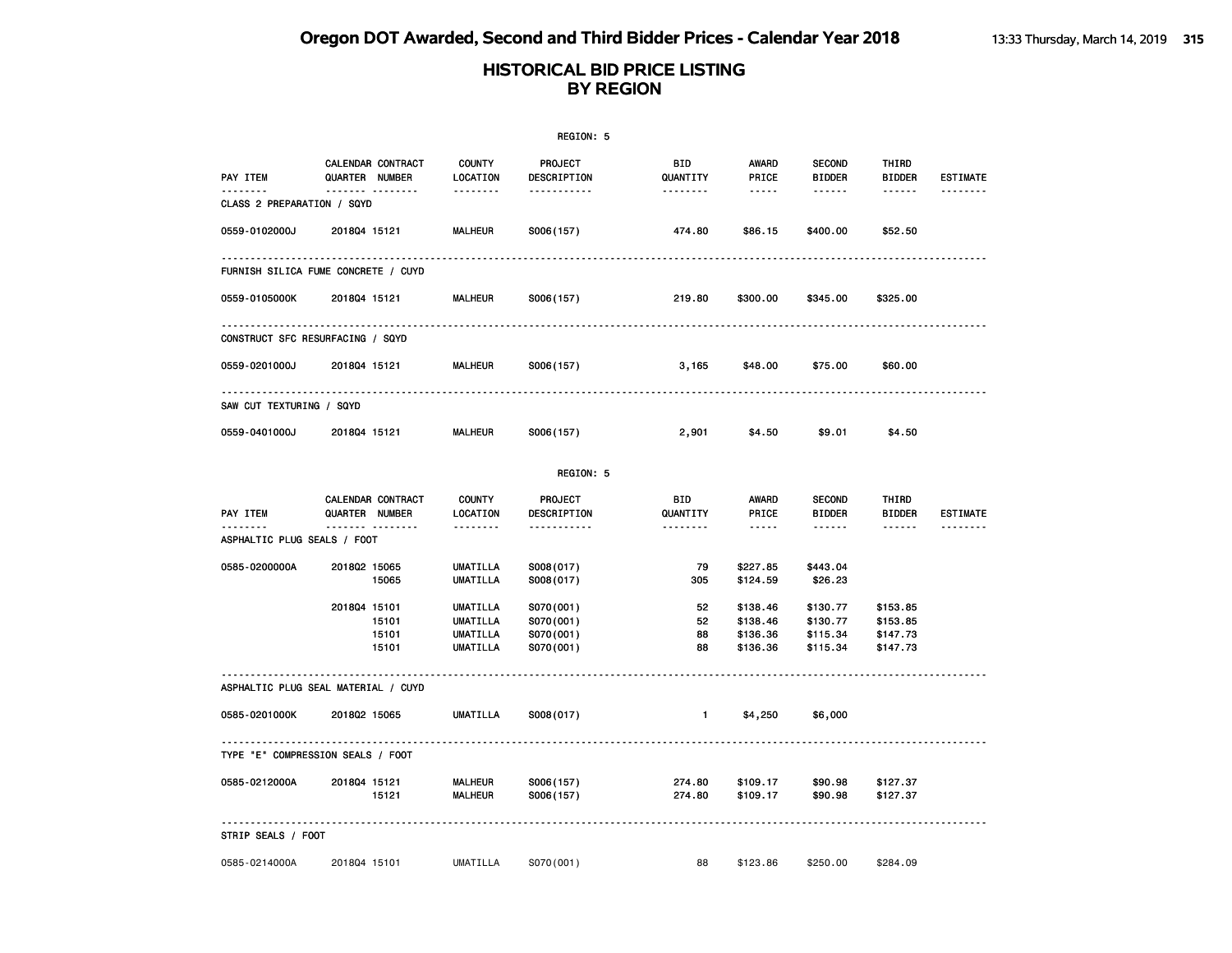|                               |                                            |                           | REGION: 5                           |                             |                                                                                                                                                                                                   |                                          |                                  |                             |
|-------------------------------|--------------------------------------------|---------------------------|-------------------------------------|-----------------------------|---------------------------------------------------------------------------------------------------------------------------------------------------------------------------------------------------|------------------------------------------|----------------------------------|-----------------------------|
| PAY ITEM                      | <b>CALENDAR CONTRACT</b><br>QUARTER NUMBER | <b>COUNTY</b><br>LOCATION | PROJECT<br><b>DESCRIPTION</b>       | <b>BID</b><br>QUANTITY      | <b>AWARD</b><br>PRICE                                                                                                                                                                             | <b>SECOND</b><br><b>BIDDER</b>           | <b>THIRD</b><br><b>BIDDER</b>    | <b>ESTIMATE</b>             |
| TYPE "F" CONCRETE RAIL / FOOT |                                            |                           |                                     | .                           | -----                                                                                                                                                                                             | - - - - - -                              | ------                           |                             |
| 0587-0120000A                 | 201804 15101<br>15101                      | UMATILLA<br>UMATILLA      | S070(001)<br>S070(001)              | 120<br>120                  | \$260.83<br>\$260.83                                                                                                                                                                              | \$166.67<br>\$162.50                     | \$250.00<br>\$250,00             |                             |
|                               |                                            |                           | REGION: 5                           |                             |                                                                                                                                                                                                   |                                          |                                  |                             |
| PAY ITEM                      | CALENDAR CONTRACT<br>QUARTER NUMBER        | COUNTY<br>LOCATION        | PROJECT<br>DESCRIPTION              | <b>BID</b><br>QUANTITY      | AWARD<br>PRICE                                                                                                                                                                                    | <b>SECOND</b><br><b>BIDDER</b>           | THIRD<br><b>BIDDER</b>           | <b>ESTIMATE</b>             |
|                               | REINF CONCRETE BOX CULVERTS / FOOT         |                           |                                     |                             | -----                                                                                                                                                                                             | - - - - - -                              |                                  |                             |
| 0595-0100000F                 | 201801 15054                               | <b>GRANT</b>              | S005(062)                           | 64.50                       | \$2,400                                                                                                                                                                                           | \$3,000                                  | \$3,500                          |                             |
|                               | 201803 15090<br>15090<br>15090             | UNION<br>UNION<br>UNION   | S006(158)<br>S006(158)<br>S006(158) | 163<br>175<br>185.50        | \$4,500<br>\$3,300<br>\$1,800                                                                                                                                                                     | \$4,300<br>\$3,500<br>\$1,900            | \$5,735<br>\$3,790<br>\$2,029    |                             |
|                               |                                            |                           | REGION: 5                           |                             |                                                                                                                                                                                                   |                                          |                                  |                             |
| PAY ITEM<br>--------          | CALENDAR CONTRACT<br>QUARTER NUMBER<br>.   | COUNTY<br>LOCATION<br>.   | PROJECT<br>DESCRIPTION<br><u>.</u>  | <b>BID</b><br>QUANTITY<br>. | AWARD<br>PRICE<br>$\frac{1}{2} \left( \frac{1}{2} \right) \left( \frac{1}{2} \right) \left( \frac{1}{2} \right) \left( \frac{1}{2} \right) \left( \frac{1}{2} \right) \left( \frac{1}{2} \right)$ | <b>SECOND</b><br><b>BIDDER</b><br>------ | THIRD<br><b>BIDDER</b><br>------ | <b>ESTIMATE</b><br>-------- |

0596-C003000A 2018Q3 15090 UNION S006(158) 1,843 \$108.52 \$162.78 \$162.78

RETAINING WALL, CIP CONC SEMI-GRAV CANTI / SQFT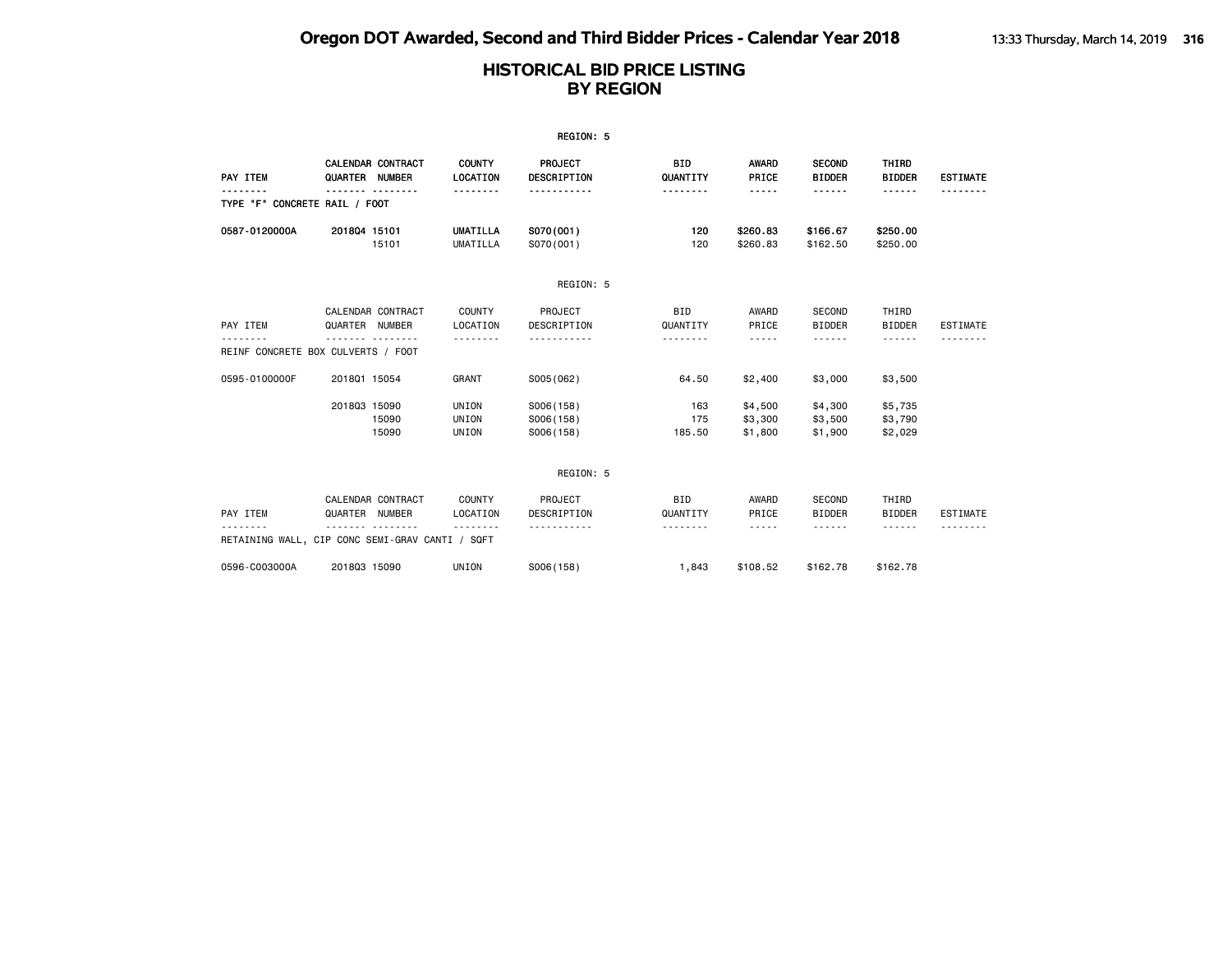|                                  |                                                 |                           | REGION: 5              |                 |                        |                                |                        |                 |
|----------------------------------|-------------------------------------------------|---------------------------|------------------------|-----------------|------------------------|--------------------------------|------------------------|-----------------|
| PAY ITEM                         | <b>CALENDAR CONTRACT</b><br>QUARTER NUMBER      | <b>COUNTY</b><br>LOCATION | PROJECT<br>DESCRIPTION | BID<br>QUANTITY | AWARD<br>PRICE         | <b>SECOND</b><br><b>BIDDER</b> | THIRD<br><b>BIDDER</b> | <b>ESTIMATE</b> |
|                                  | <u></u><br>COLD PLN PVMT REMV 0 - 2 INCH / SQYD | --------                  | -----------            | <u>.</u>        | $\cdots \cdots \cdots$ | $- - - - - -$                  | ------                 |                 |
| 0620-0104000J                    | 201802 15065                                    | UMATILLA                  | S008(017)              | 4,000           | \$13.00                | \$1.80                         |                        |                 |
|                                  | 201803 15090                                    | UNION                     | S006(158)              | 4,000           | \$7.00                 | \$2.00                         | \$4.00                 |                 |
|                                  | COLD PLN PVMT REMV 0 - 4 INCH / SQYD            |                           |                        |                 |                        |                                |                        |                 |
| 0620-0107000J                    | 201803 15090                                    | <b>UNION</b>              | S006(158)              | 5,000           | \$7.00                 | \$2.50                         | \$4.00                 |                 |
|                                  | COLD PLN PVMT REMV 0 - 5 INCH / SQYD            |                           |                        |                 |                        |                                |                        |                 |
| 0620-0108000J                    | 201802 15065                                    |                           | UMATILLA S008(017)     | 7,600           | \$3.50                 | \$2.05                         |                        |                 |
|                                  | .<br>COLD PLN PVMT REMV 0 - 6 INCH / SQYD       |                           |                        |                 |                        |                                |                        |                 |
| 0620-0109000J                    | 201803 15090                                    | UNION                     | S006(158)              | 5,000           | \$7.00                 | \$3.25                         | \$4.00                 |                 |
|                                  | COLD PLN PVMT REMV 1 - 2 INCH / SQYD            |                           |                        |                 |                        |                                |                        |                 |
|                                  | 0620-0111000J 2018Q2 15062                      | UMATILLA                  | S006(159)              | 56,500          | \$1.00                 | \$1.55                         | \$5.00                 |                 |
|                                  | COLD PLN PVMT REMV 1/2 INCH / SQYD              |                           |                        |                 |                        |                                |                        |                 |
| 0620-0116000J                    | 201802 15065                                    | UMATILLA                  | S008(017)              | 15,500          | \$2.75                 | \$1.69                         |                        |                 |
| COLD PLN PVMT REMV 1 INCH / SQYD |                                                 |                           |                        |                 |                        |                                |                        |                 |
| 0620-0118000J                    | 201804 15101                                    | UMATILLA                  | S070(001)              | 2,300           | \$5.00                 | \$12.00                        | \$5.00                 |                 |
|                                  | COLD PLN PVMT REMV 1 1/2 INCH / SQYD            |                           |                        |                 |                        |                                |                        |                 |
| 0620-0119000J                    | 201804 15121                                    | <b>MALHEUR</b>            | S006(157)              | 3,600           | \$5.44                 | \$2.30                         | \$3.00                 |                 |
| COLD PLN PVMT REMV 2 INCH / SQYD |                                                 |                           |                        |                 |                        |                                |                        |                 |
| 0620-0120000J                    | 201801 15054                                    | GRANT                     | S005(062)              | 370             | \$5.00                 | \$23.00                        | \$22.50                |                 |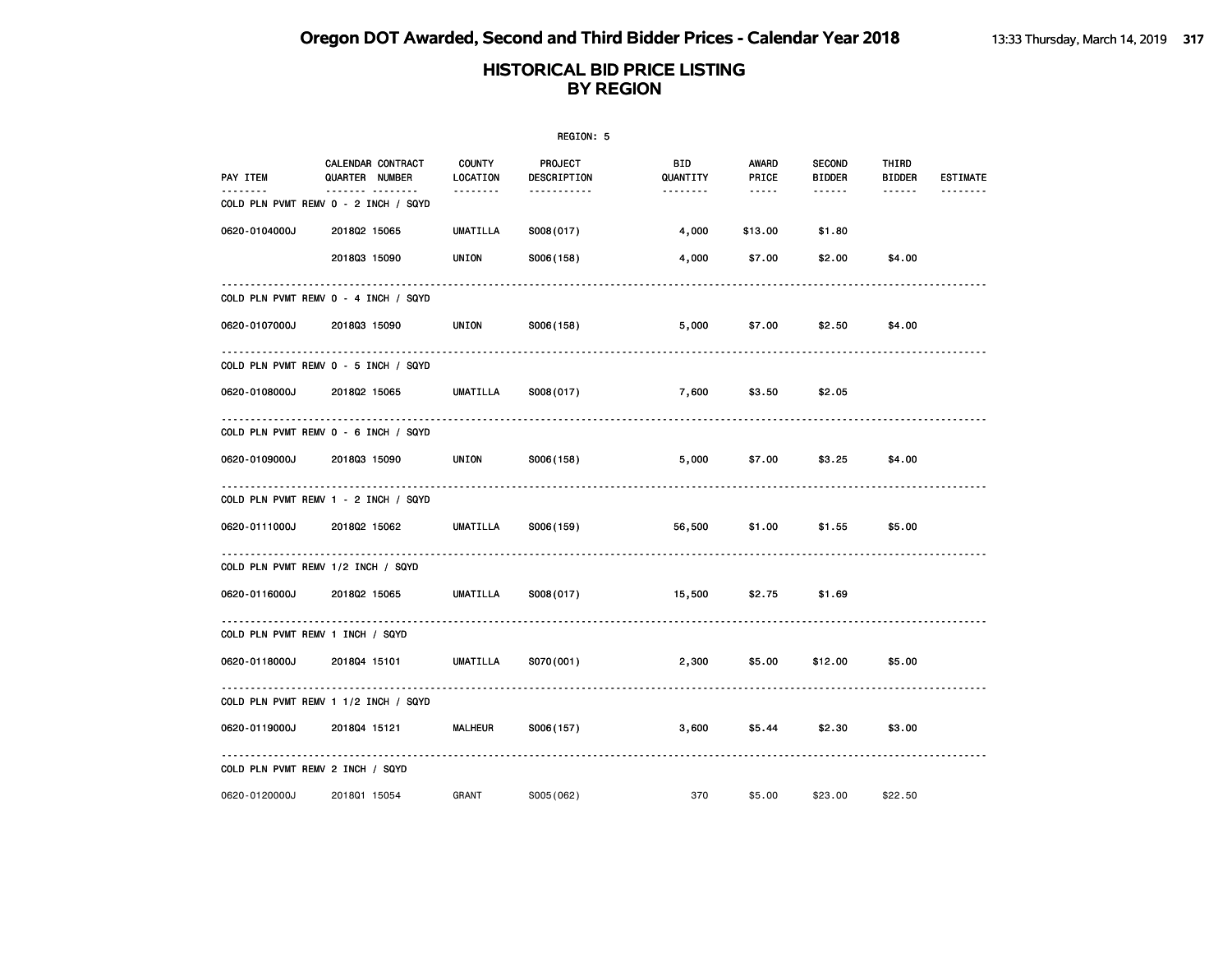|                                  |                |                   |                          | REGION: 5               |                                   |                                                                                                                                                      |                         |                                                                                                                                                                                                                                                                                                                                                                                                                                                                            |                             |
|----------------------------------|----------------|-------------------|--------------------------|-------------------------|-----------------------------------|------------------------------------------------------------------------------------------------------------------------------------------------------|-------------------------|----------------------------------------------------------------------------------------------------------------------------------------------------------------------------------------------------------------------------------------------------------------------------------------------------------------------------------------------------------------------------------------------------------------------------------------------------------------------------|-----------------------------|
|                                  |                | CALENDAR CONTRACT | COUNTY                   | PROJECT                 | <b>BID</b>                        | AWARD                                                                                                                                                | <b>SECOND</b>           | THIRD                                                                                                                                                                                                                                                                                                                                                                                                                                                                      |                             |
| PAY ITEM<br>-------              | QUARTER NUMBER | . <sub>.</sub>    | LOCATION<br><u>.</u>     | DESCRIPTION<br><u>.</u> | QUANTITY<br><u> - - - - - - -</u> | PRICE<br>$\frac{1}{2} \frac{1}{2} \frac{1}{2} \frac{1}{2} \frac{1}{2} \frac{1}{2} \frac{1}{2} \frac{1}{2} \frac{1}{2}$                               | <b>BIDDER</b><br>------ | <b>BIDDER</b>                                                                                                                                                                                                                                                                                                                                                                                                                                                              | <b>ESTIMATE</b><br>-------- |
|                                  |                |                   |                          |                         |                                   |                                                                                                                                                      |                         |                                                                                                                                                                                                                                                                                                                                                                                                                                                                            |                             |
|                                  | 201802 15062   |                   | UMATILLA                 | S006(159)               | 8,900                             | \$2.00                                                                                                                                               | \$3.75                  | \$7.00                                                                                                                                                                                                                                                                                                                                                                                                                                                                     |                             |
|                                  | 201803 15090   |                   | UNION                    | S006(158)               | 200,000                           | \$1.70                                                                                                                                               | \$1.50                  | \$1.25                                                                                                                                                                                                                                                                                                                                                                                                                                                                     |                             |
|                                  | 201804 15101   |                   | <b>UMATILLA</b>          | S070(001)               | 800                               | \$16.60                                                                                                                                              | \$25.00                 | \$7.00                                                                                                                                                                                                                                                                                                                                                                                                                                                                     |                             |
|                                  |                | 15121             | <b>MALHEUR</b>           | S006(157)               | 1,600                             | \$9.50                                                                                                                                               | \$4.00                  | \$4.00                                                                                                                                                                                                                                                                                                                                                                                                                                                                     |                             |
| COLD PLN PVMT REMV 3 INCH / SQYD |                |                   |                          |                         |                                   |                                                                                                                                                      |                         |                                                                                                                                                                                                                                                                                                                                                                                                                                                                            |                             |
|                                  |                |                   |                          |                         |                                   |                                                                                                                                                      |                         |                                                                                                                                                                                                                                                                                                                                                                                                                                                                            |                             |
| 0620-0122000J                    | 201802 15068   | 15065             | UNION<br><b>UMATILLA</b> | S010(050)<br>S008(017)  | 800<br>3,500                      | \$4.00<br>\$10.00                                                                                                                                    | \$6.00<br>\$2.20        | \$5.20                                                                                                                                                                                                                                                                                                                                                                                                                                                                     |                             |
|                                  |                |                   |                          |                         |                                   |                                                                                                                                                      |                         |                                                                                                                                                                                                                                                                                                                                                                                                                                                                            |                             |
| COLD PLN PVMT REMV 4 INCH / SQYD |                |                   |                          |                         |                                   |                                                                                                                                                      |                         |                                                                                                                                                                                                                                                                                                                                                                                                                                                                            |                             |
| 0620-0123000J                    | 201802 15065   |                   | <b>UMATILLA</b>          | S008(017)               | 3,200                             | \$7.00                                                                                                                                               | \$2.40                  |                                                                                                                                                                                                                                                                                                                                                                                                                                                                            |                             |
| COLD PLN PVMT REMV 5 INCH / SQYD |                |                   |                          |                         |                                   |                                                                                                                                                      |                         |                                                                                                                                                                                                                                                                                                                                                                                                                                                                            |                             |
| 0620-0124000J                    | 201802 15065   |                   | UMATILLA                 | SO08(017)               | 6,100                             | \$4.00                                                                                                                                               | \$2.60                  |                                                                                                                                                                                                                                                                                                                                                                                                                                                                            |                             |
|                                  |                |                   |                          | REGION: 5               |                                   |                                                                                                                                                      |                         |                                                                                                                                                                                                                                                                                                                                                                                                                                                                            |                             |
| PAY ITEM                         | QUARTER NUMBER | CALENDAR CONTRACT | COUNTY<br>LOCATION       | PROJECT<br>DESCRIPTION  | <b>BID</b><br>QUANTITY            | AWARD<br>PRICE                                                                                                                                       | SECOND<br><b>BIDDER</b> | THIRD<br><b>BIDDER</b>                                                                                                                                                                                                                                                                                                                                                                                                                                                     | <b>ESTIMATE</b>             |
| GRIND CONCRETE PAVEMENT / SQYD   |                | . <sub>.</sub>    | <u>.</u>                 | <u>.</u>                |                                   | $\frac{1}{2} \left( \frac{1}{2} \right) \left( \frac{1}{2} \right) \left( \frac{1}{2} \right) \left( \frac{1}{2} \right) \left( \frac{1}{2} \right)$ | <b>.</b>                | $\frac{1}{2} \left( \frac{1}{2} \right) \left( \frac{1}{2} \right) \left( \frac{1}{2} \right) \left( \frac{1}{2} \right) \left( \frac{1}{2} \right) \left( \frac{1}{2} \right) \left( \frac{1}{2} \right) \left( \frac{1}{2} \right) \left( \frac{1}{2} \right) \left( \frac{1}{2} \right) \left( \frac{1}{2} \right) \left( \frac{1}{2} \right) \left( \frac{1}{2} \right) \left( \frac{1}{2} \right) \left( \frac{1}{2} \right) \left( \frac{1}{2} \right) \left( \frac$ | <u>.</u>                    |
| 0622-0100000J                    | 201802 15062   |                   | UMATILLA                 | S006(159)               | 321,500                           | \$14.00                                                                                                                                              | \$14.00                 | \$14.00                                                                                                                                                                                                                                                                                                                                                                                                                                                                    |                             |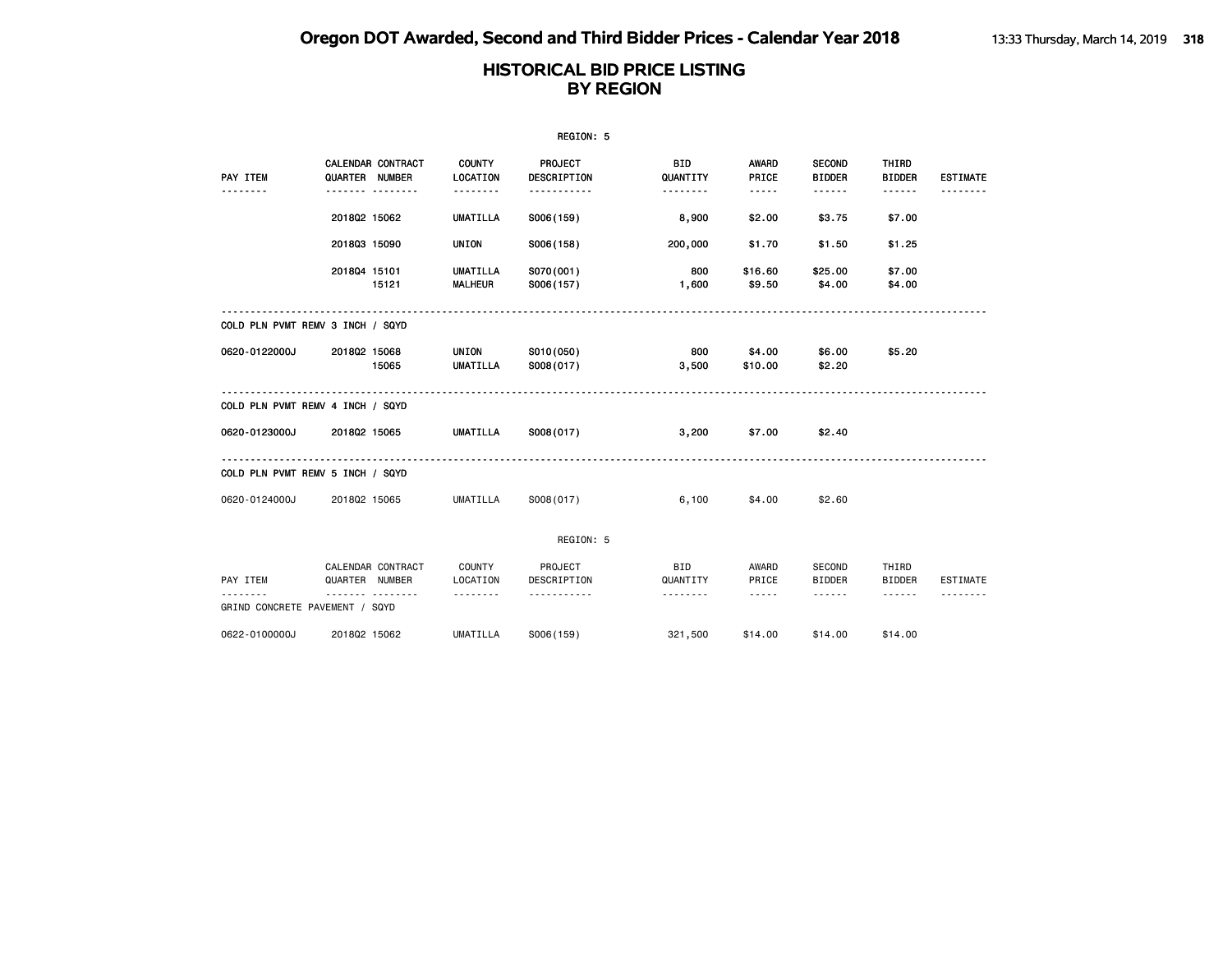|                                    |                    |                   |                                    | REGION: 5              |                 |                                                                                                               |                                |                        |                             |
|------------------------------------|--------------------|-------------------|------------------------------------|------------------------|-----------------|---------------------------------------------------------------------------------------------------------------|--------------------------------|------------------------|-----------------------------|
| PAY ITEM                           | QUARTER NUMBER     | CALENDAR CONTRACT | <b>COUNTY</b><br>LOCATION          | PROJECT<br>DESCRIPTION | BID<br>QUANTITY | AWARD<br>PRICE                                                                                                | <b>SECOND</b><br><b>BIDDER</b> | THIRD<br><b>BIDDER</b> | <b>ESTIMATE</b>             |
| .<br>AGGREGATE BASE / TON          |                    |                   | <u>.</u>                           | .                      | .               | $- - - - -$                                                                                                   | .                              |                        | .                           |
| 0640-0100000M                      | 201802 15069       |                   | UMATILLA                           | 2220 (007)             | 1,100           | \$45.00                                                                                                       | \$45.00                        |                        |                             |
|                                    | 201804 15105       |                   | <b>UMATILLA</b>                    | SA00(075)              | 290             | \$72.00                                                                                                       | \$70.00                        |                        |                             |
| AGGREGATE SHOULDERS / TON          |                    |                   |                                    |                        |                 |                                                                                                               |                                |                        |                             |
| 0640-0101000M                      | 201802 15065       |                   | <b>UMATILLA</b>                    | S008(017)              | 9,300           | \$22.00                                                                                                       | \$24.00                        |                        |                             |
|                                    | 201804 15121       |                   | <b>MALHEUR</b>                     | S006(157)              | 470             | \$21.48                                                                                                       | \$27.50                        | \$25.00                |                             |
|                                    |                    |                   |                                    | REGION: 5              |                 |                                                                                                               |                                |                        |                             |
| PAY ITEM<br>.                      | QUARTER NUMBER<br> | CALENDAR CONTRACT | <b>COUNTY</b><br>LOCATION          | PROJECT<br>DESCRIPTION | BID<br>QUANTITY | <b>AWARD</b><br>PRICE                                                                                         | <b>SECOND</b><br><b>BIDDER</b> | THIRD<br><b>BIDDER</b> | <b>ESTIMATE</b><br>-------- |
| AGGREGATE BASE / TON               |                    |                   | <u>.</u>                           | -----------            | <u>.</u>        | $\frac{1}{2} \frac{1}{2} \frac{1}{2} \frac{1}{2} \frac{1}{2} \frac{1}{2} \frac{1}{2} \frac{1}{2} \frac{1}{2}$ | ------                         | ------                 |                             |
| 0641-0102000M                      | 201801 15054       |                   | GRANT                              | S005(062)              | 920             | \$16.00                                                                                                       | \$25.00                        | \$0.01                 |                             |
|                                    | 201802 15068       |                   | UNION                              | S010(050)              | 6,000           | \$22.00                                                                                                       | \$25.00                        | \$20.50                |                             |
|                                    | 201803 15090       | 15090             | UNION<br>UNION                     | S006(158)<br>S006(158) | 9,500<br>33,500 | \$17.50<br>\$16.50                                                                                            | \$20.00<br>\$25.00             | \$28.00<br>\$28.00     |                             |
|                                    | 201804 15121       |                   | <b>MALHEUR</b>                     | S006(157)              | 2,900           | \$27.65                                                                                                       | \$27.50                        | \$25.00                |                             |
|                                    |                    | 15101<br>15101    | <b>UMATILLA</b><br><b>UMATILLA</b> | S070(001)<br>S070(001) | 4,200<br>4,800  | \$25.00<br>\$25.00                                                                                            | \$25.00<br>\$22.50             | \$24.00<br>\$24.00     |                             |
| AGGREGATE SHOULDERS / TON          |                    |                   |                                    |                        |                 |                                                                                                               |                                |                        |                             |
| 0641-0130000M                      | 201803 15090       |                   | UNION                              | S006(158)              | 10,000          | \$24.50                                                                                                       | \$18.00                        | \$23.00                |                             |
|                                    |                    |                   |                                    | REGION: 5              |                 |                                                                                                               |                                |                        |                             |
| PAY ITEM                           | QUARTER NUMBER     | CALENDAR CONTRACT | <b>COUNTY</b><br>LOCATION          | PROJECT<br>DESCRIPTION | BID<br>QUANTITY | AWARD<br>PRICE                                                                                                | <b>SECOND</b><br><b>BIDDER</b> | THIRD<br><b>BIDDER</b> | ESTIMATE                    |
| LEAN CONC BASE 6 INCH THICK / SQYD | .                  |                   | .                                  | -----------            | .               | $\frac{1}{2}$                                                                                                 | ------                         | ------                 | .                           |
| 0660-0103000J                      | 201801 15056       |                   | GRANT                              | S048(021)              | 610             | \$50.00                                                                                                       | \$41.00                        | \$41.22                |                             |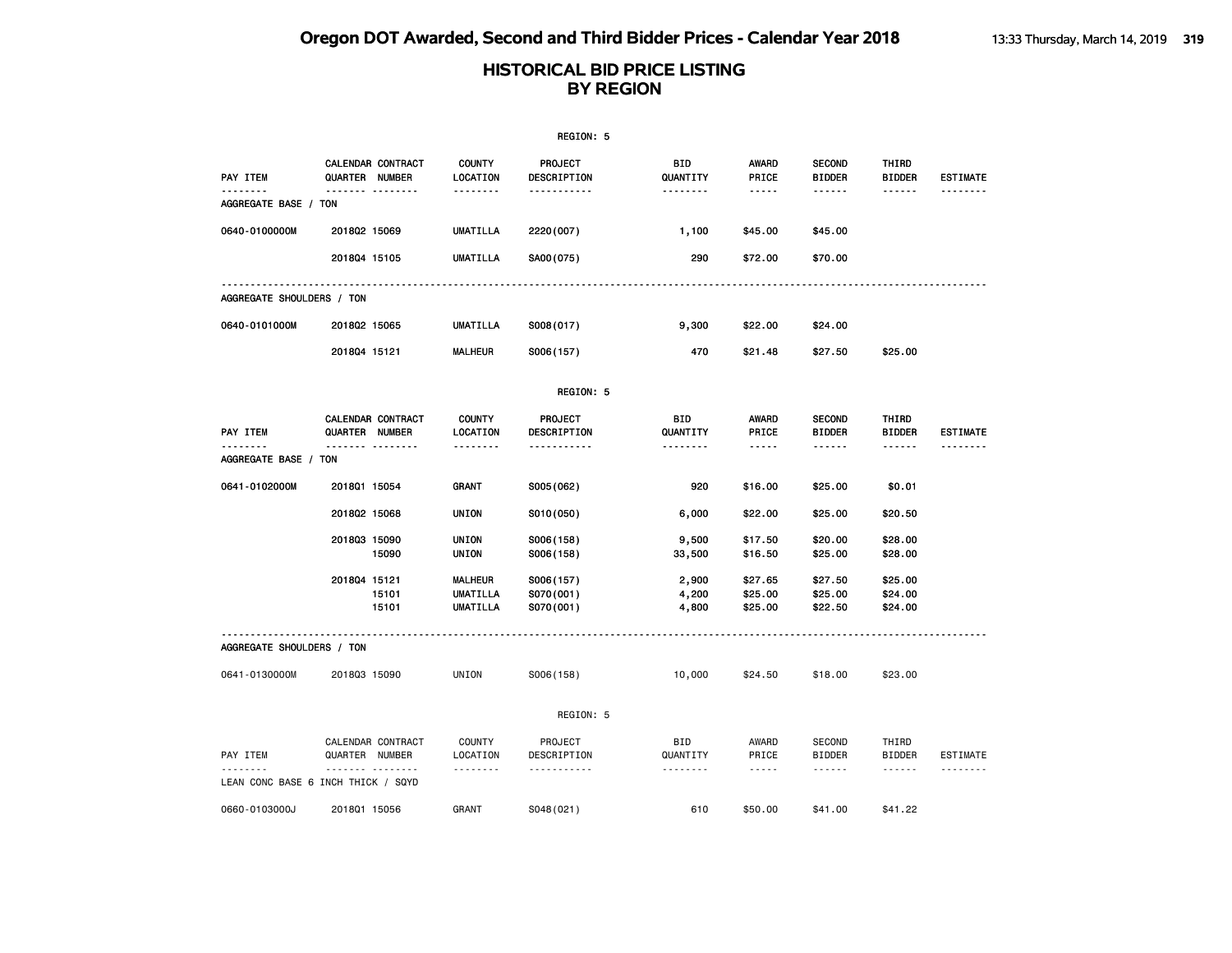|               |                                                                                    |                                    | REGION: 5                          |                             |                                                                                                                                                                        |                                            |                                  |                             |
|---------------|------------------------------------------------------------------------------------|------------------------------------|------------------------------------|-----------------------------|------------------------------------------------------------------------------------------------------------------------------------------------------------------------|--------------------------------------------|----------------------------------|-----------------------------|
| PAY ITEM      | CALENDAR CONTRACT<br>QUARTER NUMBER                                                | <b>COUNTY</b><br>LOCATION          | PROJECT<br>DESCRIPTION             | BID<br>QUANTITY             | <b>AWARD</b><br>PRICE                                                                                                                                                  | <b>SECOND</b><br><b>BIDDER</b>             | THIRD<br><b>BIDDER</b>           | <b>ESTIMATE</b>             |
|               | AGGR IN EMULS ASPHALT SURF TRTMNT / CUYD                                           | .                                  | .                                  | <u>.</u>                    | -----                                                                                                                                                                  | ------                                     | ------                           |                             |
| 0710-0100000K | 201802 15063                                                                       | <b>MALHEUR</b>                     | S456(024)                          | 6,800                       | \$65.00                                                                                                                                                                | \$72.10                                    | \$87.00                          |                             |
|               | ASPH IN EMULS ASPH SURF TREATMENT / TON                                            |                                    |                                    |                             |                                                                                                                                                                        |                                            |                                  |                             |
| 0710-0102000M | 201802 15063                                                                       | <b>MALHEUR</b>                     | S456(024)                          | 1,100                       | \$450.00                                                                                                                                                               | \$460.00                                   | \$525.00                         |                             |
|               |                                                                                    |                                    | REGION: 5                          |                             |                                                                                                                                                                        |                                            |                                  |                             |
| PAY ITEM      | CALENDAR CONTRACT<br>QUARTER NUMBER<br>.<br>EMULSIFIED ASPHALT FOR TACK COAT / TON | COUNTY<br>LOCATION<br><u>.</u>     | PROJECT<br>DESCRIPTION<br>.        | <b>BID</b><br>QUANTITY      | AWARD<br>PRICE<br>$- - - - -$                                                                                                                                          | SECOND<br><b>BIDDER</b><br>------          | THIRD<br><b>BIDDER</b><br>------ | <b>ESTIMATE</b>             |
| 0730-0100000M | 201802 15062<br>15065                                                              | <b>UMATILLA</b><br><b>UMATILLA</b> | S006(159)<br>SO08(017)             | 27<br>140                   | \$0.01<br>\$450.00                                                                                                                                                     | \$505.00<br>\$625.00                       | \$0.01                           |                             |
|               | 201803 15090                                                                       | UNION                              | S006(158)                          | 75                          | \$1.00                                                                                                                                                                 | \$600.00                                   | \$1.00                           |                             |
|               |                                                                                    |                                    | REGION: 5                          |                             |                                                                                                                                                                        |                                            |                                  |                             |
| PAY ITEM      | CALENDAR CONTRACT<br>QUARTER NUMBER<br>.                                           | <b>COUNTY</b><br>LOCATION<br>.     | PROJECT<br>DESCRIPTION<br><u>.</u> | <b>BID</b><br>QUANTITY<br>. | AWARD<br>PRICE<br>$\frac{1}{2} \left( \frac{1}{2} \right) \left( \frac{1}{2} \right) \left( \frac{1}{2} \right) \left( \frac{1}{2} \right) \left( \frac{1}{2} \right)$ | <b>SECOND</b><br><b>BIDDER</b><br><b>.</b> | THIRD<br><b>BIDDER</b><br>------ | <b>ESTIMATE</b><br><u>.</u> |
|               | COMMERCIAL ASPHALT CONCRETE PAVEMENT / TON                                         |                                    |                                    |                             |                                                                                                                                                                        |                                            |                                  |                             |
| 0740-0100000M | 201801 15056                                                                       | GRANT                              | S048(021)                          | 170                         | \$205.00                                                                                                                                                               | \$250.00                                   | \$95.00                          |                             |
|               | 201802 15069                                                                       | <b>UMATILLA</b>                    | 2220 (007)                         | 50                          | \$250.00                                                                                                                                                               | \$125.00                                   |                                  |                             |
|               | 201803 15090                                                                       | UNION                              | S006(158)                          | 15,600                      | \$85.00                                                                                                                                                                | \$69.00                                    | \$83.50                          |                             |
|               | 201804 15105                                                                       | <b>UMATILLA</b>                    | SA00(075)                          | 130                         | \$220.00                                                                                                                                                               | \$150.00                                   |                                  |                             |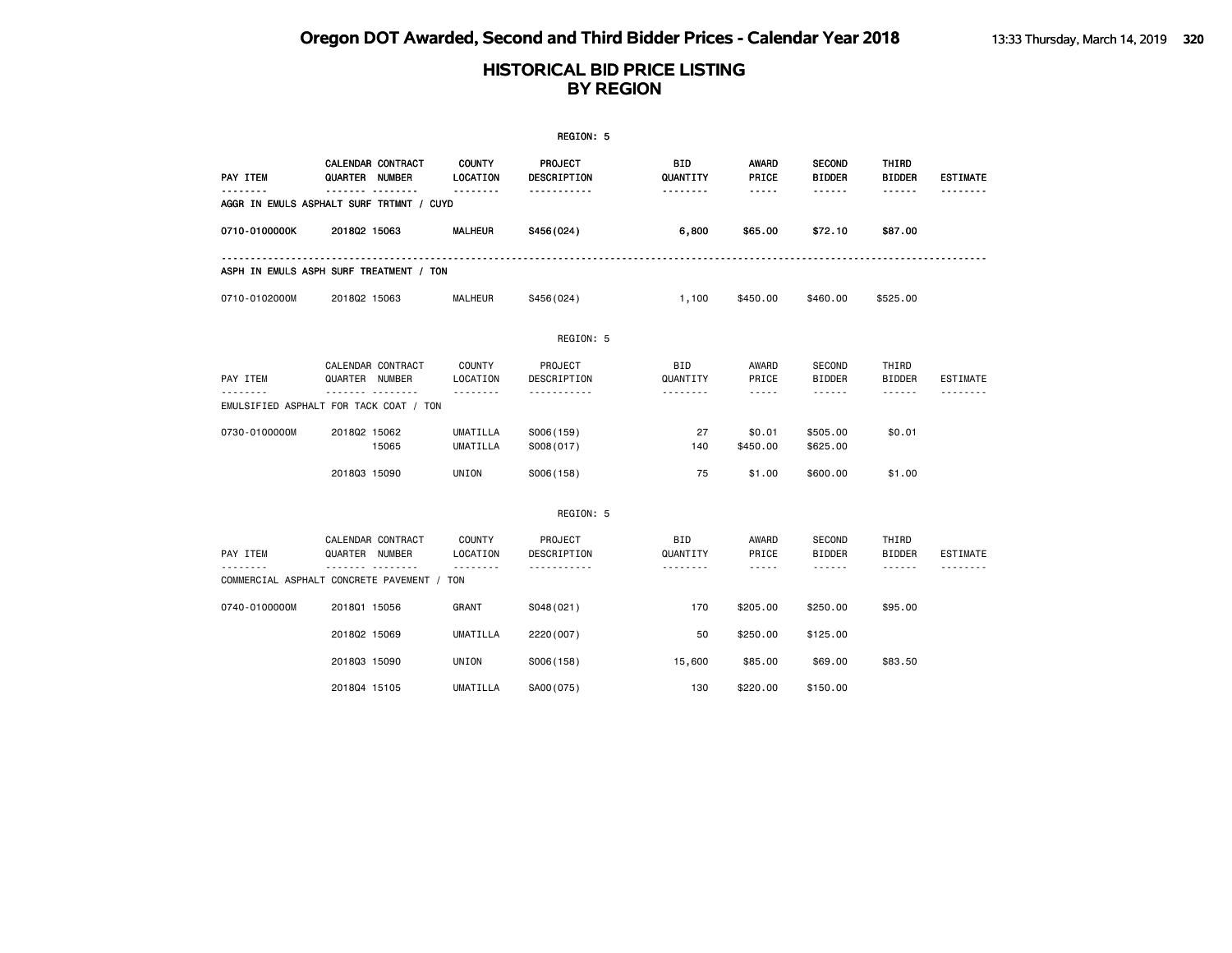#### **HISTORICAL BID PRICE LISTING BY REGION**

|               |                                                                                                                             |                           | REGION: 5              |                        |                |                         |                        |                 |
|---------------|-----------------------------------------------------------------------------------------------------------------------------|---------------------------|------------------------|------------------------|----------------|-------------------------|------------------------|-----------------|
| PAY ITEM      | CALENDAR CONTRACT<br><b>NUMBER</b><br>QUARTER                                                                               | <b>COUNTY</b><br>LOCATION | PROJECT<br>DESCRIPTION | <b>BID</b><br>QUANTITY | AWARD<br>PRICE | SECOND<br><b>BIDDER</b> | THIRD<br><b>BIDDER</b> | <b>ESTIMATE</b> |
|               | LEVEL 3, 1/2 INCH ACP MIXTURE / TON                                                                                         |                           |                        |                        |                |                         |                        |                 |
| 0744-0302000M | 201801 15054                                                                                                                | <b>GRANT</b>              | S005(062)              | 160                    | \$110.00       | \$130,00                | \$130,00               |                 |
|               | 201802 15062                                                                                                                | <b>UMATILLA</b>           | S006(159)              | 5,500                  | \$180.00       | \$136,00                | \$150,00               |                 |
|               | $\mathbf{r} = \mathbf{r} \cdot \mathbf{r}$ , and the contract of the contract of $\mathbf{r} = \mathbf{r} \cdot \mathbf{r}$ |                           |                        |                        |                |                         |                        |                 |

LEVEL 3, 1/2 IN ACP MIXTURE IN TEMPORARY / TON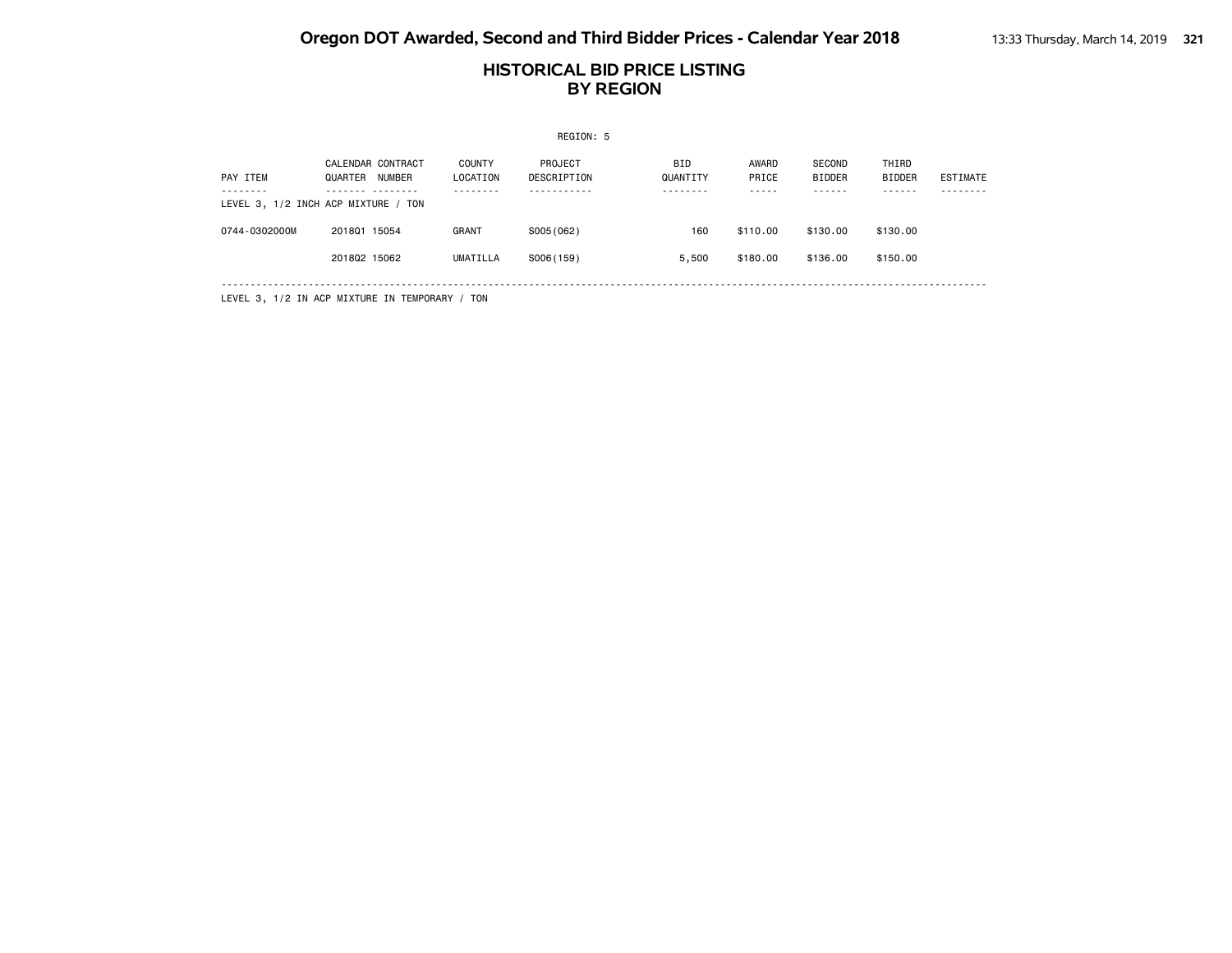| 0744-0341000M               | 2018Q1 15054                                  | GRANT                    | S005(062)              | 120                    | \$110.00                                                                                                      | \$130.00                       | \$130.00               |                 |
|-----------------------------|-----------------------------------------------|--------------------------|------------------------|------------------------|---------------------------------------------------------------------------------------------------------------|--------------------------------|------------------------|-----------------|
|                             |                                               |                          | REGION: 5              |                        |                                                                                                               |                                |                        |                 |
| PAY ITEM                    | CALENDAR CONTRACT<br>QUARTER NUMBER           | COUNTY<br>LOCATION       | PROJECT<br>DESCRIPTION | <b>BID</b><br>QUANTITY | AWARD<br>PRICE                                                                                                | <b>SECOND</b><br><b>BIDDER</b> | THIRD<br><b>BIDDER</b> | <b>ESTIMATE</b> |
| LEVEL 3, 1/2 INCH ACP / TON | <u> </u>                                      |                          | -----------            | <u> - - - - - - -</u>  | $\frac{1}{2} \frac{1}{2} \frac{1}{2} \frac{1}{2} \frac{1}{2} \frac{1}{2} \frac{1}{2} \frac{1}{2} \frac{1}{2}$ | ------                         | ------                 |                 |
| 0745-0302000M               | 201804 15101                                  | UMATILLA                 | S070(001)              | 2,000                  | \$35.00                                                                                                       | \$34.82                        | \$46.00                |                 |
|                             | LEVEL 3, 1/2 INCH LIME TREATED ACP / TON      |                          |                        |                        |                                                                                                               |                                |                        |                 |
| 0745-0322000M               | 201802 15068<br>15065                         | UNION<br><b>UMATILLA</b> | S010(050)<br>S008(017) | 2,600<br>66,000        | \$65.00<br>\$56.00                                                                                            | \$92.00<br>\$37.00             | \$92.00                |                 |
|                             | 201803 15090                                  | UNION                    | S006(158)              | 6,000                  | \$54.00                                                                                                       | \$37.00                        | \$51.50                |                 |
|                             | LEVEL 3, 1/2 INCH ACP IN TEMPORARY / TON      |                          |                        |                        |                                                                                                               |                                |                        |                 |
| 0745-0341000M               | 201803 15090                                  | UNION                    | S006(158)              | 7,500                  | \$54.00                                                                                                       | \$45.00                        | \$51.50                |                 |
|                             | 201804 15101                                  | UMATILLA                 | S070(001)              | 2,200                  | \$59.00                                                                                                       | \$56.09                        | \$67.00                |                 |
|                             | LEVEL 4, 1/2 INCH LIME TREATED ACP / TON      |                          |                        |                        |                                                                                                               |                                |                        |                 |
| 0745-0422000M               | 201803 15090                                  | UNION                    | S006(158)              | 25,100                 | \$55.00                                                                                                       | \$38.00                        | \$52.50                |                 |
|                             | 201804 15121                                  | <b>MALHEUR</b>           | S006(157)              | 2,200                  | \$121.00                                                                                                      | \$122.00                       | \$115.00               |                 |
|                             | LEVEL 4, 1/2 IN LIME TR ACP IN LEVELING / TON |                          |                        |                        |                                                                                                               |                                |                        |                 |
| 0745-0434000M               | 201804 15121                                  | <b>MALHEUR</b>           | S006(157)              | 330                    | \$119.00                                                                                                      | \$128.00                       | \$125.00               |                 |
|                             | LEVEL 4, 3/8 IN LIME TR ACP IN LEVELING / TON |                          |                        |                        |                                                                                                               |                                |                        |                 |
| 0745-0435000M               | 201803 15090                                  | UNION                    | S006(158)              | 4,000                  | \$61.00                                                                                                       | \$100.00                       | \$57.50                |                 |
|                             | PG 64-28 ASPHALT IN _____ ACP / TON           |                          |                        |                        |                                                                                                               |                                |                        |                 |
| 0745-0622000M               | 201802 15068<br>15065                         | UNION<br>UMATILLA        | S010(050)<br>S008(017) | 160<br>4,000           | \$450.00<br>\$0.10                                                                                            | \$1.00<br>\$385.00             | \$1.00                 |                 |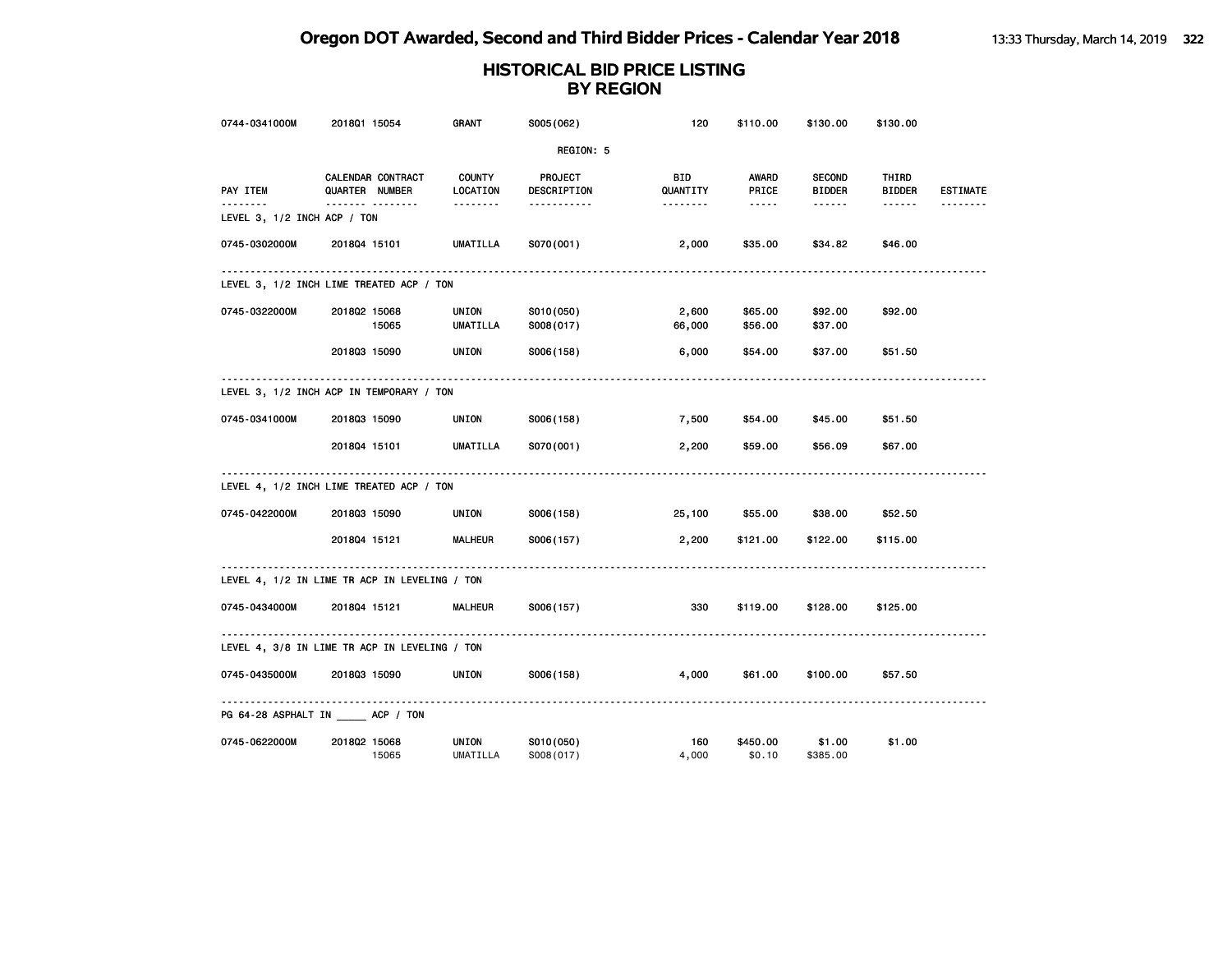|               |                                                 |                           | REGION: 5               |                       |                                                                                                                                                                                 |                                |                                                                                                                           |                 |
|---------------|-------------------------------------------------|---------------------------|-------------------------|-----------------------|---------------------------------------------------------------------------------------------------------------------------------------------------------------------------------|--------------------------------|---------------------------------------------------------------------------------------------------------------------------|-----------------|
| PAY ITEM      | CALENDAR CONTRACT<br>QUARTER NUMBER             | <b>COUNTY</b><br>LOCATION | PROJECT<br>DESCRIPTION  | BID<br>QUANTITY       | AWARD<br>PRICE                                                                                                                                                                  | <b>SECOND</b><br><b>BIDDER</b> | THIRD<br><b>BIDDER</b>                                                                                                    | <b>ESTIMATE</b> |
| .             | .<br>PG 64-28 ASPHALT IN _____ ACP / TON        |                           | <u>.</u>                | <u> - - - - - - -</u> | $\frac{1}{2} \frac{1}{2} \frac{1}{2} \frac{1}{2} \frac{1}{2} \frac{1}{2} \frac{1}{2} \frac{1}{2} \frac{1}{2}$                                                                   | ------                         |                                                                                                                           |                 |
| 0745-0622000M | 201803 15090                                    | UNION                     | S006(158)               | 780                   | \$615.00                                                                                                                                                                        | \$540.00                       | \$605.00                                                                                                                  |                 |
|               | <u>.</u><br>PG 70-28 ASPHALT IN _____ ACP / TON |                           |                         |                       |                                                                                                                                                                                 |                                |                                                                                                                           |                 |
| 0745-0642000M | 201804 15101                                    | UMATILLA                  | S070(001)               | 252                   | \$580.00                                                                                                                                                                        | \$580.00                       | \$580.00                                                                                                                  |                 |
|               | PG 70-28ER ASPHALT IN ACP / TON                 |                           |                         |                       |                                                                                                                                                                                 |                                |                                                                                                                           |                 |
| 0745-0642100M | 201803 15090                                    | UNION                     | S006(158)               | 1,700                 | \$660.00                                                                                                                                                                        | \$690.00                       | \$650.00                                                                                                                  |                 |
|               | 201804 15121                                    | <b>MALHEUR</b>            | S006(157)               | 140                   | \$0.01                                                                                                                                                                          | \$1.00                         | \$1.00                                                                                                                    |                 |
|               | CORE CORRELAT OF NUCLEAR GAUGE READINGS / EACH  |                           |                         |                       |                                                                                                                                                                                 |                                |                                                                                                                           |                 |
| 0745-0900000E | 201802 15065                                    | UMATILLA                  | S008(017)               | 4                     | \$750                                                                                                                                                                           | \$1,250                        |                                                                                                                           |                 |
|               | 201803 15090                                    | UNION                     | S006(158)               | $\overline{2}$        | \$2,600                                                                                                                                                                         | \$1,500                        | \$2,500                                                                                                                   |                 |
|               |                                                 |                           | REGION: 5               |                       |                                                                                                                                                                                 |                                |                                                                                                                           |                 |
| PAY ITEM      | CALENDAR CONTRACT<br>QUARTER NUMBER             | COUNTY<br>LOCATION        | PROJECT<br>DESCRIPTION  | BID<br>QUANTITY       | AWARD<br>PRICE                                                                                                                                                                  | SECOND<br>BIDDER               | THIRD<br>BIDDER                                                                                                           | ESTIMATE        |
|               | .<br>EXTRA FOR ASPHALT APPROACHES / EACH        | .                         | .                       | .                     | $\frac{1}{2} \left( \frac{1}{2} \right) \left( \frac{1}{2} \right) \left( \frac{1}{2} \right) \left( \frac{1}{2} \right) \left( \frac{1}{2} \right) \left( \frac{1}{2} \right)$ | $\cdots \cdots \cdots$         | $\begin{array}{cccccccccccccc} \bullet & \bullet & \bullet & \bullet & \bullet & \bullet & \bullet & \bullet \end{array}$ |                 |
| 0749-0100000E | 201802 15069<br>15065                           | UMATILLA<br>UMATILLA      | 2220 (007)<br>S008(017) | 9<br>42               | \$1,000<br>\$450                                                                                                                                                                | \$1,500<br>\$2,200             |                                                                                                                           |                 |
|               | 201803 15090                                    | UNION                     | S006(158)               | 6                     | \$520.00                                                                                                                                                                        | \$650.00                       | \$500.00                                                                                                                  |                 |
|               | 201804 15101<br>15105                           | UMATILLA<br>UMATILLA      | S070(001)<br>SA00(075)  | 3<br>3                | \$1,000<br>\$900                                                                                                                                                                | \$100<br>\$1,250               | \$2,000                                                                                                                   |                 |
|               | EXTRA FOR ASPH SLOPE PAVING / SQFT              |                           |                         |                       |                                                                                                                                                                                 |                                |                                                                                                                           |                 |
| 0749-0108000J | 201804 15105                                    | UMATILLA                  | SA00(075)               | 420                   | \$11.00                                                                                                                                                                         | \$6.00                         |                                                                                                                           |                 |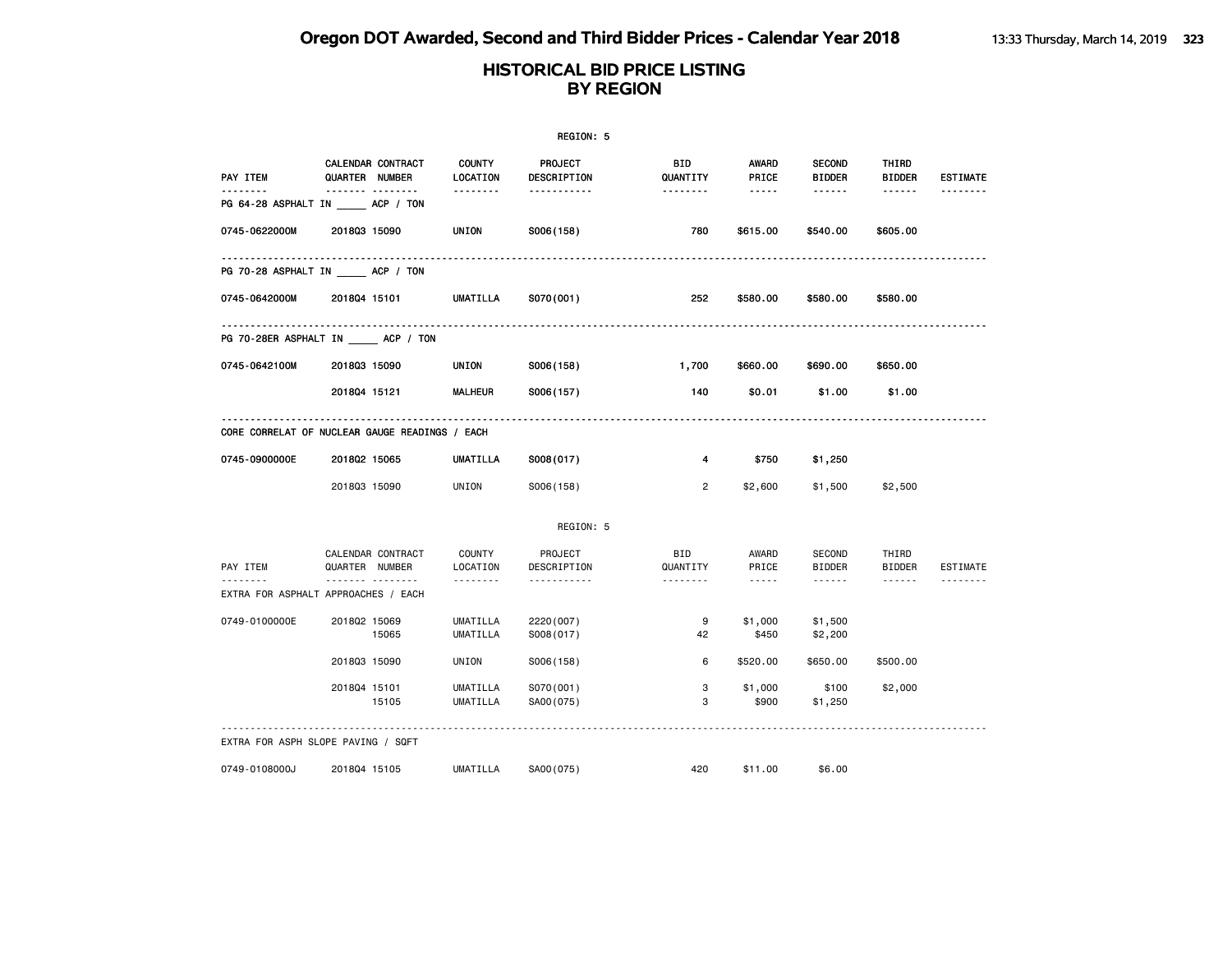|                               |                                                              |                           | REGION: 5              |                        |                                                                                                                                                      |                                |                        |                 |
|-------------------------------|--------------------------------------------------------------|---------------------------|------------------------|------------------------|------------------------------------------------------------------------------------------------------------------------------------------------------|--------------------------------|------------------------|-----------------|
| PAY ITEM                      | CALENDAR CONTRACT<br>QUARTER NUMBER                          | <b>COUNTY</b><br>LOCATION | PROJECT<br>DESCRIPTION | BID<br>QUANTITY        | AWARD<br>PRICE                                                                                                                                       | <b>SECOND</b><br><b>BIDDER</b> | THIRD<br><b>BIDDER</b> | <b>ESTIMATE</b> |
|                               | -------- --------<br>CONT REINF CONC PVMT 10 IN THICK / SQYD | --------                  | -----------            | --------               | $\frac{1}{2} \left( \frac{1}{2} \right) \left( \frac{1}{2} \right) \left( \frac{1}{2} \right) \left( \frac{1}{2} \right) \left( \frac{1}{2} \right)$ | ------                         | ------                 | --------        |
| 0755-0106000J                 | 201804 15101                                                 | <b>UMATILLA</b>           | S070(001)              | 1,100                  | \$170.00                                                                                                                                             | \$235.00                       | \$180.00               |                 |
|                               | CONT REINF CONC PVMT 11 IN THICK / SQYD                      | <u>.</u>                  |                        |                        |                                                                                                                                                      |                                |                        |                 |
| 0755-0107000J                 | 201803 15090                                                 | UNION                     | S006(158)              | 35,000                 | \$93.00                                                                                                                                              | \$90.00                        | \$102.50               |                 |
| TERMINAL ANCHORS / FOOT       |                                                              |                           |                        |                        |                                                                                                                                                      |                                |                        |                 |
| 0755-0200000F                 | 201804 15101                                                 | UMATILLA                  | S070(001)              | 624                    | \$225.00                                                                                                                                             | \$425.00                       | \$180.00               |                 |
|                               |                                                              |                           | REGION: 5              |                        |                                                                                                                                                      |                                |                        |                 |
| PAY ITEM                      | CALENDAR CONTRACT<br>QUARTER NUMBER                          | COUNTY<br>LOCATION        | PROJECT<br>DESCRIPTION | <b>BID</b><br>QUANTITY | AWARD<br>PRICE                                                                                                                                       | SECOND<br>BIDDER               | THIRD<br>BIDDER        | <b>ESTIMATE</b> |
|                               | <u> </u><br>CONT REINF CONC PVMT REPAIR / SQYD               | .                         | .                      | .                      | $\sim$ $\sim$ $\sim$ $\sim$ $\sim$                                                                                                                   |                                |                        | --------        |
| 0758-0100000J                 | 201802 15062                                                 | UMATILLA                  | S006(159)              | 2,400                  | \$310.00                                                                                                                                             | \$640.00                       | \$500.00               |                 |
|                               | 201803 15090                                                 | UNION                     | S006(158)              | 600                    | \$225.00                                                                                                                                             | \$380.00                       | \$400.00               |                 |
|                               | 201804 15101                                                 | UMATILLA                  | S070(001)              | 404                    | \$232.00                                                                                                                                             | \$325.00                       | \$200.00               |                 |
| CONC PVMT SPALL REPAIR / SQYD |                                                              |                           |                        |                        |                                                                                                                                                      |                                |                        |                 |
| 0758-0203000J                 | 201802 15062                                                 | UMATILLA                  | S006(159)              | 80                     | \$375                                                                                                                                                | \$1,400                        | \$500                  |                 |
|                               | EXTRA FOR TERM EXP JT REPAIR / FOOT                          |                           |                        |                        |                                                                                                                                                      |                                |                        |                 |
| 0758-0205000F                 | 201804 15101                                                 | UMATILLA                  | S070(001)              | 104                    | \$40,00                                                                                                                                              | \$125.00                       | \$130,00               |                 |
|                               | EX FOR TERMINAL EXP JOINT STEEL BEAM / FOOT                  |                           |                        |                        |                                                                                                                                                      |                                |                        |                 |
| 0758-0206000F                 | 201802 15062                                                 | UMATILLA                  | S006(159)              | 142                    | \$500.00                                                                                                                                             | \$185.00                       | \$100.00               |                 |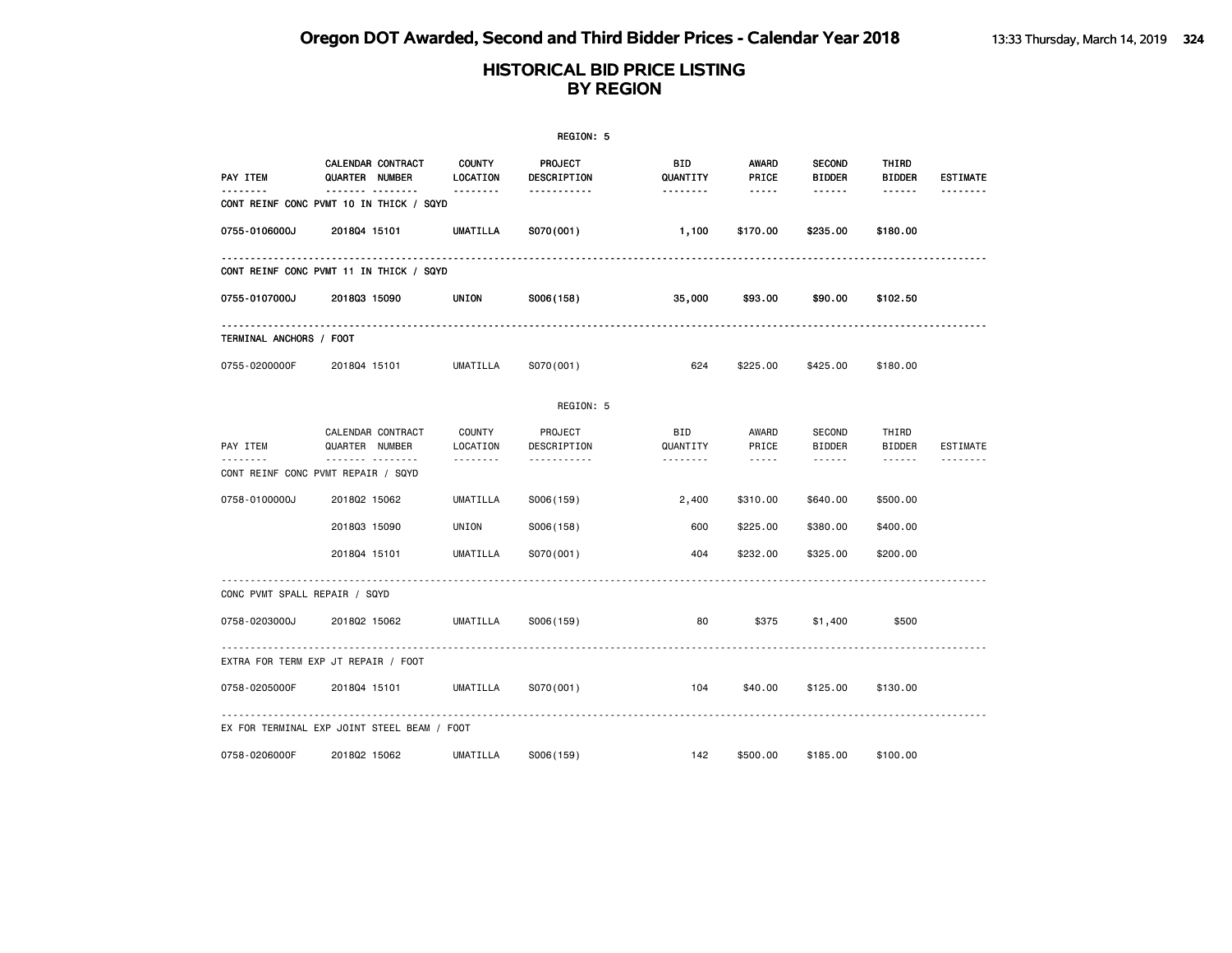|                             |                                             |                           | REGION: 5                     |                         |                                                                                                                                                      |                                |                 |                 |
|-----------------------------|---------------------------------------------|---------------------------|-------------------------------|-------------------------|------------------------------------------------------------------------------------------------------------------------------------------------------|--------------------------------|-----------------|-----------------|
| PAY ITEM                    | CALENDAR CONTRACT<br>QUARTER NUMBER         | <b>COUNTY</b><br>LOCATION | <b>PROJECT</b><br>DESCRIPTION | BID<br>QUANTITY         | AWARD<br>PRICE                                                                                                                                       | <b>SECOND</b><br><b>BIDDER</b> | THIRD<br>BIDDER | <b>ESTIMATE</b> |
| .                           | <u> </u><br>CONCRETE CURBS, MODIFIED / FOOT | <u> - - - - - - -</u>     | -----------                   | <u> - - - - - - -</u>   | $\frac{1}{2} \left( \frac{1}{2} \right) \left( \frac{1}{2} \right) \left( \frac{1}{2} \right) \left( \frac{1}{2} \right) \left( \frac{1}{2} \right)$ | $- - - - - -$                  |                 | <u>.</u>        |
| 0759-0102000F               | 201804 15105                                | UMATILLA                  | SA00(075)                     | 619                     | \$69.00                                                                                                                                              | \$40.00                        |                 |                 |
|                             | CONC CURBS, CURB AND GUTTER / FOOT          |                           |                               |                         |                                                                                                                                                      |                                |                 |                 |
|                             | 0759-0103000F 2018Q4 15105                  | UMATILLA                  | SA00 (075)                    | 894                     | \$58.00                                                                                                                                              | \$45.00                        |                 |                 |
|                             | CONCRETE CURBS, STANDARD CURB / FOOT        |                           |                               |                         |                                                                                                                                                      |                                |                 |                 |
|                             | 0759-0110000F 2018Q4 15105                  | UMATILLA                  | SA00(075)                     | $\sim$ 10               | \$88.00                                                                                                                                              | \$175.00                       |                 |                 |
| CONCRETE ISLANDS / SQFT     |                                             |                           |                               |                         |                                                                                                                                                      |                                |                 |                 |
| 0759-0122000J               | 2018Q2 15069 UMATILLA                       |                           | 2220 (007)                    | 3,500                   | \$25.00                                                                                                                                              | \$26.00                        |                 |                 |
| CONCRETE DRIVEWAYS / SQFT   |                                             |                           |                               |                         |                                                                                                                                                      |                                |                 |                 |
| 0759-0126000J               | 201804 15105                                | UMATILLA SA00(075)        |                               | $1,220$ \$12.00 \$18.50 |                                                                                                                                                      |                                |                 |                 |
|                             | .<br>CONCRETE DRIVEWAYS, REINF / SQFT       |                           |                               |                         |                                                                                                                                                      |                                |                 |                 |
|                             | 0759-0127000J 2018Q2 15069                  | UMATILLA                  | 2220 (007)                    | 4,500                   | \$12.00                                                                                                                                              | \$12.00                        |                 |                 |
| CONCRETE WALKS / SQFT       |                                             |                           |                               |                         |                                                                                                                                                      |                                |                 |                 |
| 0759-0128000J               | 201802 15069                                | UMATILLA                  | 2220 (007)                    | 15,000 \$6.00           |                                                                                                                                                      | \$8.00                         |                 |                 |
|                             | 201804 15105                                | UMATILLA                  | SA00(075)                     | 4,560                   | \$13.50                                                                                                                                              | \$14.50                        |                 |                 |
|                             | EXTRA FOR NEW SIDEWALK RAMPS / EACH         |                           |                               |                         |                                                                                                                                                      |                                |                 |                 |
| 0759-0154000E               | 201802 15069                                | UMATILLA                  | 2220 (007)                    |                         | \$1,800                                                                                                                                              | \$800                          |                 |                 |
| EXTRA FOR CURB RAMPS / EACH |                                             |                           |                               |                         |                                                                                                                                                      |                                |                 |                 |
| 0759-0154100E               | 201804 15105                                | UMATILLA                  | SA00(075)                     | 25                      | \$1,000                                                                                                                                              | \$1,250                        |                 |                 |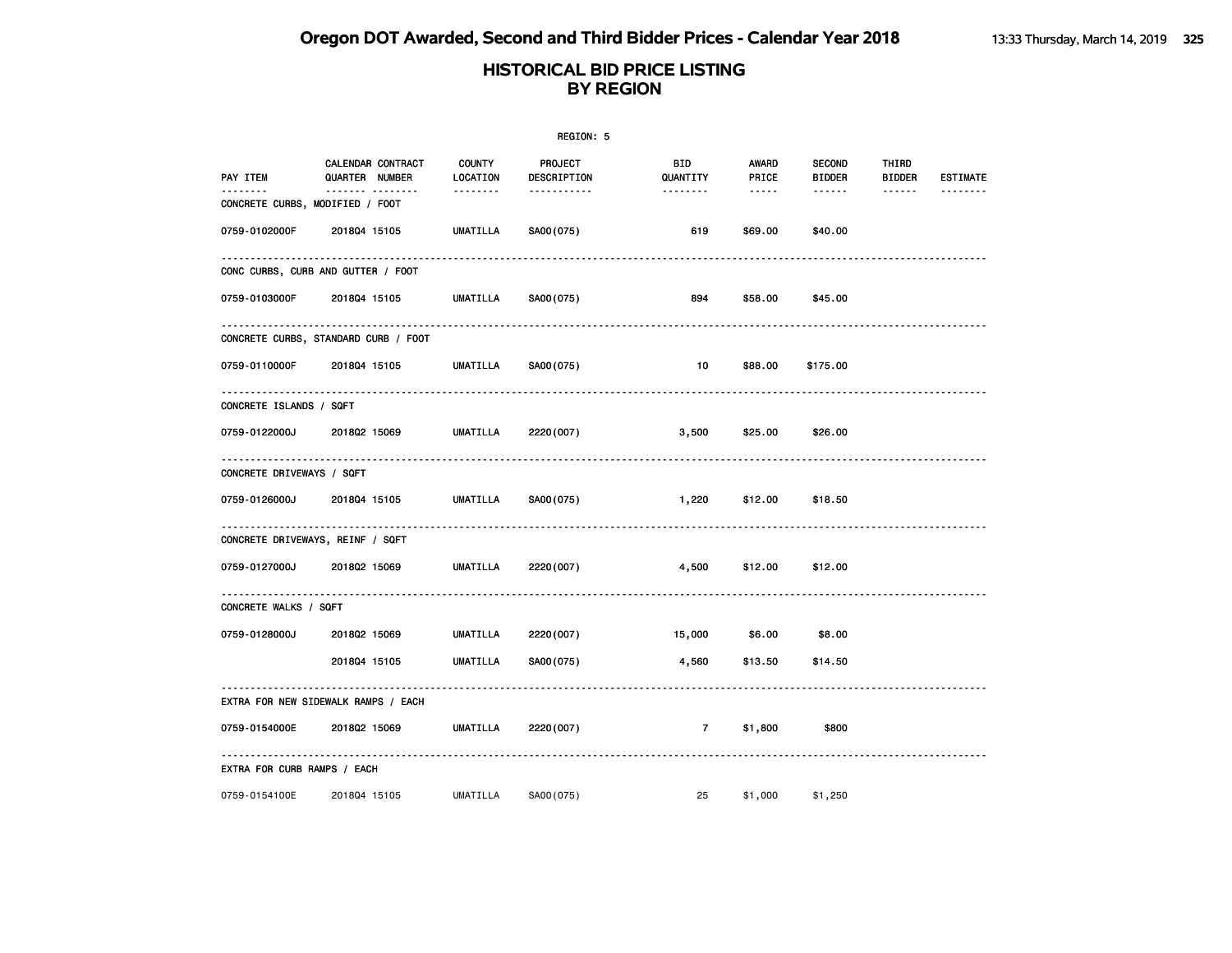|                                        |              |                                           |                                  | REGION: 5              |                        |                       |                                |                        |                 |
|----------------------------------------|--------------|-------------------------------------------|----------------------------------|------------------------|------------------------|-----------------------|--------------------------------|------------------------|-----------------|
| PAY ITEM                               | QUARTER      | <b>CALENDAR CONTRACT</b><br><b>NUMBER</b> | <b>COUNTY</b><br><b>LOCATION</b> | PROJECT<br>DESCRIPTION | <b>BID</b><br>QUANTITY | <b>AWARD</b><br>PRICE | <b>SECOND</b><br><b>BIDDER</b> | THIRD<br><b>BIDDER</b> | <b>ESTIMATE</b> |
| METAL HANDRAIL, 3 RAILS / FOOT         |              |                                           |                                  |                        |                        |                       |                                |                        |                 |
| 0759-0162000F                          | 201804 15105 |                                           | <b>UMATILLA</b>                  | SA00(075)              | 10                     | \$200.00              | \$175.00                       |                        |                 |
| TRUNCATED DOMES ON NEW SURFACES / EACH |              |                                           |                                  |                        |                        |                       |                                |                        |                 |
| 0759-0510000E                          | 201802 15069 |                                           | <b>UMATILLA</b>                  | 2220 (007)             | 7                      | \$600.00              | \$580.00                       |                        |                 |
|                                        | 201804 15105 |                                           | <b>UMATILLA</b>                  | SA00(075)              | 25                     | \$300,00              | \$400,00                       |                        |                 |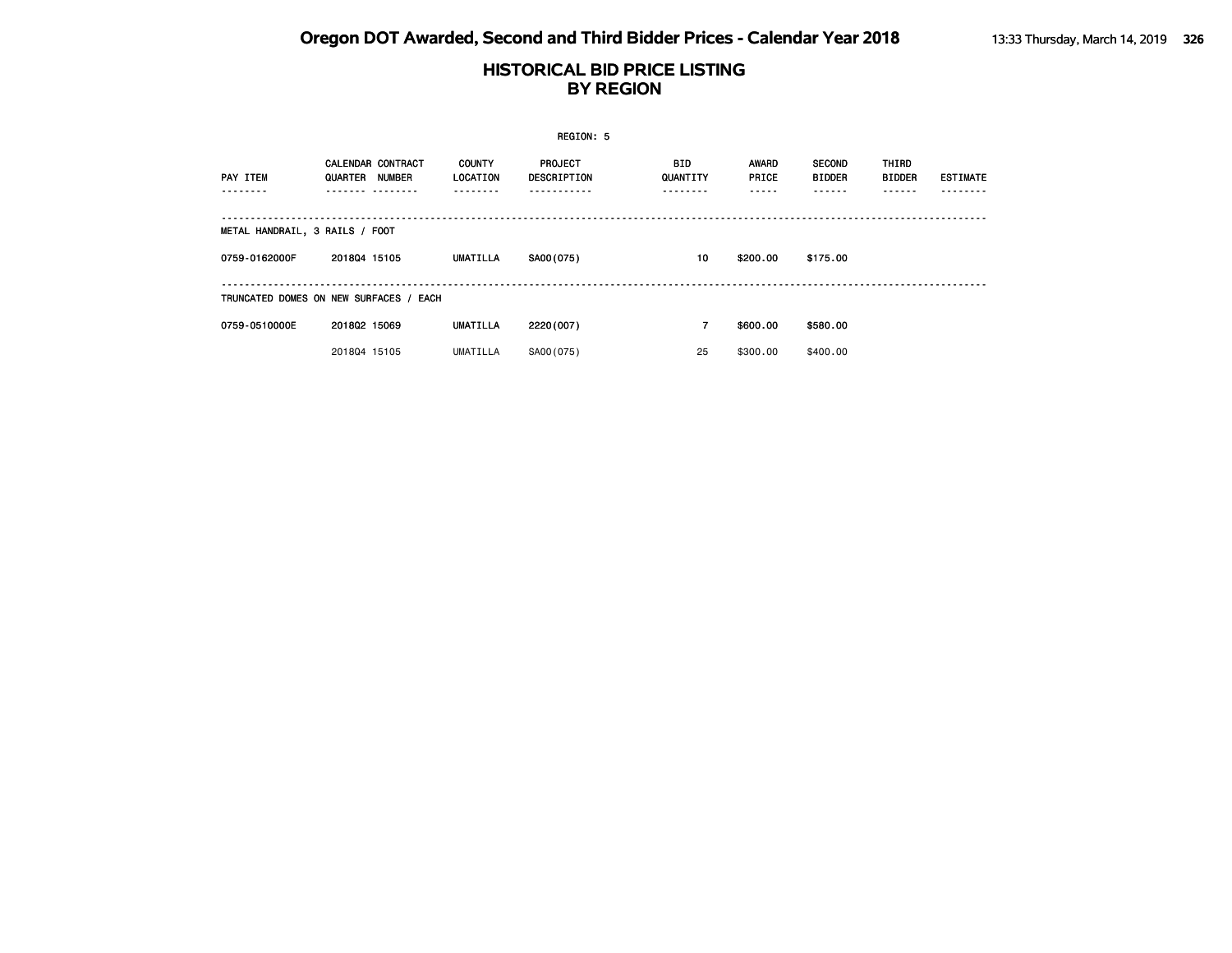|                              |                                            |                                 | REGION: 5                     |                 |                      |                                |                        |                 |
|------------------------------|--------------------------------------------|---------------------------------|-------------------------------|-----------------|----------------------|--------------------------------|------------------------|-----------------|
| PAY ITEM                     | CALENDAR CONTRACT<br><b>QUARTER NUMBER</b> | <b>COUNTY</b><br>LOCATION       | <b>PROJECT</b><br>DESCRIPTION | BID<br>QUANTITY | AWARD<br>PRICE       | <b>SECOND</b><br><b>BIDDER</b> | THIRD<br><b>BIDDER</b> | <b>ESTIMATE</b> |
| GUARDRAIL, TYPE 2A / FOOT    | <u></u>                                    | --------                        | .                             | --------        | -----                | ------                         | ------                 |                 |
| 0810-0104000F                | 201802 15065                               | <b>UMATILLA</b>                 | S008(017)                     | 4,200           | \$23.00              | \$21.50                        |                        |                 |
|                              | 201803 15090                               | UNION                           | S006(158)                     | 500             | \$22.00              | \$26.00                        | \$26.00                |                 |
|                              | GUARDRAIL ANCHORS, TYPE 1 MOD / EACH       |                                 |                               |                 |                      |                                |                        |                 |
| 0810-0120000E                | 201801 15054                               | GRANT                           | S005(062)                     | 4               | \$735.00             | \$650.00                       | \$650.00               |                 |
|                              | 201802 15068<br>15065                      | <b>UNION</b><br><b>UMATILLA</b> | S010(050)<br>S008(017)        | 3<br>4          | \$650.00<br>\$795.00 | \$650.00<br>\$750.00           | \$850.00               |                 |
|                              | 201803 15090                               | UNION                           | S006(158)                     | 9               | \$950                | \$1,000                        | \$1,000                |                 |
|                              | GUARDRAIL END PIECES, TYPE B / EACH        |                                 |                               |                 |                      |                                |                        |                 |
| 0810-0122000E                | 201801 15054                               | GRANT                           | S005(062)                     | $\overline{2}$  | \$75.00              | \$110.00                       | \$110.00               |                 |
|                              | 201802 15065                               | <b>UMATILLA</b>                 | S008(017)                     | $\overline{2}$  | \$100.00             | \$85.00                        |                        |                 |
|                              | 15068                                      | <b>UNION</b>                    | S010(050)                     | $\overline{2}$  | \$105.00             | \$105.00                       | \$80.00                |                 |
|                              | 201803 15090                               | UNION                           | S006(158)                     | 8               | \$130.00             | \$100.00                       | \$100.00               |                 |
| GUARDRAIL TRANSITION / EACH  |                                            |                                 |                               |                 |                      |                                |                        |                 |
| 0810-0126000E                | 201803 15090                               | UNION                           | S006(158)                     | $\blacksquare$  | \$2,600              | \$3,500                        | \$3,500                |                 |
|                              | 201804 15121                               | <b>MALHEUR</b>                  | S006(157)                     | $\overline{2}$  | \$2,700              | \$4,239                        | \$2,700                |                 |
|                              | 15101                                      | <b>UMATILLA</b>                 | S070(001)                     | 9               | \$1,925              | \$1,925                        | \$2,000                |                 |
| GUARDRAIL CONNECTIONS / EACH |                                            |                                 |                               |                 |                      |                                |                        |                 |
| 0810-0128000E                | 201803 15090                               | UNION                           | S006(158)                     | 11              | \$2,600              | \$1,500                        | \$1,500                |                 |
|                              | 201804 15101                               | <b>UMATILLA</b>                 | S070(001)                     | $\overline{2}$  | \$250.00             | \$250.00                       | \$500.00               |                 |
|                              | GUARDRAIL TERMINALS, NON-FLAR / EACH       |                                 |                               |                 |                      |                                |                        |                 |
| 0810-0129000E                | 201801 15054                               | GRANT                           | S005(062)                     | $\mathbf{1}$    | \$2,650              | \$3,000                        | \$3,000                |                 |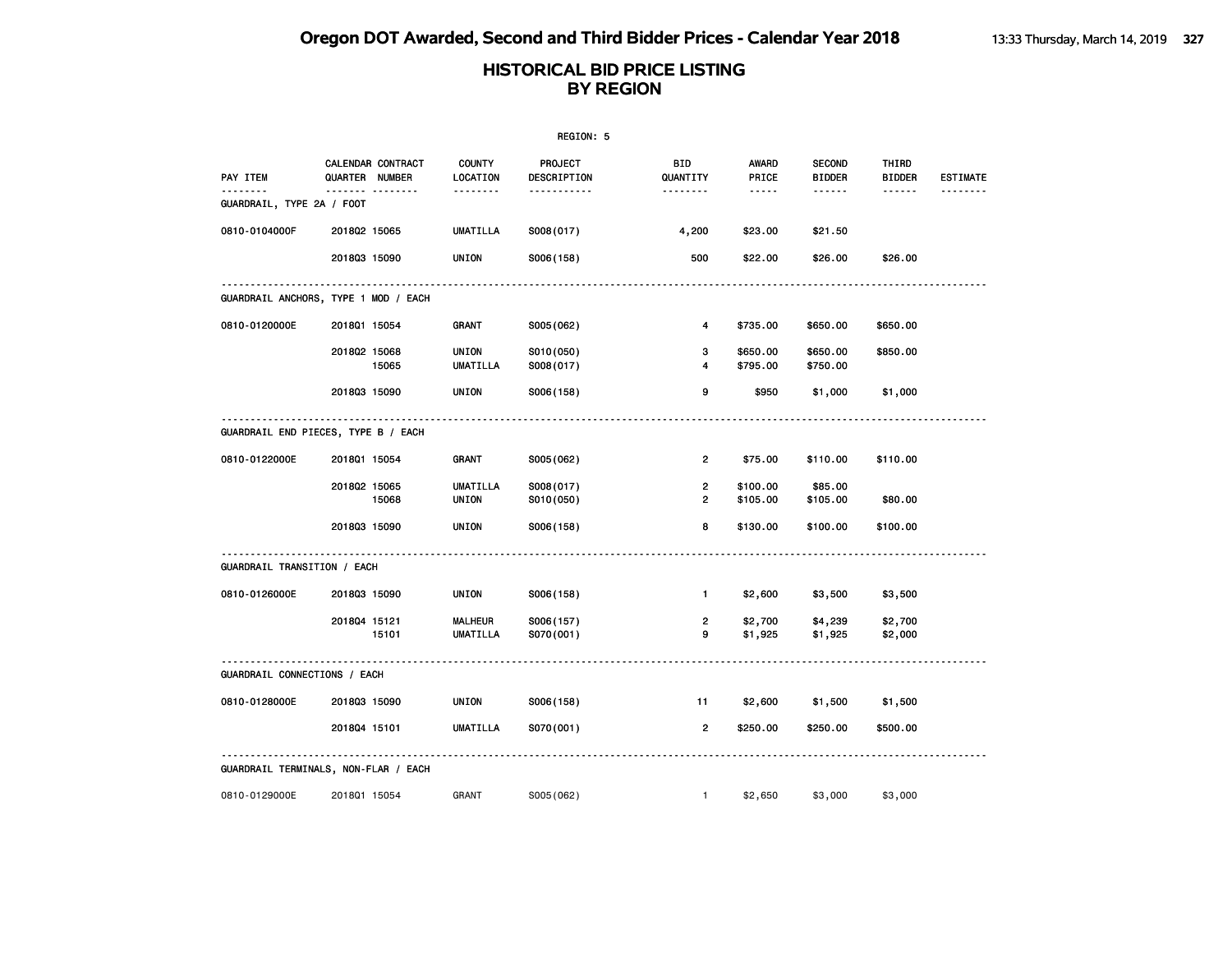|                                                |                |                               |                            | REGION: 5                             |                             |                                                                                                                     |                                |                                  |                             |
|------------------------------------------------|----------------|-------------------------------|----------------------------|---------------------------------------|-----------------------------|---------------------------------------------------------------------------------------------------------------------|--------------------------------|----------------------------------|-----------------------------|
| PAY ITEM<br><u>.</u>                           | QUARTER NUMBER | CALENDAR CONTRACT<br><b>.</b> | <b>COUNTY</b><br>LOCATION  | PROJECT<br>DESCRIPTION<br>----------- | BID<br>QUANTITY<br>-------- | AWARD<br>PRICE<br>$\begin{array}{cccccccccc} \bullet & \bullet & \bullet & \bullet & \bullet & \bullet \end{array}$ | <b>SECOND</b><br><b>BIDDER</b> | THIRD<br><b>BIDDER</b><br>------ | <b>ESTIMATE</b><br><u>.</u> |
|                                                | 201802 15065   |                               | UMATILLA                   | S008(017)                             | 18                          | \$3,150                                                                                                             | \$3,000                        |                                  |                             |
|                                                | 201803 15090   |                               | <b>UNION</b>               | S006(158)                             | 4                           | \$3,000                                                                                                             | \$4,000                        | \$4,000                          |                             |
|                                                | 201804 15121   | 15101                         | <b>MALHEUR</b><br>UMATILLA | S006(157)<br>S070(001)                | $\mathbf{1}$<br>3           | \$2,700<br>\$2,650                                                                                                  | \$4,239<br>\$2,650             | \$2,700<br>\$3,000               |                             |
| EXTRA FOR 8 FOOT POSTS / EACH                  |                |                               |                            |                                       |                             |                                                                                                                     |                                |                                  |                             |
| 0810-0133000E 2018Q2 15065                     |                |                               | <b>UMATILLA</b>            | S008(017)                             | 220                         | \$31.50                                                                                                             | \$50.00                        |                                  |                             |
| EXTRA FOR 11 FOOT POSTS / EACH                 |                |                               |                            |                                       |                             |                                                                                                                     |                                |                                  |                             |
| 0810-0134000E                                  | 201802 15065   |                               | <b>UMATILLA</b>            | S008(017)                             | 400                         | \$42.00                                                                                                             | \$70.00                        |                                  |                             |
| CONSTRUCT GUARDRAIL FLARES / EACH              |                |                               |                            |                                       |                             |                                                                                                                     |                                |                                  |                             |
| 0810-0142000E                                  | 201802 15065   |                               | <b>UMATILLA</b>            | S008(017)                             | 18                          | \$2,000                                                                                                             | \$5,600                        |                                  |                             |
| EXTRA FOR HAND DUG GUARDRAIL POST HOLES / EACH |                |                               |                            |                                       |                             |                                                                                                                     |                                |                                  |                             |
| 0810-0145000E                                  | 201802 15065   |                               | UMATILLA                   | S008(017)                             | 88                          | \$105.00                                                                                                            | \$25.00                        |                                  |                             |
| 31 INCH GUARDRAIL, TYPE _____ / FOOT           |                |                               |                            |                                       |                             |                                                                                                                     |                                |                                  |                             |
| 0810-0146000F                                  | 201801 15054   | 15054                         | GRANT<br>GRANT             | S005(062)<br>S005(062)                | 100<br>312.50               | \$33.50<br>\$28.25                                                                                                  | \$50.00<br>\$30.00             | \$50.00<br>\$30.00               |                             |
|                                                | 201802 15068   |                               | UNION                      | S010(050)                             | 1,063                       | \$20.50                                                                                                             | \$20.50                        | \$24.00                          |                             |
|                                                | 201803 15090   | 15090                         | UNION<br>UNION             | S006(158)<br>S006(158)                | 12.50<br>5,200              | \$43.00<br>\$22.00                                                                                                  | \$50.00<br>\$24.00             | \$50.00<br>\$24.00               |                             |
|                                                | 201804 15101   | 15121                         | UMATILLA<br><b>MALHEUR</b> | S070(001)<br>S006(157)                | 112.50<br>150               | \$66.00<br>\$25.00                                                                                                  | \$65.25<br>\$38.15             | \$70.00<br>\$25.00               |                             |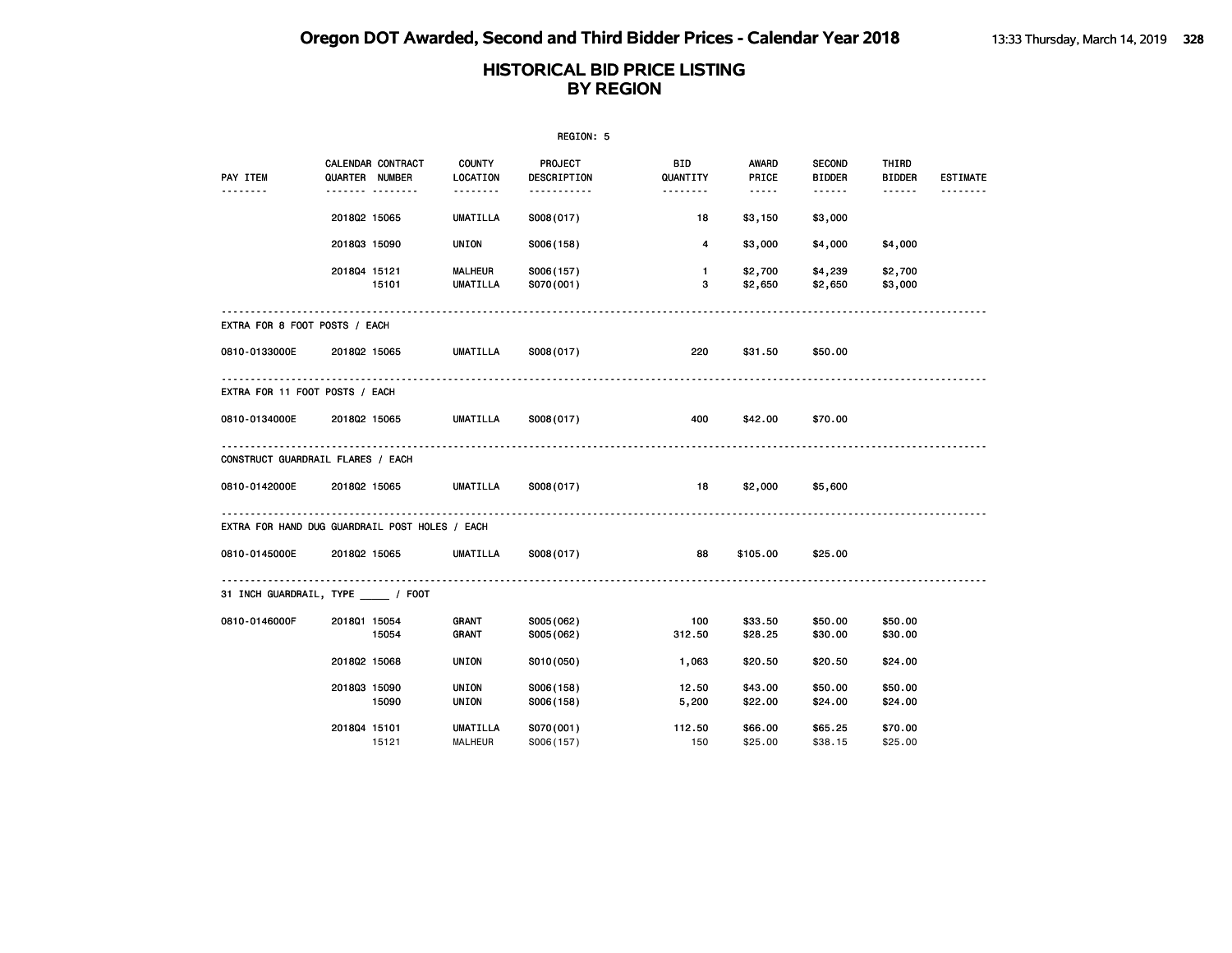|                                          |              |                                                 |                           | REGION: 5                     |                                    |                               |                                |                                         |                 |
|------------------------------------------|--------------|-------------------------------------------------|---------------------------|-------------------------------|------------------------------------|-------------------------------|--------------------------------|-----------------------------------------|-----------------|
| PAY ITEM                                 |              | <b>CALENDAR CONTRACT</b><br>QUARTER NUMBER      | <b>COUNTY</b><br>LOCATION | <b>PROJECT</b><br>DESCRIPTION | <b>BID</b><br>QUANTITY             | AWARD<br>PRICE                | <b>SECOND</b><br><b>BIDDER</b> | THIRD<br><b>BIDDER</b>                  | <b>ESTIMATE</b> |
| 31 INCH GUARDRAIL, TYPE / FOOT           |              |                                                 | .                         | -----------                   | .                                  | -----                         | ------                         | ------                                  |                 |
| 0810-0146000F                            | (cont) 15101 |                                                 | UMATILLA                  | S070(001)                     | 437.50                             | \$29.00                       | \$28.70                        | \$30.00                                 |                 |
| GUARDRAIL HEIGHT CONVERSION, TYPE / EACH |              |                                                 |                           |                               |                                    |                               |                                |                                         |                 |
| 0810-0147000E                            | 201801 15054 |                                                 | GRANT                     | S005(062)                     | $\mathbf{1}$                       | \$985.00                      | \$600.00                       | \$600.00                                |                 |
|                                          | 201802 15068 | 15065                                           | UNION<br><b>UMATILLA</b>  | S010(050)<br>S008(017)        | $\overline{2}$<br>8                | \$625.00<br>\$525.00          | \$625.00<br>\$750.00           | \$650.00                                |                 |
|                                          | 201803 15090 |                                                 | <b>UNION</b>              | S006(158)                     | $\mathbf{1}$                       | \$210                         | \$2,425                        | \$2,425                                 |                 |
|                                          | 201804 15121 |                                                 | <b>MALHEUR</b>            | S006(157)                     | $\mathbf{1}$                       | \$175                         | \$1,669                        | \$175                                   |                 |
|                                          |              |                                                 |                           | REGION: 5                     |                                    |                               |                                |                                         |                 |
| PAY ITEM<br>.                            |              | CALENDAR CONTRACT<br>QUARTER NUMBER<br><u>.</u> | COUNTY<br>LOCATION        | PROJECT<br>DESCRIPTION<br>.   | <b>BID</b><br>QUANTITY<br><u>.</u> | AWARD<br>PRICE<br>$- - - - -$ | SECOND<br><b>BIDDER</b>        | THIRD<br><b>BIDDER</b><br>$- - - - - -$ | <b>ESTIMATE</b> |
| CABLE BARRIER, TEST LEVEL 3 / FOOT       |              |                                                 |                           |                               |                                    |                               |                                |                                         |                 |
| 0811-0101000F                            | 201803 15090 |                                                 | UNION                     | S006(158)                     | 4,250                              | \$21.00                       | \$18,00                        | \$18,00                                 |                 |
| CABLE BARRIER TERMINALS / EACH           |              |                                                 |                           |                               |                                    |                               |                                |                                         |                 |
| 0811-0103000E                            | 201803 15090 |                                                 | UNION                     | S006(158)                     | 10                                 |                               | \$3,700 \$3,500                | \$3,500                                 |                 |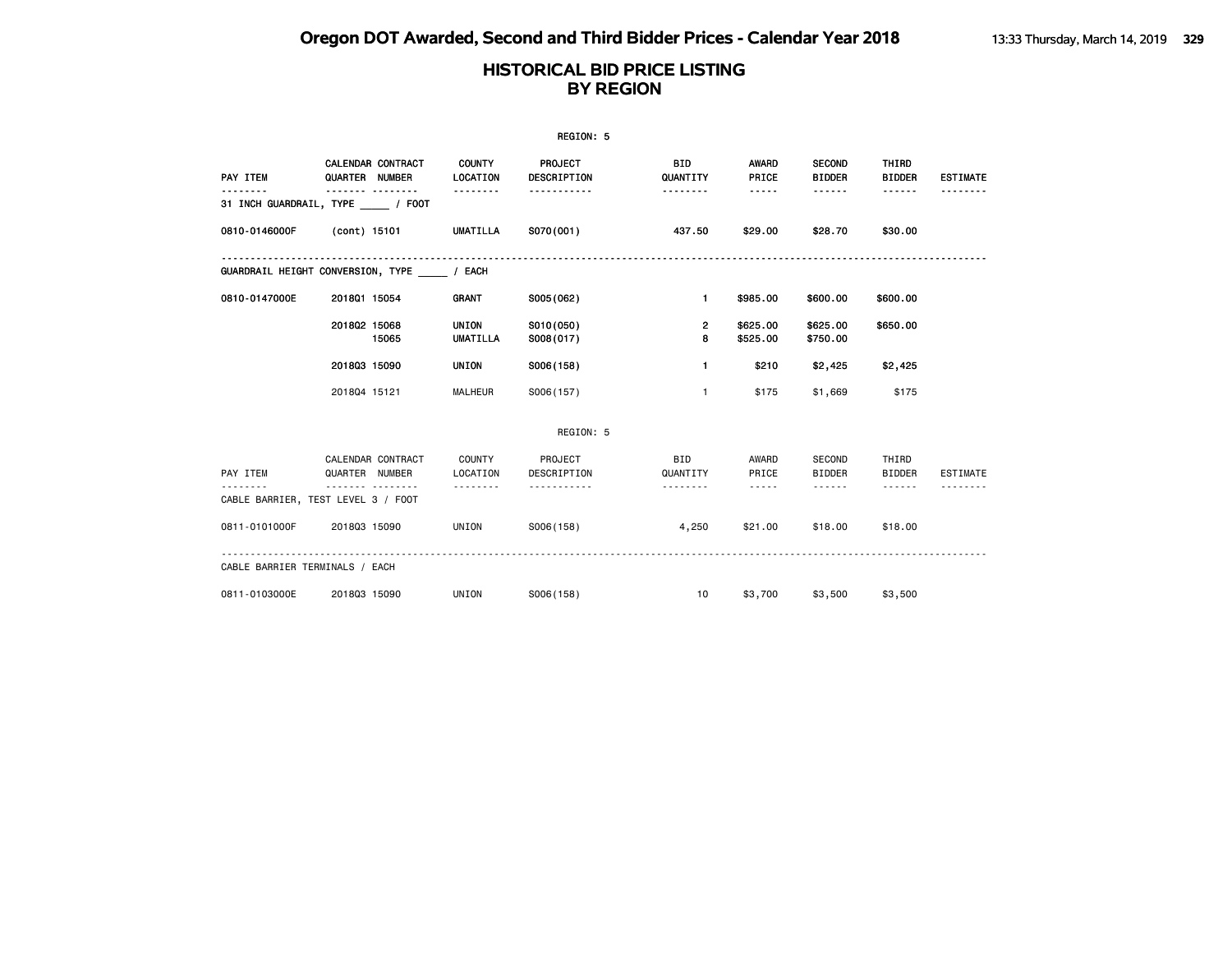|                               |                                                   |                            | REGION: 5                     |                 |                    |                                |                        |                 |
|-------------------------------|---------------------------------------------------|----------------------------|-------------------------------|-----------------|--------------------|--------------------------------|------------------------|-----------------|
| PAY ITEM                      | CALENDAR CONTRACT<br><b>QUARTER NUMBER</b>        | <b>COUNTY</b><br>LOCATION  | <b>PROJECT</b><br>DESCRIPTION | BID<br>QUANTITY | AWARD<br>PRICE     | <b>SECOND</b><br><b>BIDDER</b> | THIRD<br><b>BIDDER</b> | <b>ESTIMATE</b> |
| ADJUSTING GUARDRAIL / FOOT    | .                                                 | <u>.</u>                   | <u>.</u>                      | .               | -----              | .                              | ------                 |                 |
| 0812-0101000F                 | 201802 15065                                      | UMATILLA                   | S008(017)                     | 3,100           | \$6.25             | \$2.00                         |                        |                 |
|                               | 201804 15101                                      | <b>UMATILLA</b>            | S070(001)                     | 150             | \$12.00            | \$11.50                        | \$13.00                |                 |
| GUARDRAIL POSTS / EACH        |                                                   |                            |                               |                 |                    |                                |                        |                 |
| 0812-0106000E                 | 201802 15065                                      | UMATILLA                   | S008(017)                     | 34              | \$47.25            | \$50.00                        |                        |                 |
| GUARDRAIL BLOCKS / EACH       |                                                   |                            |                               |                 |                    |                                |                        |                 |
| 0812-0108000E                 | 201802 15065                                      | UMATILLA                   | S008(017)                     | 41              | \$10.50            | \$20.00                        |                        |                 |
|                               |                                                   |                            | REGION: 5                     |                 |                    |                                |                        |                 |
| PAY ITEM                      | <b>CALENDAR CONTRACT</b><br><b>QUARTER NUMBER</b> | <b>COUNTY</b><br>LOCATION  | PROJECT<br>DESCRIPTION        | BID<br>QUANTITY | AWARD<br>PRICE     | <b>SECOND</b><br><b>BIDDER</b> | THIRD<br><b>BIDDER</b> | <b>ESTIMATE</b> |
| CONCRETE BARRIER / FOOT       | ------- --------                                  | .                          | <u>.</u>                      | <u>.</u>        | -----              | .                              | ------                 |                 |
| 0820-0100000F                 | 201803 15090                                      | <b>UNION</b>               | S006(158)                     | 50              | \$105.00           | \$100.00                       | \$100.00               |                 |
|                               | 201804 15101<br>15121                             | UMATILLA<br><b>MALHEUR</b> | S070(001)<br>S006(157)        | 300<br>850      | \$70.00<br>\$55.00 | \$50.00<br>\$58.00             | \$55.00<br>\$55.00     |                 |
| CONCRETE BARRIER, TALL / FOOT |                                                   |                            |                               |                 |                    |                                |                        |                 |
| 0820-0127000F                 | 201803 15090                                      | UNION                      | S006(158)                     | 500             | \$74.00            | \$70.00                        | \$70.00                |                 |
|                               | SECURING CONCRETE BARRIER / FOOT                  |                            |                               |                 |                    |                                |                        |                 |
| 0820-0400000F                 | 201803 15090                                      | UNION                      | S006(158)                     | 9,300           | \$3.20             | \$3.00                         | \$3.00                 |                 |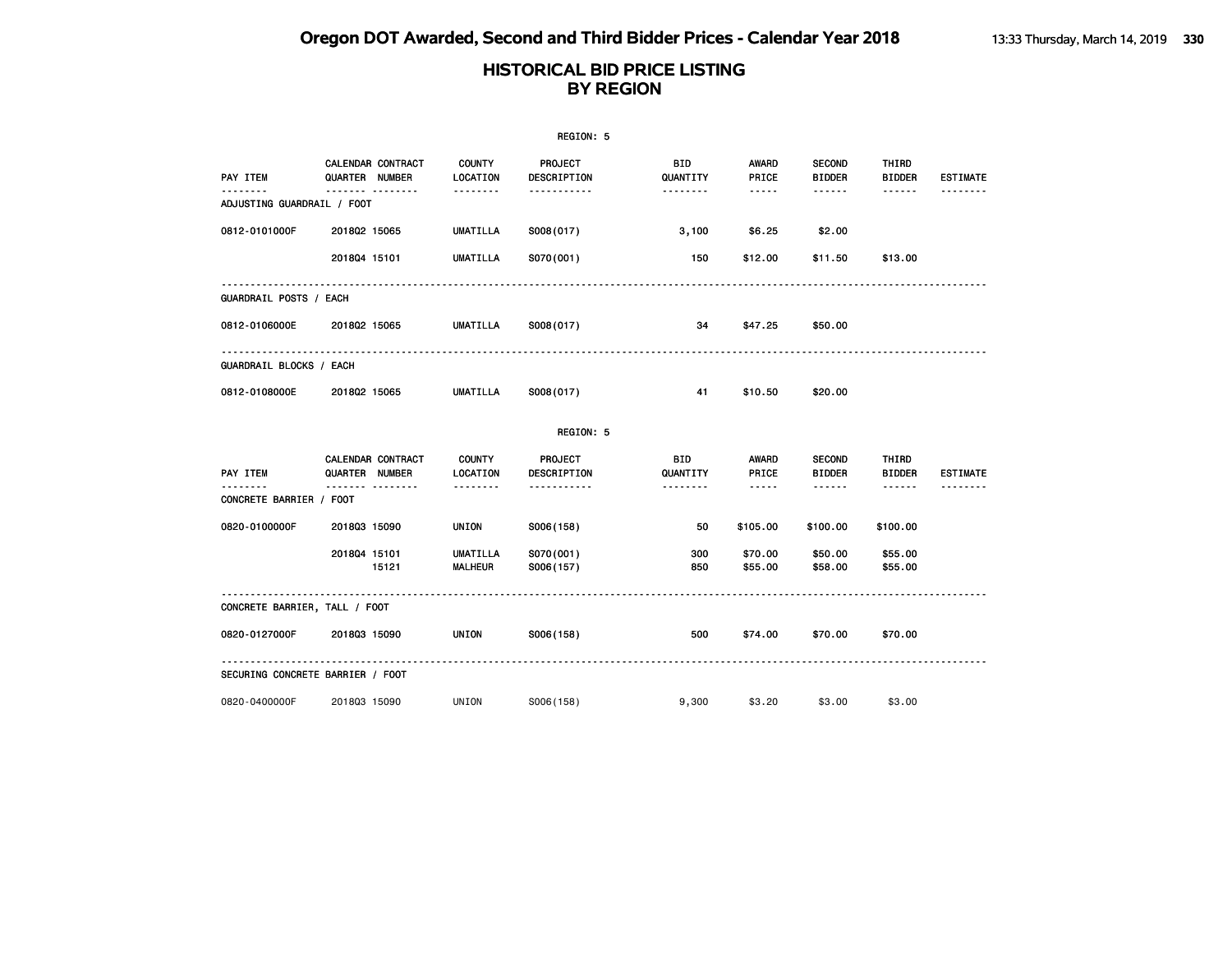|                              |                                                 |                           | REGION: 5              |                        |                                      |                                |                        |                 |
|------------------------------|-------------------------------------------------|---------------------------|------------------------|------------------------|--------------------------------------|--------------------------------|------------------------|-----------------|
| PAY ITEM                     | <b>CALENDAR CONTRACT</b><br>QUARTER NUMBER<br>. | <b>COUNTY</b><br>LOCATION | PROJECT<br>DESCRIPTION | <b>BID</b><br>QUANTITY | <b>AWARD</b><br>PRICE<br>$- - - - -$ | <b>SECOND</b><br><b>BIDDER</b> | THIRD<br><b>BIDDER</b> | <b>ESTIMATE</b> |
| DELINEATORS, TYPE 1 / EACH   |                                                 | .                         | .                      | --------               |                                      | ------                         | ------                 |                 |
| 0840-0100000E                | 201802 15068                                    | UNION                     | S010(050)              | 56                     | \$45.00                              | \$50.00                        | \$50.00                |                 |
|                              | 201803 15090                                    | UNION                     | S006(158)              | 800                    | \$42.00                              | \$38.00                        | \$38.00                |                 |
| DELINEATORS, TYPE 3 / EACH   |                                                 |                           |                        |                        |                                      |                                |                        |                 |
| 0840-0103000E                | 201802 15065                                    | UMATILLA                  | S008(017)              | 375                    | \$31.50                              | \$52.00                        |                        |                 |
|                              | DELINEATORS, TYPE 4 ALTERNATE 1 / EACH          |                           |                        |                        |                                      |                                |                        |                 |
| 0840-0104100E                | 201802 15065                                    | UMATILLA                  | S008(017)              | 25                     | \$26.50                              | \$30.00                        |                        |                 |
| DELINEATORS, TYPE 5 / EACH   |                                                 |                           |                        |                        |                                      |                                |                        |                 |
| 0840-0105000E                | 201803 15090                                    | UNION                     | S006(158)              | 230                    | \$11.00                              | \$10.00                        | \$10.00                |                 |
| DELINEATORS, TYPE 6 / EACH   |                                                 |                           |                        |                        |                                      |                                |                        |                 |
| 0840-0105500E                | 201803 15090                                    | UNION                     | S006(158)              | 200                    | \$16.00                              | \$15.00                        | \$15.00                |                 |
| MILEPOST MARKER POSTS / EACH |                                                 |                           |                        |                        |                                      |                                |                        |                 |
| 0840-0106000E                | 201803 15090                                    | UNION                     | S006(158)              | $\overline{2}$         | \$250.00                             | \$225.00                       | \$225.00               |                 |
|                              | 201804 15121                                    | <b>MALHEUR</b>            | S006(157)              | $\mathbf{1}$           | \$330.00                             | \$105.98                       | \$200.00               |                 |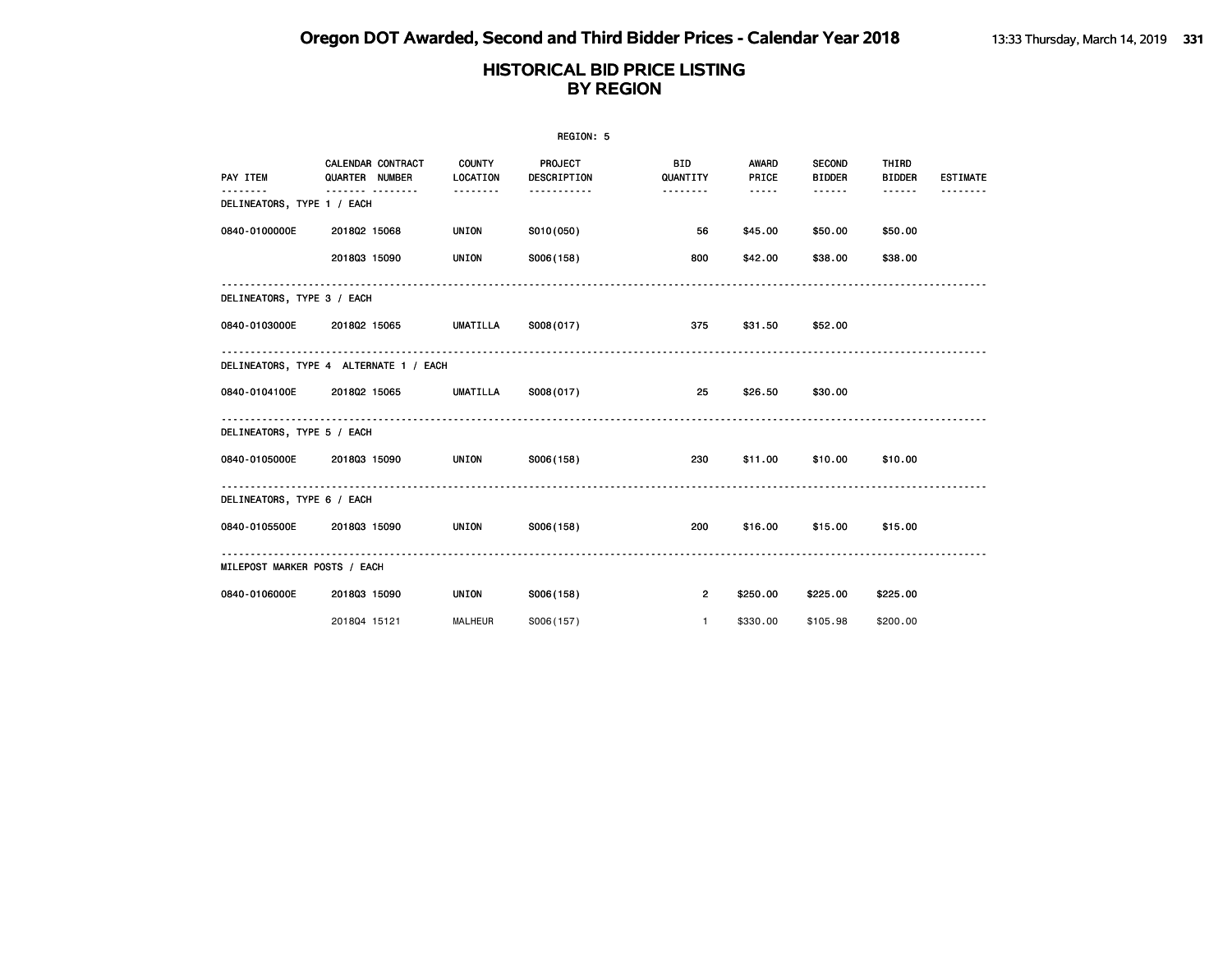|               |                                                       |                           | REGION: 5                     |                 |                                                                                                                                                      |                                |                        |                 |
|---------------|-------------------------------------------------------|---------------------------|-------------------------------|-----------------|------------------------------------------------------------------------------------------------------------------------------------------------------|--------------------------------|------------------------|-----------------|
| PAY ITEM      | CALENDAR CONTRACT<br>QUARTER NUMBER                   | <b>COUNTY</b><br>LOCATION | <b>PROJECT</b><br>DESCRIPTION | BID<br>QUANTITY | AWARD<br>PRICE                                                                                                                                       | <b>SECOND</b><br><b>BIDDER</b> | THIRD<br><b>BIDDER</b> | <b>ESTIMATE</b> |
|               | .<br>FIELD FACILITY MARKERS, TYPE S1 GREEN / EACH     | --------                  | -----------                   | --------        | -----                                                                                                                                                | ------                         | ------                 |                 |
| 0842-0101000E | 201803 15090                                          | UNION                     | S006(158)                     | 6               | \$126.00                                                                                                                                             | \$120.00                       | \$120.00               |                 |
|               | FIELD FACILITY MARKERS, TYPE S2 / EACH                |                           |                               |                 |                                                                                                                                                      |                                |                        |                 |
| 0842-0103000E | 201802 15068                                          | UNION                     | S010(050)                     | 4               | \$250.00                                                                                                                                             | \$105.00                       | \$105.00               |                 |
|               | 201803 15090                                          | UNION                     | S006(158)                     | 18              | \$150.00                                                                                                                                             | \$140.00                       | \$140.00               |                 |
|               | CULVERT DRAINAGE MARKERS, TYPE 2 / EACH               |                           |                               |                 |                                                                                                                                                      |                                |                        |                 |
| 0842-0202000E | 201801 15054                                          | <b>GRANT</b>              | S005(062)                     | $\overline{2}$  | \$100.00                                                                                                                                             | \$200.00                       | \$230.00               |                 |
|               | 201802 15068                                          | UNION                     | S010(050)                     | 4               | \$45.00                                                                                                                                              | \$45.00                        | \$105.00               |                 |
|               |                                                       |                           | REGION: 5                     |                 |                                                                                                                                                      |                                |                        |                 |
| PAY ITEM      | CALENDAR CONTRACT<br>QUARTER NUMBER                   | <b>COUNTY</b><br>LOCATION | PROJECT<br>DESCRIPTION        | BID<br>QUANTITY | AWARD<br>PRICE                                                                                                                                       | SECOND<br><b>BIDDER</b>        | THIRD<br><b>BIDDER</b> | <b>ESTIMATE</b> |
| --------      | <u> </u><br>MONO-DIR WHITE TYPE 1AR , RECESSED / EACH | .                         | .                             | <u>.</u>        | $- - - - -$                                                                                                                                          | $- - - - - -$                  | $- - - - - - -$        | --------        |
| 0855-0106000E | 201802 15065                                          | UMATILLA                  | S008(017)                     | 14              | \$21.00                                                                                                                                              | \$20.00                        |                        |                 |
|               | BI-DIR YELLOW TYPE 1AR , RECESSED / EACH              |                           |                               |                 |                                                                                                                                                      |                                |                        |                 |
| 0855-0107000E | 201802 15065                                          | UMATILLA                  | S008(017)                     | 125             | \$24.00                                                                                                                                              | \$23.00                        |                        |                 |
|               |                                                       |                           | REGION: 5                     |                 |                                                                                                                                                      |                                |                        |                 |
| PAY ITEM      | CALENDAR CONTRACT<br>QUARTER NUMBER                   | COUNTY<br>LOCATION        | PROJECT<br>DESCRIPTION        | BID<br>QUANTITY | AWARD<br>PRICE                                                                                                                                       | SECOND<br><b>BIDDER</b>        | THIRD<br><b>BIDDER</b> | <b>ESTIMATE</b> |
|               | .<br>PERM. SURFACE MOUNTED TUBULAR MARKERS / EACH     | .                         | .                             | .               | $\frac{1}{2} \left( \frac{1}{2} \right) \left( \frac{1}{2} \right) \left( \frac{1}{2} \right) \left( \frac{1}{2} \right) \left( \frac{1}{2} \right)$ |                                | .                      | <u>.</u>        |
| 0856-0101000E | 201802 15069                                          | UMATILLA                  | 2220 (007)                    | 120             | \$125.00                                                                                                                                             | \$130.00                       |                        |                 |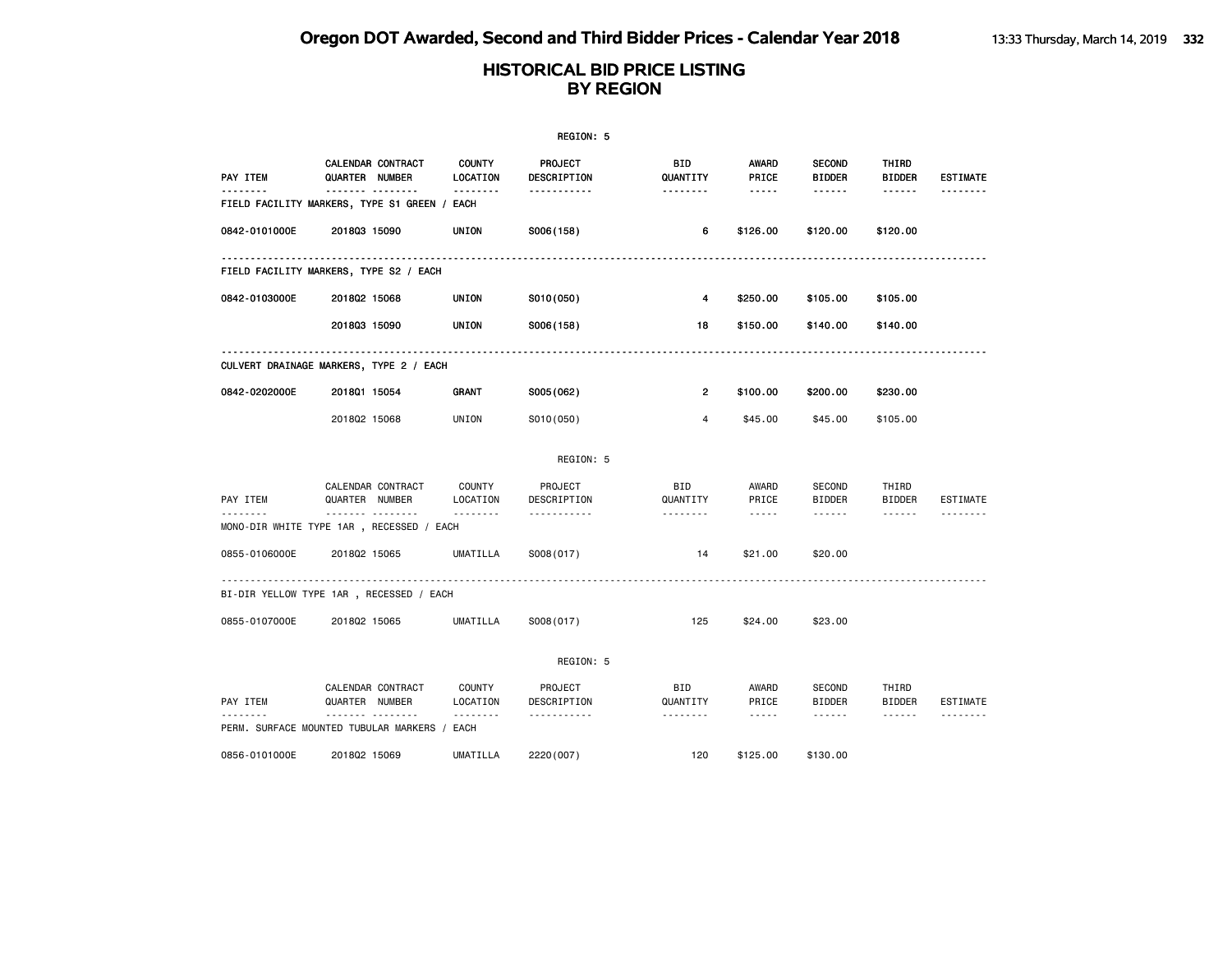|                                               |                     |                                         |                                       | REGION: 5                            |                             |                                |                                          |                                  |                      |
|-----------------------------------------------|---------------------|-----------------------------------------|---------------------------------------|--------------------------------------|-----------------------------|--------------------------------|------------------------------------------|----------------------------------|----------------------|
| PAY ITEM                                      |                     | CALENDAR CONTRACT<br>QUARTER NUMBER     | <b>COUNTY</b><br>LOCATION<br><u>.</u> | <b>PROJECT</b><br>DESCRIPTION<br>.   | BID<br>QUANTITY<br><u>.</u> | <b>AWARD</b><br>PRICE<br>----- | <b>SECOND</b><br><b>BIDDER</b><br>------ | THIRD<br><b>BIDDER</b><br>------ | <b>ESTIMATE</b>      |
| CONTINUOUS RUMBLE STRIPS / MILE               |                     |                                         |                                       |                                      |                             |                                |                                          |                                  |                      |
| 0857-0101000L                                 | 201802 15065        | 15062                                   | <b>UMATILLA</b><br><b>UMATILLA</b>    | S008(017)<br>S006(159)               | 5<br>8                      | \$1,050<br>\$1,275             | \$1,000<br>\$1,350                       | \$900                            |                      |
|                                               | 201804 15121        | 15101                                   | <b>MALHEUR</b><br><b>UMATILLA</b>     | S006(157)<br>S070(001)               | 1.64<br>2                   | \$7,200<br>\$3,250             | \$2,000<br>\$1,350                       | \$7,200<br>\$1,400               |                      |
| GAP PATTERN RUMBLE STRIPS / MILE              |                     |                                         |                                       |                                      |                             |                                |                                          |                                  |                      |
| 0857-0101500L                                 | 2018Q2 15062        | 15065                                   | <b>UMATILLA</b><br><b>UMATILLA</b>    | S006(159)<br>S008(017)               | 24<br>26                    | \$1,275<br>\$1,050             | \$1,350<br>\$1,000                       | \$800                            |                      |
|                                               | 201804 15121        |                                         | MALHEUR                               | S006(157)                            | 1.64                        | \$7,200                        | \$2,000                                  | \$7,200                          |                      |
|                                               |                     |                                         |                                       | REGION: 5                            |                             |                                |                                          |                                  |                      |
| PAY ITEM<br>.                                 | QUARTER NUMBER<br>. | CALENDAR CONTRACT<br>.                  | <b>COUNTY</b><br>LOCATION<br><u>.</u> | PROJECT<br>DESCRIPTION               | <b>BID</b><br>QUANTITY      | AWARD<br>PRICE                 | SECOND<br><b>BIDDER</b>                  | THIRD<br><b>BIDDER</b>           | ESTIMATE<br><u>.</u> |
| LONGITUDINAL PAVEMENT MARKINGS - PAINT / FOOT |                     |                                         |                                       | .                                    | .                           | -----                          | .                                        | ------                           |                      |
| 0860-0200000F                                 | 201801 15056        | 15054                                   | GRANT<br><b>GRANT</b>                 | S048(021)<br>S005(062)               | 590<br>900                  | \$3.40<br>\$3.00               | \$5.00<br>\$0.45                         | \$15.25<br>\$0.45                |                      |
|                                               | 201802 15069        | 15068<br>15063                          | UMATILLA<br>UNION<br>MALHEUR          | 2220 (007)<br>S010(050)<br>S456(024) | 14,000<br>16,000<br>406,000 | \$0.45<br>\$0.42<br>\$0.14     | \$1.00<br>\$0.42<br>\$0.14               | \$0.42<br>\$0.12                 |                      |
|                                               | 201804 15121        | 15101                                   | MALHEUR<br>UMATILLA                   | S006(157)<br>S070(001)               | 22,500<br>50,000            | \$0.39<br>\$0.18               | \$0.41<br>\$0.13                         | \$0.39<br>\$0.13                 |                      |
|                                               |                     |                                         |                                       | REGION: 5                            |                             |                                |                                          |                                  |                      |
| PAY ITEM<br>.                                 |                     | CALENDAR CONTRACT<br>QUARTER NUMBER<br> | <b>COUNTY</b><br>LOCATION<br>.        | PROJECT<br>DESCRIPTION<br>.          | <b>BID</b><br>QUANTITY<br>. | AWARD<br>PRICE<br>.            | SECOND<br><b>BIDDER</b><br>.             | THIRD<br><b>BIDDER</b><br>------ | ESTIMATE             |
| PLURAL COMPONENT, SPRAYED, GROOVED / FOOT     |                     |                                         |                                       |                                      |                             |                                |                                          |                                  |                      |
| 0866-0114000F                                 | 201802 15062        | 15065                                   | <b>UMATILLA</b><br>UMATILLA           | S006(159)<br>S008(017)               | 286,000<br>489,000          | \$0.75<br>\$0.58               | \$0.80<br>\$0.55                         | \$0.75                           |                      |
|                                               | 201803 15090        |                                         | UNION                                 | S006(158)                            | 215,000                     | \$0.70                         | \$0.66                                   | \$0.66                           |                      |
|                                               | 201804 15121        |                                         | <b>MALHEUR</b>                        | S006(157)                            | 2,600                       | \$5.95                         | \$6.31                                   | \$5.95                           |                      |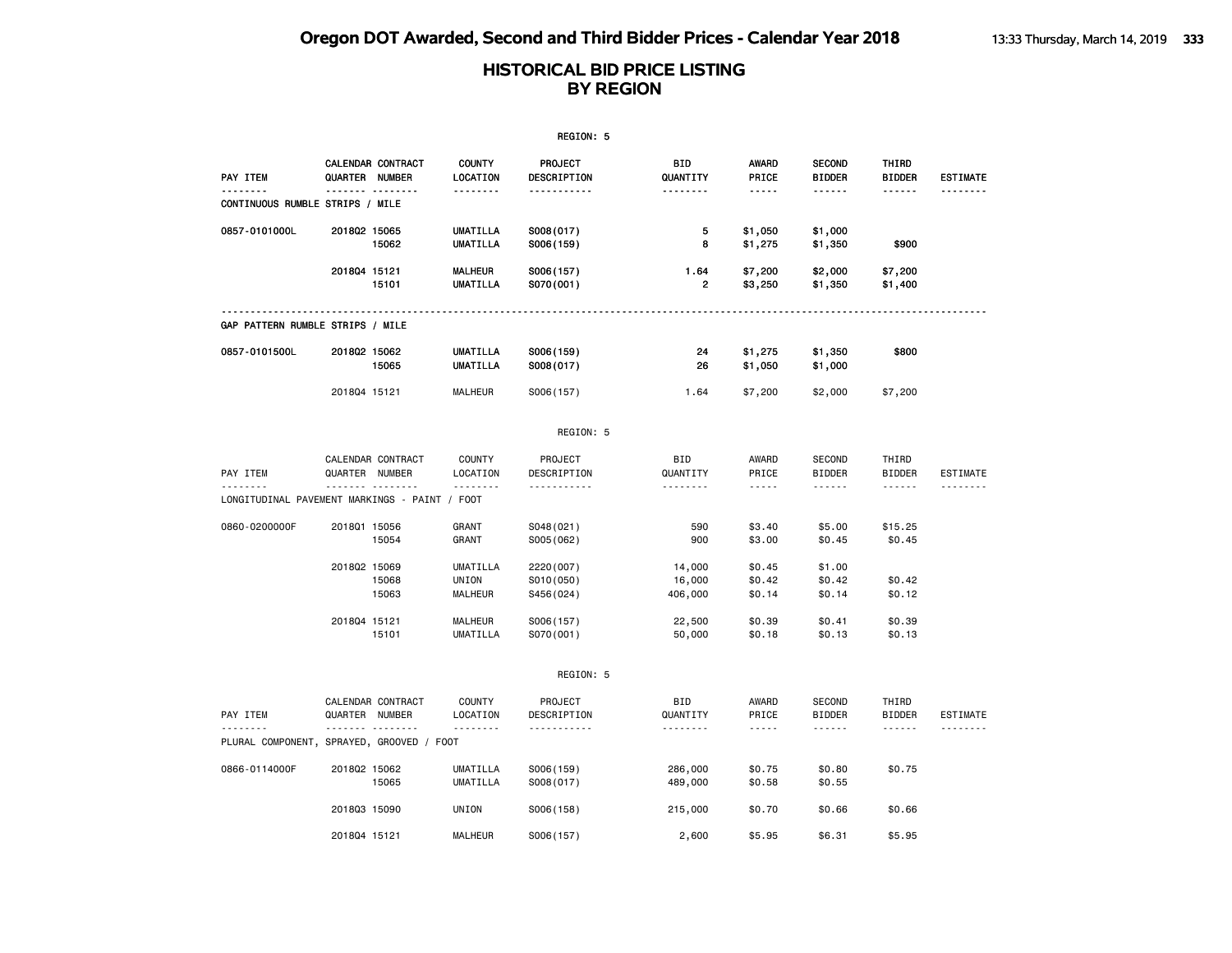|                              |                                          |                                       | REGION: 5                          |                             |                                                                                                                                                                                 |                                          |                                  |                      |
|------------------------------|------------------------------------------|---------------------------------------|------------------------------------|-----------------------------|---------------------------------------------------------------------------------------------------------------------------------------------------------------------------------|------------------------------------------|----------------------------------|----------------------|
| PAY ITEM                     | CALENDAR CONTRACT<br>QUARTER NUMBER<br>  | <b>COUNTY</b><br>LOCATION<br><u>.</u> | PROJECT<br>DESCRIPTION<br><u>.</u> | BID<br>QUANTITY<br><u>.</u> | AWARD<br>PRICE<br>$- - - - -$                                                                                                                                                   | <b>SECOND</b><br><b>BIDDER</b><br>------ | THIRD<br><b>BIDDER</b><br>------ | <b>ESTIMATE</b>      |
|                              | PVMT LEGEND, TYPE B: ARROWS / EACH       |                                       |                                    |                             |                                                                                                                                                                                 |                                          |                                  |                      |
| 0867-0103000E                | 201802 15065                             | <b>UMATILLA</b>                       | S008(017)                          | 45                          | \$325.00                                                                                                                                                                        | \$309.00                                 |                                  |                      |
|                              | 201803 15090                             | UNION                                 | S006(158)                          | 4                           | \$600.00                                                                                                                                                                        | \$550.00                                 | \$550.00                         |                      |
|                              | PVMT LEGEND, TYPE B-HS: BIKE LANE / EACH |                                       |                                    |                             |                                                                                                                                                                                 |                                          |                                  |                      |
| 0867-0131000E                | 201802 15069                             | UMATILLA                              | 2220 (007)                         | 6                           | \$400.00                                                                                                                                                                        | \$500.00                                 |                                  |                      |
| PAVEMENT BAR, TYPE B / SQFT  |                                          |                                       |                                    |                             |                                                                                                                                                                                 |                                          |                                  |                      |
| 0867-0145000J                | 201802 15065                             | UMATILLA                              | S008(017)                          | 300                         | \$8.00                                                                                                                                                                          | \$7.85                                   |                                  |                      |
|                              |                                          |                                       | REGION: 5                          |                             |                                                                                                                                                                                 |                                          |                                  |                      |
| PAY ITEM                     | CALENDAR CONTRACT<br>QUARTER NUMBER<br>. | <b>COUNTY</b><br>LOCATION<br>.        | PROJECT<br>DESCRIPTION<br><u>.</u> | <b>BID</b><br>QUANTITY<br>. | AWARD<br>PRICE<br>$- - - - -$                                                                                                                                                   | <b>SECOND</b><br><b>BIDDER</b><br>------ | THIRD<br><b>BIDDER</b>           | ESTIMATE<br><u>.</u> |
| WOOD SIGN POSTS / FBM        |                                          |                                       |                                    |                             |                                                                                                                                                                                 |                                          | ------                           |                      |
| 0910-0100000K                | 201802 15069                             | UMATILLA                              | 2220 (007)                         | 216                         | \$7.50                                                                                                                                                                          | \$10.00                                  |                                  |                      |
|                              | 201803 15090                             | UNION                                 | S006(158)                          | 1,058                       | \$13.00                                                                                                                                                                         | \$7.00                                   | \$7.00                           |                      |
|                              | 201804 15121                             | MALHEUR                               | S006(157)                          | 248                         | \$8.00                                                                                                                                                                          | \$14.84                                  | \$15.00                          |                      |
|                              |                                          |                                       | REGION: 5                          |                             |                                                                                                                                                                                 |                                          |                                  |                      |
| PAY ITEM                     | CALENDAR CONTRACT<br>QUARTER NUMBER      | <b>COUNTY</b><br>LOCATION             | PROJECT<br>DESCRIPTION             | BID<br>QUANTITY             | AWARD<br>PRICE                                                                                                                                                                  | <b>SECOND</b><br><b>BIDDER</b>           | THIRD<br><b>BIDDER</b>           | ESTIMATE             |
| SIGN SUPPORT FOOTINGS / CUYD | <u></u>                                  | .                                     | .                                  | .                           | $\frac{1}{2} \left( \frac{1}{2} \right) \left( \frac{1}{2} \right) \left( \frac{1}{2} \right) \left( \frac{1}{2} \right) \left( \frac{1}{2} \right) \left( \frac{1}{2} \right)$ | .                                        | ------                           |                      |
| 0920-0100000A                | 201802 15068<br>15069                    | UNION<br>UMATILLA                     | S010(050)<br>2220 (007)            | 0.20<br>0.27                | \$10,000<br>\$3,704                                                                                                                                                             | \$5,750<br>\$3,704                       | \$5,750                          |                      |
|                              | 201803 15090                             | UNION                                 | S006(158)                          | 4.90                        | \$1,327                                                                                                                                                                         | \$1,878                                  | \$1,878                          |                      |
|                              | 201804 15121<br>15105                    | MALHEUR<br>UMATILLA                   | S006(157)<br>SA00(075)             | 0.93<br>1.17                | \$4,839<br>\$3,846                                                                                                                                                              | \$7,407<br>\$2,393                       | \$2,151                          |                      |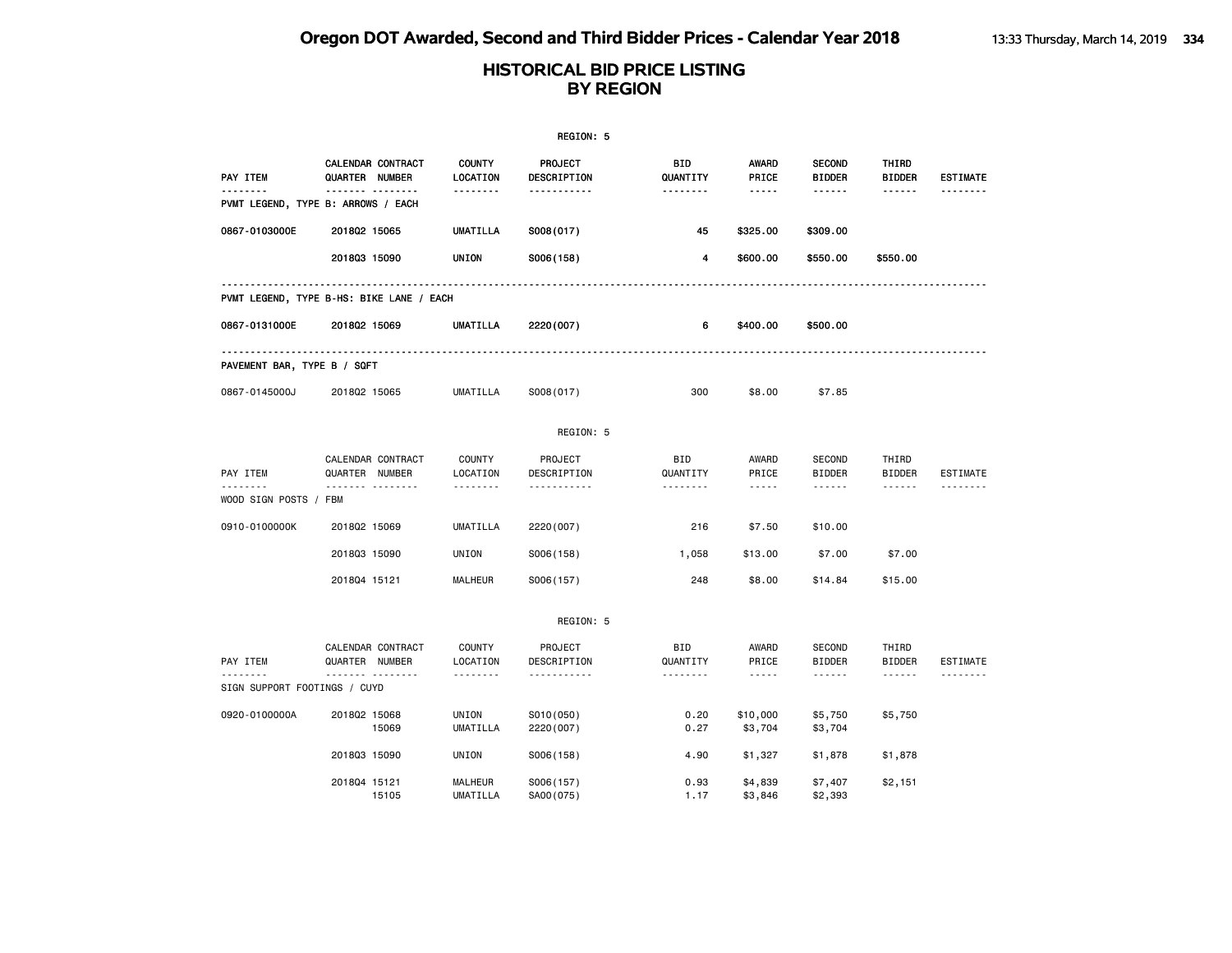|                                   |                                               |                           | REGION: 5              |                 |                                                                                                                                                                                                                                                                                                                                                                                                                                                                            |                                |                 |                 |
|-----------------------------------|-----------------------------------------------|---------------------------|------------------------|-----------------|----------------------------------------------------------------------------------------------------------------------------------------------------------------------------------------------------------------------------------------------------------------------------------------------------------------------------------------------------------------------------------------------------------------------------------------------------------------------------|--------------------------------|-----------------|-----------------|
| PAY ITEM                          | CALENDAR CONTRACT<br>QUARTER NUMBER           | <b>COUNTY</b><br>LOCATION | PROJECT<br>DESCRIPTION | BID<br>QUANTITY | AWARD<br>PRICE                                                                                                                                                                                                                                                                                                                                                                                                                                                             | <b>SECOND</b><br><b>BIDDER</b> | THIRD<br>BIDDER | <b>ESTIMATE</b> |
| .<br>EXIT NUMBER SIGN MOUNTS / LB | .                                             | <u> - - - - - - - -</u>   | <u>.</u>               | <b></b>         | $\frac{1}{2} \left( \frac{1}{2} \right) \left( \frac{1}{2} \right) \left( \frac{1}{2} \right) \left( \frac{1}{2} \right) \left( \frac{1}{2} \right) \left( \frac{1}{2} \right) \left( \frac{1}{2} \right) \left( \frac{1}{2} \right) \left( \frac{1}{2} \right) \left( \frac{1}{2} \right) \left( \frac{1}{2} \right) \left( \frac{1}{2} \right) \left( \frac{1}{2} \right) \left( \frac{1}{2} \right) \left( \frac{1}{2} \right) \left( \frac{1}{2} \right) \left( \frac$ | <b></b>                        | $- - - - - -$   | .               |
| 0930-0106000A 2018Q3 15090        |                                               | UNION                     | S006(158)              | 79.80           | \$7.52                                                                                                                                                                                                                                                                                                                                                                                                                                                                     | \$15.35                        | \$15.35         |                 |
| SECONDARY SIGN MOUNTS / LB        |                                               |                           |                        |                 |                                                                                                                                                                                                                                                                                                                                                                                                                                                                            |                                |                 |                 |
| 0930-0110000A 2018Q3 15090        |                                               | <b>UNION</b>              | S006(158)              | 43.50           | \$9.20                                                                                                                                                                                                                                                                                                                                                                                                                                                                     | \$10.34 \$10.34                |                 |                 |
|                                   | MULTIPST BRKWY SIGN SUPPORTS / LB             |                           |                        |                 |                                                                                                                                                                                                                                                                                                                                                                                                                                                                            |                                |                 |                 |
| 0930-0111000A 2018Q3 15090        |                                               | <b>UNION</b>              | S006(158)              | 1,030 1         | \$8.45                                                                                                                                                                                                                                                                                                                                                                                                                                                                     | \$10.19                        | \$10.19         |                 |
| TRIANG BASE BRKWY SIGN SUPP / LB  |                                               |                           |                        |                 |                                                                                                                                                                                                                                                                                                                                                                                                                                                                            |                                |                 |                 |
| 0930-0112000A 2018Q3 15090        |                                               | UNION                     | S006(158)              | 295.40          | \$9.14                                                                                                                                                                                                                                                                                                                                                                                                                                                                     | \$13.37                        | \$13.37         |                 |
|                                   | 201804 15121                                  | <b>MALHEUR</b>            | S006(157)              | 393.82          | \$16.51                                                                                                                                                                                                                                                                                                                                                                                                                                                                    | \$15.07                        | \$11.43         |                 |
|                                   | PERF STEEL SQR TUBE SLIP BASE SIGN SUPP / LB  |                           |                        |                 |                                                                                                                                                                                                                                                                                                                                                                                                                                                                            |                                |                 |                 |
| 0930-0114000A                     | 201802 15068                                  | <b>UNION</b>              | S010(050)              | 216.20          | \$4.63                                                                                                                                                                                                                                                                                                                                                                                                                                                                     | \$6.94                         | \$6.94          |                 |
|                                   | 15069                                         | UMATILLA                  | 2220 (007)             | 228.97          | \$4.37                                                                                                                                                                                                                                                                                                                                                                                                                                                                     | \$4.37                         |                 |                 |
|                                   | 201804 15105                                  | UMATILLA                  | SA00(075)              | 485             | \$5.15                                                                                                                                                                                                                                                                                                                                                                                                                                                                     | \$7.22                         |                 |                 |
|                                   | PERF STEEL SQR TUBE ANCHOR SIGN SUPPORTS / LB |                           |                        |                 |                                                                                                                                                                                                                                                                                                                                                                                                                                                                            |                                |                 |                 |
| 0930-0117000A                     | 201802 15069                                  | UMATILLA                  | 2220 (007)             | 64.97           | \$4.62                                                                                                                                                                                                                                                                                                                                                                                                                                                                     | \$4.62                         |                 |                 |
|                                   | 201803 15090                                  | UNION                     | S006(158)              | 143.60          | \$4.87                                                                                                                                                                                                                                                                                                                                                                                                                                                                     | \$4.00                         | \$4.00          |                 |
|                                   | 201804 15105                                  | UMATILLA                  | SA00(075)              | 385             | \$5.19                                                                                                                                                                                                                                                                                                                                                                                                                                                                     | \$9.09                         |                 |                 |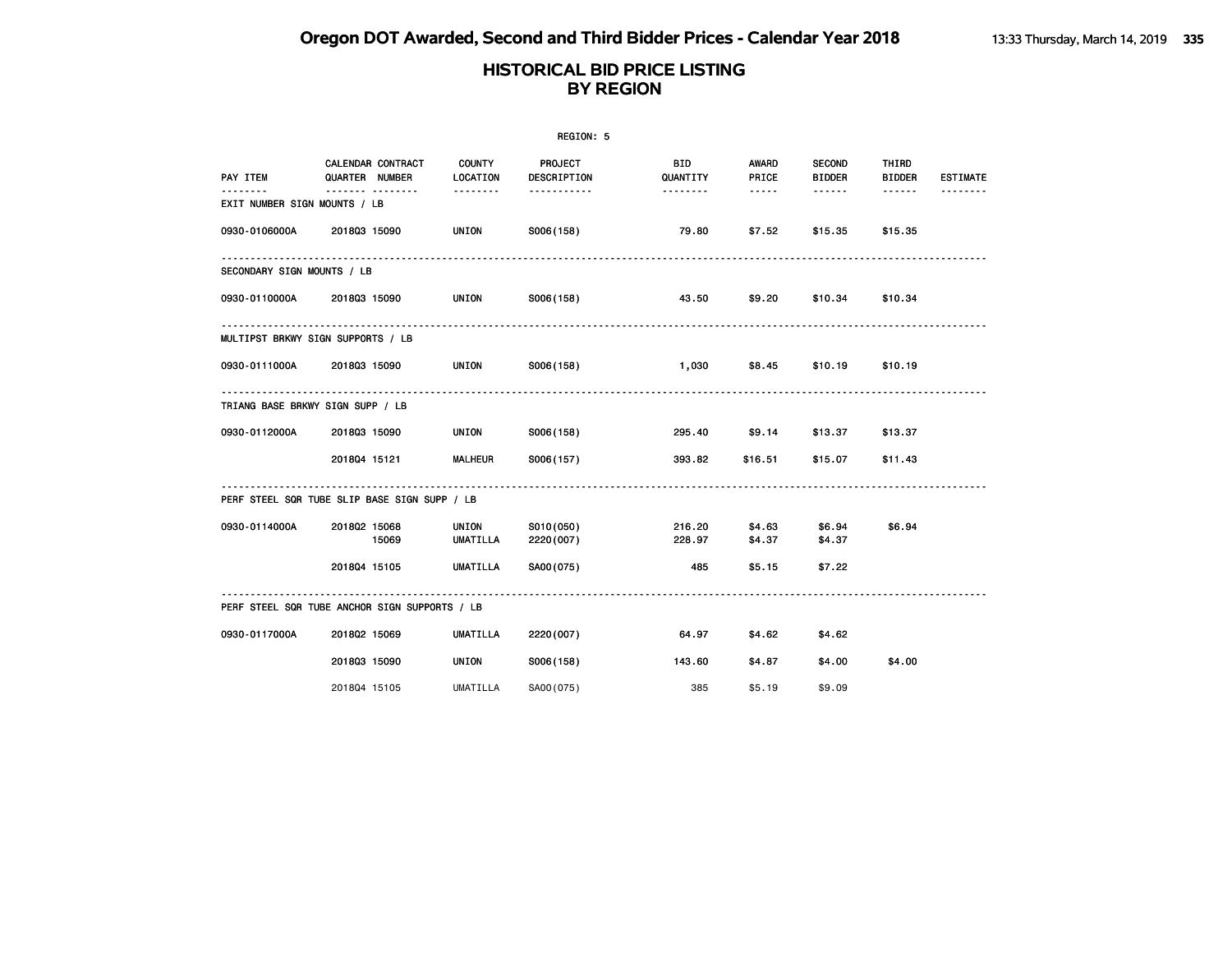|                         |                                                          |                            | REGION: 5               |                      |                                                                                                                                                                                 |                                |                        |                      |
|-------------------------|----------------------------------------------------------|----------------------------|-------------------------|----------------------|---------------------------------------------------------------------------------------------------------------------------------------------------------------------------------|--------------------------------|------------------------|----------------------|
| <b>PAY ITEM</b>         | CALENDAR CONTRACT<br>QUARTER NUMBER                      | <b>COUNTY</b><br>LOCATION  | PROJECT<br>DESCRIPTION  | BID<br>QUANTITY      | AWARD<br>PRICE                                                                                                                                                                  | <b>SECOND</b><br><b>BIDDER</b> | THIRD<br><b>BIDDER</b> | <b>ESTIMATE</b>      |
| <u>.</u>                | <b>.</b><br>SIGNS, STANDARD SHEETING, EXTRUDED AL / SQFT | .                          | -----------             | --------             | $- - - - -$                                                                                                                                                                     | ------                         | ------                 |                      |
| 0940-0201000J           | 201803 15090                                             | UNION                      | S006(158)               | 252.10               | \$36.00                                                                                                                                                                         | \$27.00                        | \$27.00                |                      |
|                         | SIGNS, STANDARD SHEETING, SHEET ALUMINUM / SQFT          |                            |                         |                      |                                                                                                                                                                                 |                                |                        |                      |
| 0940-0202000J           | 201803 15090                                             | UNION                      | S006(158)               | 17                   | \$36.00                                                                                                                                                                         | \$16.00                        | \$16.00                |                      |
|                         | 201804 15105<br>15121                                    | UMATILLA<br><b>MALHEUR</b> | SA00(075)<br>S006(157)  | 54<br>94             | \$20.00<br>\$14.00                                                                                                                                                              | \$30.00<br>\$23.32             | \$25.00                |                      |
|                         | SIGNS, STANDARD SHEETING, PLYWOOD / SQFT                 | .                          |                         |                      |                                                                                                                                                                                 |                                |                        |                      |
| 0940-0203000J           | 201802 15068<br>15069                                    | UNION<br>UMATILLA          | S010(050)<br>2220 (007) | 26<br>111.60         | \$20.00<br>\$22.00                                                                                                                                                              | \$16.00<br>\$25.00             | \$16.00                |                      |
|                         | 201803 15090                                             | UNION                      | S006(158)               | 261.50               | \$32.00                                                                                                                                                                         | \$13.00                        | \$13.00                |                      |
|                         | SIGNS, TYPE IX SHEETING, SHEET ALUMINUM / SQFT           |                            |                         |                      |                                                                                                                                                                                 |                                |                        |                      |
| 0940-0205000J           | 201804 15105                                             | <b>UMATILLA</b>            | SA00(075)               | 101                  | \$25.00                                                                                                                                                                         | \$30.00                        |                        |                      |
|                         | SIGNS, TYPE IX SHEETING, PLYWOOD / SQFT                  |                            |                         |                      |                                                                                                                                                                                 |                                |                        |                      |
| 0940-0206000J           | 201803 15090                                             | UNION                      | S006(158)               | 35.50                | \$34.00                                                                                                                                                                         | \$16.00                        | \$16.00                |                      |
|                         |                                                          |                            | REGION: 5               |                      |                                                                                                                                                                                 |                                |                        |                      |
| PAY ITEM<br>--------    | CALENDAR CONTRACT<br>QUARTER NUMBER<br>                  | <b>COUNTY</b><br>LOCATION  | PROJECT<br>DESCRIPTION  | BID<br>QUANTITY<br>. | AWARD<br>PRICE                                                                                                                                                                  | SECOND<br><b>BIDDER</b><br>.   | THIRD<br>BIDDER        | ESTIMATE<br>-------- |
| POLE FOUNDATIONS / EACH |                                                          | .                          | .                       |                      | $\frac{1}{2} \left( \frac{1}{2} \right) \left( \frac{1}{2} \right) \left( \frac{1}{2} \right) \left( \frac{1}{2} \right) \left( \frac{1}{2} \right) \left( \frac{1}{2} \right)$ |                                | $\cdots \cdots \cdots$ |                      |
| 0970-0100000A           | 201803 15090                                             | UNION                      | S006(158)               | 52                   | \$2,885                                                                                                                                                                         | \$2,692                        | \$2,673                |                      |
|                         | SWITCHING, CONDUIT, AND WIRING / FOOT                    |                            |                         |                      |                                                                                                                                                                                 |                                |                        |                      |
| 0970-0105000A           | 201803 15090                                             | UNION                      | S006(158)               | $\mathbf{1}$         | \$640,000                                                                                                                                                                       | \$625,000                      | \$610,983              |                      |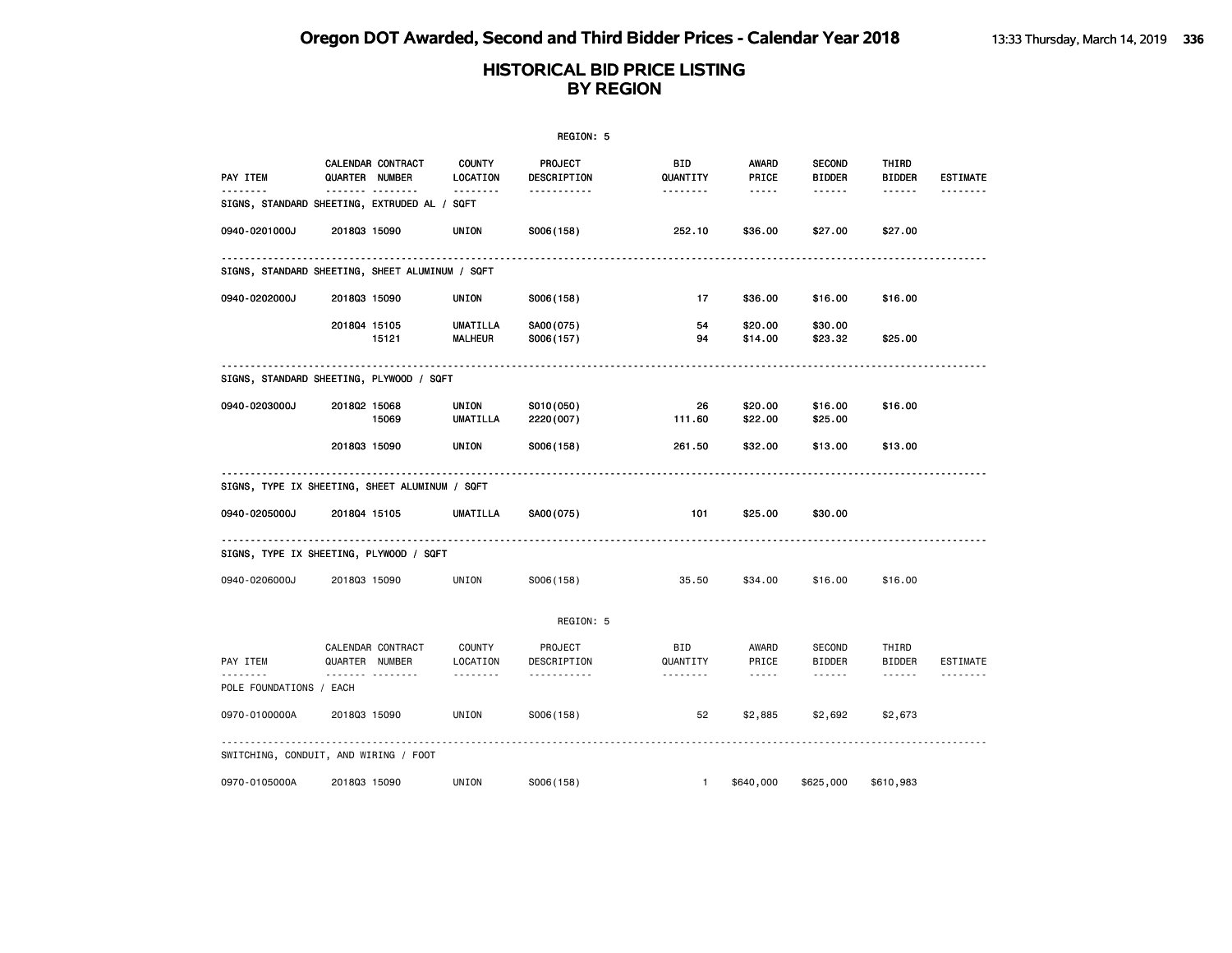|                                            |                |                   |                            | REGION: 5               |                        |                                    |                                |                        |                 |
|--------------------------------------------|----------------|-------------------|----------------------------|-------------------------|------------------------|------------------------------------|--------------------------------|------------------------|-----------------|
| PAY ITEM<br>.                              | QUARTER NUMBER | CALENDAR CONTRACT | <b>COUNTY</b><br>LOCATION  | PROJECT<br>DESCRIPTION  | <b>BID</b><br>QUANTITY | AWARD<br>PRICE                     | <b>SECOND</b><br><b>BIDDER</b> | THIRD<br><b>BIDDER</b> | <b>ESTIMATE</b> |
| FLASHING BEACON INSTALLATION, _____ / EACH |                | .                 | <b>.</b>                   |                         | .                      | -----                              | ------                         | ------                 |                 |
| 0990-0106000A                              | 201803 15090   |                   | <b>UNION</b>               | S006(158)               | $\mathbf{1}$           | \$36,000                           | \$34,695                       | \$34,695               |                 |
| AUTOMATIC TRAFFIC RECORDER INST, / EACH    |                |                   |                            |                         |                        |                                    |                                |                        |                 |
| 0990-0107000A                              | 201803 15090   |                   | UNION                      | S006(158)               | $\mathbf{1}$           | \$60,000                           | \$56,133                       | \$56,133               |                 |
|                                            |                |                   |                            | REGION: 5               |                        |                                    |                                |                        |                 |
| PAY ITEM                                   | QUARTER NUMBER | CALENDAR CONTRACT | COUNTY<br>LOCATION         | PROJECT<br>DESCRIPTION  | BID<br>QUANTITY        | AWARD<br>PRICE                     | SECOND<br><b>BIDDER</b>        | THIRD<br><b>BIDDER</b> | <b>ESTIMATE</b> |
| PERMANENT SEEDING / ACRE                   |                | .                 | .                          | .                       | .                      | $\sim$ $\sim$ $\sim$ $\sim$ $\sim$ | ------                         | ------                 |                 |
| 1030-0108000R                              | 201801 15056   |                   | GRANT                      | S048(021)               | 0.16                   | \$14,800                           | \$15,000                       | \$21,800               |                 |
|                                            | 201802 15069   | 15068             | <b>UMATILLA</b><br>UNION   | 2220 (007)<br>S010(050) | 0.25<br>1.60           | \$14,200<br>\$4,600                | \$10,000<br>\$6,000            | \$6,000                |                 |
|                                            | 201803 15090   |                   | UNION                      | S006(158)               | 25                     | \$3,000                            | \$1,780                        | \$2,975                |                 |
|                                            | 201804 15121   | 15101             | <b>MALHEUR</b><br>UMATILLA | S006(157)<br>S070(001)  | $\mathbf{1}$<br>3      | \$3,800<br>\$2,400                 | \$4,027<br>\$2,400             | \$3,800<br>\$2,000     |                 |
| NATIVE PLANT SEEDING / ACRE                |                |                   |                            |                         |                        |                                    |                                |                        |                 |
| 1030-0128000R                              | 201801 15054   |                   | GRANT                      | S005(062)               | $\overline{1}$         | \$4,500                            | \$3,800                        | \$3,800                |                 |
|                                            | 201803 15093   |                   | UNION                      | S341 (004)              | 0.50                   | \$7,500                            | \$5,800                        | \$6,600                |                 |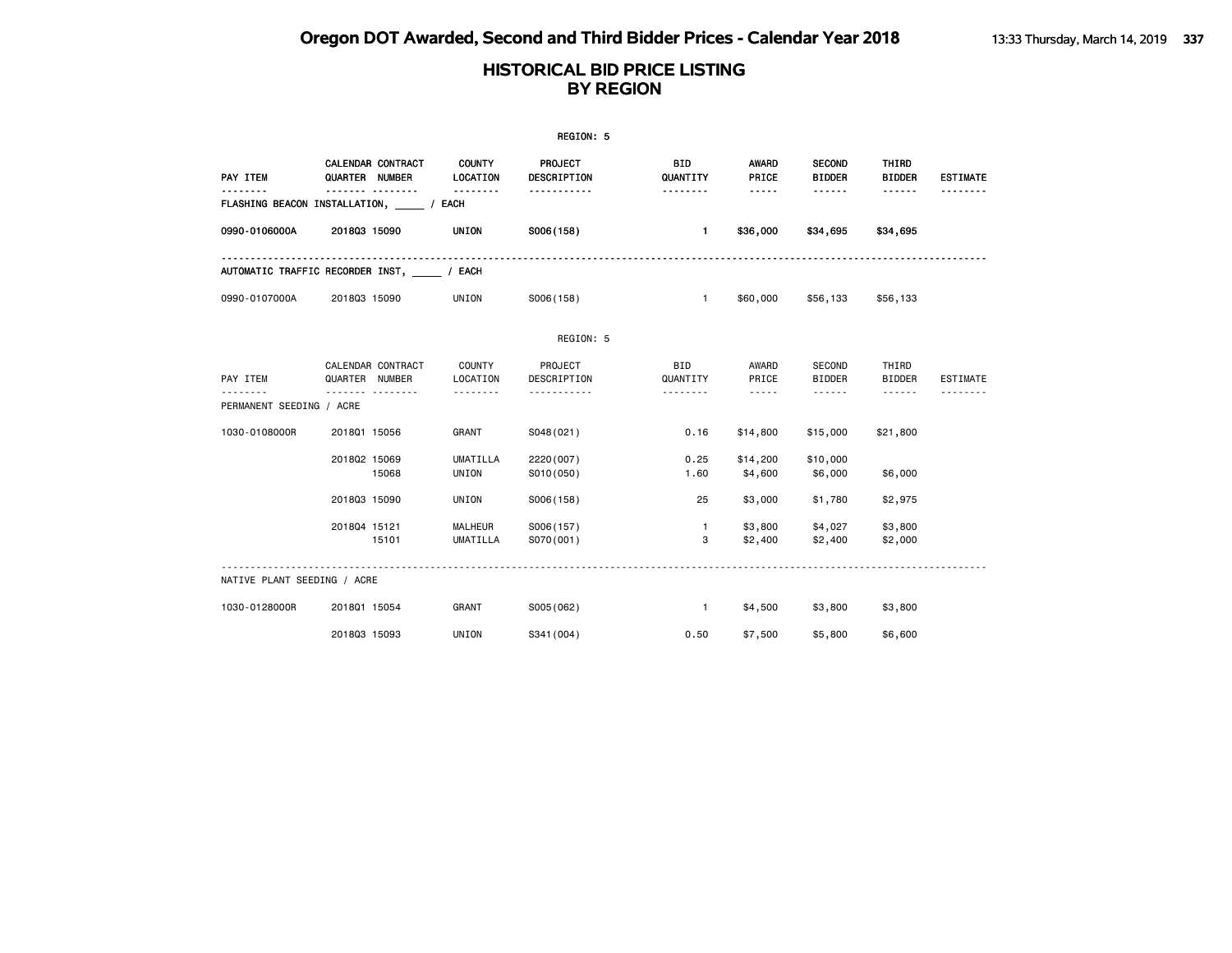|                                  | REGION: 5      |                   |                           |                        |                 |                                                                                                                                                      |                                |                        |                 |  |  |  |
|----------------------------------|----------------|-------------------|---------------------------|------------------------|-----------------|------------------------------------------------------------------------------------------------------------------------------------------------------|--------------------------------|------------------------|-----------------|--|--|--|
| PAY ITEM                         | QUARTER NUMBER | CALENDAR CONTRACT | <b>COUNTY</b><br>LOCATION | PROJECT<br>DESCRIPTION | BID<br>QUANTITY | AWARD<br>PRICE                                                                                                                                       | <b>SECOND</b><br><b>BIDDER</b> | THIRD<br><b>BIDDER</b> | <b>ESTIMATE</b> |  |  |  |
| <u>.</u><br>TOPSOIL / CUYD       |                |                   |                           | <u></u>                |                 | $\frac{1}{2} \left( \frac{1}{2} \right) \left( \frac{1}{2} \right) \left( \frac{1}{2} \right) \left( \frac{1}{2} \right) \left( \frac{1}{2} \right)$ |                                | $- - - - - -$          | <u>.</u>        |  |  |  |
| 1040-0101000K                    | 201801 15056   |                   | GRANT                     | S048(021)              | 61              | \$90.00                                                                                                                                              | \$65.00                        | \$85.00                |                 |  |  |  |
|                                  | 201802 15068   |                   | UNION                     | S010(050)              | 1,370           | \$35.00                                                                                                                                              | \$15.00                        | \$25.00                |                 |  |  |  |
|                                  | 201803 15093   |                   | UNION                     | S341 (004)             | 20              | \$125.00                                                                                                                                             | \$60.00                        | \$92.00                |                 |  |  |  |
|                                  | 201804 15105   |                   | UMATILLA                  | SA00(075)              | 5               | \$295.00                                                                                                                                             | \$75.00                        |                        |                 |  |  |  |
| SOIL CONDITIONER / CUYD          |                |                   |                           |                        |                 |                                                                                                                                                      |                                |                        |                 |  |  |  |
| 1040-0107000K 2018Q4 15105       |                |                   | <b>UMATILLA</b>           | SA00(075)              | $\blacksquare$  | \$300.00                                                                                                                                             | \$150.00                       |                        |                 |  |  |  |
| SEEDLING TREES, DECIDUOUS / EACH |                |                   |                           |                        |                 |                                                                                                                                                      |                                |                        |                 |  |  |  |
| 1040-0121000E                    | 201801 15056   |                   |                           | GRANT S048(021)        | 1,452           | \$33.00                                                                                                                                              | \$30.00                        | \$24.00                |                 |  |  |  |
| SHRUBS, #1 CONTAINER / EACH      |                |                   |                           |                        |                 |                                                                                                                                                      |                                |                        |                 |  |  |  |
| 1040-0153000E                    | 201803 15093   |                   | UNION                     | S341 (004)             | 480             | \$32.00                                                                                                                                              | \$32.00                        | \$37.00                |                 |  |  |  |
| SOD LAWN / SQYD                  |                |                   |                           |                        |                 |                                                                                                                                                      |                                |                        |                 |  |  |  |
| 1040-0189000J 2018Q4 15105       |                |                   |                           | UMATILLA SA00(075)     | 57              | \$17.00                                                                                                                                              | \$30.00                        |                        |                 |  |  |  |
| BARK MULCH / CUYD                |                |                   |                           |                        |                 |                                                                                                                                                      |                                |                        |                 |  |  |  |
| 1040-0190000K                    | 201804 15105   |                   | <b>UMATILLA</b>           | SA00(075)              | 8               | \$80.00                                                                                                                                              | \$125.00                       |                        |                 |  |  |  |
| ROCK MULCH / TON                 |                |                   |                           |                        |                 |                                                                                                                                                      |                                |                        |                 |  |  |  |
| 1040-0196000M                    | 201804 15105   |                   | UMATILLA                  | SA00(075)              | 21              | \$186,00                                                                                                                                             | \$100.00                       |                        |                 |  |  |  |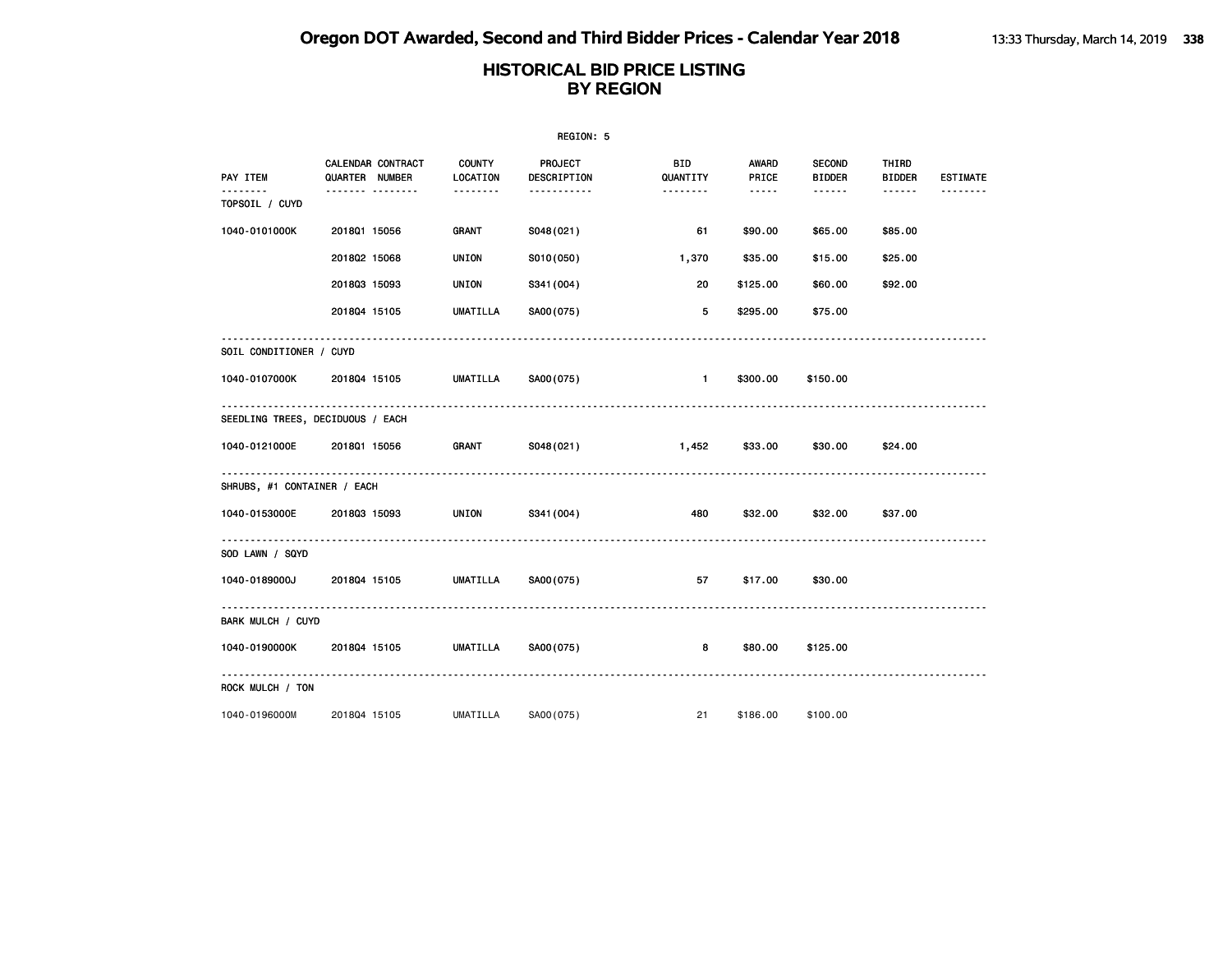|                             |                                                    |                           | REGION: 5              |                        |                                                                                                                                                                                 |                                |                        |                 |
|-----------------------------|----------------------------------------------------|---------------------------|------------------------|------------------------|---------------------------------------------------------------------------------------------------------------------------------------------------------------------------------|--------------------------------|------------------------|-----------------|
| PAY ITEM                    | CALENDAR CONTRACT<br>QUARTER NUMBER                | <b>COUNTY</b><br>LOCATION | PROJECT<br>DESCRIPTION | <b>BID</b><br>QUANTITY | AWARD<br>PRICE                                                                                                                                                                  | <b>SECOND</b><br><b>BIDDER</b> | THIRD<br><b>BIDDER</b> | <b>ESTIMATE</b> |
| TYPE 1 FENCE / FOOT         | . <sub>.</sub>                                     | .                         | -----------            | .                      | $\frac{1}{2} \frac{1}{2} \frac{1}{2} \frac{1}{2} \frac{1}{2} \frac{1}{2} \frac{1}{2} \frac{1}{2} \frac{1}{2}$                                                                   | ------                         | $- - - - - -$          |                 |
| 1050-0100000F               | 201801 15056<br>15054                              | GRANT<br><b>GRANT</b>     | S048(021)<br>S005(062) | 220<br>775             | \$12.00<br>\$16.50                                                                                                                                                              | \$28.00<br>\$19.44             | \$16.00<br>\$10.00     |                 |
| TYPE 1-5W FENCE / FOOT      |                                                    |                           |                        |                        |                                                                                                                                                                                 |                                |                        |                 |
| 1050-0102000F               | 201803 15090                                       | UNION                     | S006(158)              | 9,500                  | \$10.00                                                                                                                                                                         | \$7.69                         | \$7.70                 |                 |
| 20 FOOT DOUBLE GATES / EACH |                                                    |                           |                        |                        |                                                                                                                                                                                 |                                |                        |                 |
| 1050-0116000E               | 201801 15054                                       | GRANT                     | S005(062)              | $\mathbf{1}$           | \$2,450                                                                                                                                                                         | \$3,681                        | \$1,500                |                 |
|                             | CHAIN LINK FENCE WITH ______ / FOOT                |                           |                        |                        |                                                                                                                                                                                 |                                |                        |                 |
| 1050-0162000F               | 201803 15090                                       | UNION                     | S006(158)              | 86                     | \$130.00                                                                                                                                                                        | \$55.00                        | \$55.00                |                 |
|                             | 10 FT X 72 INCH CL SING GATES / EACH               |                           |                        |                        |                                                                                                                                                                                 |                                |                        |                 |
| 1050-0193000E               | 201803 15090                                       | UNION                     | S006(158)              | $\overline{2}$         | \$1,900                                                                                                                                                                         | \$1,200                        | \$1,200                |                 |
|                             | REMOVING AND REBUILDING FENCE / FOOT               |                           |                        |                        |                                                                                                                                                                                 |                                |                        |                 |
| 1050-0240000F               | 201802 15069                                       | UMATILLA                  | 2220 (007)             | 250                    | \$35.00                                                                                                                                                                         | \$36.00                        |                        |                 |
|                             | 201803 15093                                       | UNION                     | S341 (004)             | 50                     | \$30,00                                                                                                                                                                         | \$10.00                        | \$21.00                |                 |
|                             |                                                    |                           | REGION: 5              |                        |                                                                                                                                                                                 |                                |                        |                 |
| PAY ITEM                    | CALENDAR CONTRACT<br>QUARTER NUMBER                | COUNTY<br>LOCATION        | PROJECT<br>DESCRIPTION | BID<br>QUANTITY        | AWARD<br>PRICE                                                                                                                                                                  | SECOND<br><b>BIDDER</b>        | THIRD<br>BIDDER        | ESTIMATE        |
|                             | <u>.</u><br>REPAIR DAMAGED REINFORCING BARS / EACH | .                         | .                      | --------               | $\frac{1}{2} \left( \frac{1}{2} \right) \left( \frac{1}{2} \right) \left( \frac{1}{2} \right) \left( \frac{1}{2} \right) \left( \frac{1}{2} \right) \left( \frac{1}{2} \right)$ | $\cdots\cdots\cdots$           | $\cdots \cdots \cdots$ |                 |
| 1220-0100000E               | 201804 15121<br>15121                              | MALHEUR<br>MALHEUR        | S006(157)<br>S006(157) | 3<br>$\overline{7}$    | \$1,000<br>\$1,000                                                                                                                                                              | \$375<br>\$375                 | \$465<br>\$465         |                 |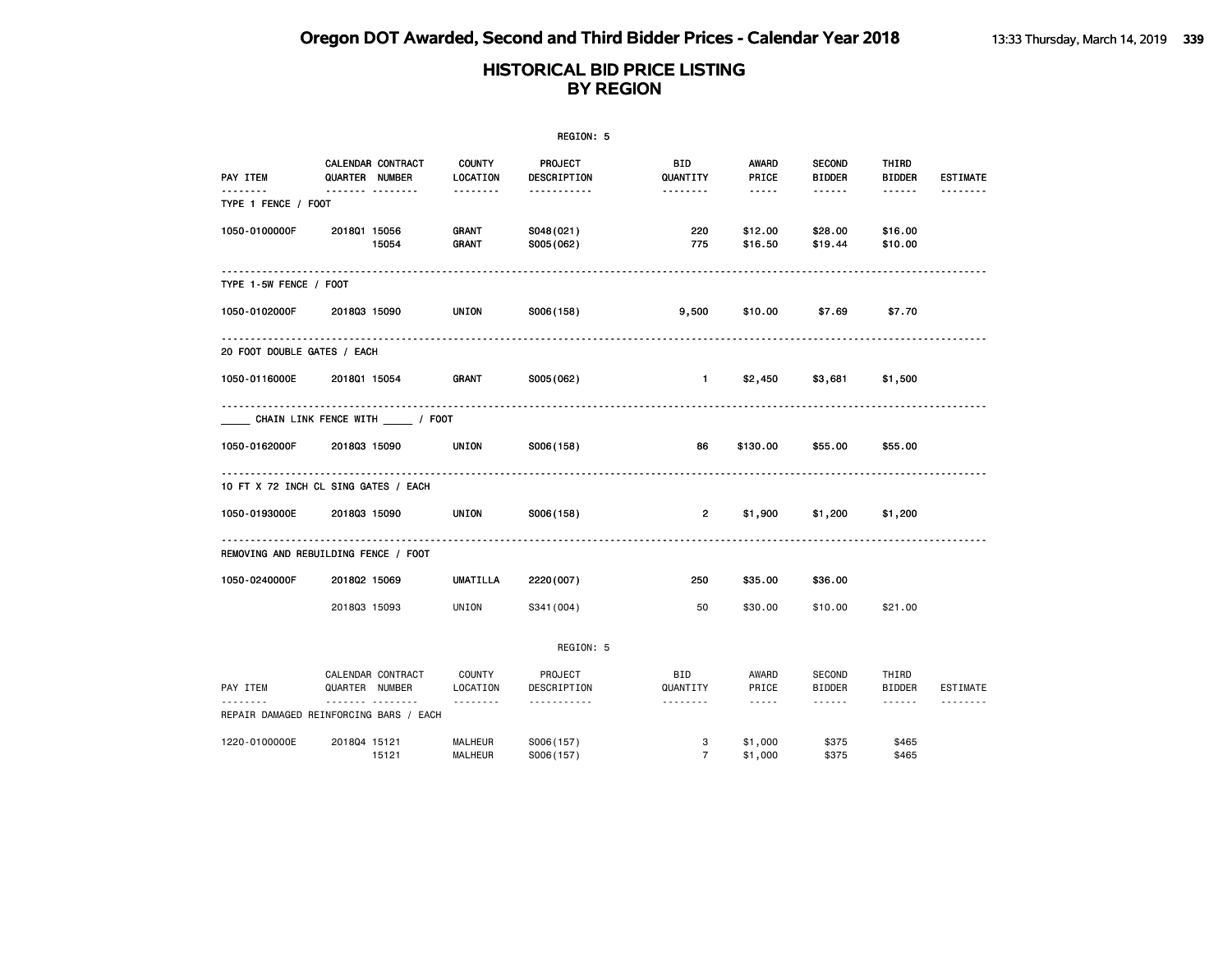|                                          | REGION: 5      |                   |                                  |                                     |                              |                                    |                                |                               |                 |  |  |  |
|------------------------------------------|----------------|-------------------|----------------------------------|-------------------------------------|------------------------------|------------------------------------|--------------------------------|-------------------------------|-----------------|--|--|--|
| PAY ITEM                                 | QUARTER NUMBER | CALENDAR CONTRACT | <b>COUNTY</b><br>LOCATION        | PROJECT<br>DESCRIPTION              | <b>BID</b><br>QUANTITY       | <b>AWARD</b><br>PRICE              | <b>SECOND</b><br><b>BIDDER</b> | THIRD<br><b>BIDDER</b>        | <b>ESTIMATE</b> |  |  |  |
| .<br>LOCATE DAMAGED CONCRETE / SQFT      | -------        | .                 | .                                | -----------                         | .                            | $- - - -$                          | .                              | ------                        | --------        |  |  |  |
| 1235-0200000A                            | 201804 15121   | 15121             | <b>MALHEUR</b><br><b>MALHEUR</b> | S006(157)<br>S006(157)              | 1,250<br>1,250               | \$4.00<br>\$4.00                   | \$8.00<br>\$8.00               | \$14.00<br>\$22.00            |                 |  |  |  |
| REPAIR DAMAGED CONCRETE / SQYD           |                |                   |                                  |                                     |                              |                                    |                                |                               |                 |  |  |  |
| 1235-0400000J                            | 201804 15121   | 15121             | <b>MALHEUR</b><br><b>MALHEUR</b> | S006(157)<br>S006(157)              | з<br>$\overline{7}$          | \$1,000<br>\$1,000                 | \$2,700<br>\$2,700             | \$2,200<br>\$1,900            |                 |  |  |  |
| CONCRETE BUILDUP ON SHALLOW REBAR / SQYD |                |                   |                                  |                                     |                              |                                    |                                |                               |                 |  |  |  |
| 1235-0500000J                            | 201804 15121   | 15121             | <b>MALHEUR</b><br><b>MALHEUR</b> | S006(157)<br>S006(157)              | 0.80<br>0.80                 | \$2,000<br>\$2,000                 | \$1,250<br>\$1,250             | \$2,950<br>\$2,950            |                 |  |  |  |
| RESIN BUILDUP ON SHALLOW REBAR / SQYD    |                |                   |                                  |                                     |                              |                                    |                                |                               |                 |  |  |  |
| 1235-0600000J                            | 201804 15121   | 15121             | <b>MALHEUR</b><br><b>MALHEUR</b> | S006(157)<br>S006(157)              | $\mathbf{1}$<br>$\mathbf{1}$ | \$1,000<br>\$1,000                 | \$1,250<br>\$1,250             | \$2,550<br>\$2,550            |                 |  |  |  |
|                                          |                |                   |                                  | REGION: CODE NOT                    |                              |                                    |                                |                               |                 |  |  |  |
| PAY ITEM                                 | QUARTER NUMBER | CALENDAR CONTRACT | COUNTY<br>LOCATION               | PROJECT<br>DESCRIPTION              | BID<br>QUANTITY              | AWARD<br>PRICE                     | <b>SECOND</b><br><b>BIDDER</b> | THIRD<br><b>BIDDER</b>        | ESTIMATE        |  |  |  |
| .<br>TRAINING / HOUR                     |                | . <sub>.</sub>    | .                                | .                                   | .                            | $\sim$ $\sim$ $\sim$ $\sim$ $\sim$ | .                              | ------                        | <u>.</u>        |  |  |  |
| 0100-0101000T                            | 201801 15049   |                   | VARIOUS                          | S042(025)                           | 1,000                        | \$20.00                            | \$20.00                        | \$20.00                       |                 |  |  |  |
|                                          | 201802 15075   |                   | VARIOUS                          | S009(474)                           | 2,000                        | \$20.00                            | \$20.00                        | \$20.00                       |                 |  |  |  |
|                                          | 201803 15087   |                   | VARIOUS                          | S009(478)                           | 1,100                        | \$20.00                            | \$20.00                        |                               |                 |  |  |  |
|                                          | 201804 15118   | 15096<br>15123    | VARIOUS<br>VARIOUS<br>VARIOUS    | SA00(054)<br>SA00(038)<br>C013(019) | 360<br>900<br>990            | \$20.00<br>\$20.00<br>\$20.00      | \$20.00<br>\$20.00<br>\$20.00  | \$20.00<br>\$20.00<br>\$20.00 |                 |  |  |  |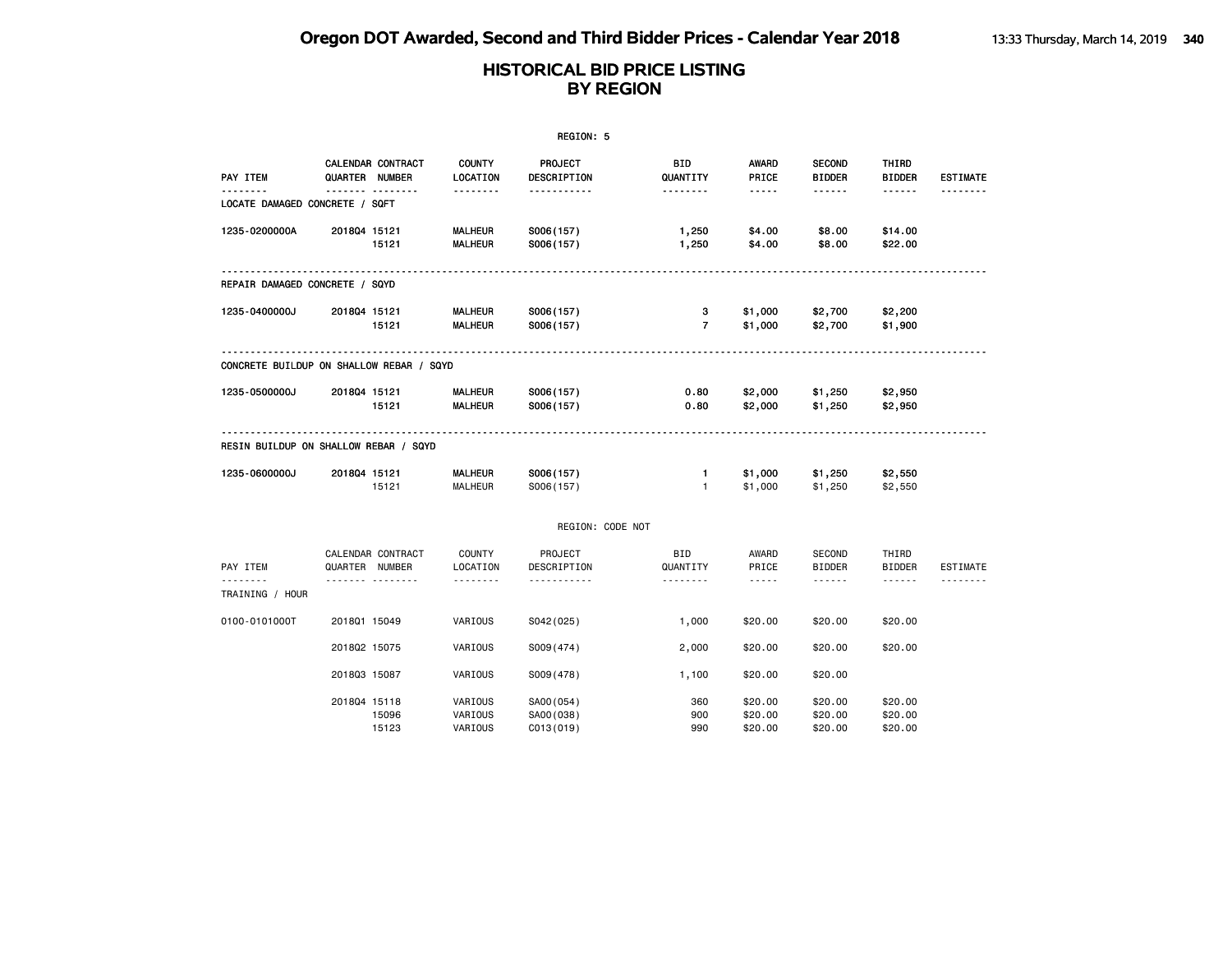| REGION: CODE NOT                     |              |                                            |                           |                        |                 |                                                                                                               |                                |                        |                 |  |  |
|--------------------------------------|--------------|--------------------------------------------|---------------------------|------------------------|-----------------|---------------------------------------------------------------------------------------------------------------|--------------------------------|------------------------|-----------------|--|--|
| PAY ITEM                             |              | <b>CALENDAR CONTRACT</b><br>QUARTER NUMBER | <b>COUNTY</b><br>LOCATION | PROJECT<br>DESCRIPTION | BID<br>QUANTITY | AWARD<br>PRICE                                                                                                | <b>SECOND</b><br><b>BIDDER</b> | THIRD<br><b>BIDDER</b> | <b>ESTIMATE</b> |  |  |
| TEMPORARY SIGNS / SQFT               |              | . . <i>.</i>                               | --------                  | <u>.</u>               | .               | $\frac{1}{2} \frac{1}{2} \frac{1}{2} \frac{1}{2} \frac{1}{2} \frac{1}{2} \frac{1}{2} \frac{1}{2} \frac{1}{2}$ | .                              | $\cdots\cdots\cdots$   |                 |  |  |
| 0225-0102000J                        | 201801 15041 |                                            | VARIOUS                   | SA00(002)              | 710             | \$30.00                                                                                                       | \$14.00                        | \$15.00                |                 |  |  |
|                                      |              | 15053                                      | VARIOUS                   | S081 (073)             | 950             | \$15.00                                                                                                       | \$22.00                        |                        |                 |  |  |
|                                      |              | 15042                                      | VARIOUS                   | S000(904)              | 975             | \$12.20                                                                                                       | \$10.00                        | \$30.00                |                 |  |  |
|                                      |              | 15047                                      | VARIOUS                   | SA00(039)              | 1,040           | \$1.00                                                                                                        | \$21.65                        | \$40.00                |                 |  |  |
|                                      |              | 15049                                      | VARIOUS                   | S042(025)              | 1,165           | \$16.00                                                                                                       | \$15.00                        | \$12.50                |                 |  |  |
|                                      |              | 15040                                      | VARIOUS                   | SA00(088)              | 1,445           | \$0.01                                                                                                        | \$13.50                        | \$13.50                |                 |  |  |
|                                      | 201802 15081 |                                            | VARIOUS                   | SA00 (136)             | 370             | \$18.00                                                                                                       | \$26.50                        |                        |                 |  |  |
|                                      |              | 15072                                      | VARIOUS                   | SA00 (140)             | 640             | \$7.00                                                                                                        |                                |                        |                 |  |  |
|                                      |              | 15064                                      | VARIOUS                   | SA00(117)              | 1,100           | \$16.00                                                                                                       |                                |                        |                 |  |  |
|                                      |              | 15075                                      | VARIOUS                   | S009(474)              | 1,451           | \$15.00                                                                                                       | \$15.00                        | \$24.00                |                 |  |  |
|                                      | 201803 15089 |                                            | VARIOUS                   | SA00 (040)             | 510             | \$8.00                                                                                                        | \$12.00                        | \$13.00                |                 |  |  |
|                                      |              | 15087                                      | VARIOUS                   | S009(478)              | 690             | \$16.00                                                                                                       | \$16.00                        |                        |                 |  |  |
|                                      | 201804 15123 |                                            | VARIOUS                   | C013(019)              | 300             | \$14.00                                                                                                       | \$15.00                        | \$17.00                |                 |  |  |
|                                      |              | 15112                                      | VARIOUS                   | SA00(077)              | 695             | \$15.00                                                                                                       | \$15.00                        |                        |                 |  |  |
|                                      |              | 15120                                      | VARIOUS                   | S053(037)              | 850             | \$18.00                                                                                                       | \$18.00                        | \$15.00                |                 |  |  |
|                                      |              | 15122                                      | VARIOUS                   | SA00(194)              | 875             | \$15.00                                                                                                       | \$21.00                        | \$25.00                |                 |  |  |
|                                      |              | 15116                                      | VARIOUS                   | S006(153)              | 1,500           | \$22.00                                                                                                       | \$30.00                        | \$14.00                |                 |  |  |
|                                      |              | 15118                                      | VARIOUS                   | SA00(054)              | 1,585           | \$15.00                                                                                                       | \$15.00                        | \$14.00                |                 |  |  |
|                                      |              | 15096                                      | VARIOUS                   | SA00(038)              | 2,100           | \$18.50                                                                                                       | \$18.00                        | \$20.00                |                 |  |  |
| TEMPORARY BARRICADES, TYPE II / EACH |              |                                            |                           |                        |                 |                                                                                                               |                                |                        |                 |  |  |
| 0225-0104000E                        | 201801 15053 |                                            | VARIOUS                   | S081 (073)             | $\overline{2}$  | \$50.00                                                                                                       | \$66.00                        |                        |                 |  |  |
|                                      |              | 15047                                      | VARIOUS                   | SA00(039)              | 12              | \$35.00                                                                                                       | \$12.00                        | \$30.00                |                 |  |  |
|                                      | 201802 15075 |                                            | VARIOUS                   | S009(474)              | 13              | \$105.00                                                                                                      | \$25.00                        | \$49.00                |                 |  |  |
|                                      | 201803 15089 |                                            | VARIOUS                   | SA00(040)              | 12              | \$5.00                                                                                                        | \$35.00                        | \$12.20                |                 |  |  |
|                                      | 201804 15120 |                                            | VARIOUS                   | S053(037)              | $\overline{2}$  | \$55.00                                                                                                       | \$25.00                        | \$100.00               |                 |  |  |
|                                      |              | 15112                                      | VARIOUS                   | SA00(077)              | 10              | \$100.00                                                                                                      | \$45.00                        |                        |                 |  |  |
|                                      |              | 15122                                      | VARIOUS                   | SA00(194)              | 16              | \$55.00                                                                                                       | \$68.25                        | \$50.00                |                 |  |  |
|                                      |              | 15123                                      | VARIOUS                   | C013(019)              | 20              | \$50.00                                                                                                       | \$45.00                        | \$45.00                |                 |  |  |
| TEMP BARRICADES, TYPE III / EACH     |              |                                            |                           |                        |                 |                                                                                                               |                                |                        |                 |  |  |
|                                      |              |                                            |                           |                        |                 |                                                                                                               |                                |                        |                 |  |  |
| 0225-0105000E                        | 201801 15041 |                                            | VARIOUS                   | SA00 (002)             | 5               | \$150.00                                                                                                      | \$546.00                       | \$450.00               |                 |  |  |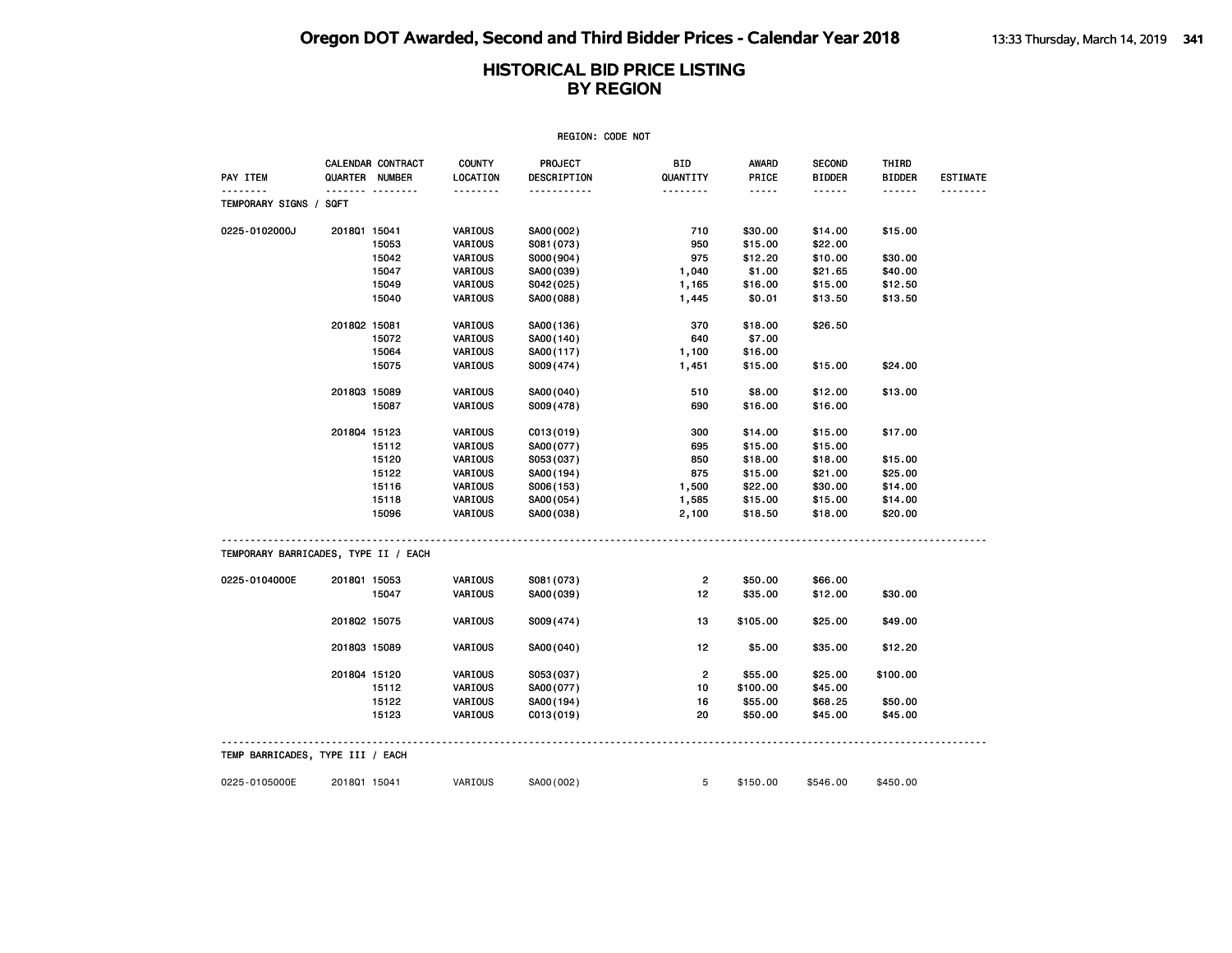|                                              |              |                                     |                    | REGION: CODE NOT       |                 |                 |                                |                        |                 |
|----------------------------------------------|--------------|-------------------------------------|--------------------|------------------------|-----------------|-----------------|--------------------------------|------------------------|-----------------|
| PAY ITEM                                     |              | CALENDAR CONTRACT<br>QUARTER NUMBER | COUNTY<br>LOCATION | PROJECT<br>DESCRIPTION | BID<br>QUANTITY | AWARD<br>PRICE  | <b>SECOND</b><br><b>BIDDER</b> | THIRD<br><b>BIDDER</b> | <b>ESTIMATE</b> |
| <u>.</u><br>TEMP BARRICADES, TYPE III / EACH |              | .                                   | <u>.</u>           | <u>.</u>               |                 | $\cdots \cdots$ | ------                         | ------                 |                 |
| 0225-0105000E                                | (cont) 15049 |                                     | VARIOUS            | S042(025)              | 6               | \$80.00         | \$85.00                        | \$80.00                |                 |
|                                              |              | 15040                               | VARIOUS            | SA00(088)              | 9               | \$100.00        | \$80.00                        | \$80.00                |                 |
|                                              |              | 15047                               | VARIOUS            | SA00(039)              | 12              | \$80.00         | \$31.00                        | \$150.00               |                 |
|                                              |              | 15053                               | VARIOUS            | S081 (073)             | 24              | \$100.00        | \$220.00                       |                        |                 |
|                                              |              |                                     |                    |                        |                 |                 |                                |                        |                 |
|                                              | 201802 15064 |                                     | VARIOUS            | SA00(117)              | $\overline{2}$  | \$250.00        |                                |                        |                 |
|                                              |              | 15081                               | VARIOUS            | SA00(136)              | 6               | \$20.00         | \$200.00                       |                        |                 |
|                                              |              | 15072                               | VARIOUS            | SA00(140)              | 9               | \$100.00        |                                |                        |                 |
|                                              |              | 15075                               | VARIOUS            | S009(474)              | 27              | \$230.00        | \$100.00                       | \$125.00               |                 |
|                                              | 201803 15087 |                                     | VARIOUS            | S009(478)              | 12              | \$115.00        | \$115.00                       |                        |                 |
|                                              |              | 15089                               | VARIOUS            | SA00(040)              | 14              | \$15.00         | \$80.00                        | \$32.30                |                 |
|                                              | 201804 15120 |                                     | VARIOUS            |                        | $\overline{7}$  | \$80.00         | \$25.00                        | \$100.00               |                 |
|                                              |              | 15096                               |                    | S053(037)              |                 |                 |                                | \$100.00               |                 |
|                                              |              |                                     | VARIOUS            | SA00(038)              | 10              | \$75.00         | \$100.00                       |                        |                 |
|                                              |              | 15112                               | VARIOUS            | SA00(077)              | 10              | \$200.00        | \$85.00                        |                        |                 |
|                                              |              | 15118                               | VARIOUS            | SA00(054)              | 10              | \$84.00         | \$100.00                       | \$80.00                |                 |
|                                              |              | 15116                               | VARIOUS            | S006(153)              | 16              | \$150.00        | \$150.00                       | \$155.00               |                 |
|                                              |              | 15122                               | VARIOUS            | SA00(194)              | 16              | \$155.00        | \$183.75                       | \$50.00                |                 |
| TEMP CONC BARR REFLECTORIZED / FOOT          |              |                                     |                    |                        |                 |                 |                                |                        |                 |
| 0225-0126000F                                | 2018Q1 15049 |                                     | <b>VARIOUS</b>     | S042(025)              | 300             | \$30.00         | \$32.00                        | \$0.01                 |                 |
|                                              |              | 15053                               | VARIOUS            | S081 (073)             | 2,051           | \$20.00         | \$14.30                        |                        |                 |
|                                              | 201802 15075 |                                     | <b>VARIOUS</b>     | S009(474)              | 616             | \$34.00         | \$24.00                        | \$24.00                |                 |
|                                              | 201804 15118 |                                     | <b>VARIOUS</b>     | SA00(054)              | 3,525           | \$22.00         | \$23.00                        | \$25.00                |                 |
| TEMP CONC BARR TALL, REFL / FOOT             |              |                                     |                    |                        |                 |                 |                                |                        |                 |
|                                              |              |                                     |                    |                        |                 |                 |                                |                        |                 |
| 0225-0131000F                                | 201804 15120 |                                     | VARIOUS            | S053(037)              | 3,700           | \$31.37         | \$31.29                        | \$36.00                |                 |
| MOVING TEMPORARY CONC BARRIER / FOOT         |              |                                     |                    |                        |                 |                 |                                |                        |                 |
| 0225-0132000F                                | 201801 15049 |                                     | VARIOUS            | S042(025)              | 300             | \$9.00          | \$9.50                         | \$0.01                 |                 |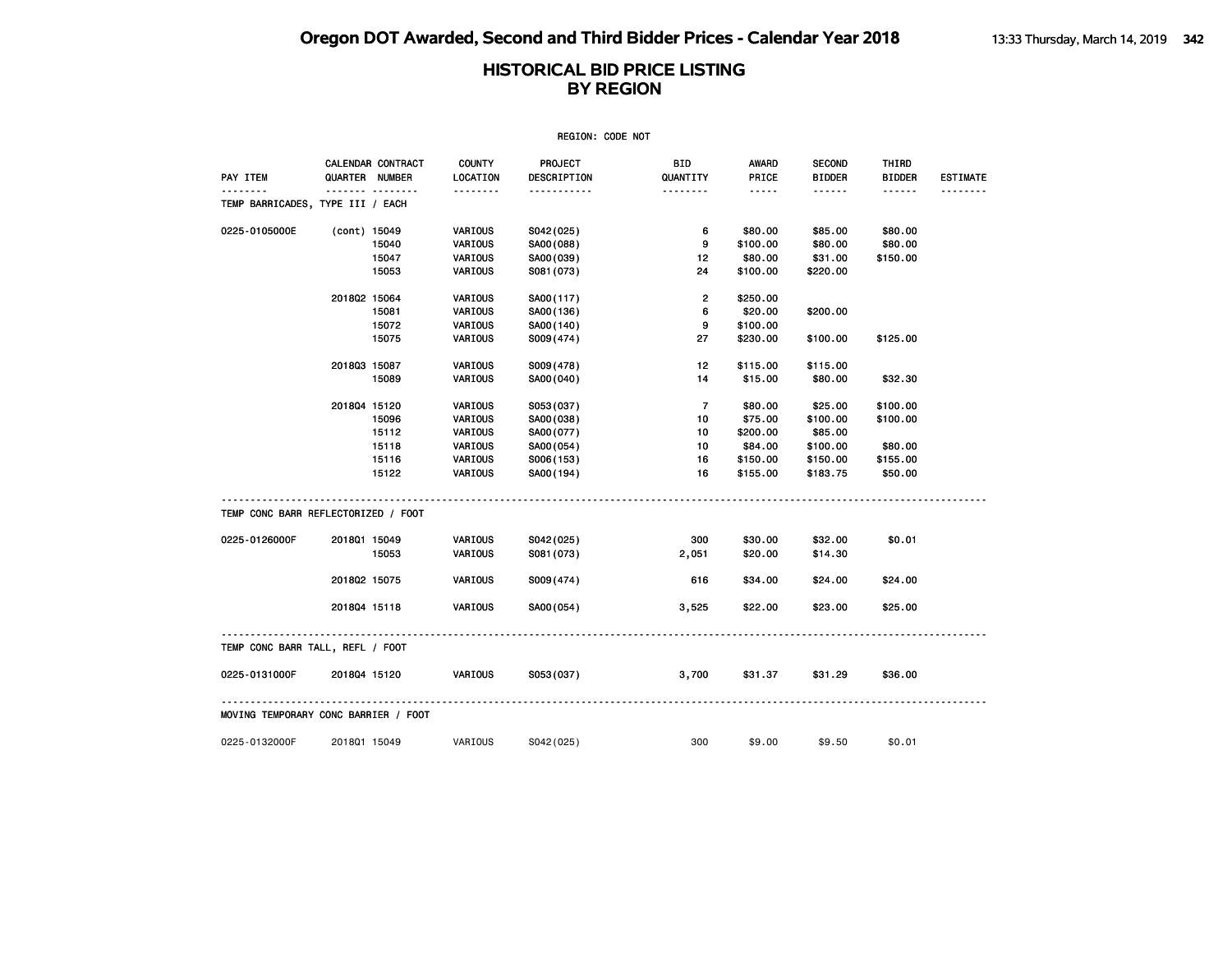| REGION: CODE NOT |                                                 |                           |                         |                     |                                                                                                               |                                |                        |                 |  |  |  |
|------------------|-------------------------------------------------|---------------------------|-------------------------|---------------------|---------------------------------------------------------------------------------------------------------------|--------------------------------|------------------------|-----------------|--|--|--|
| PAY ITEM         | <b>CALENDAR CONTRACT</b><br>QUARTER NUMBER      | <b>COUNTY</b><br>LOCATION | PROJECT<br>DESCRIPTION  | BID<br>QUANTITY     | AWARD<br>PRICE                                                                                                | <b>SECOND</b><br><b>BIDDER</b> | THIRD<br><b>BIDDER</b> | <b>ESTIMATE</b> |  |  |  |
|                  | .<br>MOVING TEMPORARY CONC BARRIER / FOOT       | .                         | -----------             | .                   | $\frac{1}{2} \frac{1}{2} \frac{1}{2} \frac{1}{2} \frac{1}{2} \frac{1}{2} \frac{1}{2} \frac{1}{2} \frac{1}{2}$ | ------                         | ------                 |                 |  |  |  |
| 0225-0132000F    | 201802 15075                                    | VARIOUS                   | S009(474)               | 817                 | \$12.00                                                                                                       | \$8.50                         | \$8.50                 |                 |  |  |  |
|                  | 201804 15118<br>15120                           | VARIOUS<br>VARIOUS        | SA00(054)<br>S053 (037) | 1,800<br>4,500      | \$5.00<br>\$4.00                                                                                              | \$5.00<br>\$5.00               | \$7.50<br>\$5.00       |                 |  |  |  |
|                  | TEMP IMPACT ATTENUATOR, SAND BARREL SYS / EACH  |                           |                         |                     |                                                                                                               |                                |                        |                 |  |  |  |
| 0225-0133000E    | 201802 15075                                    | VARIOUS                   | S009(474)               | $\mathbf{1}$        | \$1,780                                                                                                       | \$1,250                        | \$1,250                |                 |  |  |  |
|                  | 201804 15120                                    | VARIOUS                   | S053(037)               | $\overline{2}$      | \$3,400                                                                                                       | \$1,750                        | \$2,000                |                 |  |  |  |
|                  | TEMP IMP ATTEN NARW SITE SYS / EACH             |                           |                         |                     |                                                                                                               |                                |                        |                 |  |  |  |
| 0225-0134000E    | 201801 15049<br>15053                           | VARIOUS<br>VARIOUS        | S042(025)<br>S081 (073) | $\overline{2}$<br>4 | \$1,750<br>\$4,000                                                                                            | \$1,900<br>\$3,245             | \$0                    |                 |  |  |  |
|                  | 201802 15075                                    | VARIOUS                   | S009(474)               | 5                   | \$2,490                                                                                                       | \$1,750                        | \$1,750                |                 |  |  |  |
|                  | 201804 15112<br>15118                           | VARIOUS<br>VARIOUS        | SA00(077)<br>SA00(054)  | 3<br>6              | \$8,600<br>\$1,900                                                                                            | \$8,600<br>\$2,000             | \$1,750                |                 |  |  |  |
|                  | MOVING TEMP IMPACT ATEN, SAND BARREL SYS / EACH |                           |                         |                     |                                                                                                               |                                |                        |                 |  |  |  |
| 0225-0136000E    | 201802 15075                                    | <b>VARIOUS</b>            | S009(474)               | $\mathbf{1}$        | \$430.00                                                                                                      | \$300.00                       | \$300.00               |                 |  |  |  |
|                  | 201804 15120                                    | VARIOUS                   | S053(037)               | 4                   | \$800.00                                                                                                      | \$475.00                       | \$500.00               |                 |  |  |  |
|                  | MOV TEMP IMP ATTEN NARW SITE / EACH             |                           |                         |                     |                                                                                                               |                                |                        |                 |  |  |  |
| 0225-0137000E    | 201801 15049                                    | VARIOUS                   | S042(025)               | $\overline{2}$      | \$300.00                                                                                                      | \$325.00                       | \$0.01                 |                 |  |  |  |
|                  | 201802 15075                                    | VARIOUS                   | S009(474)               | 5                   | \$430.00                                                                                                      | \$300.00                       | \$300.00               |                 |  |  |  |
|                  | 201804 15118                                    | VARIOUS                   | SA00(054)               | $\overline{2}$      | \$370.00                                                                                                      | \$500.00                       | \$350.00               |                 |  |  |  |
|                  | TEMP IMP ATTEN, TRUCK MOUNTED / EACH            |                           |                         |                     |                                                                                                               |                                |                        |                 |  |  |  |
| 0225-0138000E    | 201801 15047                                    | VARIOUS                   | SA00 (039)              | $\mathbf{1}$        | \$1,500                                                                                                       | \$9,750                        | \$2,000                |                 |  |  |  |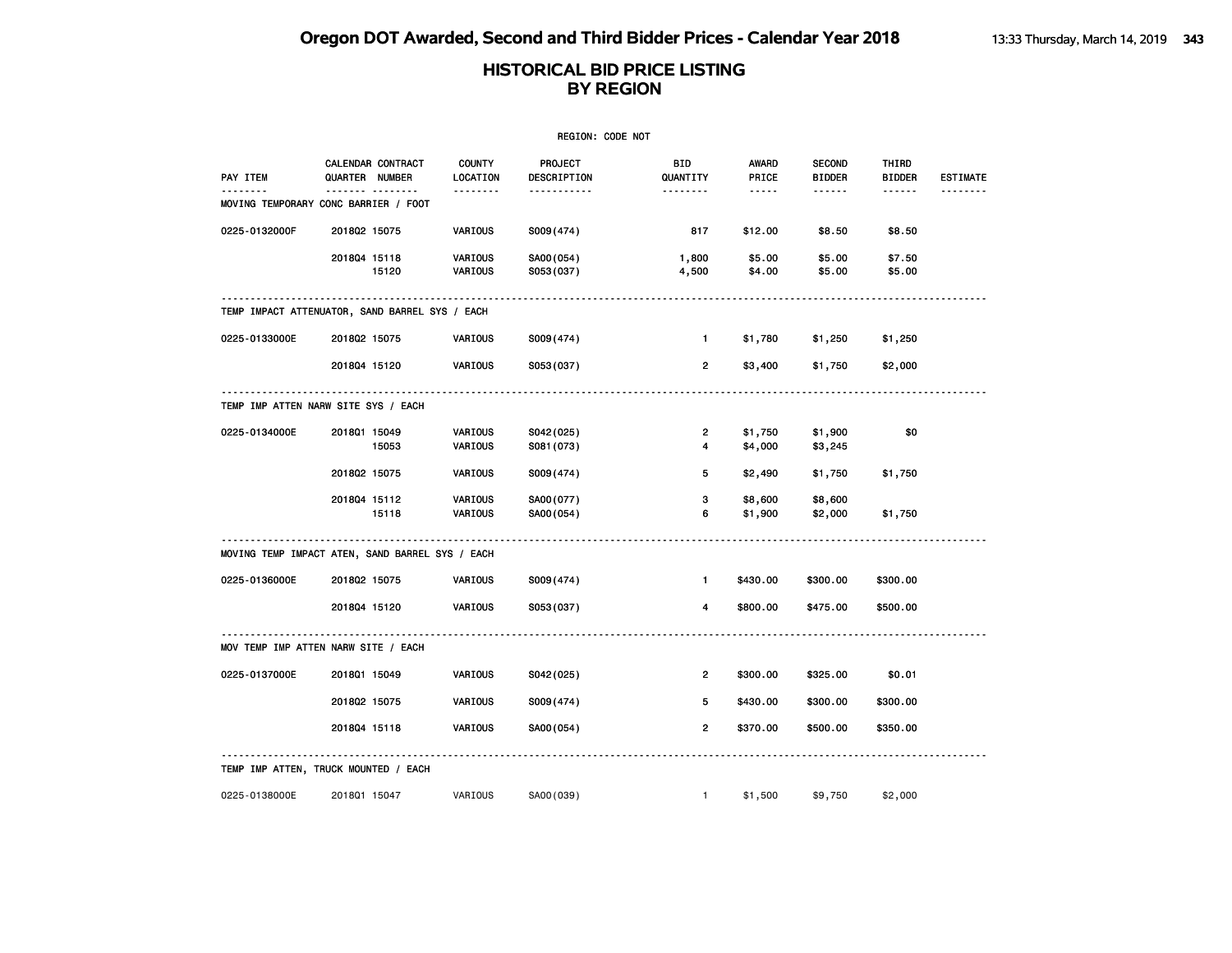|                                             |              |                                     |                           | REGION: CODE NOT       |                          |                       |                                |                        |                 |
|---------------------------------------------|--------------|-------------------------------------|---------------------------|------------------------|--------------------------|-----------------------|--------------------------------|------------------------|-----------------|
| PAY ITEM                                    |              | CALENDAR CONTRACT<br>QUARTER NUMBER | <b>COUNTY</b><br>LOCATION | PROJECT<br>DESCRIPTION | BID<br>QUANTITY          | <b>AWARD</b><br>PRICE | <b>SECOND</b><br><b>BIDDER</b> | THIRD<br><b>BIDDER</b> | <b>ESTIMATE</b> |
| .                                           |              |                                     | <u>.</u>                  | .                      | <u>.</u><br>$\mathbf{1}$ | $- - - - -$           | ------                         | $\cdots \cdots \cdots$ | .               |
| TEMP IMP ATTEN, TRUCK MOUNTED / EACH        |              | 15049                               | VARIOUS                   | S042(025)              |                          | \$20,000              | \$16,000                       | \$10,000               |                 |
| 0225-0138000E                               | (cont) 15053 |                                     | VARIOUS                   | S081 (073)             | 1.                       | \$15,000              | \$8,800                        |                        |                 |
|                                             | 201802 15072 |                                     | VARIOUS                   | SA00(140)              | 1.                       | \$1,250               |                                |                        |                 |
|                                             |              | 15081                               | VARIOUS                   | SA00(136)              | $\overline{2}$           | \$3,500               | \$9,000                        |                        |                 |
|                                             | 201803 15089 |                                     | VARIOUS                   | SA00(040)              | $\mathbf{1}$             | \$2,950               | \$16,000                       | \$6,230                |                 |
|                                             | 201804 15112 |                                     | VARIOUS                   | SA00(077)              | 1.                       | \$1,500               | \$4,000                        |                        |                 |
|                                             |              | 15120                               | VARIOUS                   | S053(037)              | $\mathbf{1}$             | \$16,000              | \$20,000                       | \$5,000                |                 |
|                                             |              | 15116                               | VARIOUS                   | S006(153)              | $\overline{2}$           | \$20,000              | \$15,000                       | \$62,732               |                 |
|                                             |              | 15118                               | VARIOUS                   | SA00(054)              | $\overline{2}$           | \$7,400               | \$22,000                       | \$12,500               |                 |
|                                             |              | 15096                               | VARIOUS                   | SA00(038)              | 4                        | \$20,000              | \$36,000                       | \$25,000               |                 |
| REPAIR TEMP IMP ATTEN, NARROW SITE / EACH   |              |                                     |                           |                        |                          |                       |                                |                        |                 |
| 0225-0141300E                               | 201801 15049 |                                     | VARIOUS                   | S042(025)              | 1                        | \$1.00                | \$1.00                         | \$0.01                 |                 |
|                                             |              | 15053                               | VARIOUS                   | S081 (073)             | $\mathbf{1}$             | \$0                   | \$1,100                        |                        |                 |
|                                             | 201802 15075 |                                     | VARIOUS                   | S009(474)              | 5                        | \$145.00              | \$1.00                         | \$1.00                 |                 |
|                                             | 201804 15112 |                                     | VARIOUS                   | SA00(077)              | $\mathbf{1}$             | \$4,500               | \$10                           |                        |                 |
|                                             |              | 15118                               | VARIOUS                   | SA00(054)              | $\overline{2}$           | \$1.00                | \$1.00                         | \$1.00                 |                 |
| REPAIR TEMP IMP ATTEN, TRUCK MOUNTED / EACH |              |                                     |                           |                        |                          |                       |                                |                        |                 |
| 0225-0141400E                               | 201801 15047 |                                     | VARIOUS                   | SA00(039)              | $\mathbf{1}$             | \$100.00              | \$600.00                       | \$1.00                 |                 |
|                                             |              | 15049                               | VARIOUS                   | S042(025)              | 1                        | \$2,500               | \$110                          | \$0                    |                 |
|                                             |              | 15053                               | VARIOUS                   | S081 (073)             | $\mathbf{1}$             | \$0                   | \$2,200                        |                        |                 |
|                                             | 201802 15072 |                                     | VARIOUS                   | SA00(140)              | 2                        | \$100.00              |                                |                        |                 |
|                                             |              | 15081                               | VARIOUS                   | SA00(136)              | $\overline{2}$           | \$500.00              | \$200.00                       |                        |                 |
|                                             | 201803 15089 |                                     | VARIOUS                   | SA00(040)              | $\overline{2}$           | \$255.00              | \$100.00                       | \$500.00               |                 |
|                                             | 201804 15112 |                                     | VARIOUS                   | SA00(077)              | $\mathbf{1}$             | \$4,500               | \$10                           |                        |                 |
|                                             |              | 15118                               | VARIOUS                   | SA00(054)              | $\mathbf{1}$             | \$1,000               | \$500                          | \$1                    |                 |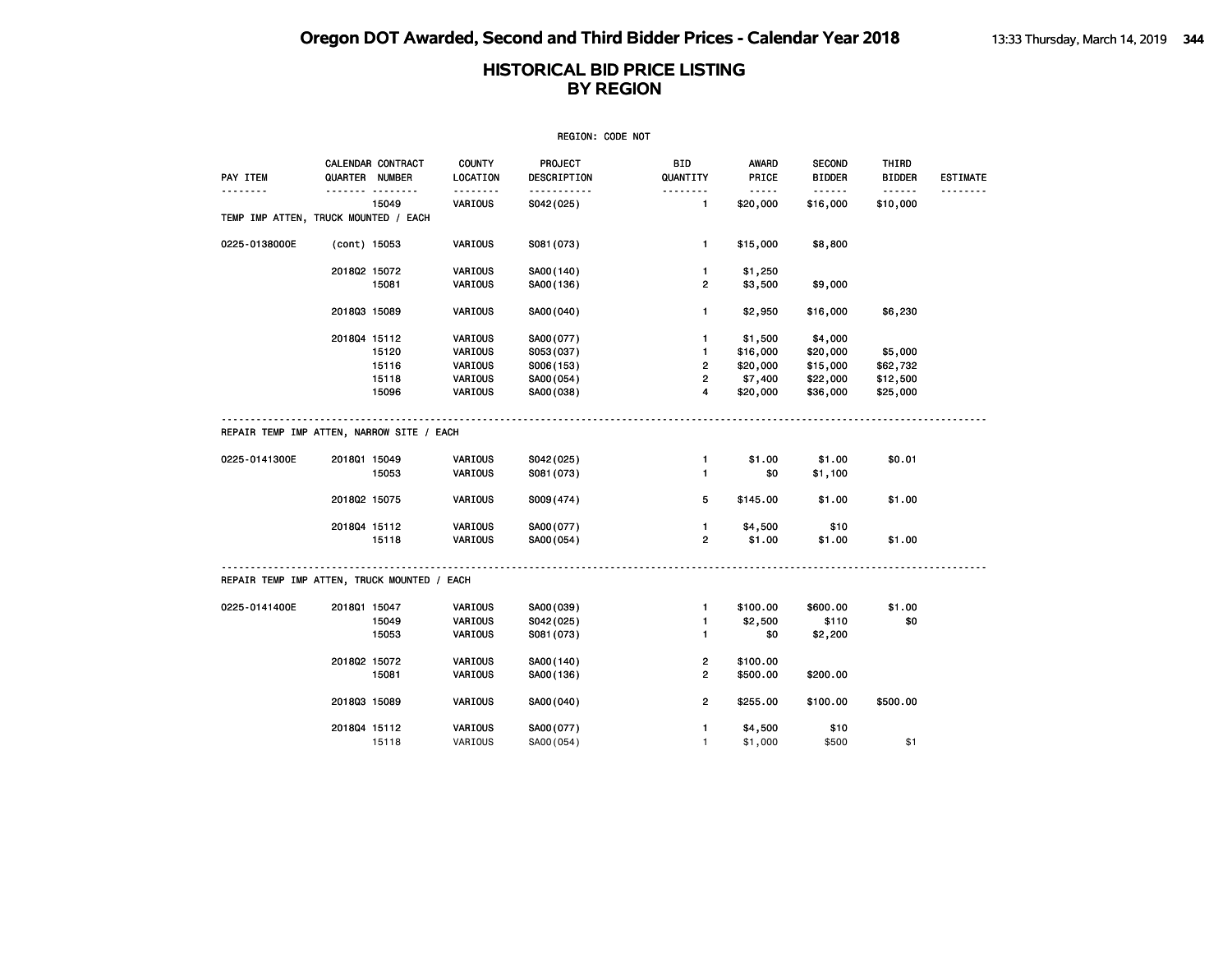|                                                  |              |                                     |                               | REGION: CODE NOT                    |                                       |                          |                                |                              |                 |
|--------------------------------------------------|--------------|-------------------------------------|-------------------------------|-------------------------------------|---------------------------------------|--------------------------|--------------------------------|------------------------------|-----------------|
| PAY ITEM                                         |              | CALENDAR CONTRACT<br>QUARTER NUMBER | <b>COUNTY</b><br>LOCATION     | PROJECT<br>DESCRIPTION              | <b>BID</b><br>QUANTITY                | AWARD<br>PRICE           | <b>SECOND</b><br><b>BIDDER</b> | THIRD<br><b>BIDDER</b>       | <b>ESTIMATE</b> |
| .<br>REPAIR TEMP IMP ATTEN, TRUCK MOUNTED / EACH |              | <u></u>                             |                               | <u>.</u>                            |                                       | $- - - - -$              | $- - - - - -$                  | $- - - - - -$                |                 |
| 0225-0141400E                                    | (cont) 15120 | 15116<br>15096                      | VARIOUS<br>VARIOUS<br>VARIOUS | S053(037)<br>S006(153)<br>SA00(038) | $\blacksquare$<br>$\overline{2}$<br>4 | \$1,200<br>\$1<br>\$0.01 | \$1<br>\$1<br>\$100.00         | \$1,000<br>\$2,200<br>\$0.01 |                 |
| REPAIR TEMP IMP ATTEN, SAND MODULE / EACH        |              |                                     |                               |                                     |                                       |                          |                                |                              |                 |
| 0225-0141500E                                    | 201802 15075 |                                     | VARIOUS                       | S009(474)                           | 11                                    | \$15.00                  | \$1.00                         | \$1.00                       |                 |
|                                                  | 201804 15120 |                                     | VARIOUS                       | S053(037)                           | 6                                     | \$200.00                 | \$2.00                         | \$2.00                       |                 |
| PEDESTRIAN CHANNELIZING DEVICES / FOOT           |              |                                     |                               |                                     |                                       |                          |                                |                              |                 |
| 0225-0141600F                                    | 201801 15047 |                                     | VARIOUS                       | SA00(039)                           | 200                                   | \$20.00                  | \$21.40                        | \$30.00                      |                 |
|                                                  | 201802 15075 | 15081                               | VARIOUS<br>VARIOUS            | S009(474)<br>SA00(136)              | 112<br>500                            | \$35.00<br>\$2.00        | \$15.00<br>\$16.50             | \$30.00                      |                 |
|                                                  | 201803 15087 |                                     | VARIOUS                       | S009(478)                           | 426                                   | \$20.00                  | \$6.00                         |                              |                 |
|                                                  | 201804 15112 |                                     | VARIOUS                       | SA00(077)                           | 800                                   | \$13.00                  | \$30.00                        |                              |                 |
| SECURING TEMPORARY CONCRETE BARRIER / FOOT       |              |                                     |                               |                                     |                                       |                          |                                |                              |                 |
| 0225-0141650F                                    | 201801 15049 |                                     | VARIOUS                       | S042(025)                           | 600                                   | \$5.00                   | \$0.01                         | \$0.01                       |                 |
| SURFACE MOUNTED TUBULAR MRK / EACH               |              |                                     |                               |                                     |                                       |                          |                                |                              |                 |
| 0225-0142000E                                    | 201801 15053 |                                     | VARIOUS                       | S081 (073)                          | 75                                    | \$50.00                  | \$107.80                       |                              |                 |
| REPL SURFACE MNTD TUBULAR MRK / EACH             |              |                                     |                               |                                     |                                       |                          |                                |                              |                 |
| 0225-0143000E                                    | 201801 15053 |                                     | VARIOUS                       | S081 (073)                          | 8                                     | \$50.00                  | \$88.00                        |                              |                 |
| TEMPORARY PLASTIC DRUMS / EACH                   |              |                                     |                               |                                     |                                       |                          |                                |                              |                 |
| 0225-0145000E                                    | 201801 15041 |                                     | VARIOUS                       | SA00(002)                           | 6                                     | \$60.00                  | \$388.00                       | \$65.00                      |                 |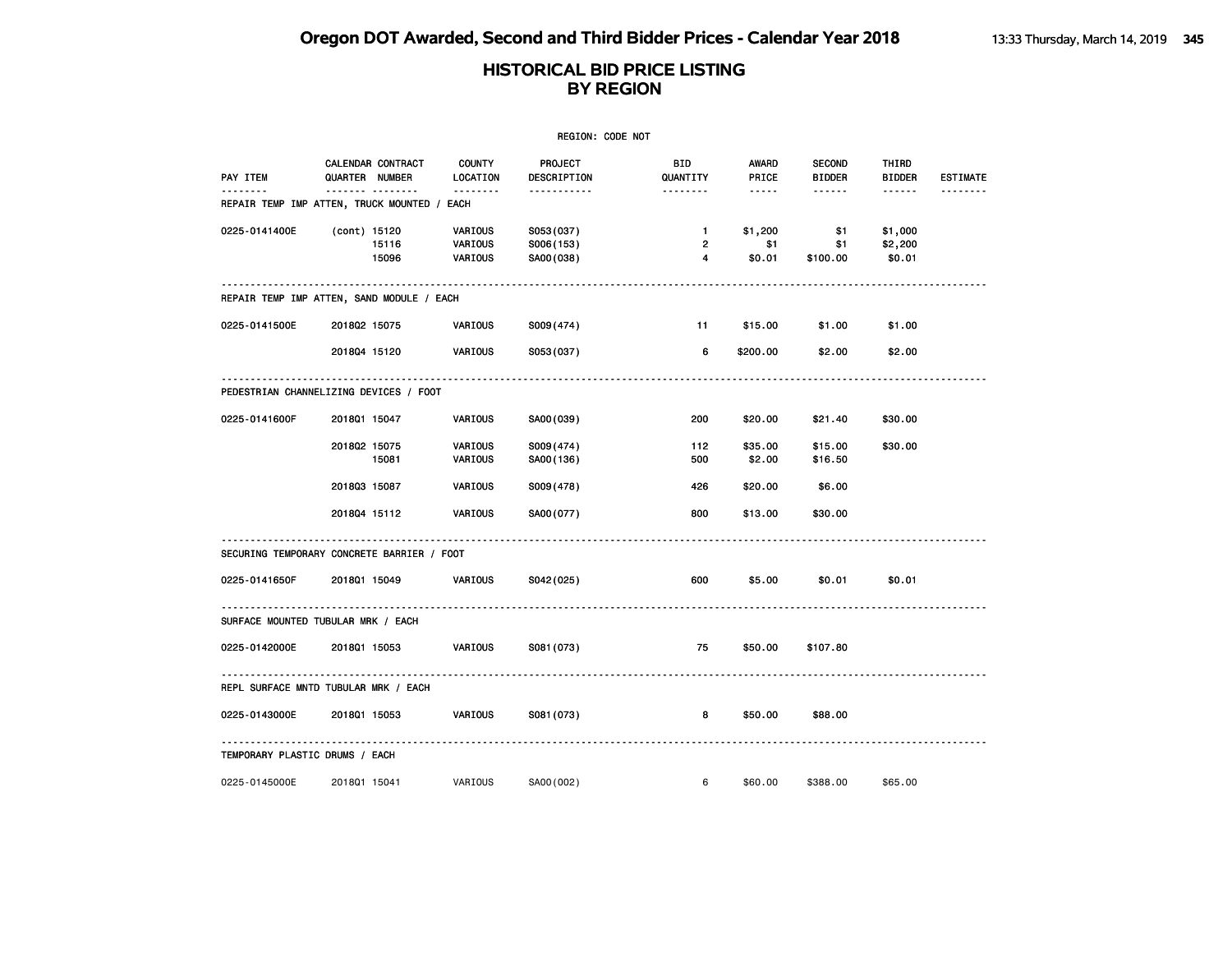| PAY ITEM                            | <b>QUARTER NUMBER</b> | CALENDAR CONTRACT | <b>COUNTY</b><br>LOCATION | PROJECT<br>DESCRIPTION | BID<br>QUANTITY | AWARD<br>PRICE | <b>SECOND</b><br><b>BIDDER</b> | THIRD<br><b>BIDDER</b> | <b>ESTIMATE</b> |
|-------------------------------------|-----------------------|-------------------|---------------------------|------------------------|-----------------|----------------|--------------------------------|------------------------|-----------------|
| .                                   |                       | <u></u>           | .                         | .                      |                 | $- - - - -$    |                                |                        | <u>.</u>        |
| TEMPORARY PLASTIC DRUMS / EACH      |                       |                   |                           |                        |                 |                |                                |                        |                 |
| 0225-0145000E                       | (cont) 15040          |                   | <b>VARIOUS</b>            | SA00(088)              | 18              | \$150.00       | \$100.00                       | \$30.00                |                 |
|                                     |                       | 15049             | VARIOUS                   | S042(025)              | 32              | \$30.00        | \$30.00                        | \$28.00                |                 |
|                                     |                       | 15053             | VARIOUS                   | S081 (073)             | 240             | \$60.00        | \$66.00                        |                        |                 |
|                                     |                       | 15047             | VARIOUS                   | SA00(039)              | 244             | \$25.00        | \$6.60                         | \$50.00                |                 |
|                                     | 201802 15064          |                   | VARIOUS                   | SA00(117)              | 18              | \$80.00        |                                |                        |                 |
|                                     |                       | 15072             | VARIOUS                   | SA00(140)              | 72              | \$45.00        |                                |                        |                 |
|                                     |                       | 15081             | VARIOUS                   | SA00(136)              | 101             | \$10.00        | \$82.00                        |                        |                 |
|                                     |                       | 15075             | VARIOUS                   | S009(474)              | 281             | \$63.00        | \$30.00                        | \$40.00                |                 |
|                                     | 201803 15089          |                   | VARIOUS                   | SA00(040)              | 48              | \$15.00        | \$30.00                        | \$48.50                |                 |
|                                     |                       | 15087             | VARIOUS                   | S009(478)              | 116             | \$42.00        | \$45.00                        |                        |                 |
|                                     | 201804 15120          |                   | VARIOUS                   | S053(037)              | 50              | \$55.00        | \$5.00                         | \$35.00                |                 |
|                                     |                       | 15123             | VARIOUS                   | CO13(019)              | 75              | \$0.01         | \$35.00                        | \$35.00                |                 |
|                                     |                       | 15112             | VARIOUS                   | SA00(077)              | 90              | \$45.00        | \$28.00                        |                        |                 |
|                                     |                       | 15116             | VARIOUS                   | S006(153)              | 100             | \$55.00        | \$100.00                       | \$52.00                |                 |
|                                     |                       | 15122             | VARIOUS                   | SA00(194)              | 170             | \$41.00        | \$52.50                        | \$50.00                |                 |
|                                     |                       | 15096             | VARIOUS                   | SA00(038)              | 520             | \$50.00        | \$32.00                        | \$80.00                |                 |
|                                     |                       | 15118             | <b>VARIOUS</b>            | SA00(054)              | 774             | \$30.00        | \$30.00                        | \$28.00                |                 |
| TEMP REFLECTIVE PVMT MARKERS / EACH |                       |                   |                           |                        |                 |                |                                |                        |                 |
| 0225-0148000E                       | 201801 15053          |                   | <b>VARIOUS</b>            | S081 (073)             | 90              | \$10.00        | \$6.60                         |                        |                 |
| TEMP FLEXIBLE PVMT MARKERS / EACH   |                       |                   |                           |                        |                 |                |                                |                        |                 |
| 0225-0149000E                       | 2018Q1 15053          |                   | <b>VARIOUS</b>            | S081 (073)             | 770             | \$0.50         | \$3.57                         |                        |                 |
|                                     |                       | 15049             | VARIOUS                   | S042(025)              | 19,000          | \$1.50         | \$0.01                         | \$0.85                 |                 |
|                                     | 201802 15075          |                   | <b>VARIOUS</b>            | S009(474)              | 436             | \$2.00         | \$4.00                         | \$5.00                 |                 |
|                                     |                       | 15064             | <b>VARIOUS</b>            | SA00(117)              | 58,000          | \$0.01         |                                |                        |                 |
| TEMPORARY STRIPING / FOOT           |                       |                   |                           |                        |                 |                |                                |                        |                 |
| 0225-0153000F                       | 201801 15049          |                   | VARIOUS                   | S042(025)              | 300             | \$5.00         | \$5.50                         | \$0.01                 |                 |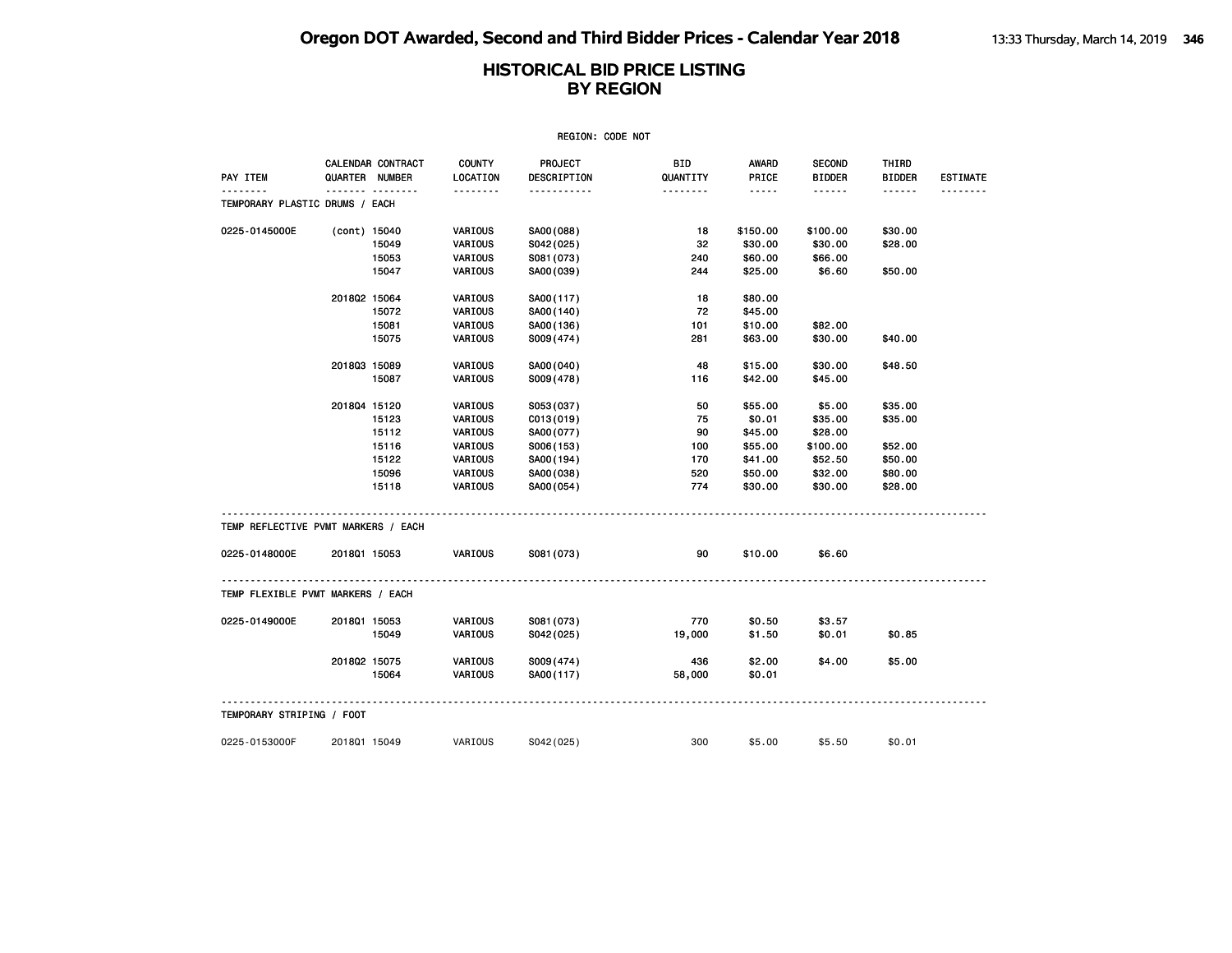|                                           | REGION: CODE NOT      |                   |                           |                        |                        |                       |                                |                        |                 |  |  |  |
|-------------------------------------------|-----------------------|-------------------|---------------------------|------------------------|------------------------|-----------------------|--------------------------------|------------------------|-----------------|--|--|--|
| PAY ITEM                                  | <b>QUARTER NUMBER</b> | CALENDAR CONTRACT | <b>COUNTY</b><br>LOCATION | PROJECT<br>DESCRIPTION | <b>BID</b><br>QUANTITY | <b>AWARD</b><br>PRICE | <b>SECOND</b><br><b>BIDDER</b> | THIRD<br><b>BIDDER</b> | <b>ESTIMATE</b> |  |  |  |
| TEMPORARY STRIPING / FOOT                 | $- - -$               | .                 | --------                  | .                      | .                      | $- - - - -$           | ------                         | ------                 |                 |  |  |  |
| 0225-0153000F                             | (cont) 15053          |                   | VARIOUS                   | S081 (073)             | 16,000                 | \$0.25                | \$0.15                         |                        |                 |  |  |  |
|                                           | 2018Q2 15075          |                   | VARIOUS                   | S009(474)              | 3,185                  | \$3.00                | \$1.00                         | \$0.95                 |                 |  |  |  |
|                                           | 201804 15118          |                   | VARIOUS                   | SA00(054)              | 4,000                  | \$0.53                | \$1.20                         | \$1.15                 |                 |  |  |  |
|                                           |                       | 15120             | VARIOUS                   | S053(037)              | 10,250                 | \$0.41                | \$0.21                         | \$0.21                 |                 |  |  |  |
| TEMPORARY PAVEMENT LEGENDS / EACH         |                       |                   |                           |                        |                        |                       |                                |                        |                 |  |  |  |
| 0225-0153100E                             | 201801 15053          |                   | VARIOUS                   | S081 (073)             | $\overline{2}$         | \$100.00              | \$104.50                       |                        |                 |  |  |  |
| TEMPORARY PAVEMENT BARS / SQFT            |                       |                   |                           |                        |                        |                       |                                |                        |                 |  |  |  |
| 0225-0153200J                             | 201802 15075          |                   | <b>VARIOUS</b>            | S009(474)              | 48                     | \$5.00                | \$6.00                         | \$6.00                 |                 |  |  |  |
| TEMPORARY TRANSVERSE RUMBLE STRIPS / FOOT |                       |                   |                           |                        |                        |                       |                                |                        |                 |  |  |  |
| 0225-0153800F                             | 201804 15120          |                   | VARIOUS                   | S053(037)              | 176                    | \$38.00               | \$10.00                        | \$50.00                |                 |  |  |  |
| STRIPE REMOVAL / FOOT                     |                       |                   |                           |                        |                        |                       |                                |                        |                 |  |  |  |
| 0225-0154000F                             | 2018Q1 15049          |                   | VARIOUS                   | S042(025)              | 300                    | \$5.00                | \$5.50                         | \$0.01                 |                 |  |  |  |
|                                           |                       | 15053             | VARIOUS                   | S081 (073)             | 5,700                  | \$0.80                | \$0.66                         |                        |                 |  |  |  |
|                                           | 201802 15075          |                   | VARIOUS                   | S009(474)              | 2,268                  | \$1.00                | \$2.00                         | \$1.75                 |                 |  |  |  |
|                                           |                       | 15064             | VARIOUS                   | SA00(117)              | 110,000                | \$0.55                |                                |                        |                 |  |  |  |
|                                           | 201804 15122          |                   | VARIOUS                   | SA00(194)              | 255                    | \$3.75                | \$3.58                         | \$8.00                 |                 |  |  |  |
|                                           |                       | 15118             | VARIOUS                   | SA00(054)              | 8,000                  | \$2.00                | \$1.50                         | \$1.25                 |                 |  |  |  |
|                                           |                       | 15120             | VARIOUS                   | S053 (037)             | 8,200                  | \$0.64                | \$0.39                         | \$0.39                 |                 |  |  |  |
| LEGEND REMOVAL / SQFT                     |                       |                   |                           |                        |                        |                       |                                |                        |                 |  |  |  |
| 0225-0155100J                             | 201801 15053          |                   | VARIOUS                   | S081 (073)             | 96                     | \$5,00                | \$3.58                         |                        |                 |  |  |  |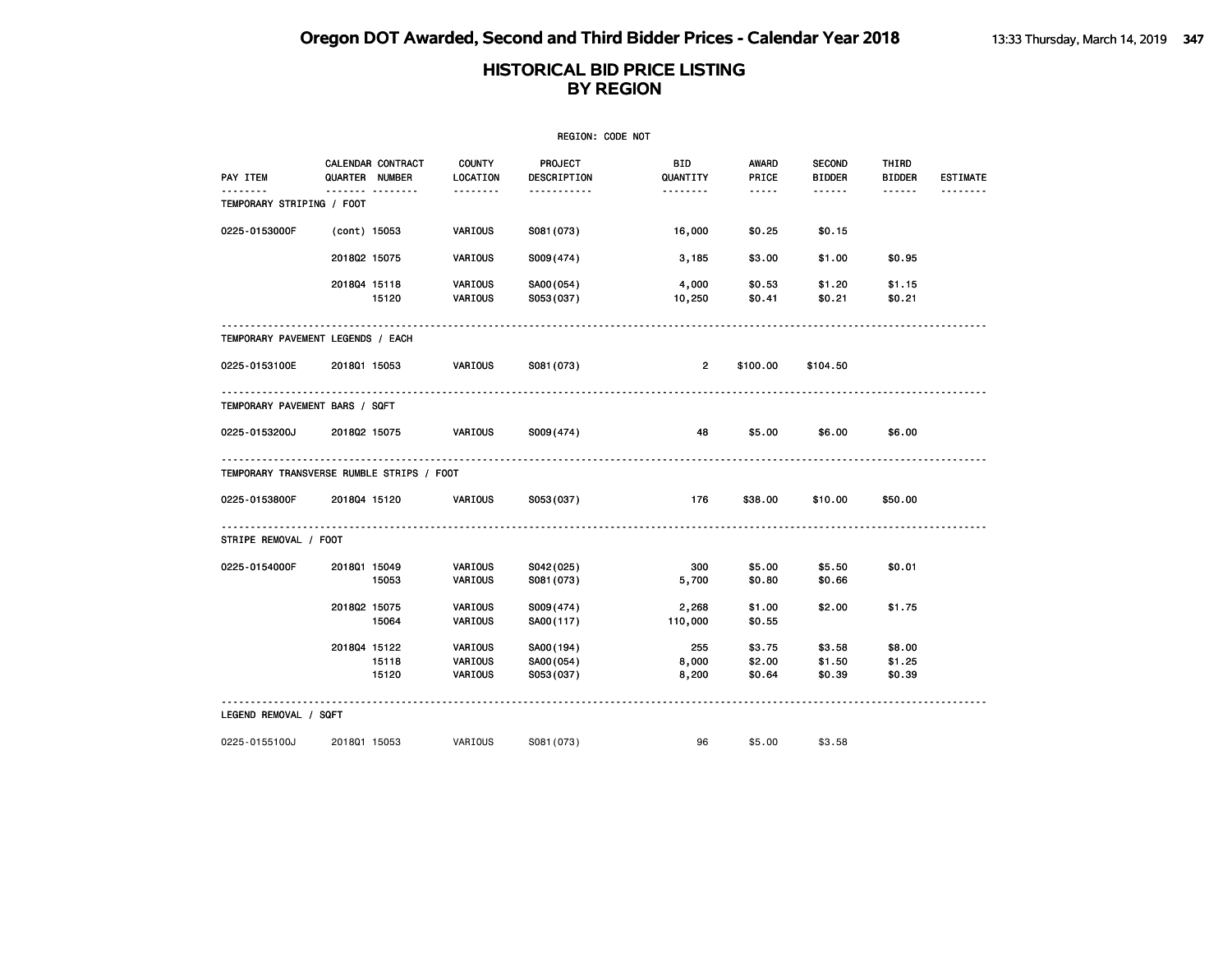|                                      | REGION: CODE NOT |                                     |                           |                        |                        |                                                                                                               |                                |                        |                 |  |  |
|--------------------------------------|------------------|-------------------------------------|---------------------------|------------------------|------------------------|---------------------------------------------------------------------------------------------------------------|--------------------------------|------------------------|-----------------|--|--|
| PAY ITEM                             |                  | CALENDAR CONTRACT<br>QUARTER NUMBER | <b>COUNTY</b><br>LOCATION | PROJECT<br>DESCRIPTION | <b>BID</b><br>QUANTITY | <b>AWARD</b><br>PRICE                                                                                         | <b>SECOND</b><br><b>BIDDER</b> | THIRD<br><b>BIDDER</b> | <b>ESTIMATE</b> |  |  |
| LEGEND REMOVAL / SQFT                |                  | <b>.</b>                            | .                         | .                      | .                      | $\frac{1}{2} \frac{1}{2} \frac{1}{2} \frac{1}{2} \frac{1}{2} \frac{1}{2} \frac{1}{2} \frac{1}{2} \frac{1}{2}$ | ------                         | ------                 |                 |  |  |
| 0225-0155100J                        | 201802 15064     |                                     | VARIOUS                   | SA00(117)              | 130                    | \$8.00                                                                                                        |                                |                        |                 |  |  |
|                                      | 201804 15122     |                                     | VARIOUS                   | SA00(194)              | 48                     | \$9.75                                                                                                        | \$9.35                         | \$18.00                |                 |  |  |
| BAR REMOVAL / SQFT                   |                  |                                     |                           |                        |                        |                                                                                                               |                                |                        |                 |  |  |
| 0225-0156000J                        | 201802 15075     |                                     | <b>VARIOUS</b>            | S009(474)              | 36                     | \$4.50                                                                                                        | \$5.00                         | \$5.00                 |                 |  |  |
|                                      |                  | 15064                               | VARIOUS                   | SA00(117)              | 200                    | \$8.00                                                                                                        |                                |                        |                 |  |  |
|                                      | 201804 15122     |                                     | VARIOUS                   | SA00(194)              | 48                     | \$9.75                                                                                                        | \$11.00                        | \$15.00                |                 |  |  |
| SEQUENTIAL ARROW SIGNS / EACH        |                  |                                     |                           |                        |                        |                                                                                                               |                                |                        |                 |  |  |
| 0225-0162000E                        | 201801 15041     |                                     | VARIOUS                   | SA00(002)              | $\mathbf{1}$           | \$500                                                                                                         | \$3,538                        | \$1,500                |                 |  |  |
|                                      |                  | 15049                               | VARIOUS                   | S042(025)              | $\mathbf{1}$           | \$2,500                                                                                                       | \$2,500                        | \$1,500                |                 |  |  |
|                                      |                  | 15053                               | VARIOUS                   | S081 (073)             | $\mathbf{1}$           | \$4,000                                                                                                       | \$1,870                        |                        |                 |  |  |
|                                      |                  | 15047                               | VARIOUS                   | SA00(039)              | 2                      | \$400                                                                                                         | \$1,170                        | \$1,000                |                 |  |  |
|                                      |                  | 15040                               | VARIOUS                   | SA00(088)              | з                      | \$2,000                                                                                                       | \$1,000                        | \$1,300                |                 |  |  |
|                                      | 201802 15072     |                                     | VARIOUS                   | SA00(140)              | $\mathbf{1}$           | \$350.00                                                                                                      |                                |                        |                 |  |  |
|                                      |                  | 15081                               | VARIOUS                   | SA00(136)              | $\overline{2}$         | \$500.00                                                                                                      | \$200.00                       |                        |                 |  |  |
|                                      |                  | 15075                               | VARIOUS                   | S009(474)              | з                      | \$7,270                                                                                                       | \$4,000                        | \$1,750                |                 |  |  |
|                                      | 201803 15089     |                                     | VARIOUS                   | SA00(040)              | $\overline{2}$         | \$400                                                                                                         | \$3,000                        | \$934                  |                 |  |  |
|                                      | 201804 15112     |                                     | VARIOUS                   | SA00(077)              | $\mathbf{1}$           | \$750                                                                                                         | \$5,100                        |                        |                 |  |  |
|                                      |                  | 15116                               | VARIOUS                   | S006(153)              | 2                      | \$5,500                                                                                                       | \$5,000                        | \$7,800                |                 |  |  |
|                                      |                  | 15120                               | VARIOUS                   | S053(037)              | 2                      | \$2,000                                                                                                       | \$3,000                        | \$1,200                |                 |  |  |
|                                      |                  | 15096                               | VARIOUS                   | SA00(038)              | $\overline{4}$         | \$2,750                                                                                                       | \$4,300                        | \$6,000                |                 |  |  |
|                                      |                  | 15118                               | VARIOUS                   | SA00(054)              | 4                      | \$5,700                                                                                                       | \$3,800                        | \$2,500                |                 |  |  |
|                                      |                  | 15122                               | VARIOUS                   | SA00(194)              | 8                      | \$1,800                                                                                                       | \$4,463                        | \$1,500                |                 |  |  |
| PORTABLE CHGBLE MESSAGE SIGNS / EACH |                  |                                     |                           |                        |                        |                                                                                                               |                                |                        |                 |  |  |
| 0225-0164000E                        | 201801 15041     |                                     | VARIOUS                   | SA00(002)              | $\mathbf{1}$           | \$1,000                                                                                                       | \$4,953                        | \$1,500                |                 |  |  |
|                                      |                  | 15041                               | VARIOUS                   | SA00(002)              | $\mathbf{1}$           | \$2,500                                                                                                       | \$2,440                        | \$3,500                |                 |  |  |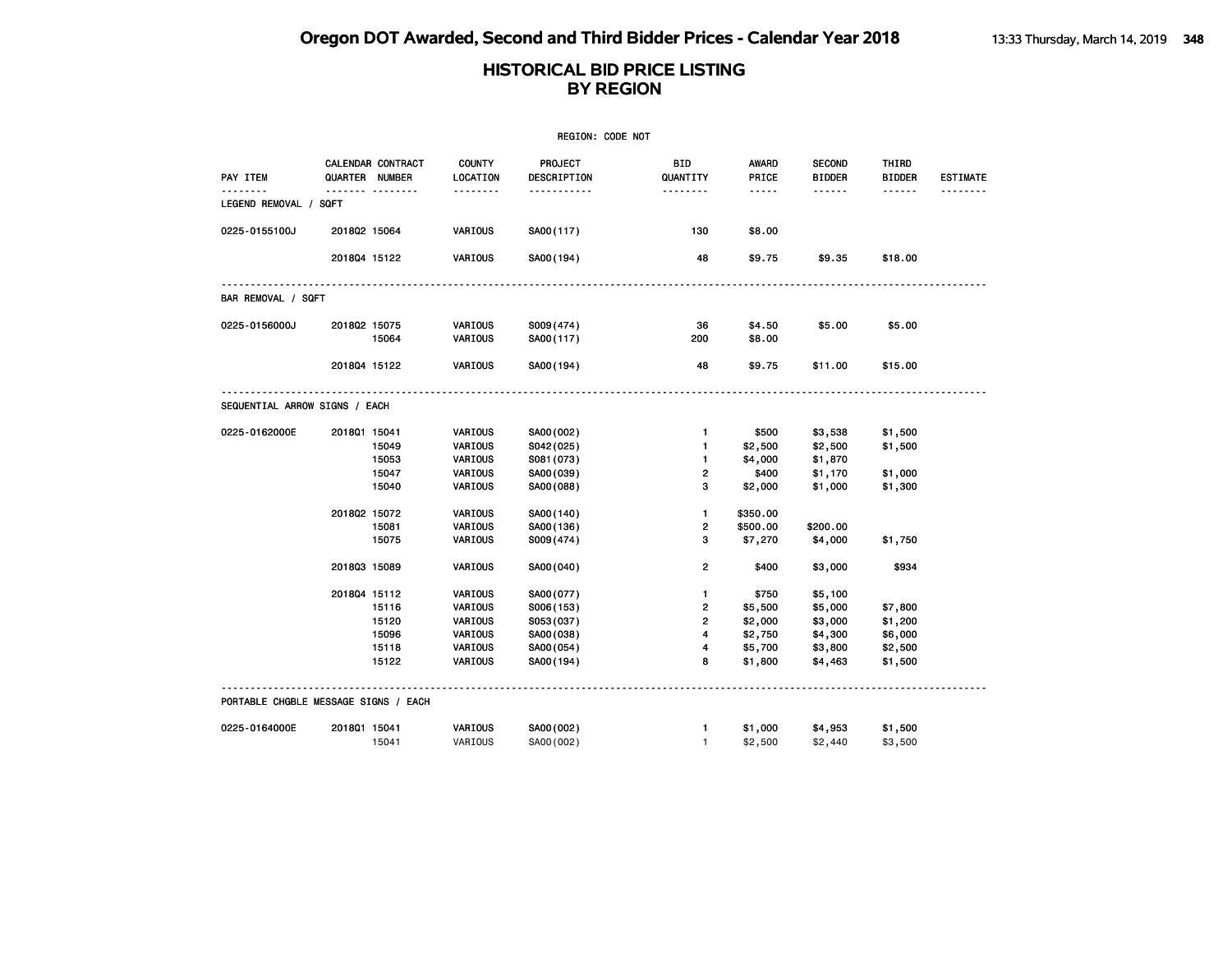|                                                    | <b>REGION: CODE NOT</b> |                                     |                           |                               |                        |                       |                                |                        |                 |  |  |
|----------------------------------------------------|-------------------------|-------------------------------------|---------------------------|-------------------------------|------------------------|-----------------------|--------------------------------|------------------------|-----------------|--|--|
| PAY ITEM                                           |                         | CALENDAR CONTRACT<br>QUARTER NUMBER | <b>COUNTY</b><br>LOCATION | <b>PROJECT</b><br>DESCRIPTION | <b>BID</b><br>QUANTITY | <b>AWARD</b><br>PRICE | <b>SECOND</b><br><b>BIDDER</b> | THIRD<br><b>BIDDER</b> | <b>ESTIMATE</b> |  |  |
| . <b>.</b><br>PORTABLE CHGBLE MESSAGE SIGNS / EACH |                         | .                                   | .                         | .                             | --------               | $- - - - -$           | ------                         | ------                 |                 |  |  |
| 0225-0164000E                                      | (cont) 15049            |                                     | VARIOUS                   | S042(025)                     | $\overline{2}$         | \$7,500               | \$7,500                        | \$5,500                |                 |  |  |
|                                                    |                         | 15040                               | VARIOUS                   | SA00 (088)                    | 3                      | \$4,000               | \$5,000                        | \$4,300                |                 |  |  |
|                                                    |                         | 15047                               | VARIOUS                   | SA00(039)                     | 4                      | \$1,000               | \$3,520                        | \$2,000                |                 |  |  |
|                                                    |                         | 15053                               | VARIOUS                   | S081 (073)                    | 9                      | \$10,000              | \$6,380                        |                        |                 |  |  |
|                                                    | 201802 15064            |                                     | VARIOUS                   | SA00(117)                     | $\overline{2}$         | \$6,000               |                                |                        |                 |  |  |
|                                                    |                         | 15072                               | VARIOUS                   | SA00(140)                     | $\overline{2}$         | \$750.00              |                                |                        |                 |  |  |
|                                                    |                         | 15081                               | VARIOUS                   | SA00(136)                     | $\overline{2}$         | \$2,500               | \$1,300                        |                        |                 |  |  |
|                                                    |                         | 15075                               | VARIOUS                   | S009(474)                     | 6                      | \$7,410               | \$7,500                        | \$3,500                |                 |  |  |
|                                                    | 201803 15089            |                                     | VARIOUS                   | SA00 (040)                    | 4                      | \$1,300               | \$11,200                       | \$8,310                |                 |  |  |
|                                                    |                         | 15087                               | VARIOUS                   | S009(478)                     | 6                      | \$2,500               | \$5,000                        |                        |                 |  |  |
|                                                    | 201804 15116            |                                     | VARIOUS                   | S006(153)                     | $\overline{2}$         | \$10,000              | \$10,000                       | \$27,000               |                 |  |  |
|                                                    |                         | 15112                               | VARIOUS                   | SA00(077)                     | 4                      | \$1,600               | \$3,650                        |                        |                 |  |  |
|                                                    |                         | 15118                               | VARIOUS                   | SA00(054)                     | 4                      | \$5,000               | \$11,000                       | \$5,000                |                 |  |  |
|                                                    |                         | 15120                               | VARIOUS                   | S053(037)                     | 4                      | \$4,600               | \$3,500                        | \$2,400                |                 |  |  |
| RADAR SPEED TRAILER / EACH                         |                         |                                     |                           |                               |                        |                       |                                |                        |                 |  |  |
| 0225-0167500E                                      | 201802 15072            |                                     | VARIOUS                   | SA00(140)                     | $\overline{2}$         | \$950.00              |                                |                        |                 |  |  |
|                                                    | 201804 15116            |                                     | VARIOUS                   | S006(153)                     | $\overline{2}$         | \$13,500              | \$14,000                       | \$11,000               |                 |  |  |
|                                                    |                         | 15118                               | VARIOUS                   | SA00(054)                     | $\overline{2}$         | \$9,000               | \$8,000                        | \$3,500                |                 |  |  |
| TEMPORARY CURB RAMP, CONSTRUCTED / EACH            |                         |                                     |                           |                               |                        |                       |                                |                        |                 |  |  |
| 0225-0167660E                                      | 201802 15075            |                                     | VARIOUS                   | S009(474)                     | $\overline{2}$         | \$7,130               | \$6,000                        | \$4,750                |                 |  |  |
|                                                    |                         |                                     |                           |                               |                        |                       |                                |                        |                 |  |  |
|                                                    | 201803 15087            |                                     | VARIOUS                   | S009(478)                     | $\overline{2}$         | \$750.00              | \$300.00                       |                        |                 |  |  |
| FLAGGERS / HOUR                                    |                         |                                     |                           |                               |                        |                       |                                |                        |                 |  |  |
| 0225-0168000T                                      | 2018Q1 15040            |                                     | VARIOUS                   | SA00(088)                     | 40                     | \$0.01                | \$65.00                        | \$55.00                |                 |  |  |
|                                                    |                         | 15041                               | VARIOUS                   | SA00(002)                     | 120                    | \$60.00               | \$139.00                       | \$65.00                |                 |  |  |
|                                                    |                         | 15047                               | VARIOUS                   | SA00(039)                     | 320                    | \$52,00               | \$70.80                        | \$50.00                |                 |  |  |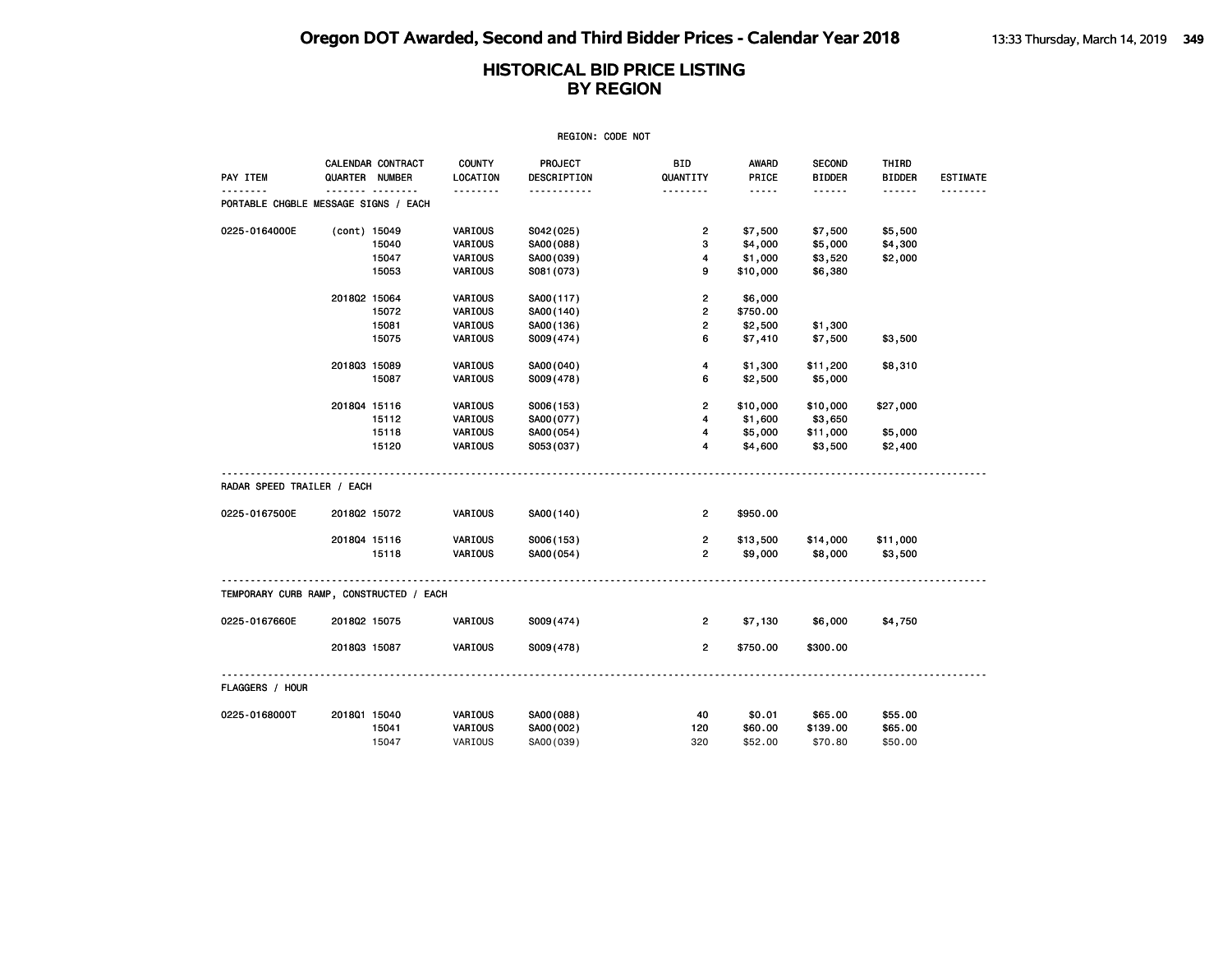|                                 |              |                                     |                           | REGION: CODE NOT       |                 |                       |                                |                        |                 |
|---------------------------------|--------------|-------------------------------------|---------------------------|------------------------|-----------------|-----------------------|--------------------------------|------------------------|-----------------|
| PAY ITEM                        |              | CALENDAR CONTRACT<br>QUARTER NUMBER | <b>COUNTY</b><br>LOCATION | PROJECT<br>DESCRIPTION | BID<br>QUANTITY | <b>AWARD</b><br>PRICE | <b>SECOND</b><br><b>BIDDER</b> | THIRD<br><b>BIDDER</b> | <b>ESTIMATE</b> |
| .                               |              | .                                   | .                         | .                      | <u>.</u>        | -----                 | ------                         | ------                 |                 |
| <b>FLAGGERS / HOUR</b>          |              |                                     |                           |                        |                 |                       |                                |                        |                 |
| 0225-0168000T                   | (cont) 15053 |                                     | VARIOUS                   | S081 (073)             | 1,800           | \$55.00               | \$57.50                        |                        |                 |
|                                 |              | 15042                               | VARIOUS                   | S000(904)              | 2,000           | \$69.00               | \$58.00                        | \$60.00                |                 |
|                                 |              | 15049                               | VARIOUS                   | S042(025)              | 2,000           | \$58.00               | \$56.50                        | \$54.00                |                 |
|                                 | 201802 15072 |                                     | VARIOUS                   | SA00 (140)             | 40              | \$1.00                |                                |                        |                 |
|                                 |              | 15064                               | VARIOUS                   | SA00(117)              | 600             | \$74.00               |                                |                        |                 |
|                                 |              | 15075                               | VARIOUS                   | S009(474)              | 3,900           | \$55.00               | \$50.00                        | \$52.00                |                 |
|                                 | 201803 15089 |                                     | VARIOUS                   | SA00 (040)             | 3,600           | \$56.00               | \$57.00                        | \$83.10                |                 |
|                                 |              | 15087                               | VARIOUS                   | S009(478)              | 15,300          | \$0.01                | \$53.50                        |                        |                 |
|                                 | 201804 15116 |                                     | VARIOUS                   | S006(153)              | 160             | \$55.00               | \$80.00                        | \$57.00                |                 |
|                                 |              | 15112                               | VARIOUS                   | SA00(077)              | 400             | \$55.00               | \$62.00                        |                        |                 |
|                                 |              | 15118                               | VARIOUS                   | SA00(054)              | 500             | \$57.00               | \$58.00                        | \$54.40                |                 |
|                                 |              | 15123                               | VARIOUS                   | C013(019)              | 625             | \$59.00               | \$65.00                        | \$62.30                |                 |
|                                 |              | 15120                               | VARIOUS                   | S053(037)              | 1,500           | \$55.00               | \$54.75                        | \$55.00                |                 |
|                                 |              | 15122                               | VARIOUS                   | SA00 (194)             | 4,500           | \$62.00               | \$58.80                        | \$75.00                |                 |
| FLAGGER STATION LIGHTING / EACH |              |                                     |                           |                        |                 |                       |                                |                        |                 |
| 0225-0168100E                   | 201801 15047 |                                     | VARIOUS                   | SA00 (039)             | 2               | \$2,000               | \$860                          | \$100                  |                 |
|                                 |              | 15049                               | VARIOUS                   | S042(025)              | 4               | \$1,000               | \$1,600                        | \$1,450                |                 |
|                                 | 2018Q2 15064 |                                     | VARIOUS                   | SA00(117)              | з               | \$1,800               |                                |                        |                 |
|                                 |              | 15075                               | VARIOUS                   | S009(474)              | 4               | \$5,130               | \$2,500                        | \$1,750                |                 |
|                                 | 201803 15089 |                                     | VARIOUS                   | SA00(040)              | 4               | \$350                 | \$4,000                        | \$3,320                |                 |
|                                 |              | 15087                               | VARIOUS                   | S009(478)              | 12              | \$1,000               | \$1,000                        |                        |                 |
|                                 | 201804 15123 |                                     | VARIOUS                   | C013(019)              | $\overline{2}$  | \$1,600               | \$750                          | \$500                  |                 |
|                                 |              | 15112                               | VARIOUS                   | SA00(077)              | 4               | \$650                 | \$3,300                        |                        |                 |
|                                 |              | 15120                               | VARIOUS                   | S053(037)              | 4               | \$2,800               | \$3,465                        | \$1,500                |                 |
|                                 |              | 15122                               | VARIOUS                   | SA00(194)              | 8               | \$2,400               | \$5,145                        | \$3,500                |                 |
| FLAGGER STATION LIGHTING / HOUR |              |                                     |                           |                        |                 |                       |                                |                        |                 |
| 0225-0168100T                   | 201801 15041 |                                     | VARIOUS                   | SA00 (002)             | 100             | \$2.00                | \$54.00                        | \$25.00                |                 |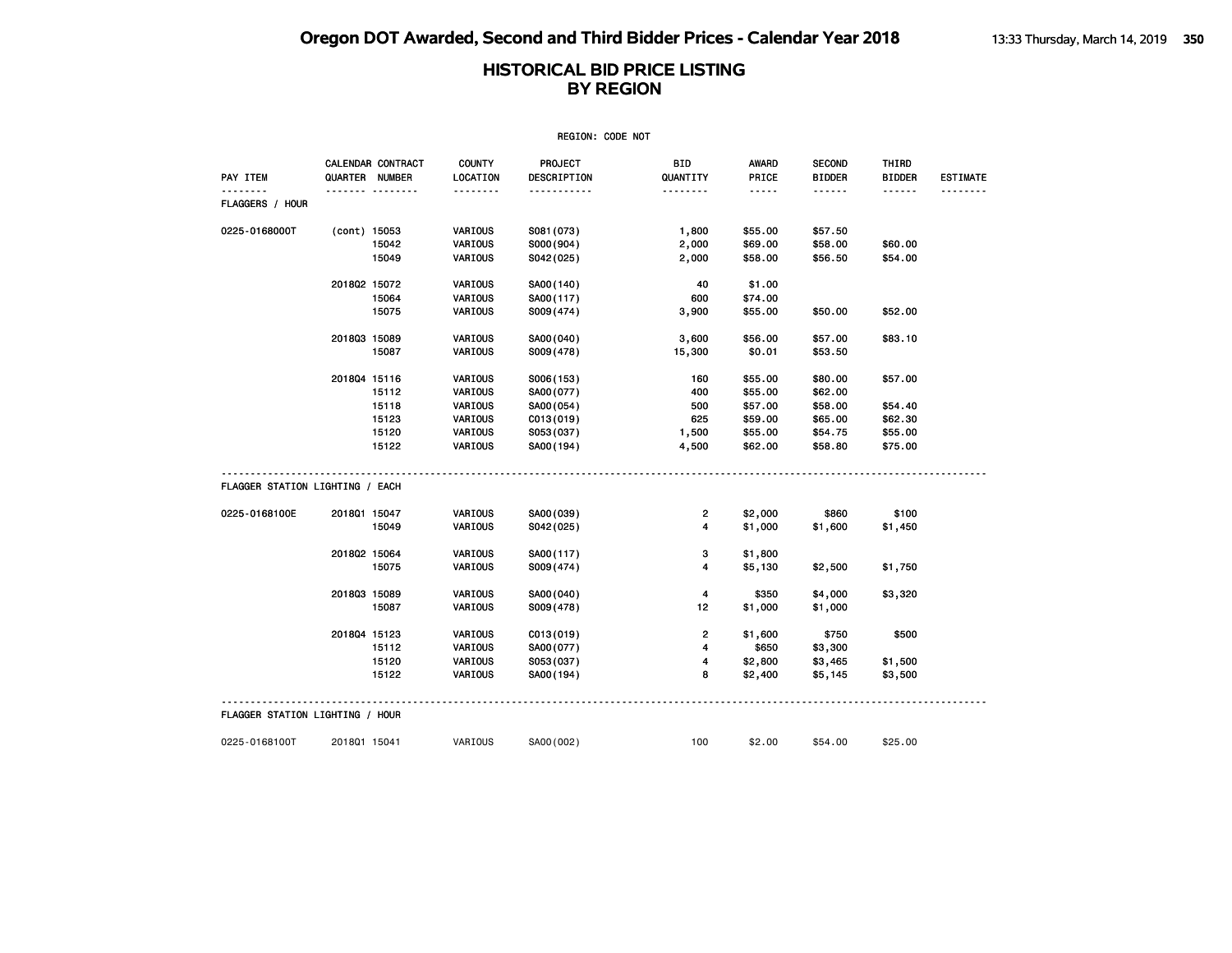| <b>REGION: CODE NOT</b>           |                |                          |                           |                        |                        |                       |                                |                        |                 |  |
|-----------------------------------|----------------|--------------------------|---------------------------|------------------------|------------------------|-----------------------|--------------------------------|------------------------|-----------------|--|
| PAY ITEM                          | QUARTER NUMBER | <b>CALENDAR CONTRACT</b> | <b>COUNTY</b><br>LOCATION | PROJECT<br>DESCRIPTION | <b>BID</b><br>QUANTITY | <b>AWARD</b><br>PRICE | <b>SECOND</b><br><b>BIDDER</b> | THIRD<br><b>BIDDER</b> | <b>ESTIMATE</b> |  |
| FLAGGER STATION LIGHTING / HOUR   |                |                          | .                         |                        | .                      | -----                 | .                              | .                      |                 |  |
| 0225-0168100T                     | 201804 15118   |                          | <b>VARIOUS</b>            | SA00(054)              | 500                    | \$11.00               | \$13.50                        | \$1.00                 |                 |  |
| TRAFFIC CONTROL SUPERVISOR / EACH |                |                          |                           |                        |                        |                       |                                |                        |                 |  |
| 0225-0169000E                     | 201801 15053   |                          | <b>VARIOUS</b>            | S081 (073)             | 40                     | \$500.00              | \$515.20                       |                        |                 |  |
|                                   | 201802 15075   |                          | VARIOUS                   | S009(474)              | 120                    | \$600.00              | \$250.00                       | \$500.00               |                 |  |
|                                   | 201804 15120   | 15118                    | <b>VARIOUS</b><br>VARIOUS | S053(037)<br>SA00(054) | 30<br>100              | \$400.00<br>\$700.00  | \$500.00<br>\$680.00           | \$600.00<br>\$400.00   |                 |  |
|                                   |                | 15096                    | VARIOUS                   | SA00(038)              | 114                    | \$1,500               | \$840                          | \$1,000                |                 |  |
| PILOT CARS / HOUR                 |                |                          |                           |                        |                        |                       |                                |                        |                 |  |
| 0225-0172000T                     | 201801 15041   | 15049                    | VARIOUS<br>VARIOUS        | SA00(002)<br>S042(025) | 60<br>700              | \$90,00<br>\$70.00    | \$325.00<br>\$76.50            | \$125.00<br>\$68.00    |                 |  |
|                                   | 201802 15075   | 15064                    | VARIOUS<br>VARIOUS        | S009(474)<br>SA00(117) | 196<br>240             | \$86.00<br>\$96.00    | \$75.00                        | \$60.00                |                 |  |
|                                   | 201803 15089   |                          | VARIOUS                   | SA00(040)              | 1,200                  | \$62.00               | \$75.00                        | \$131.00               |                 |  |
|                                   | 201804 15116   | 15120                    | VARIOUS<br>VARIOUS        | S006(153)<br>S053(037) | 40<br>360              | \$100.00<br>\$70.00   | \$120.00<br>\$69.90            | \$77.00<br>\$70.00     |                 |  |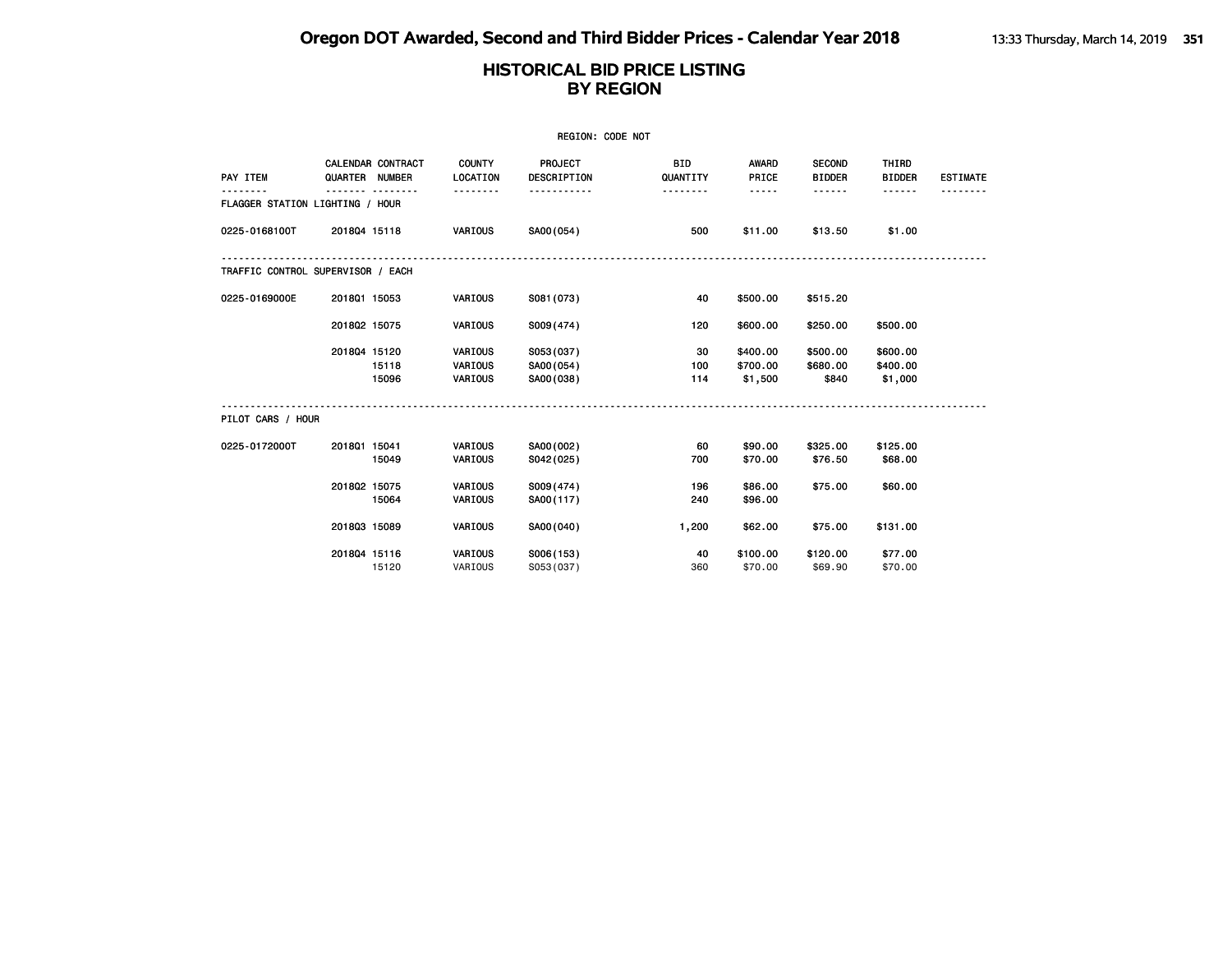| REGION: CODE NOT                     |                                     |                |                               |                                     |                        |                                                                                                               |                                  |                                 |                 |
|--------------------------------------|-------------------------------------|----------------|-------------------------------|-------------------------------------|------------------------|---------------------------------------------------------------------------------------------------------------|----------------------------------|---------------------------------|-----------------|
| PAY ITEM<br>------                   | CALENDAR CONTRACT<br>QUARTER NUMBER |                | COUNTY<br>LOCATION            | PROJECT<br>DESCRIPTION              | <b>BID</b><br>QUANTITY | AWARD<br>PRICE                                                                                                | <b>SECOND</b><br><b>BIDDER</b>   | THIRD<br><b>BIDDER</b>          | <b>ESTIMATE</b> |
| PLASTIC SHEETING / SQYD              | <u> </u>                            |                | .                             | .                                   | --------               | $\frac{1}{2} \frac{1}{2} \frac{1}{2} \frac{1}{2} \frac{1}{2} \frac{1}{2} \frac{1}{2} \frac{1}{2} \frac{1}{2}$ | ------                           | ------                          |                 |
| 0280-0101000J                        | 201802 15075                        |                | VARIOUS                       | S009(474)                           | 100                    | \$11.00                                                                                                       | \$3.00                           | \$5.00                          |                 |
| CHEMICAL DUST CONTROL / ACRE         |                                     |                |                               |                                     |                        |                                                                                                               |                                  |                                 |                 |
| 0280-0103000R                        | 201804 15096                        |                | <b>VARIOUS</b>                | SA00(038)                           | 58                     | \$880                                                                                                         | \$1,280                          | \$700                           |                 |
| CHECK DAM, TYPE 1 / EACH             |                                     |                |                               |                                     |                        |                                                                                                               |                                  |                                 |                 |
| 0280-0106010E                        | 201804 15116                        | 15123<br>15120 | VARIOUS<br>VARIOUS<br>VARIOUS | S006(153)<br>C013(019)<br>S053(037) | 14<br>30<br>185        | \$350.00<br>\$200.00<br>\$110.00                                                                              | \$750.00<br>\$125.00<br>\$100.00 | \$225.00<br>\$75.00<br>\$120.00 |                 |
| CHECK DAM, TYPE 6 / EACH             |                                     |                |                               |                                     |                        |                                                                                                               |                                  |                                 |                 |
| 0280-0106060E                        | 201804 15096                        |                | VARIOUS                       | SA00(038)                           | 410                    | \$165.00                                                                                                      | \$530.00                         | \$50.00                         |                 |
| CONSTRUCTION ENTRANCE, TYPE 1 / EACH |                                     |                |                               |                                     |                        |                                                                                                               |                                  |                                 |                 |
| 0280-0110010E                        | 201804 15120                        |                | VARIOUS                       | S053(037)                           | 5                      | \$1,800                                                                                                       | \$1,500                          | \$1,600                         |                 |
| SEDIMENT FENCE / FOOT                |                                     |                |                               |                                     |                        |                                                                                                               |                                  |                                 |                 |
| 0280-0113000F                        | 201801 15053                        |                | <b>VARIOUS</b>                | S081 (073)                          | 100                    | \$10.00                                                                                                       | \$17.93                          |                                 |                 |
|                                      | 201804 15118                        | 15120          | VARIOUS<br>VARIOUS            | SA00(054)<br>S053(037)              | 300<br>3,800           | \$3.00<br>\$2.50                                                                                              | \$2.50<br>\$3.00                 | \$5.00<br>\$2.50                |                 |
| INLET PROTECTION, TYPE 3 / EACH      |                                     |                |                               |                                     |                        |                                                                                                               |                                  |                                 |                 |
| 0280-0114030E                        | 201801 15053                        |                | VARIOUS                       | S081 (073)                          | 5                      | \$150.00                                                                                                      | \$413.60                         |                                 |                 |
|                                      | 201802 15075                        |                | VARIOUS                       | S009(474)                           | $\mathbf{1}$           | \$130.00                                                                                                      | \$100.00                         | \$275.00                        |                 |
|                                      | 201804 15118                        |                | VARIOUS                       | SA00(054)                           | 12                     | \$70.00                                                                                                       | \$65.00                          | \$125.00                        |                 |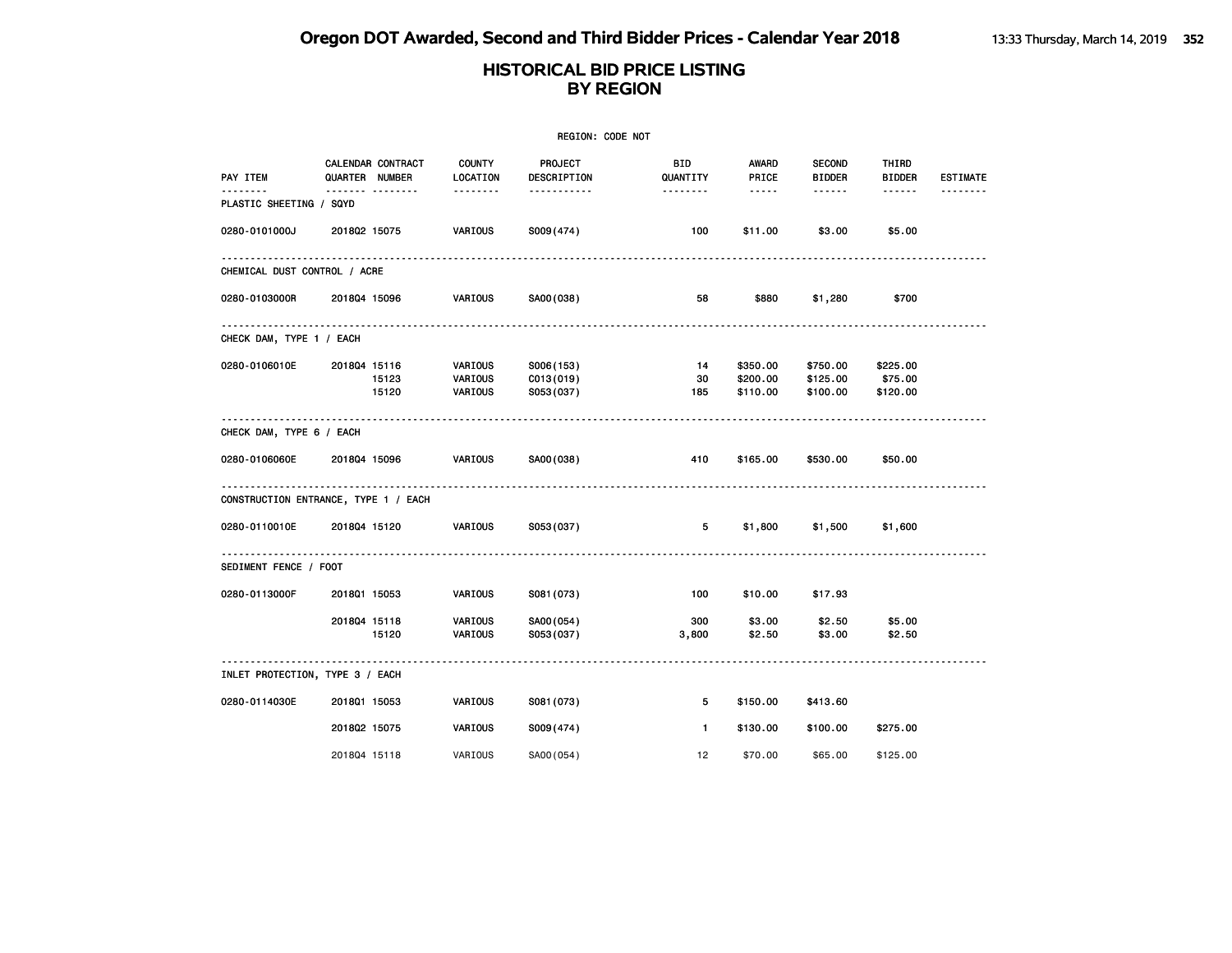|                                             |                                                |                           | REGION: CODE NOT              |                        |                                    |                                          |                        |                             |
|---------------------------------------------|------------------------------------------------|---------------------------|-------------------------------|------------------------|------------------------------------|------------------------------------------|------------------------|-----------------------------|
| PAY ITEM<br>.                               | CALENDAR CONTRACT<br>QUARTER NUMBER<br><u></u> | <b>COUNTY</b><br>LOCATION | <b>PROJECT</b><br>DESCRIPTION | BID<br>QUANTITY        | AWARD<br>PRICE<br>.                | <b>SECOND</b><br><b>BIDDER</b><br>------ | THIRD<br><b>BIDDER</b> | <b>ESTIMATE</b><br><u>.</u> |
| INLET PROTECTION, TYPE 3 / EACH             |                                                | --------                  | .                             |                        |                                    |                                          | ------                 |                             |
| 0280-0114030E                               | (cont) 15116<br>15096                          | VARIOUS<br>VARIOUS        | S006(153)<br>SA00(038)        | 30<br>220              | \$150.00<br>\$125.00               | \$200.00<br>\$60.00                      | \$275.00<br>\$50.00    |                             |
| SEDIMENT BARRIER, TYPE 2 / EACH             |                                                |                           |                               |                        |                                    |                                          |                        |                             |
| 0280-0115020E                               | 201801 15053                                   | VARIOUS                   | S081 (073)                    | 25                     | \$50.00                            | \$165.44                                 |                        |                             |
|                                             | 201802 15075                                   | VARIOUS                   | S009(474)                     | 20                     | \$105.00                           | \$15.00                                  | \$125.00               |                             |
| SEDIMENT BARRIER, TYPE 3 / EACH             |                                                |                           |                               |                        |                                    |                                          |                        |                             |
| 0280-0115030E                               | 201804 15116                                   | VARIOUS                   | S006(153)                     | 1,500                  | \$6.50                             | \$20.00                                  | \$4.75                 |                             |
|                                             | 15123                                          | VARIOUS                   | C013(019)                     | 5,000                  | \$3.25                             | \$3.25                                   | \$3.50                 |                             |
| SEDIMENT BARRIER, TYPE 3 / FOOT             |                                                |                           |                               |                        |                                    |                                          |                        |                             |
| 0280-0115030F                               | 201801 15053                                   | VARIOUS                   | S081 (073)                    | 200                    | \$10.00                            | \$20.68                                  |                        |                             |
|                                             | 201804 15118<br>15096                          | VARIOUS<br>VARIOUS        | SA00(054)<br>SA00(038)        | 300<br>3,500           | \$4.00<br>\$8.00                   | \$4.50<br>\$4.00                         | \$7.50<br>\$5.00       |                             |
| STRAW BALE / EACH                           |                                                |                           |                               |                        |                                    |                                          |                        |                             |
| 0280-0119000E                               | 201802 15075                                   | VARIOUS                   | S009(474)                     | 12                     | \$36.00                            | \$6.00                                   | \$75.00                |                             |
|                                             |                                                |                           | REGION: CODE NOT              |                        |                                    |                                          |                        |                             |
| PAY ITEM                                    | CALENDAR CONTRACT<br>QUARTER NUMBER            | <b>COUNTY</b><br>LOCATION | PROJECT<br>DESCRIPTION        | <b>BID</b><br>QUANTITY | AWARD<br>PRICE                     | <b>SECOND</b><br><b>BIDDER</b>           | THIRD<br><b>BIDDER</b> | ESTIMATE                    |
| <u>.</u><br>CONTAMINATED SOIL REMOVAL / TON | .                                              | <u>.</u>                  | .                             | <u>.</u>               | $\sim$ $\sim$ $\sim$ $\sim$ $\sim$ | ------                                   | ------                 |                             |
| 0294-0200000M                               | 201801 15047                                   | VARIOUS                   | SA00(039)                     | 10                     | \$150.00                           | \$836.00                                 | \$500.00               |                             |
|                                             |                                                |                           | REGION: CODE NOT              |                        |                                    |                                          |                        |                             |
| PAY ITEM                                    | CALENDAR CONTRACT<br>QUARTER NUMBER            | <b>COUNTY</b><br>LOCATION | PROJECT<br>DESCRIPTION        | BID<br>QUANTITY        | AWARD<br>PRICE                     | <b>SECOND</b><br><b>BIDDER</b>           | THIRD<br><b>BIDDER</b> | ESTIMATE                    |
|                                             | REMOVE ASBESTOS MATERIAL, NON-FRIABLE / SQFT   | .                         | .                             | .                      | $\sim$ $\sim$ $\sim$ $\sim$ $\sim$ | ------                                   | ------                 |                             |
| 0295-0400000J                               |                                                | VARIOUS                   |                               | 340                    | \$29.00                            |                                          | \$30.00                |                             |
|                                             | 201802 15075                                   |                           | S009(474)                     |                        |                                    | \$12.00                                  |                        |                             |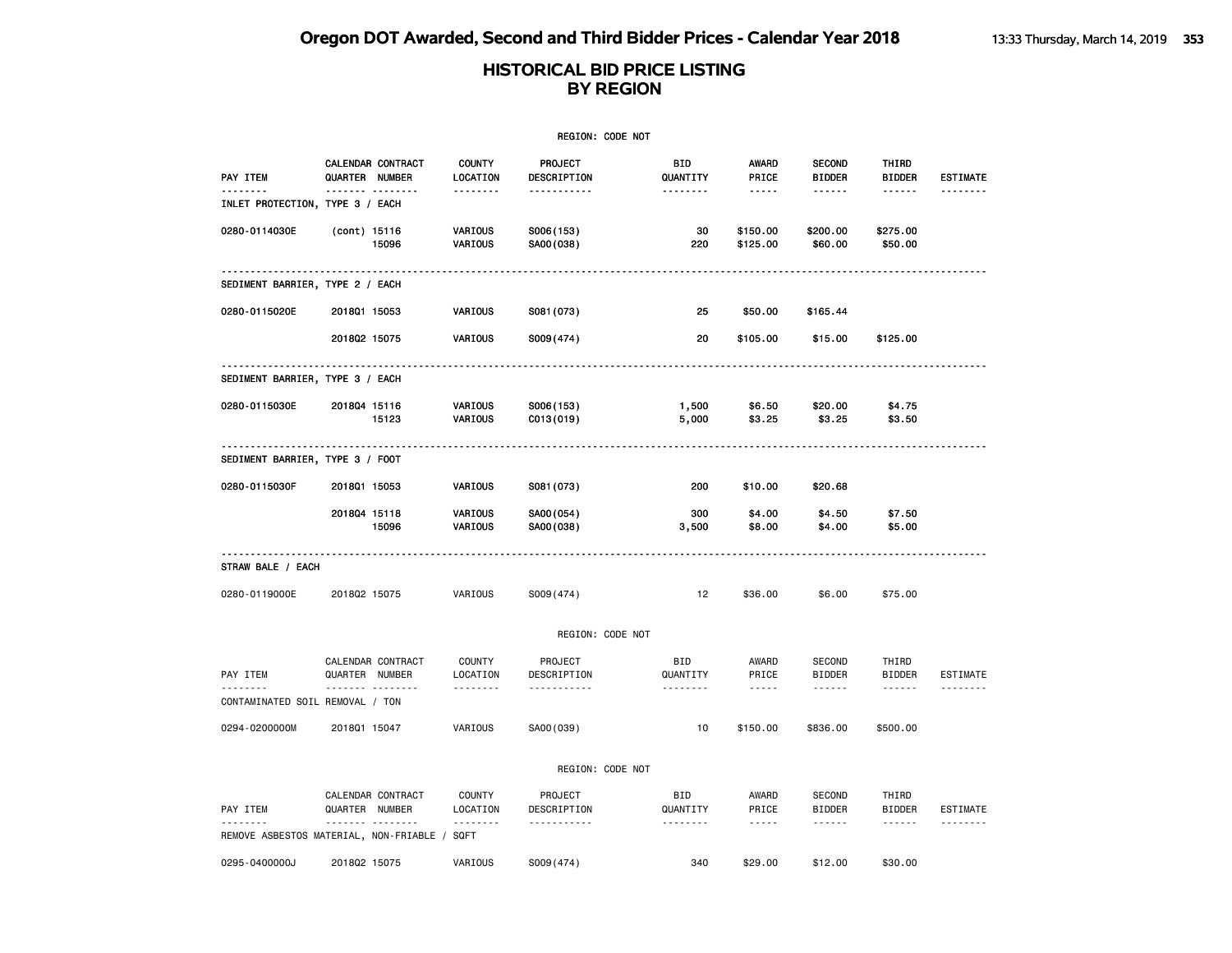|                               | REGION: CODE NOT                    |                               |                                     |                        |                                                                                                                                                      |                                |                        |                 |  |  |
|-------------------------------|-------------------------------------|-------------------------------|-------------------------------------|------------------------|------------------------------------------------------------------------------------------------------------------------------------------------------|--------------------------------|------------------------|-----------------|--|--|
| PAY ITEM                      | CALENDAR CONTRACT<br>QUARTER NUMBER | <b>COUNTY</b><br>LOCATION     | PROJECT<br>DESCRIPTION              | <b>BID</b><br>QUANTITY | AWARD<br>PRICE                                                                                                                                       | <b>SECOND</b><br><b>BIDDER</b> | THIRD<br><b>BIDDER</b> | ESTIMATE        |  |  |
| .<br>REMOVAL OF PIPES / FOOT  | <u> </u>                            | --------                      | <u>.</u>                            | <u>.</u>               | $\cdots \cdots \cdots$                                                                                                                               | ------                         | ------                 |                 |  |  |
| 0310-0100000F                 | 2018Q1 15049                        | VARIOUS                       | S042(025)                           | 112                    | \$25.00                                                                                                                                              | \$38.00                        | \$3.00                 |                 |  |  |
| REMOVAL OF BARRIERS / FOOT    |                                     |                               |                                     |                        |                                                                                                                                                      |                                |                        |                 |  |  |
| 0310-0108000A                 | 201804 15118                        | VARIOUS                       | SA00(054)                           | 890                    | \$22.47                                                                                                                                              | \$2.81                         | \$2.81                 |                 |  |  |
| REMOVAL OF GUARDRAIL / FOOT   |                                     |                               |                                     |                        |                                                                                                                                                      |                                |                        |                 |  |  |
| 0310-0113000A                 | 201801 15049                        | VARIOUS                       | S042(025)                           | 1,150                  | \$4.35                                                                                                                                               | \$2.39                         | \$2.50                 |                 |  |  |
|                               | 201804 15112<br>15120<br>15118      | VARIOUS<br>VARIOUS<br>VARIOUS | SA00(077)<br>S053(037)<br>SA00(054) | 112<br>253<br>7,936    | \$7.59<br>\$25.69<br>\$7.94                                                                                                                          | \$13.39<br>\$11.86<br>\$3.78   | \$11.86<br>\$3.24      |                 |  |  |
| ASPH PVMNT SAW CUTTING / FOOT |                                     |                               |                                     |                        |                                                                                                                                                      |                                |                        |                 |  |  |
| 0310-0119000F                 | 201801 15049                        | VARIOUS                       | S042(025)                           | 1,660                  | \$2.00                                                                                                                                               | \$5.50                         | \$4.00                 |                 |  |  |
|                               | 201804 15096                        | VARIOUS                       | SA00(038)                           | 2,100                  | \$7.00                                                                                                                                               | \$2.00                         | \$5.00                 |                 |  |  |
|                               |                                     |                               | REGION: CODE NOT                    |                        |                                                                                                                                                      |                                |                        |                 |  |  |
| PAY ITEM                      | CALENDAR CONTRACT<br>QUARTER NUMBER | <b>COUNTY</b><br>LOCATION     | PROJECT<br>DESCRIPTION              | BID<br>QUANTITY        | AWARD<br>PRICE                                                                                                                                       | SECOND<br><b>BIDDER</b>        | THIRD<br><b>BIDDER</b> | <b>ESTIMATE</b> |  |  |
| CLEARING AND GRUBBING / ACRE  | .                                   | .                             | <u>.</u>                            |                        | $\frac{1}{2} \left( \frac{1}{2} \right) \left( \frac{1}{2} \right) \left( \frac{1}{2} \right) \left( \frac{1}{2} \right) \left( \frac{1}{2} \right)$ | $- - - - - -$                  | $- - - - - -$          | <u>.</u>        |  |  |
| 0320-0100000A                 | 201801 15049                        | VARIOUS                       | S042(025)                           | $\mathbf{1}$           | \$5,000                                                                                                                                              | \$4,850                        | \$1,500                |                 |  |  |
|                               | 201804 15120<br>15096               | VARIOUS<br>VARIOUS            | S053(037)<br>SA00(038)              | 14<br>58               | \$8,771<br>\$2,759                                                                                                                                   | \$1,786<br>\$897               | \$2,643<br>\$603       |                 |  |  |
| CLEARING AND GRUBBING / ACRE  |                                     |                               |                                     |                        |                                                                                                                                                      |                                |                        |                 |  |  |
| 0320-0100000R                 | 201804 15123                        | VARIOUS                       | C013(019)                           | 5                      | \$10,000                                                                                                                                             | \$3,750                        | \$11,286               |                 |  |  |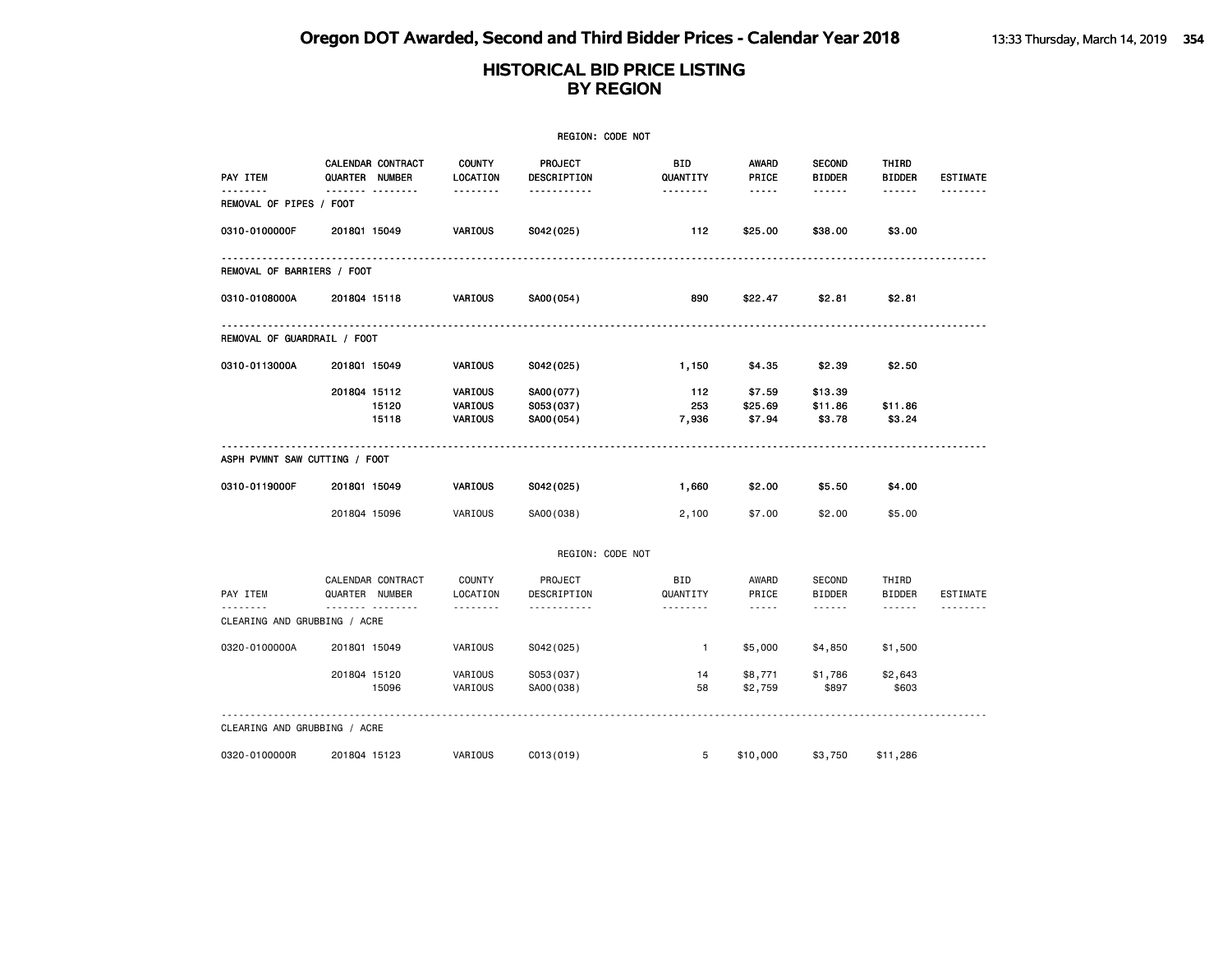|                                                   | REGION: CODE NOT |                   |                           |                        |                  |                                                                                                                                                      |                                |                               |                 |  |  |
|---------------------------------------------------|------------------|-------------------|---------------------------|------------------------|------------------|------------------------------------------------------------------------------------------------------------------------------------------------------|--------------------------------|-------------------------------|-----------------|--|--|
| PAY ITEM                                          | QUARTER NUMBER   | CALENDAR CONTRACT | <b>COUNTY</b><br>LOCATION | PROJECT<br>DESCRIPTION | BID<br>QUANTITY  | <b>AWARD</b><br>PRICE                                                                                                                                | <b>SECOND</b><br><b>BIDDER</b> | THIRD<br><b>BIDDER</b>        | <b>ESTIMATE</b> |  |  |
| ------<br>DITCH EXCAVATION / CUYD                 |                  | <b>.</b>          | --------                  | -----------            | --------         | -----                                                                                                                                                | ------                         | ------                        |                 |  |  |
| 0330-0101000K                                     | 201804 15123     |                   | VARIOUS                   | C013(019)              | 1,300            | \$30.00                                                                                                                                              | \$9.00                         | \$50.50                       |                 |  |  |
| GENERAL EXCAVATION / CUYD                         |                  |                   |                           |                        |                  |                                                                                                                                                      |                                |                               |                 |  |  |
| 0330-0105000K                                     | 201801 15049     |                   | VARIOUS                   | S042(025)              | 1,600            | \$16.00                                                                                                                                              | \$38.00                        | \$12.00                       |                 |  |  |
|                                                   | 201802 15075     |                   | VARIOUS                   | S009(474)              | 454              | \$50.00                                                                                                                                              | \$80.00                        | \$45.00                       |                 |  |  |
|                                                   | 201804 15123     | 15120             | VARIOUS<br>VARIOUS        | C013(019)<br>S053(037) | 14,000<br>37,500 | \$12.75<br>\$15.67                                                                                                                                   | \$15.25<br>\$18.00             | \$21.94<br>\$19.00            |                 |  |  |
| EMBANKMENT IN PLACE / CUYD                        |                  |                   |                           |                        |                  |                                                                                                                                                      |                                |                               |                 |  |  |
| 0330-0123000K                                     | 201804 15116     | 15096             | VARIOUS<br>VARIOUS        | S006(153)<br>SA00(038) | 8,100<br>27,500  | \$1.00<br>\$26.50                                                                                                                                    | \$36.00<br>\$50.00             | \$65.00<br>\$43.00            |                 |  |  |
| STONE EMBANKMENT / CUYD                           |                  |                   |                           |                        |                  |                                                                                                                                                      |                                |                               |                 |  |  |
| 0330-0126000K                                     | 201804 15116     |                   | VARIOUS                   | S006(153)              | 2,100            | \$35.00                                                                                                                                              | \$56.00                        | \$61.00                       |                 |  |  |
|                                                   |                  |                   |                           | REGION: CODE NOT       |                  |                                                                                                                                                      |                                |                               |                 |  |  |
| PAY ITEM                                          | QUARTER NUMBER   | CALENDAR CONTRACT | COUNTY<br>LOCATION        | PROJECT<br>DESCRIPTION | BID<br>QUANTITY  | AWARD<br>PRICE                                                                                                                                       | SECOND<br><b>BIDDER</b>        | THIRD<br>BIDDER               | ESTIMATE        |  |  |
| <u>.</u><br>12 INCH SUBGRADE STABILIZATION / SQYD |                  | .                 | .                         | -----------            | --------         | $\frac{1}{2} \left( \frac{1}{2} \right) \left( \frac{1}{2} \right) \left( \frac{1}{2} \right) \left( \frac{1}{2} \right) \left( \frac{1}{2} \right)$ | $\cdots \cdots \cdots$         | $\cdots \cdots \cdots \cdots$ | <u>.</u>        |  |  |
| 0331-0106000J                                     | 201804 15123     |                   | VARIOUS                   | C013(019)              | 2,500            | \$0.01                                                                                                                                               | \$16.30                        | \$18.75                       |                 |  |  |
| 24 INCH SUBGRADE STABILIZATION / SQYD             |                  |                   |                           |                        |                  |                                                                                                                                                      |                                |                               |                 |  |  |
| 0331-0112000J                                     | 201802 15075     |                   | VARIOUS                   | S009(474)              | 778              | \$43,00                                                                                                                                              | \$30,00                        | \$65,00                       |                 |  |  |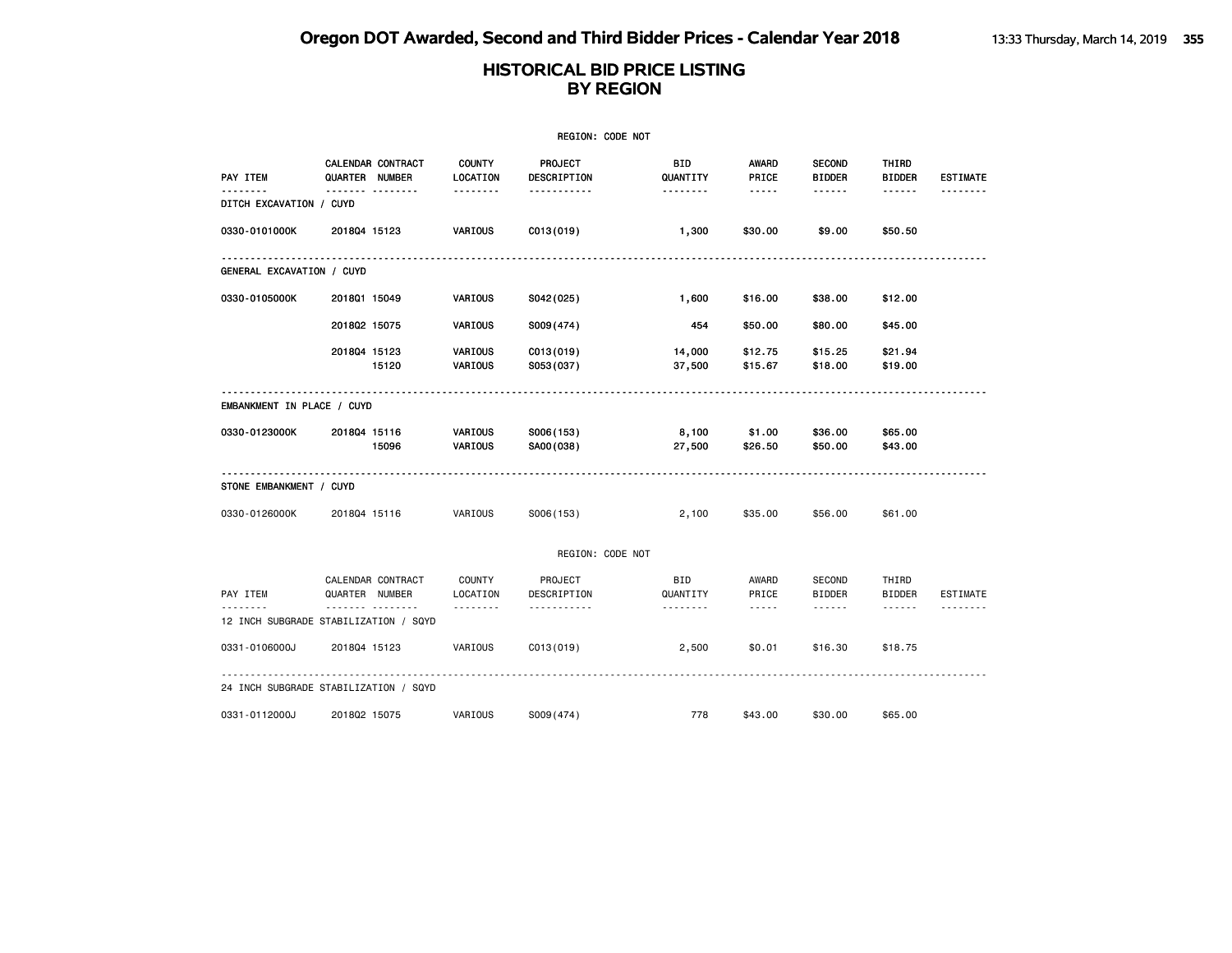|                                                     |                |                   |                                | REGION: CODE NOT                   |                        |                                    |                                |                                                                                                                                                                                                                                                                                                                                                                                                                                                                            |                             |
|-----------------------------------------------------|----------------|-------------------|--------------------------------|------------------------------------|------------------------|------------------------------------|--------------------------------|----------------------------------------------------------------------------------------------------------------------------------------------------------------------------------------------------------------------------------------------------------------------------------------------------------------------------------------------------------------------------------------------------------------------------------------------------------------------------|-----------------------------|
| PAY ITEM                                            | QUARTER NUMBER | CALENDAR CONTRACT | <b>COUNTY</b><br>LOCATION      | PROJECT<br>DESCRIPTION             | BID<br>QUANTITY        | <b>AWARD</b><br>PRICE              | <b>SECOND</b><br><b>BIDDER</b> | THIRD<br><b>BIDDER</b>                                                                                                                                                                                                                                                                                                                                                                                                                                                     | <b>ESTIMATE</b>             |
| <u>.</u><br>PREPARATION OF SHOULDERS / MILE         |                | ------- --------  | --------                       | -----------                        | --------               | $\cdots \cdots \cdots$             | ------                         | ------                                                                                                                                                                                                                                                                                                                                                                                                                                                                     |                             |
| 0334-0100000L                                       | 201801 15049   |                   | VARIOUS                        | S042(025)                          | 2.40                   | \$1,650                            | \$8,000                        | \$3,500                                                                                                                                                                                                                                                                                                                                                                                                                                                                    |                             |
|                                                     | 201804 15120   |                   | VARIOUS                        | S053(037)                          | 4.10                   | \$6,000                            | \$4,000                        | \$2,500                                                                                                                                                                                                                                                                                                                                                                                                                                                                    |                             |
|                                                     |                |                   |                                | REGION: CODE NOT                   |                        |                                    |                                |                                                                                                                                                                                                                                                                                                                                                                                                                                                                            |                             |
| PAY ITEM                                            | QUARTER NUMBER | CALENDAR CONTRACT | <b>COUNTY</b><br>LOCATION      | PROJECT<br>DESCRIPTION             | BID<br>QUANTITY        | AWARD<br>PRICE                     | <b>SECOND</b><br><b>BIDDER</b> | THIRD<br><b>BIDDER</b>                                                                                                                                                                                                                                                                                                                                                                                                                                                     | <b>ESTIMATE</b>             |
| <u>.</u><br>PERIMETER CONTROLLED BLAST HOLES / FOOT |                | ------- --------  | --------                       | <u>.</u>                           | --------               | .                                  | ------                         | ------                                                                                                                                                                                                                                                                                                                                                                                                                                                                     | <u>.</u>                    |
| 0335-0100000F                                       | 201804 15120   |                   | VARIOUS                        | S053(037)                          | 12,000                 | \$8.00                             | \$12.00                        | \$12.00                                                                                                                                                                                                                                                                                                                                                                                                                                                                    |                             |
|                                                     |                |                   |                                | REGION: CODE NOT                   |                        |                                    |                                |                                                                                                                                                                                                                                                                                                                                                                                                                                                                            |                             |
| PAY ITEM<br><u>.</u>                                | QUARTER NUMBER | CALENDAR CONTRACT | <b>COUNTY</b><br>LOCATION<br>. | PROJECT<br>DESCRIPTION<br><u>.</u> | <b>BID</b><br>QUANTITY | AWARD<br>PRICE<br>$- - - - -$      | <b>SECOND</b><br><b>BIDDER</b> | THIRD<br><b>BIDDER</b><br>$- - - - - -$                                                                                                                                                                                                                                                                                                                                                                                                                                    | ESTIMATE<br><u>.</u>        |
| WATERING / MGAL                                     |                | .                 |                                |                                    | .                      |                                    |                                |                                                                                                                                                                                                                                                                                                                                                                                                                                                                            |                             |
| 0340-0100000Q                                       | 201804 15123   |                   | VARIOUS                        | C <sub>013(019)</sub>              | 600                    | \$135.00                           | \$25.00                        | \$0.01                                                                                                                                                                                                                                                                                                                                                                                                                                                                     |                             |
|                                                     |                |                   |                                | REGION: CODE NOT                   |                        |                                    |                                |                                                                                                                                                                                                                                                                                                                                                                                                                                                                            |                             |
| PAY ITEM<br>.                                       | QUARTER NUMBER | CALENDAR CONTRACT | <b>COUNTY</b><br>LOCATION      | PROJECT<br>DESCRIPTION             | BID<br>QUANTITY        | AWARD<br>PRICE                     | <b>SECOND</b><br><b>BIDDER</b> | THIRD<br><b>BIDDER</b>                                                                                                                                                                                                                                                                                                                                                                                                                                                     | <b>ESTIMATE</b><br><u>.</u> |
| DRAINAGE GEOTEXTILE, TYPE 2 / SQYD                  |                | .                 | <u>.</u>                       | .                                  | <u>.</u>               | $\sim$ $\sim$ $\sim$ $\sim$ $\sim$ | ------                         | $\frac{1}{2} \left( \frac{1}{2} \right) \left( \frac{1}{2} \right) \left( \frac{1}{2} \right) \left( \frac{1}{2} \right) \left( \frac{1}{2} \right) \left( \frac{1}{2} \right) \left( \frac{1}{2} \right) \left( \frac{1}{2} \right) \left( \frac{1}{2} \right) \left( \frac{1}{2} \right) \left( \frac{1}{2} \right) \left( \frac{1}{2} \right) \left( \frac{1}{2} \right) \left( \frac{1}{2} \right) \left( \frac{1}{2} \right) \left( \frac{1}{2} \right) \left( \frac$ |                             |
| 0350-0101000J                                       | 201804 15120   |                   | VARIOUS                        | S053(037)                          | 55                     | \$6.00                             | \$2.00                         | \$10.00                                                                                                                                                                                                                                                                                                                                                                                                                                                                    |                             |
| SUBGRADE GEOTEXTILE / SQYD                          |                |                   |                                |                                    |                        |                                    |                                |                                                                                                                                                                                                                                                                                                                                                                                                                                                                            |                             |
| 0350-0105000J                                       | 201801 15049   |                   | VARIOUS                        | S042(025)                          | 1,200                  | \$1.50                             | \$1.90                         | \$1.15                                                                                                                                                                                                                                                                                                                                                                                                                                                                     |                             |
|                                                     | 201802 15075   |                   | VARIOUS                        | S009(474)                          | 351                    | \$2.00                             | \$2.50                         | \$1.50                                                                                                                                                                                                                                                                                                                                                                                                                                                                     |                             |
|                                                     | 201804 15123   | 15096             | VARIOUS<br>VARIOUS             | C013(019)<br>SA00(038)             | 8,000<br>36,000        | \$1.75<br>\$1.50                   | \$1.00<br>\$1.00               | \$2.00<br>\$1.50                                                                                                                                                                                                                                                                                                                                                                                                                                                           |                             |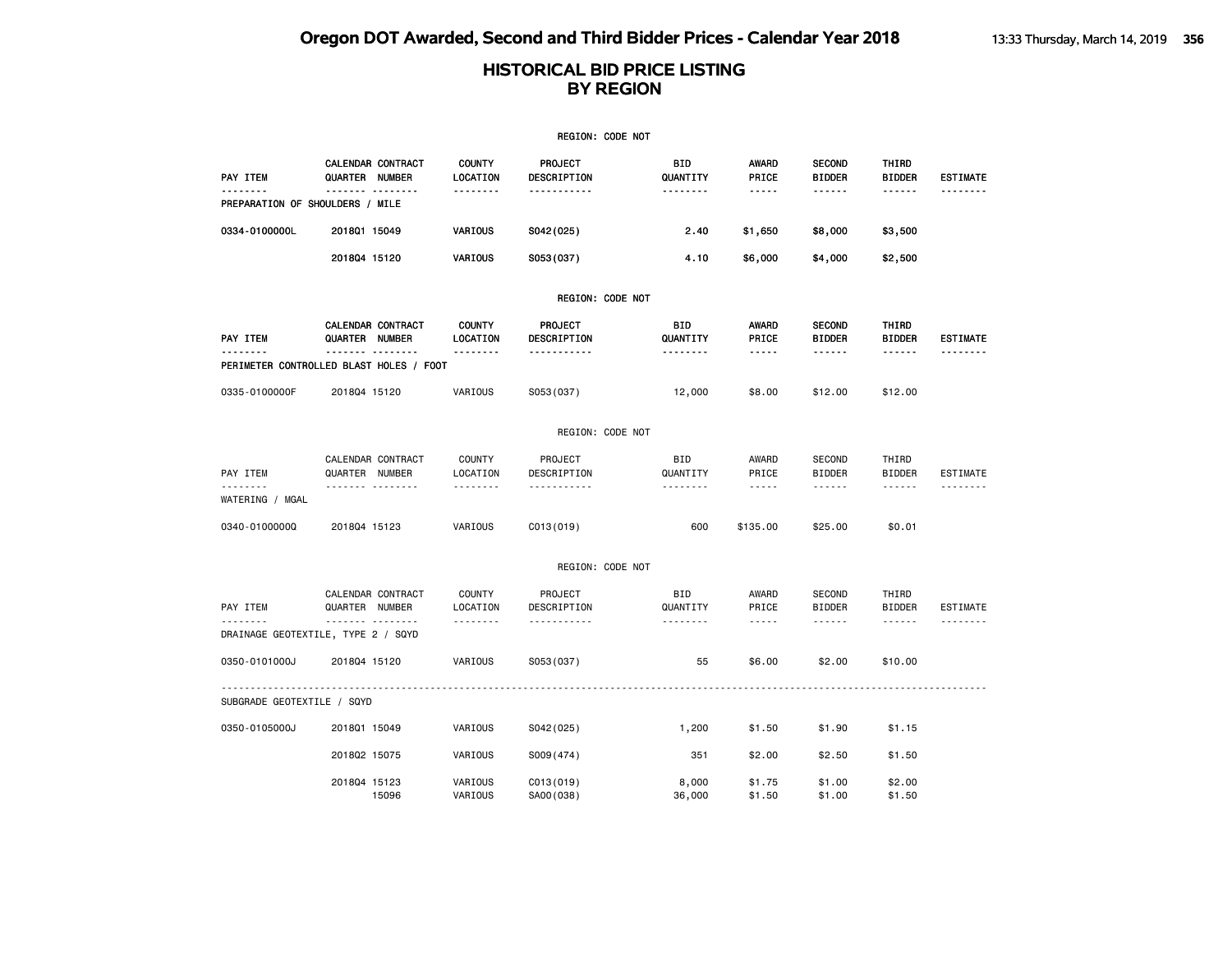|                                          |                                          |                                | REGION: CODE NOT                   |                             |                                                                                                                                                                                 |                                                                                                                                                                                                                   |                             |                             |
|------------------------------------------|------------------------------------------|--------------------------------|------------------------------------|-----------------------------|---------------------------------------------------------------------------------------------------------------------------------------------------------------------------------|-------------------------------------------------------------------------------------------------------------------------------------------------------------------------------------------------------------------|-----------------------------|-----------------------------|
| PAY ITEM                                 | CALENDAR CONTRACT<br>QUARTER NUMBER      | COUNTY<br>LOCATION             | PROJECT<br>DESCRIPTION             | <b>BID</b><br>QUANTITY      | AWARD<br>PRICE                                                                                                                                                                  | SECOND<br><b>BIDDER</b>                                                                                                                                                                                           | THIRD<br><b>BIDDER</b>      | ESTIMATE                    |
| --------<br>SCALERS AND EQUIPMENT / HOUR | .                                        | .                              | .                                  | .                           | $\frac{1}{2} \left( \frac{1}{2} \right) \left( \frac{1}{2} \right) \left( \frac{1}{2} \right) \left( \frac{1}{2} \right) \left( \frac{1}{2} \right) \left( \frac{1}{2} \right)$ |                                                                                                                                                                                                                   | ------                      |                             |
| 0380-0155000T                            | 201801 15053                             | VARIOUS                        | S081 (073)                         | 470                         | \$110.00                                                                                                                                                                        | \$279.45                                                                                                                                                                                                          |                             |                             |
|                                          |                                          |                                | REGION: CODE NOT                   |                             |                                                                                                                                                                                 |                                                                                                                                                                                                                   |                             |                             |
| PAY ITEM                                 | CALENDAR CONTRACT<br>QUARTER NUMBER      | COUNTY<br>LOCATION             | PROJECT<br>DESCRIPTION             | <b>BID</b><br>QUANTITY      | AWARD<br>PRICE                                                                                                                                                                  | SECOND<br><b>BIDDER</b>                                                                                                                                                                                           | THIRD<br><b>BIDDER</b>      | ESTIMATE                    |
| LOOSE RIPRAP, CLASS 50 / CUYD            | <b>.</b>                                 | .                              | .                                  | --------                    | $- - - - -$                                                                                                                                                                     | ------                                                                                                                                                                                                            | ------                      |                             |
| 0390-0105000K                            | 201804 15120                             | VARIOUS                        | S053(037)                          | 35                          | \$70.00                                                                                                                                                                         | \$60.00                                                                                                                                                                                                           | \$60,00                     |                             |
| LOOSE RIPRAP, CLASS 100 / CUYD           |                                          |                                |                                    |                             |                                                                                                                                                                                 |                                                                                                                                                                                                                   |                             |                             |
| 0390-0108000K                            | 201801 15049                             | VARIOUS                        | S042(025)                          | 170                         | \$50.00                                                                                                                                                                         | \$92.00                                                                                                                                                                                                           | \$75.00                     |                             |
| LOOSE RIPRAP, CLASS 200 / CUYD           |                                          | .                              |                                    |                             |                                                                                                                                                                                 |                                                                                                                                                                                                                   |                             |                             |
| 0390-0111000K                            | 201804 15116                             | VARIOUS                        | S006(153)                          | 100                         | \$65.00                                                                                                                                                                         | \$92.00                                                                                                                                                                                                           | \$140.00                    |                             |
|                                          |                                          |                                | REGION: CODE NOT                   |                             |                                                                                                                                                                                 |                                                                                                                                                                                                                   |                             |                             |
| PAY ITEM                                 | CALENDAR CONTRACT<br>QUARTER NUMBER<br>. | COUNTY<br>LOCATION<br><u>.</u> | PROJECT<br>DESCRIPTION<br><u>.</u> | <b>BID</b><br>QUANTITY<br>. | AWARD<br>PRICE<br>$\frac{1}{2} \left( \frac{1}{2} \right) \left( \frac{1}{2} \right) \left( \frac{1}{2} \right) \left( \frac{1}{2} \right) \left( \frac{1}{2} \right)$          | <b>SECOND</b><br><b>BIDDER</b><br>$\frac{1}{2} \left( \frac{1}{2} \right) \left( \frac{1}{2} \right) \left( \frac{1}{2} \right) \left( \frac{1}{2} \right) \left( \frac{1}{2} \right) \left( \frac{1}{2} \right)$ | THIRD<br><b>BIDDER</b><br>. | <b>ESTIMATE</b><br>-------- |
|                                          | SHOTCRETE SLOPE STABILIZATION / SQYD     |                                |                                    |                             |                                                                                                                                                                                 |                                                                                                                                                                                                                   |                             |                             |
| 0396-0100000J                            | 201804 15120                             | VARIOUS                        | S053(037)                          | 205                         | \$380.00                                                                                                                                                                        | \$380.00                                                                                                                                                                                                          | \$400.00                    |                             |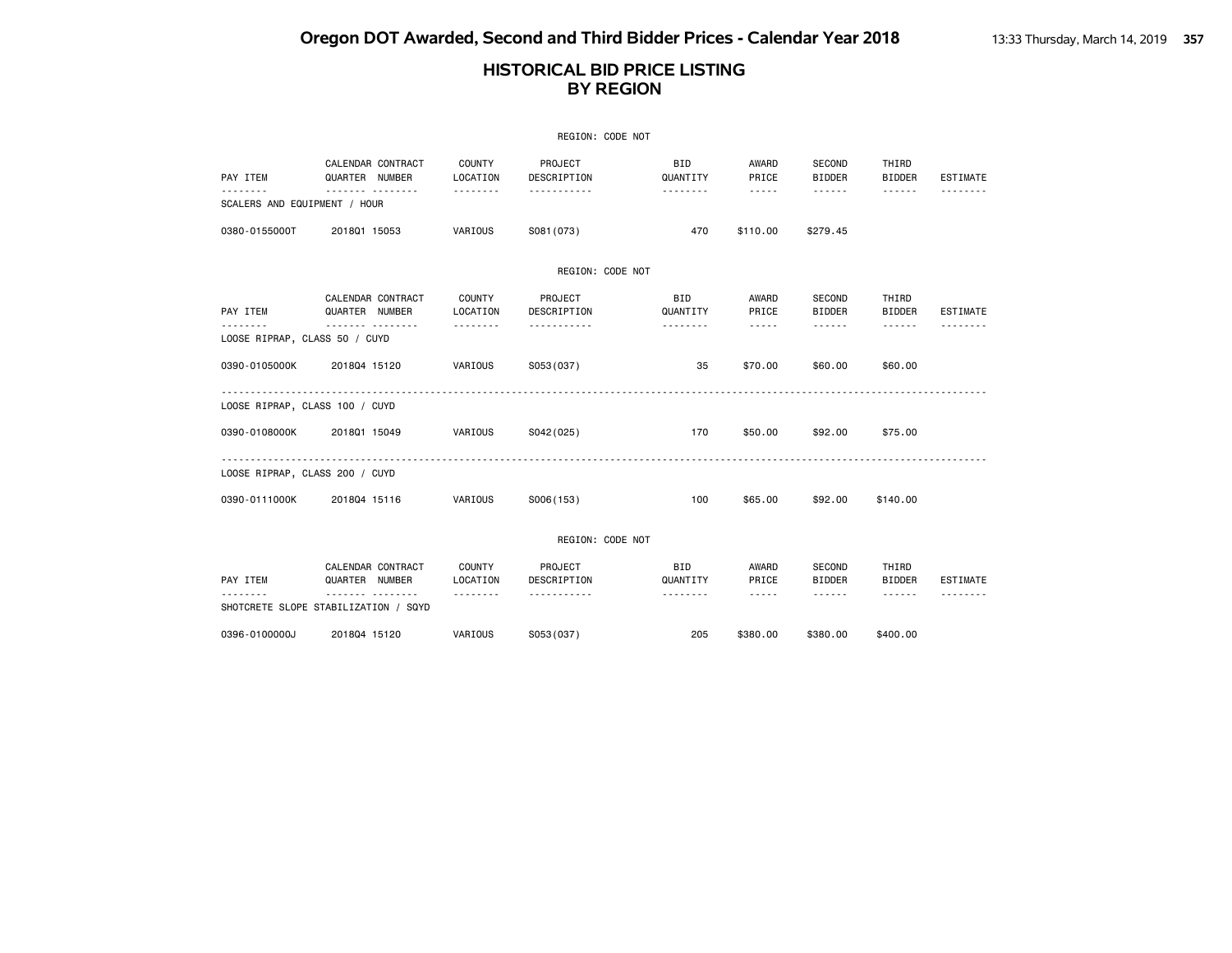|                                     |                                                 |                                | <b>REGION: CODE NOT</b>                               |                             |                                      |                                          |                                  |                             |
|-------------------------------------|-------------------------------------------------|--------------------------------|-------------------------------------------------------|-----------------------------|--------------------------------------|------------------------------------------|----------------------------------|-----------------------------|
| PAY ITEM<br><u>.</u>                | CALENDAR CONTRACT<br>QUARTER NUMBER<br><u> </u> | <b>COUNTY</b><br>LOCATION<br>. | <b>PROJECT</b><br>DESCRIPTION<br><u>.</u>             | <b>BID</b><br>QUANTITY      | <b>AWARD</b><br>PRICE<br>$- - - - -$ | <b>SECOND</b><br><b>BIDDER</b><br>------ | THIRD<br><b>BIDDER</b><br>------ | <b>ESTIMATE</b>             |
| ROCK REINFORCING BOLT / FOOT        |                                                 |                                |                                                       |                             |                                      |                                          |                                  |                             |
| 0398-0105000F                       | 201804 15120                                    | VARIOUS                        | S053(037)                                             | 450                         | \$133.00                             | \$99.00                                  | \$110.00                         |                             |
| ROCK REINFORCING DOWEL / FOOT       |                                                 |                                |                                                       |                             |                                      |                                          |                                  |                             |
| 0398-0106000F                       | 201801 15053                                    | VARIOUS                        | S081 (073)                                            | 2,500                       | \$110.00                             | \$130.68                                 |                                  |                             |
|                                     | GABION WIRE MESH SLOPE PROTECTION / SQFT        |                                |                                                       |                             |                                      |                                          |                                  |                             |
| 0398-0111000J                       | 2018Q1 15053                                    | VARIOUS                        | S081 (073)                                            | 600                         | \$15.00                              | \$36.55                                  |                                  |                             |
|                                     |                                                 |                                | REGION: CODE NOT                                      |                             |                                      |                                          |                                  |                             |
| PAY ITEM<br>-------                 | CALENDAR CONTRACT<br>QUARTER NUMBER             | <b>COUNTY</b><br>LOCATION      | PROJECT<br>DESCRIPTION                                | BID<br>QUANTITY             | AWARD<br>PRICE                       | <b>SECOND</b><br><b>BIDDER</b>           | THIRD<br><b>BIDDER</b>           | <b>ESTIMATE</b><br>-------- |
| BOULDER EXCAVATION / CUYD           | . <sub>.</sub>                                  | .                              | <u>.</u>                                              | <u>.</u>                    | -----                                | ------                                   | ------                           |                             |
| 0405-0104000K                       | 201801 15049                                    | VARIOUS                        | S042(025)                                             | 5                           | \$200.00                             | \$215.00                                 | \$490.00                         |                             |
|                                     |                                                 |                                | REGION: CODE NOT                                      |                             |                                      |                                          |                                  |                             |
| PAY ITEM<br>--------                | CALENDAR CONTRACT<br>QUARTER NUMBER<br><u>.</u> | <b>COUNTY</b><br>LOCATION<br>. | PROJECT<br>DESCRIPTION<br><u> - - - - - - - - - -</u> | BID<br>QUANTITY<br><u>.</u> | AWARD<br>PRICE<br>$- - - - -$        | <b>SECOND</b><br><b>BIDDER</b><br>------ | THIRD<br><b>BIDDER</b><br>------ | <b>ESTIMATE</b>             |
|                                     | MAINLINE VIDEO INSPECTION / FOOT                |                                |                                                       |                             |                                      |                                          |                                  |                             |
| 0415-0100000F                       | 201801 15049                                    | VARIOUS                        | S042(025)                                             | 242                         | \$4.00                               | \$3.25                                   | \$15.00                          |                             |
|                                     | 201804 15120<br>15116<br>15096                  | VARIOUS<br>VARIOUS<br>VARIOUS  | S053(037)<br>S006(153)<br>SA00 (038)                  | 9<br>10<br>330              | \$40.00<br>\$250.00<br>\$8.00        | \$100.00<br>\$100.00<br>\$10.00          | \$30.00<br>\$560.00<br>\$6.00    |                             |
|                                     |                                                 |                                | REGION: CODE NOT                                      |                             |                                      |                                          |                                  |                             |
| PAY ITEM                            | CALENDAR CONTRACT<br>QUARTER NUMBER             | COUNTY<br>LOCATION             | PROJECT<br>DESCRIPTION                                | BID<br>QUANTITY             | AWARD<br>PRICE                       | <b>SECOND</b><br><b>BIDDER</b>           | THIRD<br><b>BIDDER</b>           | <b>ESTIMATE</b>             |
| -------<br>3 INCH DRAIN PIPE / FOOT | -------<br>.                                    | .                              | <u>.</u>                                              | <u>.</u>                    | $- - - - -$                          | ------                                   | $- - - - - -$                    |                             |
| 0430-0100030F                       | 201804 15116                                    | VARIOUS                        | S006(153)                                             | 30                          | \$150.00                             | \$100.00                                 | \$775.00                         |                             |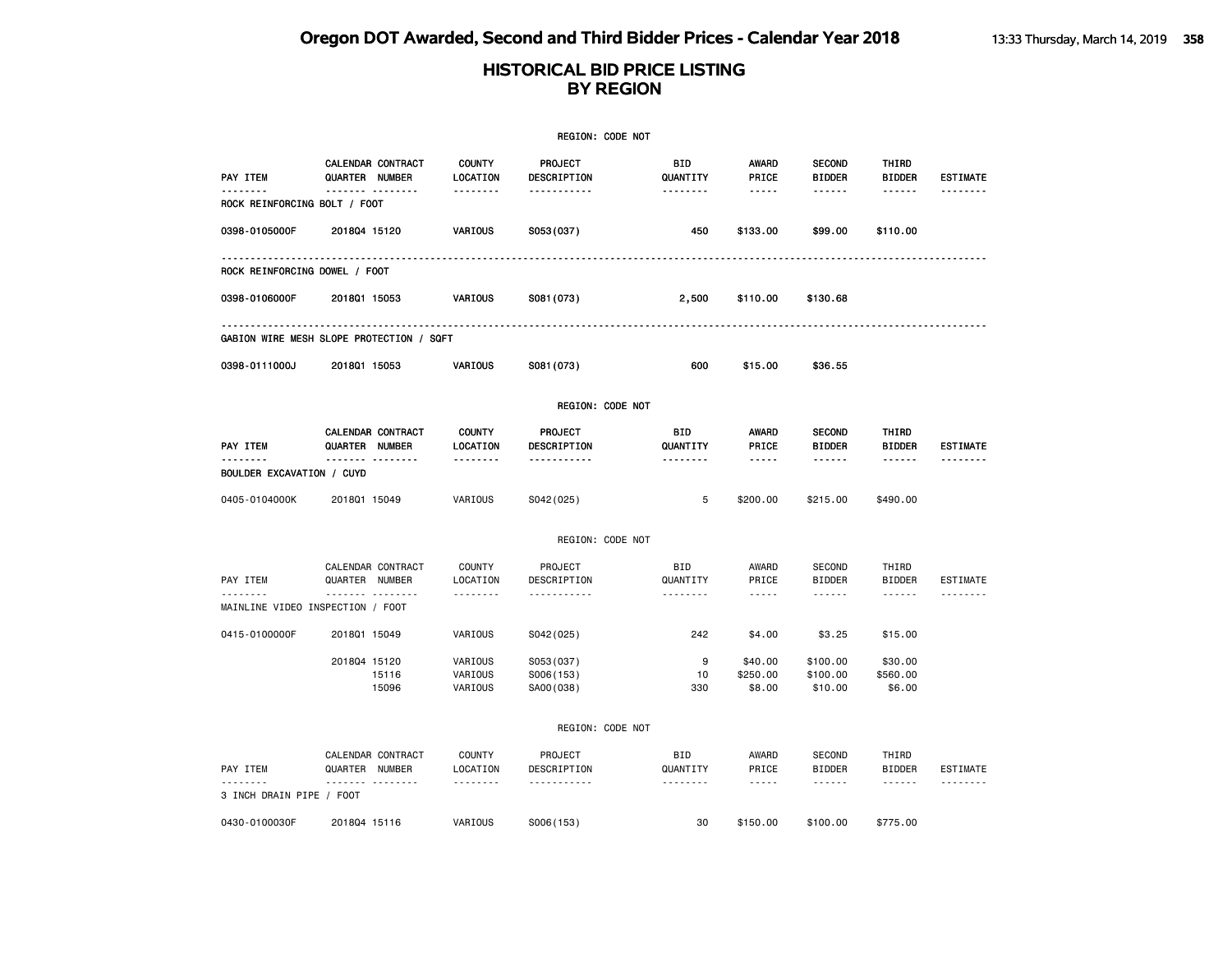| <b>REGION: CODE NOT</b>            |                                                          |                           |                        |                 |                   |                                |                           |                 |  |  |
|------------------------------------|----------------------------------------------------------|---------------------------|------------------------|-----------------|-------------------|--------------------------------|---------------------------|-----------------|--|--|
| PAY ITEM                           | CALENDAR CONTRACT<br>QUARTER NUMBER                      | <b>COUNTY</b><br>LOCATION | PROJECT<br>DESCRIPTION | BID<br>QUANTITY | AWARD<br>PRICE    | <b>SECOND</b><br><b>BIDDER</b> | THIRD<br><b>BIDDER</b>    | <b>ESTIMATE</b> |  |  |
| <u>.</u>                           | ------- --------<br>12 INCH CULV PIPE, 5 FT DEPTH / FOOT | .                         | -----------            | --------        | $\cdots \cdots$   | ------                         | $- - - - - -$             | .               |  |  |
| 0445-010012AF                      | 201804 15096                                             | VARIOUS                   | SA00(038)              | 102             | \$145.00          | \$97.00                        | \$200.00                  |                 |  |  |
|                                    | 18 INCH CULV PIPE, 5 FT DEPTH / FOOT                     |                           |                        |                 |                   |                                |                           |                 |  |  |
| 0445-010018AF                      | 201801 15049                                             | VARIOUS                   | S042(025)              | 130             | \$85.00           | \$92.00                        | \$80.00                   |                 |  |  |
|                                    | 201804 15120                                             | VARIOUS                   | S053(037)              | 9               | \$90.00           | \$200.00                       | \$550.00                  |                 |  |  |
|                                    | 24 INCH CULV PIPE, 5 FT DEPTH / FOOT                     |                           |                        |                 |                   |                                |                           |                 |  |  |
| 0445-010024AF                      | 201804 15116<br>15123                                    | VARIOUS<br><b>VARIOUS</b> | S006(153)<br>CO13(019) | 10<br>250       | \$250<br>\$150.00 | \$120.00                       | \$500 \$1,000<br>\$136.00 |                 |  |  |
| 24 INCH CULV PIPE, 10 FT DP / FOOT |                                                          |                           |                        |                 |                   |                                |                           |                 |  |  |
| 0445-010024BF                      | 201801 15049                                             | VARIOUS                   | S042 (025)             | 24              | \$100.00          | \$297.00                       | \$300.00                  |                 |  |  |
| 48 INCH CULV PIPE, 20 FT DP / FOOT |                                                          |                           |                        |                 |                   |                                |                           |                 |  |  |
| 0445-010048CF                      | 201801 15049                                             | VARIOUS                   | S042(025)              | 88              | \$500.00          | \$730.00                       | \$600.00                  |                 |  |  |
|                                    | INCH ARCH TYPE PIPE, _____ DEPTH / FOOT                  |                           |                        |                 |                   |                                |                           |                 |  |  |
| 0445-0150000F                      | 201804 15123                                             | VARIOUS                   | C013(019)              | 60              | \$350.00          | \$220.00                       | \$497.42                  |                 |  |  |
|                                    | SLOPED END SECTIONS, 18 INCH / EACH                      |                           |                        |                 |                   |                                |                           |                 |  |  |
| 0445-0700180E                      | 201801 15049                                             | VARIOUS                   | S042(025)              | $\blacksquare$  | \$300             | \$270                          | \$1,000                   |                 |  |  |
|                                    | 201804 15120                                             | VARIOUS                   | S053(037)              | $\mathbf{1}$    | \$300.00          | \$800.00                       | \$300.00                  |                 |  |  |
|                                    | SLOPED END SECTIONS, 24 INCH / EACH                      |                           |                        |                 |                   |                                |                           |                 |  |  |
| 0445-0700240E                      | 201801 15049                                             | VARIOUS                   | S042(025)              | $\overline{2}$  | \$400             | \$375                          | \$1,000                   |                 |  |  |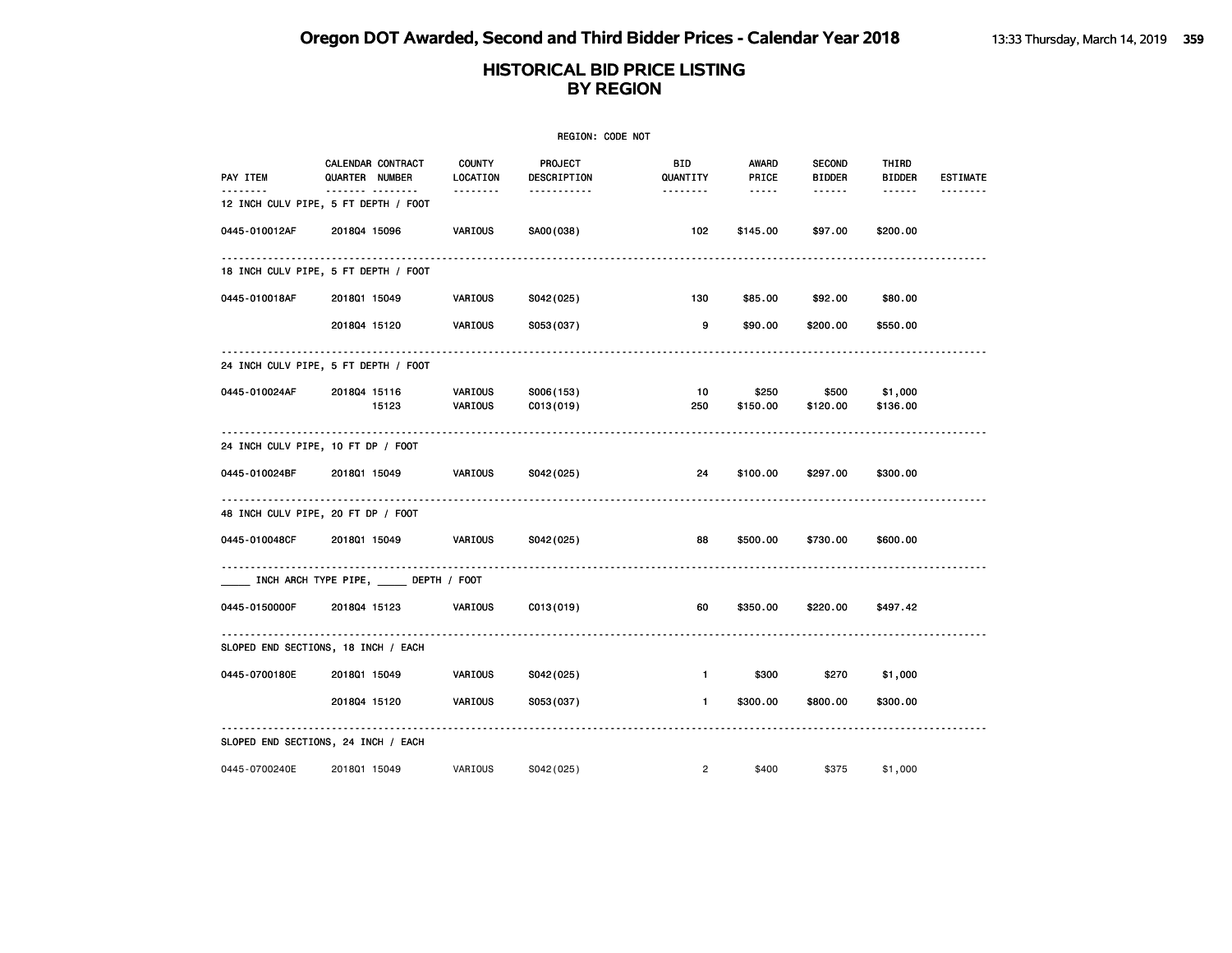|                                 |                                                |                                       | REGION: CODE NOT                          |                             |                                                                                                                                                                                                   |                                          |                                                                                                                                                                                                                                                                                                                                                                                                                                                                                                      |                      |
|---------------------------------|------------------------------------------------|---------------------------------------|-------------------------------------------|-----------------------------|---------------------------------------------------------------------------------------------------------------------------------------------------------------------------------------------------|------------------------------------------|------------------------------------------------------------------------------------------------------------------------------------------------------------------------------------------------------------------------------------------------------------------------------------------------------------------------------------------------------------------------------------------------------------------------------------------------------------------------------------------------------|----------------------|
| PAY ITEM                        | CALENDAR CONTRACT<br>QUARTER NUMBER<br>.       | <b>COUNTY</b><br>LOCATION<br>.        | PROJECT<br>DESCRIPTION                    | <b>BID</b><br>QUANTITY<br>. | <b>AWARD</b><br>PRICE                                                                                                                                                                             | <b>SECOND</b><br><b>BIDDER</b>           | THIRD<br><b>BIDDER</b>                                                                                                                                                                                                                                                                                                                                                                                                                                                                               | <b>ESTIMATE</b>      |
|                                 | -------<br>SAFETY END SECTIONS, 48 INCH / EACH |                                       | .                                         |                             | -----                                                                                                                                                                                             | ------                                   | ------                                                                                                                                                                                                                                                                                                                                                                                                                                                                                               |                      |
| 0445-0720480E                   | 201801 15049                                   | VARIOUS                               | S042(025)                                 | $\mathbf{1}$                | \$3,500                                                                                                                                                                                           | \$1,600                                  | \$3,500                                                                                                                                                                                                                                                                                                                                                                                                                                                                                              |                      |
|                                 |                                                |                                       | REGION: CODE NOT                          |                             |                                                                                                                                                                                                   |                                          |                                                                                                                                                                                                                                                                                                                                                                                                                                                                                                      |                      |
| PAY ITEM<br>--------            | CALENDAR CONTRACT<br>QUARTER NUMBER<br>.       | <b>COUNTY</b><br>LOCATION<br>-------- | <b>PROJECT</b><br>DESCRIPTION<br><u>.</u> | BID<br>QUANTITY<br>.        | AWARD<br>PRICE<br>$\cdots \cdots \cdots$                                                                                                                                                          | <b>SECOND</b><br><b>BIDDER</b><br>------ | THIRD<br><b>BIDDER</b><br>------                                                                                                                                                                                                                                                                                                                                                                                                                                                                     | <b>ESTIMATE</b>      |
| PAVED CULVERT END SLOPES / SQFT |                                                |                                       |                                           |                             |                                                                                                                                                                                                   |                                          |                                                                                                                                                                                                                                                                                                                                                                                                                                                                                                      |                      |
| 0460-0100000J                   | 201804 15096                                   | VARIOUS                               | SA00(038)                                 | 64                          | \$30.00                                                                                                                                                                                           | \$50.00                                  | \$50.00                                                                                                                                                                                                                                                                                                                                                                                                                                                                                              |                      |
|                                 |                                                |                                       | REGION: CODE NOT                          |                             |                                                                                                                                                                                                   |                                          |                                                                                                                                                                                                                                                                                                                                                                                                                                                                                                      |                      |
| PAY ITEM<br><u>.</u>            | CALENDAR CONTRACT<br>QUARTER NUMBER<br>.       | COUNTY<br>LOCATION<br>.               | PROJECT<br>DESCRIPTION<br>.               | <b>BID</b><br>QUANTITY<br>. | AWARD<br>PRICE<br>$\frac{1}{2}$                                                                                                                                                                   | <b>SECOND</b><br><b>BIDDER</b><br>------ | THIRD<br><b>BIDDER</b><br>$\frac{1}{2} \left( \frac{1}{2} \right) \left( \frac{1}{2} \right) \left( \frac{1}{2} \right) \left( \frac{1}{2} \right) \left( \frac{1}{2} \right) \left( \frac{1}{2} \right) \left( \frac{1}{2} \right) \left( \frac{1}{2} \right) \left( \frac{1}{2} \right) \left( \frac{1}{2} \right) \left( \frac{1}{2} \right) \left( \frac{1}{2} \right) \left( \frac{1}{2} \right) \left( \frac{1}{2} \right) \left( \frac{1}{2} \right) \left( \frac{1}{2} \right) \left( \frac$ | <b>ESTIMATE</b><br>. |
|                                 | CONC MANHOLES, LARGE PCAST / EACH              |                                       |                                           |                             |                                                                                                                                                                                                   |                                          |                                                                                                                                                                                                                                                                                                                                                                                                                                                                                                      |                      |
| 0470-0106000E                   | 201804 15120                                   | VARIOUS                               | S053(037)                                 | $\mathbf{1}$                | \$8,890                                                                                                                                                                                           | \$4,500                                  | \$17,000                                                                                                                                                                                                                                                                                                                                                                                                                                                                                             |                      |
|                                 |                                                |                                       | REGION: CODE NOT                          |                             |                                                                                                                                                                                                   |                                          |                                                                                                                                                                                                                                                                                                                                                                                                                                                                                                      |                      |
| PAY ITEM<br>.                   | CALENDAR CONTRACT<br>QUARTER NUMBER<br>.       | <b>COUNTY</b><br>LOCATION<br>.        | PROJECT<br>DESCRIPTION<br>.               | BID<br>QUANTITY<br>.        | AWARD<br>PRICE<br>$\frac{1}{2} \left( \frac{1}{2} \right) \left( \frac{1}{2} \right) \left( \frac{1}{2} \right) \left( \frac{1}{2} \right) \left( \frac{1}{2} \right) \left( \frac{1}{2} \right)$ | <b>SECOND</b><br><b>BIDDER</b><br>------ | THIRD<br><b>BIDDER</b><br>------                                                                                                                                                                                                                                                                                                                                                                                                                                                                     | <b>ESTIMATE</b>      |
| DRAINAGE CURBS /                | <b>FOOT</b>                                    |                                       |                                           |                             |                                                                                                                                                                                                   |                                          |                                                                                                                                                                                                                                                                                                                                                                                                                                                                                                      |                      |
| 0480-0100000F                   | 201802 15075                                   | VARIOUS                               | S009(474)                                 | 115                         | \$29.00                                                                                                                                                                                           | \$40.00                                  | \$40.00                                                                                                                                                                                                                                                                                                                                                                                                                                                                                              |                      |
|                                 | 201804 15118                                   | VARIOUS                               | SA00(054)                                 | 215                         | \$14,00                                                                                                                                                                                           | \$20,00                                  | \$28,00                                                                                                                                                                                                                                                                                                                                                                                                                                                                                              |                      |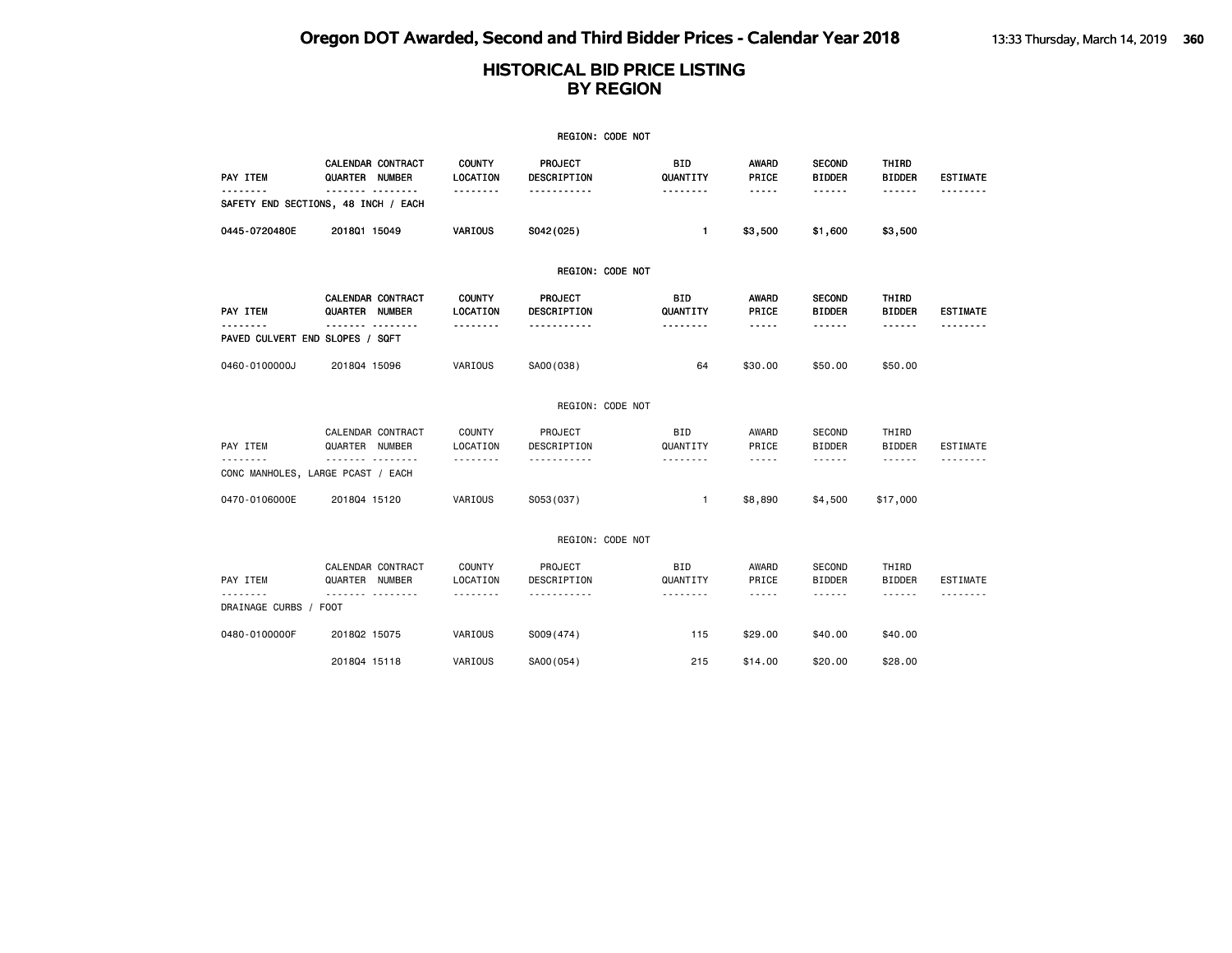|                                       |                                         |                |                                       | REGION: CODE NOT                       |                                                 |                                  |                                          |                                  |                             |
|---------------------------------------|-----------------------------------------|----------------|---------------------------------------|----------------------------------------|-------------------------------------------------|----------------------------------|------------------------------------------|----------------------------------|-----------------------------|
| PAY ITEM<br>.                         | CALENDAR CONTRACT<br>QUARTER NUMBER<br> |                | <b>COUNTY</b><br>LOCATION<br><u>.</u> | PROJECT<br>DESCRIPTION<br>.            | <b>BID</b><br>QUANTITY<br><u> - - - - - - -</u> | <b>AWARD</b><br>PRICE<br>-----   | <b>SECOND</b><br><b>BIDDER</b><br>------ | THIRD<br><b>BIDDER</b><br>------ | <b>ESTIMATE</b><br><u>.</u> |
| ADJUSTING BOXES / EACH                |                                         |                |                                       |                                        |                                                 |                                  |                                          |                                  |                             |
| 0490-0100000E                         | 201804 15096                            |                | VARIOUS                               | SA00(038)                              | 4                                               | \$250.00                         | \$140.00                                 | \$500.00                         |                             |
| CONNECTION TO EXTG STRUCTURES / EACH  |                                         |                |                                       |                                        |                                                 |                                  |                                          |                                  |                             |
| 0490-0104000E                         | 201804 15123                            |                | VARIOUS                               | CO13(019)                              | $\overline{2}$                                  | \$1,000                          | \$2,000                                  | \$500                            |                             |
| --------<br>ADJUSTING INLETS / EACH   |                                         |                |                                       |                                        |                                                 |                                  |                                          |                                  |                             |
| 0490-0105000E                         | 201802 15075                            |                | VARIOUS                               | S009(474)                              | $\mathbf{1}$                                    | \$12,800                         | \$1,000                                  | \$750                            |                             |
|                                       | 201804 15096                            |                | VARIOUS                               | SA00(038)                              | $\overline{2}$                                  | \$1,250                          | \$1,220                                  | \$1,500                          |                             |
|                                       |                                         |                |                                       | REGION: CODE NOT                       |                                                 |                                  |                                          |                                  |                             |
| PAY ITEM                              | CALENDAR CONTRACT<br>QUARTER NUMBER     |                | <b>COUNTY</b><br>LOCATION             | PROJECT<br>DESCRIPTION                 | BID<br>QUANTITY                                 | AWARD<br>PRICE                   | <b>SECOND</b><br><b>BIDDER</b>           | THIRD<br><b>BIDDER</b>           | ESTIMATE                    |
| <u>.</u><br>TRENCH RESURFACING / SQYD | .                                       |                | .                                     | .                                      | .                                               | $- - - - -$                      | .                                        | ------                           | .                           |
| 0495-0100000J                         | 201801 15049                            |                | VARIOUS                               | S042(025)                              | 25                                              | \$40.00                          | \$32.00                                  | \$170.00                         |                             |
|                                       | 201804 15116                            |                | VARIOUS                               | S006(153)                              | 5,400                                           | \$106.25                         | \$74.00                                  | \$125.00                         |                             |
|                                       |                                         |                |                                       | REGION: CODE NOT                       |                                                 |                                  |                                          |                                  |                             |
| PAY ITEM                              | CALENDAR CONTRACT<br>QUARTER NUMBER     |                | <b>COUNTY</b><br>LOCATION             | PROJECT<br>DESCRIPTION                 | <b>BID</b><br>QUANTITY                          | AWARD<br>PRICE                   | <b>SECOND</b><br><b>BIDDER</b>           | THIRD<br><b>BIDDER</b>           | <b>ESTIMATE</b>             |
| .<br>BRIDGE REMOVAL WORK / SQFT       | <b>.</b>                                |                | .                                     | .                                      | .                                               | .                                | .                                        | ------                           | .                           |
| 0501-0100000A                         | 201801 15040                            | 15040          | VARIOUS<br>VARIOUS                    | SA00 (088)<br>SA00(088)                | 220<br>220                                      | \$68.18<br>\$68.18               | \$45.45<br>\$45.45                       | \$68.18<br>\$68.18               |                             |
|                                       | 201802 15075                            | 15075<br>15075 | VARIOUS<br>VARIOUS<br>VARIOUS         | S009(474)<br>S009(474)<br>S009(474)    | 800<br>960<br>1,220                             | \$276.25<br>\$708.33<br>\$543.44 | \$31.25<br>\$104.17<br>\$40.98           | \$56.25<br>\$151.04<br>\$81.97   |                             |
|                                       | 201803 15087                            |                | VARIOUS                               | S009(478)                              | 8                                               | \$3,750                          | \$63                                     |                                  |                             |
|                                       | 201804 15118                            | 15118<br>15118 | VARIOUS<br>VARIOUS<br>VARIOUS         | SA00 (054)<br>SA00 (054)<br>SA00 (054) | 277<br>517<br>780                               | \$90.25<br>\$77.37<br>\$50.00    | \$101.08<br>\$79.30<br>\$83.33           | \$72.20<br>\$154.74<br>\$64.10   |                             |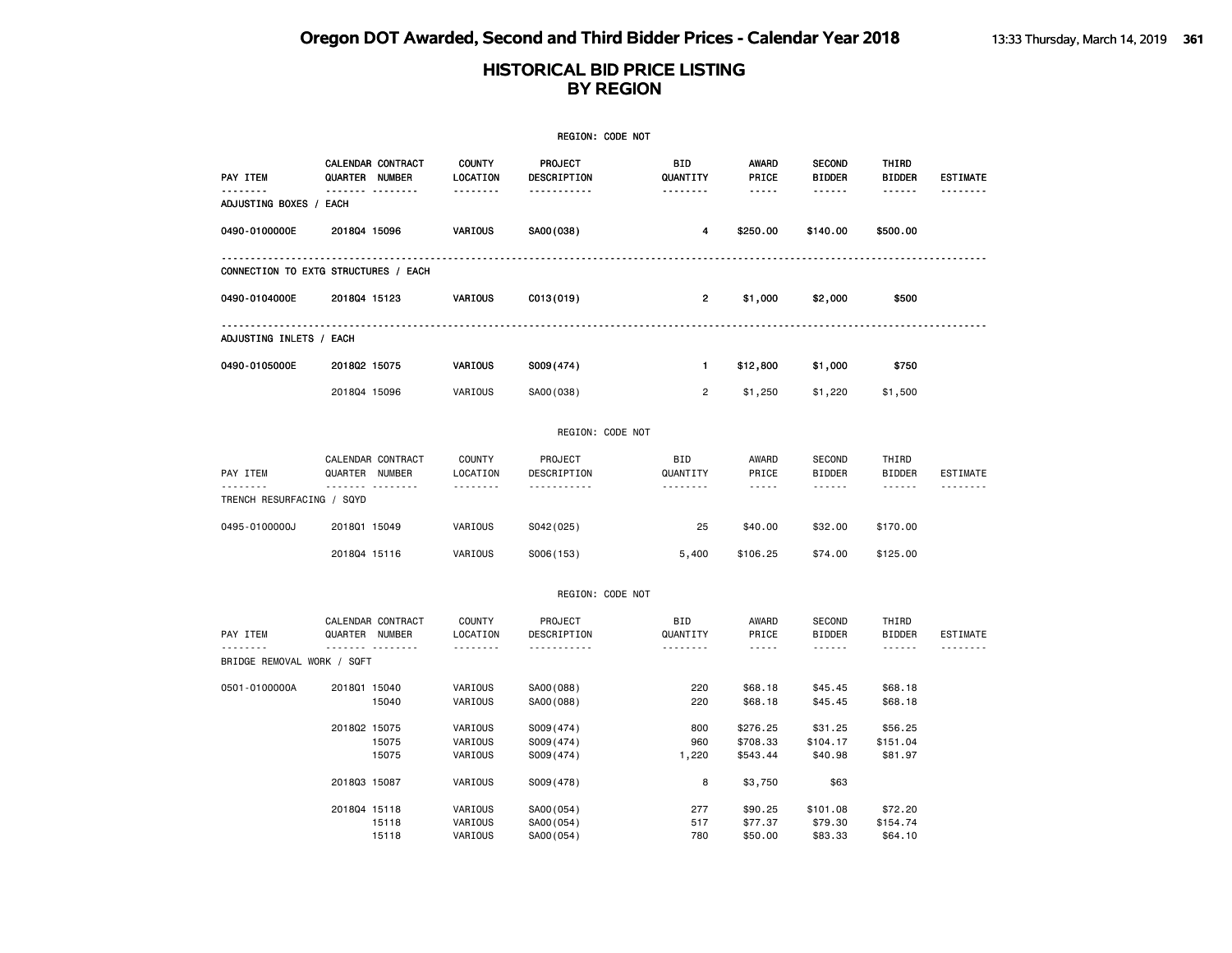|                                                          |                |                   |                                  | REGION: CODE NOT                    |                            |                                    |                                  |                                  |                 |
|----------------------------------------------------------|----------------|-------------------|----------------------------------|-------------------------------------|----------------------------|------------------------------------|----------------------------------|----------------------------------|-----------------|
| PAY ITEM                                                 | QUARTER NUMBER | CALENDAR CONTRACT | <b>COUNTY</b><br><b>LOCATION</b> | PROJECT<br><b>DESCRIPTION</b>       | <b>BID</b><br>QUANTITY     | AWARD<br>PRICE                     | <b>SECOND</b><br><b>BIDDER</b>   | THIRD<br><b>BIDDER</b>           | <b>ESTIMATE</b> |
| ------<br>BRIDGE DECK COLD PLN PVMT REM, 2-4 INCH / SQYD |                | .                 | <u>.</u>                         | <u>.</u>                            | <u>.</u>                   | -----                              | .                                |                                  |                 |
| 0503-0102000J                                            | 201802 15075   | 15075<br>15075    | VARIOUS<br>VARIOUS<br>VARIOUS    | S009(474)<br>S009(474)<br>S009(474) | 516<br>667<br>824          | \$17.00<br>\$20.00<br>\$20.00      | \$15.00<br>\$15.00<br>\$15.00    | \$13.00<br>\$15.00<br>\$20.00    |                 |
|                                                          | 201804 15118   | 15118<br>15118    | VARIOUS<br>VARIOUS<br>VARIOUS    | SA00(054)<br>SA00(054)<br>SA00(054) | 120<br>250<br>370          | \$28.00<br>\$28.00<br>\$28.00      | \$100.00<br>\$60.00<br>\$50.00   | \$70.00<br>\$72.50<br>\$72.50    |                 |
| BRIDGE END PANEL CLD PLN PVMT REM, / SQYD                |                |                   |                                  |                                     |                            |                                    |                                  |                                  |                 |
| 0503-0103000J                                            | 201802 15075   |                   | VARIOUS                          | S009(474)                           | 200                        | \$21.00                            | \$25.00                          | \$13.00                          |                 |
|                                                          |                |                   |                                  | REGION: CODE NOT                    |                            |                                    |                                  |                                  |                 |
| PAY ITEM<br>.                                            | QUARTER NUMBER | CALENDAR CONTRACT | COUNTY<br>LOCATION               | PROJECT<br>DESCRIPTION              | <b>BID</b><br>QUANTITY     | AWARD<br>PRICE                     | SECOND<br><b>BIDDER</b>          | THIRD<br><b>BIDDER</b>           | <b>ESTIMATE</b> |
| STRUCTURE EXCAVATION / CUYD                              |                | .                 |                                  | <u>.</u>                            |                            | $\sim$ $\sim$ $\sim$ $\sim$ $\sim$ |                                  | .                                | .               |
| 0510-0101000A                                            | 201802 15075   | 15075<br>15075    | VARIOUS<br>VARIOUS<br>VARIOUS    | S009(474)<br>S009(474)<br>S009(474) | $\overline{7}$<br>20<br>32 | \$757.14<br>\$330.00<br>\$315.63   | \$142.86<br>\$150.00<br>\$312.50 | \$250.00<br>\$100.00<br>\$109.38 |                 |
| GRANULAR STRUCTURE BACKFILL / CUYD                       |                |                   |                                  |                                     |                            |                                    |                                  |                                  |                 |
| 0510-0108000A                                            | 201802 15075   | 15075<br>15075    | VARIOUS<br>VARIOUS<br>VARIOUS    | S009(474)<br>S009(474)<br>S009(474) | 7<br>20<br>32              | \$757.14<br>\$330.00<br>\$315.63   | \$142.86<br>\$100.00<br>\$125.00 | \$142.86<br>\$87.50<br>\$93.75   |                 |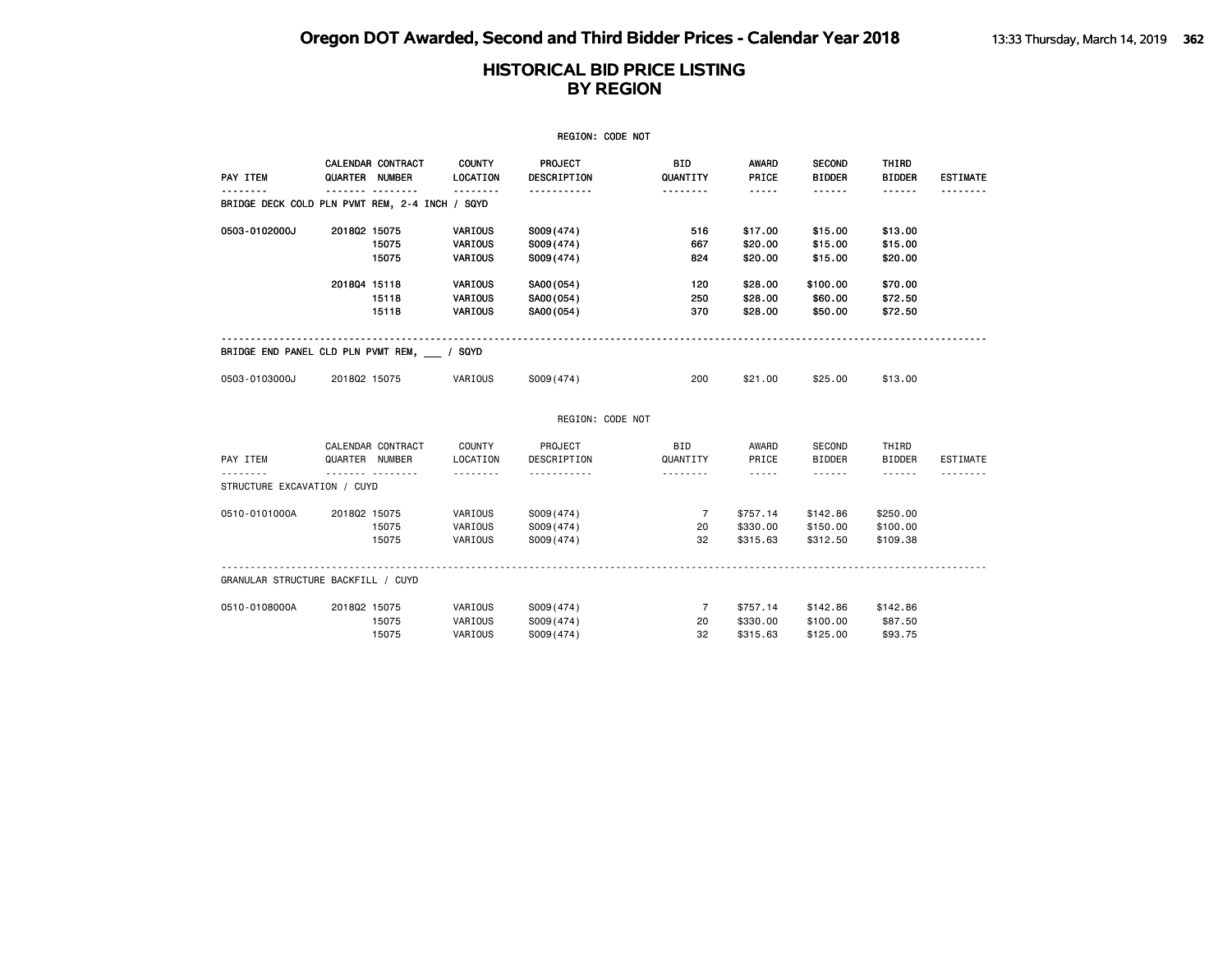| REGION: CODE NOT              |                                                  |                                                     |                                                               |                                             |                                                |                                                  |                                                 |                 |  |  |
|-------------------------------|--------------------------------------------------|-----------------------------------------------------|---------------------------------------------------------------|---------------------------------------------|------------------------------------------------|--------------------------------------------------|-------------------------------------------------|-----------------|--|--|
| PAY ITEM                      | CALENDAR CONTRACT<br>QUARTER NUMBER              | <b>COUNTY</b><br>LOCATION                           | PROJECT<br>DESCRIPTION                                        | BID<br>QUANTITY                             | <b>AWARD</b><br>PRICE                          | <b>SECOND</b><br><b>BIDDER</b>                   | THIRD<br><b>BIDDER</b>                          | <b>ESTIMATE</b> |  |  |
| .<br>REINFORCEMENT / LB       | <u> </u>                                         | <u>.</u>                                            | <u>.</u>                                                      |                                             | $- - - - -$                                    |                                                  | $- - - - - -$                                   | .               |  |  |
| 0530-0100000A                 | 201802 15075<br>15075<br>15075<br>15075<br>15075 | VARIOUS<br>VARIOUS<br>VARIOUS<br>VARIOUS<br>VARIOUS | S009(474)<br>S009(474)<br>S009(474)<br>S009(474)<br>S009(474) | 1,515<br>2,149<br>4,135<br>19,211<br>30,296 | \$1.54<br>\$1.34<br>\$1.36<br>\$1.88<br>\$1.20 | \$26.40<br>\$2.79<br>\$14.51<br>\$3.90<br>\$6.60 | \$16.50<br>\$2.79<br>\$6.77<br>\$2.08<br>\$3.30 |                 |  |  |
|                               | STAINLESS STEEL REINFORCEMENT / LB               |                                                     |                                                               |                                             |                                                |                                                  |                                                 |                 |  |  |
| 0530-0100100A                 | 201802 15075                                     | VARIOUS                                             | S009(474)                                                     | 9,582                                       | \$3.39                                         | \$14.61                                          | \$10.44                                         |                 |  |  |
|                               |                                                  |                                                     | REGION: CODE NOT                                              |                                             |                                                |                                                  |                                                 |                 |  |  |
| PAY ITEM                      | CALENDAR CONTRACT<br><b>QUARTER NUMBER</b>       | <b>COUNTY</b><br>LOCATION                           | PROJECT<br>DESCRIPTION                                        | BID<br>QUANTITY                             | <b>AWARD</b><br>PRICE                          | <b>SECOND</b><br><b>BIDDER</b>                   | THIRD<br><b>BIDDER</b>                          | <b>ESTIMATE</b> |  |  |
|                               | <br>INTERNAL SHEAR ANCHORS, TOP / EACH           |                                                     | <u>.</u>                                                      | <u>.</u>                                    | $- - - - -$                                    |                                                  | $- - - - - -$                                   |                 |  |  |
| 0536-0200000E                 | 201802 15075<br>15075                            | VARIOUS<br>VARIOUS                                  | S009(474)<br>S009(474)                                        | 128<br>152                                  | \$405.00<br>\$410.00                           | \$250.00<br>\$250.00                             | \$385.00<br>\$500.00                            |                 |  |  |
|                               |                                                  |                                                     | REGION: CODE NOT                                              |                                             |                                                |                                                  |                                                 |                 |  |  |
| PAY ITEM                      | CALENDAR CONTRACT<br>QUARTER NUMBER<br>.         | COUNTY<br>LOCATION                                  | PROJECT<br>DESCRIPTION                                        | BID<br>QUANTITY<br>.                        | AWARD<br>PRICE<br>$- - - - -$                  | SECOND<br><b>BIDDER</b><br>------                | THIRD<br><b>BIDDER</b>                          | <b>ESTIMATE</b> |  |  |
| INJECT AND SEAL CRACKS / FOOT |                                                  | .                                                   |                                                               |                                             |                                                |                                                  | ------                                          |                 |  |  |
| 0538-0100000F                 | 201802 15075<br>15075<br>15075                   | VARIOUS<br>VARIOUS<br>VARIOUS                       | S009(474)<br>S009(474)<br>S009(474)                           | 2,000<br>2,000<br>2,000                     | \$50.00<br>\$50.00<br>\$50.00                  | \$25.00<br>\$35.00<br>\$29.00                    | \$37.00<br>\$37.00<br>\$37.00                   |                 |  |  |
|                               | 201803 15087<br>15087<br>15087                   | VARIOUS<br>VARIOUS<br>VARIOUS                       | S009(478)<br>S009(478)<br>S009(478)                           | 50<br>150<br>2,000                          | \$37.50<br>\$37.50<br>\$20.00                  | \$60.00<br>\$100.00<br>\$35.00                   |                                                 |                 |  |  |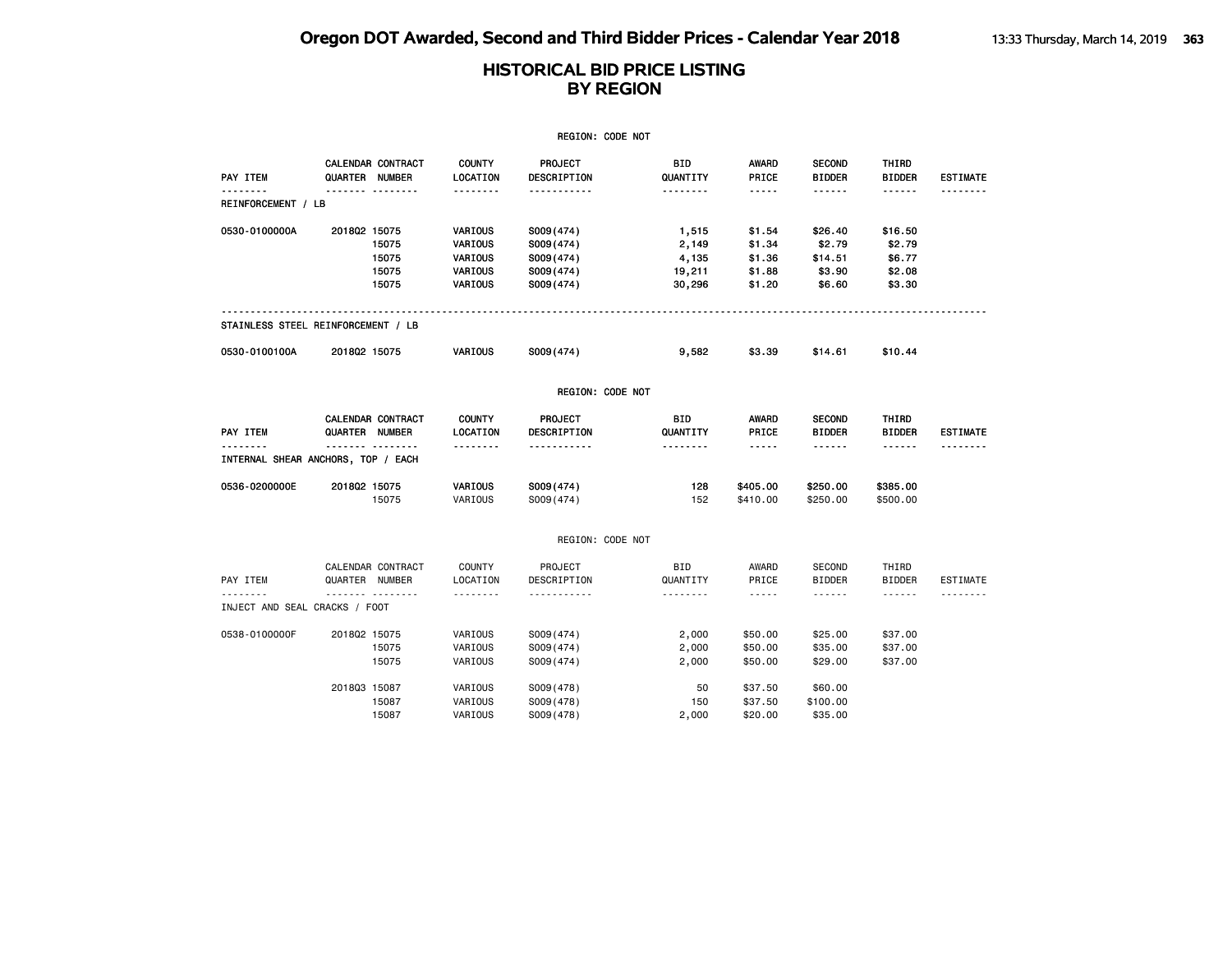|                                  |                                             |                 | REGION: CODE NOT   |            |             |               |               |                 |
|----------------------------------|---------------------------------------------|-----------------|--------------------|------------|-------------|---------------|---------------|-----------------|
|                                  | CALENDAR CONTRACT                           | <b>COUNTY</b>   | PROJECT            | <b>BID</b> | AWARD       | <b>SECOND</b> | THIRD         |                 |
| PAY ITEM                         | QUARTER NUMBER                              | <b>LOCATION</b> | <b>DESCRIPTION</b> | QUANTITY   | PRICE       | <b>BIDDER</b> | <b>BIDDER</b> | <b>ESTIMATE</b> |
| CONCRETE AND CRACK SEALER / SQFT | <u> </u>                                    | <u>.</u>        | <u>.</u>           | <u>.</u>   | -----       | ------        | ------        |                 |
| 0539-0100000J                    | 201802 15081                                | VARIOUS         | SA00(136)          | 7,085      | \$1.60      | \$1.86        |               |                 |
|                                  | 15081                                       | VARIOUS         | SA00(136)          | 7,176      | \$1.65      | \$1.86        |               |                 |
|                                  | 15081                                       | VARIOUS         | SA00(136)          | 7,552      | \$1.60      | \$1.86        |               |                 |
|                                  | 15081                                       | VARIOUS         | SA00(136)          | 11,298     | \$1.60      | \$1.86        |               |                 |
|                                  | 15081                                       | VARIOUS         | SA00(136)          | 11,608     | \$1.60      | \$1.86        |               |                 |
|                                  | 15081                                       | VARIOUS         | SA00(136)          | 12,163     | \$1.60      | \$1.86        |               |                 |
|                                  | 15081                                       | VARIOUS         | SA00(136)          | 13,379     | \$1.60      | \$1.86        |               |                 |
|                                  | 15081                                       | VARIOUS         | SA00(136)          | 13,994     | \$1.60      | \$1.86        |               |                 |
|                                  | 15081                                       | VARIOUS         | SA00(136)          | 14,854     | \$1.60      | \$1.86        |               |                 |
|                                  | 15081                                       | VARIOUS         | SA00(136)          | 14,868     | \$1.60      | \$1.86        |               |                 |
|                                  | 15081                                       | VARIOUS         | SA00(136)          | 27,792     | \$1.60      | \$1.86        |               |                 |
|                                  |                                             |                 |                    |            |             |               |               |                 |
|                                  |                                             |                 | REGION: CODE NOT   |            |             |               |               |                 |
|                                  | CALENDAR CONTRACT                           | COUNTY          | PROJECT            | <b>BID</b> | AWARD       | SECOND        | THIRD         |                 |
| PAY ITEM                         | QUARTER NUMBER                              | LOCATION        | DESCRIPTION        | QUANTITY   | PRICE       | <b>BIDDER</b> | <b>BIDDER</b> | <b>ESTIMATE</b> |
|                                  | <u></u> .                                   | <u>.</u>        | <u>.</u>           | <u>.</u>   | $- - - - -$ | $- - - - - -$ | ------        |                 |
|                                  | DECK CONCRETE, CLASS HPC4000 / CUYD         |                 |                    |            |             |               |               |                 |
| 0540-0203000A                    | 201802 15075                                | VARIOUS         | S009(474)          | 53         | \$311       | \$1,321       | \$2,830       |                 |
|                                  |                                             |                 |                    |            |             |               |               |                 |
|                                  | GENERAL STRC CONCRETE, CLASS HPC4000 / CUYD |                 |                    |            |             |               |               |                 |
| 0540-0307000A                    | 201802 15075                                | VARIOUS         | S009(474)          | 12         | \$1,067     | \$5,833       | \$7,083       |                 |
|                                  | 15075                                       | VARIOUS         | S009(474)          | 39         | \$774       | \$3,590       | \$7,692       |                 |
|                                  | 15075                                       | VARIOUS         | S009(474)          | 118        | \$717       | \$2,966       | \$5,508       |                 |
|                                  |                                             |                 |                    |            |             |               |               |                 |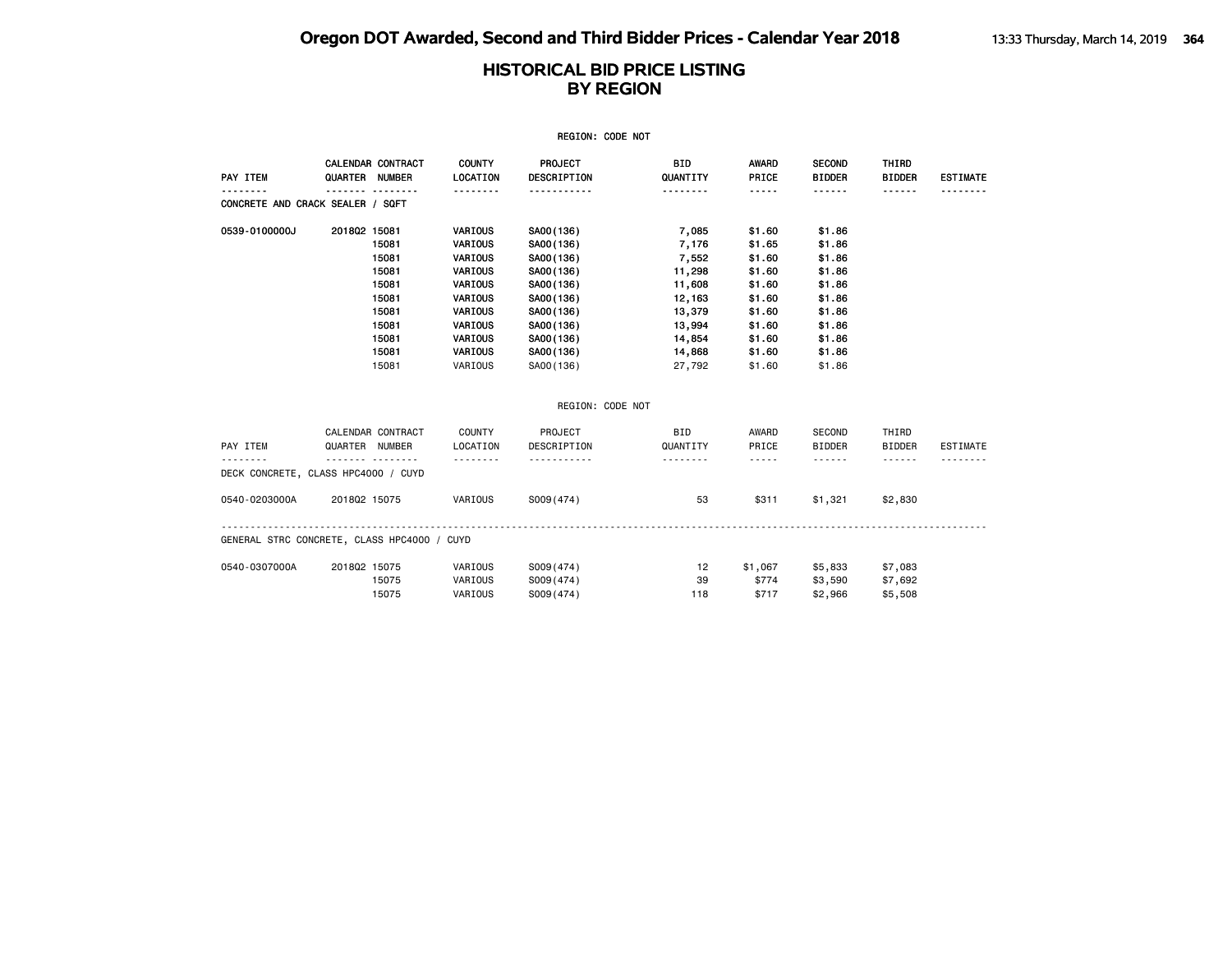|                              |                                                 |                                | REGION: CODE NOT                    |                             |                                                                                                                                                                        |                                          |                                  |                      |
|------------------------------|-------------------------------------------------|--------------------------------|-------------------------------------|-----------------------------|------------------------------------------------------------------------------------------------------------------------------------------------------------------------|------------------------------------------|----------------------------------|----------------------|
| PAY ITEM                     | CALENDAR CONTRACT<br>QUARTER NUMBER             | <b>COUNTY</b><br>LOCATION      | PROJECT<br>DESCRIPTION              | BID<br>QUANTITY             | AWARD<br>PRICE                                                                                                                                                         | <b>SECOND</b><br><b>BIDDER</b>           | THIRD<br><b>BIDDER</b>           | <b>ESTIMATE</b>      |
| CLASS 2 PREPARATION / SQYD   | <u>.</u>                                        | --------                       | -----------                         | .                           | $- - - - -$                                                                                                                                                            | ------                                   | ------                           | .                    |
| 0557-0100000J                | 201802 15075<br>15075<br>15075                  | VARIOUS<br>VARIOUS<br>VARIOUS  | S009(474)<br>S009(474)<br>S009(474) | 46<br>124<br>167            | \$785.00<br>\$785.00<br>\$785.00                                                                                                                                       | \$360.00<br>\$360.00<br>\$360.00         | \$150.00<br>\$150.00<br>\$150.00 |                      |
|                              | FURNISH PREMIXED POLYMER CONCRETE / CUYD        |                                |                                     |                             |                                                                                                                                                                        |                                          |                                  |                      |
| 0557-0102000K                | 201802 15075<br>15075<br>15075                  | VARIOUS<br>VARIOUS<br>VARIOUS  | S009(474)<br>S009(474)<br>S009(474) | 13<br>28<br>35              | \$3,270<br>\$3,270<br>\$3,270                                                                                                                                          | \$2,100<br>\$2,100<br>\$2,200            | \$3,500<br>\$3,500<br>\$3,500    |                      |
| CONSTRUCT PPC OVERLAY / SQYD |                                                 |                                |                                     |                             |                                                                                                                                                                        |                                          |                                  |                      |
| 0557-0104000J                | 201802 15075<br>15075<br>15075                  | VARIOUS<br>VARIOUS<br>VARIOUS  | S009(474)<br>S009(474)<br>S009(474) | 612<br>667<br>824           | \$180.00<br>\$250.00<br>\$135.00                                                                                                                                       | \$120.00<br>\$170.00<br>\$100.00         | \$60.00<br>\$60.00<br>\$60.00    |                      |
|                              |                                                 |                                | REGION: CODE NOT                    |                             |                                                                                                                                                                        |                                          |                                  |                      |
| PAY ITEM                     | CALENDAR CONTRACT<br>QUARTER NUMBER<br><u> </u> | <b>COUNTY</b><br>LOCATION      | PROJECT<br>DESCRIPTION              | <b>BID</b><br>QUANTITY      | <b>AWARD</b><br>PRICE                                                                                                                                                  | <b>SECOND</b><br><b>BIDDER</b>           | THIRD<br><b>BIDDER</b>           | <b>ESTIMATE</b>      |
| <u>.</u>                     | BEARING DEVICES, BENT / EACH                    | <u>.</u>                       | <u>.</u>                            | .                           | $\frac{1}{2}$                                                                                                                                                          |                                          | .                                | .                    |
| 0582-0100000E                | 201802 15075                                    | VARIOUS                        | S009(474)                           | 8                           | \$1,370                                                                                                                                                                | \$800                                    | \$2,500                          |                      |
|                              |                                                 |                                | REGION: CODE NOT                    |                             |                                                                                                                                                                        |                                          |                                  |                      |
| PAY ITEM                     | CALENDAR CONTRACT<br>QUARTER NUMBER<br><u>.</u> | <b>COUNTY</b><br>LOCATION<br>. | PROJECT<br>DESCRIPTION<br>.         | <b>BID</b><br>QUANTITY<br>. | AWARD<br>PRICE<br>$\frac{1}{2} \left( \frac{1}{2} \right) \left( \frac{1}{2} \right) \left( \frac{1}{2} \right) \left( \frac{1}{2} \right) \left( \frac{1}{2} \right)$ | <b>SECOND</b><br><b>BIDDER</b><br>------ | THIRD<br><b>BIDDER</b><br>------ | <b>ESTIMATE</b><br>. |
| POURED SEALS / FOOT          |                                                 |                                |                                     |                             |                                                                                                                                                                        |                                          |                                  |                      |
| 0585-0206000A                | 201802 15075                                    | VARIOUS                        | S009(474)                           | 143                         | \$47.34                                                                                                                                                                | \$27.97                                  | \$28.67                          |                      |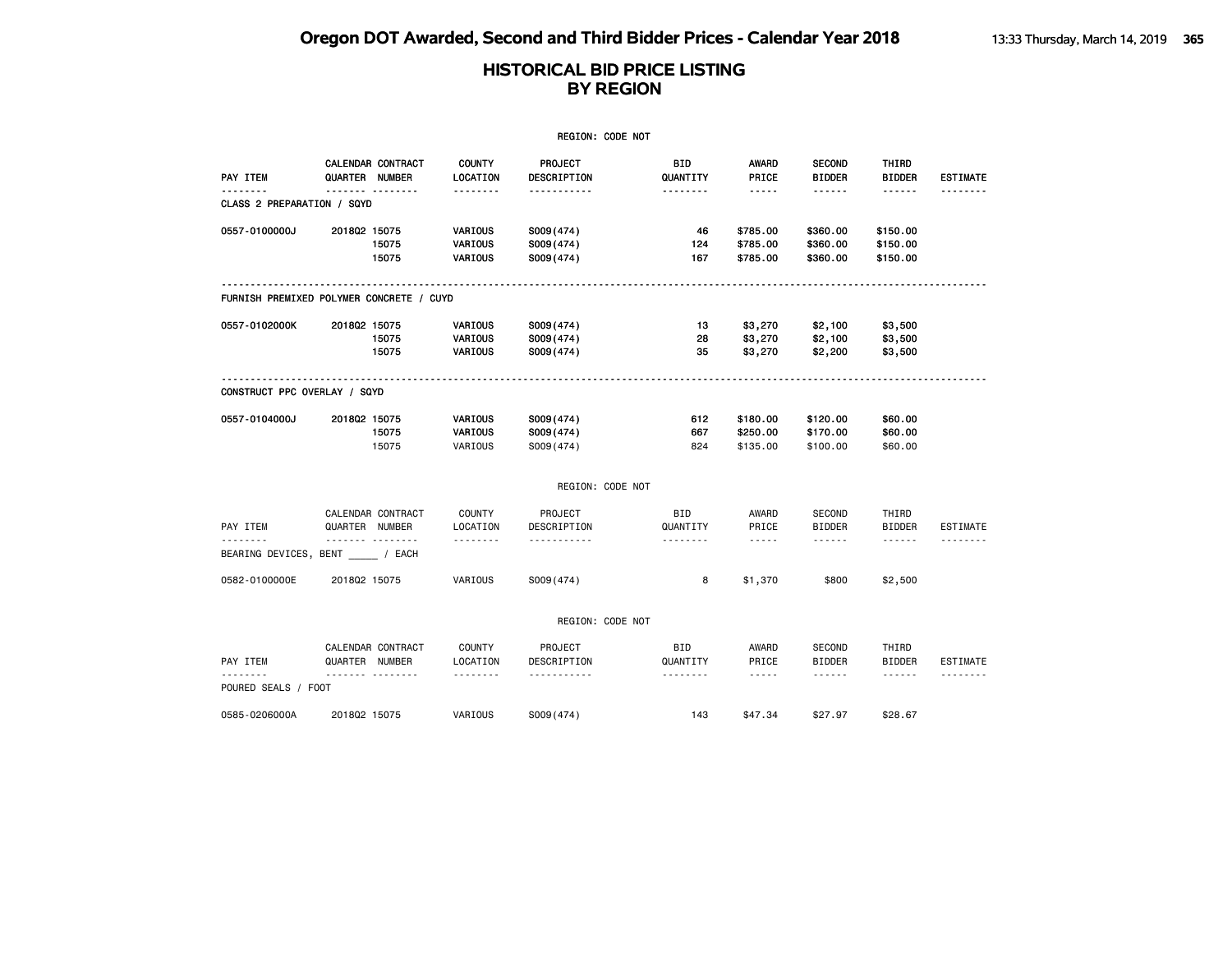|                                     |              |                                            |                                      | REGION: CODE NOT                    |                         |                                  |                                  |                                  |                 |
|-------------------------------------|--------------|--------------------------------------------|--------------------------------------|-------------------------------------|-------------------------|----------------------------------|----------------------------------|----------------------------------|-----------------|
| PAY ITEM                            |              | <b>CALENDAR CONTRACT</b><br>QUARTER NUMBER | <b>COUNTY</b><br><b>LOCATION</b>     | PROJECT<br><b>DESCRIPTION</b>       | <b>BID</b><br>QUANTITY  | AWARD<br>PRICE                   | <b>SECOND</b><br><b>BIDDER</b>   | THIRD<br><b>BIDDER</b>           | <b>ESTIMATE</b> |
| 3 TUBE STEEL RAIL, MODIFIED / FOOT  |              |                                            |                                      |                                     |                         | -----                            | <b>.</b>                         | ------                           |                 |
| 0587-0106000A                       | 201802 15075 | 15075                                      | VARIOUS<br>VARIOUS                   | S009(474)<br>S009(474)              | 201<br>574              | \$422.89<br>\$391.99             | \$298.51<br>\$479.09             | \$323.38<br>\$391.99             |                 |
| TYPE "F" CONC RAIL, RETROFIT / FOOT |              |                                            |                                      |                                     |                         |                                  |                                  |                                  |                 |
| 0587-0125000A                       | 201804 15118 | 15118<br>15118                             | VARIOUS<br><b>VARIOUS</b><br>VARIOUS | SA00(054)<br>SA00(054)<br>SA00(054) | 277<br>517<br>780       | \$258.48<br>\$257.25<br>\$257.18 | \$218.41<br>\$203.09<br>\$215.26 | \$351.99<br>\$327.37<br>\$320.51 |                 |
|                                     |              |                                            |                                      | REGION: CODE NOT                    |                         |                                  |                                  |                                  |                 |
| PAY ITEM                            |              | CALENDAR CONTRACT<br>QUARTER NUMBER        | COUNTY<br>LOCATION                   | PROJECT<br>DESCRIPTION              | <b>BID</b><br>QUANTITY  | AWARD<br>PRICE                   | <b>SECOND</b><br><b>BIDDER</b>   | THIRD<br><b>BIDDER</b>           | ESTIMATE        |
| POLYMER MEMBRANE / SQFT             |              |                                            |                                      |                                     |                         | -----                            |                                  | - - - - - -                      |                 |
| 0590-0100000J                       | 201804 15118 | 15118<br>15118                             | VARIOUS<br>VARIOUS<br>VARIOUS        | SA00(054)<br>SA00(054)<br>SA00(054) | 1,070<br>2,540<br>3,380 | \$6.00<br>\$6.00<br>\$6.00       | \$7.00<br>\$6.00<br>\$6.00       | \$6.00<br>\$6.00<br>\$6.00       |                 |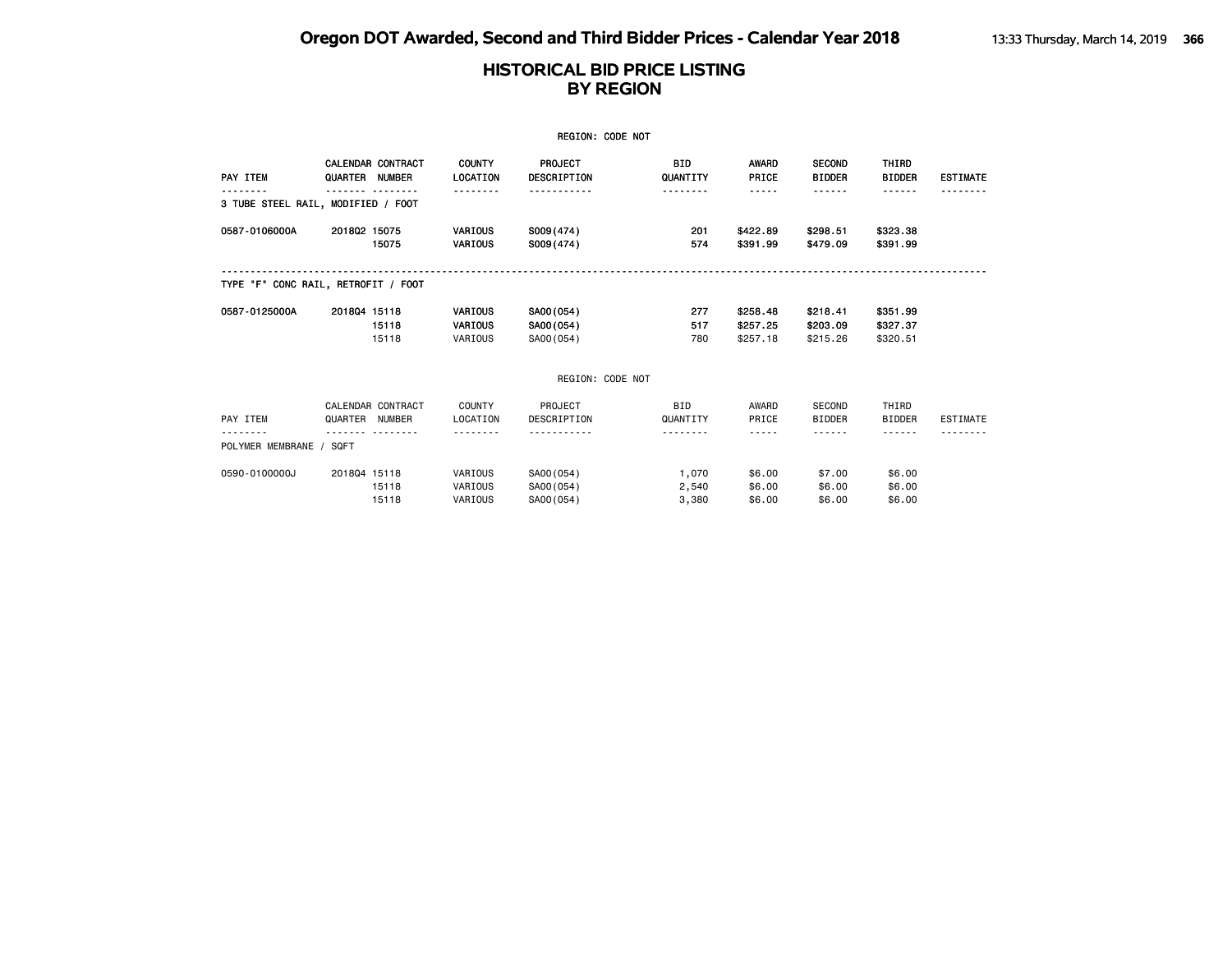| REGION: CODE NOT           |                                                           |                           |                        |                        |                    |                                |                        |                 |  |  |
|----------------------------|-----------------------------------------------------------|---------------------------|------------------------|------------------------|--------------------|--------------------------------|------------------------|-----------------|--|--|
| PAY ITEM                   | CALENDAR CONTRACT<br>QUARTER NUMBER                       | <b>COUNTY</b><br>LOCATION | PROJECT<br>DESCRIPTION | <b>BID</b><br>QUANTITY | AWARD<br>PRICE     | <b>SECOND</b><br><b>BIDDER</b> | THIRD<br><b>BIDDER</b> | <b>ESTIMATE</b> |  |  |
| .                          | -------- --------<br>COLD PLN PVMT REMV 2 - 4 INCH / SQYD | --------                  | -----------            | --------               | $\cdots \cdots$    | .                              | ------                 |                 |  |  |
| 0620-0112000J              | 201801 15049<br>15049                                     | <b>VARIOUS</b><br>VARIOUS | S042(025)<br>S042(025) | 300<br>500             | \$3.00<br>\$3.00   | \$2.00<br>\$2.05               | \$1.85<br>\$1.90       |                 |  |  |
|                            | 2018Q2 15075<br>15075                                     | <b>VARIOUS</b><br>VARIOUS | S009(474)<br>S009(474) | 844<br>847             | \$20.00<br>\$17.00 | \$7.00<br>\$7.50               | \$12.00<br>\$12.00     |                 |  |  |
|                            | COLD PLN PVMT REMV 2 - 6 INCH / SQYD                      |                           |                        |                        |                    |                                |                        |                 |  |  |
| 0620-0113000J              | 2018Q1 15049 VARIOUS                                      |                           | S042(025) 1,800        |                        | \$3.00             | \$2.15                         | \$3.00                 |                 |  |  |
|                            | COLD PLN PVMT REMV 1 INCH / SQYD                          |                           |                        |                        |                    |                                |                        |                 |  |  |
| 0620-0118000J 2018Q4 15120 |                                                           | <b>VARIOUS</b>            | S053(037)              | 2,000                  | \$2.85             |                                | $$3.00$ $$4.20$        |                 |  |  |
|                            | COLD PLN PVMT REMV 2 INCH / SQYD                          |                           |                        |                        |                    |                                |                        |                 |  |  |
| 0620-0120000J              | 201801 15053                                              | <b>VARIOUS</b>            | S081 (073)             | 9,100 \$4.00           |                    | \$7.58                         |                        |                 |  |  |
|                            | 201804 15120                                              | <b>VARIOUS</b>            | S053(037)              | 107,000                | \$1.30             |                                | \$1.75 \$1.40          |                 |  |  |
|                            | COLD PLN PVMT REMV 2 1/2 INCH / SQYD                      |                           |                        |                        |                    |                                |                        |                 |  |  |
| 0620-0121000J              | 201801 15049                                              | <b>VARIOUS</b>            | S042(025)              | 195,000                | \$1.50             | \$1.22                         | \$1.35                 |                 |  |  |
|                            | COLD PLN PVMT REMV 3 INCH / SQYD                          |                           |                        |                        |                    |                                |                        |                 |  |  |
|                            | 0620-0122000J 2018Q1 15049                                | <b>VARIOUS</b>            | S042(025)              | 31,000                 | \$2.10             | \$2.00                         | \$2.00                 |                 |  |  |
|                            | COLD PLN PVMT REMV 4 INCH / SQYD                          |                           |                        |                        |                    |                                |                        |                 |  |  |
| 0620-0123000J              | 201801 15049                                              | VARIOUS                   | S042(025)              | 199,000                | \$2,20             | \$1.61                         | \$2.30                 |                 |  |  |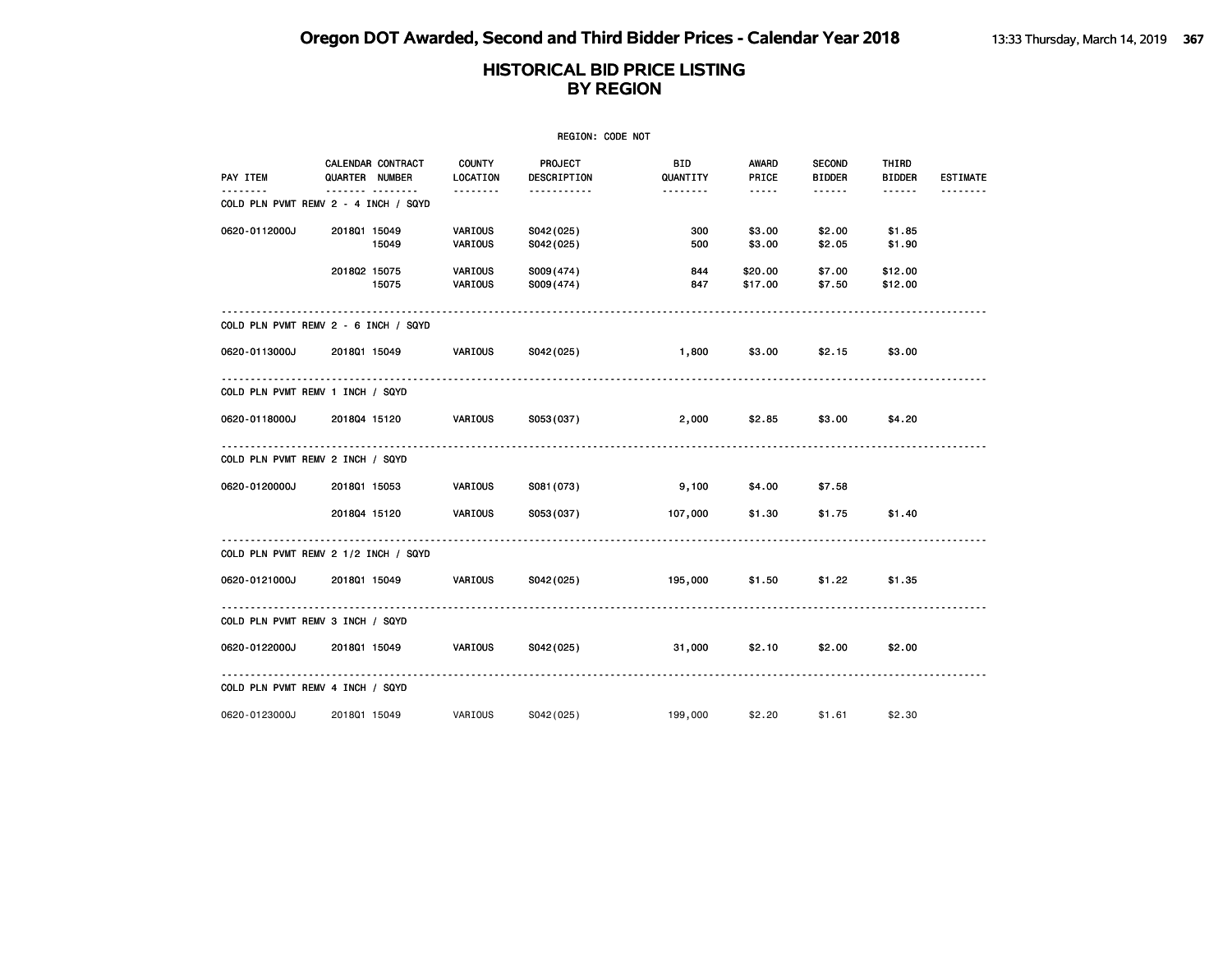|                           |                                                                          |                           | REGION: CODE NOT                   |                             |                               |                                                 |                                  |                 |
|---------------------------|--------------------------------------------------------------------------|---------------------------|------------------------------------|-----------------------------|-------------------------------|-------------------------------------------------|----------------------------------|-----------------|
| PAY ITEM                  | CALENDAR CONTRACT<br>QUARTER NUMBER                                      | <b>COUNTY</b><br>LOCATION | PROJECT<br>DESCRIPTION             | BID<br>QUANTITY             | AWARD<br>PRICE                | <b>SECOND</b><br><b>BIDDER</b>                  | THIRD<br><b>BIDDER</b>           | <b>ESTIMATE</b> |
| AGGREGATE BASE / TON      | .                                                                        | <u>.</u>                  | -----------                        | <u>.</u>                    | $- - - - -$                   | ------                                          | ------                           | <u>.</u>        |
| 0640-0100000M             | 201801 15049                                                             | VARIOUS                   | S042(025)                          | 5,300                       | \$23.00                       | \$31.80                                         | \$19.00                          |                 |
|                           | 201804 15096                                                             | VARIOUS                   | SA00(038)                          | 7,200                       | \$35.00                       | \$50.00                                         | \$60.00                          |                 |
| AGGREGATE SHOULDERS / TON |                                                                          |                           |                                    |                             |                               |                                                 |                                  |                 |
| 0640-0101000M             | 201801 15049                                                             | VARIOUS                   | S042(025)                          | 6,000                       | \$18.50                       | \$22.75                                         | \$25.00                          |                 |
|                           | 201804 15112                                                             | VARIOUS                   | SA00(077)                          | 11                          | \$200.00                      | \$100.00                                        |                                  |                 |
|                           |                                                                          |                           | REGION: CODE NOT                   |                             |                               |                                                 |                                  |                 |
| PAY ITEM                  | CALENDAR CONTRACT<br>QUARTER NUMBER                                      | <b>COUNTY</b><br>LOCATION | PROJECT<br>DESCRIPTION             | BID<br>QUANTITY             | AWARD<br>PRICE                | SECOND<br><b>BIDDER</b>                         | THIRD<br><b>BIDDER</b>           | <b>ESTIMATE</b> |
| AGGREGATE BASE / TON      | .                                                                        | <u>.</u>                  | <u>.</u>                           | .                           | $\frac{1}{2}$                 |                                                 | $- - - - - -$                    |                 |
| 0641-0102000M             | 201802 15075                                                             | VARIOUS                   | S009(474)                          | 869                         | \$27.00                       | \$60.00                                         | \$35.00                          |                 |
|                           | 201804 15120<br>15123                                                    | VARIOUS<br>VARIOUS        | S053(037)<br>C013(019)             | 1,840<br>10,000             | \$19.60<br>\$0.01             | \$35.00<br>\$19.00                              | \$27.00<br>\$0.01                |                 |
| AGGREGATE SHOULDERS / TON |                                                                          |                           |                                    |                             |                               |                                                 |                                  |                 |
| 0641-0130000M             | 201804 15120<br>15123                                                    | VARIOUS<br>VARIOUS        | S053 (037)<br>C013(019)            | 2,080<br>9,000              | \$18.63<br>\$0.01             | \$40,00<br>\$18.00                              | \$33,00<br>\$0.01                |                 |
|                           |                                                                          |                           | REGION: CODE NOT                   |                             |                               |                                                 |                                  |                 |
| PAY ITEM                  | CALENDAR CONTRACT<br>QUARTER NUMBER<br>.<br>MATERIAL IN STOCKPILE / CUYD | <b>COUNTY</b><br>LOCATION | PROJECT<br>DESCRIPTION<br><u>.</u> | <b>BID</b><br>QUANTITY<br>. | AWARD<br>PRICE<br>$- - - - -$ | <b>SECOND</b><br><b>BIDDER</b><br>$- - - - - -$ | THIRD<br><b>BIDDER</b><br>------ | ESTIMATE<br>.   |
| 0680-0100000K             | 201801 15049                                                             | VARIOUS                   | S042(025)                          | 14,000                      | \$30.00                       | \$23.25                                         | \$16.00                          |                 |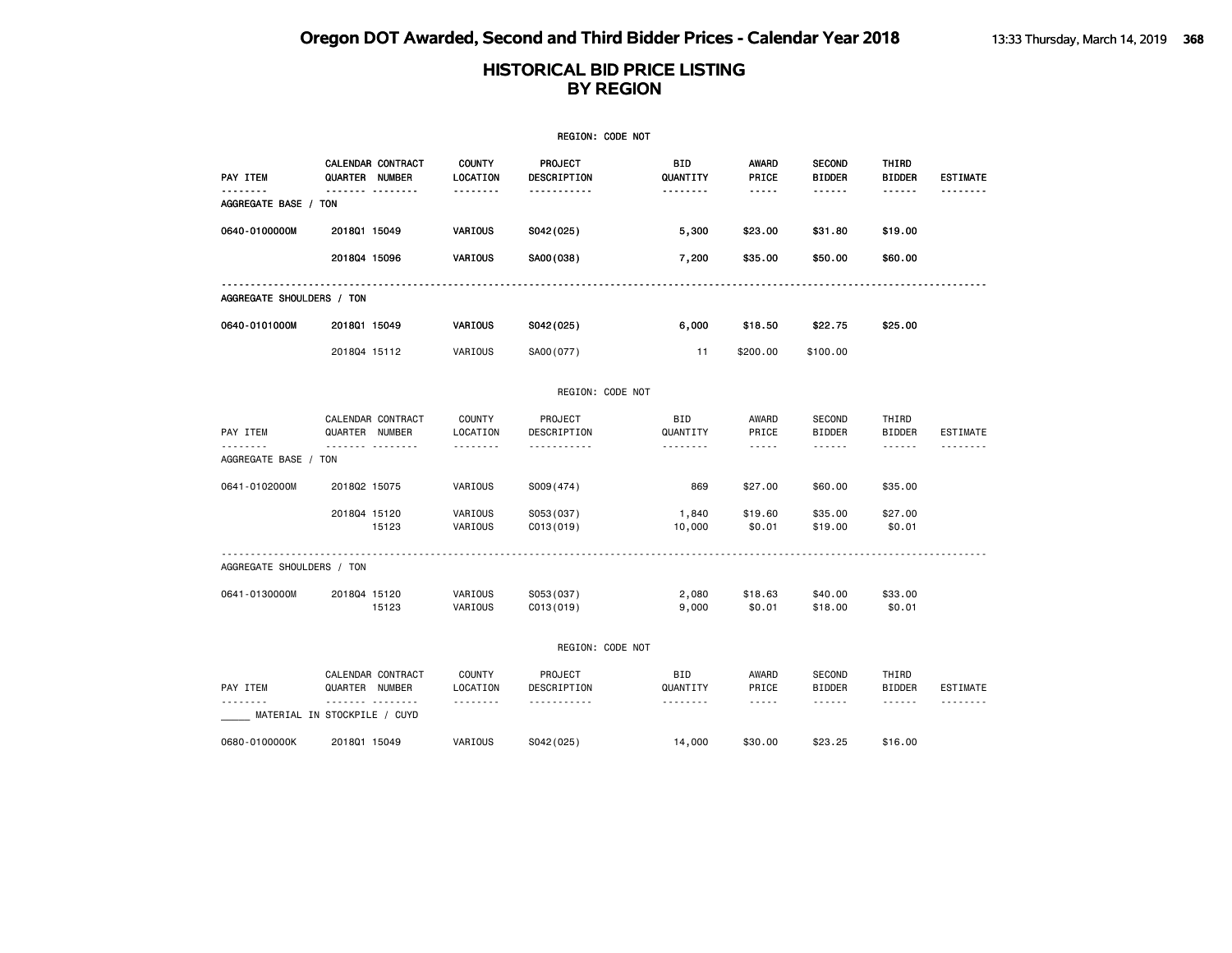#### **HISTORICAL BID PRICE LISTING BY REGION**

|               |                                                     |                                | REGION: CODE NOT            |                             |                             |                                                                                                                                               |                                                                                                                                                                                                                                                                                                                                                                                                                                                                            |                             |
|---------------|-----------------------------------------------------|--------------------------------|-----------------------------|-----------------------------|-----------------------------|-----------------------------------------------------------------------------------------------------------------------------------------------|----------------------------------------------------------------------------------------------------------------------------------------------------------------------------------------------------------------------------------------------------------------------------------------------------------------------------------------------------------------------------------------------------------------------------------------------------------------------------|-----------------------------|
| PAY ITEM      | CALENDAR CONTRACT<br>QUARTER NUMBER                 | <b>COUNTY</b><br>LOCATION      | PROJECT<br>DESCRIPTION      | <b>BID</b><br>QUANTITY      | <b>AWARD</b><br>PRICE       | <b>SECOND</b><br><b>BIDDER</b>                                                                                                                | THIRD<br><b>BIDDER</b>                                                                                                                                                                                                                                                                                                                                                                                                                                                     | <b>ESTIMATE</b>             |
| <u>.</u>      | . <sub>.</sub><br>EMULS ASPHALT IN FOG COAT / TON   | <u>.</u>                       | -----------                 | <u>.</u>                    | $- - - - -$                 | ------                                                                                                                                        | ------                                                                                                                                                                                                                                                                                                                                                                                                                                                                     | <u>.</u>                    |
| 0705-0101000M | 201802 15064                                        | VARIOUS                        | SA00(117)                   | 213                         | \$320.00                    |                                                                                                                                               |                                                                                                                                                                                                                                                                                                                                                                                                                                                                            |                             |
|               |                                                     |                                | REGION: CODE NOT            |                             |                             |                                                                                                                                               |                                                                                                                                                                                                                                                                                                                                                                                                                                                                            |                             |
| PAY ITEM      | CALENDAR CONTRACT<br>QUARTER NUMBER                 | <b>COUNTY</b><br>LOCATION      | PROJECT<br>DESCRIPTION      | BID<br>QUANTITY             | <b>AWARD</b><br>PRICE       | <b>SECOND</b><br><b>BIDDER</b>                                                                                                                | THIRD<br><b>BIDDER</b>                                                                                                                                                                                                                                                                                                                                                                                                                                                     | <b>ESTIMATE</b>             |
| --------      | <u> </u><br>AGGR IN EMULS ASPHALT SURF TRTMNT / TON | <u>.</u>                       | -----------                 | --------                    | $- - - - -$                 | ------                                                                                                                                        | ------                                                                                                                                                                                                                                                                                                                                                                                                                                                                     | --------                    |
| 0710-0100000M | 201802 15064                                        | VARIOUS                        | SA00(117)                   | 7,100                       | \$54.00                     |                                                                                                                                               |                                                                                                                                                                                                                                                                                                                                                                                                                                                                            |                             |
|               | ASPH IN EMULS ASPH SURF TREATMENT / TON             |                                |                             |                             |                             |                                                                                                                                               |                                                                                                                                                                                                                                                                                                                                                                                                                                                                            |                             |
| 0710-0102000M | 201802 15064                                        | VARIOUS                        | SA00(117)                   | 950                         | \$420.00                    |                                                                                                                                               |                                                                                                                                                                                                                                                                                                                                                                                                                                                                            |                             |
|               |                                                     |                                | REGION: CODE NOT            |                             |                             |                                                                                                                                               |                                                                                                                                                                                                                                                                                                                                                                                                                                                                            |                             |
| PAY ITEM      | CALENDAR CONTRACT<br>QUARTER NUMBER                 | COUNTY<br>LOCATION             | PROJECT<br>DESCRIPTION      | <b>BID</b><br>QUANTITY      | AWARD<br>PRICE              | <b>SECOND</b><br><b>BIDDER</b>                                                                                                                | THIRD<br><b>BIDDER</b>                                                                                                                                                                                                                                                                                                                                                                                                                                                     | <b>ESTIMATE</b>             |
|               | <u>.</u><br>EMULSIFIED ASPHALT FOR TACK COAT / TON  | <u>.</u>                       | .                           | .                           | $\frac{1}{2}$               | $- - - - - -$                                                                                                                                 | $\frac{1}{2} \left( \frac{1}{2} \right) \left( \frac{1}{2} \right) \left( \frac{1}{2} \right) \left( \frac{1}{2} \right) \left( \frac{1}{2} \right) \left( \frac{1}{2} \right) \left( \frac{1}{2} \right) \left( \frac{1}{2} \right) \left( \frac{1}{2} \right) \left( \frac{1}{2} \right) \left( \frac{1}{2} \right) \left( \frac{1}{2} \right) \left( \frac{1}{2} \right) \left( \frac{1}{2} \right) \left( \frac{1}{2} \right) \left( \frac{1}{2} \right) \left( \frac$ |                             |
| 0730-0100000M | 201801 15049                                        | VARIOUS                        | S042(025)                   | 200                         | \$415.00                    | \$515,00                                                                                                                                      | \$425.00                                                                                                                                                                                                                                                                                                                                                                                                                                                                   |                             |
|               | 201804 15123<br>15120                               | VARIOUS<br>VARIOUS             | C013(019)<br>S053(037)      | 20<br>40                    | \$1,200<br>\$0.01           | \$600<br>\$560.00                                                                                                                             | \$560<br>\$1.00                                                                                                                                                                                                                                                                                                                                                                                                                                                            |                             |
|               |                                                     |                                | REGION: CODE NOT            |                             |                             |                                                                                                                                               |                                                                                                                                                                                                                                                                                                                                                                                                                                                                            |                             |
| PAY ITEM      | CALENDAR CONTRACT<br>QUARTER NUMBER<br>.            | <b>COUNTY</b><br>LOCATION<br>. | PROJECT<br>DESCRIPTION<br>. | <b>BID</b><br>QUANTITY<br>. | AWARD<br>PRICE<br>$- - - -$ | <b>SECOND</b><br><b>BIDDER</b><br>$\begin{array}{cccccccccc} \bullet & \bullet & \bullet & \bullet & \bullet & \bullet & \bullet \end{array}$ | THIRD<br><b>BIDDER</b><br>$- - - - - -$                                                                                                                                                                                                                                                                                                                                                                                                                                    | <b>ESTIMATE</b><br><u>.</u> |
|               | LEVEL 3, 1/2 INCH ACP MIXTURE / TON                 |                                |                             |                             |                             |                                                                                                                                               |                                                                                                                                                                                                                                                                                                                                                                                                                                                                            |                             |
| 0744-0302000M | 201802 15075                                        | VARIOUS                        | S009(474)                   | 769                         | \$150.00                    | \$135.00                                                                                                                                      | \$125.00                                                                                                                                                                                                                                                                                                                                                                                                                                                                   |                             |
|               | 201804 15118<br>15118                               | VARIOUS<br>VARIOUS             | SA00 (054)<br>SA00(054)     | 23<br>60                    | \$577.00<br>\$551.00        | \$260.00<br>\$260.00                                                                                                                          | \$550.00<br>\$525.00                                                                                                                                                                                                                                                                                                                                                                                                                                                       |                             |

15118 VARIOUS SA00(054) 70 \$551.00 \$260.00 \$525.00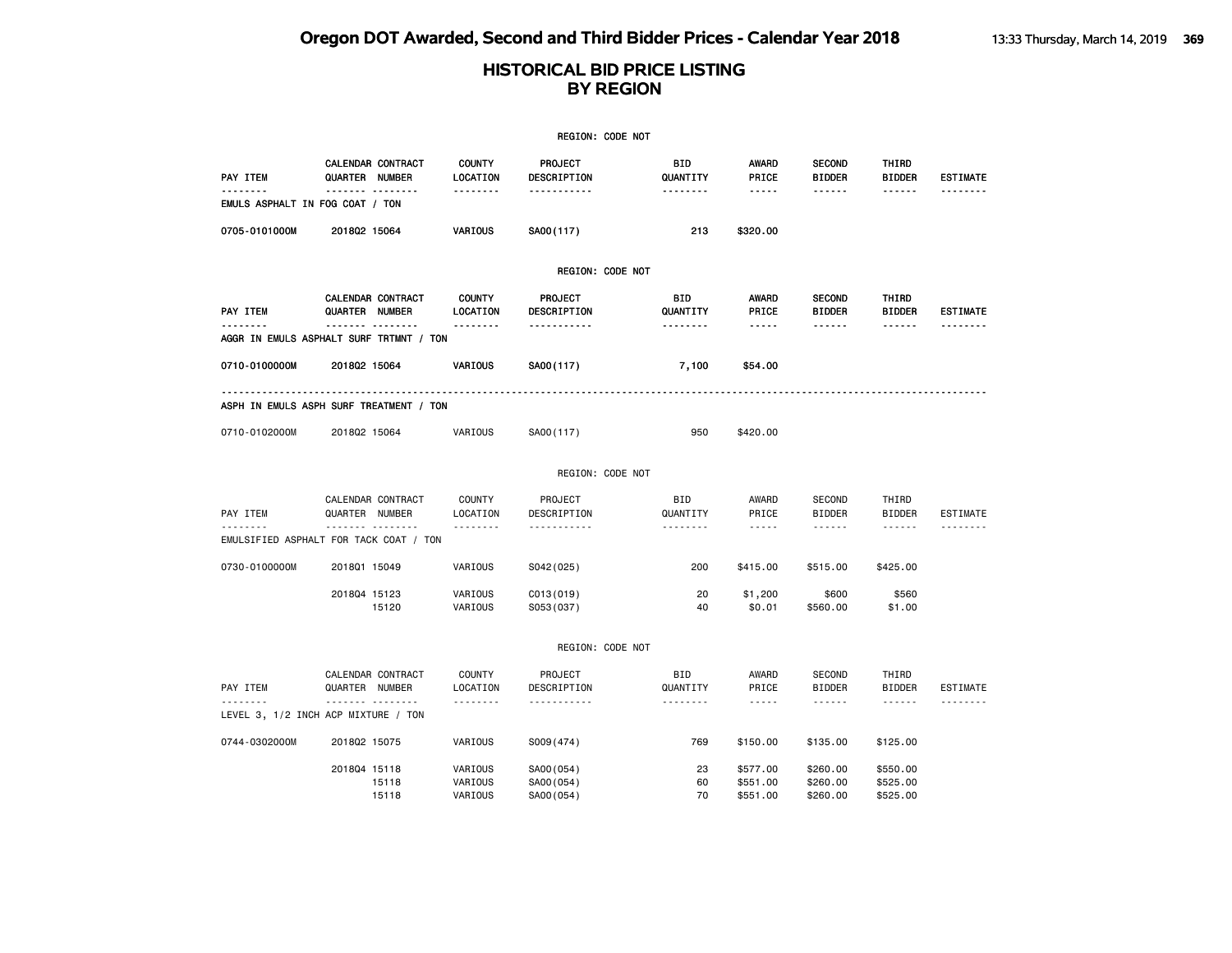|                             |                                                |                           | REGION: CODE NOT                    |                        |                       |                                |                        |                 |
|-----------------------------|------------------------------------------------|---------------------------|-------------------------------------|------------------------|-----------------------|--------------------------------|------------------------|-----------------|
| PAY ITEM                    | CALENDAR CONTRACT<br>QUARTER NUMBER            | <b>COUNTY</b><br>LOCATION | PROJECT<br>DESCRIPTION              | <b>BID</b><br>QUANTITY | <b>AWARD</b><br>PRICE | <b>SECOND</b><br><b>BIDDER</b> | THIRD<br><b>BIDDER</b> | <b>ESTIMATE</b> |
| LEVEL 3, 1/2 INCH ACP / TON | <b>.</b>                                       | .                         | .                                   | <u>.</u>               | $- - - -$             | .                              |                        |                 |
| 0745-0302000M               | 201801 15053                                   | VARIOUS                   | S081 (073)                          | 1,100                  | \$85.00               | \$87.40                        |                        |                 |
|                             | 201804 15123                                   | VARIOUS                   | C013(019)                           | 17,000                 | \$40.00               | \$31.50                        | \$38.00                |                 |
|                             | LEVEL 3, 1/2 INCH LIME TREATED ACP / TON       |                           |                                     |                        |                       |                                |                        |                 |
| 0745-0322000M               | 201801 15049                                   | VARIOUS                   | S042(025)                           | 100,700                | \$23.30               | \$23.65                        | \$25.00                |                 |
|                             | 201804 15120                                   | VARIOUS                   | S053(037)                           | 12,500                 | \$37.50               | \$66.00                        | \$39.75                |                 |
|                             | PG 64-22 ASPHALT IN ACP / TON                  |                           |                                     |                        |                       |                                |                        |                 |
| 0745-0620000M               | 201801 15053                                   | VARIOUS                   | S081 (073)                          | 59                     | \$0.01                | \$115.00                       |                        |                 |
|                             | <b>PG 64-28 ASPHALT IN _____ ACP / TON</b>     |                           |                                     |                        |                       |                                |                        |                 |
| 0745-0622000M               | 201801 15049                                   | <b>VARIOUS</b>            | S042(025)                           | 5,510                  | \$445.00              | \$463.50                       | \$400.00               |                 |
|                             | 201804 15120<br>15123                          | VARIOUS<br>VARIOUS        | S053(037)<br>C013(019)              | 740<br>1,025           | \$590.00<br>\$725.00  | \$1.00<br>\$590.00             | \$590.00<br>\$570.00   |                 |
|                             | CORE CORRELAT OF NUCLEAR GAUGE READINGS / EACH |                           |                                     |                        |                       |                                |                        |                 |
| 0745-0900000E               | 201801 15049                                   | VARIOUS                   | S042(025)                           | 4                      | \$1,500               | \$2,700                        | \$2,000                |                 |
|                             | 201804 15120                                   | VARIOUS                   | S053(037)                           | $\mathbf{1}$           | \$800                 | \$350                          | \$1,500                |                 |
|                             |                                                |                           | REGION: CODE NOT                    |                        |                       |                                |                        |                 |
| PAY ITEM                    | CALENDAR CONTRACT<br>QUARTER NUMBER            | <b>COUNTY</b><br>LOCATION | PROJECT<br>DESCRIPTION              | BID<br>QUANTITY        | AWARD<br>PRICE        | SECOND<br><b>BIDDER</b>        | THIRD<br><b>BIDDER</b> | <b>ESTIMATE</b> |
|                             | .<br>EXTRA FOR ASPHALT APPROACHES / EACH       | .                         | .                                   | .                      | $- - - - -$           | .                              | <b>.</b>               | <u>.</u>        |
| 0749-0100000E               | 201801 15049                                   | VARIOUS                   | S042(025)                           | 6                      | \$400                 | \$995                          | \$3,500                |                 |
|                             | 201804 15123<br>15120                          | VARIOUS<br>VARIOUS        | C <sub>013(019)<br/>S053(037)</sub> | 8<br>16                | \$1,000<br>\$1,000    | \$300<br>\$1,750               | \$2,000<br>\$500       |                 |
| ASPHALT ISLANDS / SQFT      |                                                |                           |                                     |                        |                       |                                |                        |                 |
| 0749-0113000J               | 201802 15075                                   | VARIOUS                   | S009(474)                           | 252                    | \$7.00                | \$5.00                         | \$5.00                 |                 |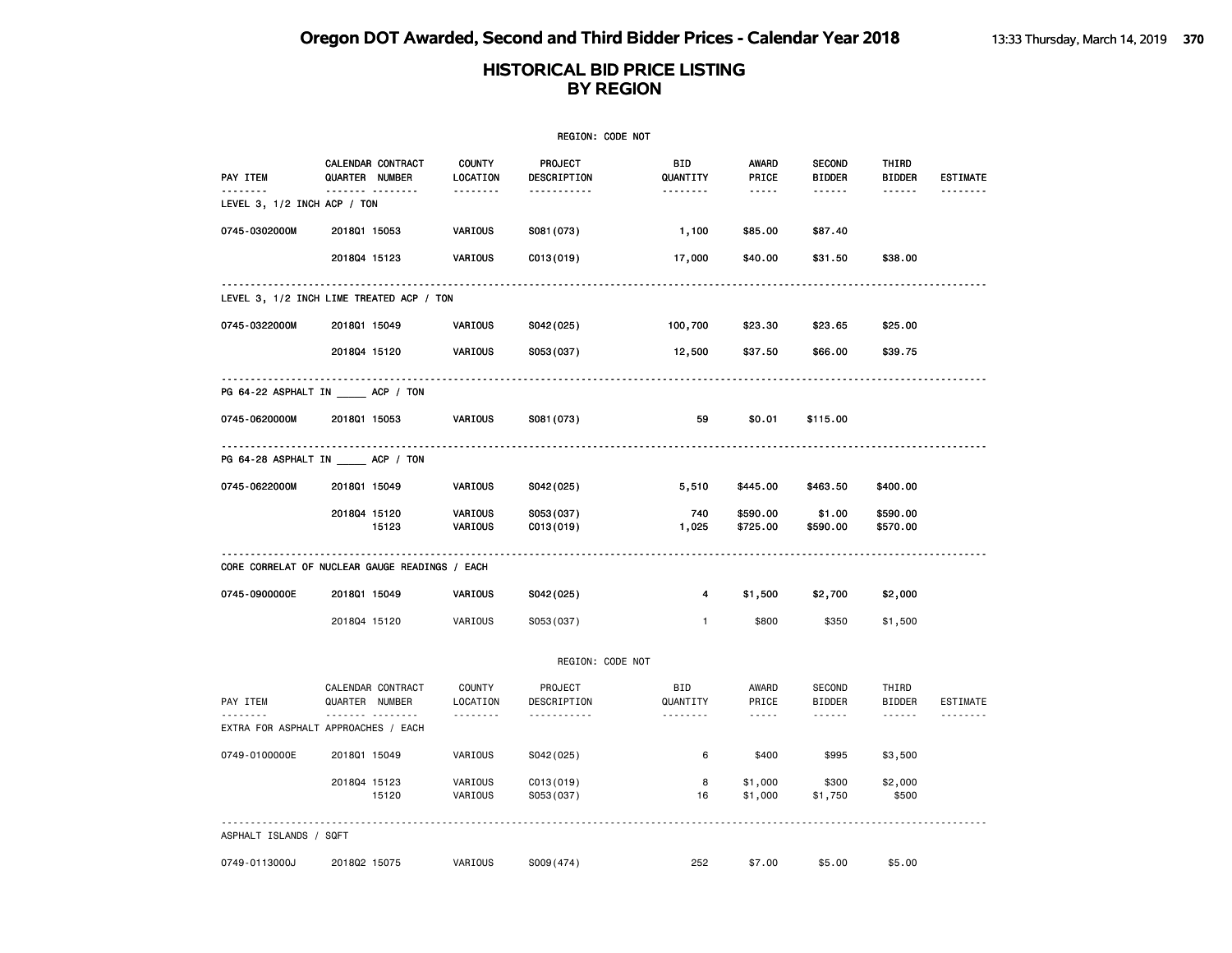|                                |                                            |                           | REGION: CODE NOT              |                 |                       |                                |                        |                 |
|--------------------------------|--------------------------------------------|---------------------------|-------------------------------|-----------------|-----------------------|--------------------------------|------------------------|-----------------|
| PAY ITEM                       | <b>CALENDAR CONTRACT</b><br>QUARTER NUMBER | <b>COUNTY</b><br>LOCATION | <b>PROJECT</b><br>DESCRIPTION | BID<br>QUANTITY | <b>AWARD</b><br>PRICE | <b>SECOND</b><br><b>BIDDER</b> | THIRD<br><b>BIDDER</b> | <b>ESTIMATE</b> |
|                                | CONCRETE CURBS, STANDARD CURB / FOOT       | --------                  | .                             | --------        | -----                 | ------                         |                        |                 |
| 0759-0110000F                  | 201802 15075                               | <b>VARIOUS</b>            | S009(474)                     | 903             | \$30.00               |                                | \$30.00 \$40.00        |                 |
| CONCRETE WALKS / SQFT          |                                            |                           |                               |                 |                       |                                |                        |                 |
|                                | 0759-0128000J 201802 15075                 | <b>VARIOUS</b>            | S009 (474)                    | 5,585           | \$11.00               | \$10.00                        | \$8.50                 |                 |
| EXTRA FOR CURB RAMPS / EACH    |                                            |                           |                               |                 |                       |                                |                        |                 |
|                                | 0759-0154100E 2018Q2 15075                 | <b>VARIOUS</b>            | S009(474)                     | $\overline{2}$  | \$2,850               | \$800                          | \$1,750                |                 |
| CONCRETE MOWING STRIP / FOOT   |                                            |                           |                               |                 |                       |                                |                        |                 |
| 0759-0157000F                  | 201804 15096                               | VARIOUS                   | SA00(038)                     | 81,000          | \$14.00               | \$18.00                        | \$19.00                |                 |
| METAL HANDRAIL, 3 RAILS / FOOT |                                            |                           |                               |                 |                       |                                |                        |                 |
| 0759-0162000F                  | 201802 15075                               | VARIOUS                   | S009(474)                     | 140             | \$3.00                | \$105.00                       | \$105.00               |                 |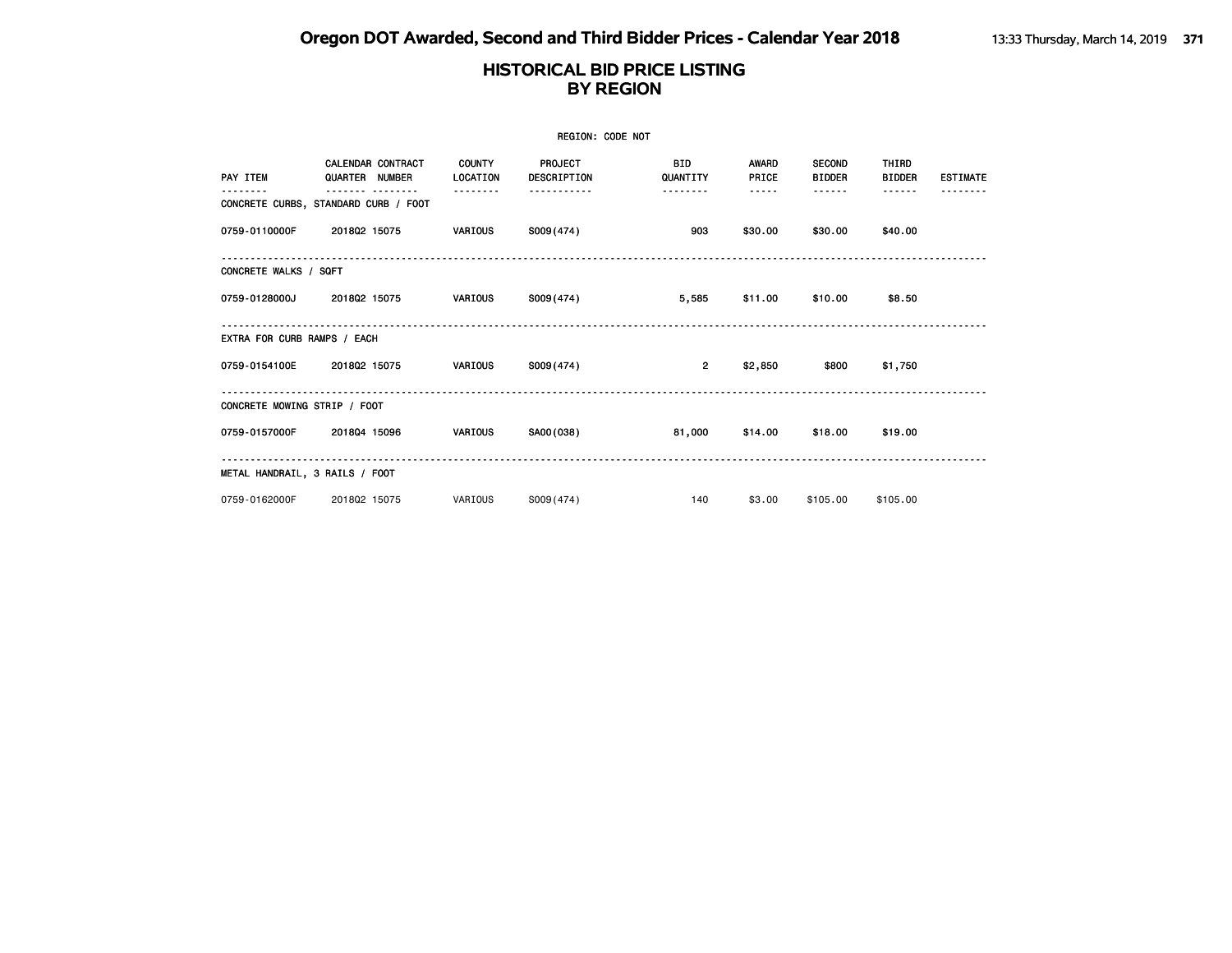|                                                   |                                            |          |                           | REGION: CODE NOT       |                 |                                                                                                                                                      |                                |                        |                 |
|---------------------------------------------------|--------------------------------------------|----------|---------------------------|------------------------|-----------------|------------------------------------------------------------------------------------------------------------------------------------------------------|--------------------------------|------------------------|-----------------|
| PAY ITEM                                          | <b>CALENDAR CONTRACT</b><br>QUARTER NUMBER |          | <b>COUNTY</b><br>LOCATION | PROJECT<br>DESCRIPTION | BID<br>QUANTITY | <b>AWARD</b><br>PRICE                                                                                                                                | <b>SECOND</b><br><b>BIDDER</b> | THIRD<br><b>BIDDER</b> | <b>ESTIMATE</b> |
| <u>.</u><br>GUARDRAIL, TYPE 2A WEATHERIZED / FOOT | ------- --------                           |          | <u> - - - - - - -</u>     | -----------            |                 | $\frac{1}{2} \left( \frac{1}{2} \right) \left( \frac{1}{2} \right) \left( \frac{1}{2} \right) \left( \frac{1}{2} \right) \left( \frac{1}{2} \right)$ | <b></b>                        | ------                 | <u>.</u>        |
| 0810-0103000F                                     | 201804 15112                               |          | <b>VARIOUS</b>            | SA00(077)              | 100             | \$55.00                                                                                                                                              | \$200.00                       |                        |                 |
| GUARDRAIL, TYPE 3 WEATHERIZED / FOOT              |                                            |          |                           |                        |                 |                                                                                                                                                      |                                |                        |                 |
| 0810-0106000F                                     | 201804 15112                               |          | <b>VARIOUS</b>            | SA00(077)              | 12.50           | \$70.00                                                                                                                                              | \$100.00                       |                        |                 |
| GUARDRAIL ANCHORS, TYPE 1 / EACH                  |                                            | <u>.</u> |                           |                        |                 |                                                                                                                                                      |                                |                        |                 |
| 0810-0119000E                                     | 201802 15075                               |          | <b>VARIOUS</b>            | S009(474)              |                 | $\mathbf{1}$<br>\$1,380                                                                                                                              | \$1,250                        | \$950                  |                 |
|                                                   | 201804 15116                               |          | VARIOUS                   | S006(153)              |                 | $\overline{2}$<br>\$900.00                                                                                                                           | \$975.00                       | \$883.11               |                 |
| GUARDRAIL ANCHORS, TYPE 1 MOD / EACH              |                                            |          |                           |                        |                 |                                                                                                                                                      |                                |                        |                 |
| 0810-0120000E                                     | 201801 15049                               |          | VARIOUS                   | S042(025)              |                 | \$875<br>5                                                                                                                                           | \$1,775                        | \$875                  |                 |
|                                                   | 201802 15075                               |          | <b>VARIOUS</b>            | S009(474)              |                 | 3<br>\$1,100                                                                                                                                         | \$1,000                        | \$650                  |                 |
|                                                   | 201804 15118                               |          | VARIOUS                   | SA00(054)              |                 | \$800<br>$\mathbf{1}$                                                                                                                                | \$1,000                        | \$925                  |                 |
|                                                   | 15120                                      |          | <b>VARIOUS</b>            | S053(037)              |                 | $\blacksquare$<br>\$1,100                                                                                                                            | \$1,100                        | \$1,100                |                 |
|                                                   | 15096<br>15116                             |          | VARIOUS<br>VARIOUS        | SA00(038)<br>S006(153) | 16              | $\overline{7}$<br>\$750.00<br>\$700.00                                                                                                               | \$700.00<br>\$675.00           | \$700.00<br>\$630.79   |                 |
| GUARDRAIL END PIECES, TYPE B / EACH               |                                            |          |                           |                        |                 |                                                                                                                                                      |                                |                        |                 |
| 0810-0122000E                                     | 201801 15049                               |          | VARIOUS                   | S042(025)              |                 | \$100.00<br>$\blacksquare$                                                                                                                           | \$115.00                       | \$100.00               |                 |
|                                                   | 201802 15075                               |          | VARIOUS                   | S009(474)              |                 | $\blacksquare$<br>\$180.00                                                                                                                           | \$75.00                        | \$110.00               |                 |
|                                                   | 201804 15096                               |          | VARIOUS                   | SA00(038)              |                 | $\overline{7}$<br>\$100.00                                                                                                                           | \$100.00                       | \$100.00               |                 |
|                                                   | 15116                                      |          | VARIOUS                   | S006(153)              | 18              | \$100.00                                                                                                                                             | \$85.00                        | \$85.79                |                 |
| GUARDRAIL END PIECES, TYPE C / EACH               |                                            |          |                           |                        |                 |                                                                                                                                                      |                                |                        |                 |
| 0810-0123000E                                     | 201802 15075                               |          | VARIOUS                   | S009(474)              |                 | \$180.00<br>$\mathbf{1}$                                                                                                                             | \$140.00                       | \$155.00               |                 |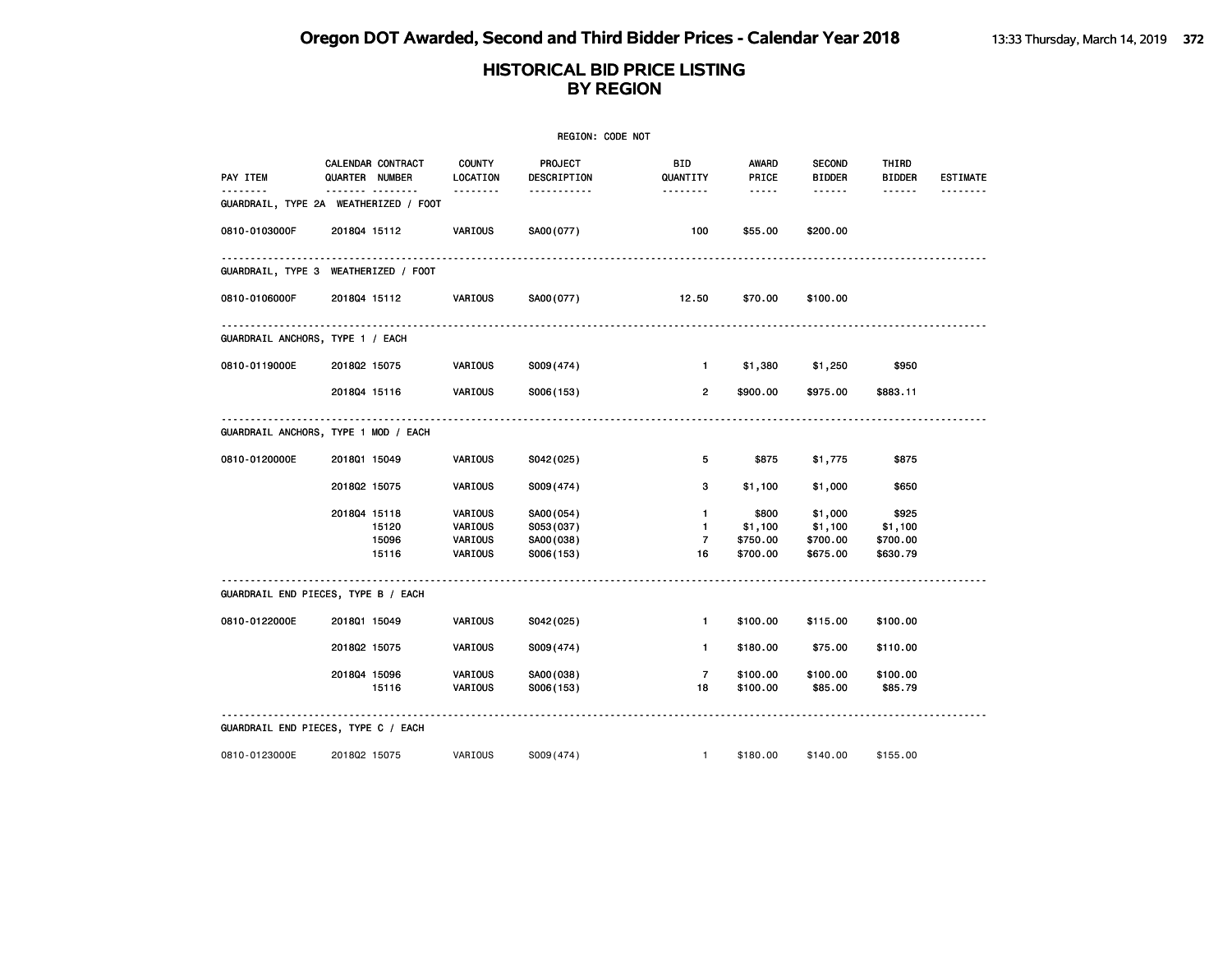|                                                |              |                                                   |                                          | REGION: CODE NOT                                 |                                  |                                          |                                          |                                          |                 |
|------------------------------------------------|--------------|---------------------------------------------------|------------------------------------------|--------------------------------------------------|----------------------------------|------------------------------------------|------------------------------------------|------------------------------------------|-----------------|
| PAY ITEM                                       |              | <b>CALENDAR CONTRACT</b><br><b>QUARTER NUMBER</b> | <b>COUNTY</b><br>LOCATION                | <b>PROJECT</b><br>DESCRIPTION                    | BID.<br>QUANTITY                 | <b>AWARD</b><br>PRICE                    | <b>SECOND</b><br><b>BIDDER</b>           | THIRD<br><b>BIDDER</b>                   | <b>ESTIMATE</b> |
| <u>.</u><br>GUARDRAIL TRANSITION / EACH        |              | <u></u>                                           | <u> - - - - - - -</u>                    | -----------                                      |                                  | $\cdots\cdots$                           | $- - - - - -$                            |                                          | <u>.</u>        |
| 0810-0126000E                                  | 201802 15075 |                                                   | VARIOUS                                  | S009(474)                                        | 8                                | \$2,920                                  | \$3,500                                  | \$2,900                                  |                 |
|                                                | 201804 15118 |                                                   | VARIOUS                                  | SA00(054)                                        | 18                               | \$2,000                                  | \$3,500                                  | \$3,050                                  |                 |
| GUARDRAIL CONNECTIONS / EACH                   |              |                                                   |                                          |                                                  |                                  |                                          |                                          |                                          |                 |
| 0810-0128000E                                  | 201804 15096 |                                                   | <b>VARIOUS</b>                           | SA00(038)                                        | $\overline{2}$                   | \$1,000                                  | \$400                                    | \$300                                    |                 |
| GUARDRAIL TERMINALS, NON-FLAR / EACH           |              |                                                   |                                          |                                                  |                                  |                                          |                                          |                                          |                 |
| 0810-0129000E                                  | 201801 15049 |                                                   | VARIOUS                                  | S042(025)                                        | 13                               | \$3,000                                  | \$3,000                                  | \$2,975                                  |                 |
|                                                | 201804 15120 | 15116<br>15096<br>15118                           | VARIOUS<br>VARIOUS<br>VARIOUS<br>VARIOUS | S053(037)<br>S006(153)<br>SA00(038)<br>SA00(054) | $\blacksquare$<br>10<br>36<br>52 | \$3,000<br>\$2,977<br>\$2,975<br>\$2,900 | \$3,000<br>\$2,900<br>\$3,000<br>\$3,450 | \$3,000<br>\$2,977<br>\$3,000<br>\$3,000 |                 |
| GRD TERM NON-FLAR TEST LVL 2 / EACH            |              |                                                   |                                          |                                                  |                                  |                                          |                                          |                                          |                 |
| 0810-0131000E                                  | 201802 15075 |                                                   | <b>VARIOUS</b>                           | S009(474)                                        | $\mathbf{1}$                     | \$3,680                                  | \$3,500                                  | \$2,450                                  |                 |
|                                                |              | 15075                                             | VARIOUS                                  | S009(474)                                        | 4                                | \$3,960                                  | \$4,000                                  | \$2,850                                  |                 |
| EXTRA FOR 8 FOOT POSTS / EACH                  |              |                                                   |                                          |                                                  |                                  |                                          |                                          |                                          |                 |
| 0810-0133000E                                  | 201804 15120 | 15118                                             | <b>VARIOUS</b><br>VARIOUS                | S053(037)<br>SA00(054)                           | 20<br>40                         | \$65.00<br>\$59.00                       | \$65.00<br>\$35.00                       | \$65.00<br>\$35.00                       |                 |
| CONSTRUCT GUARDRAIL FLARES / EACH              |              |                                                   |                                          |                                                  |                                  |                                          |                                          |                                          |                 |
| 0810-0142000E                                  |              | 201804 15118                                      | VARIOUS                                  | SA00(054)                                        | 52                               | \$1,400                                  | \$7,000                                  | \$4,500                                  |                 |
| EXTRA FOR HAND DUG GUARDRAIL POST HOLES / EACH |              |                                                   |                                          |                                                  |                                  |                                          |                                          |                                          |                 |
| 0810-0145000E                                  | 201804 15096 |                                                   | VARIOUS                                  | SA00(038)                                        | 5                                | \$250.00                                 | \$75.00                                  | \$200.00                                 |                 |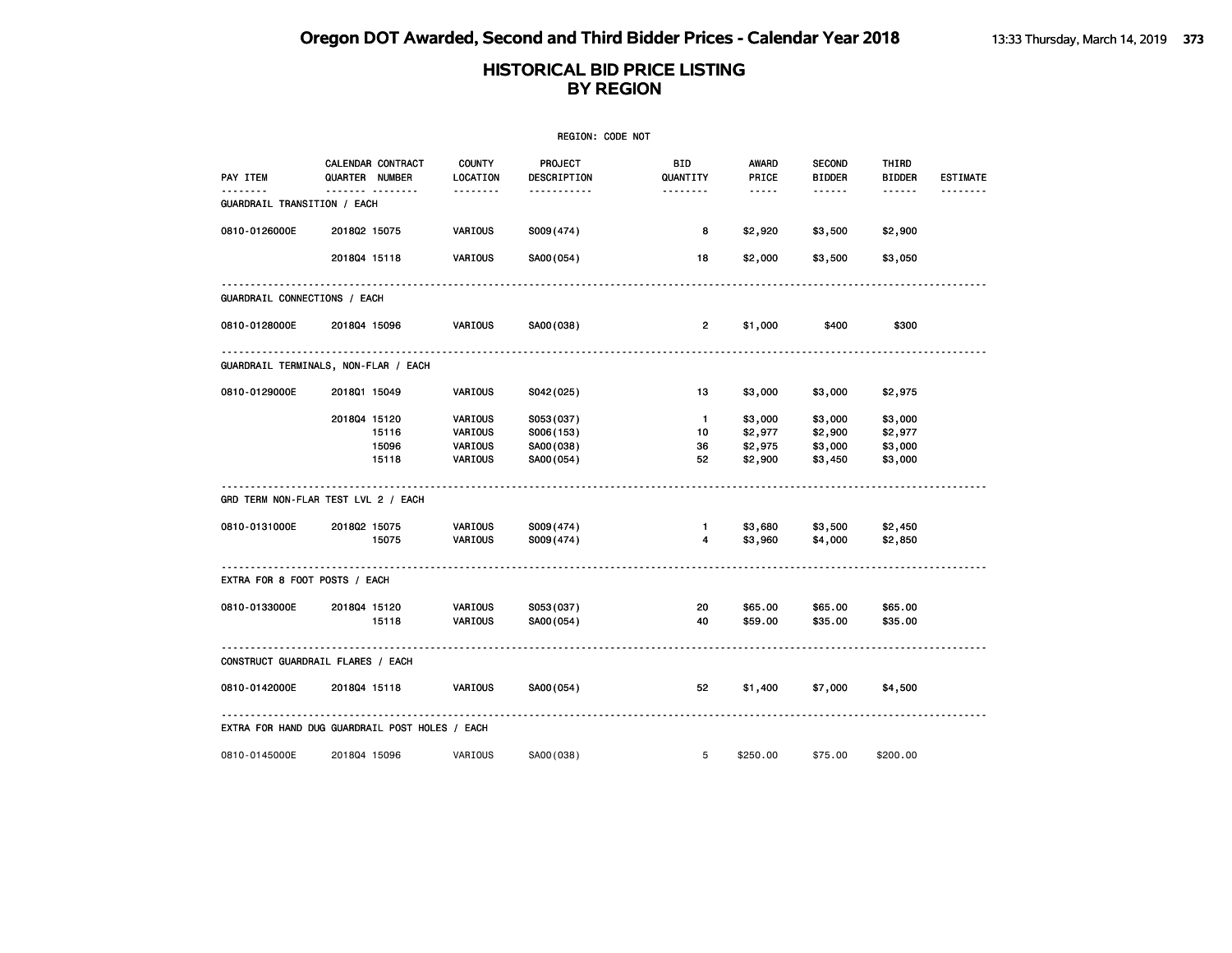|                                    |                              |                                     |                           | REGION: CODE NOT       |                        |                       |                                |                        |                 |
|------------------------------------|------------------------------|-------------------------------------|---------------------------|------------------------|------------------------|-----------------------|--------------------------------|------------------------|-----------------|
| <b>PAY ITEM</b>                    |                              | CALENDAR CONTRACT<br>QUARTER NUMBER | <b>COUNTY</b><br>LOCATION | PROJECT<br>DESCRIPTION | <b>BID</b><br>QUANTITY | <b>AWARD</b><br>PRICE | <b>SECOND</b><br><b>BIDDER</b> | THIRD<br><b>BIDDER</b> | <b>ESTIMATE</b> |
| 31 INCH GUARDRAIL, TYPE / FOOT     |                              | <b>.</b>                            | .                         | -----------            | .                      | -----                 | ------                         | ------                 |                 |
| 0810-0146000F                      | 201801 15049                 |                                     | VARIOUS                   | S042(025)              | 3,150                  | \$22.00               | \$22.50                        | \$22.00                |                 |
|                                    | 201802 15075                 |                                     | VARIOUS                   | S009(474)              | 43.80                  | \$70.00               | \$75.00                        | \$110.00               |                 |
|                                    |                              | 15075                               | VARIOUS                   | S009(474)              | 75                     | \$95.00               | \$50.00                        | \$55.00                |                 |
|                                    |                              | 15075                               | VARIOUS                   | S009(474)              | 450                    | \$37.00               | \$26.00                        | \$25.00                |                 |
|                                    | 201804 15118                 |                                     | VARIOUS                   | SA00(054)              | 37.50                  | \$34.00               | \$90.00                        | \$90.00                |                 |
|                                    |                              | 15116                               | VARIOUS                   | S006(153)              | 50                     | \$35.00               | \$100.00                       | \$121.11               |                 |
|                                    |                              | 15118                               | VARIOUS                   | SA00(054)              | 175                    | \$66.00               | \$54.00                        | \$54.00                |                 |
|                                    |                              | 15116                               | VARIOUS                   | S006(153)              | 300                    | \$23.00               | \$20.00                        | \$21.19                |                 |
|                                    |                              | 15120                               | VARIOUS                   | S053(037)              | 325                    | \$32.00               | \$31.00                        | \$31.00                |                 |
|                                    |                              | 15116                               | VARIOUS                   | S006(153)              | 1,082                  | \$45.00               | \$50.00                        | \$43.40                |                 |
|                                    |                              | 15116                               | VARIOUS                   | S006(153)              | 1,913                  | \$24.00               | \$26.00                        | \$23.21                |                 |
|                                    |                              | 15096                               | VARIOUS                   | SA00(038)              | 4,338                  | \$21.75               | \$24.00                        | \$30.00                |                 |
|                                    |                              | 15118                               | VARIOUS                   | SA00(054)              | 11,138                 | \$28.00               | \$24.00                        | \$24.00                |                 |
| 0810-0147000E                      | 201801 15049<br>201802 15075 |                                     | VARIOUS<br>VARIOUS        | S042(025)<br>S009(474) | 11<br>$\mathbf{1}$     | \$675.00<br>\$835     | \$110.00<br>\$1,500            | \$675.00<br>\$650      |                 |
|                                    | 201804 15116                 |                                     | VARIOUS                   | S006(153)              | 15                     | \$700.00              | \$625.00                       | \$529.86               |                 |
|                                    |                              | 15096                               | VARIOUS                   | SA00(038)              | 41                     | \$625.00              | \$700.00                       | \$700.00               |                 |
|                                    |                              | 15118                               | VARIOUS                   | SA00 (054)             | 67                     | \$577.00              | \$600.00                       | \$600.00               |                 |
|                                    |                              |                                     |                           | REGION: CODE NOT       |                        |                       |                                |                        |                 |
|                                    |                              |                                     |                           |                        | <b>BID</b>             | AWARD                 | <b>SECOND</b>                  | THIRD                  |                 |
| PAY ITEM                           |                              | CALENDAR CONTRACT<br>QUARTER NUMBER | COUNTY<br>LOCATION        | PROJECT<br>DESCRIPTION | QUANTITY               | PRICE                 | <b>BIDDER</b>                  | <b>BIDDER</b>          | ESTIMATE        |
|                                    |                              | .                                   | <u>.</u>                  | <u>.</u>               | <u>.</u>               | $- - - - -$           | ------                         | ------                 |                 |
| CABLE BARRIER, TEST LEVEL 3 / FOOT |                              |                                     |                           |                        |                        |                       |                                |                        |                 |
| 0811-0101000F                      | 201804 15116                 |                                     | VARIOUS                   | S006(153)              | 48,500                 | \$16.50               | \$16.50                        | \$17.00                |                 |
|                                    |                              | 15096                               | VARIOUS                   | SA00 (038)             | 345,300                | \$16.00               | \$15.60                        | \$16.00                |                 |
| CABLE BARRIER TERMINALS / EACH     |                              |                                     |                           |                        |                        |                       |                                |                        |                 |
|                                    |                              |                                     |                           |                        |                        |                       |                                |                        |                 |
| 0811-0103000E                      | 201804 15116                 | 15096                               | VARIOUS<br>VARIOUS        | S006(153)              | 22<br>152              | \$3,600               | \$3,600                        | \$3,600                |                 |
|                                    |                              |                                     |                           | SA00(038)              |                        | \$6,500               | \$3,650                        | \$5,000                |                 |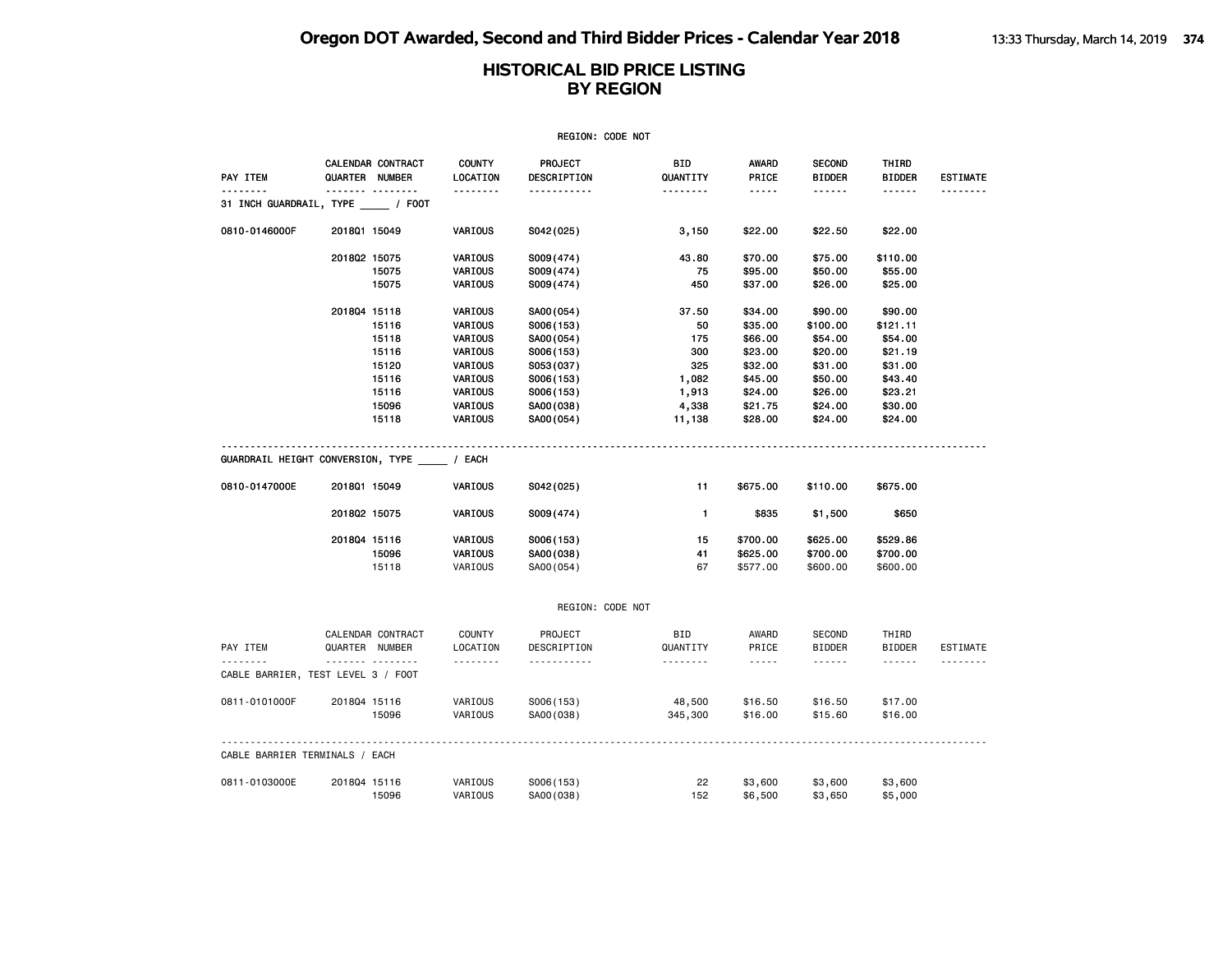|                                        |                                     |                           | REGION: CODE NOT              |                        |                |                                |                        |                 |
|----------------------------------------|-------------------------------------|---------------------------|-------------------------------|------------------------|----------------|--------------------------------|------------------------|-----------------|
| PAY ITEM                               | CALENDAR CONTRACT<br>QUARTER NUMBER | <b>COUNTY</b><br>LOCATION | PROJECT<br><b>DESCRIPTION</b> | <b>BID</b><br>QUANTITY | AWARD<br>PRICE | <b>SECOND</b><br><b>BIDDER</b> | THIRD<br><b>BIDDER</b> | <b>ESTIMATE</b> |
| <b>.</b><br>ADJUSTING GUARDRAIL / FOOT | -------- --------                   | --------                  | -----------                   | .                      | $- - - - -$    | ------                         | ------                 |                 |
| 0812-0101000F                          | 201801 15049                        | VARIOUS                   | S042(025)                     | 5,175                  | \$3.00         | \$2.50                         | \$3.00                 |                 |
| METAL BEAM RAILS / EACH                |                                     |                           |                               |                        |                |                                |                        |                 |
| 0812-0104000E                          | 201801 15049                        | VARIOUS                   | S042(025)                     | 60                     | \$200.00       | \$290.00                       | \$200.00               |                 |
| GUARDRAIL POSTS / EACH                 |                                     |                           |                               |                        |                |                                |                        |                 |
| 0812-0106000E                          | 201801 15049                        | VARIOUS                   | S042(025)                     | 330                    | \$80.00        | \$90.00                        | \$80.00                |                 |
| GUARDRAIL BLOCKS / EACH                |                                     |                           |                               |                        |                |                                |                        |                 |
| 0812-0108000E                          | 201801 15049                        | VARIOUS                   | S042(025)                     | 600                    | \$25.00        | \$15.00                        | \$25.00                |                 |
|                                        |                                     |                           | REGION: CODE NOT              |                        |                |                                |                        |                 |
| PAY ITEM                               | CALENDAR CONTRACT<br>QUARTER NUMBER | COUNTY<br>LOCATION        | PROJECT<br>DESCRIPTION        | <b>BID</b><br>QUANTITY | AWARD<br>PRICE | SECOND<br><b>BIDDER</b>        | THIRD<br><b>BIDDER</b> | <b>ESTIMATE</b> |
| -------<br>CONCRETE BARRIER / FOOT     | .                                   | --------                  | <u>.</u>                      | .                      | $\cdots$       | ------                         | ------                 |                 |
| 0820-0100000F                          | 201804 15118                        | VARIOUS                   | SA00(054)                     | 715                    | \$31.00        | \$30.00                        | \$30.00                |                 |
| SECURING CONCRETE BARRIER / FOOT       |                                     |                           |                               |                        |                |                                |                        |                 |
| 0820-0400000F                          | 201804 15112                        | VARIOUS                   | SA00(077)                     | 114                    | \$45.00        | \$36.00                        |                        |                 |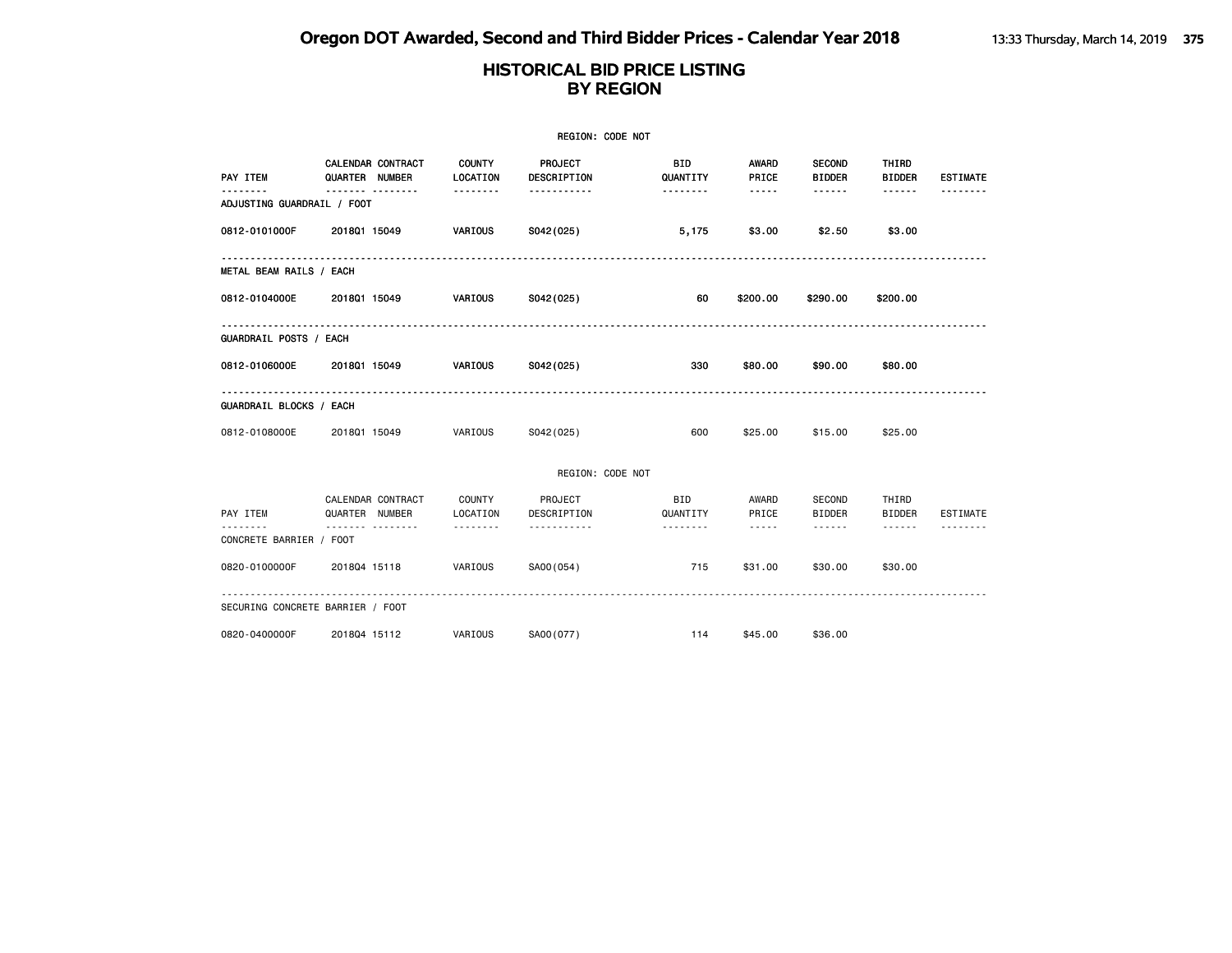| REGION: CODE NOT                       |                |                   |                               |                                     |                        |                                                                                                                                                      |                                |                                |                 |  |
|----------------------------------------|----------------|-------------------|-------------------------------|-------------------------------------|------------------------|------------------------------------------------------------------------------------------------------------------------------------------------------|--------------------------------|--------------------------------|-----------------|--|
| PAY ITEM                               | QUARTER NUMBER | CALENDAR CONTRACT | COUNTY<br>LOCATION            | PROJECT<br>DESCRIPTION              | <b>BID</b><br>QUANTITY | AWARD<br>PRICE                                                                                                                                       | <b>SECOND</b><br><b>BIDDER</b> | THIRD<br><b>BIDDER</b>         | <b>ESTIMATE</b> |  |
| .<br>DELINEATORS, TYPE 1 / EACH        |                |                   | <u>.</u>                      | -----------                         | <u> - - - - - - -</u>  | $\frac{1}{2} \left( \frac{1}{2} \right) \left( \frac{1}{2} \right) \left( \frac{1}{2} \right) \left( \frac{1}{2} \right) \left( \frac{1}{2} \right)$ |                                | ------                         | .               |  |
| 0840-0100000E                          | 201801 15049   |                   | VARIOUS                       | S042(025)                           | 680                    | \$40.00                                                                                                                                              | \$38.00                        | \$36.00                        |                 |  |
|                                        | 201804 15096   | 15123<br>15120    | VARIOUS<br>VARIOUS<br>VARIOUS | SA00(038)<br>CO13(019)<br>S053(037) | 50<br>450<br>710       | \$44.00<br>\$35.00<br>\$38.50                                                                                                                        | \$170.00<br>\$39.00<br>\$38.50 | \$200.00<br>\$39.00<br>\$38.00 |                 |  |
| DELINEATORS, TYPE 2 / EACH             |                |                   |                               |                                     |                        |                                                                                                                                                      |                                |                                |                 |  |
| 0840-0102000E                          | 201803 15089   |                   | VARIOUS                       | SA00(040)                           | 85                     | \$37.00                                                                                                                                              | \$45.00                        | \$40.00                        |                 |  |
|                                        | 201804 15118   |                   | VARIOUS                       | SA00(054)                           | 50                     | \$49.00                                                                                                                                              | \$45.00                        | \$82.00                        |                 |  |
| DELINEATORS, TYPE 4 ALTERNATE 1 / EACH |                |                   | .                             |                                     |                        |                                                                                                                                                      |                                |                                |                 |  |
| 0840-0104100E                          | 201802 15075   |                   | VARIOUS                       | S009(474)                           | 12                     | \$36.00                                                                                                                                              | \$25.00                        | \$40.00                        |                 |  |
| DELINEATORS, TYPE 4 ALTERNATE 2 / EACH | .              |                   |                               |                                     |                        |                                                                                                                                                      |                                |                                |                 |  |
| 0840-0104200E                          | 201801 15049   |                   | VARIOUS                       | S042(025)                           | 80                     | \$23.00                                                                                                                                              | \$36.00                        | \$46.00                        |                 |  |
|                                        | 201804 15096   | 15120             | VARIOUS<br><b>VARIOUS</b>     | SA00(038)<br>S053(037)              | 10<br>200              | \$23.00<br>\$38.00                                                                                                                                   | \$52.00<br>\$37.00             | \$75.00<br>\$30.00             |                 |  |
| DELINEATORS, TYPE 5 / EACH             |                |                   |                               |                                     |                        |                                                                                                                                                      |                                |                                |                 |  |
| 0840-0105000E                          | 201804 15118   | 15120             | VARIOUS<br><b>VARIOUS</b>     | SA00(054)<br>S053(037)              | $\overline{7}$<br>16   | \$21.00<br>\$20.00                                                                                                                                   | \$10.00<br>\$10.00             | \$15.00<br>\$10.00             |                 |  |
| DELINEATORS, TYPE 6 / EACH             |                |                   |                               |                                     |                        |                                                                                                                                                      |                                |                                |                 |  |
| 0840-0105500E                          | 201804 15096   | 15116             | VARIOUS<br>VARIOUS            | SA00(038)<br>S006(153)              | 100<br>150             | \$15.00<br>\$15.00                                                                                                                                   | \$21.00<br>\$11.00             | \$30.00<br>\$15.00             |                 |  |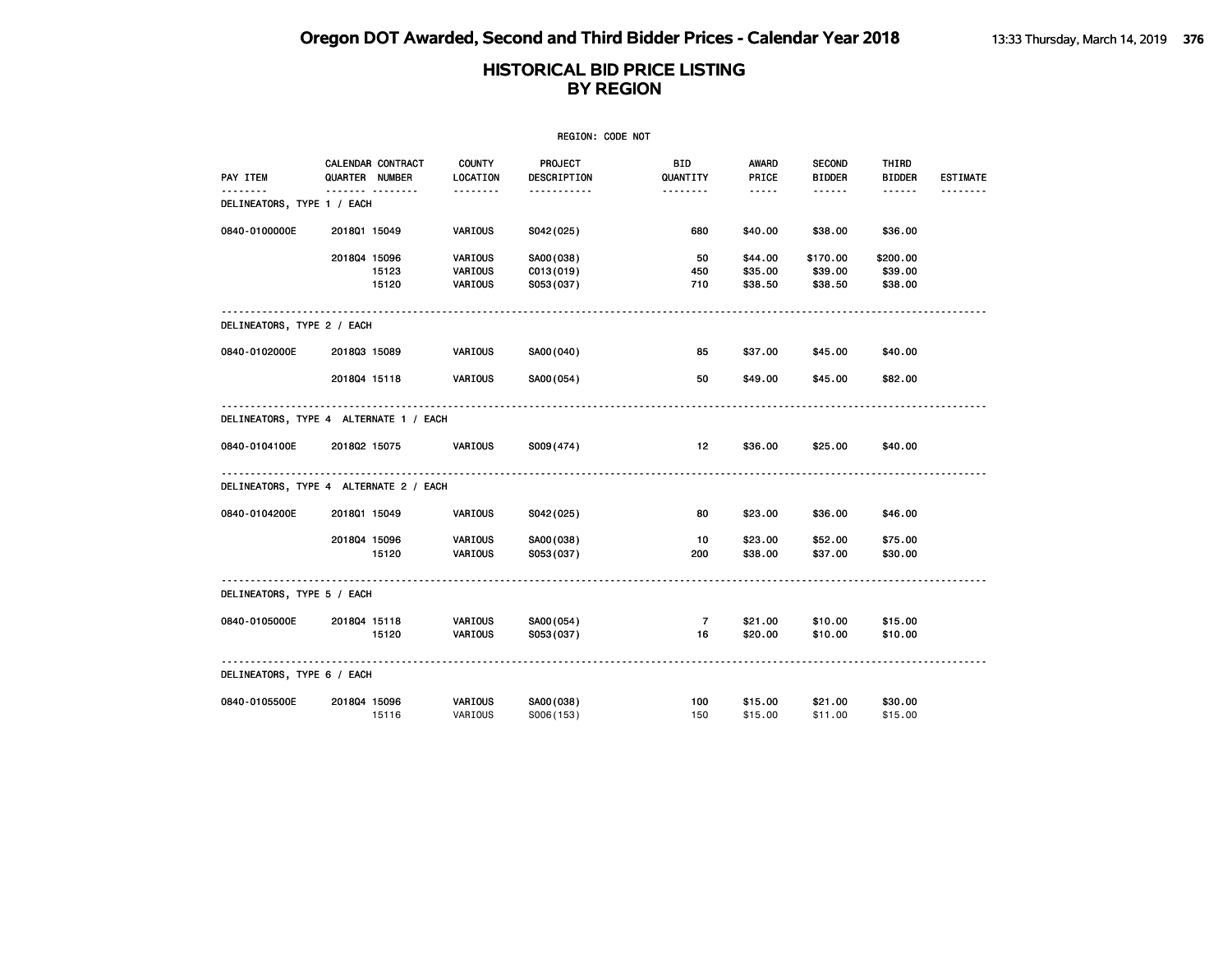| REGION: CODE NOT                        |                                     |                                     |                               |                        |                       |                                |                        |                 |  |  |
|-----------------------------------------|-------------------------------------|-------------------------------------|-------------------------------|------------------------|-----------------------|--------------------------------|------------------------|-----------------|--|--|
| PAY ITEM                                | <b>CALENDAR CONTRACT</b><br>QUARTER | <b>COUNTY</b><br>NUMBER<br>LOCATION | <b>PROJECT</b><br>DESCRIPTION | <b>BID</b><br>QUANTITY | <b>AWARD</b><br>PRICE | <b>SECOND</b><br><b>BIDDER</b> | THIRD<br><b>BIDDER</b> | <b>ESTIMATE</b> |  |  |
| FIELD FACILITY MARKERS, TYPE S1 GREEN / |                                     | EACH                                |                               | -------                |                       |                                |                        |                 |  |  |
| 0842-0101000E                           | 201801 15049                        | VARIOUS                             | S042(025)                     | 56                     | \$45.00               | \$70.00                        | \$65.00                |                 |  |  |
| CULVERT DRAINAGE MARKERS, TYPE 2 / EACH |                                     |                                     |                               |                        |                       |                                |                        |                 |  |  |
| 0842-0202000E                           | 201804 15120                        | <b>VARIOUS</b>                      | S053(037)                     | 6                      | \$65.00               | \$75.00                        | \$175.00               |                 |  |  |
| BRIDGE IDENTIFICATION MARKERS / EACH    |                                     |                                     |                               |                        |                       |                                |                        |                 |  |  |
| 0842-0401000E                           | 201802 15075                        | <b>VARIOUS</b>                      | S009(474)                     | $\mathbf{2}$           | \$715.00              | \$250.00                       | \$150.00               |                 |  |  |
|                                         | 15075                               | <b>VARIOUS</b>                      | S009(474)                     | 2                      | \$715.00              | \$250.00                       | \$150.00               |                 |  |  |
|                                         | 15075                               | VARIOUS                             | S009(474)                     | $\overline{c}$         | \$715.00              | \$250,00                       | \$150,00               |                 |  |  |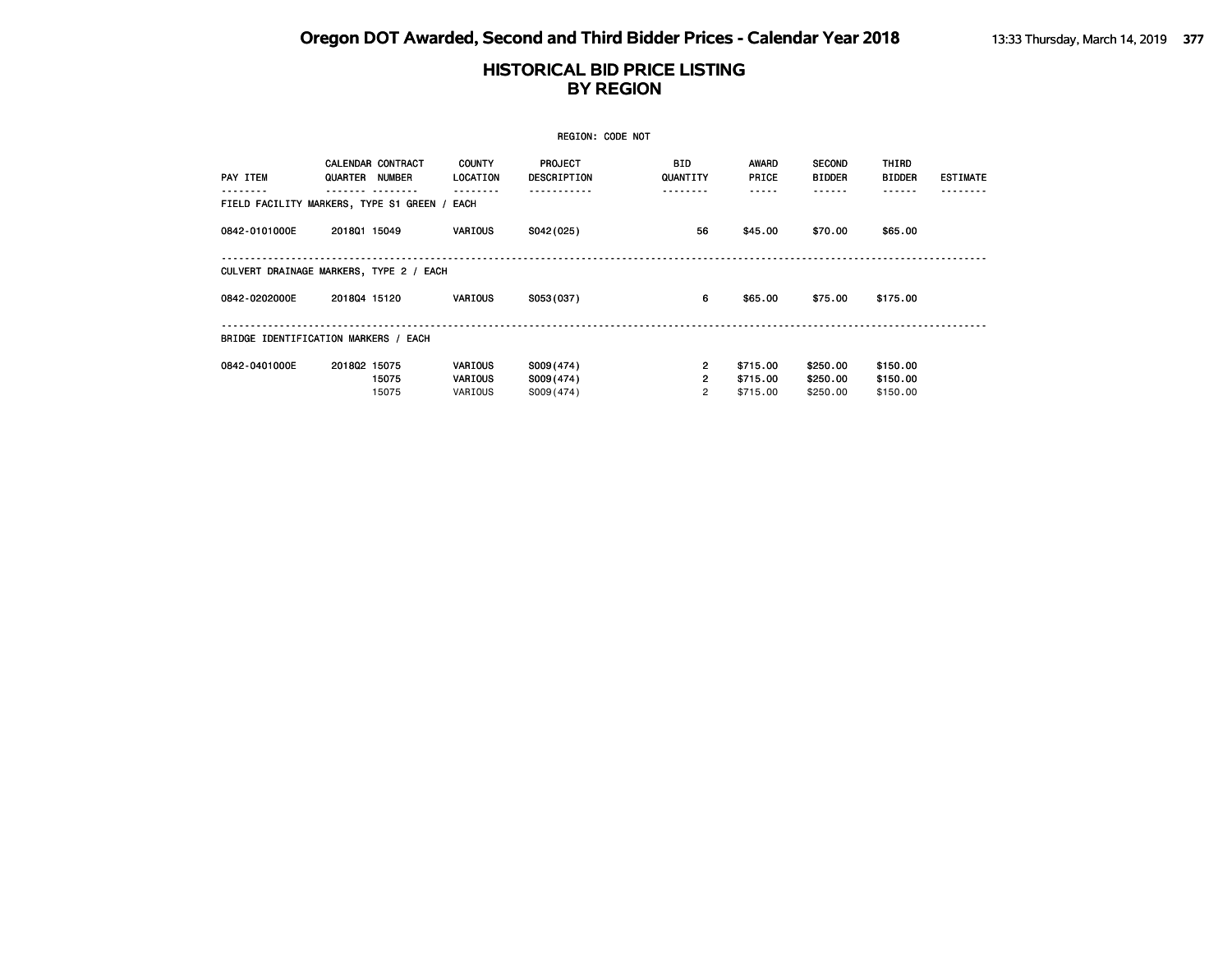|                                  |                                             |                           | REGION: CODE NOT       |                 |                       |                                |                        |                 |
|----------------------------------|---------------------------------------------|---------------------------|------------------------|-----------------|-----------------------|--------------------------------|------------------------|-----------------|
| PAY ITEM                         | CALENDAR CONTRACT<br>QUARTER NUMBER         | <b>COUNTY</b><br>LOCATION | PROJECT<br>DESCRIPTION | BID<br>QUANTITY | <b>AWARD</b><br>PRICE | <b>SECOND</b><br><b>BIDDER</b> | THIRD<br><b>BIDDER</b> | <b>ESTIMATE</b> |
|                                  | .<br>MONO-DIR WHITE TYPE 1AR MARKERS / EACH | <u>.</u>                  | <u>.</u>               | <u>.</u>        | $- - - - -$           | ------                         | ------                 |                 |
| 0855-0101000E                    | 201801 15053                                | VARIOUS                   | S081 (073)             | 24              | \$6.00                | \$6.60                         |                        |                 |
|                                  | 201802 15075                                | VARIOUS                   | S009(474)              | 24              | \$36.00               | \$8.00                         | \$8.00                 |                 |
|                                  | BI-DIR YELLOW TYPE 1AR MARKERS / EACH       |                           |                        |                 |                       |                                |                        |                 |
| 0855-0103000E                    | 2018Q1 15053                                | VARIOUS                   | S081 (073)             | 83              | \$6.00                | \$6.60                         |                        |                 |
|                                  | 201802 15075<br>15064                       | VARIOUS<br>VARIOUS        | S009(474)<br>SA00(117) | 40<br>570       | \$36.00<br>\$6.00     | \$8.00                         | \$8.00                 |                 |
|                                  | MONO-DIR WHITE TYPE 1AR , RECESSED / EACH   |                           |                        |                 |                       |                                |                        |                 |
| 0855-0106000E                    | 201801 15049                                | VARIOUS                   | S042(025)              | 770             | \$8.00                | \$8.50                         | \$8.00                 |                 |
|                                  | 201802 15064                                | VARIOUS                   | SA00(117)              | 200             | \$10.00               |                                |                        |                 |
|                                  | 201804 15120                                | VARIOUS                   | S053(037)              | 500             | \$10.00               | \$9.55                         | \$9.55                 |                 |
|                                  | BI-DIR YELLOW TYPE 1AR, RECESSED / EACH     |                           |                        |                 |                       |                                |                        |                 |
| 0855-0107000E                    | 201801 15049                                | VARIOUS                   | S042(025)              | 2,800           | \$8.00                | \$8.50                         | \$8.00                 |                 |
|                                  | 201802 15064                                | VARIOUS                   | SA00(117)              | 2,250           | \$14.00               |                                |                        |                 |
|                                  | 201804 15120                                | VARIOUS                   | S053(037)              | 540             | \$10.00               | \$9.55                         | \$9.55                 |                 |
|                                  |                                             |                           | REGION: CODE NOT       |                 |                       |                                |                        |                 |
| PAY ITEM                         | CALENDAR CONTRACT<br>QUARTER NUMBER         | <b>COUNTY</b><br>LOCATION | PROJECT<br>DESCRIPTION | BID<br>QUANTITY | <b>AWARD</b><br>PRICE | <b>SECOND</b><br><b>BIDDER</b> | THIRD<br><b>BIDDER</b> | <b>ESTIMATE</b> |
| CONTINUOUS RUMBLE STRIPS / MILE  |                                             | .                         | .                      | .               | $- - - - -$           | ------                         | ------                 |                 |
| 0857-0101000L                    | 201801 15049                                | VARIOUS                   | S042(025)              | 19.90           | \$925                 | \$1,000                        | \$925                  |                 |
|                                  | 201802 15064                                | VARIOUS                   | SA00(117)              | 9               | \$3,000               |                                |                        |                 |
|                                  | 201804 15120                                | VARIOUS                   | S053 (037)             | 3.58            | \$2,400               | \$1,150                        | \$1,150                |                 |
| GAP PATTERN RUMBLE STRIPS / MILE |                                             |                           |                        |                 |                       |                                |                        |                 |
| 0857-0101500L                    | 201801 15049                                | VARIOUS                   | S042(025)              | 3.26            | \$925                 | \$1,000                        | \$925                  |                 |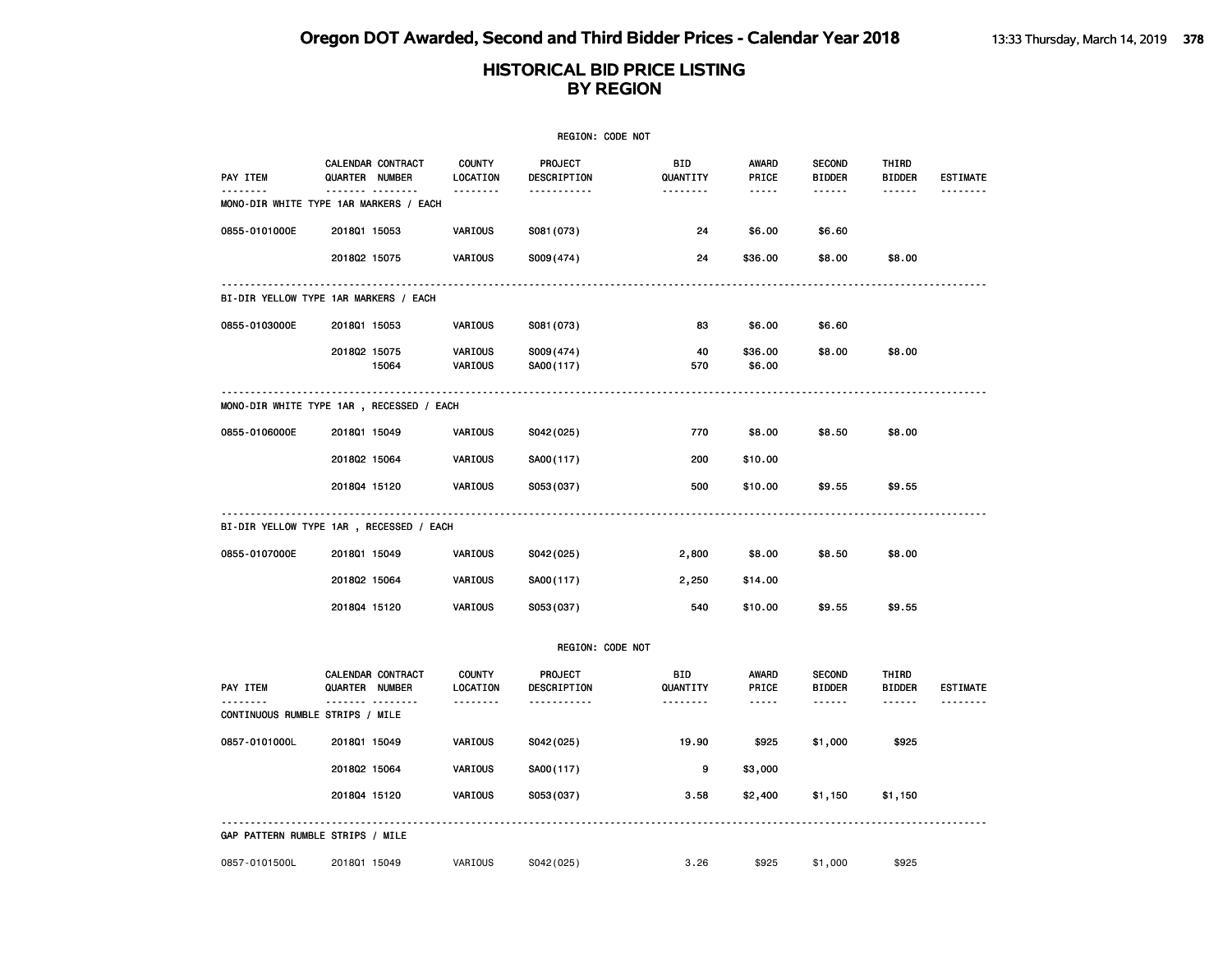|               |                                                                 |                                | REGION: CODE NOT            |                                    |                                                      |                                     |                                  |                      |
|---------------|-----------------------------------------------------------------|--------------------------------|-----------------------------|------------------------------------|------------------------------------------------------|-------------------------------------|----------------------------------|----------------------|
| PAY ITEM      | CALENDAR CONTRACT<br>QUARTER NUMBER                             | <b>COUNTY</b><br>LOCATION      | PROJECT<br>DESCRIPTION      | <b>BID</b><br>QUANTITY             | <b>AWARD</b><br>PRICE                                | <b>SECOND</b><br><b>BIDDER</b>      | THIRD<br><b>BIDDER</b>           | <b>ESTIMATE</b>      |
| .             | . <sub>.</sub><br>LONGITUDINAL PAVEMENT MARKINGS - PAINT / FOOT | .                              | -----------                 | --------                           | $\cdots \cdots \cdots$                               | .                                   | ------                           |                      |
| 0860-0200000F | 201801 15049                                                    | VARIOUS                        | S042(025)                   | 187,000                            | \$0.14                                               | \$0.16                              | \$0.14                           |                      |
|               | 201802 15064                                                    | VARIOUS                        | SA00(117)                   | 349,000                            | \$0.15                                               |                                     |                                  |                      |
|               | 201804 15123                                                    | VARIOUS                        | C013(019)                   | 80,000                             | \$0.15                                               | \$0.25                              | \$0.31                           |                      |
|               |                                                                 |                                | REGION: CODE NOT            |                                    |                                                      |                                     |                                  |                      |
| PAY ITEM      | CALENDAR CONTRACT<br>QUARTER NUMBER                             | <b>COUNTY</b><br>LOCATION      | PROJECT<br>DESCRIPTION      | <b>BID</b><br>QUANTITY             | AWARD<br>PRICE                                       | SECOND<br><b>BIDDER</b>             | THIRD<br><b>BIDDER</b>           | ESTIMATE             |
| .             | .<br>METHYL METHACRYLATE, EXTR, GROOVE, N-PRO / FOOT            | .                              | .                           | <u>.</u>                           | $\frac{1}{2}$                                        | .                                   | $\cdots \cdots \cdots$           | <u>.</u>             |
| 0865-0116530F | 201801 15049                                                    | VARIOUS                        | S042(025)                   | 347,000                            | \$1.55                                               | \$1.66                              | \$1.55                           |                      |
|               | 201804 15120                                                    | VARIOUS                        | S053(037)                   | 106,000                            | \$1.80                                               | \$1.98                              | \$1.98                           |                      |
|               | THERMOPLASTIC, EXTRUDED, SURFACE, PROF / FOOT                   |                                |                             |                                    |                                                      |                                     | -------------------------------- |                      |
| 0865-0116600F | 201801 15053                                                    | VARIOUS                        | S081 (073)                  | 7,700                              | \$1.20                                               | \$1.32                              |                                  |                      |
|               | THERMOPLASTIC, EXTRUDED, SURFACE, N-PROF / FOOT                 |                                |                             |                                    |                                                      |                                     |                                  |                      |
| 0865-0116610F | 201802 15075                                                    | VARIOUS                        | S009(474)                   | 4,600                              | \$1.00                                               | \$2.15                              | \$2.15                           |                      |
|               | THERMOPL, EXTR OR SPRAY, SURF, N-PROF / FOOT                    |                                |                             |                                    |                                                      |                                     |                                  |                      |
| 0865-0160000F | 201804 15122                                                    | VARIOUS                        | SA00(194)                   | 1,900                              | \$3.00                                               | \$2.75                              | \$6.00                           |                      |
|               |                                                                 |                                | REGION: CODE NOT            |                                    |                                                      |                                     |                                  |                      |
| PAY ITEM<br>. | CALENDAR CONTRACT<br>QUARTER NUMBER<br>. <sub>.</sub>           | <b>COUNTY</b><br>LOCATION<br>. | PROJECT<br>DESCRIPTION<br>. | <b>BID</b><br>QUANTITY<br><u>.</u> | AWARD<br>PRICE<br>$\sim$ $\sim$ $\sim$ $\sim$ $\sim$ | <b>SECOND</b><br><b>BIDDER</b><br>. | THIRD<br><b>BIDDER</b><br>------ | ESTIMATE<br><u>.</u> |
|               | PLURAL COMPONENT, SPRAYED, GROOVED / FOOT                       |                                |                             |                                    |                                                      |                                     |                                  |                      |
| 0866-0114000F | 201802 15072                                                    | VARIOUS                        | SA00(140)                   | 536,000                            | \$0.62                                               |                                     |                                  |                      |
|               | PLURAL COMPONENT, SPRAYED, WET, SURFACE / FOOT                  |                                |                             |                                    |                                                      |                                     |                                  |                      |
| 0866-0115000F | 201804 15118                                                    | VARIOUS                        | SA00 (054)                  | 4,000                              | \$5,00                                               | \$4.95                              | \$4.95                           |                      |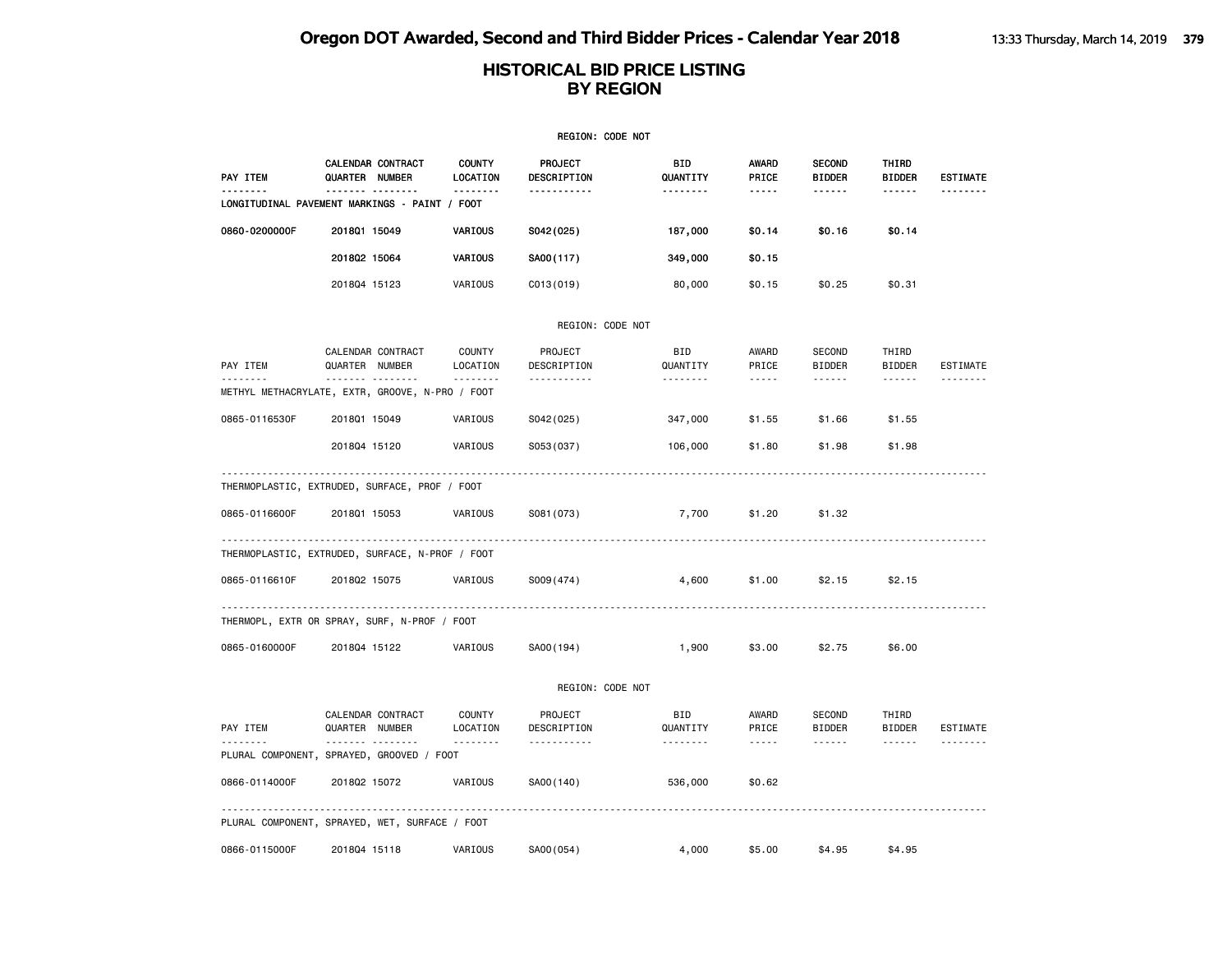| REGION: CODE NOT                   |                                            |                           |                        |                 |                    |                                |                        |                 |  |  |
|------------------------------------|--------------------------------------------|---------------------------|------------------------|-----------------|--------------------|--------------------------------|------------------------|-----------------|--|--|
| PAY ITEM                           | CALENDAR CONTRACT<br><b>QUARTER NUMBER</b> | <b>COUNTY</b><br>LOCATION | PROJECT<br>DESCRIPTION | BID<br>QUANTITY | AWARD<br>PRICE     | <b>SECOND</b><br><b>BIDDER</b> | THIRD<br><b>BIDDER</b> | <b>ESTIMATE</b> |  |  |
| PVMT LEGEND, TYPE B: ARROWS / EACH | .                                          | .                         | .                      | --------        | -----              | ------                         | ------                 |                 |  |  |
| 0867-0103000E                      | 201801 15049                               | <b>VARIOUS</b>            | S042(025)              | 16              | \$325.00           | \$350.00                       | \$325.00               |                 |  |  |
|                                    | 201804 15120                               | VARIOUS                   | S053(037)              | 4               | \$850.00           | \$850.00                       | \$850.00               |                 |  |  |
|                                    | PVMT LEGEND, TYPE B-HS: ARROWS / EACH      |                           |                        |                 |                    |                                |                        |                 |  |  |
| 0867-0103100E                      | 201802 15064                               | <b>VARIOUS</b>            | SA00(117)              | 6               | \$500.00           |                                |                        |                 |  |  |
|                                    | 201804 15122                               | <b>VARIOUS</b>            | SA00(194)              | 4               | \$450.00           | \$412.50                       | \$500.00               |                 |  |  |
|                                    | PVMT LEGEND, TYPE AB: ARROWS / EACH        |                           |                        |                 |                    |                                |                        |                 |  |  |
| 0867-0103500E                      | 201802 15075                               | VARIOUS                   | S009(474)              | $\mathbf{1}$    | \$36.00            | \$500.00                       | \$485.00               |                 |  |  |
|                                    | .<br>PVMT LEGEND, TYPE B: "SCHOOL" / EACH  |                           |                        |                 |                    |                                |                        |                 |  |  |
| 0867-0111000E                      | 201804 15120                               | <b>VARIOUS</b>            | S053(037)              | $\mathbf{1}$    | \$850.00           | \$605.00                       | \$605.00               |                 |  |  |
|                                    | PVMT LEGEND, TYPE B-HS: BIKE LANE / EACH   |                           |                        |                 |                    |                                |                        |                 |  |  |
| 0867-0131000E                      | 201804 15122                               | <b>VARIOUS</b>            | SA00(194)              | $\overline{2}$  | \$450.00           | \$412.50                       | \$500.00               |                 |  |  |
| PAVEMENT BAR, TYPE B / SQFT        |                                            |                           |                        |                 |                    |                                |                        |                 |  |  |
| 0867-0145000J                      | 201801 15049                               | VARIOUS                   | S042(025)              | 32              | \$10.00            | \$11.00                        | \$10.00                |                 |  |  |
| PAVEMENT BAR, TYPE B-HS / SQFT     |                                            |                           |                        |                 |                    |                                |                        |                 |  |  |
| 0867-0145100J                      | 201802 15064                               | <b>VARIOUS</b>            | SA00(117)              | 200             | \$14.00            |                                |                        |                 |  |  |
|                                    | 201804 15123<br>15122                      | VARIOUS<br>VARIOUS        | C013(019)<br>SA00(194) | 15<br>120       | \$12.00<br>\$19.00 | \$12.00<br>\$17.44             | \$11.50<br>\$22.00     |                 |  |  |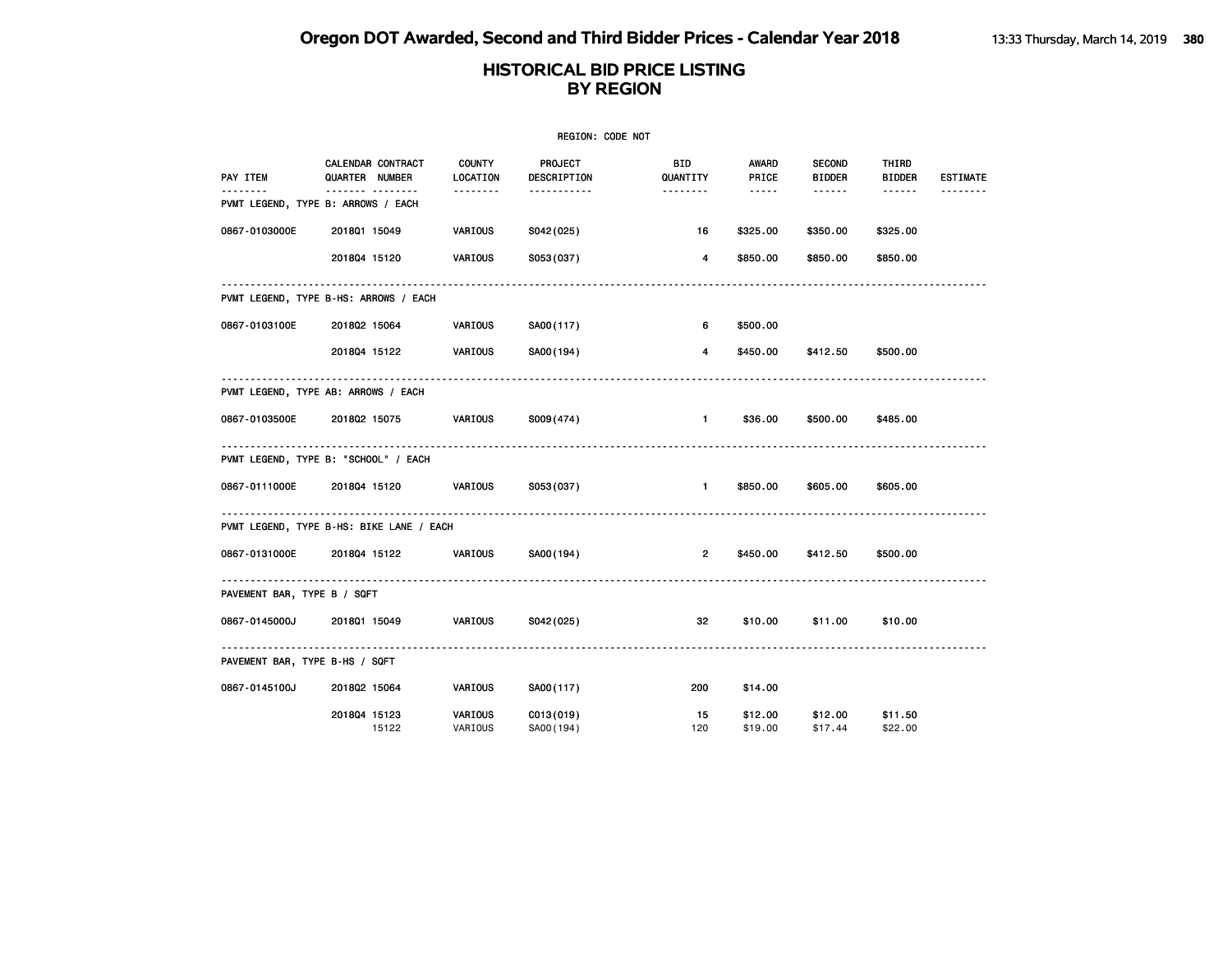|                                                 |              |                                                                                                 |                                                                                                                                  | REGION: CODE NOT                                                                                                                                         |                                                                      |                                                                                                                                  |                                                                                                                                  |                                                                                                                                  |                             |
|-------------------------------------------------|--------------|-------------------------------------------------------------------------------------------------|----------------------------------------------------------------------------------------------------------------------------------|----------------------------------------------------------------------------------------------------------------------------------------------------------|----------------------------------------------------------------------|----------------------------------------------------------------------------------------------------------------------------------|----------------------------------------------------------------------------------------------------------------------------------|----------------------------------------------------------------------------------------------------------------------------------|-----------------------------|
| PAY ITEM<br><u>.</u>                            |              | CALENDAR CONTRACT<br>QUARTER NUMBER<br>------- --------                                         | <b>COUNTY</b><br>LOCATION<br><u>.</u>                                                                                            | PROJECT<br>DESCRIPTION<br><u>.</u>                                                                                                                       | BID<br>QUANTITY<br><u>.</u>                                          | <b>AWARD</b><br>PRICE<br>$- - - - -$                                                                                             | <b>SECOND</b><br><b>BIDDER</b><br>------                                                                                         | THIRD<br><b>BIDDER</b><br>------                                                                                                 | <b>ESTIMATE</b><br>-------- |
| WOOD SIGN POSTS / FBM                           |              |                                                                                                 |                                                                                                                                  |                                                                                                                                                          |                                                                      |                                                                                                                                  |                                                                                                                                  |                                                                                                                                  |                             |
| 0910-0100000K                                   | 2018Q1 15042 |                                                                                                 | VARIOUS                                                                                                                          | S000(904)                                                                                                                                                | 20,796                                                               | \$7.10                                                                                                                           | \$7.70                                                                                                                           | \$8.00                                                                                                                           |                             |
|                                                 | 201804 15096 | 15123                                                                                           | VARIOUS<br>VARIOUS                                                                                                               | SA00(038)<br>CO13(019)                                                                                                                                   | 16<br>50                                                             | \$35.00<br>\$8.00                                                                                                                | \$3.50<br>\$10.00                                                                                                                | \$10.00<br>\$10.00                                                                                                               |                             |
|                                                 |              |                                                                                                 |                                                                                                                                  | REGION: CODE NOT                                                                                                                                         |                                                                      |                                                                                                                                  |                                                                                                                                  |                                                                                                                                  |                             |
| <b>PAY ITEM</b>                                 |              | CALENDAR CONTRACT<br>QUARTER NUMBER                                                             | <b>COUNTY</b><br>LOCATION                                                                                                        | PROJECT<br>DESCRIPTION                                                                                                                                   | BID<br>QUANTITY                                                      | <b>AWARD</b><br>PRICE                                                                                                            | <b>SECOND</b><br><b>BIDDER</b>                                                                                                   | THIRD<br><b>BIDDER</b>                                                                                                           | <b>ESTIMATE</b>             |
| <u>.</u><br>SIGN SUPPORT FOOTINGS / CUYD        |              | .                                                                                               | <u>.</u>                                                                                                                         | -----------                                                                                                                                              | <u>.</u>                                                             | $- - - - -$                                                                                                                      | $- - - - - -$                                                                                                                    | ------                                                                                                                           | <u>.</u>                    |
| 0920-0100000A                                   | 201801 15049 | 15047<br>15042                                                                                  | VARIOUS<br>VARIOUS<br>VARIOUS                                                                                                    | S042(025)<br>SA00(039)<br>S000(904)                                                                                                                      | 0.27<br>13.90<br>42.40                                               | \$4,630<br>\$1,151<br>\$1,491                                                                                                    | \$2,407<br>\$1,511<br>\$2,170                                                                                                    | \$1,296<br>\$2,878<br>\$4,906                                                                                                    |                             |
|                                                 | 201803 15089 |                                                                                                 | VARIOUS                                                                                                                          | SA00(040)                                                                                                                                                | 141.45                                                               | \$1,661                                                                                                                          | \$2,177                                                                                                                          | \$1,902                                                                                                                          |                             |
|                                                 | 201804 15120 | 15116<br>15116                                                                                  | VARIOUS<br>VARIOUS<br>VARIOUS                                                                                                    | S053(037)<br>S006(153)<br>S006(153)                                                                                                                      | 0.90<br>$\mathbf{1}$<br>8.90                                         | \$1,778<br>\$4,000<br>\$2,809                                                                                                    | \$1,778<br>\$2,500<br>\$2,022                                                                                                    | \$3,889<br>\$1,400<br>\$47                                                                                                       |                             |
|                                                 |              |                                                                                                 |                                                                                                                                  | REGION: CODE NOT                                                                                                                                         |                                                                      |                                                                                                                                  |                                                                                                                                  |                                                                                                                                  |                             |
| PAY ITEM                                        |              | CALENDAR CONTRACT<br>QUARTER NUMBER<br><b>.</b>                                                 | <b>COUNTY</b><br>LOCATION<br><u>.</u>                                                                                            | PROJECT<br>DESCRIPTION<br>.                                                                                                                              | <b>BID</b><br>QUANTITY<br><u>.</u>                                   | AWARD<br>PRICE<br>$\sim$ $\sim$ $\sim$ $\sim$ $\sim$                                                                             | <b>SECOND</b><br><b>BIDDER</b><br>.                                                                                              | THIRD<br><b>BIDDER</b><br>------                                                                                                 | <b>ESTIMATE</b><br>.        |
| 60 IN DIA SIGN SUPP DRILL SHAFT FOUNDATN / FOOT |              |                                                                                                 |                                                                                                                                  |                                                                                                                                                          |                                                                      |                                                                                                                                  |                                                                                                                                  |                                                                                                                                  |                             |
| 0921-0501000F                                   | 201804 15116 | 15116<br>15116<br>15116<br>15116<br>15116<br>15116<br>15116<br>15116<br>15116<br>15116<br>15116 | VARIOUS<br>VARIOUS<br>VARIOUS<br>VARIOUS<br>VARIOUS<br>VARIOUS<br>VARIOUS<br>VARIOUS<br>VARIOUS<br>VARIOUS<br>VARIOUS<br>VARIOUS | S006(153)<br>S006(153)<br>S006(153)<br>S006(153)<br>S006(153)<br>S006(153)<br>S006(153)<br>S006(153)<br>S006(153)<br>S006(153)<br>S006(153)<br>S006(153) | 20<br>20<br>20<br>25<br>25<br>25<br>30<br>30<br>30<br>30<br>35<br>35 | \$2,200<br>\$1,900<br>\$2,750<br>\$2,300<br>\$1,800<br>\$1,950<br>\$1,500<br>\$1,450<br>\$1,450<br>\$1,450<br>\$1,400<br>\$1,350 | \$3,000<br>\$2,500<br>\$3,500<br>\$2,950<br>\$2,180<br>\$2,570<br>\$2,000<br>\$1,930<br>\$1,950<br>\$1,950<br>\$1,750<br>\$1,750 | \$4,200<br>\$3,750<br>\$4,650<br>\$4,000<br>\$3,540<br>\$4,000<br>\$3,500<br>\$3,500<br>\$3,500<br>\$3,500<br>\$3,250<br>\$3,250 |                             |
|                                                 |              | 15116                                                                                           | VARIOUS                                                                                                                          | S006(153)                                                                                                                                                | 35                                                                   | \$1,350                                                                                                                          | \$1,750                                                                                                                          | \$3,250                                                                                                                          |                             |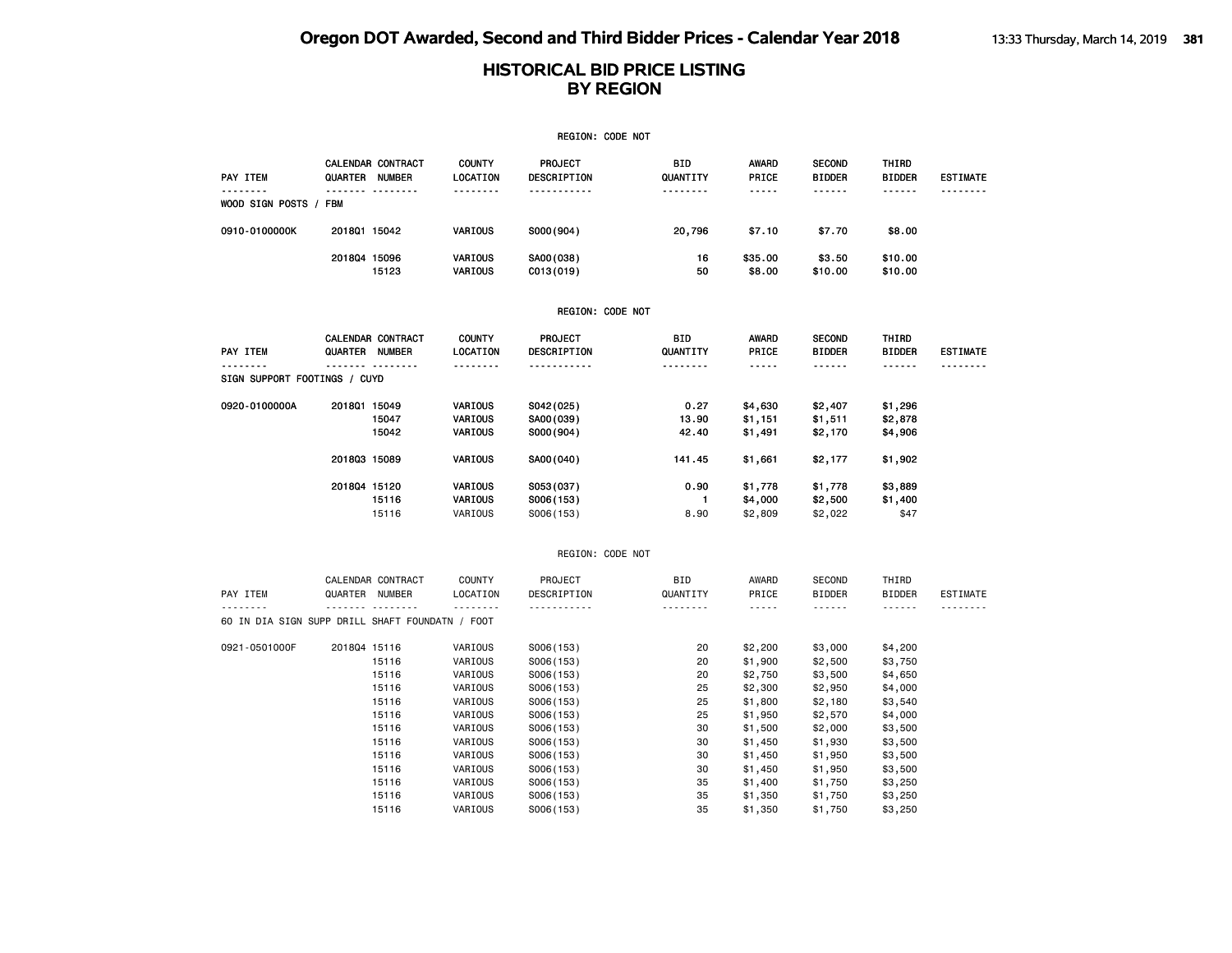| REGION: CODE NOT                         |                                     |       |                       |                               |                        |                                                                                                               |                                |                        |                 |  |
|------------------------------------------|-------------------------------------|-------|-----------------------|-------------------------------|------------------------|---------------------------------------------------------------------------------------------------------------|--------------------------------|------------------------|-----------------|--|
| PAY ITEM                                 | CALENDAR CONTRACT<br>QUARTER NUMBER |       | COUNTY<br>LOCATION    | <b>PROJECT</b><br>DESCRIPTION | <b>BID</b><br>QUANTITY | AWARD<br>PRICE                                                                                                | <b>SECOND</b><br><b>BIDDER</b> | THIRD<br><b>BIDDER</b> | <b>ESTIMATE</b> |  |
| BUTTERFLY SIGN STRUCTURES / LB           | .                                   |       | <u> - - - - - - -</u> | -----------                   | --------               | $\frac{1}{2} \frac{1}{2} \frac{1}{2} \frac{1}{2} \frac{1}{2} \frac{1}{2} \frac{1}{2} \frac{1}{2} \frac{1}{2}$ | ------                         | $- - - - - -$          |                 |  |
| 0930-0103000A                            | 201801 15041                        |       | VARIOUS               | SA00(002)                     | 6,500                  | \$11.54                                                                                                       | \$7.61                         | \$18.34                |                 |  |
| MONOTUBE CANTILEVER SIGN STRUCTURES / LB |                                     |       |                       |                               |                        |                                                                                                               |                                |                        |                 |  |
| 0930-0104000A                            | 201804 15116                        |       | VARIOUS               | S006(153)                     | 13,090                 | \$7.64                                                                                                        | \$6.88                         | \$9.17                 |                 |  |
|                                          |                                     | 15116 | VARIOUS               | S006(153)                     | 14,075                 | \$6.39                                                                                                        | \$5.75                         | \$8.17                 |                 |  |
|                                          |                                     | 15116 | VARIOUS               | S006(153)                     | 14,075                 | \$6.39                                                                                                        | \$5.79                         | \$8.17                 |                 |  |
|                                          |                                     | 15116 | VARIOUS               | S006(153)                     | 14,075                 | \$6.39                                                                                                        | \$5.79                         | \$8.17                 |                 |  |
|                                          |                                     | 15116 | VARIOUS               | S006(153)                     | 14,642                 | \$6.15                                                                                                        | \$5.77                         | \$7.92                 |                 |  |
|                                          |                                     | 15116 | VARIOUS               | S006(153)                     | 14,820                 | \$7.42                                                                                                        | \$7.49                         | \$8.43                 |                 |  |
|                                          |                                     | 15116 | VARIOUS               | S006(153)                     | 14,820                 | \$8.10                                                                                                        | \$7.56                         | \$8.57                 |                 |  |
|                                          |                                     | 15116 | VARIOUS               | S006(153)                     | 14,820                 | \$7.42                                                                                                        | \$7.56                         | \$8.50                 |                 |  |
|                                          |                                     | 15116 | VARIOUS               | S006(153)                     | 14,885                 | \$7.39                                                                                                        | \$7.52                         | \$8.46                 |                 |  |
|                                          |                                     | 15116 | VARIOUS               | S006(153)                     | 14,885                 | \$8.06                                                                                                        | \$7.52                         | \$8.46                 |                 |  |
|                                          |                                     | 15116 | VARIOUS               | S006(153)                     | 14,910                 | \$8.05                                                                                                        | \$7.51                         | \$8.45                 |                 |  |
|                                          |                                     | 15116 | VARIOUS               | S006(153)                     | 14,935                 | \$7.37                                                                                                        | \$7.50                         | \$8.44                 |                 |  |
|                                          |                                     | 15116 | VARIOUS               | S006(153)                     | 15,073                 | \$7.30                                                                                                        | \$7.43                         | \$8.29                 |                 |  |
| EXIT NUMBER SIGN MOUNTS / LB             |                                     |       |                       |                               |                        |                                                                                                               |                                |                        |                 |  |
| 0930-0106000A                            | 201801 15047                        |       | <b>VARIOUS</b>        | SA00(039)                     | 2,037                  | \$5.84                                                                                                        | \$5.60                         | \$4.91                 |                 |  |
|                                          | 201804 15116                        |       | <b>VARIOUS</b>        | S006(153)                     | 79.80                  | \$7.52                                                                                                        | \$12.53                        | \$3.88                 |                 |  |
| SIGNAL POLE MOUNTS / LB                  |                                     |       |                       |                               |                        |                                                                                                               |                                |                        |                 |  |
| 0930-0107000A                            | 201801 15047                        |       | VARIOUS               | SA00(039)                     | 1,309                  | \$9.44                                                                                                        | \$11.46                        | \$11.46                |                 |  |
| VERTICAL SIGN MOUNTS, EXISTING STRC / LB |                                     |       |                       |                               |                        |                                                                                                               |                                |                        |                 |  |
| 0930-0109000A                            | 201801 15041                        |       | VARIOUS               | SA00(002)                     | 1,600                  | \$18.75                                                                                                       | \$23.27                        | \$43.78                |                 |  |
| SECONDARY SIGN MOUNTS / LB               |                                     |       |                       |                               |                        |                                                                                                               |                                |                        |                 |  |
| 0930-0110000A                            | 201801 15047                        |       | VARIOUS               | SA00 (039)                    | 187                    | \$6.42                                                                                                        | \$17.43                        | \$13.37                |                 |  |
|                                          |                                     |       |                       |                               |                        |                                                                                                               |                                |                        |                 |  |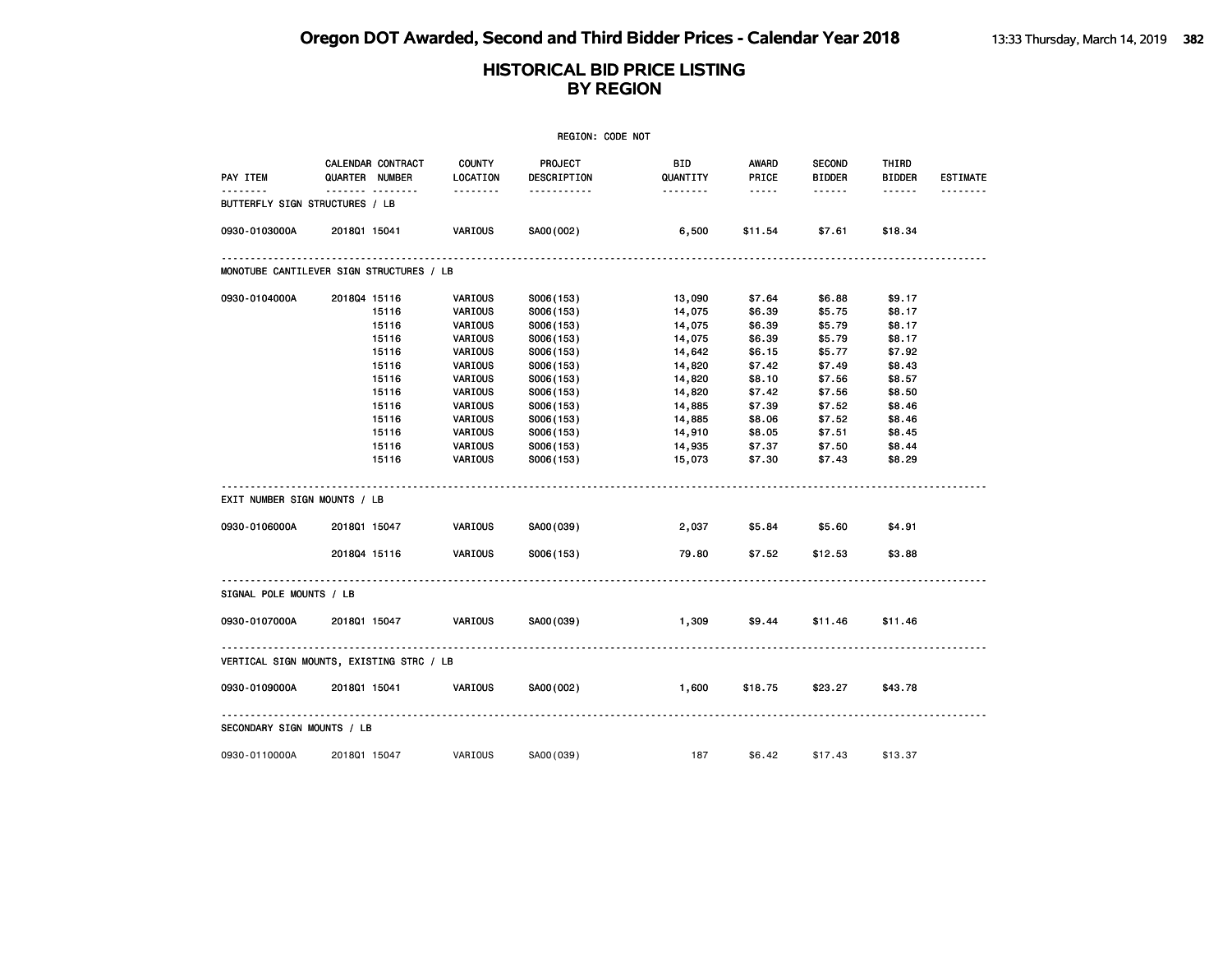|                                               |                |                   |                                      | <b>REGION: CODE NOT</b>             |                           |                            |                                |                            |                 |
|-----------------------------------------------|----------------|-------------------|--------------------------------------|-------------------------------------|---------------------------|----------------------------|--------------------------------|----------------------------|-----------------|
| PAY ITEM                                      | QUARTER NUMBER | CALENDAR CONTRACT | COUNTY<br>LOCATION                   | <b>PROJECT</b><br>DESCRIPTION       | <b>BID</b><br>QUANTITY    | <b>AWARD</b><br>PRICE      | <b>SECOND</b><br><b>BIDDER</b> | THIRD<br><b>BIDDER</b>     | <b>ESTIMATE</b> |
| MULTIPST BRKWY SIGN SUPPORTS / LB             |                | <u>.</u>          |                                      | .                                   | --------                  | -----                      | ------                         | ------                     |                 |
| 0930-0111000A                                 | 201801 15047   |                   | <b>VARIOUS</b>                       | SA00(039)                           | 1,016                     | \$5.23                     | \$5.91                         | \$5.91                     |                 |
|                                               | 201804 15116   |                   | VARIOUS                              | S006(153)                           | 2,606                     | \$6.91                     | \$4.60                         | \$0.75                     |                 |
| TRIANG BASE BRKWY SIGN SUPP / LB              |                |                   |                                      |                                     |                           |                            |                                |                            |                 |
| 0930-0112000A                                 | 201801 15047   |                   | <b>VARIOUS</b>                       | SA00(039)                           | 881                       | \$7.25                     | \$11.69                        | \$6.24                     |                 |
|                                               | 201803 15089   |                   | VARIOUS                              | SA00(040)                           | 16,451                    | \$4.25                     | \$5.94                         | \$7.60                     |                 |
|                                               | 201804 15116   |                   | <b>VARIOUS</b>                       | S006(153)                           | 436                       | \$16.06                    | \$9.17                         | \$3.27                     |                 |
| PERF STEEL SQR TUBE SLIP BASE SIGN SUPP / LB  |                |                   |                                      |                                     |                           |                            |                                |                            |                 |
| 0930-0114000A                                 | 201801 15049   | 15047<br>15042    | VARIOUS<br><b>VARIOUS</b><br>VARIOUS | S042(025)<br>SA00(039)<br>S000(904) | 410.13<br>5,058<br>46,299 | \$3.41<br>\$3.56<br>\$2.64 | \$4.27<br>\$2.81<br>\$4.00     | \$3.17<br>\$4.35<br>\$4.10 |                 |
|                                               | 201803 15089   |                   | VARIOUS                              | SA00(040)                           | 43,311                    | \$2.04                     | \$3.91                         | \$3.00                     |                 |
|                                               | 201804 15120   |                   | <b>VARIOUS</b>                       | S053(037)                           | 1,065                     | \$3.66                     | \$3.66                         | \$5.26                     |                 |
| PERF STEEL SQR TUBE ANCHOR SIGN SUPPORTS / LB |                |                   |                                      |                                     |                           |                            |                                |                            |                 |
| 0930-0117000A                                 | 201801 15047   |                   | <b>VARIOUS</b>                       | SA00(039)                           | 586                       | \$2.13                     | \$3.12                         | \$3.41                     |                 |
|                                               | 201803 15089   |                   | VARIOUS                              | SA00(040)                           | 30,032                    | \$2.46                     | \$3.36                         | \$5.36                     |                 |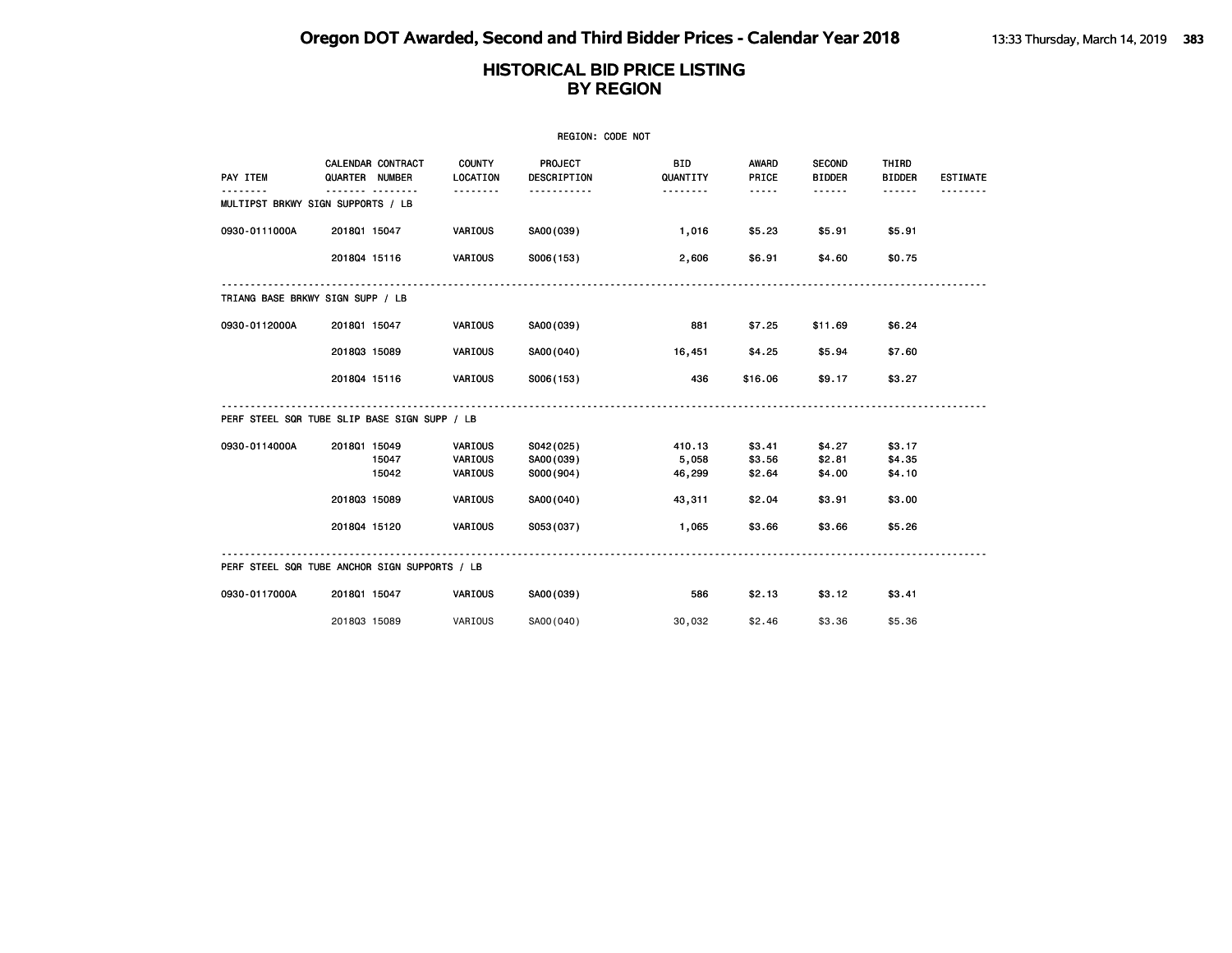| REGION: CODE NOT |                                                                                                 |                                       |                                    |                             |                               |                                          |                                  |                 |  |  |  |
|------------------|-------------------------------------------------------------------------------------------------|---------------------------------------|------------------------------------|-----------------------------|-------------------------------|------------------------------------------|----------------------------------|-----------------|--|--|--|
| PAY ITEM         | CALENDAR CONTRACT<br>QUARTER NUMBER<br><u> </u><br>SIGNS, STANDARD SHEETING, EXTRUDED AL / SQFT | <b>COUNTY</b><br>LOCATION<br>-------- | PROJECT<br>DESCRIPTION<br><u>.</u> | BID<br>QUANTITY<br>-------- | AWARD<br>PRICE<br>$- - - - -$ | <b>SECOND</b><br><b>BIDDER</b><br>------ | THIRD<br><b>BIDDER</b><br>------ | <b>ESTIMATE</b> |  |  |  |
| 0940-0201000J    | 201801 15047                                                                                    | VARIOUS                               | SA00(039)                          | 378                         | \$24.00                       | \$21.40                                  | \$33.00                          |                 |  |  |  |
|                  | 201804 15116                                                                                    | VARIOUS                               | S006(153)                          | 100                         | \$25.00                       | \$20.00                                  | \$18.00                          |                 |  |  |  |
|                  | SIGNS, STANDARD SHEETING, SHEET ALUMINUM / SQFT                                                 |                                       |                                    |                             |                               |                                          |                                  |                 |  |  |  |
| 0940-0202000J    | 201801 15047                                                                                    | VARIOUS                               | SA00(039)                          | 965                         | \$12.00                       | \$10.10                                  | \$23.00                          |                 |  |  |  |
|                  | 201803 15089                                                                                    | VARIOUS                               | SA00(040)                          | 5,272                       | \$12.00                       | \$16.00                                  | \$15.00                          |                 |  |  |  |
|                  | SIGNS, STANDARD SHEETING, PLYWOOD / SQFT                                                        |                                       |                                    |                             |                               |                                          |                                  |                 |  |  |  |
| 0940-0203000J    | 201801 15042                                                                                    | <b>VARIOUS</b>                        | S000(904)                          | 12,792                      | \$12.00                       | \$13.00                                  | \$20.00                          |                 |  |  |  |
|                  | 201803 15089                                                                                    | VARIOUS                               | SA00(040)                          | 824                         | \$14.25                       | \$18.00                                  | \$14.00                          |                 |  |  |  |
|                  | 201804 15120<br>15116                                                                           | VARIOUS<br>VARIOUS                    | S053(037)<br>S006(153)             | 130.30<br>336               | \$11.00<br>\$40.00            | \$11.00<br>\$30.00                       | \$20.00<br>\$6.00                |                 |  |  |  |
|                  | SIGNS, TYPE IX SHEETING, EXTRUDED AL / SQFT                                                     |                                       |                                    |                             |                               |                                          |                                  |                 |  |  |  |
| 0940-0204000J    | 201801 15047                                                                                    | VARIOUS                               | SA00(039)                          | 3,329                       | \$24.50                       | \$26.20                                  | \$33.00                          |                 |  |  |  |
|                  | 201804 15116                                                                                    | <b>VARIOUS</b>                        | S006(153)                          | 176.50                      | \$45.00                       | \$40.00                                  | \$17.00                          |                 |  |  |  |
|                  | SIGNS, TYPE IX SHEETING, SHEET ALUMINUM / SQFT                                                  |                                       |                                    |                             |                               |                                          |                                  |                 |  |  |  |
| 0940-0205000J    | 201801 15047                                                                                    | VARIOUS                               | SA00(039)                          | 346                         | \$15.00                       | \$12.80                                  | \$13.00                          |                 |  |  |  |
|                  | 201803 15089                                                                                    | VARIOUS                               | SA00(040)                          | 2,487                       | \$14.00                       | \$18.00                                  | \$17.00                          |                 |  |  |  |
|                  | SIGNS, TYPE IX SHEETING, PLYWOOD / SQFT                                                         |                                       |                                    |                             |                               |                                          |                                  |                 |  |  |  |
| 0940-0206000J    | 201803 15089                                                                                    | VARIOUS                               | SA00(040)                          | 1,304                       | \$16.00                       | \$20.00                                  | \$16.00                          |                 |  |  |  |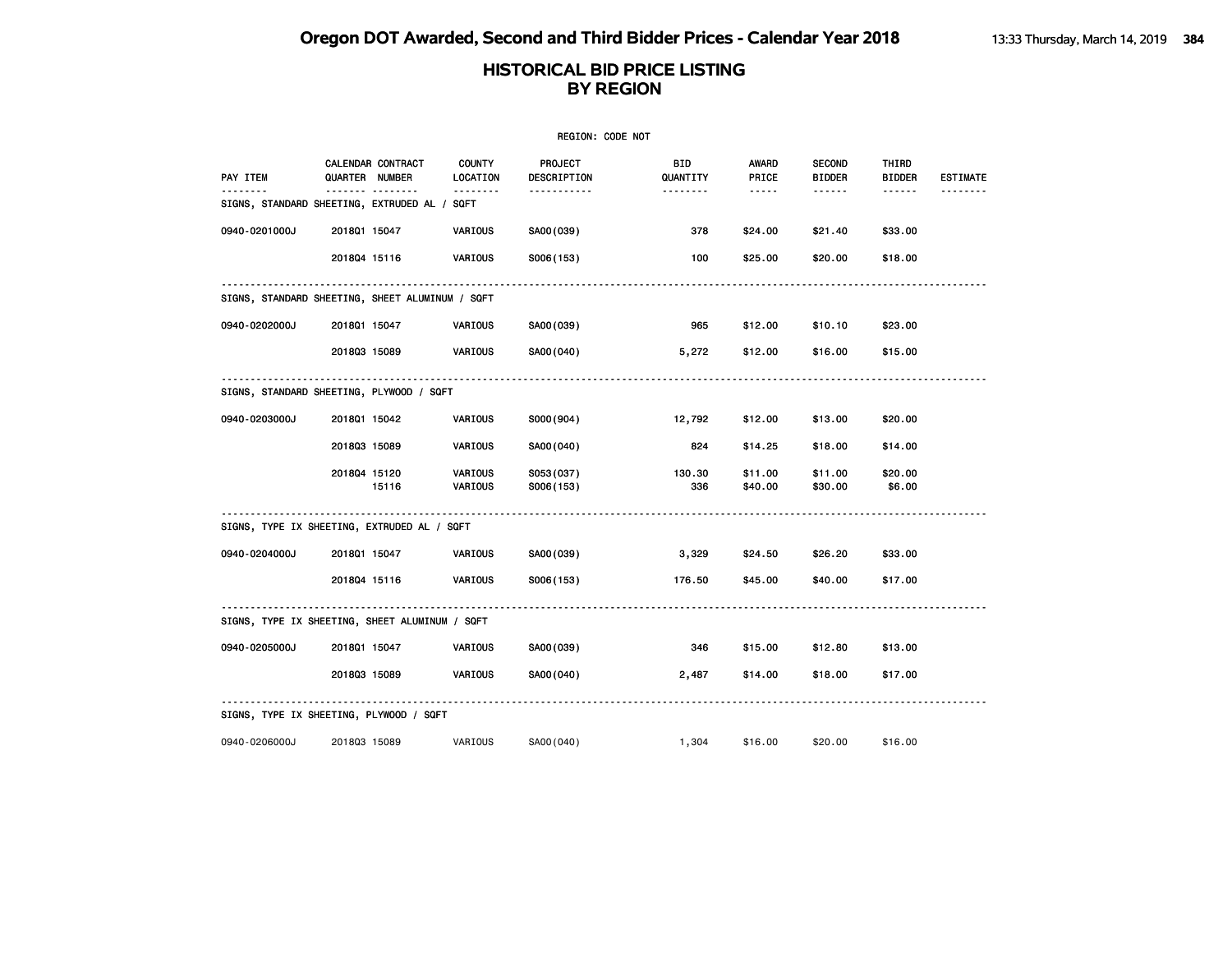|                         |                                            |                                  | REGION: CODE NOT                     |                        |                       |                                |                        |                 |
|-------------------------|--------------------------------------------|----------------------------------|--------------------------------------|------------------------|-----------------------|--------------------------------|------------------------|-----------------|
| PAY ITEM                | <b>CALENDAR CONTRACT</b><br>QUARTER NUMBER | <b>COUNTY</b><br>LOCATION        | <b>PROJECT</b><br>DESCRIPTION        | <b>BID</b><br>QUANTITY | <b>AWARD</b><br>PRICE | <b>SECOND</b><br><b>BIDDER</b> | THIRD<br><b>BIDDER</b> | <b>ESTIMATE</b> |
|                         | SIGNS, TYPE IX SHEETING, PLYWOOD / SQFT    |                                  |                                      | .                      | -----                 | - - - - - -                    | ------                 |                 |
| 0940-0206000J           | 201804 15123                               | <b>VARIOUS</b>                   | CO13(019)                            | 50                     | \$5.45                | \$25.00                        | \$25.00                |                 |
|                         |                                            |                                  | <b>REGION: CODE NOT</b>              |                        |                       |                                |                        |                 |
| PAY ITEM                | <b>CALENDAR CONTRACT</b><br>QUARTER NUMBER | <b>COUNTY</b><br>LOCATION        | <b>PROJECT</b><br><b>DESCRIPTION</b> | <b>BID</b><br>QUANTITY | <b>AWARD</b><br>PRICE | <b>SECOND</b><br><b>BIDDER</b> | THIRD<br><b>BIDDER</b> | <b>ESTIMATE</b> |
| POLE FOUNDATIONS / EACH |                                            |                                  |                                      |                        |                       |                                |                        |                 |
| 0970-0100000A           | 201804 15112<br>15116                      | <b>VARIOUS</b><br><b>VARIOUS</b> | SA00(077)<br>S006(153)               | 18<br>56               | \$1,119<br>\$5,357    | \$2,561<br>\$5,357             | \$1,500                |                 |
|                         | SWITCHING, CONDUIT, AND WIRING / FOOT      |                                  |                                      |                        |                       |                                |                        |                 |
| 0970-0105000A           | 201804 15116<br>15112                      | <b>VARIOUS</b><br><b>VARIOUS</b> | S006(153)<br>SA00(077)               | 220<br>7,200           | \$1,364<br>\$25.06    | \$182<br>\$41.03               | \$366                  |                 |
|                         | 15116                                      | VARIOUS                          | S006(153)                            | 12,000                 | \$25.00               | \$70.83                        | \$35.42                |                 |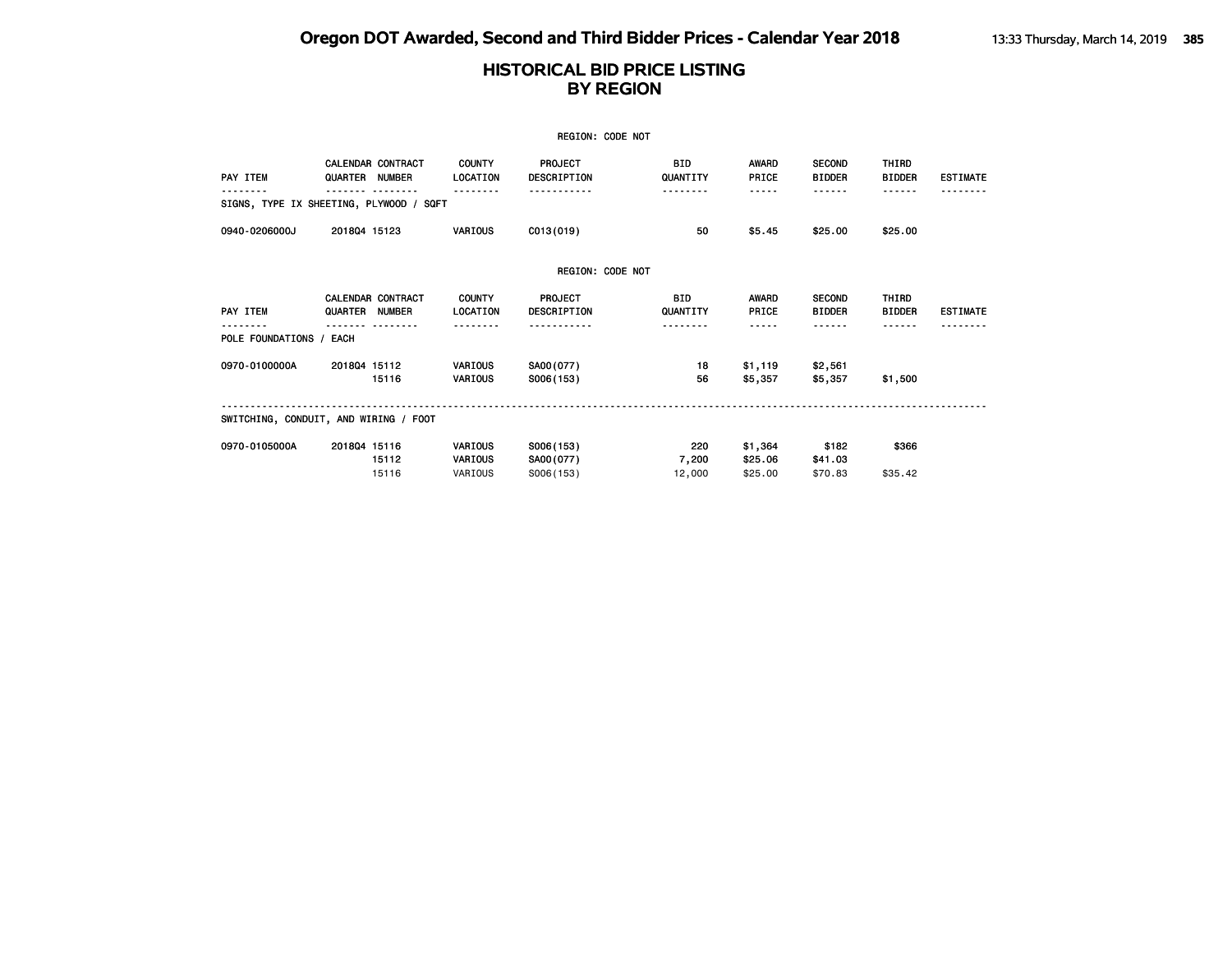REGION: CODE NOT

| <b>PAY ITEM</b> | CALENDAR CONTRACT<br>QUARTER NUMBER       | <b>COUNTY</b><br>LOCATION | PROJECT<br>DESCRIPTION | BID<br>QUANTITY | <b>AWARD</b><br>PRICE | <b>SECOND</b><br><b>BIDDER</b> | THIRD<br><b>BIDDER</b> | <b>ESTIMATE</b> |
|-----------------|-------------------------------------------|---------------------------|------------------------|-----------------|-----------------------|--------------------------------|------------------------|-----------------|
|                 | <u>-- --------</u>                        | <u>.</u>                  |                        | .               | -----                 | .                              | ------                 |                 |
|                 | TRAFFIC SIGNAL MODIFICATION, _____ / EACH |                           |                        |                 |                       |                                |                        |                 |
| 0990-0102000A   | 201804 15122                              | VARIOUS                   | SA00(194)              | $\mathbf{1}$    | \$8,234               | \$7,993                        | \$18,500               |                 |
|                 | 15122                                     | VARIOUS                   | SA00(194)              | $\mathbf{1}$    | \$6,100               | \$5,880                        | \$18,500               |                 |
|                 | 15122                                     | VARIOUS                   | SA00(194)              | $\mathbf{1}$    | \$8,014               | \$7,425                        | \$18,500               |                 |
|                 | 15122                                     | VARIOUS                   | SA00(194)              | $\mathbf{1}$    | \$7,563               | \$9,182                        | \$18,500               |                 |
|                 | 15122                                     | VARIOUS                   | SA00(194)              | $\mathbf{1}$    | \$8,822               | \$7,143                        | \$18,500               |                 |
|                 | 15122                                     | VARIOUS                   | SA00(194)              | $\mathbf{1}$    | \$8,958               | \$11,769                       | \$18,500               |                 |
|                 | 15122                                     | VARIOUS                   | SA00(194)              | 1               | \$9,394               | \$10,595                       | \$18,500               |                 |
|                 | 15122                                     | VARIOUS                   | SA00(194)              | $\mathbf{1}$    | \$8,988               | \$8,303                        | \$18,500               |                 |
|                 | 15122                                     | VARIOUS                   | SA00(194)              | $\mathbf{1}$    | \$8,144               | \$7,235                        | \$18,500               |                 |
|                 | 15122                                     | VARIOUS                   | SA00(194)              | 1               | \$11,332              | \$11,110                       | \$18,500               |                 |
|                 | 15122                                     | VARIOUS                   | SA00(194)              | $\mathbf{1}$    | \$9,078               | \$9,566                        | \$18,500               |                 |
|                 | 15122                                     | VARIOUS                   | SA00(194)              | 1               | \$6,787               | \$5,843                        | \$18,500               |                 |
|                 | 15122                                     | VARIOUS                   | SA00(194)              | $\mathbf{1}$    | \$14,652              | \$15,581                       | \$18,500               |                 |
|                 | 15122                                     | VARIOUS                   | SA00(194)              | 1               | \$8,439               | \$8,343                        | \$18,500               |                 |
|                 | 15122                                     | VARIOUS                   | SA00(194)              | 1               | \$13,893              | \$14,544                       | \$18,500               |                 |
|                 | 15122                                     | VARIOUS                   | SA00(194)              | 1               | \$17,404              | \$16,717                       | \$18,500               |                 |
|                 | 15122                                     | VARIOUS                   | SA00(194)              | 1               | \$7,835               | \$7,538                        | \$18,500               |                 |
|                 | 15122                                     | VARIOUS                   | SA00(194)              | $\mathbf{1}$    | \$7,958               | \$6,634                        | \$18,500               |                 |
|                 | 15122                                     | VARIOUS                   | SA00(194)              | $\mathbf{1}$    | \$13,354              | \$13,455                       | \$18,500               |                 |
|                 | 15122                                     | VARIOUS                   | SA00(194)              | $\mathbf{1}$    | \$6,165               | \$5,050                        | \$18,500               |                 |
|                 | 15122                                     | VARIOUS                   | SA00(194)              | 1               | \$6,822               | \$5,948                        | \$18,500               |                 |
|                 | 15122                                     | VARIOUS                   | SA00(194)              | 1               | \$14,434              | \$16,139                       | \$18,500               |                 |
|                 | 15122                                     | VARIOUS                   | SA00(194)              | 1               | \$9,151               | \$9,835                        | \$18,500               |                 |
|                 | 15122                                     | VARIOUS                   | SA00(194)              | 1               | \$4,188               | \$1,462                        | \$18,500               |                 |
|                 | 15122                                     | VARIOUS                   | SA00(194)              | 1               | \$2,947               | \$1,110                        | \$18,500               |                 |
|                 | 15122                                     | VARIOUS                   | SA00(194)              | 1               | \$13,035              | \$12,989                       | \$18,500               |                 |
|                 | 15122                                     | VARIOUS                   | SA00(194)              | 1               | \$11,398              | \$10,675                       | \$18,500               |                 |
|                 | 15122                                     | VARIOUS                   | SA00(194)              | 1               | \$10,498              | \$10,492                       | \$18,500               |                 |
|                 | 15122                                     | VARIOUS                   | SA00(194)              | 1               | \$6,721               | \$6,059                        | \$18,500               |                 |
|                 | 15122                                     | VARIOUS                   | SA00(194)              | $\mathbf{1}$    | \$7,131               | \$6,129                        | \$18,500               |                 |
|                 | 15122                                     | VARIOUS                   | SA00(194)              | $\mathbf{1}$    | \$8,133               | \$5,085                        | \$18,500               |                 |
|                 | 15122                                     | VARIOUS                   | SA00(194)              | $\mathbf{1}$    | \$9,158               | \$7,774                        | \$18,500               |                 |
|                 | 15122                                     | VARIOUS                   | SA00(194)              | 1               | \$6,848               | \$8,096                        | \$18,500               |                 |
|                 | 15122                                     | VARIOUS                   | SA00(194)              | $\mathbf{1}$    | \$9,252               | \$11,521                       | \$18,500               |                 |
|                 | 15122                                     | VARIOUS                   | SA00(194)              | $\mathbf{1}$    | \$11,411              | \$14,418                       | \$18,500               |                 |
|                 | 15122                                     | VARIOUS                   | SA00(194)              | 1               | \$6,371               | \$6,316                        | \$18,500               |                 |
|                 | 15122                                     | VARIOUS                   | SA00(194)              | $\mathbf{1}$    | \$11,742              | \$12,318                       | \$18,500               |                 |
|                 | 15122                                     | VARIOUS                   | SA00(194)              | 1               | \$8,945               | \$9,684                        | \$18,500               |                 |
|                 | 15122                                     | VARIOUS                   | SA00 (194)             | $\mathbf{1}$    | \$6,123               | \$4,689                        | \$18,500               |                 |
|                 |                                           |                           |                        |                 |                       |                                |                        |                 |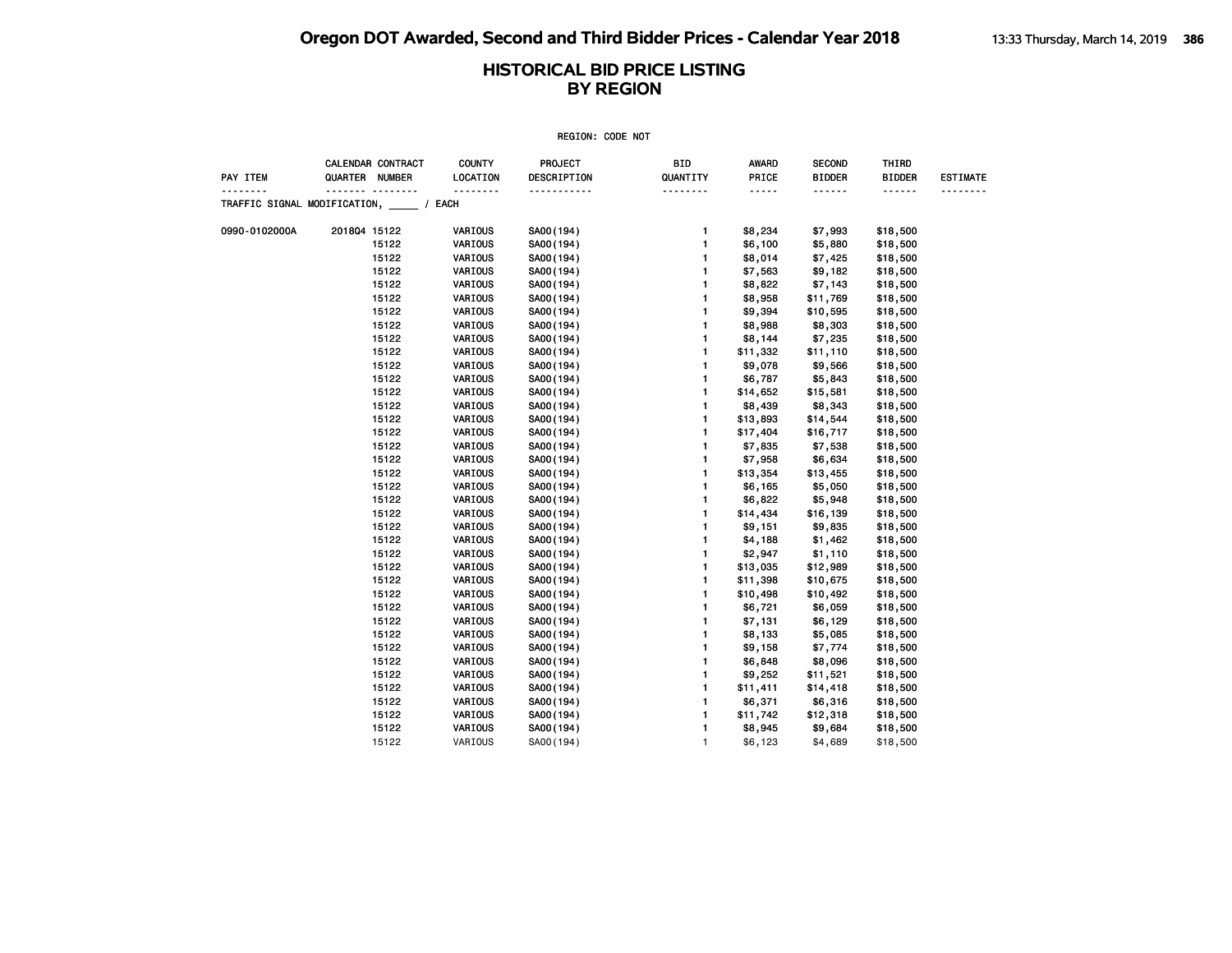REGION: CODE NOT

| $- - -$<br>TRAFFIC SIGNAL MODIFICATION, / EACH<br>0990-0102000A<br>(cont) 15122<br>VARIOUS<br>SA00(194)<br>\$18,308<br>\$18,500<br>1.<br>\$19,475<br>15122<br>$\mathbf{1}$<br>VARIOUS<br>\$11,330<br>\$11,144<br>\$18,500<br>SA00(194)<br>15122<br>1<br>VARIOUS<br>SA00 (194)<br>\$11,999<br>\$12,061<br>\$18,500<br>15122<br>1<br>VARIOUS<br>SA00 (194)<br>\$7,612<br>\$6,927<br>\$18,500<br>15122<br>VARIOUS<br>$\mathbf{1}$<br>\$7,825<br>SA00 (194)<br>\$8,238<br>\$18,500<br>$\mathbf{1}$<br>15122<br>\$18,500<br>VARIOUS<br>SA00(194)<br>\$9,344<br>\$8,621<br>15122<br>1<br>\$7,203<br>VARIOUS<br>SA00(194)<br>\$7,504<br>\$18,500<br>$\mathbf{1}$<br>15122<br>VARIOUS<br>SA00 (194)<br>\$2,533<br>\$1,512<br>\$18,500<br>$\mathbf{1}$<br>15122<br>VARIOUS<br>SA00 (194)<br>\$2,288<br>\$1,121<br>\$18,500<br>$\mathbf{1}$<br>15122<br>VARIOUS<br>\$1,909<br>SA00 (194)<br>\$3,870<br>\$18,500<br>$\mathbf{1}$<br>15122<br>VARIOUS<br>\$765<br>SA00 (194)<br>\$1,842<br>\$18,500<br>15122<br>$\mathbf{1}$<br>VARIOUS<br>\$2,003<br>SA00 (194)<br>\$4,022<br>\$18,500<br>15122<br>VARIOUS<br>1<br>SA00 (194)<br>\$11,771<br>\$12,083<br>\$18,500<br>15122<br>1<br>VARIOUS<br>SA00(194)<br>\$6,848<br>\$6,240<br>\$18,500<br>$\mathbf{1}$<br>15122<br>VARIOUS<br>SA00(194)<br>\$3,827<br>\$1,832<br>\$18,500<br>$\mathbf{1}$<br>15122<br>VARIOUS<br>SA00 (194)<br>\$7,892<br>\$8,336<br>\$18,500<br>15122<br>$\mathbf{1}$<br>VARIOUS<br>\$18,500<br>SA00 (194)<br>\$8,398<br>\$9,060<br>15122<br>VARIOUS<br>$\mathbf{1}$<br>SA00 (194)<br>\$9,932<br>\$10,918<br>\$18,500<br>15122<br>$\mathbf{1}$<br>VARIOUS<br>SA00 (194)<br>\$6,322<br>\$6,601<br>\$18,500<br>$\mathbf{1}$<br>15122<br>VARIOUS<br>SA00(194)<br>\$6,498<br>\$7,112<br>\$18,500<br>15122<br>$\mathbf{1}$<br>VARIOUS<br>SA00 (194)<br>\$7,322<br>\$6,644<br>\$18,500<br>15122<br>$\mathbf{1}$<br>VARIOUS<br>SA00 (194)<br>\$13,139<br>\$15,485<br>\$18,500<br>15122<br>$\mathbf{1}$<br>VARIOUS<br>SA00 (194)<br>\$9,747<br>\$9,307<br>\$18,500<br>15122<br>$\mathbf{1}$<br>VARIOUS<br>SA00 (194)<br>\$9,678<br>\$12,885<br>\$18,500<br>$\mathbf{1}$<br>15122<br>VARIOUS<br>\$6,368<br>\$5,860<br>\$18,500<br>SA00 (194)<br>15122<br>$\mathbf{1}$<br>VARIOUS<br>\$9,432<br>\$9,880<br>\$18,500<br>SA00 (194)<br>15122<br>$\mathbf{1}$<br>VARIOUS<br>SA00(194)<br>\$8,158<br>\$7,496<br>\$18,500<br>$\mathbf{1}$<br>15122<br>VARIOUS<br>SA00 (194)<br>\$11,611<br>\$11,613<br>\$18,500<br>15122<br>$\mathbf{1}$<br>VARIOUS<br>\$8,990<br>\$18,500<br>SA00 (194)<br>\$8,847<br>15122<br>$\mathbf{1}$<br>VARIOUS<br>\$9,169<br>\$9,058<br>\$18,500<br>SA00 (194)<br>15122<br>$\mathbf{1}$<br>VARIOUS<br>SA00 (194)<br>\$5,488<br>\$4,389<br>\$18,500<br>$\mathbf{1}$<br>15122<br>VARIOUS<br>\$4,967<br>\$2,848<br>\$18,500<br>SA00 (194)<br>$\mathbf{1}$<br>15122<br>VARIOUS<br>\$5,091<br>\$3,657<br>\$18,500<br>SA00(194)<br>15122<br>$\mathbf{1}$<br>\$4,389<br>VARIOUS<br>SA00 (194)<br>\$18,500<br>\$5,488<br>15122<br>$\mathbf{1}$<br>VARIOUS<br>SA00(194)<br>\$4,389<br>\$18,500<br>\$5,488<br>15122<br>$\mathbf{1}$<br>VARIOUS<br>\$5,488<br>\$4,389<br>\$18,500<br>SA00(194)<br>15122<br>$\mathbf{1}$<br>VARIOUS<br>SA00 (194)<br>\$4,389<br>\$18,500<br>\$5,488<br>15122<br>$\mathbf{1}$<br>VARIOUS<br>SA00 (194)<br>\$7,246<br>\$6,805<br>\$18,500 | PAY ITEM | CALENDAR CONTRACT<br>QUARTER NUMBER | <b>COUNTY</b><br>LOCATION | PROJECT<br>DESCRIPTION | <b>BID</b><br>QUANTITY | <b>AWARD</b><br>PRICE | <b>SECOND</b><br><b>BIDDER</b> | THIRD<br><b>BIDDER</b> | <b>ESTIMATE</b> |
|--------------------------------------------------------------------------------------------------------------------------------------------------------------------------------------------------------------------------------------------------------------------------------------------------------------------------------------------------------------------------------------------------------------------------------------------------------------------------------------------------------------------------------------------------------------------------------------------------------------------------------------------------------------------------------------------------------------------------------------------------------------------------------------------------------------------------------------------------------------------------------------------------------------------------------------------------------------------------------------------------------------------------------------------------------------------------------------------------------------------------------------------------------------------------------------------------------------------------------------------------------------------------------------------------------------------------------------------------------------------------------------------------------------------------------------------------------------------------------------------------------------------------------------------------------------------------------------------------------------------------------------------------------------------------------------------------------------------------------------------------------------------------------------------------------------------------------------------------------------------------------------------------------------------------------------------------------------------------------------------------------------------------------------------------------------------------------------------------------------------------------------------------------------------------------------------------------------------------------------------------------------------------------------------------------------------------------------------------------------------------------------------------------------------------------------------------------------------------------------------------------------------------------------------------------------------------------------------------------------------------------------------------------------------------------------------------------------------------------------------------------------------------------------------------------------------------------------------------------------------------------------------------------------------------------------------------------------------------------------------------------------------------------------------------------------------------------------------------------------------------------------------------------------------------------------------------------------------------------------------------------------------------------------------------------------------------------|----------|-------------------------------------|---------------------------|------------------------|------------------------|-----------------------|--------------------------------|------------------------|-----------------|
|                                                                                                                                                                                                                                                                                                                                                                                                                                                                                                                                                                                                                                                                                                                                                                                                                                                                                                                                                                                                                                                                                                                                                                                                                                                                                                                                                                                                                                                                                                                                                                                                                                                                                                                                                                                                                                                                                                                                                                                                                                                                                                                                                                                                                                                                                                                                                                                                                                                                                                                                                                                                                                                                                                                                                                                                                                                                                                                                                                                                                                                                                                                                                                                                                                                                                                                                |          |                                     |                           |                        | --------               | .                     | ------                         |                        |                 |
|                                                                                                                                                                                                                                                                                                                                                                                                                                                                                                                                                                                                                                                                                                                                                                                                                                                                                                                                                                                                                                                                                                                                                                                                                                                                                                                                                                                                                                                                                                                                                                                                                                                                                                                                                                                                                                                                                                                                                                                                                                                                                                                                                                                                                                                                                                                                                                                                                                                                                                                                                                                                                                                                                                                                                                                                                                                                                                                                                                                                                                                                                                                                                                                                                                                                                                                                |          |                                     |                           |                        |                        |                       |                                |                        |                 |
|                                                                                                                                                                                                                                                                                                                                                                                                                                                                                                                                                                                                                                                                                                                                                                                                                                                                                                                                                                                                                                                                                                                                                                                                                                                                                                                                                                                                                                                                                                                                                                                                                                                                                                                                                                                                                                                                                                                                                                                                                                                                                                                                                                                                                                                                                                                                                                                                                                                                                                                                                                                                                                                                                                                                                                                                                                                                                                                                                                                                                                                                                                                                                                                                                                                                                                                                |          |                                     |                           |                        |                        |                       |                                |                        |                 |
|                                                                                                                                                                                                                                                                                                                                                                                                                                                                                                                                                                                                                                                                                                                                                                                                                                                                                                                                                                                                                                                                                                                                                                                                                                                                                                                                                                                                                                                                                                                                                                                                                                                                                                                                                                                                                                                                                                                                                                                                                                                                                                                                                                                                                                                                                                                                                                                                                                                                                                                                                                                                                                                                                                                                                                                                                                                                                                                                                                                                                                                                                                                                                                                                                                                                                                                                |          |                                     |                           |                        |                        |                       |                                |                        |                 |
|                                                                                                                                                                                                                                                                                                                                                                                                                                                                                                                                                                                                                                                                                                                                                                                                                                                                                                                                                                                                                                                                                                                                                                                                                                                                                                                                                                                                                                                                                                                                                                                                                                                                                                                                                                                                                                                                                                                                                                                                                                                                                                                                                                                                                                                                                                                                                                                                                                                                                                                                                                                                                                                                                                                                                                                                                                                                                                                                                                                                                                                                                                                                                                                                                                                                                                                                |          |                                     |                           |                        |                        |                       |                                |                        |                 |
|                                                                                                                                                                                                                                                                                                                                                                                                                                                                                                                                                                                                                                                                                                                                                                                                                                                                                                                                                                                                                                                                                                                                                                                                                                                                                                                                                                                                                                                                                                                                                                                                                                                                                                                                                                                                                                                                                                                                                                                                                                                                                                                                                                                                                                                                                                                                                                                                                                                                                                                                                                                                                                                                                                                                                                                                                                                                                                                                                                                                                                                                                                                                                                                                                                                                                                                                |          |                                     |                           |                        |                        |                       |                                |                        |                 |
|                                                                                                                                                                                                                                                                                                                                                                                                                                                                                                                                                                                                                                                                                                                                                                                                                                                                                                                                                                                                                                                                                                                                                                                                                                                                                                                                                                                                                                                                                                                                                                                                                                                                                                                                                                                                                                                                                                                                                                                                                                                                                                                                                                                                                                                                                                                                                                                                                                                                                                                                                                                                                                                                                                                                                                                                                                                                                                                                                                                                                                                                                                                                                                                                                                                                                                                                |          |                                     |                           |                        |                        |                       |                                |                        |                 |
|                                                                                                                                                                                                                                                                                                                                                                                                                                                                                                                                                                                                                                                                                                                                                                                                                                                                                                                                                                                                                                                                                                                                                                                                                                                                                                                                                                                                                                                                                                                                                                                                                                                                                                                                                                                                                                                                                                                                                                                                                                                                                                                                                                                                                                                                                                                                                                                                                                                                                                                                                                                                                                                                                                                                                                                                                                                                                                                                                                                                                                                                                                                                                                                                                                                                                                                                |          |                                     |                           |                        |                        |                       |                                |                        |                 |
|                                                                                                                                                                                                                                                                                                                                                                                                                                                                                                                                                                                                                                                                                                                                                                                                                                                                                                                                                                                                                                                                                                                                                                                                                                                                                                                                                                                                                                                                                                                                                                                                                                                                                                                                                                                                                                                                                                                                                                                                                                                                                                                                                                                                                                                                                                                                                                                                                                                                                                                                                                                                                                                                                                                                                                                                                                                                                                                                                                                                                                                                                                                                                                                                                                                                                                                                |          |                                     |                           |                        |                        |                       |                                |                        |                 |
|                                                                                                                                                                                                                                                                                                                                                                                                                                                                                                                                                                                                                                                                                                                                                                                                                                                                                                                                                                                                                                                                                                                                                                                                                                                                                                                                                                                                                                                                                                                                                                                                                                                                                                                                                                                                                                                                                                                                                                                                                                                                                                                                                                                                                                                                                                                                                                                                                                                                                                                                                                                                                                                                                                                                                                                                                                                                                                                                                                                                                                                                                                                                                                                                                                                                                                                                |          |                                     |                           |                        |                        |                       |                                |                        |                 |
|                                                                                                                                                                                                                                                                                                                                                                                                                                                                                                                                                                                                                                                                                                                                                                                                                                                                                                                                                                                                                                                                                                                                                                                                                                                                                                                                                                                                                                                                                                                                                                                                                                                                                                                                                                                                                                                                                                                                                                                                                                                                                                                                                                                                                                                                                                                                                                                                                                                                                                                                                                                                                                                                                                                                                                                                                                                                                                                                                                                                                                                                                                                                                                                                                                                                                                                                |          |                                     |                           |                        |                        |                       |                                |                        |                 |
|                                                                                                                                                                                                                                                                                                                                                                                                                                                                                                                                                                                                                                                                                                                                                                                                                                                                                                                                                                                                                                                                                                                                                                                                                                                                                                                                                                                                                                                                                                                                                                                                                                                                                                                                                                                                                                                                                                                                                                                                                                                                                                                                                                                                                                                                                                                                                                                                                                                                                                                                                                                                                                                                                                                                                                                                                                                                                                                                                                                                                                                                                                                                                                                                                                                                                                                                |          |                                     |                           |                        |                        |                       |                                |                        |                 |
|                                                                                                                                                                                                                                                                                                                                                                                                                                                                                                                                                                                                                                                                                                                                                                                                                                                                                                                                                                                                                                                                                                                                                                                                                                                                                                                                                                                                                                                                                                                                                                                                                                                                                                                                                                                                                                                                                                                                                                                                                                                                                                                                                                                                                                                                                                                                                                                                                                                                                                                                                                                                                                                                                                                                                                                                                                                                                                                                                                                                                                                                                                                                                                                                                                                                                                                                |          |                                     |                           |                        |                        |                       |                                |                        |                 |
|                                                                                                                                                                                                                                                                                                                                                                                                                                                                                                                                                                                                                                                                                                                                                                                                                                                                                                                                                                                                                                                                                                                                                                                                                                                                                                                                                                                                                                                                                                                                                                                                                                                                                                                                                                                                                                                                                                                                                                                                                                                                                                                                                                                                                                                                                                                                                                                                                                                                                                                                                                                                                                                                                                                                                                                                                                                                                                                                                                                                                                                                                                                                                                                                                                                                                                                                |          |                                     |                           |                        |                        |                       |                                |                        |                 |
|                                                                                                                                                                                                                                                                                                                                                                                                                                                                                                                                                                                                                                                                                                                                                                                                                                                                                                                                                                                                                                                                                                                                                                                                                                                                                                                                                                                                                                                                                                                                                                                                                                                                                                                                                                                                                                                                                                                                                                                                                                                                                                                                                                                                                                                                                                                                                                                                                                                                                                                                                                                                                                                                                                                                                                                                                                                                                                                                                                                                                                                                                                                                                                                                                                                                                                                                |          |                                     |                           |                        |                        |                       |                                |                        |                 |
|                                                                                                                                                                                                                                                                                                                                                                                                                                                                                                                                                                                                                                                                                                                                                                                                                                                                                                                                                                                                                                                                                                                                                                                                                                                                                                                                                                                                                                                                                                                                                                                                                                                                                                                                                                                                                                                                                                                                                                                                                                                                                                                                                                                                                                                                                                                                                                                                                                                                                                                                                                                                                                                                                                                                                                                                                                                                                                                                                                                                                                                                                                                                                                                                                                                                                                                                |          |                                     |                           |                        |                        |                       |                                |                        |                 |
|                                                                                                                                                                                                                                                                                                                                                                                                                                                                                                                                                                                                                                                                                                                                                                                                                                                                                                                                                                                                                                                                                                                                                                                                                                                                                                                                                                                                                                                                                                                                                                                                                                                                                                                                                                                                                                                                                                                                                                                                                                                                                                                                                                                                                                                                                                                                                                                                                                                                                                                                                                                                                                                                                                                                                                                                                                                                                                                                                                                                                                                                                                                                                                                                                                                                                                                                |          |                                     |                           |                        |                        |                       |                                |                        |                 |
|                                                                                                                                                                                                                                                                                                                                                                                                                                                                                                                                                                                                                                                                                                                                                                                                                                                                                                                                                                                                                                                                                                                                                                                                                                                                                                                                                                                                                                                                                                                                                                                                                                                                                                                                                                                                                                                                                                                                                                                                                                                                                                                                                                                                                                                                                                                                                                                                                                                                                                                                                                                                                                                                                                                                                                                                                                                                                                                                                                                                                                                                                                                                                                                                                                                                                                                                |          |                                     |                           |                        |                        |                       |                                |                        |                 |
|                                                                                                                                                                                                                                                                                                                                                                                                                                                                                                                                                                                                                                                                                                                                                                                                                                                                                                                                                                                                                                                                                                                                                                                                                                                                                                                                                                                                                                                                                                                                                                                                                                                                                                                                                                                                                                                                                                                                                                                                                                                                                                                                                                                                                                                                                                                                                                                                                                                                                                                                                                                                                                                                                                                                                                                                                                                                                                                                                                                                                                                                                                                                                                                                                                                                                                                                |          |                                     |                           |                        |                        |                       |                                |                        |                 |
|                                                                                                                                                                                                                                                                                                                                                                                                                                                                                                                                                                                                                                                                                                                                                                                                                                                                                                                                                                                                                                                                                                                                                                                                                                                                                                                                                                                                                                                                                                                                                                                                                                                                                                                                                                                                                                                                                                                                                                                                                                                                                                                                                                                                                                                                                                                                                                                                                                                                                                                                                                                                                                                                                                                                                                                                                                                                                                                                                                                                                                                                                                                                                                                                                                                                                                                                |          |                                     |                           |                        |                        |                       |                                |                        |                 |
|                                                                                                                                                                                                                                                                                                                                                                                                                                                                                                                                                                                                                                                                                                                                                                                                                                                                                                                                                                                                                                                                                                                                                                                                                                                                                                                                                                                                                                                                                                                                                                                                                                                                                                                                                                                                                                                                                                                                                                                                                                                                                                                                                                                                                                                                                                                                                                                                                                                                                                                                                                                                                                                                                                                                                                                                                                                                                                                                                                                                                                                                                                                                                                                                                                                                                                                                |          |                                     |                           |                        |                        |                       |                                |                        |                 |
|                                                                                                                                                                                                                                                                                                                                                                                                                                                                                                                                                                                                                                                                                                                                                                                                                                                                                                                                                                                                                                                                                                                                                                                                                                                                                                                                                                                                                                                                                                                                                                                                                                                                                                                                                                                                                                                                                                                                                                                                                                                                                                                                                                                                                                                                                                                                                                                                                                                                                                                                                                                                                                                                                                                                                                                                                                                                                                                                                                                                                                                                                                                                                                                                                                                                                                                                |          |                                     |                           |                        |                        |                       |                                |                        |                 |
|                                                                                                                                                                                                                                                                                                                                                                                                                                                                                                                                                                                                                                                                                                                                                                                                                                                                                                                                                                                                                                                                                                                                                                                                                                                                                                                                                                                                                                                                                                                                                                                                                                                                                                                                                                                                                                                                                                                                                                                                                                                                                                                                                                                                                                                                                                                                                                                                                                                                                                                                                                                                                                                                                                                                                                                                                                                                                                                                                                                                                                                                                                                                                                                                                                                                                                                                |          |                                     |                           |                        |                        |                       |                                |                        |                 |
|                                                                                                                                                                                                                                                                                                                                                                                                                                                                                                                                                                                                                                                                                                                                                                                                                                                                                                                                                                                                                                                                                                                                                                                                                                                                                                                                                                                                                                                                                                                                                                                                                                                                                                                                                                                                                                                                                                                                                                                                                                                                                                                                                                                                                                                                                                                                                                                                                                                                                                                                                                                                                                                                                                                                                                                                                                                                                                                                                                                                                                                                                                                                                                                                                                                                                                                                |          |                                     |                           |                        |                        |                       |                                |                        |                 |
|                                                                                                                                                                                                                                                                                                                                                                                                                                                                                                                                                                                                                                                                                                                                                                                                                                                                                                                                                                                                                                                                                                                                                                                                                                                                                                                                                                                                                                                                                                                                                                                                                                                                                                                                                                                                                                                                                                                                                                                                                                                                                                                                                                                                                                                                                                                                                                                                                                                                                                                                                                                                                                                                                                                                                                                                                                                                                                                                                                                                                                                                                                                                                                                                                                                                                                                                |          |                                     |                           |                        |                        |                       |                                |                        |                 |
|                                                                                                                                                                                                                                                                                                                                                                                                                                                                                                                                                                                                                                                                                                                                                                                                                                                                                                                                                                                                                                                                                                                                                                                                                                                                                                                                                                                                                                                                                                                                                                                                                                                                                                                                                                                                                                                                                                                                                                                                                                                                                                                                                                                                                                                                                                                                                                                                                                                                                                                                                                                                                                                                                                                                                                                                                                                                                                                                                                                                                                                                                                                                                                                                                                                                                                                                |          |                                     |                           |                        |                        |                       |                                |                        |                 |
|                                                                                                                                                                                                                                                                                                                                                                                                                                                                                                                                                                                                                                                                                                                                                                                                                                                                                                                                                                                                                                                                                                                                                                                                                                                                                                                                                                                                                                                                                                                                                                                                                                                                                                                                                                                                                                                                                                                                                                                                                                                                                                                                                                                                                                                                                                                                                                                                                                                                                                                                                                                                                                                                                                                                                                                                                                                                                                                                                                                                                                                                                                                                                                                                                                                                                                                                |          |                                     |                           |                        |                        |                       |                                |                        |                 |
|                                                                                                                                                                                                                                                                                                                                                                                                                                                                                                                                                                                                                                                                                                                                                                                                                                                                                                                                                                                                                                                                                                                                                                                                                                                                                                                                                                                                                                                                                                                                                                                                                                                                                                                                                                                                                                                                                                                                                                                                                                                                                                                                                                                                                                                                                                                                                                                                                                                                                                                                                                                                                                                                                                                                                                                                                                                                                                                                                                                                                                                                                                                                                                                                                                                                                                                                |          |                                     |                           |                        |                        |                       |                                |                        |                 |
|                                                                                                                                                                                                                                                                                                                                                                                                                                                                                                                                                                                                                                                                                                                                                                                                                                                                                                                                                                                                                                                                                                                                                                                                                                                                                                                                                                                                                                                                                                                                                                                                                                                                                                                                                                                                                                                                                                                                                                                                                                                                                                                                                                                                                                                                                                                                                                                                                                                                                                                                                                                                                                                                                                                                                                                                                                                                                                                                                                                                                                                                                                                                                                                                                                                                                                                                |          |                                     |                           |                        |                        |                       |                                |                        |                 |
|                                                                                                                                                                                                                                                                                                                                                                                                                                                                                                                                                                                                                                                                                                                                                                                                                                                                                                                                                                                                                                                                                                                                                                                                                                                                                                                                                                                                                                                                                                                                                                                                                                                                                                                                                                                                                                                                                                                                                                                                                                                                                                                                                                                                                                                                                                                                                                                                                                                                                                                                                                                                                                                                                                                                                                                                                                                                                                                                                                                                                                                                                                                                                                                                                                                                                                                                |          |                                     |                           |                        |                        |                       |                                |                        |                 |
|                                                                                                                                                                                                                                                                                                                                                                                                                                                                                                                                                                                                                                                                                                                                                                                                                                                                                                                                                                                                                                                                                                                                                                                                                                                                                                                                                                                                                                                                                                                                                                                                                                                                                                                                                                                                                                                                                                                                                                                                                                                                                                                                                                                                                                                                                                                                                                                                                                                                                                                                                                                                                                                                                                                                                                                                                                                                                                                                                                                                                                                                                                                                                                                                                                                                                                                                |          |                                     |                           |                        |                        |                       |                                |                        |                 |
|                                                                                                                                                                                                                                                                                                                                                                                                                                                                                                                                                                                                                                                                                                                                                                                                                                                                                                                                                                                                                                                                                                                                                                                                                                                                                                                                                                                                                                                                                                                                                                                                                                                                                                                                                                                                                                                                                                                                                                                                                                                                                                                                                                                                                                                                                                                                                                                                                                                                                                                                                                                                                                                                                                                                                                                                                                                                                                                                                                                                                                                                                                                                                                                                                                                                                                                                |          |                                     |                           |                        |                        |                       |                                |                        |                 |
|                                                                                                                                                                                                                                                                                                                                                                                                                                                                                                                                                                                                                                                                                                                                                                                                                                                                                                                                                                                                                                                                                                                                                                                                                                                                                                                                                                                                                                                                                                                                                                                                                                                                                                                                                                                                                                                                                                                                                                                                                                                                                                                                                                                                                                                                                                                                                                                                                                                                                                                                                                                                                                                                                                                                                                                                                                                                                                                                                                                                                                                                                                                                                                                                                                                                                                                                |          |                                     |                           |                        |                        |                       |                                |                        |                 |
|                                                                                                                                                                                                                                                                                                                                                                                                                                                                                                                                                                                                                                                                                                                                                                                                                                                                                                                                                                                                                                                                                                                                                                                                                                                                                                                                                                                                                                                                                                                                                                                                                                                                                                                                                                                                                                                                                                                                                                                                                                                                                                                                                                                                                                                                                                                                                                                                                                                                                                                                                                                                                                                                                                                                                                                                                                                                                                                                                                                                                                                                                                                                                                                                                                                                                                                                |          |                                     |                           |                        |                        |                       |                                |                        |                 |
|                                                                                                                                                                                                                                                                                                                                                                                                                                                                                                                                                                                                                                                                                                                                                                                                                                                                                                                                                                                                                                                                                                                                                                                                                                                                                                                                                                                                                                                                                                                                                                                                                                                                                                                                                                                                                                                                                                                                                                                                                                                                                                                                                                                                                                                                                                                                                                                                                                                                                                                                                                                                                                                                                                                                                                                                                                                                                                                                                                                                                                                                                                                                                                                                                                                                                                                                |          |                                     |                           |                        |                        |                       |                                |                        |                 |
|                                                                                                                                                                                                                                                                                                                                                                                                                                                                                                                                                                                                                                                                                                                                                                                                                                                                                                                                                                                                                                                                                                                                                                                                                                                                                                                                                                                                                                                                                                                                                                                                                                                                                                                                                                                                                                                                                                                                                                                                                                                                                                                                                                                                                                                                                                                                                                                                                                                                                                                                                                                                                                                                                                                                                                                                                                                                                                                                                                                                                                                                                                                                                                                                                                                                                                                                |          |                                     |                           |                        |                        |                       |                                |                        |                 |
|                                                                                                                                                                                                                                                                                                                                                                                                                                                                                                                                                                                                                                                                                                                                                                                                                                                                                                                                                                                                                                                                                                                                                                                                                                                                                                                                                                                                                                                                                                                                                                                                                                                                                                                                                                                                                                                                                                                                                                                                                                                                                                                                                                                                                                                                                                                                                                                                                                                                                                                                                                                                                                                                                                                                                                                                                                                                                                                                                                                                                                                                                                                                                                                                                                                                                                                                |          |                                     |                           |                        |                        |                       |                                |                        |                 |
|                                                                                                                                                                                                                                                                                                                                                                                                                                                                                                                                                                                                                                                                                                                                                                                                                                                                                                                                                                                                                                                                                                                                                                                                                                                                                                                                                                                                                                                                                                                                                                                                                                                                                                                                                                                                                                                                                                                                                                                                                                                                                                                                                                                                                                                                                                                                                                                                                                                                                                                                                                                                                                                                                                                                                                                                                                                                                                                                                                                                                                                                                                                                                                                                                                                                                                                                |          |                                     |                           |                        |                        |                       |                                |                        |                 |
|                                                                                                                                                                                                                                                                                                                                                                                                                                                                                                                                                                                                                                                                                                                                                                                                                                                                                                                                                                                                                                                                                                                                                                                                                                                                                                                                                                                                                                                                                                                                                                                                                                                                                                                                                                                                                                                                                                                                                                                                                                                                                                                                                                                                                                                                                                                                                                                                                                                                                                                                                                                                                                                                                                                                                                                                                                                                                                                                                                                                                                                                                                                                                                                                                                                                                                                                |          |                                     |                           |                        |                        |                       |                                |                        |                 |
|                                                                                                                                                                                                                                                                                                                                                                                                                                                                                                                                                                                                                                                                                                                                                                                                                                                                                                                                                                                                                                                                                                                                                                                                                                                                                                                                                                                                                                                                                                                                                                                                                                                                                                                                                                                                                                                                                                                                                                                                                                                                                                                                                                                                                                                                                                                                                                                                                                                                                                                                                                                                                                                                                                                                                                                                                                                                                                                                                                                                                                                                                                                                                                                                                                                                                                                                |          | 15122                               | VARIOUS                   | SA00 (194)             | $\mathbf{1}$           | \$6,238               | \$5,071                        | \$18,500               |                 |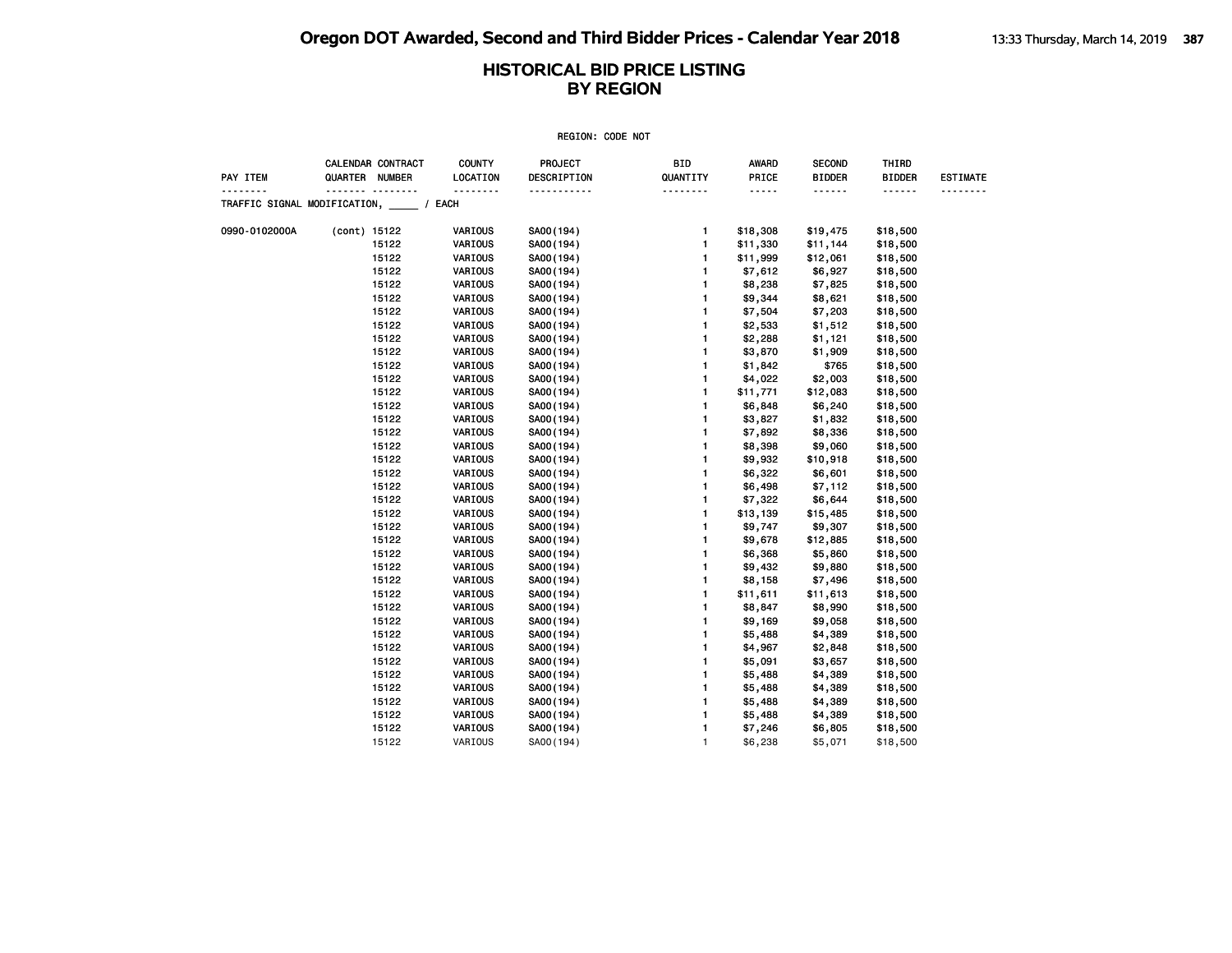REGION: CODE NOT

| PAY ITEM                                  |              | CALENDAR CONTRACT<br>QUARTER NUMBER | <b>COUNTY</b><br>LOCATION | <b>PROJECT</b><br>DESCRIPTION | BID<br>QUANTITY | <b>AWARD</b><br>PRICE | <b>SECOND</b><br><b>BIDDER</b> | THIRD<br><b>BIDDER</b> | <b>ESTIMATE</b> |
|-------------------------------------------|--------------|-------------------------------------|---------------------------|-------------------------------|-----------------|-----------------------|--------------------------------|------------------------|-----------------|
|                                           |              | <u> </u>                            |                           |                               | .               | -----                 |                                | ------                 |                 |
| TRAFFIC SIGNAL MODIFICATION, _____ / EACH |              |                                     |                           |                               |                 |                       |                                |                        |                 |
| 0990-0102000A                             | (cont) 15122 |                                     | VARIOUS                   | SA00(194)                     | $\mathbf{1}$    | \$6,812               | \$5,888                        | \$18,500               |                 |
|                                           |              | 15122                               | VARIOUS                   | SA00(194)                     | 1               | \$8,453               | \$7,772                        | \$18,500               |                 |
|                                           |              | 15122                               | VARIOUS                   | SA00(194)                     | 1               | \$5,488               | \$4,389                        | \$18,500               |                 |
|                                           |              | 15122                               | VARIOUS                   | SA00(194)                     | $\mathbf{1}$    | \$6,409               | \$5,521                        | \$18,500               |                 |
|                                           |              | 15122                               | VARIOUS                   | SA00(194)                     | 1               | \$5,488               | \$4,389                        | \$18,500               |                 |
|                                           |              | 15122                               | VARIOUS                   | SA00(194)                     | 1               | \$5,098               | \$3,619                        | \$18,500               |                 |
|                                           |              | 15122                               | VARIOUS                   | SA00(194)                     | 1               | \$4,422               | \$2,848                        | \$18,500               |                 |
|                                           |              | 15122                               | VARIOUS                   | SA00(194)                     | 1               | \$6,158               | \$5,276                        | \$18,500               |                 |
|                                           |              | 15122                               | VARIOUS                   | SA00(194)                     | $\mathbf{1}$    | \$5,488               | \$4,389                        | \$18,500               |                 |
|                                           |              | 15122                               | VARIOUS                   | SA00(194)                     | 1               | \$5,522               | \$4,428                        | \$18,500               |                 |
|                                           |              | 15122                               | VARIOUS                   | SA00(194)                     | $\mathbf{1}$    | \$5,812               | \$4,506                        | \$18,500               |                 |
|                                           |              | 15122                               | VARIOUS                   | SA00(194)                     | 1               | \$5,488               | \$4,389                        | \$18,500               |                 |
|                                           |              | 15122                               | VARIOUS                   | SA00(194)                     | 1               | \$6,422               | \$4,980                        | \$18,500               |                 |
|                                           |              | 15122                               | VARIOUS                   | SA00(194)                     | 1               | \$5,446               | \$4,349                        | \$18,500               |                 |
|                                           |              | 15122                               | VARIOUS                   | SA00(194)                     | 1               | \$5,122               | \$2,887                        | \$18,500               |                 |
|                                           |              | 15122                               | VARIOUS                   | SA00(194)                     | $\mathbf{1}$    | \$5,488               | \$4,389                        | \$18,500               |                 |
|                                           |              | 15122                               | VARIOUS                   | SA00(194)                     | 1               | \$12,983              | \$14,348                       | \$18,500               |                 |
|                                           |              | 15122                               | VARIOUS                   | SA00(194)                     | $\mathbf{1}$    | \$12,094              | \$12,914                       | \$18,500               |                 |
|                                           |              | 15122                               | VARIOUS                   | SA00(194)                     | 1               | \$8,025               | \$8,426                        | \$18,500               |                 |
|                                           |              | 15122                               | VARIOUS                   | SA00(194)                     | 1               | \$11,983              | \$12,991                       | \$18,500               |                 |
|                                           |              | 15122                               | VARIOUS                   | SA00(194)                     | 1               | \$13,781              | \$12,904                       | \$18,500               |                 |
|                                           |              | 15122                               | VARIOUS                   | SA00(194)                     | 1               | \$13,422              | \$12,811                       | \$18,500               |                 |
|                                           |              | 15122                               | VARIOUS                   | SA00(194)                     | 1               | \$11,208              | \$12,671                       | \$18,500               |                 |
|                                           |              | 15122                               | VARIOUS                   | SA00(194)                     | 1               | \$10,425              | \$11,171                       | \$18,500               |                 |
|                                           |              | 15122                               | VARIOUS                   | SA00(194)                     | 1               | \$9,567               | \$9,534                        | \$18,500               |                 |
|                                           |              | 15122                               | VARIOUS                   | SA00(194)                     | 1               | \$9,788               | \$9,307                        | \$18,500               |                 |
|                                           |              | 15122                               | VARIOUS                   | SA00(194)                     | $\mathbf{1}$    | \$18,416              | \$18,397                       | \$18,500               |                 |
|                                           |              | 15122                               | VARIOUS                   | SA00(194)                     | 1               | \$11,099              | \$10,885                       | \$18,500               |                 |
|                                           |              | 15122                               | VARIOUS                   | SA00(194)                     | 1               | \$9,550               | \$9,169                        | \$18,500               |                 |
|                                           |              | 15122                               | VARIOUS                   | SA00(194)                     | 1               | \$13,060              | \$12,385                       | \$18,500               |                 |
|                                           |              | 15122                               | VARIOUS                   | SA00(194)                     | 1               | \$7,511               | \$6,635                        | \$18,500               |                 |
|                                           |              | 15122                               | VARIOUS                   | SA00(194)                     | $\mathbf{1}$    | \$8,303               | \$8,303                        | \$18,500               |                 |
|                                           |              | 15122                               | VARIOUS                   | SA00(194)                     | 1               | \$10,390              | \$10,571                       | \$18,500               |                 |
|                                           |              | 15122                               | VARIOUS                   | SA00(194)                     | 1               | \$9,223               | \$9,399                        | \$18,500               |                 |
|                                           |              | 15122                               | VARIOUS                   | SA00(194)                     | 1               | \$13,707              | \$13,842                       | \$18,500               |                 |
|                                           |              | 15122                               | VARIOUS                   | SA00(194)                     | $\mathbf{1}$    | \$11,692              | \$11,558                       | \$18,500               |                 |
|                                           |              | 15122                               | VARIOUS                   | SA00(194)                     | 1               | \$11,362              | \$7,851                        | \$18,500               |                 |
|                                           |              | 15122                               |                           |                               | 1               |                       |                                | \$18,500               |                 |
|                                           |              |                                     | VARIOUS                   | SA00(194)                     |                 | \$6,167               | \$5,050                        |                        |                 |
|                                           |              | 15122                               | VARIOUS                   | SA00 (194)                    | $\mathbf{1}$    | \$6,167               | \$5,050                        | \$18,500               |                 |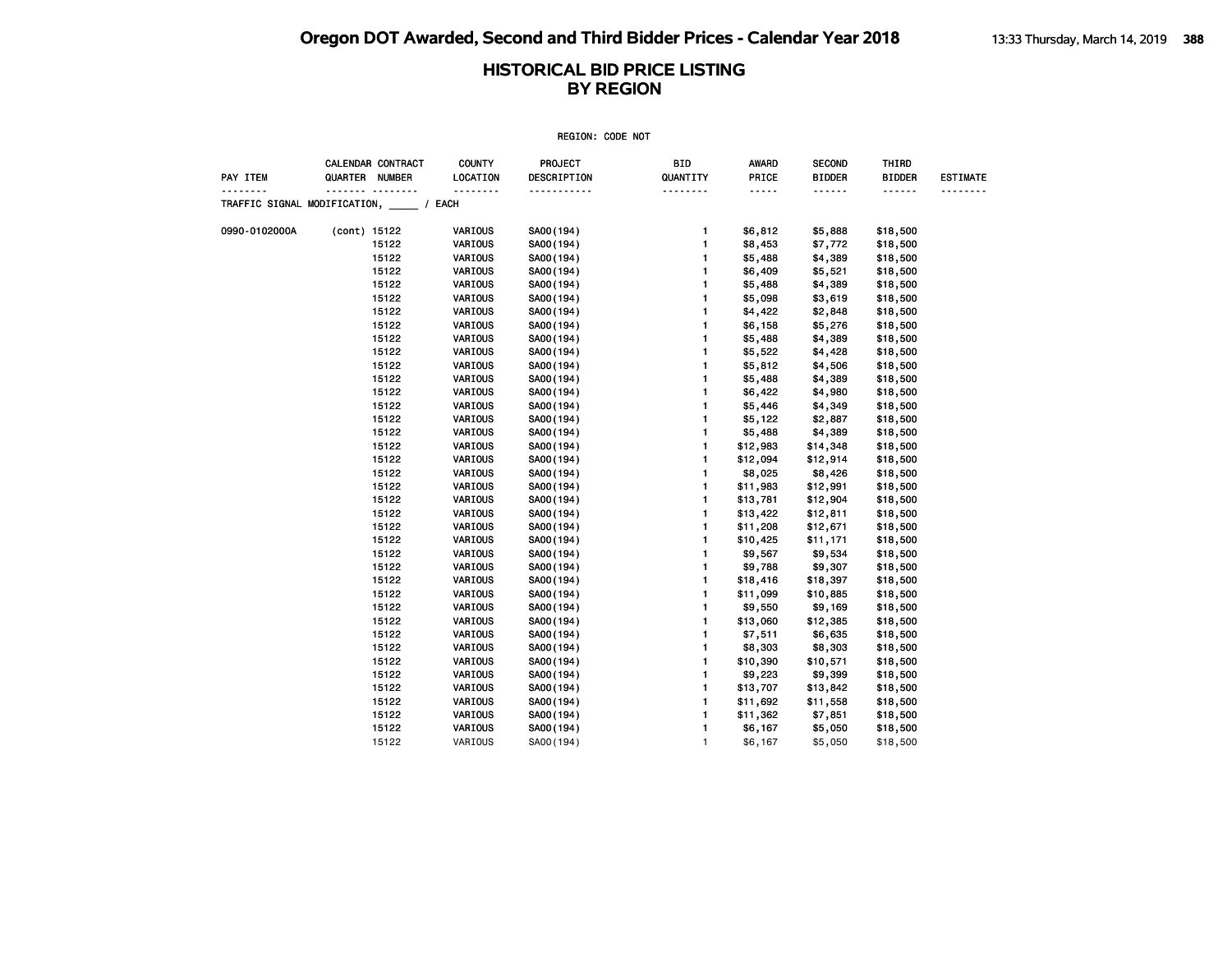| REGION: CODE NOT |                                                |                       |                        |                       |                                                                                                                           |                                |                        |                 |  |
|------------------|------------------------------------------------|-----------------------|------------------------|-----------------------|---------------------------------------------------------------------------------------------------------------------------|--------------------------------|------------------------|-----------------|--|
| PAY ITEM         | CALENDAR CONTRACT<br>QUARTER NUMBER            | COUNTY<br>LOCATION    | PROJECT<br>DESCRIPTION | BID<br>QUANTITY       | AWARD<br>PRICE                                                                                                            | <b>SECOND</b><br><b>BIDDER</b> | THIRD<br><b>BIDDER</b> | <b>ESTIMATE</b> |  |
|                  | .<br>TRAFFIC SIGNAL MODIFICATION, _____ / EACH | <u> - - - - - - -</u> | <u>.</u>               | <u> - - - - - - -</u> | $\frac{1}{2} \left( \frac{1}{2} \right) \left( \frac{1}{2} \right) \left( \frac{1}{2} \right) \left( \frac{1}{2} \right)$ | ------                         | ------                 |                 |  |
| 0990-0102000A    | (cont) 15122                                   | VARIOUS               | SA00(194)              | $\mathbf{1}$          | \$6,167                                                                                                                   | \$5,050                        | \$18,500               |                 |  |
|                  | 15122                                          | VARIOUS               | SA00(194)              | $\mathbf{1}$          | \$6,167                                                                                                                   | \$5,050                        | \$18,500               |                 |  |
|                  | 15122                                          | VARIOUS               | SA00(194)              | $\mathbf{1}$          | \$6,088                                                                                                                   | \$5,194                        | \$18,500               |                 |  |
|                  | 15122                                          | VARIOUS               | SA00(194)              | $\mathbf{1}$          | \$7,672                                                                                                                   | \$7,454                        | \$18,500               |                 |  |
|                  | 15122                                          | VARIOUS               | SA00(194)              | $\mathbf{1}$          | \$6,167                                                                                                                   | \$5,050                        | \$18,500               |                 |  |
|                  | 15122                                          | VARIOUS               | SA00(194)              | $\mathbf{1}$          | \$11,677                                                                                                                  | \$11,309                       | \$18,500               |                 |  |
|                  | 15122                                          | VARIOUS               | SA00(194)              | $\mathbf{1}$          | \$5,640                                                                                                                   | \$4,771                        | \$18,500               |                 |  |
|                  | 15122                                          | VARIOUS               | SA00(194)              | $\mathbf{1}$          | \$3,780                                                                                                                   | \$1,750                        | \$18,500               |                 |  |
|                  | 15122                                          | VARIOUS               | SA00(194)              | $\mathbf{1}$          | \$9,888                                                                                                                   | \$11,108                       | \$18,500               |                 |  |
|                  | 15122                                          | VARIOUS               | SA00(194)              | $\mathbf{1}$          | \$9,432                                                                                                                   | \$10,051                       | \$18,500               |                 |  |
|                  | 15122                                          | <b>VARIOUS</b>        | SA00(194)              | $\mathbf{1}$          | \$10,609                                                                                                                  | \$11,536                       | \$18,500               |                 |  |
|                  | 15122                                          | VARIOUS               | SA00(194)              | $\mathbf{1}$          | \$1,232                                                                                                                   | \$457                          | \$5,500                |                 |  |
|                  | 15122                                          | VARIOUS               | SA00(194)              | $\mathbf{1}$          | \$8,869                                                                                                                   | \$9,503                        | \$18,500               |                 |  |
|                  | 15122                                          | VARIOUS               | SA00(194)              | $\mathbf{1}$          | \$8,869                                                                                                                   | \$9,503                        | \$18,500               |                 |  |
|                  | DETECTOR INSTALLATION, / EACH                  |                       |                        |                       |                                                                                                                           |                                |                        |                 |  |
| 0990-0103000A    | 201802 15075                                   | <b>VARIOUS</b>        | S009(474)              | $\mathbf{1}$          | \$11,600                                                                                                                  | \$3,000                        | \$2,750                |                 |  |
|                  | 201804 15122                                   | VARIOUS               | SA00(194)              | $\mathbf{1}$          | \$7,293                                                                                                                   | \$7,664                        | \$5,500                |                 |  |
|                  | FLASHING BEACON INSTALLATION, _____ / EACH     |                       |                        |                       |                                                                                                                           |                                |                        |                 |  |
| 0990-0106000A    | 201804 15116                                   | VARIOUS               | S006(153)              | $\mathbf{1}$          | \$52,500                                                                                                                  | \$40,000                       | \$55,000               |                 |  |
|                  | 15116                                          | VARIOUS               | S006(153)              | $\mathbf{1}$          | \$27,500                                                                                                                  | \$19,000                       | \$24,000               |                 |  |
|                  | 15116                                          | VARIOUS               | S006(153)              | $\mathbf{1}$          | \$12,500                                                                                                                  | \$14,000                       | \$13,475               |                 |  |
|                  | 15116                                          | VARIOUS               | S006(153)              | $\mathbf{1}$          | \$13,000                                                                                                                  | \$14,000                       | \$13,475               |                 |  |
|                  | 15116                                          | VARIOUS               | S006(153)              | $\mathbf{1}$          | \$15,000                                                                                                                  | \$14,000                       | \$13,475               |                 |  |
|                  | 15116                                          | VARIOUS               | S006(153)              | $\mathbf{1}$          | \$15,000                                                                                                                  | \$14,000                       | \$13,475               |                 |  |
|                  | 15116                                          | VARIOUS               | S006(153)              | $\mathbf{1}$          | \$15,000                                                                                                                  | \$14,000                       | \$13,475               |                 |  |
|                  | 15116                                          | <b>VARIOUS</b>        | S006(153)              | 1                     | \$15,000                                                                                                                  | \$14,000                       | \$13,475               |                 |  |
|                  | 15116                                          | VARIOUS               | S006(153)              | $\mathbf{1}$          | \$15,000                                                                                                                  | \$14,000                       | \$13,475               |                 |  |
|                  | 15116                                          | VARIOUS               | S006(153)              | $\mathbf{1}$          | \$15,000                                                                                                                  | \$14,000                       | \$13,475               |                 |  |
|                  | 15116                                          | VARIOUS               | S006(153)              | $\mathbf{1}$          | \$15,000                                                                                                                  | \$14,000                       | \$13,475               |                 |  |
|                  | 15116                                          | VARIOUS               | S006(153)              | $\mathbf{1}$          | \$21,500                                                                                                                  | \$18,000                       | \$25,000               |                 |  |
|                  | 15116                                          | VARIOUS               | S006(153)              | $\mathbf{1}$          | \$20,000                                                                                                                  | \$18,000                       | \$25,000               |                 |  |

15116 VARIOUS S006(153) 1 \$20,000 \$18,000 \$25,000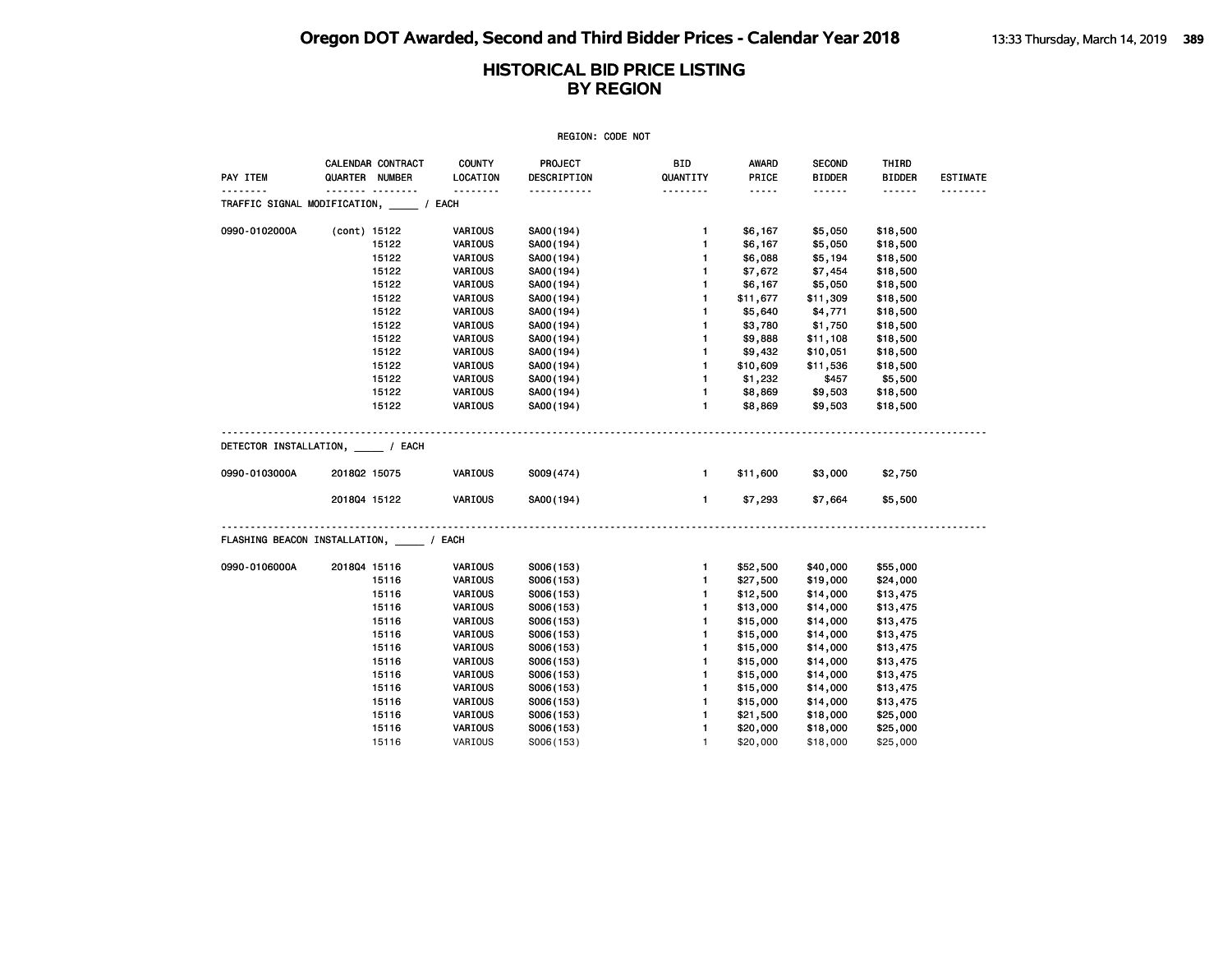|                          |                                                      |                                          | <b>REGION: CODE NOT</b>                          |                        |                                           |                                           |                                          |                 |
|--------------------------|------------------------------------------------------|------------------------------------------|--------------------------------------------------|------------------------|-------------------------------------------|-------------------------------------------|------------------------------------------|-----------------|
| PAY ITEM                 | <b>CALENDAR CONTRACT</b><br>QUARTER<br><b>NUMBER</b> | <b>COUNTY</b><br>LOCATION                | <b>PROJECT</b><br>DESCRIPTION                    | <b>BID</b><br>QUANTITY | <b>AWARD</b><br>PRICE                     | <b>SECOND</b><br><b>BIDDER</b>            | THIRD<br><b>BIDDER</b>                   | <b>ESTIMATE</b> |
| PERMANENT SEEDING / ACRE |                                                      |                                          |                                                  |                        |                                           |                                           |                                          |                 |
| 1030-0108000R            | 201804 15116<br>15120<br>15123<br>15096              | VARIOUS<br>VARIOUS<br>VARIOUS<br>VARIOUS | S006(153)<br>S053(037)<br>CO13(019)<br>SA00(038) | 5<br>6<br>10<br>58     | \$3,206<br>\$10,100<br>\$5,785<br>\$2,500 | \$3,000<br>\$11,965<br>\$6,350<br>\$1,980 | \$3,750<br>\$9,925<br>\$9,315<br>\$1,500 |                 |
|                          |                                                      |                                          | <b>REGION: CODE NOT</b>                          |                        |                                           |                                           |                                          |                 |
| PAY ITEM                 | <b>CALENDAR CONTRACT</b><br><b>NUMBER</b><br>QUARTER | <b>COUNTY</b><br>LOCATION                | <b>PROJECT</b><br>DESCRIPTION                    | <b>BID</b><br>QUANTITY | <b>AWARD</b><br>PRICE                     | <b>SECOND</b><br><b>BIDDER</b>            | THIRD<br><b>BIDDER</b>                   | <b>ESTIMATE</b> |
| SOIL TESTING / EACH      |                                                      |                                          |                                                  |                        |                                           |                                           |                                          |                 |
| 1040-0100000E            | 201804 15096                                         | VARIOUS                                  | SA00(038)                                        | 29                     | \$775.00                                  | \$300.00                                  | \$200.00                                 |                 |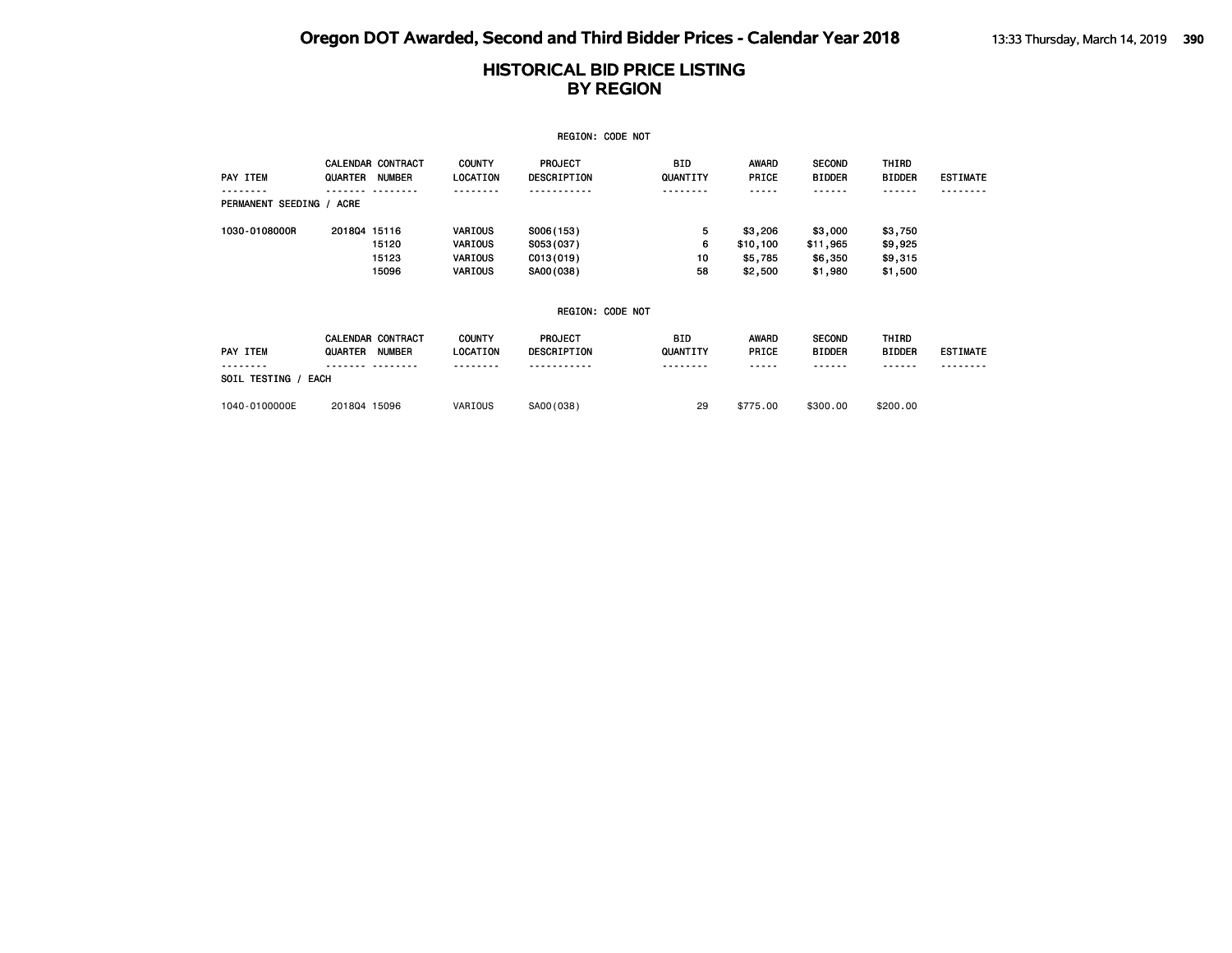|                             | REGION: CODE NOT                                                                                                                                     |                                                                                                                                                       |                                                                                                                                                                                                      |                                                                                                |                                                                                                                                                                 |                                                                                                                                                                           |                                                                                                                                                                                                                                                                                                                                                                                                                                                                                             |                      |  |  |
|-----------------------------|------------------------------------------------------------------------------------------------------------------------------------------------------|-------------------------------------------------------------------------------------------------------------------------------------------------------|------------------------------------------------------------------------------------------------------------------------------------------------------------------------------------------------------|------------------------------------------------------------------------------------------------|-----------------------------------------------------------------------------------------------------------------------------------------------------------------|---------------------------------------------------------------------------------------------------------------------------------------------------------------------------|---------------------------------------------------------------------------------------------------------------------------------------------------------------------------------------------------------------------------------------------------------------------------------------------------------------------------------------------------------------------------------------------------------------------------------------------------------------------------------------------|----------------------|--|--|
| PAY ITEM                    | CALENDAR CONTRACT<br>QUARTER NUMBER                                                                                                                  | <b>COUNTY</b><br>LOCATION                                                                                                                             | PROJECT<br>DESCRIPTION                                                                                                                                                                               | BID<br>QUANTITY                                                                                | AWARD<br>PRICE                                                                                                                                                  | <b>SECOND</b><br><b>BIDDER</b>                                                                                                                                            | THIRD<br><b>BIDDER</b>                                                                                                                                                                                                                                                                                                                                                                                                                                                                      | <b>ESTIMATE</b>      |  |  |
| .<br>TYPE 1-5W FENCE / FOOT | .                                                                                                                                                    | .                                                                                                                                                     | .                                                                                                                                                                                                    | <u>.</u>                                                                                       | $- - - - -$                                                                                                                                                     | $- - - - - -$                                                                                                                                                             |                                                                                                                                                                                                                                                                                                                                                                                                                                                                                             | <u>.</u>             |  |  |
| 1050-0102000F               | 201804 15123                                                                                                                                         | VARIOUS                                                                                                                                               | CO13(019)                                                                                                                                                                                            | 100                                                                                            | \$10.00                                                                                                                                                         | \$20.00                                                                                                                                                                   | \$25.00                                                                                                                                                                                                                                                                                                                                                                                                                                                                                     |                      |  |  |
| TYPE 2 FENCE / FOOT         |                                                                                                                                                      |                                                                                                                                                       |                                                                                                                                                                                                      |                                                                                                |                                                                                                                                                                 |                                                                                                                                                                           |                                                                                                                                                                                                                                                                                                                                                                                                                                                                                             |                      |  |  |
| 1050-0104000F               | 201804 15116                                                                                                                                         | VARIOUS                                                                                                                                               | S006(153)                                                                                                                                                                                            | 550                                                                                            | \$34.35                                                                                                                                                         | \$20.00                                                                                                                                                                   | \$5.00                                                                                                                                                                                                                                                                                                                                                                                                                                                                                      |                      |  |  |
|                             | CHAIN LINK FENCE / FOOT                                                                                                                              |                                                                                                                                                       |                                                                                                                                                                                                      |                                                                                                |                                                                                                                                                                 |                                                                                                                                                                           |                                                                                                                                                                                                                                                                                                                                                                                                                                                                                             |                      |  |  |
| 1050-0135000F               | 201802 15075                                                                                                                                         | VARIOUS                                                                                                                                               | S009(474)                                                                                                                                                                                            | 43.50                                                                                          | \$71.00                                                                                                                                                         | \$200.00                                                                                                                                                                  | \$200.00                                                                                                                                                                                                                                                                                                                                                                                                                                                                                    |                      |  |  |
|                             | 4 FT X 24 INCH CL SING GATES / EACH                                                                                                                  |                                                                                                                                                       |                                                                                                                                                                                                      |                                                                                                |                                                                                                                                                                 |                                                                                                                                                                           |                                                                                                                                                                                                                                                                                                                                                                                                                                                                                             |                      |  |  |
| 1050-0187000E               | 201802 15075                                                                                                                                         | VARIOUS                                                                                                                                               | S009(474)                                                                                                                                                                                            | $\mathbf{1}$                                                                                   | \$2,850                                                                                                                                                         | \$1,500                                                                                                                                                                   | \$1,020                                                                                                                                                                                                                                                                                                                                                                                                                                                                                     |                      |  |  |
|                             | __ FT TYPE __ PROTECTIVE FENCE / FOOT                                                                                                                |                                                                                                                                                       |                                                                                                                                                                                                      |                                                                                                |                                                                                                                                                                 |                                                                                                                                                                           |                                                                                                                                                                                                                                                                                                                                                                                                                                                                                             |                      |  |  |
| 1050-0224000F               | 2018Q1 15040<br>15040<br>15040<br>15040<br>15040<br>15040<br>15040<br>15040<br>15040<br>15040<br>201804 15118<br>15118<br>15118<br>CALENDAR CONTRACT | VARIOUS<br>VARIOUS<br>VARIOUS<br>VARIOUS<br>VARIOUS<br>VARIOUS<br>VARIOUS<br>VARIOUS<br>VARIOUS<br>VARIOUS<br>VARIOUS<br>VARIOUS<br>VARIOUS<br>COUNTY | SA00(088)<br>SA00(088)<br>SA00(088)<br>SA00(088)<br>SA00(088)<br>SA00(088)<br>SA00(088)<br>SA00(088)<br>SA00(088)<br>SA00(088)<br>SA00(054)<br>SA00(054)<br>SA00(054)<br>REGION: CODE NOT<br>PROJECT | 108<br>120<br>220<br>220<br>220<br>220<br>246<br>246<br>252<br>570<br>156<br>180<br>340<br>BID | \$140.00<br>\$140.00<br>\$400.00<br>\$400.00<br>\$400.00<br>\$415.00<br>\$390.00<br>\$330.00<br>\$120.00<br>\$120.00<br>\$390.00<br>\$82.00<br>\$82.00<br>AWARD | \$225.00<br>\$230.00<br>\$326.00<br>\$326.00<br>\$326.00<br>\$326.00<br>\$328.00<br>\$328.00<br>\$227.00<br>\$218.00<br>\$358.00<br>\$190.00<br>\$190.00<br><b>SECOND</b> | \$226.00<br>\$226.00<br>\$380.00<br>\$380.00<br>\$380.00<br>\$380.00<br>\$375.00<br>\$375.00<br>\$206.00<br>\$176.00<br>\$375.00<br>\$77.87<br>\$77.87<br>THIRD                                                                                                                                                                                                                                                                                                                             |                      |  |  |
| PAY ITEM                    | QUARTER NUMBER<br>                                                                                                                                   | LOCATION<br><u>.</u>                                                                                                                                  | DESCRIPTION<br>.                                                                                                                                                                                     | QUANTITY<br>--------                                                                           | PRICE<br>$\frac{1}{2} \frac{1}{2} \frac{1}{2} \frac{1}{2} \frac{1}{2} \frac{1}{2} \frac{1}{2} \frac{1}{2} \frac{1}{2} \frac{1}{2}$                              | <b>BIDDER</b>                                                                                                                                                             | <b>BIDDER</b><br>$\frac{1}{2} \left( \frac{1}{2} \right) \left( \frac{1}{2} \right) \left( \frac{1}{2} \right) \left( \frac{1}{2} \right) \left( \frac{1}{2} \right) \left( \frac{1}{2} \right) \left( \frac{1}{2} \right) \left( \frac{1}{2} \right) \left( \frac{1}{2} \right) \left( \frac{1}{2} \right) \left( \frac{1}{2} \right) \left( \frac{1}{2} \right) \left( \frac{1}{2} \right) \left( \frac{1}{2} \right) \left( \frac{1}{2} \right) \left( \frac{1}{2} \right) \left( \frac$ | ESTIMATE<br><u>.</u> |  |  |
| CATTLE GUARD / EACH         |                                                                                                                                                      |                                                                                                                                                       |                                                                                                                                                                                                      |                                                                                                |                                                                                                                                                                 |                                                                                                                                                                           |                                                                                                                                                                                                                                                                                                                                                                                                                                                                                             |                      |  |  |
| 1060-0100000E               | 201804 15123                                                                                                                                         | VARIOUS                                                                                                                                               | C013(019)                                                                                                                                                                                            | 3                                                                                              | \$24,000                                                                                                                                                        | \$12,500                                                                                                                                                                  | \$14,114                                                                                                                                                                                                                                                                                                                                                                                                                                                                                    |                      |  |  |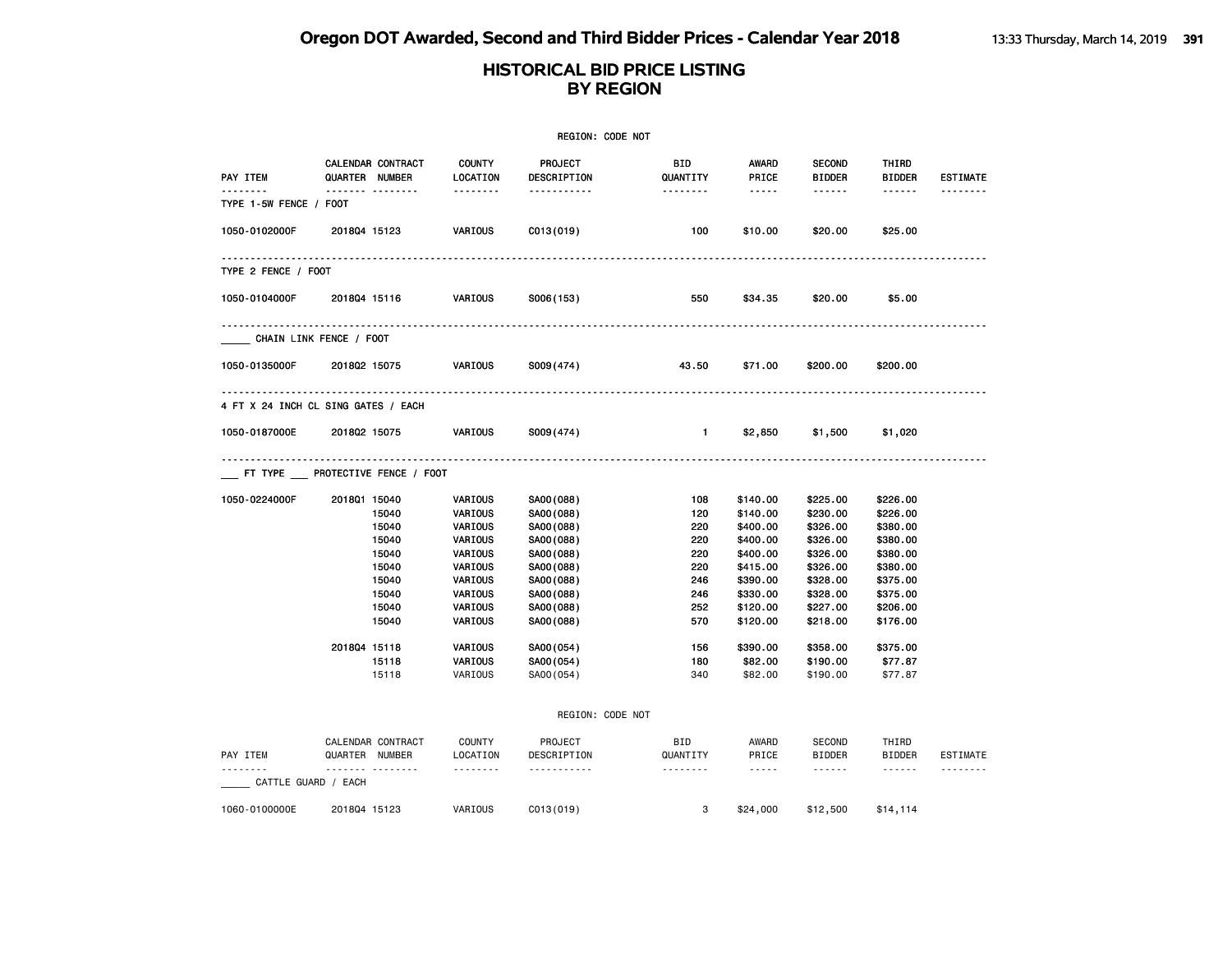|                                        |              |                                     |                                | REGION: CODE NOT                    |                              |                                      |                                          |                                  |                 |
|----------------------------------------|--------------|-------------------------------------|--------------------------------|-------------------------------------|------------------------------|--------------------------------------|------------------------------------------|----------------------------------|-----------------|
| PAY ITEM                               |              | CALENDAR CONTRACT<br>QUARTER NUMBER | <b>COUNTY</b><br>LOCATION<br>. | PROJECT<br>DESCRIPTION              | <b>BID</b><br>QUANTITY<br>.  | <b>AWARD</b><br>PRICE<br>$- - - - -$ | <b>SECOND</b><br><b>BIDDER</b><br>------ | THIRD<br><b>BIDDER</b><br>------ | <b>ESTIMATE</b> |
| LOCATE NEAR SURFACE METAL / SQFT       |              |                                     |                                |                                     |                              |                                      |                                          |                                  |                 |
| 1215-0100000A                          | 201802 15075 |                                     | VARIOUS                        | S009(474)                           | 17,300                       | \$0.94                               | \$1.16                                   | \$1.92                           |                 |
|                                        | 201803 15087 | 15087                               | VARIOUS<br>VARIOUS             | S009(478)<br>S009(478)              | $\mathbf{1}$<br>$\mathbf{1}$ | \$1,500<br>\$100,000                 | \$10,000<br>\$100,000                    |                                  |                 |
| REMOVE N-ESS NEAR SURF METAL / EACH    |              |                                     |                                |                                     |                              |                                      |                                          |                                  |                 |
| 1215-0301000E                          | 201802 15075 |                                     | VARIOUS                        | S009(474)                           | 3,750                        | \$30.00                              | \$15.00                                  | \$21.00                          |                 |
|                                        | 201803 15087 | 15087                               | VARIOUS<br>VARIOUS             | S009(478)<br>S009(478)              | 55<br>2,000                  | \$30.00<br>\$20.00                   | \$35.00<br>\$20.00                       |                                  |                 |
|                                        |              |                                     |                                | REGION: CODE NOT                    |                              |                                      |                                          |                                  |                 |
| PAY ITEM                               |              | CALENDAR CONTRACT<br>QUARTER NUMBER | COUNTY<br>LOCATION             | PROJECT<br>DESCRIPTION              | <b>BID</b><br>QUANTITY       | AWARD<br>PRICE                       | SECOND<br><b>BIDDER</b>                  | THIRD<br><b>BIDDER</b>           | <b>ESTIMATE</b> |
| REPAIR DAMAGED REINFORCING BARS / EACH |              |                                     |                                |                                     | .                            | $- - - - -$                          | ------                                   | ------                           |                 |
| 1220-0100000E                          | 201802 15075 | 15075<br>15075                      | VARIOUS<br>VARIOUS<br>VARIOUS  | S009(474)<br>S009(474)<br>S009(474) | 15<br>32<br>120              | \$1,700<br>\$460.00<br>\$230.00      | \$150<br>\$150.00<br>\$150.00            | \$224<br>\$196.00<br>\$152.00    |                 |
|                                        | 201803 15087 | 15087<br>15087                      | VARIOUS<br>VARIOUS<br>VARIOUS  | S009(478)<br>S009(478)<br>S009(478) | 5<br>15<br>135               | \$300.00<br>\$250.00<br>\$100.00     | \$150.00<br>\$150.00<br>\$150.00         |                                  |                 |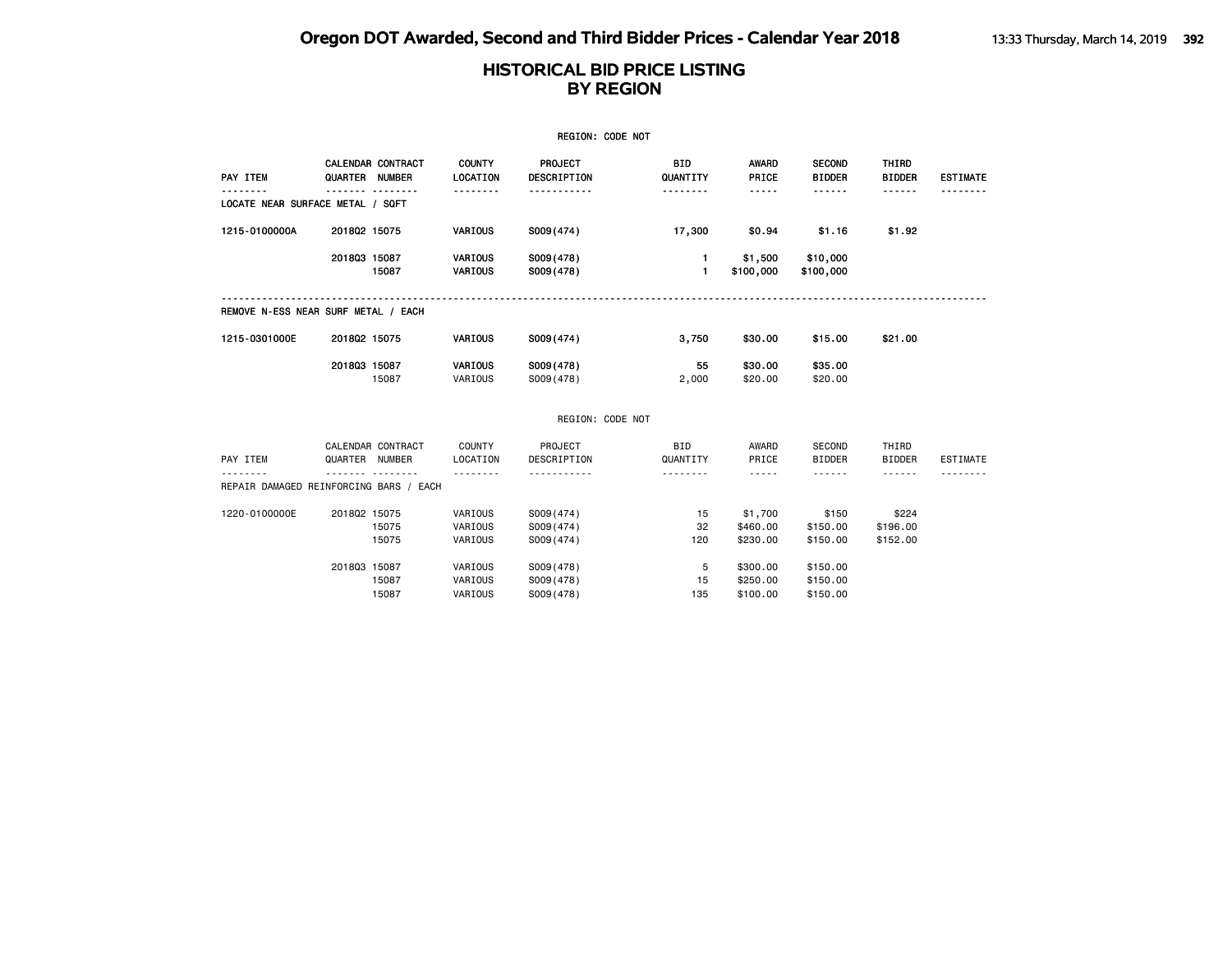| <b>REGION: CODE NOT</b>                  |              |                                     |                           |                               |                 |                |                                |                        |                 |  |
|------------------------------------------|--------------|-------------------------------------|---------------------------|-------------------------------|-----------------|----------------|--------------------------------|------------------------|-----------------|--|
| PAY ITEM                                 |              | CALENDAR CONTRACT<br>QUARTER NUMBER | <b>COUNTY</b><br>LOCATION | PROJECT<br><b>DESCRIPTION</b> | BID<br>QUANTITY | AWARD<br>PRICE | <b>SECOND</b><br><b>BIDDER</b> | THIRD<br><b>BIDDER</b> | <b>ESTIMATE</b> |  |
| LOCATE DAMAGED CONCRETE / SQFT           |              | <u> </u>                            | --------                  |                               | <u>.</u>        | $- - - - -$    | ------                         | ------                 |                 |  |
| 1235-0200000A                            | 2018Q2 15075 |                                     | VARIOUS                   | S009(474)                     | 10,800          | \$0.83         | \$0.93                         | \$1.49                 |                 |  |
|                                          |              | 15075                               | VARIOUS                   | S009(474)                     | 17,300          | \$0.21         | \$0.43                         | \$1.00                 |                 |  |
|                                          |              | 15075                               | VARIOUS                   | S009(474)                     | 21,800          | \$0.41         | \$0.55                         | \$1.03                 |                 |  |
|                                          | 201803 15087 |                                     | VARIOUS                   | S009(478)                     | $\mathbf{1}$    | \$950          | \$3,000                        |                        |                 |  |
|                                          |              | 15087                               | VARIOUS                   | S009(478)                     | $\mathbf{1}$    | \$400          | \$3,000                        |                        |                 |  |
|                                          |              | 15087                               | VARIOUS                   | S009(478)                     | $\mathbf{1}$    | \$20,000       | \$75,000                       |                        |                 |  |
| REPAIR DAMAGED CONCRETE / SQYD           |              |                                     |                           |                               |                 |                |                                |                        |                 |  |
| 1235-0400000J                            | 201802 15075 |                                     | VARIOUS                   | S009(474)                     | 10              | \$330          | \$1,800                        | \$1,500                |                 |  |
|                                          |              | 15075                               | VARIOUS                   | S009(474)                     | 40              | \$330          | \$1,700                        | \$1,500                |                 |  |
|                                          |              | 15075                               | VARIOUS                   | S009(474)                     | 410             | \$1,240        | \$1,000                        | \$1,250                |                 |  |
|                                          | 201803 15087 |                                     | VARIOUS                   | S009(478)                     | 3               | \$2,000        | \$1,500                        |                        |                 |  |
|                                          |              | 15087                               | VARIOUS                   | S009(478)                     | 14              | \$1,900        | \$1,500                        |                        |                 |  |
|                                          |              | 15087                               | VARIOUS                   | S009(478)                     | 150             | \$1,925        | \$2,000                        |                        |                 |  |
| CONCRETE BUILDUP ON SHALLOW REBAR / SQYD |              |                                     |                           |                               |                 |                |                                |                        |                 |  |
| 1235-0500000J                            | 201802 15075 |                                     | VARIOUS                   | S009(474)                     | 4               | \$885          | \$1,200                        | \$3,932                |                 |  |
|                                          |              | 15075                               | VARIOUS                   | S009(474)                     | 5               | \$875          | \$1,300                        | \$3,167                |                 |  |
|                                          |              | 15075                               | VARIOUS                   | S009(474)                     | 10              | \$320          | \$1,000                        | \$3,220                |                 |  |
|                                          | 201803 15087 |                                     | VARIOUS                   | S009(478)                     | $\mathbf{1}$    | \$1,500        | \$1,200                        |                        |                 |  |
|                                          |              | 15087                               | VARIOUS                   | S009(478)                     | $\overline{2}$  | \$1,500        | \$2,000                        |                        |                 |  |
|                                          |              | 15087                               | VARIOUS                   | S009(478)                     | 50              | \$750          | \$1,500                        |                        |                 |  |
| RESIN BUILDUP ON SHALLOW REBAR / SQYD    |              |                                     |                           |                               |                 |                |                                |                        |                 |  |
| 1235-0600000J                            | 201802 15075 |                                     | VARIOUS                   | S009(474)                     | 15              | \$960          | \$1,000                        | \$2,271                |                 |  |
|                                          | 201803 15087 |                                     | VARIOUS                   | S009(478)                     | 20              | \$750          | \$1,000                        |                        |                 |  |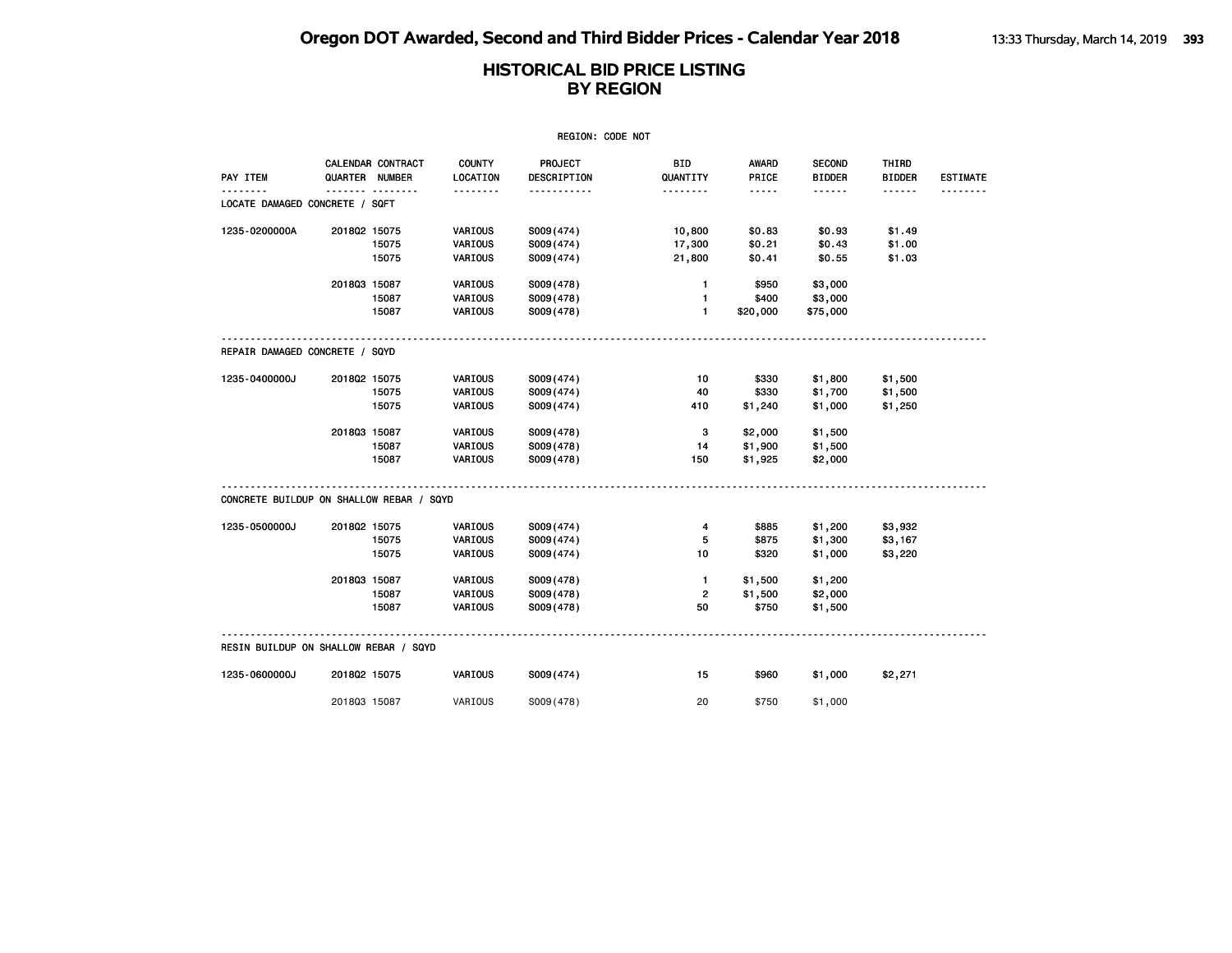|                                      |              |                                                   |                           | REGION: CODE NOT            |                        |                         |                                     |                                  |                 |
|--------------------------------------|--------------|---------------------------------------------------|---------------------------|-----------------------------|------------------------|-------------------------|-------------------------------------|----------------------------------|-----------------|
| PAY ITEM                             |              | CALENDAR CONTRACT<br>QUARTER NUMBER               | <b>COUNTY</b><br>LOCATION | PROJECT<br>DESCRIPTION      | <b>BID</b><br>QUANTITY | <b>AWARD</b><br>PRICE   | <b>SECOND</b><br><b>BIDDER</b>      | THIRD<br><b>BIDDER</b>           | <b>ESTIMATE</b> |
| INSTALL REFERENCE CELLS / EACH       |              | <u>------- --------</u>                           | .                         | .                           | --------               | -----                   | .                                   | ------                           |                 |
| 1240-0100000E                        | 2018Q2 15075 |                                                   | VARIOUS                   | S009(474)                   | 8                      | \$1,180                 | \$2,500                             | \$3,534                          |                 |
|                                      | 2018Q3 15087 | 15087                                             | VARIOUS<br>VARIOUS        | S009(478)<br>S009(478)      | 2<br>48                | \$2,500<br>\$2,500      | \$3,000<br>\$2,500                  |                                  |                 |
|                                      |              |                                                   |                           | REGION: CODE NOT            |                        |                         |                                     |                                  |                 |
| PAY ITEM                             | <u>.</u> .   | CALENDAR CONTRACT<br>QUARTER NUMBER<br>. <b>.</b> | <b>COUNTY</b><br>LOCATION | PROJECT<br>DESCRIPTION<br>. | BID<br>QUANTITY<br>.   | AWARD<br>PRICE<br>----- | <b>SECOND</b><br><b>BIDDER</b><br>. | THIRD<br><b>BIDDER</b><br>------ | ESTIMATE<br>.   |
| BASIC CONTINUITY CHECK / SQFT        |              |                                                   | --------                  |                             |                        |                         |                                     |                                  |                 |
| 1245-0100000A                        | 201802 15075 |                                                   | <b>VARIOUS</b>            | S009(474)                   | 19,050                 | \$3.97                  | \$0.52                              | \$0.48                           |                 |
|                                      | 201803 15087 | 15087                                             | VARIOUS<br>VARIOUS        | S009(478)<br>S009(478)      | 1<br>1                 | \$400<br>\$17,500       | \$8,000<br>\$60,000                 |                                  |                 |
| ADDITIONAL CONTINUITY CHECK / EACH   |              |                                                   |                           |                             |                        |                         |                                     |                                  |                 |
| 1245-0200000E                        | 201802 15075 |                                                   | VARIOUS                   | S009(474)                   | 120                    | \$76.00                 | \$30.00                             | \$52.00                          |                 |
|                                      | 2018Q3 15087 | 15087                                             | VARIOUS<br>VARIOUS        | S009(478)<br>S009(478)      | 10<br>1,000            | \$20.00<br>\$15.00      | \$45.00<br>\$30.00                  |                                  |                 |
| EXCAVATE FOR CONTINUITY WELDS / EACH |              |                                                   |                           |                             |                        |                         |                                     |                                  |                 |
| 1245-0300000E                        | 201802 15075 |                                                   | VARIOUS                   | S009(474)                   | 120                    | \$100.00                | \$40.00                             | \$81.00                          |                 |
|                                      | 2018Q3 15087 | 15087                                             | VARIOUS<br>VARIOUS        | S009(478)<br>S009(478)      | 10<br>450              | \$40.00<br>\$20.00      | \$50.00<br>\$60.00                  |                                  |                 |
| ESTABLISH CONTINUITY / EACH          |              |                                                   |                           |                             |                        |                         |                                     |                                  |                 |
| 1245-0400000E                        | 201802 15075 |                                                   | VARIOUS                   | S009(474)                   | 120                    | \$155.00                | \$20.00                             | \$60.00                          |                 |
|                                      | 201803 15087 | 15087                                             | VARIOUS<br>VARIOUS        | S009(478)<br>S009(478)      | 10<br>500              | \$150.00<br>\$75.00     | \$150.00<br>\$75.00                 |                                  |                 |